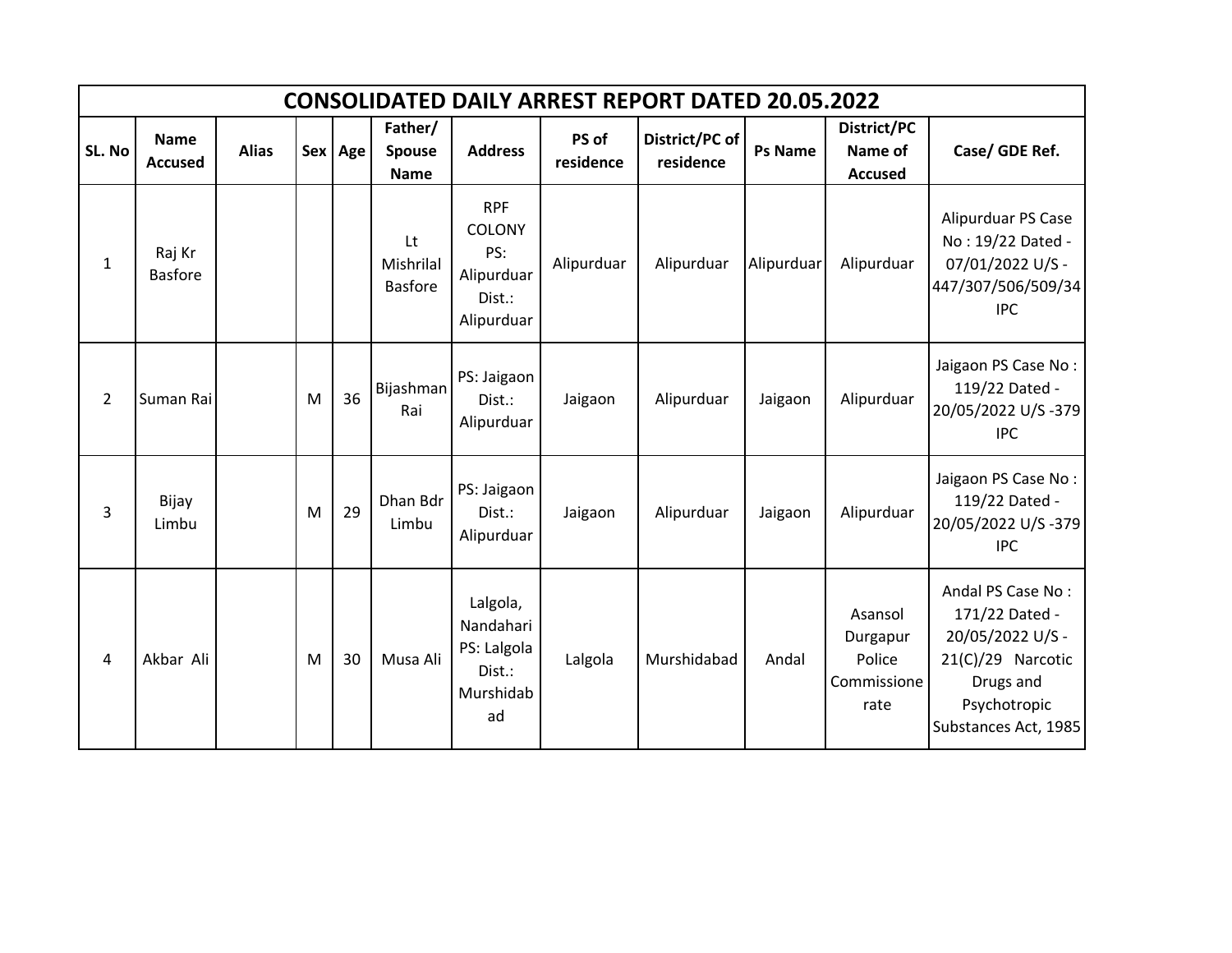| 5              | Sk Amir<br>Ali       |              | 55 | Lt. Afjal<br>Sheikh     | PS: Kulti<br>Dist.:<br>Asansol<br>Durgapur<br>Police<br>Commissio<br>nerate                              | Kulti             | Asansol<br>Durgapur<br>Police<br>Commissioner<br>ate | Andal             | Asansol<br>Durgapur<br>Police<br>Commissione<br>rate | Andal PS Case No:<br>171/22 Dated -<br>20/05/2022 U/S -<br>21(C)/29 Narcotic<br>Drugs and<br>Psychotropic<br>Substances Act, 1985 |
|----------------|----------------------|--------------|----|-------------------------|----------------------------------------------------------------------------------------------------------|-------------------|------------------------------------------------------|-------------------|------------------------------------------------------|-----------------------------------------------------------------------------------------------------------------------------------|
| 6              | Prasanta<br>Pal      |              | 40 | Nimai Pal               | Suidi<br>Village PS:<br>Asansole<br>north Dist.:<br>Asansol<br>Durgapur<br>Police<br>Commissio<br>nerate | Asansole<br>north | Asansol<br>Durgapur<br>Police<br>Commissioner<br>ate | Asansole<br>north | Asansol<br>Durgapur<br>Police<br>Commissione<br>rate | Asansole north PS<br>Case No: 222/22<br>Dated - 13/05/2022<br>U/S-399/402 IPC &<br>25(1B)(a)/35 Arms<br>Act, 1959                 |
| $\overline{7}$ | Md<br>Samser<br>Alam | Pappu<br>Don | 26 | Lt Md<br>Saukat<br>Alam | Azad Basti<br>PS:<br>Asansole<br>north Dist.:<br>Asansol<br>Durgapur<br>Police<br>Commissio<br>nerate    | Asansole<br>north | Asansol<br>Durgapur<br>Police<br>Commissioner<br>ate | Asansole<br>north | Asansol<br>Durgapur<br>Police<br>Commissione<br>rate | Asansole north PS<br>Case No: 222/22<br>Dated - 13/05/2022<br>U/S-399/402 IPC &<br>25(1B)(a)/35 Arms<br>Act, 1959                 |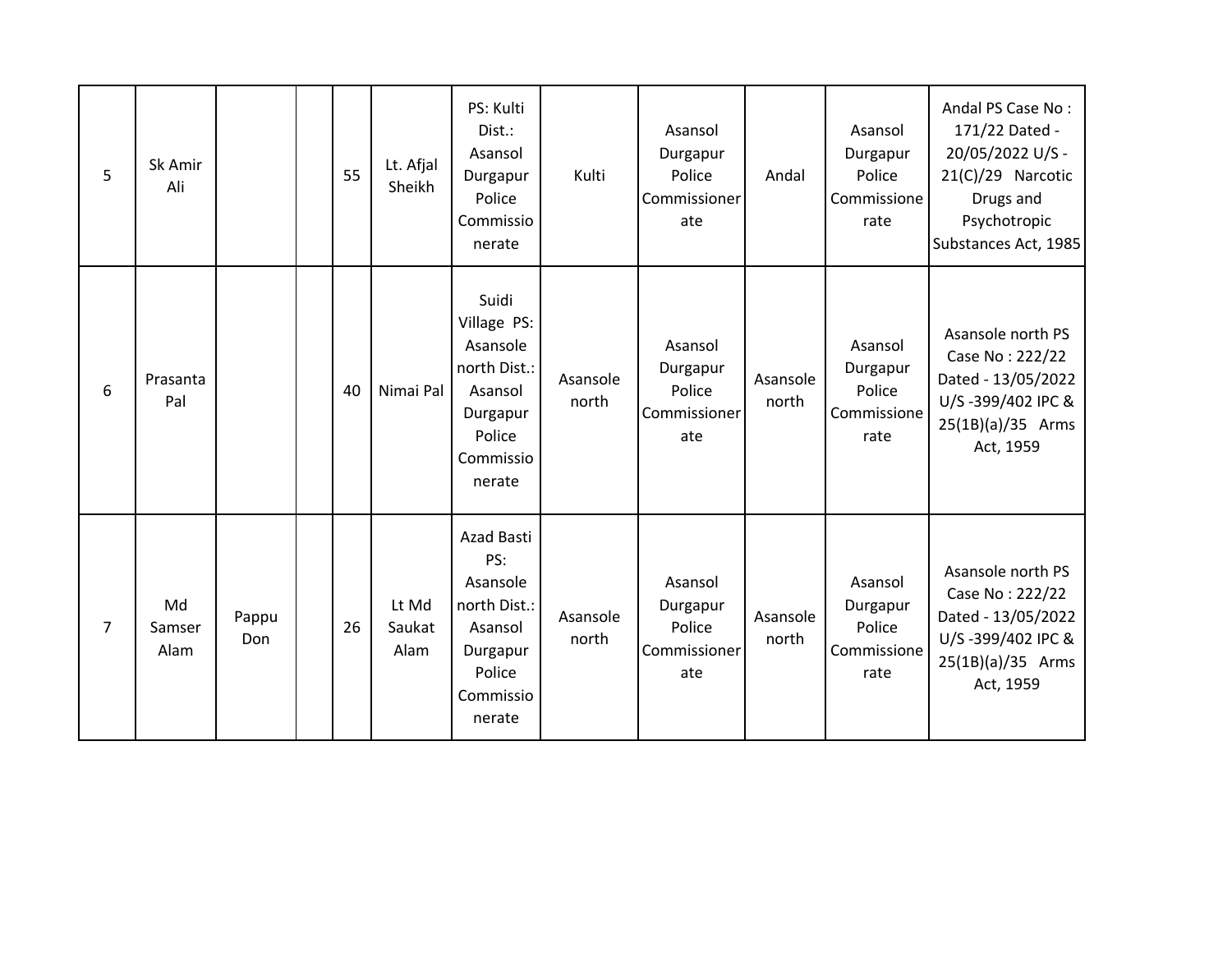| 8  | Ranjan<br>Rajak           |      |   | Lt.<br>Jogindra<br>Rajak | PS:<br>Durgapur<br>Dist.:<br>Asansol<br>Durgapur<br>Police<br>Commissio<br>nerate | Durgapur | Asansol<br>Durgapur<br>Police<br>Commissioner<br>ate | Durgapur | Asansol<br>Durgapur<br>Police<br>rate                | Durgapur PS Case No<br>: 227/22 Dated -<br>19/05/2022 U/S -<br>Commissione 342/323/325/307/50<br>6/34 IPC                                      |
|----|---------------------------|------|---|--------------------------|-----------------------------------------------------------------------------------|----------|------------------------------------------------------|----------|------------------------------------------------------|------------------------------------------------------------------------------------------------------------------------------------------------|
| 9  | Amirul<br>Sekh            | Natu |   | Monai<br>Sekh            | PS:<br>Durgapur<br>Dist.:<br>Asansol<br>Durgapur<br>Police<br>Commissio<br>nerate | Durgapur | Asansol<br>Durgapur<br>Police<br>Commissioner<br>ate | Durgapur | Asansol<br>Durgapur<br>Police<br>rate                | Durgapur PS Case No<br>: 227/22 Dated -<br>19/05/2022 U/S -<br>Commissione 342/323/325/307/50<br>6/34 IPC                                      |
| 10 | Mahendar<br><b>Bhagat</b> |      | M | Ram<br>Chandra<br>Bhagat | PS:<br>Raniganj<br>Dist.:<br>Asansol<br>Durgapur<br>Police<br>Commissio<br>nerate | Raniganj | Asansol<br>Durgapur<br>Police<br>Commissioner<br>ate | Raniganj | Asansol<br>Durgapur<br>Police<br>Commissione<br>rate | Raniganj PS Case No:<br>293/22 Dated -<br>20/05/2022 U/S -<br>20(b)(ii)(c)/25/29<br>Narcotic Drugs and<br>Psychotropic<br>Substances Act, 1985 |
| 11 | Montu<br>Prasad           |      | M | Ramji<br>Prasad          | PS:<br>Raniganj<br>Dist.:<br>Asansol<br>Durgapur<br>Police<br>Commissio<br>nerate | Raniganj | Asansol<br>Durgapur<br>Police<br>Commissioner<br>ate | Raniganj | Asansol<br>Durgapur<br>Police<br>Commissione<br>rate | Raniganj PS Case No:<br>293/22 Dated -<br>20/05/2022 U/S -<br>20(b)(ii)(c)/25/29<br>Narcotic Drugs and<br>Psychotropic<br>Substances Act, 1985 |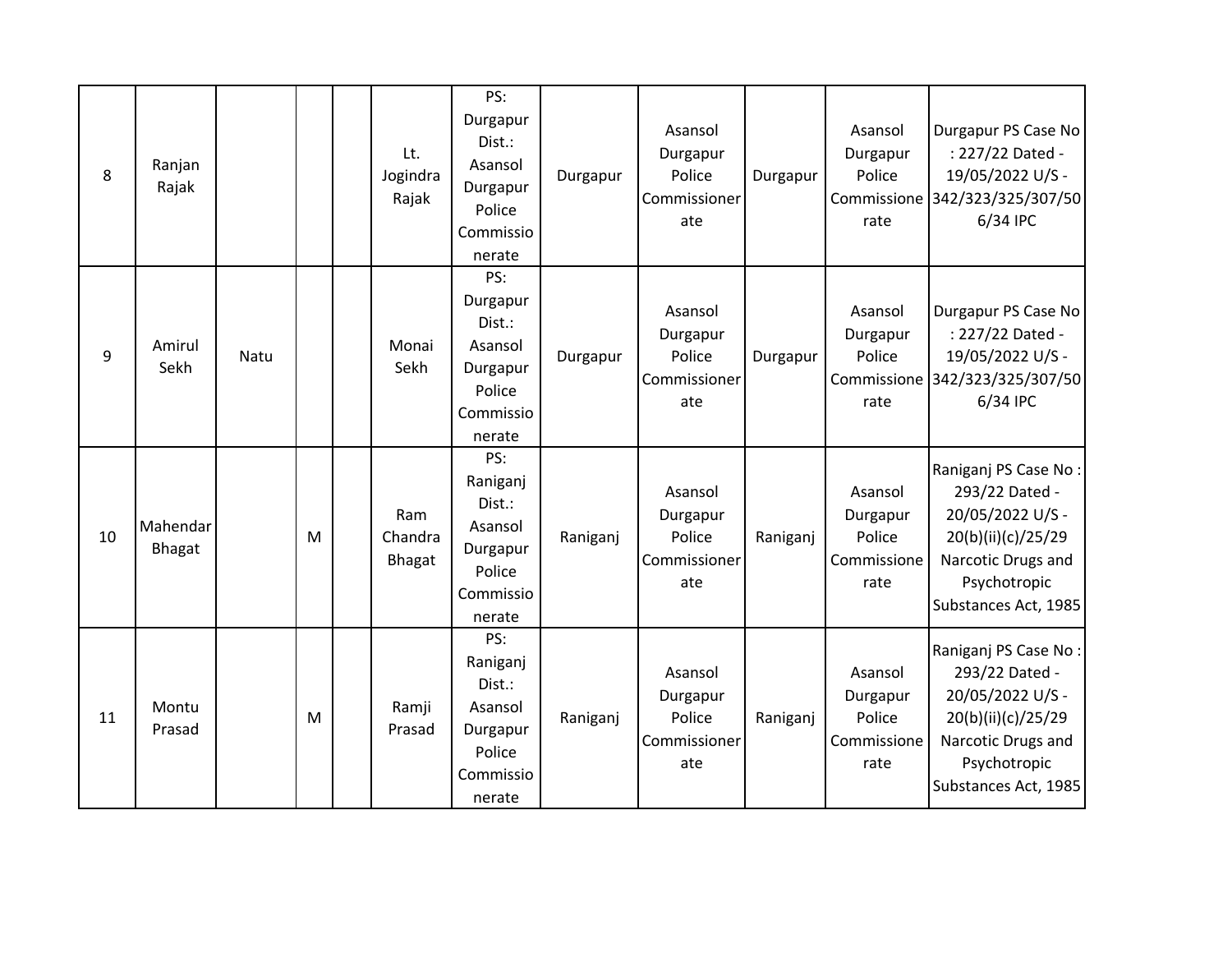| 12 | Manoj<br>Prasad           |                 | Shibji<br>Prasad         | PS:<br>Raniganj<br>Dist.:<br>Asansol<br>Durgapur<br>Police<br>Commissio<br>nerate | Raniganj | Asansol<br>Durgapur<br>Police<br>Commissioner<br>ate | Raniganj | Asansol<br>Durgapur<br>Police<br>Commissione<br>rate | Raniganj PS Case No:<br>293/22 Dated -<br>20/05/2022 U/S -<br>20(b)(ii)(c)/25/29<br>Narcotic Drugs and<br>Psychotropic<br>Substances Act, 1985 |
|----|---------------------------|-----------------|--------------------------|-----------------------------------------------------------------------------------|----------|------------------------------------------------------|----------|------------------------------------------------------|------------------------------------------------------------------------------------------------------------------------------------------------|
| 13 | Munna<br>Gupta            | Rakesh<br>Gupta | Radhye<br>Shyam<br>Gupta | PS:<br>Raniganj<br>Dist.:<br>Asansol<br>Durgapur<br>Police<br>Commissio<br>nerate | Raniganj | Asansol<br>Durgapur<br>Police<br>Commissioner<br>ate | Raniganj | Asansol<br>Durgapur<br>Police<br>Commissione<br>rate | Raniganj PS Case No:<br>293/22 Dated -<br>20/05/2022 U/S -<br>20(b)(ii)(c)/25/29<br>Narcotic Drugs and<br>Psychotropic<br>Substances Act, 1985 |
| 14 | <b>Bablu</b><br>Chourasia |                 | Jamuna<br>Chourasia      | PS:<br>Raniganj<br>Dist.:<br>Asansol<br>Durgapur<br>Police<br>Commissio<br>nerate | Raniganj | Asansol<br>Durgapur<br>Police<br>Commissioner<br>ate | Raniganj | Asansol<br>Durgapur<br>Police<br>Commissione<br>rate | Raniganj PS Case No:<br>293/22 Dated -<br>20/05/2022 U/S -<br>20(b)(ii)(c)/25/29<br>Narcotic Drugs and<br>Psychotropic<br>Substances Act, 1985 |
| 15 | Rohit<br>Rajak            |                 | <b>Binod</b><br>Rajak    | PS:<br>Raniganj<br>Dist.:<br>Asansol<br>Durgapur<br>Police<br>Commissio<br>nerate | Raniganj | Asansol<br>Durgapur<br>Police<br>Commissioner<br>ate | Raniganj | Asansol<br>Durgapur<br>Police<br>rate                | Raniganj PS Case No:<br>292/22 Dated -<br>19/05/2022 U/S -<br>Commissione 341/323/325/307/50<br>6/34 IPC                                       |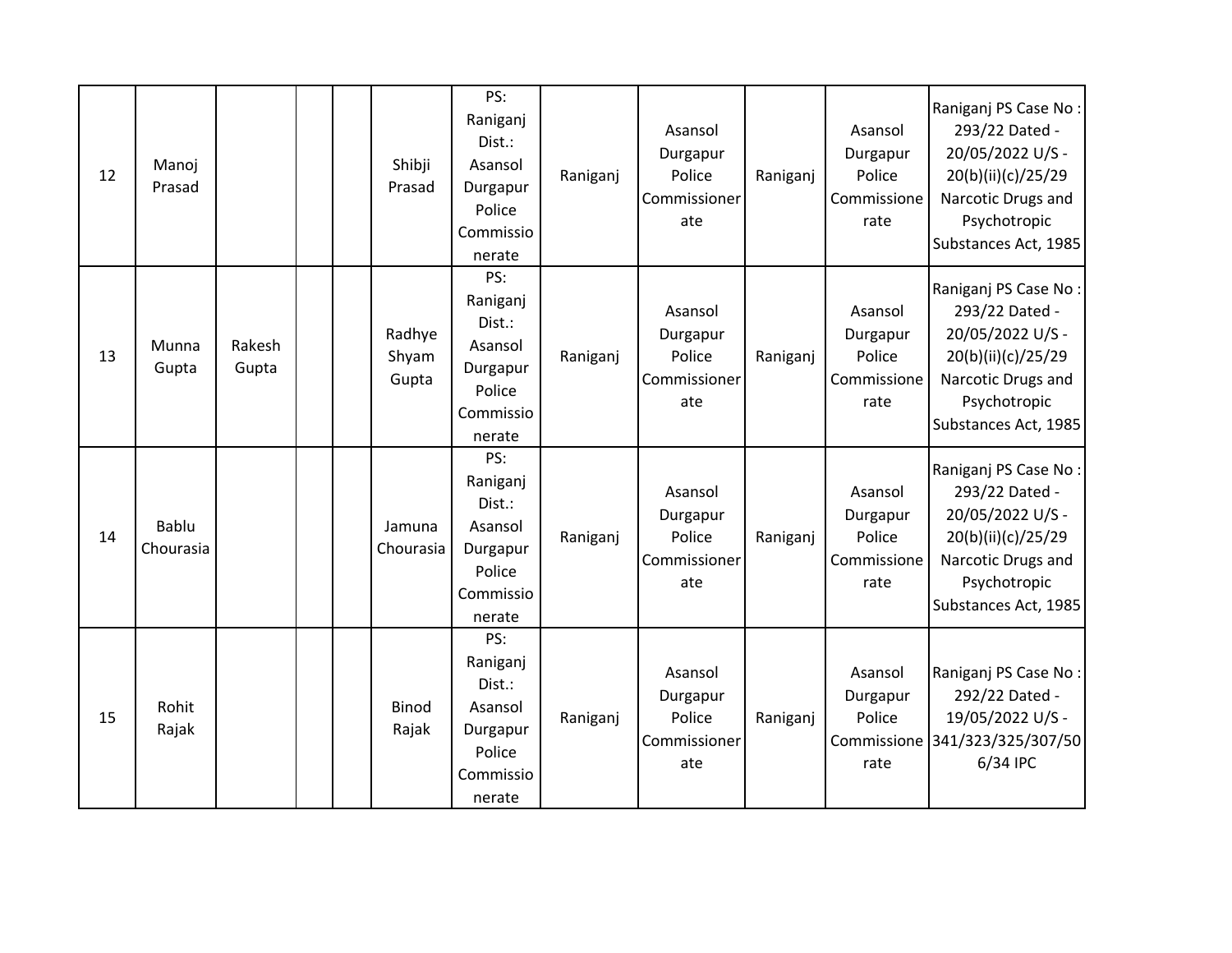| 16 | Rupamoy<br>Bhattacha<br>ryay |                 | M | 44 | Late<br>Chandi<br>Charan<br>Bhattacha<br>ry | Vill-Ethora<br>PS:<br>Salanpur<br>Dist.:<br>Asansol<br>Durgapur<br>Police<br>Commissio<br>nerate   | Salanpur  | Asansol<br>Durgapur<br>Police<br>Commissioner<br>ate | Salanpur  | Asansol<br>Durgapur<br>Police<br>Commissione<br>rate | Salanpur PS Case No<br>: 118/22 Dated -<br>20/05/2022 U/S -<br>341/323/354/506<br><b>IPC</b> |
|----|------------------------------|-----------------|---|----|---------------------------------------------|----------------------------------------------------------------------------------------------------|-----------|------------------------------------------------------|-----------|------------------------------------------------------|----------------------------------------------------------------------------------------------|
| 17 | <b>Dipak</b><br>Pandey       |                 | M | 28 | Lt.<br>Bhagaban<br>das<br>Pandey            | Maliara PS:<br>Barjora<br>Dist.:<br>Bankura                                                        | Barjora   | Bankura                                              | Barjora   | <b>Bankura</b>                                       | Barjora PS Case No:<br>28/22 Dated -<br>12/02/2022 U/S -<br>363/365 IPC                      |
| 18 | Jiyarul<br>Baidya            |                 | M | 40 | Sirajul<br>Baidya                           | Dakshin<br>Gouripur<br>PS:<br>Bishnupur<br>Dist.:<br>Diamond<br>Harbour<br>Police<br>District      | Bishnupur | Diamond<br>Harbour<br><b>Police District</b>         | Bishnupur | Diamond<br>Harbour<br>Police District                | <b>Bishnupur PS Case</b><br>No: 343/22 Dated -<br>20/05/2022 U/S -<br>326/307 IPC            |
| 19 | Chittaranj<br>an Patra       | Chitta<br>Patra | M | 55 | Pravash<br>Ch. Patra                        | Baragagang<br>ohalia PS:<br>Bishnupur<br>Dist.:<br>Diamond<br>Harbour<br>Police<br><b>District</b> | Bishnupur | Diamond<br>Harbour<br><b>Police District</b>         | Bishnupur | Diamond<br>Harbour<br><b>Police District</b>         | <b>Bishnupur PS Case</b><br>No: 246/22 Dated -<br>19/04/2022 U/S -<br>341/326/307 IPC        |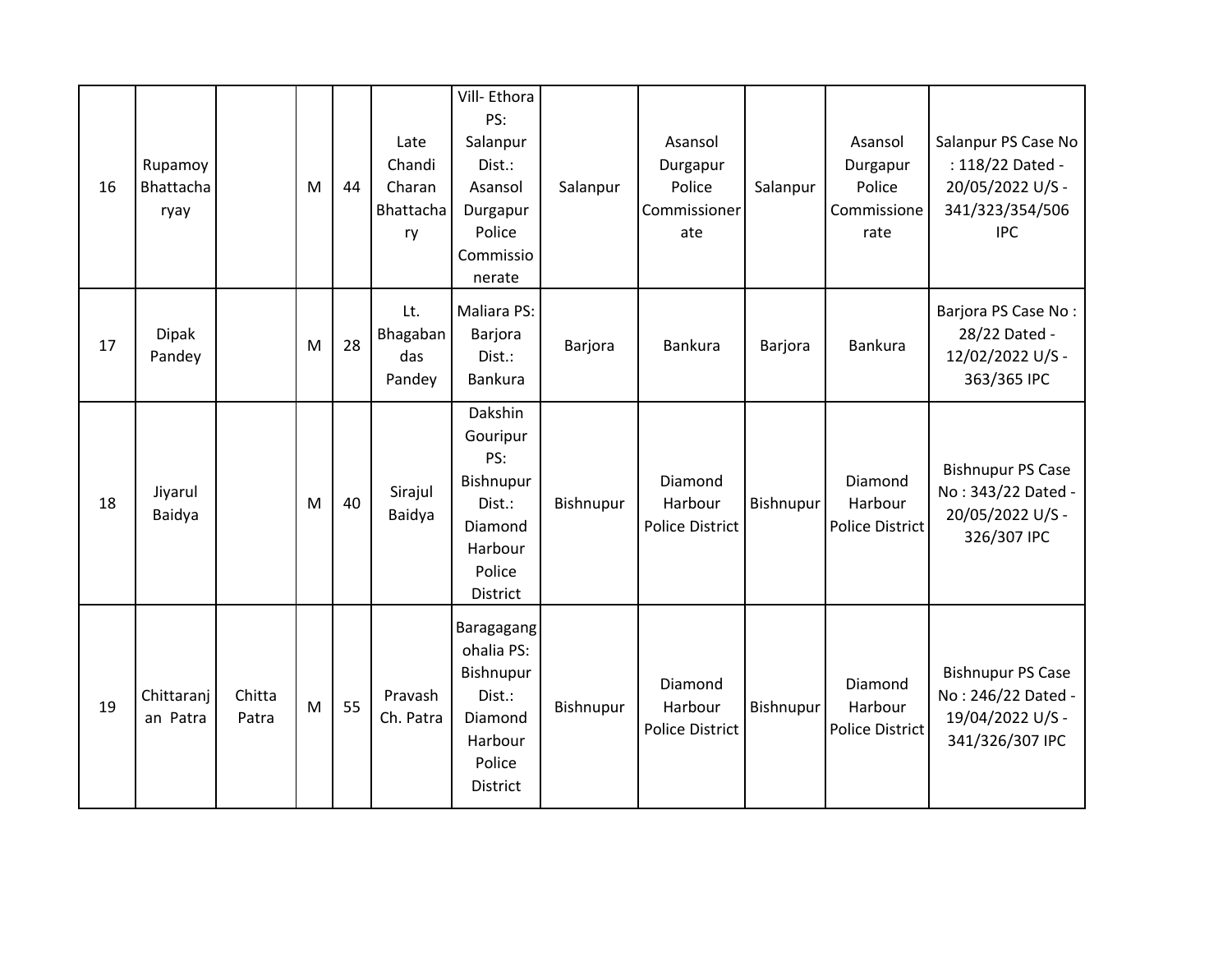| 20 | Sanjoy<br>Akhuli  | M |    | Jaladhar<br>Akhuli     | PS:<br>Gangajalgh<br>ati Dist.:<br>Bankura                                                         | Gangajalghat | Bankura        | Gangajalg<br>hati | Bankura        | Gangajalghati PS<br>Case No: 49/22<br>Dated - 20/05/2022<br>U/S-376AB IPC & 6<br>The Protection of<br>children from sexual<br>offences Act, 2012<br>(POCSO) |
|----|-------------------|---|----|------------------------|----------------------------------------------------------------------------------------------------|--------------|----------------|-------------------|----------------|-------------------------------------------------------------------------------------------------------------------------------------------------------------|
| 21 | Kartick<br>Roy    | M | 35 | Bidyut<br>Roy          | Paschim<br>Srirampur<br>PS: Indus<br>Dist.:<br>Bankura                                             | Indus        | Bankura        | Indus             | Bankura        | Indus PS Case No:<br>40/22 Dated -<br>20/05/2022 U/S-46A<br>Bengal Excise Act,<br>1909                                                                      |
| 22 | Prasanta<br>Bauri | M | 19 | Swapan<br><b>Bauri</b> | <b>JAPAMALI</b><br>PS: Mejhia<br>Dist.:<br><b>Bankura</b>                                          | Mejhia       | Bankura        | Mejhia            | <b>Bankura</b> | Mejhia PS Case No:<br>42/22 Dated -<br>19/05/2022 U/S -<br>363/365 IPC                                                                                      |
| 23 | Abhijit<br>Ghosh  | M | 22 | Kanchan<br>Ghosh       | of Adhata,<br>PS<br>Amdanga,<br>North 24<br>Parganas<br>PS:<br>Amdanga<br>Dist.:<br><b>Barasat</b> | Amdanga      | <b>Barasat</b> | Amdanga           | <b>Barasat</b> | Amdanga PS Case No<br>: 199/22 Dated -<br>07/05/2022 U/S -<br>399/402 IPC                                                                                   |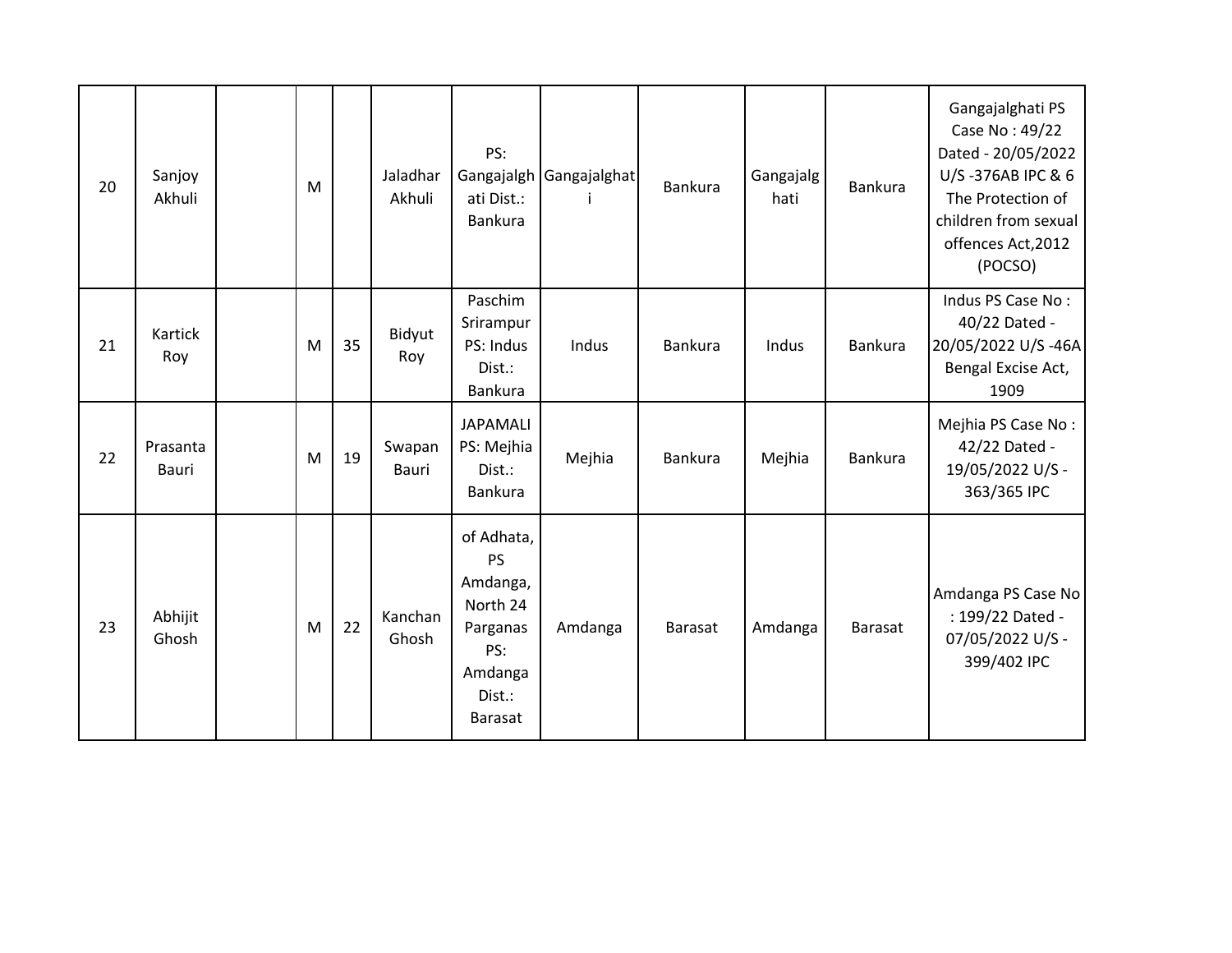| 24 | Mohidul<br>Mondal    |      | M | 45 | Ajijar<br>Mondal  | Of Hisabi<br>Dakshinpar<br>a, PS<br>Amdanga,<br>North 24<br>Parganas<br>PS:<br>Amdanga<br>Dist.:<br>Barasat                             | Amdanga        | Barasat        | Amdanga        | <b>Barasat</b> | Amdanga PS Case No<br>: 199/22 Dated -<br>07/05/2022 U/S -<br>399/402 IPC    |
|----|----------------------|------|---|----|-------------------|-----------------------------------------------------------------------------------------------------------------------------------------|----------------|----------------|----------------|----------------|------------------------------------------------------------------------------|
| 25 | Subrata<br>Sarkar    | Tepa | M | 52 | Sunil<br>Sarkar   | PS: Barasat<br>Dist.:<br>Barasat                                                                                                        | <b>Barasat</b> | <b>Barasat</b> | Barasat        | <b>Barasat</b> | Barasat PS Case No:<br>334/22 Dated -<br>20/05/2022 U/S -<br>341/323/506 IPC |
| 26 | Hossain<br>Ali Darji |      | M |    | Lt. Musa<br>Darji | Choto<br>Digha, PO-<br>Chhotojagu<br>lia, PS-<br>Duttapukur<br>, North 24<br>Parganas,<br>PS:<br>Duttapukur<br>Dist.:<br><b>Barasat</b> | Duttapukur     | <b>Barasat</b> | Duttapuku<br>r | <b>Barasat</b> | Duttapukur PS Case<br>No: 499/22 Dated -<br>20/05/2022 U/S -<br>399/402 IPC  |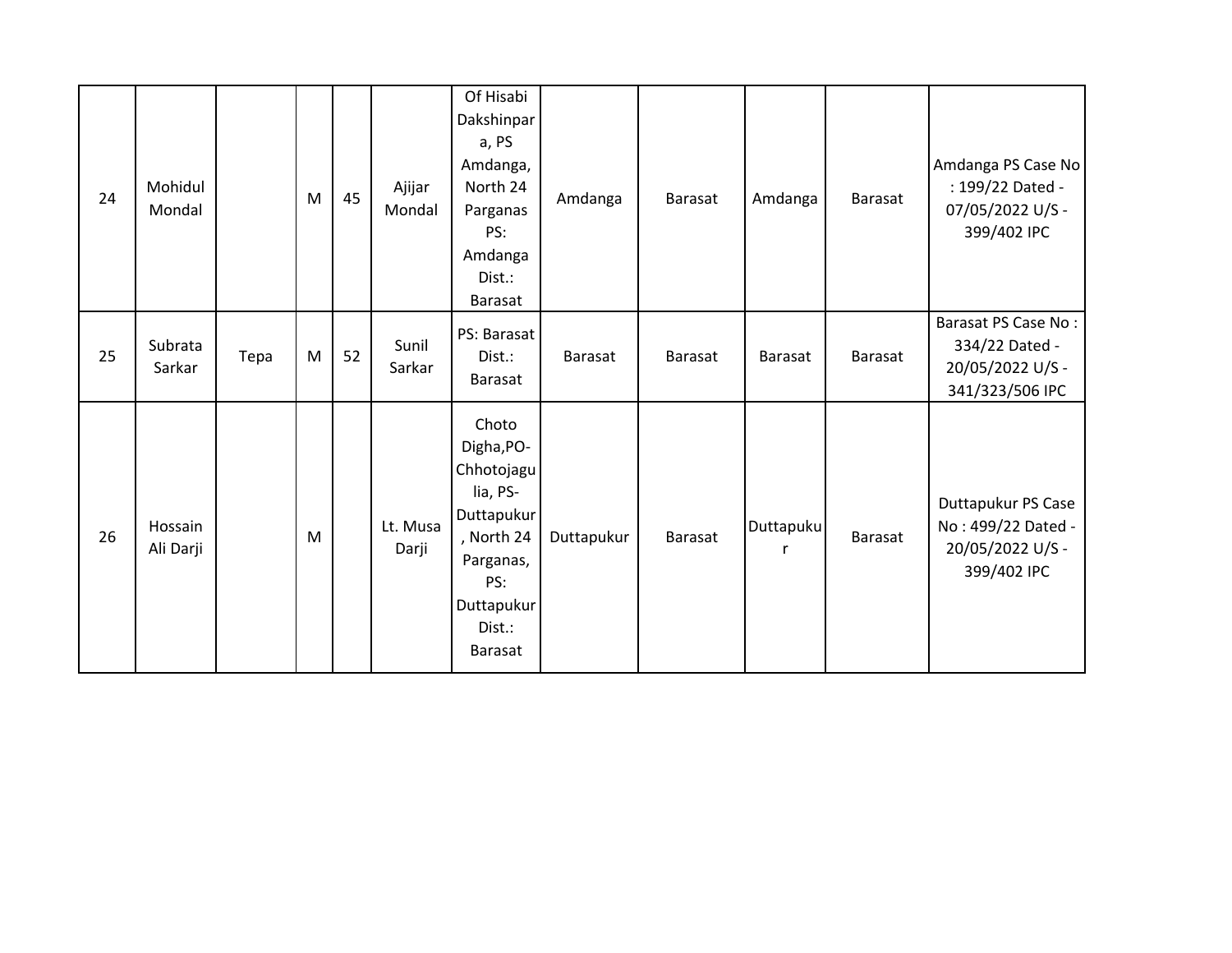| 27 | Debdut<br>Das     | ${\sf M}$ | Lt. Sanjoy<br>Das     | Boro Digha<br>Daspara,<br>PO-Digha,<br>PS-<br>Duttapukur<br>, North 24<br>Parganas,<br>PS:<br>Duttapukur<br>Dist.:<br>Barasat | Duttapukur | Barasat | <b>Duttapuku</b><br>$\mathsf{r}$ | Barasat | Duttapukur PS Case<br>No: 499/22 Dated -<br>20/05/2022 U/S -<br>399/402 IPC |
|----|-------------------|-----------|-----------------------|-------------------------------------------------------------------------------------------------------------------------------|------------|---------|----------------------------------|---------|-----------------------------------------------------------------------------|
| 28 | Sujan<br>Pramanik | M         | Lt. Dilip<br>Pramanik | Boro Digha<br>Daspara,<br>PO-Digha,<br>PS-<br>Duttapukur<br>, North 24<br>Parganas.<br>PS:<br>Duttapukur<br>Dist.:<br>Barasat | Duttapukur | Barasat | Duttapuku<br>$\mathsf{r}$        | Barasat | Duttapukur PS Case<br>No: 499/22 Dated -<br>20/05/2022 U/S -<br>399/402 IPC |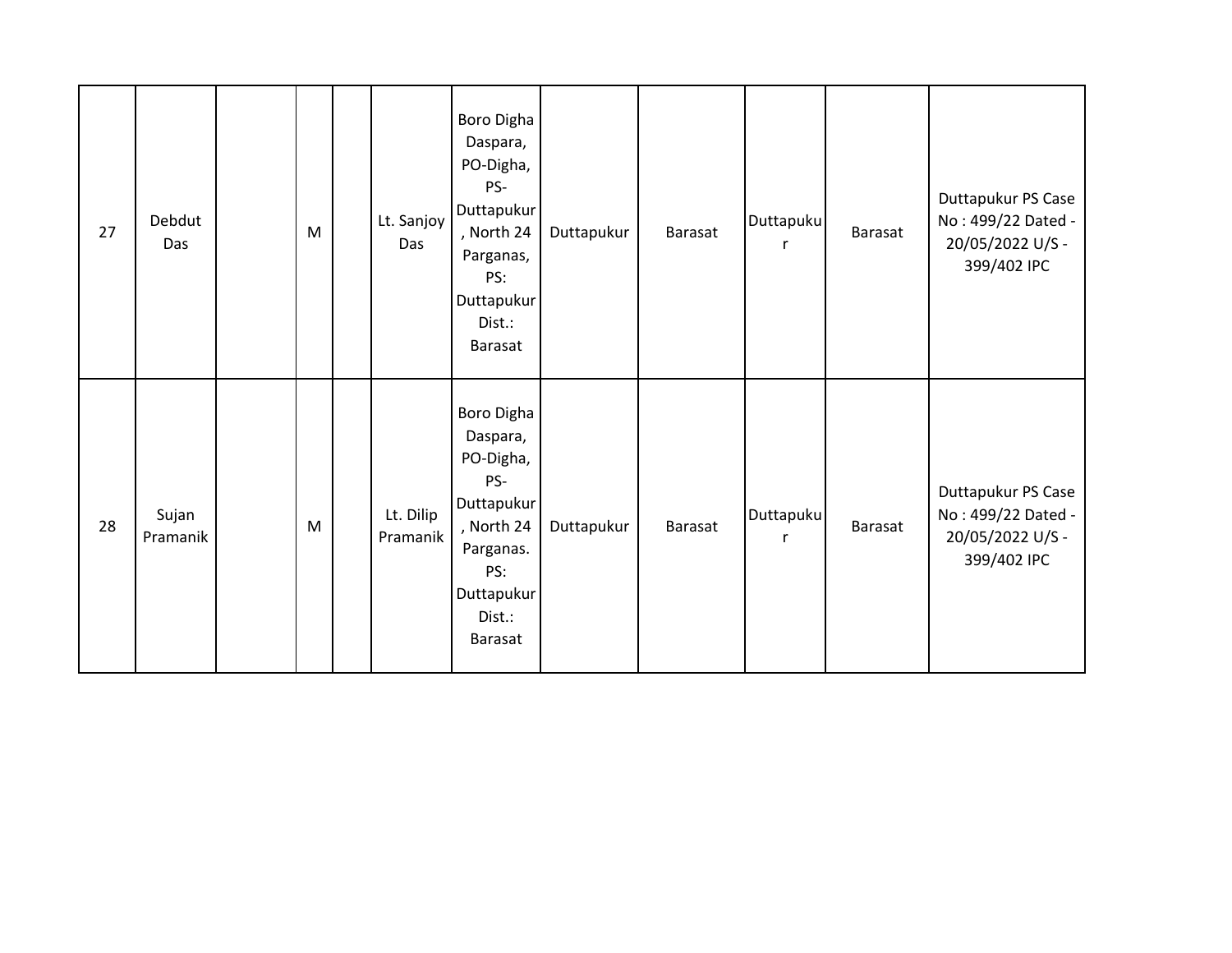| 29 | Rohit<br>Mondal   |   |    | Alim<br>Mondal        | Vill-<br>Mondalgat<br>hi, PO-<br>Bamangach<br>i, PS-<br>Duttapukur<br>, North 24<br>Parganas<br>PS:<br>Duttapukur<br>Dist.:<br>Barasat | Duttapukur | <b>Barasat</b> | Duttapuku<br>r | Barasat        | Duttapukur PS Case<br>No: 498/22 Dated -<br>20/05/2022 U/S-376<br>IPC & 6 The<br>Protection of<br>children from sexual<br>offences Act, 2012<br>(POCSO) |
|----|-------------------|---|----|-----------------------|----------------------------------------------------------------------------------------------------------------------------------------|------------|----------------|----------------|----------------|---------------------------------------------------------------------------------------------------------------------------------------------------------|
| 30 | Newton<br>Bairagi | M | 28 | Gopal<br>Bairagi      | Ankhola,<br>PO-Kumra<br>Kashipur,<br>PS-Habra,<br>Dist-North<br>24<br>Parganas<br>PS: Habra<br>Dist.:<br>Barasat                       | Habra      | <b>Barasat</b> | Habra          | Barasat        | Habra PS Case No:<br>449/22 Dated -<br>12/05/2022 U/S -<br>341/325 IPC & 9<br>Prohibition of Child<br>Marriage Act, 2006Â                               |
| 31 | Prasenjit<br>Rout | M | 40 | Late<br>Ashok<br>Rout | Kamarthub<br>a<br>Nabapally,<br>PS-Habra,<br>Dist-North<br>24<br>Parganas.<br>PS: Habra<br>Dist.:<br><b>Barasat</b>                    | Habra      | <b>Barasat</b> | Habra          | <b>Barasat</b> | Habra PS Case No:<br>471/22 Dated -<br>20/05/2022 U/S -<br>448/323/379/511/50<br>6/34 IPC                                                               |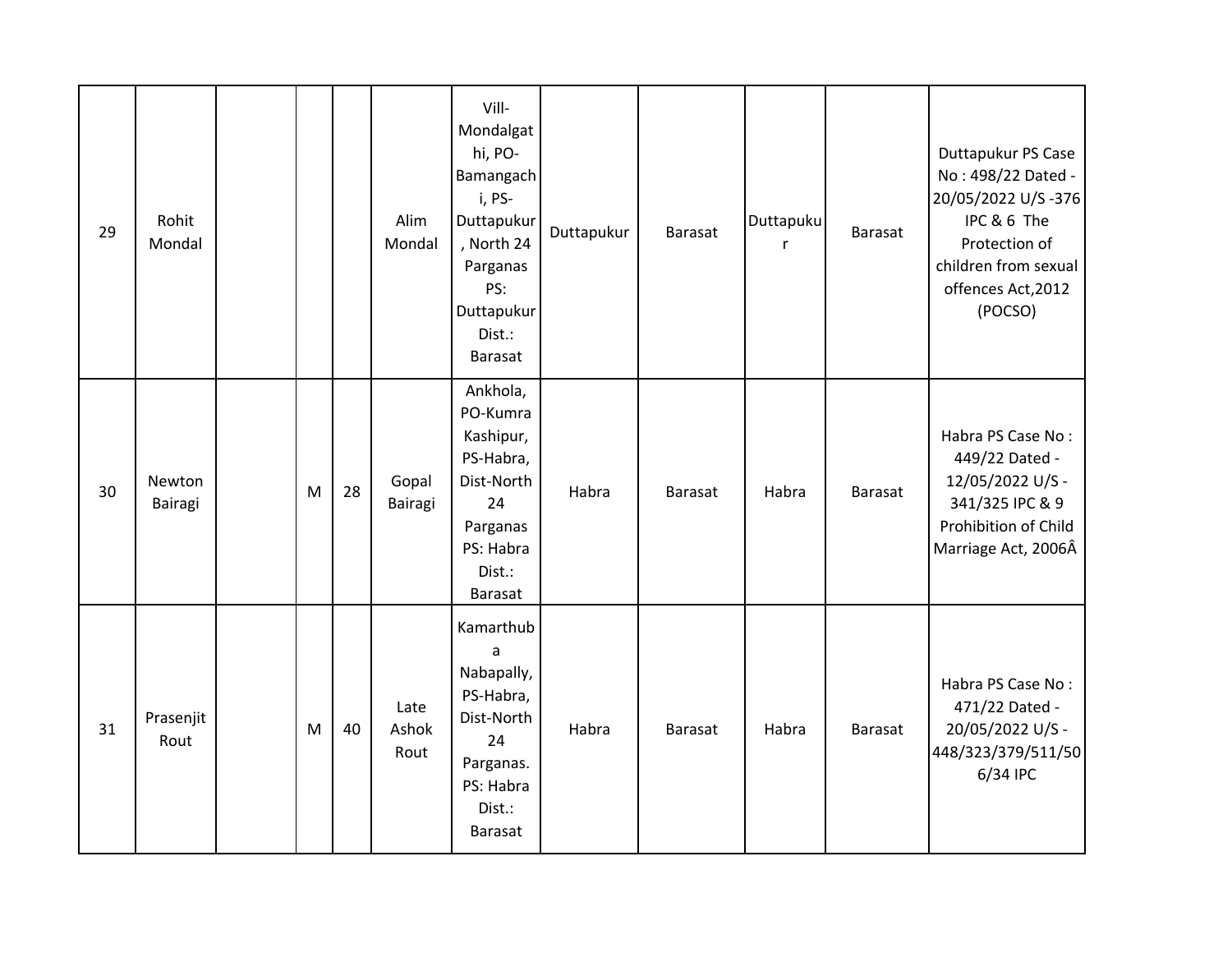| 32 | Shambhu<br>Bakshi                | M | 27 | Barun<br>Bakshi                        | Kamarthub<br>a<br>Nabapally,<br>PS-Habra,<br>Dist-North<br>24<br>Parganas<br>PS: Habra<br>Dist.:<br><b>Barasat</b>                          | Habra | <b>Barasat</b> | Habra | Barasat        | Habra PS Case No:<br>471/22 Dated -<br>20/05/2022 U/S -<br>448/323/379/511/50<br>6/34 IPC |
|----|----------------------------------|---|----|----------------------------------------|---------------------------------------------------------------------------------------------------------------------------------------------|-------|----------------|-------|----------------|-------------------------------------------------------------------------------------------|
| 33 | Prasanta<br>Roy<br>Chowdhur<br>у |   | 40 | Late<br>Nirmal<br>Roy<br>Chowdhur<br>y | Kamarthub<br>a<br>Nabapally,<br>PS-Habra,<br>Dist-North<br>24<br>Parganas.<br>PS: Habra<br>Dist.:<br>Barasat                                | Habra | <b>Barasat</b> | Habra | Barasat        | Habra PS Case No:<br>471/22 Dated -<br>20/05/2022 U/S -<br>448/323/379/511/50<br>6/34 IPC |
| 34 | Surajit<br>Morol                 | M |    | Morol                                  | Vill-<br>Kaiputrapar<br>a, PO-<br>Prithiba, PS-<br>S/o-ashok Habra, Dist-<br>North 24<br>Parganas.<br>PS: Habra<br>Dist.:<br><b>Barasat</b> | Habra | <b>Barasat</b> | Habra | <b>Barasat</b> | Habra PS Case No:<br>473/22 Dated -<br>20/05/2022 U/S -<br>447/354 IPC                    |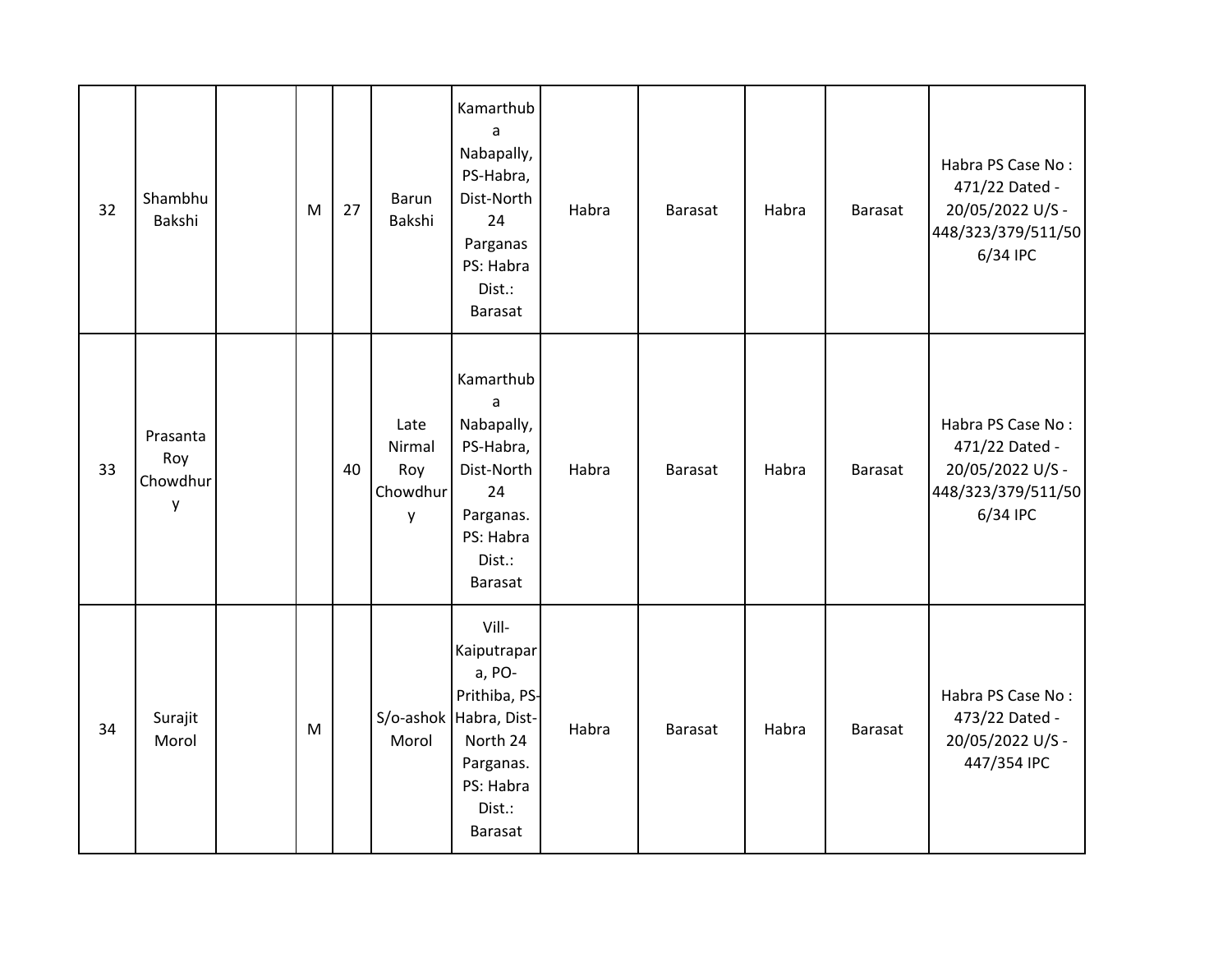| 35 | Nasima<br>Bibi   | F | Sariful<br>Islam     | Humaipur<br>Abdalpur,<br>PS-<br>Madhyamg<br>ram, North<br>24 Pgs PS:<br>Madhyamg<br>ram Dist.:<br>Barasat                                          | Madhyamgr<br>am | Barasat        | Madhyam<br>gram | Barasat | Madhyamgram PS<br>Case No: 244/22<br>Dated - 17/05/2022<br>U/S-381 IPC |
|----|------------------|---|----------------------|----------------------------------------------------------------------------------------------------------------------------------------------------|-----------------|----------------|-----------------|---------|------------------------------------------------------------------------|
| 36 | Sariful<br>Islam | M | Lt. Soyeb<br>Rahaman | Humaipur<br>Natunpara,<br>PO<br>Abdalpur,<br><b>PS</b><br>Madhyamg<br>ram, Dist<br>North 24<br>Pgs PS:<br>Madhyamg<br>ram Dist.:<br><b>Barasat</b> | Madhyamgr<br>am | <b>Barasat</b> | Madhyam<br>gram | Barasat | Madhyamgram PS<br>Case No: 244/22<br>Dated - 17/05/2022<br>U/S-381 IPC |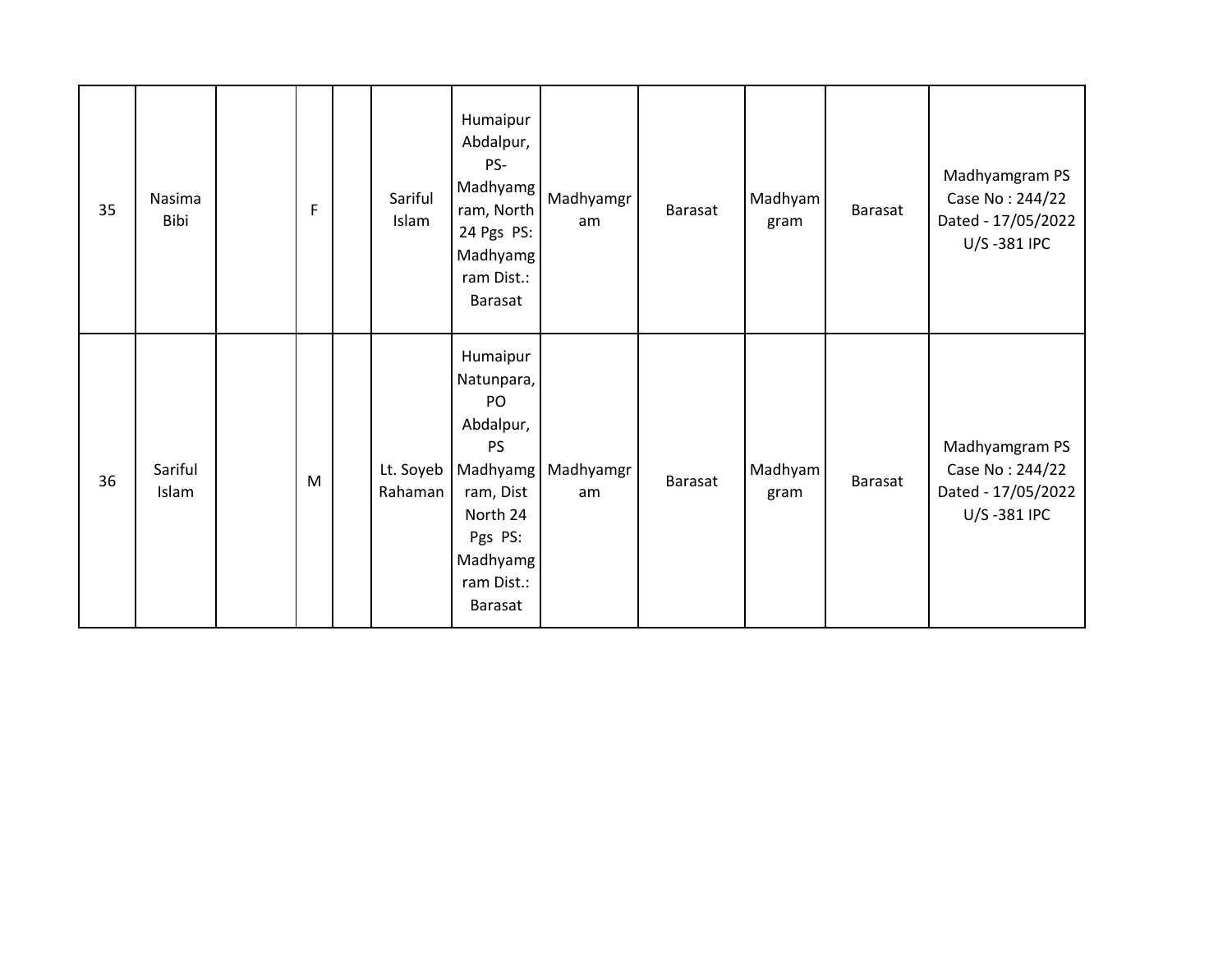| 37 | Chatan<br>Sasmal |      | M | 37 | Pradip<br>Sasmal              | Of Ichhapur<br>Manicktala,<br>PO-<br>Nawabganj<br>PS:<br>Noapara<br>Dist.:<br>Barrackpor<br>e Police<br>Commissio<br>nerate | Noapara  | Barrackpore<br>Police<br>Commissioner<br>ate | Barrackpo<br>re | Barrackpore<br>Police<br>Commissione<br>rate | <b>Barrackpore PS Case</b><br>No: 101/22 Dated -<br>20/05/2022 U/S -<br>379/511 IPC      |
|----|------------------|------|---|----|-------------------------------|-----------------------------------------------------------------------------------------------------------------------------|----------|----------------------------------------------|-----------------|----------------------------------------------|------------------------------------------------------------------------------------------|
| 38 | Amit<br>Shaw     |      | M |    | Shyamdeo<br>Shaw              | PS:<br>Bhatpara<br>Dist.:<br>Barrackpor<br>e Police<br>Commissio<br>nerate                                                  | Bhatpara | Barrackpore<br>Police<br>Commissioner<br>ate | Bhatpara        | Barrackpore<br>Police<br>Commissione<br>rate | Bhatpara PS Case No<br>: 391/22 Dated -<br>19/05/2022 U/S-25<br>Arms Act, 1959           |
| 39 | Rajesh<br>Prasad | Shaw | M |    | Late Satya<br>Narayan<br>Shaw | PS:<br>Bhatpara<br>Dist.:<br>Barrackpor<br>e Police<br>Commissio<br>nerate                                                  | Bhatpara | Barrackpore<br>Police<br>Commissioner<br>ate | Bhatpara        | Barrackpore<br>Police<br>rate                | Bhatpara PS Case No<br>: 392/22 Dated -<br>Commissione 20/05/2022 U/S -379<br><b>IPC</b> |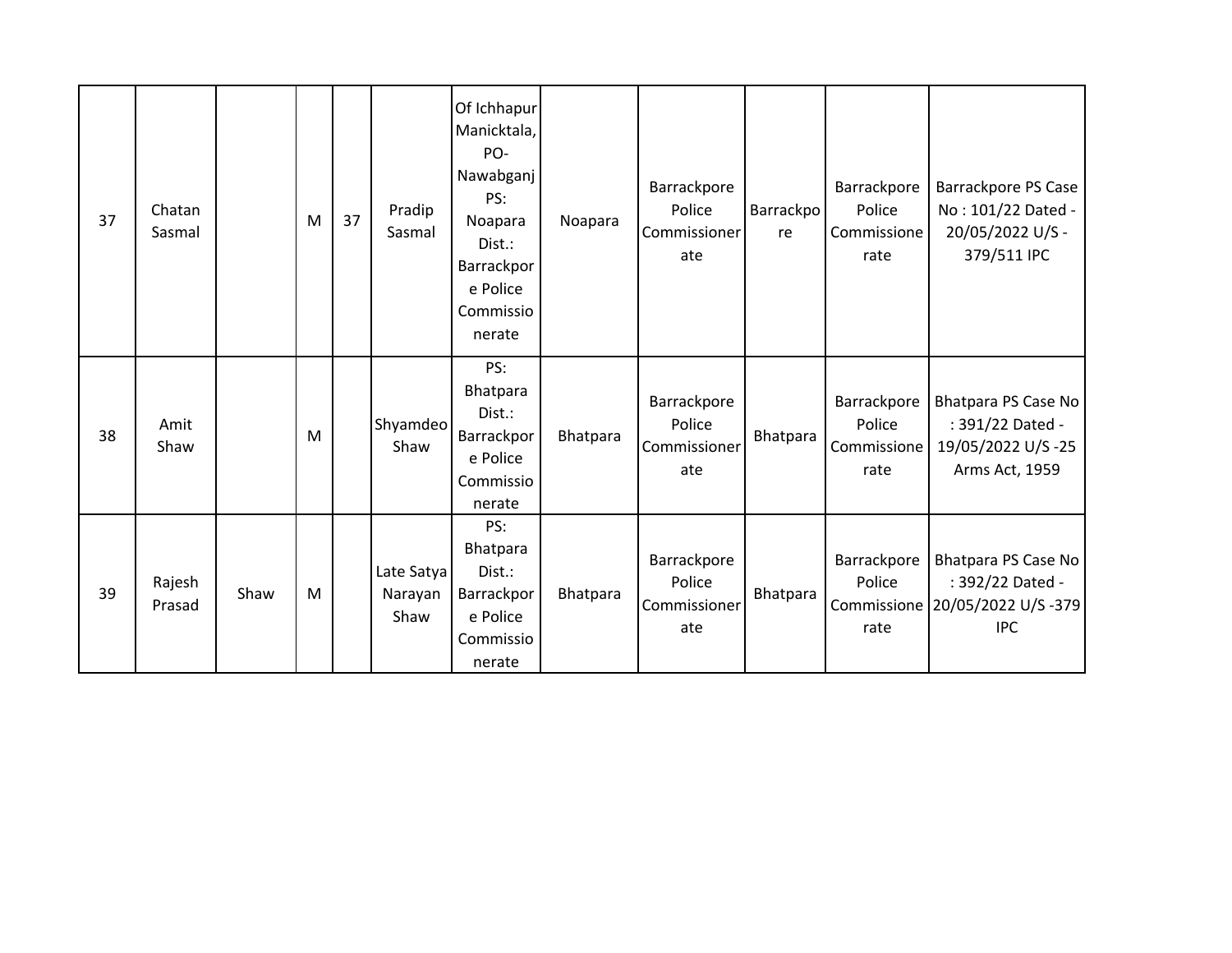| 40 | Sooni Lal       | M | 33 | Lt<br>Shambhu<br>Lal | Park Road<br>near<br>Annapurna<br>Mandir,<br>Rashmonig<br>hat, P.O.<br>Talpukur,<br>P.S.<br>Titagarh,<br>North 24<br>Parganas<br>PS: Titagarh<br>Dist.:<br>Barrackpor<br>e Police<br>Commissio<br>nerate | Titagarh | Barrackpore<br>Police<br>Commissioner<br>ate | Titagarh | Barrackpore<br>Police<br>Commissione<br>rate | Titagarh PS Case No:<br>810/21 Dated -<br>09/11/2021 U/S -<br>399/402 IPC                  |
|----|-----------------|---|----|----------------------|----------------------------------------------------------------------------------------------------------------------------------------------------------------------------------------------------------|----------|----------------------------------------------|----------|----------------------------------------------|--------------------------------------------------------------------------------------------|
| 41 | Suresh<br>Thapa |   |    | Gopal<br>Thapa       | Babu's<br>Quarter<br>near<br><b>Britannia</b><br>Gate, P.O.<br>& P.S.<br>Titagarh,<br>North 24<br>Parganas<br>PS: Titagarh<br>Dist.:<br>Barrackpor<br>e Police<br>Commissio<br>nerate                    | Titagarh | Barrackpore<br>Police<br>Commissioner<br>ate | Titagarh | Barrackpore<br>Police<br>Commissione<br>rate | Titagarh PS Case No:<br>25/21 Dated -<br>11/01/2021 U/S -<br>498A/406/506/34<br><b>IPC</b> |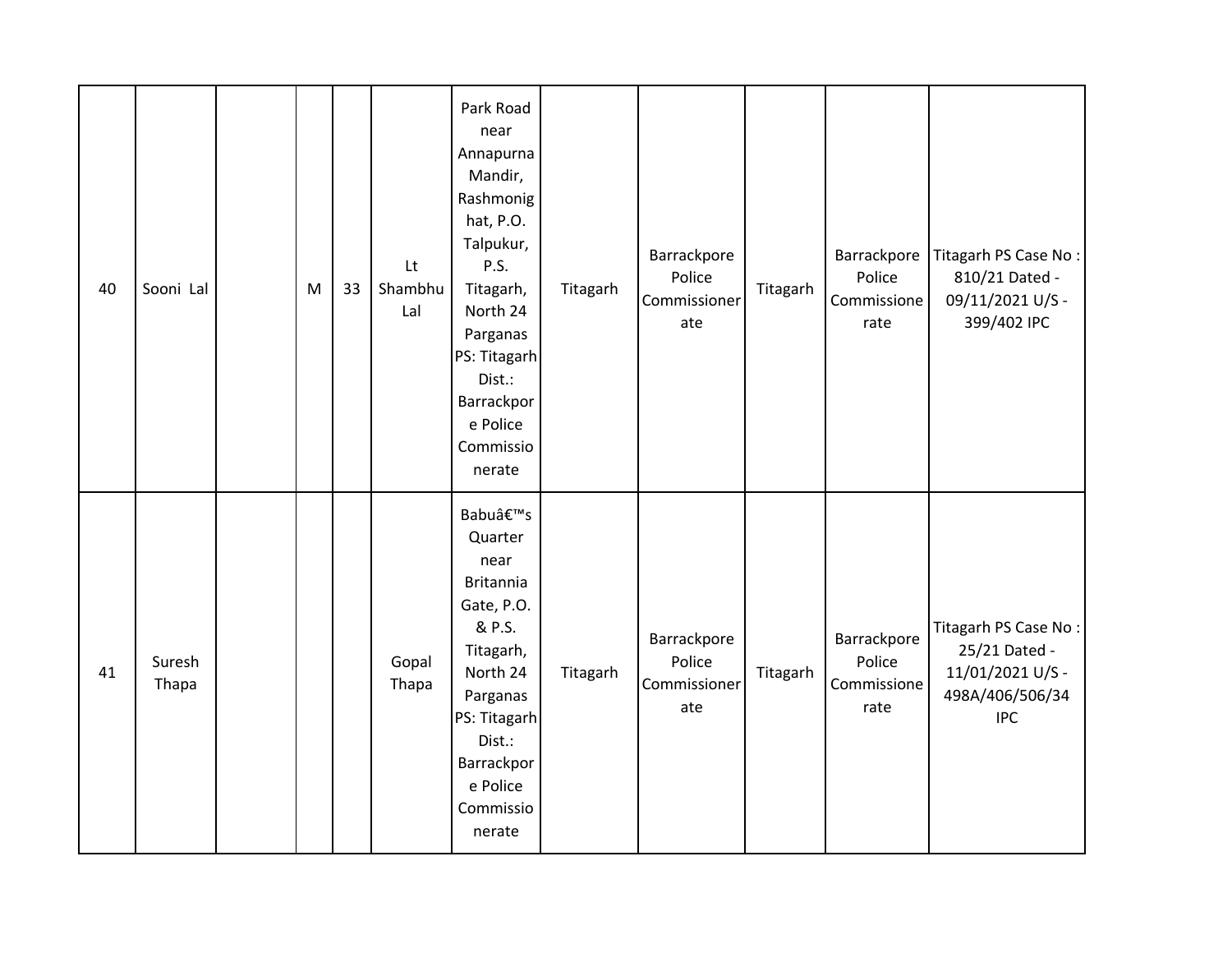| 42 | Amit<br>Kumar<br>Shaw |  | 24 | Lt<br>Swaminat<br>h Shaw | <b>Brahamsth</b><br>an $H/O$<br>Thakur<br>Prasad,<br>P.O. & P.S.<br>Titagarh,<br>North 24<br>Parganas<br>PS: Titagarh<br>Dist.:<br>Barrackpor<br>e Police<br>Commissio<br>nerate    | Titagarh | Barrackpore<br>Police<br>Commissioner<br>ate | Titagarh | Police<br>Commissione<br>rate                | Barrackpore   Titagarh PS Case No :<br>810/21 Dated -<br>09/11/2021 U/S -<br>399/402 IPC |
|----|-----------------------|--|----|--------------------------|-------------------------------------------------------------------------------------------------------------------------------------------------------------------------------------|----------|----------------------------------------------|----------|----------------------------------------------|------------------------------------------------------------------------------------------|
| 43 | Nawab<br>Hussain      |  | 25 | Lt Md<br>Hussain         | Ali Haider<br>Road,<br>Goalpara,<br>H/o Moin<br>Mia, P.O. &<br>P.S.<br>Titagarh,<br>North 24<br>Parganas<br>PS: Titagarh<br>Dist.:<br>Barrackpor<br>e Police<br>Commissio<br>nerate | Titagarh | Barrackpore<br>Police<br>Commissioner<br>ate | Titagarh | Barrackpore<br>Police<br>Commissione<br>rate | Titagarh PS Case No:<br>139/22 Dated -<br>19/02/2022 U/S -<br>399/402 IPC                |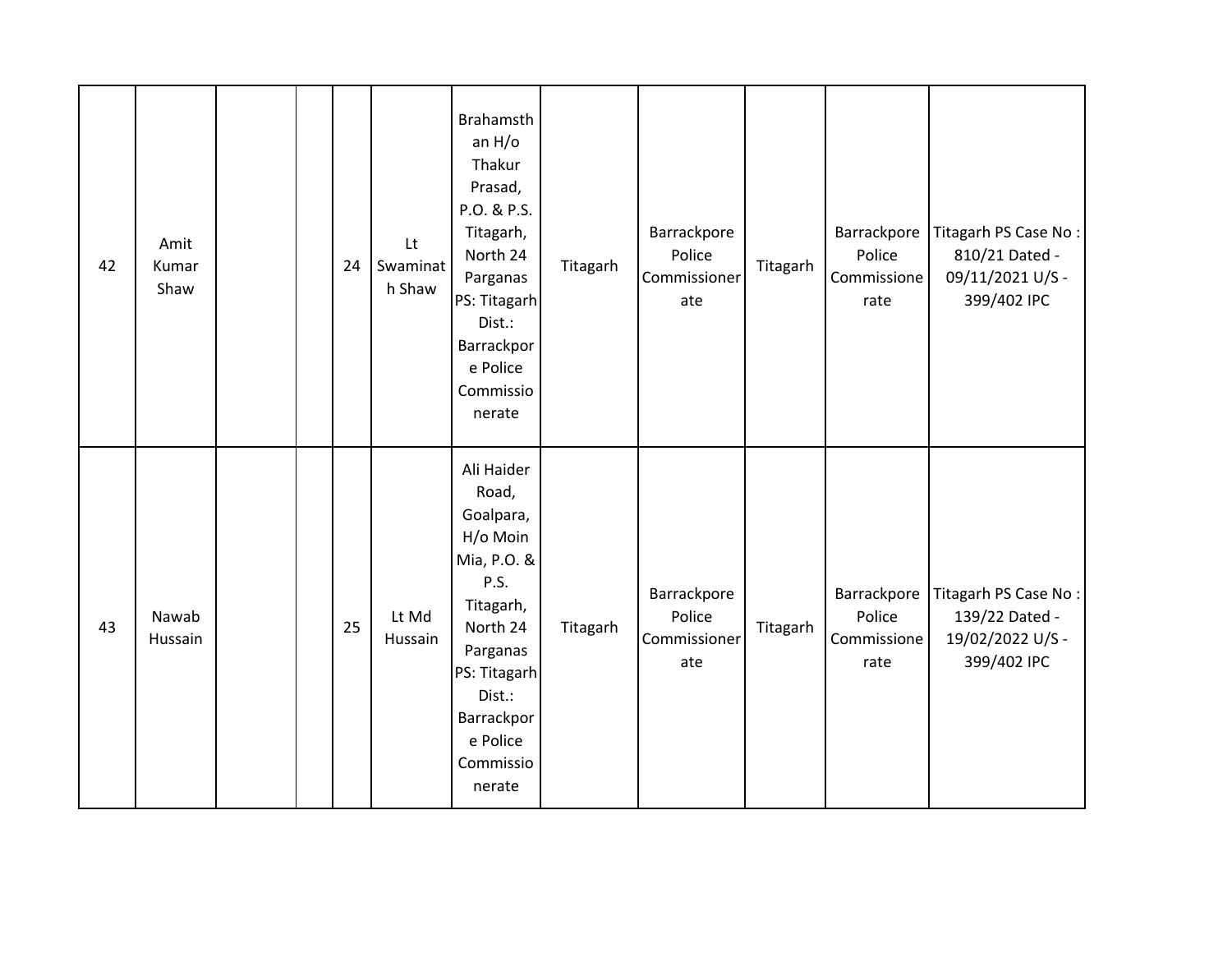| 44 | Saikat<br>Mistri  |   | 27 | Sailen<br>Mistri                | Purba<br>Jaffarpur,<br>Sarathpally,<br>P.O. Nona<br>Chandanpu<br>kur, P.S.<br>Titagarh,<br>North 24<br>Parganas<br>PS: Titagarh<br>Dist.:<br>Barrackpor<br>e Police<br>Commissio<br>nerate | Titagarh  | Barrackpore<br>Police<br>Commissioner<br>ate | Titagarh         | Barrackpore<br>Police<br>Commissione<br>rate | Titagarh PS Case No:<br>318/22 Dated -<br>02/05/2022 U/S -<br>448/341/354A/354B<br>/323/506/509 IPC |
|----|-------------------|---|----|---------------------------------|--------------------------------------------------------------------------------------------------------------------------------------------------------------------------------------------|-----------|----------------------------------------------|------------------|----------------------------------------------|-----------------------------------------------------------------------------------------------------|
| 45 | Basudeb<br>Halder | M | 33 | S/O<br>Sailendran<br>ath Halder | Of Vill+ Po-<br>Beledurgan<br>agar, PS<br>Bakultala,<br>South 24<br>Pgs PS:<br><b>Bakultala</b><br>Dist.:<br>Baruipur<br>Police<br><b>District</b>                                         | Bakultala | Baruipur<br><b>Police District</b>           | <b>Bakultala</b> | Baruipur<br>Police District                  | Bakultala PS Case No<br>: 128/22 Dated -<br>19/05/2022 U/S -<br>498A/325/307/34<br><b>IPC</b>       |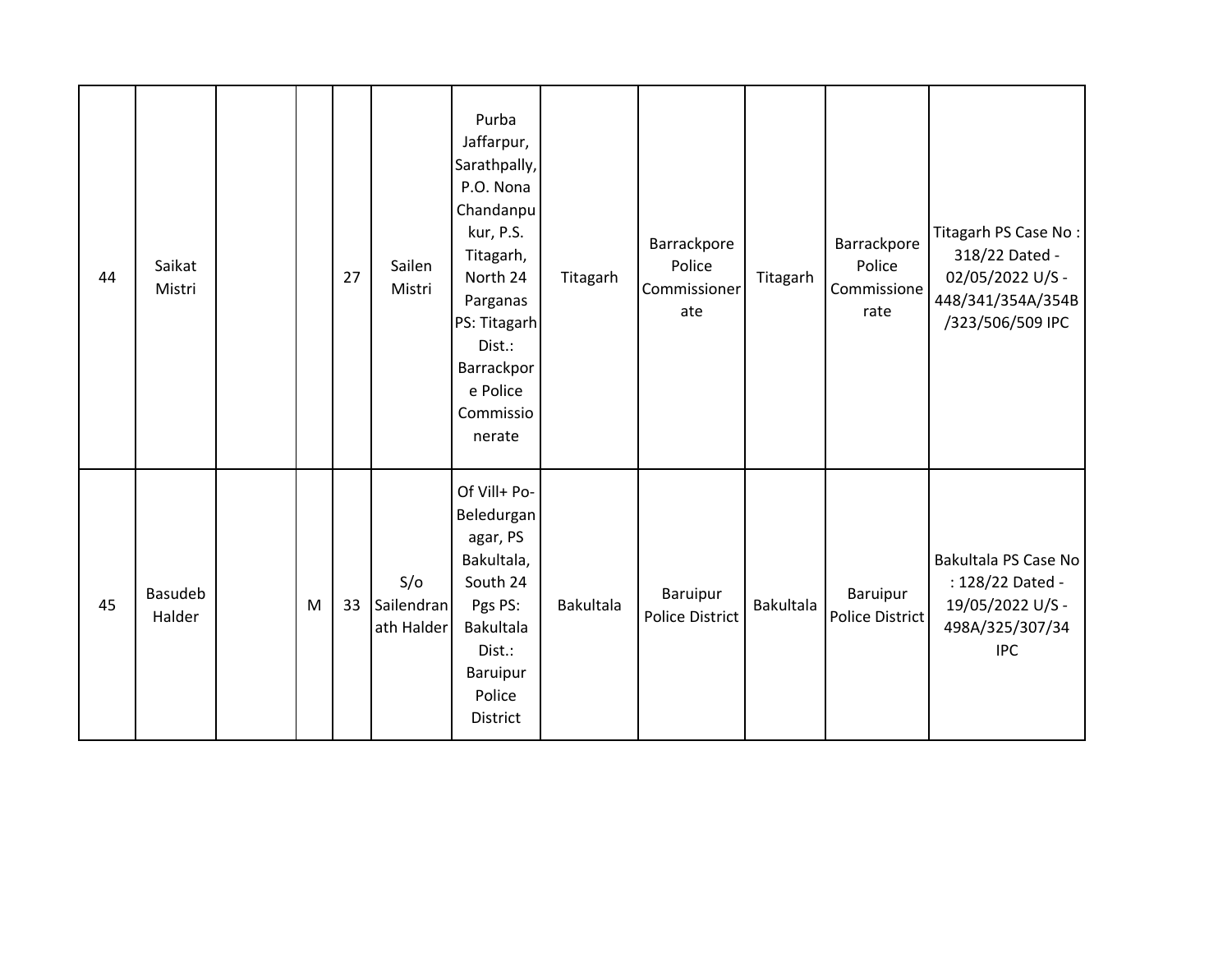| 46 | Sibajit<br>Sarder | @ Rabi |  | S            | PS:<br>Baruipur<br>Dist.:<br>Baruipur<br>Police<br><b>District</b> | Baruipur        | Baruipur<br><b>Police District</b> | Baruipur | Baruipur<br><b>Police District</b> | <b>Baruipur PS Case No</b><br>: 879/22 Dated -<br>20/05/2022 U/S -<br>399/402 IPC |
|----|-------------------|--------|--|--------------|--------------------------------------------------------------------|-----------------|------------------------------------|----------|------------------------------------|-----------------------------------------------------------------------------------|
| 47 | Suraj<br>Molla    |        |  | S            | PS:<br>Baruipur<br>Dist.:<br>Baruipur<br>Police<br><b>District</b> | Baruipur        | Baruipur<br><b>Police District</b> | Baruipur | Baruipur<br>Police District        | Baruipur PS Case No<br>: 879/22 Dated -<br>20/05/2022 U/S -<br>399/402 IPC        |
| 48 | Saiful<br>Gharami |        |  | S            | PS:<br>Baruipur<br>Dist.:<br>Baruipur<br>Police<br>District        | Baruipur        | Baruipur<br><b>Police District</b> | Baruipur | Baruipur<br>Police District        | Baruipur PS Case No<br>: 879/22 Dated -<br>20/05/2022 U/S -<br>399/402 IPC        |
| 49 | Sk Azed           |        |  | S            | PS:<br>Baruipur<br>Dist.:<br>Baruipur<br>Police<br><b>District</b> | <b>Baruipur</b> | Baruipur<br><b>Police District</b> | Baruipur | Baruipur<br><b>Police District</b> | Baruipur PS Case No<br>: 879/22 Dated -<br>20/05/2022 U/S -<br>399/402 IPC        |
| 50 | Pintu<br>Mondal   |        |  | $\mathsf{S}$ | PS:<br>Baruipur<br>Dist.:<br>Baruipur<br>Police<br><b>District</b> | Baruipur        | Baruipur<br><b>Police District</b> | Baruipur | Baruipur<br><b>Police District</b> | Baruipur PS Case No<br>: 879/22 Dated -<br>20/05/2022 U/S -<br>399/402 IPC        |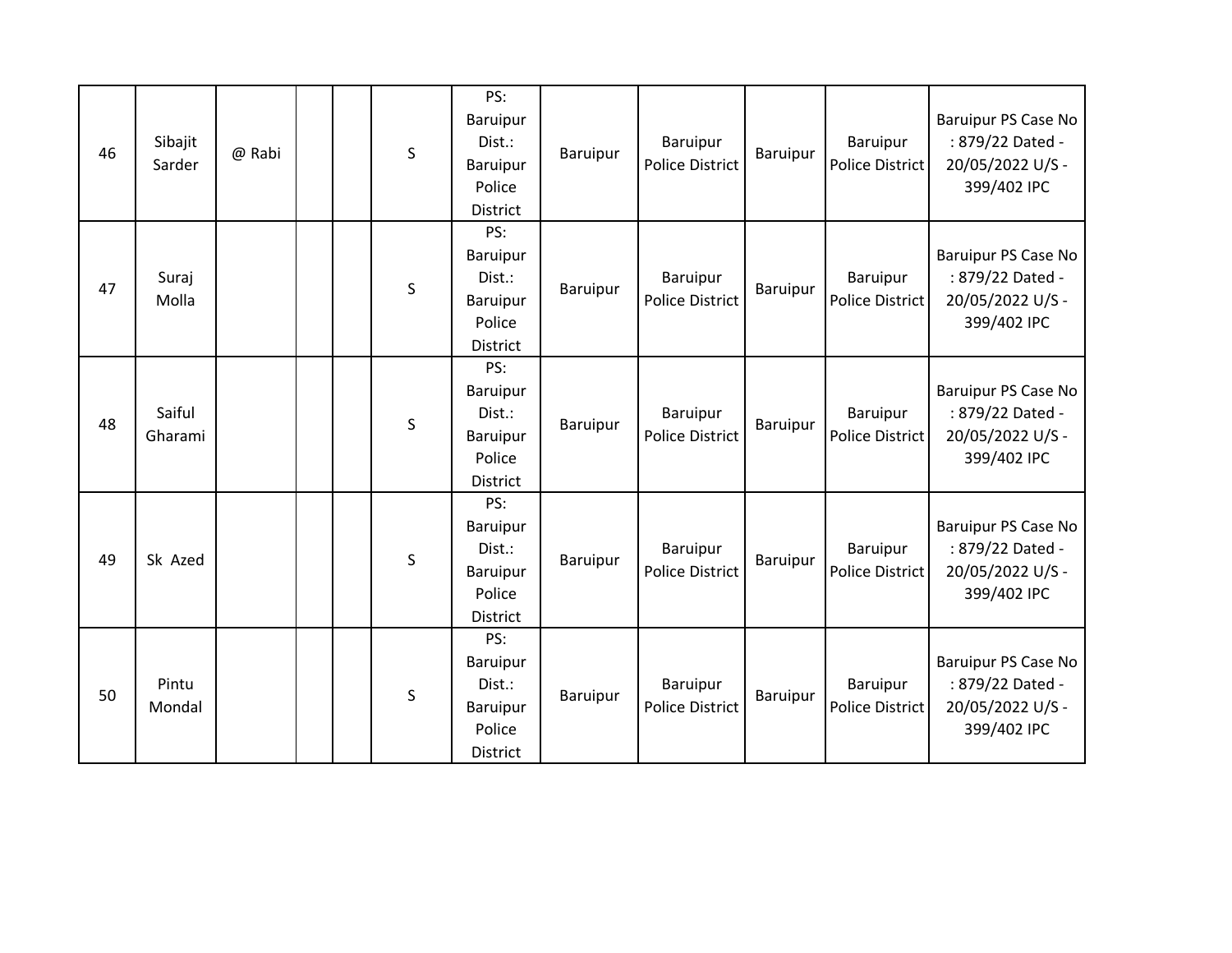| 51 | Ali<br>Mondal      |                  |   |    | S/o Late<br>Aksed<br>Mondal | PS:<br>Baruipur<br>Dist.:<br>Baruipur<br>Police<br>District                                                                     | Baruipur | Baruipur<br><b>Police District</b> | Baruipur | Baruipur<br><b>Police District</b> | <b>Baruipur PS Case No</b><br>: 87/22 Dated -<br>13/01/2022 U/S -<br>420/406/506 IPC               |
|----|--------------------|------------------|---|----|-----------------------------|---------------------------------------------------------------------------------------------------------------------------------|----------|------------------------------------|----------|------------------------------------|----------------------------------------------------------------------------------------------------|
| 52 | Raj                | Jakir<br>Hossain | M | 18 | Jamir @<br>Jamir<br>Hossain | Vill-<br>Ghunimegh<br>i PS-<br>Bhangore<br>South 24<br>Pgs PS:<br>Bhangar<br>Dist.:<br>Baruipur<br>Police<br>District           | Bhangar  | Baruipur<br><b>Police District</b> | Bhangar  | Baruipur<br><b>Police District</b> | Bhangar PS Case No:<br>289/22 Dated -<br>18/05/2022 U/S -<br>379/511 IPC                           |
| 53 | Salman<br>Tarafdar |                  | M | 20 | Saiful<br>Tarafdar          | Dakshin<br>Angadberia<br>, PS<br>Canning,<br>South 24<br>Pgs. PS:<br>Canning<br>Dist.:<br><b>Baruipur</b><br>Police<br>District | Canning  | Baruipur<br><b>Police District</b> | Canning  | Baruipur<br><b>Police District</b> | Canning PS Case No:<br>177/22 Dated -<br>11/05/2022 U/S -<br>399/402 IPC & 25/27<br>Arms Act, 1959 |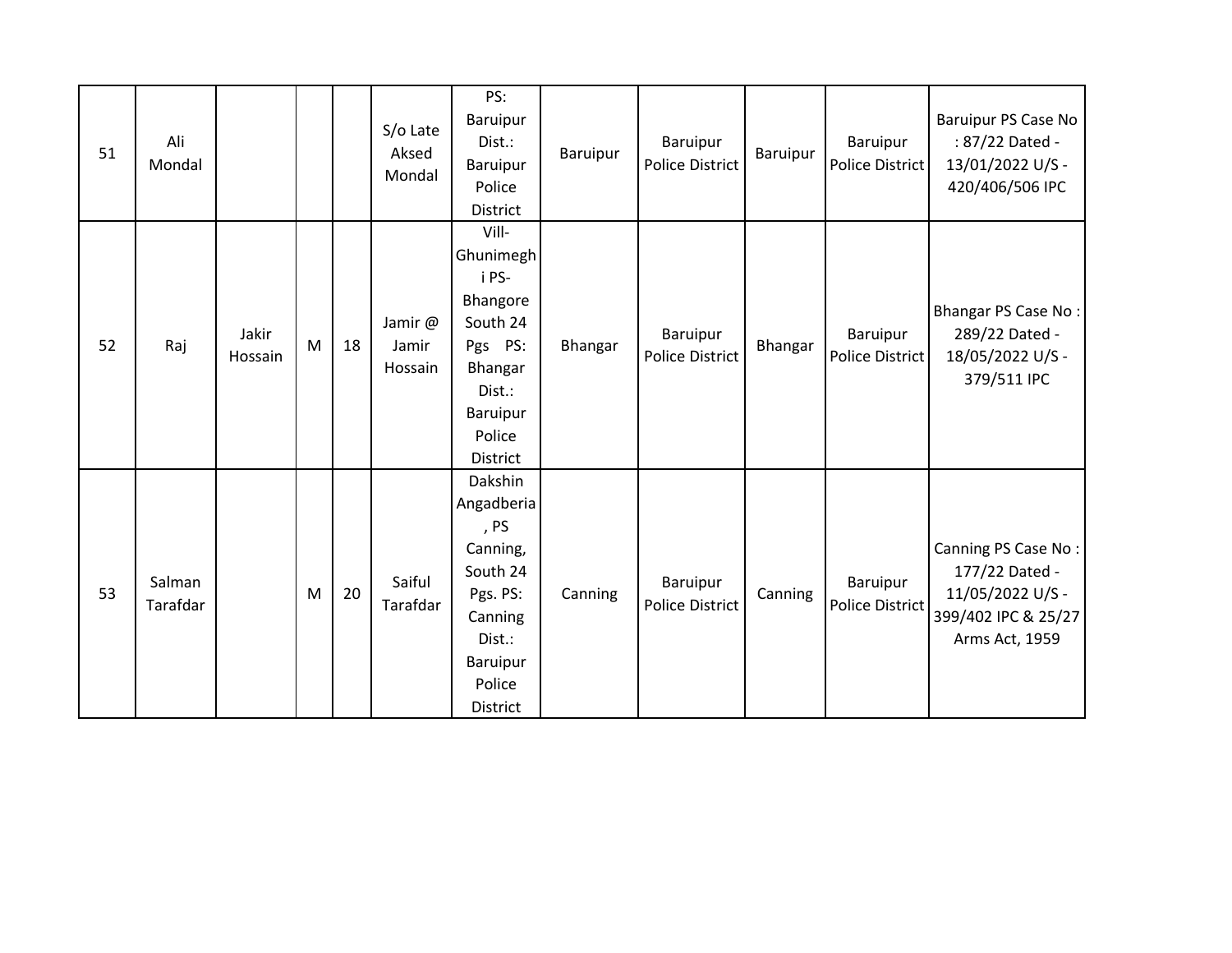| 54 | <b>Bikash</b><br>Chandra<br>Naskar |   | 38 | Lt Mahim<br>Chandra<br>Naskar | <b>Vill Nandan</b><br>pally, PS<br>Canning,<br>South 24<br>Pgs, PS:<br>Canning<br>Dist.:<br>Baruipur<br>Police<br>District | Canning  | Baruipur<br><b>Police District</b> | Canning   | <b>Baruipur</b><br><b>Police District</b> | Canning PS Case No:<br>187/22 Dated -<br>19/05/2022 U/S -<br>447/341/325/307/42<br>7/34 IPC |
|----|------------------------------------|---|----|-------------------------------|----------------------------------------------------------------------------------------------------------------------------|----------|------------------------------------|-----------|-------------------------------------------|---------------------------------------------------------------------------------------------|
| 55 | Tapash<br>Momdal                   | M |    | Dayamoy<br>Mondal             | PS:<br>Joynagar<br>Dist.:<br><b>Baruipur</b><br>Police<br>District                                                         | Joynagar | Baruipur<br><b>Police District</b> | Joynagar  | Baruipur<br><b>Police District</b>        | Joynagar PS Case No<br>: 360/22 Dated -<br>20/05/2022 U/S -<br>341/323/324/427/50<br>6 IPC  |
| 56 | Abid<br>Rahaman                    | M |    | Mujibar<br>Rahaman            | Sohora PS:<br>Sasan Dist.:<br><b>Barasat</b>                                                                               | Sasan    | <b>Barasat</b>                     | Kashipore | Baruipur<br><b>Police District</b>        | Kashipore PS Case<br>No: 222/22 Dated -<br>20/05/2022 U/S -<br>399/402 IPC                  |
| 57 | Sariful<br>Molla                   |   | 19 | Asraf Ali<br>@ Buddin         | Khamar<br>Rameswarp<br>ur PS:<br>Sasan Dist.:<br><b>Barasat</b>                                                            | Sasan    | <b>Barasat</b>                     | Kashipore | <b>Baruipur</b><br><b>Police District</b> | Kashipore PS Case<br>No: 222/22 Dated -<br>20/05/2022 U/S -<br>399/402 IPC                  |
| 58 | Sahangir<br>Mondal                 |   | 19 | Kantu<br>Mondal               | Khamar<br>Rameswarp<br>ur PS:<br>Sasan Dist.:<br><b>Barasat</b>                                                            | Sasan    | <b>Barasat</b>                     | Kashipore | Baruipur<br><b>Police District</b>        | Kashipore PS Case<br>No: 222/22 Dated -<br>20/05/2022 U/S -<br>399/402 IPC                  |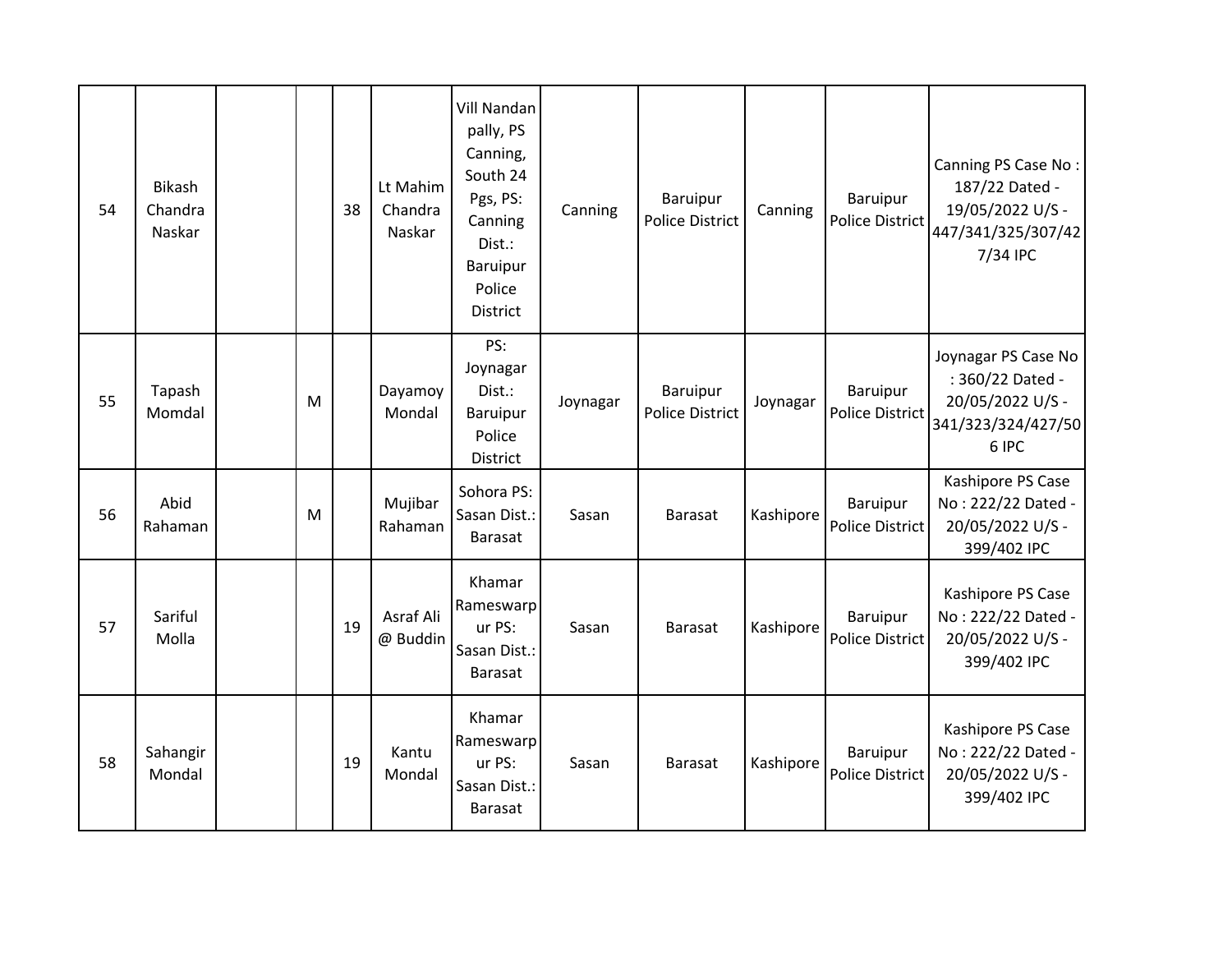| 59 | Abu Jafar<br>Ali         | Kalo |   | 18 | Md.<br>Kuddus Ali                  | Pakdaha,<br>Paschim<br>Para PS:<br>Sasan Dist.:<br><b>Barasat</b>                                  | Sasan              | <b>Barasat</b>                     | Kashipore          | Baruipur<br><b>Police District</b> | Kashipore PS Case<br>No: 222/22 Dated -<br>20/05/2022 U/S -<br>399/402 IPC                                  |
|----|--------------------------|------|---|----|------------------------------------|----------------------------------------------------------------------------------------------------|--------------------|------------------------------------|--------------------|------------------------------------|-------------------------------------------------------------------------------------------------------------|
| 60 | Md<br>Matabudd<br>in Kha |      |   | 36 | Lt Abucha<br>Kha                   | Kantadanga<br>PS:<br>Kashipore<br>Dist.:<br><b>Baruipur</b><br>Police<br>District                  | Kashipore          | Baruipur<br><b>Police District</b> | Kashipore          | Baruipur<br>Police District        | Kashipore PS Case<br>No: 219/22 Dated -<br>16/05/2022 U/S -<br>399/402 IPC                                  |
| 61 | Lakshi<br>Halder         |      | M |    | Sanjoy<br>Halder                   | PS: Kultali<br>Dist.:<br>Baruipur<br>Police<br>District                                            | Kultali            | Baruipur<br><b>Police District</b> | Kultali            | Baruipur<br><b>Police District</b> | Kultali PS Case No:<br>303/22 Dated -<br>19/05/2022 U/S -<br>498A/306/34 IPC                                |
| 62 | Palash<br>Halder         |      | M |    | Sanjoy<br>Halder                   | PS: Kultali<br>Dist.:<br>Baruipur<br>Police<br>District                                            | Kultali            | Baruipur<br><b>Police District</b> | Kultali            | Baruipur<br><b>Police District</b> | Kultali PS Case No:<br>303/22 Dated -<br>19/05/2022 U/S -<br>498A/306/34 IPC                                |
| 63 | Sanjay<br>Paul           |      | M | 68 | $S/O$ Lt.<br><b>Bankim</b><br>Paul | Vill-<br>Paschim<br>Debipur,<br>PS: Maipith<br>coastal<br>Dist.:<br>Baruipur<br>Police<br>District | Maipith<br>coastal | Baruipur<br><b>Police District</b> | Maipith<br>coastal | Baruipur<br>Police District        | Maipith coastal PS<br>Case No: 42/22<br>Dated - 18/05/2022<br>$U/S -$<br>341/325/323/379/42<br>7/506/34 IPC |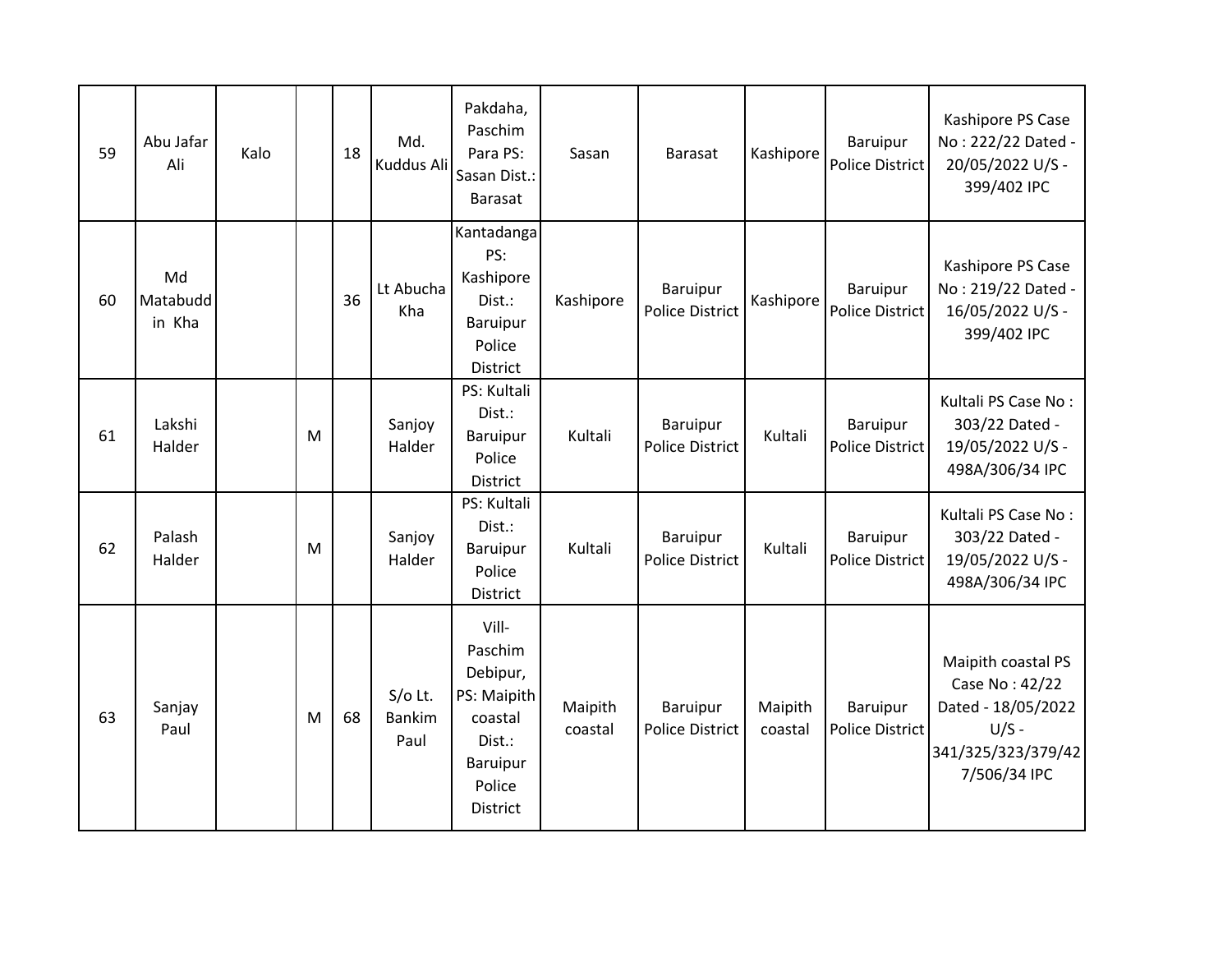| 64 | Shrihari<br>Paul    | M | 46 | $S/O$ Lt<br>Sasanka<br>Paul    | Vill-<br>Paschim<br>Debipur,<br>PS: Maipith<br>coastal<br>Dist.:<br><b>Baruipur</b><br>Police<br>District                                     | Maipith<br>coastal | Baruipur<br><b>Police District</b> | Maipith<br>coastal | Baruipur<br>Police District | Maipith coastal PS<br>Case No: 42/22<br>Dated - 18/05/2022<br>$U/S -$<br>341/325/323/379/42<br>7/506/34 IPC |
|----|---------------------|---|----|--------------------------------|-----------------------------------------------------------------------------------------------------------------------------------------------|--------------------|------------------------------------|--------------------|-----------------------------|-------------------------------------------------------------------------------------------------------------|
| 65 | Rakesh Ali<br>Gayen | M | 40 | $S/O$ .<br>Jabbar Ali<br>Gayen | Natunhat<br>Kagi para,<br>Po.<br>Bonhooghly<br>, PS<br>Narendrap<br>ur PS:<br>Narendrap<br>ur Dist.:<br><b>Baruipur</b><br>Police<br>District | Narendrapur        | Baruipur<br><b>Police District</b> | Narendra<br>pur    | Baruipur<br>Police District | Narendrapur PS Case<br>No: 510/22 Dated -<br>19/05/2022 U/S -<br>341/323/354B/506<br><b>IPC</b>             |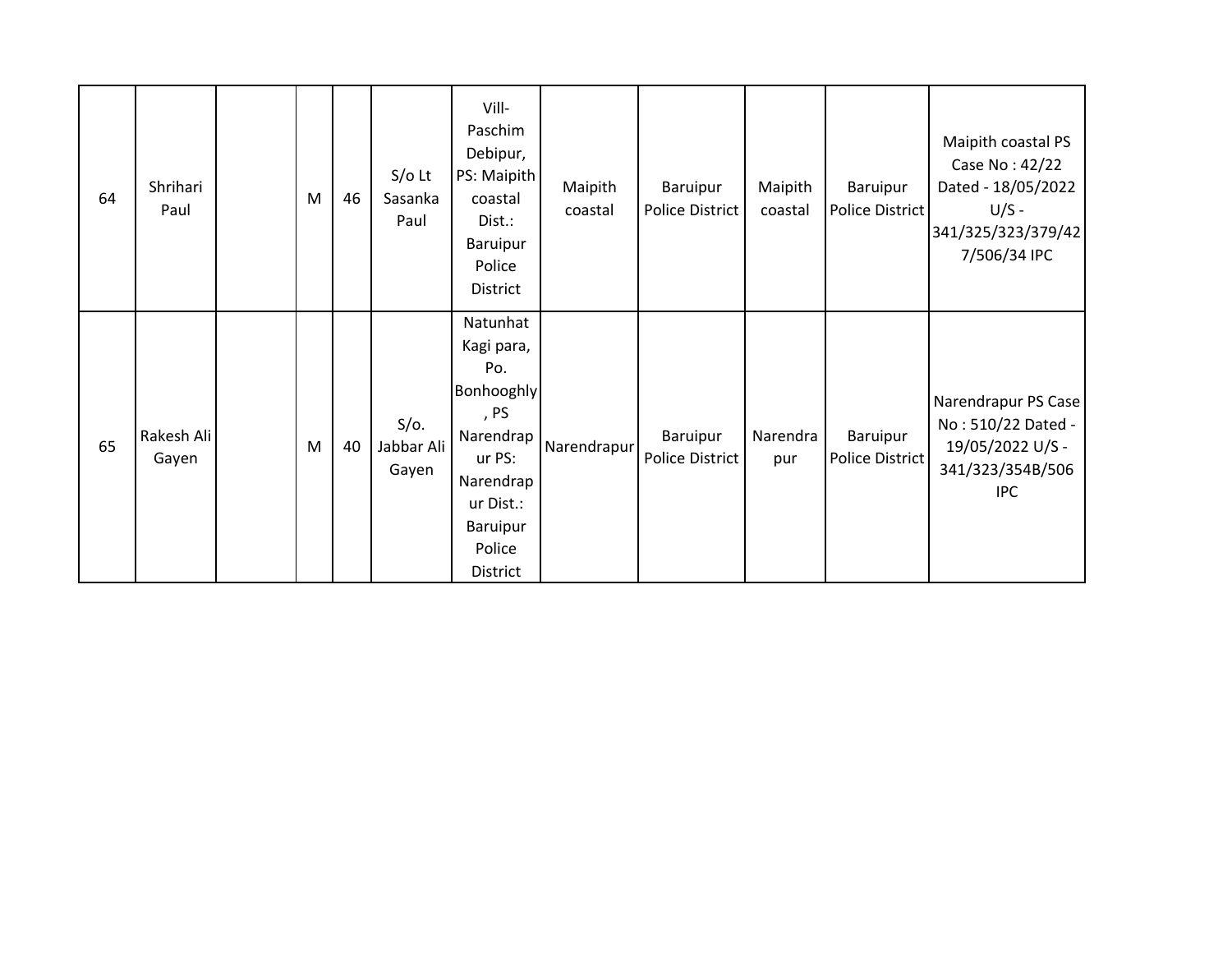| 66 | Aloke<br>Halder | M | 29 | $S/O$ . Lt.<br>Shakti<br>Halder | Narendrap<br>ur,<br>Kadarhat,<br><b>PS</b><br>Narendrap<br>ur, Dist.<br>South 24<br>Parganas<br>PS:<br>Narendrap<br>ur Dist.:<br>Baruipur<br>Police<br>District | Narendrapur | Baruipur<br><b>Police District</b> | Sonarpur | Baruipur<br><b>Police District</b> | Sonarpur PS Case No<br>: 512/22 Dated -<br>13/05/2022 U/S -<br>399/402 IPC                   |
|----|-----------------|---|----|---------------------------------|-----------------------------------------------------------------------------------------------------------------------------------------------------------------|-------------|------------------------------------|----------|------------------------------------|----------------------------------------------------------------------------------------------|
| 67 | Tufan<br>Gazi   | M | 45 | $S/O$ Lt.<br>Miyarob<br>Gazi    | Vill Kola<br>Hazra, PO<br>Ramchandr<br>akhali, PS<br>Basanti,<br>South 24<br>Pgs. PS:<br>Sonarpur<br>Dist.:<br>Baruipur<br>Police<br>District                   | Sonarpur    | Baruipur<br><b>Police District</b> | Sonarpur | Baruipur                           | Sonarpur PS Case No<br>: 324/22 Dated -<br>Police District 26/03/2022 U/S -379<br><b>IPC</b> |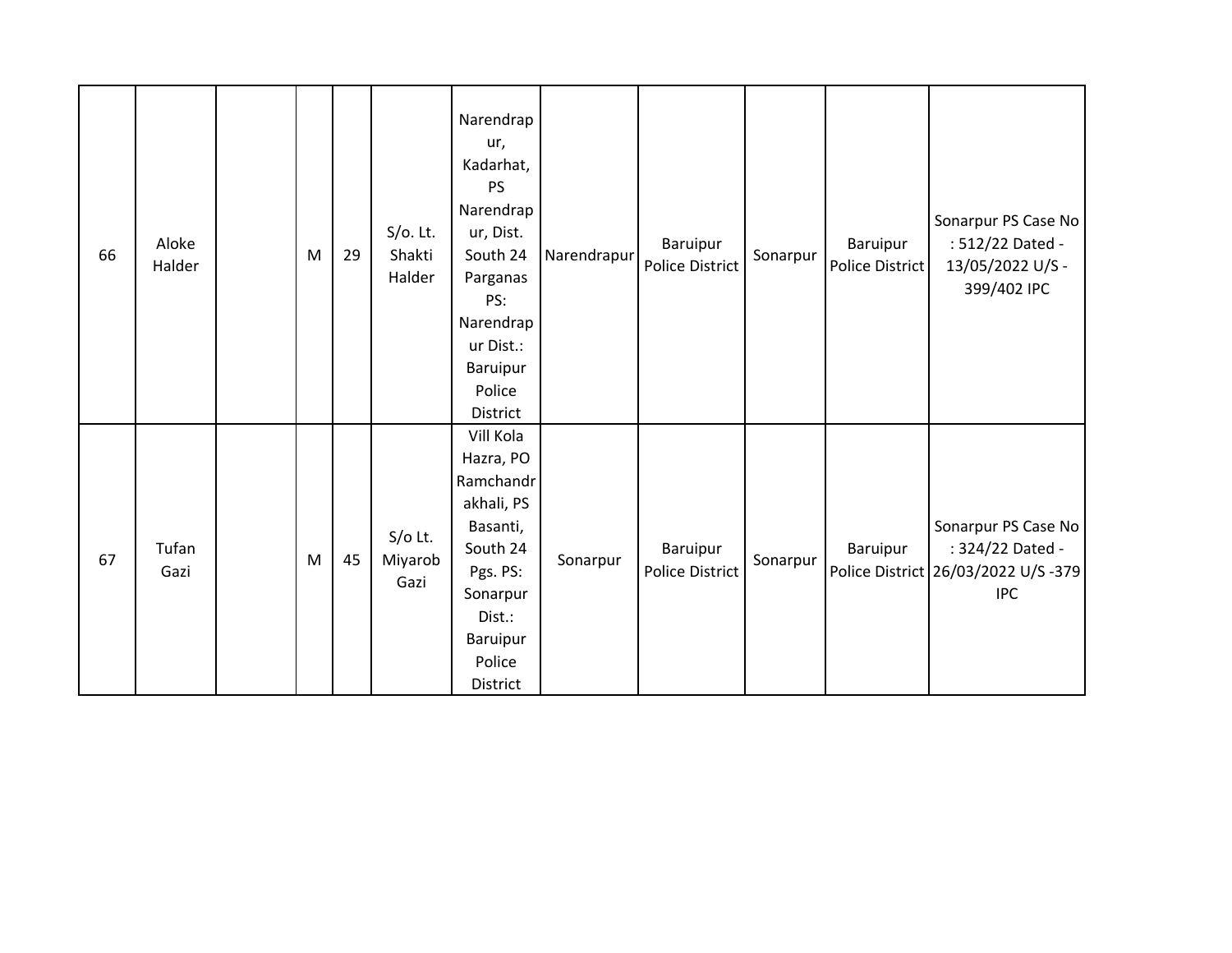| 68 | Nazrul<br>Islam     | M | Sadek Ali<br>Gazi               | Katiahat<br>Seikhpara,<br>PS Baduria,<br>24 Pgs (N)<br>PS: Baduria<br>Dist.:<br>Basirhat | <b>Baduria</b> | Basirhat        | <b>Baduria</b> | Basirhat        | Baduria PS Case No:<br>313/22 Dated -<br>20/05/2022 U/S -<br>399/402 IPC                                           |
|----|---------------------|---|---------------------------------|------------------------------------------------------------------------------------------|----------------|-----------------|----------------|-----------------|--------------------------------------------------------------------------------------------------------------------|
| 69 | Golam<br>Sarder     | M | Lt Kauser<br>Sarder             | Jadurhati<br>PS Baduria,<br>24 Pgs (N)<br>PS: Baduria<br>Dist.:<br>Basirhat              | <b>Baduria</b> | <b>Basirhat</b> | <b>Baduria</b> | <b>Basirhat</b> | Baduria PS Case No:<br>313/22 Dated -<br>20/05/2022 U/S -<br>399/402 IPC                                           |
| 70 | Chiranjit<br>Baidya | M | <b>Bhakta</b><br>Hari<br>Baidya | Purba<br>Polta, PS<br>Swarupnag<br>ar PS:<br>Swarupnag<br>ar Dist.:<br><b>Basirhat</b>   | Swarupnagar    | Basirhat        | <b>Baduria</b> | <b>Basirhat</b> | Baduria PS Case No:<br>281/22 Dated -<br>13/05/2022 U/S -<br>399/402 IPC &<br>25(i)(a)/27 Arms<br>Act, 1959        |
| 71 | Sujit<br>Kaiputra   | M | Manaben<br>dra<br>Kaiputra      | Purba<br>Polta, PS<br>Swarupnag<br>ar PS:<br>Swarupnag<br>ar Dist.:<br><b>Basirhat</b>   | Swarupnagar    | Basirhat        | <b>Baduria</b> | <b>Basirhat</b> | <b>Baduria PS Case No:</b><br>281/22 Dated -<br>13/05/2022 U/S -<br>399/402 IPC &<br>25(i)(a)/27 Arms<br>Act, 1959 |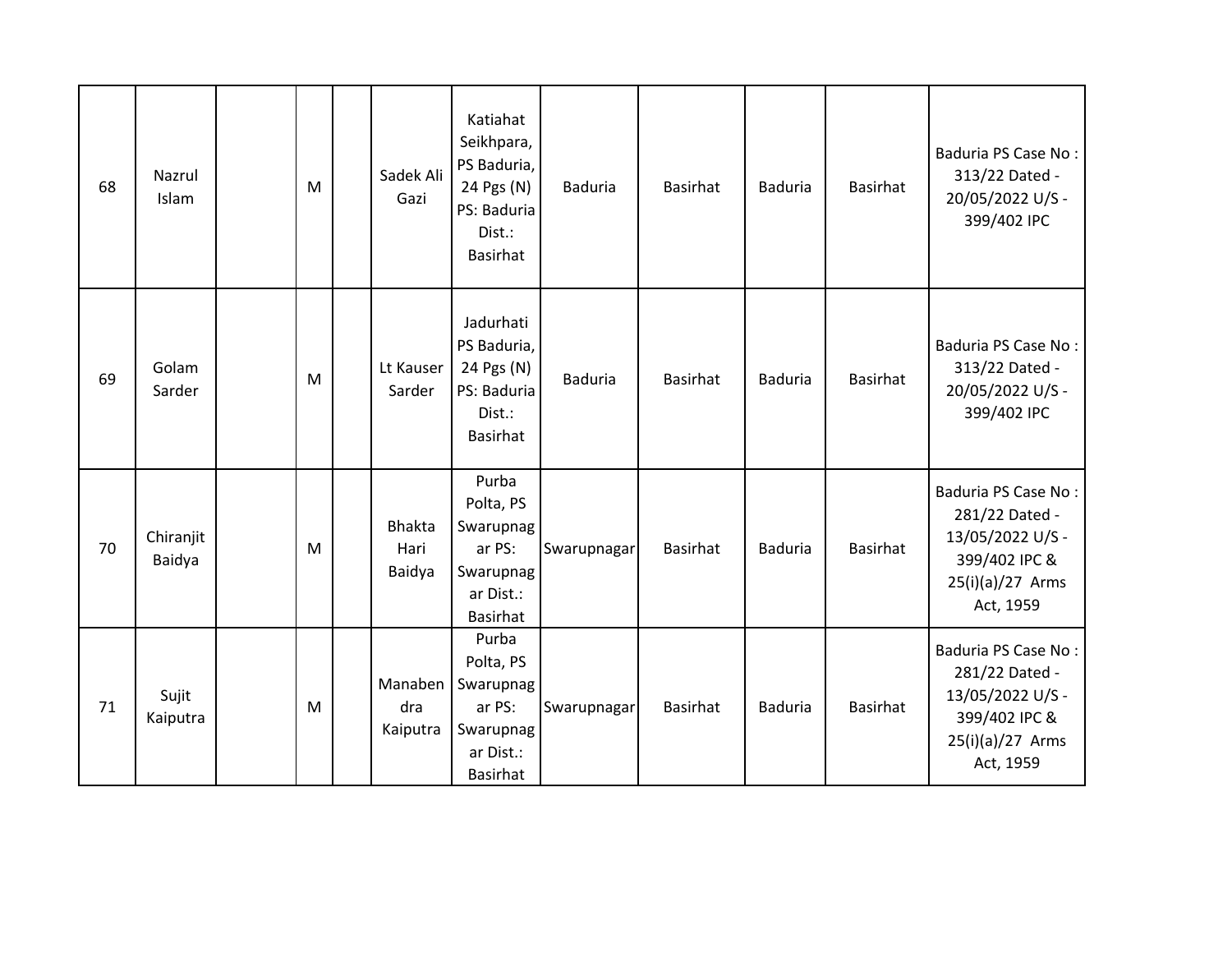| 72 | Sanjoy<br>Mondal | M | Lt.<br>Santosh<br>Kumar<br>Mondal | Vill:<br>Naihati, PO:<br>Badartala,<br>PS:<br>Basirhat,<br>Dist.- North<br>24 Pgs. PS:<br>Bashirhat<br>Dist.:<br><b>Basirhat</b>      | Bashirhat        | Basirhat        | Bashirhat        | Basirhat | <b>Bashirhat PS Case No</b><br>: 319/22 Dated -<br>20/05/2022 U/S -<br>294A/420/34 IPC &<br>66D Information<br>Technology Act,<br>2000 (Relevant<br>Provisions) & 3/4<br>The West Bengal<br>Gambling and Prize<br>Competitions Act,<br>1957 |
|----|------------------|---|-----------------------------------|---------------------------------------------------------------------------------------------------------------------------------------|------------------|-----------------|------------------|----------|---------------------------------------------------------------------------------------------------------------------------------------------------------------------------------------------------------------------------------------------|
| 73 | Piraj Gazi       |   | Mohamm<br>ad Gazi                 | Vill:<br><b>Basirhat</b><br>Goalpota,<br>PO+PS:<br>Basirhat,<br>Dist.- North<br>24 Pgs. PS:<br>Bashirhat<br>Dist.:<br><b>Basirhat</b> | <b>Bashirhat</b> | <b>Basirhat</b> | <b>Bashirhat</b> | Basirhat | <b>Bashirhat PS Case No</b><br>: 319/22 Dated -<br>20/05/2022 U/S -<br>294A/420/34 IPC &<br>66D Information<br>Technology Act,<br>2000 (Relevant<br>Provisions) & 3/4<br>The West Bengal<br>Gambling and Prize<br>Competitions Act,<br>1957 |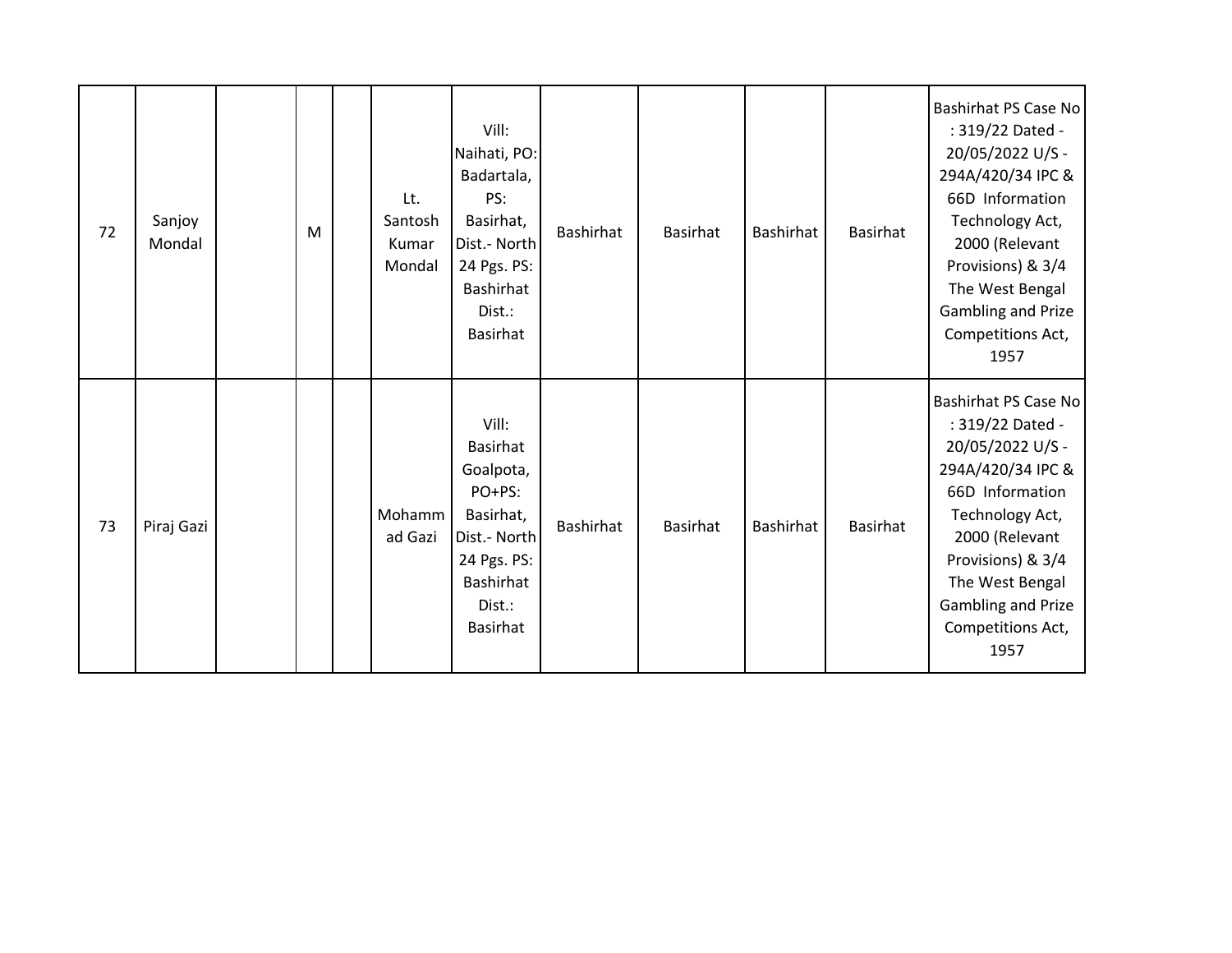| 74 | Amit<br>Dutta  |  | Sankar<br>Dutta  | Vill:<br><b>Basirhat</b><br>Goalpota,<br>PO+PS:<br>Basirhat,<br>Dist.- North<br>24 Pgs. PS:<br>Bashirhat<br>Dist.:<br><b>Basirhat</b>   | <b>Bashirhat</b> | Basirhat        | <b>Bashirhat</b> | Basirhat | <b>Bashirhat PS Case No</b><br>: 319/22 Dated -<br>20/05/2022 U/S -<br>294A/420/34 IPC &<br>66D Information<br>Technology Act,<br>2000 (Relevant<br>Provisions) & 3/4<br>The West Bengal<br>Gambling and Prize<br>Competitions Act,<br>1957 |
|----|----------------|--|------------------|-----------------------------------------------------------------------------------------------------------------------------------------|------------------|-----------------|------------------|----------|---------------------------------------------------------------------------------------------------------------------------------------------------------------------------------------------------------------------------------------------|
| 75 | Idris<br>Molla |  | Ibrahim<br>Molla | Vill:<br>Tegharia,<br>PO:<br>Gandharba<br>pur, PS:<br>Baduria,<br>Dist.- North<br>24 Pgs. PS:<br>Bashirhat<br>Dist.:<br><b>Basirhat</b> | <b>Bashirhat</b> | <b>Basirhat</b> | <b>Bashirhat</b> | Basirhat | <b>Bashirhat PS Case No</b><br>: 319/22 Dated -<br>20/05/2022 U/S -<br>294A/420/34 IPC &<br>66D Information<br>Technology Act,<br>2000 (Relevant<br>Provisions) & 3/4<br>The West Bengal<br>Gambling and Prize<br>Competitions Act,<br>1957 |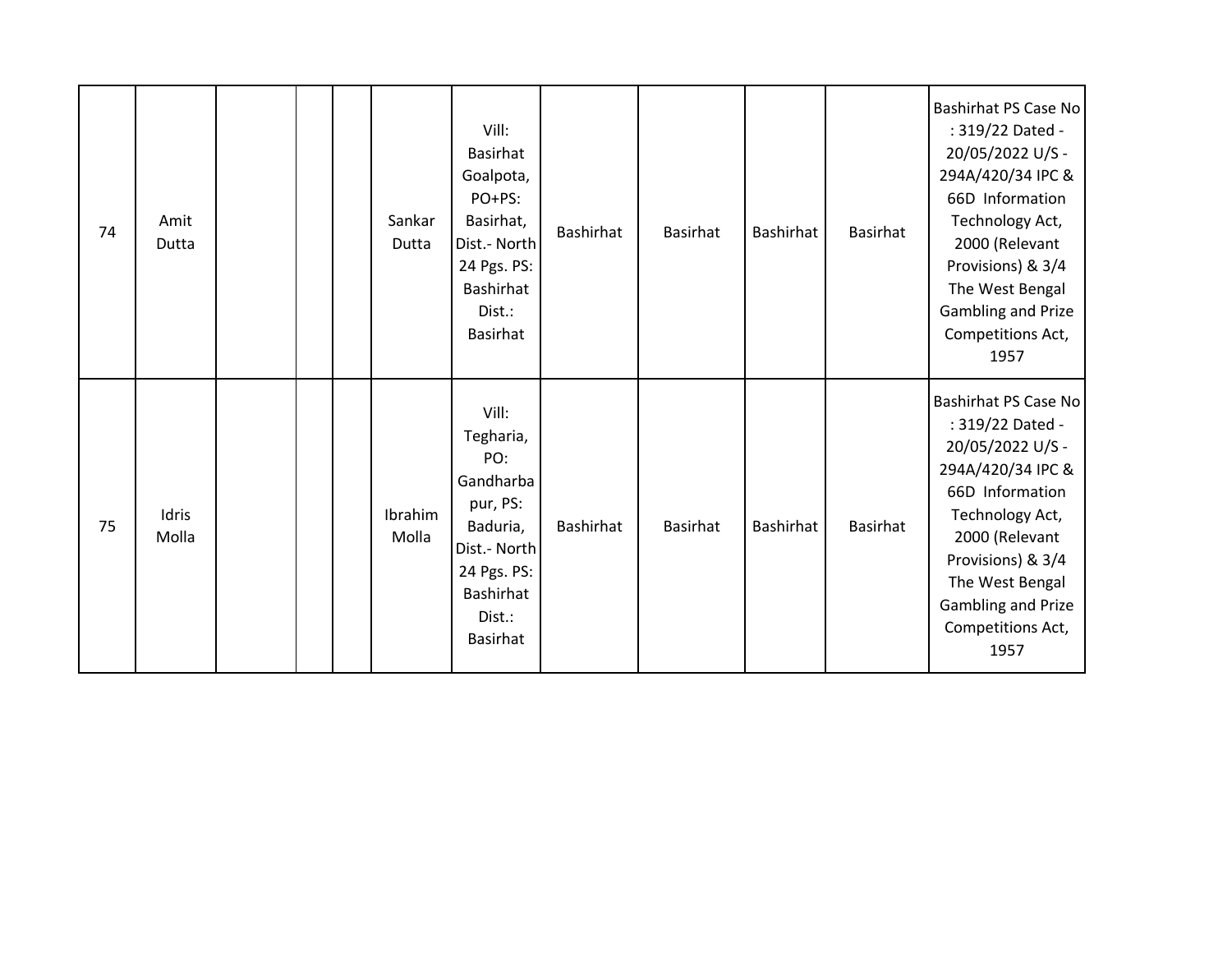| 76 | Dipankar<br>Kundu |  | Lt.<br>Meghnath<br>Kundu | Vill:<br><b>Basirhat</b><br>Gharibari,<br>PO+PS:<br>Basirhat,<br>Dist.- North<br>24 Pgs. PS:<br>Bashirhat<br>Dist.:<br><b>Basirhat</b> | Bashirhat        | <b>Basirhat</b> | <b>Bashirhat</b> | Basirhat | <b>Bashirhat PS Case No</b><br>: 319/22 Dated -<br>20/05/2022 U/S -<br>294A/420/34 IPC &<br>66D Information<br>Technology Act,<br>2000 (Relevant<br>Provisions) & 3/4<br>The West Bengal<br>Gambling and Prize<br>Competitions Act,<br>1957 |
|----|-------------------|--|--------------------------|----------------------------------------------------------------------------------------------------------------------------------------|------------------|-----------------|------------------|----------|---------------------------------------------------------------------------------------------------------------------------------------------------------------------------------------------------------------------------------------------|
| 77 | Babu<br>Mondal    |  | Karnadhar<br>Mondal      | Vill:<br>Ganapatipu<br>r Tantipara,<br>PO+PS::<br>Basirhat,<br>Dist.- North<br>24 Pgs. PS:<br>Bashirhat<br>Dist.:<br><b>Basirhat</b>   | <b>Bashirhat</b> | <b>Basirhat</b> | <b>Bashirhat</b> | Basirhat | <b>Bashirhat PS Case No</b><br>: 319/22 Dated -<br>20/05/2022 U/S -<br>294A/420/34 IPC &<br>66D Information<br>Technology Act,<br>2000 (Relevant<br>Provisions) & 3/4<br>The West Bengal<br>Gambling and Prize<br>Competitions Act,<br>1957 |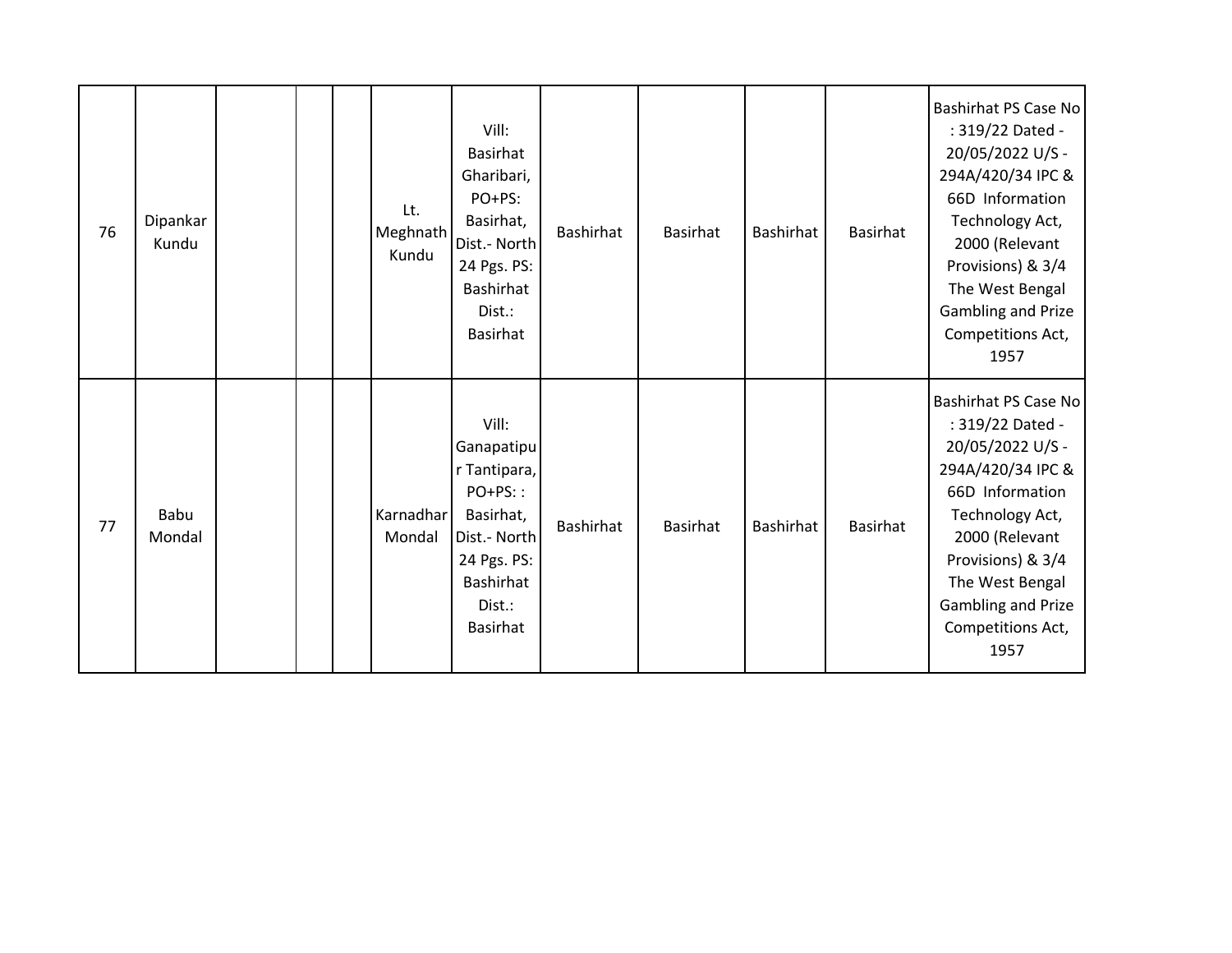| 78 | Arjun<br>Bairagi |  | Kanai<br>Bairagi          | Vill:<br>Ganapatipu<br>r Tantipara,<br>PO+PS::<br>Basirhat,<br>Dist.- North<br>24 Pgs PS:<br>Bashirhat<br>Dist.:<br><b>Basirhat</b> | Bashirhat | Basirhat        | Bashirhat        | Basirhat | <b>Bashirhat PS Case No</b><br>: 319/22 Dated -<br>20/05/2022 U/S -<br>294A/420/34 IPC &<br>66D Information<br>Technology Act,<br>2000 (Relevant<br>Provisions) & 3/4<br>The West Bengal<br>Gambling and Prize<br>Competitions Act,<br>1957 |
|----|------------------|--|---------------------------|-------------------------------------------------------------------------------------------------------------------------------------|-----------|-----------------|------------------|----------|---------------------------------------------------------------------------------------------------------------------------------------------------------------------------------------------------------------------------------------------|
| 79 | Bapi<br>Sarkar   |  | Lt.<br>Lalmohan<br>Sarkar | Vill:<br>Nakuadaha,<br>PO: Itinda,<br>PS:<br>Basirhat,<br>Dist.- North<br>24 Pgs. PS:<br>Bashirhat<br>Dist.:<br><b>Basirhat</b>     | Bashirhat | <b>Basirhat</b> | <b>Bashirhat</b> | Basirhat | <b>Bashirhat PS Case No</b><br>: 319/22 Dated -<br>20/05/2022 U/S -<br>294A/420/34 IPC &<br>66D Information<br>Technology Act,<br>2000 (Relevant<br>Provisions) & 3/4<br>The West Bengal<br>Gambling and Prize<br>Competitions Act,<br>1957 |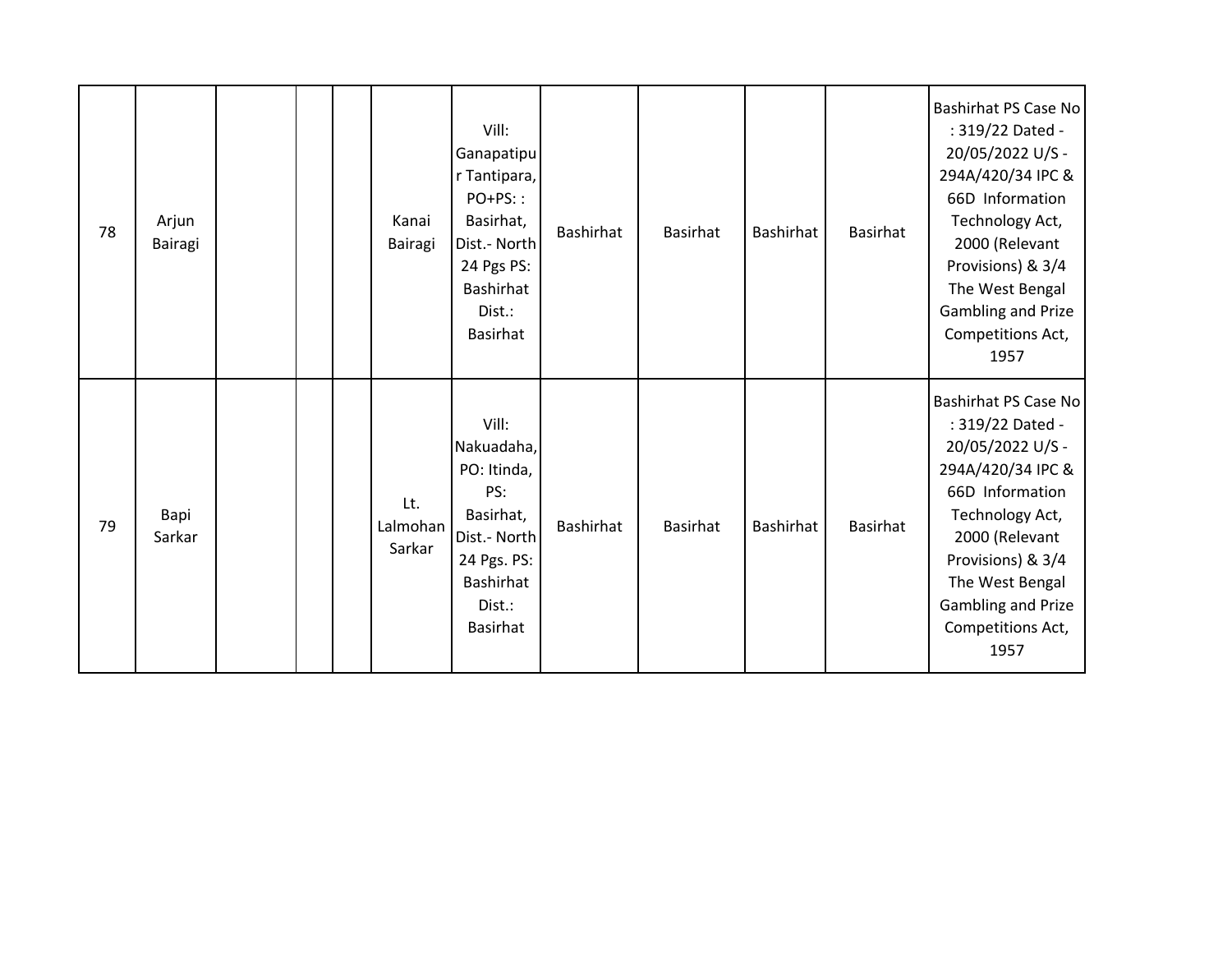| 80 | Avijit<br>Mondal | M | Jagadish<br>Mondal           | Vill:<br>Ganapatipu<br>r,<br>Tantipara,<br>PO+PS:<br>Basirhat,<br>Dist.- North<br>24 Pgs. PS:<br>Bashirhat<br>Dist.:<br><b>Basirhat</b> | Bashirhat        | Basirhat | Bashirhat        | Basirhat | <b>Bashirhat PS Case No</b><br>: 319/22 Dated -<br>20/05/2022 U/S -<br>294A/420/34 IPC &<br>66D Information<br>Technology Act,<br>2000 (Relevant<br>Provisions) & 3/4<br>The West Bengal<br>Gambling and Prize<br>Competitions Act,<br>1957 |
|----|------------------|---|------------------------------|-----------------------------------------------------------------------------------------------------------------------------------------|------------------|----------|------------------|----------|---------------------------------------------------------------------------------------------------------------------------------------------------------------------------------------------------------------------------------------------|
| 81 | Prabir<br>Nandi  | M | Lt. Kunja<br>Behari<br>Nandi | Vill –<br>Sainpala,<br>PO+ PS-<br>Basirhat,<br>Dist.- North<br>24 Pgs PS:<br>Bashirhat<br>Dist.:<br>Basirhat                            | <b>Bashirhat</b> | Basirhat | <b>Bashirhat</b> | Basirhat | <b>Bashirhat PS Case No</b><br>: 319/22 Dated -<br>20/05/2022 U/S -<br>294A/420/34 IPC &<br>66D Information<br>Technology Act,<br>2000 (Relevant<br>Provisions) & 3/4<br>The West Bengal<br>Gambling and Prize<br>Competitions Act,<br>1957 |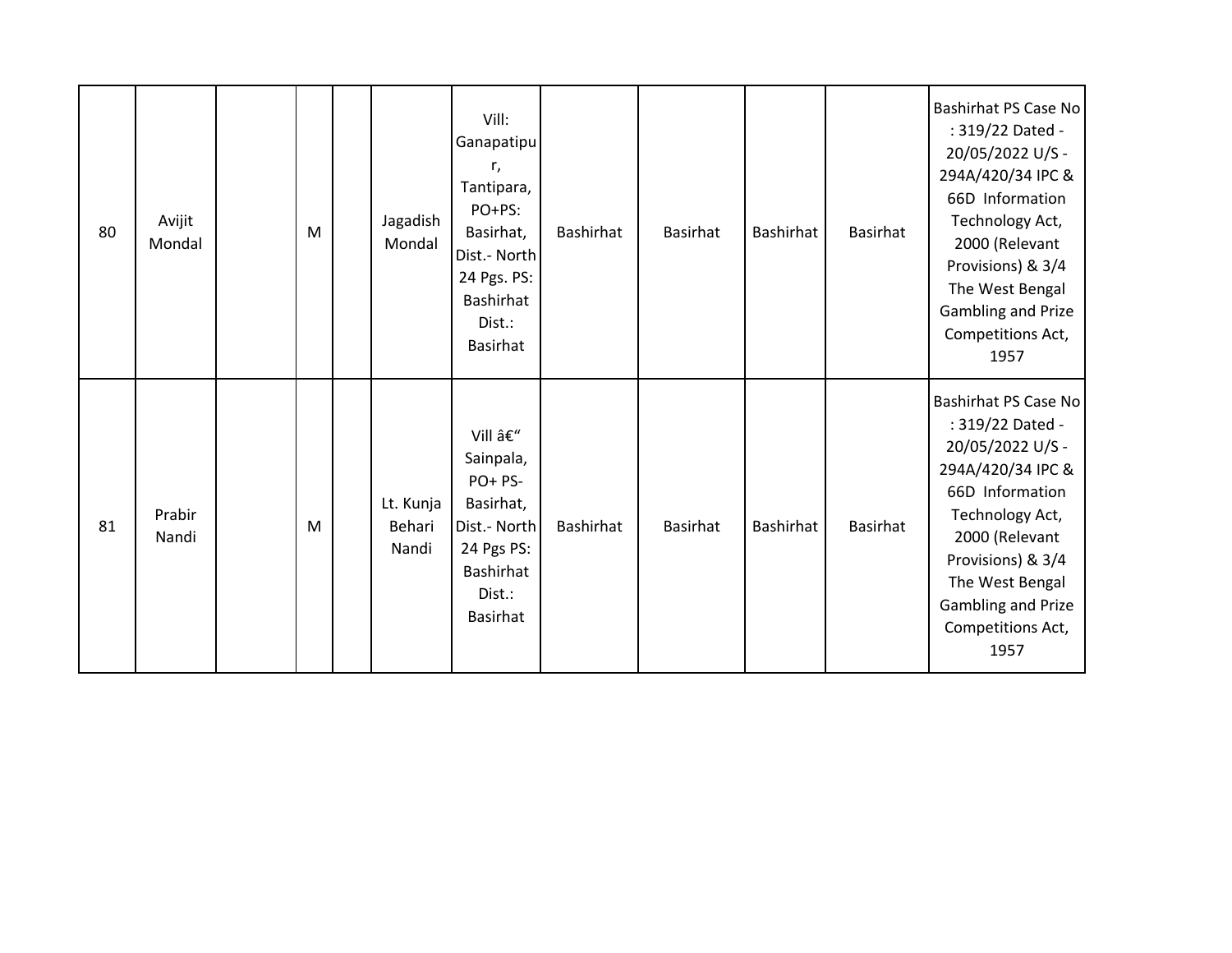| 82 | Jakir<br>Hossain<br>Sardar |  | Mujibar<br>Sardar       | $Vill + PO-$<br>Biramnagar<br>, PS-<br>Basirhat,<br>Dist.- North<br>24 Pgs PS:<br>Bashirhat<br>Dist.:<br><b>Basirhat</b> | Bashirhat | <b>Basirhat</b> | Bashirhat        | Basirhat | <b>Bashirhat PS Case No</b><br>: 319/22 Dated -<br>20/05/2022 U/S -<br>294A/420/34 IPC &<br>66D Information<br>Technology Act,<br>2000 (Relevant<br>Provisions) & 3/4<br>The West Bengal<br>Gambling and Prize<br>Competitions Act,<br>1957 |
|----|----------------------------|--|-------------------------|--------------------------------------------------------------------------------------------------------------------------|-----------|-----------------|------------------|----------|---------------------------------------------------------------------------------------------------------------------------------------------------------------------------------------------------------------------------------------------|
| 83 | Rafikul<br>Mondal          |  | Rahul<br>Amin<br>Mondal | $Vill + PO-$<br>Sangrampu<br>r, PS-<br>Basirhat,<br>Dist.- North<br>24 Pgs PS:<br>Bashirhat<br>Dist.:<br>Basirhat        | Bashirhat | Basirhat        | <b>Bashirhat</b> | Basirhat | <b>Bashirhat PS Case No</b><br>: 319/22 Dated -<br>20/05/2022 U/S -<br>294A/420/34 IPC &<br>66D Information<br>Technology Act,<br>2000 (Relevant<br>Provisions) & 3/4<br>The West Bengal<br>Gambling and Prize<br>Competitions Act,<br>1957 |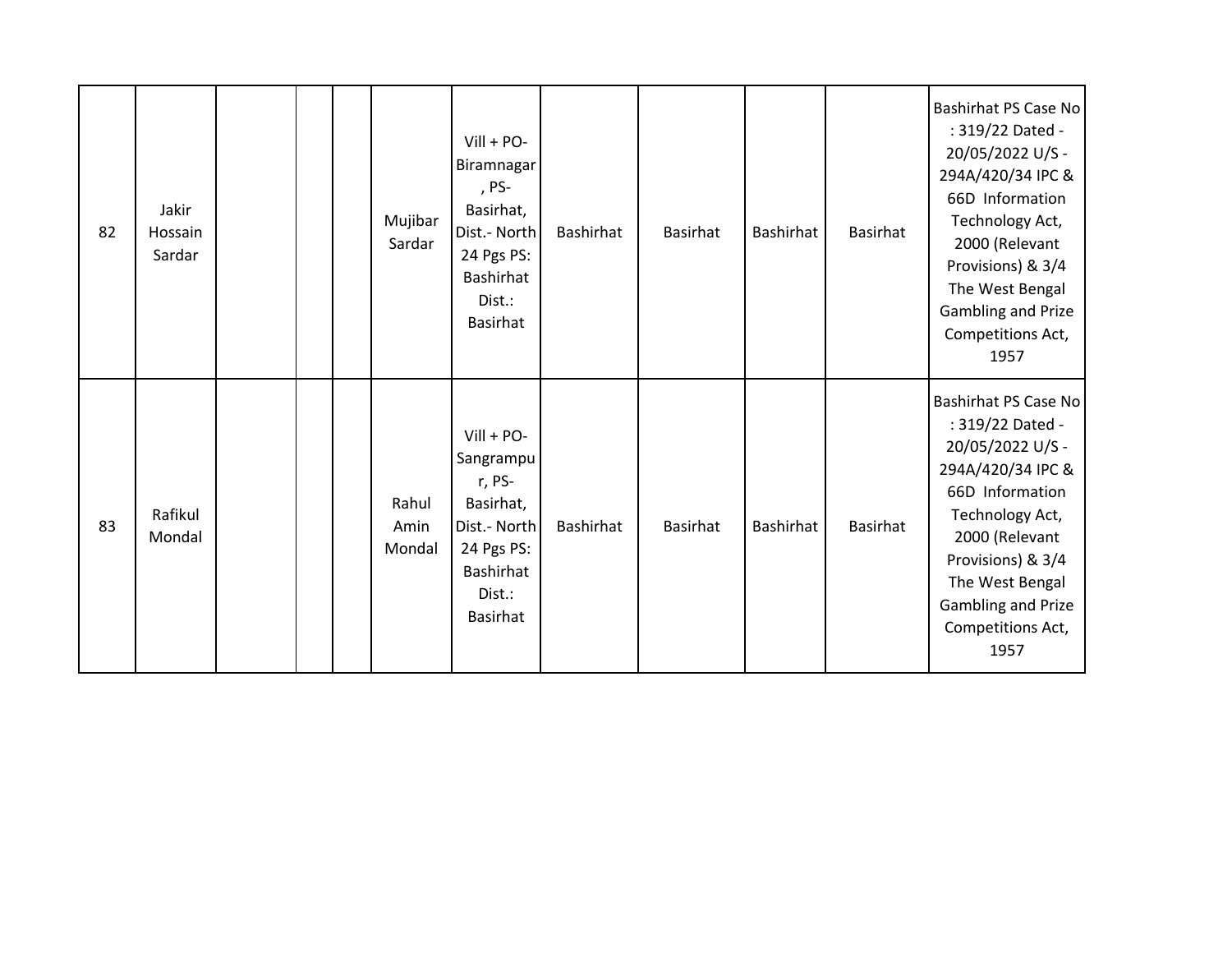| 84 | Tanay<br>Nandi    |  | Prabir<br>Nandi | Vill –<br><b>Basirhat</b><br>Martin<br>Burn Road,<br>Sainpala, PS-<br>Basirhat,<br>Dist.- North<br>24 Pgs. PS:<br>Bashirhat<br>Dist.:<br><b>Basirhat</b> | Bashirhat        | Basirhat | Bashirhat        | Basirhat | <b>Bashirhat PS Case No</b><br>: 319/22 Dated -<br>20/05/2022 U/S -<br>294A/420/34 IPC &<br>66D Information<br>Technology Act,<br>2000 (Relevant<br>Provisions) & 3/4<br>The West Bengal<br>Gambling and Prize<br>Competitions Act,<br>1957 |
|----|-------------------|--|-----------------|----------------------------------------------------------------------------------------------------------------------------------------------------------|------------------|----------|------------------|----------|---------------------------------------------------------------------------------------------------------------------------------------------------------------------------------------------------------------------------------------------|
| 85 | Sudipta<br>Mondal |  | Raju<br>Mondal  | <b>Basirhat</b><br>Kacharipara<br>, PS-<br>Basirhat,<br>Dist.- North<br>24 Pgs PS:<br>Bashirhat<br>Dist.:<br>Basirhat                                    | <b>Bashirhat</b> | Basirhat | <b>Bashirhat</b> | Basirhat | <b>Bashirhat PS Case No</b><br>: 319/22 Dated -<br>20/05/2022 U/S -<br>294A/420/34 IPC &<br>66D Information<br>Technology Act,<br>2000 (Relevant<br>Provisions) & 3/4<br>The West Bengal<br>Gambling and Prize<br>Competitions Act,<br>1957 |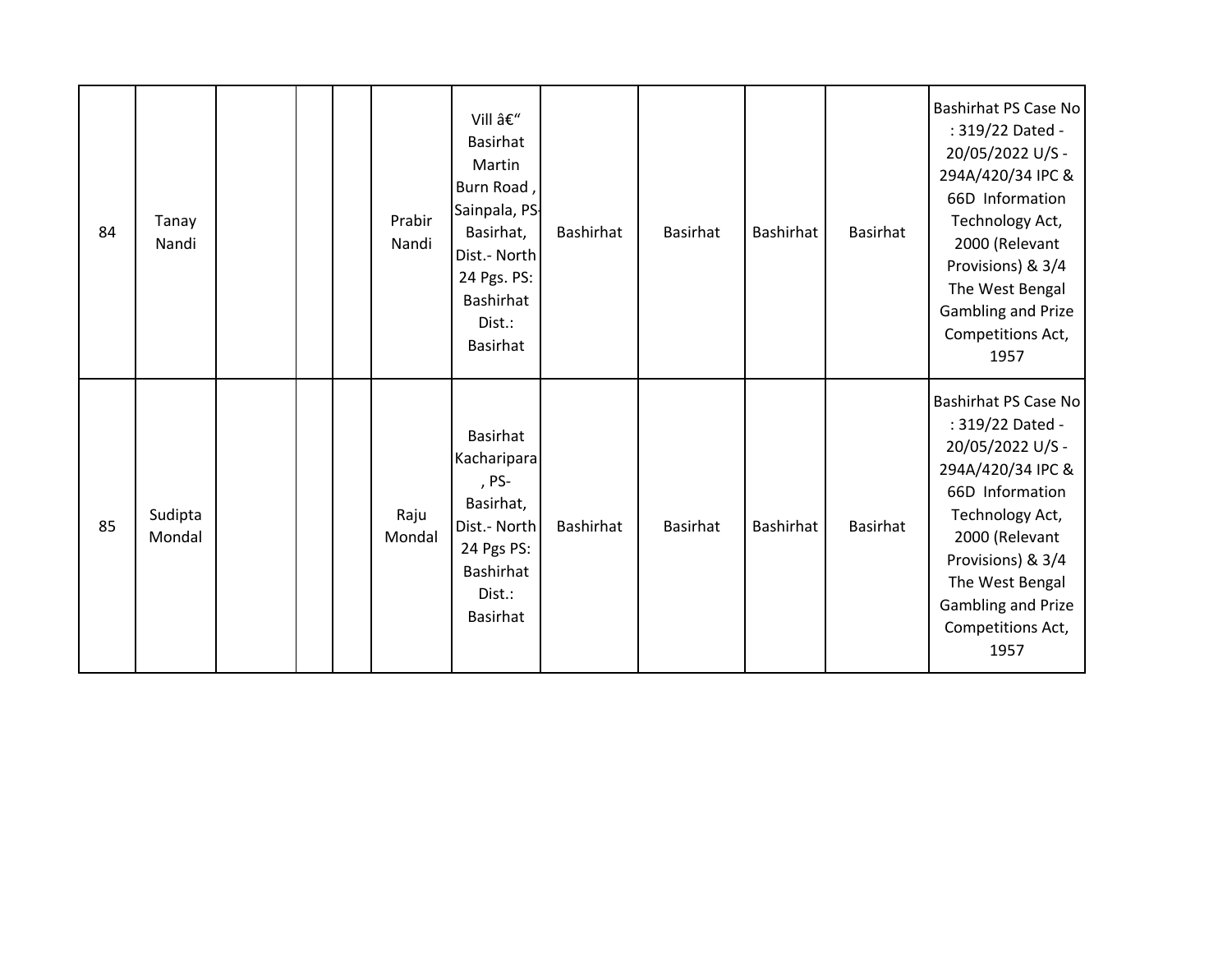| 86 | Sujoy<br>Hazra       |  | Uttam<br>Haldar              | Vill:<br>Goalpata,<br>PS-<br>Basirhat,<br>Dist.- North<br>24 Pgs PS:<br>Bashirhat<br>Dist.:<br><b>Basirhat</b>                              | Bashirhat | Basirhat        | Bashirhat        | Basirhat | <b>Bashirhat PS Case No</b><br>: 319/22 Dated -<br>20/05/2022 U/S -<br>294A/420/34 IPC &<br>66D Information<br>Technology Act,<br>2000 (Relevant<br>Provisions) & 3/4<br>The West Bengal<br>Gambling and Prize<br>Competitions Act,<br>1957        |
|----|----------------------|--|------------------------------|---------------------------------------------------------------------------------------------------------------------------------------------|-----------|-----------------|------------------|----------|----------------------------------------------------------------------------------------------------------------------------------------------------------------------------------------------------------------------------------------------------|
| 87 | Prasanta<br>Banerjee |  | Lt.<br>Hazarilal<br>Banerjee | $Vill + PO-$<br>Sangrampu<br>r,<br>Kamardang<br>a, PS-<br>Basirhat,<br>Dist.- North<br>24 Pgs PS:<br>Bashirhat<br>Dist.:<br><b>Basirhat</b> | Bashirhat | <b>Basirhat</b> | <b>Bashirhat</b> | Basirhat | <b>Bashirhat PS Case No</b><br>: 319/22 Dated -<br>20/05/2022 U/S -<br>294A/420/34 IPC &<br>66D Information<br>Technology Act,<br>2000 (Relevant<br>Provisions) & 3/4<br>The West Bengal<br><b>Gambling and Prize</b><br>Competitions Act,<br>1957 |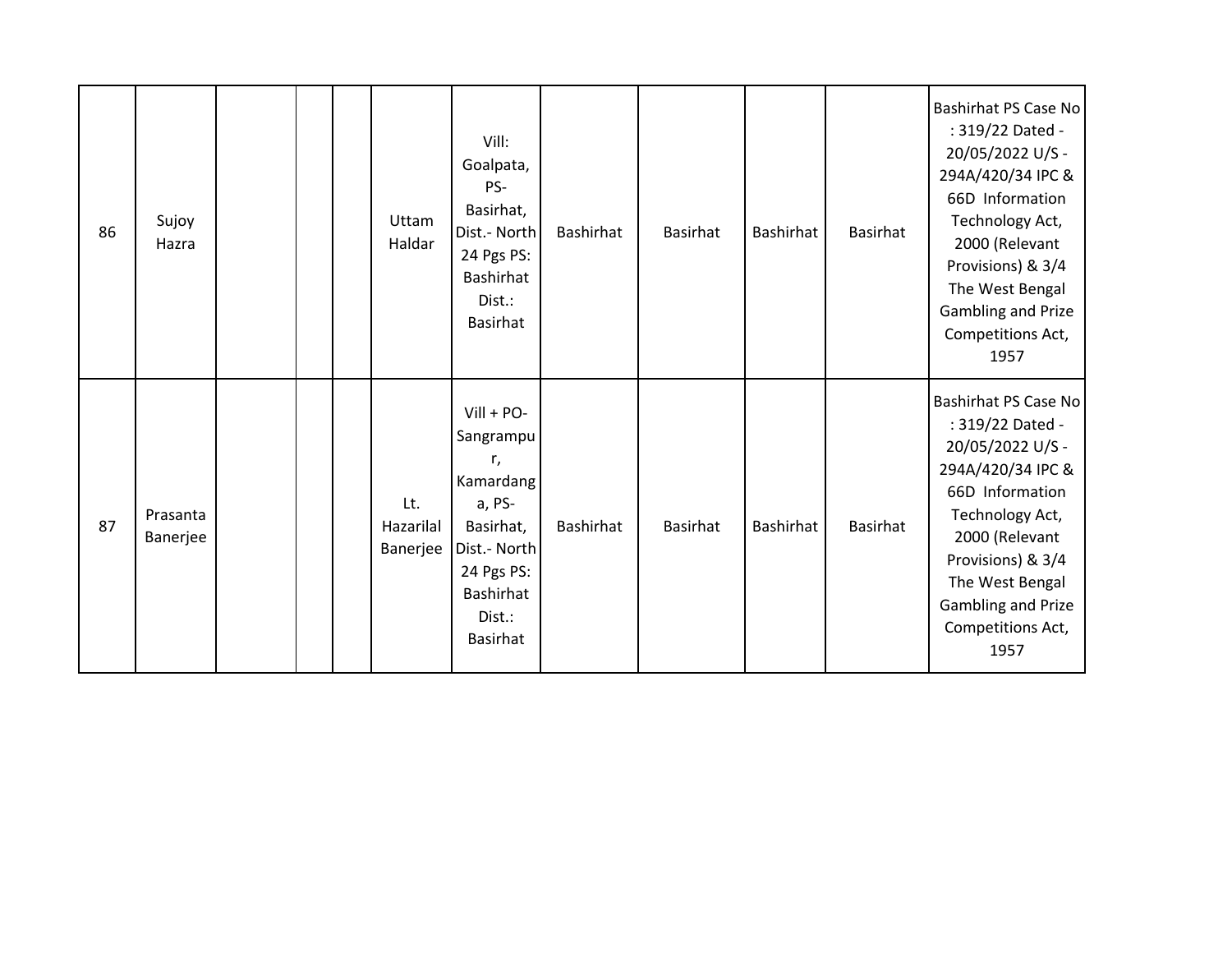| 88 | Bhupal<br>Das    |  | Lt. Sailen<br>Kumar<br>Das | Vill:<br>Ganapatipu<br>r Mathpara,<br>Tantipara,<br>PS-<br>Basirhat,<br>Dist.- North<br>24 Pgs. PS:<br>Bashirhat<br>Dist.:<br><b>Basirhat</b> | Bashirhat | Basirhat | Bashirhat | Basirhat | <b>Bashirhat PS Case No</b><br>: 319/22 Dated -<br>20/05/2022 U/S -<br>294A/420/34 IPC &<br>66D Information<br>Technology Act,<br>2000 (Relevant<br>Provisions) & 3/4<br>The West Bengal<br><b>Gambling and Prize</b><br>Competitions Act,<br>1957 |
|----|------------------|--|----------------------------|-----------------------------------------------------------------------------------------------------------------------------------------------|-----------|----------|-----------|----------|----------------------------------------------------------------------------------------------------------------------------------------------------------------------------------------------------------------------------------------------------|
| 89 | Sarikul<br>Islam |  | Rasid Sekh                 | Vill-<br>Chandpur,<br>PO-<br>Siteshnagar<br>, PS- Pakur,<br>Dist.-<br>Pakur,<br>Jharkhand.<br>PS:<br>Bashirhat<br>Dist.:<br><b>Basirhat</b>   | Bashirhat | Basirhat | Bashirhat | Basirhat | <b>Bashirhat PS Case No</b><br>: 318/22 Dated -<br>19/05/2022 U/S -<br>279/304A IPC                                                                                                                                                                |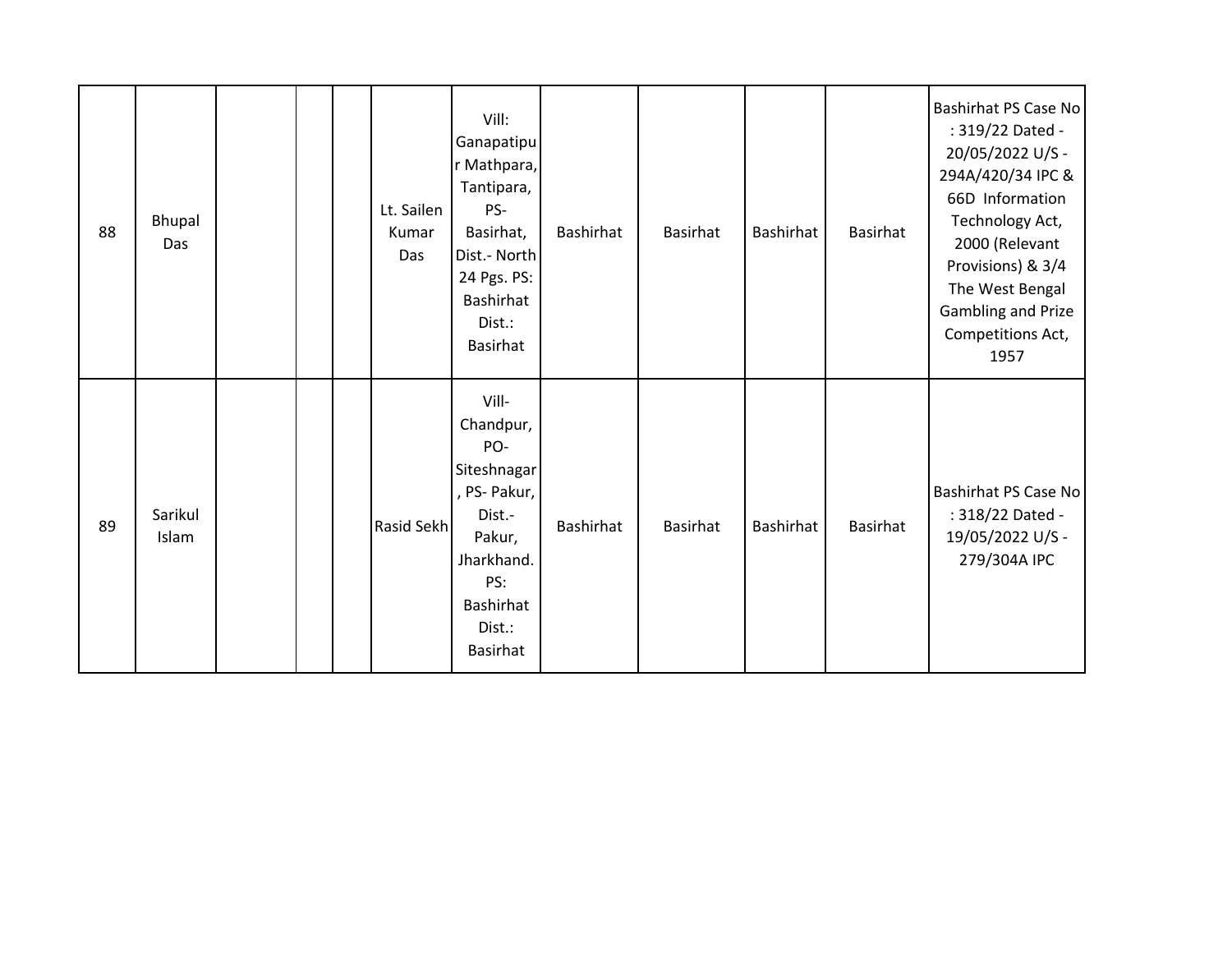| 90 | Kalu Gazi        |      | M |    | Lt. Golam<br>Hossain<br>Gazi | Vill- Bagati,<br>Ward No-<br>17, Neora<br>Dighi road,<br>PO-Bhabla,<br>PS-<br>Basirhat,<br>Dist-North<br>24 Pgs. PS:<br>Bashirhat<br>Dist.:<br><b>Basirhat</b> | Bashirhat | Basirhat        | <b>Bashirhat</b> | <b>Basirhat</b> | Bashirhat PS Case No<br>: 323/22 Dated -<br>20/05/2022 U/S -<br>294A IPC & 3/4 The<br>West Bengal<br><b>Gambling and Prize</b><br>Competitions Act,<br>1957                                                   |
|----|------------------|------|---|----|------------------------------|----------------------------------------------------------------------------------------------------------------------------------------------------------------|-----------|-----------------|------------------|-----------------|---------------------------------------------------------------------------------------------------------------------------------------------------------------------------------------------------------------|
| 91 | Monirul<br>Molla | Tita | M | 35 | Lt. Abdus<br>Samad<br>Molla  | Nazarnagar<br>PS: Haroa<br>Dist.:<br>Basirhat                                                                                                                  | Haroa     | <b>Basirhat</b> | Haroa            | <b>Basirhat</b> | Haroa PS Case No:<br>160/22 Dated -<br>20/05/2022 U/S -<br>7(3)/9 Lotteries<br>(Regulation) Act,<br>1998 (Relevant<br>Provisions) & 3/4<br>The West Bengal<br>Gambling and Prize<br>Competitions Act,<br>1957 |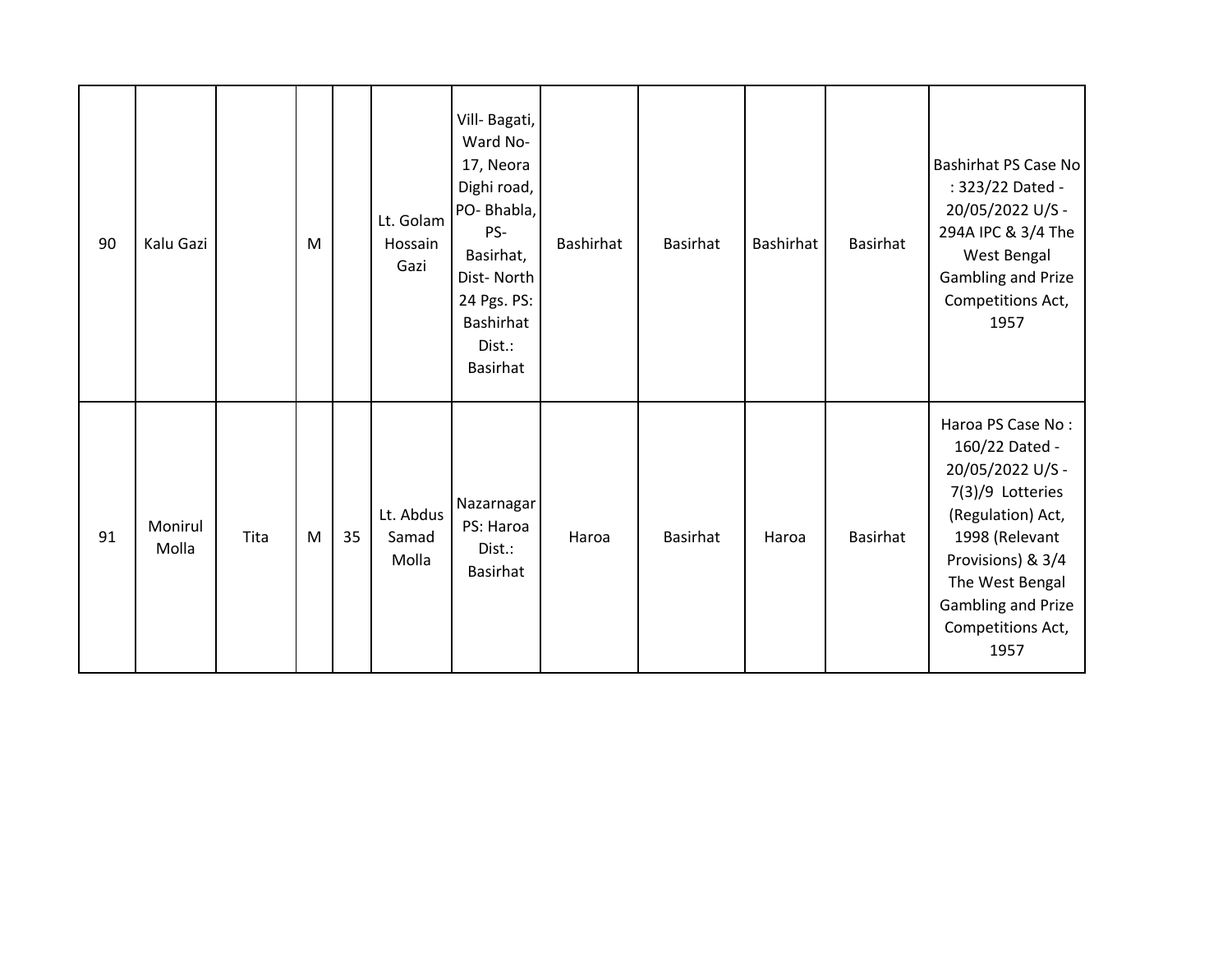| 92 | Ferdous<br>Alam     | M | 25 | Tajrul<br>Islam               | Tona PS:<br>Sasan Dist.:<br><b>Barasat</b>                                                                                          | Sasan    | <b>Barasat</b> | Haroa    | Basirhat | Haroa PS Case No:<br>160/22 Dated -<br>20/05/2022 U/S -<br>7(3)/9 Lotteries<br>(Regulation) Act,<br>1998 (Relevant<br>Provisions) & 3/4<br>The West Bengal<br><b>Gambling and Prize</b><br>Competitions Act,<br>1957 |
|----|---------------------|---|----|-------------------------------|-------------------------------------------------------------------------------------------------------------------------------------|----------|----------------|----------|----------|----------------------------------------------------------------------------------------------------------------------------------------------------------------------------------------------------------------------|
| 93 | Toyeb Ali<br>Sardar | M | 29 | Eptahar<br>Sardar             | Barunhat<br>Jele Para<br>near<br>Barunhat<br>Samshan<br>under<br>Barunhat-<br>Rameswarp<br>ur Gram<br>Panchayet,<br>PS-<br>Hasnabad |          | Basirhat       | Hasnabad | Basirhat | Hasnabad PS Case<br>No: 258/22 Dated -<br>20/05/2022 U/S -<br>14/14C Foreigners<br>Act, 1946Â                                                                                                                        |
| 94 | Momin<br>Gazi       | M |    | $S/O$ Lt.<br>Ahad Ali<br>Gazi | PS:<br>Minakhan<br>Dist.:<br>Basirhat                                                                                               | Minakhan | Basirhat       | Minakhan | Basirhat | Minakhan PS Case<br>No: 117/22 Dated -<br>20/05/2022 U/S -<br>341/324/325/307/35<br>4/427/379/506/188/<br><b>34 IPC</b>                                                                                              |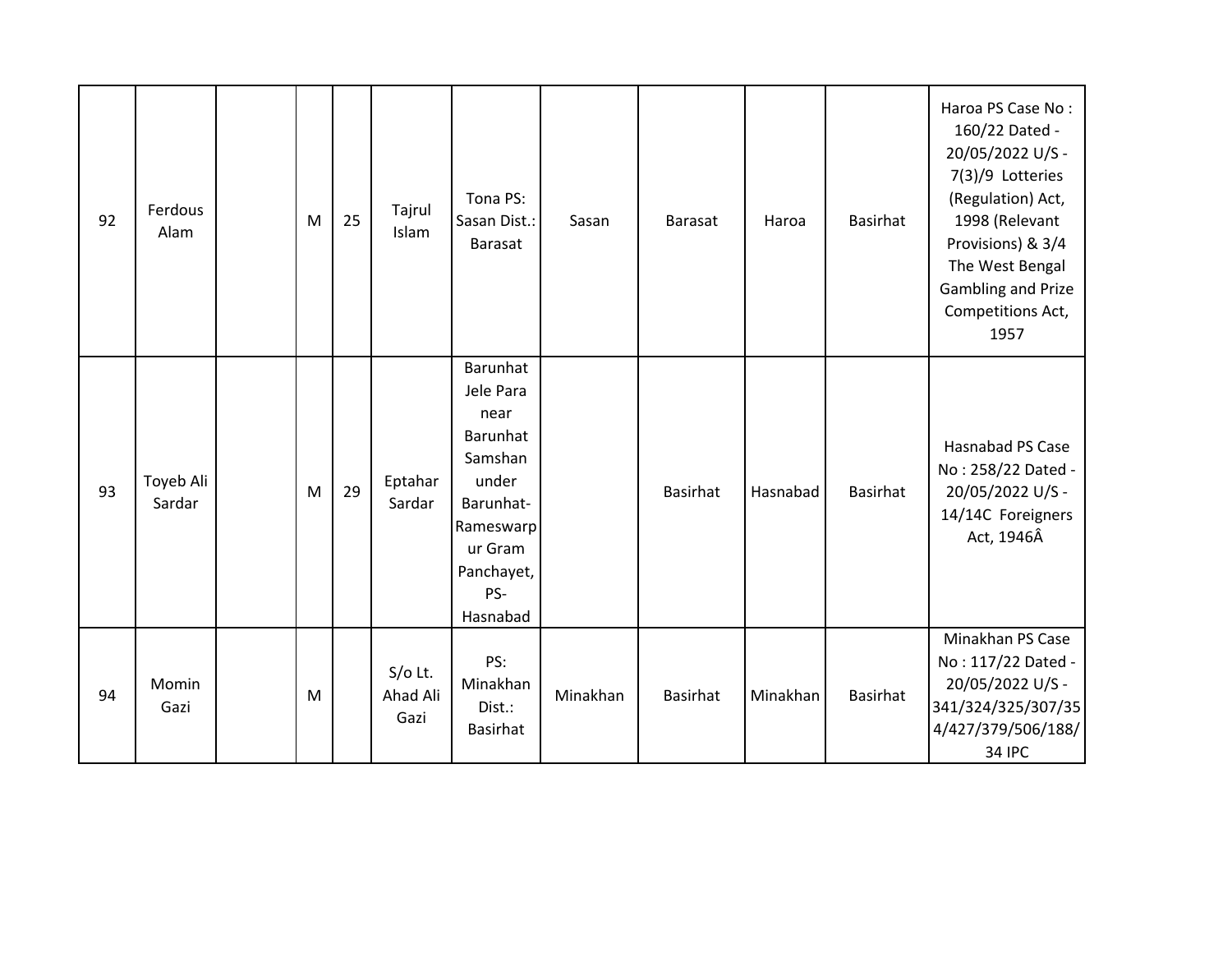| 95 | Hasanur<br>Gazi   | M |    | S/O<br>Momin<br>Gazi             | PS:<br>Minakhan<br>Dist.:<br><b>Basirhat</b>                                                                                             | Minakhan | <b>Basirhat</b> | Minakhan | Basirhat | Minakhan PS Case<br>No: 117/22 Dated -<br>20/05/2022 U/S -<br>341/324/325/307/35<br>4/427/379/506/188/<br><b>34 IPC</b>         |
|----|-------------------|---|----|----------------------------------|------------------------------------------------------------------------------------------------------------------------------------------|----------|-----------------|----------|----------|---------------------------------------------------------------------------------------------------------------------------------|
| 96 | Provash<br>Sardar |   |    | S/O<br>Niranjan<br>Sardar        | PS:<br>Minakhan<br>Dist.:<br><b>Basirhat</b>                                                                                             | Minakhan | <b>Basirhat</b> | Minakhan | Basirhat | Minakhan PS Case<br>No: 118/22 Dated -<br>20/05/2022 U/S -<br>341/325/307/354/50<br>6/34 IPC                                    |
| 97 | Ganesh<br>Sahoo   | M |    | S/o –<br>Late<br>Amulya<br>Sahoo | PS:<br>Minakhan<br>Dist.:<br>Basirhat                                                                                                    | Minakhan | <b>Basirhat</b> | Minakhan | Basirhat | Minakhan PS Case<br>No: 120/22 Dated -<br>20/05/2022 U/S-3/4<br>Lotteries<br>(Regulation) Act,<br>1998 (Relevant<br>Provisions) |
| 98 | Jahid<br>Molla    | M | 18 | Ajet Molla                       | $P/12/6$ ,<br>estan bank<br>road,<br>Jotinagar<br>Caloni, PS-<br>North Pot,<br>Ward no-<br>06, Kol-07<br>PS: Nazat<br>Dist.:<br>Basirhat | Nazat    | <b>Basirhat</b> | Nazat    | Basirhat | Nazat PS Case No:<br>139/22 Dated -<br>19/05/2022 U/S -<br>363/365 IPC                                                          |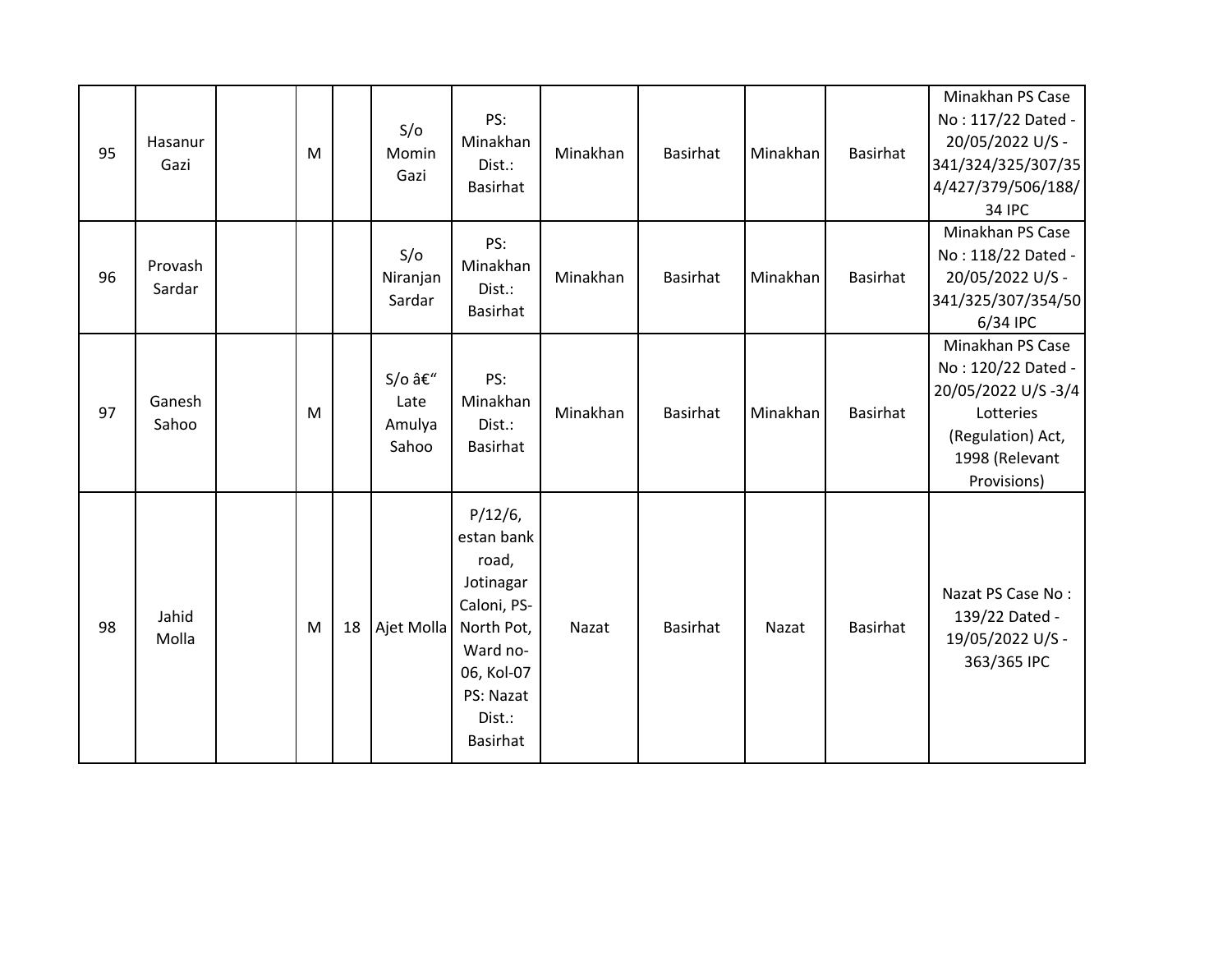| 99  | Ramprasa<br>d Sardar    | ${\sf M}$ | 35 | Purna<br>Sardar      | Vill-<br>Boyermari<br>Sing Para,<br>PO-<br>Boyermari,<br>PS-Nazat,<br>Dist-North<br>24<br>Parganas.<br>PS: Nazat<br>Dist.:<br><b>Basirhat</b>              | Nazat       | <b>Basirhat</b> | Nazat           | Basirhat        | Nazat PS Case No:<br>141/22 Dated -<br>20/05/2022 U/S-294<br><b>IPC</b>     |
|-----|-------------------------|-----------|----|----------------------|------------------------------------------------------------------------------------------------------------------------------------------------------------|-------------|-----------------|-----------------|-----------------|-----------------------------------------------------------------------------|
| 100 | <b>Bikash</b><br>Mondal | M         | 40 | Radhapad<br>a Mondal | Vill-Bithari<br>Paschimpar<br>a, PO-<br>Bithari, PS-<br>Swarupnag<br>ar, Dist-<br>North 24<br>Parganas<br>PS:<br>Swarupnag<br>ar Dist.:<br><b>Basirhat</b> | Swarupnagar | <b>Basirhat</b> | Swarupna<br>gar | <b>Basirhat</b> | Swarupnagar PS Case<br>No: 508/22 Dated -<br>19/05/2022 U/S -<br>365/34 IPC |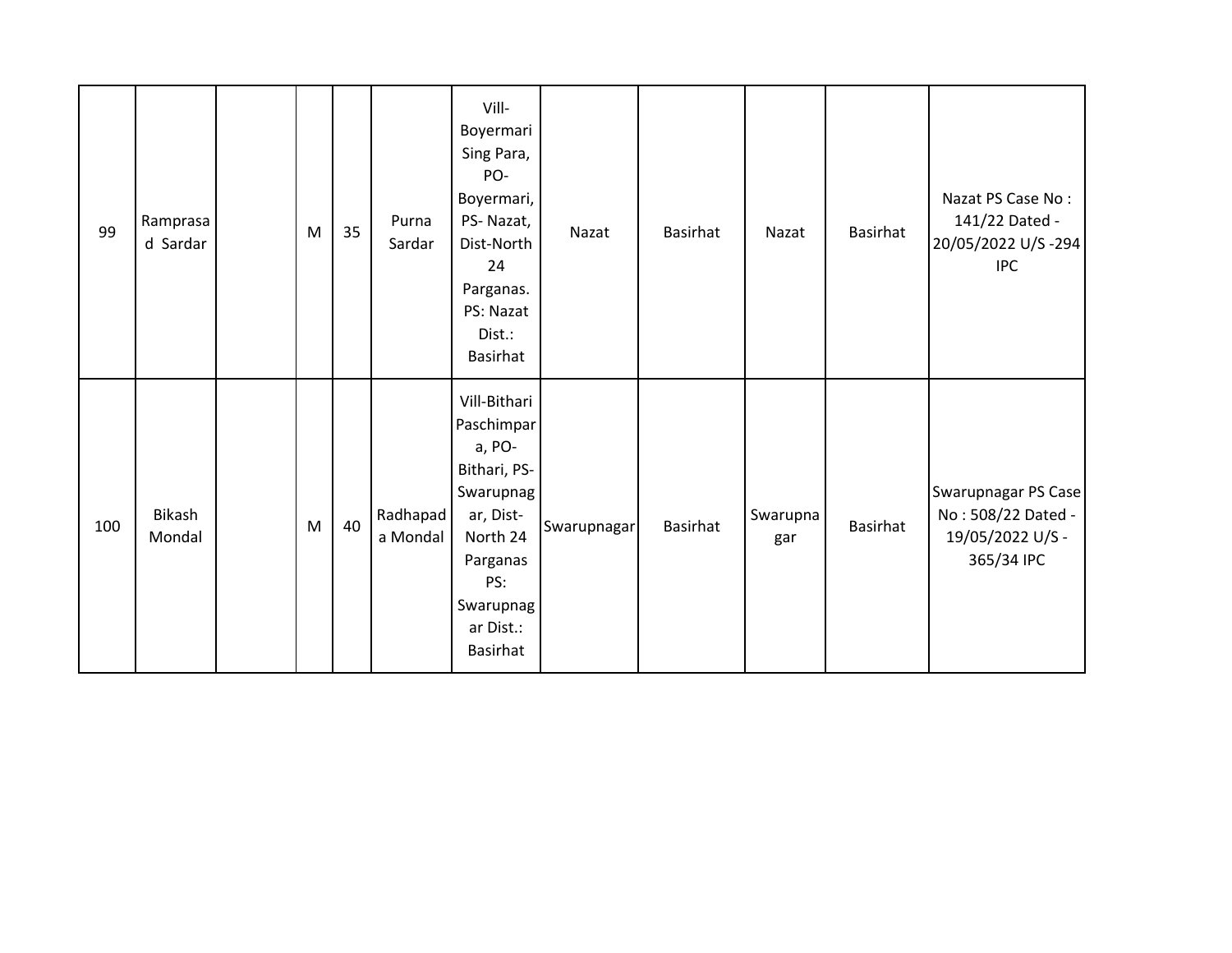| 101 | Sk<br>Samsuddi<br>n | M | 69 | Late<br>Golam<br><b>Kuddus</b> | Berabebri,<br>Po-<br>Rajarhat,<br>PS-<br>Narayanpur<br>, Dist-North<br>24<br>Parganas<br>PS:<br>Rajarhat<br>Dist.:<br>Bidhannaga<br>r Police<br>Commissio<br>nerate | Rajarhat  | Bidhannagar<br>Police<br>Commissioner<br>ate | Rajarhat | Police<br>rate | Bidhannagar   Rajarhat PS Case No :<br>116/22 Dated -<br>Commissione 31/03/2022 U/S -379<br><b>IPC</b> |
|-----|---------------------|---|----|--------------------------------|---------------------------------------------------------------------------------------------------------------------------------------------------------------------|-----------|----------------------------------------------|----------|----------------|--------------------------------------------------------------------------------------------------------|
| 102 | Mahamm<br>ad Asif   | M | 28 | Mahamm<br>ad Yesin             | Rajabazar<br>Main Road<br>PS-<br>Narkeldang<br>a Kolkata-<br>700011 PS:<br>Rajabagan<br>Dist.:<br>Kolkata                                                           | Rajabagan | Kolkata                                      | Rajarhat | Police<br>rate | Bidhannagar   Rajarhat PS Case No:<br>116/22 Dated -<br>Commissione 31/03/2022 U/S -379<br><b>IPC</b>  |
| 103 | Ujjwal<br>Ghosh     | M |    | Late Sufal<br>Ghosh            | Sian<br>Dihipara,<br>PS- Bolpur,<br>Dist-<br>Birbhum<br>PS: Bolpur<br>Dist.:<br>Birbhum                                                                             | Bolpur    | Birbhum                                      | Bolpur   | Birbhum        | Bolpur PS Warrant<br>$No = 295$                                                                        |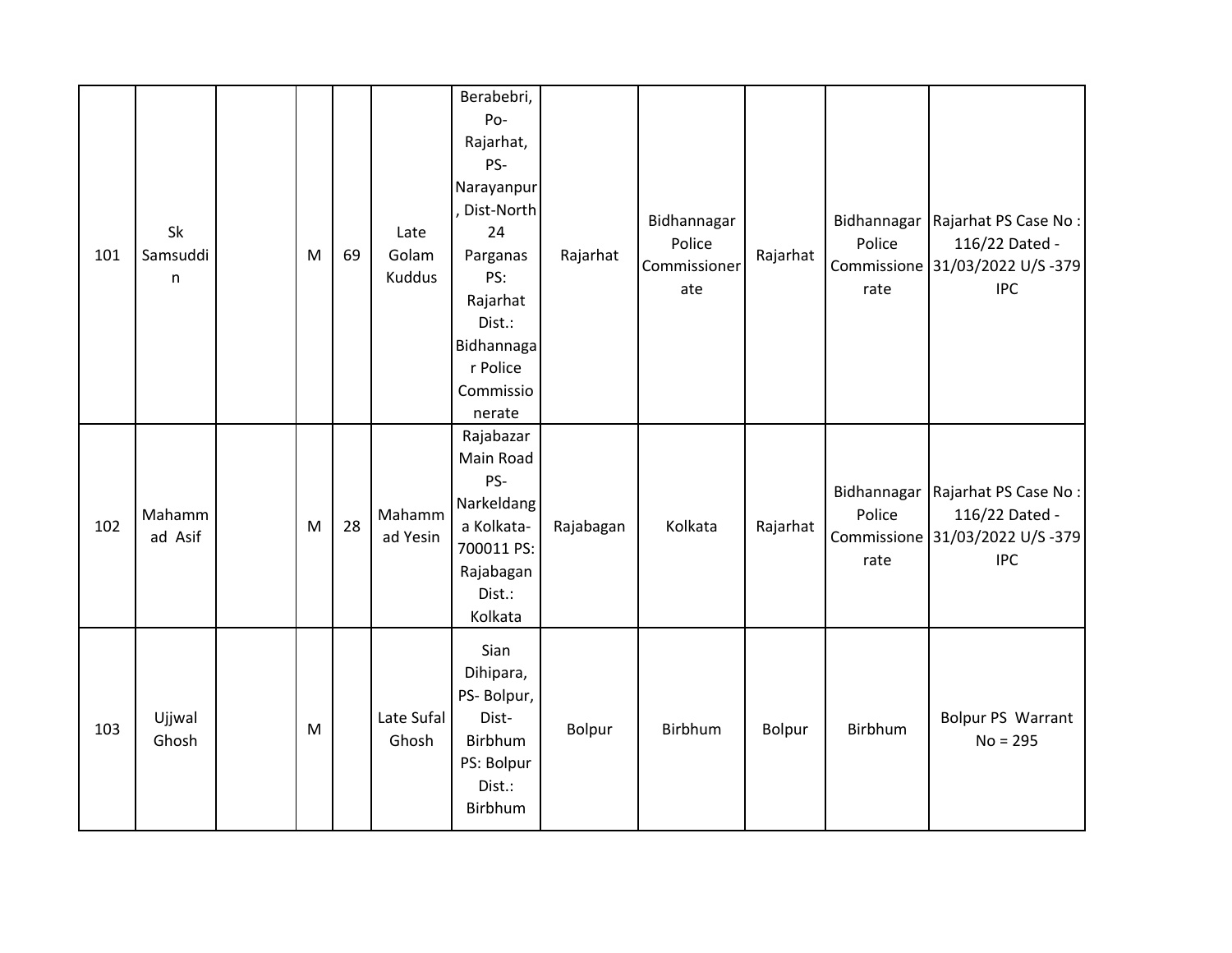| 104 | Nasiruddi<br>n Khan     | Nasai           | M | 31 | Lt.<br>Rawsan<br>Khan    | Dahal PS:<br>Khoyrasole<br>Dist.:<br>Birbhum                       | Khoyrasole | Birbhum | Dubrajpor<br>e | Birbhum | Dubrajpore PS Case<br>No: 104/22 Dated -<br>20/05/2022 U/S -<br>379/411/413/414<br><b>IPC</b>  |
|-----|-------------------------|-----------------|---|----|--------------------------|--------------------------------------------------------------------|------------|---------|----------------|---------|------------------------------------------------------------------------------------------------|
| 105 | Provat<br>Konai         |                 | M | 52 | Lt. Jitu<br>Konai        | <b>Bara</b><br>Shekhatpar<br>a PS:<br>Nalhati<br>Dist.:<br>Birbhum | Nalhati    | Birbhum | Nalhati        | Birbhum | Nalhati PS Case No:<br>216/22 Dated -<br>20/05/2022 U/S-302<br><b>IPC</b>                      |
| 106 | <b>Tapas</b><br>Rabidas |                 | M | 41 | Birbol<br>Rabidas        | Panchahar<br>PS: Paikar<br>Dist.:<br>Birbhum                       | Paikar     | Birbhum | Paikar         | Birbhum | Paikar PS Case No:<br>129/22 Dated -<br>20/05/2022 U/S -<br>341/323/325/354/50<br>6/34 IPC     |
| 107 | Sujit<br>Rabidas        |                 | M | 34 | <b>Birbal</b><br>Rabidas | Panchahar<br>PS: Paikar<br>Dist.:<br>Birbhum                       | Paikar     | Birbhum | Paikar         | Birbhum | Paikar PS Case No:<br>129/22 Dated -<br>20/05/2022 U/S -<br>341/323/325/354/50<br>6/34 IPC     |
| 108 | Kumar Sk                | Aminur<br>Islam | M | 45 | Abdul Bari               | Shibrampur<br>PS: Paikar<br>Dist.:<br>Birbhum                      | Paikar     | Birbhum | Paikar         | Birbhum | Paikar PS Case No:<br>128/22 Dated -<br>19/05/2022 U/S -<br>448/323/325/307/35<br>4/506/34 IPC |
| 109 | Babu Sk                 | Abdul Bari      | M | 35 | <b>Babu Sk</b>           | Shibrampur<br>PS: Paikar<br>Dist.:<br>Birbhum                      | Paikar     | Birbhum | Paikar         | Birbhum | Paikar PS Case No:<br>128/22 Dated -<br>19/05/2022 U/S -<br>448/323/325/307/35<br>4/506/34 IPC |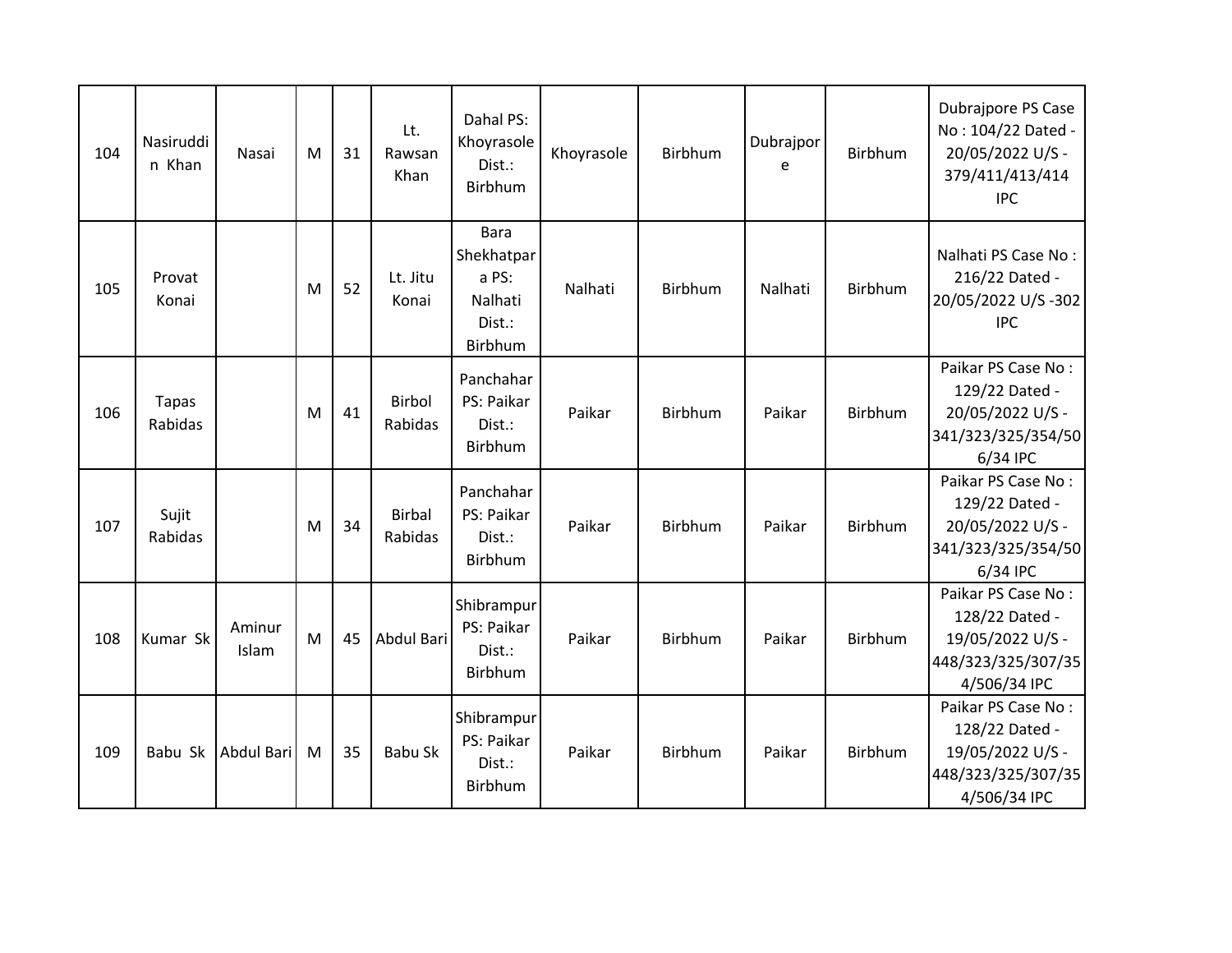| 110 | Asmasura<br>Bibi  | <b>Ismatara</b><br>Bibi | F | 52 | Lt. Sk Dil<br>Mahamm<br>ed $\omega$<br>Fulbabu | Anantapur<br>PS: Panrui<br>Dist.:<br>Birbhum                                                               | Panrui    | <b>Birbhum</b> | Panrui        | Birbhum | Panrui PS Case No:<br>67/22 Dated -<br>13/05/2022 U/S -<br>302/34 IPC       |
|-----|-------------------|-------------------------|---|----|------------------------------------------------|------------------------------------------------------------------------------------------------------------|-----------|----------------|---------------|---------|-----------------------------------------------------------------------------|
| 111 | Prabhas<br>Mondal | Pravas<br>Mondal        | M |    | Lt. Ganesh<br>Mondal                           | Village<br>Pabrokhiya<br>$PS -$<br>Rampurhat,<br>Dist-<br>Birbhum<br>PS:<br>Rampurhat<br>Dist.:<br>Birbhum | Rampurhat | Birbhum        | Rampurha<br>t | Birbhum | Rampurhat PS Case<br>No: 268/22 Dated -<br>20/05/2022 U/S -<br>306/34 IPC   |
| 112 | Saiful Sk         |                         |   | 19 | Mojam Sk                                       | Vill-<br>Narayanpur<br>Majhpara<br>PS:<br>Rampurhat<br>Dist.:<br>Birbhum                                   | Rampurhat | Birbhum        | Rampurha<br>t | Birbhum | Rampurhat PS Case<br>No: 269/22 Dated -<br>20/05/2022 U/S-379<br><b>IPC</b> |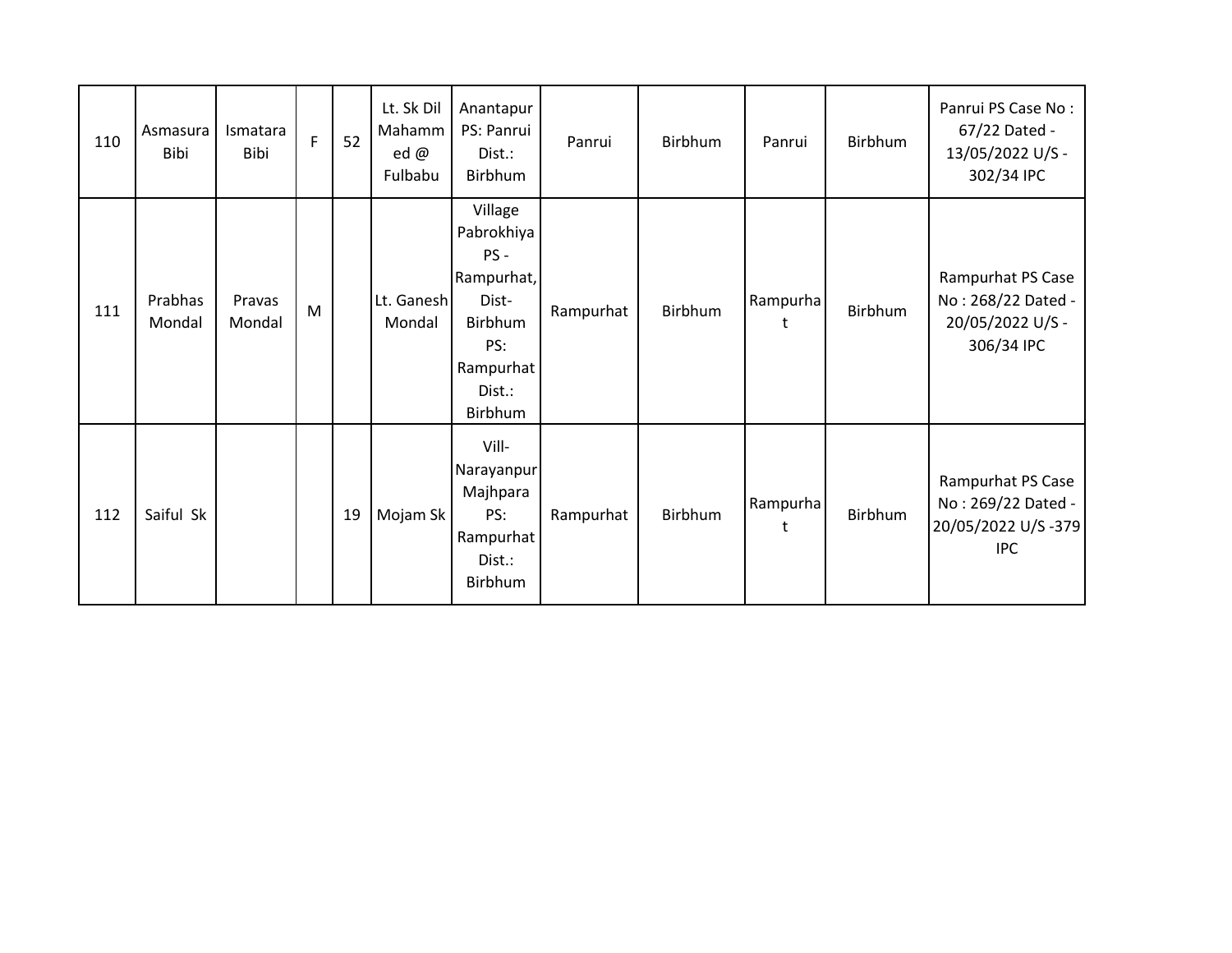| 113 | Sk Najir         | M | 45 | Sk Selim         | Village-<br>Saktigarh,<br>PS-<br>Saktigarh,<br>Dist.-Purba<br>Burdwan.<br>PS:<br>Burdwan<br>Dist.: Purba<br>Burdwan | Burdwan   | Purba<br>Burdwan | Rampurha<br>t | <b>Birbhum</b> | Rampurhat PS Case<br>No: 588/21 Dated -<br>13/12/2021 U/S -<br>188/34 IPC & 51<br><b>Disaster</b><br>Management Act,<br>2005   |
|-----|------------------|---|----|------------------|---------------------------------------------------------------------------------------------------------------------|-----------|------------------|---------------|----------------|--------------------------------------------------------------------------------------------------------------------------------|
| 114 | Zakir<br>Hossain |   | 34 | Abdul<br>Zabber  | Village-<br>Kanachi,<br>PS:<br>Mallarpur<br>Dist.:<br>Birbhum                                                       | Mallarpur | Birbhum          | Rampurha<br>t | Birbhum        | Rampurhat PS Case<br>No: 218/22 Dated -<br>29/04/2022 U/S -<br>279/337 IPC                                                     |
| 115 | Biswajit<br>Mal  | M | 21 | Bhadu<br>Mal     | Paikpara<br>Srirampara<br>PS: Nalhati<br>Dist.:<br>Birbhum                                                          | Nalhati   | Birbhum          | Sainthia      | Birbhum        | Sainthia PS Case No:<br>137/22 Dated -<br>20/05/2022 U/S -<br>498A/304B/306/34<br>IPC & 3/4 Dowry<br>Prohibition Act,<br>1961Â |
| 116 | Shambhu<br>Mal   | M | 25 | Lt-Sadhan<br>Mal | Paikpara<br>Srirampara<br>PS: Nalhati<br>Dist.:<br>Birbhum                                                          | Nalhati   | Birbhum          | Sainthia      | Birbhum        | Sainthia PS Case No:<br>137/22 Dated -<br>20/05/2022 U/S -<br>498A/304B/306/34<br>IPC & 3/4 Dowry<br>Prohibition Act,<br>1961Â |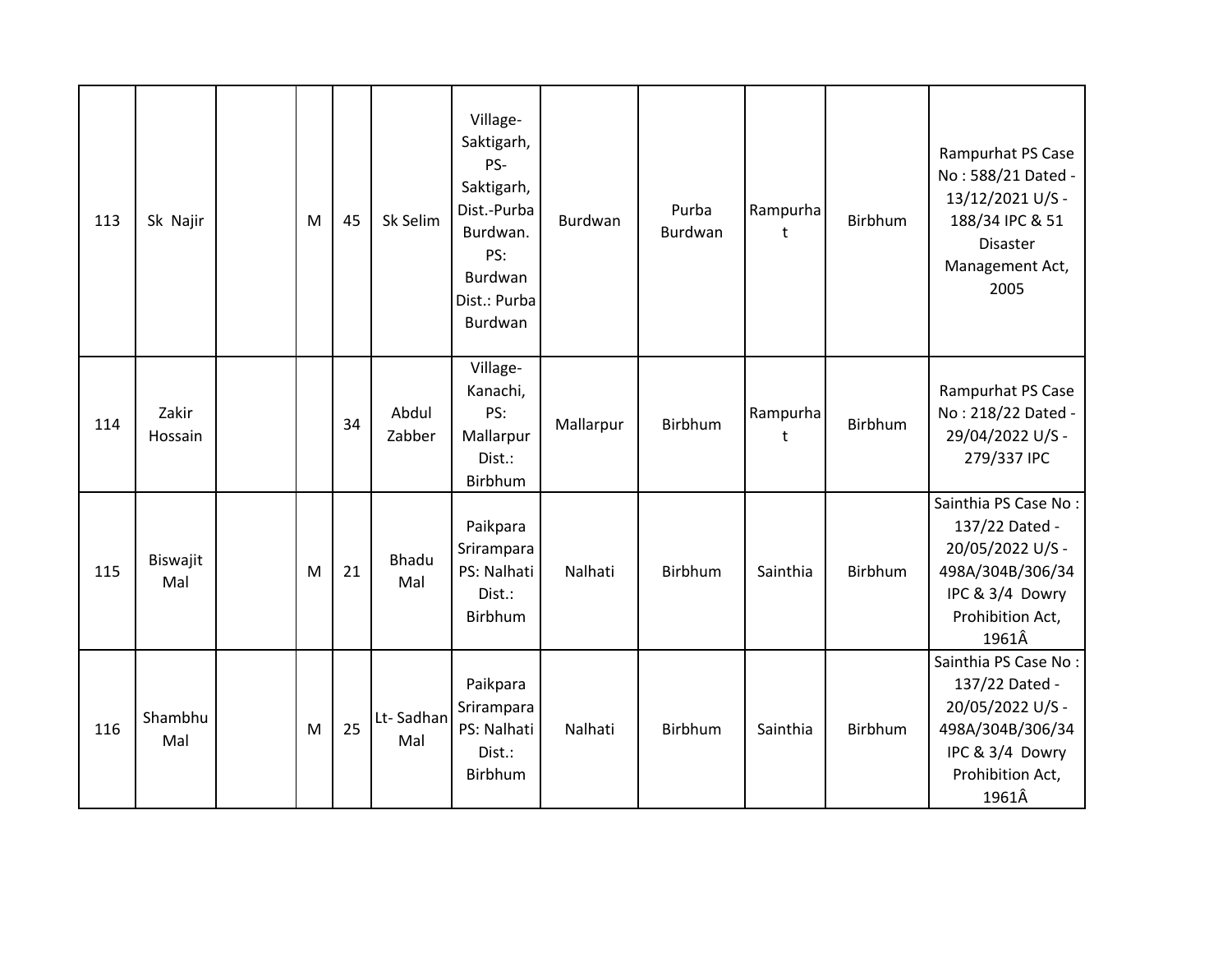| 117 | <b>Tarun Mal</b> | M | 40 | <b>Tapan Mal</b>           | Derpur PS:<br>Sainthia<br>Dist.:<br>Birbhum                                                                                                             | Sainthia | Birbhum                           | Sainthia | Birbhum                           | Sainthia PS Case No:<br>137/22 Dated -<br>20/05/2022 U/S -<br>498A/304B/306/34<br>IPC & 3/4 Dowry<br>Prohibition Act,<br>1961Â |
|-----|------------------|---|----|----------------------------|---------------------------------------------------------------------------------------------------------------------------------------------------------|----------|-----------------------------------|----------|-----------------------------------|--------------------------------------------------------------------------------------------------------------------------------|
| 118 | Tanuja<br>Bibi   | F |    | Sk. Jalal                  | Lalkhutipar<br>a PS: Suri<br>Dist.:<br>Birbhum                                                                                                          | Suri     | Birbhum                           | Suri     | Birbhum                           | Suri PS Case No:<br>250/22 Dated -<br>20/05/2022 U/S -<br>381/411 IPC                                                          |
| 119 | Atanu<br>Podder  | M | 32 | Narayan<br>Podder          | Malipota<br>PS: Bagdah<br>Dist.:<br>Bongaon<br>Police<br>District                                                                                       | Bagdah   | Bongaon<br><b>Police District</b> | Bagdah   | Bongaon<br><b>Police District</b> | Bagdah PS Case No:<br>109/22 Dated -<br>09/02/2022 U/S -<br>498A/406/506/34<br><b>IPC</b>                                      |
| 120 | Ajit<br>Mondal   | M |    | Lt.<br>Bholanath<br>Mondal | Vill-<br>Moraldang<br>a, PO-<br>Ghonja, PS-<br>Gaighata,<br>Dist. North<br>24<br>Parganas<br>PS:<br>Gaighata<br>Dist.:<br>Bongaon<br>Police<br>District | Gaighata | Bongaon<br><b>Police District</b> | Gaighata | Bongaon<br><b>Police District</b> | Gaighata PS Case No<br>: 404/22 Dated -<br>05/05/2022 U/S -<br><b>498A IPC</b>                                                 |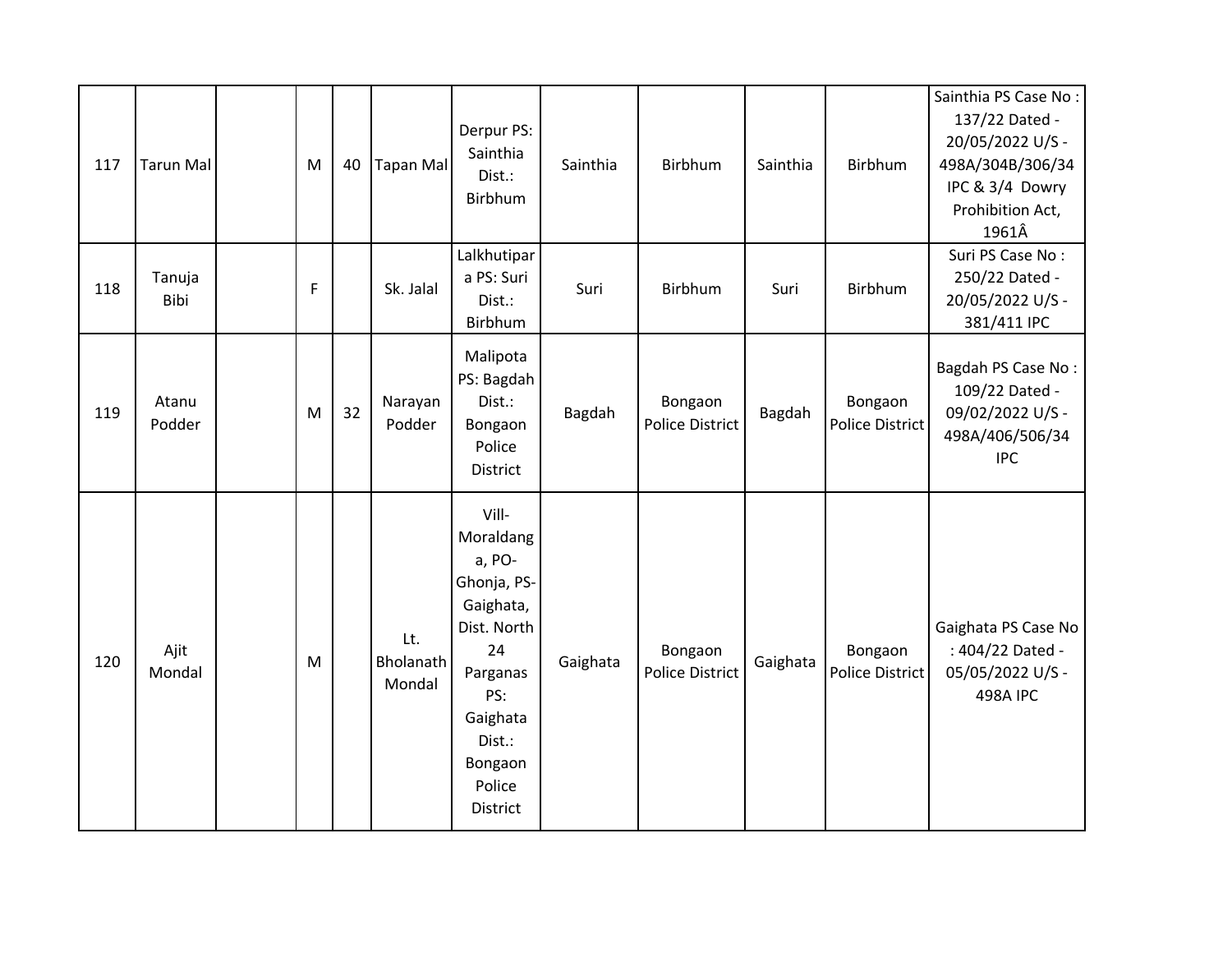| 121 | Samir<br>Sardar | M | 45 | Lt. Ashok<br>Sardar | Mamudpur<br>Bazar PS:<br>Gopalnagar<br>Dist.:<br>Bongaon<br>Police<br><b>District</b>     | Gopalnagar | Bongaon<br><b>Police District</b>             | Gopalnaga<br>$\mathsf{r}$ | Bongaon<br><b>Police District</b>              | <b>Gopalnagar PS Case</b><br>No: 226/22 Dated -<br>01/05/2022 U/S -<br>399/402 IPC |
|-----|-----------------|---|----|---------------------|-------------------------------------------------------------------------------------------|------------|-----------------------------------------------|---------------------------|------------------------------------------------|------------------------------------------------------------------------------------|
| 122 | Kedar<br>Roy    | M |    |                     | PS:<br>Bhadreswar<br>Dist.:<br>Tarak Roy   Chandanna<br>gar Police<br>Commissio<br>nerate | Bhadreswar | Chandannagar<br>Police<br>Commissioner<br>ate | Bhadresw<br>ar            | Chandannaga<br>r Police<br>Commissione<br>rate | <b>Bhadreswar PS Case</b><br>No: 249/22 Dated -<br>20/05/2022 U/S -<br>399/402 IPC |
| 123 | Bacchu Sk       |   |    | Lt. Khalek<br>Sk    | PS:<br>Bhadreswar<br>Dist.:<br>Chandanna<br>gar Police<br>Commissio<br>nerate             | Bhadreswar | Chandannagar<br>Police<br>Commissioner<br>ate | Bhadresw<br>ar            | Chandannaga<br>r Police<br>Commissione<br>rate | <b>Bhadreswar PS Case</b><br>No: 249/22 Dated -<br>20/05/2022 U/S -<br>399/402 IPC |
| 124 | Subrata<br>Roy  | M |    | Lt. Manik<br>Roy    | PS:<br>Bhadreswar<br>Dist.:<br>Chandanna<br>gar Police<br>Commissio<br>nerate             | Bhadreswar | Chandannagar<br>Police<br>Commissioner<br>ate | Bhadresw<br>ar            | Chandannaga<br>r Police<br>Commissione<br>rate | <b>Bhadreswar PS Case</b><br>No: 249/22 Dated -<br>20/05/2022 U/S -<br>399/402 IPC |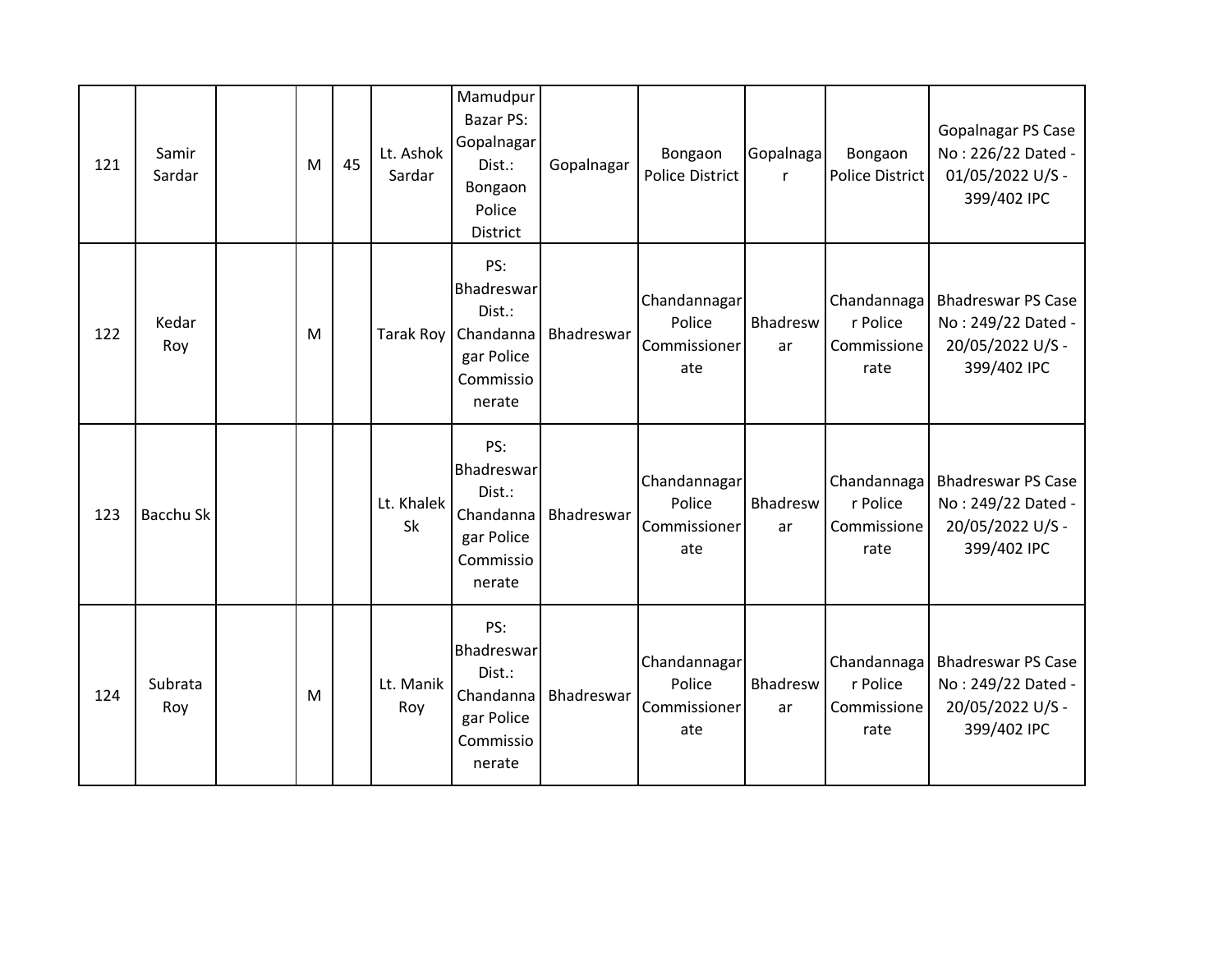| 125 | Raj Kamal<br>Singh |       | M | 29 |                 | PS:<br>Bhadreswar<br>Dist.:<br>Dilip Singh   Chandanna<br>gar Police<br>Commissio<br>nerate                                                         | Bhadreswar       | Chandannagar<br>Police<br>Commissioner<br>ate | Bhadresw<br>ar   | Chandannaga<br>r Police<br>Commissione<br>rate | <b>Bhadreswar PS Case</b><br>No: 28/22 Dated -<br>19/01/2022 U/S -<br>384/306 IPC                                                                                                                 |
|-----|--------------------|-------|---|----|-----------------|-----------------------------------------------------------------------------------------------------------------------------------------------------|------------------|-----------------------------------------------|------------------|------------------------------------------------|---------------------------------------------------------------------------------------------------------------------------------------------------------------------------------------------------|
| 126 | Sanu Shil          |       | M | 29 | Susanta<br>Shil | PS:<br>Bhadreswar<br>Dist.:<br>Chandanna<br>gar Police<br>Commissio<br>nerate                                                                       | Bhadreswar       | Chandannagar<br>Police<br>Commissioner<br>ate | Bhadresw<br>ar   | Chandannaga<br>r Police<br>Commissione<br>rate | <b>Bhadreswar PS Case</b><br>No: 228/22 Dated -<br>13/05/2022 U/S -<br>399/402 IPC &<br>25/27 Arms Act,<br>1959                                                                                   |
| 127 | Khokon<br>Roy      | Kochi | M | 36 | Subodh<br>Roy   | Kolupukur,<br>Bhagar<br>More, P.S-<br>Chandanna<br>gar,<br>Hooghly PS:<br>Chandanna<br>gar Dist.:<br>Chandanna<br>gar Police<br>Commissio<br>nerate | Chandannag<br>ar | Chandannagar<br>Police<br>Commissioner<br>ate | Chandann<br>agar | Chandannaga<br>r Police<br>Commissione<br>rate | Chandannagar PS<br>Case No: 122/22<br>Dated - 20/05/2022<br>$U/S - 21(c)/29$<br>Narcotic Drugs and<br>Psychotropic<br>Substances<br>(Execution of Bond<br>by Convicts for<br>Addicts) Rules, 1985 |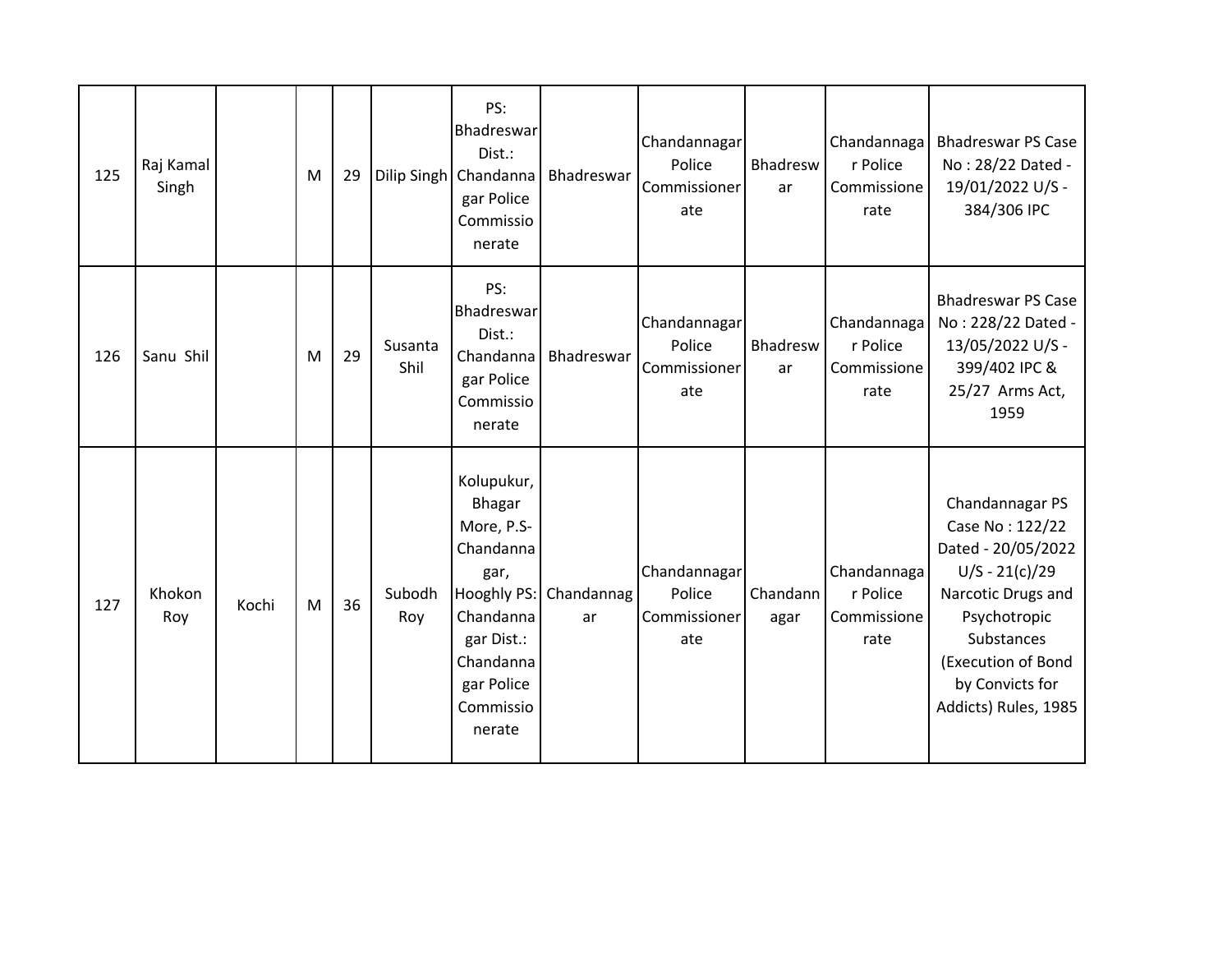| 128 | Raju Shaw             | Sonu | M | 40 | Shaw                   | Narua,<br>Satyapirtala<br>, P.S-<br>Chandanna<br>gar,<br>Late Rabin Hooghly PS:<br>Chandanna<br>gar Dist.:<br>Chandanna<br>gar Police<br>Commissio<br>nerate | Chandannag<br>ar | Chandannagar<br>Police<br>Commissioner<br>ate | Chandann<br>agar | Chandannaga<br>r Police<br>Commissione<br>rate | Chandannagar PS<br>Case No: 122/22<br>Dated - 20/05/2022<br>$U/S - 21(c)/29$<br>Narcotic Drugs and<br>Psychotropic<br>Substances<br>(Execution of Bond<br>by Convicts for<br>Addicts) Rules, 1985 |
|-----|-----------------------|------|---|----|------------------------|--------------------------------------------------------------------------------------------------------------------------------------------------------------|------------------|-----------------------------------------------|------------------|------------------------------------------------|---------------------------------------------------------------------------------------------------------------------------------------------------------------------------------------------------|
| 129 | Rabi<br>Chowdhur<br>y |      | M | 28 | Suraj<br>Chowdhur<br>у | Gondalpara<br>1No. Lane,<br>$P.S.-$<br>Chandanna<br>gar, Dist.-<br>Hooghly PS:<br>Chandanna<br>gar Dist.:<br>Chandanna<br>gar Police<br>Commissio<br>nerate  | Chandannag<br>ar | Chandannagar<br>Police<br>Commissioner<br>ate | Chandann<br>agar | Chandannaga<br>r Police<br>Commissione<br>rate | Chandannagar PS<br>Warrant No =<br>119/2022                                                                                                                                                       |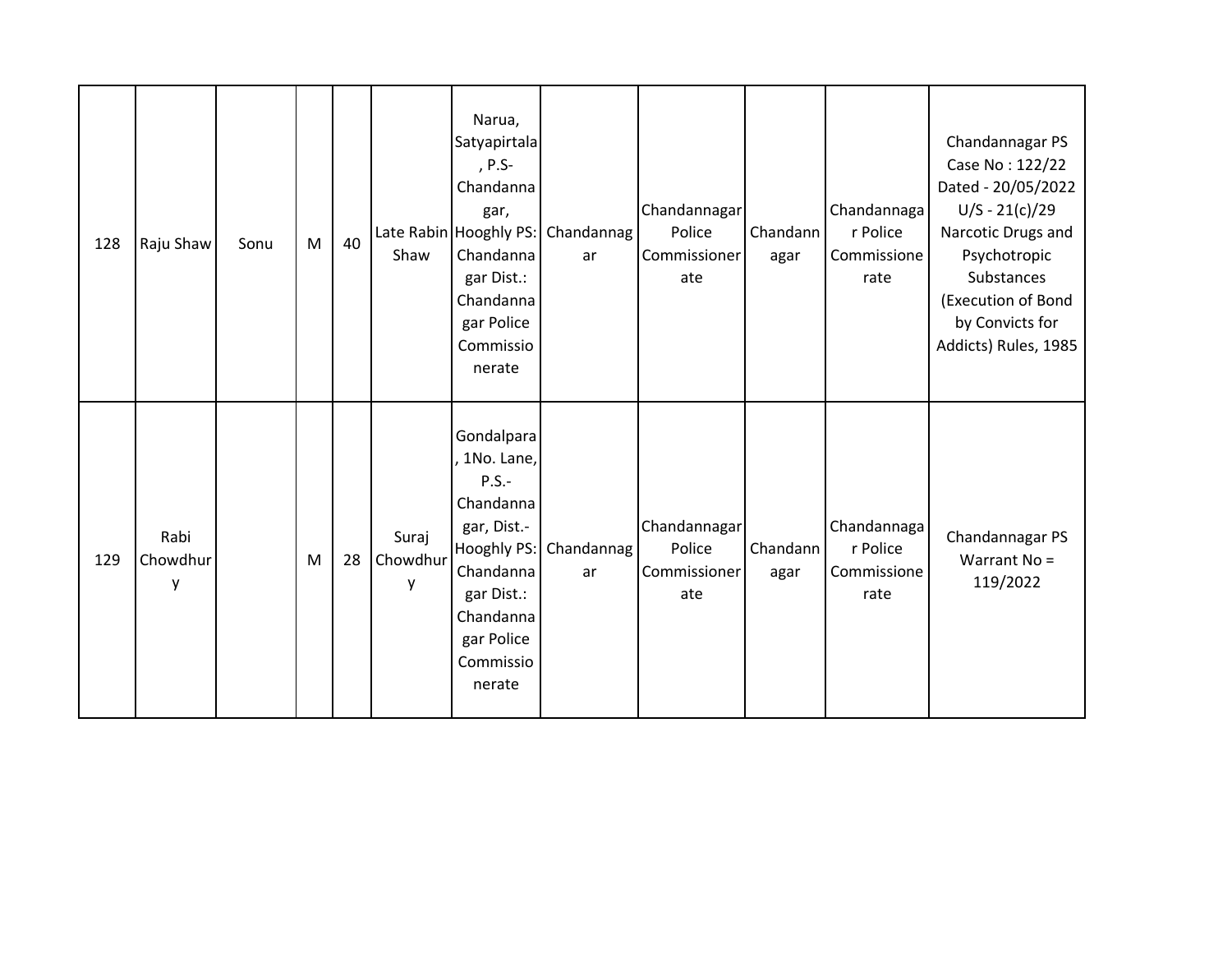| 130 | Naresh<br>Das | M | 42 | an Das          | 2 No.<br>Kapasdanga<br>Laxmi<br>Narayan<br>Pally, PS<br>Manoranj CHN (H) PS:<br>Chinsurah<br>Dist.:<br>Chandanna<br>gar Police<br>Commissio<br>nerate | Chinsurah | Chandannagar<br>Police<br>Commissioner<br>ate | Chinsurah | Chandannaga<br>r Police<br>Commissione<br>rate | Chinsurah PS Case<br>No: 250/22 Dated -<br>19/05/2022 U/S -<br>323/325/326/506/35<br>4B/34 IPC          |
|-----|---------------|---|----|-----------------|-------------------------------------------------------------------------------------------------------------------------------------------------------|-----------|-----------------------------------------------|-----------|------------------------------------------------|---------------------------------------------------------------------------------------------------------|
| 131 | Rakesh<br>Das | M | 22 | Rajendra<br>Das | Pankhatuli,<br>PS CHN, (H)<br>PS:<br>Chinsurah<br>Dist.:<br>Chandanna<br>gar Police<br>Commissio<br>nerate                                            | Chinsurah | Chandannagar<br>Police<br>Commissioner<br>ate | Chinsurah | Chandannaga<br>r Police<br>Commissione<br>rate | Chinsurah PS Case<br>No: 236/22 Dated -<br>13/05/2022 U/S -<br>399/402 IPC &<br>25/27 Arms Act,<br>1959 |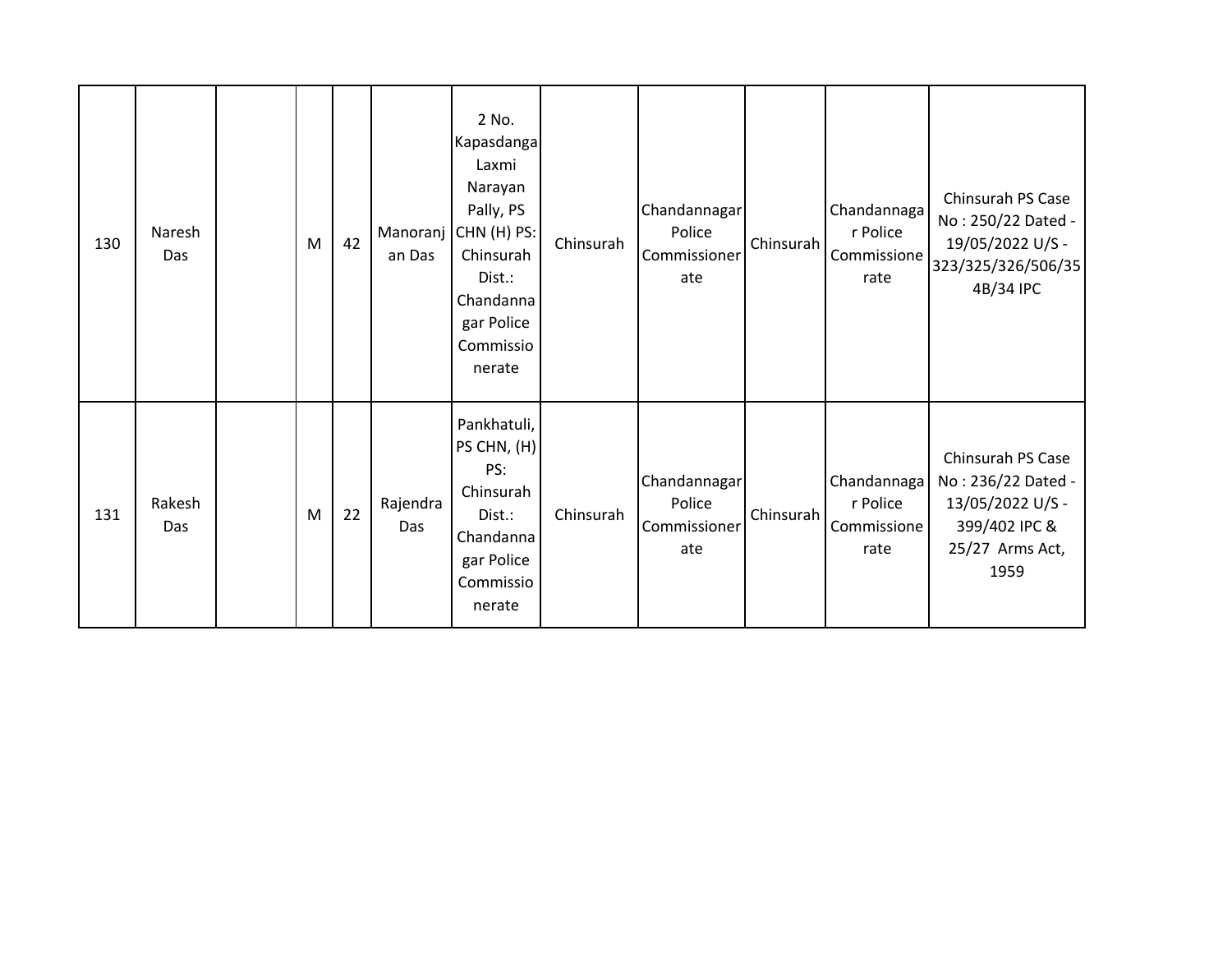| 132 | Malay<br>Chakrabor<br>ty | M | 38 | Lt. Manik<br>Chakrabor<br>ty | Keota 2 No.<br>Colony, PS<br>CHN, (H)<br>PS:<br>Chinsurah<br>Dist.:<br>Chandanna<br>gar Police<br>Commissio<br>nerate         | Chinsurah | Chandannagar<br>Police<br>Commissioner<br>ate | Chinsurah | Chandannaga<br>r Police<br>Commissione<br>rate | Chinsurah PS Case<br>No: 236/22 Dated -<br>13/05/2022 U/S -<br>399/402 IPC &<br>25/27 Arms Act,<br>1959 |
|-----|--------------------------|---|----|------------------------------|-------------------------------------------------------------------------------------------------------------------------------|-----------|-----------------------------------------------|-----------|------------------------------------------------|---------------------------------------------------------------------------------------------------------|
| 133 | <b>Tapas Dey</b>         | M | 46 | Bablu Dey                    | Kanakshally<br>Ghatak<br>Para, PS<br>CHN, (H)<br>PS:<br>Chinsurah<br>Dist.:<br>Chandanna<br>gar Police<br>Commissio<br>nerate | Chinsurah | Chandannagar<br>Police<br>Commissioner<br>ate | Chinsurah | Chandannaga<br>r Police<br>Commissione<br>rate | Chinsurah PS Case<br>No: 236/22 Dated -<br>13/05/2022 U/S -<br>399/402 IPC &<br>25/27 Arms Act,<br>1959 |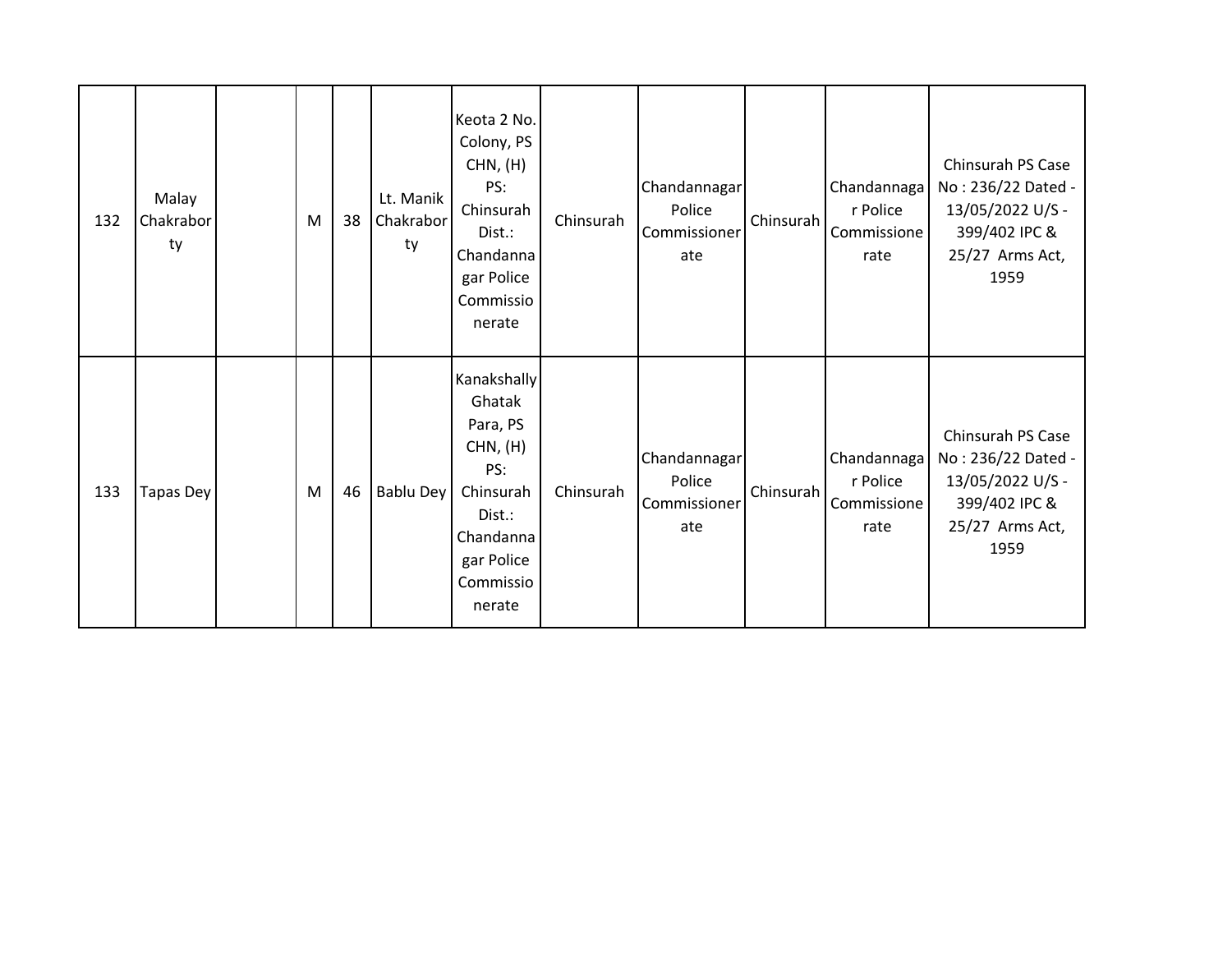| 134 | Soumen<br><b>Bose</b>       | M | 22 | Manja<br><b>Bose</b>                          | Kalipur,<br>Bagpara,<br>PS.-<br>Dankuni,<br>Dist.-<br>Hooghly for<br>his medical<br>examinatio<br>n PS:<br>Dankuni<br>Dist.:<br>Chandanna<br>gar Police<br>Commissio<br>nerate | Dankuni   | Chandannagar<br>Police<br>Commissioner<br>ate | Dankuni   | r Police<br>Commissione<br>rate | Chandannaga   Dankuni PS Case No:<br>179/22 Dated -<br>20/05/2022 U/S -<br>363/365 IPC  |
|-----|-----------------------------|---|----|-----------------------------------------------|--------------------------------------------------------------------------------------------------------------------------------------------------------------------------------|-----------|-----------------------------------------------|-----------|---------------------------------|-----------------------------------------------------------------------------------------|
| 135 | Debasish<br>Chakrabor<br>ty | M |    | $S/O$ Lt.<br>Iswar<br>Ratan<br>Chakrabor<br>t | Kanaipur<br>Sukantapall<br>y, PO-<br>Kanaipur,<br>PS-<br>Uttarpara,<br>Dist-<br>Hooghly PS:<br>Uttarpara<br>Dist.:<br>Chandanna<br>gar Police<br>Commissio<br>nerate           | Uttarpara | Chandannagar<br>Police<br>Commissioner<br>ate | Uttarpara | r Police<br>Commissione<br>rate | Chandannaga Uttarpara PS Case No<br>: 138/22 Dated -<br>02/05/2022 U/S -<br>399/402 IPC |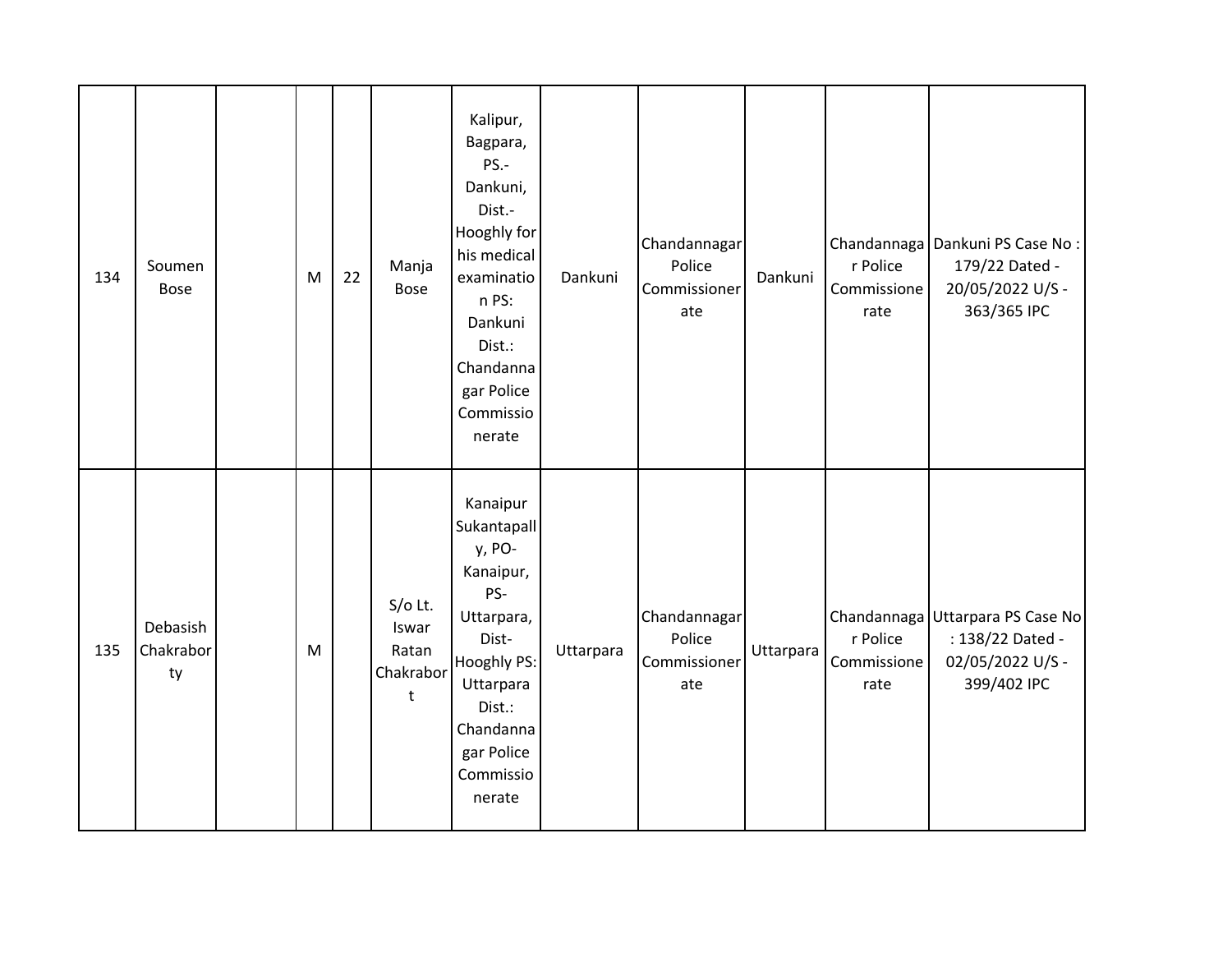| 136 | Nabi<br>Mustafa<br>Ali     | M | Mahamm<br>ad Ali                 | PS:<br><b>Baxsirhat</b><br>Dist.:<br>Coochbeha      | Baxsirhat        | Coochbehar | Baxsirhat | Coochbehar | <b>Baxsirhat PS Case No</b><br>: 203/22 Dated -<br>20/05/2022 U/S -<br>379/411 IPC &<br>7(1)(a)(ii) Essential<br>Commodities Act,<br>1955Â                                     |
|-----|----------------------------|---|----------------------------------|-----------------------------------------------------|------------------|------------|-----------|------------|--------------------------------------------------------------------------------------------------------------------------------------------------------------------------------|
| 137 | Hasmul<br>Hoque            |   | Achar Ali                        | PS:<br><b>Baxsirhat</b><br>Dist.:<br>Coochbeha<br>r | Baxsirhat        | Coochbehar | Baxsirhat | Coochbehar | <b>Baxsirhat PS Case No</b><br>: 203/22 Dated -<br>20/05/2022 U/S -<br>379/411 IPC &<br>7(1)(a)(ii) Essential<br>Commodities Act,<br>1955Â                                     |
| 138 | Kamal<br>Karjee            |   | Sherpa<br>Karjee                 | PS:<br><b>Baxsirhat</b><br>Dist.:<br>Coochbeha<br>r | <b>Baxsirhat</b> | Coochbehar | Baxsirhat | Coochbehar | <b>Baxsirhat PS Case No</b><br>: 204/22 Dated -<br>20/05/2022 U/S -<br>379/411 IPC & 21<br><b>Mines and Minerals</b><br>(Regulation and<br>Development) Act<br>$(1957)\hat{A}$ |
| 139 | Sangram<br>Champra<br>mari |   | <b>Bikash</b><br>Champra<br>mari | PS:<br>Baxsirhat<br>Dist.:<br>Coochbeha<br>r        | Baxsirhat        | Coochbehar | Baxsirhat | Coochbehar | <b>Baxsirhat PS Case No</b><br>: 204/22 Dated -<br>20/05/2022 U/S -<br>379/411 IPC & 21<br><b>Mines and Minerals</b><br>(Regulation and<br>Development) Act<br>$(1957)\hat{A}$ |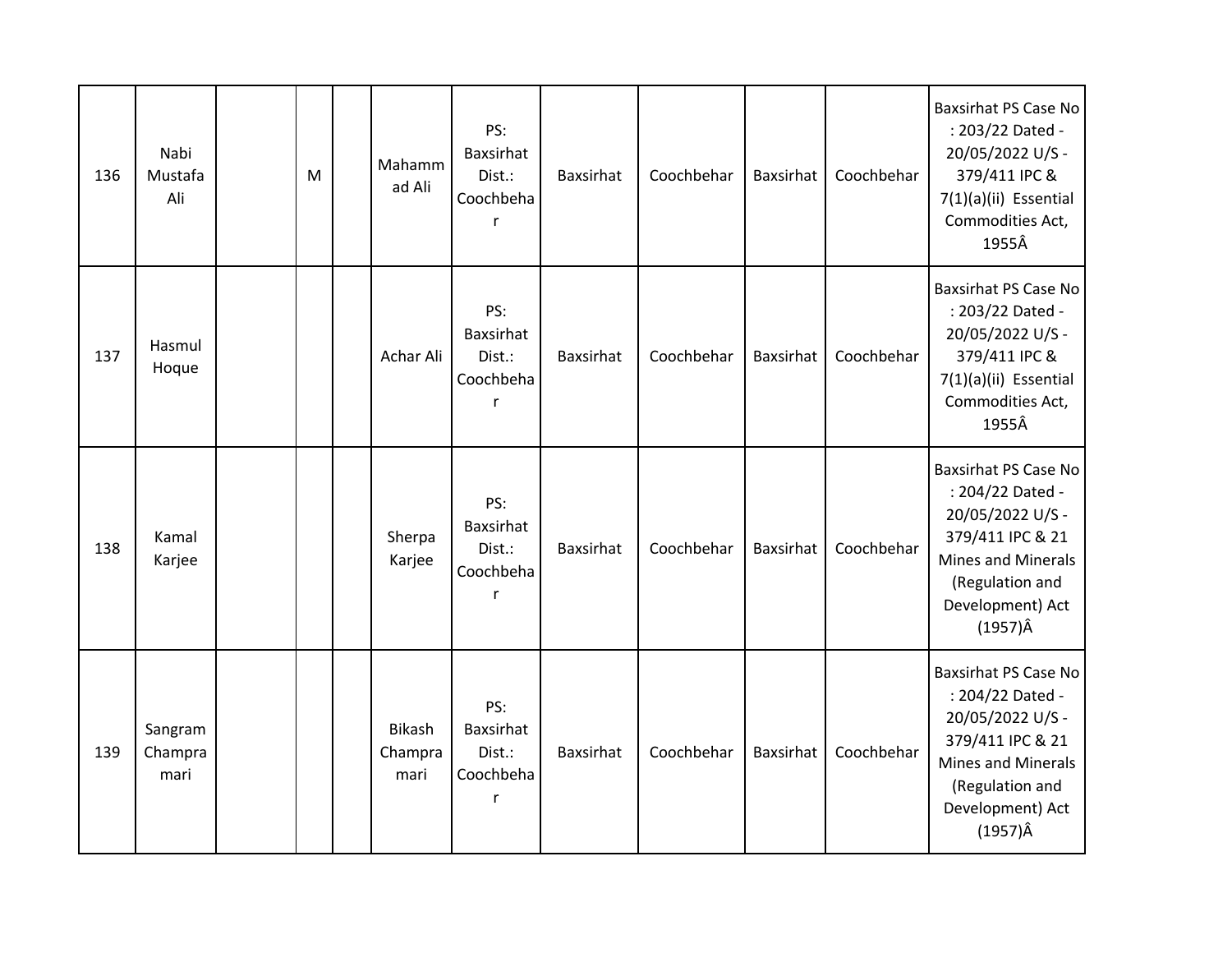| 140 | Habibuddi<br>n Mandal   |  | Jaharuddi<br>n Mandal | PS:<br>Baxsirhat<br>Dist.:<br>Coochbeha | <b>Baxsirhat</b> | Coochbehar | <b>Baxsirhat</b> | Coochbehar | <b>Baxsirhat PS Case No</b><br>: 205/22 Dated -<br>20/05/2022 U/S -<br>379/411 IPC & 21(2)<br><b>Mines and Minerals</b><br>(Regulation and<br>Development) Act<br>(1957)Â         |
|-----|-------------------------|--|-----------------------|-----------------------------------------|------------------|------------|------------------|------------|-----------------------------------------------------------------------------------------------------------------------------------------------------------------------------------|
| 141 | Saddam<br><b>Hssain</b> |  | Abdul<br><b>Malik</b> | PS:<br>Baxsirhat<br>Dist.:<br>Coochbeha | <b>Baxsirhat</b> | Coochbehar | <b>Baxsirhat</b> | Coochbehar | <b>Baxsirhat PS Case No</b><br>: 205/22 Dated -<br>20/05/2022 U/S -<br>379/411 IPC & 21(2)<br><b>Mines and Minerals</b><br>(Regulation and<br>Development) Act<br>$(1957)\hat{A}$ |
| 142 | Rashidul<br>Islam       |  | Chalam Ali            | PS:<br>Baxsirhat<br>Dist.:<br>Coochbeha | Baxsirhat        | Coochbehar | <b>Baxsirhat</b> | Coochbehar | <b>Baxsirhat PS Case No</b><br>: 205/22 Dated -<br>20/05/2022 U/S -<br>379/411 IPC & 21(2)<br><b>Mines and Minerals</b><br>(Regulation and<br>Development) Act<br>$(1957)\hat{A}$ |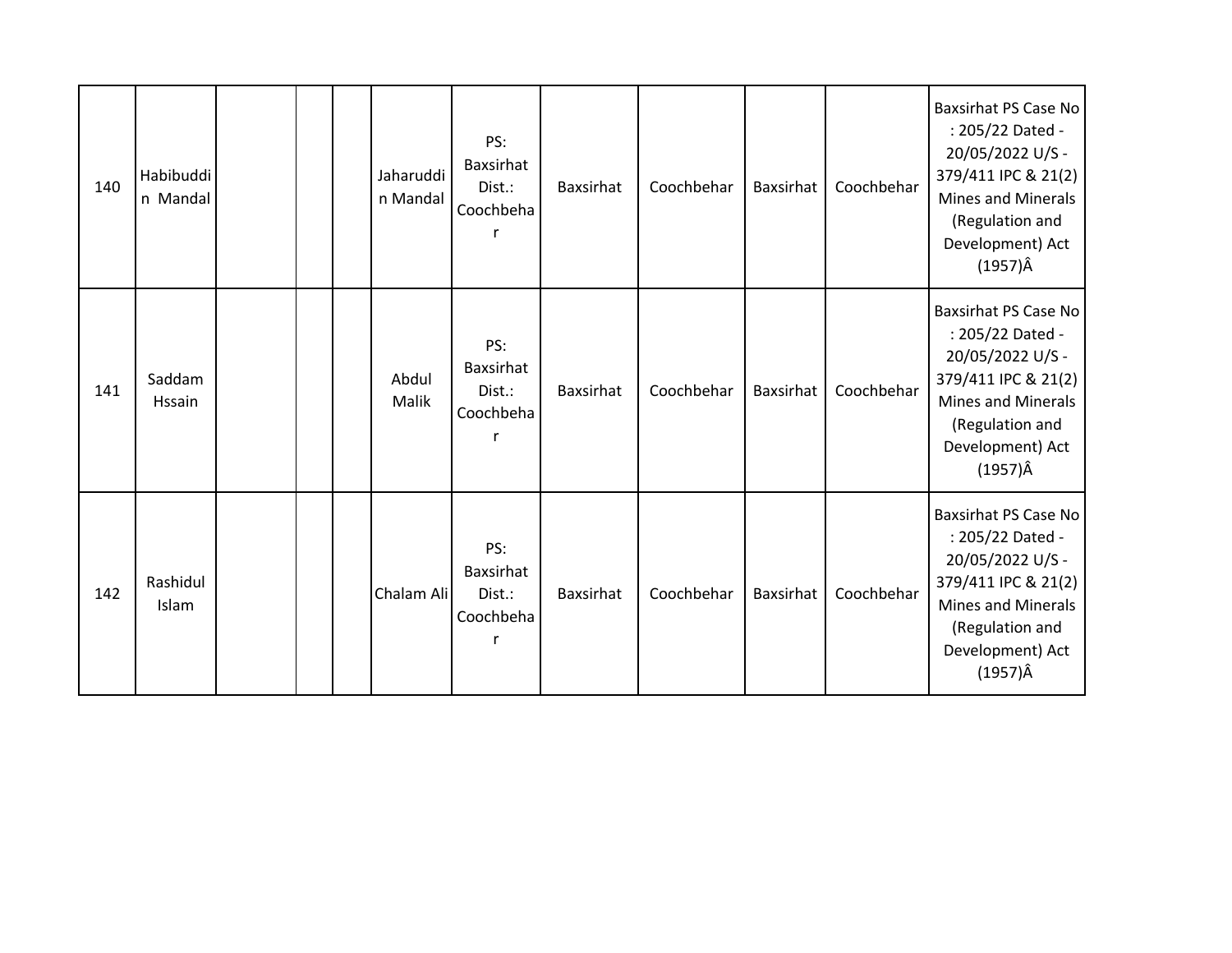| 143 | Manowar<br>Hossain      |   |    | Sabed Ali              | PS:<br>Baxsirhat<br>Dist.:<br>Coochbeha                                        | <b>Baxsirhat</b> | Coochbehar | <b>Baxsirhat</b>     | Coochbehar | Baxsirhat PS Case No<br>: 205/22 Dated -<br>20/05/2022 U/S -<br>379/411 IPC & 21(2)<br><b>Mines and Minerals</b><br>(Regulation and<br>Development) Act<br>$(1957)\hat{A}$ |
|-----|-------------------------|---|----|------------------------|--------------------------------------------------------------------------------|------------------|------------|----------------------|------------|----------------------------------------------------------------------------------------------------------------------------------------------------------------------------|
| 144 | Mridul<br><b>Biswas</b> | M | 31 | Nipen<br><b>Biswas</b> | Rajpur, PO<br>Bairati, PS<br>Kotwali PS:<br>Cooch<br>behar Dist.:<br>Coochbeha | Cooch behar      | Coochbehar | Coochbeh<br>ar women | Coochbehar | Coochbehar women<br>PS Case No: 158/21<br>Dated - 23/12/2021<br>U/S-448/376 IPC                                                                                            |
| 145 | Md<br>Majibar           | M |    | Manchi<br>Md           | 118Jigabari<br>PS:<br>Kuchlibari<br>Dist.:<br>Coochbeha<br>r                   | Kuchlibari       | Coochbehar | Kuchlibari           | Coochbehar | Kuchlibari PS Case<br>No: 58/22 Dated -<br>16/05/2022 U/S -<br>14A/14C IPC &<br>14A/14C Foreigners<br>Act, 1946Â                                                           |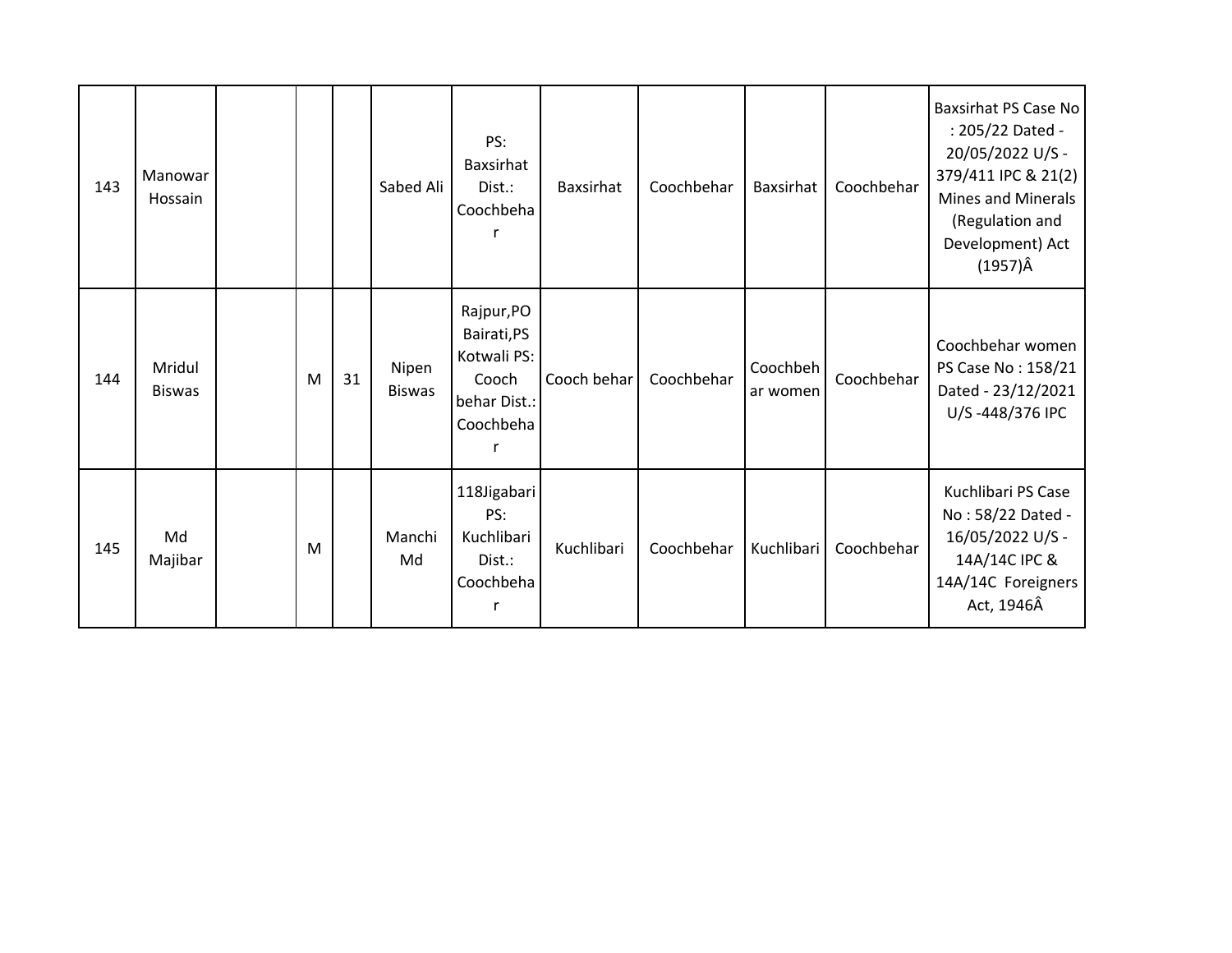| 146 | Md Nur<br>Islam  | M |    | Lt Munser<br>Ali    | PS:<br>Mekhliganj<br>Dist.:<br>Coochbeha<br>r   | Mekhliganj      | Coochbehar | Mekhligan<br>J | Coochbehar | Mekhliganj PS Case<br>No: 163/22 Dated -<br>20/05/2022 U/S -<br>379/411/413 IPC &<br>11(1)(d) Prevention<br>of Cruelty to Animals<br>Act, 1960 (Relevant<br>Provisions) |
|-----|------------------|---|----|---------------------|-------------------------------------------------|-----------------|------------|----------------|------------|-------------------------------------------------------------------------------------------------------------------------------------------------------------------------|
| 147 | Subash<br>Barman | M | 38 | Lt. Debes<br>Barman | PS:<br>Ghogsadan<br>ga Dist.:<br>Coochbeha<br>r | Ghogsadang<br>a | Coochbehar | Pundibari      | Coochbehar | Pundibari PS Case No<br>: 263/22 Dated -<br>20/05/2022 U/S -<br>379/411/414 IPC &<br>21 Mines and<br><b>Minerals (Regulation</b><br>and Development)<br>Act (1957)Â     |
| 148 | Majidul<br>Islam |   | 21 | Rustam Ali          | PS:<br>Alipurduar<br>Dist.:<br>Alipurduar       | Alipurduar      | Alipurduar | Pundibari      | Coochbehar | Pundibari PS Case No<br>: 263/22 Dated -<br>20/05/2022 U/S -<br>379/411/414 IPC &<br>21 Mines and<br>Minerals (Regulation<br>and Development)<br>Act (1957)Â            |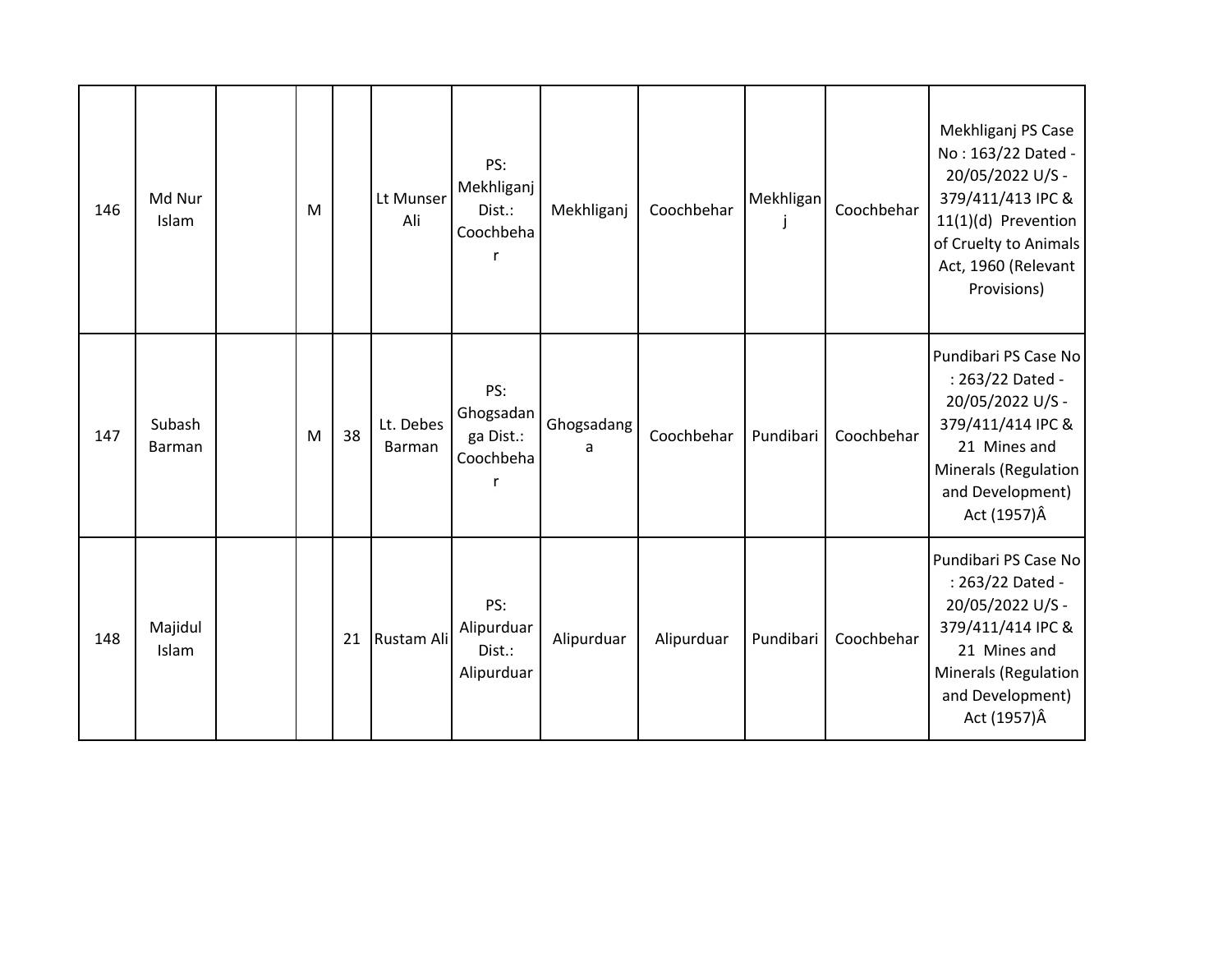| 149 | Narayan<br>Barman |                 | M | 30 | Siben<br>Barman                         | PS:<br>Ghogsadan<br>ga Dist.:<br>Coochbeha                           | Ghogsadang<br>a | Coochbehar | Pundibari        | Coochbehar | Pundibari PS Case No<br>: 263/22 Dated -<br>20/05/2022 U/S -<br>379/411/414 IPC &<br>21 Mines and<br><b>Minerals (Regulation</b><br>and Development)<br>Act (1957)Â |
|-----|-------------------|-----------------|---|----|-----------------------------------------|----------------------------------------------------------------------|-----------------|------------|------------------|------------|---------------------------------------------------------------------------------------------------------------------------------------------------------------------|
| 150 | Jahangir<br>Alam  |                 | M | 30 | Fazle<br>Hoque "<br>Fajle<br>Rahaman    | Nagar<br>Singimari<br>PS:<br>Sithalkuchi<br>Dist.:<br>Coochbeha      | Sithalkuchi     | Coochbehar | Sithalkuch<br>j. | Coochbehar | Sithalkuchi PS<br>Warrant No = GR-<br>341/12                                                                                                                        |
| 151 | Alam Mia          | Alomgir<br>Alam | M | 29 | Fajle<br>Hoque<br>Mia " Fajle<br>Rahama | Nagar<br>Singimari<br>PS:<br>Sithalkuchi<br>Dist.:<br>Coochbeha<br>r | Sithalkuchi     | Coochbehar | Sithalkuch<br>j  | Coochbehar | Sithalkuchi PS<br>Warrant No = GR-<br>341/12                                                                                                                        |
| 152 | Mahesh<br>Barman  |                 | M | 45 | Srikanta<br>Barman                      | Sitalkuchi<br>PS:<br>Sithalkuchi<br>Dist.:<br>Coochbeha<br>r         | Sithalkuchi     | Coochbehar | Sithalkuch       | Coochbehar | Sithalkuchi PS<br>Warrant No = NGR-<br>1034/20                                                                                                                      |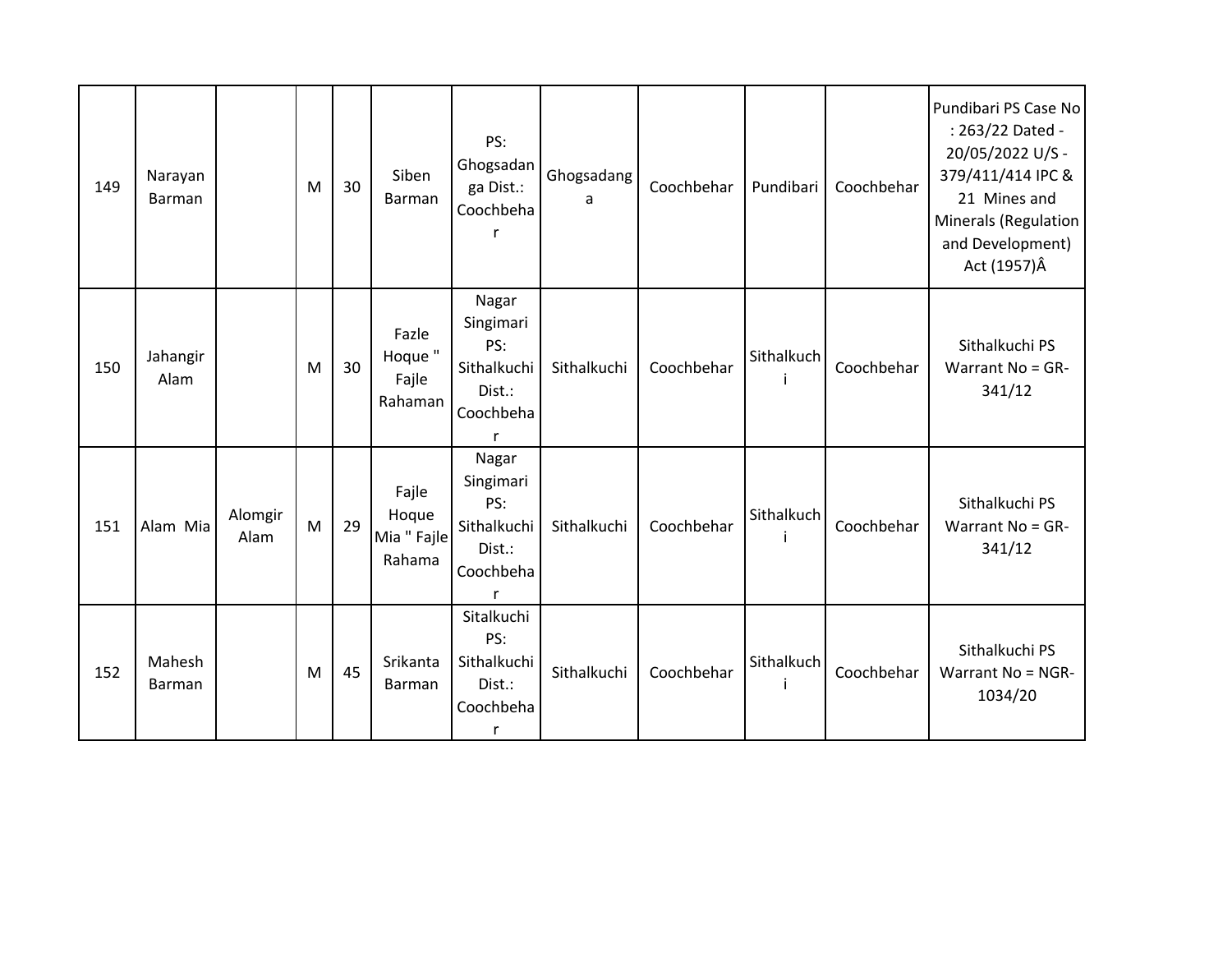| 153 | Faifula<br>Haque     | M |    | Moslem<br>Mia          | Nagar<br>Lalbazar<br>PS:<br>Sithalkuchi<br>Dist.:<br>Coochbeha                | Sithalkuchi | Coochbehar          | Sithalkuch | Coochbehar          | Sithalkuchi PS Case<br>No: 126/22 Dated -<br>20/05/2022 U/S -<br>341/323/325/379/30<br>7/506/34 IPC   |
|-----|----------------------|---|----|------------------------|-------------------------------------------------------------------------------|-------------|---------------------|------------|---------------------|-------------------------------------------------------------------------------------------------------|
| 154 | Ajajul<br>Haque      | M | 36 | Moslem<br>Mia          | Nagar<br>Lalbazar<br>PS:<br>Sithalkuchi<br>Dist.:<br>Coochbeha<br>r           | Sithalkuchi | Coochbehar          | Sithalkuch | Coochbehar          | Sithalkuchi PS Case<br>No: 126/22 Dated -<br>20/05/2022 U/S -<br>341/323/325/379/30<br>7/506/34 IPC   |
| 155 | Ranjit<br>Singh      | M | 38 | Lt. Bablu<br>Singh     | Khadimpur<br>Schoolpara<br>PS:<br>Balurghat<br>Dist.:<br>Dakshin<br>Dinajpur  | Balurghat   | Dakshin<br>Dinajpur | Balurghat  | Dakshin<br>Dinajpur | <b>Balurghat PS Case No</b><br>: 348/22 Dated -<br>20/05/2022 U/S -<br>341/325/307/34 IPC             |
| 156 | Himangsh<br>u Mandal |   | 31 | Harekrish<br>na Mandal | Parpatiram<br><b>BSF Gate</b><br>PS: Patiram<br>Dist.:<br>Dakshin<br>Dinajpur | Patiram     | Dakshin<br>Dinajpur | Balurghat  | Dakshin<br>Dinajpur | <b>Balurghat PS Case No</b><br>: 350/22 Dated -<br>20/05/2022 U/S -<br>447/341/325/427/35<br>3/34 IPC |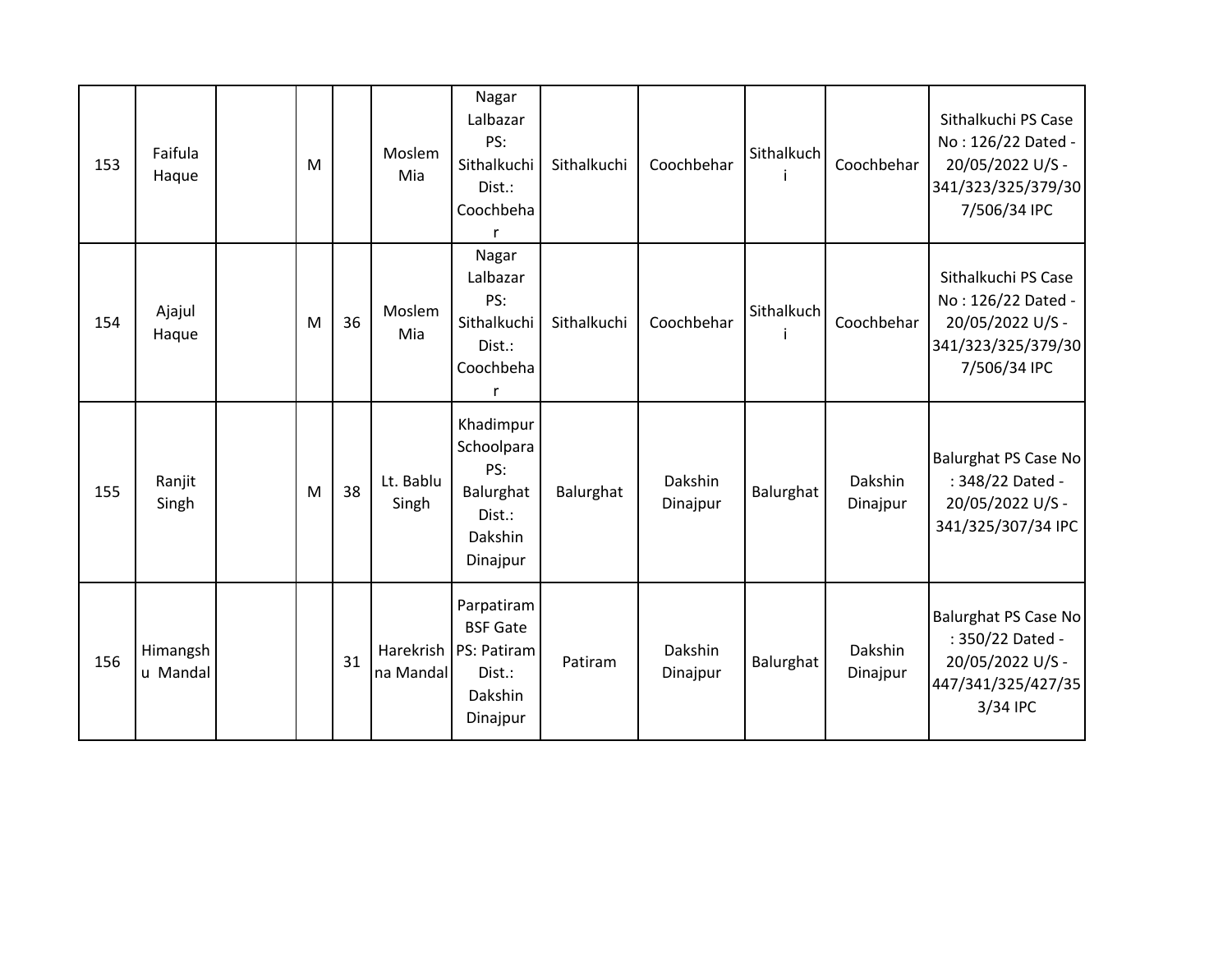| 157 | Kunga<br><b>Bhutia</b><br>Lama     | M | 21 | Jitu Bhutia<br>@ Lama            | PS:<br>Darjeeling<br>Dist.:<br>Darjeeling | Darjeeling | Darjeeling | Darjeeling | Darjeeling | Darjeeling PS Case<br>No: 59/22 Dated -<br>20/05/2022 U/S -<br>21(b)22(b) Narcotic<br>Drugs and<br>Psychotropic<br>Substances Act, 1985 |
|-----|------------------------------------|---|----|----------------------------------|-------------------------------------------|------------|------------|------------|------------|-----------------------------------------------------------------------------------------------------------------------------------------|
| 158 | Nikhil<br>Gurung<br>Gurung         | M | 24 | Latet<br><b>Bikram</b><br>Gurung | PS:<br>Darjeeling<br>Dist.:<br>Darjeeling | Darjeeling | Darjeeling | Darjeeling | Darjeeling | Darjeeling PS Case<br>No: 59/22 Dated -<br>20/05/2022 U/S -<br>21(b)22(b) Narcotic<br>Drugs and<br>Psychotropic<br>Substances Act, 1985 |
| 159 | Prashant<br>Tamang<br>Tamang       | M | 22 | Lalit<br>Tamang                  | PS:<br>Darjeeling<br>Dist.:<br>Darjeeling | Darjeeling | Darjeeling | Darjeeling | Darjeeling | Darjeeling PS Case<br>No: 59/22 Dated -<br>20/05/2022 U/S -<br>21(b)22(b) Narcotic<br>Drugs and<br>Psychotropic<br>Substances Act, 1985 |
| 160 | Rewan<br>Rewan<br>Bhujel<br>Bhujel | M |    | Tek<br>Bahadur<br>Bhujel         | PS:<br>Darjeeling<br>Dist.:<br>Darjeeling | Darjeeling | Darjeeling | Darjeeling | Darjeeling | Darjeeling PS Case<br>No: 59/22 Dated -<br>20/05/2022 U/S -<br>21(b)22(b) Narcotic<br>Drugs and<br>Psychotropic<br>Substances Act, 1985 |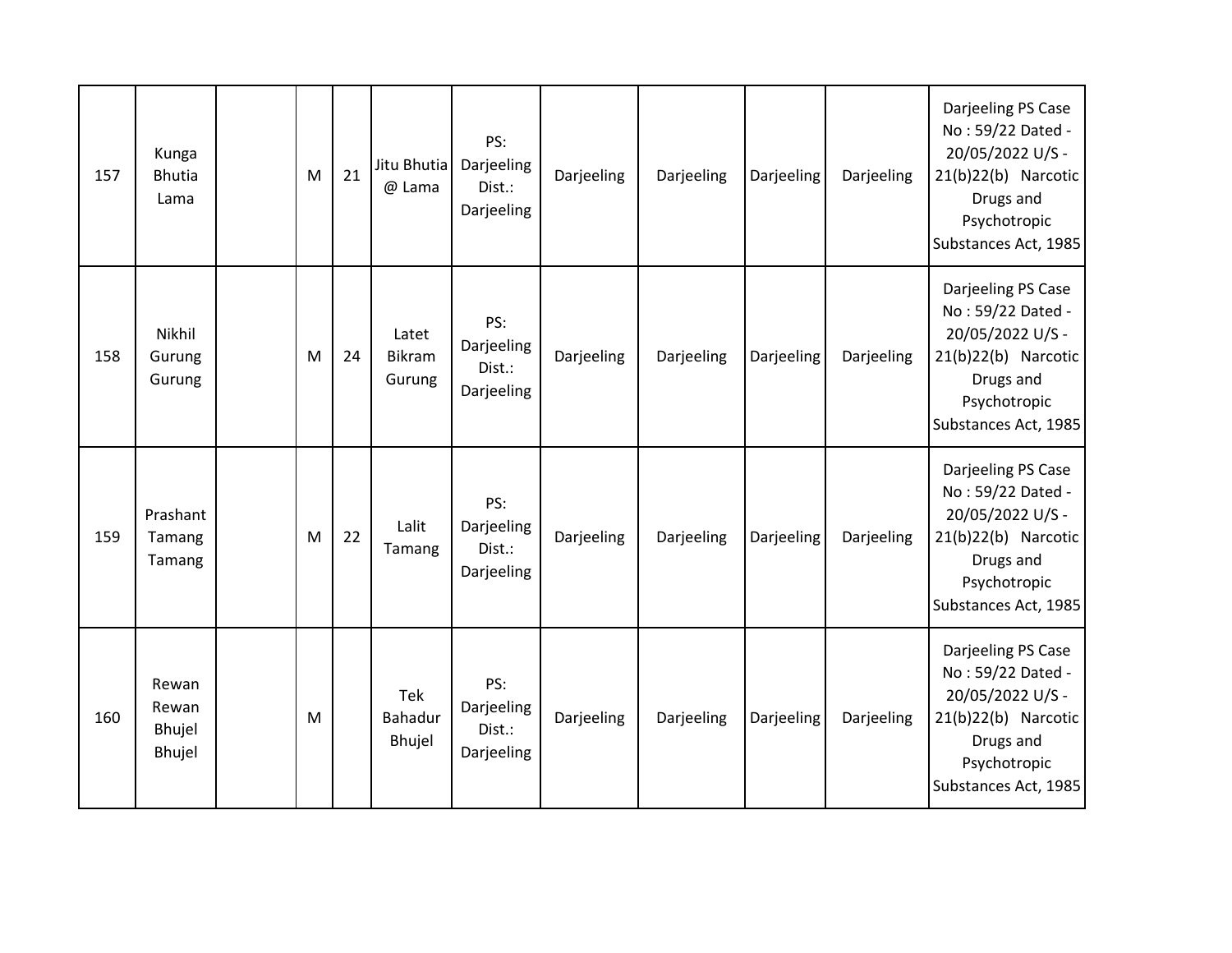| 161 | Binoy<br>Ghosh           | M | 47 | Shibchara<br>n Ghosh | Nazirpur,<br>Haripur,<br>Nazirpur,<br>Dist-Malda.<br>PS:<br>Habibpur<br>Dist.:<br>Malda              | Habibpur  | Malda                                        | Kharibari | Darjeeling                            | Kharibari PS Case No<br>: 186/22 Dated -<br>20/05/2022 U/S -<br>$21(b)/22(b)$ Narcotic<br>Drugs and<br>Psychotropic<br>Substances Act, 1985 |
|-----|--------------------------|---|----|----------------------|------------------------------------------------------------------------------------------------------|-----------|----------------------------------------------|-----------|---------------------------------------|---------------------------------------------------------------------------------------------------------------------------------------------|
| 162 | <b>Bishal</b><br>Chhetri | M | 33 | Lt. Bijay<br>Chhetri | Maniram<br>jote PS:<br>Naxalbari<br>Dist.:<br>Darjeeling                                             | Naxalbari | Darjeeling                                   | Naxalbari | Darjeeling                            | Naxalbari PS Case No<br>: 129/22 Dated -<br>19/05/2022 U/S -<br>447/419/420/120B<br><b>IPC</b>                                              |
| 163 | Powel Rai                | M |    | Jiban Rai            | PS:<br>Pulbazar<br>Dist.:<br>Darjeeling                                                              | Pulbazar  | Darjeeling                                   | Pulbazar  | Darjeeling                            | Pulbazar PS Case No:<br>12/22 Dated -<br>20/05/2022 U/S -<br>21(b)/22(b) IPC                                                                |
| 164 | Jiyarul<br>Baidya        | M | 40 | Sirajul<br>Baidya    | Dakshin<br>Gouripur<br>PS:<br>Bishnupur<br>Dist.:<br>Diamond<br>Harbour<br>Police<br><b>District</b> | Bishnupur | Diamond<br>Harbour<br><b>Police District</b> | Bishnupur | Diamond<br>Harbour<br>Police District | <b>Bishnupur PS Case</b><br>No: 343/22 Dated -<br>20/05/2022 U/S -<br>326/307 IPC                                                           |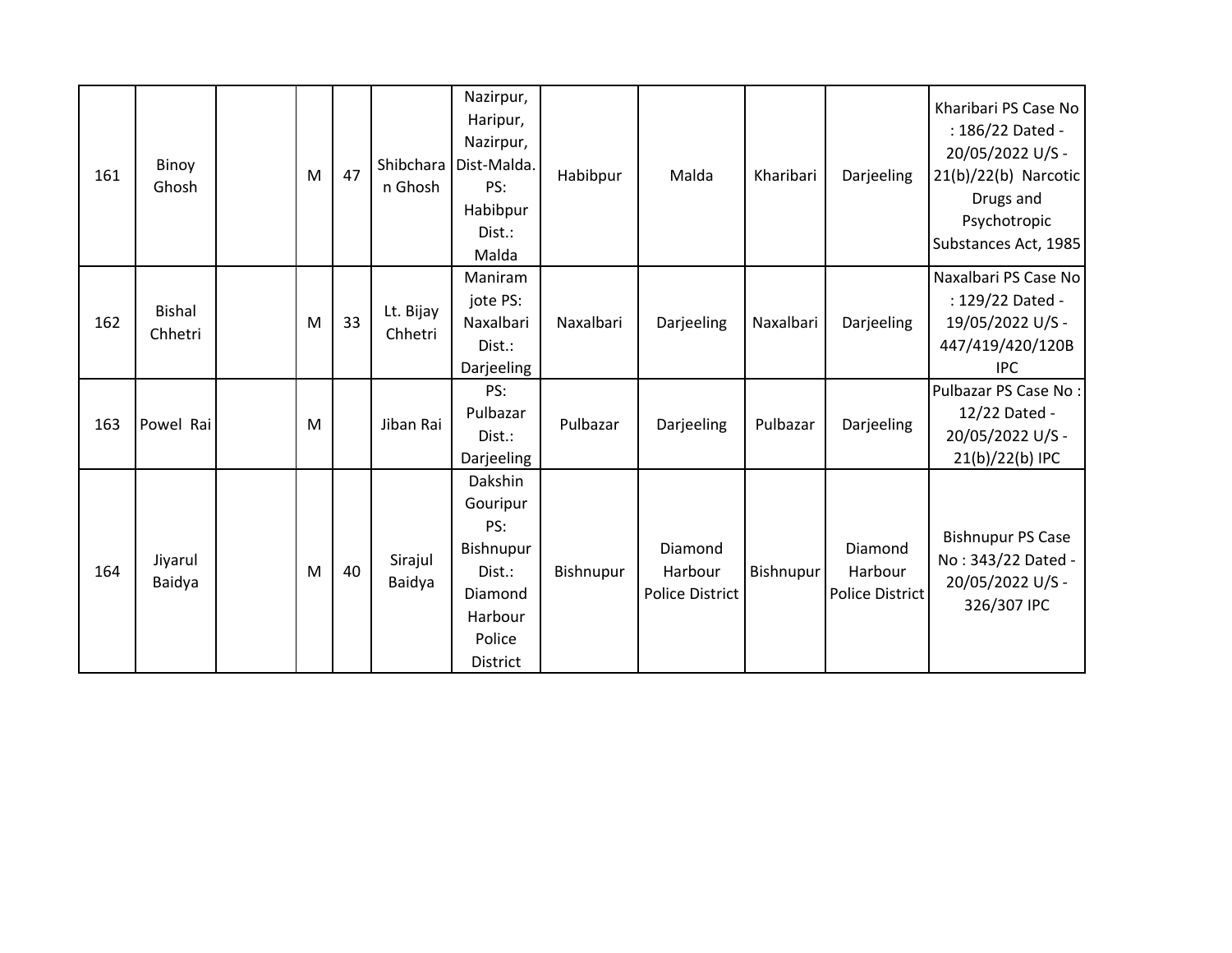| 165 | Chittaranj<br>an Patra | Chitta<br>Patra | M | 55 | Pravash<br>Ch. Patra | Baragagang<br>ohalia PS:<br>Bishnupur<br>Dist.:<br>Diamond<br>Harbour<br>Police<br><b>District</b>                                                   | Bishnupur  | Diamond<br>Harbour<br><b>Police District</b> | <b>Bishnupur</b>      | Diamond<br>Harbour<br>Police District | <b>Bishnupur PS Case</b><br>No: 246/22 Dated -<br>19/04/2022 U/S -<br>341/326/307 IPC                                                       |
|-----|------------------------|-----------------|---|----|----------------------|------------------------------------------------------------------------------------------------------------------------------------------------------|------------|----------------------------------------------|-----------------------|---------------------------------------|---------------------------------------------------------------------------------------------------------------------------------------------|
| 166 | Sk Mirajul             |                 | M |    | Sk Ser Ali           | Shyampur<br>Sk Para,<br>Setna Road,<br>Ward No -<br>35, PS<br>Maheshtala<br>PS:<br>Budgebudg<br>e Dist.:<br>Diamond<br>Harbour<br>Police<br>District | Budgebudge | Diamond<br>Harbour<br>Police District        | <b>Budgebud</b><br>ge | Diamond<br>Harbour<br>Police District | <b>Budgebudge PS Case</b><br>No: 141/22 Dated -<br>20/05/2022 U/S-3/4<br>The West Bengal<br>Gambling and Prize<br>Competitions Act,<br>1957 |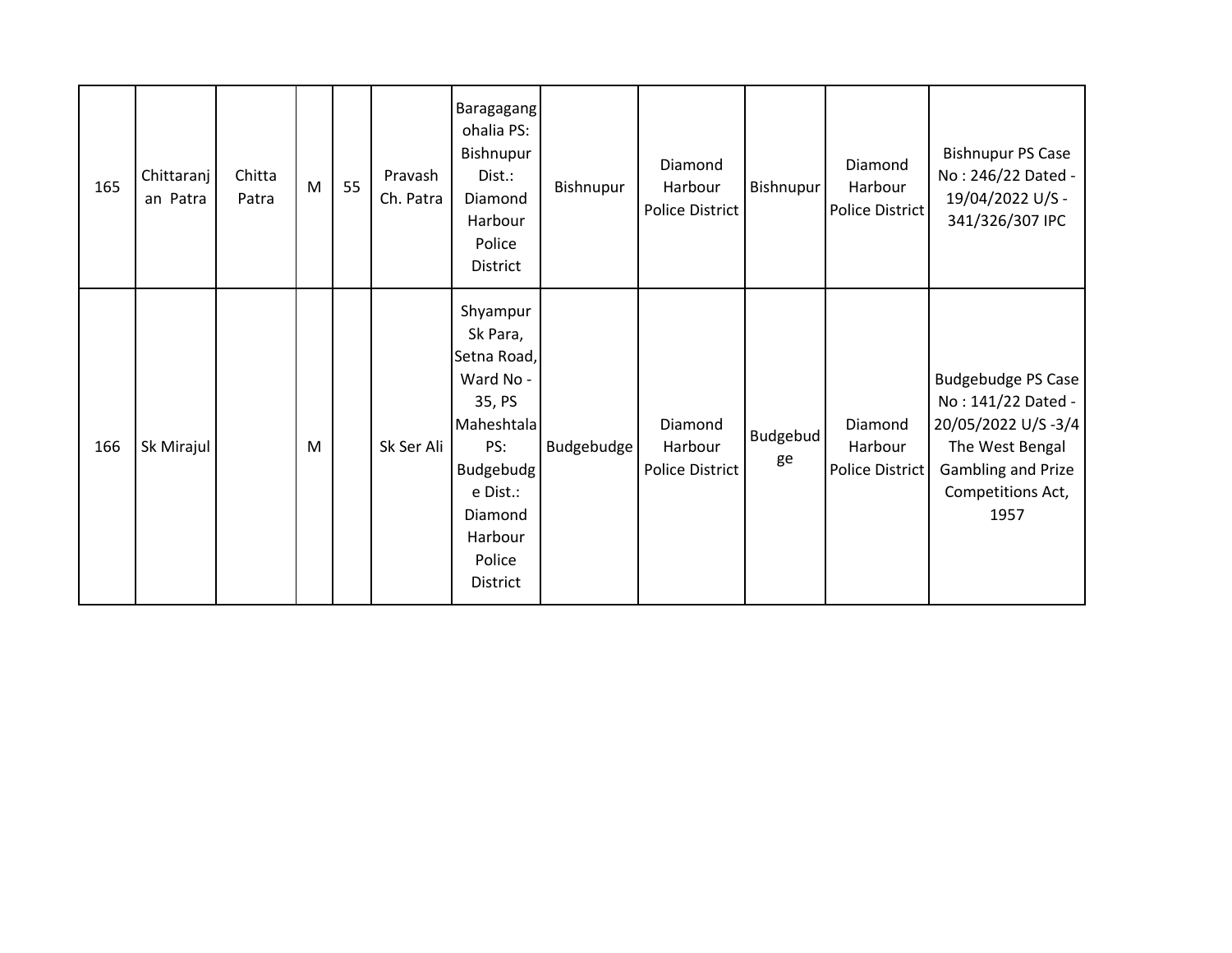| 167 | Jaky            | Maina<br>Paik |  | Rofiq Paik      | Uttar<br>Shyampur<br>Khan Para,<br>Ward No-<br>35 PS<br>Maheshtala<br>PS:<br><b>Budgebudg</b><br>e Dist.:<br>Diamond<br>Harbour<br>Police<br><b>District</b>        | Budgebudge        | Diamond<br>Harbour<br><b>Police District</b> | Budgebud<br>ge        | Diamond<br>Harbour<br>Police District | <b>Budgebudge PS Case</b><br>No: 141/22 Dated -<br>20/05/2022 U/S-3/4<br>The West Bengal<br><b>Gambling and Prize</b><br>Competitions Act,<br>1957 |
|-----|-----------------|---------------|--|-----------------|---------------------------------------------------------------------------------------------------------------------------------------------------------------------|-------------------|----------------------------------------------|-----------------------|---------------------------------------|----------------------------------------------------------------------------------------------------------------------------------------------------|
| 168 | Sk Asgar<br>Ali |               |  | Sk Ansar<br>Ali | Narkeldang<br>a Jamadar<br>Para. PO-<br>Uttar<br>Raipur PS<br><b>Budge</b><br>Budge PS:<br>Budgebudg<br>e Dist.:<br>Diamond<br>Harbour<br>Police<br><b>District</b> | <b>Budgebudge</b> | Diamond<br>Harbour<br><b>Police District</b> | <b>Budgebud</b><br>ge | Diamond<br>Harbour<br>Police District | <b>Budgebudge PS Case</b><br>No: 141/22 Dated -<br>20/05/2022 U/S-3/4<br>The West Bengal<br>Gambling and Prize<br>Competitions Act,<br>1957        |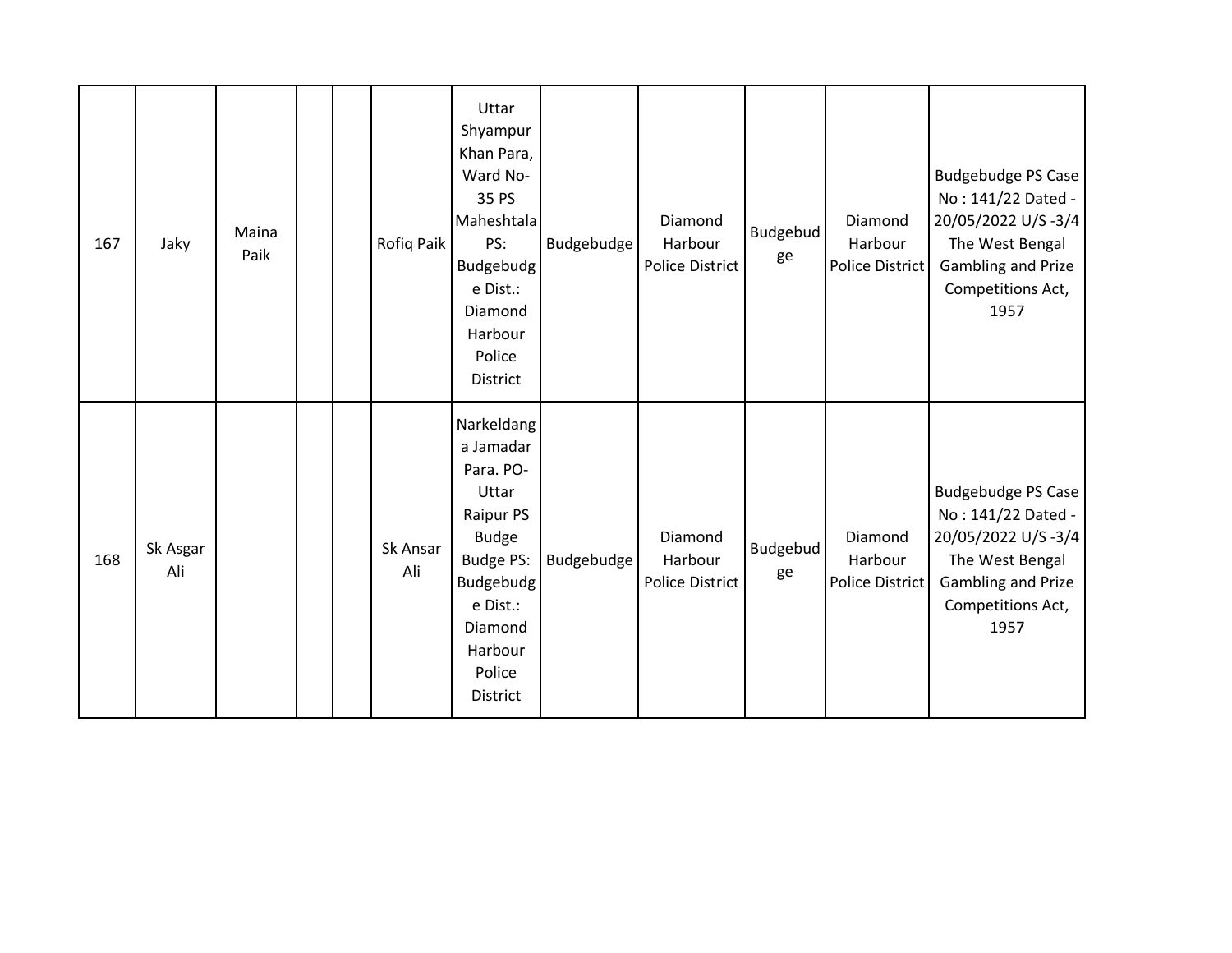| 169 | Sk Baban         | Sk Izazul |  | Lt. Sk<br>Jainal | Shyampur<br>Narkeldang<br>a Jamadar<br>Para, PS<br><b>Budge</b><br>Budge PS:<br>Budgebudg<br>e Dist.:<br>Diamond<br>Harbour<br>Police<br><b>District</b> | Budgebudge        | Diamond<br>Harbour<br>Police District        | <b>Budgebud</b><br>ge | Diamond<br>Harbour<br>Police District        | <b>Budgebudge PS Case</b><br>No: 141/22 Dated -<br>20/05/2022 U/S-3/4<br>The West Bengal<br>Gambling and Prize<br>Competitions Act,<br>1957 |
|-----|------------------|-----------|--|------------------|----------------------------------------------------------------------------------------------------------------------------------------------------------|-------------------|----------------------------------------------|-----------------------|----------------------------------------------|---------------------------------------------------------------------------------------------------------------------------------------------|
| 170 | Sk Abul<br>Kasem |           |  | Sk Immam<br>Box  | Shyampur<br>Narkeldang<br>a Jamadar<br>Para, PS<br><b>Budge</b><br>Budge PS:<br>Budgebudg<br>e Dist.:<br>Diamond<br>Harbour<br>Police<br><b>District</b> | <b>Budgebudge</b> | Diamond<br>Harbour<br><b>Police District</b> | <b>Budgebud</b><br>ge | Diamond<br>Harbour<br><b>Police District</b> | <b>Budgebudge PS Case</b><br>No: 141/22 Dated -<br>20/05/2022 U/S-3/4<br>The West Bengal<br>Gambling and Prize<br>Competitions Act,<br>1957 |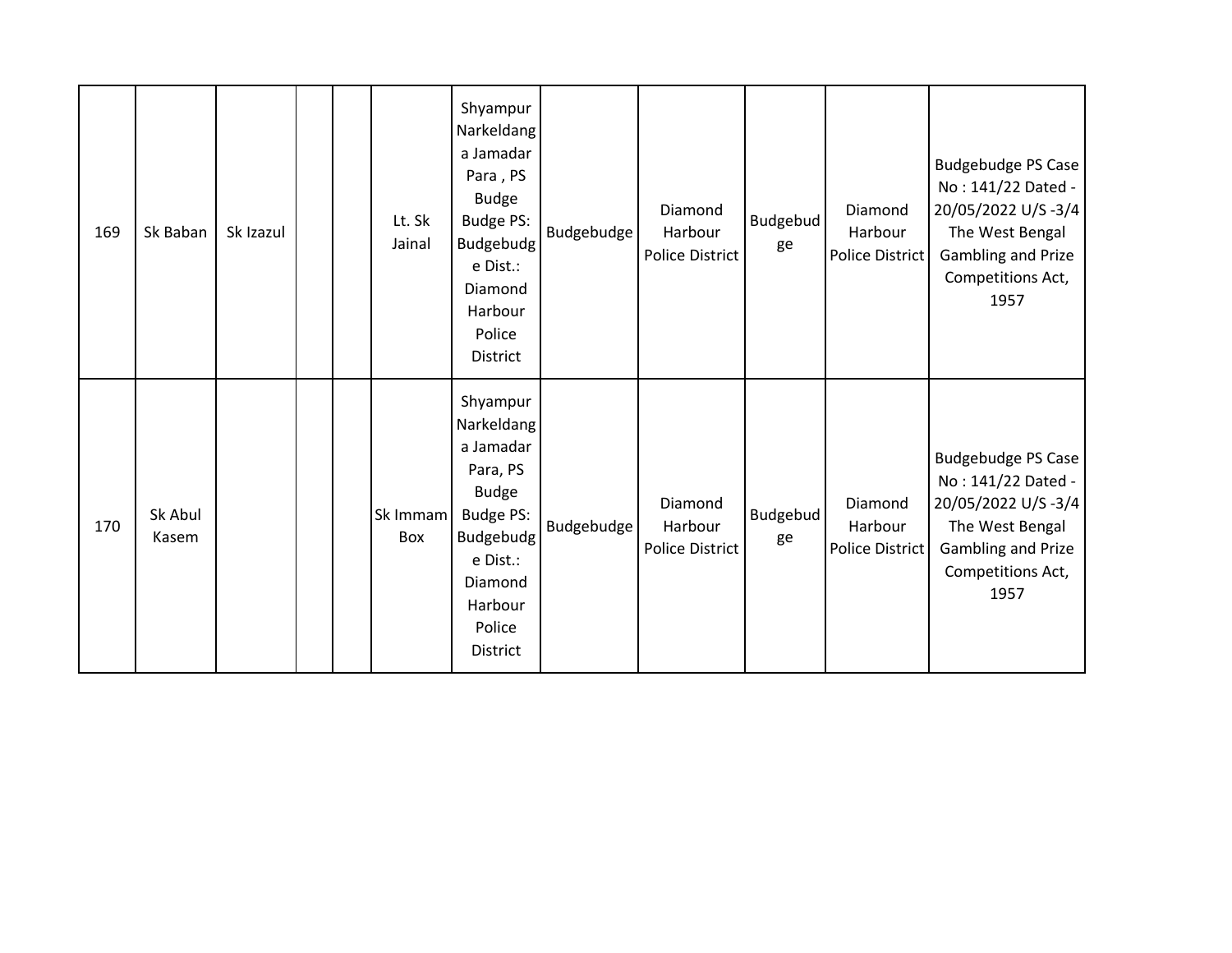| 171 | Sk Asgar<br>Ali |  | Sk Kasem<br>Ali | Shyampur<br>Narkeldang<br>a, PS Budge<br>Budge PS:<br>Budgebudg<br>e Dist.:<br>Diamond<br>Harbour<br>Police<br><b>District</b>                                      | <b>Budgebudge</b> | Diamond<br>Harbour<br>Police District        | Budgebud<br>ge        | Diamond<br>Harbour<br>Police District        | Budgebudge PS Case<br>No: 141/22 Dated -<br>20/05/2022 U/S-3/4<br>The West Bengal<br>Gambling and Prize<br>Competitions Act,<br>1957 |
|-----|-----------------|--|-----------------|---------------------------------------------------------------------------------------------------------------------------------------------------------------------|-------------------|----------------------------------------------|-----------------------|----------------------------------------------|--------------------------------------------------------------------------------------------------------------------------------------|
| 172 | Sujit Pal       |  | Asutosh<br>Pal  | $E/1$ Govt<br>Quarter,<br><b>Budge</b><br><b>Budge</b><br>Ward No-9<br>, PS Budge<br>Budge PS:<br>Budgebudg<br>e Dist.:<br>Diamond<br>Harbour<br>Police<br>District | Budgebudge        | Diamond<br>Harbour<br><b>Police District</b> | <b>Budgebud</b><br>ge | Diamond<br>Harbour<br><b>Police District</b> | Budgebudge PS Case<br>No: 141/22 Dated -<br>20/05/2022 U/S-3/4<br>The West Bengal<br>Gambling and Prize<br>Competitions Act,<br>1957 |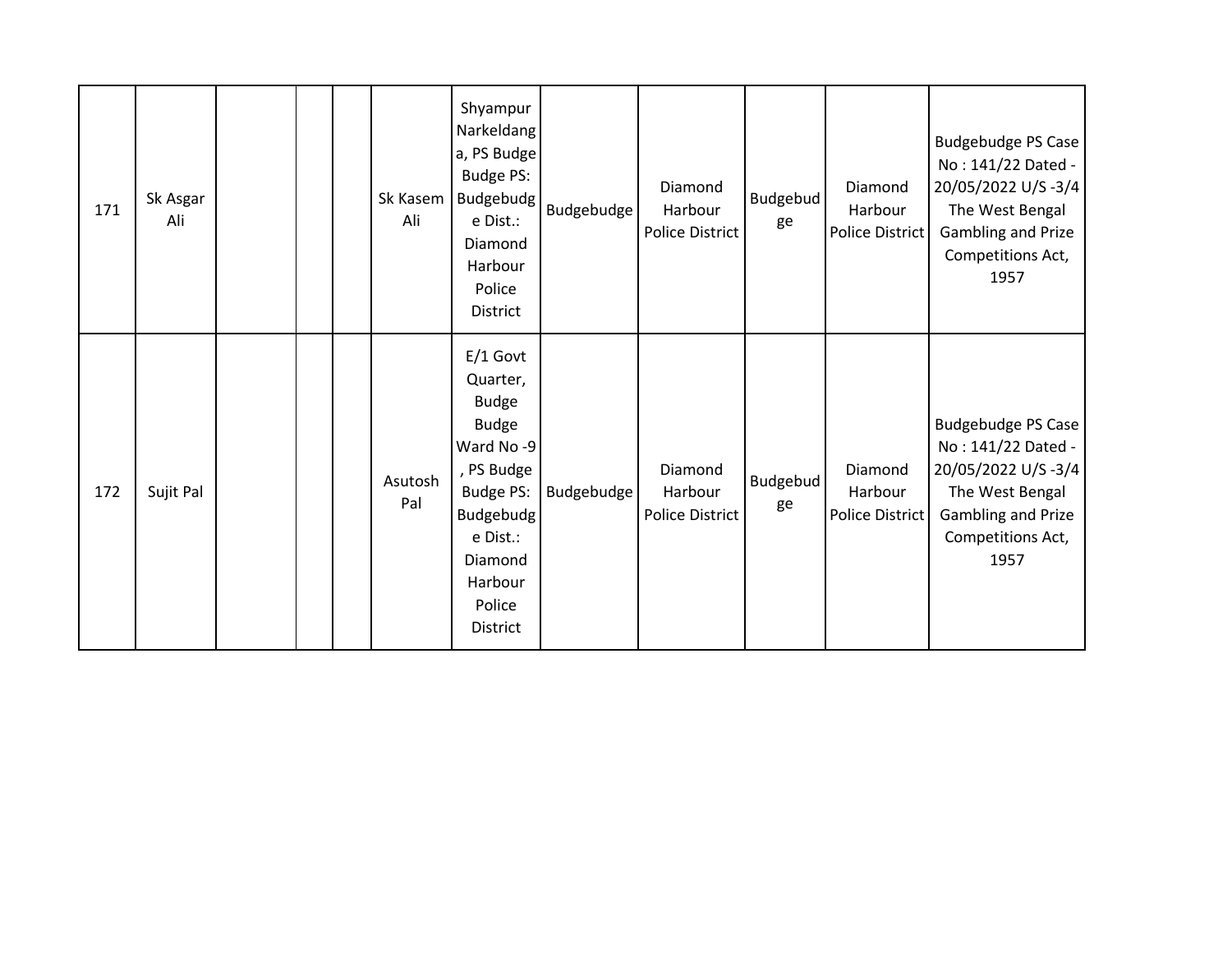| 173 | <b>Tapas</b><br>Mondal |  | Biswanath<br>Mondal | Pok Pari<br>Mallick<br>Para, PO<br>PO-Uttar<br>Raipur, PS<br><b>Budge</b><br>Budge PS:<br>Budgebudg<br>e Dist.:<br>Diamond<br>Harbour<br>Police<br>District           | Budgebudge        | Diamond<br>Harbour<br><b>Police District</b> | Budgebud<br>ge | Diamond<br>Harbour<br>Police District | <b>Budgebudge PS Case</b><br>No: 141/22 Dated -<br>20/05/2022 U/S-3/4<br>The West Bengal<br><b>Gambling and Prize</b><br>Competitions Act,<br>1957 |
|-----|------------------------|--|---------------------|-----------------------------------------------------------------------------------------------------------------------------------------------------------------------|-------------------|----------------------------------------------|----------------|---------------------------------------|----------------------------------------------------------------------------------------------------------------------------------------------------|
| 174 | Md Alam                |  | Late Abdul<br>Majid | 288 M.G.<br>Road,<br>Kalipur, Ps.<br><b>Budge</b><br>Budge, Dist.<br>South 24<br>Parganas<br>PS:<br>Budgebudg<br>e Dist.:<br>Diamond<br>Harbour<br>Police<br>District | <b>Budgebudge</b> | Diamond<br>Harbour<br>Police District        | Budgebud<br>ge | Diamond<br>Harbour<br>Police District | <b>Budgebudge PS Case</b><br>No: 142/22 Dated -<br>20/05/2022 U/S -<br>20(b)(ii)(B) Narcotic<br>Drugs and<br>Psychotropic<br>Substances Act, 1985  |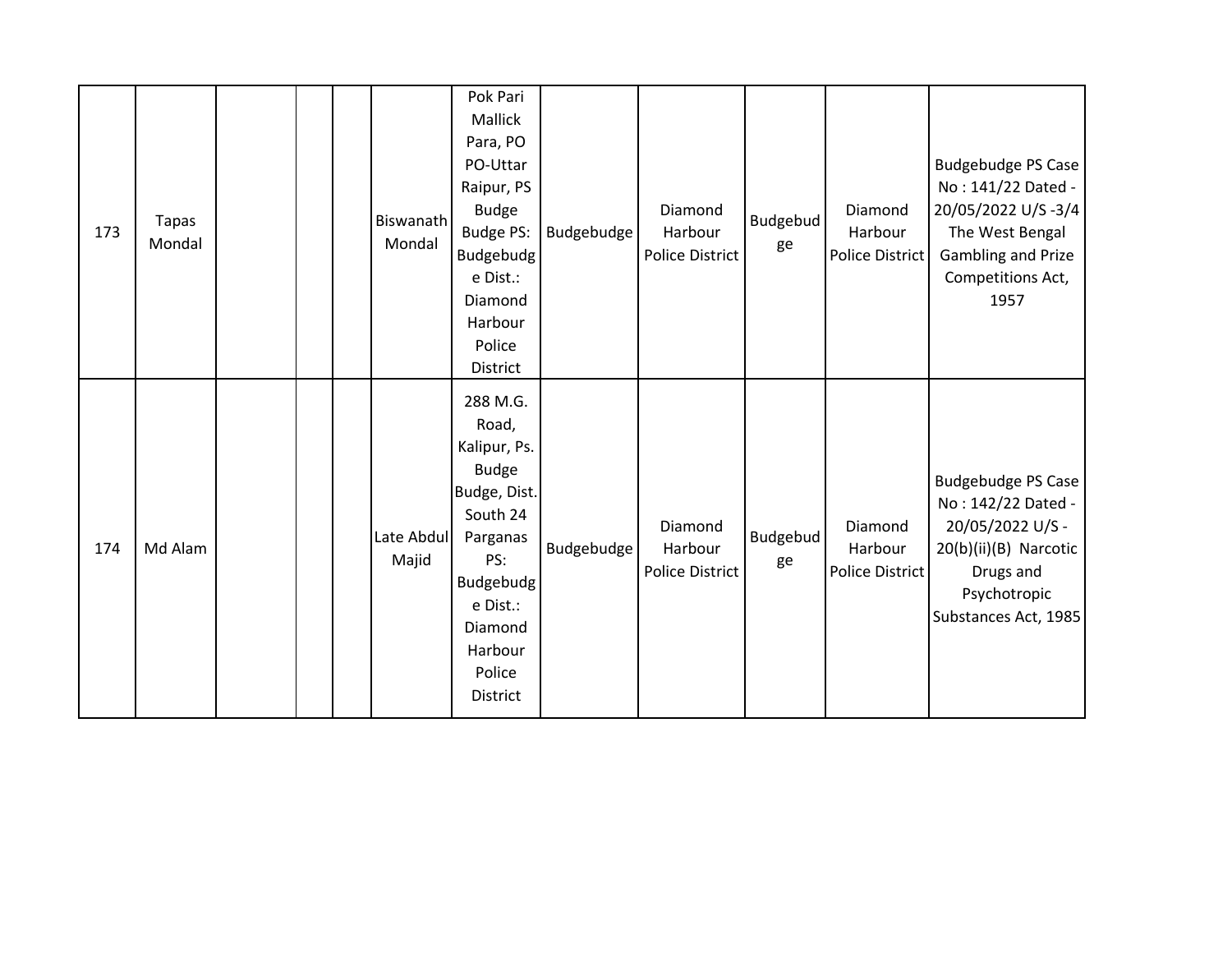| 175 | Sumanta<br>Mondal |       |   |    | Lt<br>Niranjan<br>Mondal   | 29/B A T<br>Mukherjee<br>Road, PS-<br><b>Budge</b><br><b>Budge Dist-</b><br>South 24<br>Parganas<br>PS:<br>Budgebudg<br>e Dist.:<br>Diamond<br>Harbour<br>Police<br>District  | <b>Budgebudge</b>  | Diamond<br>Harbour<br>Police District | <b>Budgebud</b><br>ge | Diamond<br>Harbour                           | <b>Budgebudge PS Case</b><br>No: 143/22 Dated -<br>20/05/2022 U/S -<br>Police District 46A(C) Bengal Excise<br>Act, 1909 |
|-----|-------------------|-------|---|----|----------------------------|-------------------------------------------------------------------------------------------------------------------------------------------------------------------------------|--------------------|---------------------------------------|-----------------------|----------------------------------------------|--------------------------------------------------------------------------------------------------------------------------|
| 176 | Swapan<br>Naskar  | Chine | M | 40 | Lt.<br>Biswanath<br>Naskar | Vill: Ashuti,<br>Kalitala,<br>P.O –<br>Ashuti, P.S<br>Kalitala<br>Ashuti,<br>South 24<br>Pgs, PS:<br>Kalitala<br>Ashuti<br>Dist.:<br>Diamond<br>Harbour<br>Police<br>District | Kalitala<br>Ashuti | Diamond<br>Harbour<br>Police District | Kalitala<br>Ashuti    | Diamond<br>Harbour<br><b>Police District</b> | Kalitala Ashuti PS<br>Case No: 83/22<br>Dated - 20/05/2022<br>U/S-399/402 IPC                                            |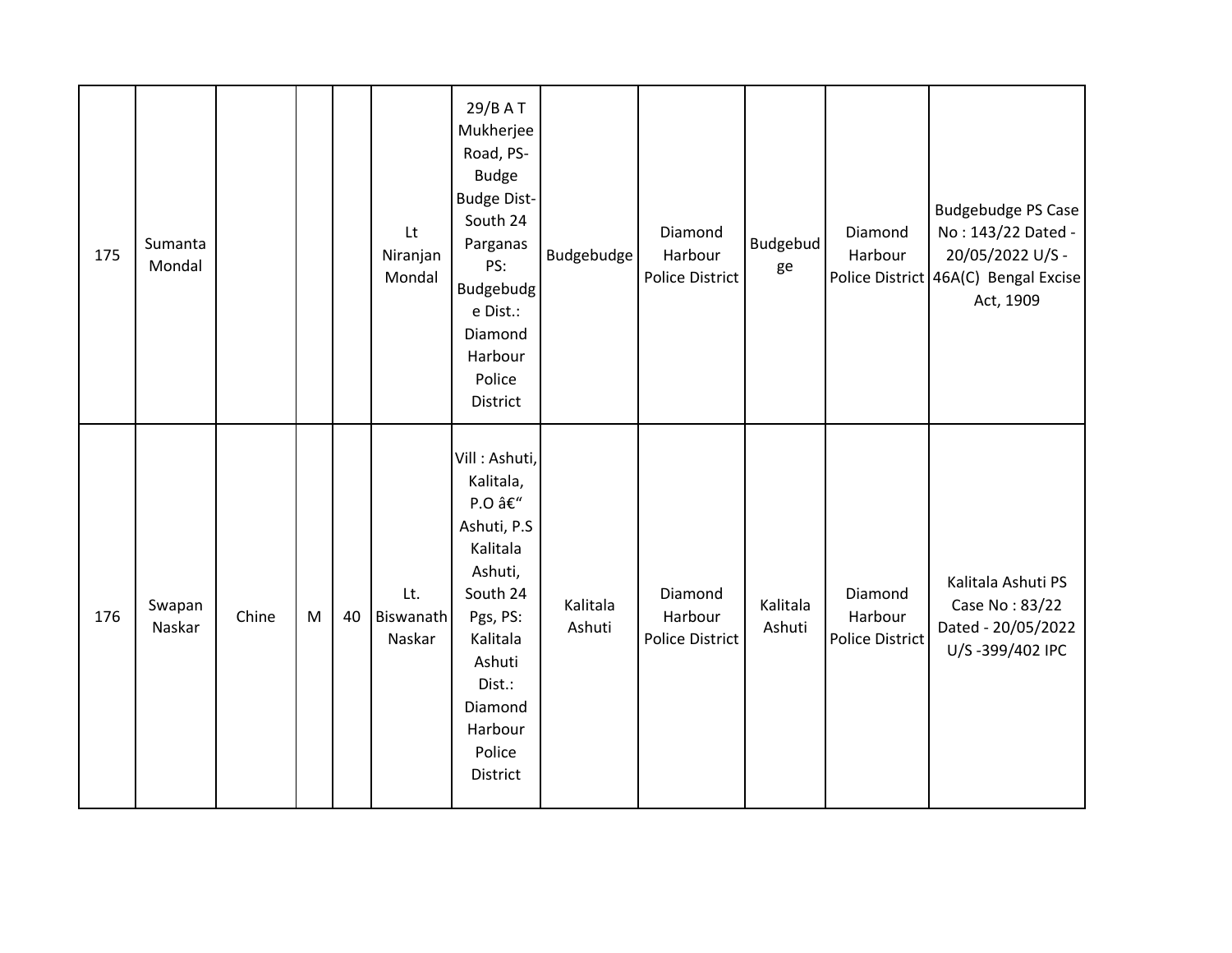| 177 | Josim Sk |  | ${\sf M}$ | 35 | Jamal Sk | Vill: Sankar<br>Pur, P.O<br>– Gazipur<br>, P.S- Suti,<br>Dist.<br>Murshidab<br>ad A/P<br>Bata More,<br>P.S<br>Maheshtala<br>, South 24<br>Pgs PS:<br>Maheshtala<br>Dist.:<br>Diamond<br>Harbour<br>Police<br>District | Maheshtala | Diamond<br>Harbour<br><b>Police District</b> | Kalitala<br>Ashuti | Diamond<br>Harbour<br>Police District | Kalitala Ashuti PS<br>Case No: 83/22<br>Dated - 20/05/2022<br>U/S-399/402 IPC |
|-----|----------|--|-----------|----|----------|-----------------------------------------------------------------------------------------------------------------------------------------------------------------------------------------------------------------------|------------|----------------------------------------------|--------------------|---------------------------------------|-------------------------------------------------------------------------------|
|-----|----------|--|-----------|----|----------|-----------------------------------------------------------------------------------------------------------------------------------------------------------------------------------------------------------------------|------------|----------------------------------------------|--------------------|---------------------------------------|-------------------------------------------------------------------------------|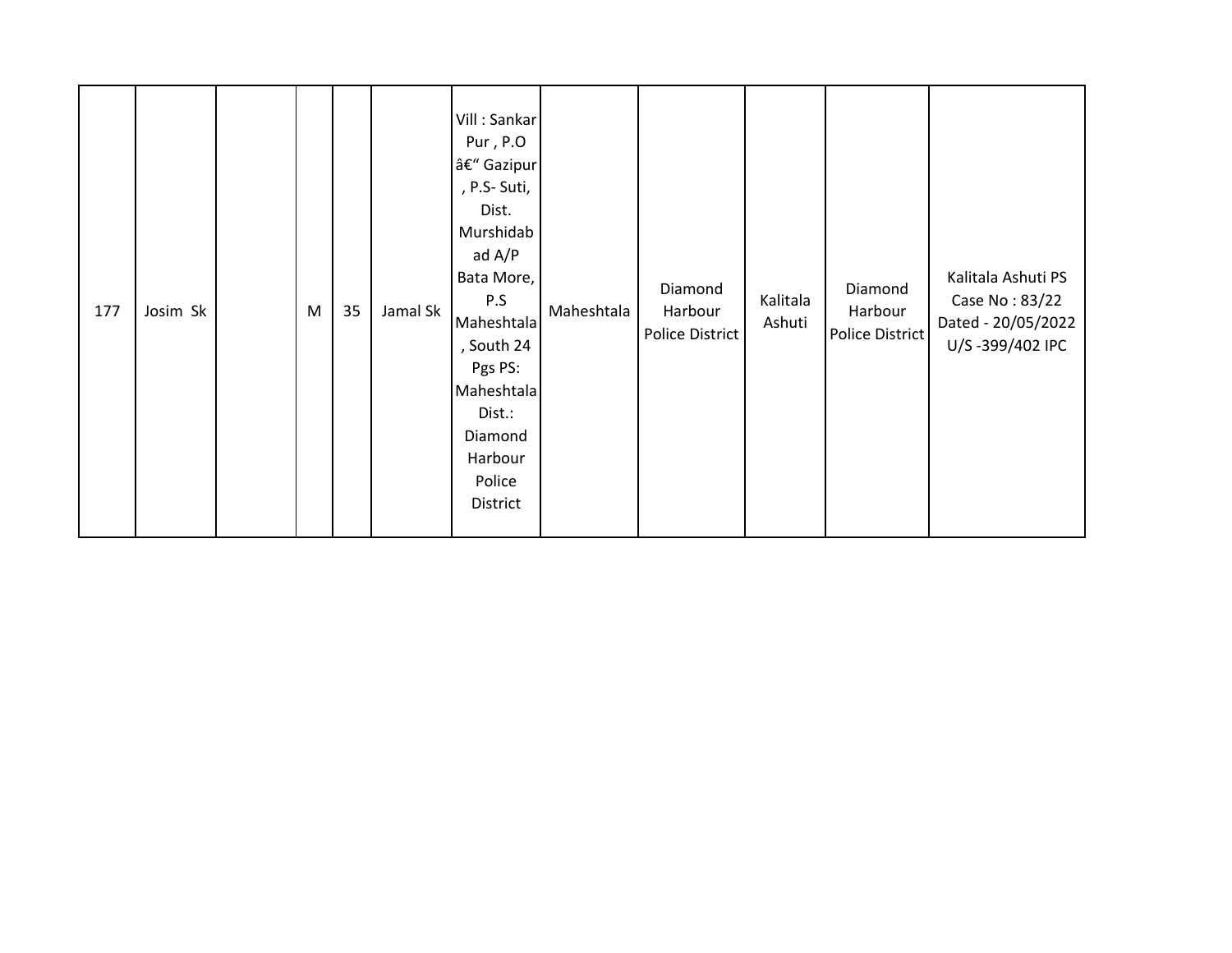| 178 | Hira<br>Sharma     | M | S/O<br>Murari<br>Sharma | 1 No<br>Daulatpur<br>Khalpar<br>Purba Para,<br>PS-<br>Maheshtala<br>, Dist-<br>South 24<br>Pargans PS:<br>Maheshtala<br>Dist.:<br>Diamond<br>Harbour<br>Police<br>District | Maheshtala         | Diamond<br>Harbour<br>Police District        | Maheshtal<br>a     | Diamond<br>Harbour<br>Police District | Maheshtala PS Case<br>No: 239/22 Dated -<br>19/05/2022 U/S-363<br><b>IPC</b>                                                                                   |
|-----|--------------------|---|-------------------------|----------------------------------------------------------------------------------------------------------------------------------------------------------------------------|--------------------|----------------------------------------------|--------------------|---------------------------------------|----------------------------------------------------------------------------------------------------------------------------------------------------------------|
| 179 | Jaganath<br>Sarder | M | <b>Nabin</b><br>Sarder  | Kalicharanp<br>ur PS:<br>Parulia<br>coastal<br>Dist.:<br>Diamond<br>Harbour<br>Police<br>District                                                                          | Parulia<br>coastal | Diamond<br>Harbour<br><b>Police District</b> | Parulia<br>coastal | Diamond<br>Harbour<br>Police District | Parulia coastal PS<br>Case No: 45/22<br>Dated - 20/05/2022<br>U/S-376AB IPC & 06<br>The Protection of<br>children from sexual<br>offences Act, 2012<br>(POCSO) |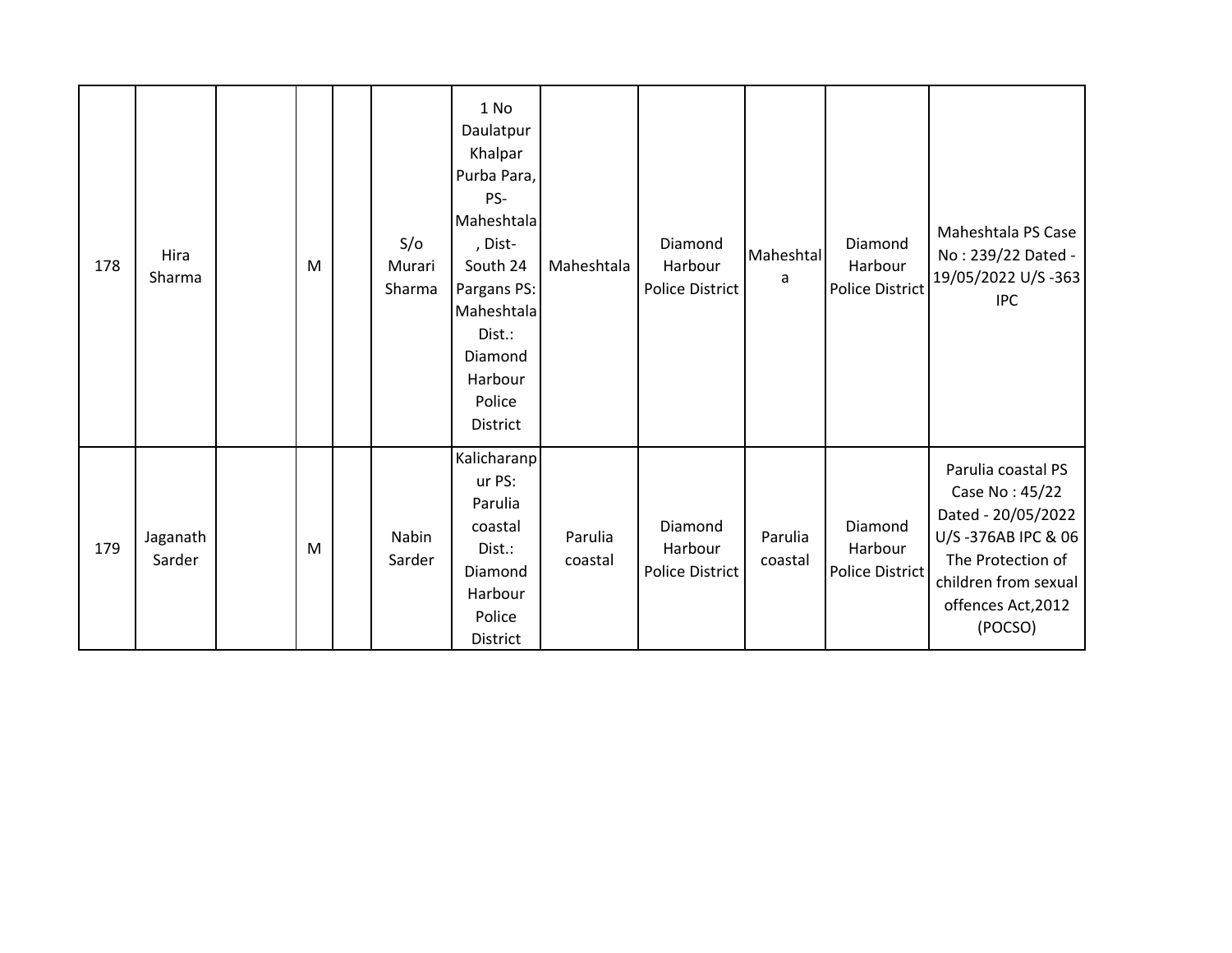| 180 | Sk Ansar          | M |    | Morhum<br>Sk Amjed   | Kabi Sk Sadi<br>Sarani<br>Road,<br>PO+PS -<br>Pujali PS:<br>Pujali Dist.:<br>Diamond<br>Harbour<br>Police<br>District                                                                      | Pujali | Diamond<br>Harbour<br>Police District | Pujali            | Diamond<br>Harbour                           | Pujali PS Case No:<br>36/22 Dated -<br>20/05/2022 U/S -<br>Police District 448/326/307/354/37<br>9/506/34 IPC |
|-----|-------------------|---|----|----------------------|--------------------------------------------------------------------------------------------------------------------------------------------------------------------------------------------|--------|---------------------------------------|-------------------|----------------------------------------------|---------------------------------------------------------------------------------------------------------------|
| 181 | Haidar<br>Jamadar | M | 55 | Lt. Jafar<br>Jamadar | Vill+PO-<br>Bartoli, PS-<br>Gosaba,<br>$A/P$ near<br>Karbala<br>Jora H/O<br>Mujibar<br>Mondal,<br>Kabarstan,<br>PS-<br>Rajabagan<br>PS: Gosaba<br>Dist.:<br>Baruipur<br>Police<br>District | Gosaba | Baruipur<br><b>Police District</b>    | Rabindran<br>agar | Diamond<br>Harbour<br><b>Police District</b> | Rabindranagar PS<br>Case No: 122/22<br>Dated - 20/05/2022<br>U/S-399/402 IPC                                  |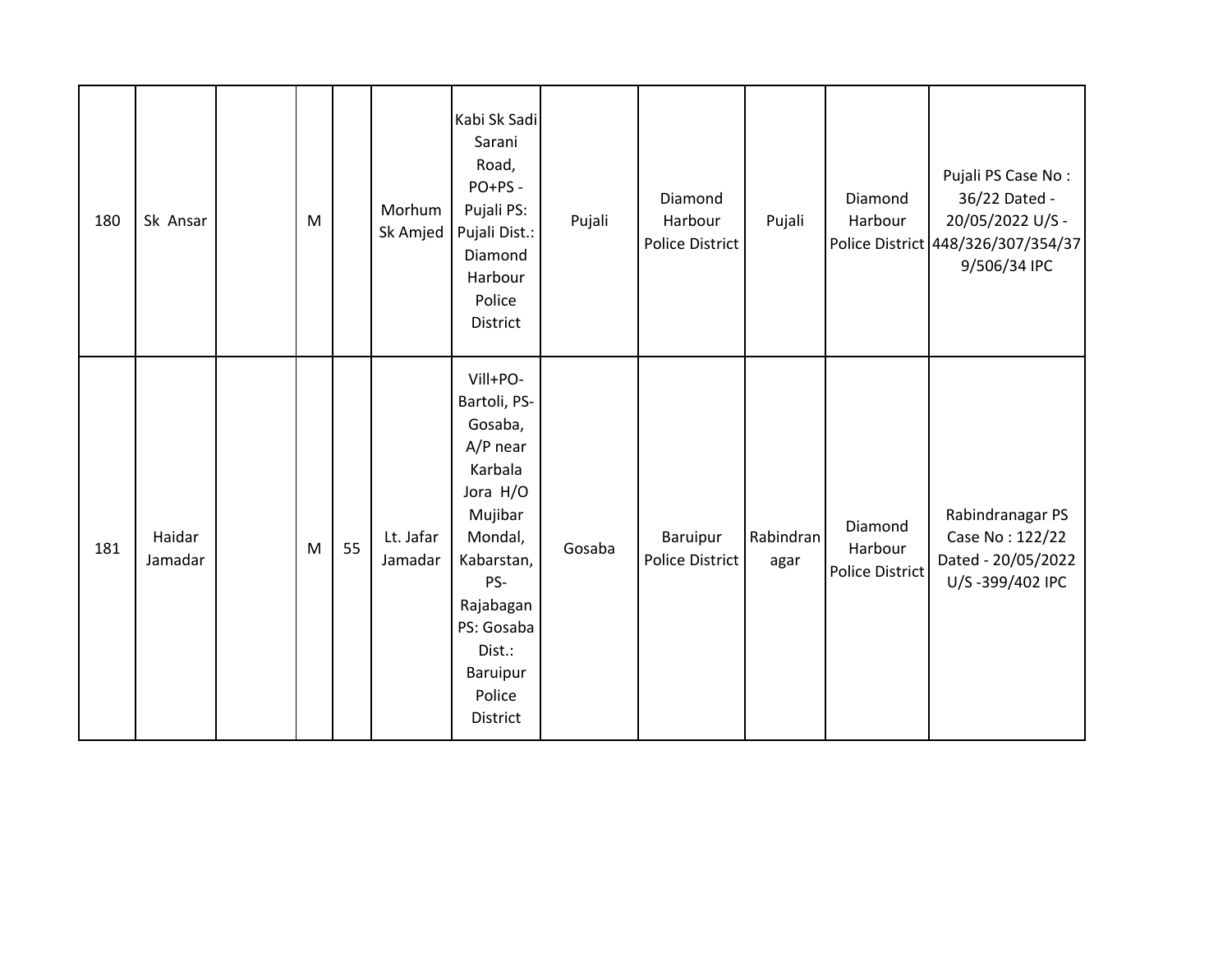| 182 | Hafijul<br>Islam<br>Mallick | M | 23 | Atibar<br>Rahaman<br>Mallick | Akra<br>Krishna<br>Nagar, PS-<br>Maheshtala<br>PS:<br>Maheshtala<br>Dist.:<br>Diamond<br>Harbour<br>Police<br><b>District</b> | Maheshtala | Diamond<br>Harbour<br><b>Police District</b> | Rabindran<br>agar | Diamond<br>Harbour<br><b>Police District</b> | Rabindranagar PS<br>Case No: 122/22<br>Dated - 20/05/2022<br>U/S-399/402 IPC     |
|-----|-----------------------------|---|----|------------------------------|-------------------------------------------------------------------------------------------------------------------------------|------------|----------------------------------------------|-------------------|----------------------------------------------|----------------------------------------------------------------------------------|
| 183 | Chandan<br><b>Bansfore</b>  | M | 25 | Lt. Bhola<br><b>Bansfore</b> | Akra<br>Krishna<br>Nagar, PS-<br>Maheshtala<br>PS:<br>Maheshtala<br>Dist.:<br>Diamond<br>Harbour<br>Police<br>District        | Maheshtala | Diamond<br>Harbour<br><b>Police District</b> | Rabindran<br>agar | Diamond<br>Harbour<br><b>Police District</b> | Rabindranagar PS<br>Case No: 122/22<br>Dated - 20/05/2022<br>U/S-399/402 IPC     |
| 184 | Kalipada<br>Porel           | M |    | Lt. Laxmi<br>Kanta<br>Porel  | PS:<br>Dhaniakhali<br>Dist.:<br>Hooghly<br>Rural                                                                              |            | Dhaniakhali   Hooghly Rural                  | Dhaniakha<br>li   | <b>Hooghly Rural</b>                         | Dhaniakhali PS Case<br>No: 96/22 Dated -<br>19/05/2022 U/S -<br>279/304A/427 IPC |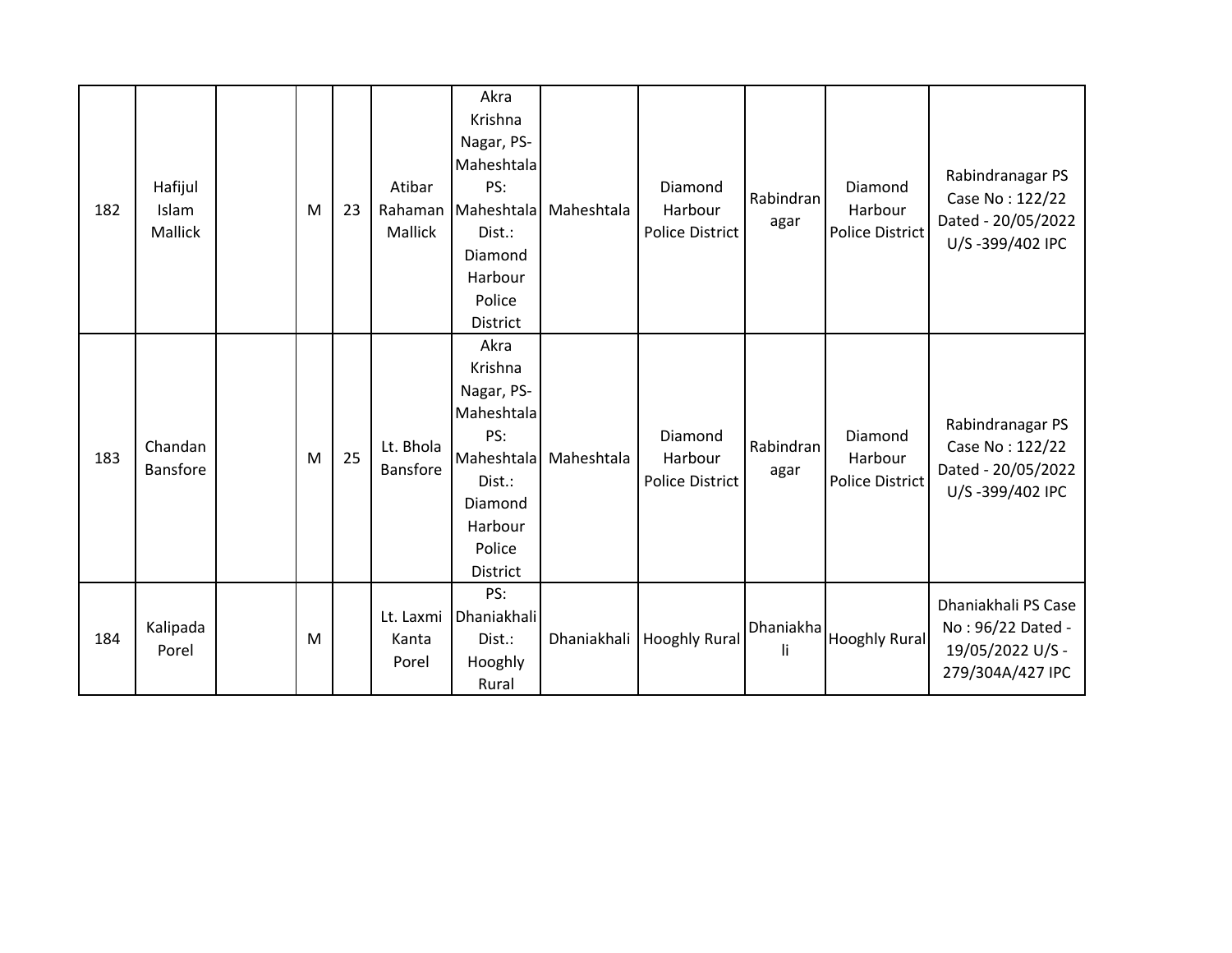| 185 | Sukumar<br><b>Malik</b> | Sukur | M | 27 | Kalipada<br>Malik | Vill-<br>Joykrishnap<br>ur, P.S-<br>Goghat,<br>Dist-<br>Hooghly PS:<br>Goghat<br>Dist.:<br>Hooghly<br>Rural                  | Goghat   | <b>Hooghly Rural</b>   | Goghat | <b>Hooghly Rural</b> | Goghat PS Case No:<br>123/22 Dated -<br>20/05/2022 U/S -<br>46A(c) B.E Bengal<br>Excise Act, 1909 |
|-----|-------------------------|-------|---|----|-------------------|------------------------------------------------------------------------------------------------------------------------------|----------|------------------------|--------|----------------------|---------------------------------------------------------------------------------------------------|
| 186 | Dipankar<br>Koley       |       | M | 27 | Tapan<br>Koley    | Vill-<br>Ghanashya<br>mpur, PO-<br>Paltagarh,<br>PS.- Gurap,<br>Dist-<br>Hooghly.<br>PS: Gurap<br>Dist.:<br>Hooghly<br>Rural | Gurap    | <b>Hooghly Rural</b>   | Gurap  | <b>Hooghly Rural</b> | Gurap PS Case No:<br>87/22 Dated -<br>20/05/2022 U/S -<br>46A(c) Bengal<br>Excise Act, 1909       |
| 187 | Jharna<br>Malik         |       | F | 54 | Brojen<br>Malik   | Pole<br>Mongere<br>PS:<br>Khanakul<br>Dist.:<br>Hooghly<br>Rural                                                             | Khanakul | Hooghly Rural Khanakul |        | <b>Hooghly Rural</b> | Khanakul PS Case No<br>: 187/22 Dated -<br>28/04/2022 U/S -<br>341/323/325/34 IPC                 |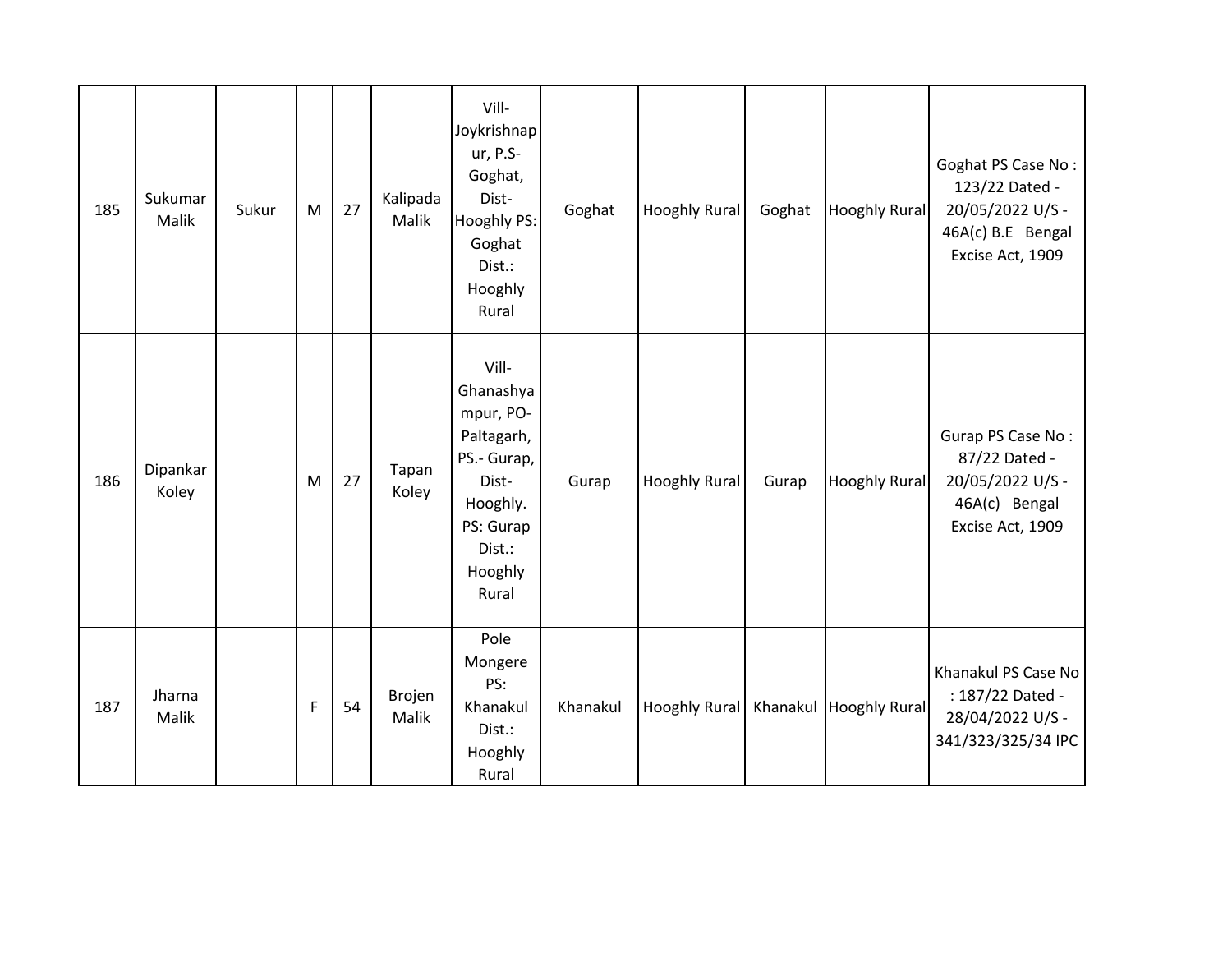| 188 | Rocky<br><b>Bag</b> | M | Lt. Ashok<br><b>Bag</b> | Vill-<br>Matukpur,<br>PS- Pandua,<br>Hooghly PS:<br>Pandua<br>Dist.:<br>Hooghly<br>Rural                        | Pandua | <b>Hooghly Rural</b> | Pandua | <b>Hooghly Rural</b> | Pandua PS Case No:<br>212/22 Dated -<br>17/05/2022 U/S -<br>399/402 IPC |
|-----|---------------------|---|-------------------------|-----------------------------------------------------------------------------------------------------------------|--------|----------------------|--------|----------------------|-------------------------------------------------------------------------|
| 189 | Poltu<br>Santra     | M | Santra                  | Vill-<br>Matukpur,<br>PS- Pandua,<br>Lt. Kartick   Hooghly PS:<br>Pandua<br>Dist.:<br>Hooghly<br>Rural          | Pandua | <b>Hooghly Rural</b> | Pandua | <b>Hooghly Rural</b> | Pandua PS Case No:<br>212/22 Dated -<br>17/05/2022 U/S -<br>399/402 IPC |
| 190 | Sk Siraj            | M | Lt. Sk.<br>Alauddin     | Vill-<br>Kharajipara<br>, PS-<br>Pandua,<br>Dist-<br><b>Hooghly PS:</b><br>Pandua<br>Dist.:<br>Hooghly<br>Rural | Pandua | <b>Hooghly Rural</b> | Pandua | <b>Hooghly Rural</b> | Pandua PS Case No:<br>212/22 Dated -<br>17/05/2022 U/S -<br>399/402 IPC |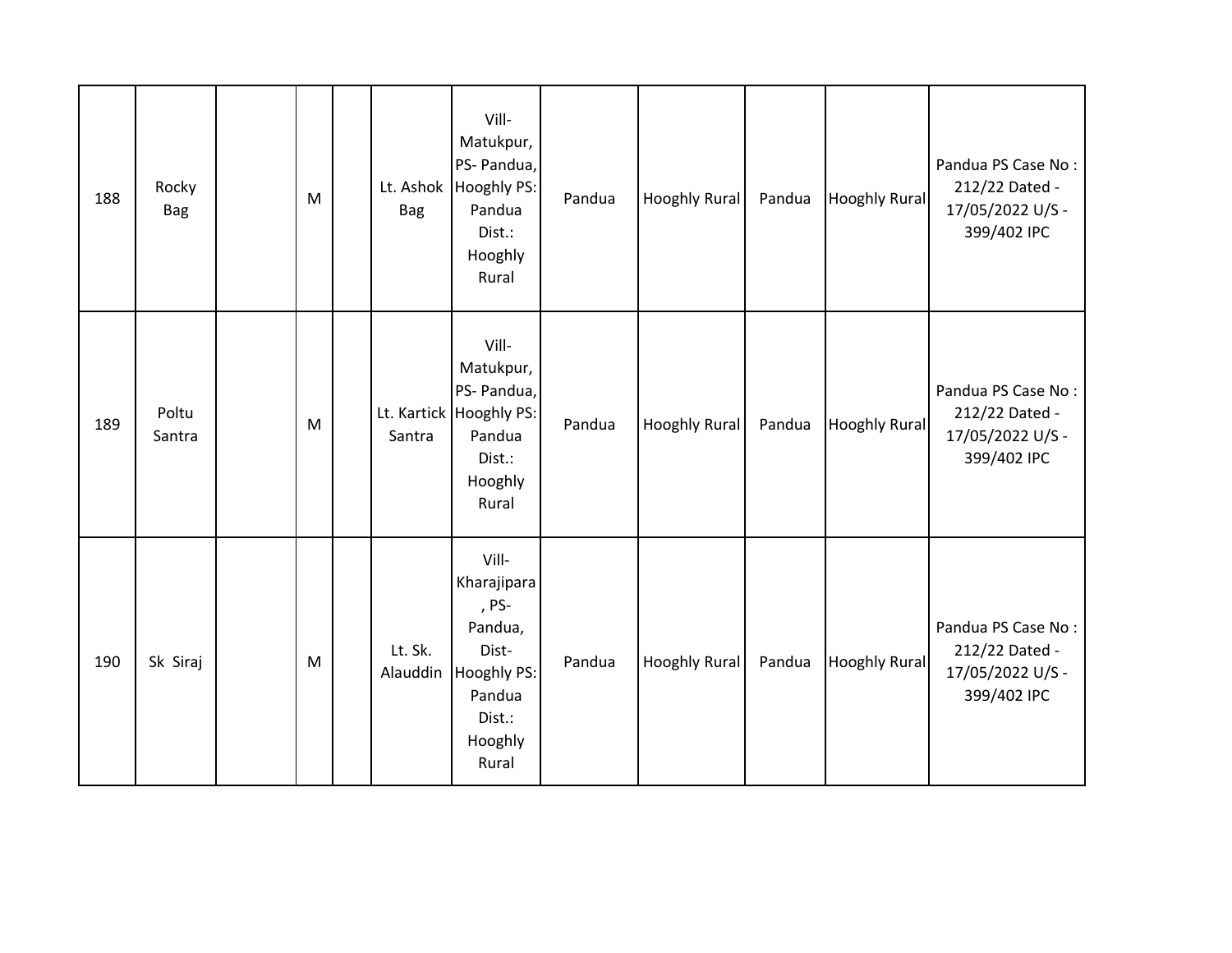| 191 | Asim<br>Sarkar    | M | Hirulal<br>Sarkar@<br>Hiralal<br>Sarka | <b>Vill Tinna</b><br>Dakshinpar<br>a, P.O â€"<br>Tinna, PS<br>Pandua,<br>Dist<br>Hooghly PS:<br>Pandua<br>Dist.:<br>Hooghly<br>Rural | Pandua | Hooghly Rural        | Pandua | <b>Hooghly Rural</b> | Pandua PS Case No:<br>214/22 Dated -<br>20/05/2022 U/S -<br>498A/302/506/34<br>IPC & 3/4 Dowry<br>Prohibition Act,<br>1961Â |
|-----|-------------------|---|----------------------------------------|--------------------------------------------------------------------------------------------------------------------------------------|--------|----------------------|--------|----------------------|-----------------------------------------------------------------------------------------------------------------------------|
| 192 | Kabirul<br>Saddar | M | Lt.<br>Mamtaj<br>Saddar                | Gowara<br>paschimpar<br>a, PS-<br>Pandua,<br>Dist-<br><b>Hooghly PS:</b><br>Pandua<br>Dist.:<br>Hooghly<br>Rural                     | Pandua | <b>Hooghly Rural</b> | Pandua | <b>Hooghly Rural</b> | Pandua PS Warrant<br>$No = 182$                                                                                             |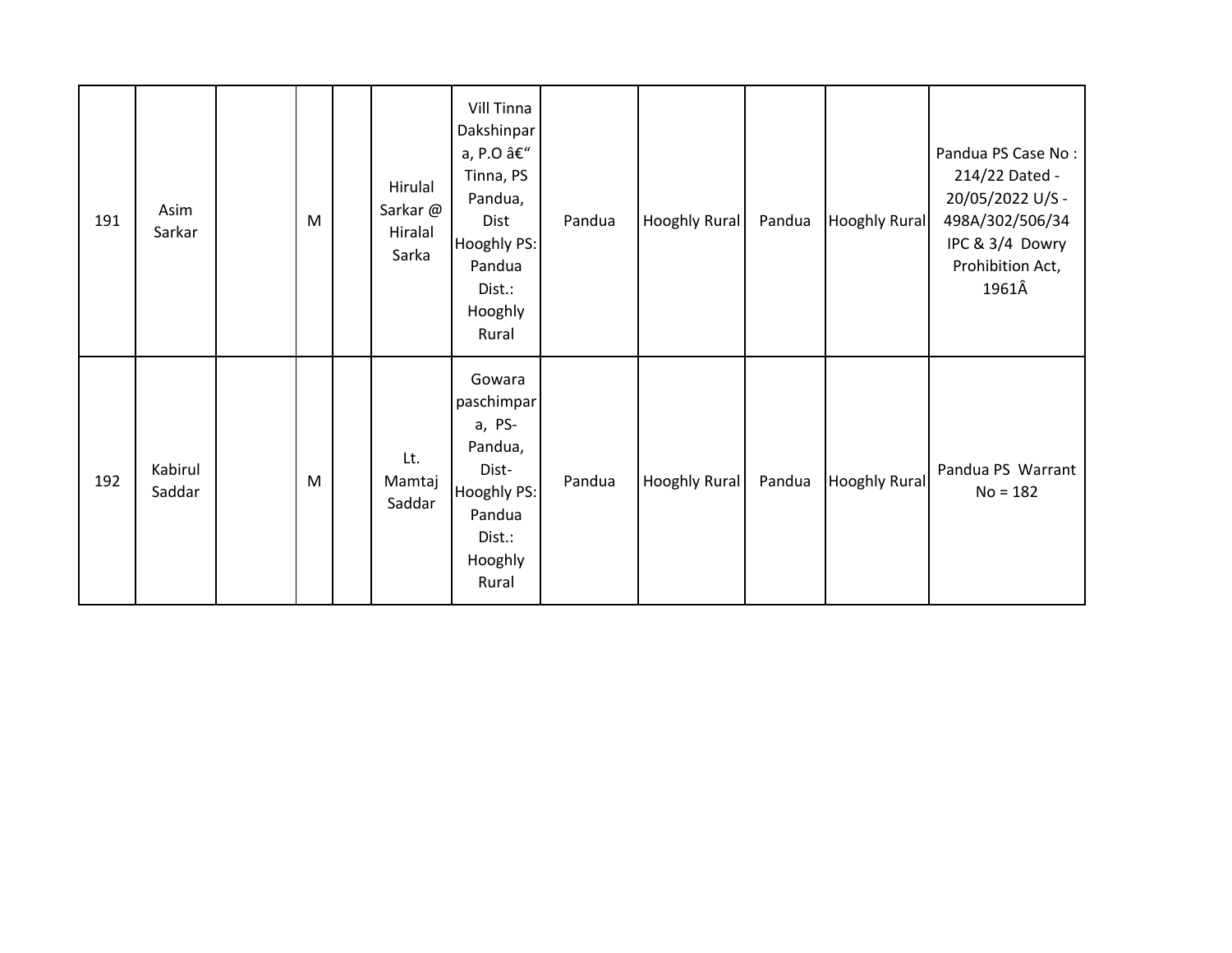| 193 | Badri Das              |        | M | 21 | Kailash<br>Das         | Of<br>Bansbagan,<br>Ward No.<br>8,<br>Champdani,<br>$P.S -$<br>Bhadreswar<br>, Dist-<br>Hooghly PS:<br>Bhadreswar<br>Dist.:<br>Chandanna<br>gar Police<br>Commissio<br>nerate | Bhadreswar | Chandannagar<br>Police<br>Commissioner<br>ate | Polba               | Hooghly Rural        | Polba PS Case No:<br>217/22 U/S -                                                               |
|-----|------------------------|--------|---|----|------------------------|-------------------------------------------------------------------------------------------------------------------------------------------------------------------------------|------------|-----------------------------------------------|---------------------|----------------------|-------------------------------------------------------------------------------------------------|
| 194 | Samir<br><b>Biswas</b> |        |   |    | Pabir<br><b>Biswas</b> | PS: Singur<br>Dist.:<br>Hooghly<br>Rural                                                                                                                                      | Singur     | <b>Hooghly Rural</b>                          | Singur              | <b>Hooghly Rural</b> | Singur PS Case No:<br>202/22 Dated -<br>20/05/2022 U/S-46<br>(A) (c) Bengal Excise<br>Act, 1909 |
| 195 | Somu Sk                | Sambhu | M | 21 | Lt. Sk<br>Asraf        | Uttar<br>Sanko,<br>Kanelpar,<br>PS: Galsi<br>Dist.: Purba<br>Burdwan                                                                                                          | Galsi      | Purba<br>Burdwan                              | Burdwan<br>g.r.p.s. | Howrah<br>G.R.P.     | Burdwan g.r.p.s. PS<br>Case No: 12/22<br>Dated - 11/03/2022<br>U/S-379 IPC                      |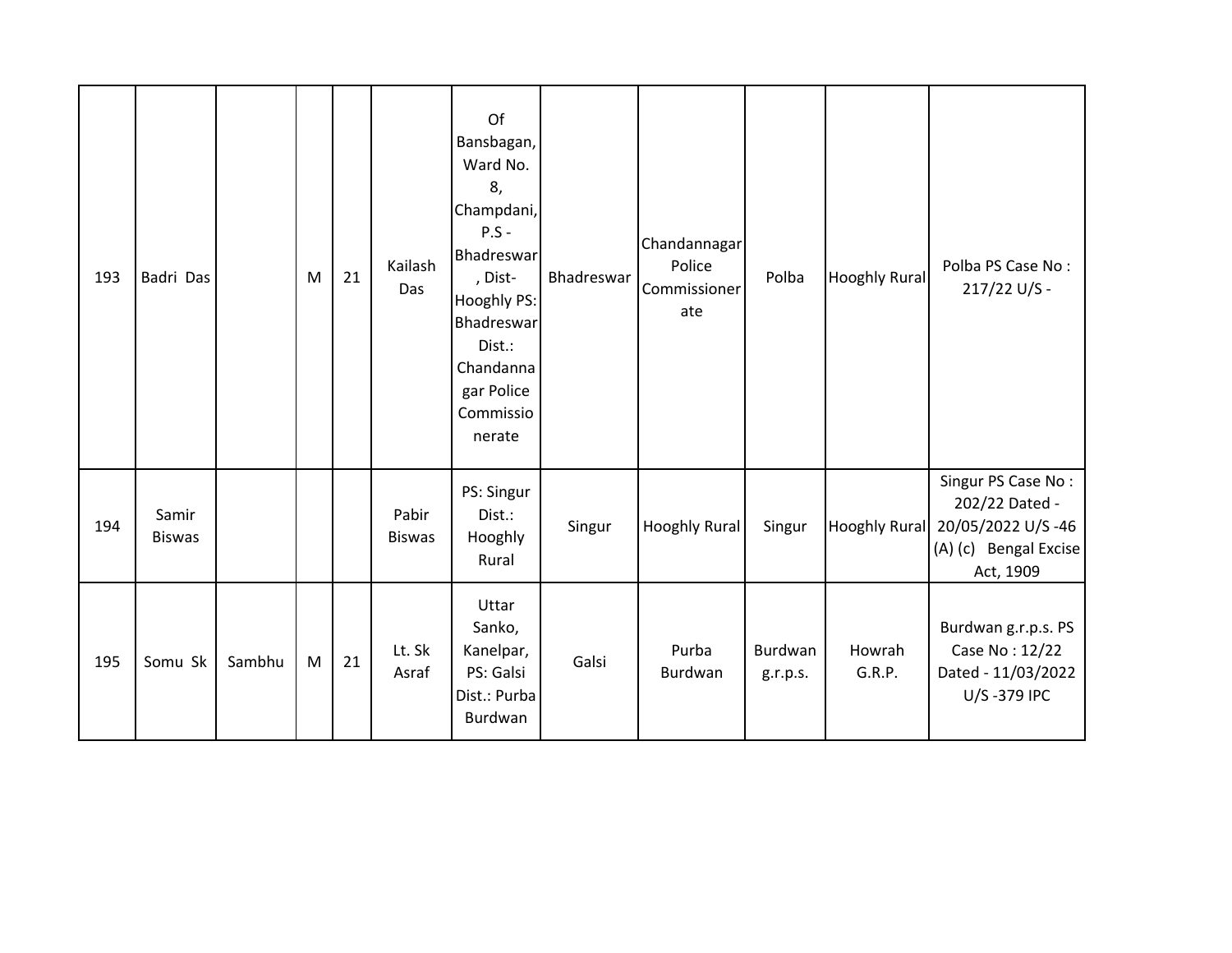| 196 | Reyazul<br>Haque  | M | 25 | Sk. Wazul<br>Haque | 91, Ashu<br>Bose Lane,<br>PS Bantra,<br>Howrah PS:<br><b>Bantra</b><br>Dist.:<br>Howrah<br>Police<br>Commissio<br>nerate | Bantra   | <b>Howrah Police</b><br>Commissioner<br>ate | <b>Bantra</b> | Howrah<br>Police<br>Commissione<br>rate | Bantra PS Case No:<br>109/22 Dated -<br>20/05/2022 U/S -<br>341/323/326/506/34<br><b>IPC</b> |
|-----|-------------------|---|----|--------------------|--------------------------------------------------------------------------------------------------------------------------|----------|---------------------------------------------|---------------|-----------------------------------------|----------------------------------------------------------------------------------------------|
| 197 | Sk Yadul<br>Haque | M | 26 | Sk. Wazul<br>Haque | 91, Ashu<br>Bose Lane,<br>PS Bantra,<br>Howrah PS:<br><b>Bantra</b><br>Dist.:<br>Howrah<br>Police<br>Commissio<br>nerate | Bantra   | <b>Howrah Police</b><br>Commissioner<br>ate | <b>Bantra</b> | Howrah<br>Police<br>Commissione<br>rate | Bantra PS Case No:<br>109/22 Dated -<br>20/05/2022 U/S -<br>341/323/326/506/34<br><b>IPC</b> |
| 198 | Sk Akkas<br>Ali   | M | 27 | Lt. Sk.<br>Mahasin | Khurigachi,<br>PS-<br>Shyampur,<br>Howrah PS:<br>Jagachha<br>Dist.:<br>Howrah<br>Police<br>Commissio<br>nerate           | Jagachha | <b>Howrah Police</b><br>Commissioner<br>ate | Jagachha      | Howrah<br>Police<br>Commissione<br>rate | Jagachha PS Case No<br>: 167/22 Dated -<br>18/04/2022 U/S -<br>363/365 IPC                   |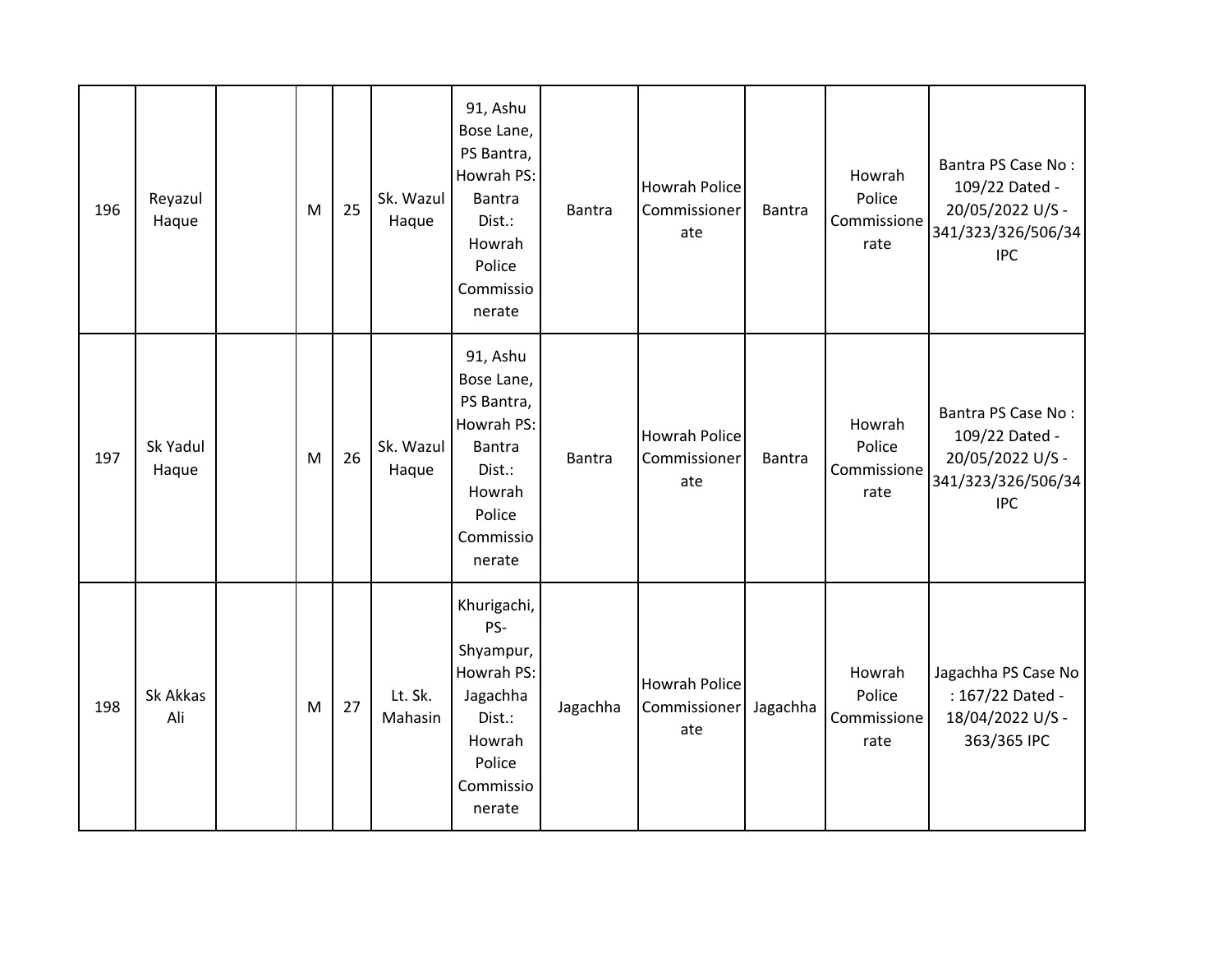| 199 | Md<br>Nasim   | Kallu | M | 26 | Md.<br>Taslim | 44 No Dr SK<br>Chatterjee<br>Lane, PS-<br>Belur,<br>Howrah PS:<br><b>Belur Dist.:</b><br>Howrah<br>Police<br>Commissio<br>nerate                | Belur | Howrah Police<br>Commissioner<br>ate | Liluah | Howrah<br>Police<br>Commissione<br>rate | Liluah PS Case No:<br>228/22 Dated -<br>20/05/2022 U/S -<br>399/402 IPC |
|-----|---------------|-------|---|----|---------------|-------------------------------------------------------------------------------------------------------------------------------------------------|-------|--------------------------------------|--------|-----------------------------------------|-------------------------------------------------------------------------|
| 200 | Aftab<br>Alam |       | M | 19 | Jane Alam     | Bhot<br>Bagan, 47<br>Dr SK<br>Chatterjee<br>Lane, PS-<br>Belur,<br>Howrah PS:<br><b>Belur Dist.:</b><br>Howrah<br>Police<br>Commissio<br>nerate | Belur | Howrah Police<br>Commissioner<br>ate | Liluah | Howrah<br>Police<br>Commissione<br>rate | Liluah PS Case No:<br>228/22 Dated -<br>20/05/2022 U/S -<br>399/402 IPC |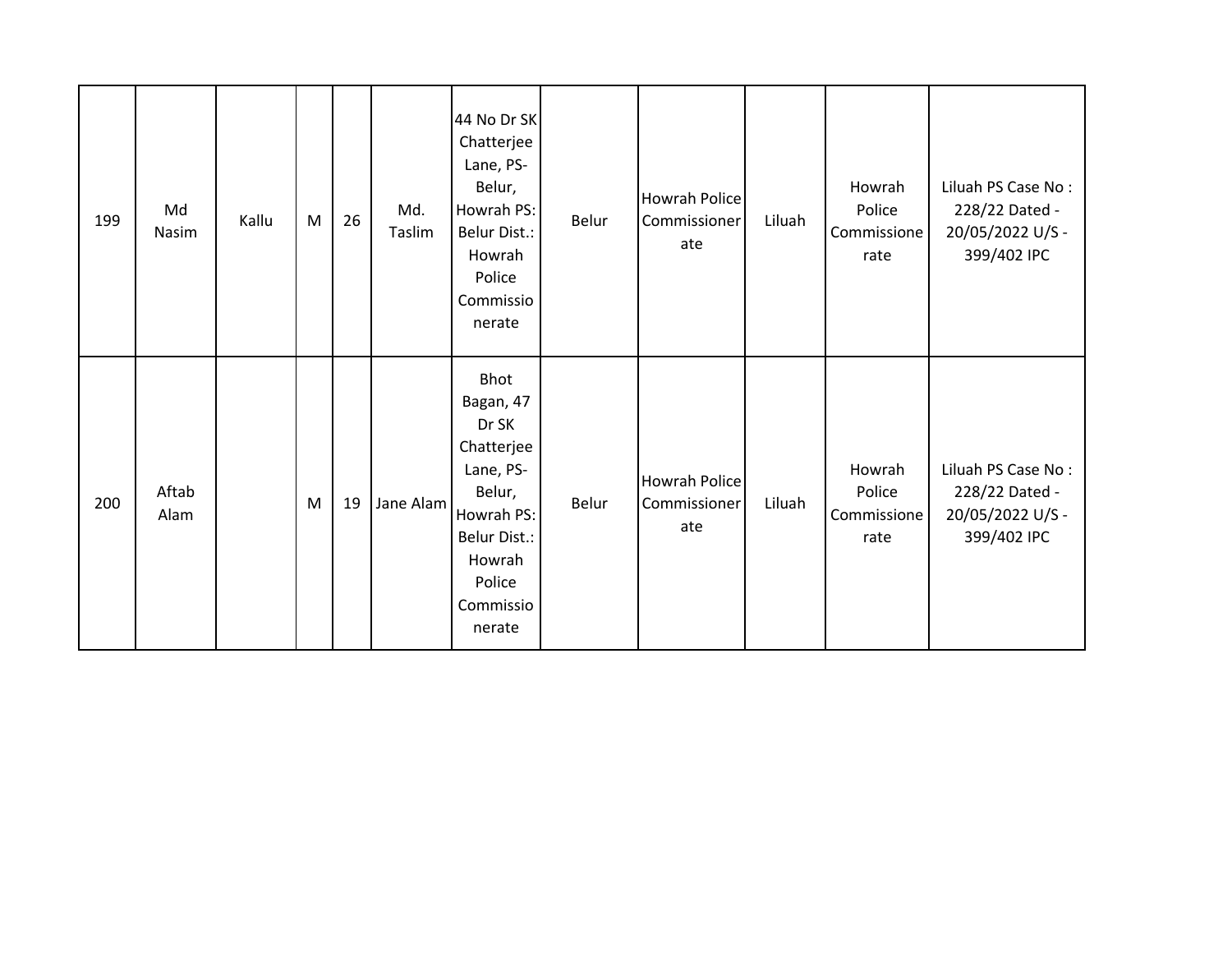| 201 | Md Abid        | Md Sonu | M | 24 | Md Habib       | <b>Bhot</b><br>Bagan,<br>Moinuddin<br>Ansari<br>Road, PS-<br>Belur,<br>Howrah PS:<br><b>Belur Dist.:</b><br>Howrah<br>Police<br>Commissio<br>nerate | Belur    | <b>Howrah Police</b><br>Commissioner<br>ate | Liluah | Howrah<br>Police<br>Commissione<br>rate | Liluah PS Case No:<br>228/22 Dated -<br>20/05/2022 U/S -<br>399/402 IPC                    |
|-----|----------------|---------|---|----|----------------|-----------------------------------------------------------------------------------------------------------------------------------------------------|----------|---------------------------------------------|--------|-----------------------------------------|--------------------------------------------------------------------------------------------|
| 202 | Akash<br>Manna |         | M | 24 | Tinku<br>Manna | CTI 3 No,<br><b>Bharat</b><br>Mata Lane,<br>PS-<br>Dasnagar,<br>Howrah PS:<br>Dasnagar<br>Dist.:<br>Howrah<br>Police<br>Commissio<br>nerate         | Dasnagar | <b>Howrah Police</b><br>Commissioner<br>ate | Liluah | Howrah<br>Police<br>Commissione<br>rate | Liluah PS Case No:<br>229/22 Dated -<br>20/05/2022 U/S -<br>341/323/325/308/50<br>6/34 IPC |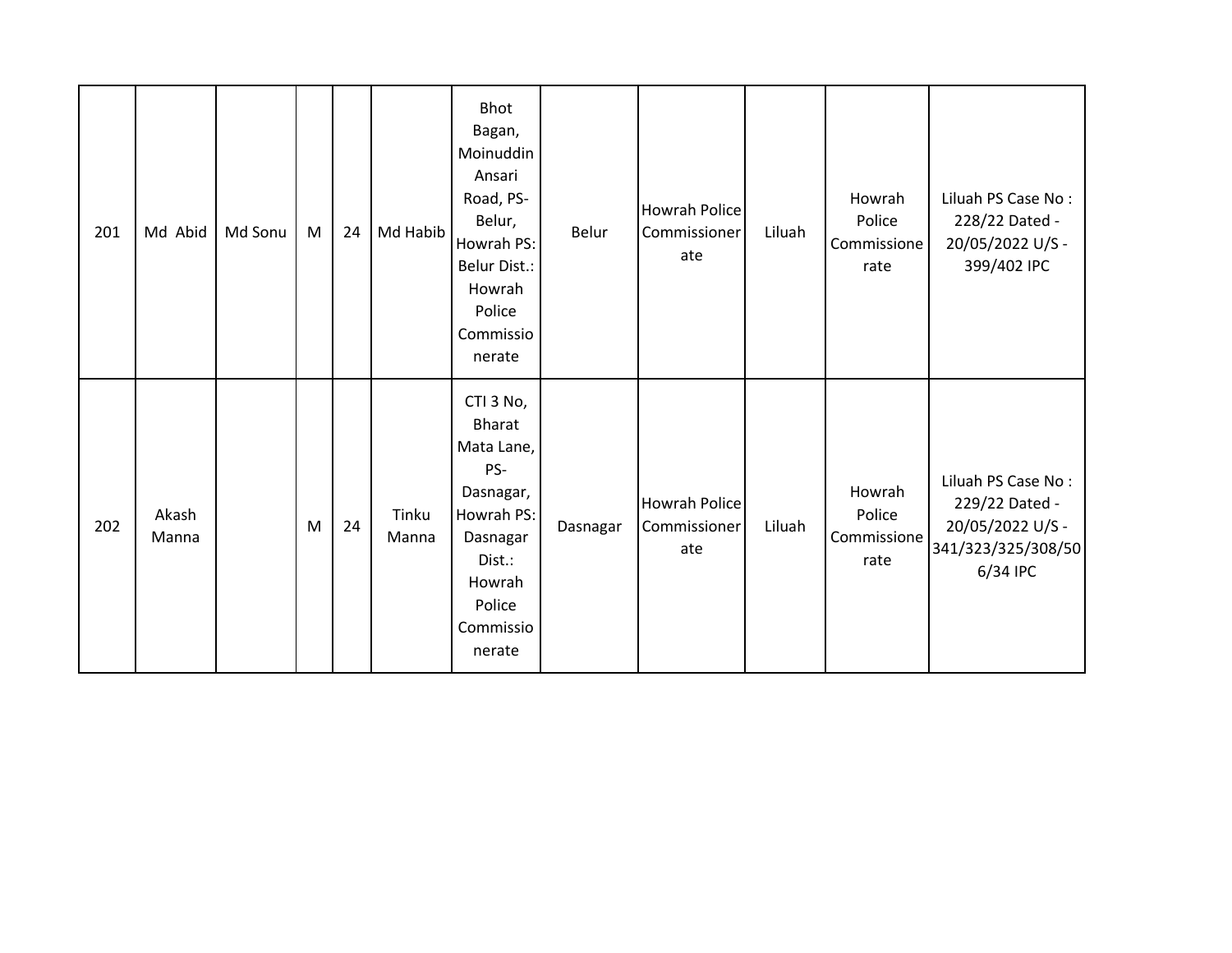| 203 | Arun<br>Singh             |                 | M | 58 | Lt Kamala<br>Singh | PS:<br>Golabari<br>Dist.:<br>Howrah<br>Police<br>Commissio<br>nerate                                                | Golabari | Howrah Police<br>Commissioner<br>ate        | Malipanch<br>ghara | Howrah<br>Police<br>Commissione<br>rate | Malipanchghara PS<br>Case No: 94/22<br>Dated - 01/05/2022<br>$U/S -$<br>498A/323/406/354A<br>(iv)/506/34 IPC & 4<br>Dowry Prohibition<br>Act, 1961Â |
|-----|---------------------------|-----------------|---|----|--------------------|---------------------------------------------------------------------------------------------------------------------|----------|---------------------------------------------|--------------------|-----------------------------------------|-----------------------------------------------------------------------------------------------------------------------------------------------------|
| 204 | Akash<br>Sarder           | Suvho<br>Sarder | M | 21 | Keshab<br>Sarder,  | PS: Sankrail<br>Dist.:<br>Howrah<br>Police<br>Commissio<br>nerate                                                   | Sankrail | <b>Howrah Police</b><br>Commissioner<br>ate | Sankrail           | Howrah<br>Police<br>Commissione<br>rate | Sankrail PS Case No:<br>543/22 Dated -<br>20/05/2022 U/S -<br>363/365 IPC                                                                           |
| 205 | Md Islam                  |                 | M | 22 | Md.<br>Osman       | <b>New</b><br>Mondal<br>Para,<br><b>Bankra PS:</b><br>Sankrail<br>Dist.:<br>Howrah<br>Police<br>Commissio<br>nerate | Sankrail | <b>Howrah Police</b><br>Commissioner<br>ate | Sankrail           | Howrah<br>Police<br>Commissione<br>rate | Sankrail PS Case No:<br>541/22 Dated -<br>19/05/2022 U/S -<br>399/402 IPC                                                                           |
| 206 | Ratan<br><b>Kumar Rai</b> |                 | M | 42 | Lt Manna<br>Rai    | PS:<br>Ekbalpur<br>Dist.:<br>Kolkata                                                                                | Ekbalpur | Kolkata                                     | Shibpur            | Howrah<br>Police<br>rate                | Shibpur PS Case No:<br>145/22 Dated -<br>Commissione   12/05/2022 U/S -380<br><b>IPC</b>                                                            |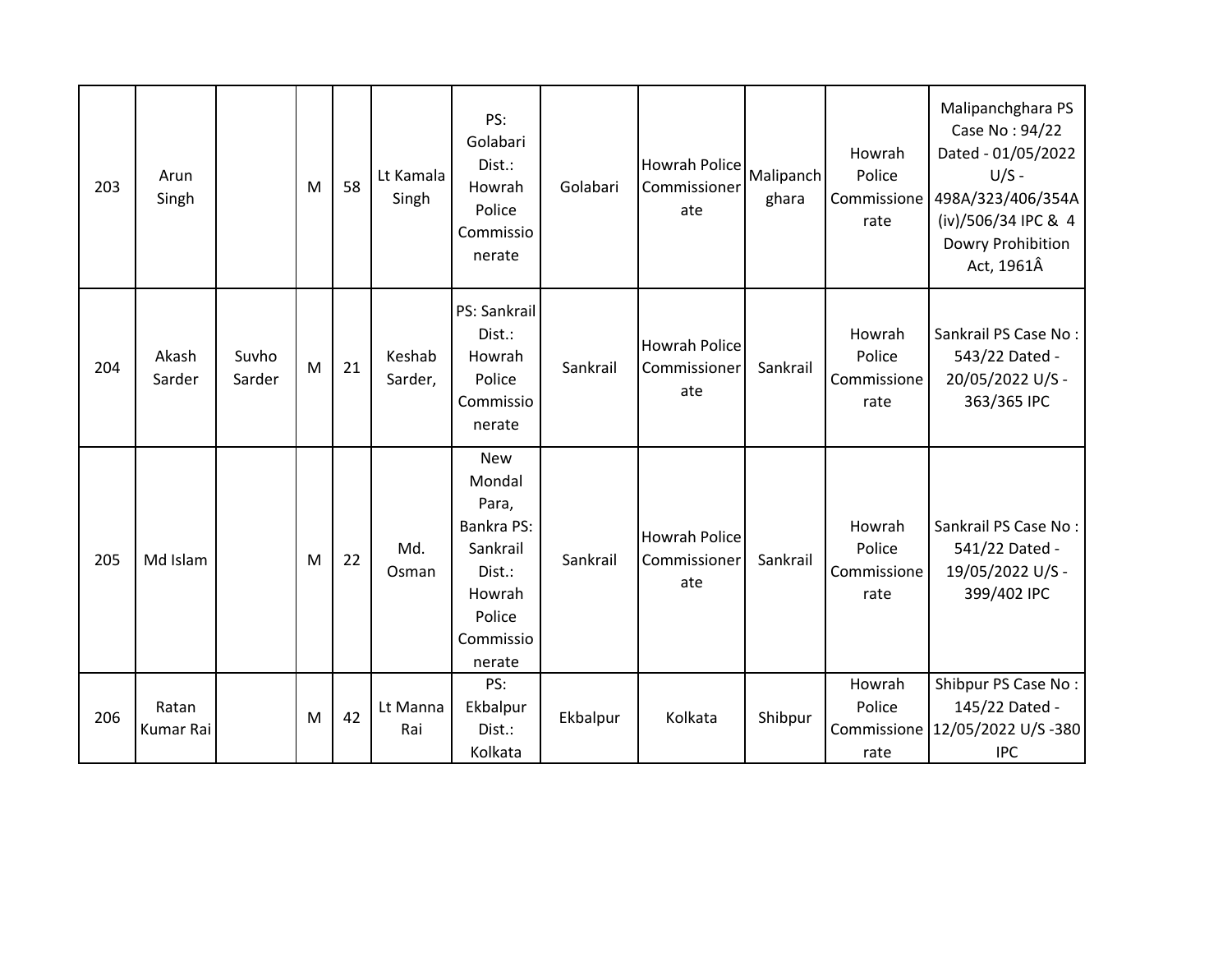| 207 | Subhas<br>Ghati | M |    | Dipankar<br>Ghati  | PS:<br>Jagatballav<br>pore Dist.:<br>Howrah<br>Rural                                                                 | Jagatballavp<br>ore | <b>Howrah Rural</b>  | Amta   | Howrah Rural        | Amta PS Case No:<br>161/22 Dated -<br>20/05/2022 U/S -<br>46A(c) IPC                                                    |
|-----|-----------------|---|----|--------------------|----------------------------------------------------------------------------------------------------------------------|---------------------|----------------------|--------|---------------------|-------------------------------------------------------------------------------------------------------------------------|
| 208 | Sukumar<br>Bera | M | 67 | Lt. Ganesh<br>Bera | Jangalpara,<br>PS-<br>Pursura,<br>Dist-<br>Hooghly PS:<br>Pursurah<br>Dist.:<br>Hooghly<br>Rural                     | Pursurah            | <b>Hooghly Rural</b> | Bagnan | <b>Howrah Rural</b> | Bagnan PS Case No:<br>247/22 Dated -<br>15/05/2022 U/S -<br>279/338 IPC                                                 |
| 209 | Sk Hasan<br>Ali | M | 27 | Sk Afsar<br>Ali    | Pipullyan,<br>$P.O-$<br>Kantapukur<br>, PS-<br>Bagnan,<br>Dist-<br>Howrah<br>PS: Bagnan<br>Dist.:<br>Howrah<br>Rural | Bagnan              | Howrah Rural         | Bagnan | <b>Howrah Rural</b> | Bagnan PS Case No:<br>156/22 Dated -<br>01/04/2022 U/S -<br>498A/506/34 IPC &<br>3/4 Dowry<br>Prohibition Act,<br>1961Â |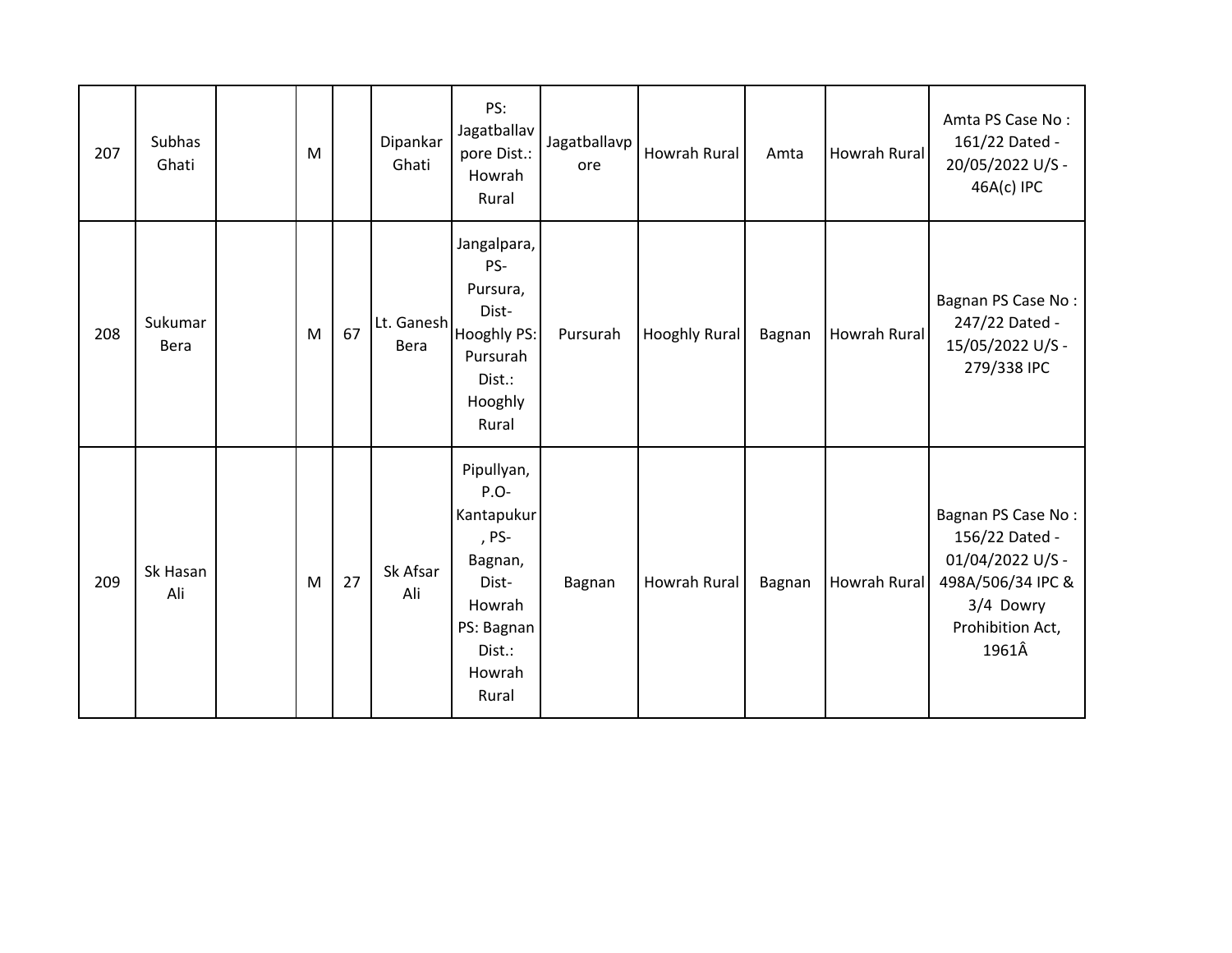| 210 | Sk Mabjul        | M | 33 | Sk Afsar<br>Ali            | Pipullyan,<br>P.O-<br>Kantapukur<br>, PS-<br>Bagnan,<br>Dist-<br>Howrah<br>PS: Bagnan<br>Dist.:<br>Howrah<br>Rural | Bagnan              | Howrah Rural        | Bagnan              | Howrah Rural | Bagnan PS Case No:<br>156/22 Dated -<br>01/04/2022 U/S -<br>498A/506/34 IPC &<br>3/4 Dowry<br>Prohibition Act,<br>1961Â |
|-----|------------------|---|----|----------------------------|--------------------------------------------------------------------------------------------------------------------|---------------------|---------------------|---------------------|--------------|-------------------------------------------------------------------------------------------------------------------------|
| 211 | Amit<br>Pajapati | M |    | h Pajapati                 | Vill- Choto<br>Boharia PS:<br>Gangasing Jagatballav<br>pore Dist.:<br>Howrah<br>Rural                              | Jagatballavp<br>ore | <b>Howrah Rural</b> | Jagatballa<br>vpore | Howrah Rural | Jagatballavpore PS<br>Case No: 94/22<br>Dated - 20/05/2022<br>$U/S -$<br>354/323/427/506<br><b>IPC</b>                  |
| 212 | Sk<br>Meheraj    |   |    | Lt. Amjad<br>Ali@<br>Amjat | Vill-<br>Ichanagari<br>Nimtala<br>Khalpar PS:<br>Jagatballav<br>pore Dist.:<br>Howrah<br>Rural                     | Jagatballavp<br>ore | <b>Howrah Rural</b> | Jagatballa<br>vpore | Howrah Rural | Jagatballavpore PS<br>Case No: 95/22<br>Dated - 20/05/2022<br>U/S-46A(c) Bengal<br>Excise Act, 1909                     |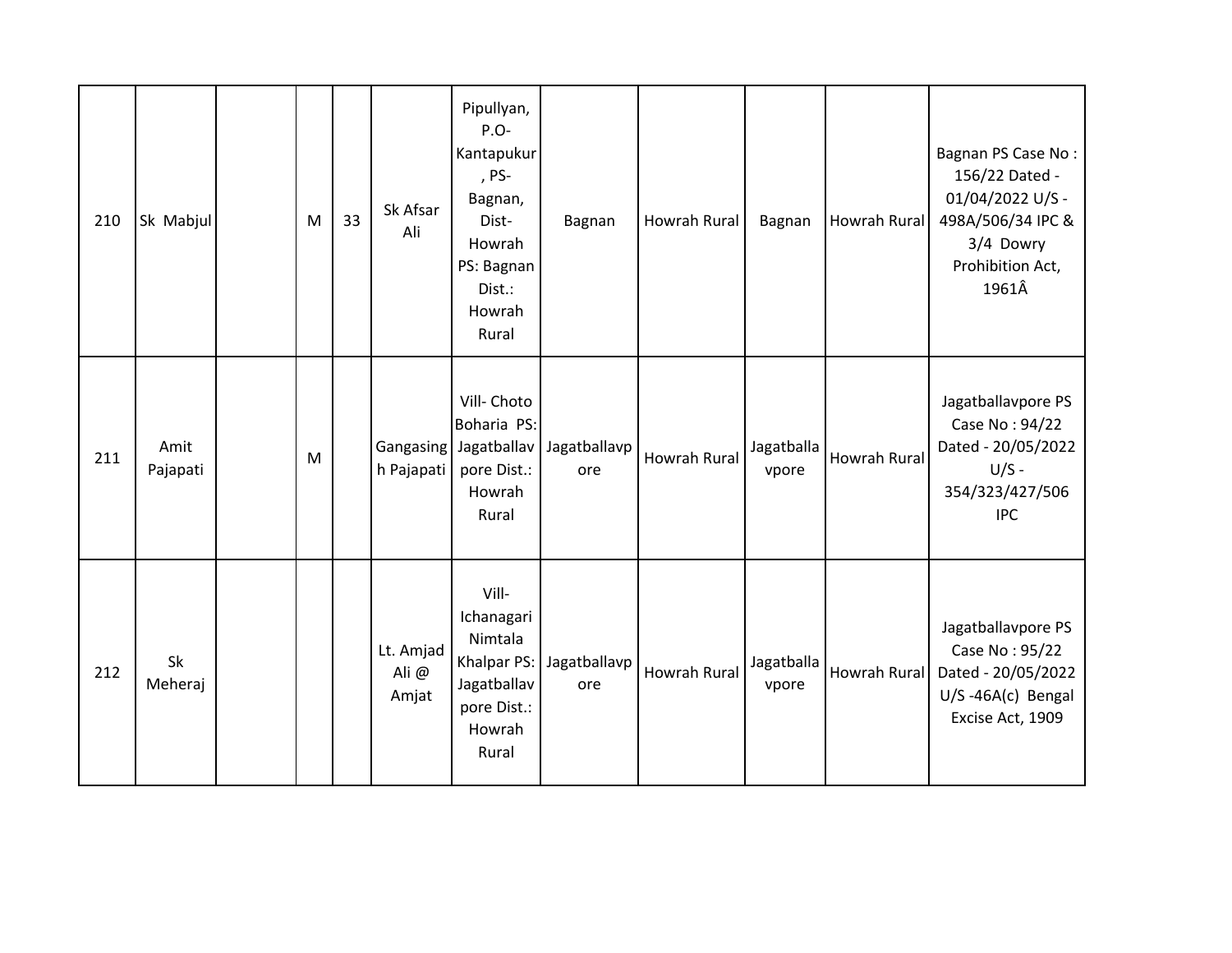| 213 | Ashim Sk          | Washim<br>Sk |   |    | Mojaffar<br>Sk.      | Unshani PS:<br>Jagachha<br>Dist.:<br>Howrah<br>Police<br>Commissio<br>nerate                                      | Jagachha | <b>Howrah Police</b><br>Commissioner<br>ate | Jagatballa<br>vpore | Howrah Rural                       | Jagatballavpore PS<br>Case No: 88/22<br>Dated - 16/05/2022<br>U/S-363/365 IPC                                                                                       |
|-----|-------------------|--------------|---|----|----------------------|-------------------------------------------------------------------------------------------------------------------|----------|---------------------------------------------|---------------------|------------------------------------|---------------------------------------------------------------------------------------------------------------------------------------------------------------------|
| 214 | Avijit<br>Ghanta  | Mana         | M |    | Haradhan<br>Ghanta   | Vill.-<br>Sahachak,<br>P.O-<br>Balichak,<br>PS.-Penro,<br>Dist.-<br>Howrah PS:<br>Penro Dist.:<br>Howrah<br>Rural | Penro    | <b>Howrah Rural</b>                         | Penro               | Howrah Rural                       | Penro PS Case No:<br>51/22 Dated -<br>20/05/2022 U/S -<br>46A(c) Bengal Excise<br>Act, 1909                                                                         |
| 215 | Pradipta<br>Dagar |              | M | 24 | Lt. Prahlad<br>Dagar | Vill.<br>Purulpara,<br>PS.<br>Shyampur,<br>Dist.<br>Howrah PS:<br>Shyampur<br>Dist.:<br>Howrah<br>Rural           | Shyampur |                                             |                     | Howrah Rural Shyampur Howrah Rural | Shyampur PS Case<br>No: 136/22 Dated -<br>07/04/2022 U/S -<br>498A/313/376(3) IPC<br>& 4 The Protection<br>of children from<br>sexual offences<br>Act, 2012 (POCSO) |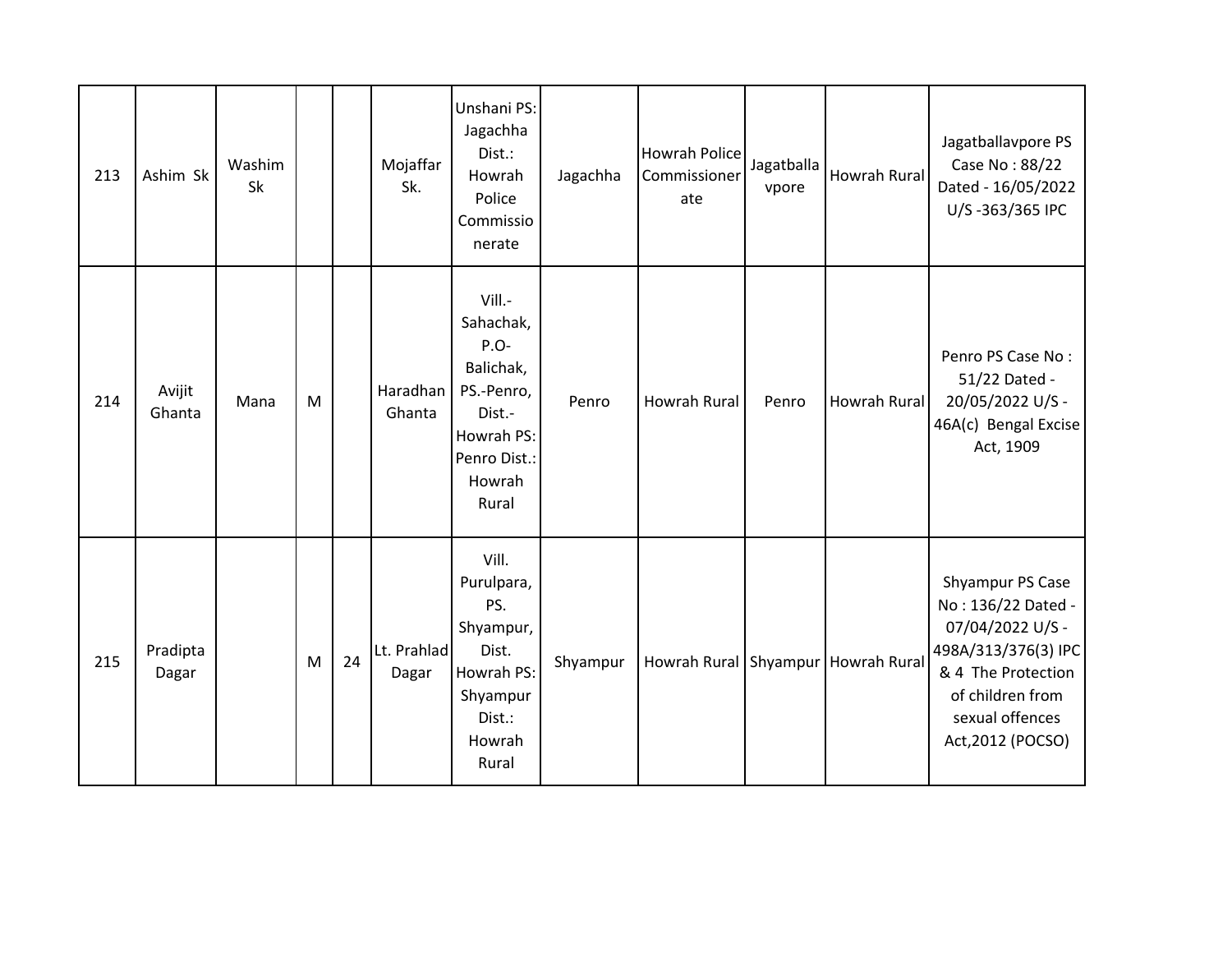| 216 | Bhanu<br>Roy   |              | M | 45 | Sital Roy                | DakhinKhila<br>PS: Penro<br>Dist.:<br>Howrah<br>Rural                                        | Penro         | <b>Howrah Rural</b>                | Udaynara<br>yanpur | Howrah Rural                       | Udaynarayanpur PS<br>Case No: 44/22<br>Dated - 20/05/2022<br>U/S-279/338 IPC     |
|-----|----------------|--------------|---|----|--------------------------|----------------------------------------------------------------------------------------------|---------------|------------------------------------|--------------------|------------------------------------|----------------------------------------------------------------------------------|
| 217 | Indra<br>Singh |              | M | 60 | Singh                    | Vill-<br>Ranipakhor<br>Lt. Koilash  , PS-Lalganj,<br>Dist-<br>Boishali<br>(Bihar)            |               | <b>Basirhat</b>                    | Chakulia           | Islampur<br><b>Police District</b> | Chakulia PS Case No:<br>144/22 Dated -<br>20/05/2022 U/S -<br>279/304A IPC       |
| 218 | Tapas Das      |              | M | 48 | Shripati<br>Das          | Maharajpur<br>PS: English<br>bazar Dist.:<br>Malda                                           | English bazar | Malda                              | Chakulia           | Islampur<br><b>Police District</b> | Chakulia PS Case No:<br>144/22 Dated -<br>20/05/2022 U/S -<br>279/304A IPC       |
| 219 | Kabatulla      |              | M | 22 | Lt. Jaan<br>Mahamm<br>ad | Puar PS:<br>Chakulia<br>Dist.:<br>Islampur<br>Police<br>District                             | Chakulia      | Islampur<br><b>Police District</b> | Chakulia           | Islampur<br>Police District        | Chakulia PS Case No:<br>145/22 Dated -<br>20/05/2022 U/S -<br>341/323/506/34 IPC |
| 220 | <b>Budhu</b>   | <b>Bhalu</b> | M |    | Najim                    | Melamath,<br>PS-<br>Islampur<br>PS:<br>Islampore<br>Dist.:<br>Islampur<br>Police<br>District | Islampore     | Islampur<br><b>Police District</b> | Islampore          | Islampur<br><b>Police District</b> | <b>Islampore PS</b><br>Warrant No = 3961                                         |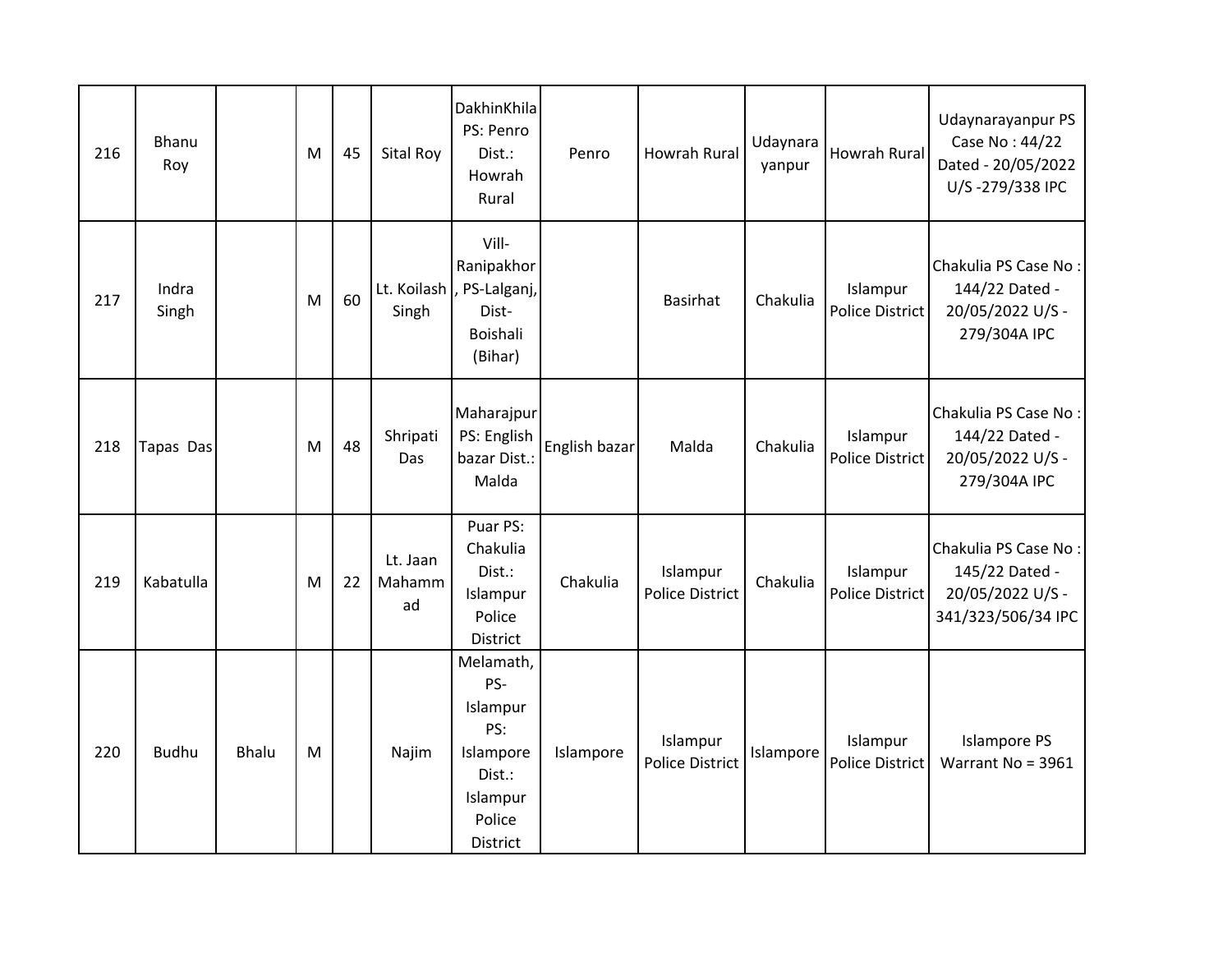| 221 | Pintu              | M |    | Sai Charan            | Melamath,<br>PS-<br>Islampur<br>PS:<br>Islampore<br>Dist.:<br>Islampur<br>Police<br>District                                     | Islampore  | Islampur<br><b>Police District</b> | Islampore           | Islampur<br><b>Police District</b> | <b>Islampore PS</b><br>Warrant No = 3963                                                                                                                       |
|-----|--------------------|---|----|-----------------------|----------------------------------------------------------------------------------------------------------------------------------|------------|------------------------------------|---------------------|------------------------------------|----------------------------------------------------------------------------------------------------------------------------------------------------------------|
| 222 | Samir              | M |    | Ruvan                 | Of Bairua,<br>PO.<br>Chandpur<br>KalantenSa<br>habad<br>Rampur UP                                                                |            | Basirhat                           | Dhubguri            | Jalpaiguri                         | Dhubguri PS Case No<br>: 309/22 Dated -<br>19/05/2022 U/S -<br>279/337/427 IPC                                                                                 |
| 223 | Nur Jamal<br>Haque | M |    | Md.masta<br>fa Ali    | Of Purba<br>Daukimari<br>PS:<br>Dhubguri<br>Dist.:<br>Jalpaiguri                                                                 | Dhubguri   | Jalpaiguri                         | Dhubguri            | Jalpaiguri                         | Dhubguri PS Case No<br>: 174/22 Dated -<br>26/03/2022 U/S -<br>448/376/511/323/50<br>6 IPC & 25(1B)/27<br>Arms Act, 1959                                       |
| 224 | Debendra<br>Sarkar | M | 70 | Lt. Briresh<br>Sarkar | Vill. Hari<br>Mandir, PO<br>Bawaninag<br>ar PS-<br>Kotwali,<br>Dist-<br>Jalpaiguri.<br>PS:<br>Jalpaiguri<br>Dist.:<br>Jalpaiguri | Jalpaiguri | Jalpaiguri                         | Jalpaiguri<br>women | Jalpaiguri                         | Jalpaiguri women PS<br>Case No: 33/22<br>Dated - 20/05/2022<br>U/S-376AB IPC & 6<br>The Protection of<br>children from sexual<br>offences Act, 2012<br>(POCSO) |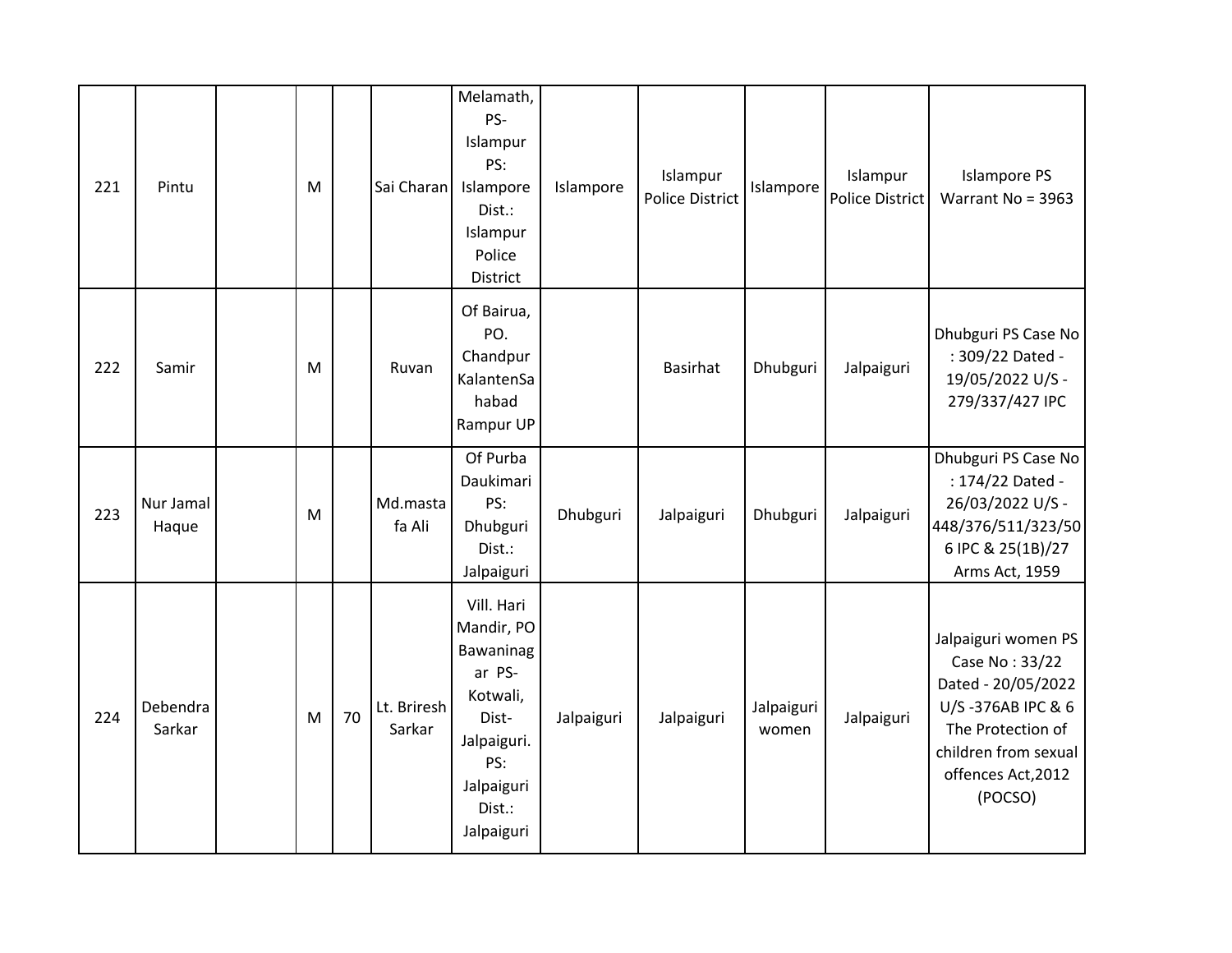| 225 | Pradip Kr.<br>Das  |   | 30 | Sunil Ch.<br>Das  | Nimdaha,<br>PS:<br>Malbazar<br>Dist.:<br>Jalpaiguri                                                                                                            | Malbazar  | Jalpaiguri                         | Malbazar | Jalpaiguri | Malbazar PS Case No<br>: 177/22 Dated -<br>09/03/2022 U/S -<br>498A/313/307/34<br>IPC & 3/4 Dowry<br>Prohibition Act,<br>1961Â |
|-----|--------------------|---|----|-------------------|----------------------------------------------------------------------------------------------------------------------------------------------------------------|-----------|------------------------------------|----------|------------|--------------------------------------------------------------------------------------------------------------------------------|
| 226 | Rabiul<br>Alam     | M | 27 | Ajmal<br>Haque    | 1 No.<br><b>Baikur Gour</b><br>Gram, P.O.<br>Helapakri,<br>Padamati-<br>2, PS<br>Maynaguri,<br>Dist.<br>Jalpaiguri<br>PS:<br>Moynaguri<br>Dist.:<br>Jalpaiguri | Moynaguri | Jalpaiguri                         | Moynagur | Jalpaiguri | Moynaguri PS Case<br>No: 187/22 Dated -<br>20/05/2022 U/S -<br>498A/307 IPC & 3/4<br>Dowry Prohibition<br>Act, 1961Â           |
| 227 | Biswajit<br>Mandal | M | 19 | Santosh<br>Mandal | Tintina<br>Battala, PS-<br>Farakka,<br>Msd PS:<br>Farakka<br>Dist.:<br>Jangipur<br>Police<br>District                                                          | Farakka   | Jangipur<br><b>Police District</b> | Farakka  | Jangipur   | Farakka PS Case No:<br>154/22 Dated -<br>Police District 16/05/2022 U/S -363<br><b>IPC</b>                                     |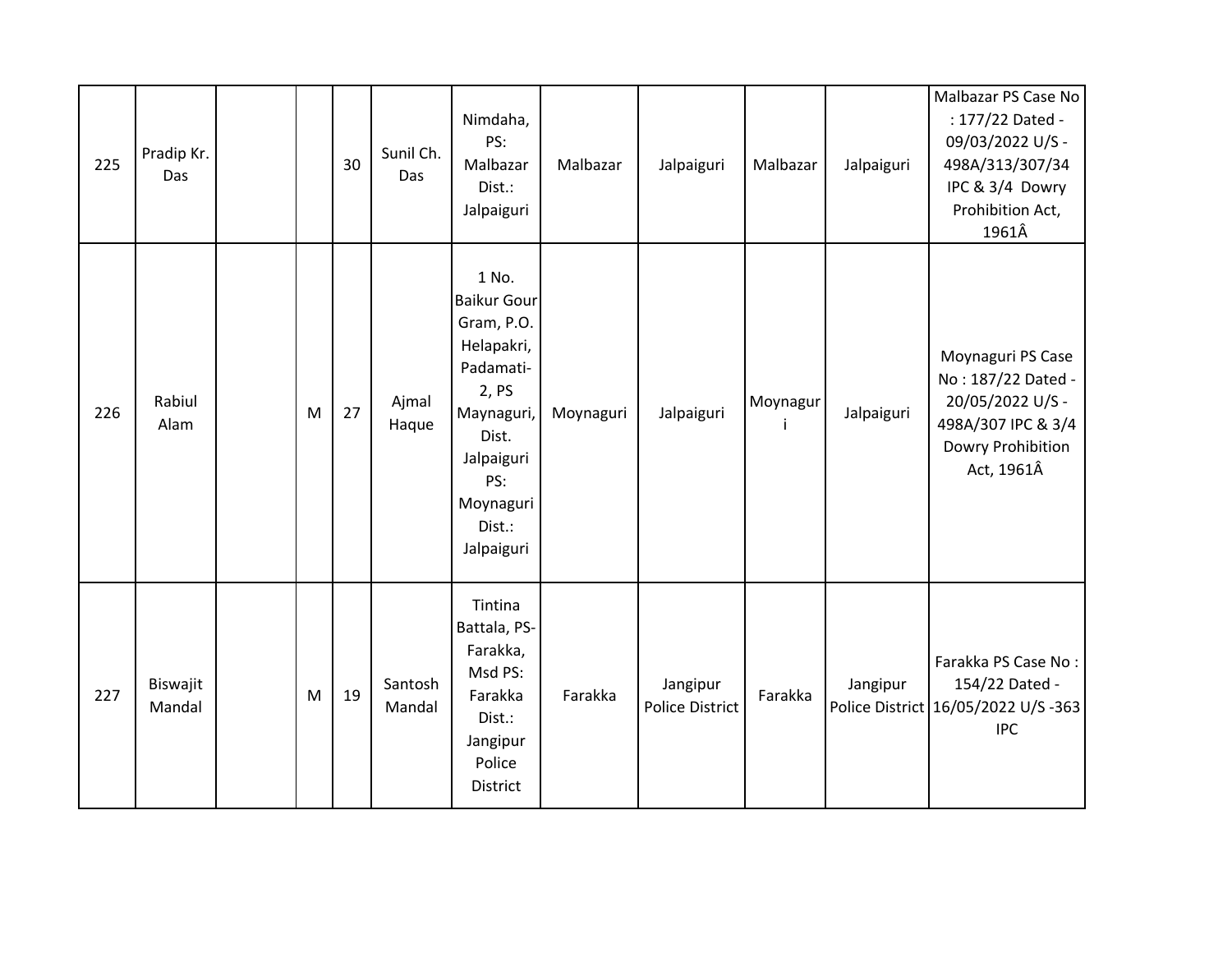| 228 | Koushala<br>Mondal |     | F | 46 | Lt.<br>Sahadeb<br>Mondal                       | PS:<br>Raghunathg<br>anj Dist.:<br>Jangipur<br>Police<br>District                                  | Raghunathga<br>nj | Jangipur<br><b>Police District</b> | Raghunat<br>hganj | Jangipur<br><b>Police District</b> | Raghunathganj PS<br>Case No: 231/22<br>Dated - 20/04/2022<br>$U/S -$<br>498A/326/307/34<br>IPC & 4 Dowry<br>Prohibition Act,<br>1961Â |
|-----|--------------------|-----|---|----|------------------------------------------------|----------------------------------------------------------------------------------------------------|-------------------|------------------------------------|-------------------|------------------------------------|---------------------------------------------------------------------------------------------------------------------------------------|
| 229 | Golam<br>Kibria    |     | M | 30 | Golam<br>Rasul                                 | Karaiya<br>Purbapara<br>PS:<br>Sagardighi<br>Dist.:<br>Jangipur<br>Police<br>District              | Sagardighi        | Jangipur<br><b>Police District</b> | Sagardighi        | Jangipur<br><b>Police District</b> | Sagardighi PS Case<br>No: 216/22 Dated -<br>20/05/2022 U/S-20<br>(C)/29 Narcotic<br>Drugs and<br>Psychotropic<br>Substances Act, 1985 |
| 230 | Aktarul Sk         |     | M | 27 | Arrested<br><b>Fir Named</b><br>Accused<br>Per | Uladanga<br>PS:<br>Sagardighi<br>Dist.:<br>Jangipur<br>Police<br>District                          | Sagardighi        | Jangipur<br><b>Police District</b> | Sagardighi        | Jangipur<br>Police District        | Sagardighi PS Case<br>No: 210/22 Dated -<br>19/05/2022 U/S -<br>341/325/307/506/34<br><b>IPC</b>                                      |
| 231 | Rakib Sk           | Jit | M | 20 | Sariful Sk                                     | Dasturhat<br>(Madhyapa<br>ra) PS:<br>Sagardighi<br>Dist.:<br>Jangipur<br>Police<br><b>District</b> | Sagardighi        | Jangipur<br><b>Police District</b> | Sagardighi        | Jangipur<br><b>Police District</b> | Sagardighi PS Case<br>No: 212/22 Dated -<br>19/05/2022 U/S -<br>448/376/511 IPC                                                       |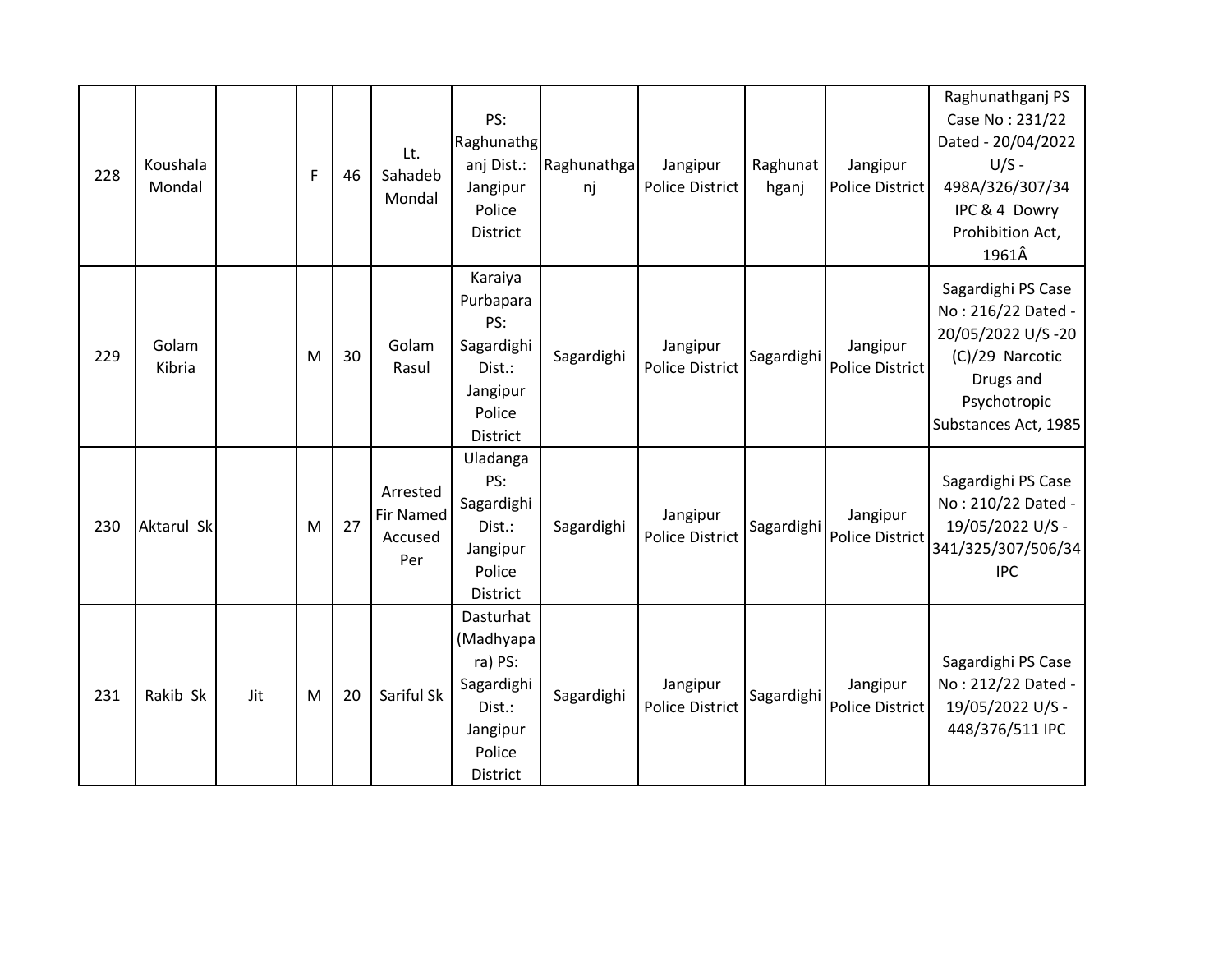| 232 | Uttam<br>Ghosh   |  | 50 | Lt.<br>Satyabrat<br>a Ghosh | Benageriya,<br>PO+PS+Dist-<br>Jhargram<br>PS:<br>Jhargram<br>Dist.:<br>Jhargram                   | Jhargram | Jhargram | Jhargram | Jhargram | Jhargram PS Case No<br>: 158/22 Dated -<br>20/05/2022 U/S-46<br><b>IPC</b>     |
|-----|------------------|--|----|-----------------------------|---------------------------------------------------------------------------------------------------|----------|----------|----------|----------|--------------------------------------------------------------------------------|
| 233 | Nazir            |  | 30 | Sk.<br>Jumrati              | VIII-<br>Joynagar<br>PO-Dahijuri<br>PS+Dist-<br>Jhargram<br>PS:<br>Jhargram<br>Dist.:<br>Jhargram | Jhargram | Jhargram | Jhargram | Jhargram | Jhargram PS Case No<br>: 159/22 Dated -<br>20/05/2022 U/S -<br>3&4 IPC         |
| 234 | Rahamat<br>Khaa  |  | 47 | Suleman<br>Khaa             | PS:<br>Jhargram<br>Dist.:<br>Jhargram                                                             | Jhargram | Jhargram | Jhargram | Jhargram | Jhargram PS Case No<br>: 159/22 Dated -<br>20/05/2022 U/S -<br>3&4 IPC         |
| 235 | Bikash<br>Singha |  |    | Lt.<br>Mukunda<br>Singha    | Gharadhara<br>, Jhargram<br>PS:<br>Jhargram<br>Dist.:<br>Jhargram                                 | Jhargram | Jhargram | Jhargram | Jhargram | Jhargram PS Case No<br>: 160/22 Dated -<br>20/05/2022 U/S -<br><b>498A IPC</b> |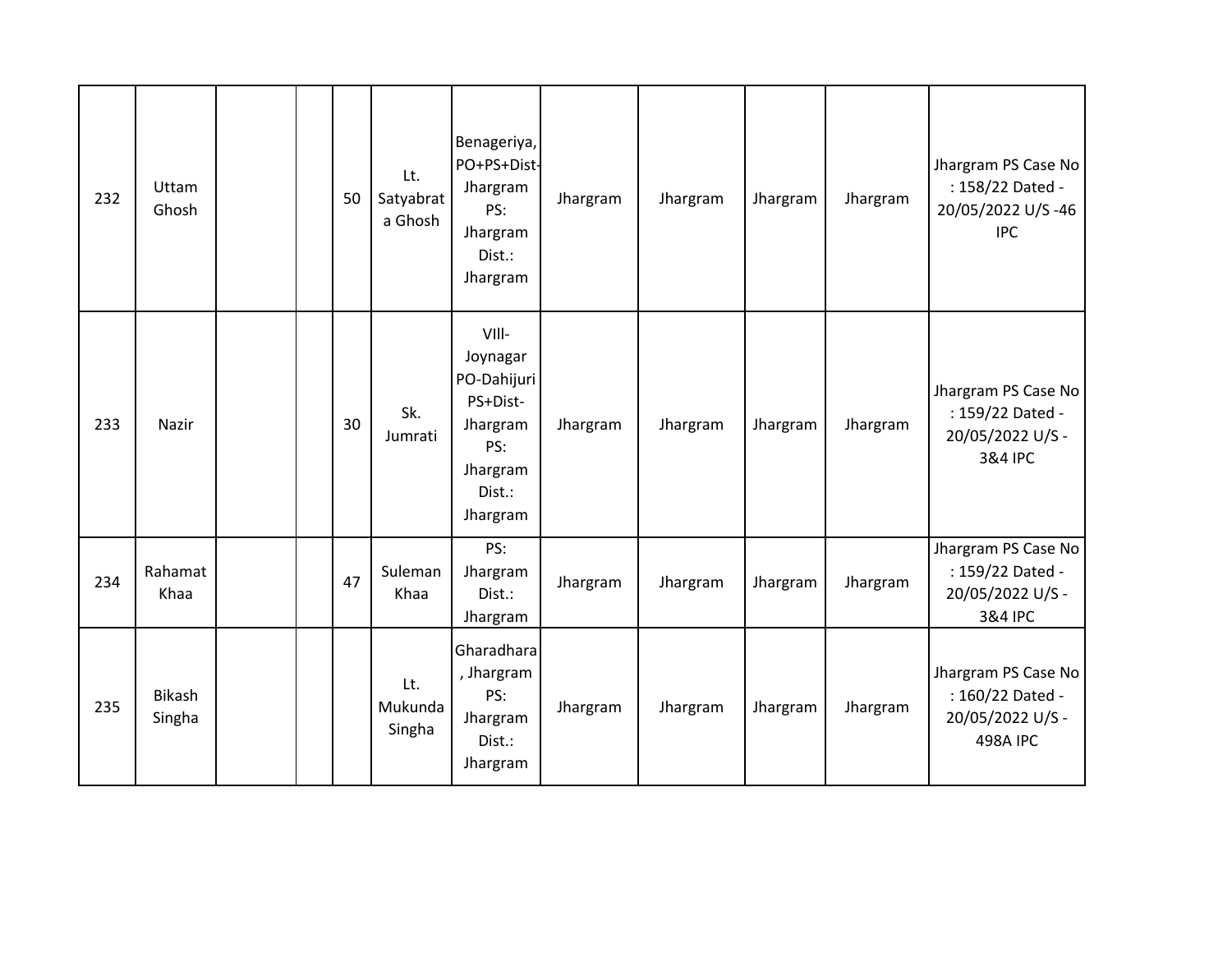| 236 | Akash<br>Sarder | Suvho<br>Sarder | M | 21 | Keshab<br>Sarder,   | PS: Sankrail<br>Dist.:<br>Howrah<br>Police<br>Commissio<br>nerate                                                              | Sankrail | Howrah Police<br>Commissioner<br>ate   | Sankrail | Howrah<br>Police<br>Commissione<br>rate | Sankrail PS Case No:<br>543/22 Dated -<br>20/05/2022 U/S -<br>363/365 IPC                    |
|-----|-----------------|-----------------|---|----|---------------------|--------------------------------------------------------------------------------------------------------------------------------|----------|----------------------------------------|----------|-----------------------------------------|----------------------------------------------------------------------------------------------|
| 237 | Md Islam        |                 | M | 22 | Md.<br>Osman        | <b>New</b><br>Mondal<br>Para,<br>Bankra PS:<br>Sankrail<br>Dist.:<br>Howrah<br>Police<br>Commissio<br>nerate                   | Sankrail | Howrah Police<br>Commissioner<br>ate   | Sankrail | Howrah<br>Police<br>Commissione<br>rate | Sankrail PS Case No:<br>541/22 Dated -<br>19/05/2022 U/S -<br>399/402 IPC                    |
| 238 | Nabab Sk        |                 |   | 31 | S/o Mik<br>Chand Sk | Bangaljhi<br>Kanthaltala<br>para, PS<br>Chapra,<br>Nadia PS:<br>Chapra<br>Dist.:<br>Krishnanag<br>ar Police<br><b>District</b> | Chapra   | Krishnanagar<br><b>Police District</b> | Chapra   | Krishnanagar<br>Police District         | Chapra PS Case No:<br>256/22 Dated -<br>05/05/2022 U/S -<br>341/325/308/506/34<br><b>IPC</b> |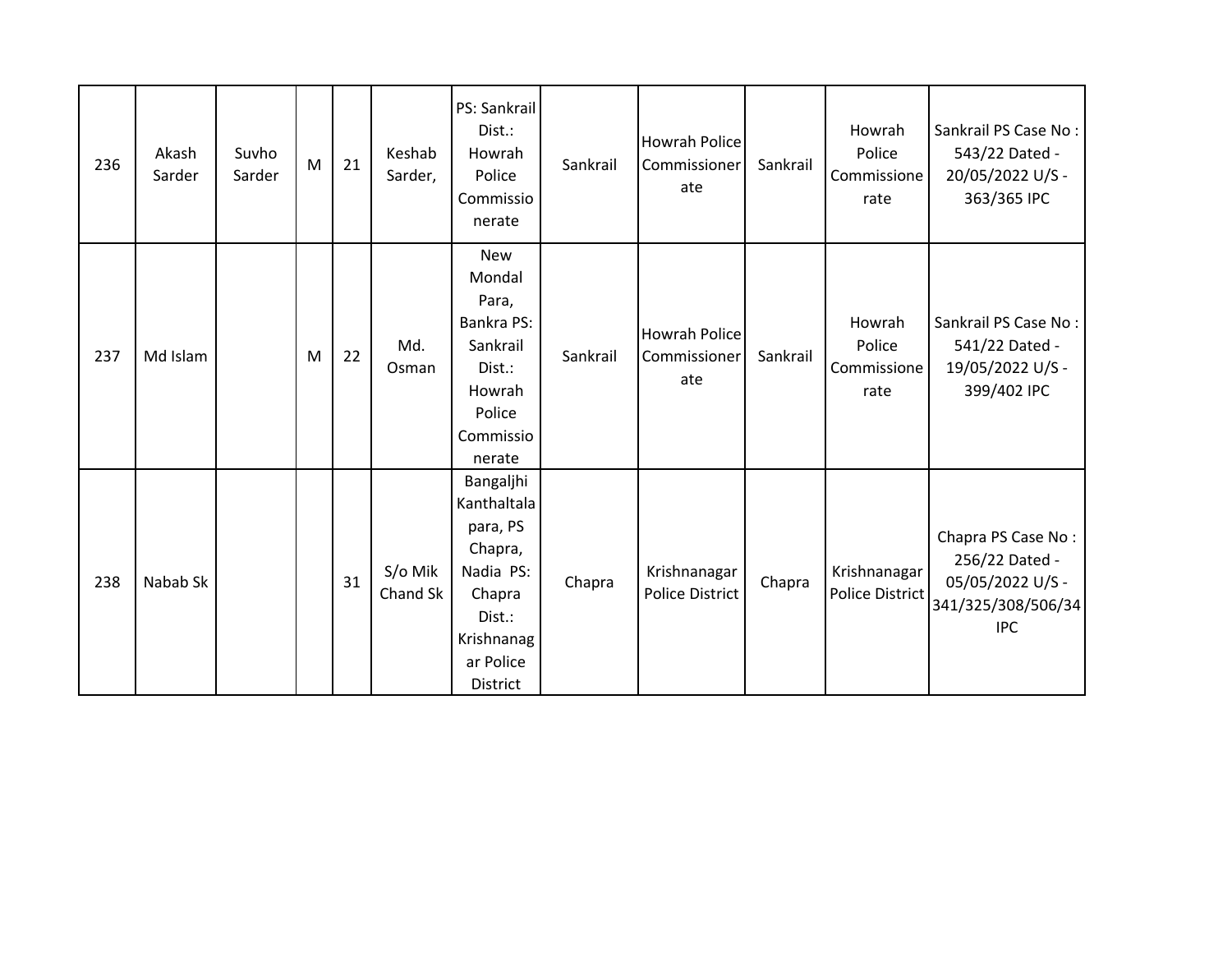| 239 | Sagar Sk              |       |   | 20 | S/o- Ismail<br>Sk               | Bangaljhi<br>Kanthaltala<br>para, PS<br>Chapra,<br>Nadia PS:<br>Chapra<br>Dist.:<br>Krishnanag<br>ar Police<br>District                    | Chapra | Krishnanagar<br><b>Police District</b> | Chapra | Krishnanagar<br><b>Police District</b> | Chapra PS Case No:<br>256/22 Dated -<br>05/05/2022 U/S -<br>341/325/308/506/34<br><b>IPC</b>   |
|-----|-----------------------|-------|---|----|---------------------------------|--------------------------------------------------------------------------------------------------------------------------------------------|--------|----------------------------------------|--------|----------------------------------------|------------------------------------------------------------------------------------------------|
| 240 | Chiranjit<br>Samadder | Saheb | M | 33 | $S/O$ Lt.<br>Pradip<br>Samadder | Chapra<br>Hospital<br>Road, Near<br>Heaven<br>Club, PS<br>Chapra,<br>Nadia. PS:<br>Chapra<br>Dist.:<br>Krishnanag<br>ar Police<br>District | Chapra | Krishnanagar<br><b>Police District</b> | Chapra | Krishnanagar<br><b>Police District</b> | Chapra PS Case No:<br>388/21 Dated -<br>14/09/2021 U/S -<br>409/420 IPC                        |
| 241 | Chhurat<br>Molla      |       |   | 45 | S/o Dhulu<br>Molla              | Betberia<br>Purba Para,<br>PS–<br>Chapra,<br>Nadia PS:<br>Chapra<br>Dist.:<br>Krishnanag<br>ar Police<br>District                          | Chapra | Krishnanagar<br><b>Police District</b> | Chapra | Krishnanagar<br><b>Police District</b> | Chapra PS Case No:<br>293/22 Dated -<br>20/05/2022 U/S-307<br>IPC & 25/27/37<br>Arms Act, 1959 |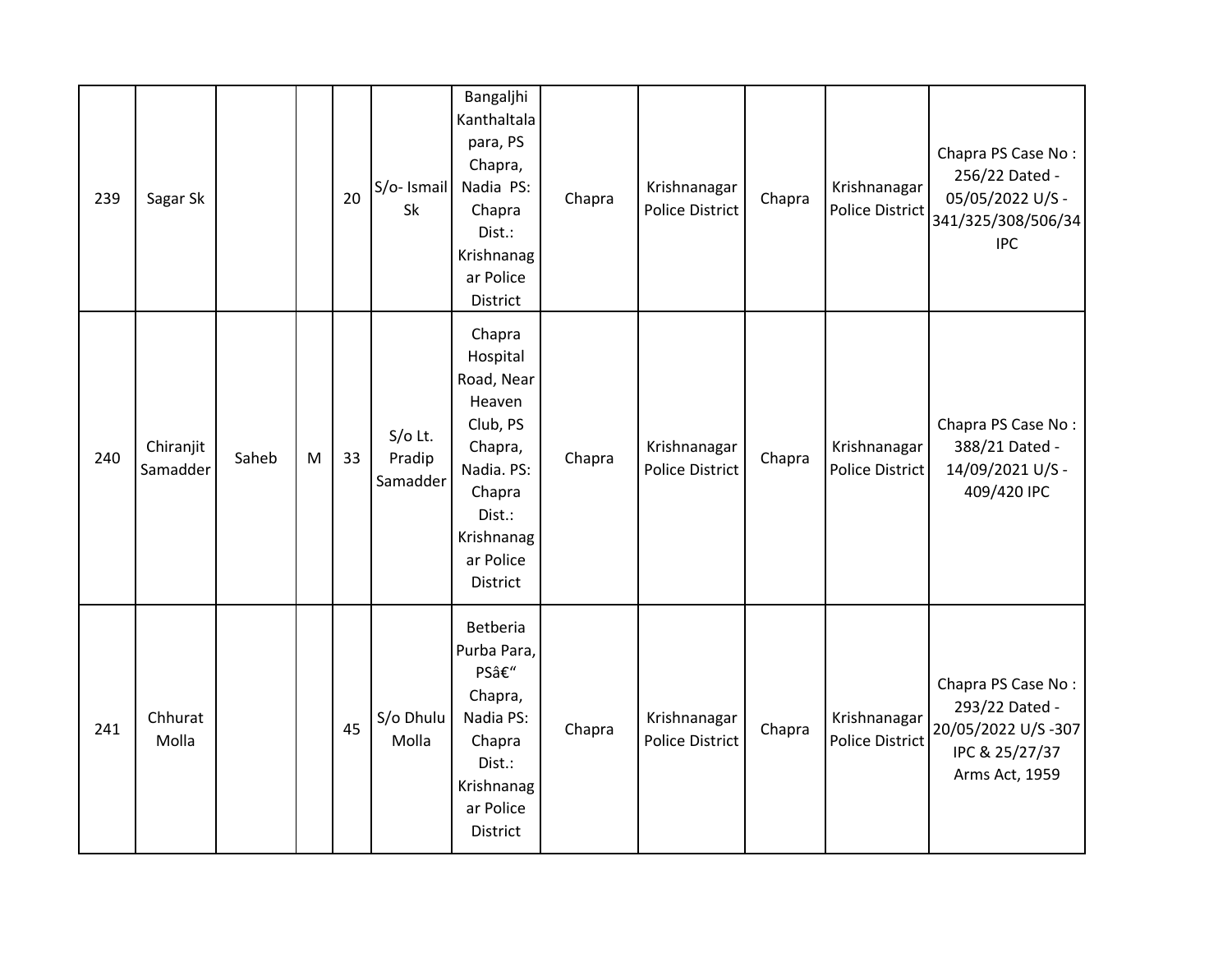| 242 | Rajesh<br>Saha | M |    | Raju Saha              | Gobindapur<br>PS:<br>Krishnaganj<br>Dist.:<br>Krishnanag<br>ar Police<br><b>District</b> | Krishnaganj | Krishnanagar<br><b>Police District</b> | Krishnaga<br>nj | Krishnanagar<br><b>Police District</b> | Krishnaganj PS Case<br>No: 160/22 Dated -<br>18/05/2022 U/S -<br>447/451/354A/506/<br><b>34 IPC</b>                                                                                                                                  |
|-----|----------------|---|----|------------------------|------------------------------------------------------------------------------------------|-------------|----------------------------------------|-----------------|----------------------------------------|--------------------------------------------------------------------------------------------------------------------------------------------------------------------------------------------------------------------------------------|
| 243 | Raju Saha      |   |    | Lt Ganesh<br>Saha      | Gobindapur<br>PS:<br>Krishnaganj<br>Dist.:<br>Krishnanag<br>ar Police<br>District        | Krishnaganj | Krishnanagar<br><b>Police District</b> | Krishnaga<br>nj | Krishnanagar<br><b>Police District</b> | Krishnaganj PS Case<br>No: 160/22 Dated -<br>18/05/2022 U/S -<br>447/451/354A/506/<br><b>34 IPC</b>                                                                                                                                  |
| 244 | Jahirul Sk     | M | 25 | Lt.<br>Jalaludin<br>Sk | Mirbandh<br>PS: Labhpur<br>Dist.:<br>Birbhum                                             | Labhpur     | Birbhum                                | Nakashipa<br>ra | Krishnanagar<br>Police District        | Nakashipara PS Case<br>No: 380/22 Dated -<br>20/05/2022 U/S -<br>379/411/414 IPC &<br>21 Mines and<br>Minerals (Regulation<br>and Development)<br>Act (1957) Â &<br>183/184 Motor<br>Vehicles Act, 1988<br>(Relevant<br>Provisions)Â |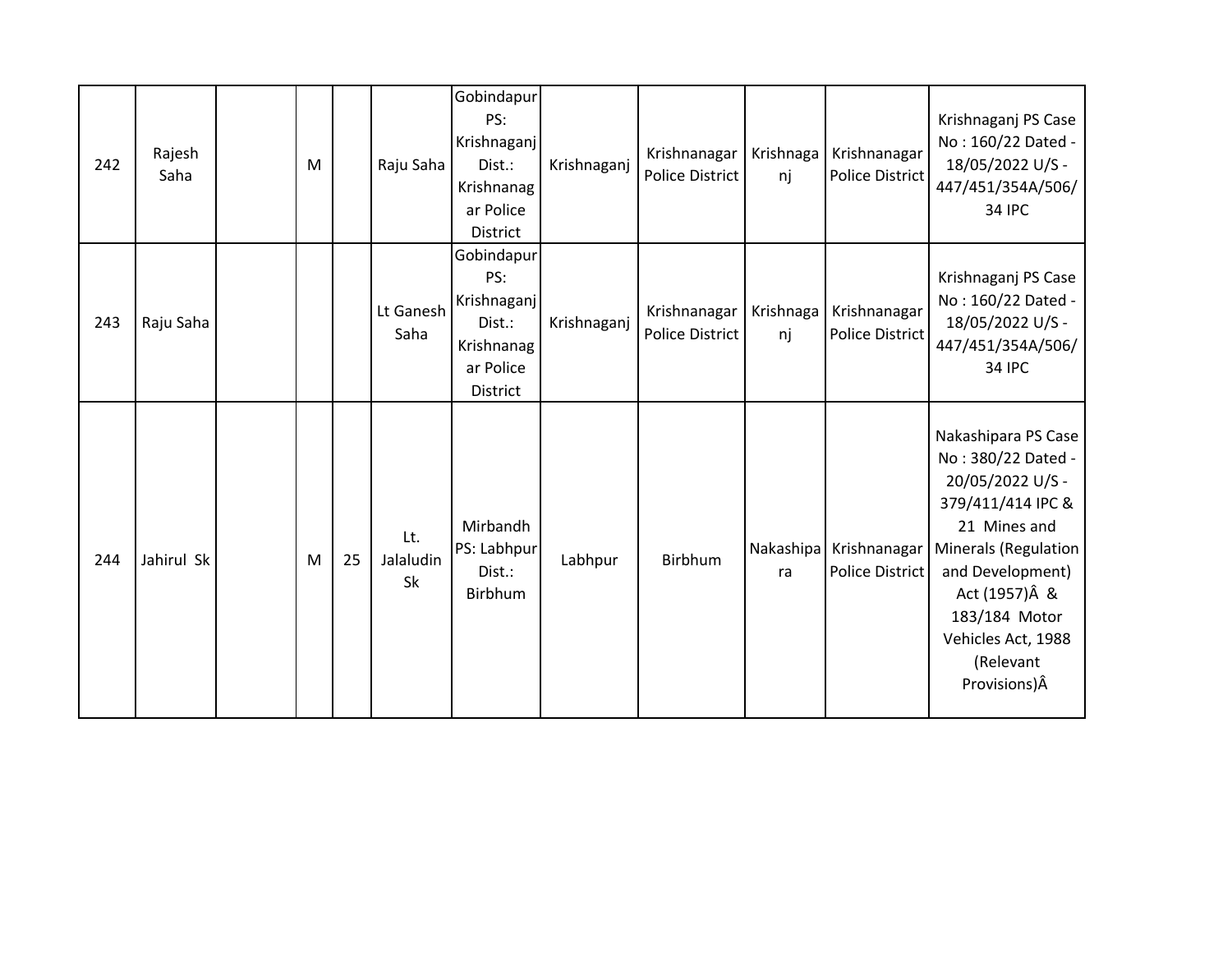| 245 | Amirul<br>Haque      | M |    | Sorab Sk            | Dakshin<br>Bahirgachhi<br>PS:<br>Nakashipar<br>a Dist.:<br>Krishnanag<br>ar Police<br>District | Nakashipara                  | Krishnanagar Nakashipa<br><b>Police District</b> | ra                | Krishnanagar<br><b>Police District</b> | Nakashipara PS                                                                                         |
|-----|----------------------|---|----|---------------------|------------------------------------------------------------------------------------------------|------------------------------|--------------------------------------------------|-------------------|----------------------------------------|--------------------------------------------------------------------------------------------------------|
| 246 | Swapan<br>Majhi      | M | 32 | Shyamal<br>Majhi    | Palashipara<br>Mathpara<br>PS: Tehatta<br>Dist.:<br>Krishnanag<br>ar Police<br><b>District</b> | Tehatta                      | Krishnanagar<br><b>Police District</b>           | Tehatta           | Krishnanagar<br><b>Police District</b> | Tehatta PS Case No:<br>250/22 Dated -<br>04/04/2022 U/S-188<br>IPC & 34A Police<br>Act, 1861Â          |
| 247 | Biswajit<br>Karmakar | M |    | Lakhkhi<br>Karmakar | Sovapur PS:<br>gar Dist.:<br>Malda                                                             | Baishnabna Baishnabnag<br>ar | Malda                                            | Baishnabn<br>agar | Malda                                  | Baishnabnagar PS<br>Case No: 426/22<br>Dated - 20/05/2022<br>U/S-376 IPC                               |
| 248 | Imran Sk             | M |    | Nojful              | Nayapara<br>PS:<br>Raghunathg<br>anj Dist.:<br>Jangipur<br>Police<br><b>District</b>           | Raghunathga<br>nj            | Jangipur<br><b>Police District</b>               | Baishnabn<br>agar | Malda                                  | Baishnabnagar PS<br>Case No: 430/22<br>Dated - 20/05/2022<br>$U/S -$<br>419/420/465/468/47<br>1/34 IPC |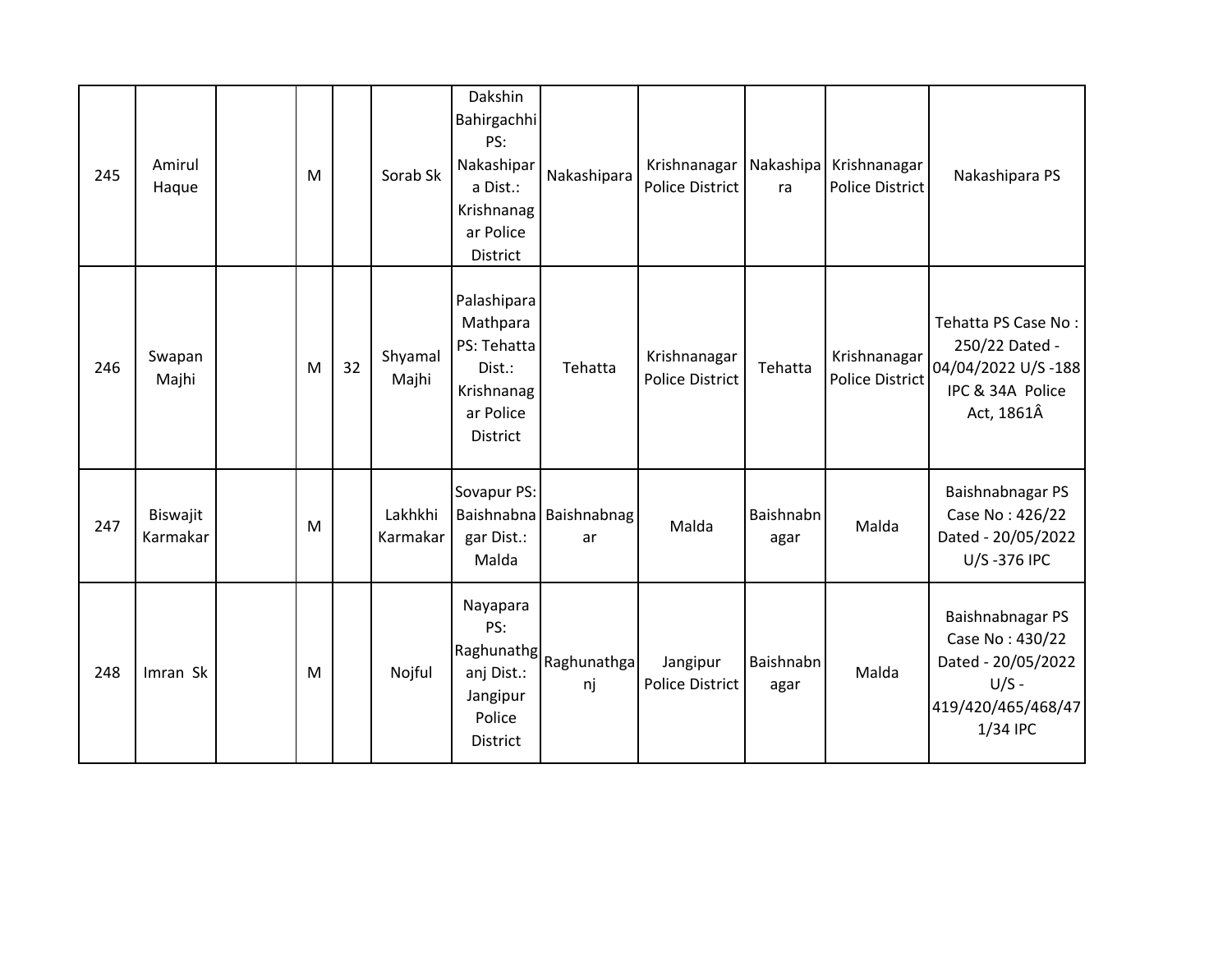| 249 | Sk Imam            | M |    | Sk<br>Bachacha<br>n              | Sovanagar<br>PS: English<br>bazar Dist.:<br>Malda                   | English bazar | Malda | Baishnabn<br>agar | Malda | Baishnabnagar PS<br>Case No: 430/22<br>Dated - 20/05/2022<br>$U/S -$<br>419/420/465/468/47<br>1/34 IPC |
|-----|--------------------|---|----|----------------------------------|---------------------------------------------------------------------|---------------|-------|-------------------|-------|--------------------------------------------------------------------------------------------------------|
| 250 | Abdul<br>Latif     | M |    | Abbas Ali                        | Doulatpur<br>PO-<br>Nalagola<br>PS:<br>Bamangola<br>Dist.:<br>Malda | Bamangola     | Malda | Bamangol<br>a     | Malda | Bamangola PS Case<br>No: 116/22 Dated -<br>23/04/2022 U/S -<br>448/325/354/379/30<br>7/34 IPC          |
| 251 | Intajul Ali        | M | 45 | Lt.<br>Ibrahim<br>Mandal @<br>Sk | Haripara<br>PS:<br>Chanchal<br>Dist.:<br>Malda                      | Chanchal      | Malda | Chanchal          | Malda | Chanchal PS Case No<br>: 515/22 Dated -<br>20/05/2022 U/S -<br>448/323/325/354/30<br>8/34 IPC          |
| 252 | Saheb<br>Das       | M | 22 | Chitto Das                       | <b>New</b><br>Gayespur<br>PS: English<br>bazar Dist.:<br>Malda      | English bazar | Malda | English<br>bazar  | Malda | English bazar PS Case<br>No: 781/22 Dated -<br>20/05/2022 U/S -<br>399/402 IPC                         |
| 253 | Chhoton<br>Rabidas | M | 29 | Haradhan<br>Rabidas              | Nimaisara<br>PS: English<br>bazar Dist.:<br>Malda                   | English bazar | Malda | English<br>bazar  | Malda | English bazar PS Case<br>No: 781/22 Dated -<br>20/05/2022 U/S -<br>399/402 IPC                         |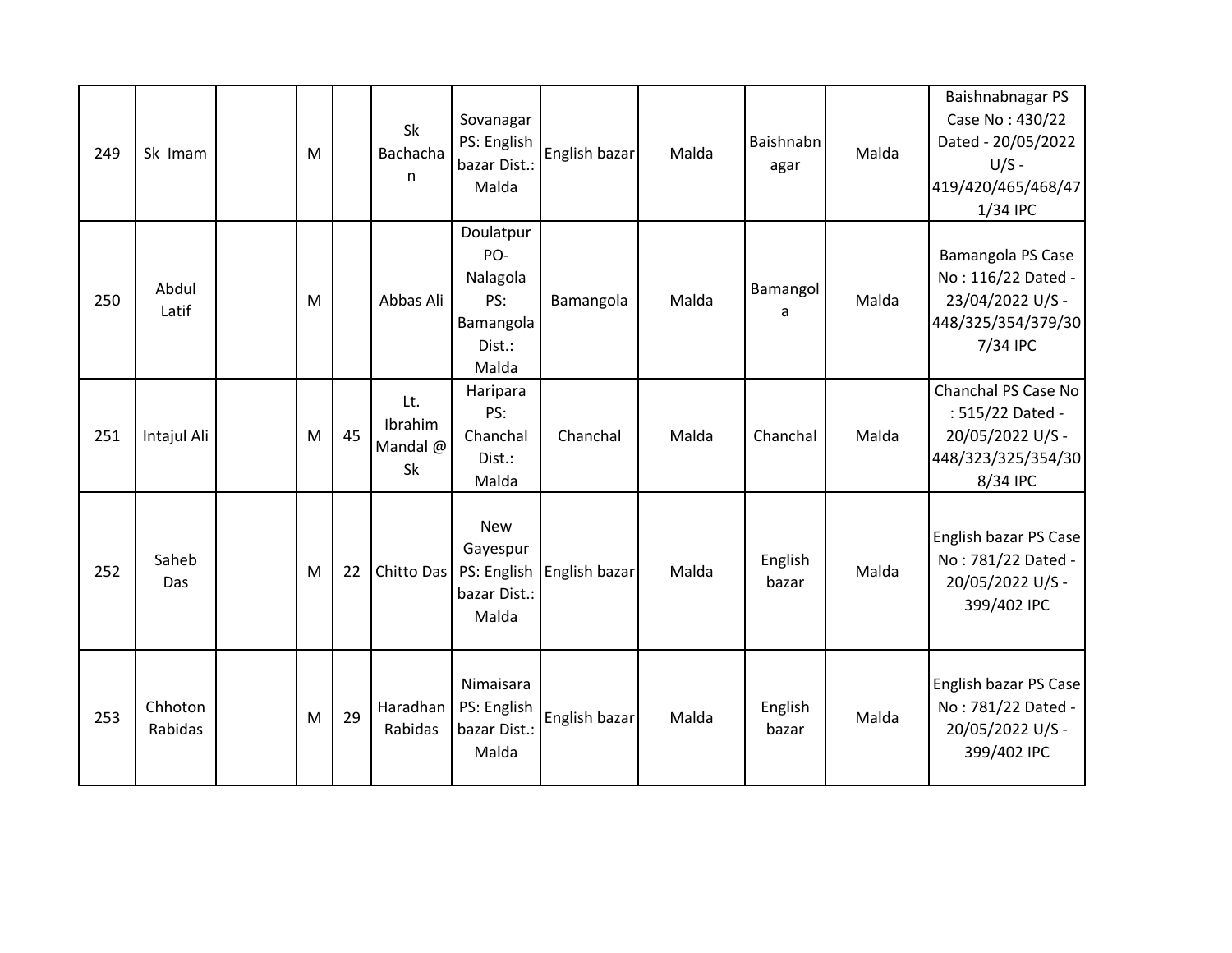| 254 | Rahul Sk          | M | 36 | Noor Sk          | Kataghar<br>PO<br>Kanchantar<br>PS: English<br>bazar Dist.:<br>Malda | English bazar              | Malda | English<br>bazar          | Malda | English bazar PS Case<br>No: 781/22 Dated -<br>20/05/2022 U/S -<br>399/402 IPC                                                                                                         |
|-----|-------------------|---|----|------------------|----------------------------------------------------------------------|----------------------------|-------|---------------------------|-------|----------------------------------------------------------------------------------------------------------------------------------------------------------------------------------------|
| 255 | Kamal<br>Momin    | M | 18 | Lt Abu<br>Kalam  | Bhagalpur,<br>near stand<br>PS:<br>Kaliachak<br>Dist.:<br>Malda      | Kaliachak                  | Malda | English<br>bazar          | Malda | English bazar PS Case<br>No: 782/22 Dated -<br>20/05/2022 U/S -<br>27(A) Drugs and<br>Cosmetics Act,<br>1940Â & 21(c)/29<br>Narcotic Drugs and<br>Psychotropic<br>Substances Act, 1985 |
| 256 | Nijamuddi<br>n Sk | M |    | <b>Motiul Sk</b> | PS: English<br>Malda                                                 | bazar Dist.: English bazar | Malda | English<br>bazar<br>women | Malda | English bazar women<br>PS Case No: 126/22<br>Dated - 17/05/2022<br>U/S-363/365/376<br><b>IPC</b>                                                                                       |
| 257 | Sajal Gain        | M | 21 | Kalu Gain        | Jagjibanpur<br>PS:<br>Habibpur<br>Dist.:<br>Malda                    | Habibpur                   | Malda | Habibpur                  | Malda | Habibpur PS Case No<br>: 128/22 Dated -<br>18/04/2022 U/S -<br>363/506/34 IPC                                                                                                          |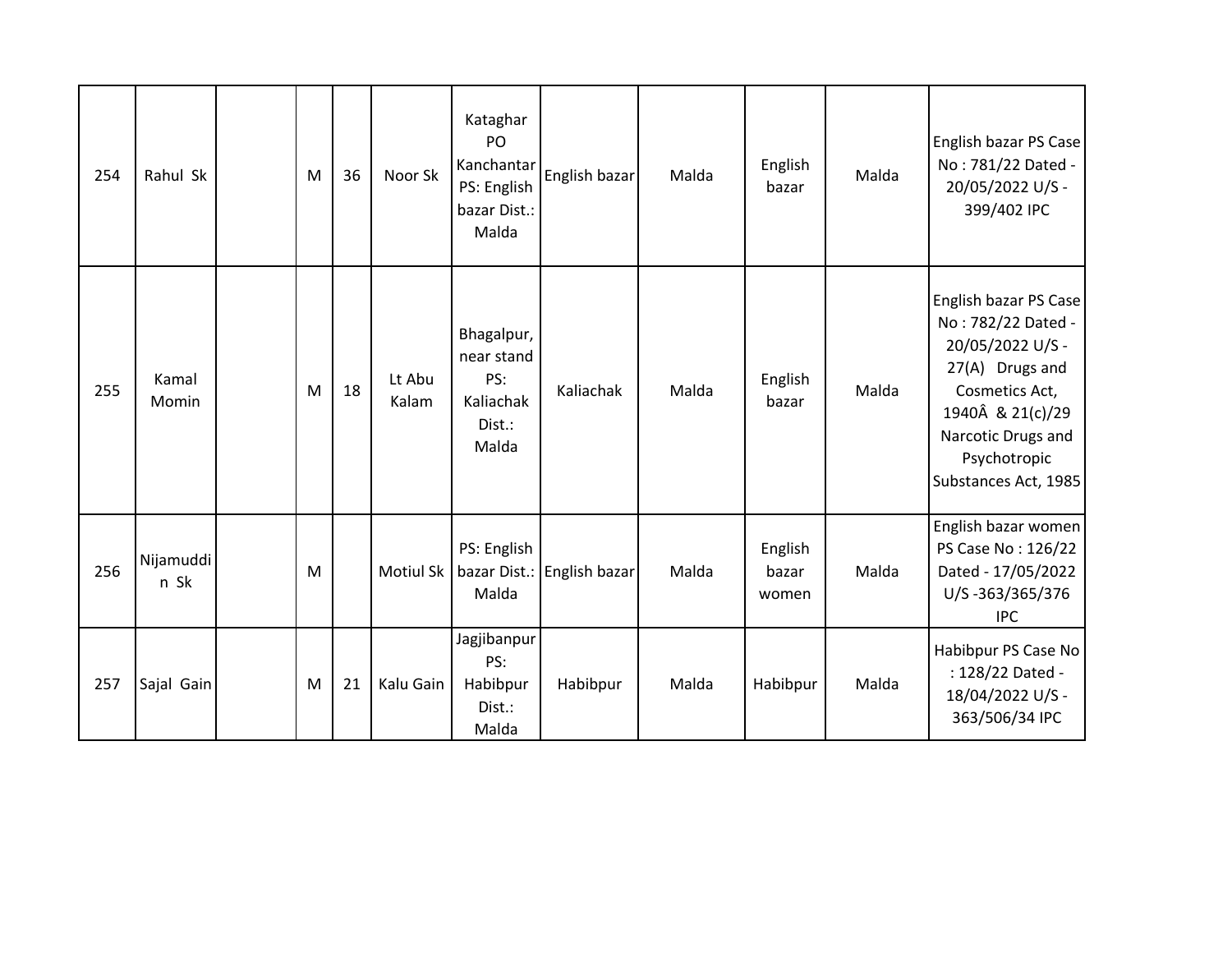| 258 | Shefali<br>Khatun | F | 26 | Samed Ali<br>$^{\omega}$ | Basaratatol<br>a<br>Barobagan<br>PS:<br>Asamedall Manickchak<br>Dist.:<br>Malda                                                     | Manickchak | Malda       | Manickch<br>ak | Malda       | Manickchak PS Case<br>No: 217/22 Dated -<br>13/05/2022 U/S -<br>341/325/326/354/34<br><b>IPC</b>      |
|-----|-------------------|---|----|--------------------------|-------------------------------------------------------------------------------------------------------------------------------------|------------|-------------|----------------|-------------|-------------------------------------------------------------------------------------------------------|
| 259 | Mujlish<br>Sk     | M | 35 |                          | Jesarattola<br><b>Balutola PS:</b><br>Amzad Sk Manickchak<br>Dist.:<br>Malda                                                        | Manickchak | Malda       | Manickch<br>ak | Malda       | Manickchak PS Case<br>No: 122/22 Dated -<br>26/03/2022 U/S -<br>399/402 IPC                           |
| 260 | Mahid Ali         | M | 55 | $S/O$ Lt.                | Nawpukuri<br>a<br>Natunpara,<br>PS.<br>Beldanga,<br>Dist.<br>Raham Ali Mirshidaba<br>d PS:<br>Beldanga<br>Dist.:<br>Murshidab<br>ad | Beldanga   | Murshidabad | Beldanga       | Murshidabad | Beldanga PS Case No<br>: 272/22 Dated -<br>14/05/2022 U/S -<br>341/324/326/307/44<br>7/448/506/34 IPC |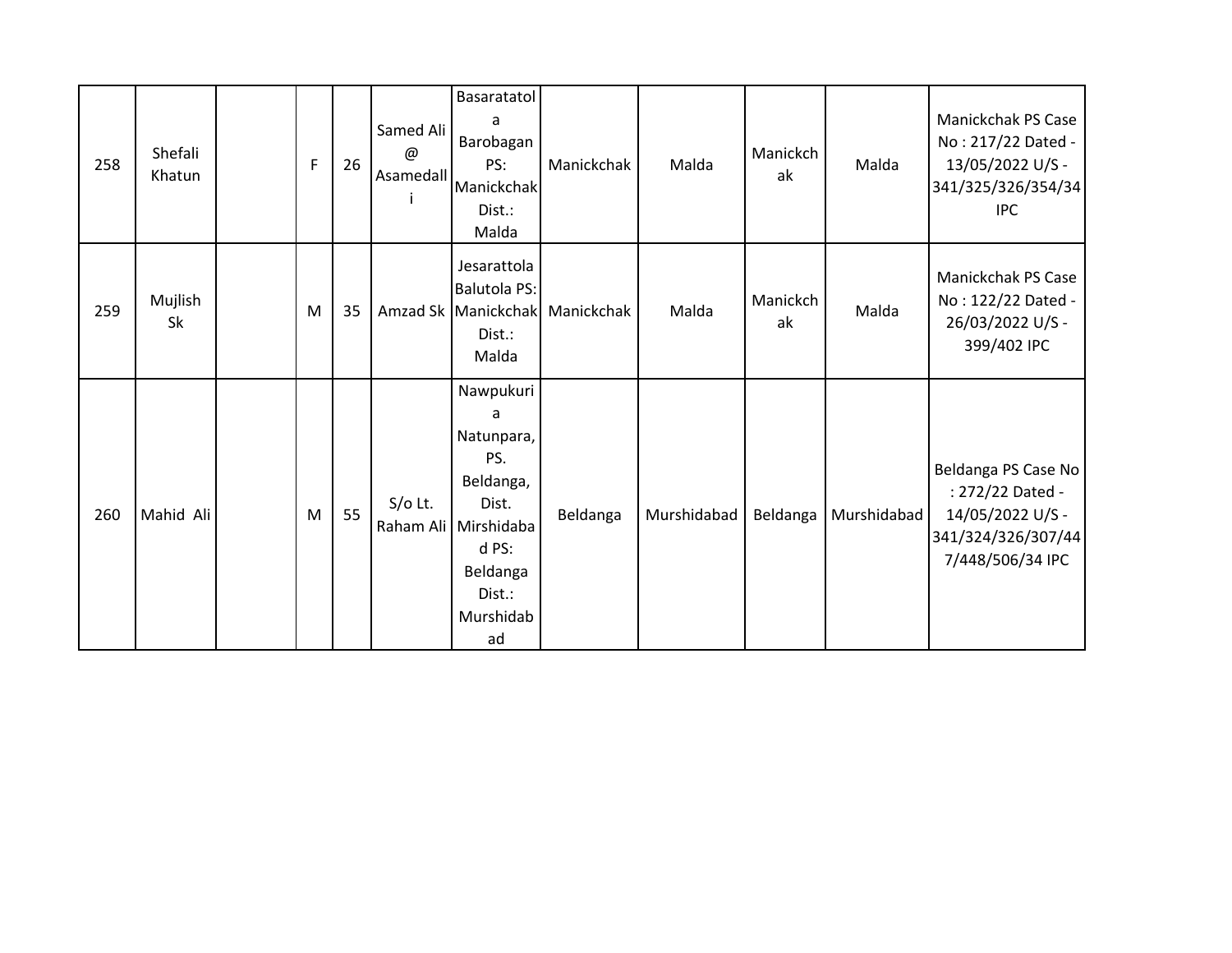| 261 | Suroj<br>Hazra  |      | M |    | Mithun<br>Hazra      | Katabagan,<br>PS-<br>Berhampor<br>e, Dist-<br>Murshidab<br>ad PS:<br>Berhampor<br>e Dist.:<br>Murshidab<br>ad | Berhampore       | Murshidabad | Berhampo<br>re   | Murshidabad | <b>Berhampore PS Case</b><br>No: 494/22 Dated -<br>17/04/2022 U/S -<br>363/365/34 IPC               |
|-----|-----------------|------|---|----|----------------------|---------------------------------------------------------------------------------------------------------------|------------------|-------------|------------------|-------------|-----------------------------------------------------------------------------------------------------|
| 262 | Israil<br>Hoque | Amar | M | 25 | Ismail Sk<br>@ Panna | Char<br>Safihazipar<br>a PS:<br>Bhagawang<br>ola Dist.:<br>Murshidab<br>ad                                    | Bhagawango<br>la | Murshidabad | Bhagawan<br>gola | Murshidabad | Bhagawangola PS<br>Case No: 314/22<br>Dated - 08/05/2022<br>$U/S -$<br>417/393/323/34 IPC           |
| 263 | Raju<br>Patua   |      | M | 36 | Sadhin<br>Patua      | Karbelia PS:<br>Burwan<br>Dist.:<br>Murshidab<br>ad                                                           | <b>Burwan</b>    | Murshidabad | <b>Burwan</b>    | Murshidabad | Burwan PS Case No:<br>143/22 Dated -<br>17/05/2022 U/S -<br>448/323/325/506/30<br>8/34 IPC          |
| 264 | Samim Sk        |      | M |    | Akbar Ali            | Chhaighari<br>Dakshinpar<br>a PS:<br>Daulatabad<br>Dist.:<br>Murshidab<br>ad                                  | Daulatabad       | Murshidabad | Daulataba<br>d   | Murshidabad | <b>Daulatabad PS Case</b><br>No: 137/22 Dated -<br>20/05/2022 U/S -<br>$25(1)(C)$ Arms Act,<br>1959 |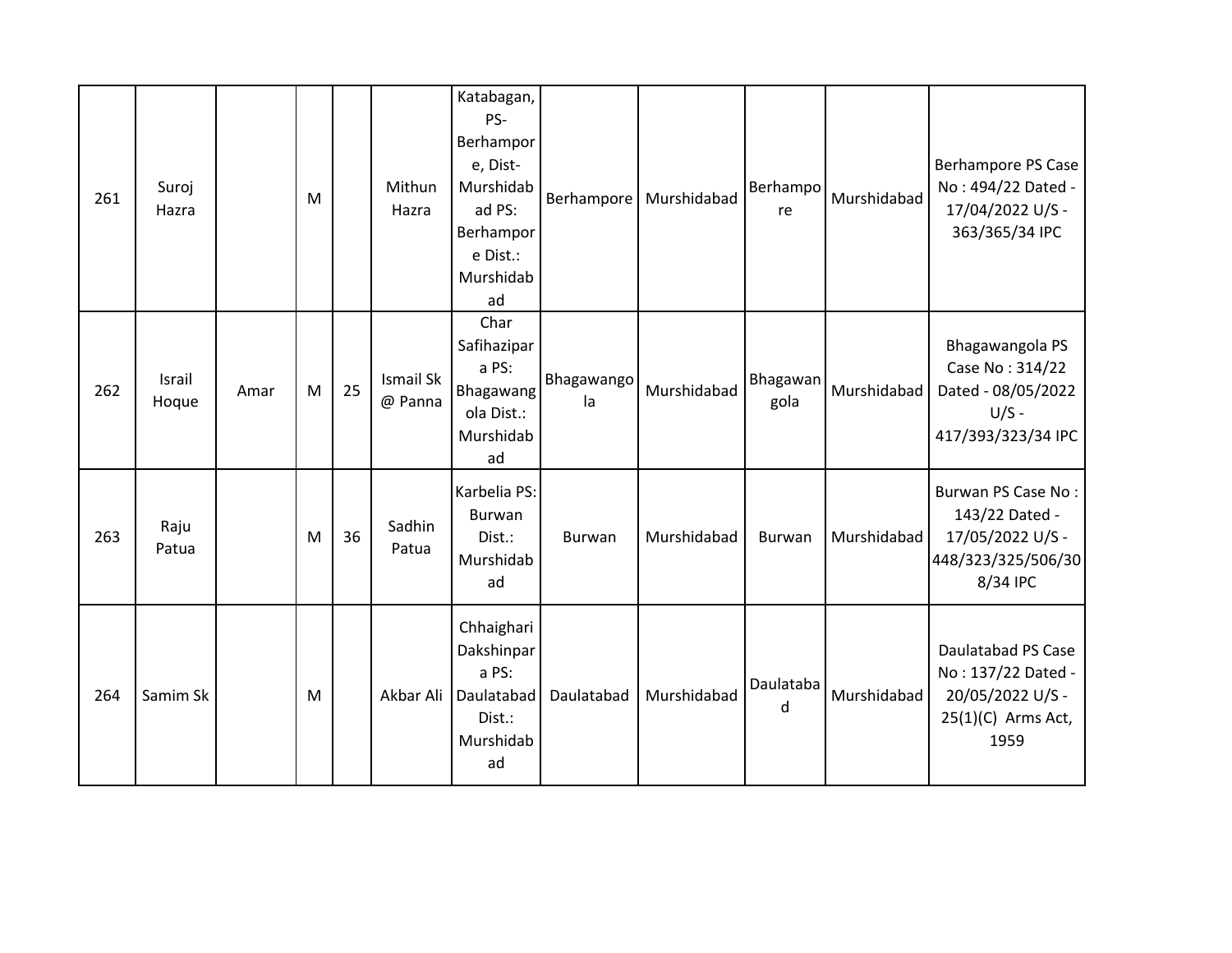| 265 | Sairul Sk      |              |   | 50 | Nurali Sk       | Nasipur PS:<br>Hariharpara<br>Dist.:<br>Murshidab<br>ad                                             | Hariharpara | Murshidabad                        | Domkal    | Murshidabad                        | Domkal PS Case No:<br>625/22 U/S -                                                          |
|-----|----------------|--------------|---|----|-----------------|-----------------------------------------------------------------------------------------------------|-------------|------------------------------------|-----------|------------------------------------|---------------------------------------------------------------------------------------------|
| 266 | <b>Budhu</b>   | <b>Bhalu</b> | M |    | Najim           | Melamath,<br>PS-<br>Islampur<br>PS:<br>Islampore<br>Dist.:<br>Islampur<br>Police<br><b>District</b> | Islampore   | Islampur<br><b>Police District</b> | Islampore | Islampur<br><b>Police District</b> | <b>Islampore PS</b><br>Warrant No = 3961                                                    |
| 267 | Pintu          |              | M |    | Sai Charan      | Melamath,<br>PS-<br>Islampur<br>PS:<br>Islampore<br>Dist.:<br>Islampur<br>Police<br>District        | Islampore   | Islampur<br><b>Police District</b> | Islampore | Islampur<br><b>Police District</b> | <b>Islampore PS</b><br>Warrant No = $3963$                                                  |
| 268 | Asgar Sk       |              |   | 45 | Yeajuddin<br>Sk | Dairpara<br>PS: Jalangi<br>Dist.:<br>Murshidab<br>ad                                                | Jalangi     | Murshidabad                        | Jalangi   | Murshidabad                        | Jalangi PS Case No:<br>158/22 Dated -<br>10/05/2022 U/S -<br>399/402 IPC                    |
| 269 | Sathikul<br>Sk |              | M | 19 | Indadul Sk      | Faridpur<br>PS: Jalangi<br>Dist.:<br>Murshidab<br>ad                                                | Jalangi     | Murshidabad                        | Jalangi   | Murshidabad                        | Jalangi PS Case No:<br>172/22 Dated -<br>20/05/2022 U/S -<br>341/323/325/307/50<br>6/34 IPC |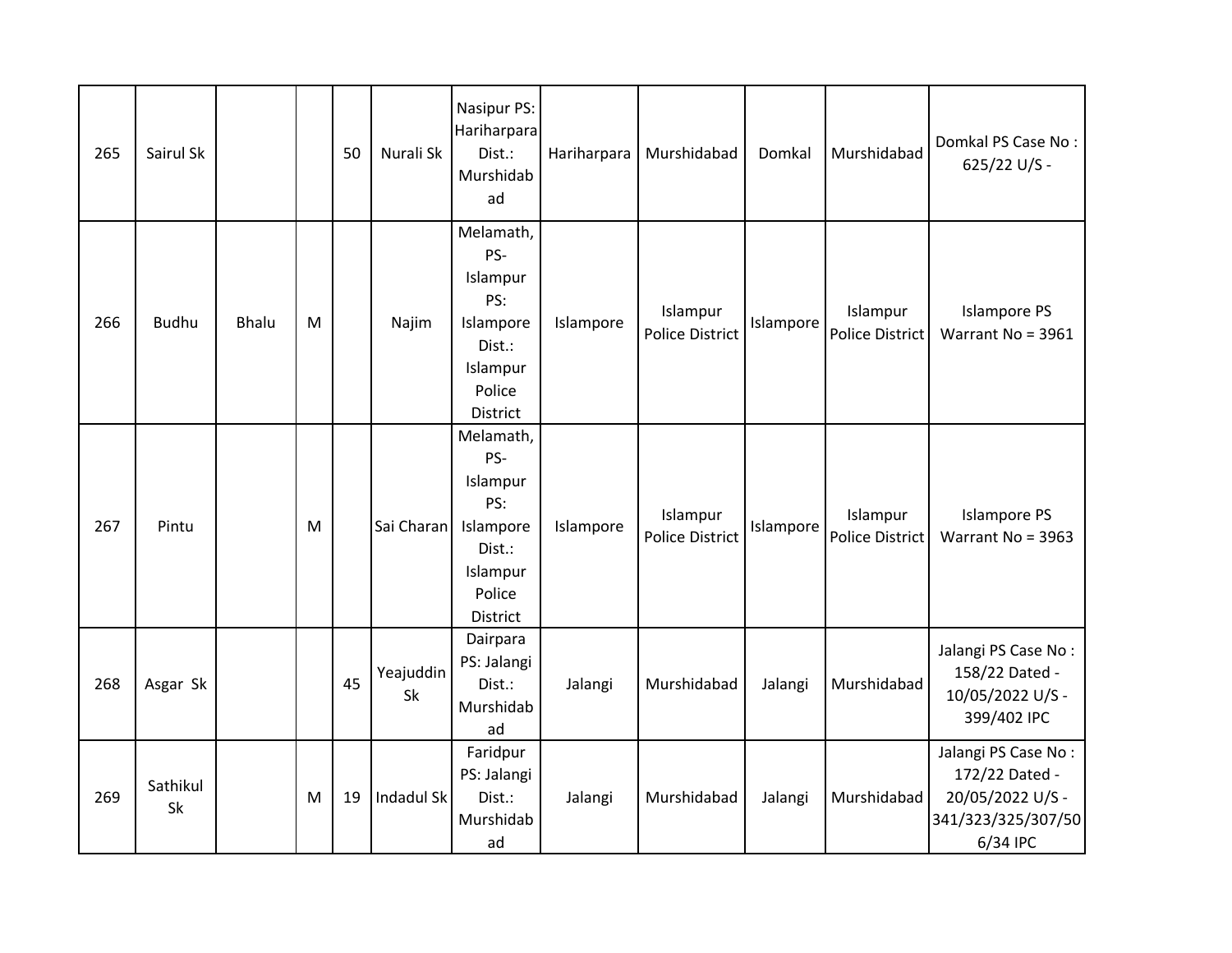| 270 | Monarul<br><b>Sk</b> | Dyani  | M | 30 | Jamal Sk               | Uttar<br>Faridpur<br>PS: Jalangi<br>Dist.:<br>Murshidab<br>ad | Jalangi | Murshidabad | Jalangi | Murshidabad | Jalangi PS Case No:<br>171/22 Dated -<br>20/05/2022 U/S -<br>447/325/326/307/50<br>6/34 IPC |
|-----|----------------------|--------|---|----|------------------------|---------------------------------------------------------------|---------|-------------|---------|-------------|---------------------------------------------------------------------------------------------|
| 271 | Asadul Sk            |        | M | 26 | Jamal Sk               | Uttar<br>Faridpur<br>PS: Jalangi<br>Dist.:<br>Murshidab<br>ad | Jalangi | Murshidabad | Jalangi | Murshidabad | Jalangi PS Case No:<br>171/22 Dated -<br>20/05/2022 U/S -<br>447/325/326/307/50<br>6/34 IPC |
| 272 | Rajjak Sk            |        | M | 28 | Lt. Abdul<br><b>Sk</b> | Uttar<br>Faridpur<br>PS: Jalangi<br>Dist.:<br>Murshidab<br>ad | Jalangi | Murshidabad | Jalangi | Murshidabad | Jalangi PS Case No:<br>171/22 Dated -<br>20/05/2022 U/S -<br>447/325/326/307/50<br>6/34 IPC |
| 273 | Anarul Sk            | Mistar | M | 47 | Rajjak Sk              | Uttar<br>Faridpur<br>PS: Jalangi<br>Dist.:<br>Murshidab<br>ad | Jalangi | Murshidabad | Jalangi | Murshidabad | Jalangi PS Case No:<br>171/22 Dated -<br>20/05/2022 U/S -<br>447/325/326/307/50<br>6/34 IPC |
| 274 | Begu Bibi            |        | F | 40 | Jamaluddi<br>n Sk      | Uttar<br>Faridpur<br>PS: Jalangi<br>Dist.:<br>Murshidab<br>ad | Jalangi | Murshidabad | Jalangi | Murshidabad | Jalangi PS Case No:<br>171/22 Dated -<br>20/05/2022 U/S -<br>447/325/326/307/50<br>6/34 IPC |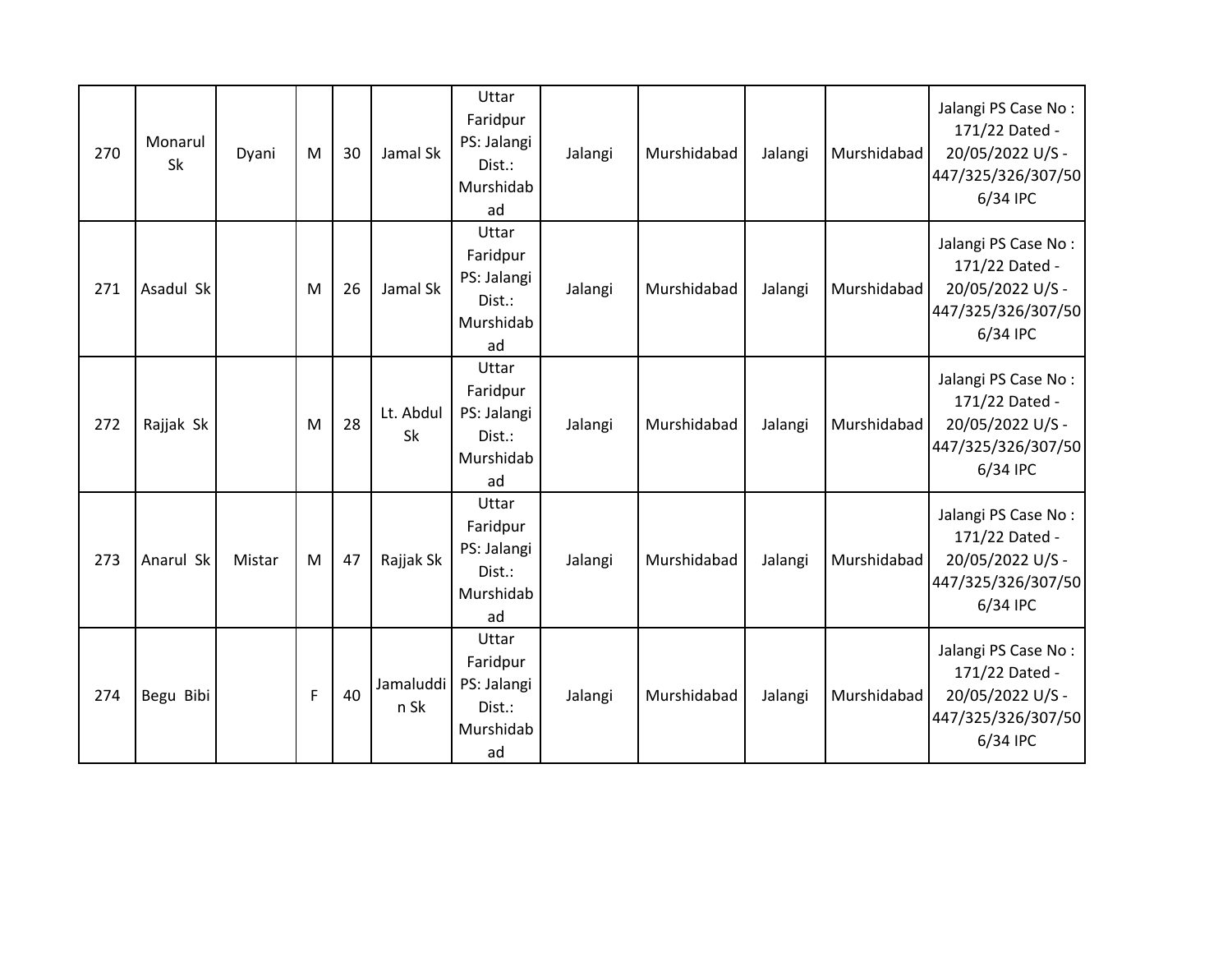| 275 | Joli Bibi         | F | 20 | Asadul Sk                   | Uttar<br>Faridpur<br>PS: Jalangi<br>Dist.:<br>Murshidab<br>ad | Jalangi  | Murshidabad | Jalangi  | Murshidabad            | Jalangi PS Case No:<br>171/22 Dated -<br>20/05/2022 U/S -<br>447/325/326/307/50<br>6/34 IPC                      |
|-----|-------------------|---|----|-----------------------------|---------------------------------------------------------------|----------|-------------|----------|------------------------|------------------------------------------------------------------------------------------------------------------|
| 276 | Tajmat Sk         | M | 34 | Ajijul Sk                   | Rahigram<br>PS:<br>Khargram<br>Dist.:<br>Murshidab<br>ad      | Khargram | Murshidabad |          | Khargram   Murshidabad | Khargram PS Case No<br>: 200/22 Dated -<br>20/05/2022 U/S-286<br>IPC & 3/4 Explosive<br>Substances Act,<br>1908Â |
| 277 | Jahangir<br>Sk    |   | 25 | Lt.kerim<br><b>Sk</b>       | Atai PS:<br>Khargram<br>Dist.:<br>Murshidab<br>ad             | Khargram | Murshidabad |          | Khargram   Murshidabad | Khargram PS Case No<br>: 194/22 Dated -<br>12/05/2022 U/S -<br>399/402 IPC                                       |
| 278 | Farjul Sk         | M | 25 | Abdul<br>Sovan Sk           | Sankarpur<br>PS:<br>Khargram<br>Dist.:<br>Murshidab<br>ad     | Khargram | Murshidabad | Khargram | Murshidabad            | Khargram PS Case No<br>: 199/22 Dated -<br>20/05/2022 U/S -<br>448/326/307/34 IPC                                |
| 279 | Abdul<br>Sovan Sk | M | 48 | Lt.<br>Murshid<br><b>Sk</b> | Sankarpur<br>PS:<br>Khargram<br>Dist.:<br>Murshidab<br>ad     | Khargram | Murshidabad |          | Khargram   Murshidabad | Khargram PS Case No<br>: 199/22 Dated -<br>20/05/2022 U/S -<br>448/326/307/34 IPC                                |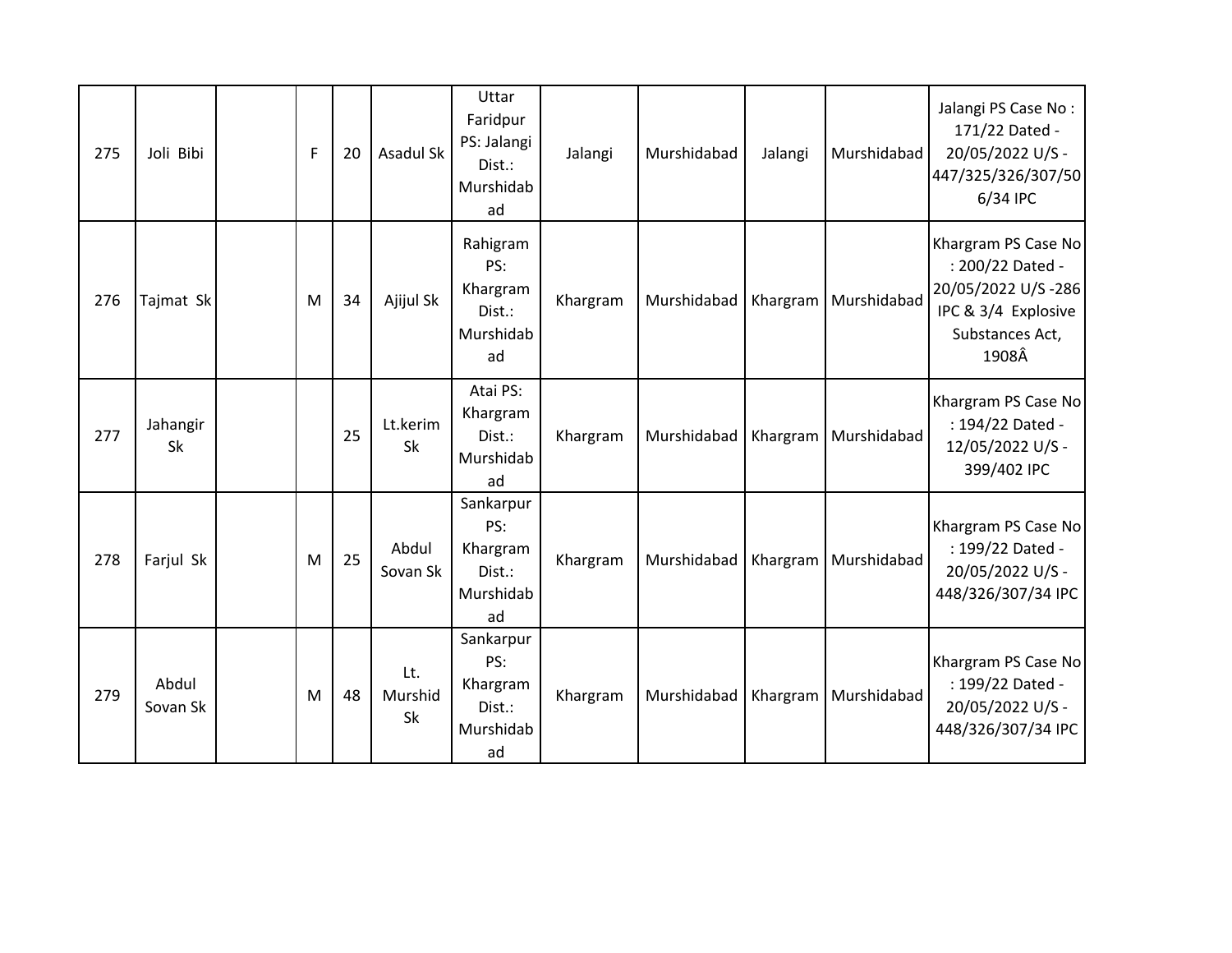| 280 | Afzar<br>Hossain | M | 39 | Abdus<br>Samad          | Chupore<br>PS:<br>Nabagram<br>Dist.:<br>Murshidab<br>ad                 | Nabagram        |                      |                 | Murshidabad   Nabagram   Murshidabad | Nabagram PS Case<br>No: 173/22 Dated -<br>16/05/2022 U/S -<br>279/304A IPC                         |
|-----|------------------|---|----|-------------------------|-------------------------------------------------------------------------|-----------------|----------------------|-----------------|--------------------------------------|----------------------------------------------------------------------------------------------------|
| 281 | Sanjoy<br>Sarkar | M |    | Bijoy<br>Sarkar         | Harinya PS:<br>Salar Dist.:<br>Murshidab<br>ad                          | Salar           | Murshidabad          | Salar           | Murshidabad                          | Salar PS Case No:<br>102/22 Dated -<br>19/05/2022 U/S -<br>376/417/493/506<br><b>IPC</b>           |
| 282 | <b>Bablu Das</b> | M | 38 | Ajit Das                | Bhagabanta<br>pur PS:<br>Chandrako<br>na Dist.:<br>Paschim<br>Mednipore | Chandrakon<br>a | Paschim<br>Mednipore | Chandrak<br>ona | Paschim<br>Mednipore                 | Chandrakona PS Case<br>No: 189/22 Dated -<br>20/05/2022 U/S -<br>46A(c) Bengal Excise<br>Act, 1909 |
| 283 | Gour<br>Mandal   | M |    | Lt<br>Narayan<br>Mandal | Balarampur<br>PS: Debra<br>Dist.:<br>Paschim<br>Mednipore               | Debra           | Paschim<br>Mednipore | Debra           | Paschim<br>Mednipore                 | Debra PS Case No:<br>248/22 Dated -<br>19/05/2022 U/S -<br>498A/323/325/307/<br><b>506 IPC</b>     |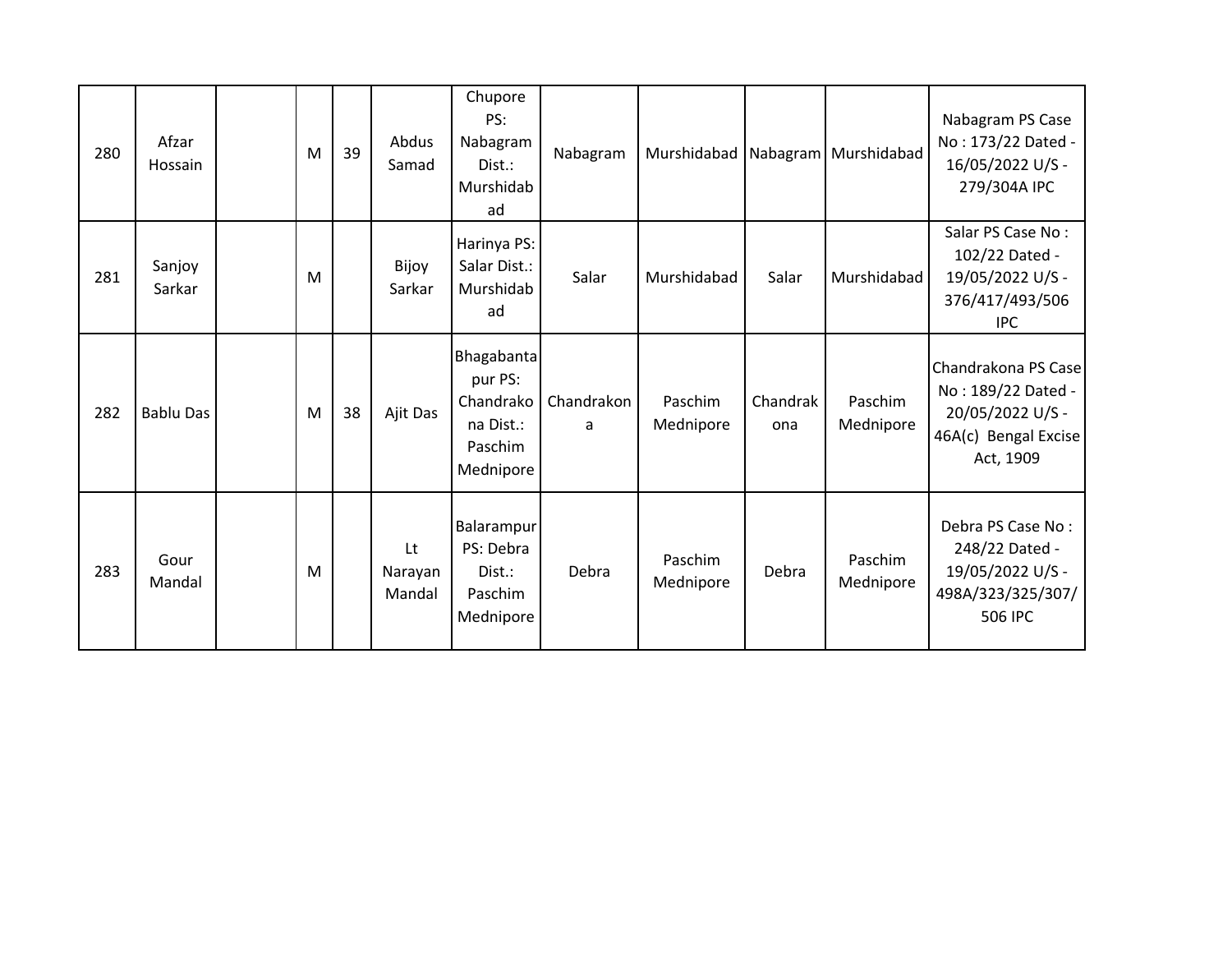| 284 | Sandip<br>Pal            | M | 26 | Sanatan                | Chowli<br>Singhapur<br>Word No.<br>08 Ghatal<br>Municipalit<br>y PS: Ghatal<br>Dist.:<br>Paschim<br>Mednipore | Ghatal   | Paschim<br>Mednipore | Ghatal | Paschim<br>Mednipore | <b>Ghatal PS Case No:</b><br>38/22 Dated -<br>27/01/2022 U/S -<br>498(A)/323/325/406<br>/506/307 IPC |
|-----|--------------------------|---|----|------------------------|---------------------------------------------------------------------------------------------------------------|----------|----------------------|--------|----------------------|------------------------------------------------------------------------------------------------------|
| 285 | Ranajit<br>Rana          | M | 34 | <b>Tarak</b><br>Rana   | vill.+PO-<br>Chuadanga<br>(Ranapara),<br>PS:<br>Khanakul<br>Dist.:<br>Hooghly<br>Rural                        | Khanakul | <b>Hooghly Rural</b> | Ghatal | Paschim<br>Mednipore | <b>Ghatal PS Case No:</b><br>168/22 Dated -<br>20/05/2022 U/S -<br>46A(C) Bengal Excise<br>Act, 1909 |
| 286 | Pabboti<br>Charan<br>Roy | M | 60 | Lt.<br>Jogendra<br>Roy | Komra, PO-<br>Balidanga<br>PS: Ghatal<br>Dist.:<br>Paschim<br>Mednipore                                       | Ghatal   | Paschim<br>Mednipore | Ghatal | Paschim<br>Mednipore | <b>Ghatal PS Case No:</b><br>169/22 Dated -<br>20/05/2022 U/S -<br>46A(C) Bengal Excise<br>Act, 1909 |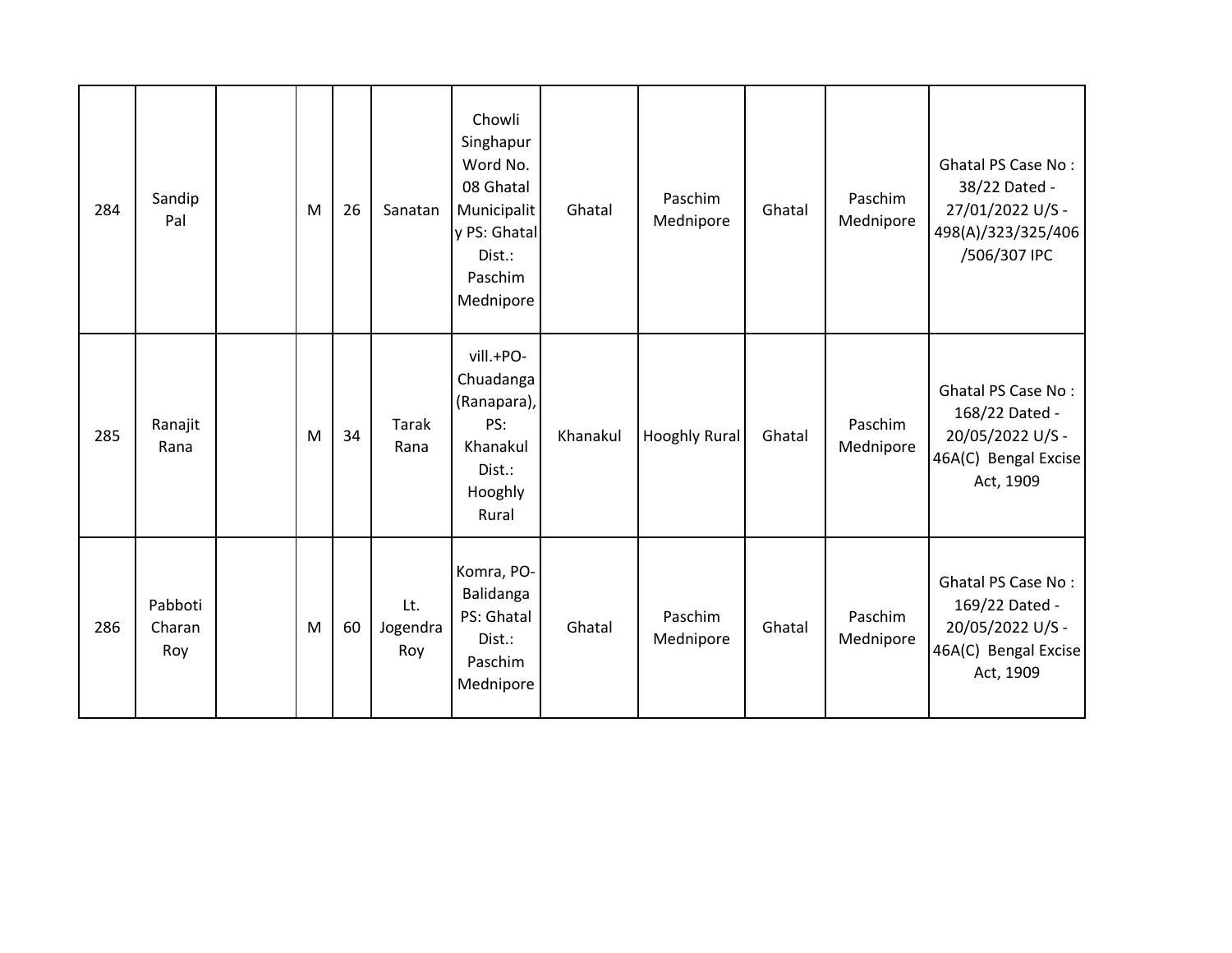| 287 | Debasis<br>Ghosh |      | M | 26 | Narayan<br>Ghosh | Vill+PO â€"<br>Ganasarish<br>a, PS-<br>Keshiary,<br>Dist –<br>Paschim<br>Medinipur<br>PS:<br>Keshiary<br>Dist.:<br>Paschim<br>Mednipore | Keshiary           | Paschim<br>Mednipore | Keshiary            | Paschim<br>Mednipore | Keshiary PS Case No:<br>167/22 Dated -<br>20/05/2022 U/S -<br>419/420/379/411/12<br>OB IPC |
|-----|------------------|------|---|----|------------------|-----------------------------------------------------------------------------------------------------------------------------------------|--------------------|----------------------|---------------------|----------------------|--------------------------------------------------------------------------------------------|
| 288 | Sk Najrul        | Lalu | M | 19 | Lt. Sk<br>Abdul  | Panchberia,<br>Balubasti,<br>Ward No. 4<br>PS:<br>Kharagpore<br>town Dist.:<br>Paschim<br>Mednipore                                     | Kharagpore<br>town | Paschim<br>Mednipore | Kharagpor<br>e town | Paschim<br>Mednipore | Kharagpore town PS<br>Case No: 276/22<br>Dated - 20/05/2022<br>U/S-399/402 IPC             |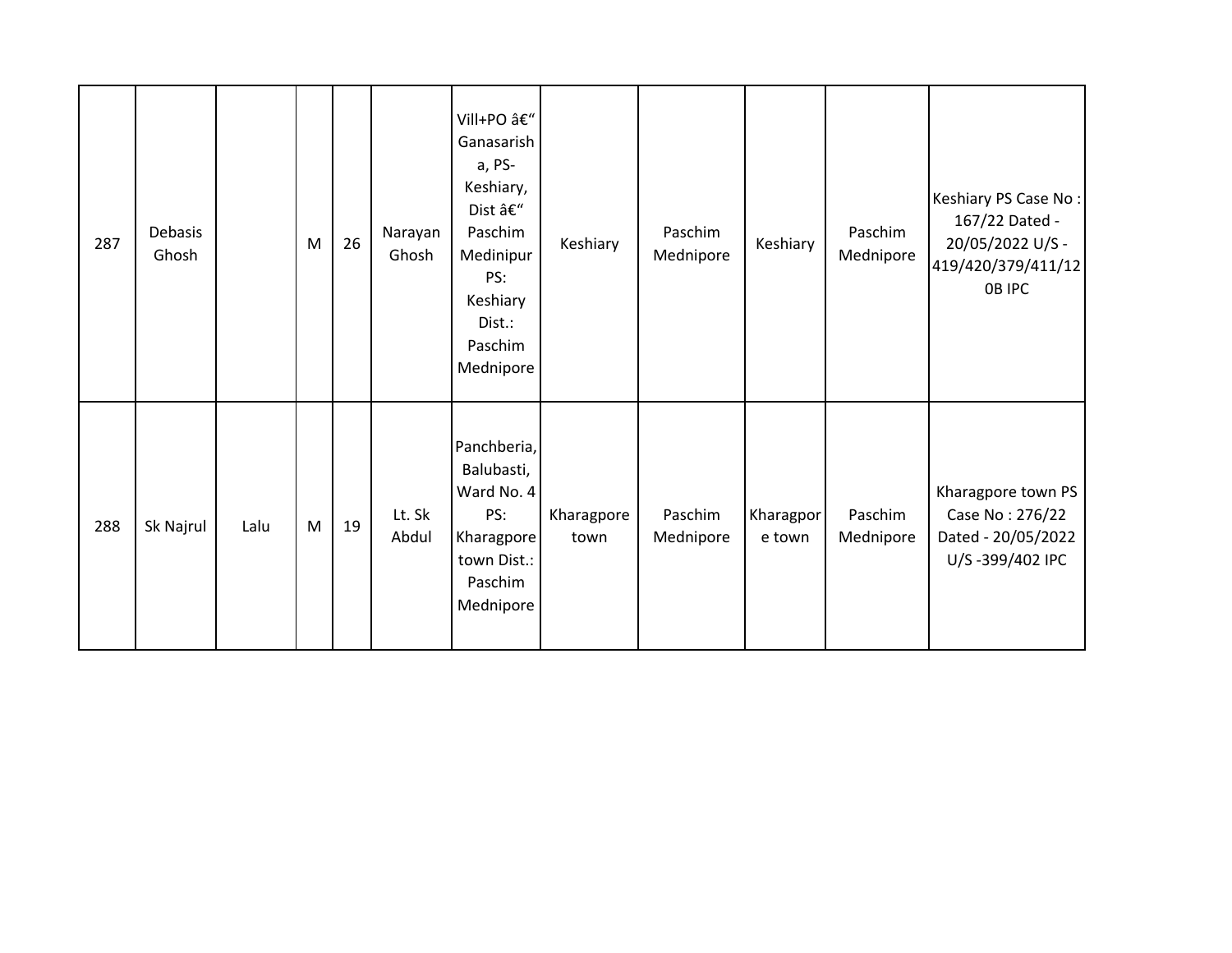| 289 | Sunny<br>Nayek | Ajoy     |   | 21 | Lt. Raju<br>Nayek  | <b>New</b><br>Settlement<br>near Mata<br>Mndir,<br>Ward No.<br>18, PS:<br>Kharagpore<br>town Dist.:<br>Paschim<br>Mednipore | Kharagpore<br>town | Paschim<br>Mednipore | Kharagpor<br>e town | Paschim<br>Mednipore | Kharagpore town PS<br>Case No: 276/22<br>Dated - 20/05/2022<br>U/S-399/402 IPC |
|-----|----------------|----------|---|----|--------------------|-----------------------------------------------------------------------------------------------------------------------------|--------------------|----------------------|---------------------|----------------------|--------------------------------------------------------------------------------|
| 290 | Sk Bhola       | SK Karim | M | 35 | Lt. Sk<br>Alauddin | Panchberia,<br>Bamniara,<br>Ward No. 4<br>PS:<br>Kharagpore<br>town Dist.:<br>Paschim<br>Mednipore                          | Kharagpore<br>town | Paschim<br>Mednipore | Kharagpor<br>e town | Paschim<br>Mednipore | Kharagpore town PS<br>Case No: 276/22<br>Dated - 20/05/2022<br>U/S-399/402 IPC |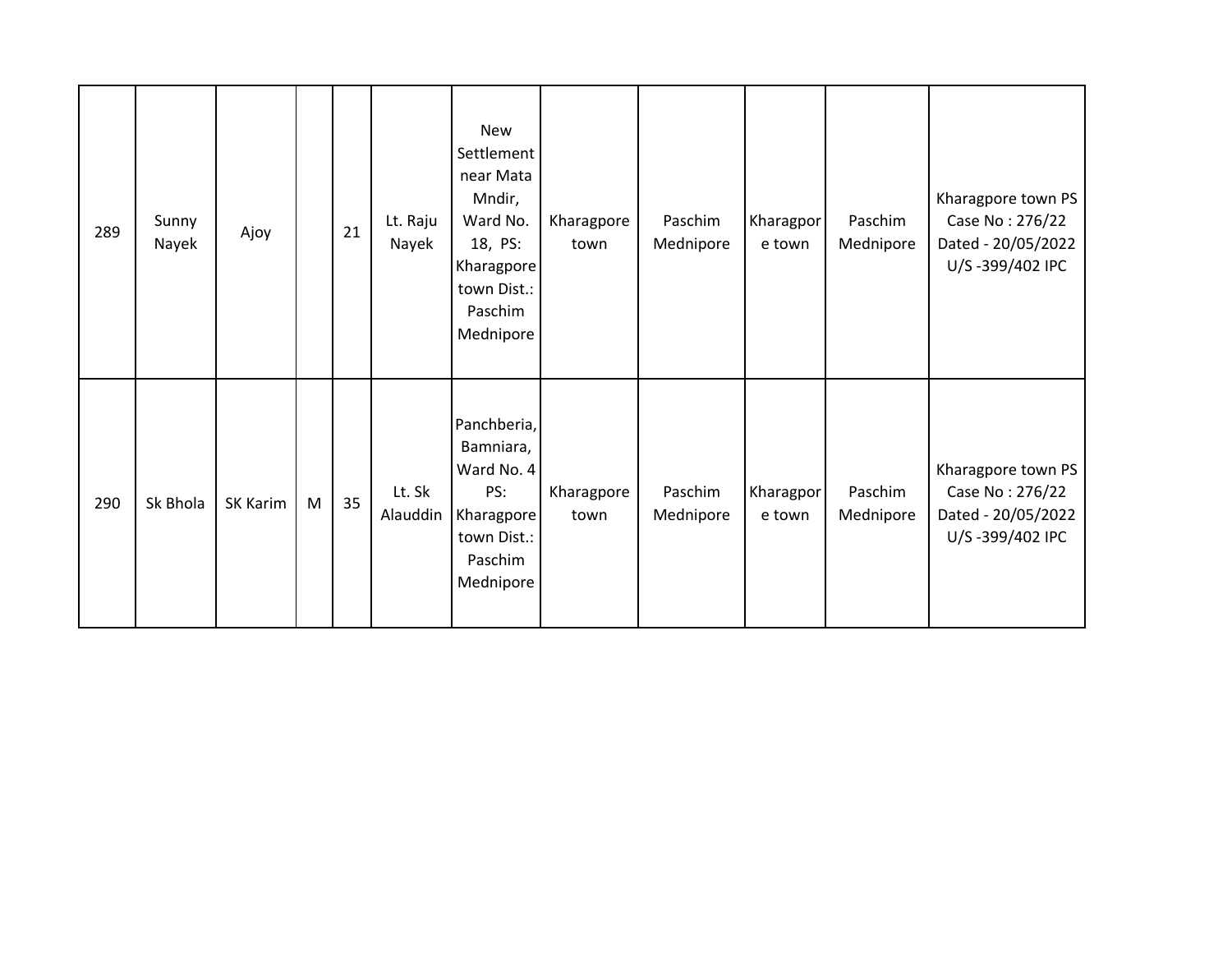| 291 | Sk Giddu         | <b>SK</b><br>Saifuddin |   | 40 | Sk Sahajan          | New Bus<br>Stand,<br>Gandhi<br>Nagar,<br>Ward No.<br>22 PS:<br>Kharagpore<br>town Dist.:<br>Paschim<br>Mednipore          | Kharagpore<br>town | Paschim<br>Mednipore | Kharagpor<br>e town | Paschim<br>Mednipore | Kharagpore town PS<br>Case No: 276/22<br>Dated - 20/05/2022<br>U/S-399/402 IPC                                 |
|-----|------------------|------------------------|---|----|---------------------|---------------------------------------------------------------------------------------------------------------------------|--------------------|----------------------|---------------------|----------------------|----------------------------------------------------------------------------------------------------------------|
| 292 | Chandan<br>Kumar |                        |   | 28 | Dwriyadh<br>an Jana | Mathurakat<br>i, Near RPF<br>Quarter<br>back Side,<br>Nimpura<br>PS:<br>Kharagpore<br>town Dist.:<br>Paschim<br>Mednipore | Kharagpore<br>town | Paschim<br>Mednipore | Kharagpor<br>e town | Paschim<br>Mednipore | Kharagpore town PS<br>Case No: 252/22<br>Dated - 06/05/2022<br>$U/S -$<br>341/323/3254B/307<br>/509/506/34 IPC |
| 293 | J Kumari         |                        | M | 40 | Lt. J.<br>Sankar    | Choto<br>Ayma PS:<br>Kharagpore<br>town Dist.:<br>Paschim<br>Mednipore                                                    | Kharagpore<br>town | Paschim<br>Mednipore | Kharagpor<br>e town | Paschim<br>Mednipore | Kharagpore town PS<br>Case No: 274/22<br>Dated - 19/05/2022<br>U/S-302/120B IPC                                |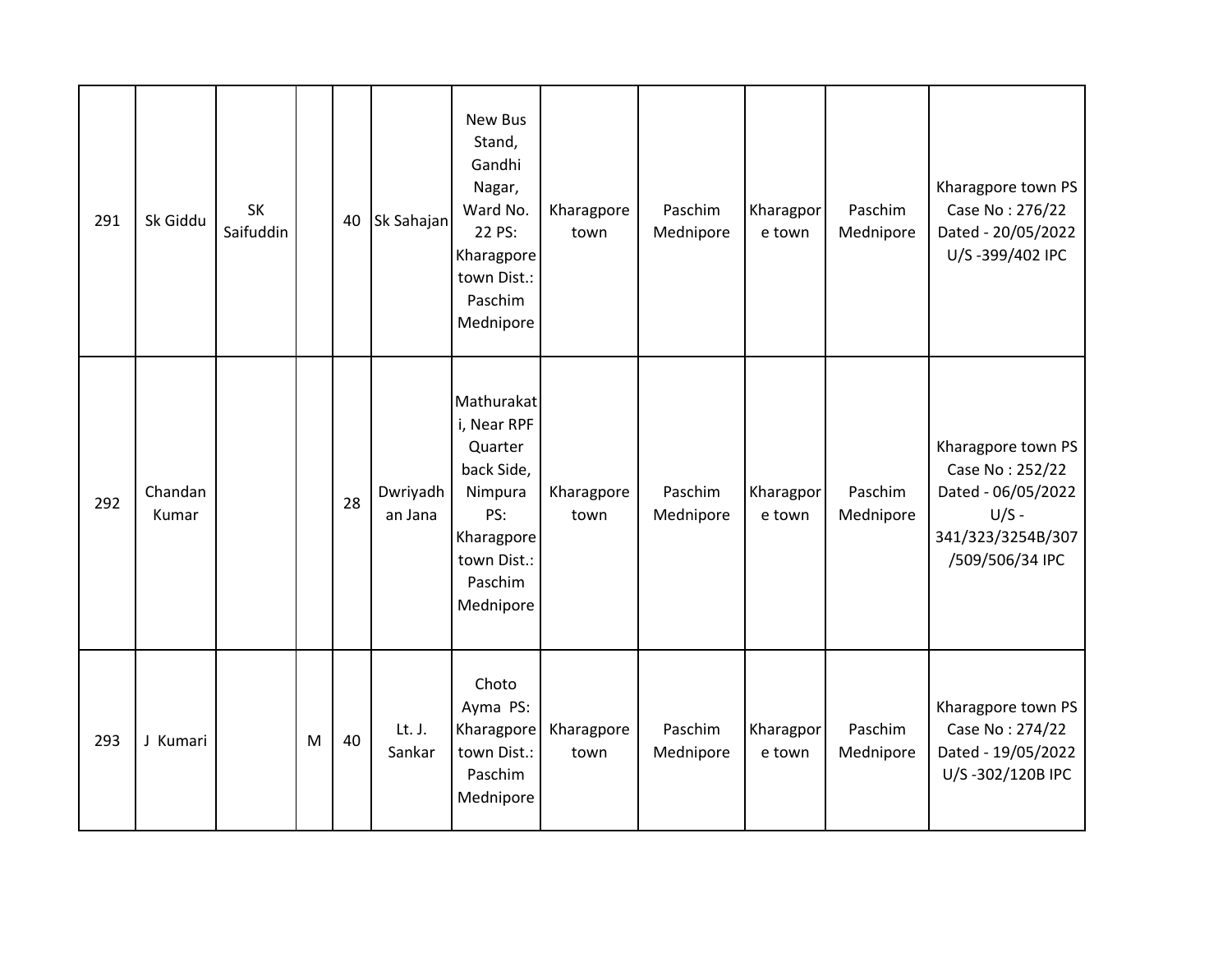| 294 | Dilip Sur                  | M | 30 | <b>Bablu Sur</b>              | Jamna, PS<br>Pingla, Dist<br>Paschim<br>Medinipur<br>PS: Pingla<br>Dist.:<br>Paschim<br>Mednipore | Pingla        | Paschim<br>Mednipore    | Pingla        | Paschim<br>Mednipore    | Pingla PS Case No:<br>79/22 Dated -<br>21/03/2022 U/S -<br>341/354B/376/511/<br>506 IPC |
|-----|----------------------------|---|----|-------------------------------|---------------------------------------------------------------------------------------------------|---------------|-------------------------|---------------|-------------------------|-----------------------------------------------------------------------------------------|
| 295 | Krishna<br>Kanta<br>Mahata | M | 38 | Sukdeb<br>Mahata              | Mirga PS:<br>Salbani<br>Dist.:<br>Paschim<br>Mednipore                                            | Salbani       | Paschim<br>Mednipore    | Salbani       | Paschim<br>Mednipore    | Salbani PS Warrant<br>$No = 40$                                                         |
| 296 | Ainul<br>Haque<br>Mondal   | M |    | Lt. Fojlek<br>Haque<br>Mondal | Bhumshore<br>PS: Bhatar<br>Dist.: Purba<br>Burdwan                                                | <b>Bhatar</b> | Purba<br>Burdwan        | <b>Bhatar</b> | Purba<br><b>Burdwan</b> | <b>Bhatar PS Case No:</b><br>177/22 Dated -<br>20/05/2022 U/S -<br>399/402 IPC          |
| 297 | Sk Olim                    | M |    | Lt. Sk<br>Khelai              | Bhumshore<br>PS: Bhatar<br>Dist.: Purba<br>Burdwan                                                | <b>Bhatar</b> | Purba<br>Burdwan        | <b>Bhatar</b> | Purba<br>Burdwan        | <b>Bhatar PS Case No:</b><br>177/22 Dated -<br>20/05/2022 U/S -<br>399/402 IPC          |
| 298 | Sk Safikul                 | M |    | Sk Abu<br>Toyeb               | Patna PS:<br><b>Bhatar</b><br>Dist.: Purba<br>Burdwan                                             | <b>Bhatar</b> | Purba<br><b>Burdwan</b> | <b>Bhatar</b> | Purba<br>Burdwan        | <b>Bhatar PS Case No:</b><br>177/22 Dated -<br>20/05/2022 U/S -<br>399/402 IPC          |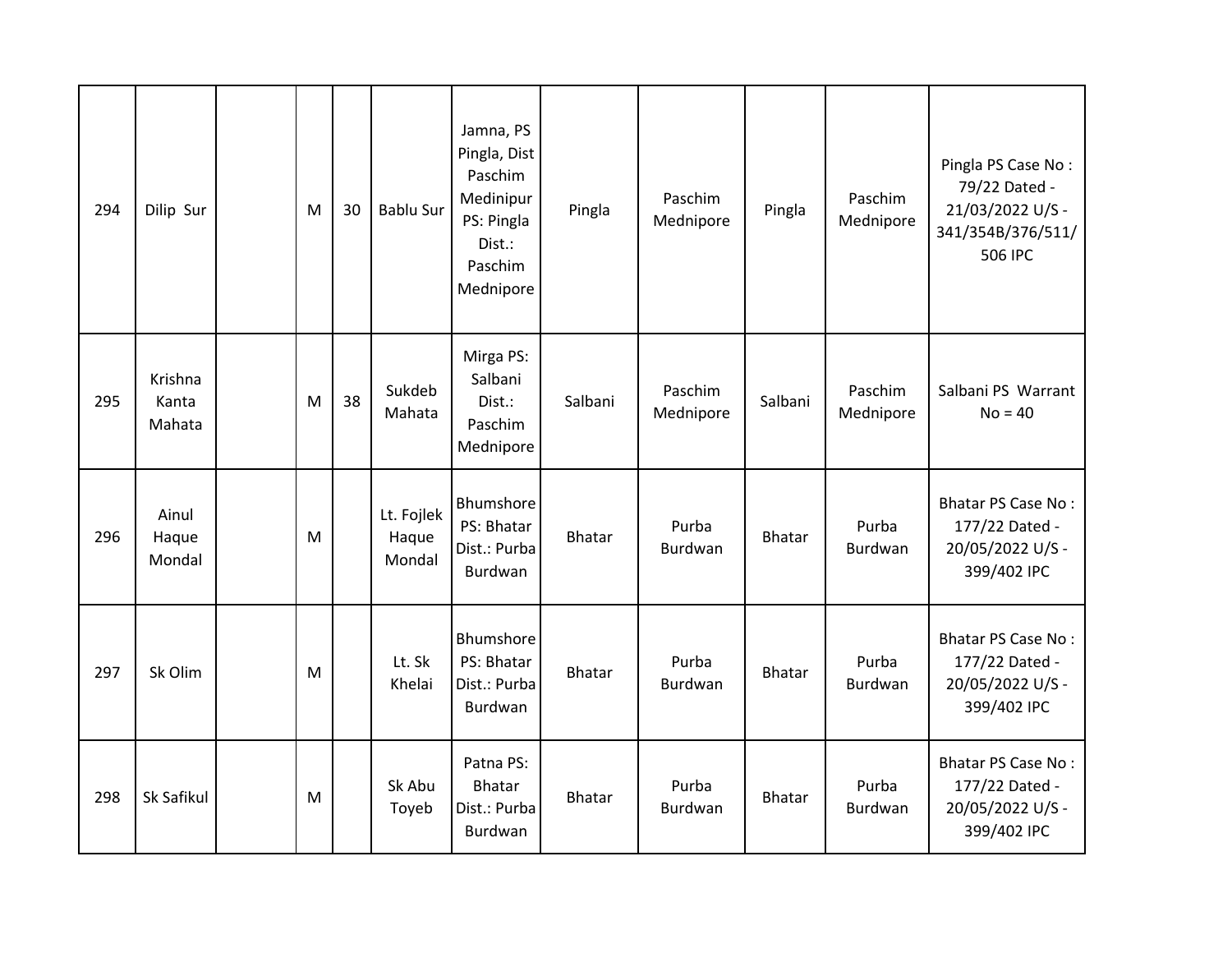| 299 | <b>Babu Mir</b>    |       | M |    | Anowar<br>Mir               | Patna PS:<br><b>Bhatar</b><br>Dist.: Purba<br><b>Burdwan</b>     | <b>Bhatar</b> | Purba<br>Burdwan | <b>Bhatar</b>  | Purba<br>Burdwan | <b>Bhatar PS Case No:</b><br>177/22 Dated -<br>20/05/2022 U/S -<br>399/402 IPC              |
|-----|--------------------|-------|---|----|-----------------------------|------------------------------------------------------------------|---------------|------------------|----------------|------------------|---------------------------------------------------------------------------------------------|
| 300 | Firoj<br>Molla     | Bapi  | M |    | Lt. Latif<br>Molla          | Bhumshore<br>PS: Bhatar<br>Dist.: Purba<br>Burdwan               | <b>Bhatar</b> | Purba<br>Burdwan | <b>Bhatar</b>  | Purba<br>Burdwan | <b>Bhatar PS Case No:</b><br>177/22 Dated -<br>20/05/2022 U/S -<br>399/402 IPC              |
| 301 | Biswajit<br>Thakur | Chatu | M | 37 | Lt. Ram<br>Prasad<br>Thakur | Katwa<br>Palita road<br>PS: Katwa<br>Dist.: Purba<br>Burdwan     | Katwa         | Purba<br>Burdwan | Katwa          | Purba<br>Burdwan | Katwa PS Case No:<br>262/22 Dated -<br>19/05/2022 U/S -<br>341/323/325/506/34<br><b>IPC</b> |
| 302 | Rentu Sk           |       | M | 24 | Nijam Sk                    | Gangulydan<br>ga PS:<br>Katwa Dist.:<br>Purba<br>Burdwan         | Katwa         | Purba<br>Burdwan | Mangalko<br>t  | Purba<br>Burdwan | Mangalkot PS Case<br>No: 123/22 Dated -<br>18/05/2022 U/S -<br>363/365 IPC                  |
| 303 | Ramesh<br>Ghosh    |       | M |    | Gopinath<br>Ghosh           | Ujna<br>Hattala PS:<br>Monteshwa<br>r Dist.:<br>Purba<br>Burdwan | Monteshwar    | Purba<br>Burdwan | Montesh<br>war | Purba<br>Burdwan | Monteshwar PS Case<br>No: 174/22 Dated -<br>20/05/2022 U/S -<br>341/326 IPC                 |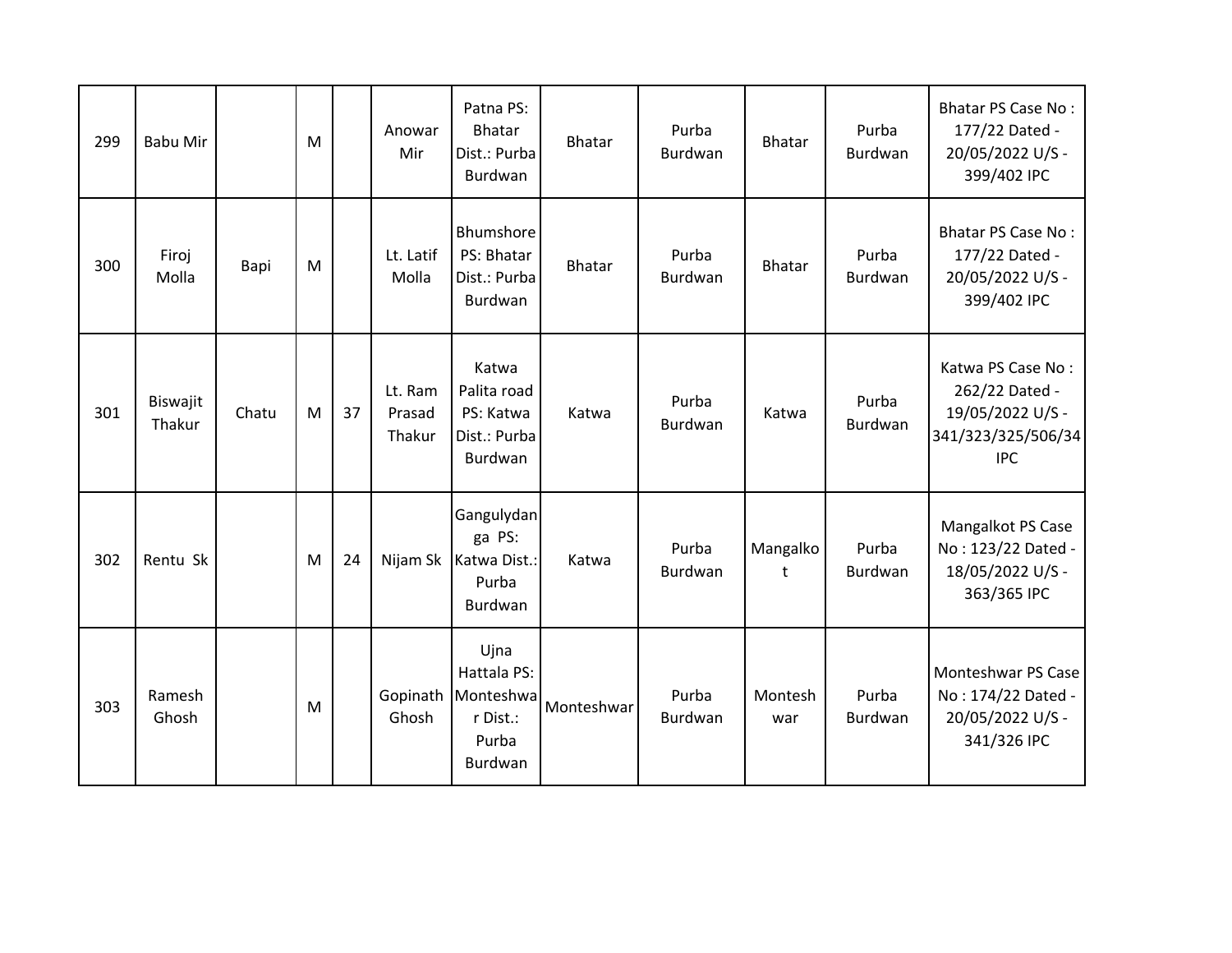| 304 | Morshed<br><b>Sk</b> | M |    | Sk        | PS:<br>Lt. Almach Purbasthali<br>Dist.: Purba<br>Burdwan                   | Purbasthali     | Purba<br><b>Burdwan</b> | Purbasthal           | Purba<br>Burdwan   | Purbasthali PS Case<br>No: 102/22 Dated -<br>20/05/2022 U/S -<br>399/402 IPC & 25<br>$(i)(a)(b) / 35$ Arms<br>Act, 1959 |
|-----|----------------------|---|----|-----------|----------------------------------------------------------------------------|-----------------|-------------------------|----------------------|--------------------|-------------------------------------------------------------------------------------------------------------------------|
| 305 | Khorshed<br>Sk       |   |    | <b>Sk</b> | PS:<br>Lt. Almach Purbasthali<br>Dist.: Purba<br><b>Burdwan</b>            | Purbasthali     | Purba<br><b>Burdwan</b> | Purbasthal           | Purba<br>Burdwan   | Purbasthali PS Case<br>No: 102/22 Dated -<br>20/05/2022 U/S -<br>399/402 IPC & 25<br>$(i)(a)(b)$ /35 Arms<br>Act, 1959  |
| 306 | Utpal<br>Rajbanshi   | M | 34 |           | PS:<br>Ganagpati   SAKTIGARH<br>Rajbanshi   Dist.: Purba<br><b>Burdwan</b> | SAKTIGARH       | Purba<br><b>Burdwan</b> | <b>SAKTIGAR</b><br>H | Purba<br>Burdwan   | <b>SAKTIGARH PS Case</b><br>No: 167/22 Dated -<br>19/05/2022 U/S -<br>498A/304 IPC                                      |
| 307 | Chandan<br>Dolai     | M |    | Sukumar   | PS:<br>Bhagawanp<br>ur Dist.:<br>Purba<br>Mednipore                        | Bhagawanpu<br>r | Purba<br>Mednipore      | Bhagawan<br>pur      | Purba<br>Mednipore | <b>Bhagawanpur PS</b><br>Case No: 193/22<br>Dated - 20/05/2022<br>U/S-376/506 IPC                                       |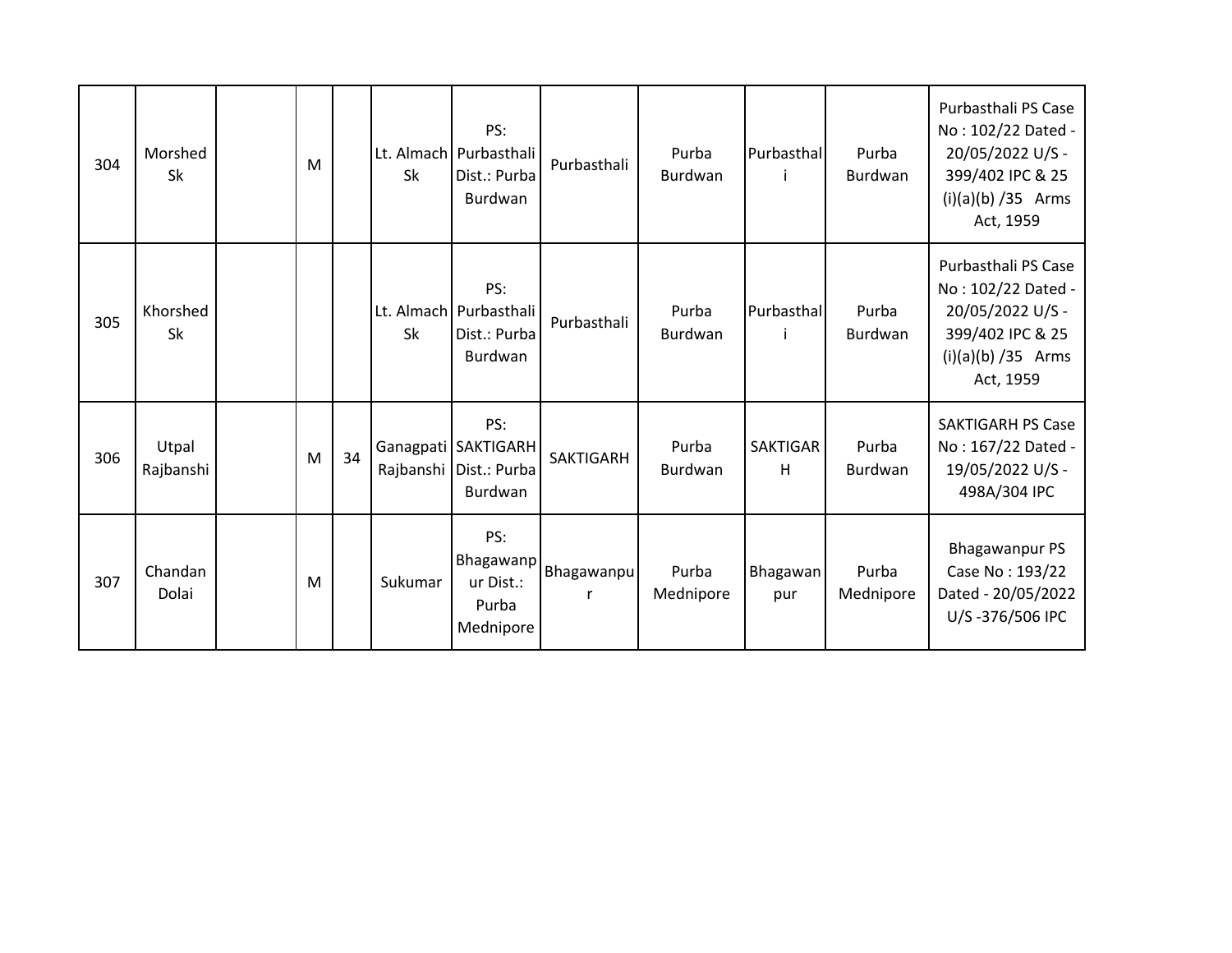| 308 | Tarun<br>Maity             | M | 25 | Nikhil<br>Maity               | Samudrapu<br>r, PO-<br>Daudpur,<br>PS- Contai,<br>Dist.- Purba<br>Medinipur<br>PS: Contai<br>Dist.: Purba<br>Mednipore | Contai  | Purba<br>Mednipore | Contai  | Purba<br>Mednipore | Contai PS Case No:<br>179/22 Dated -<br>12/05/2022 U/S -<br>498A/323/325/307<br>IPC & 4 Dowry<br>Prohibition Act,<br>1961Â |
|-----|----------------------------|---|----|-------------------------------|------------------------------------------------------------------------------------------------------------------------|---------|--------------------|---------|--------------------|----------------------------------------------------------------------------------------------------------------------------|
| 309 | Sushanta<br>Debnath        | M | 51 | $S/O$ Lt.<br>Baren<br>Debnath | PS: Khejuri<br>Dist.: Purba<br>Mednipore                                                                               | Khejuri | Purba<br>Mednipore | Khejuri | Purba<br>Mednipore | Khejuri PS Case No:<br>162/22 Dated -<br>20/05/2022 U/S -<br>46A(C) Bengal Excise<br>Act, 1909                             |
| 310 | Harekrish<br>na<br>Debnath |   | 59 | Lt Nalini<br>Debnath          | PS: Khejuri<br>Dist.: Purba<br>Mednipore                                                                               | Khejuri | Purba<br>Mednipore | Khejuri | Purba<br>Mednipore | Khejuri PS Case No:<br>164/22 Dated -<br>20/05/2022 U/S -<br>46A(C) Bengal Excise<br>Act, 1909                             |
| 311 | Srikrishna<br>Mondal       | M | 37 | $S/O-$<br>Prasanta<br>Mondal  | PS: Khejuri<br>Dist.: Purba<br>Mednipore                                                                               | Khejuri | Purba<br>Mednipore | Khejuri | Purba<br>Mednipore | Khejuri PS Case No:<br>126/21 Dated -<br>28/04/2021 U/S-3/4<br><b>Explosive Substances</b><br>Act, 1908Â                   |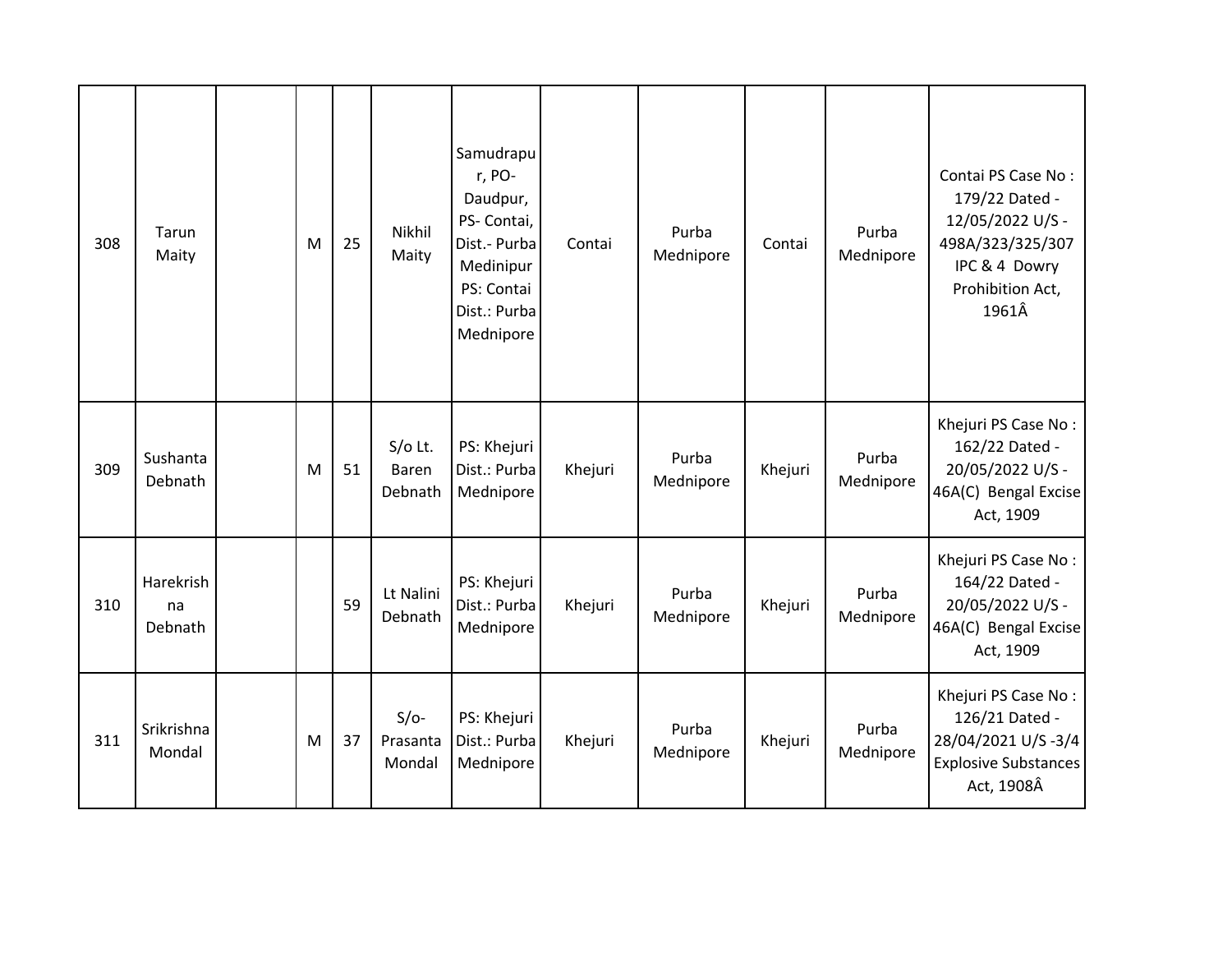| 312 | Somnath<br><b>Bhunia</b>          | M | 30 | Chittaranj<br>an Bhunia               | Haripur<br>Nandakum<br>ar PS:<br>Nandakum<br>ar Dist.:<br>Purba<br>Mednipore | Nandakumar | Purba<br>Mednipore | Nandaku<br>mar | Purba<br>Mednipore | Nandakumar PS Case<br>No: 191/22 Dated -<br>20/05/2022 U/S -<br>147/149/186/189/33<br>2/333/353/427 IPC |
|-----|-----------------------------------|---|----|---------------------------------------|------------------------------------------------------------------------------|------------|--------------------|----------------|--------------------|---------------------------------------------------------------------------------------------------------|
| 313 | Chitta<br>Ranjan<br><b>Bhunia</b> |   | 62 | Lt Bhusan<br>Chandra<br><b>Bhunia</b> | Haripur PS:<br>Nandakum<br>ar Dist.:<br>Purba<br>Mednipore                   | Nandakumar | Purba<br>Mednipore | Nandaku<br>mar | Purba<br>Mednipore | Nandakumar PS Case<br>No: 191/22 Dated -<br>20/05/2022 U/S -<br>147/149/186/189/33<br>2/333/353/427 IPC |
| 314 | Samir<br><b>Bhunia</b>            |   | 40 | Prabhanja<br>n Bhunia                 | Haripur PS:<br>Nandakum<br>ar Dist.:<br>Purba<br>Mednipore                   | Nandakumar | Purba<br>Mednipore | Nandaku<br>mar | Purba<br>Mednipore | Nandakumar PS Case<br>No: 191/22 Dated -<br>20/05/2022 U/S -<br>147/149/186/189/33<br>2/333/353/427 IPC |
| 315 | Sukumar<br><b>Bhunia</b>          |   | 35 | Prabhanja<br>n Bhunia                 | Haripur PS:<br>Nandakum<br>ar Dist.:<br>Purba<br>Mednipore                   | Nandakumar | Purba<br>Mednipore | Nandaku<br>mar | Purba<br>Mednipore | Nandakumar PS Case<br>No: 191/22 Dated -<br>20/05/2022 U/S -<br>147/149/186/189/33<br>2/333/353/427 IPC |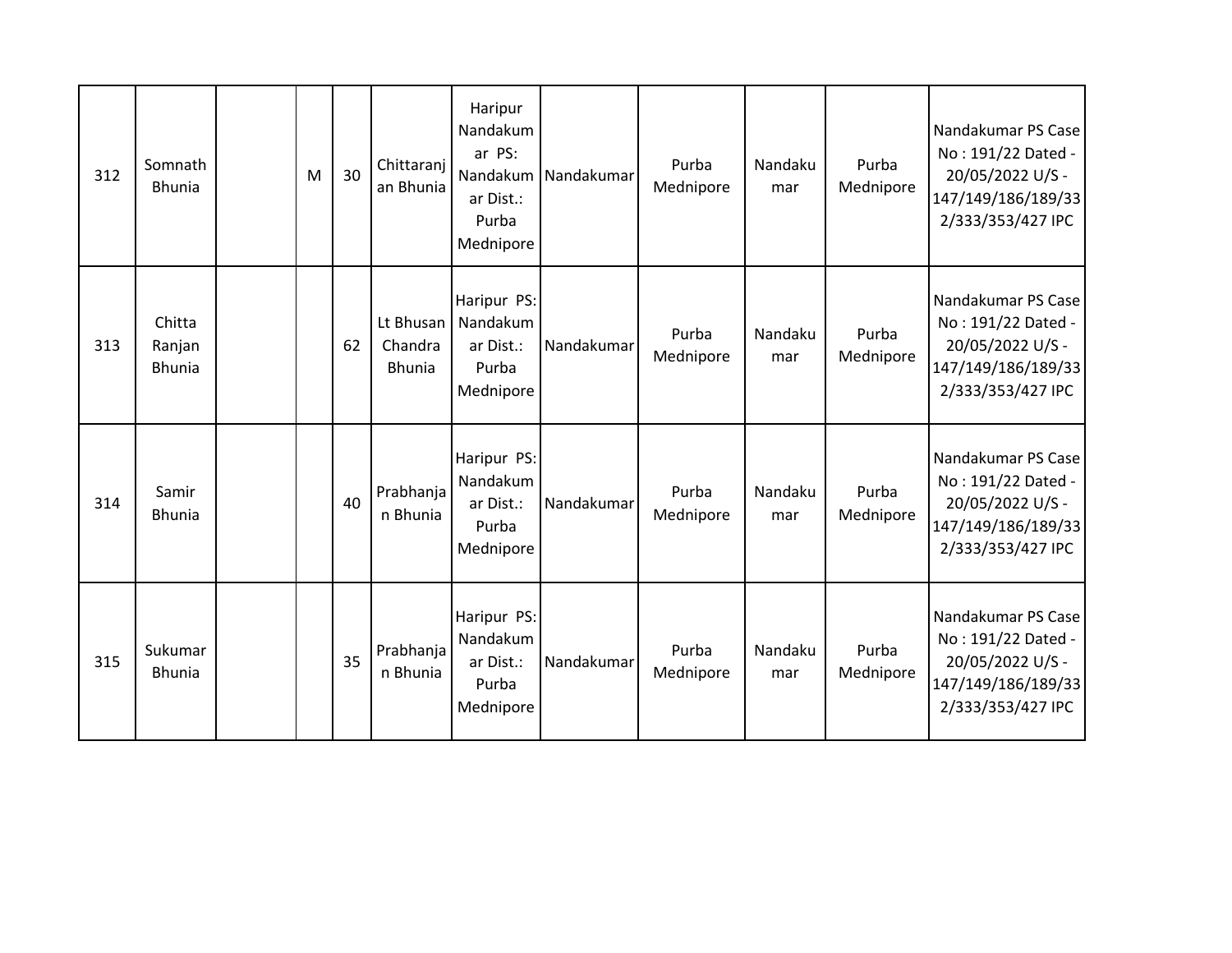| 316 | Sankar<br>Shaw             |        |   | 38 | Lt Kokil<br>Chandra<br>Shaw | Haripur PS:<br>Nandakum<br>ar Dist.:<br>Purba<br>Mednipore       | Nandakumar | Purba<br>Mednipore | Nandaku<br>mar | Purba<br>Mednipore | Nandakumar PS Case<br>No: 191/22 Dated -<br>20/05/2022 U/S -<br>147/149/186/189/33<br>2/333/353/427 IPC              |
|-----|----------------------------|--------|---|----|-----------------------------|------------------------------------------------------------------|------------|--------------------|----------------|--------------------|----------------------------------------------------------------------------------------------------------------------|
| 317 | Arijit<br>Samanta          | Gopal  | M | 24 | Biswajit                    | Bhabanipur<br>PS:<br>Nandakum<br>ar Dist.:<br>Purba<br>Mednipore | Nandakumar | Purba<br>Mednipore | Nandaku<br>mar | Purba<br>Mednipore | Nandakumar PS Case<br>No: 219/21 Dated -<br>01/06/2021 U/S -<br>341/323/324/325/32<br>6/307/354/506/34<br><b>IPC</b> |
| 318 | <b>Dipak</b><br>Raut       | Ganesh | M |    | Bijan                       | Panchet PS:<br>Pataspur<br>Dist.: Purba<br>Mednipore             | Pataspur   | Purba<br>Mednipore | Pataspur       | Purba<br>Mednipore | Pataspur PS Case No<br>: 292/22 Dated -<br>20/05/2022 U/S -<br>448/341/354B/506/<br>34 IPC                           |
| 319 | Sumitra<br>Midya<br>Mondal |        | F | 46 | Panchana<br>n Mondal        | Vill-<br>Agadoro<br>PS:<br>Sutahata<br>Dist.: Purba<br>Mednipore | Sutahata   | Purba<br>Mednipore | Sutahata       | Purba<br>Mednipore | Sutahata PS Case No<br>: 122/22 Dated -<br>14/05/2022 U/S -<br>498A/302/34 IPC                                       |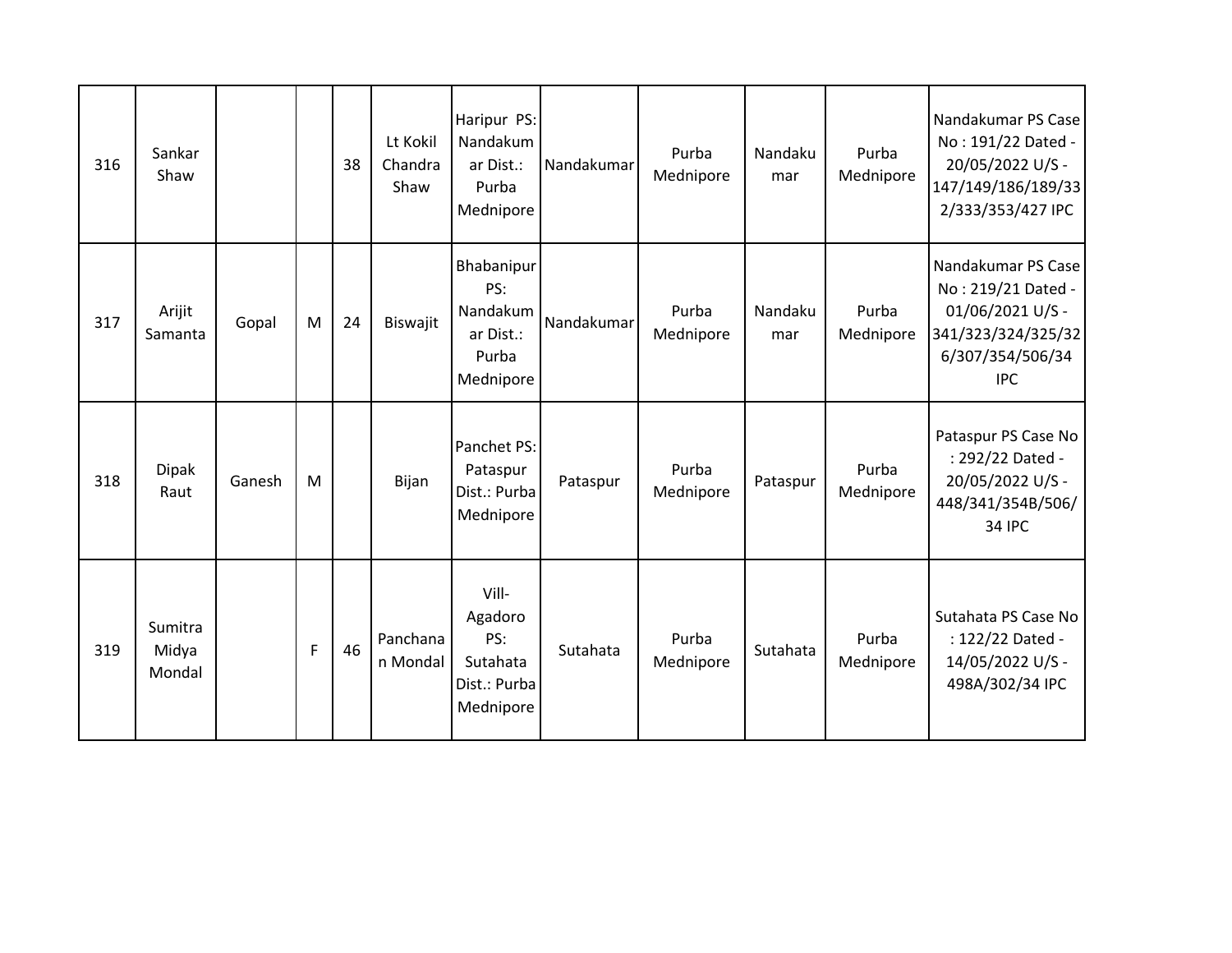| 320 | Sudhansh<br>u Mallick | M | Goutam<br>Mallick        | H. No-<br>35427, Hill<br>view<br>colony,<br>Road No-3,<br>Swami Sai<br>Mandir,<br>Dimna<br>Road,<br>Mango, PS-<br>MGM,<br>Jamshedpu<br>r, Dist-East<br>Singbhum,<br>Jharkhand |           | <b>Basirhat</b> | Barabazar | Purulia | <b>Barabazar PS Case</b><br>No: 81/22 Dated -<br>20/05/2022 U/S-279<br><b>IPC</b>                                                 |
|-----|-----------------------|---|--------------------------|-------------------------------------------------------------------------------------------------------------------------------------------------------------------------------|-----------|-----------------|-----------|---------|-----------------------------------------------------------------------------------------------------------------------------------|
| 321 | Sanjit Sing<br>Sardar | M | Sankar<br>Sing<br>Sardar | Vill-<br>Nilmohanp<br>ur, PS-<br>Barabazar,<br>Dist-<br>Purulia PS:<br>Barabazar<br>Dist.:<br>Purulia                                                                         | Barabazar | Purulia         | Barabazar | Purulia | <b>Barabazar PS Case</b><br>No: 76/22 Dated -<br>17/05/2022 U/S -<br>498A/494/506 IPC &<br>3/4 Dowry<br>Prohibition Act,<br>1961Â |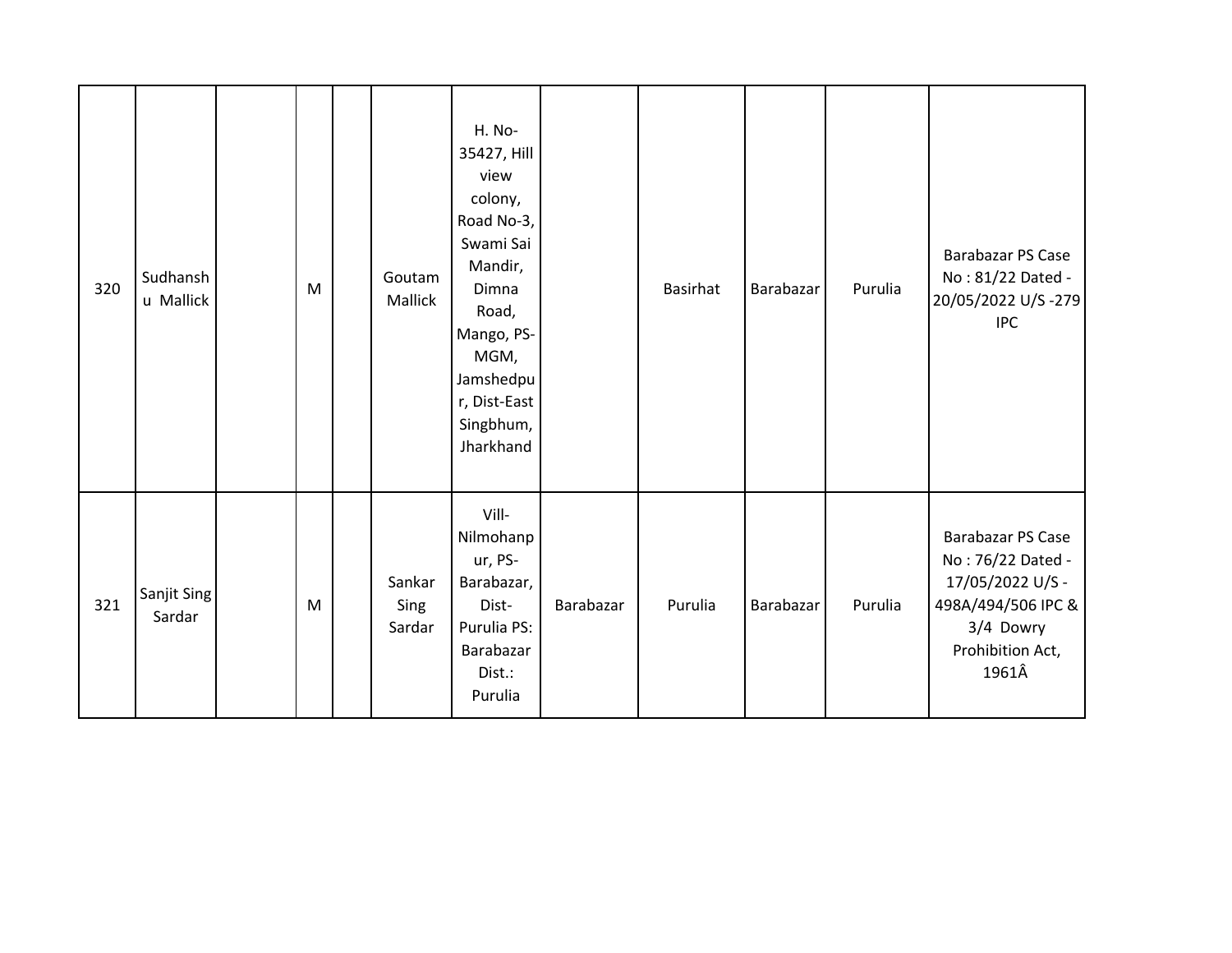| 322 | Aditya<br>Murmu | M | Sarkar<br>Murmu      | Jagdakocha<br>, Post-<br>Gopalnagar<br>PS:<br>Manbazar<br>Dist.:<br>Purulia | Manbazar  | Purulia                           | Kashipur  | Purulia                           | Kashipur PS Case No<br>: 56/22 Dated -<br>20/05/2022 U/S-279<br>IPC & 184/196/197<br>Motor Vehicles Act,<br>1988 (Relevant<br>Provisions) Â |
|-----|-----------------|---|----------------------|-----------------------------------------------------------------------------|-----------|-----------------------------------|-----------|-----------------------------------|---------------------------------------------------------------------------------------------------------------------------------------------|
| 323 | Niranjan<br>Roy |   | Prasunnya<br>Roy     | PS:<br>Kaliaganj<br>Dist.:<br>Raiganj<br>Police<br><b>District</b>          | Kaliaganj | Raiganj Police<br><b>District</b> | Kaliaganj | Raiganj Police<br><b>District</b> | Kaliaganj PS Case No<br>: 224/22 Dated -<br>05/05/2022 U/S -<br>497/405/323/307<br><b>IPC</b>                                               |
| 324 | Roma Roy        |   | <b>Bikram</b><br>Das | PS:<br>Kaliaganj<br>Dist.:<br>Raiganj<br>Police<br><b>District</b>          | Kaliaganj | Raiganj Police<br><b>District</b> | Kaliaganj | Raiganj Police<br><b>District</b> | Kaliaganj PS Case No<br>: 224/22 Dated -<br>05/05/2022 U/S -<br>497/405/323/307<br><b>IPC</b>                                               |
| 325 | Mona Roy        |   | Niranjan<br>Roy      | PS:<br>Kaliaganj<br>Dist.:<br>Raiganj<br>Police<br>District                 | Kaliaganj | Raiganj Police<br><b>District</b> | Kaliaganj | Raiganj Police<br><b>District</b> | Kaliaganj PS Case No<br>: 224/22 Dated -<br>05/05/2022 U/S -<br>497/405/323/307<br><b>IPC</b>                                               |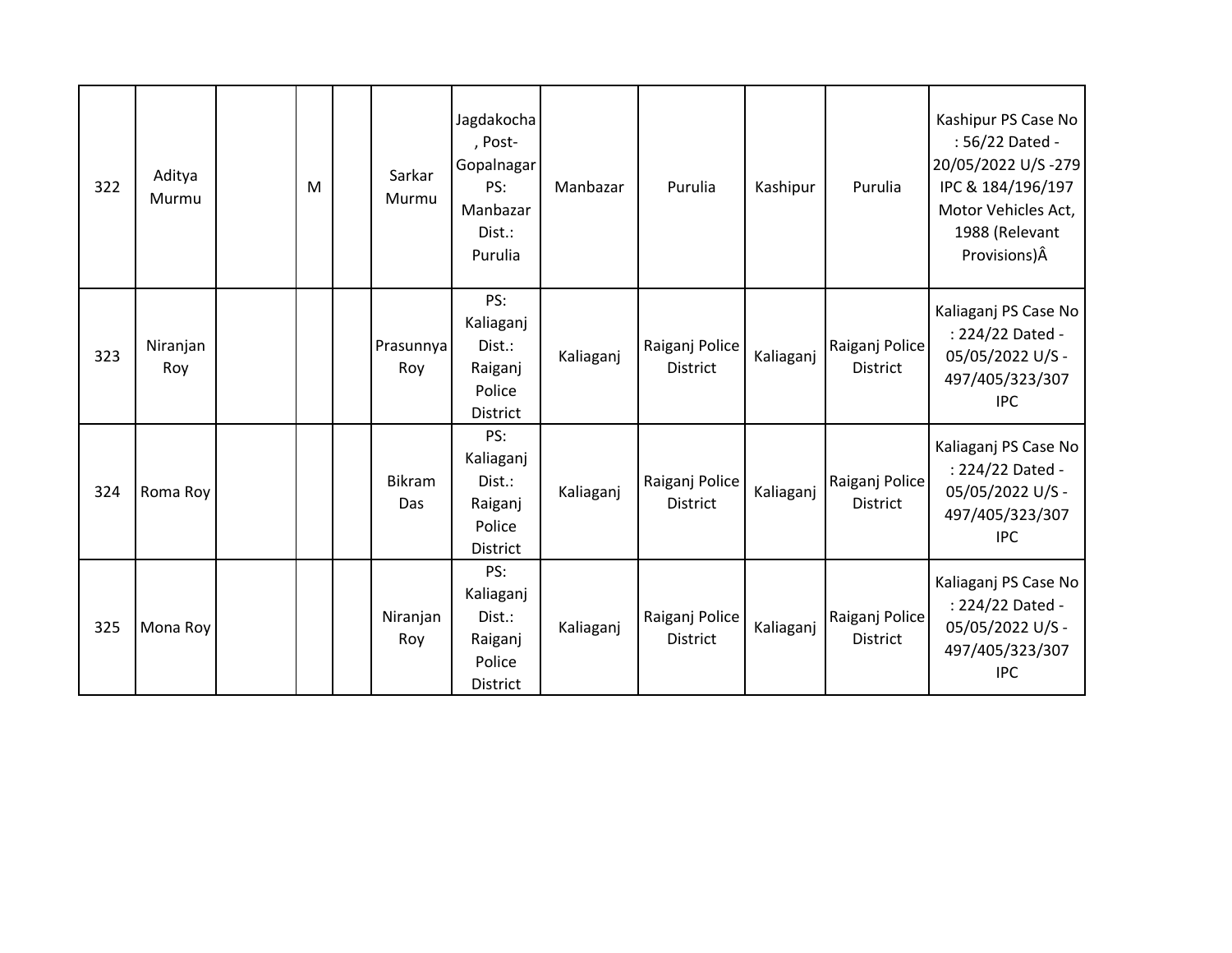| 326 | Sanjit<br>Pual             |               | M | 37 | Birendra<br>Paul            | Ashokpally<br>Pualpara<br>PS:<br>Raigunje<br>Dist.:<br>Raiganj<br>Police<br><b>District</b>                        | Raigunje | Raiganj Police<br><b>District</b>  | Raigunje | Raiganj Police<br><b>District</b> | Raigunje PS Case No<br>: 654/22 Dated -<br>20/05/2022 U/S -<br>417/376 IPC                  |
|-----|----------------------------|---------------|---|----|-----------------------------|--------------------------------------------------------------------------------------------------------------------|----------|------------------------------------|----------|-----------------------------------|---------------------------------------------------------------------------------------------|
| 327 | Mohan<br>Soren             | Madan<br>Tudu | M | 40 | "nimai<br>Soren "           | Subashganj<br>PS:<br>Raigunje<br>Dist.:<br>Raiganj<br>Police<br><b>District</b>                                    | Raigunje | Raiganj Police<br><b>District</b>  | Raigunje | <b>District</b>                   | Raiganj Police   Raigunje PS Warrant  <br>$No = 530/07$                                     |
| 328 | Prohallad<br><b>Biswas</b> |               | M | 27 | Lt Santosh<br><b>Biswas</b> | Kamalpur<br>Dakshinpar<br>a, PS<br>Dhantala,<br>Nadia. PS:<br>Dhantala<br>Dist.:<br>Ranaghat<br>Police<br>District | Dhantala | Ranaghat<br><b>Police District</b> | Dhantala | Ranaghat<br>Police District       | Dhantala PS Case No<br>: 313/22 Dated -<br>17/05/2022 U/S -<br>447/325/326/354B/<br>506 IPC |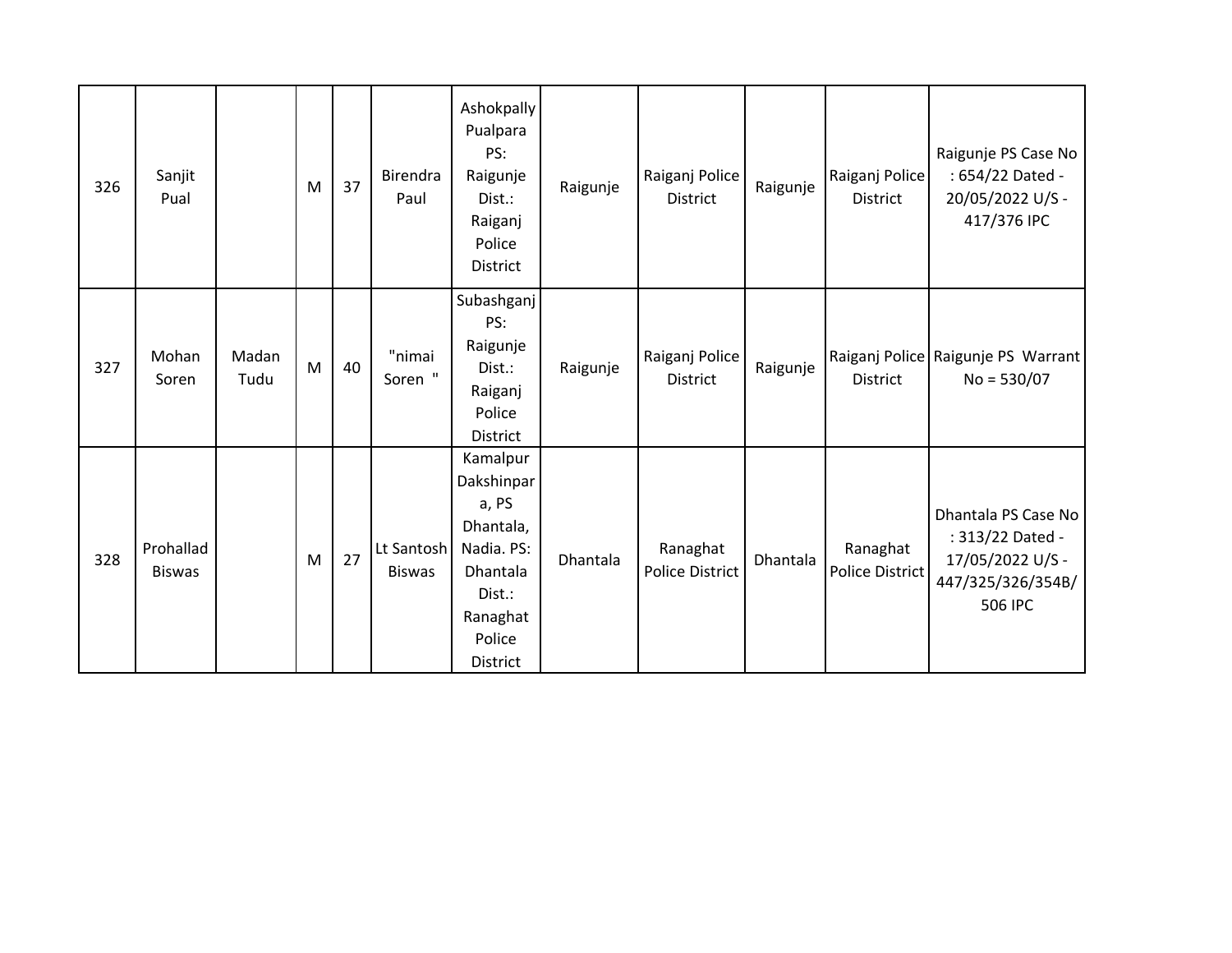| 329 | Akash<br><b>Biswas</b>       |                            | M | 25 | Asish<br><b>Biswas</b>      | Uttar<br>Collegepara<br>, Bagula PS<br>Hanskhali,<br>Nadia PS:<br>Hanskhli<br>Dist.:<br>Ranaghat<br>Police<br><b>District</b> | Hanskhli | Ranaghat<br><b>Police District</b> | Hanskhli | Ranaghat<br><b>Police District</b> | Hanskhli PS Case No:<br>467/22 Dated -<br>17/05/2022 U/S -<br>498(A)/325/307 IPC                                            |
|-----|------------------------------|----------------------------|---|----|-----------------------------|-------------------------------------------------------------------------------------------------------------------------------|----------|------------------------------------|----------|------------------------------------|-----------------------------------------------------------------------------------------------------------------------------|
| 330 | Balu<br>Chakrabor<br>ty      | Kalpana<br>Chakrabor<br>ty | F |    | Lt Manik<br>Chakrabor<br>ty | Haldipara,<br>PS<br>Hanskhali,<br>Nadia. PS:<br>Hanskhli<br>Dist.:<br>Ranaghat<br>Police<br><b>District</b>                   | Hanskhli | Ranaghat<br><b>Police District</b> | Hanskhli | Ranaghat<br><b>Police District</b> | Hanskhli PS Case No:<br>222/22 Dated -<br>13/03/2022 U/S -<br>498(A)/302/34 IPC &<br>3/4 Dowry<br>Prohibition Act,<br>1961Â |
| 331 | Biswanath<br>Chakrabor<br>ty |                            | M |    | Lt Manik<br>Chakrabor<br>ty | Haldipara,<br>PS<br>Hanskhali,<br>Nadia PS:<br>Hanskhli<br>Dist.:<br>Ranaghat<br>Police<br>District                           | Hanskhli | Ranaghat<br><b>Police District</b> | Hanskhli | Ranaghat<br><b>Police District</b> | Hanskhli PS Case No:<br>222/22 Dated -<br>13/03/2022 U/S -<br>498(A)/302/34 IPC &<br>3/4 Dowry<br>Prohibition Act,<br>1961Â |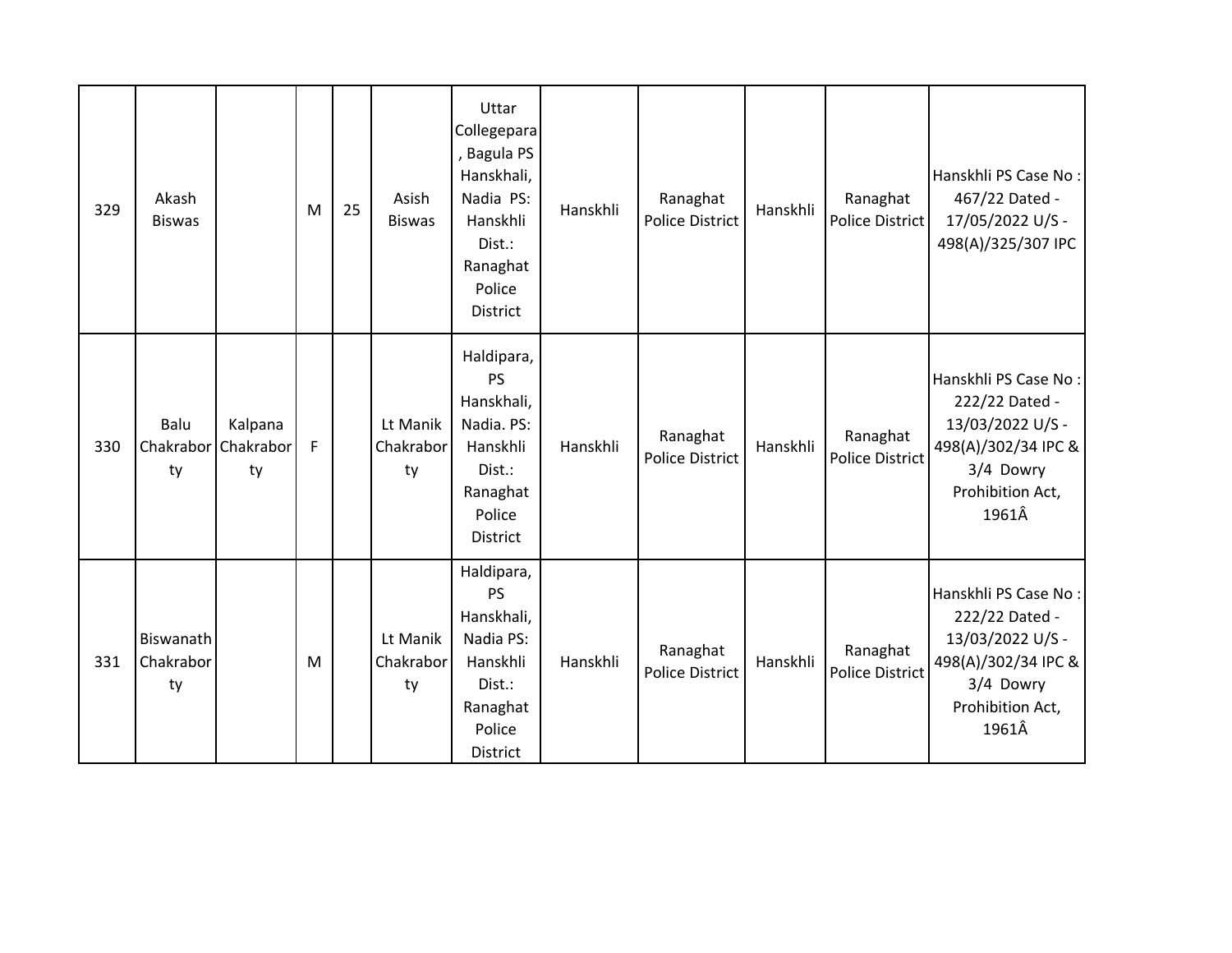| 332 | Pijush<br>Deowry         | M | 21 | Parimal<br>Deowry | Birnagar,<br>Shibpur, PS<br>Taherpur,<br>Nadia. PS:<br>Taherpur<br>Dist.:<br>Ranaghat<br>Police<br>District                                        | Taherpur    | Ranaghat<br><b>Police District</b>  | Taherpur                       | Ranaghat<br><b>Police District</b> | Taherpur PS Case No<br>: 240/22 Dated -<br>20/05/2022 U/S -<br>363/365 IPC                   |
|-----|--------------------------|---|----|-------------------|----------------------------------------------------------------------------------------------------------------------------------------------------|-------------|-------------------------------------|--------------------------------|------------------------------------|----------------------------------------------------------------------------------------------|
| 333 | Ali<br>Hossain<br>Sardar | M | 40 | Sardar            | Vill-<br>Nisapur<br>Dakshin<br>Gorijola,<br>PO-<br>Lt. Khalek   Dhannyagh<br>ata, PS:<br>Mandirbaza<br>r Dist.:<br>Sundarban<br>Police<br>District | Mandirbazar | Sundarban<br><b>Police District</b> | Diamond<br>harbour<br>g.r.p.s. | Sealdah<br>G.R.P.                  | Diamond harbour<br>g.r.p.s. PS Case No:<br>11/22 Dated -<br>19/05/2022 U/S-379<br><b>IPC</b> |
| 334 | Jyotish<br>Das           | M | 25 | $S/O-It.$         | VILL-<br><b>BARPETA</b><br>ROAD,<br><b>WORD NO-</b><br>4, PO-<br>Manuj Das SIMLAGURI<br>, PS-<br><b>BARPETA</b><br>ROAD, DIST-<br><b>BARPETA</b>   |             | <b>Basirhat</b>                     | Alipurduar<br>g.r.p.s.         | <b>SILIGURI</b><br>G.R.P.          | Alipurduar g.r.p.s. PS<br>Case No: 04/22 U/S -                                               |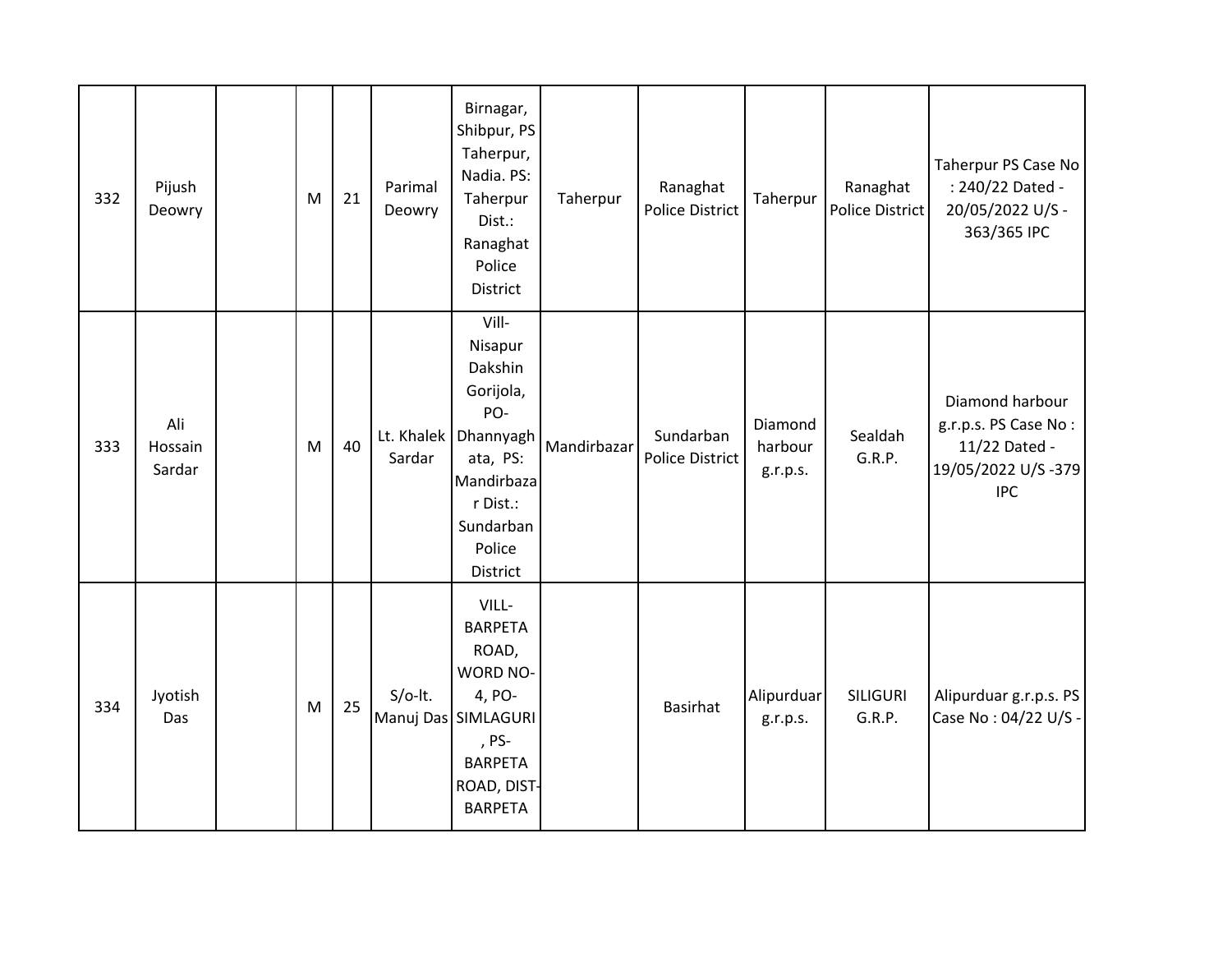| 335 | Bijay Roy       | M | 20 | Sukumar<br>Roy        | More Bazar<br>PS: New<br>jalpaiguri<br>Dist.:<br>Siliguri<br>Police<br>Commissio<br>nerate                                                                                 | <b>New</b><br>jalpaiguri | Siliguri Police<br>Commissioner<br>ate | <b>New</b><br>jalpaiguri | Siliguri Police<br>Commissione<br>rate | New jalpaiguri PS<br>Case No: 334/22<br>Dated - 08/04/2022<br>U/S-380 IPC   |
|-----|-----------------|---|----|-----------------------|----------------------------------------------------------------------------------------------------------------------------------------------------------------------------|--------------------------|----------------------------------------|--------------------------|----------------------------------------|-----------------------------------------------------------------------------|
| 336 | Manoj<br>Mirdha | M | 24 | Manoranj<br>an Mirdha | of<br>Debidanga<br>Bazar, PO<br>Champasari<br>, PS<br>Pradhan<br>Nagar, Dist-<br>Darjeeling<br>PS:<br>Pradhannag<br>ar Dist.:<br>Siliguri<br>Police<br>Commissio<br>nerate | Pradhannaga              | Siliguri Police<br>Commissioner<br>ate | Pradhann<br>agar         | Siliguri Police<br>Commissione<br>rate | Pradhannagar PS<br>Case No: 367/22<br>Dated - 20/05/2022<br>U/S-411/414 IPC |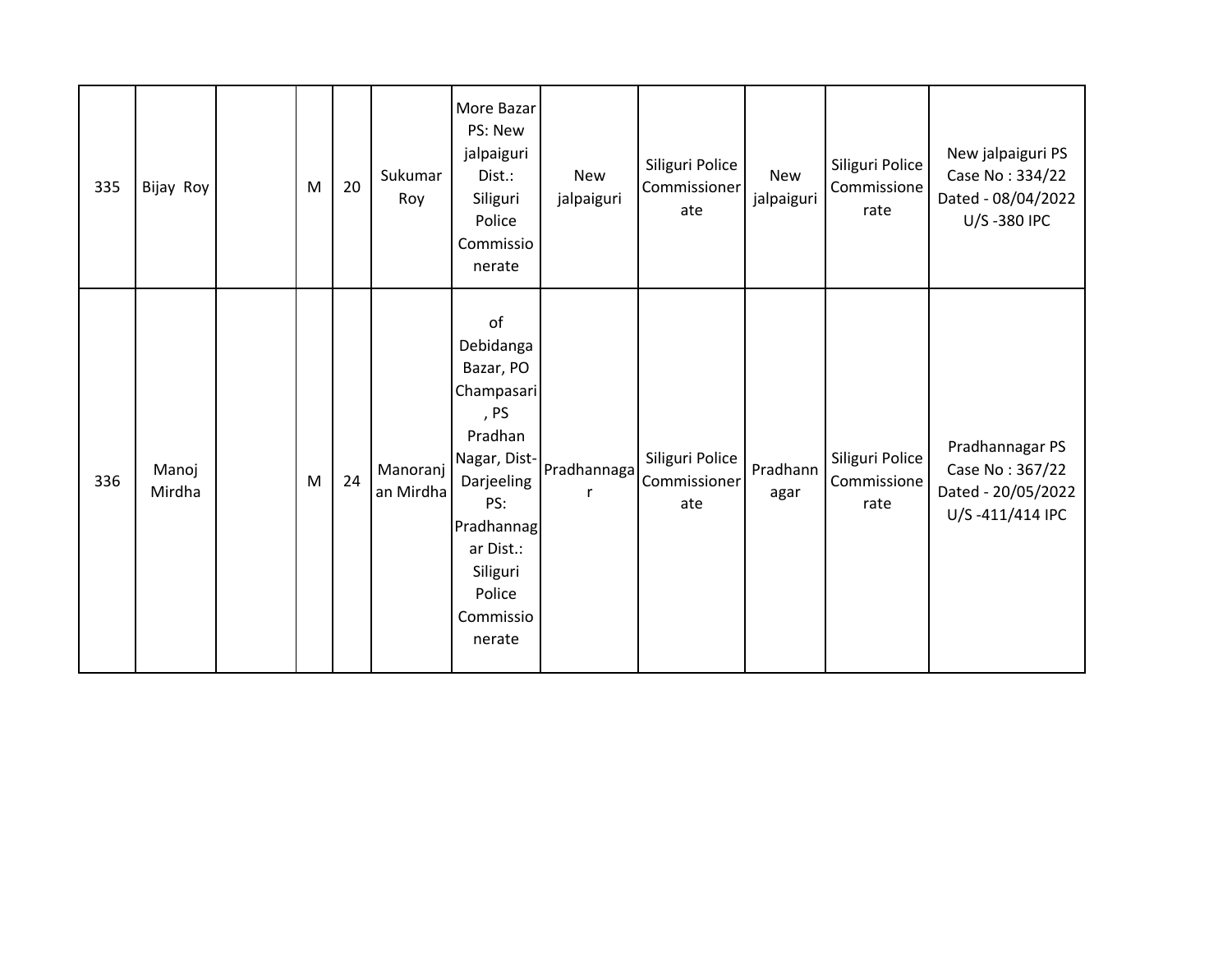| 337 | Dilip Saha     | M | 52 | Kalipada<br>Saha        | of<br>Vidyachakr<br>a Colony,<br>Ward No-<br>44Â P.S-<br>Bhaktinagar<br>Dist-<br>Jalpaiguri<br>PS:<br>Bhaktinagar<br>Dist.:<br>Siliguri                                  | Bhaktinagar | Siliguri Police<br>Commissioner<br>ate | Pradhann<br>agar | Siliguri Police<br>rate                | Pradhannagar PS<br>Case No: 371/22<br>Dated - 20/05/2022<br>Commissione $ U/S - 3/4$ of The West<br><b>Bengal Gambling and</b><br><b>Prize Competitions</b><br>Act, 1957 |
|-----|----------------|---|----|-------------------------|--------------------------------------------------------------------------------------------------------------------------------------------------------------------------|-------------|----------------------------------------|------------------|----------------------------------------|--------------------------------------------------------------------------------------------------------------------------------------------------------------------------|
|     |                |   |    |                         | Police<br>Commissio<br>nerate                                                                                                                                            |             |                                        |                  |                                        |                                                                                                                                                                          |
| 338 | Sanjib<br>Saha | M | 42 | Ananda<br>Mohan<br>Saha | of<br>Vidyachakr<br>a Colony,<br>Ward No-<br>44Â P.S-<br>Bhaktinagar<br>Dist-<br>Jalpaiguri<br>PS:<br>Bhaktinagar<br>Dist.:<br>Siliguri<br>Police<br>Commissio<br>nerate | Bhaktinagar | Siliguri Police<br>Commissioner<br>ate | Pradhann<br>agar | Siliguri Police<br>Commissione<br>rate | Pradhannagar PS<br>Case No: 371/22<br>Dated - 20/05/2022<br>$U/S - 3/4$ of The West<br><b>Bengal Gambling and</b><br><b>Prize Competitions</b><br>Act, 1957              |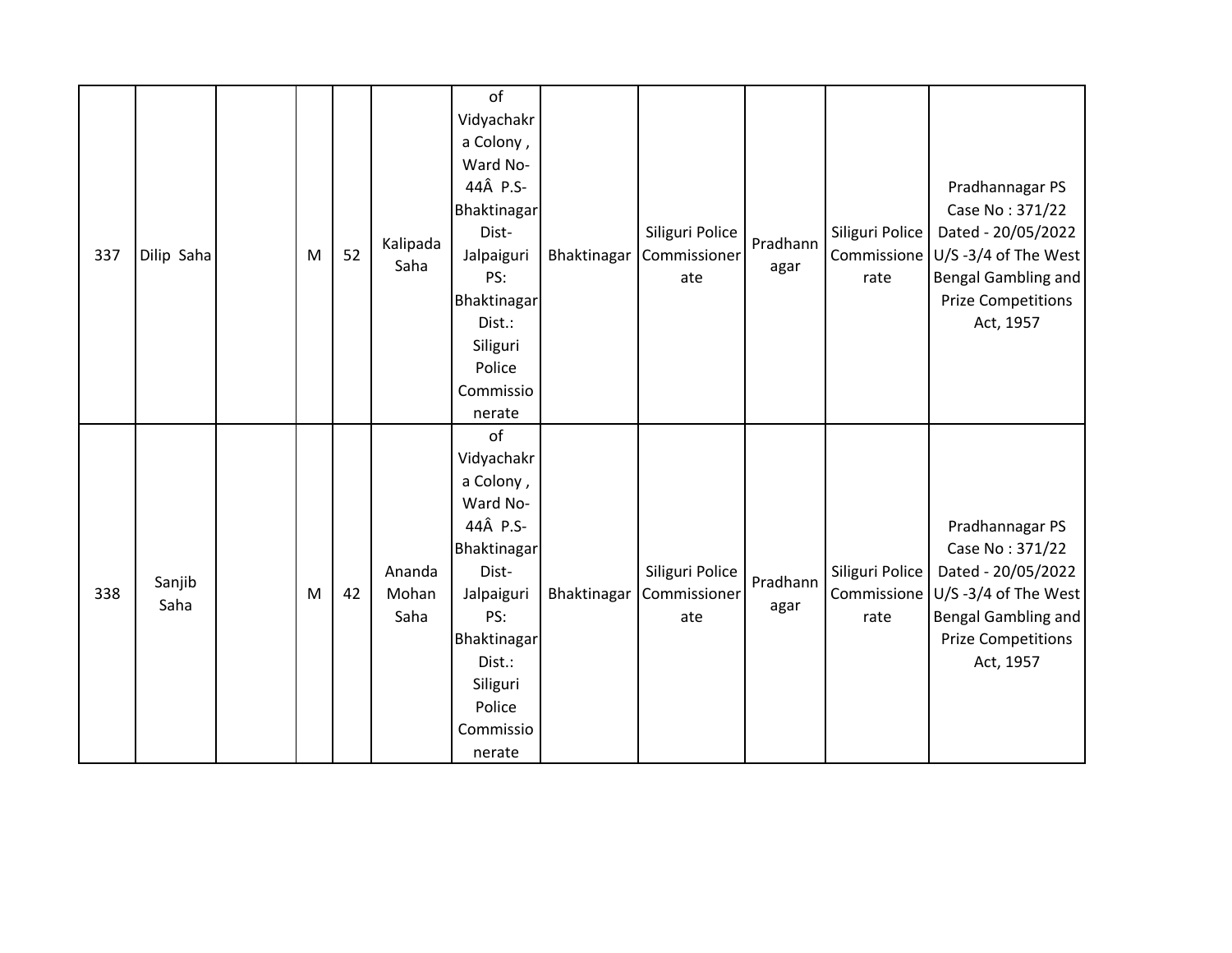| 339 | Moni<br>Kumar Rai      | M | 62 | Bhaktama<br>n Rai              | of<br>Dhaknikata<br>PS-<br>Pradhannag<br>ar Dist-<br>Darjeeling<br>PS:<br>Pradhannag<br>ar Dist.:<br>Siliguri<br>Police<br>Commissio<br>nerate | Pradhannaga | Siliguri Police<br>Commissioner<br>ate | Pradhann<br>agar | Siliguri Police<br>Commissione<br>rate | Pradhannagar PS<br>Case No: 371/22<br>Dated - 20/05/2022<br>$U/S -3/4$ of The West<br>Bengal Gambling and<br><b>Prize Competitions</b><br>Act, 1957 |
|-----|------------------------|---|----|--------------------------------|------------------------------------------------------------------------------------------------------------------------------------------------|-------------|----------------------------------------|------------------|----------------------------------------|-----------------------------------------------------------------------------------------------------------------------------------------------------|
| 340 | Dedup<br><b>Bhutia</b> |   | 43 | Sonam<br>Lodo<br><b>Bhutia</b> | of S.S Road,<br>Chatrabas<br>Ward No<br>13 PS<br>Kurseong<br><b>Dist</b><br>Darjeeling<br>PS:<br>Kurseong<br>Dist.:<br>Darjeeling              | Kurseong    | Darjeeling                             | Pradhann<br>agar | Siliguri Police<br>Commissione<br>rate | Pradhannagar PS<br>Case No: 355/22<br>Dated - 13/05/2022<br>U/S-376/417 IPC                                                                         |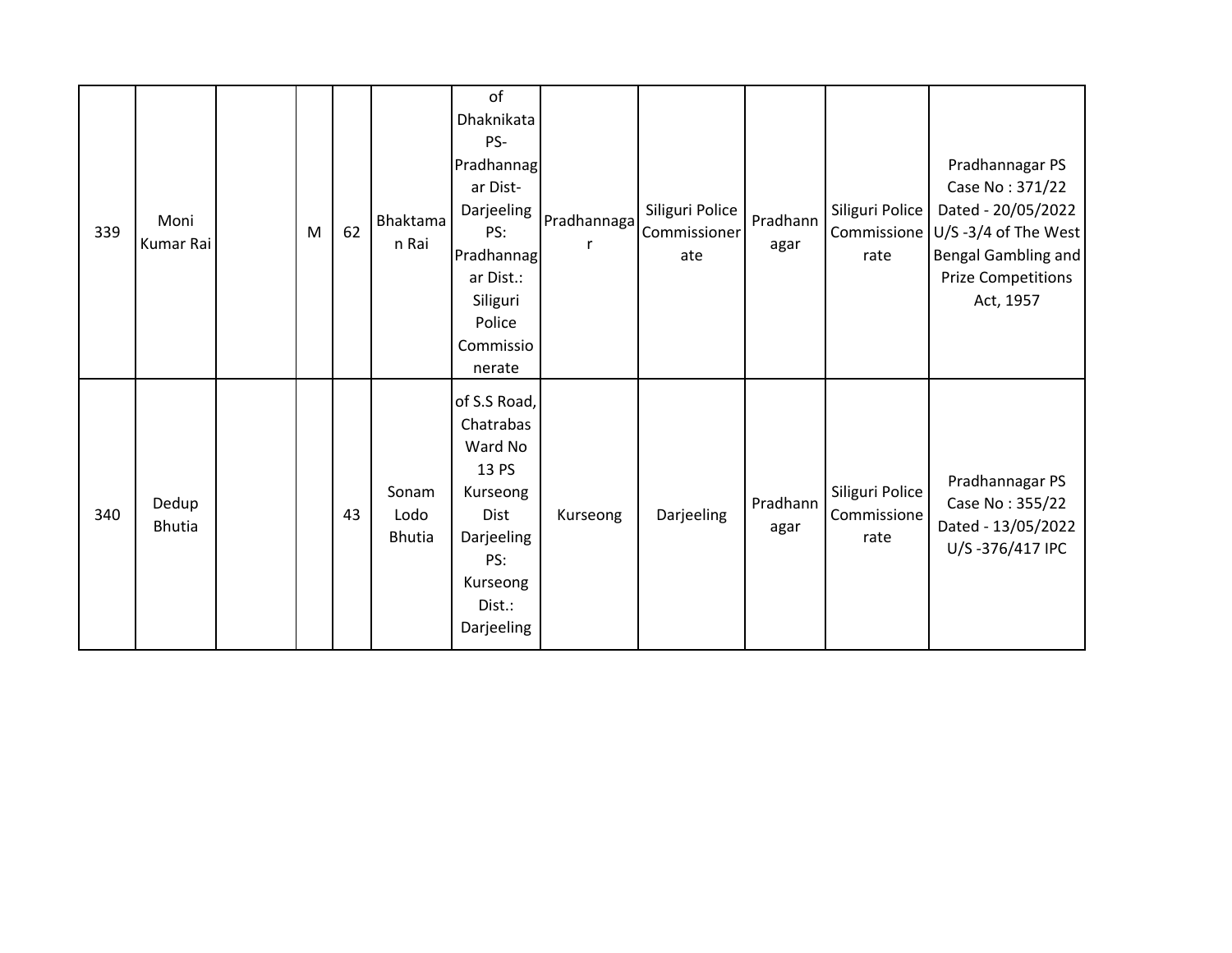| 341 | Palzar<br>Lama      | M | 30 | Nima<br>Lama              | of Goskhan<br>Line, PS<br>Jhore<br>Banglow<br>Dist<br>Darjeeling<br>PS:<br>Jorebunglo<br>w Dist.:<br>Darjeeling | Jorebunglow | Darjeeling                                 | Pradhann<br>agar            | Siliguri Police<br>Commissione<br>rate | Pradhannagar PS<br>Case No: 370/22<br>Dated - 20/05/2022<br>U/S-379 IPC                                          |
|-----|---------------------|---|----|---------------------------|-----------------------------------------------------------------------------------------------------------------|-------------|--------------------------------------------|-----------------------------|----------------------------------------|------------------------------------------------------------------------------------------------------------------|
| 342 | Lab Kalsa           | M | 40 | Bablu<br>Kalsa            | Stemarghat<br>PS:<br>Harwood<br>point<br>coastal<br>Dist.:<br>Sundarban<br>Police<br>District                   | Harwood     | Sundarban<br>point coastal Police District | Harwood<br>point<br>coastal | Sundarban<br>Police District           | Harwood point<br>coastal PS Case No:<br>175/22 Dated -<br>19/05/2022 U/S -<br>498A/406/325/506/<br><b>34 IPC</b> |
| 343 | Chiranjit<br>Sardar | M | 35 | Lt.<br>Rajkumar<br>Sardar | Jhumri PS:<br>Kulpi Dist.:<br>Sundarban<br>Police<br><b>District</b>                                            | Kulpi       | Sundarban<br><b>Police District</b>        | Kulpi                       | Sundarban<br><b>Police District</b>    | Kulpi PS Case No:<br>175/22 Dated -<br>20/05/2022 U/S -<br>447/323/354/506/<br><b>IPC</b>                        |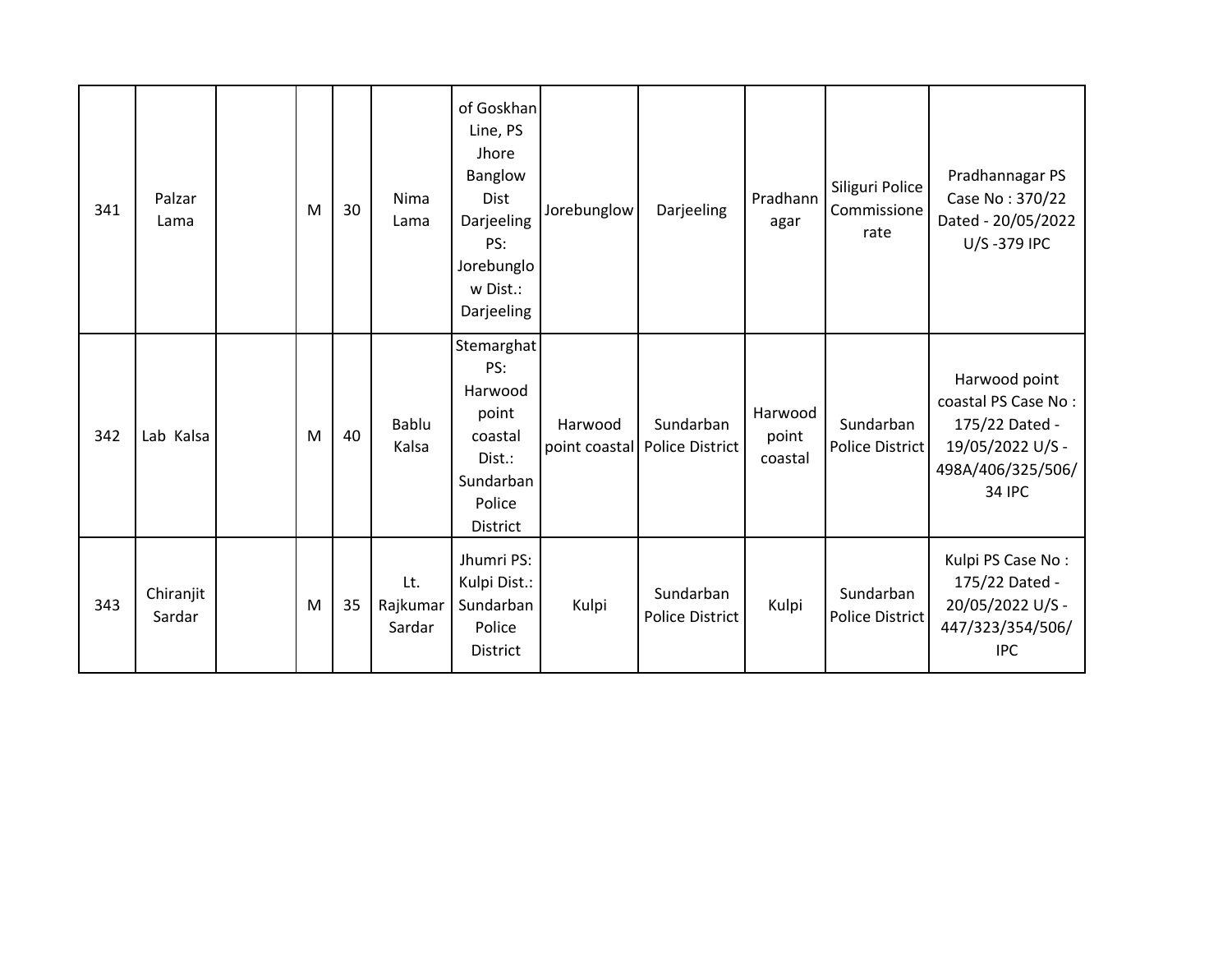| 344 | Taimur<br>Paik     | M | 32 | Yunus<br>Paik        | Katandighi<br>PS:<br>Mathurapu<br>r Dist.:<br>Sundarban<br>Police<br><b>District</b> | Mathurapur | Sundarban<br><b>Police District</b> | Mathurap<br><b>ur</b> | Sundarban<br><b>Police District</b> | Mathurapur PS Case<br>No: 125/22 Dated -<br>20/05/2022 U/S-3/4<br>The West Bengal<br>Gambling and Prize<br>Competitions Act,<br>1957        |
|-----|--------------------|---|----|----------------------|--------------------------------------------------------------------------------------|------------|-------------------------------------|-----------------------|-------------------------------------|---------------------------------------------------------------------------------------------------------------------------------------------|
| 345 | Hossain<br>Jamadar | M | 38 | Lt Muchha<br>Jamader | Katandighi<br>PS:<br>Mathurapu<br>r Dist.:<br>Sundarban<br>Police<br>District        | Mathurapur | Sundarban<br><b>Police District</b> | Mathurap<br><b>ur</b> | Sundarban<br><b>Police District</b> | Mathurapur PS Case<br>No: 125/22 Dated -<br>20/05/2022 U/S-3/4<br>The West Bengal<br>Gambling and Prize<br>Competitions Act,<br>1957        |
| 346 | Jiyarab<br>Paik    | M | 39 | Arfat Paik           | Katandighi<br>PS:<br>Mathurapu<br>r Dist.:<br>Sundarban<br>Police<br><b>District</b> | Mathurapur | Sundarban<br><b>Police District</b> | Mathurap<br><b>ur</b> | Sundarban<br><b>Police District</b> | Mathurapur PS Case<br>No: 125/22 Dated -<br>20/05/2022 U/S-3/4<br>The West Bengal<br><b>Gambling and Prize</b><br>Competitions Act,<br>1957 |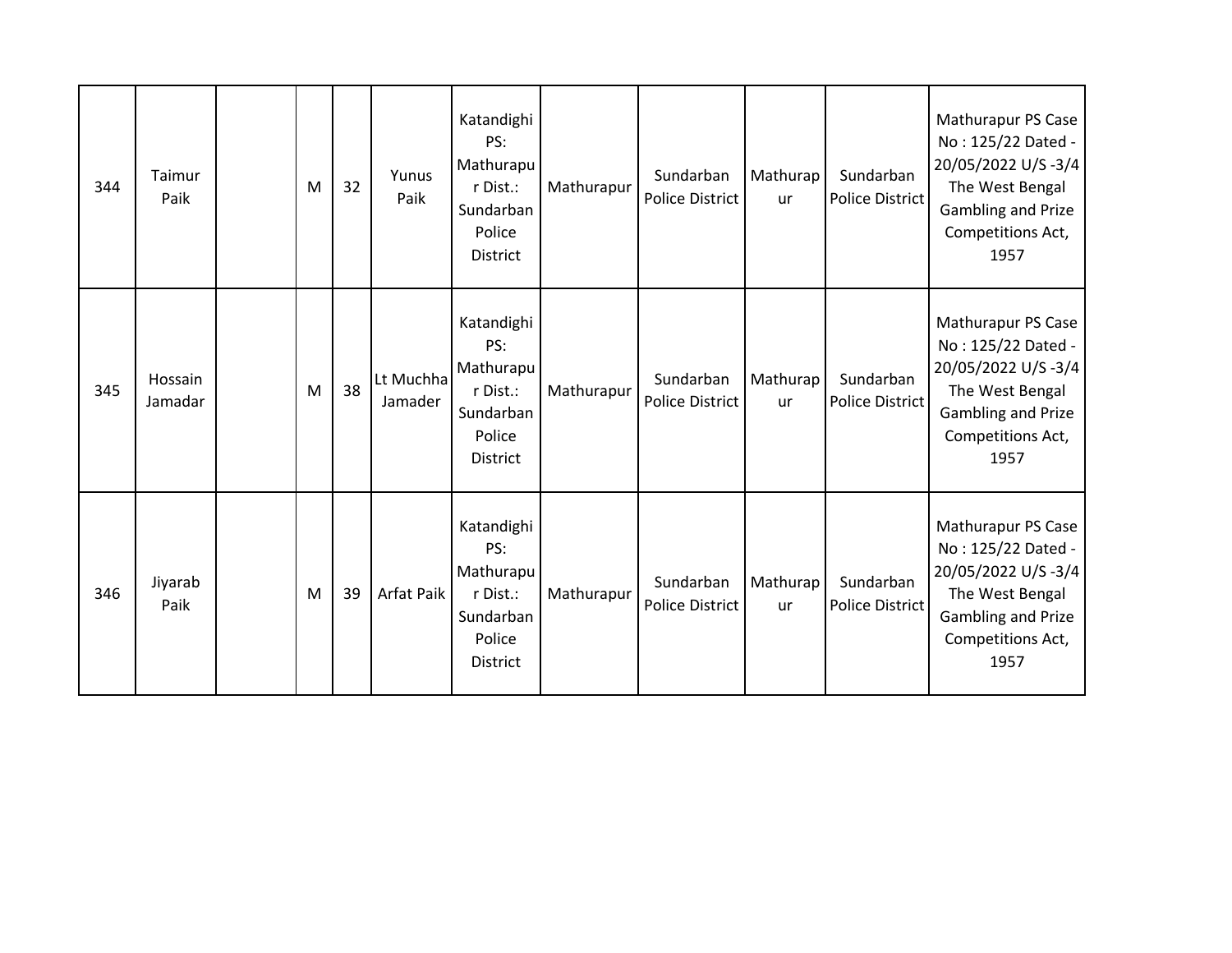| 347 | Khursid<br>Seikh           | M | 33 | Ahat<br>Seikh      | Katandighi<br>PS:<br>Mathurapu<br>r Dist.:<br>Sundarban<br>Police<br><b>District</b>                | Mathurapur | Sundarban<br><b>Police District</b> | Mathurap<br>ur | Sundarban<br><b>Police District</b> | Mathurapur PS Case<br>No: 125/22 Dated -<br>20/05/2022 U/S-3/4<br>The West Bengal<br><b>Gambling and Prize</b><br>Competitions Act,<br>1957 |
|-----|----------------------------|---|----|--------------------|-----------------------------------------------------------------------------------------------------|------------|-------------------------------------|----------------|-------------------------------------|---------------------------------------------------------------------------------------------------------------------------------------------|
| 348 | Laltu<br>Seikh             | M | 28 | Mohosin<br>Seikh   | Katandighi<br>PS:<br>Mathurapu<br>r Dist.:<br>Sundarban<br>Police<br>District                       | Mathurapur | Sundarban<br><b>Police District</b> | Mathurap<br>ur | Sundarban<br><b>Police District</b> | Mathurapur PS Case<br>No: 125/22 Dated -<br>20/05/2022 U/S-3/4<br>The West Bengal<br>Gambling and Prize<br>Competitions Act,<br>1957        |
| 349 | <b>Buddiswar</b><br>Jalani | M | 35 | Niranjan<br>Jalani | Khojkhidir<br>Sikari Para<br>PS:<br>Mathurapu<br>r Dist.:<br>Sundarban<br>Police<br><b>District</b> | Mathurapur | Sundarban<br><b>Police District</b> | Mathurap<br>ur | Sundarban<br><b>Police District</b> | Mathurapur PS Case<br>No: 125/22 Dated -<br>20/05/2022 U/S-3/4<br>The West Bengal<br>Gambling and Prize<br>Competitions Act,<br>1957        |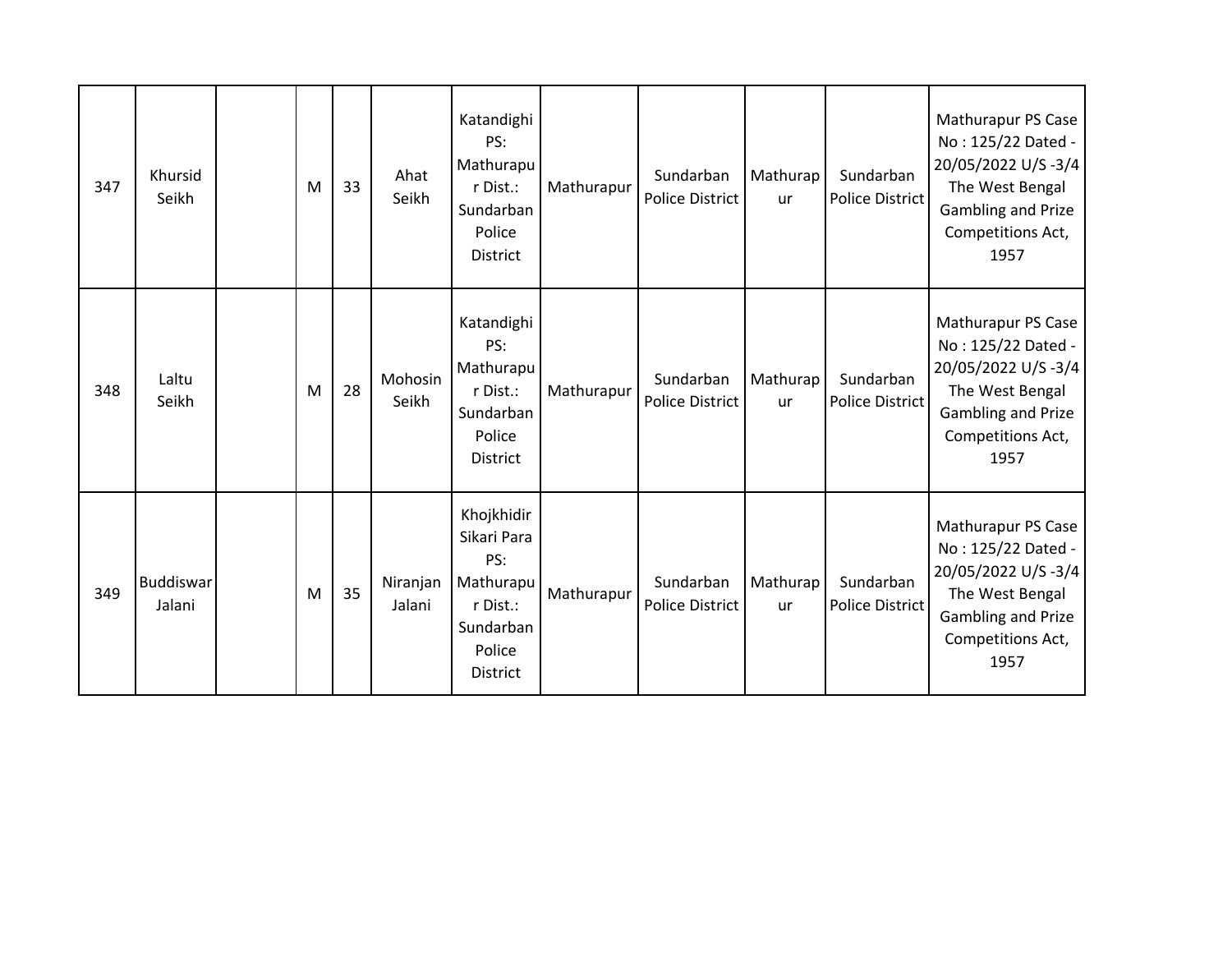| 350 | Goutam<br>Mondal | M | 44 | Mondal            | <b>Boro</b><br>Koipukur<br>PS:<br>Lt Sonatan   Mathurapu<br>r Dist.:<br>Sundarban<br>Police<br><b>District</b> | Mathurapur        | Sundarban<br><b>Police District</b> | Mathurap<br>ur    | Sundarban<br><b>Police District</b> | Mathurapur PS Case<br>No: 125/22 Dated -<br>20/05/2022 U/S-3/4<br>The West Bengal<br><b>Gambling and Prize</b><br>Competitions Act,<br>1957 |
|-----|------------------|---|----|-------------------|----------------------------------------------------------------------------------------------------------------|-------------------|-------------------------------------|-------------------|-------------------------------------|---------------------------------------------------------------------------------------------------------------------------------------------|
| 351 | Siburam<br>Dolui | M |    | Khudiram<br>Dolui | PS:<br>Patharprati<br>ma Dist.:<br>Sundarban<br>Police<br><b>District</b>                                      | Patharprati<br>ma | Sundarban<br><b>Police District</b> | Patharpra<br>tima | Sundarban<br>Police District        | Patharpratima PS<br>Case No: 142/22<br>Dated - 20/05/2022<br>$U/S -$<br>341/323/325/379/42<br>7/506/34 IPC                                  |
| 352 | Anjan<br>Dolui   | M |    | Abhiramn<br>Dolui | PS:<br>Patharprati<br>ma Dist.:<br>Sundarban<br>Police<br><b>District</b>                                      | Patharprati<br>ma | Sundarban<br><b>Police District</b> | Patharpra<br>tima | Sundarban<br>Police District        | Patharpratima PS<br>Case No: 142/22<br>Dated - 20/05/2022<br>$U/S -$<br>341/323/325/379/42<br>7/506/34 IPC                                  |
| 353 | Abhiram<br>Dolui | M |    | Sridam<br>Dolui   | PS:<br>Patharprati<br>ma Dist.:<br>Sundarban<br>Police<br><b>District</b>                                      | Patharprati<br>ma | Sundarban<br><b>Police District</b> | Patharpra<br>tima | Sundarban<br>Police District        | Patharpratima PS<br>Case No: 142/22<br>Dated - 20/05/2022<br>$U/S -$<br>341/323/325/379/42<br>7/506/34 IPC                                  |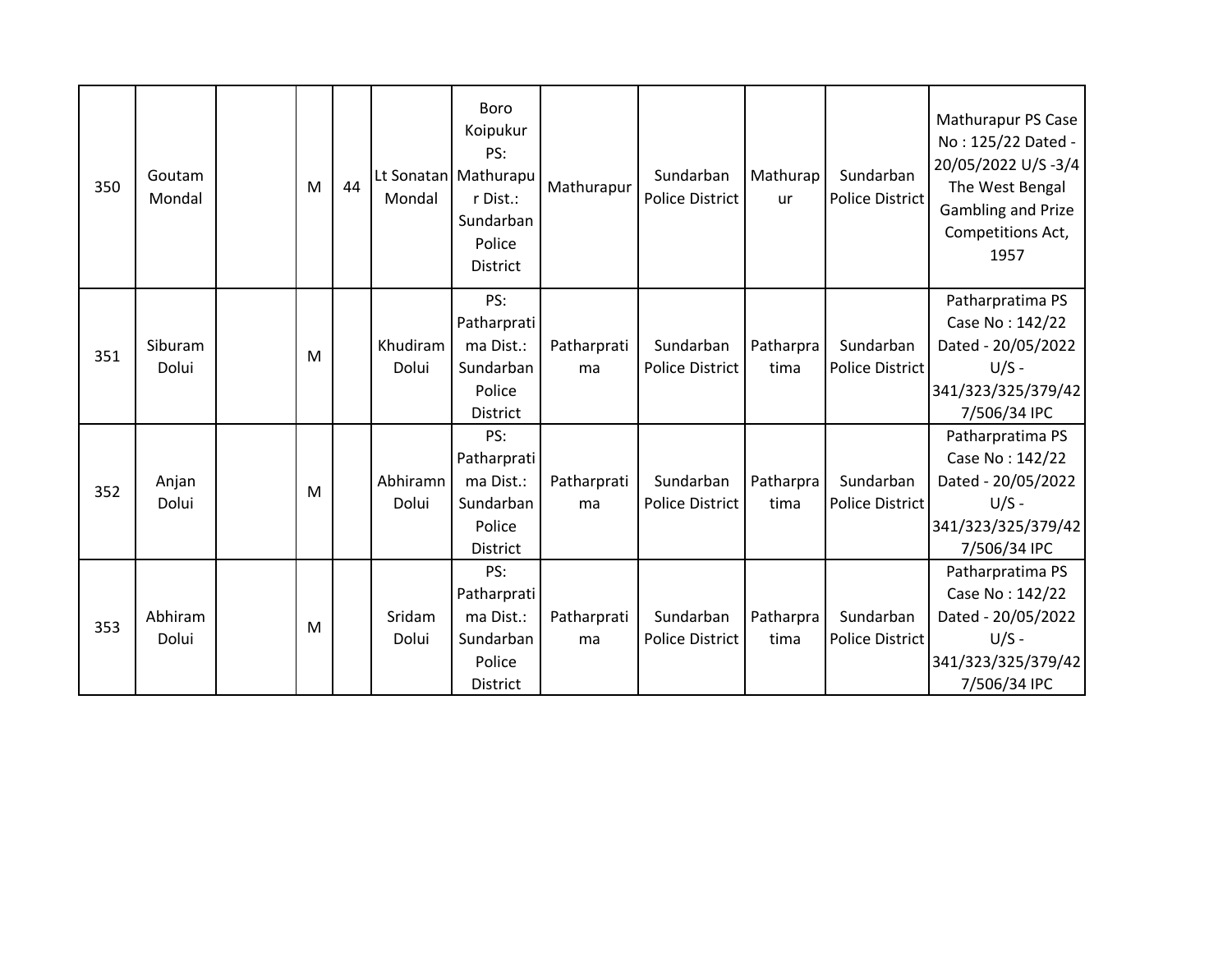| 354 | Gourisank<br>ar Majhi | M | Krishna<br>Majhi           | Vill-<br>Halderpara<br>S/o- Gopal PS: Raidighi<br>Dist.:<br>Sundarban<br>Police<br>District      | Raidighi | Sundarban<br><b>Police District</b> | Raidighi | Sundarban<br>Police District        | Raidighi PS Case No:<br>231/22 Dated -<br>18/05/2022 U/S -<br>341/323/3258/379/4<br>27/506/34 IPC |
|-----|-----------------------|---|----------------------------|--------------------------------------------------------------------------------------------------|----------|-------------------------------------|----------|-------------------------------------|---------------------------------------------------------------------------------------------------|
| 355 | Suman<br>Majhi        |   | $S/O-$<br>Goutam<br>Majhi  | Vill-<br>Halderpara<br>PS: Raidighi<br>Dist.:<br>Sundarban<br>Police<br>District                 | Raidighi | Sundarban<br><b>Police District</b> | Raidighi | Sundarban<br><b>Police District</b> | Raidighi PS Case No:<br>231/22 Dated -<br>18/05/2022 U/S -<br>341/323/3258/379/4<br>27/506/34 IPC |
| 356 | Pratik<br>Mondal      |   | $S/O-$<br>Pradip<br>Mondal | Vill-<br>Halderpara<br>PS: Raidighi<br>Dist.:<br>Sundarban<br>Police<br>District                 | Raidighi | Sundarban<br><b>Police District</b> | Raidighi | Sundarban<br><b>Police District</b> | Raidighi PS Case No:<br>231/22 Dated -<br>18/05/2022 U/S -<br>341/323/3258/379/4<br>27/506/34 IPC |
| 357 | Islam<br>Molla        | M | S/o-Fakir<br>Molla         | Vill-Jata<br>Baradanaga<br>r PS:<br>Raidighi<br>Dist.:<br>Sundarban<br>Police<br><b>District</b> | Raidighi | Sundarban<br><b>Police District</b> | Raidighi | Sundarban<br><b>Police District</b> | Raidighi PS Case No:<br>201/22 Dated -<br>28/04/2022 U/S -<br>363/365 IPC                         |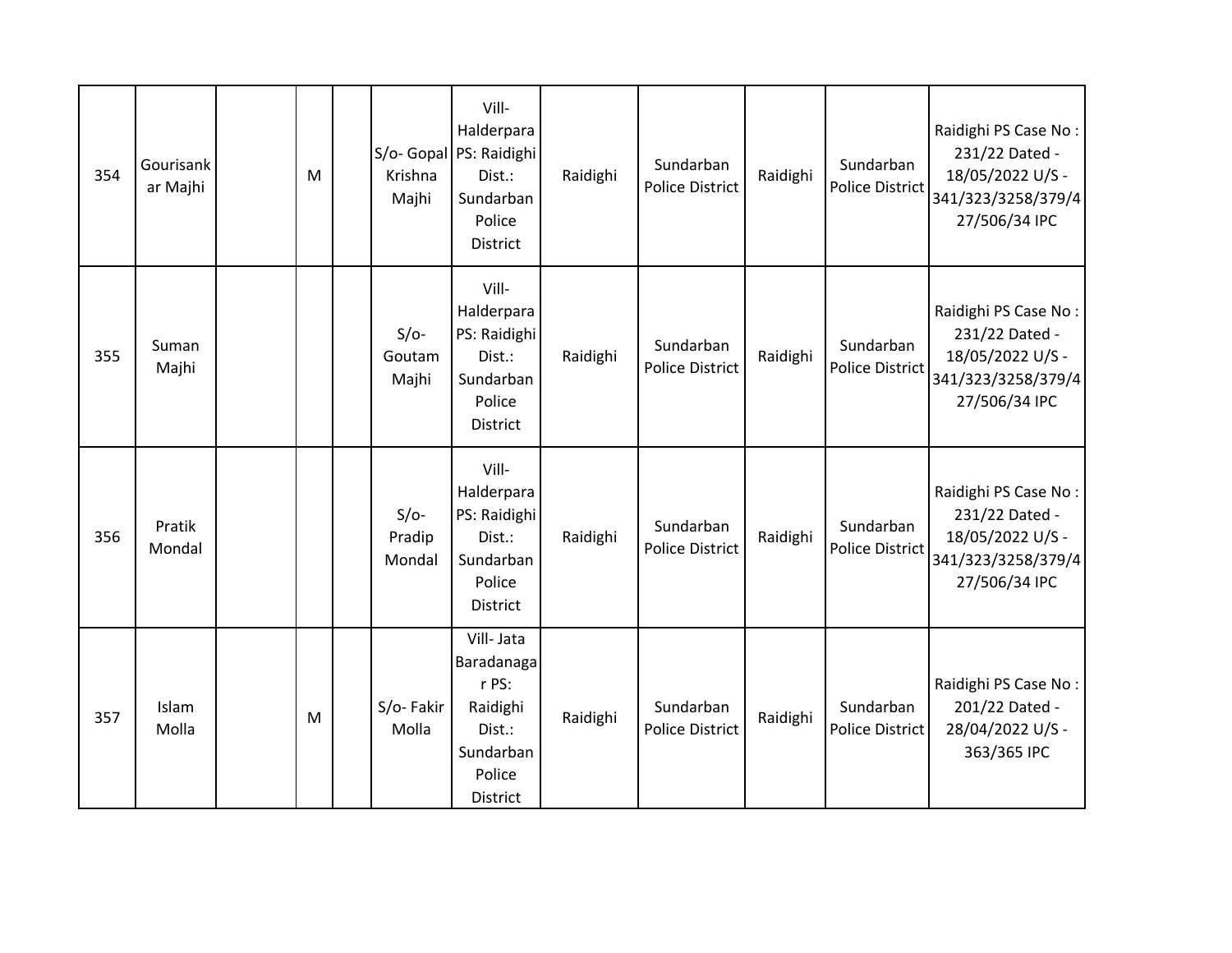| 358 | Turki<br>Oraon            |  | Lt Aloya<br>Oran            | <b>SHIMLABAR</b>                                               |                | <b>Basirhat</b> | Alipurduar     | Alipurduar | Alipurduar PS<br><b>Outpost Sonapur OP</b><br><b>GDE No. 582</b> |
|-----|---------------------------|--|-----------------------------|----------------------------------------------------------------|----------------|-----------------|----------------|------------|------------------------------------------------------------------|
| 359 | Raja<br>Tirkey            |  | Lt Noni<br>Tirkey           | <b>MATHURA</b>                                                 |                | <b>Basirhat</b> | Alipurduar     | Alipurduar | Alipurduar PS<br>Outpost Sonapur OP<br><b>GDE No. 582</b>        |
| 360 | Tapan<br>Barman           |  | Birenbarm<br>an             | <b>RASIK BIL</b>                                               |                | <b>Basirhat</b> | Alipurduar     | Alipurduar | Alipurduar PS GDE<br>No. 255                                     |
| 361 | Harekrish<br>an<br>Barman |  | Sanat<br>Barman             | <b>CHINDIRJH</b><br>A                                          |                | <b>Basirhat</b> | Alipurduar     | Alipurduar | Alipurduar PS GDE<br>No. 866                                     |
| 362 | Mithun<br>Sarkar          |  | Bablu<br>Sarkar             | <b>GHAGRA</b>                                                  |                | <b>Basirhat</b> | Alipurduar     | Alipurduar | Alipurduar PS GDE<br>No. 886                                     |
| 363 | Mahadeb<br>Mahato         |  | Lt<br>Raghulal<br>Mahato    | СНЕСНАКН<br><b>ATA</b>                                         |                | <b>Basirhat</b> | Alipurduar     | Alipurduar | Alipurduar PS<br>Outpost Alipurduar<br>Jn TOP GDE No. 348        |
| 364 | Gopal<br>Saha             |  | Lt Nitai<br>Saha            | <b>JITPUR</b>                                                  |                | <b>Basirhat</b> | Alipurduar     | Alipurduar | Alipurduar PS<br>Outpost Alipurduar<br>Jn TOP GDE No. 348        |
| 365 | Haridas<br>Das            |  | Dhiredra<br>Das             | <b>ТОРЅНІКНА</b><br><b>TA</b>                                  |                | <b>Basirhat</b> | Alipurduar     | Alipurduar | Alipurduar PS<br><b>Outpost Sonapur OP</b><br><b>GDE No. 582</b> |
| 366 | Prem<br>Malto             |  | $S/O-$<br>Manabar<br>Malto  | <b>BirparBirpa</b><br>ra PS a PS                               |                | <b>Basirhat</b> | <b>Birpara</b> | Alipurduar | Birpara PS GDE No.<br>819                                        |
| 367 | Subhankar<br>Sarkar       |  | $S/O-$<br>Subhash<br>Sarkar | Rahimpur<br>More PS:<br><b>Birpara</b><br>Dist.:<br>Alipurduar | <b>Birpara</b> | Alipurduar      | <b>Birpara</b> | Alipurduar | Birpara PS GDE No.<br>819                                        |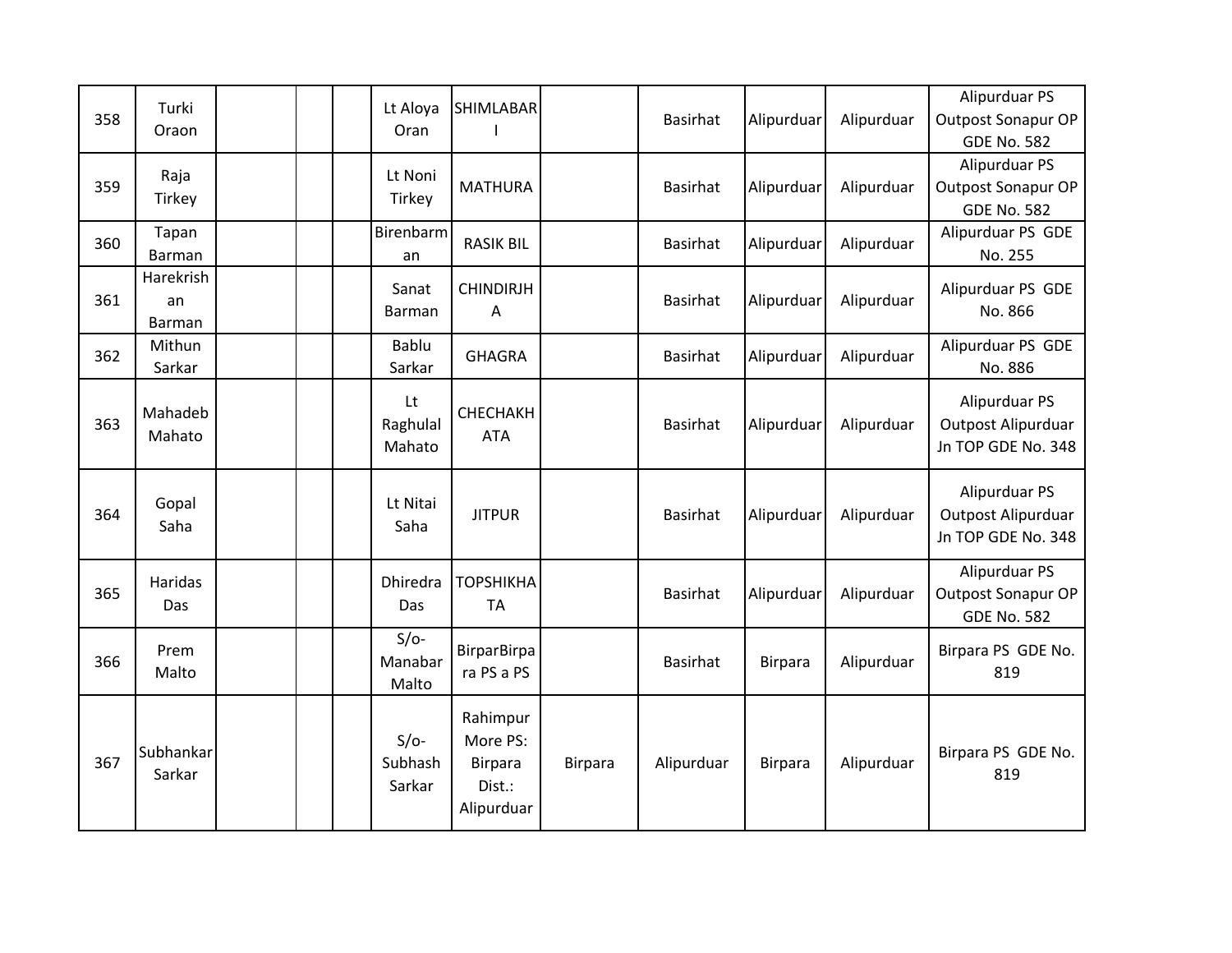| 368 | Samir<br>Mishra         |   |    | S/o- Prem<br>Ch Mishra    | Birpara,<br>Falakata<br>Road PS:<br>Birpara<br>Dist.:<br>Alipurduar         | <b>Birpara</b> | Alipurduar | <b>Birpara</b> | Alipurduar | Birpara PS GDE No.<br>819  |
|-----|-------------------------|---|----|---------------------------|-----------------------------------------------------------------------------|----------------|------------|----------------|------------|----------------------------|
| 369 | Kawsik<br>Sarkar        |   |    | S/o-Kanai<br>Sarkar       | Subhaspally<br>02 No. PS:<br>Birpara<br>Dist.:<br>Alipurduar                | <b>Birpara</b> | Alipurduar | <b>Birpara</b> | Alipurduar | Birpara PS GDE No.<br>819  |
| 370 | Tahir<br>Ansari         | M | 27 | Safiul<br>Ansari          | Satali TG<br>$O/D$ 8 No.<br>Hasimara<br>PS: Jaigaon<br>Dist.:<br>Alipurduar | Jaigaon        | Alipurduar | Jaigaon        | Alipurduar | Jaigaon PS GDE No.<br>692  |
| 371 | Ujjal Roy               | M |    | Lt.<br>Moteshwa<br>r Roy  | Morichbari<br>PS: Kalchini<br>Dist.:<br>Alipurduar                          | Kalchini       | Alipurduar | Kalchini       | Alipurduar | Kalchini PS GDE No.<br>653 |
| 372 | Sitesh<br><b>Biswas</b> | M |    | Jagadish<br><b>Biswas</b> | Nimti T.G<br>PS: Kalchini<br>Dist.:<br>Alipurduar                           | Kalchini       | Alipurduar | Kalchini       | Alipurduar | Kalchini PS GDE No.<br>653 |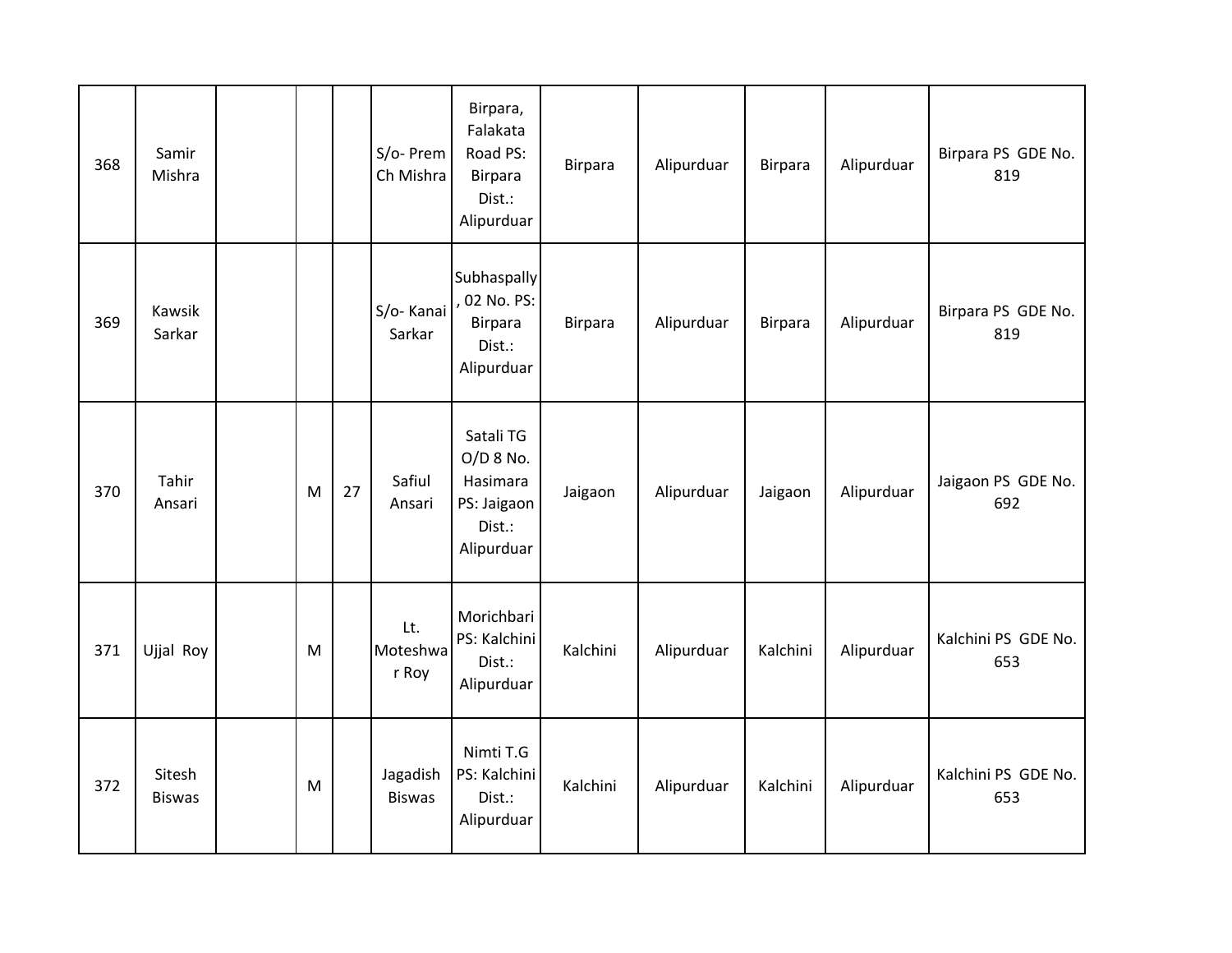| 373 | Nelson<br>Kharia            | M |    | Philemon<br>d Kharia     | Nimti<br>Petrol<br>Pump PS:<br>Kalchini<br>Dist.:<br>Alipurduar                                       | Kalchini  | Alipurduar | Kalchini      | Alipurduar | Kalchini PS GDE No.<br>653                               |
|-----|-----------------------------|---|----|--------------------------|-------------------------------------------------------------------------------------------------------|-----------|------------|---------------|------------|----------------------------------------------------------|
| 374 | Hassain<br>Ali              | M | 30 | Mahamad<br>Johar Ali     | Atiabari<br>Mor PS:<br>Kalchini<br>Dist.:<br>Alipurduar                                               | Kalchini  | Alipurduar | Kalchini      | Alipurduar | Kalchini PS GDE No.<br>653                               |
| 375 | Ranjit<br>Munda             | M | 23 | Lt. Soma<br>Munda        | Lothabari<br>Basti PS:<br>Kalchini<br>Dist.:<br>Alipurduar                                            | Kalchini  | Alipurduar | Kalchini      | Alipurduar | Kalchini PS GDE No.<br>668                               |
| 376 | Babusona<br>Chakrabor<br>ty | M | 31 | Sochi<br>Chakrabor<br>ty | Ranir Bazar<br>PS Ghatal,<br>Dist<br>Paschim<br>Medinipur<br>PS:<br>Kumargram<br>Dist.:<br>Alipurduar | Kumargram | Alipurduar | Kumargra<br>m | Alipurduar | Kumargram PS<br>Outpost<br>Kamakhaguri OP GDE<br>No. 640 |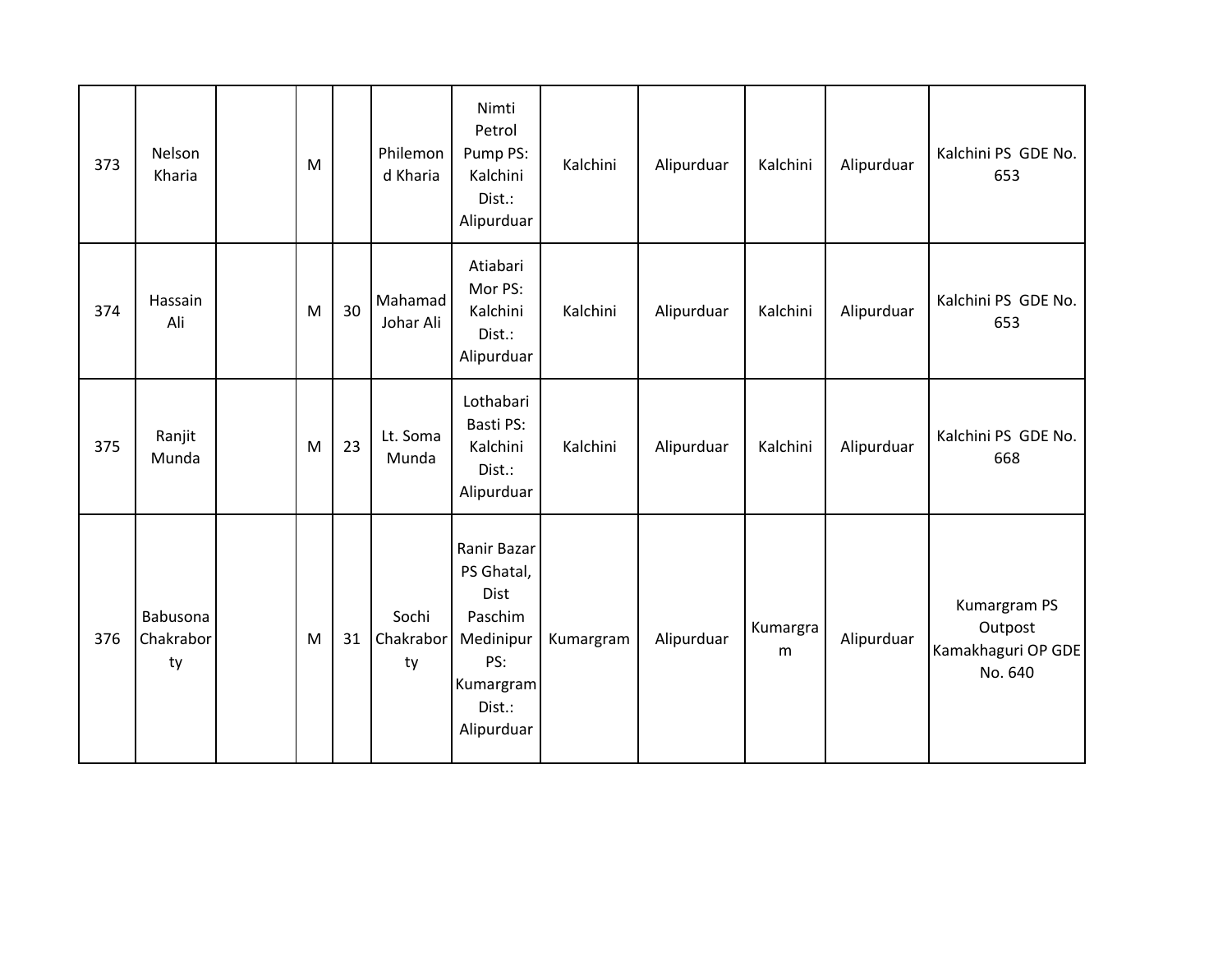| 377 | <b>Mrinal</b><br>Barodolui | M | 51 | Lt. Iswar<br>Ajit<br>Barodolui | Ratipur, PS<br>Ghatal. Dist<br>Paschim<br>Medinipur<br>PS:<br>Kumargram<br>Dist.:<br>Alipurduar | Kumargram | Alipurduar | Kumargra<br>m | Alipurduar | Kumargram PS<br>Outpost<br>Kamakhaguri OP GDE<br>No. 640 |
|-----|----------------------------|---|----|--------------------------------|-------------------------------------------------------------------------------------------------|-----------|------------|---------------|------------|----------------------------------------------------------|
| 378 | Kamal<br>Das               | M | 27 | Lt.<br>Debendra<br><b>Das</b>  | Marya<br>Danga, PS:<br>Falakata<br>Dist.:<br>Alipurduar                                         | Falakata  | Alipurduar | Kumargra<br>m | Alipurduar | Kumargram PS<br>Outpost<br>Kamakhaguri OP GDE<br>No. 640 |
| 379 | Sanjay<br>Roy              | M | 38 | Lt. Bikram<br>Roy              | Madhya<br>Kamakhyag<br>uri PS:<br>Falakata<br>Dist.:<br>Alipurduar                              | Falakata  | Alipurduar | Kumargra<br>m | Alipurduar | Kumargram PS<br>Outpost<br>Kamakhaguri OP GDE<br>No. 640 |
| 380 | Dibakar<br>Das             | M | 28 | Dakshna<br>Das                 | PS:<br>Falakata<br>Dist.:<br>Alipurduar                                                         | Falakata  | Alipurduar | Kumargra<br>m | Alipurduar | Kumargram PS<br>Outpost<br>Kamakhaguri OP GDE<br>No. 640 |
| 381 | Rohin<br>Mia               | M | 35 | Nasibuddi<br>n Mia             | Kashidanga,<br>PS:<br>Tufanganj<br>Dist.:<br>Coochbeha<br>r                                     | Tufanganj | Coochbehar | Kumargra<br>m | Alipurduar | Kumargram PS<br>Outpost Barobisha<br>OP GDE No. 747      |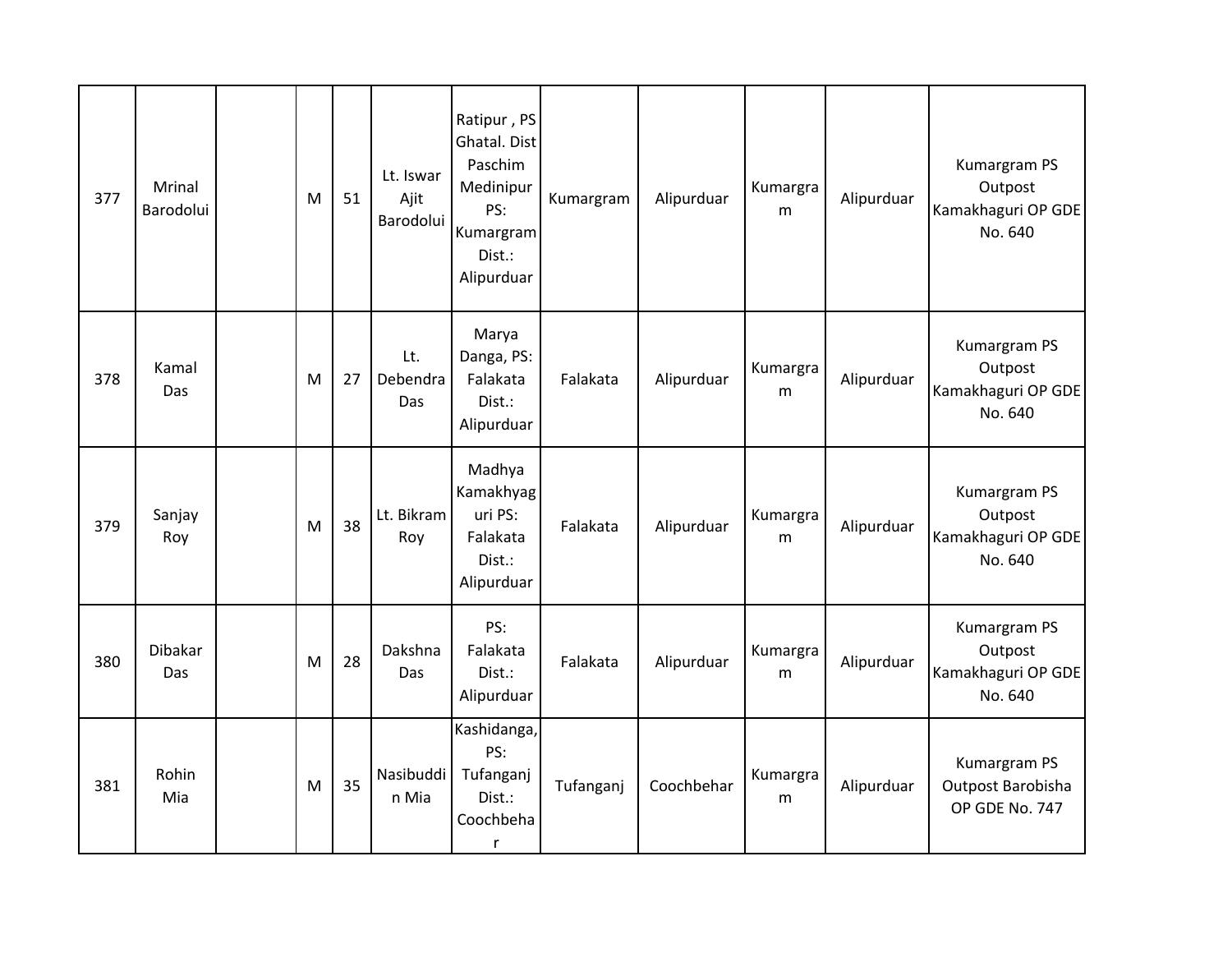| 382 | Biswajit<br>Sarkar     | M | 29 | <b>Bimal</b><br>Sarkar      | Singimari,<br>Rampur,<br>PS:<br>Baxsirhat<br>Dist.:<br>Coochbeha                                     | Baxsirhat        | Coochbehar | Kumargra<br>m | Alipurduar | Kumargram PS<br>Outpost Barobisha<br>OP GDE No. 747 |
|-----|------------------------|---|----|-----------------------------|------------------------------------------------------------------------------------------------------|------------------|------------|---------------|------------|-----------------------------------------------------|
| 383 | Sajal<br><b>Biswas</b> | M | 22 | Goutam<br><b>Biswas</b>     | Mahishkuc<br>hi, PS:<br>Baxsirhat<br>Dist.:<br>Coochbeha<br>$\mathsf{r}$                             | <b>Baxsirhat</b> | Coochbehar | Kumargra<br>m | Alipurduar | Kumargram PS<br>Outpost Barobisha<br>OP GDE No. 762 |
| 384 | Ranjan<br>Barman       | M | 19 | Biswajit<br>Barman          | Baruipara<br>PS:<br>Baxsirhat<br>Dist.:<br>Coochbeha<br>r                                            | <b>Baxsirhat</b> | Coochbehar | Kumargra<br>m | Alipurduar | Kumargram PS<br>Outpost Barobisha<br>OP GDE No. 762 |
| 385 | Tushar<br>Banerjee     | M | 37 | Lt.<br>Tarapada<br>Banerjee | Taherpur<br>Ward No-7,<br>PS-<br>Taherpur,<br>Dist-Nadia<br>PS:<br>Kumargram<br>Dist.:<br>Alipurduar | Kumargram        | Alipurduar | Kumargra<br>m | Alipurduar | Kumargram PS<br>Outpost Barobisha<br>OP GDE No. 732 |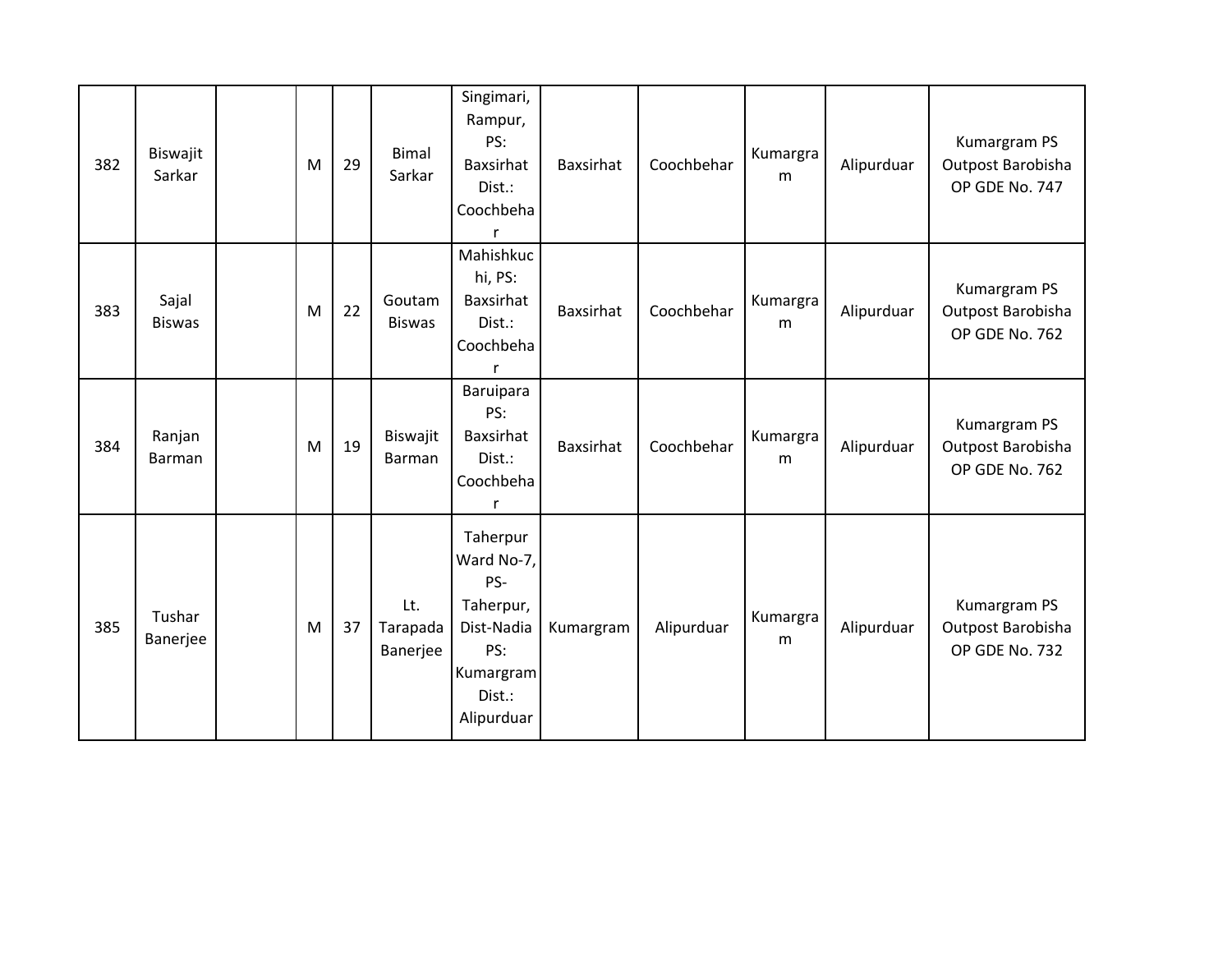| 386 | Nabin<br>Kumar<br>Prasad |  | Shew<br>Prasad               | South Bazar<br>Andal PS:<br>Andal Dist.:<br>Asansol<br>Durgapur<br>Police<br>Commissio<br>nerate | Andal | Asansol<br>Durgapur<br>Police<br>Commissioner<br>ate | Andal | Asansol<br>Durgapur<br>Police<br>Commissione<br>rate | Andal PS GDE No.<br>1228 |
|-----|--------------------------|--|------------------------------|--------------------------------------------------------------------------------------------------|-------|------------------------------------------------------|-------|------------------------------------------------------|--------------------------|
| 387 | Surendar<br>Harijan      |  | Lt. Ram<br>Charan<br>Harijan | J.K<br>Ropeways<br>PS: Andal<br>Dist.:<br>Asansol<br>Durgapur<br>Police<br>Commissio<br>nerate   | Andal | Asansol<br>Durgapur<br>Police<br>Commissioner<br>ate | Andal | Asansol<br>Durgapur<br>Police<br>Commissione<br>rate | Andal PS GDE No.<br>1249 |
| 388 | Mritunjoy<br>Das         |  | L.n<br>Paswan                | Kajora<br>More PS:<br>Andal Dist.:<br>Asansol<br>Durgapur<br>Police<br>Commissio<br>nerate       | Andal | Asansol<br>Durgapur<br>Police<br>Commissioner<br>ate | Andal | Asansol<br>Durgapur<br>Police<br>Commissione<br>rate | Andal PS GDE No.<br>1249 |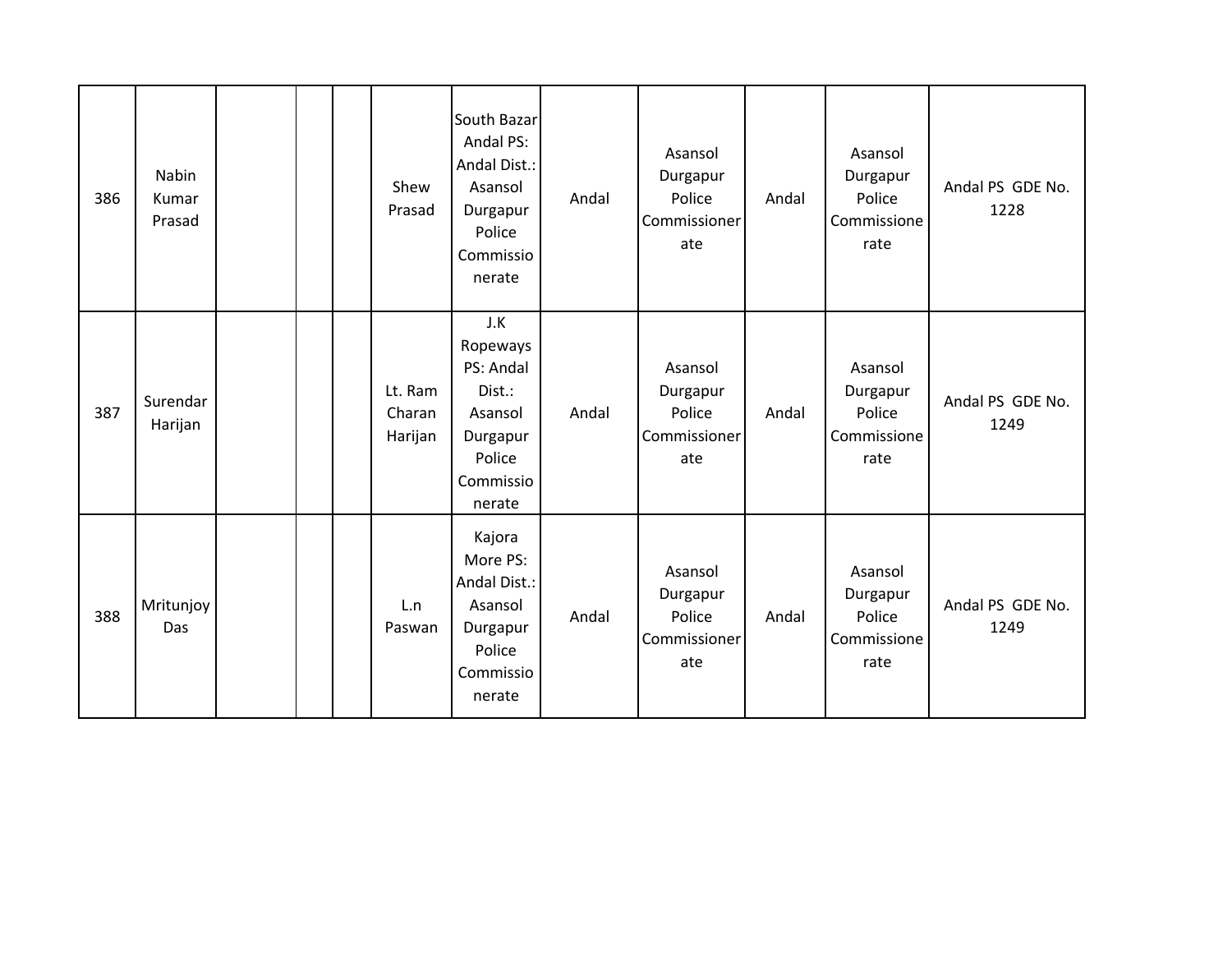| 389 | Banti<br>Kumar |  | Amarnath<br>Paswan    | <b>Andal More</b><br>PS: Andal<br>Dist.:<br>Asansol<br>Durgapur<br>Police<br>Commissio<br>nerate | Andal | Asansol<br>Durgapur<br>Police<br>Commissioner<br>ate | Andal | Asansol<br>Durgapur<br>Police<br>Commissione<br>rate | Andal PS GDE No.<br>1249 |
|-----|----------------|--|-----------------------|--------------------------------------------------------------------------------------------------|-------|------------------------------------------------------|-------|------------------------------------------------------|--------------------------|
| 390 | Rabi<br>Mondal |  | Sunil<br>Mondal       | <b>Andal More</b><br>PS: Andal<br>Dist.:<br>Asansol<br>Durgapur<br>Police<br>Commissio<br>nerate | Andal | Asansol<br>Durgapur<br>Police<br>Commissioner<br>ate | Andal | Asansol<br>Durgapur<br>Police<br>Commissione<br>rate | Andal PS GDE No.<br>1249 |
| 391 | Rabi Bauri     |  | <b>Bimal</b><br>Bauri | <b>Andal More</b><br>PS: Andal<br>Dist.:<br>Asansol<br>Durgapur<br>Police<br>Commissio<br>nerate | Andal | Asansol<br>Durgapur<br>Police<br>Commissioner<br>ate | Andal | Asansol<br>Durgapur<br>Police<br>Commissione<br>rate | Andal PS GDE No.<br>1251 |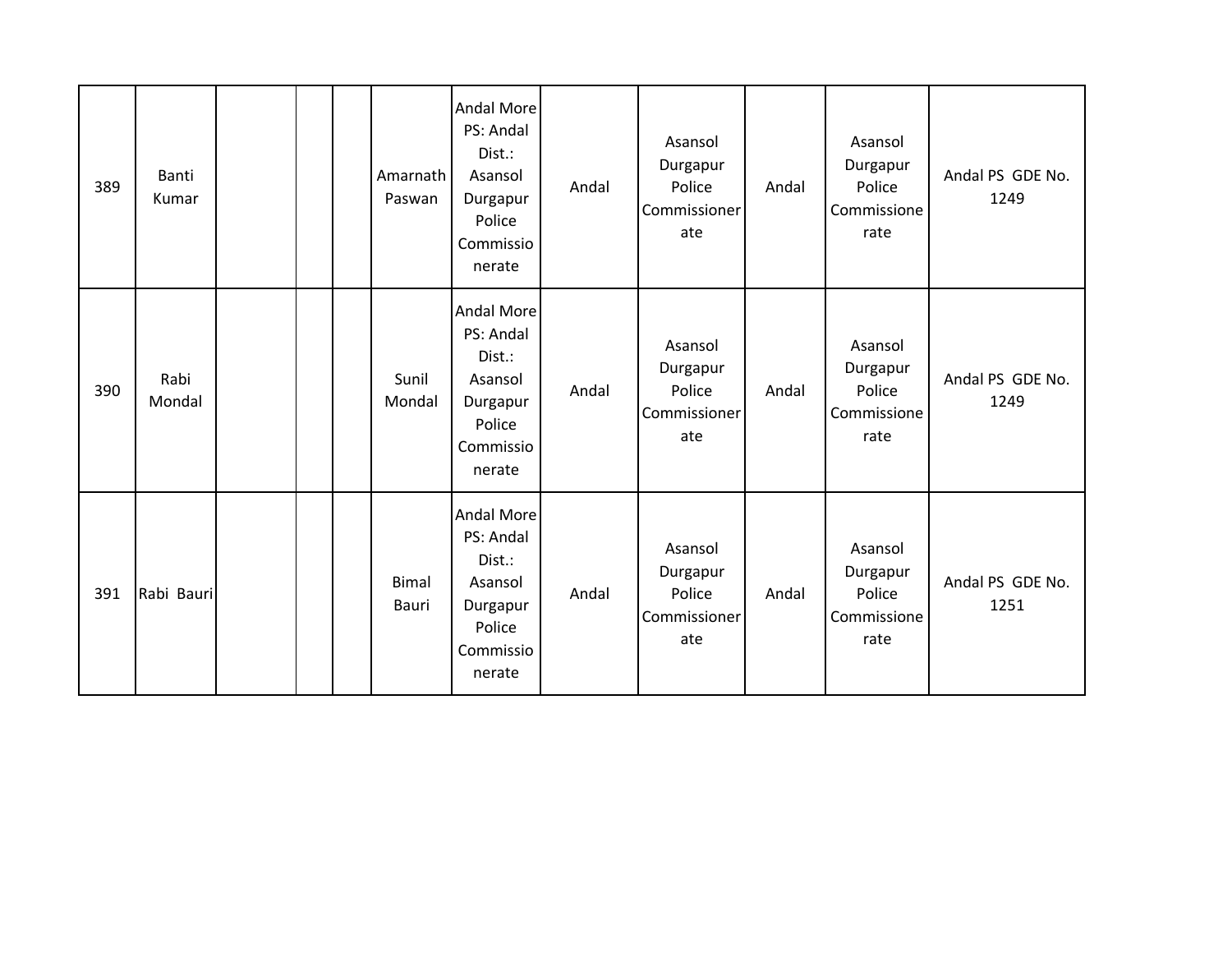| 392 | Sajal<br>Bauri       |  | Manik<br>Bauri         | <b>Andal More</b><br>PS: Andal<br>Dist.:<br>Asansol<br>Durgapur<br>Police<br>Commissio<br>nerate | Andal | Asansol<br>Durgapur<br>Police<br>Commissioner<br>ate | Andal | Asansol<br>Durgapur<br>Police<br>Commissione<br>rate | Andal PS GDE No.<br>1251 |
|-----|----------------------|--|------------------------|--------------------------------------------------------------------------------------------------|-------|------------------------------------------------------|-------|------------------------------------------------------|--------------------------|
| 393 | Taru<br><b>Bagdi</b> |  | Tapan<br>Bagdi         | Dakhinkhan<br>da PS:<br>Andal Dist.:<br>Asansol<br>Durgapur<br>Police<br>Commissio<br>nerate     | Andal | Asansol<br>Durgapur<br>Police<br>Commissioner<br>ate | Andal | Asansol<br>Durgapur<br>Police<br>Commissione<br>rate | Andal PS GDE No.<br>1254 |
| 394 | Gopi<br><b>Bauri</b> |  | <b>Bikash</b><br>Bauri | Dakhinkhan<br>da PS:<br>Andal Dist.:<br>Asansol<br>Durgapur<br>Police<br>Commissio<br>nerate     | Andal | Asansol<br>Durgapur<br>Police<br>Commissioner<br>ate | Andal | Asansol<br>Durgapur<br>Police<br>Commissione<br>rate | Andal PS GDE No.<br>1254 |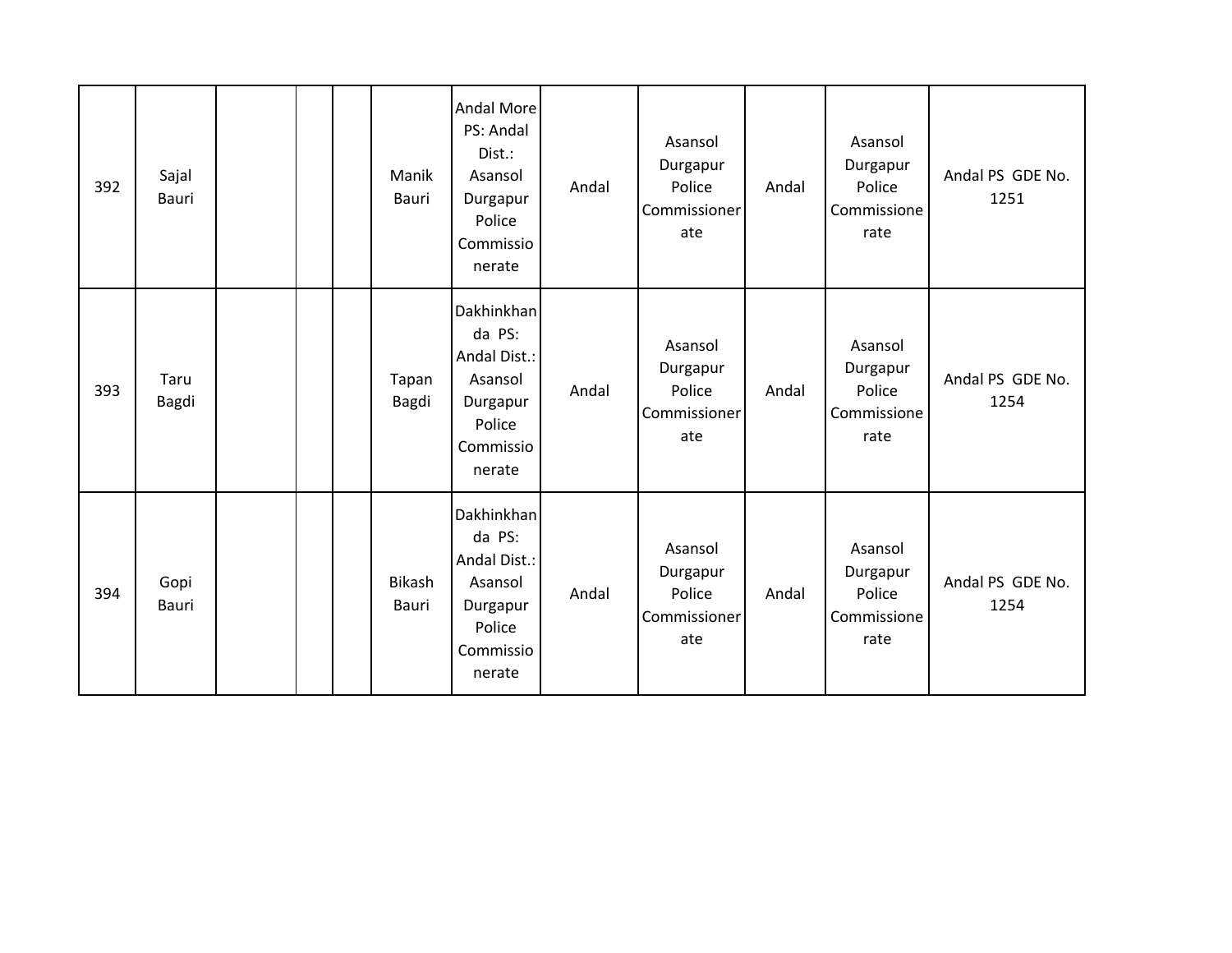| 395 | Jiban Das                 |  | Anil Das              | Dakhinkhan<br>da PS:<br>Andal Dist.:<br>Asansol<br>Durgapur<br>Police<br>Commissio<br>nerate         | Andal | Asansol<br>Durgapur<br>Police<br>Commissioner<br>ate | Andal | Asansol<br>Durgapur<br>Police<br>Commissione<br>rate | Andal PS GDE No.<br>1254                       |
|-----|---------------------------|--|-----------------------|------------------------------------------------------------------------------------------------------|-------|------------------------------------------------------|-------|------------------------------------------------------|------------------------------------------------|
| 396 | <b>Bishal</b><br>Muchi    |  | Sambhu<br>Muchi       | Dakhinkhan<br>da PS:<br>Andal Dist.:<br>Asansol<br>Durgapur<br>Police<br>Commissio<br>nerate         | Andal | Asansol<br>Durgapur<br>Police<br>Commissioner<br>ate | Andal | Asansol<br>Durgapur<br>Police<br>Commissione<br>rate | Andal PS GDE No.<br>1254                       |
| 397 | Shyamsun<br>dar<br>Mondal |  | Lt. Jagdish<br>Mondal | Moti Bazar<br>New Qtr<br>PS: Andal<br>Dist.:<br>Asansol<br>Durgapur<br>Police<br>Commissio<br>nerate | Andal | Asansol<br>Durgapur<br>Police<br>Commissioner<br>ate | Andal | Asansol<br>Durgapur<br>Police<br>Commissione<br>rate | Andal PS Outpost<br>Monbahal OP GDE<br>No. 742 |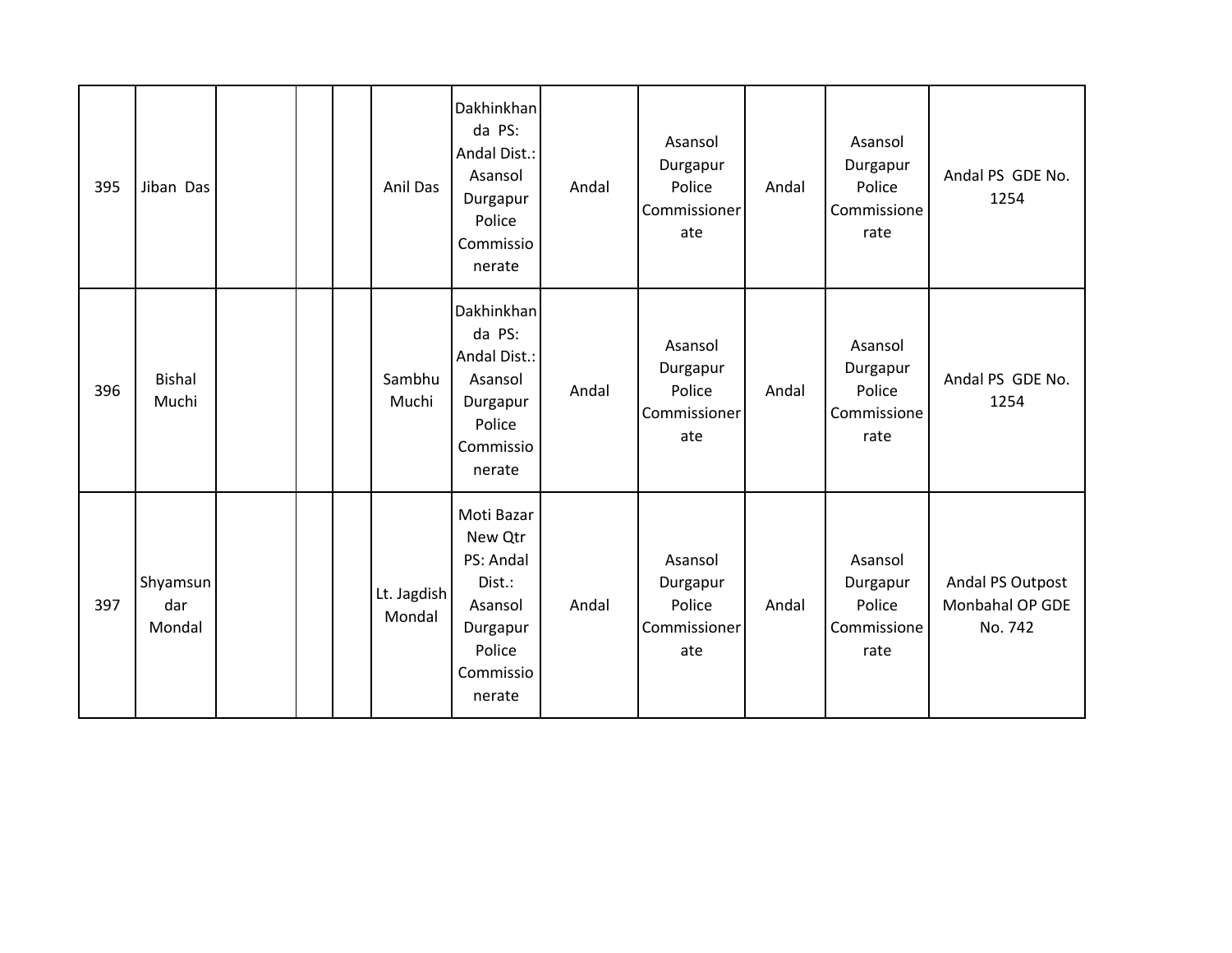| 398 | Binoy<br>Bauri  |  | Lt. Surat<br><b>Bauri</b> | Moti Bazar<br>New Qtr<br>PS: Andal<br>Dist.:<br>Asansol<br>Durgapur<br>Police<br>Commissio<br>nerate | Andal | Asansol<br>Durgapur<br>Police<br>Commissioner<br>ate | Andal | Asansol<br>Durgapur<br>Police<br>Commissione<br>rate | Andal PS Outpost<br>Monbahal OP GDE<br>No. 742 |
|-----|-----------------|--|---------------------------|------------------------------------------------------------------------------------------------------|-------|------------------------------------------------------|-------|------------------------------------------------------|------------------------------------------------|
| 399 | Ranjit<br>Singh |  | Lt. Babulal<br>Singh      | Moti Bazar<br>New Qtr<br>PS: Andal<br>Dist.:<br>Asansol<br>Durgapur<br>Police<br>Commissio<br>nerate | Andal | Asansol<br>Durgapur<br>Police<br>Commissioner<br>ate | Andal | Asansol<br>Durgapur<br>Police<br>Commissione<br>rate | Andal PS Outpost<br>Monbahal OP GDE<br>No. 742 |
| 400 | Shyam<br>Mishra |  | Jivan<br>Mishra           | Ukhra<br>Station<br>More PS:<br>Andal Dist.:<br>Asansol<br>Durgapur<br>Police<br>Commissio<br>nerate | Andal | Asansol<br>Durgapur<br>Police<br>Commissioner<br>ate | Andal | Asansol<br>Durgapur<br>Police<br>Commissione<br>rate | Andal PS Outpost<br>Ukra OP GDE No. 424        |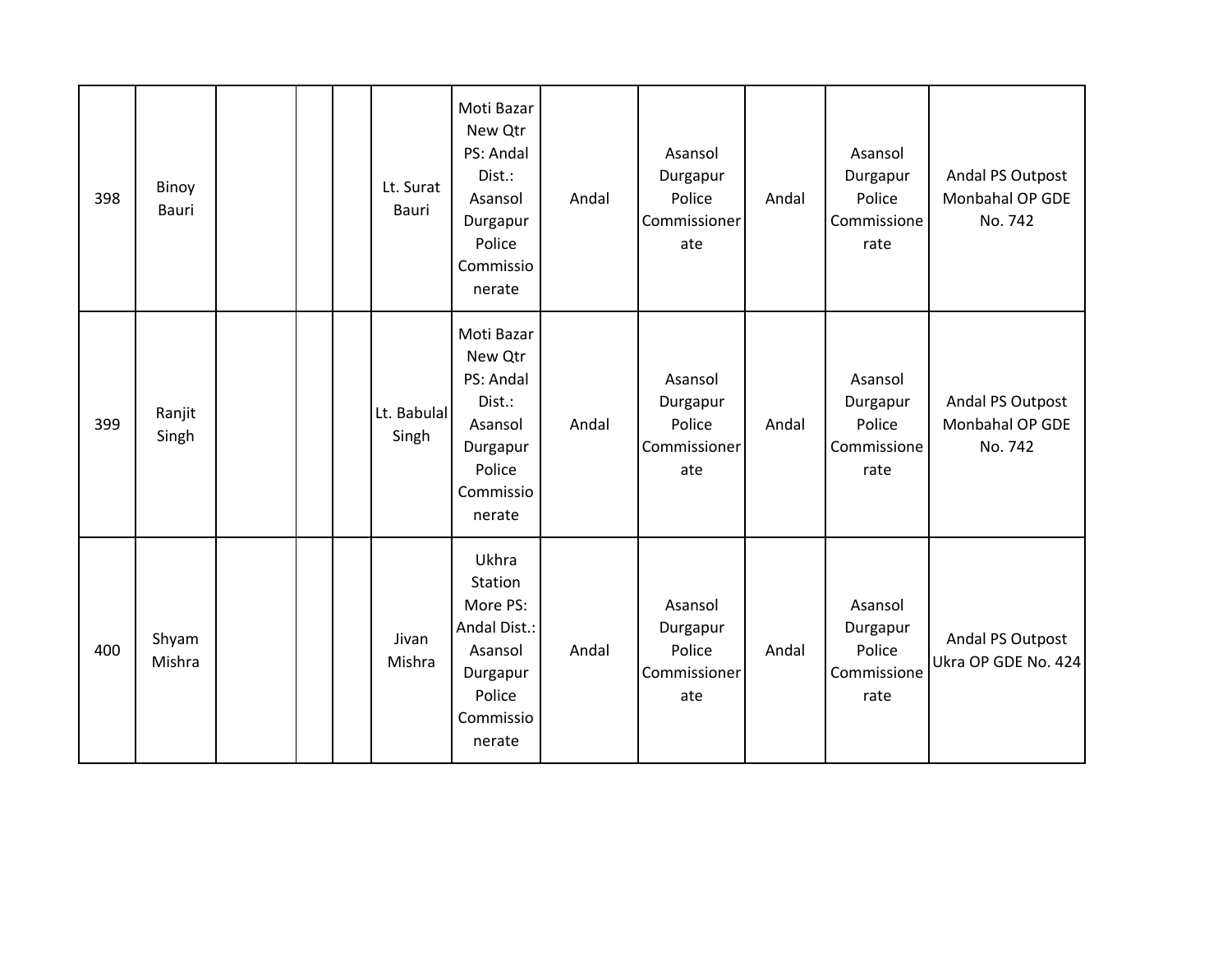| 401 | Nabab<br>Ruidas       |   |    | Amar<br>Ruidas         | Sarpi PS:<br>Faridpur<br>Dist.:<br>Asansol<br>Durgapur<br>Police<br>Commissio<br>nerate                  | Faridpur          | Asansol<br>Durgapur<br>Police<br>Commissioner<br>ate | Andal             | Asansol<br>Durgapur<br>Police<br>Commissione<br>rate | Andal PS Outpost<br>Ukra OP GDE No. 434  |
|-----|-----------------------|---|----|------------------------|----------------------------------------------------------------------------------------------------------|-------------------|------------------------------------------------------|-------------------|------------------------------------------------------|------------------------------------------|
| 402 | Pankaj<br>Thakur      | M | 29 | <b>Bishu</b><br>Thakur | Maidakol<br>more PS:<br>Asansole<br>south Dist.:<br>Asansol<br>Durgapur<br>Police<br>Commissio<br>nerate | Asansole<br>south | Asansol<br>Durgapur<br>Police<br>Commissioner<br>ate | Asansole<br>south | Asansol<br>Durgapur<br>Police<br>Commissione<br>rate | Asansole south PS<br><b>GDE No. 1264</b> |
| 403 | Ganesesw<br>ar Thakur | M | 38 | Bishu<br>Thakur        | Maidakol<br>more PS:<br>Asansole<br>south Dist.:<br>Asansol<br>Durgapur<br>Police<br>Commissio<br>nerate | Asansole<br>south | Asansol<br>Durgapur<br>Police<br>Commissioner<br>ate | Asansole<br>south | Asansol<br>Durgapur<br>Police<br>Commissione<br>rate | Asansole south PS<br><b>GDE No. 1264</b> |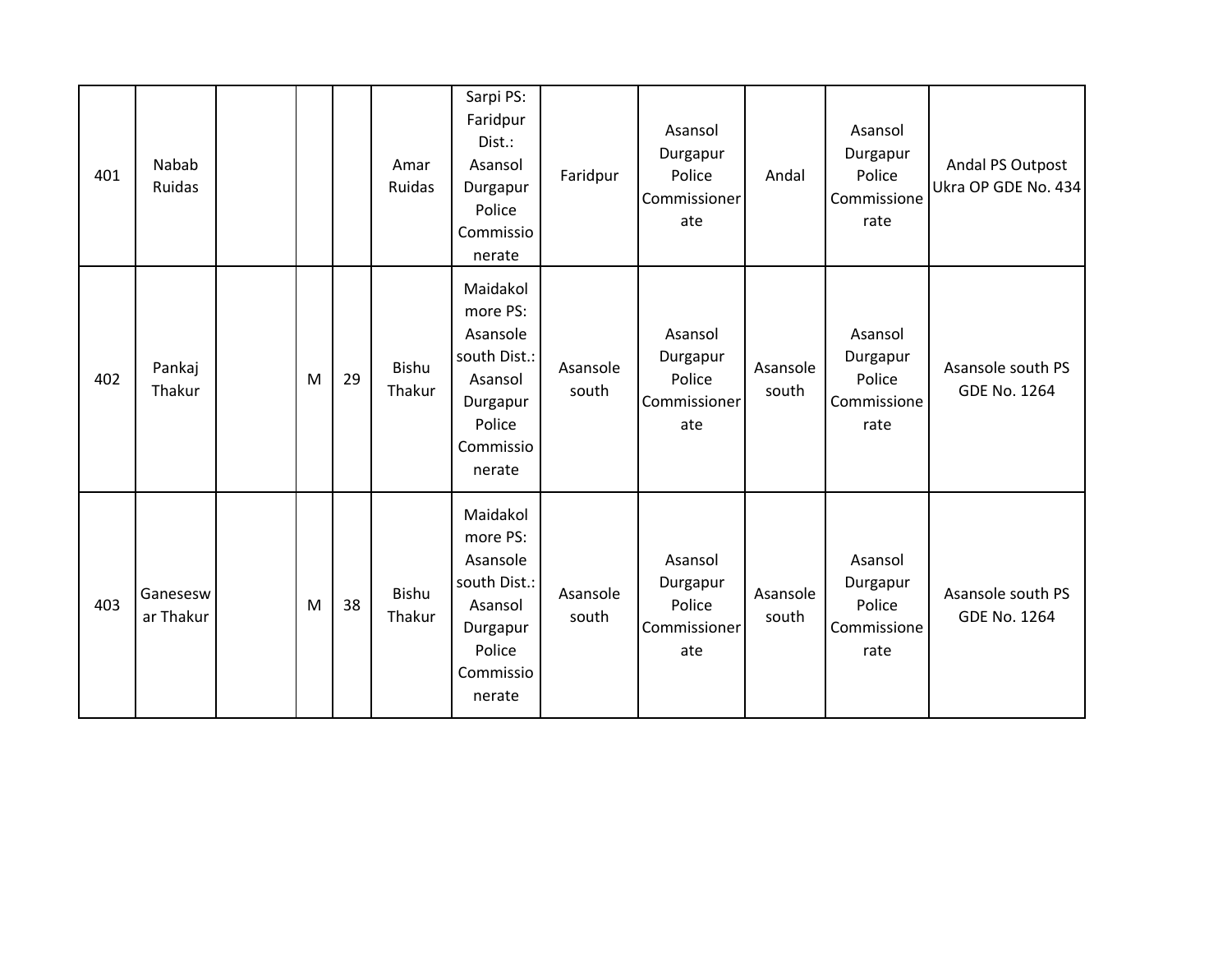| 404 | Sk<br>Alauddin         | M |    | Sk<br>Samsuddi<br>n    | PS:<br>Barabani<br>Dist.:<br>Asansol<br>Durgapur<br>Police<br>Commissio<br>nerate        | Barabani      | Asansol<br>Durgapur<br>Police<br>Commissioner<br>ate | Barabani      | Asansol<br>Durgapur<br>Police<br>Commissione<br>rate | Barabani PS GDE No.<br>1624 |
|-----|------------------------|---|----|------------------------|------------------------------------------------------------------------------------------|---------------|------------------------------------------------------|---------------|------------------------------------------------------|-----------------------------|
| 405 | Akash<br><b>Dhibar</b> | M |    | <b>Badal</b><br>Dhibar | PS:<br>Barabani<br>Dist.:<br>Asansol<br>Durgapur<br>Police<br>Commissio<br>nerate        | Barabani      | Asansol<br>Durgapur<br>Police<br>Commissioner<br>ate | Barabani      | Asansol<br>Durgapur<br>Police<br>Commissione<br>rate | Barabani PS GDE No.<br>1624 |
| 406 | Bapon<br>Mete          | M | 35 | Lt Sanyasi<br>Mete     | Khandari<br>PS: Budbud<br>Dist.:<br>Asansol<br>Durgapur<br>Police<br>Commissio<br>nerate | <b>Budbud</b> | Asansol<br>Durgapur<br>Police<br>Commissioner<br>ate | <b>Budbud</b> | Asansol<br>Durgapur<br>Police<br>Commissione<br>rate | Budbud PS GDE No.<br>891    |
| 407 | Bijoy<br>Mete          | M | 18 | Mukto<br>Mete          | Khandari<br>PS: Budbud<br>Dist.:<br>Asansol<br>Durgapur<br>Police<br>Commissio<br>nerate | <b>Budbud</b> | Asansol<br>Durgapur<br>Police<br>Commissioner<br>ate | <b>Budbud</b> | Asansol<br>Durgapur<br>Police<br>Commissione<br>rate | Budbud PS GDE No.<br>891    |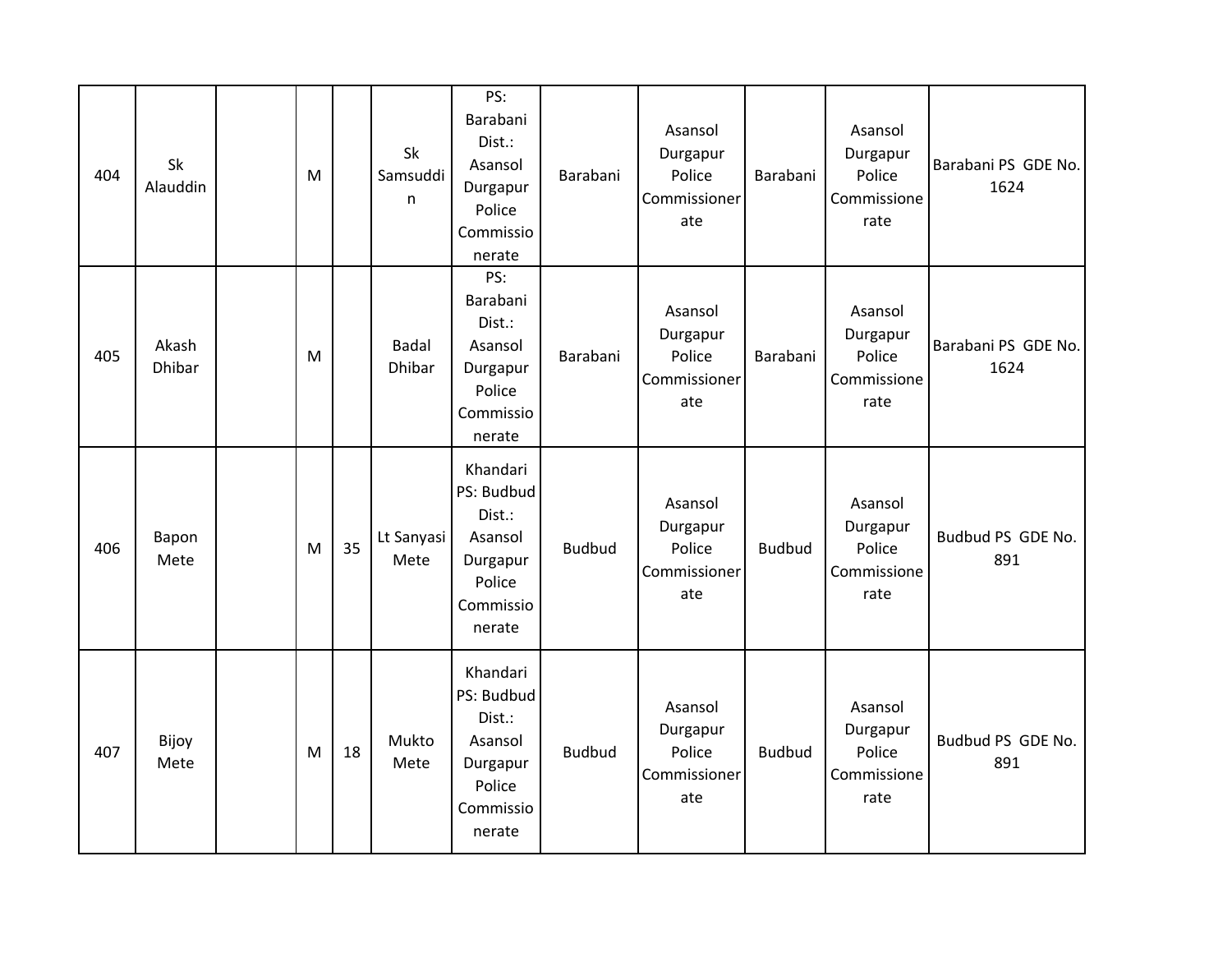| 408 | Somu<br>Ankure           | M | 24 | Sudhir<br>Ankure         | Mankar PS:<br><b>Budbud</b><br>Dist.:<br>Asansol<br>Durgapur<br>Police<br>Commissio<br>nerate | <b>Budbud</b>    | Asansol<br>Durgapur<br>Police<br>Commissioner<br>ate | <b>Budbud</b>    | Asansol<br>Durgapur<br>Police<br>Commissione<br>rate | Budbud PS GDE No.<br>903       |
|-----|--------------------------|---|----|--------------------------|-----------------------------------------------------------------------------------------------|------------------|------------------------------------------------------|------------------|------------------------------------------------------|--------------------------------|
| 409 | Ajit<br>Kumar            | M | 26 | <b>Bharat</b><br>Kumar   | PS:<br>Chittaranja<br>n Dist.:<br>Asansol<br>Durgapur<br>Police<br>Commissio<br>nerate        | Chittaranjan     | Asansol<br>Durgapur<br>Police<br>Commissioner<br>ate | Chittaranj<br>an | Asansol<br>Durgapur<br>Police<br>Commissione<br>rate | Chittaranjan PS GDE<br>No. 744 |
| 410 | Goutam<br>Mallick        | M | 30 | Dilbar<br>Mallick        | PS:<br>Salanpur<br>Dist.:<br>Asansol<br>Durgapur<br>Police<br>Commissio<br>nerate             | Salanpur         | Asansol<br>Durgapur<br>Police<br>Commissioner<br>ate | Chittaranj<br>an | Asansol<br>Durgapur<br>Police<br>Commissione<br>rate | Chittaranjan PS GDE<br>No. 744 |
| 411 | Sk. Year<br>Mahamm<br>ad | M | 22 | Sk. Year<br>Mahamm<br>ad | Mohal PS:<br>Pandabesh<br>war Dist.:<br>Asansol<br>Durgapur<br>Police<br>Commissio<br>nerate  | Pandabeshw<br>ar | Asansol<br>Durgapur<br>Police<br>Commissioner<br>ate | Faridpur         | Asansol<br>Durgapur<br>Police<br>Commissione<br>rate | Faridpur PS GDE No.<br>802     |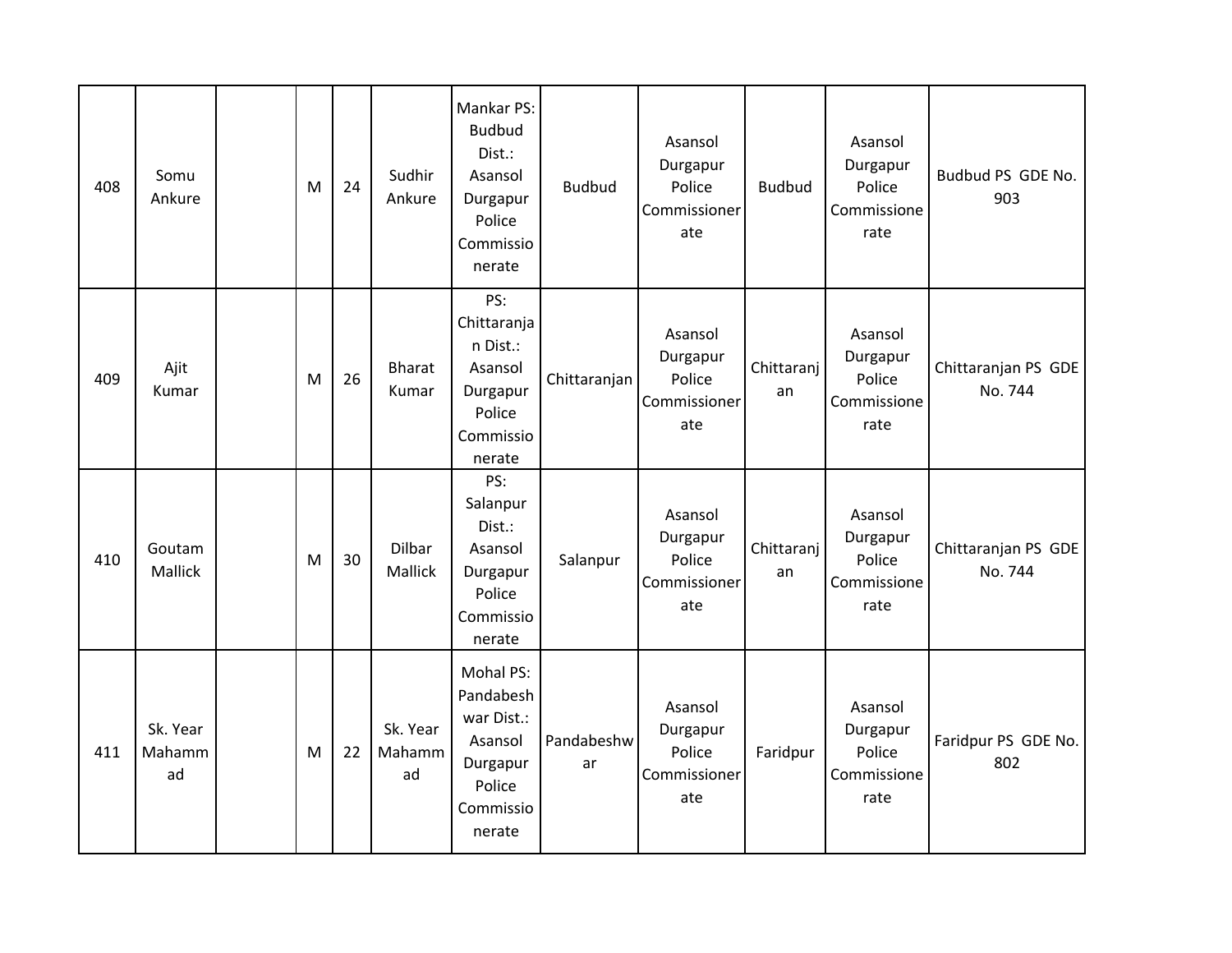| 412 | <b>Sk</b><br>Samsuddi<br>$\mathsf{n}$ | M | 18 | Sk Nazim           | Dannya PS:<br>Pandabesh<br>war Dist.:<br>Asansol<br>Durgapur<br>Police<br>Commissio<br>nerate   | Pandabeshw<br>ar | Asansol<br>Durgapur<br>Police<br>Commissioner<br>ate | Faridpur | Asansol<br>Durgapur<br>Police<br>Commissione<br>rate | Faridpur PS GDE No.<br>823 |
|-----|---------------------------------------|---|----|--------------------|-------------------------------------------------------------------------------------------------|------------------|------------------------------------------------------|----------|------------------------------------------------------|----------------------------|
| 413 | Panchu<br>Bagdi                       | M | 26 | Panchu<br>Bagdi    | Balijuri PS:<br>Faridpur<br>Dist.:<br>Asansol<br>Durgapur<br>Police<br>Commissio<br>nerate      | Faridpur         | Asansol<br>Durgapur<br>Police<br>Commissioner<br>ate | Faridpur | Asansol<br>Durgapur<br>Police<br>Commissione<br>rate | Faridpur PS GDE No.<br>830 |
| 414 | Bapi<br>Dutta                         | M | 48 | Lt. Bipad<br>Dutta | <b>Bansia PS:</b><br>Faridpur<br>Dist.:<br>Asansol<br>Durgapur<br>Police<br>Commissio<br>nerate | Faridpur         | Asansol<br>Durgapur<br>Police<br>Commissioner<br>ate | Faridpur | Asansol<br>Durgapur<br>Police<br>Commissione<br>rate | Faridpur PS GDE No.<br>830 |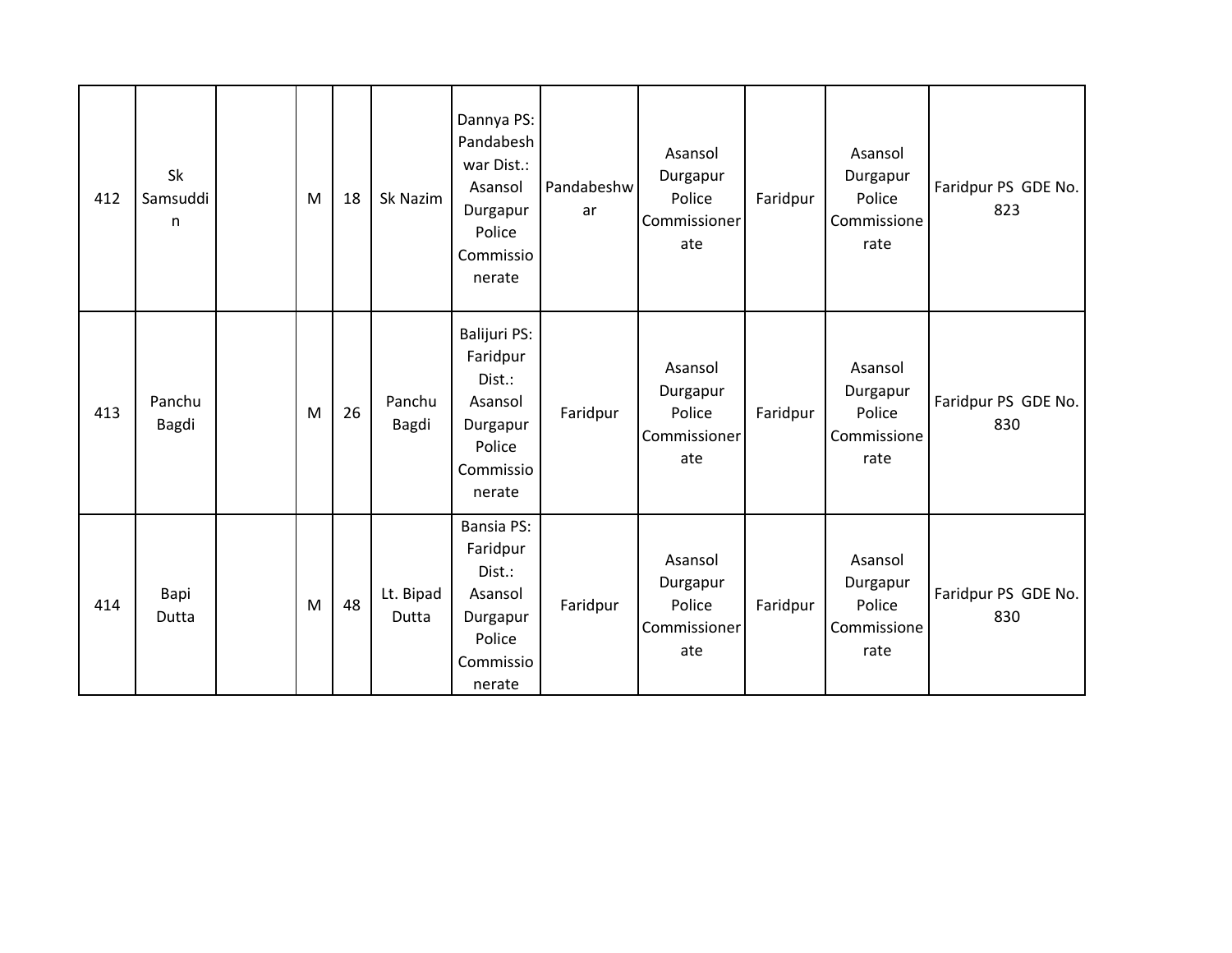| 415 | Ananda<br><b>Bauri</b> | M | 23 | Lt. Khokan<br>Bauri    | Jhanjra PS:<br>Faridpur<br>Dist.:<br>Asansol<br>Durgapur<br>Police<br>Commissio<br>nerate                         | Faridpur         | Asansol<br>Durgapur<br>Police<br>Commissioner<br>ate | Faridpur | Asansol<br>Durgapur<br>Police<br>Commissione<br>rate | Faridpur PS GDE No.<br>830 |
|-----|------------------------|---|----|------------------------|-------------------------------------------------------------------------------------------------------------------|------------------|------------------------------------------------------|----------|------------------------------------------------------|----------------------------|
| 416 | Sk Sahil               | M | 21 | <b>Sk</b><br>Ashalam   | Dannya PS:<br>Pandabesh<br>war Dist.:<br>Asansol<br>Durgapur<br>Police<br>Commissio<br>nerate                     | Pandabeshw<br>ar | Asansol<br>Durgapur<br>Police<br>Commissioner<br>ate | Faridpur | Asansol<br>Durgapur<br>Police<br>Commissione<br>rate | Faridpur PS GDE No.<br>830 |
| 417 | Harsh<br>Singh         |   | 18 | <b>Bindar</b><br>Singh | Narsinghba<br>ndh Mithai<br>Gali PS:<br>Hirapur<br>Dist.:<br>Asansol<br>Durgapur<br>Police<br>Commissio<br>nerate | Hirapur          | Asansol<br>Durgapur<br>Police<br>Commissioner<br>ate | Hirapur  | Asansol<br>Durgapur<br>Police<br>Commissione<br>rate | Hirapur PS GDE No.<br>1351 |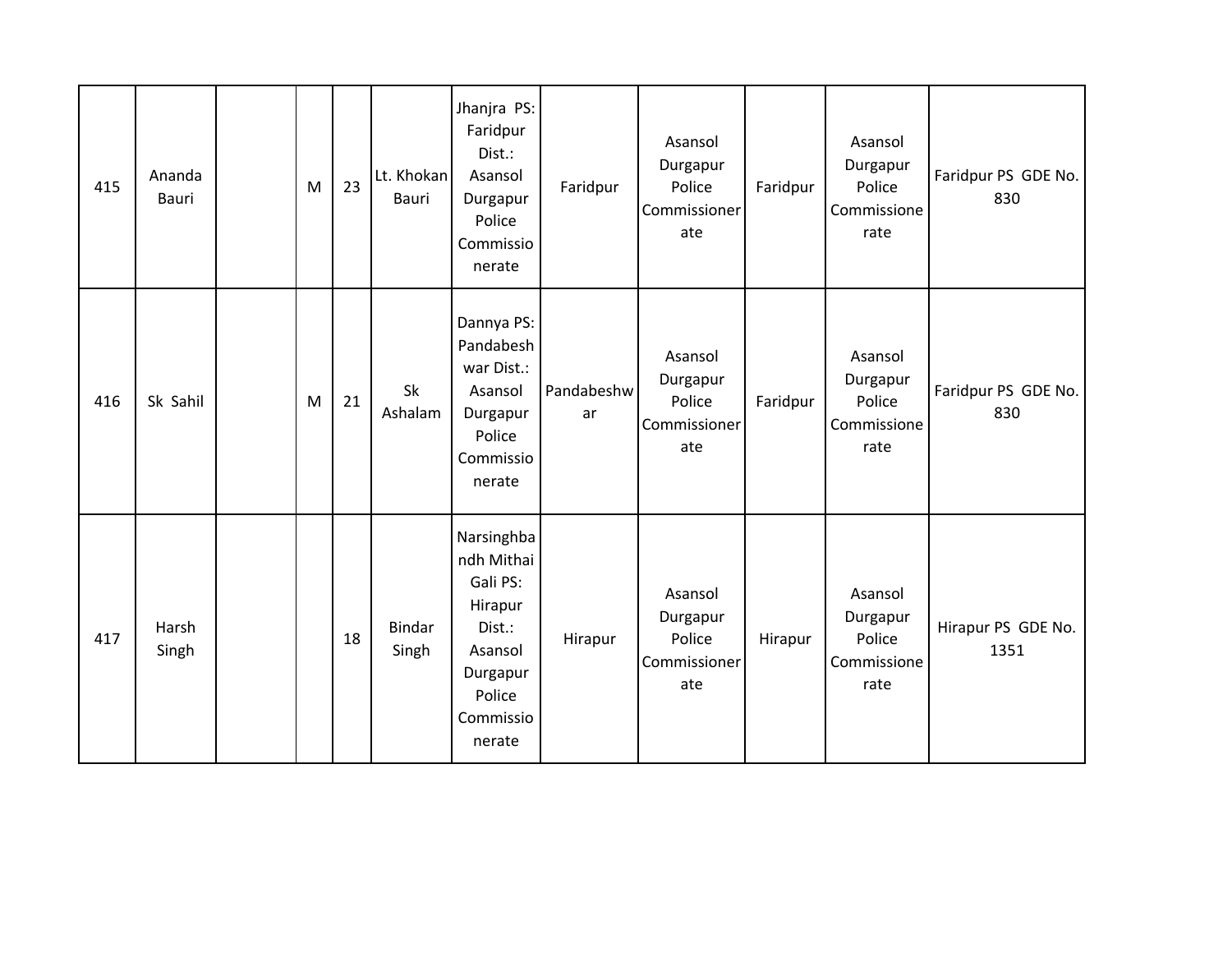| 418 | Amit<br>Singh   |  | 19 | Ganesh<br>Singh        | Narsinghba<br>ndh Mithai<br>Gali PS:<br>Hirapur<br>Dist.:<br>Asansol<br>Durgapur<br>Police<br>Commissio<br>nerate    | Hirapur | Asansol<br>Durgapur<br>Police<br>Commissioner<br>ate | Hirapur | Asansol<br>Durgapur<br>Police<br>Commissione<br>rate | Hirapur PS GDE No.<br>1351 |
|-----|-----------------|--|----|------------------------|----------------------------------------------------------------------------------------------------------------------|---------|------------------------------------------------------|---------|------------------------------------------------------|----------------------------|
| 419 | Dipak Lal       |  | 45 | Ramesh<br>Lal          | Wagon<br>Colony<br>Chowbey<br>Nagar PS:<br>Hirapur<br>Dist.:<br>Asansol<br>Durgapur<br>Police<br>Commissio<br>nerate | Hirapur | Asansol<br>Durgapur<br>Police<br>Commissioner<br>ate | Hirapur | Asansol<br>Durgapur<br>Police<br>Commissione<br>rate | Hirapur PS GDE No.<br>1351 |
| 420 | Kapil<br>Ganjhu |  | 45 | <b>Budhu</b><br>Ganjhu | Wagon<br>Colony<br>Chowbey<br>Nagar PS:<br>Hirapur<br>Dist.:<br>Asansol<br>Durgapur<br>Police<br>Commissio<br>nerate | Hirapur | Asansol<br>Durgapur<br>Police<br>Commissioner<br>ate | Hirapur | Asansol<br>Durgapur<br>Police<br>Commissione<br>rate | Hirapur PS GDE No.<br>1351 |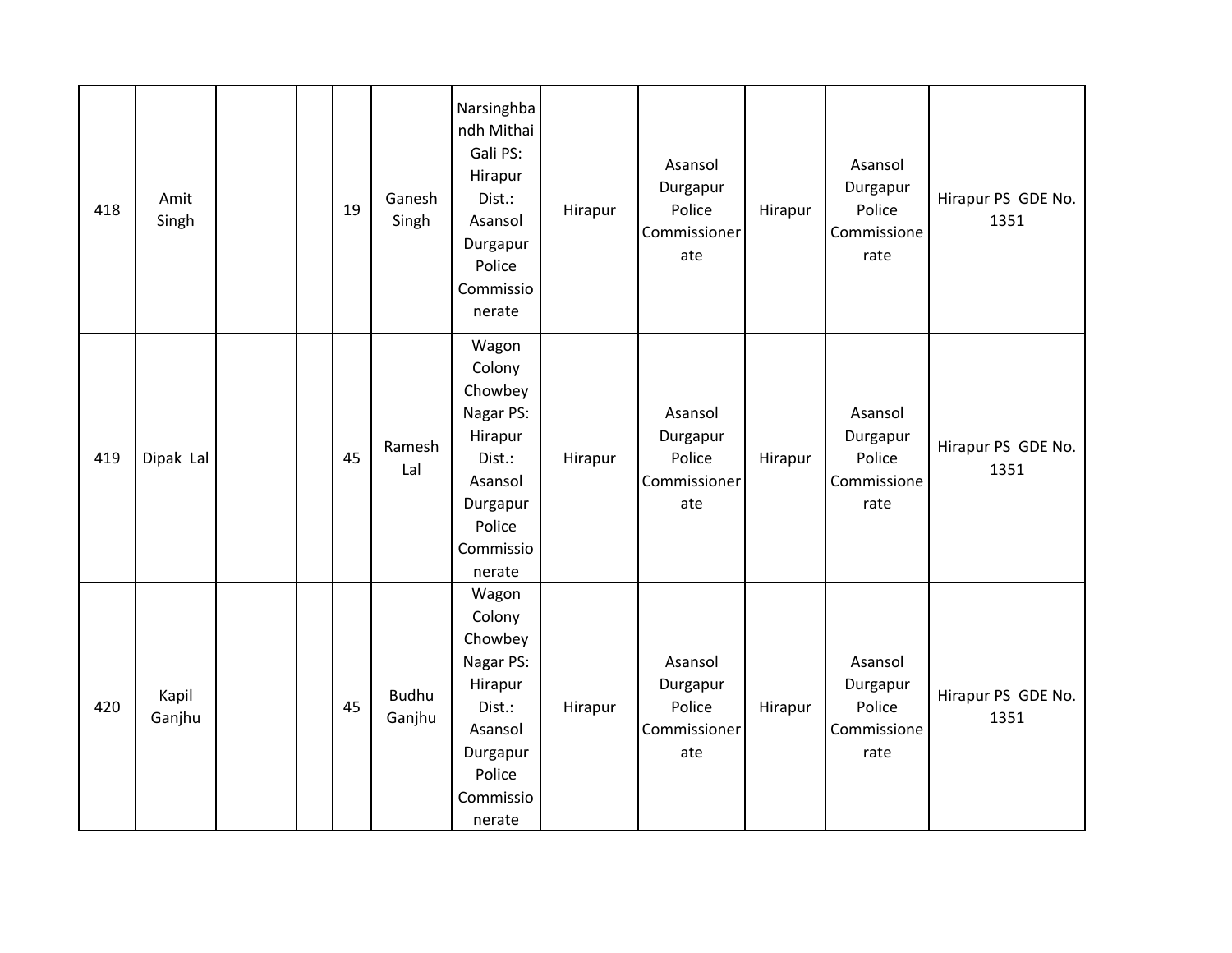| 421 | Raju<br>Singh   |  | 28 | Lalan<br>Singh  | Narsinghba<br>ndh Shaw<br>road PS:<br>Kulti Dist.:<br>Asansol<br>Durgapur<br>Police<br>Commissio<br>nerate       | Kulti   | Asansol<br>Durgapur<br>Police<br>Commissioner<br>ate | Hirapur | Asansol<br>Durgapur<br>Police<br>Commissione<br>rate | Hirapur PS GDE No.<br>1351 |
|-----|-----------------|--|----|-----------------|------------------------------------------------------------------------------------------------------------------|---------|------------------------------------------------------|---------|------------------------------------------------------|----------------------------|
| 422 | Niranjan<br>Ray |  | 27 | Harendar<br>Ray | Narsinghba<br>ndh Dubey<br>Para PS:<br>Hirapur<br>Dist.:<br>Asansol<br>Durgapur<br>Police<br>Commissio<br>nerate | Hirapur | Asansol<br>Durgapur<br>Police<br>Commissioner<br>ate | Hirapur | Asansol<br>Durgapur<br>Police<br>Commissione<br>rate | Hirapur PS GDE No.<br>1351 |
| 423 | Madan<br>Shaw   |  | 23 | Gopal<br>Shaw   | Narsinghba<br>ndh Dubey<br>Para PS:<br>Hirapur<br>Dist.:<br>Asansol<br>Durgapur<br>Police<br>Commissio<br>nerate | Hirapur | Asansol<br>Durgapur<br>Police<br>Commissioner<br>ate | Hirapur | Asansol<br>Durgapur<br>Police<br>Commissione<br>rate | Hirapur PS GDE No.<br>1351 |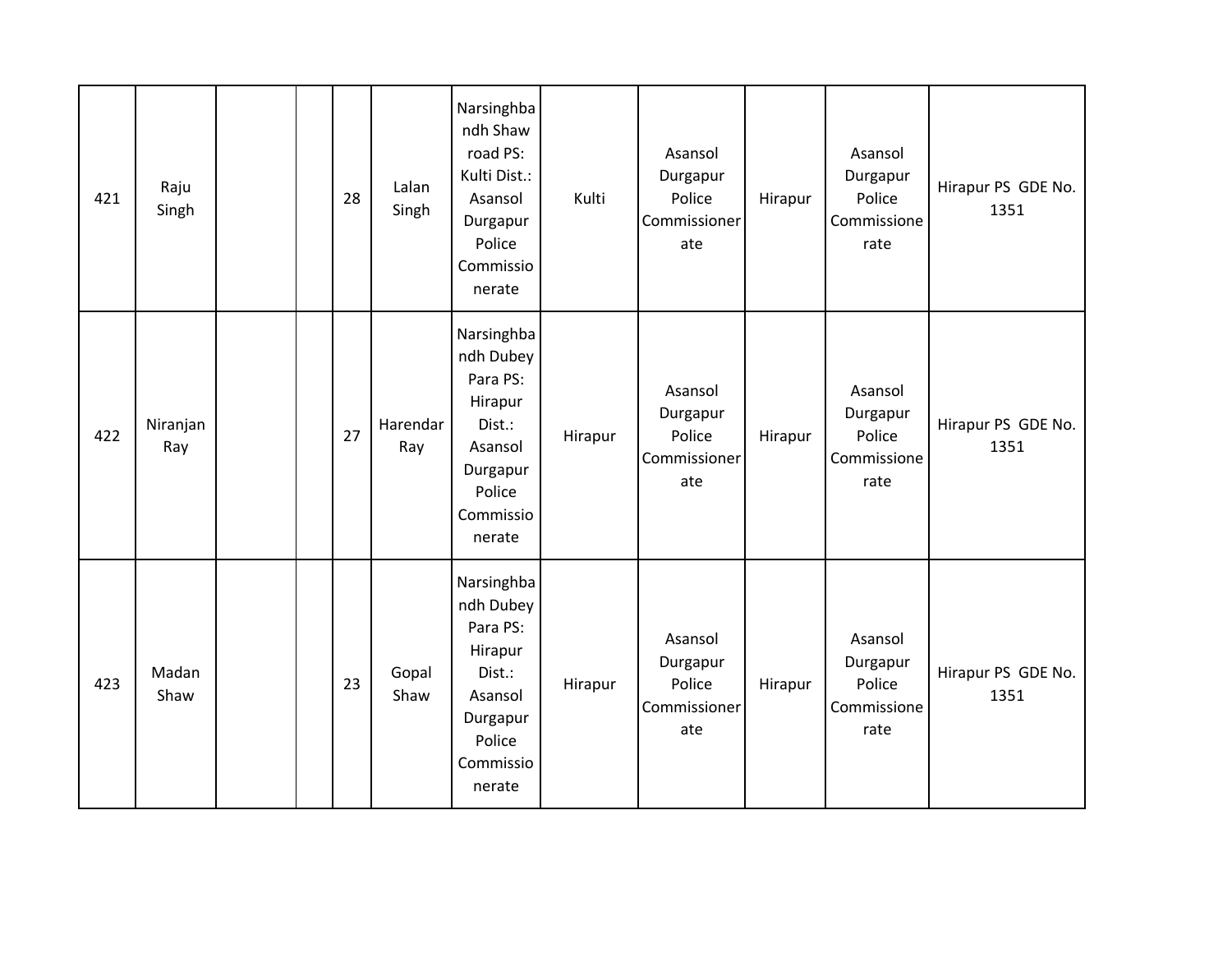| 424 | Supriyo<br>Ghosh      |   | 31 | <b>Bimal</b><br>Kanti<br>Ghosh | Santinagar<br><b>Burnpur PS:</b><br>Hirapur<br>Dist.:<br>Asansol<br>Durgapur<br>Police<br>Commissio<br>nerate | Hirapur | Asansol<br>Durgapur<br>Police<br>Commissioner<br>ate | Hirapur | Asansol<br>Durgapur<br>Police<br>Commissione<br>rate | Hirapur PS GDE No.<br>1360 |
|-----|-----------------------|---|----|--------------------------------|---------------------------------------------------------------------------------------------------------------|---------|------------------------------------------------------|---------|------------------------------------------------------|----------------------------|
| 425 | Amit<br>Choudhur<br>y |   | 28 | Ashok<br>Choudhur<br>y         | Rambandh<br>Jogiasthan<br>PS: Hirapur<br>Dist.:<br>Asansol<br>Durgapur<br>Police<br>Commissio<br>nerate       | Hirapur | Asansol<br>Durgapur<br>Police<br>Commissioner<br>ate | Hirapur | Asansol<br>Durgapur<br>Police<br>Commissione<br>rate | Hirapur PS GDE No.<br>1360 |
| 426 | Prasanta<br>Bouri     | M | 35 | Lt Vema<br><b>Bouri</b>        | AKHALPUR,<br>jamuria                                                                                          |         | <b>Basirhat</b>                                      | Jamuria | Asansol<br>Durgapur<br>Police<br>Commissione<br>rate | Jamuria PS GDE No.<br>1293 |
| 427 | Sona<br>Mondal        | M | 36 | Meghlal<br>Mondal              | AKHALPUR,<br>jamuria                                                                                          |         | Basirhat                                             | Jamuria | Asansol<br>Durgapur<br>Police<br>Commissione<br>rate | Jamuria PS GDE No.<br>1293 |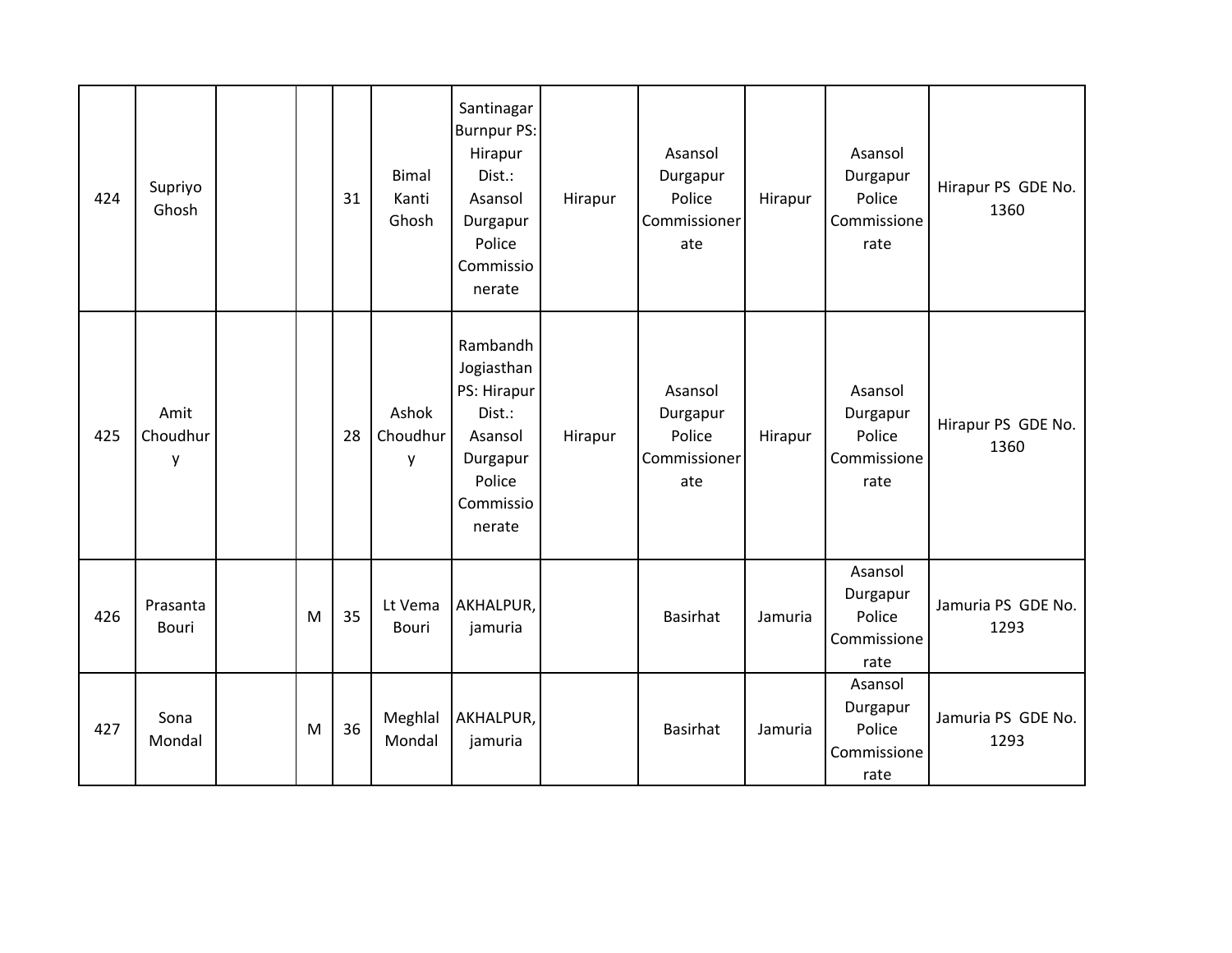| 428 | Matal<br>Maji       | M | 36 | Lt Sukhu<br>Maji   | LT SUKHU<br>MAJI,<br>jamuria                                                                              |         | <b>Basirhat</b>                                      | Jamuria | Asansol<br>Durgapur<br>Police<br>Commissione<br>rate | Jamuria PS GDE No.<br>1293 |
|-----|---------------------|---|----|--------------------|-----------------------------------------------------------------------------------------------------------|---------|------------------------------------------------------|---------|------------------------------------------------------|----------------------------|
| 429 | Jitendar<br>Harijan | M | 39 | Chameli<br>Harijan | PONIATI,<br>jamuria                                                                                       |         | <b>Basirhat</b>                                      | Jamuria | Asansol<br>Durgapur<br>Police<br>Commissione<br>rate | Jamuria PS GDE No.<br>1293 |
| 430 | Sankar<br>Rewani    | M | 55 | Lt Dhoni<br>Rewani | <b>JAMURIA</b><br><b>NANDI</b><br><b>ROAD</b>                                                             |         | <b>Basirhat</b>                                      | Jamuria | Asansol<br>Durgapur<br>Police<br>Commissione<br>rate | Jamuria PS GDE No.<br>1293 |
| 431 | Krishna<br>Bouri    | M | 28 | Jairam<br>Bouri    | Birkulti, ps-<br>jamuria PS:<br>Jamuria<br>Dist.:<br>Asansol<br>Durgapur<br>Police<br>Commissio<br>nerate | Jamuria | Asansol<br>Durgapur<br>Police<br>Commissioner<br>ate | Jamuria | Asansol<br>Durgapur<br>Police<br>Commissione<br>rate | Jamuria PS GDE No.<br>1293 |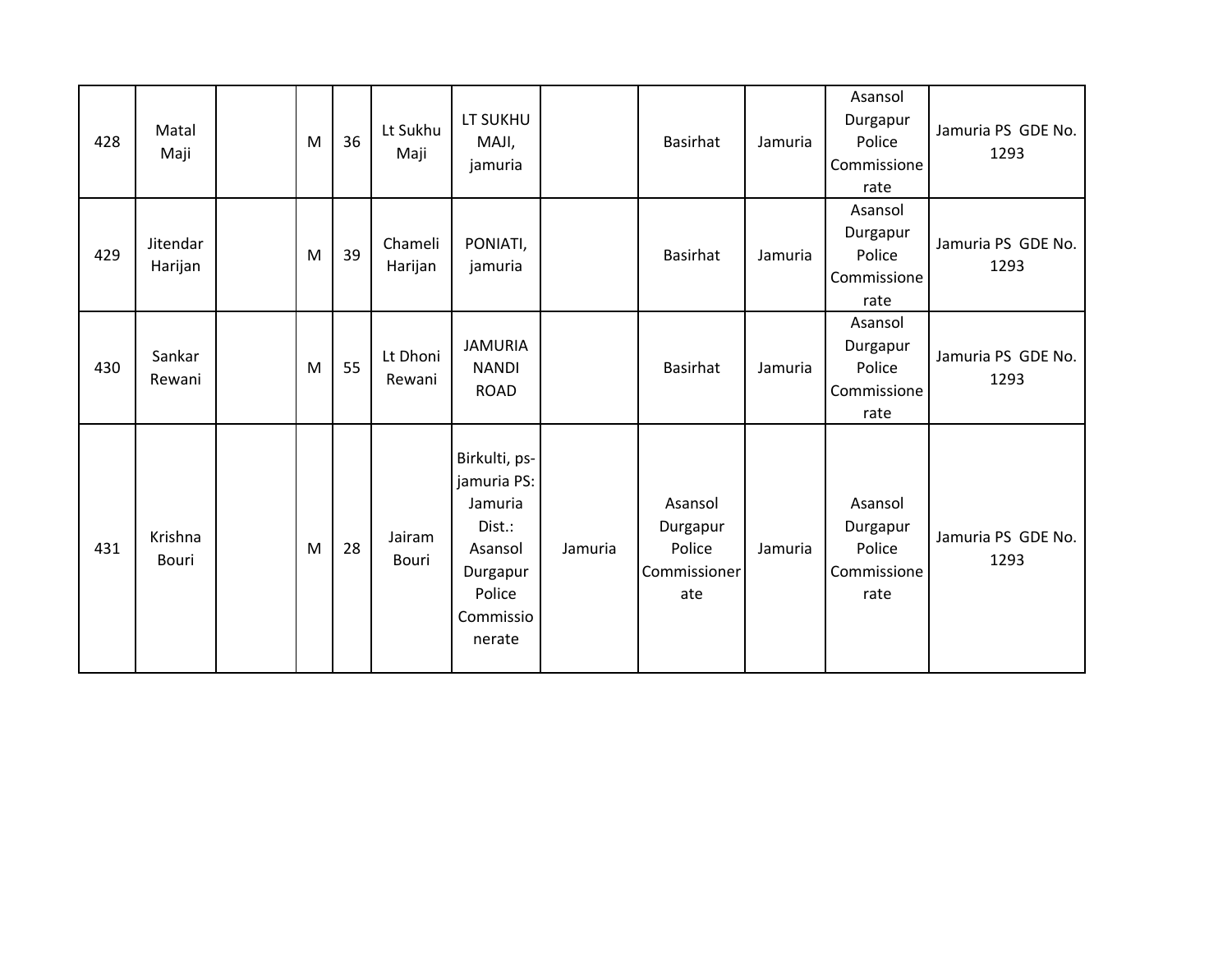| 432 | Kalipada<br>Ghosh     | M | 28 | Lagar<br>Ghosh            | BIRKULTI,.<br>jamuria PS:<br>Jamuria<br>Dist.:<br>Asansol<br>Durgapur<br>Police<br>Commissio<br>nerate              | Jamuria | Asansol<br>Durgapur<br>Police<br>Commissioner<br>ate | Jamuria | Asansol<br>Durgapur<br>Police<br>Commissione<br>rate | Jamuria PS GDE No.<br>1293 |
|-----|-----------------------|---|----|---------------------------|---------------------------------------------------------------------------------------------------------------------|---------|------------------------------------------------------|---------|------------------------------------------------------|----------------------------|
| 433 | Milan<br><b>Bouri</b> | M | 19 | Lt Ananda<br><b>Bouri</b> | BIRKULTI,<br>jamuria PS:<br>Jamuria<br>Dist.:<br>Asansol<br>Durgapur<br>Police<br>Commissio<br>nerate               | Jamuria | Asansol<br>Durgapur<br>Police<br>Commissioner<br>ate | Jamuria | Asansol<br>Durgapur<br>Police<br>Commissione<br>rate | Jamuria PS GDE No.<br>1293 |
| 434 | Baban<br><b>Bouri</b> | M | 28 | Gurupada<br><b>Bouri</b>  | <b>DARBARDA</b><br>NGA,<br>jamuria PS:<br>Jamuria<br>Dist.:<br>Asansol<br>Durgapur<br>Police<br>Commissio<br>nerate | Jamuria | Asansol<br>Durgapur<br>Police<br>Commissioner<br>ate | Jamuria | Asansol<br>Durgapur<br>Police<br>Commissione<br>rate | Jamuria PS GDE No.<br>1293 |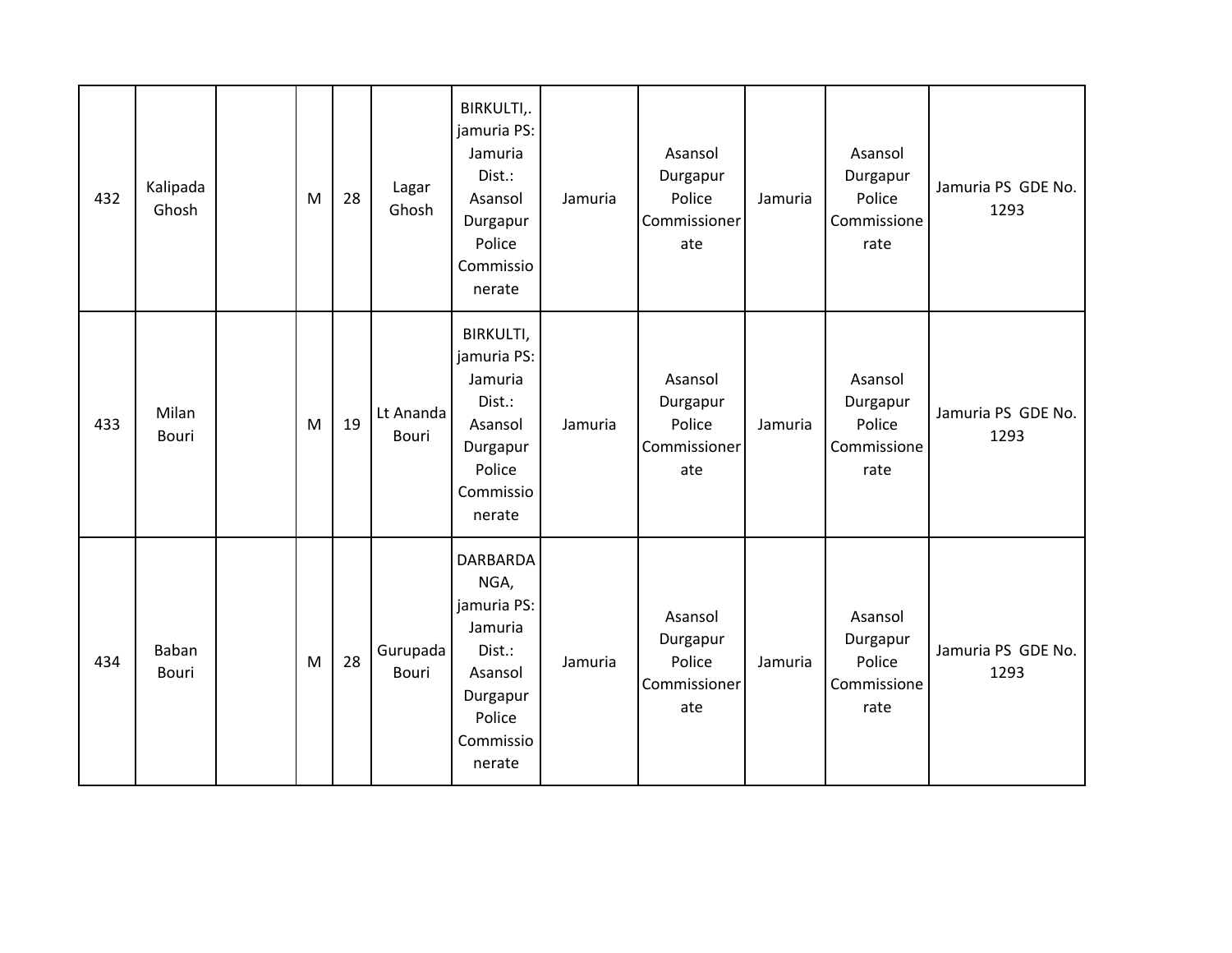| 435 | Shani<br><b>Bouri</b> | M | 20 | Shibu<br><b>Bouri</b> | <b>DARBARDA</b><br>NGA,jamuri<br>a PS:<br>Jamuria<br>Dist.:<br>Asansol<br>Durgapur<br>Police<br>Commissio<br>nerate | Jamuria | Asansol<br>Durgapur<br>Police<br>Commissioner<br>ate | Jamuria | Asansol<br>Durgapur<br>Police<br>Commissione<br>rate | Jamuria PS GDE No.<br>1293 |
|-----|-----------------------|---|----|-----------------------|---------------------------------------------------------------------------------------------------------------------|---------|------------------------------------------------------|---------|------------------------------------------------------|----------------------------|
| 436 | Mantu<br>Ruidas       | M | 22 | Lt Pachu<br>Ruidas    | <b>DARBARDA</b><br>NGA,<br>jamuria PS:<br>Jamuria<br>Dist.:<br>Asansol<br>Durgapur<br>Police<br>Commissio<br>nerate | Jamuria | Asansol<br>Durgapur<br>Police<br>Commissioner<br>ate | Jamuria | Asansol<br>Durgapur<br>Police<br>Commissione<br>rate | Jamuria PS GDE No.<br>1293 |
| 437 | Jhulan<br>Maji        | M | 24 | Dinu Maji             | BIRKULTI,<br>jamuria PS:<br>Jamuria<br>Dist.:<br>Asansol<br>Durgapur<br>Police<br>Commissio<br>nerate               | Jamuria | Asansol<br>Durgapur<br>Police<br>Commissioner<br>ate | Jamuria | Asansol<br>Durgapur<br>Police<br>Commissione<br>rate | Jamuria PS GDE No.<br>1293 |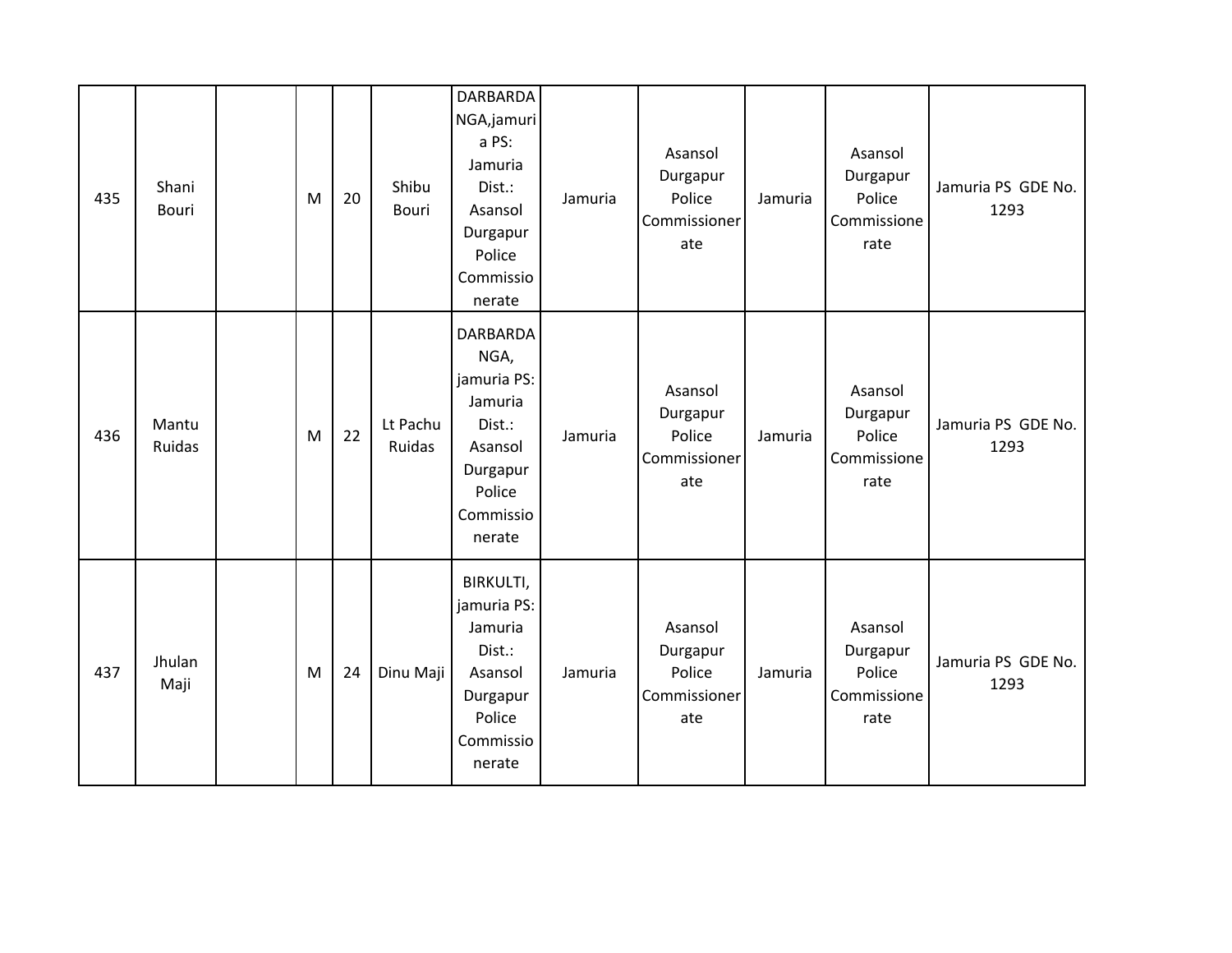| 438 | Umesh<br>Chowdhur<br>y  |  | Bhagu<br>Nath<br>Chowdhur<br>y | Panagarh<br>Railpar PS:<br>Kanksa<br>Dist.:<br>Asansol<br>Durgapur<br>Police<br>Commissio<br>nerate | Kanksa | Asansol<br>Durgapur<br>Police<br>Commissioner<br>ate | Kanksa | Asansol<br>Durgapur<br>Police<br>Commissione<br>rate | Kanksa PS GDE No.<br>1140 |
|-----|-------------------------|--|--------------------------------|-----------------------------------------------------------------------------------------------------|--------|------------------------------------------------------|--------|------------------------------------------------------|---------------------------|
| 439 | Ramesh<br>Chowdhur<br>y |  | Bhagu<br>Nath<br>Chowdhur<br>y | Panagarh<br>Railpar PS:<br>Kanksa<br>Dist.:<br>Asansol<br>Durgapur<br>Police<br>Commissio<br>nerate | Kanksa | Asansol<br>Durgapur<br>Police<br>Commissioner<br>ate | Kanksa | Asansol<br>Durgapur<br>Police<br>Commissione<br>rate | Kanksa PS GDE No.<br>1140 |
| 440 | Niloy<br>Dutta          |  | Kartick<br>Chandra<br>Dutta    | Kanksa<br>Hattala PS:<br>Kanksa<br>Dist.:<br>Asansol<br>Durgapur<br>Police<br>Commissio<br>nerate   | Kanksa | Asansol<br>Durgapur<br>Police<br>Commissioner<br>ate | Kanksa | Asansol<br>Durgapur<br>Police<br>Commissione<br>rate | Kanksa PS GDE No.<br>1140 |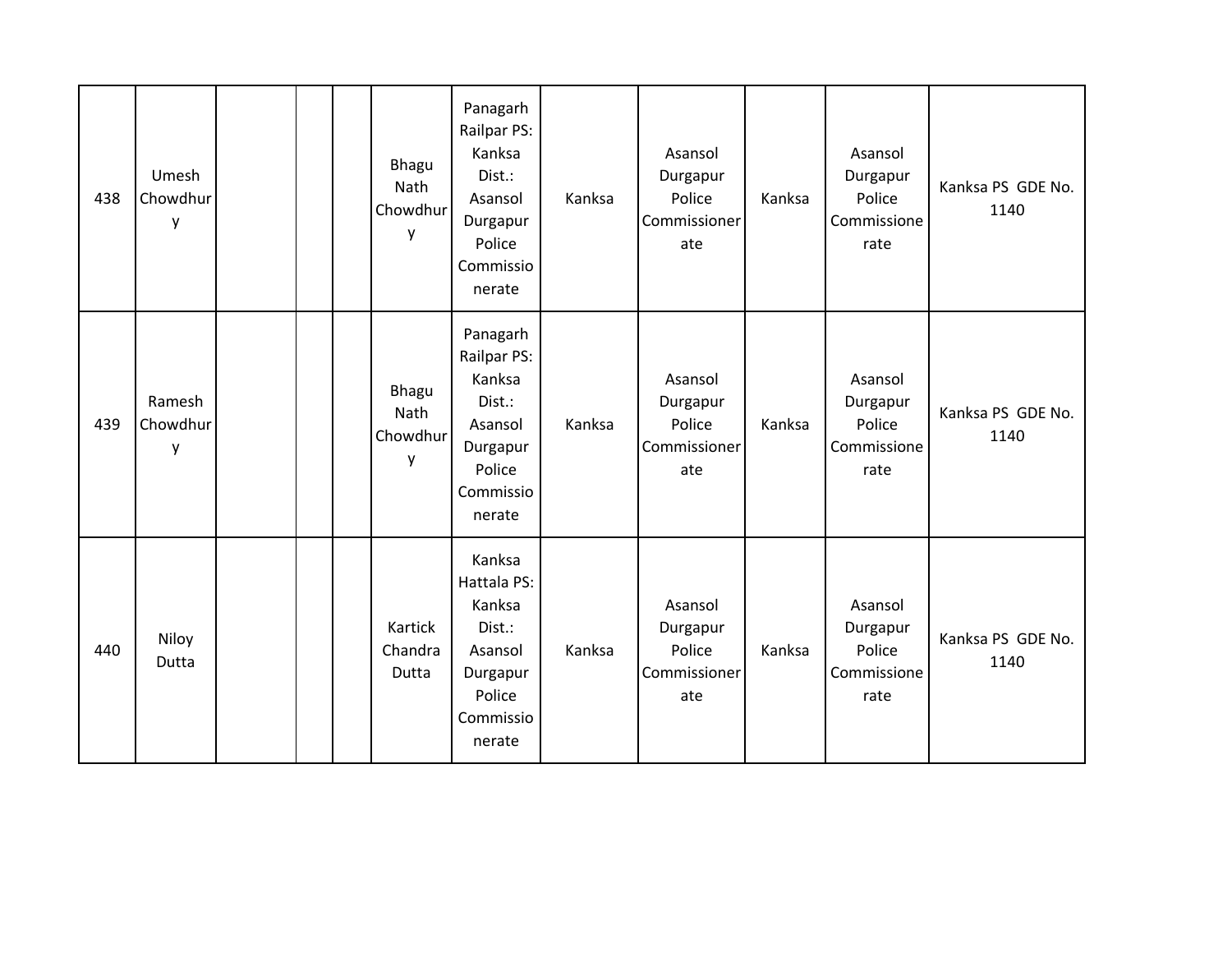| 441 | Sk. Alim         |  | Sk. Sadip                       | Jatgaria PS:<br>Kanksa<br>Dist.:<br>Asansol<br>Durgapur<br>Police<br>Commissio<br>nerate             | Kanksa | Asansol<br>Durgapur<br>Police<br>Commissioner<br>ate | Kanksa | Asansol<br>Durgapur<br>Police<br>Commissione<br>rate | Kanksa PS GDE No.<br>515  |
|-----|------------------|--|---------------------------------|------------------------------------------------------------------------------------------------------|--------|------------------------------------------------------|--------|------------------------------------------------------|---------------------------|
| 442 | Kishor<br>Mondal |  | Lt.<br>Monoranj<br>an<br>Mondal | Kanksa<br>Mini Bazar<br>PS: Kanksa<br>Dist.:<br>Asansol<br>Durgapur<br>Police<br>Commissio<br>nerate | Kanksa | Asansol<br>Durgapur<br>Police<br>Commissioner<br>ate | Kanksa | Asansol<br>Durgapur<br>Police<br>Commissione<br>rate | Kanksa PS GDE No.<br>1148 |
| 443 | Bikram<br>Majhi  |  | Lt. Sattam<br>Majhi             | Kanksa<br>Mini Bazar<br>PS: Kanksa<br>Dist.:<br>Asansol<br>Durgapur<br>Police<br>Commissio<br>nerate | Kanksa | Asansol<br>Durgapur<br>Police<br>Commissioner<br>ate | Kanksa | Asansol<br>Durgapur<br>Police<br>Commissione<br>rate | Kanksa PS GDE No.<br>1148 |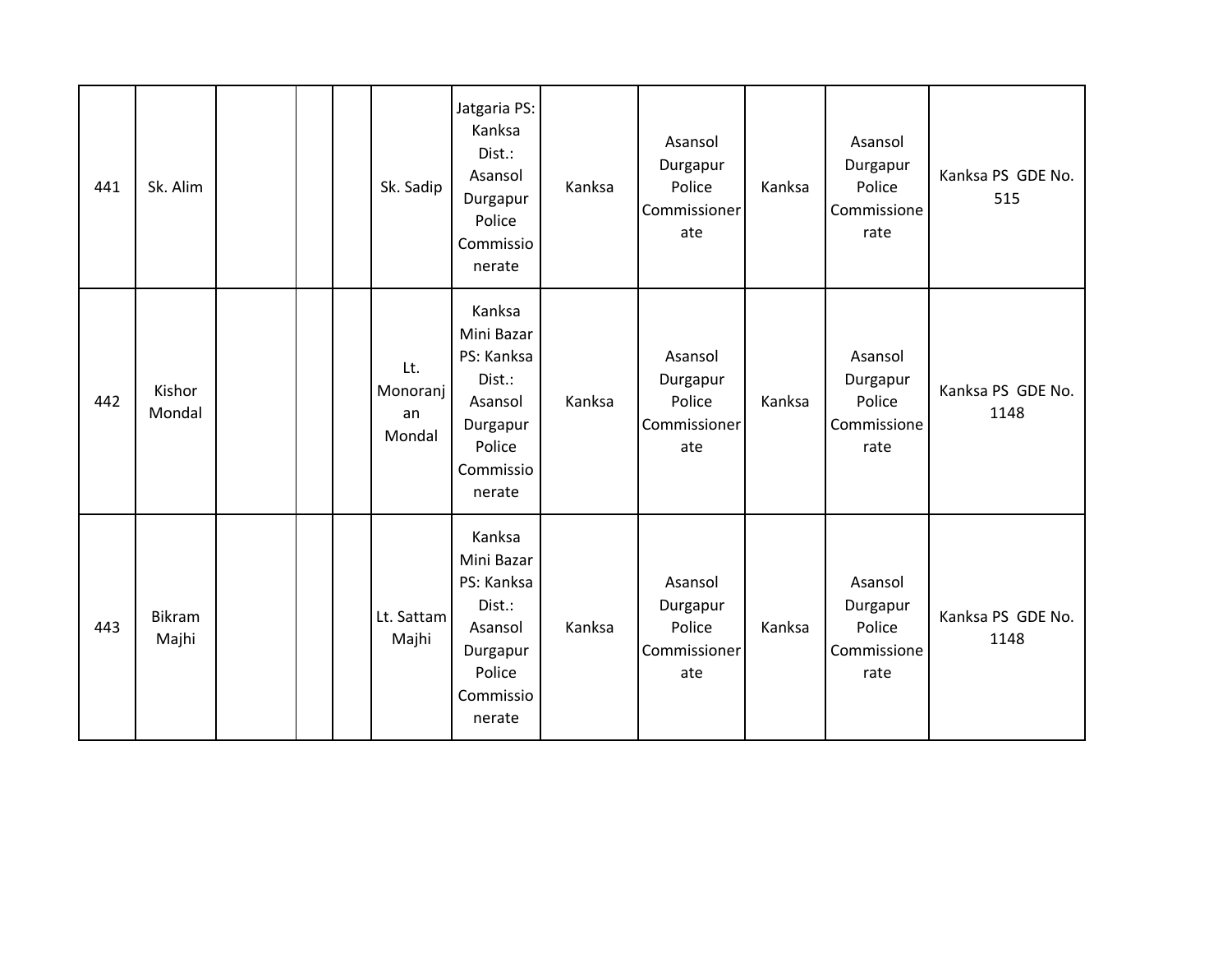| 444 | Viki Singh           |  | Raju Singh          | Basudha<br>PS: Kanksa<br>Dist.:<br>Asansol<br>Durgapur<br>Police<br>Commissio<br>nerate | Kanksa  | Asansol<br>Durgapur<br>Police<br>Commissioner<br>ate | Kanksa | Asansol<br>Durgapur<br>Police<br>Commissione<br>rate | Kanksa PS GDE No.<br>1148 |
|-----|----------------------|--|---------------------|-----------------------------------------------------------------------------------------|---------|------------------------------------------------------|--------|------------------------------------------------------|---------------------------|
| 445 | Mritunjoy<br>Mete    |  | Radheshy<br>am Mete | Dharatala<br>PS:<br>Ausgram<br>Dist.: Purba<br>Burdwan                                  | Ausgram | Purba<br>Burdwan                                     | Kanksa | Asansol<br>Durgapur<br>Police<br>Commissione<br>rate | Kanksa PS GDE No.<br>1148 |
| 446 | Shyamal<br>Majhi     |  | Ananda<br>Majhi     | Malasha<br>PS:<br>Ausgram<br>Dist.: Purba<br>Burdwan                                    | Ausgram | Purba<br>Burdwan                                     | Kanksa | Asansol<br>Durgapur<br>Police<br>Commissione<br>rate | Kanksa PS GDE No.<br>1148 |
| 447 | Khetranat<br>h Bagdi |  | Santo<br>Bagdi      | Kanksa<br>Gour Tala<br>PS:<br>Ausgram<br>Dist.: Purba<br>Burdwan                        | Ausgram | Purba<br>Burdwan                                     | Kanksa | Asansol<br>Durgapur<br>Police<br>Commissione<br>rate | Kanksa PS GDE No.<br>115  |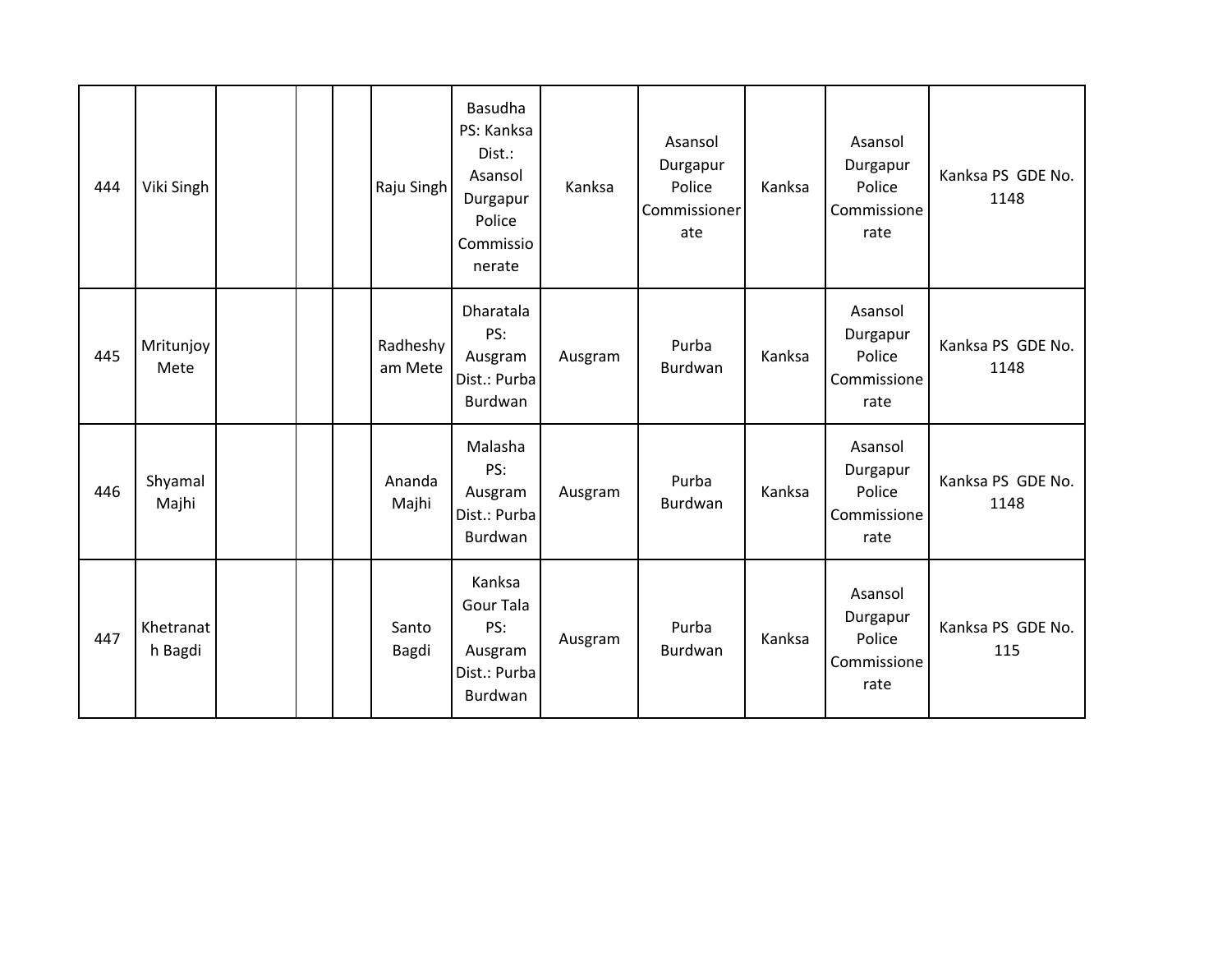| 448 | Apu Bagdi        |  | Lt.<br><b>Biswanath</b><br>Bagdi | Kanksa<br>Gour Tala<br>PS: Kanksa<br>Dist.:<br>Asansol<br>Durgapur<br>Police<br>Commissio<br>nerate  | Kanksa | Asansol<br>Durgapur<br>Police<br>Commissioner<br>ate | Kanksa | Asansol<br>Durgapur<br>Police<br>Commissione<br>rate | Kanksa PS GDE No.<br>1155 |
|-----|------------------|--|----------------------------------|------------------------------------------------------------------------------------------------------|--------|------------------------------------------------------|--------|------------------------------------------------------|---------------------------|
| 449 | Subash<br>Bagdi  |  | Lt. Bimal<br>Bagdi               | Kanksa<br>Gour Tala<br>PS: Kanksa<br>Dist.:<br>Asansol<br>Durgapur<br>Police<br>Commissio<br>nerate  | Kanksa | Asansol<br>Durgapur<br>Police<br>Commissioner<br>ate | Kanksa | Asansol<br>Durgapur<br>Police<br>Commissione<br>rate | Kanksa PS GDE No.<br>1155 |
| 450 | Sk. Saber<br>Ali |  | Sk.<br>Karamat<br>Ali            | Kanksa<br>Molla Para<br>PS: Kanksa<br>Dist.:<br>Asansol<br>Durgapur<br>Police<br>Commissio<br>nerate | Kanksa | Asansol<br>Durgapur<br>Police<br>Commissioner<br>ate | Kanksa | Asansol<br>Durgapur<br>Police<br>Commissione<br>rate | Kanksa PS GDE No.<br>1155 |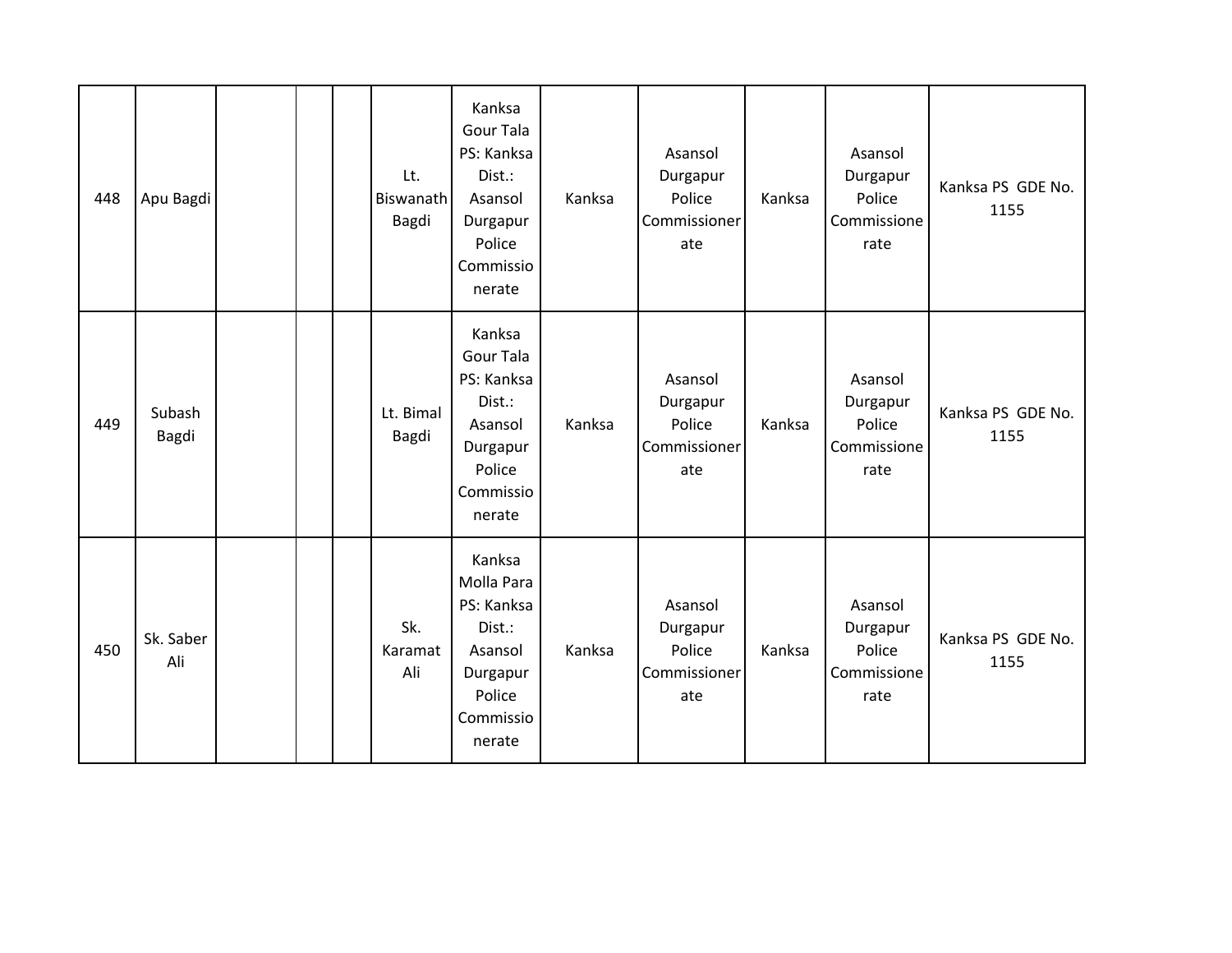| 451 | Rafikul<br>Mallick |  | Kalik<br>Mallick  | Kanksa<br>Molla Para<br>PS: Kanksa<br>Dist.:<br>Asansol<br>Durgapur<br>Police<br>Commissio<br>nerate | Kanksa | Asansol<br>Durgapur<br>Police<br>Commissioner<br>ate | Kanksa | Asansol<br>Durgapur<br>Police<br>Commissione<br>rate | Kanksa PS GDE No.<br>1155                         |
|-----|--------------------|--|-------------------|------------------------------------------------------------------------------------------------------|--------|------------------------------------------------------|--------|------------------------------------------------------|---------------------------------------------------|
| 452 | Sk. Jiyarul        |  | Sk. Latif         | Kanksa<br>Molla Para<br>PS: Kanksa<br>Dist.:<br>Asansol<br>Durgapur<br>Police<br>Commissio<br>nerate | Kanksa | Asansol<br>Durgapur<br>Police<br>Commissioner<br>ate | Kanksa | Asansol<br>Durgapur<br>Police<br>Commissione<br>rate | Kanksa PS GDE No.<br>1155                         |
| 453 | Anil<br>Hembram    |  | Mathan<br>Hembram |                                                                                                      |        | <b>Basirhat</b>                                      | Kulti  | Asansol<br>Durgapur<br>Police<br>Commissione<br>rate | Kulti PS Outpost<br>Neiamotpur OP GDE<br>No. 1080 |
| 454 | Sanjoy<br>Roy      |  | Sunil Roy         | Bandhardi                                                                                            |        | <b>Basirhat</b>                                      | Kulti  | Asansol<br>Durgapur<br>Police<br>Commissione<br>rate | Kulti PS Outpost<br>Neiamotpur OP GDE<br>No. 1080 |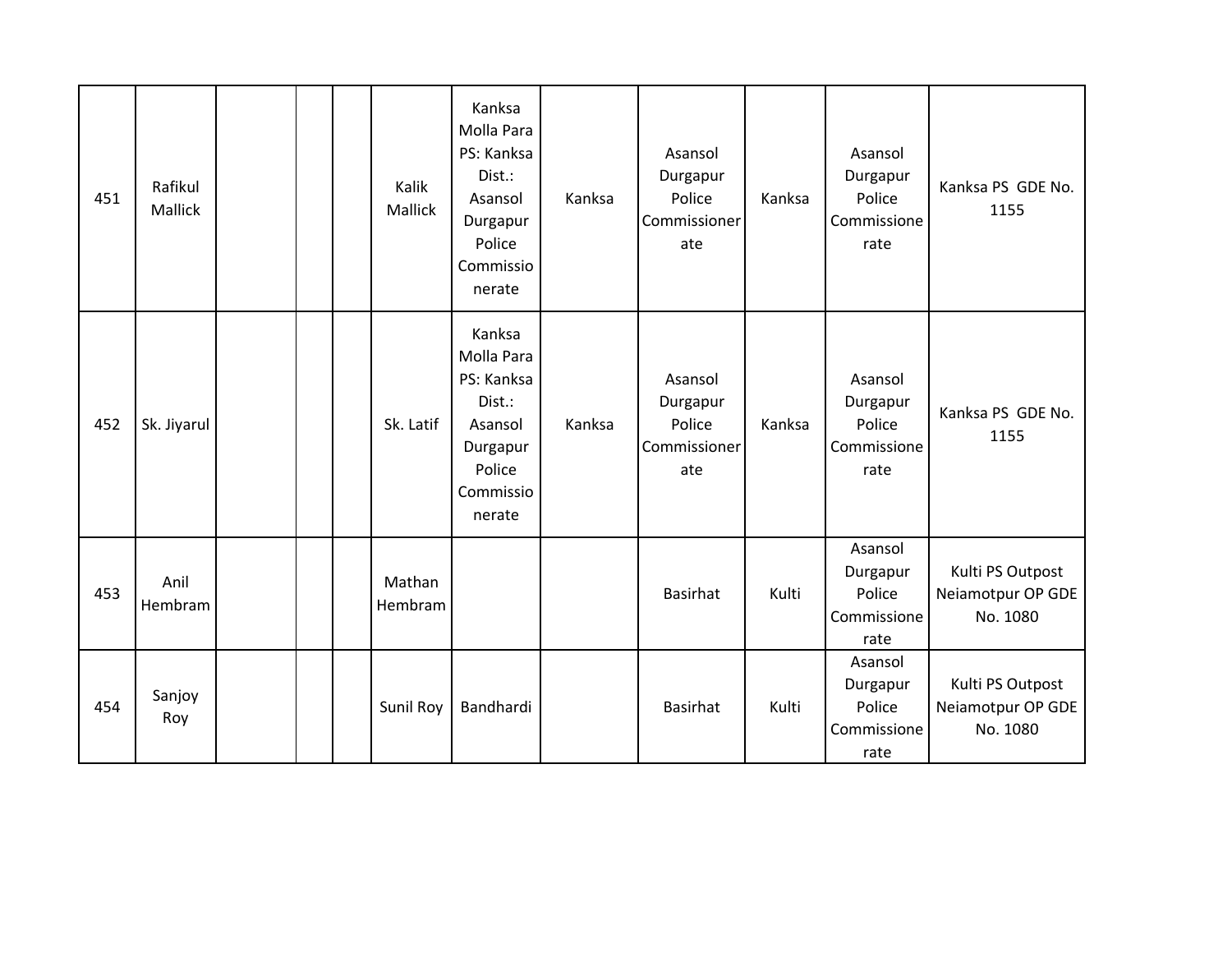| 455 | Akash<br>Kumar        |   |    | <b>Binod</b><br>Prasad  | <b>Bank More</b> | <b>Basirhat</b> | Kulti                  | Asansol<br>Durgapur<br>Police<br>Commissione<br>rate | Kulti PS Outpost<br>Neiamotpur OP GDE<br>No. 1080 |
|-----|-----------------------|---|----|-------------------------|------------------|-----------------|------------------------|------------------------------------------------------|---------------------------------------------------|
| 456 | Mithu<br>Rabidas      |   |    | Jiten<br>Rabidas        |                  | Basirhat        | Kulti                  | Asansol<br>Durgapur<br>Police<br>Commissione<br>rate | Kulti PS Outpost<br>Sahptoria OP GDE<br>No. 615   |
| 457 | Taraknath<br>Shaw     |   |    | Lt<br>Parasnath<br>Shaw |                  | <b>Basirhat</b> | Kulti                  | Asansol<br>Durgapur<br>Police<br>Commissione<br>rate | Kulti PS Outpost<br>Barakar OP GDE No.<br>740     |
| 458 | Ajay<br>Kumar<br>Shaw |   |    | Taraknath<br>Shaw       |                  | Basirhat        | Kulti                  | Asansol<br>Durgapur<br>Police<br>Commissione<br>rate | Kulti PS Outpost<br>Barakar OP GDE No.<br>740     |
| 459 | Sk Abdul<br>Rafiq     | M | 25 | Sk Kalo<br>Sona         |                  | <b>Basirhat</b> | <b>New</b><br>township | Asansol<br>Durgapur<br>Police<br>Commissione<br>rate | New township PS<br><b>GDE No. 829</b>             |
| 460 | Sk Jeyarul            | M | 27 | Sk Rafiq                |                  | <b>Basirhat</b> | <b>New</b><br>township | Asansol<br>Durgapur<br>Police<br>Commissione<br>rate | New township PS<br><b>GDE No. 829</b>             |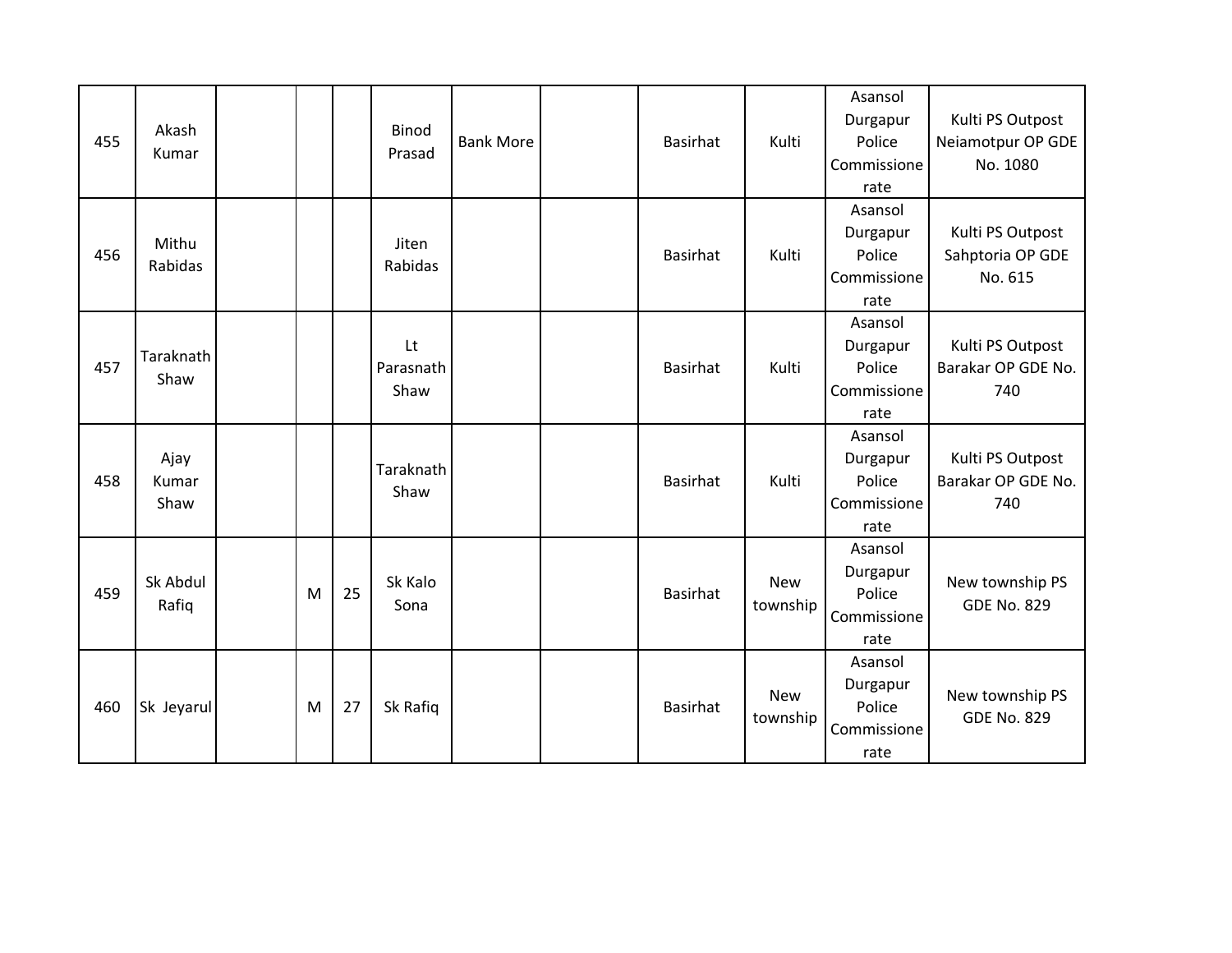| 461 | Mahesh<br>Shaw        | M | 46 | Anandi<br>Shaw             |  | <b>Basirhat</b> | <b>New</b><br>township | Asansol<br>Durgapur<br>Police<br>Commissione<br>rate | New township PS<br><b>GDE No. 829</b>                        |
|-----|-----------------------|---|----|----------------------------|--|-----------------|------------------------|------------------------------------------------------|--------------------------------------------------------------|
| 462 | Sajal<br>Bhandari     |   |    | Late<br>Baban<br>Bhandari  |  | <b>Basirhat</b> | Raniganj               | Asansol<br>Durgapur<br>Police<br>Commissione<br>rate | Raniganj PS Outpost<br>Nimcha OP GDE No.<br>644              |
| 463 | Chotu<br>Kumar<br>Das |   |    | Shiv Ram<br>Das            |  | <b>Basirhat</b> | Raniganj               | Asansol<br>Durgapur<br>Police<br>Commissione<br>rate | Raniganj PS Outpost<br>Nimcha OP GDE No.<br>644              |
| 464 | Gopal<br>Bouri        |   |    | Late Tulka<br><b>Bouri</b> |  | Basirhat        | Raniganj               | Asansol<br>Durgapur<br>Police<br>Commissione<br>rate | Raniganj PS Outpost<br>Panjabi More OP<br><b>GDE No. 644</b> |
| 465 | Bidyut<br>Laha        |   |    | Gobardha<br>n Laha         |  | <b>Basirhat</b> | Raniganj               | Asansol<br>Durgapur<br>Police<br>Commissione<br>rate | Raniganj PS Outpost<br>Panjabi More OP<br><b>GDE No. 644</b> |
| 466 | <b>Tapas</b><br>Gope  |   |    | Madan<br>Gope              |  | <b>Basirhat</b> | Raniganj               | Asansol<br>Durgapur<br>Police<br>Commissione<br>rate | Raniganj PS Outpost<br>Panjabi More OP<br><b>GDE No. 644</b> |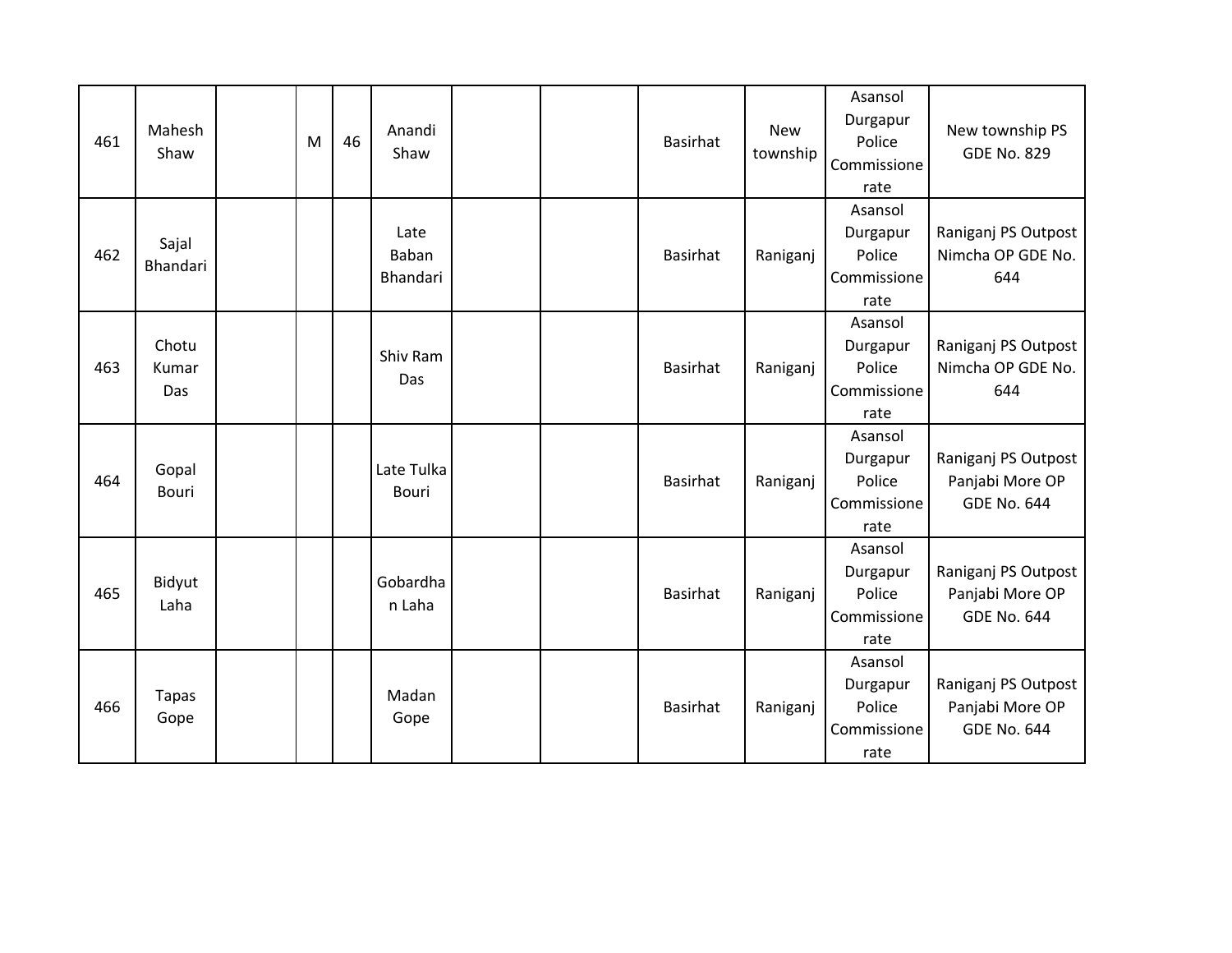|     |               |   |    |                 |            |          |                 |          | Asansol     |                     |
|-----|---------------|---|----|-----------------|------------|----------|-----------------|----------|-------------|---------------------|
|     | Chandan       |   |    |                 |            |          |                 |          | Durgapur    | Raniganj PS Outpost |
| 467 | Padha         |   |    | <b>Babu Deb</b> |            |          | <b>Basirhat</b> | Raniganj | Police      | Panjabi More OP     |
|     |               |   |    |                 |            |          |                 |          | Commissione | <b>GDE No. 644</b>  |
|     |               |   |    |                 |            |          |                 |          | rate        |                     |
|     |               |   |    |                 |            |          |                 |          | Asansol     |                     |
|     | <b>Bittu</b>  |   |    | Lt.             |            |          |                 |          | Durgapur    | Raniganj PS Outpost |
| 468 | Singh         |   |    | Mahendra        |            |          | <b>Basirhat</b> | Raniganj | Police      | Panjabi More OP     |
|     |               |   |    | Singh           |            |          |                 |          | Commissione | <b>GDE No. 644</b>  |
|     |               |   |    |                 |            |          |                 |          | rate        |                     |
|     |               |   |    |                 |            |          |                 |          | Asansol     |                     |
|     | Sanjay        |   |    | Nirmal          | Fulberia   |          |                 |          | Durgapur    | Salanpur PS Outpost |
| 469 | Bhuinya       |   |    | Bhuinya         | Dangalpara |          | <b>Basirhat</b> | Salanpur | Police      | Rupnarayanpur OP    |
|     |               |   |    |                 |            |          |                 |          | Commissione | <b>GDE No. 888</b>  |
|     |               |   |    |                 |            |          |                 |          | rate        |                     |
|     |               |   |    |                 | Bhago, PS- |          |                 |          | Asansol     |                     |
|     | Sahan         |   |    | Binod           | Margamun   |          |                 |          | Durgapur    | Salanpur PS Outpost |
| 470 | Bhuinya       | M | 18 | Bhuinya         | da, Dist.  |          | <b>Basirhat</b> | Salanpur | Police      | Rupnarayanpur OP    |
|     |               |   |    |                 | Deoghar    |          |                 |          | Commissione | <b>GDE No. 888</b>  |
|     |               |   |    |                 |            |          |                 |          | rate        |                     |
|     |               |   |    |                 | Rangasala, |          |                 |          | Asansol     |                     |
|     | <b>Birbal</b> |   |    | Susai           | PS-        |          |                 |          | Durgapur    | Salanpur PS Outpost |
| 471 | Mondal        | M | 42 | Mondal          | Bindapatha |          | <b>Basirhat</b> | Salanpur | Police      | Rupnarayanpur OP    |
|     |               |   |    |                 | , Dist.    |          |                 |          | Commissione | <b>GDE No. 888</b>  |
|     |               |   |    |                 | Jamtara    |          |                 |          | rate        |                     |
|     |               |   |    |                 | Dharaspur  |          |                 |          |             |                     |
|     |               |   |    |                 | PS:        |          |                 |          |             |                     |
|     |               |   |    |                 | Salanpur   |          | Asansol         |          | Asansol     |                     |
|     | Uttam         |   |    | Late            | Dist.:     |          | Durgapur        |          | Durgapur    | Salanpur PS Outpost |
| 472 | Bauri         | M | 48 | Mantu           | Asansol    | Salanpur | Police          | Salanpur | Police      | Rupnarayanpur OP    |
|     |               |   |    | Bauri           | Durgapur   |          | Commissioner    |          | Commissione | <b>GDE No. 888</b>  |
|     |               |   |    |                 | Police     |          | ate             |          | rate        |                     |
|     |               |   |    |                 | Commissio  |          |                 |          |             |                     |
|     |               |   |    |                 | nerate     |          |                 |          |             |                     |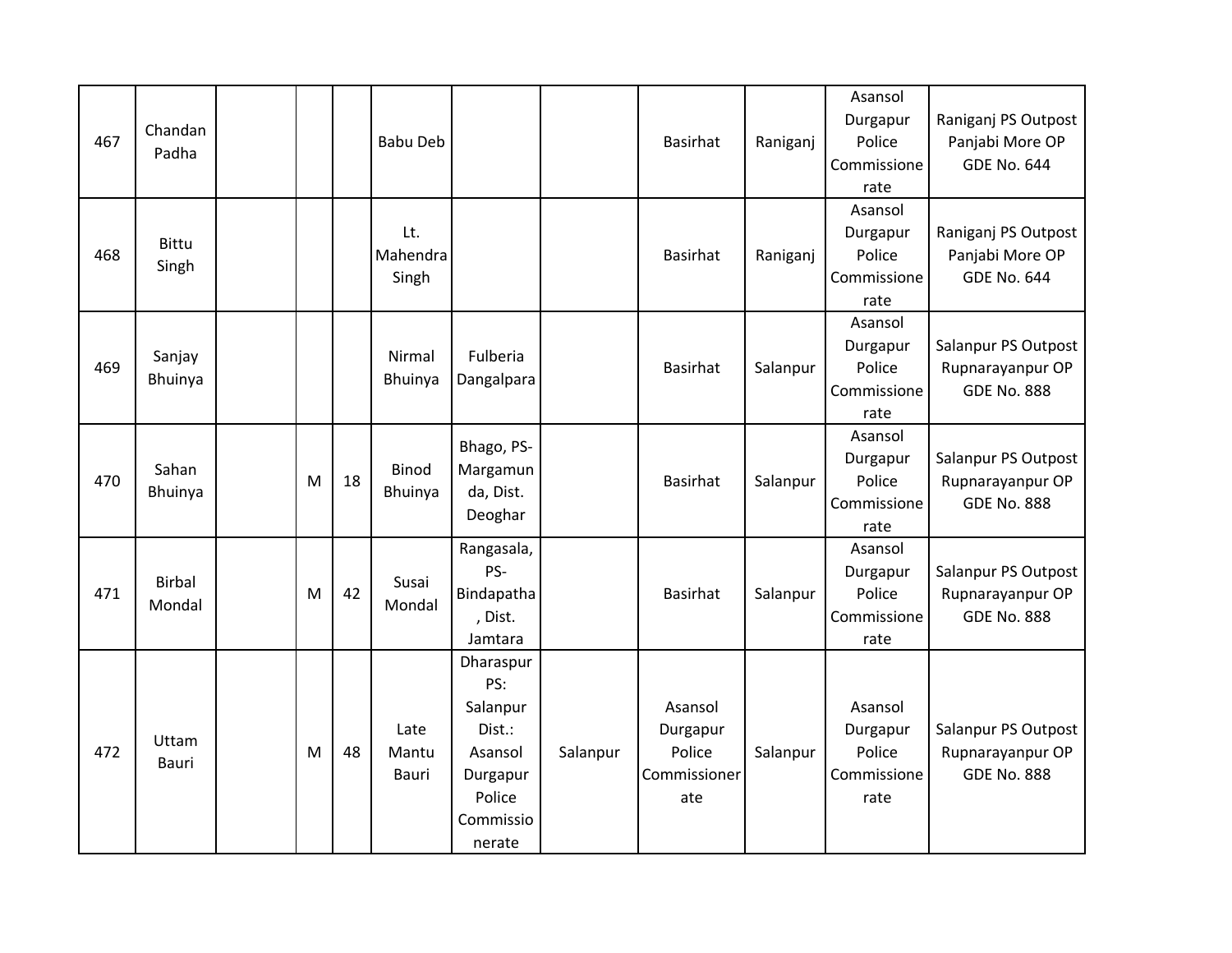| 473 | Parikshit<br>Ruidas    | M | 57 | Chhaitaya<br>Ruidas     | Samdi PS:<br>Salanpur<br>Dist.:<br>Asansol<br>Durgapur<br>Police<br>Commissio<br>nerate        | Salanpur | Asansol<br>Durgapur<br>Police<br>Commissioner<br>ate | Salanpur | Asansol<br>Durgapur<br>Police<br>Commissione<br>rate | Salanpur PS GDE No.<br>1110 |
|-----|------------------------|---|----|-------------------------|------------------------------------------------------------------------------------------------|----------|------------------------------------------------------|----------|------------------------------------------------------|-----------------------------|
| 474 | Mithun<br>Ruidas       | M | 34 | Dulal<br>Ruidas         | Chayanpur<br>PS:<br>Salanpur<br>Dist.:<br>Asansol<br>Durgapur<br>Police<br>Commissio<br>nerate | Salanpur | Asansol<br>Durgapur<br>Police<br>Commissioner<br>ate | Salanpur | Asansol<br>Durgapur<br>Police<br>Commissione<br>rate | Salanpur PS GDE No.<br>1110 |
| 475 | Sushanta<br>Chanda     | M | 42 | Madhusud<br>an Chanda   | Samdi PS:<br>Salanpur<br>Dist.:<br>Asansol<br>Durgapur<br>Police<br>Commissio<br>nerate        | Salanpur | Asansol<br>Durgapur<br>Police<br>Commissioner<br>ate | Salanpur | Asansol<br>Durgapur<br>Police<br>Commissione<br>rate | Salanpur PS GDE No.<br>1110 |
| 476 | Neera<br><b>Ruidas</b> | M | 52 | <b>Bharat</b><br>Ruidas | Samdi PS:<br>Salanpur<br>Dist.:<br>Asansol<br>Durgapur<br>Police<br>Commissio<br>nerate        | Salanpur | Asansol<br>Durgapur<br>Police<br>Commissioner<br>ate | Salanpur | Asansol<br>Durgapur<br>Police<br>Commissione<br>rate | Salanpur PS GDE No.<br>1110 |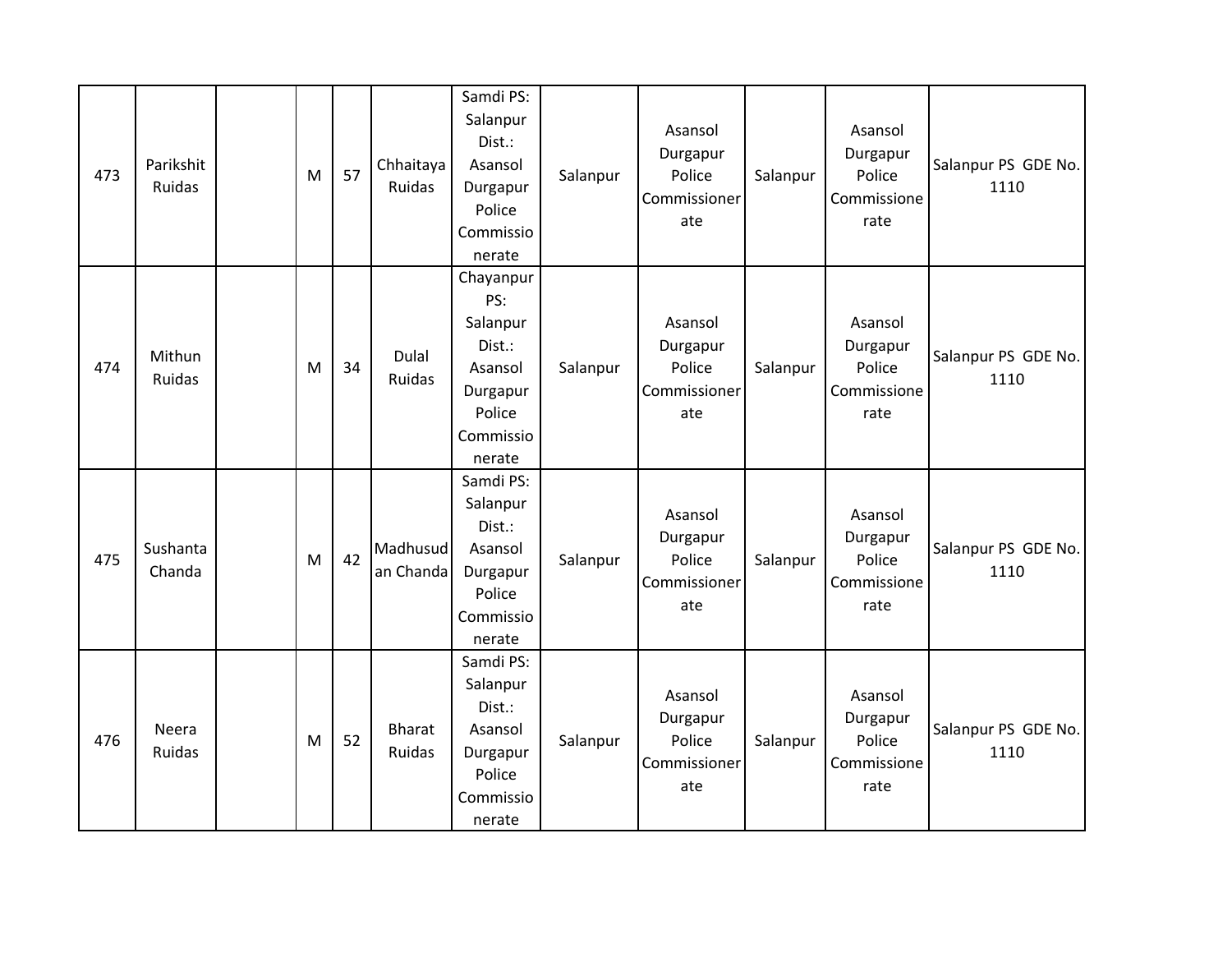| 477 | <b>Tapas</b><br>Ruidas   | M | 32 | Fanu<br>Ruidas     | Samdi PS:<br>Salanpur<br>Dist.:<br>Asansol<br>Durgapur<br>Police<br>Commissio<br>nerate | Salanpur | Asansol<br>Durgapur<br>Police<br>Commissioner<br>ate | Salanpur | Asansol<br>Durgapur<br>Police<br>Commissione<br>rate | Salanpur PS GDE No.<br>1110 |
|-----|--------------------------|---|----|--------------------|-----------------------------------------------------------------------------------------|----------|------------------------------------------------------|----------|------------------------------------------------------|-----------------------------|
| 478 | Chandan<br><b>Ruidas</b> | M | 37 | Fanu<br>Ruidas     | Samdi PS:<br>Salanpur<br>Dist.:<br>Asansol<br>Durgapur<br>Police<br>Commissio<br>nerate | Salanpur | Asansol<br>Durgapur<br>Police<br>Commissioner<br>ate | Salanpur | Asansol<br>Durgapur<br>Police<br>Commissione<br>rate | Salanpur PS GDE No.<br>1110 |
| 479 | Manik<br>Ruidas          | M | 45 | Kalipada<br>Ruidas | Samdi PS:<br>Salanpur<br>Dist.:<br>Asansol<br>Durgapur<br>Police<br>Commissio<br>nerate | Salanpur | Asansol<br>Durgapur<br>Police<br>Commissioner<br>ate | Salanpur | Asansol<br>Durgapur<br>Police<br>Commissione<br>rate | Salanpur PS GDE No.<br>1110 |
| 480 | Subhash<br>Muchi         | M | 57 | Tarapada<br>Muchi  | Samdi PS:<br>Salanpur<br>Dist.:<br>Asansol<br>Durgapur<br>Police<br>Commissio<br>nerate | Salanpur | Asansol<br>Durgapur<br>Police<br>Commissioner<br>ate | Salanpur | Asansol<br>Durgapur<br>Police<br>Commissione<br>rate | Salanpur PS GDE No.<br>1110 |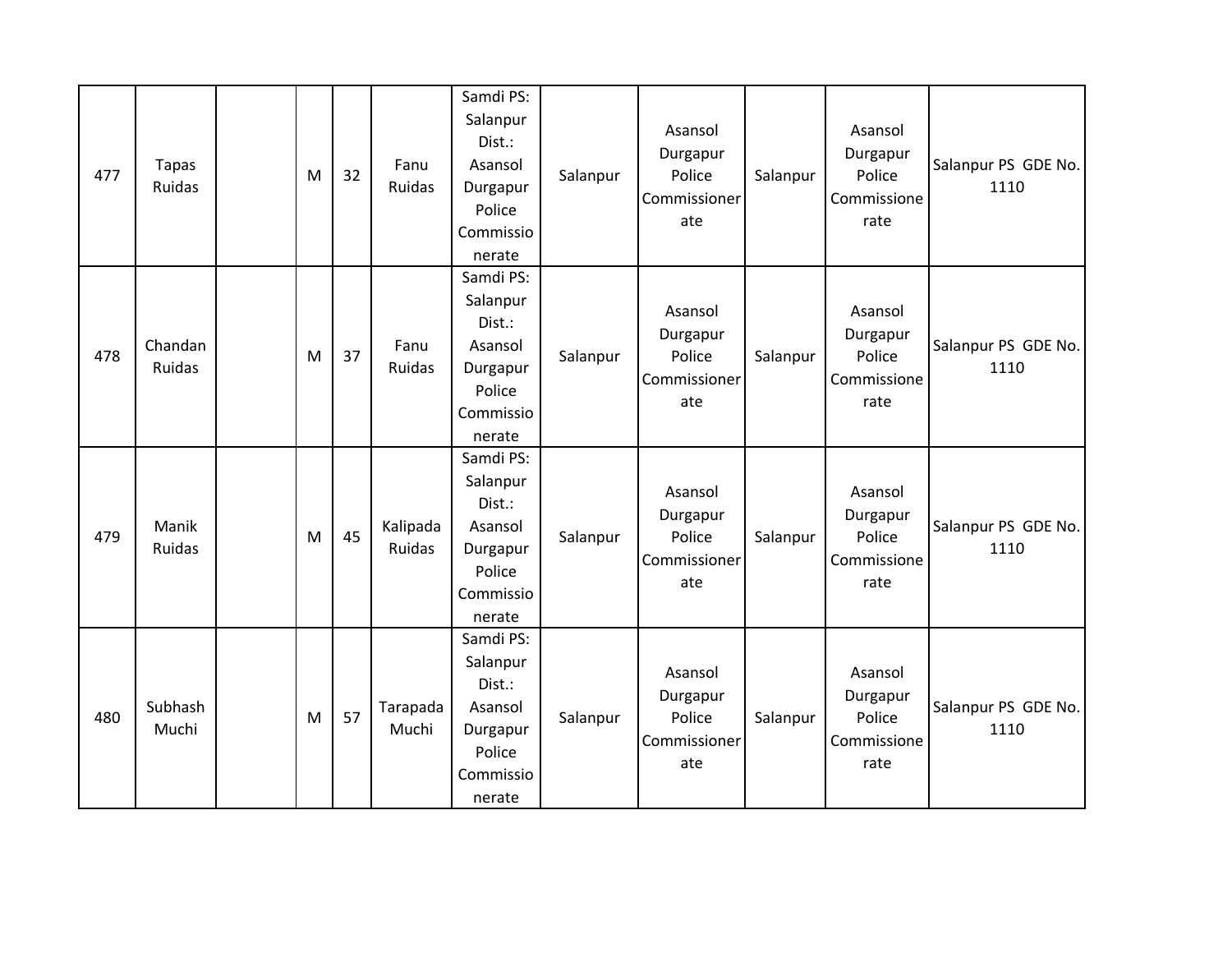| 481 | Samir<br>Ruidas   | M | 27 | Subhash<br>Ruidas     | Samdi PS:<br>Salanpur<br>Dist.:<br>Asansol<br>Durgapur<br>Police<br>Commissio<br>nerate | Salanpur | Asansol<br>Durgapur<br>Police<br>Commissioner<br>ate | Salanpur | Asansol<br>Durgapur<br>Police<br>Commissione<br>rate | Salanpur PS GDE No.<br>1110 |
|-----|-------------------|---|----|-----------------------|-----------------------------------------------------------------------------------------|----------|------------------------------------------------------|----------|------------------------------------------------------|-----------------------------|
| 482 | Subhash<br>Ruidas | M | 54 | Paru<br>Ruidas        | Samdi PS:<br>Salanpur<br>Dist.:<br>Asansol<br>Durgapur<br>Police<br>Commissio<br>nerate | Salanpur | Asansol<br>Durgapur<br>Police<br>Commissioner<br>ate | Salanpur | Asansol<br>Durgapur<br>Police<br>Commissione<br>rate | Salanpur PS GDE No.<br>1110 |
| 483 | Bablu<br>Ruidas   | M | 53 | Surendra<br>Ruidas    | Samdi PS:<br>Salanpur<br>Dist.:<br>Asansol<br>Durgapur<br>Police<br>Commissio<br>nerate | Salanpur | Asansol<br>Durgapur<br>Police<br>Commissioner<br>ate | Salanpur | Asansol<br>Durgapur<br>Police<br>Commissione<br>rate | Salanpur PS GDE No.<br>1110 |
| 484 | Sar Ali<br>Khan   | M | 26 | Lt. Najar<br>Ali Khan | By-Pass<br>road<br>Chhatna<br>PS:<br>Chhatna<br>Dist.:<br>Bankura                       | Chhatna  | Bankura                                              | Bankura  | <b>Bankura</b>                                       | Bankura PS GDE No.<br>1199  |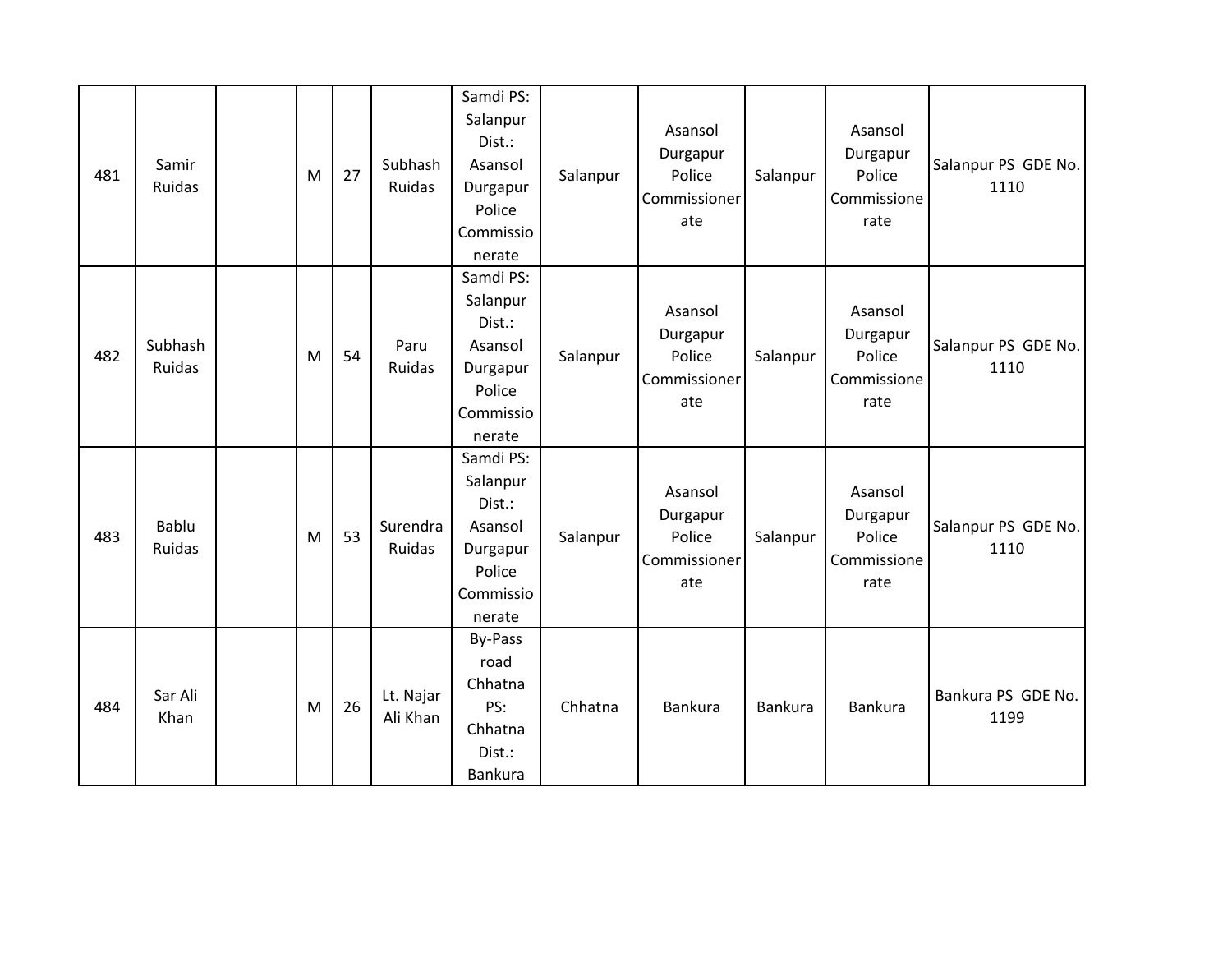| 485 | Tapas Das              | M | 38 | Raju Das                 | Schooldang<br>a PS:<br>Bankura<br>Dist.:<br>Bankura                    | Bankura   | Bankura                                      | Bankura   | Bankura                               | Bankura PS GDE No.<br>1224          |
|-----|------------------------|---|----|--------------------------|------------------------------------------------------------------------|-----------|----------------------------------------------|-----------|---------------------------------------|-------------------------------------|
| 486 | Bijoy<br>Bauri         | M | 26 | Lt. Dugai<br>Bauri       | Telenda PS:<br>Mejhia<br>Dist.:<br><b>Bankura</b>                      | Mejhia    | Bankura                                      | Barjora   | Bankura                               | Barjora PS GDE No.<br>1144          |
| 487 | Dipu<br>Bauri          | M | 22 | Gobardha<br>n Bauri      | Keshabpur<br>PS: Barjora<br>Dist.:<br>Bankura                          | Barjora   | <b>Bankura</b>                               | Barjora   | <b>Bankura</b>                        | Barjora PS GDE No.<br>1144          |
| 488 | <b>Budhan</b><br>Bauri | M | 35 | Lt. Amal<br>Bauri        | Keshabpur<br>PS: Barjora<br>Dist.:<br>Bankura                          | Barjora   | Bankura                                      | Barjora   | Bankura                               | Barjora PS GDE No.<br>1144          |
| 489 | Anil Bauri             | M | 58 | Lt.<br>Kalipada<br>Bauri | Keshabpur<br>PS: Barjora<br>Dist.:<br>Bankura                          | Barjora   | Bankura                                      | Barjora   | <b>Bankura</b>                        | Barjora PS GDE No.<br>1144          |
| 490 | Rajat<br>Makhal        | M | 22 | <b>Bablu</b><br>Makhal   | PS:<br>Bishnupur<br>Dist.:<br>Diamond<br>Harbour<br>Police<br>District | Bishnupur | Diamond<br>Harbour<br><b>Police District</b> | Bishnupur | Diamond<br>Harbour<br>Police District | <b>Bishnupur PS GDE</b><br>No. 1558 |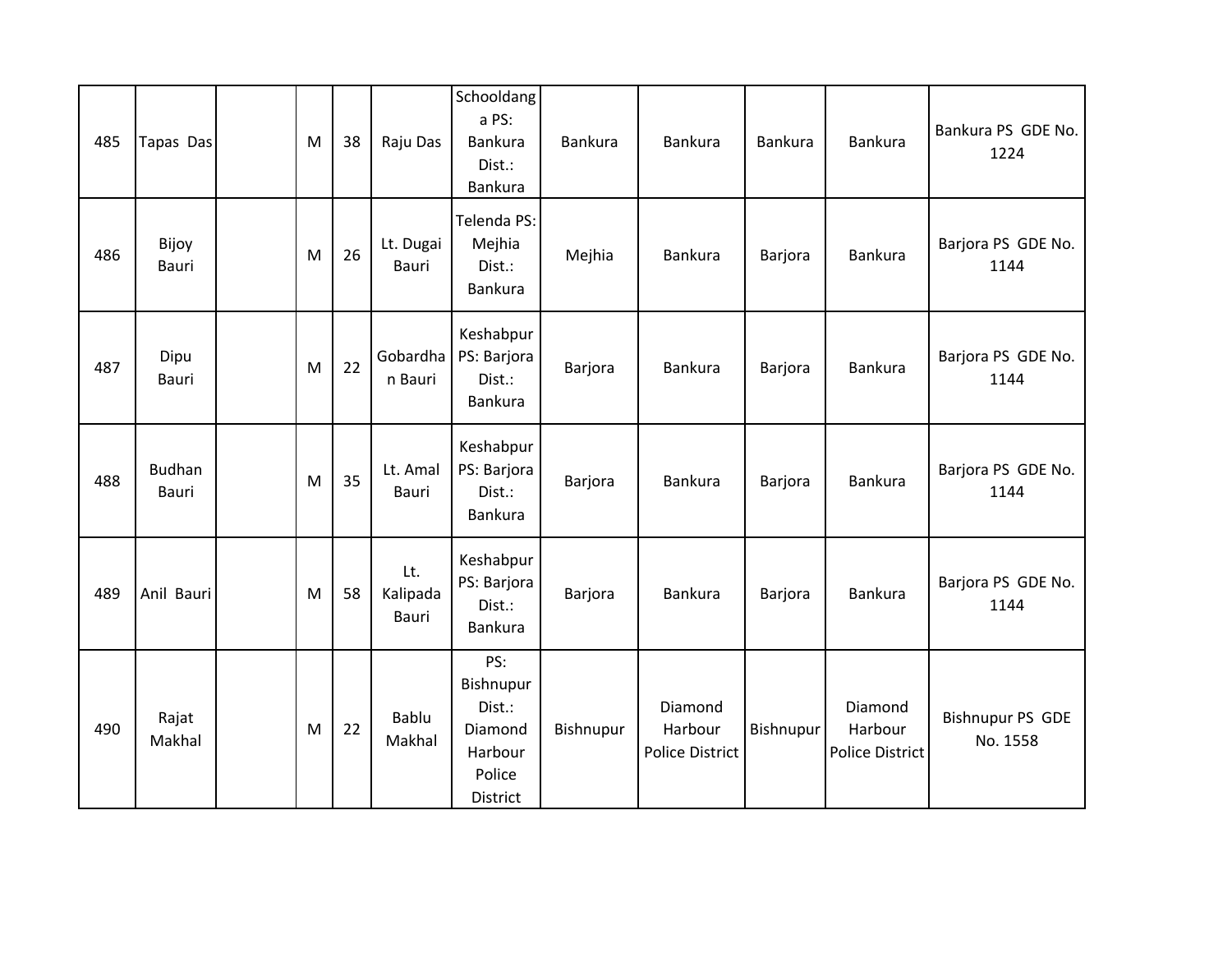| 491 | Sanjit Bag           | M | 26 | Milan Bag       | PS:<br>Bishnupur<br>Dist.:<br>Diamond<br>Harbour<br>Police<br>District        | Bishnupur | Diamond<br>Harbour<br><b>Police District</b> | Bishnupur | Diamond<br>Harbour<br>Police District        | <b>Bishnupur PS GDE</b><br>No. 1558 |
|-----|----------------------|---|----|-----------------|-------------------------------------------------------------------------------|-----------|----------------------------------------------|-----------|----------------------------------------------|-------------------------------------|
| 492 | Muktar<br>Sk         | M | 32 | Anowar Sk       | PS:<br>Bishnupur<br>Dist.:<br>Diamond<br>Harbour<br>Police<br><b>District</b> | Bishnupur | Diamond<br>Harbour<br><b>Police District</b> | Bishnupur | Diamond<br>Harbour<br><b>Police District</b> | <b>Bishnupur PS GDE</b><br>No. 1563 |
| 493 | Chottu<br>Majhi      | M | 26 | Pradip<br>Majhi | PS:<br>Bishnupur<br>Dist.:<br>Diamond<br>Harbour<br>Police<br><b>District</b> | Bishnupur | Diamond<br>Harbour<br><b>Police District</b> | Bishnupur | Diamond<br>Harbour<br>Police District        | <b>Bishnupur PS GDE</b><br>No. 1563 |
| 494 | Irshad Ali<br>Mistry | M | 24 | Ishak<br>Mistry | PS:<br>Bishnupur<br>Dist.:<br>Diamond<br>Harbour<br>Police<br><b>District</b> | Bishnupur | Diamond<br>Harbour<br><b>Police District</b> | Bishnupur | Diamond<br>Harbour<br>Police District        | <b>Bishnupur PS GDE</b><br>No. 1576 |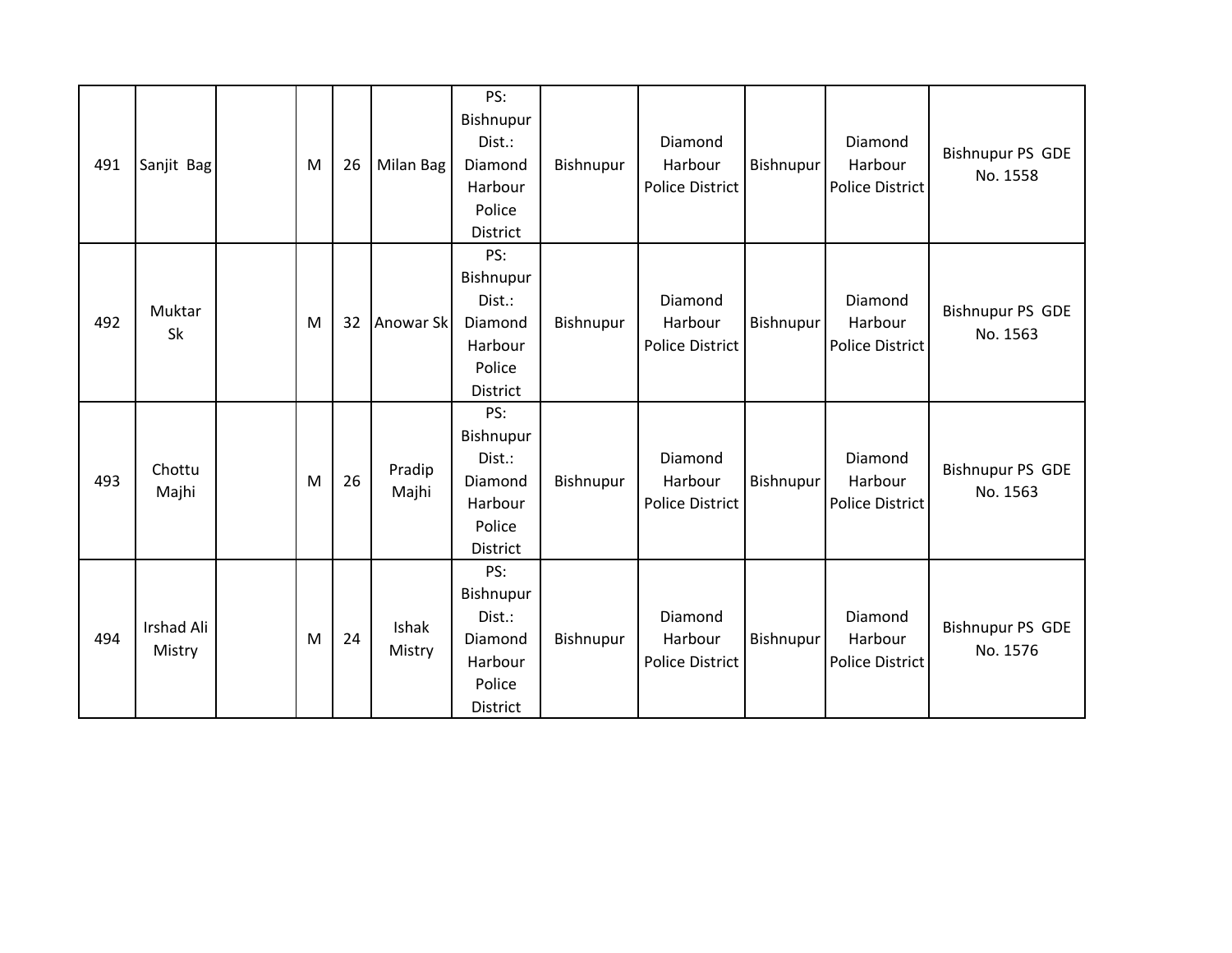| 495 | Rajat Nag             | M | 53 | Lt.<br>Nittanand<br>a Nag | PS:<br>Bishnupur<br>Dist.:<br>Diamond<br>Harbour<br>Police<br>District | Bishnupur | Diamond<br>Harbour<br><b>Police District</b> | Bishnupur | Diamond<br>Harbour<br><b>Police District</b> | <b>Bishnupur PS GDE</b><br>No. 1576 |
|-----|-----------------------|---|----|---------------------------|------------------------------------------------------------------------|-----------|----------------------------------------------|-----------|----------------------------------------------|-------------------------------------|
| 496 | Bapi Gazi             | M | 30 | Islam Gazi                | PS:<br>Bishnupur<br>Dist.:<br>Diamond<br>Harbour<br>Police<br>District | Bishnupur | Diamond<br>Harbour<br><b>Police District</b> | Bishnupur | Diamond<br>Harbour<br><b>Police District</b> | <b>Bishnupur PS GDE</b><br>No. 1576 |
| 497 | Shibsanka<br>r Rajfar | M | 40 | Lt. Joynam<br>Rajfar      | PS:<br>Bishnupur<br>Dist.:<br>Diamond<br>Harbour<br>Police<br>District | Bishnupur | Diamond<br>Harbour<br><b>Police District</b> | Bishnupur | Diamond<br>Harbour<br><b>Police District</b> | <b>Bishnupur PS GDE</b><br>No. 1576 |
| 498 | Chattar<br>Pailan     | M | 30 | Lt. Chad<br>Ali Pailan    | PS:<br>Bishnupur<br>Dist.:<br>Diamond<br>Harbour<br>Police<br>District | Bishnupur | Diamond<br>Harbour<br><b>Police District</b> | Bishnupur | Diamond<br>Harbour<br><b>Police District</b> | <b>Bishnupur PS GDE</b><br>No. 1576 |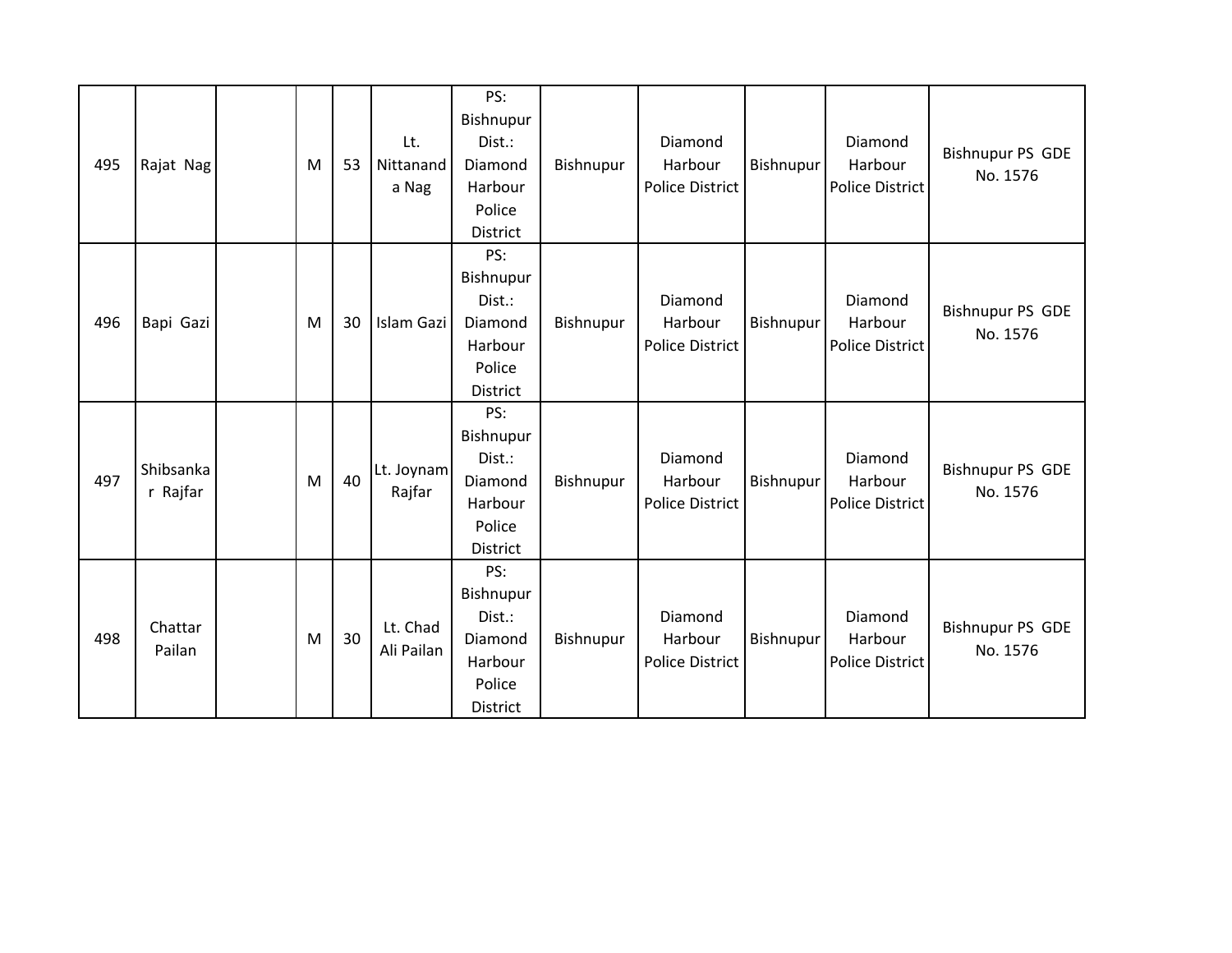| 499 | <b>Dipak</b><br>Mondal | M | 28 | Sanjoy<br>Mondal       | PS:<br>Bishnupur<br>Dist.:<br>Diamond<br>Harbour<br>Police<br>District        | Bishnupur    | Diamond<br>Harbour<br><b>Police District</b> | Bishnupur         | Diamond<br>Harbour<br><b>Police District</b> | <b>Bishnupur PS GDE</b><br>No. 1576    |
|-----|------------------------|---|----|------------------------|-------------------------------------------------------------------------------|--------------|----------------------------------------------|-------------------|----------------------------------------------|----------------------------------------|
| 500 | Biplab<br>Patra        | M | 50 | Kanai<br>Patra         | PS:<br>Bishnupur<br>Dist.:<br>Diamond<br>Harbour<br>Police<br><b>District</b> | Bishnupur    | Diamond<br>Harbour<br><b>Police District</b> | Bishnupur         | Diamond<br>Harbour<br>Police District        | <b>Bishnupur PS GDE</b><br>No. 1576    |
| 501 | Ananda<br>Malik        | M | 32 | Ramesh<br>Malik        | PS:<br>Bishnupur<br>Dist.:<br>Diamond<br>Harbour<br>Police<br>District        | Bishnupur    | Diamond<br>Harbour<br><b>Police District</b> | Bishnupur         | Diamond<br>Harbour<br>Police District        | <b>Bishnupur PS GDE</b><br>No. 1576    |
| 502 | Ruhul<br>Amin<br>Molla | M | 25 | Lt. Noor<br>Md. Molla  | PS:<br>Bishnupur<br>Dist.:<br>Diamond<br>Harbour<br>Police<br>District        | Bishnupur    | Diamond<br>Harbour<br><b>Police District</b> | Bishnupur         | Diamond<br>Harbour<br>Police District        | <b>Bishnupur PS GDE</b><br>No. 418     |
| 503 | Pradip<br>Bauri        | M |    | Nikhil<br><b>Bauri</b> | PS:<br>Gangajalgh<br>ati Dist.:<br>Bankura                                    | Gangajalghat | <b>Bankura</b>                               | Gangajalg<br>hati | <b>Bankura</b>                               | Gangajalghati PS<br><b>GDE No. 876</b> |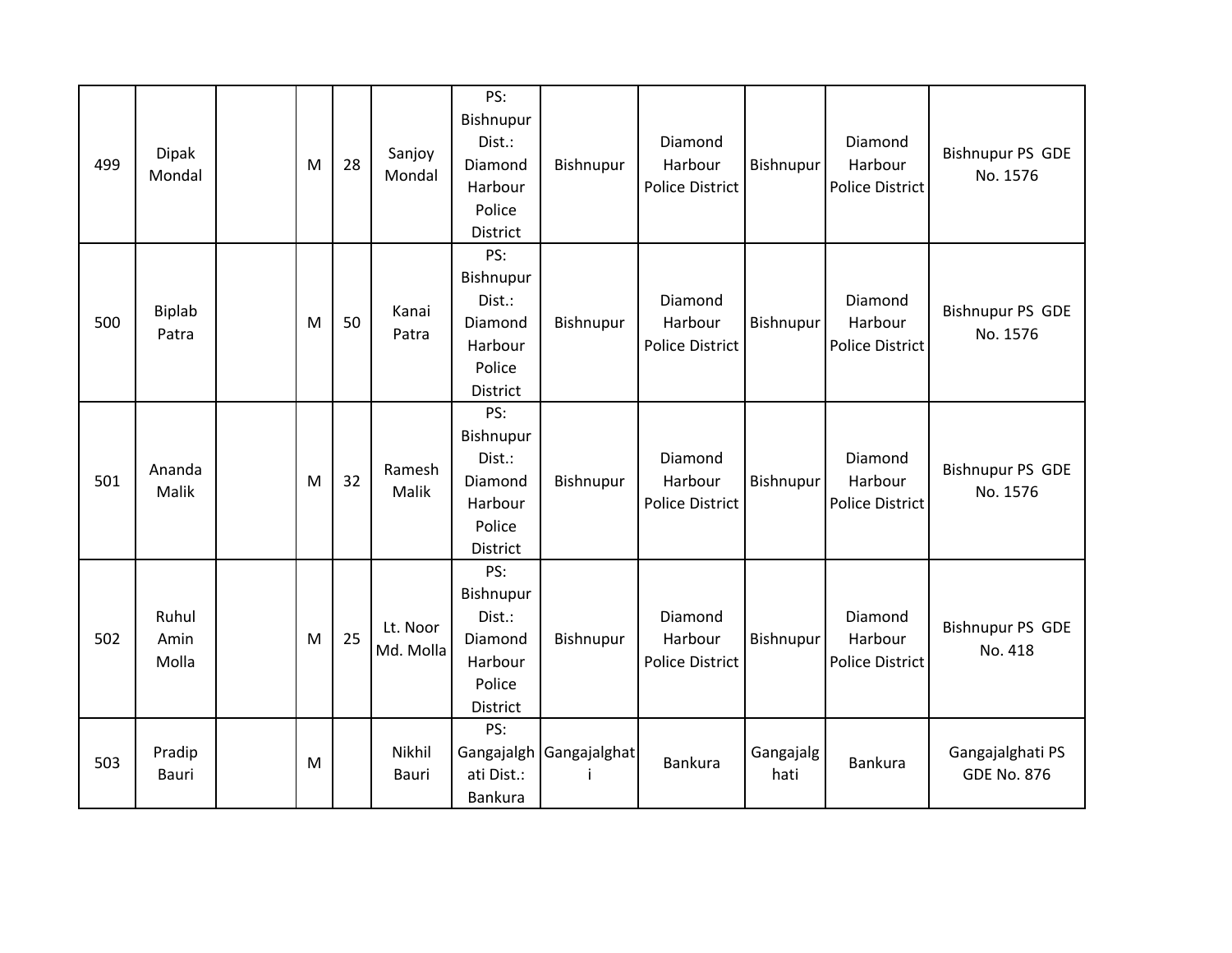| 504 | Hemanta<br><b>Bauri</b> | M | 20 | Bapi Bauri               | <b>Bothkula</b><br>PS: Indpur<br>Dist.:<br><b>Bankura</b> | Indpur | Bankura | Indpur | Bankura | Indpur PS GDE No.<br>744  |
|-----|-------------------------|---|----|--------------------------|-----------------------------------------------------------|--------|---------|--------|---------|---------------------------|
| 505 | Bhutnath<br>Mahato      | M | 25 | Banamali<br>Mahato       | Bartard<br>More PS:<br>Joypur<br>Dist.:<br>Purulia        | Joypur | Purulia | Joypur | Purulia | Joypur PS GDE No.<br>1018 |
| 506 | Aklu<br>Gorain          | M | 51 | Lt.<br>Rampada<br>Gorain | Joypur<br>Bazar PS:<br>Joypur<br>Dist.:<br>Purulia        | Joypur | Purulia | Joypur | Purulia | Joypur PS GDE No.<br>1015 |
| 507 | Pitam<br>Majhi          | M | 22 | Lt. Sahdev<br>Majhi      | Pundag<br><b>Bazar PS:</b><br>Joypur<br>Dist.:<br>Purulia | Joypur | Purulia | Joypur | Purulia | Joypur PS GDE No.<br>592  |
| 508 | Laltu<br><b>Bagti</b>   | M | 26 | Chhutu<br>Bagti          | Forest<br>More PS:<br>Joypur<br>Dist.:<br>Purulia         | Joypur | Purulia | Joypur | Purulia | Joypur PS GDE No.<br>1008 |
| 509 | Asim<br>Ranjan<br>Dubey | M | 32 | Pasupati<br>Dubey        | Forest<br>More PS:<br>Joypur<br>Dist.:<br>Purulia         | Joypur | Purulia | Joypur | Purulia | Joypur PS GDE No.<br>1008 |
| 510 | Soleman<br>Sk           | M | 24 | Sk Majid                 | <b>NAMOMEJI</b><br>A PS:<br>Mejhia<br>Dist.:<br>Bankura   | Mejhia | Bankura | Mejhia | Bankura | Mejhia PS GDE No.<br>986  |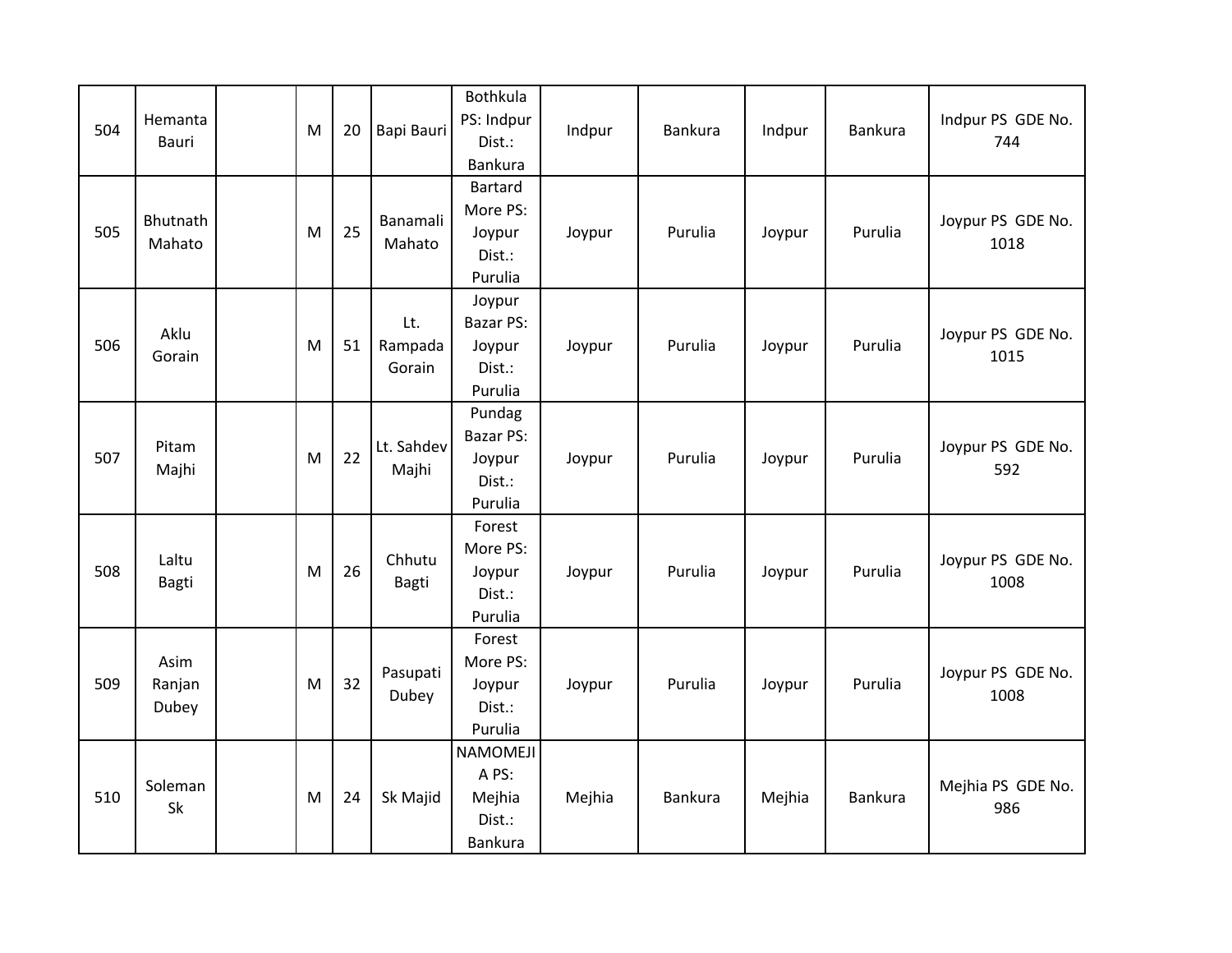| 511 | Rajib<br>Ghosh         | M | 37 | Ghosh                     | Bagichaban<br>Biswanath d PS: Indus<br>Dist.:<br>Bankura             | Indus      | <b>Bankura</b> | Patrasayar | <b>Bankura</b> | Patrasayar PS GDE<br>No. 1020 |
|-----|------------------------|---|----|---------------------------|----------------------------------------------------------------------|------------|----------------|------------|----------------|-------------------------------|
| 512 | Gonesh<br>Bagdi        | M | 40 | Sukti<br>Bagdi            | <b>Balsi</b><br>Dakhinpara<br>PS:<br>Patrasayar<br>Dist.:<br>Bankura | Patrasayar | Bankura        | Patrasayar | <b>Bankura</b> | Patrasayar PS GDE<br>No. 1033 |
| 513 | Jayanta<br><b>Nole</b> | M | 35 | Lt Gopal<br><b>Nole</b>   | Telisayer<br>PS:<br>Patrasayar<br>Dist.:<br>Bankura                  | Patrasayar | Bankura        | Patrasayar | Bankura        | Patrasayar PS GDE<br>No. 1033 |
| 514 | Swapan<br>Bagdi        | M | 38 | Lt<br>Kristapada<br>Bagdi | Majurdang<br>a PS:<br>Patrasayar<br>Dist.:<br>Bankura                | Patrasayar | Bankura        | Patrasayar | <b>Bankura</b> | Patrasayar PS GDE<br>No. 1033 |
| 515 | Abijit<br>Mitra        | M | 31 | Mangal<br>Mitra           | Jamkuri PS:<br>Patrasayar<br>Dist.:<br>Bankura                       | Patrasayar | Bankura        | Patrasayar | <b>Bankura</b> | Patrasayar PS GDE<br>No. 1033 |
| 516 | Shyam<br>Duley         | M | 42 | Lalin<br><b>Duley</b>     | Junkuria<br>PS:<br>Simlapal<br>Dist.:<br>Bankura                     | Simlapal   | Bankura        | Simlapal   | <b>Bankura</b> | Simlapal PS GDE No.<br>1026   |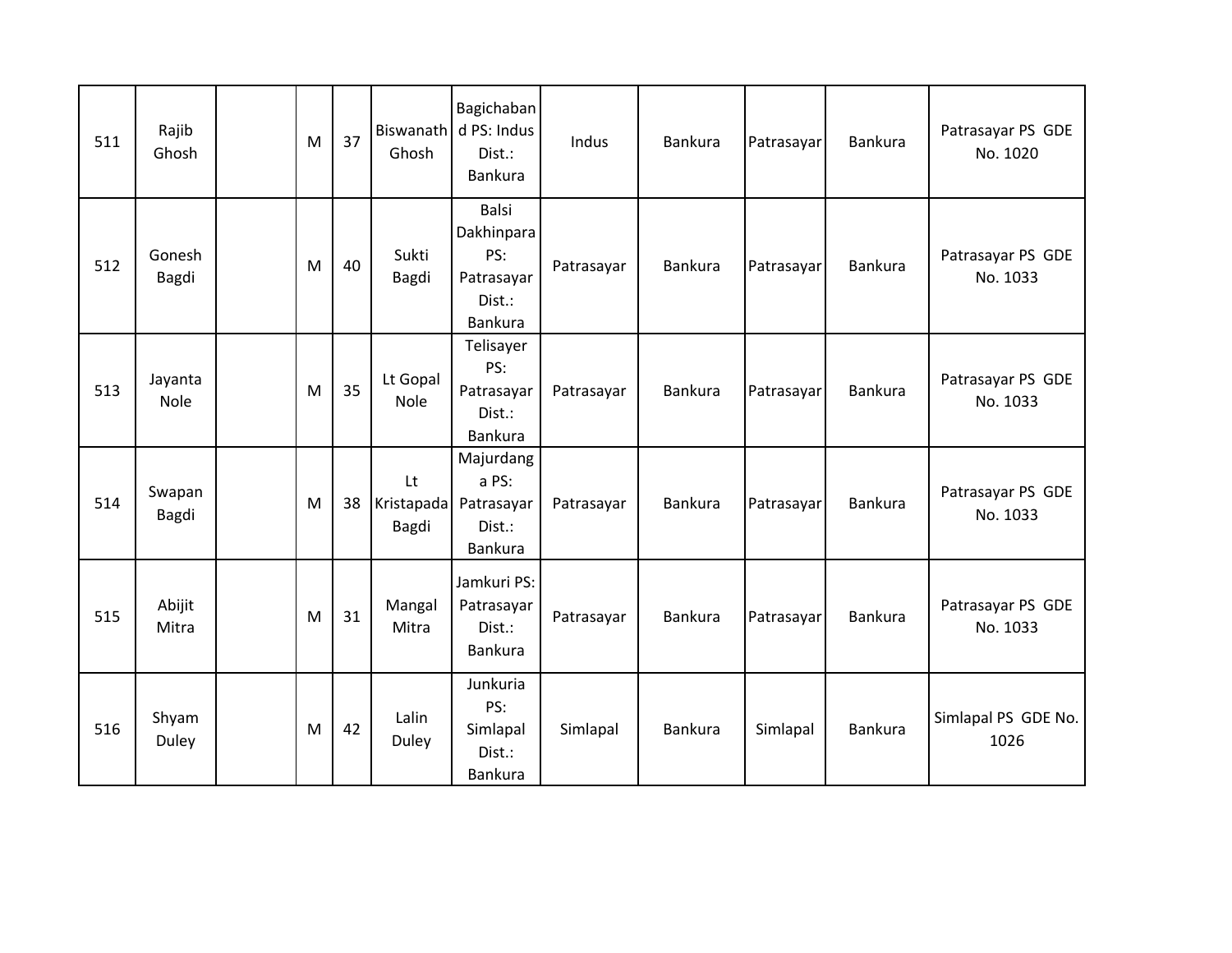| 517 | Sunil<br>Bagdi            |       | M | 25 | Lt Mohan<br>Bagdi         | Ashanbuni<br>PS:<br>Sonamukhi<br>Dist.:<br>Bankura       | Sonamukhi  | <b>Bankura</b> | Sonamukh       | <b>Bankura</b> | Sonamukhi PS GDE<br>No. 1002  |
|-----|---------------------------|-------|---|----|---------------------------|----------------------------------------------------------|------------|----------------|----------------|----------------|-------------------------------|
| 518 | Ajit                      | Bauri | M | 29 | Lt Fakir<br>Bauri         | Kundapush<br>karni PS:<br>Sonamukhi<br>Dist.:<br>Bankura | Sonamukhi  | Bankura        | Sonamukh       | <b>Bankura</b> | Sonamukhi PS GDE<br>No. 1002  |
| 519 | Jit                       | Bagdi | M | 35 | Lt Sasti<br>Bagdi         | Deriyapur<br>PS:<br>Sonamukhi<br>Dist.:<br>Bankura       | Sonamukhi  | <b>Bankura</b> | Sonamukh<br>i  | <b>Bankura</b> | Sonamukhi PS GDE<br>No. 1002  |
| 520 | Biswajit<br>Saha          |       |   |    | Lt Samir<br>Saha          | PS:<br>Ashoknagar<br>Dist.:<br><b>Barasat</b>            | Ashoknagar | Barasat        | Ashoknag<br>ar | <b>Barasat</b> | Ashoknagar PS GDE<br>No. 1324 |
| 521 | Prosenjit<br>Kundu        |       |   |    | Ranjit<br>Kundu           | PS:<br>Ashoknagar<br>Dist.:<br><b>Barasat</b>            | Ashoknagar | Barasat        | Ashoknag<br>ar | <b>Barasat</b> | Ashoknagar PS GDE<br>No. 1346 |
| 522 | Dhurjoti<br>Prasad<br>Dey |       |   |    | Not Noted                 | PS:<br>Ashoknagar<br>Dist.:<br><b>Barasat</b>            | Ashoknagar | Barasat        | Ashoknag<br>ar | <b>Barasat</b> | Ashoknagar PS GDE<br>No. 1296 |
| 523 | Tamali<br>Dey             |       |   |    | Dhurjoti<br>Prasad<br>Dey | PS:<br>Ashoknagar<br>Dist.:<br>Barasat                   | Ashoknagar | <b>Barasat</b> | Ashoknag<br>ar | <b>Barasat</b> | Ashoknagar PS GDE<br>No. 1296 |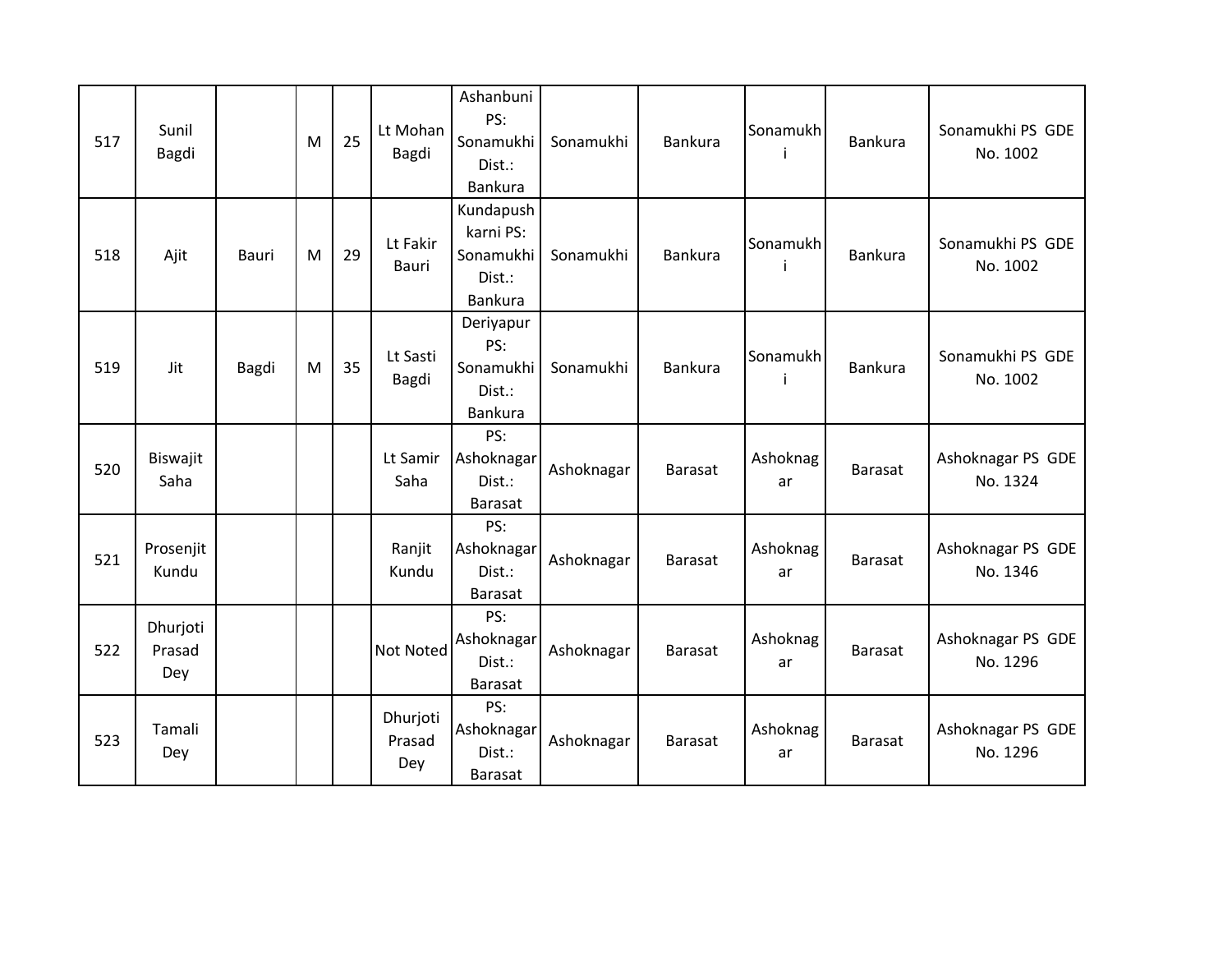| 524 | Aishik Dey         |   |    | Dhurjoti<br>Dey   | PS:<br>Ashoknagar<br>Dist.:<br>Barasat                   | Ashoknagar     | <b>Barasat</b> | Ashoknag<br>ar | <b>Barasat</b> | Ashoknagar PS GDE<br>No. 1296 |
|-----|--------------------|---|----|-------------------|----------------------------------------------------------|----------------|----------------|----------------|----------------|-------------------------------|
| 525 | Abdul<br>Khalek    |   |    | Ohab Ali          | PS:<br>Ashoknagar<br>Dist.:<br><b>Barasat</b>            | Ashoknagar     | <b>Barasat</b> | Ashoknag<br>ar | <b>Barasat</b> | Ashoknagar PS GDE<br>No. 1297 |
| 526 | Guddu<br>Samaddar  | M | 22 | Madan<br>Samaddar | PS: Barasat<br>Dist.:<br>Barasat                         | Barasat        | <b>Barasat</b> | <b>Barasat</b> | <b>Barasat</b> | Barasat PS GDE No.<br>1299    |
| 527 | Rakesh<br>Paul     | M | 22 | Niranjan<br>Paul  | PS: Barasat<br>Dist.:<br>Barasat                         | Barasat        | <b>Barasat</b> | <b>Barasat</b> | <b>Barasat</b> | Barasat PS GDE No.<br>1299    |
| 528 | Rahul Das          | M | 22 | Romesh<br>Das     | PS: Barasat<br>Dist.:<br><b>Barasat</b>                  | <b>Barasat</b> | <b>Barasat</b> | <b>Barasat</b> | <b>Barasat</b> | Barasat PS GDE No.<br>1299    |
| 529 | Al Bahar<br>Mondal | M |    | Mujibar<br>Mondal | Dogachia<br>PS:<br>Deganga<br>Dist.:<br><b>Barasat</b>   | Deganga        | <b>Barasat</b> | Deganga        | <b>Barasat</b> | Deganga PS GDE No.<br>1300    |
| 530 | Akobbor            | M |    | Lt. Mujit,        | <b>Belpur PS:</b><br>Deganga<br>Dist.:<br><b>Barasat</b> | Deganga        | Barasat        | Deganga        | <b>Barasat</b> | Deganga PS GDE No.<br>1302    |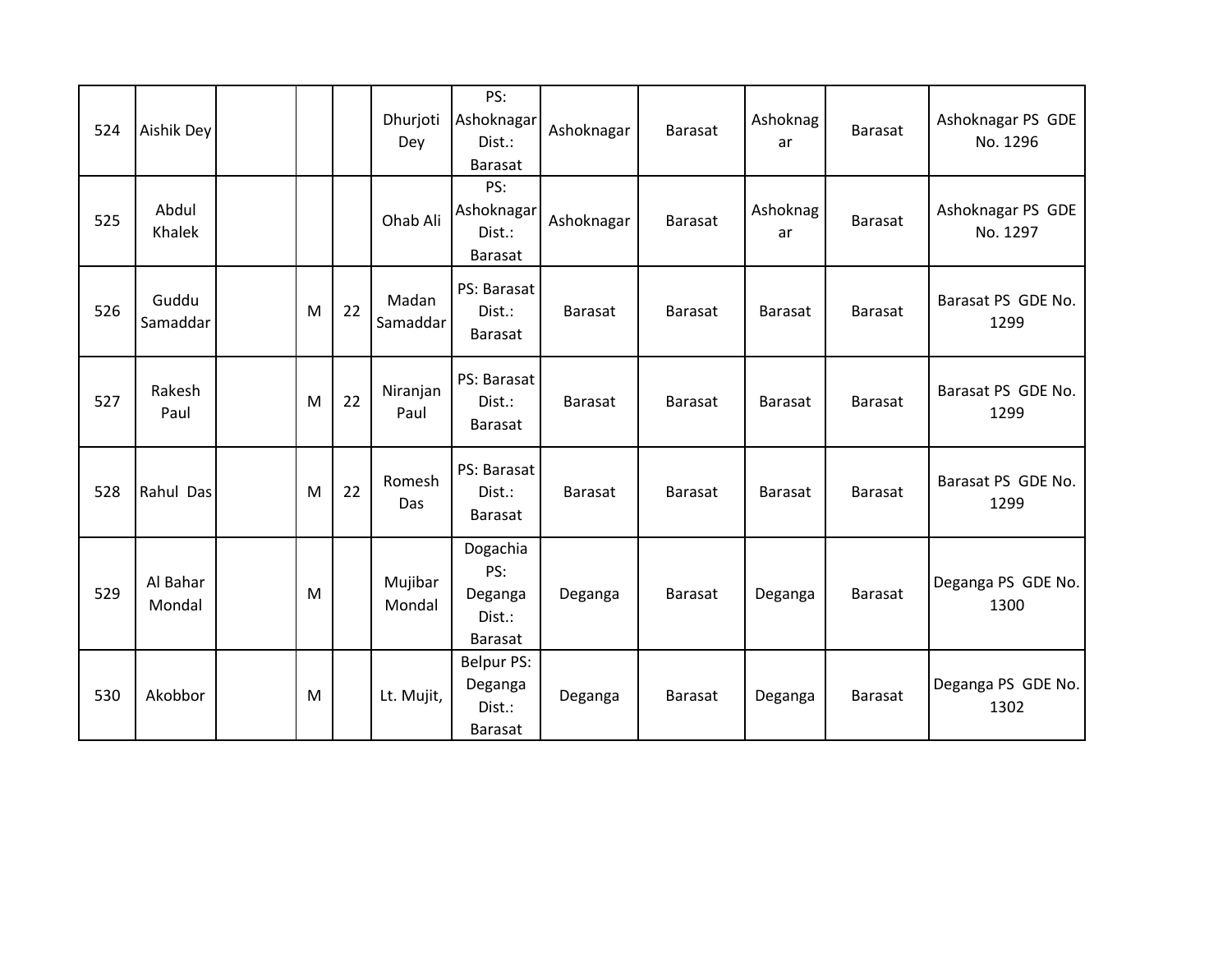| 531 | Rajesh<br><b>Biswas</b> | M | Amiya Kr.<br><b>Biswas</b> | NH Road,<br>Vill+P.O<br>Hridaypur,<br>P.S Barasat,<br>Dist-Nor<br>PS:<br>Duttapukur<br>Dist.:<br>Barasat        | Duttapukur | Barasat        | Duttapuku<br>$\mathsf{r}$ | Barasat        | Duttapukur PS GDE<br>No. 1343 |
|-----|-------------------------|---|----------------------------|-----------------------------------------------------------------------------------------------------------------|------------|----------------|---------------------------|----------------|-------------------------------|
| 532 | Subho<br>Mondal         | M | Ashim<br>Mondal            | NH Road,<br>Vill+P.O<br>Hridaypur,<br>P.S Barasat,<br>Dist-Nor<br>PS:<br>Duttapukur<br>Dist.:<br><b>Barasat</b> | Duttapukur | Barasat        | Duttapuku<br>$\mathsf{r}$ | Barasat        | Duttapukur PS GDE<br>No. 1343 |
| 533 | Sabir Ali               | M | Ohab Ali                   | Kapasiya,<br>P.O<br>Taldhariya<br>Kapasiya,<br>P.S<br>Duttapukur<br>, PS:<br>Duttapukur<br>Dist.:<br>Barasat    | Duttapukur | <b>Barasat</b> | Duttapuku<br>$\mathsf{r}$ | <b>Barasat</b> | Duttapukur PS GDE<br>No. 1343 |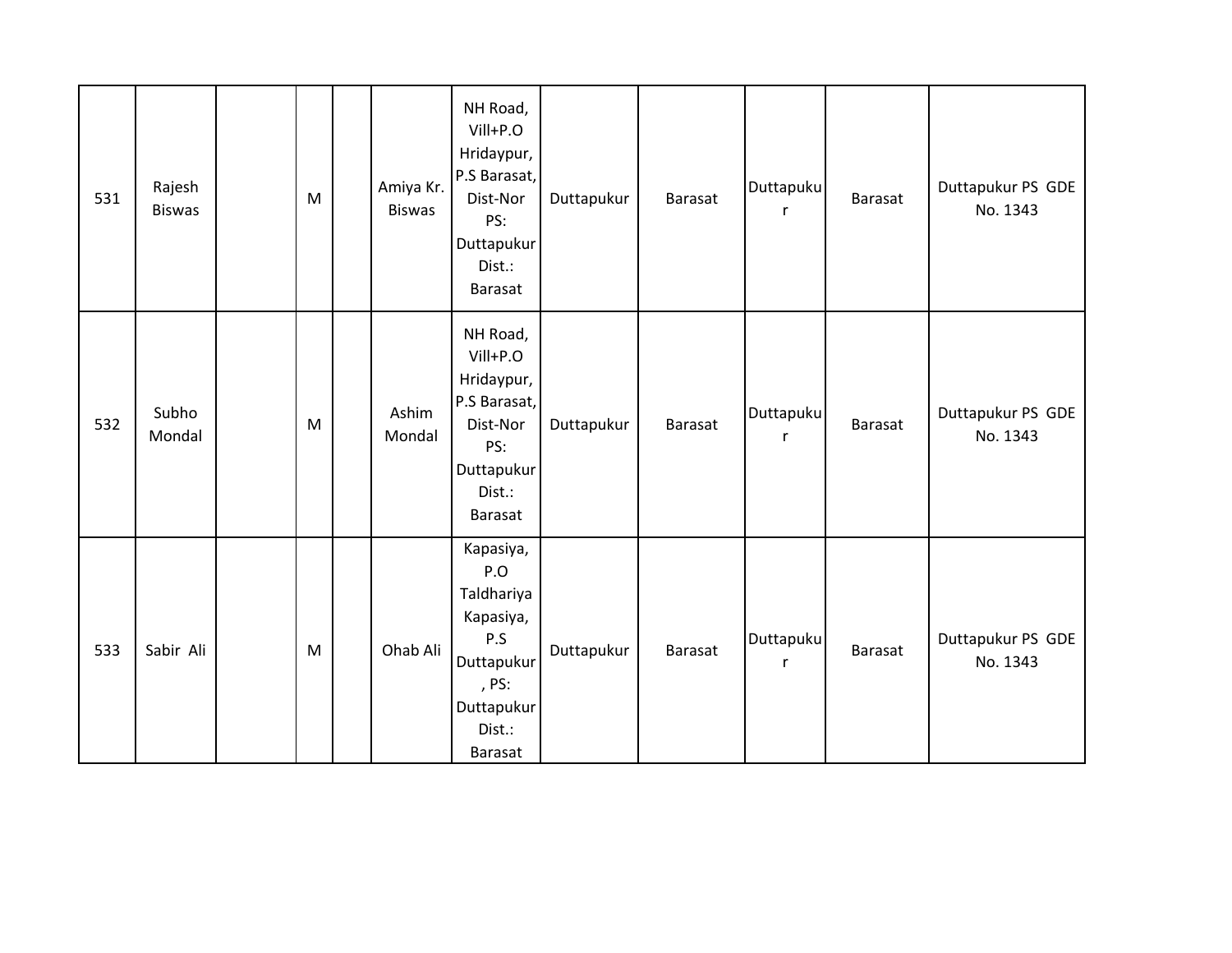| 534 | Abdulla<br>Hil Maruf | M | 28 | Mirajul<br>Islam             | Kapasiya,<br>P.O<br>Taldhariya<br>Kapasiya,<br>P.S Duttap<br>PS:<br>Duttapukur<br>Dist.:<br>Barasat              | Duttapukur | Barasat | Duttapuku<br>$\mathsf{r}$ | Barasat | Duttapukur PS GDE<br>No. 1343 |
|-----|----------------------|---|----|------------------------------|------------------------------------------------------------------------------------------------------------------|------------|---------|---------------------------|---------|-------------------------------|
| 535 | <b>Babu</b><br>Khan  | M | 47 | Late<br>Kamarudd,<br>in Khan | Kokapur, P.<br>O Nilgnaj,<br>P.S<br>Duttapukur<br>, Dist-North<br>24 PS:<br>Duttapukur<br>Dist.:<br>Barasat      | Duttapukur | Barasat | Duttapuku<br>$\mathsf{r}$ | Barasat | Duttapukur PS GDE<br>No. 1343 |
| 536 | Milan<br>Singha      | M |    | Dhiren<br>Singha             | Joypul<br>Banganand<br>apally, P.O<br>Joypul, P.S<br>Duttapukur<br>PS:<br>Duttapukur<br>Dist.:<br><b>Barasat</b> | Duttapukur | Barasat | Duttapuku<br>$\mathsf{r}$ | Barasat | Duttapukur PS GDE<br>No. 1368 |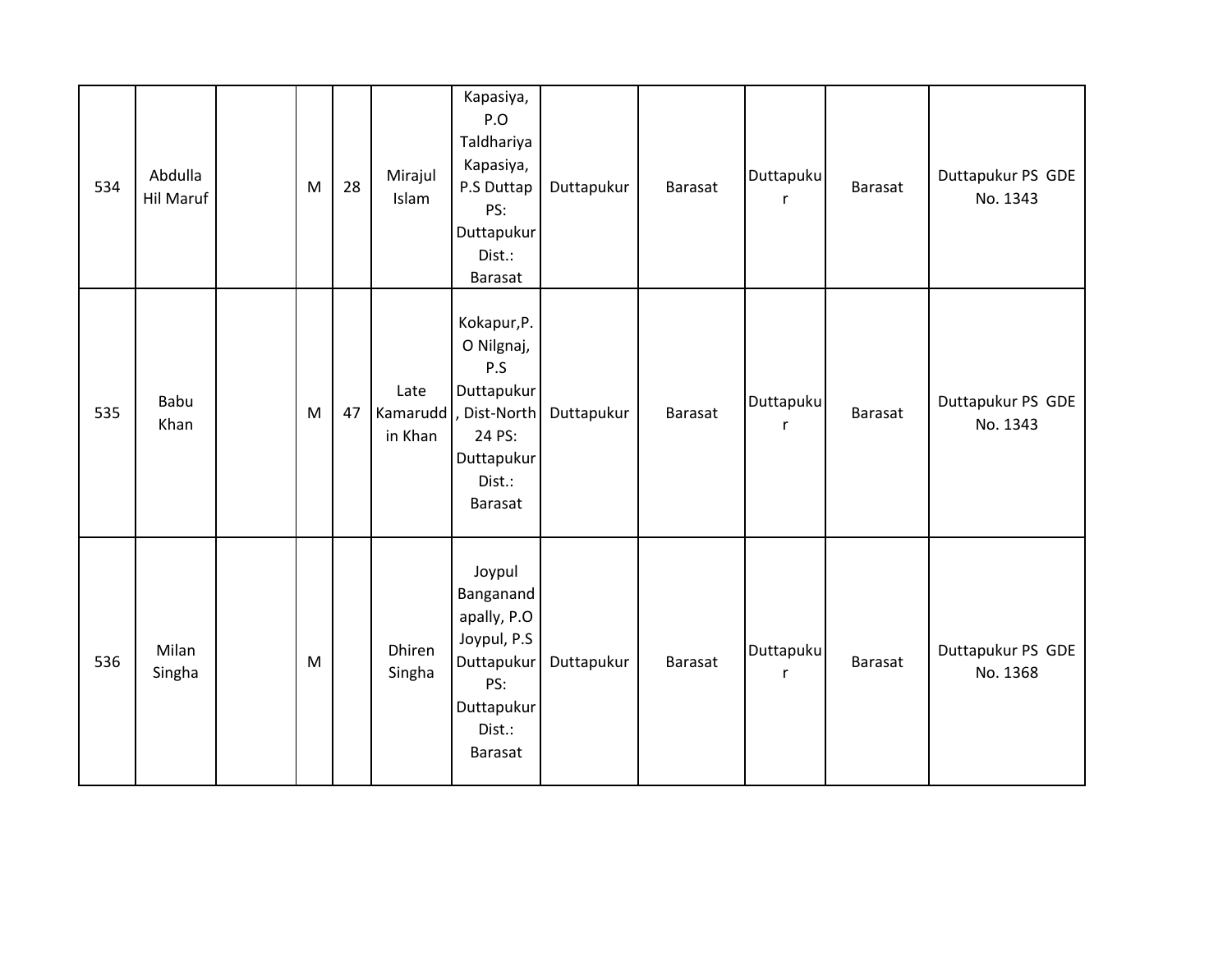| 537 | Milan<br>Malangi | M | 44 | Late<br>Kamalesh<br>Malangi | Chanchal<br>Para near<br>Kharer<br>Math,<br>$P.O+P.S$<br>Duttapuku<br>PS:<br>Duttapukur<br>Dist.:<br>Barasat        | Duttapukur | <b>Barasat</b> | Duttapuku<br>$\mathsf{r}$ | <b>Barasat</b> | Duttapukur PS GDE<br>No. 1368 |
|-----|------------------|---|----|-----------------------------|---------------------------------------------------------------------------------------------------------------------|------------|----------------|---------------------------|----------------|-------------------------------|
| 538 | Babai Das        | M |    |                             | Joypul<br>Ghola Pota,<br>P.O Joypul,<br>P.S<br>Manik Das Duttapukur<br>, Dis PS:<br>Duttapukur<br>Dist.:<br>Barasat | Duttapukur | <b>Barasat</b> | Duttapuku<br>$\mathsf{r}$ | <b>Barasat</b> | Duttapukur PS GDE<br>No. 1368 |
| 539 | Rabi Das         | M |    | Late<br>Swapan<br>Das       | Duttapukur<br>Saha para,<br>Rammoni<br>Bagan,<br>$P.O+P.S$<br>Dutta PS:<br>Duttapukur<br>Dist.:<br>Barasat          | Duttapukur | <b>Barasat</b> | Duttapuku<br>$\mathsf{r}$ | <b>Barasat</b> | Duttapukur PS GDE<br>No. 1310 |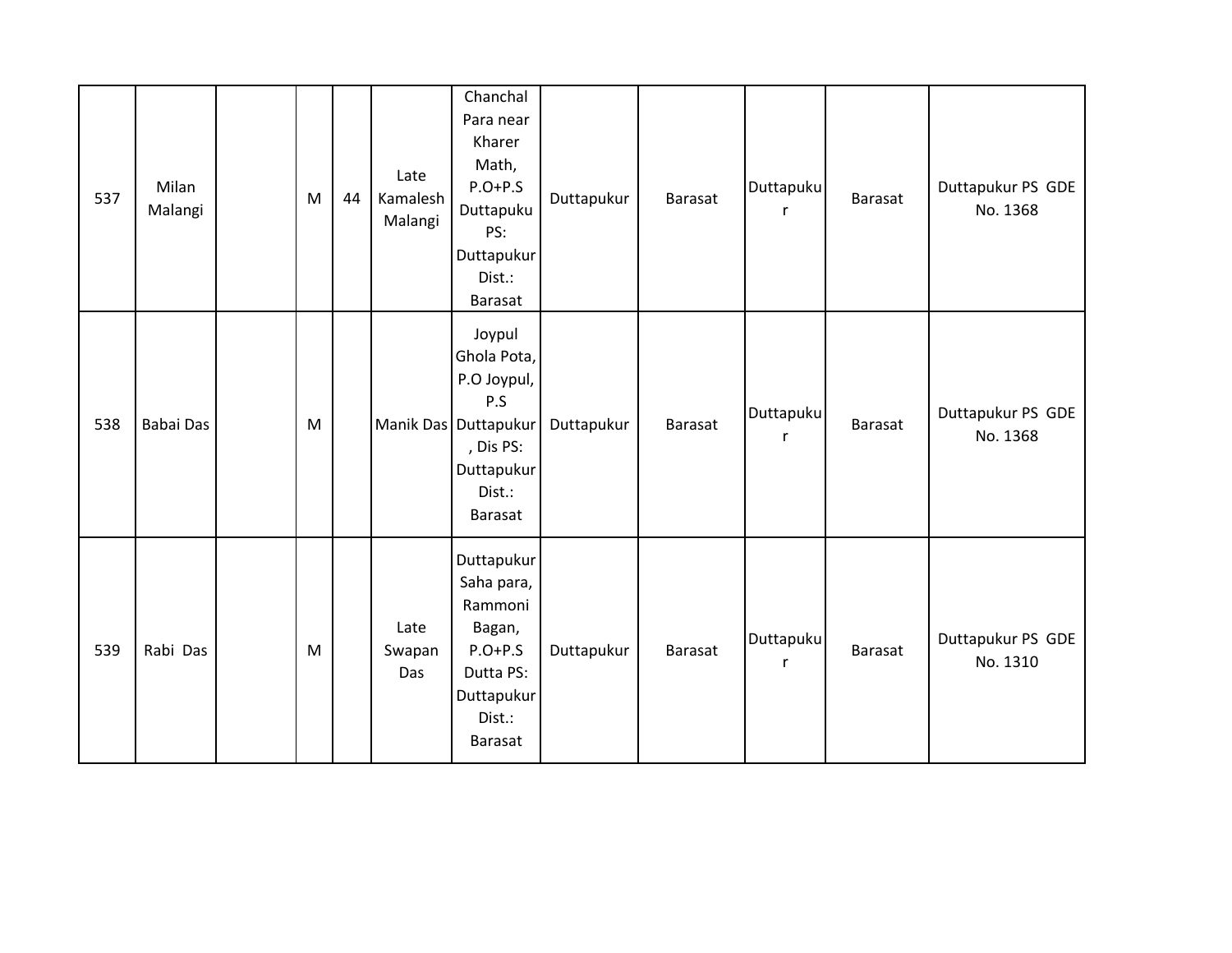| 540 | Bhola Roy             | M | Bishu Roy              | Duttapukur<br>Saha para,<br>Rammoni<br>Bagan,<br>$P.O+P.S$<br>Dutta PS:<br>Duttapukur<br>Dist.:<br>Barasat | Duttapukur | <b>Barasat</b> | Duttapuku<br>$\mathsf{r}$ | <b>Barasat</b> | Duttapukur PS GDE<br>No. 1310 |
|-----|-----------------------|---|------------------------|------------------------------------------------------------------------------------------------------------|------------|----------------|---------------------------|----------------|-------------------------------|
| 541 | Sintu Das             | M | Mahadeb<br>Das         | Duttapukur<br>Saha para,<br>Rammoni<br>Bagan,<br>$P.O+P.S$<br>Dutta PS:<br>Duttapukur<br>Dist.:<br>Barasat | Duttapukur | <b>Barasat</b> | Duttapuku<br>$\mathsf{r}$ | <b>Barasat</b> | Duttapukur PS GDE<br>No. 1310 |
| 542 | Raju<br><b>Biswas</b> | M | Ratan<br><b>Biswas</b> | Duttapukur<br>Saha para<br>Rammoni<br>bagan,<br>$P.O+P.S$<br>Duttap PS:<br>Duttapukur<br>Dist.:<br>Barasat | Duttapukur | <b>Barasat</b> | Duttapuku<br>$\mathsf{r}$ | <b>Barasat</b> | Duttapukur PS GDE<br>No. 1307 |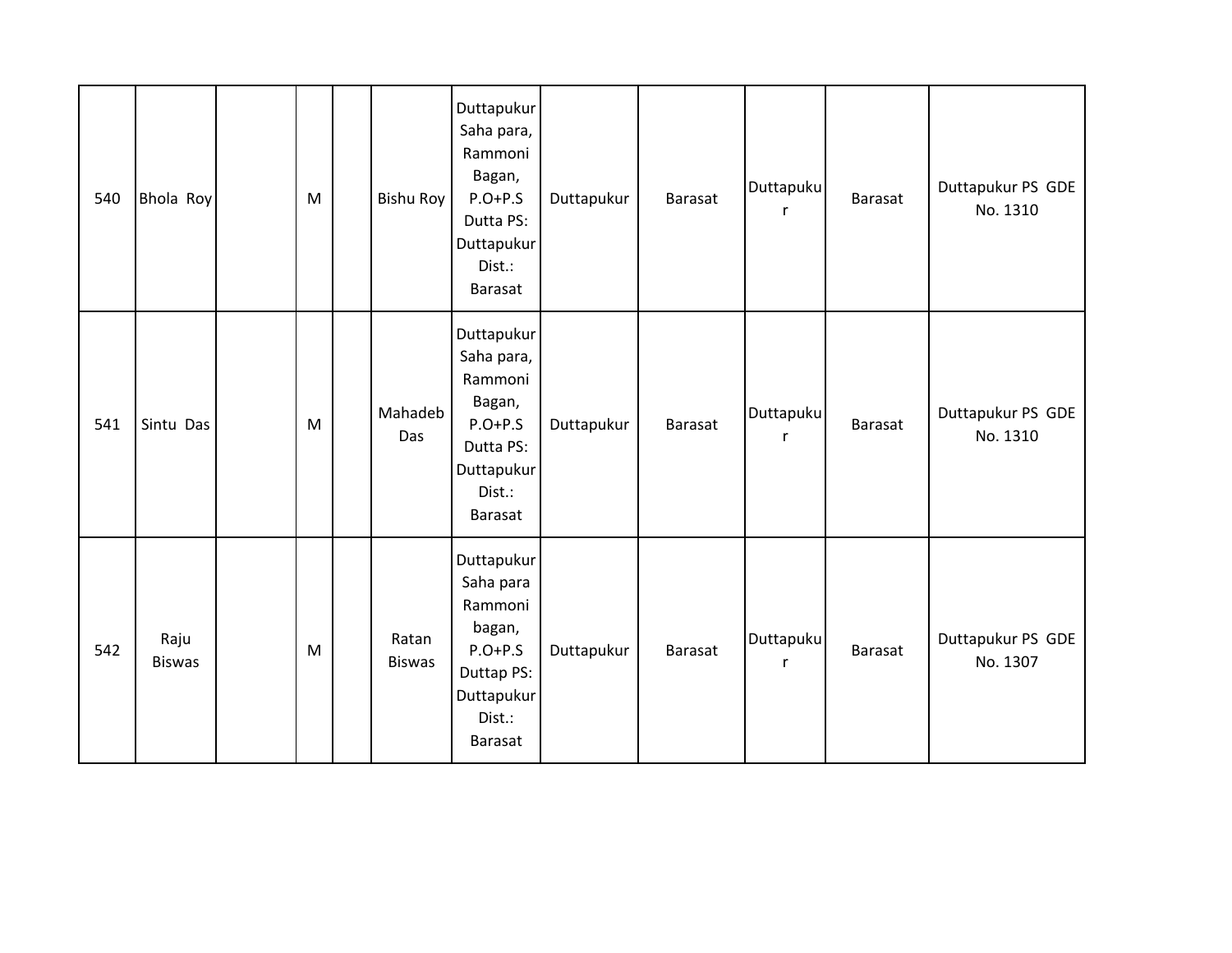| 543 | <b>Kartick</b><br>Dhali  | M |    | Rebati<br>Dhali                | Duttapukur<br>Saha para<br>Rammoni<br>Bagan,<br>$P.O+P.S$<br>Duttap PS:<br>Duttapukur<br>Dist.:<br><b>Barasat</b> | Duttapukur | <b>Barasat</b> | Duttapuku<br>r            | <b>Barasat</b> | Duttapukur PS GDE<br>No. 1307 |
|-----|--------------------------|---|----|--------------------------------|-------------------------------------------------------------------------------------------------------------------|------------|----------------|---------------------------|----------------|-------------------------------|
| 544 | Rajib Das                | M |    | Ashok Das                      | Duttapukur<br>Saha para<br>Rammoni<br>Bagan,<br>$P.O+P.S$<br>Duttap PS:<br>Duttapukur<br>Dist.:<br>Barasat        | Duttapukur | <b>Barasat</b> | Duttapuku<br>$\mathsf{r}$ | <b>Barasat</b> | Duttapukur PS GDE<br>No. 1307 |
| 545 | Rakesh<br><b>Biswas</b>  | M | 35 | Lt.<br>Goutam<br><b>Biswas</b> | PS:<br>Gobardang<br>a Dist.:<br><b>Barasat</b>                                                                    | Gobardanga | <b>Barasat</b> | Gobardan<br>ga            | <b>Barasat</b> | Gobardanga PS GDE<br>No. 721  |
| 546 | Mongal<br>Paul           | M | 29 | Madan<br>Paul                  | PS:<br>Gobardang<br>a Dist.:<br>Barasat                                                                           | Gobardanga | <b>Barasat</b> | Gobardan<br>ga            | <b>Barasat</b> | Gobardanga PS GDE<br>No. 721  |
| 547 | Sarojit<br><b>Biswas</b> | M | 44 | Ranjit<br><b>Biswas</b>        | Kashipur<br>PS: Habra<br>Dist.:<br>Barasat                                                                        | Habra      | <b>Barasat</b> | Habra                     | <b>Barasat</b> | Habra PS GDE No.<br>1675      |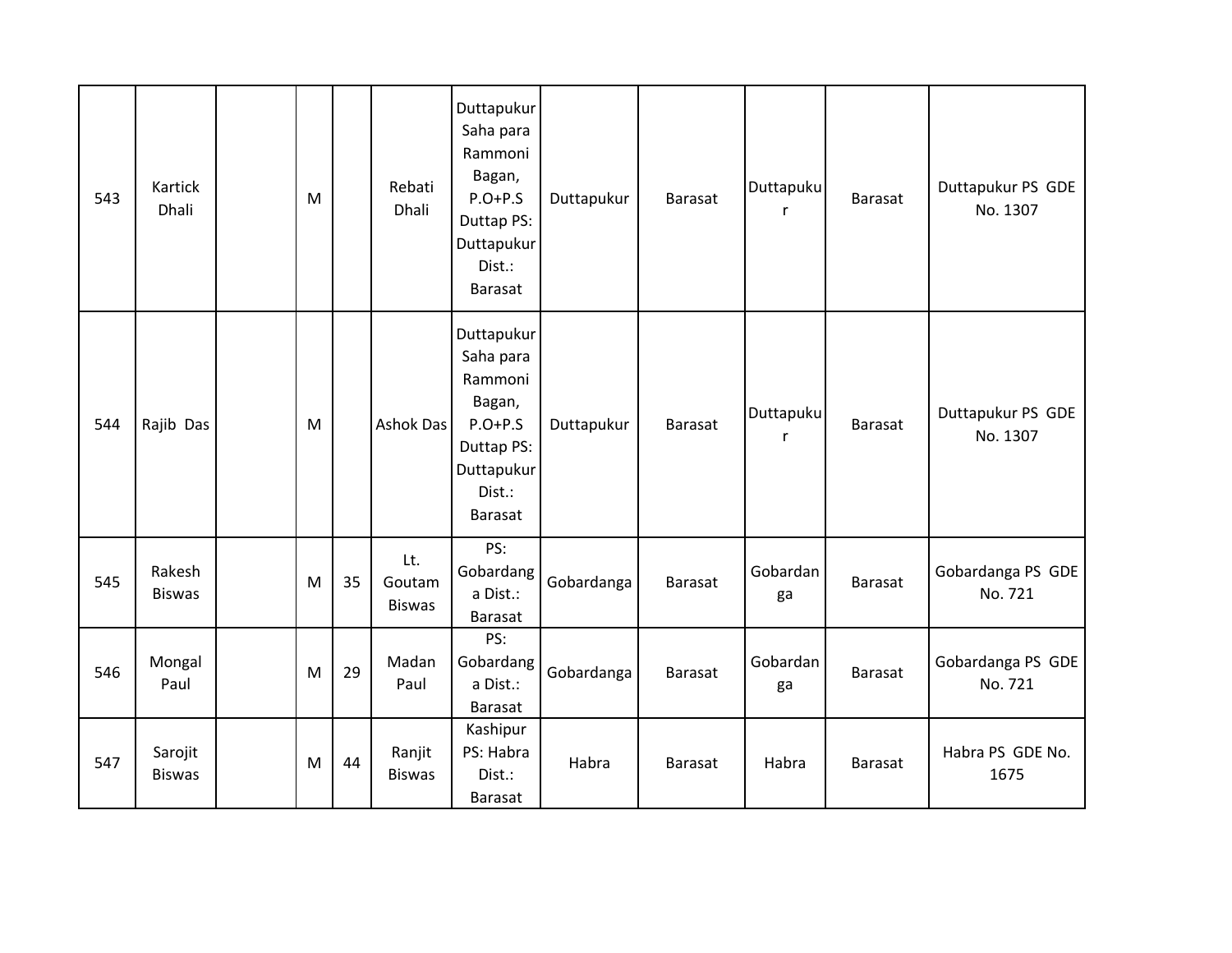| 548 | Ritesh Kr<br>Das          |  | Jamuna<br>Das           | Abalpur<br>Govt.<br>Colony, PS<br>Madhyamg<br>ram                     | <b>Basirhat</b> | Madhyam<br>gram | <b>Barasat</b> | Madhyamgram PS<br><b>GDE No. 1540</b> |
|-----|---------------------------|--|-------------------------|-----------------------------------------------------------------------|-----------------|-----------------|----------------|---------------------------------------|
| 549 | Alok<br><b>Biswas</b>     |  | Amulya<br><b>Biswas</b> | Ramkrishna<br>pally, PO<br>Abdalpur,<br><b>PS</b><br>Madhyamg<br>ram  | <b>Basirhat</b> | Madhyam<br>gram | <b>Barasat</b> | Madhyamgram PS<br><b>GDE No. 1540</b> |
| 550 | 3. Kunal<br>Mondal        |  | <b>Dipak</b><br>Mondal  | Abdalpur<br>Govt.<br>Colony, PS<br>Madhyamg<br>ram                    | <b>Basirhat</b> | Madhyam<br>gram | <b>Barasat</b> | Madhyamgram PS<br><b>GDE No. 1540</b> |
| 551 | 4. Sambhu<br>Koley        |  | Anil Koley              | Ramkrisnap<br>ally, PO<br>Abdalpur,<br><b>PS</b><br>Madhyamg<br>ram   | <b>Basirhat</b> | Madhyam<br>gram | Barasat        | Madhyamgram PS<br><b>GDE No. 1540</b> |
| 552 | 5. Kamal<br><b>Biswas</b> |  | Subhas<br><b>Biswas</b> | Ramkrishna<br>pally, PO<br>Abdalpur,<br><b>PS</b><br>Madhyamg<br>ram. | <b>Basirhat</b> | Madhyam<br>gram | Barasat        | Madhyamgram PS<br><b>GDE No. 1540</b> |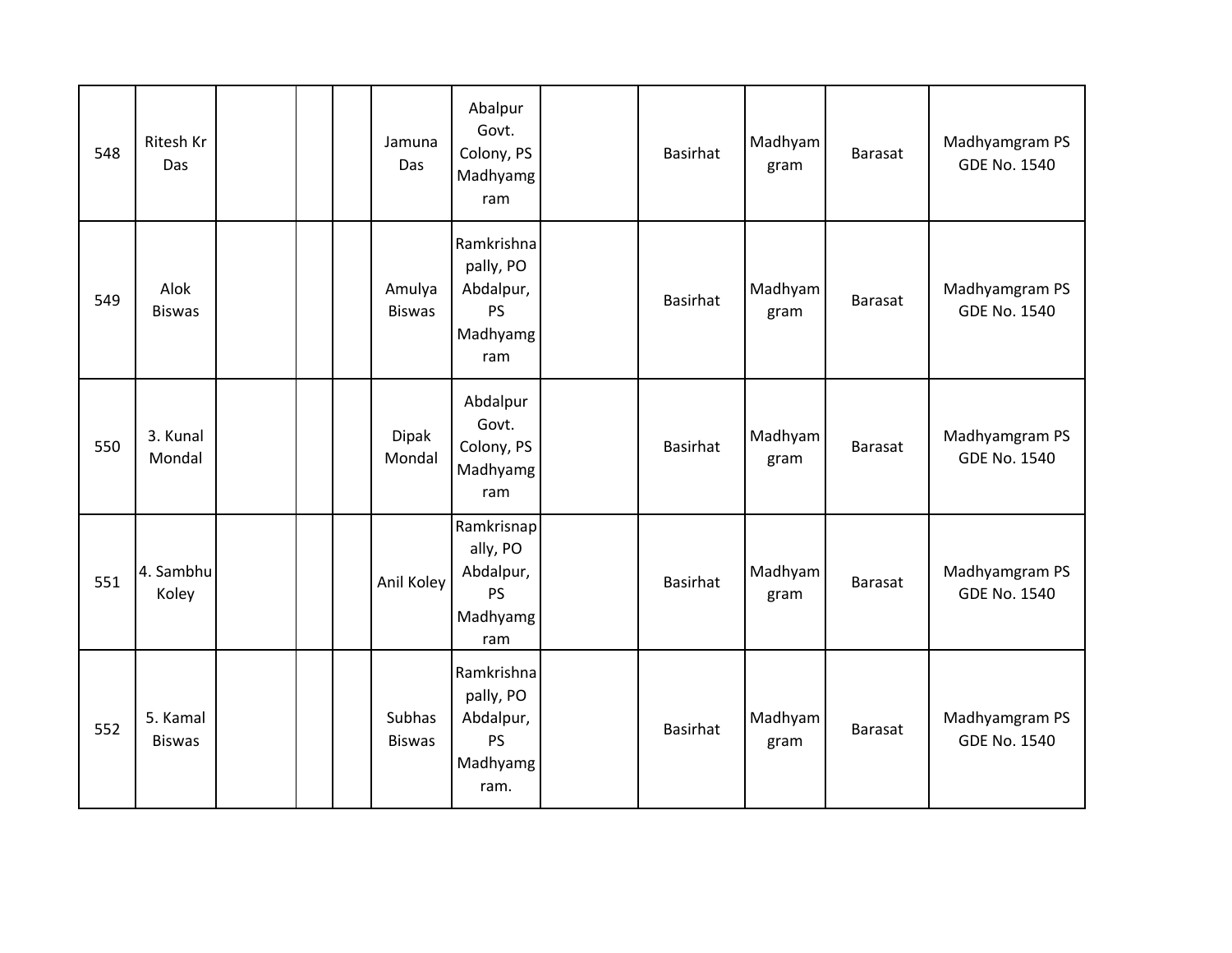| 553 | Sourav<br>Guha           | Niranjan<br>Guha        | <b>VIVEKANAN</b><br>DA NAGAR,<br><b>PS</b><br><b>MADHYAM</b><br><b>GRAM</b>          | <b>Basirhat</b> | Madhyam<br>gram | Barasat        | Madhyamgram PS<br><b>GDE No. 1477</b> |
|-----|--------------------------|-------------------------|--------------------------------------------------------------------------------------|-----------------|-----------------|----------------|---------------------------------------|
| 554 | Rahul<br>Chowdhur<br>y   | Pankaj<br>Chowdhur<br>y | SRINAGAR<br>1 NO GATE,<br><b>PS</b><br><b>MADHYAM</b><br><b>GRAM</b>                 | <b>Basirhat</b> | Madhyam<br>gram | <b>Barasat</b> | Madhyamgram PS<br><b>GDE No. 1477</b> |
| 555 | Ramlal<br>Yadav          | Lt<br>Ramvilas<br>Yadav | SRINAGAR<br>1 NO GATE<br>,PS<br><b>MADHYAM</b><br><b>GRAM</b>                        | <b>Basirhat</b> | Madhyam<br>gram | Barasat        | Madhyamgram PS<br><b>GDE No. 1477</b> |
| 556 | Sukhdev<br><b>Biswas</b> | Subodh<br><b>Biswas</b> | <b>WEST</b><br><b>MASUNDA</b><br>PO+PS<br><b>NEW</b><br><b>BARRACKP</b><br>ORE,      | <b>Basirhat</b> | Madhyam<br>gram | <b>Barasat</b> | Madhyamgram PS<br><b>GDE No. 1477</b> |
| 557 | Rony Paul                | Jyodev<br>Paul          | <b>PATULI</b><br>SHIBTALA,<br>PO<br>ABDALPUR<br>,PS<br><b>MADHYAM</b><br><b>GRAM</b> | <b>Basirhat</b> | Madhyam<br>gram | <b>Barasat</b> | Madhyamgram PS<br><b>GDE No. 1477</b> |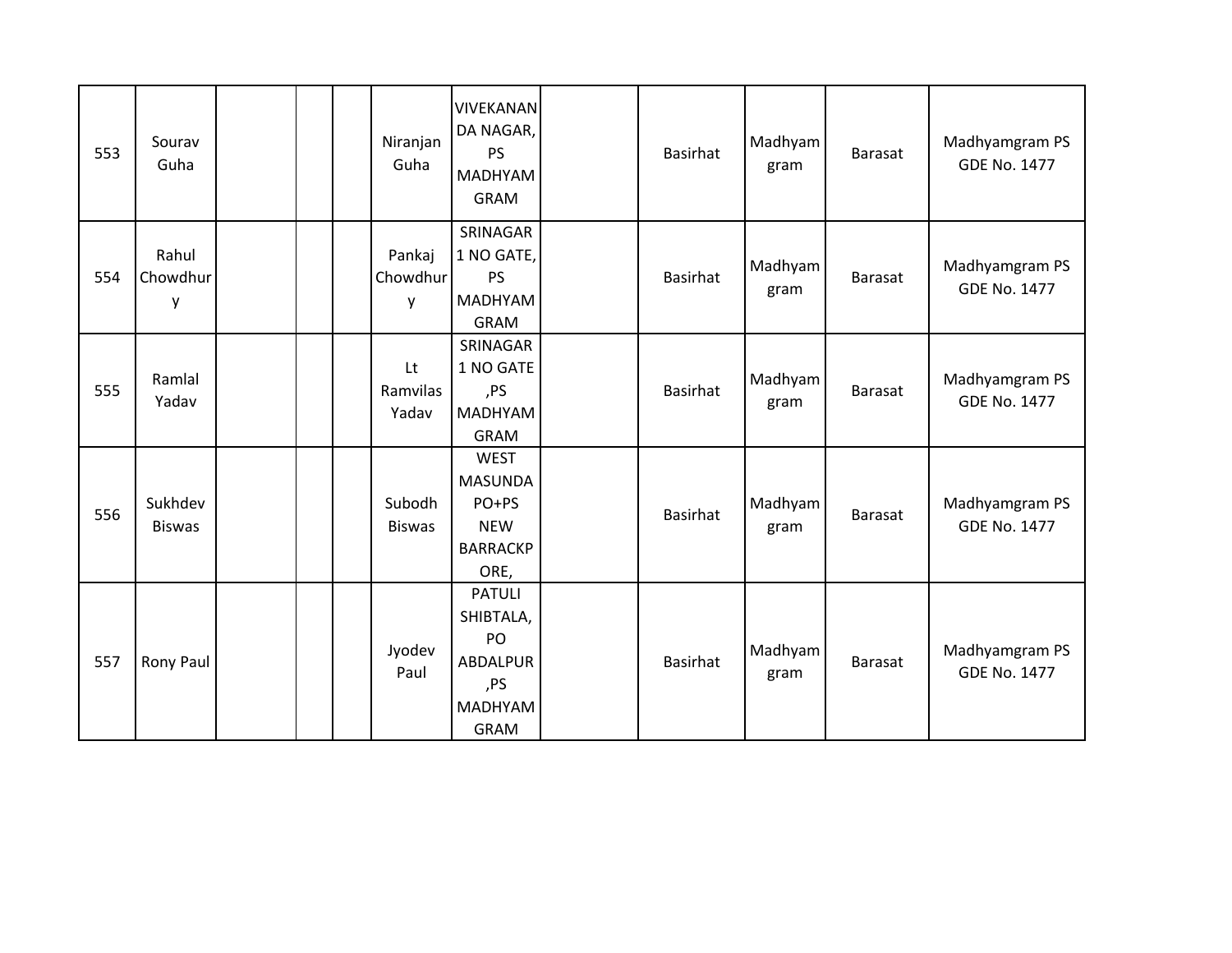| 558 | Ajay Das               |   | Paritosh<br>Das          | 9 NO RAIL<br><b>GATE</b><br><b>UDAYRAJP</b><br>UR, PS<br><b>MADHYAM</b><br><b>GRAM</b> |                | <b>Basirhat</b> | Madhyam<br>gram | Barasat        | Madhyamgram PS<br><b>GDE No. 1477</b> |
|-----|------------------------|---|--------------------------|----------------------------------------------------------------------------------------|----------------|-----------------|-----------------|----------------|---------------------------------------|
| 559 | Dilip<br>Ghosh         | M | Lt Subal                 | Majlishpur<br>PS: Sasan<br>Dist.:<br><b>Barasat</b>                                    | Sasan          | Barasat         | Sasan           | <b>Barasat</b> | Sasan PS GDE No.<br>448               |
| 560 | Himansu<br>Mondal      | M | Dinaband<br>hu<br>Mondal | Sonatikari<br>PS: Sasan<br>Dist.:<br><b>Barasat</b>                                    | Sasan          | Barasat         | Sasan           | <b>Barasat</b> | Sasan PS GDE No.<br>448               |
| 561 | Nepal<br>Mondal        | M | Sailo Das                | Mitpukuria<br>PS: Sasan<br>Dist.:<br><b>Barasat</b>                                    | Sasan          | Barasat         | Sasan           | <b>Barasat</b> | Sasan PS GDE No.<br>448               |
| 562 | Samir<br>Mondal        | M | Gobinda<br>Mondal        | Kalikapur<br>PS: Sasan<br>Dist.:<br><b>Barasat</b>                                     | Sasan          | <b>Barasat</b>  | Sasan           | <b>Barasat</b> | Sasan PS GDE No.<br>857               |
| 563 | <b>Tapas</b><br>Mondal | M | <b>Bimal</b><br>Mondal   | Khalshdya<br>PS: Haroa<br>Dist.:<br><b>Basirhat</b>                                    | Haroa          | <b>Basirhat</b> | Sasan           | <b>Barasat</b> | Sasan PS GDE No.<br>857               |
| 564 | Arjun<br>Murmu         | M | Charon<br>Murmu          | Usti                                                                                   |                | <b>Basirhat</b> | Sasan           | Barasat        | Sasan PS GDE No.<br>857               |
| 565 | Sandip<br>Kusku        | M | Layman<br>Kusku          | Usti PS:<br><b>Baduria</b>                                                             | <b>Baduria</b> | <b>Basirhat</b> | Sasan           | Barasat        | Sasan PS GDE No.<br>857               |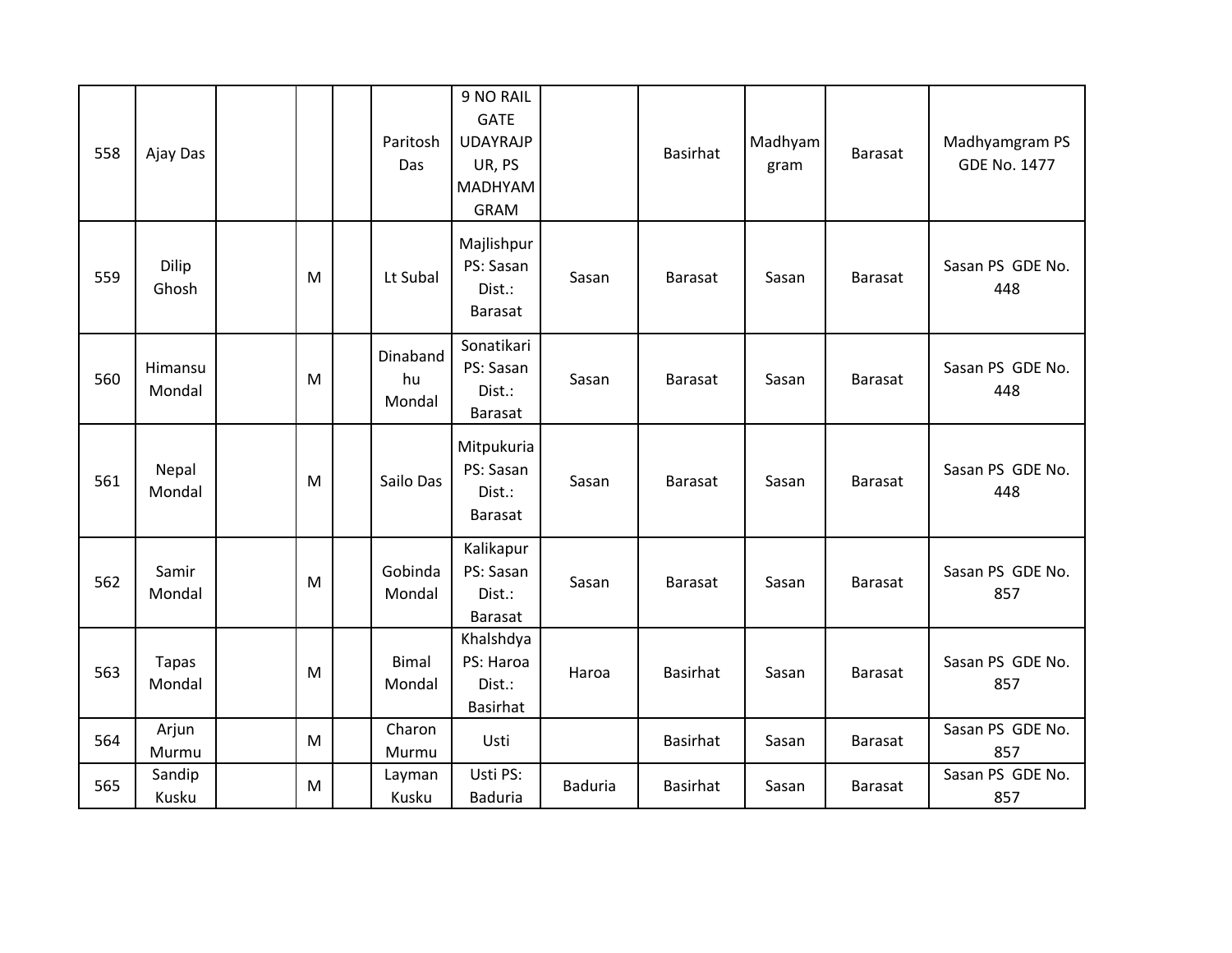| 566 | Naru<br>Gopal<br>Rajbangsh  | M | 35 | Loknath<br>Rajbangsh               | PS: Baduria<br>Dist.:<br>Alipurduar                                       | <b>Baduria</b> | Alipurduar                                   | Noapara  | Barrackpore<br>Police<br>Commissione<br>rate | Noapara PS GDE No.<br>1078  |
|-----|-----------------------------|---|----|------------------------------------|---------------------------------------------------------------------------|----------------|----------------------------------------------|----------|----------------------------------------------|-----------------------------|
| 567 | Gouranga<br>Chakrabor<br>ty | M | 57 | Ganesh<br>Chakrabor<br>ty          | PS: Kasba<br>Dist.:<br>Kolkata                                            | Kasba          | Kolkata                                      | Titagarh | Barrackpore<br>Police<br>Commissione<br>rate | Titagarh PS GDE No.<br>1232 |
| 568 | <b>Dhaneea</b><br>Singh     | M | 40 | Lt<br>Ramanand<br>Singh            | PS: Kasba<br>Dist.:<br>Kolkata                                            | Kasba          | Kolkata                                      | Titagarh | Barrackpore<br>Police<br>Commissione<br>rate | Titagarh PS GDE No.<br>1232 |
| 569 | Tinku<br>Bhattacha<br>rya   | M | 30 | Lt.<br>Shambhu<br>Bhattacha<br>rya | PS: Kasba<br>Dist.:<br>Kolkata                                            | Kasba          | Kolkata                                      | Titagarh | Barrackpore<br>Police<br>Commissione<br>rate | Titagarh PS GDE No.<br>1232 |
| 570 | Sadhan<br>Dey               | M | 45 | Lt<br>Rabindra<br>Dey              | PS: Kasba<br>Dist.:<br>Kolkata                                            | Kasba          | Kolkata                                      | Titagarh | Barrackpore<br>Police<br>Commissione<br>rate | Titagarh PS GDE No.<br>1232 |
| 571 | Md Salim                    | M | 24 | Asgar Ali                          | PS:<br>Khardah<br>Dist.:<br>Barrackpor<br>e Police<br>Commissio<br>nerate | Khardah        | Barrackpore<br>Police<br>Commissioner<br>ate | Titagarh | Barrackpore<br>Police<br>Commissione<br>rate | Titagarh PS GDE No.<br>1232 |
| 572 | Saugata<br>Das              |   |    | S/o Late<br>Gautam<br>Das          |                                                                           |                | <b>Basirhat</b>                              | Baruipur | Baruipur<br><b>Police District</b>           | Baruipur PS GDE No.<br>2655 |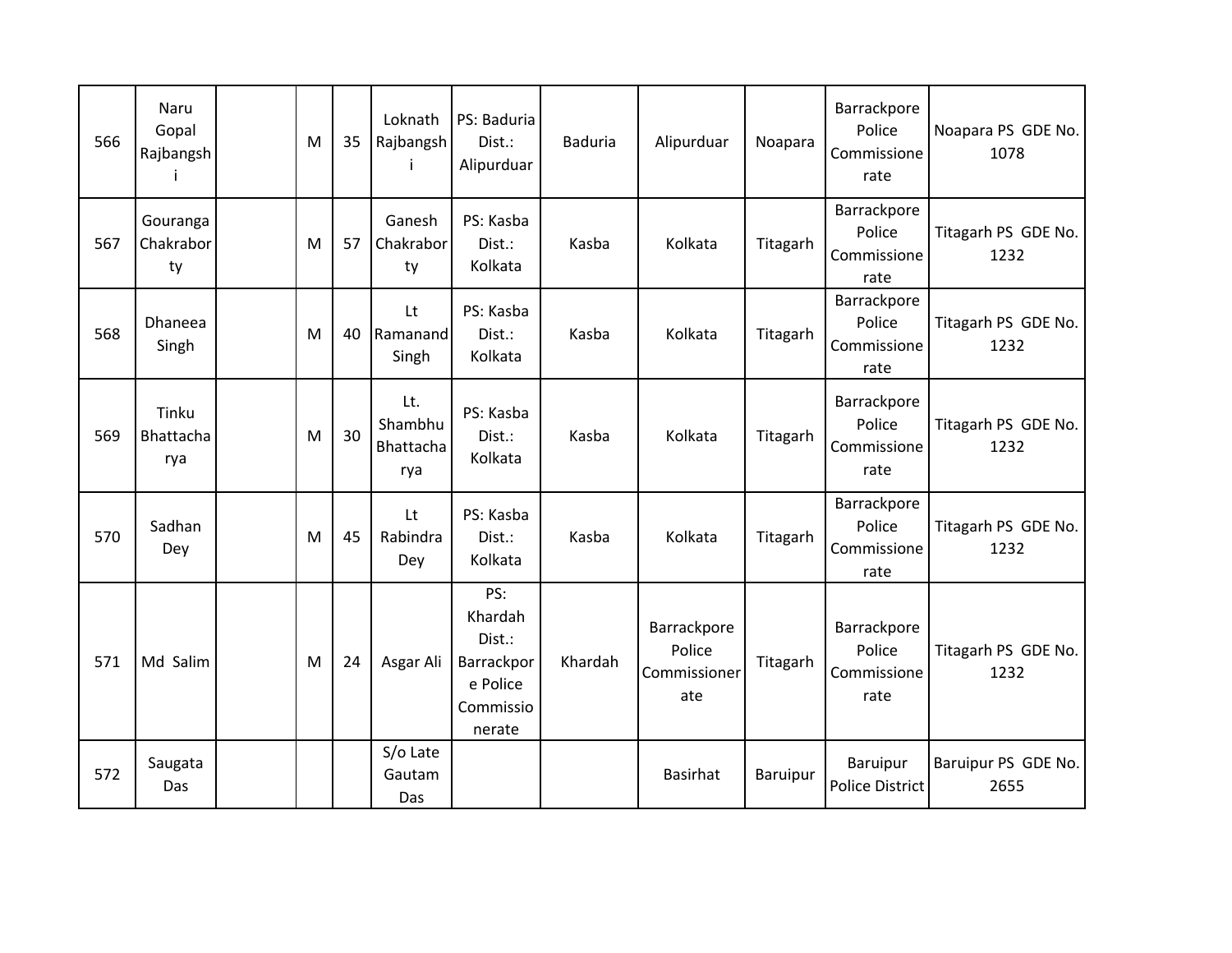| 573 | Manoj<br>Adhikari |   |    | S/O<br>Ganesh<br>Adhikari |                      | <b>Basirhat</b> | Baruipur | Baruipur<br><b>Police District</b>        | Baruipur PS GDE No.<br>2750 |
|-----|-------------------|---|----|---------------------------|----------------------|-----------------|----------|-------------------------------------------|-----------------------------|
| 574 | Arun<br>Sardar    |   |    | S/O<br>Nilkanta<br>Sardar |                      | Basirhat        | Baruipur | Baruipur<br><b>Police District</b>        | Baruipur PS GDE No.<br>2750 |
| 575 | Rabin<br>Mondal   |   |    | S/o Gakul<br>Mondal       |                      | Basirhat        | Baruipur | Baruipur<br><b>Police District</b>        | Baruipur PS GDE No.<br>2750 |
| 576 | Tapan<br>Das      |   |    | S/O<br>Sambhu<br>Das      |                      | Basirhat        | Baruipur | Baruipur<br><b>Police District</b>        | Baruipur PS GDE No.<br>2750 |
| 577 | Raja Das          |   |    | S/o Jiban<br>Das          |                      | <b>Basirhat</b> | Baruipur | <b>Baruipur</b><br><b>Police District</b> | Baruipur PS GDE No.<br>2750 |
| 578 | Raju Das          |   |    | S/o Asoke<br>Das          |                      | Basirhat        | Baruipur | Baruipur<br><b>Police District</b>        | Baruipur PS GDE No.<br>2750 |
| 579 | Sayanta<br>Sikari |   |    | S/o Rabin<br>Sikari       |                      | Basirhat        | Baruipur | Baruipur<br><b>Police District</b>        | Baruipur PS GDE No.<br>2750 |
| 580 | Jahirul<br>Molla  | M | 30 | Safurali<br>Molla         | Gazipur              | <b>Basirhat</b> | Bhangar  | Baruipur<br><b>Police District</b>        | Bhangar PS GDE No.<br>1147  |
| 581 | Saydul<br>Khan    | M | 20 | Abu Jafar<br>Khan         | Arybaky              | Basirhat        | Bhangar  | Baruipur<br><b>Police District</b>        | Bhangar PS GDE No.<br>1147  |
| 582 | Sudhir<br>Naskar  | M | 62 | Motilal<br>Naskar         | Gobindapur           | Basirhat        | Bhangar  | Baruipur<br><b>Police District</b>        | Bhangar PS GDE No.<br>1147  |
| 583 | Subrata<br>Naskar | M | 22 | Khokan<br>Naskar          | Dakshin<br>Kalikapur | <b>Basirhat</b> | Bhangar  | Baruipur<br><b>Police District</b>        | Bhangar PS GDE No.<br>1147  |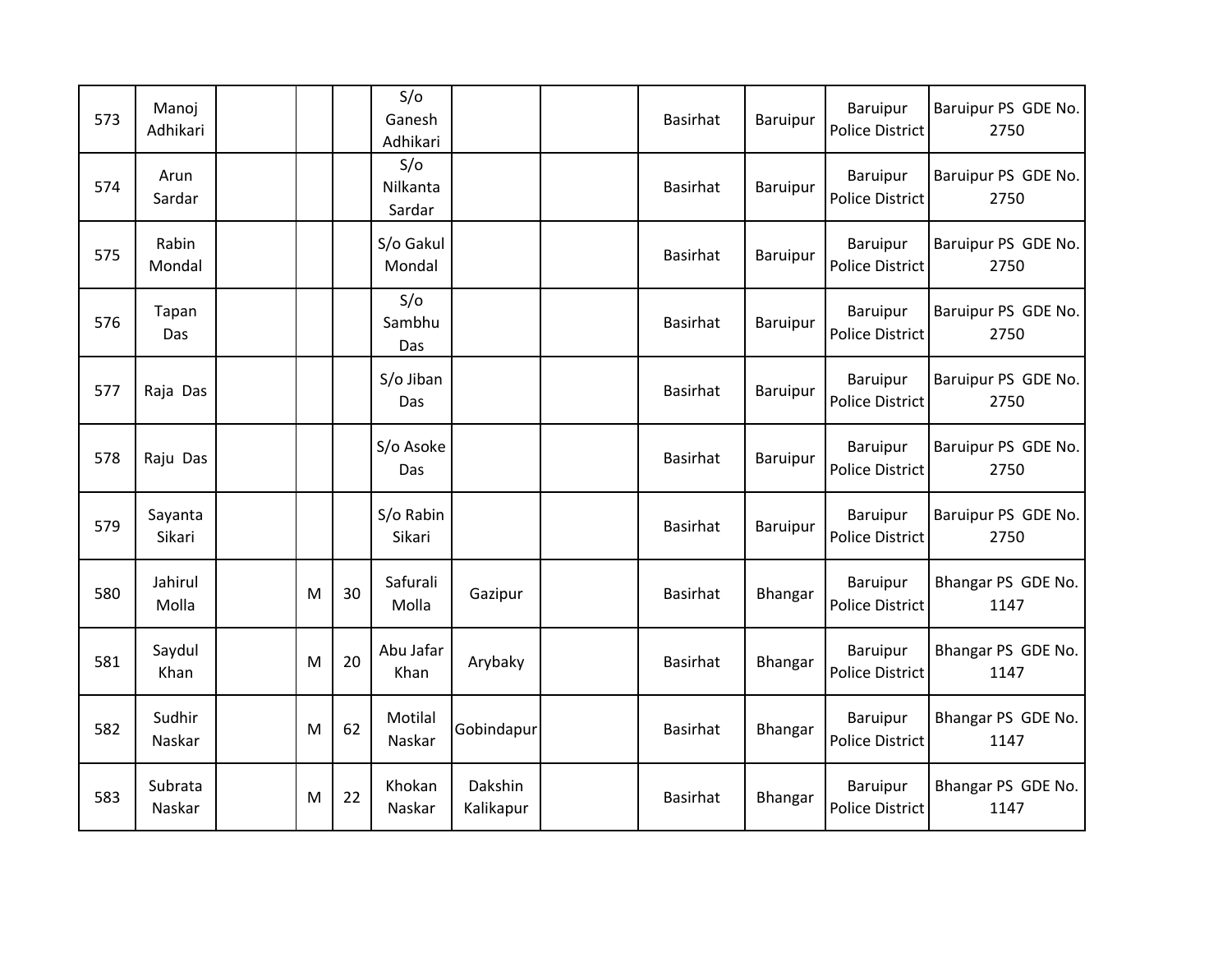| 584 | Ajijul<br>Molla          | M | 32 | Molla                          | Lt. Ijjat Ali Padmapuku                                                                   |            | <b>Basirhat</b>                           | Bhangar   | Baruipur<br>Police District        | Bhangar PS GDE No.<br>1147                                     |
|-----|--------------------------|---|----|--------------------------------|-------------------------------------------------------------------------------------------|------------|-------------------------------------------|-----------|------------------------------------|----------------------------------------------------------------|
| 585 | Mostsfa<br>Sardar        | M | 27 | $S/O-$ Lt.<br>Mannan<br>Sardar | Vill-Uttar<br>Sahapur PS:<br>Jibantala<br>Dist.:<br><b>Baruipur</b><br>Police<br>District | Jibantala  | Baruipur<br><b>Police District</b>        | Jibantala | Baruipur<br>Police District        | Jibantala PS Outpost<br>Ghutiasharip ROP<br><b>GDE No. 961</b> |
| 586 | Chand Sk                 | M | 30 | $S/O-$ Lt.sk<br>Majid          | Vill-<br>Matiaburuj<br>PS:<br>Metiaburuz<br>Dist.:<br>Kolkata                             | Metiaburuz | Kolkata                                   | Jibantala | Baruipur<br>Police District        | Jibantala PS Outpost<br>Ghutiasharip ROP<br><b>GDE No. 691</b> |
| 587 | Srimanto<br>Mondal       |   | 25 | Gora<br>Mondal                 | Joynagar<br>PS:<br>Kashipore<br>Dist.:<br>Baruipur<br>Police<br>District                  | Kashipore  | Baruipur<br><b>Police District</b>        | Kashipore | Baruipur<br>Police District        | Kashipore PS GDE<br>No. 914                                    |
| 588 | Abul<br>Hossain<br>Molla |   | 48 | Golam<br>Rasul<br>Molla        | Majerhat<br>PS:<br>Kashipore<br>Dist.:<br>Baruipur<br>Police<br>District                  | Kashipore  | <b>Baruipur</b><br><b>Police District</b> | Kashipore | Baruipur<br><b>Police District</b> | Kashipore PS GDE<br>No. 914                                    |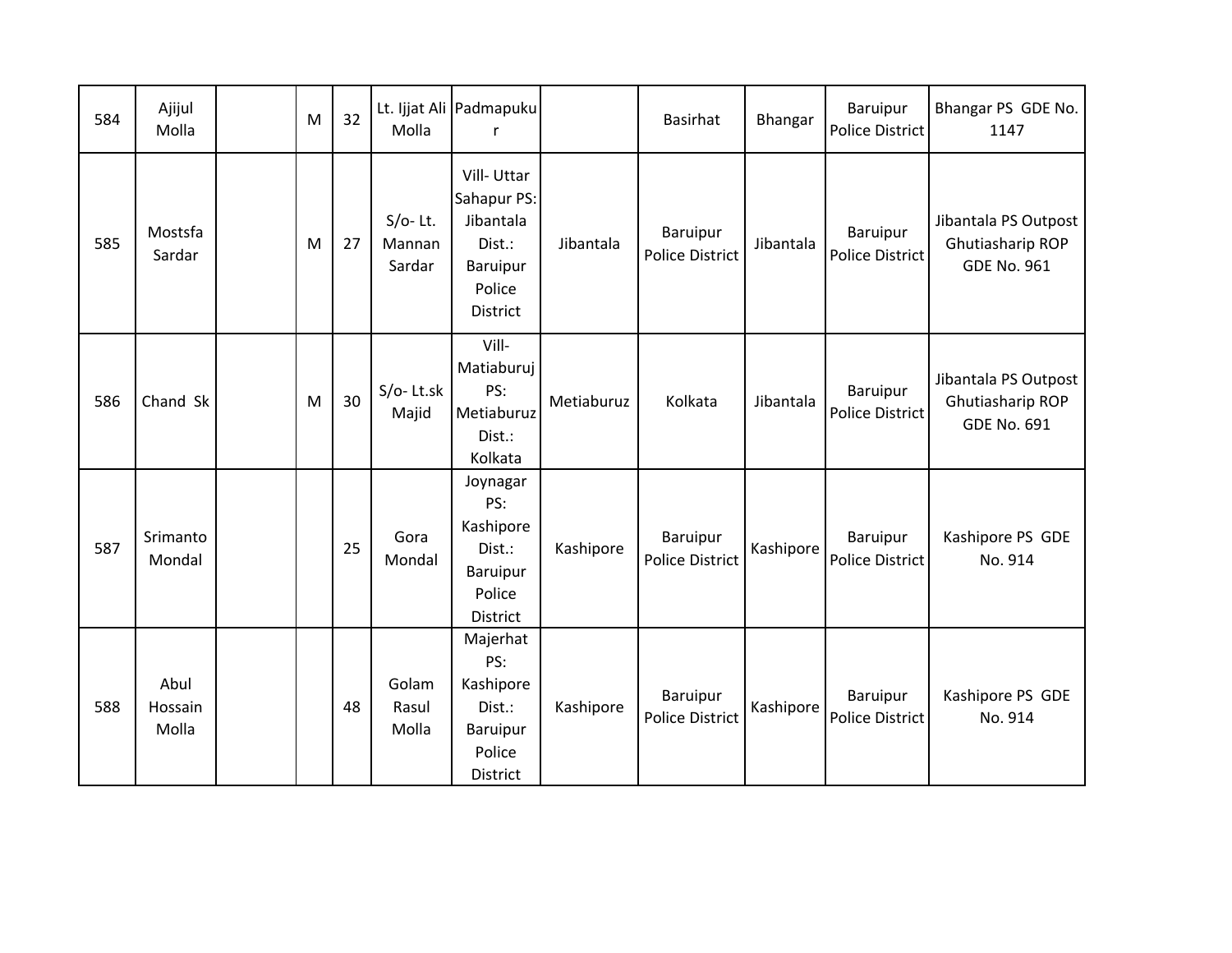| 589 | Satyen<br>Sardar | M |    | Subhash<br>Sardar             | PS: Kultali<br>Dist.:<br>Baruipur<br>Police<br><b>District</b>                                     | Kultali            | Baruipur<br><b>Police District</b> | Kultali            | Baruipur<br><b>Police District</b> | Kultali PS GDE No.<br>968                |
|-----|------------------|---|----|-------------------------------|----------------------------------------------------------------------------------------------------|--------------------|------------------------------------|--------------------|------------------------------------|------------------------------------------|
| 590 | Rakesh<br>Mondal | M |    | Naren<br>Mondal               | PS: Kultali<br>Dist.:<br>Baruipur<br>Police<br>District                                            | Kultali            | Baruipur<br><b>Police District</b> | Kultali            | Baruipur<br>Police District        | Kultali PS GDE No.<br>959                |
| 591 | Jaydev<br>Majhi  | M |    | Nimai<br>Majhi                | PS: Kultali<br>Dist.:<br>Baruipur<br>Police<br><b>District</b>                                     | Kultali            | Baruipur<br><b>Police District</b> | Kultali            | Baruipur<br><b>Police District</b> | Kultali PS GDE No.<br>968                |
| 592 | Pinku<br>Sardar  | M |    | Niranjan<br>Sardar            | PS: Kultali<br>Dist.:<br>Baruipur<br>Police<br>District                                            | Kultali            | Baruipur<br><b>Police District</b> | Kultali            | Baruipur<br>Police District        | Kultali PS GDE No.<br>968                |
| 593 | Panckaj<br>Roy   | M | 56 | $S/O-$ Lt.<br>Kalipada<br>Roy | Vill-Utter<br>Debipur PS:<br>Maipith<br>coastal<br>Dist.:<br>Baruipur<br>Police<br><b>District</b> | Maipith<br>coastal | Baruipur<br><b>Police District</b> | Maipith<br>coastal | Baruipur<br>Police District        | Maipith coastal PS<br><b>GDE No. 684</b> |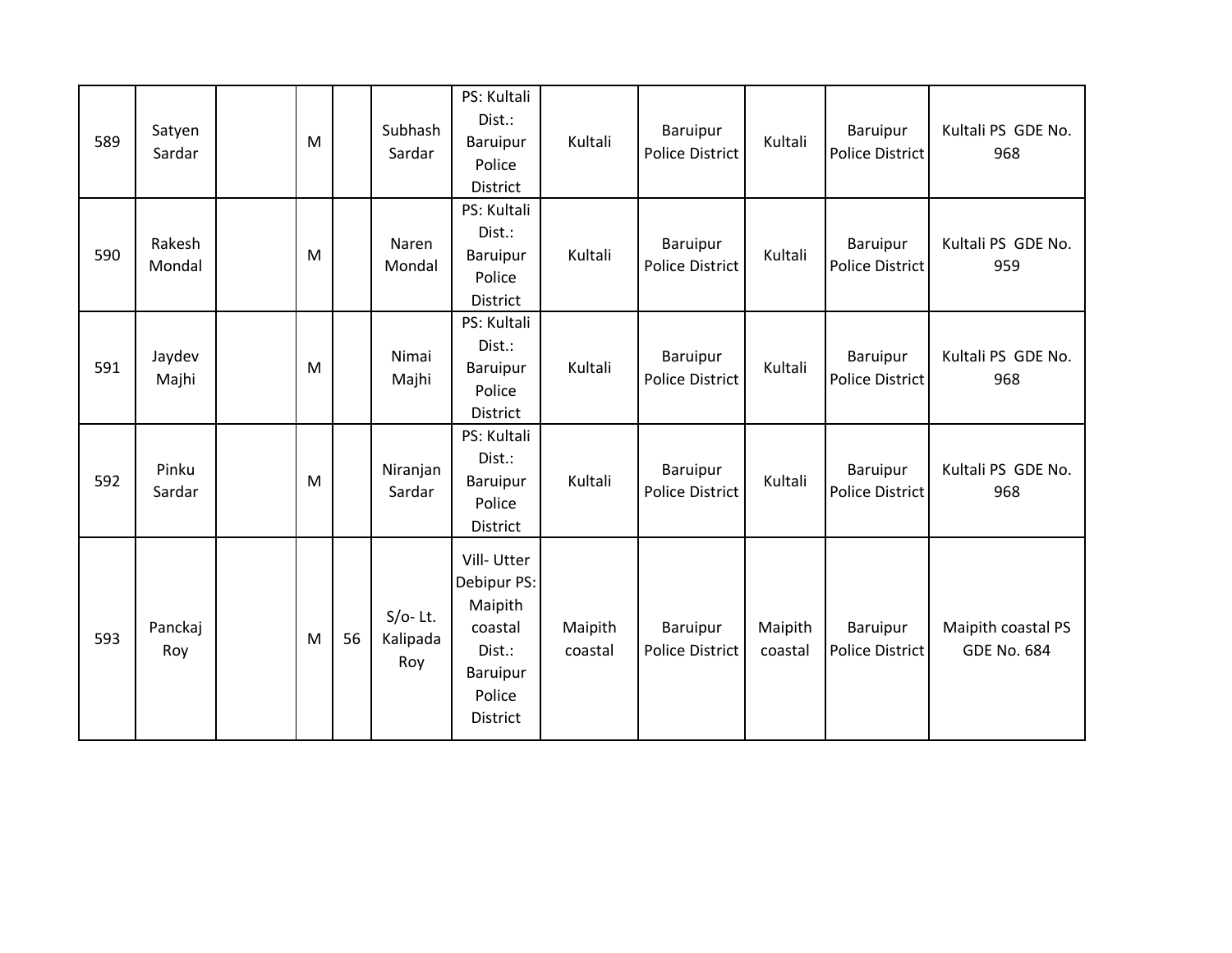| 594 | Tarun<br>Maity  | M | 39 | $S/O-$<br>Subodh<br>Kr. Maity | Vill-<br>Paschim<br>Debipur PS:<br>Maipith<br>coastal<br>Dist.:<br>Baruipur<br>Police<br>District                              | Maipith<br>coastal | Baruipur<br>Police District        | Maipith<br>coastal | Baruipur<br>Police District | Maipith coastal PS<br><b>GDE No. 684</b> |
|-----|-----------------|---|----|-------------------------------|--------------------------------------------------------------------------------------------------------------------------------|--------------------|------------------------------------|--------------------|-----------------------------|------------------------------------------|
| 595 | Suman<br>Mondal | M | 17 | $S/O$ .<br>Dinesh<br>Mondal   | Hassanpur,<br>Bidyadharp<br>ur, PO+PS.<br>Sonarpur,<br>South 24<br>PS:<br>Sonarpur<br>Dist.:<br>Baruipur<br>Police<br>District | Sonarpur           | Baruipur<br><b>Police District</b> | Sonarpur           | Baruipur<br>Police District | Sonarpur PS GDE<br>No. 1552              |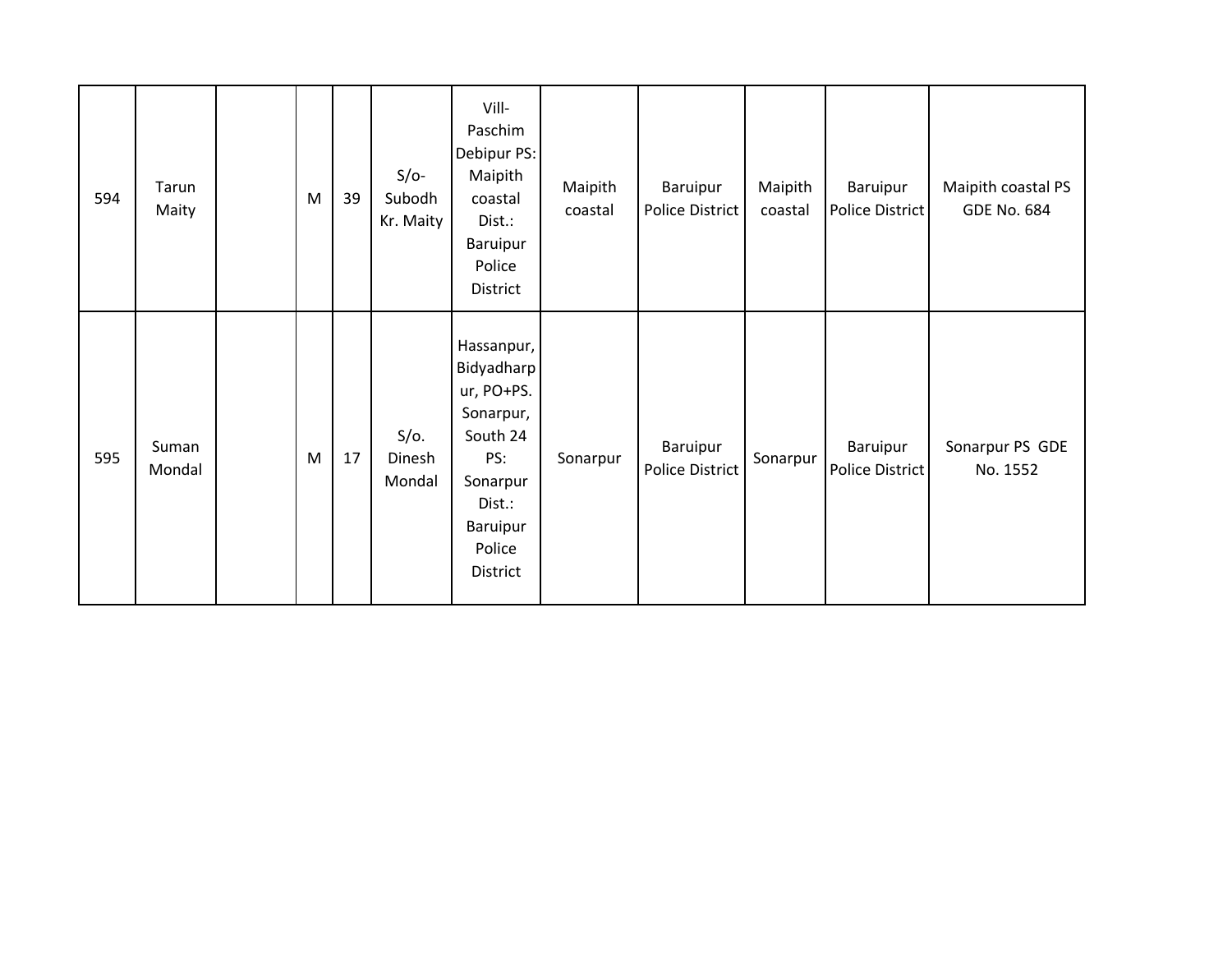| 596 | Rahit<br>Naskar   | M | 21 | $S/O$ .<br>Sudarshan<br>Naskar | Bidyadharp<br>ur Bridge,<br>PO+PS.<br>Sonarpur,<br>south 24<br>Par PS:<br>Sonarpur<br>Dist.:<br>Baruipur<br>Police<br>District                   | Sonarpur             | Baruipur<br><b>Police District</b> | Sonarpur | Baruipur<br>Police District        | Sonarpur PS GDE<br>No. 1552 |
|-----|-------------------|---|----|--------------------------------|--------------------------------------------------------------------------------------------------------------------------------------------------|----------------------|------------------------------------|----------|------------------------------------|-----------------------------|
| 597 | Rupam<br>Bala     | M | 19 | $S/O$ .<br>Ramen<br>Bala       | Jharkhali,<br>PO.<br>Jharkhali<br>Bazar, PS.<br>Jharkhali<br>Coas PS:<br>Jharkhali<br>coastal<br>Dist.:<br><b>Baruipur</b><br>Police<br>District | Jharkhali<br>coastal | Baruipur<br><b>Police District</b> | Sonarpur | Baruipur<br>Police District        | Sonarpur PS GDE<br>No. 1552 |
| 598 | Arkub<br>Dasgupta | M | 21 | S/o.anup<br>Kumar<br>Dasgupta  | Patuli,<br>Garia, PS.<br>Patuli,<br>Kolkata PS:<br>Patuli Dist.:<br>Kolkata                                                                      | Patuli               | Kolkata                            | Sonarpur | Baruipur<br><b>Police District</b> | Sonarpur PS GDE<br>No. 1552 |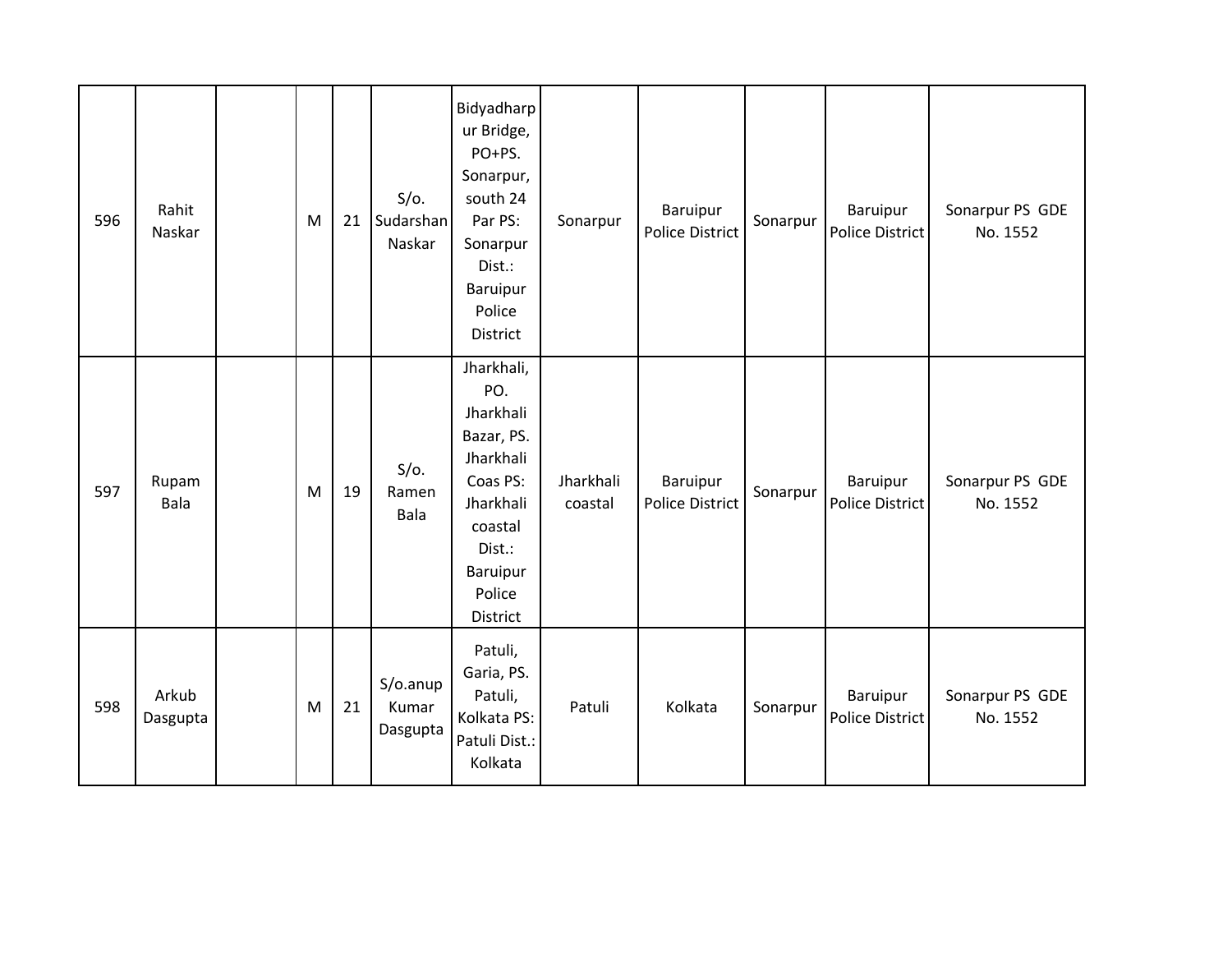| 599 | Yunus<br>Sadhukan        | M |    | Golam<br>Kader<br>Sadhukan     |                                                                                    |          | <b>Basirhat</b> | <b>Baduria</b> | <b>Basirhat</b> | Baduria PS GDE No.<br>1180 |
|-----|--------------------------|---|----|--------------------------------|------------------------------------------------------------------------------------|----------|-----------------|----------------|-----------------|----------------------------|
| 600 | Rahul<br>Mitra           | M |    | <b>Tapas</b><br>Mitra          |                                                                                    |          | <b>Basirhat</b> | <b>Baduria</b> | Basirhat        | Baduria PS GDE No.<br>785  |
| 601 | Ramprosa<br>d Das        | M | 38 | Madhusud<br>han Das            | Sadarpur<br>PS: Haroa<br>Dist.:<br>Basirhat                                        | Haroa    | <b>Basirhat</b> | Haroa          | <b>Basirhat</b> | Haroa PS GDE No.<br>1027   |
| 602 | Tapan<br>Das             | M | 55 | Lt.<br>Sudamai<br>Das          | Sadarpur<br>PS: Haroa<br>Dist.:<br>Basirhat                                        | Haroa    | <b>Basirhat</b> | Haroa          | <b>Basirhat</b> | Haroa PS GDE No.<br>1027   |
| 603 | Pappu<br>Mondal          | M | 38 | Mucha<br>Haque<br>Mondal       | Mamuraba<br>d PS:<br>Deganga<br>Dist.:<br><b>Barasat</b>                           | Deganga  | <b>Barasat</b>  | Haroa          | <b>Basirhat</b> | Haroa PS GDE No.<br>1027   |
| 604 | Gopal Das                | M | 55 | Lt. Gosto<br><b>Bihari Das</b> | Ramnagar<br>PS:<br>Deganga<br>Dist.:<br><b>Barasat</b>                             | Deganga  | <b>Barasat</b>  | Haroa          | <b>Basirhat</b> | Haroa PS GDE No.<br>1027   |
| 605 | Abdul<br>Adut<br>Gatidar | M | 35 | Rejaul<br>Gatidar              | Dakshin<br>Bhebia, PS-<br>Hasnabad<br>PS:<br>Hasnabad<br>Dist.:<br><b>Basirhat</b> | Hasnabad | <b>Basirhat</b> | Hasnabad       | <b>Basirhat</b> | Hasnabad PS GDE<br>No. 712 |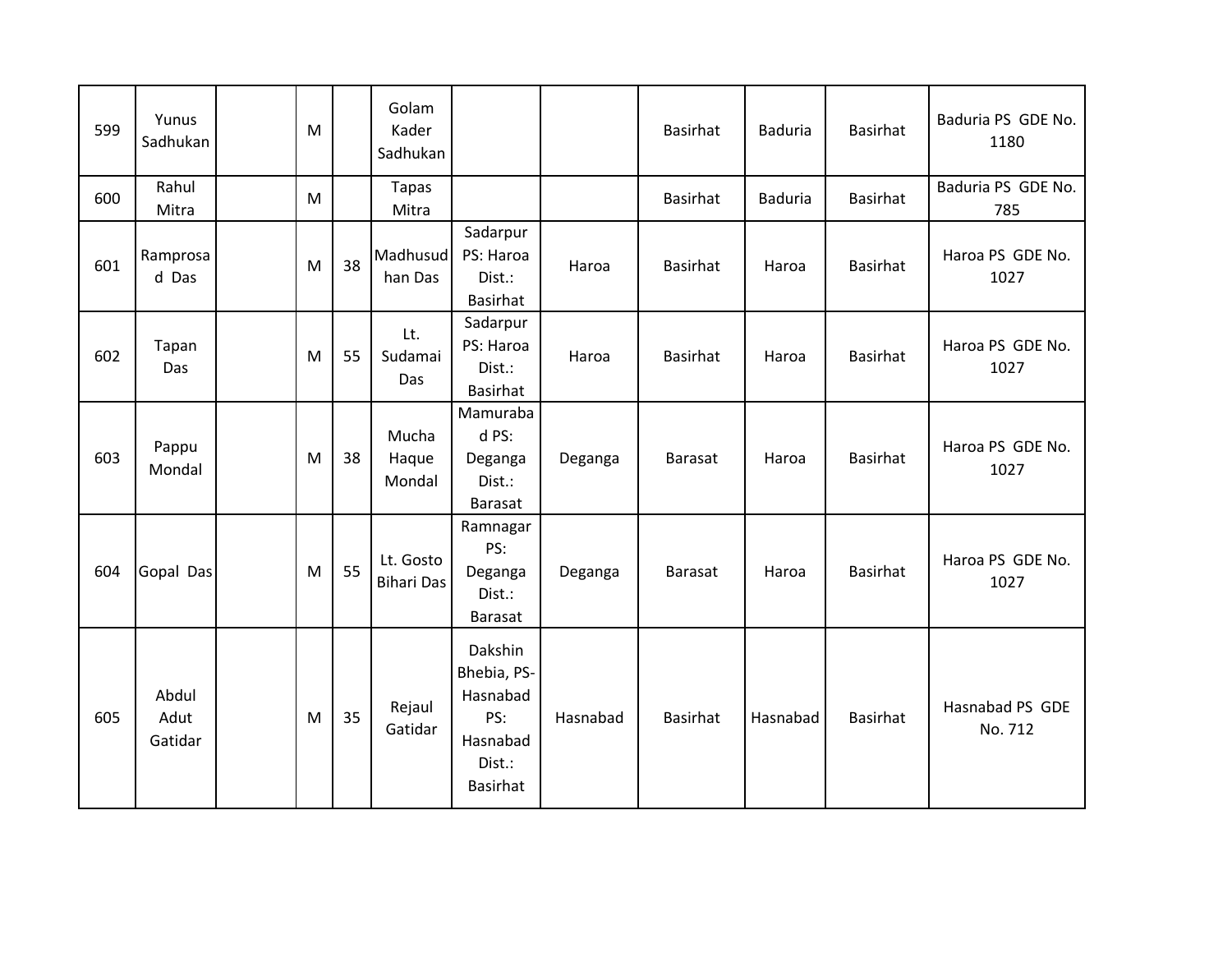| 606 | Rezaul<br>Islam Gazi | M |    | S/o-Abdul<br>Rasid Gazi        |                                                                                                                       |              | <b>Basirhat</b> | Minakhan         | <b>Basirhat</b> | Minakhan PS GDE<br>No. 956     |
|-----|----------------------|---|----|--------------------------------|-----------------------------------------------------------------------------------------------------------------------|--------------|-----------------|------------------|-----------------|--------------------------------|
| 607 | Prosenjit<br>Mondal  | M |    | $S/O-$<br>Ganesh<br>Mondal     |                                                                                                                       |              | <b>Basirhat</b> | Minakhan         | <b>Basirhat</b> | Minakhan PS GDE<br>No. 961     |
| 608 | Biswajit<br>Mondal   | M |    | $S/O-$<br>Garachan<br>d Mondal |                                                                                                                       |              | <b>Basirhat</b> | Minakhan         | <b>Basirhat</b> | Minakhan PS GDE<br>No. 961     |
| 609 | Monirul<br>Sahaji    | M |    | $S/O-$<br>Chattar<br>Sahaji    |                                                                                                                       |              | <b>Basirhat</b> | Minakhan         | <b>Basirhat</b> | Minakhan PS GDE<br>No. 967     |
| 610 | Subhas<br>Singh      | M | 57 | Jotiram<br>Singh               | Daudpur<br>Suchit dobe<br>Para, PS-<br>Sandeshkha<br>li, North 2<br>PS:<br>Sandeshkha<br>li Dist.:<br><b>Basirhat</b> | Sandeshkhali | <b>Basirhat</b> | Sandeshk<br>hali | <b>Basirhat</b> | Sandeshkhali PS GDE<br>No. 822 |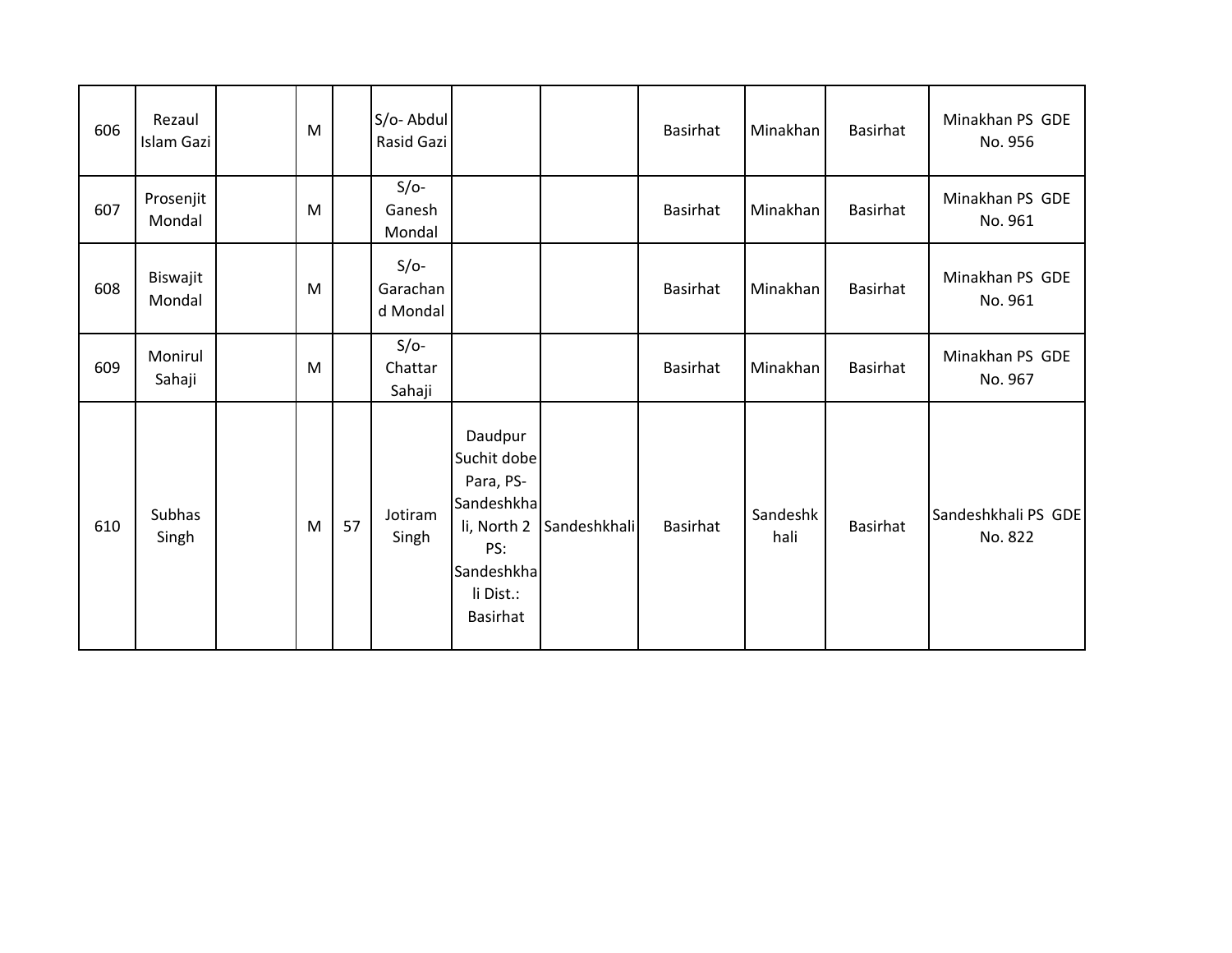| 611 | Guddu<br>Das      | M | 28 | Shib<br>Chandra<br>Das | Daudpur<br>Bababibi<br>Tala, PS-<br>Sandeshkha<br>P PS:<br>Sandeshkha<br>li Dist.:<br>Basirhat                                           | li, North 24 Sandeshkhali | <b>Basirhat</b>                             | Sandeshk<br>hali             | <b>Basirhat</b>                              | Sandeshkhali PS GDE<br>No. 822       |
|-----|-------------------|---|----|------------------------|------------------------------------------------------------------------------------------------------------------------------------------|---------------------------|---------------------------------------------|------------------------------|----------------------------------------------|--------------------------------------|
| 612 | Sanatan<br>Sardar | M | 35 | Lt. Gajen<br>Sardar    | Monipur,<br>PS-<br>Sandeshkha<br>li, North 24<br>Parganas.<br>PS:<br>Sandeshkha<br>li Dist.:<br>Basirhat                                 | Sandeshkhali              | <b>Basirhat</b>                             | Sandeshk<br>hali             | <b>Basirhat</b>                              | Sandeshkhali PS GDE<br>No. 827       |
| 613 | Rishab<br>Gupta   |   | 22 | Rajesh<br>Gupta        | 547<br>G.T.Road,<br>Howrah,<br>Near<br>Howrah<br>Maidan, P.S.<br>Howr PS:<br>Howrah<br>Dist.:<br>Howrah<br>Police<br>Commissio<br>nerate | Howrah                    | <b>Howrah Police</b><br>Commissioner<br>ate | <b>Bidhannag</b><br>ar north | Bidhannagar<br>Police<br>Commissione<br>rate | Bidhannagar north<br>PS GDE No. 1196 |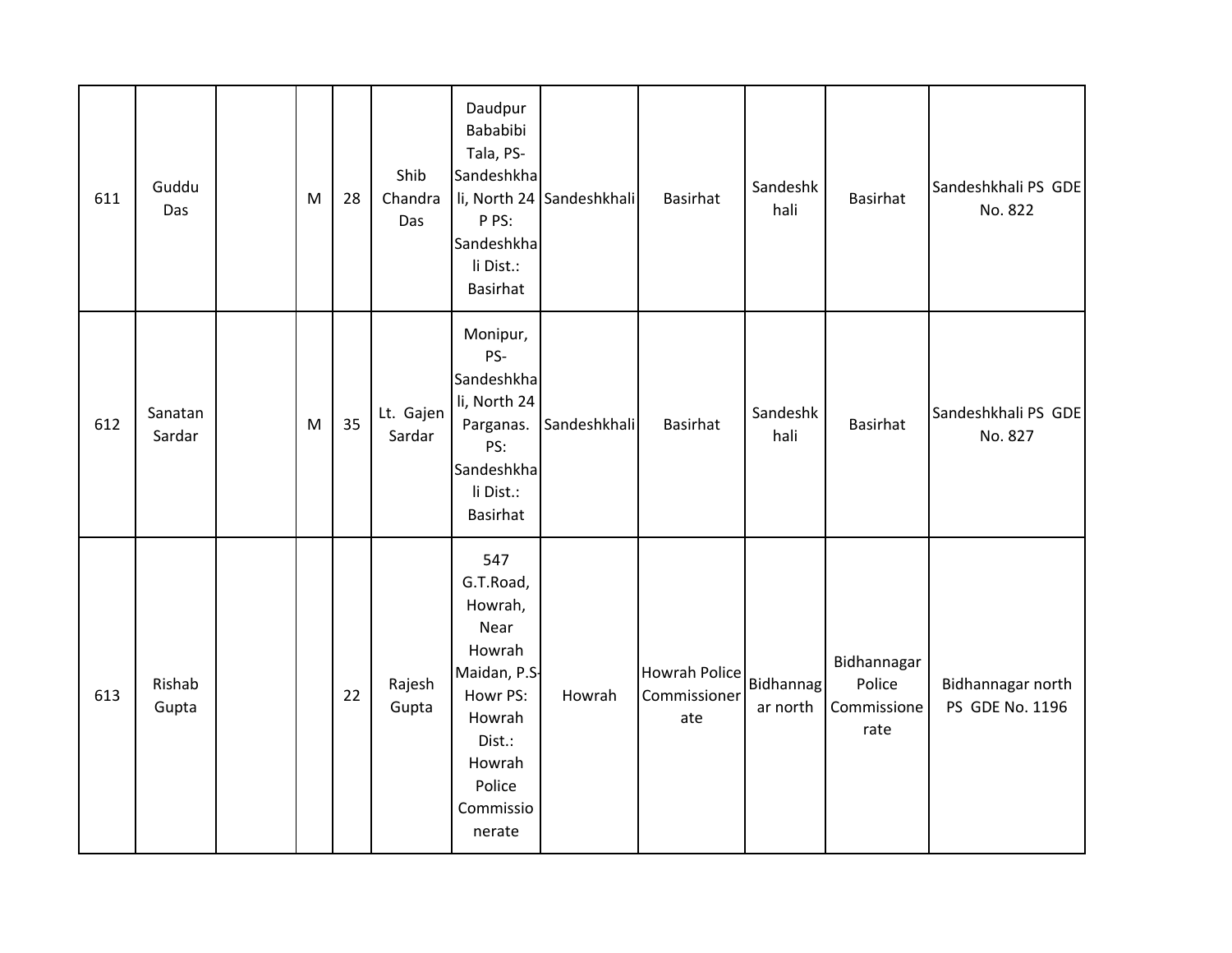| 614 | Rajesh<br>Singh    | M | 31 | Ashim<br>Singh             | 58/9<br>Kalighat<br>Road,<br>PO+PS-<br>Kalighat,<br>Kol.- 26. PS:<br>Kalighat<br>Dist.:<br>Kolkata | Kalighat | Kolkata         | Electronic<br>s complex | Bidhannagar<br>Police<br>Commissione<br>rate | Electronics complex<br>PS GDE No. 1078 |
|-----|--------------------|---|----|----------------------------|----------------------------------------------------------------------------------------------------|----------|-----------------|-------------------------|----------------------------------------------|----------------------------------------|
| 615 | Swapan<br>Dey      | M | 43 | Lt. Binoy<br>Dey           | Choto<br>Finga,<br>Sabitri<br>Pally, PS<br>Nimta, Kol-<br>110                                      |          | <b>Basirhat</b> | Nscbi<br>airport        | Bidhannagar<br>Police<br>Commissione<br>rate | Nscbi airport PS GDE<br>No. 665        |
| 616 | Debendra<br>Mahato | M | 47 | Lt.<br>Biswanath<br>Mahato | Sultanpur,<br>Gowalapar<br>a, PS Dum<br>Dum, Kol-<br>79                                            |          | <b>Basirhat</b> | Nscbi<br>airport        | Bidhannagar<br>Police<br>Commissione<br>rate | Nscbi airport PS GDE<br>No. 665        |
| 617 | Sudeb<br>Debnath   | M | 39 | Biswajit<br>Debnath        | Sultanpur,<br>Gowalapar<br>a, PS Dum<br>Dum, Kol-<br>79                                            |          | <b>Basirhat</b> | Nscbi<br>airport        | Bidhannagar<br>Police<br>Commissione<br>rate | Nscbi airport PS GDE<br>No. 665        |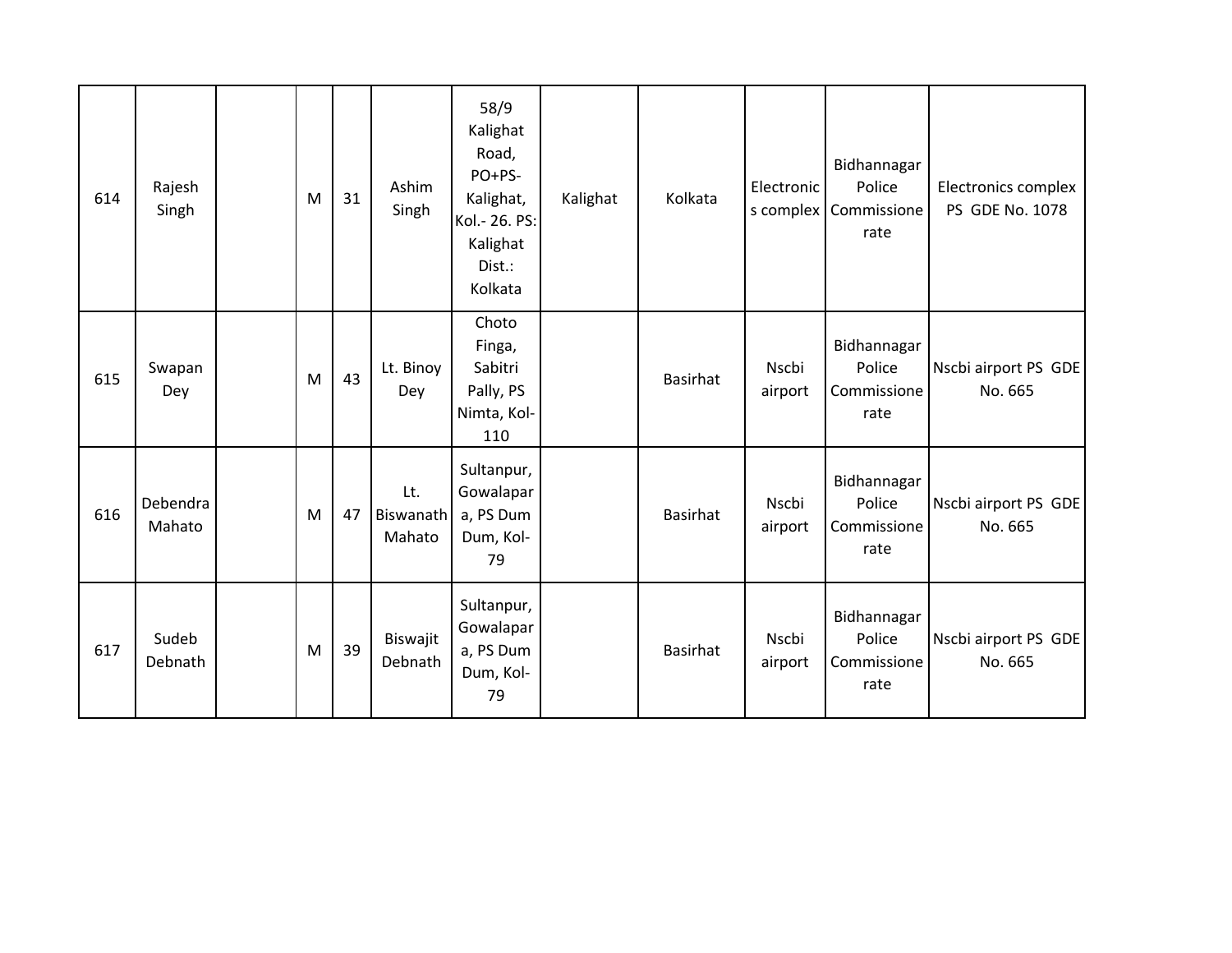| 618 | Simul<br><b>Biswas</b> | M | 24 | Pradip<br><b>Biswas</b> | Banpur,<br>$P.O. -$<br>Deara, P.S.<br>Madhyamg<br>ram, North<br>24 PS:<br>Madhyamg<br>ram Dist.:<br>Barasat | Madhyamgr<br>am | Barasat        | Rajarhat | Bidhannagar<br>Police<br>Commissione<br>rate | Rajarhat PS GDE No.<br>729 |
|-----|------------------------|---|----|-------------------------|-------------------------------------------------------------------------------------------------------------|-----------------|----------------|----------|----------------------------------------------|----------------------------|
| 619 | Manik<br>Halder        | M | 18 | Uttam<br>Halder         | Banpur,<br>$P.O. -$<br>Deara, P.S.<br>Madhyamg<br>ram, North<br>24 PS:<br>Madhyamg<br>ram Dist.:<br>Barasat | Madhyamgr<br>am | <b>Barasat</b> | Rajarhat | Bidhannagar<br>Police<br>Commissione<br>rate | Rajarhat PS GDE No.<br>729 |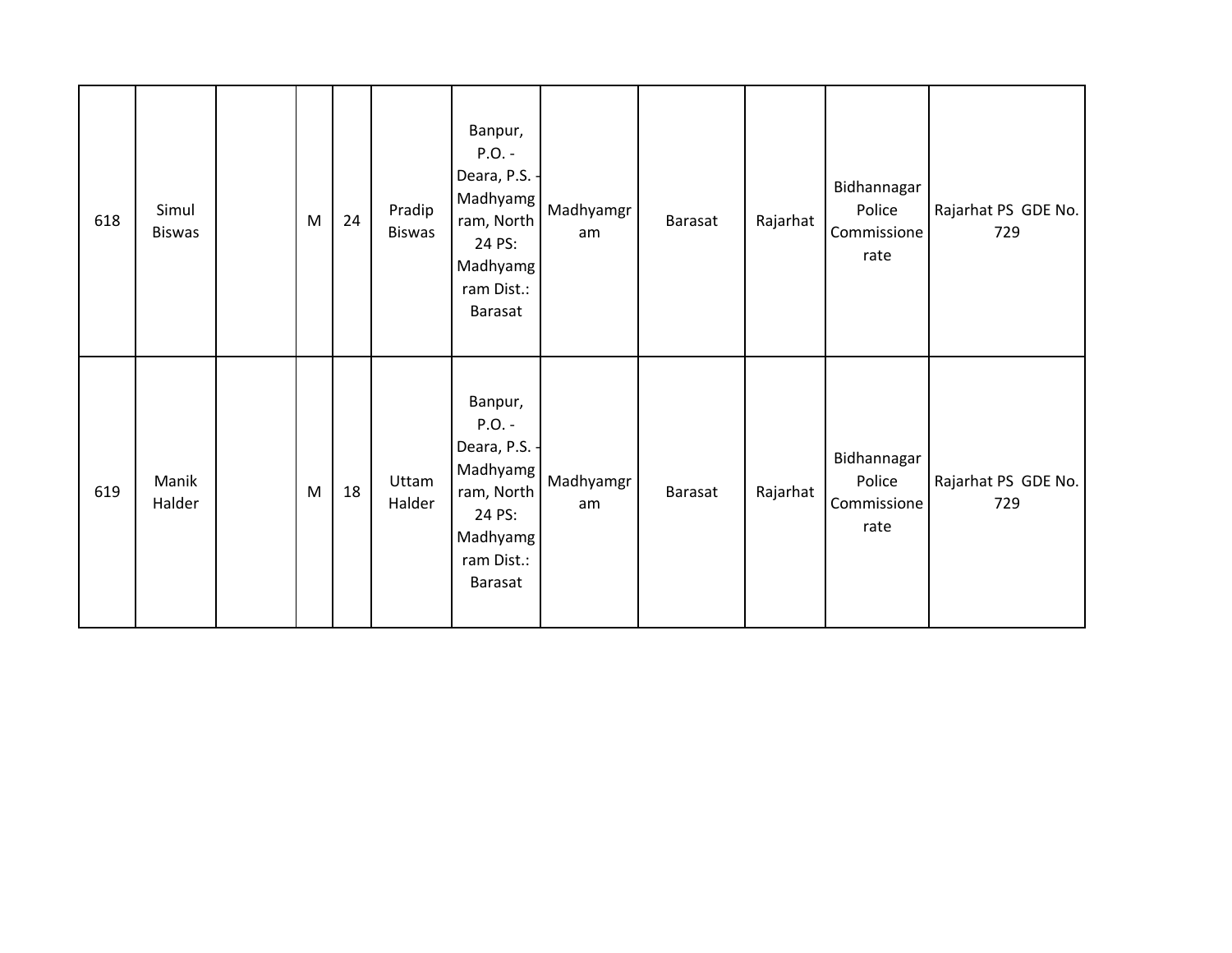| 620 | Habibur<br>Molla | M | 20 | Mujibar<br>Molla | <b>Basina</b><br>Mathpara,<br>$P.S. -$<br>Rajarahat,<br>North 24<br>Pargan PS:<br>Rajarhat<br>Dist.:<br>Bidhannaga<br>r Police<br>Commissio<br>nerate | Rajarhat | Bidhannagar<br>Police<br>Commissioner<br>ate | Rajarhat | Bidhannagar<br>Police<br>Commissione<br>rate | Rajarhat PS GDE No.<br>729 |
|-----|------------------|---|----|------------------|-------------------------------------------------------------------------------------------------------------------------------------------------------|----------|----------------------------------------------|----------|----------------------------------------------|----------------------------|
| 621 | Israfil<br>Molla | M | 22 | Ismail<br>Molla  | <b>Basina</b><br>Mathpara,<br>$P.S. -$<br>Rajarahat,<br>North 24<br>Pargan PS:<br>Rajarhat<br>Dist.:<br>Bidhannaga<br>r Police<br>Commissio<br>nerate | Rajarhat | Bidhannagar<br>Police<br>Commissioner<br>ate | Rajarhat | Bidhannagar<br>Police<br>Commissione<br>rate | Rajarhat PS GDE No.<br>729 |
| 622 | Aktar Ali        | M | 23 |                  | Do PS:<br>Rajarhat<br>Dist.:<br>Kousar Ali Bidhannaga<br>r Police<br>Commissio<br>nerate                                                              | Rajarhat | Bidhannagar<br>Police<br>Commissioner<br>ate | Rajarhat | Bidhannagar<br>Police<br>Commissione<br>rate | Rajarhat PS GDE No.<br>729 |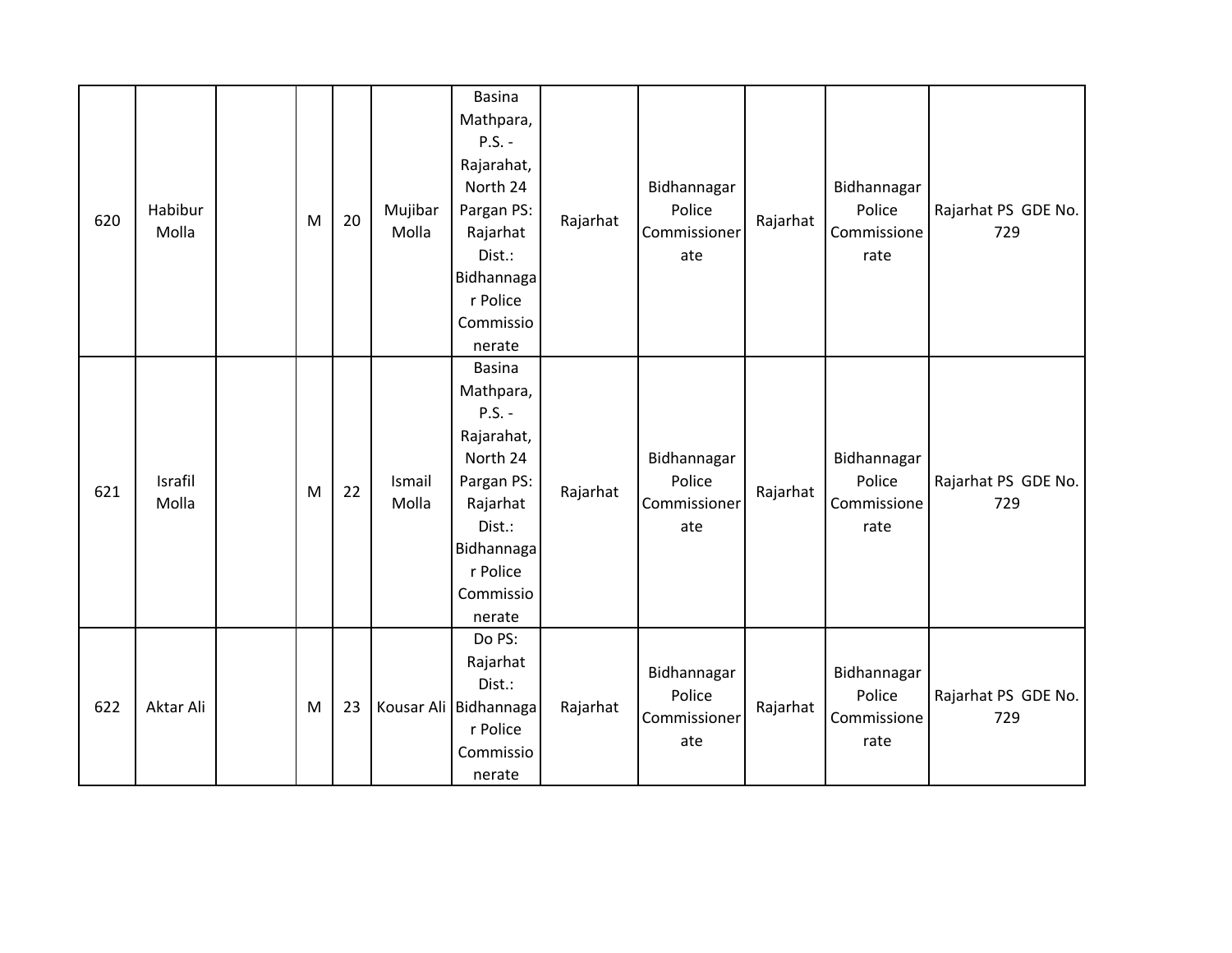| 623 | Mustafi<br>Molla | M | 33 | Munnaf<br>Molla  | Patharghat<br>a, P.S. -<br>Techno<br>City. PS:<br><b>Techno City</b><br>Dist.:<br>Bidhannaga<br>r Police<br>Commissio<br>nerate             | Techno City | Bidhannagar<br>Police<br>Commissioner<br>ate | Rajarhat | Bidhannagar<br>Police<br>Commissione<br>rate | Rajarhat PS GDE No.<br>729 |
|-----|------------------|---|----|------------------|---------------------------------------------------------------------------------------------------------------------------------------------|-------------|----------------------------------------------|----------|----------------------------------------------|----------------------------|
| 624 | Mostakin<br>Ali  | M | 29 | Mekhail<br>Ali   | Krishnamati<br>, P.O. -<br>Kamduni,<br>P.S. - Shasn.<br>PS: Sasan<br>Dist.:<br>Barasat                                                      | Sasan       | <b>Barasat</b>                               | Rajarhat | Bidhannagar<br>Police<br>Commissione<br>rate | Rajarhat PS GDE No.<br>729 |
| 625 | Sanju<br>Sardar  | M | 24 | Khokon<br>Sardar | Bhatenda<br>Daspara,<br>P.O. +P.S. -<br>Rajarhat,<br>North 24<br>PS:<br>Rajarhat<br>Dist.:<br>Bidhannaga<br>r Police<br>Commissio<br>nerate | Rajarhat    | Bidhannagar<br>Police<br>Commissioner<br>ate | Rajarhat | Bidhannagar<br>Police<br>Commissione<br>rate | Rajarhat PS GDE No.<br>737 |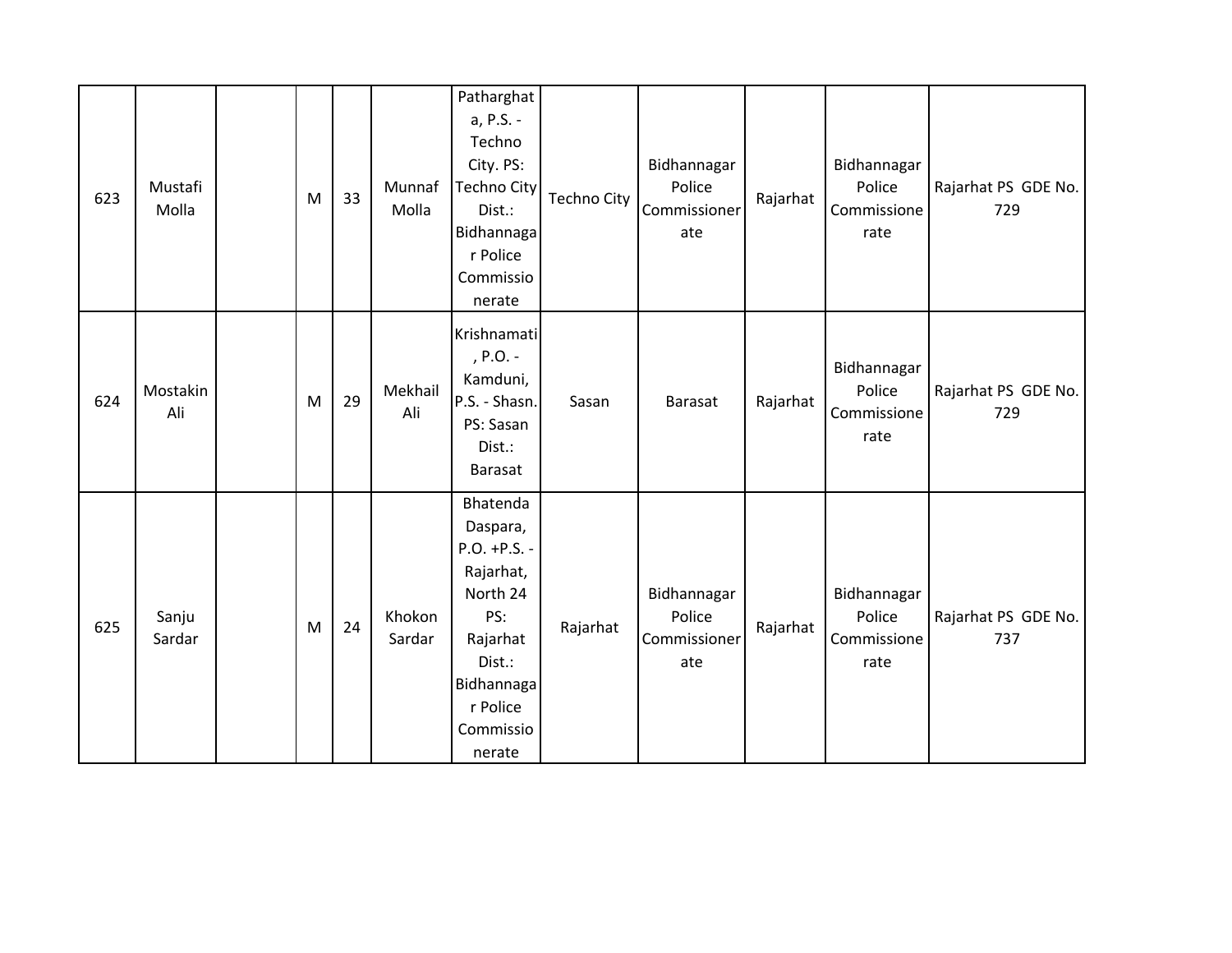| 626 | Sumen<br>Tarafder | M | 37 | Khoturam<br>Tarafder | Patharghat<br>a, P.S. -<br>Tecno City.<br>PS: Techno<br>City Dist.:<br>Bidhannaga<br>r Police<br>Commissio<br>nerate | <b>Techno City</b> | Bidhannagar<br>Police<br>Commissioner<br>ate | Rajarhat       | Bidhannagar<br>Police<br>Commissione<br>rate | Rajarhat PS GDE No.<br>737    |
|-----|-------------------|---|----|----------------------|----------------------------------------------------------------------------------------------------------------------|--------------------|----------------------------------------------|----------------|----------------------------------------------|-------------------------------|
| 627 | Kalu Molla        | M | 47 | Khudiram<br>Molla    | Sikharpur,<br>$P.S. -$<br>Rajarhat.<br>PS:<br>Rajarhat<br>Dist.:<br>Bidhannaga<br>r Police<br>Commissio<br>nerate    | Rajarhat           | Bidhannagar<br>Police<br>Commissioner<br>ate | Rajarhat       | Bidhannagar<br>Police<br>Commissione<br>rate | Rajarhat PS GDE No.<br>737    |
| 628 | Gopal Das         | M |    | Somnath<br>Das       | Bhubandan<br>ga                                                                                                      |                    | Basirhat                                     | Bolpur         | Birbhum                                      | Bolpur PS GDE No.<br>1270     |
| 629 | Sekh<br>Sahib     | M | 21 | Sk. Sabir            | Islampur,<br>Word No-<br>10 PS:<br>Dubrajpore<br>Dist.:<br>Birbhum                                                   | Dubrajpore         | Birbhum                                      | Dubrajpor<br>e | Birbhum                                      | Dubrajpore PS GDE<br>No. 1017 |
| 630 | Sekh Raja<br>Babu | M | 24 | Sekh<br>Jarjes       | Islampur,<br>Word No-<br>10 PS:<br>Dubrajpore<br>Dist.:<br>Birbhum                                                   | Dubrajpore         | Birbhum                                      | Dubrajpor<br>e | Birbhum                                      | Dubrajpore PS GDE<br>No. 1017 |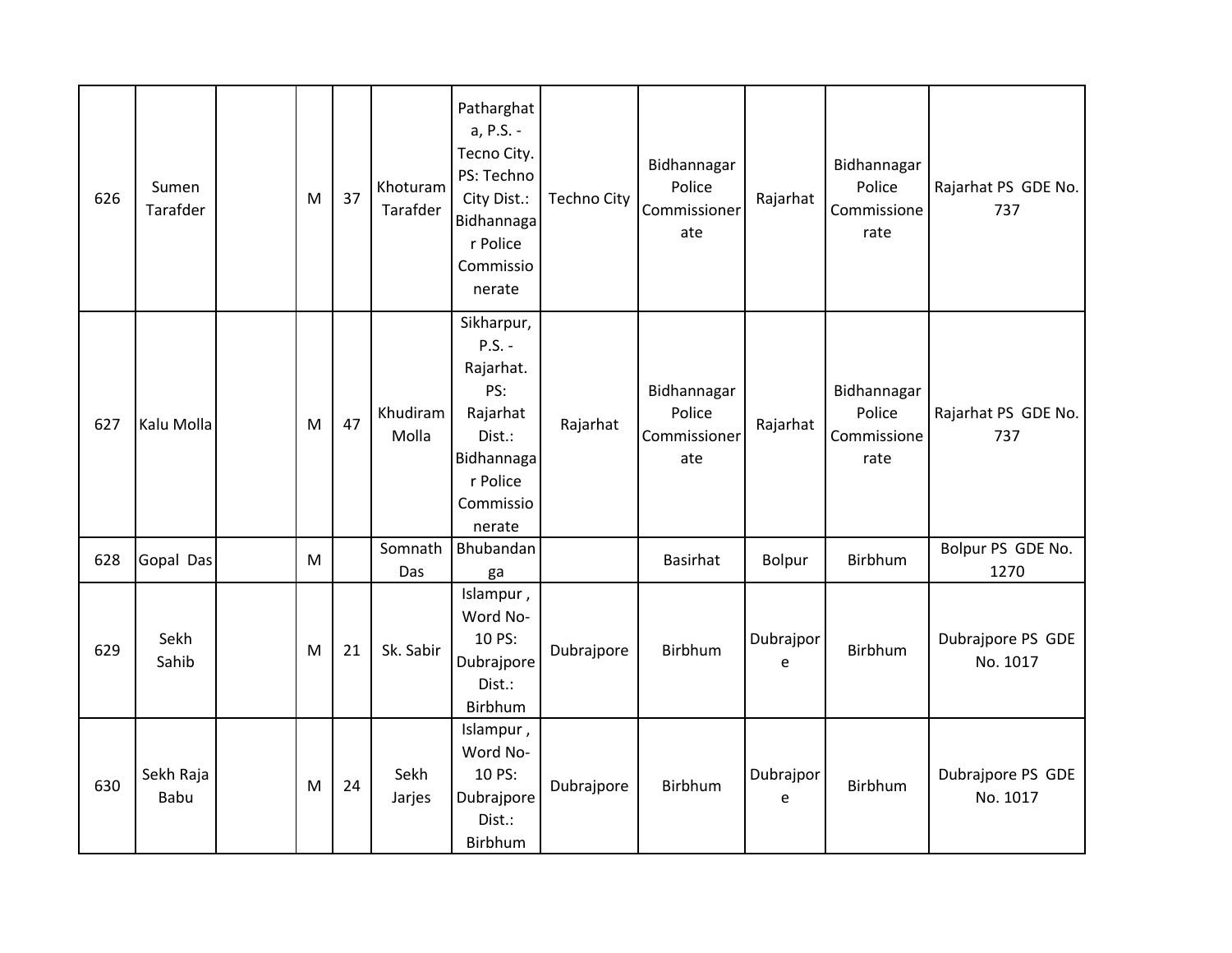| 631 | Sk Ainul         |      | M | 26 | Sk.<br>Mortuja           | Sunmuni                                                              |        | <b>Basirhat</b> | Illambazar | Birbhum | Illambazar PS GDE<br>No. 925        |
|-----|------------------|------|---|----|--------------------------|----------------------------------------------------------------------|--------|-----------------|------------|---------|-------------------------------------|
| 632 | Sonu<br>Mohanti  |      | M | 31 | Indra<br>Mani<br>Mohanti | Gulai, PS-<br>Katak, Dist-<br>Katak<br>(Odisha)                      |        | <b>Basirhat</b> | Illambazar | Birbhum | <b>Illambazar PS GDE</b><br>No. 863 |
| 633 | Satpal<br>Singh  | Sonu | M | 35 | Tarsem<br>Singh          | Pehenja, PS-<br>Hoziarpur,<br>Dist-<br>Hoziarpur(P<br>unjab)         |        | <b>Basirhat</b> | Illambazar | Birbhum | <b>Illambazar PS GDE</b><br>No. 863 |
| 634 | Santokh<br>Singh |      | M | 38 | Lt. Satnam<br>Singh      | Meera<br>Coart<br>Amritsar,<br>PS-<br>Amritsar,<br>Punjab,<br>Dist-A |        | <b>Basirhat</b> | Illambazar | Birbhum | <b>Illambazar PS GDE</b><br>No. 866 |
| 635 | Uttam<br>Gorain  |      | M |    | Chandan<br>Gorain        |                                                                      |        | <b>Basirhat</b> | Kankartala | Birbhum | Kankartala PS GDE<br>No. 754        |
| 636 | Mosem<br>Sk      |      | M | 24 | Sk. Kasem                | Barabon<br>PS: Lokpur<br>Dist.:<br>Birbhum                           | Lokpur | Birbhum         | Lokpur     | Birbhum | Lokpur PS GDE No.<br>698            |
| 637 | Suren<br>Mondal  |      | M |    | Benokar<br>Mondal        |                                                                      |        | <b>Basirhat</b> | Mergram    | Birbhum | Mergram PS GDE<br>No. 804           |
| 638 | Sumit<br>Mondal  |      | M |    | Kumar<br>Mondal          |                                                                      |        | <b>Basirhat</b> | Mergram    | Birbhum | Mergram PS GDE<br>No. 804           |
| 639 | Hannan<br>Sk     |      | M |    | Lt Hanif Sk              |                                                                      |        | <b>Basirhat</b> | Mergram    | Birbhum | Mergram PS GDE<br>No. 804           |
| 640 | Kazem Ali        |      | M |    | Sunil Mal                |                                                                      |        | <b>Basirhat</b> | Mergram    | Birbhum | Mergram PS GDE<br>No. 804           |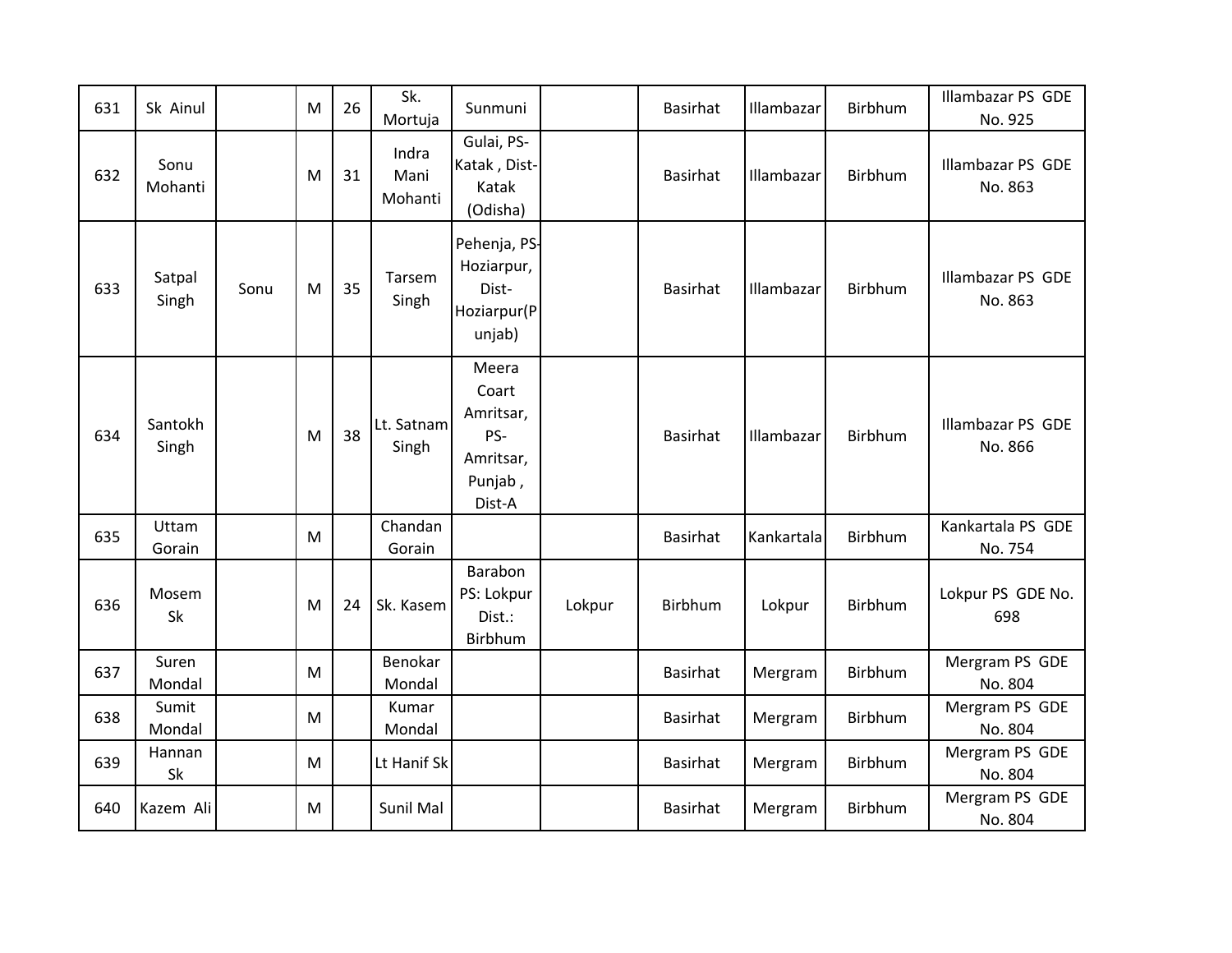| 641 | Hasibul<br>Sk   | M |    | Himazuddi<br>n Sk@<br>Poltu Sk |                                                              |         | <b>Basirhat</b> | Mergram | <b>Birbhum</b> | Mergram PS GDE<br>No. 804  |
|-----|-----------------|---|----|--------------------------------|--------------------------------------------------------------|---------|-----------------|---------|----------------|----------------------------|
| 642 | Rinku Sk        | M | 35 | Lt.dalim<br>Sk                 | Khanpur<br>PS: Murarai<br>Dist.:<br>Birbhum                  | Murarai | Birbhum         | Murarai | Birbhum        | Murarai PS GDE No.<br>975  |
| 643 | Laltu Sk        | M | 28 | Sonu Sk                        | Ghuskira<br>PS: Murarai<br>Dist.:<br>Birbhum                 | Murarai | Birbhum         | Murarai | Birbhum        | Murarai PS GDE No.<br>975  |
| 644 | Bhuban<br>Konai | M | 30 | Sanatan<br>Konai               | <b>Banior PS:</b><br>Nalhati<br>Dist.:<br>Birbhum            | Nalhati | Birbhum         | Nalhati | Birbhum        | Nalhati PS GDE No.<br>1271 |
| 645 | Mithu Let       | M | 25 | Rajendra<br>Let                | <b>Block</b><br>Mathpara<br>PS: Nalhati<br>Dist.:<br>Birbhum | Nalhati | Birbhum         | Nalhati | Birbhum        | Nalhati PS GDE No.<br>1271 |
| 646 | Ashik Sk        | M | 30 | Atahar Sk                      | Mathbosori<br>PS: Paikar<br>Dist.:<br>Birbhum                | Paikar  | Birbhum         | Paikar  | Birbhum        | Paikar PS GDE No.<br>869   |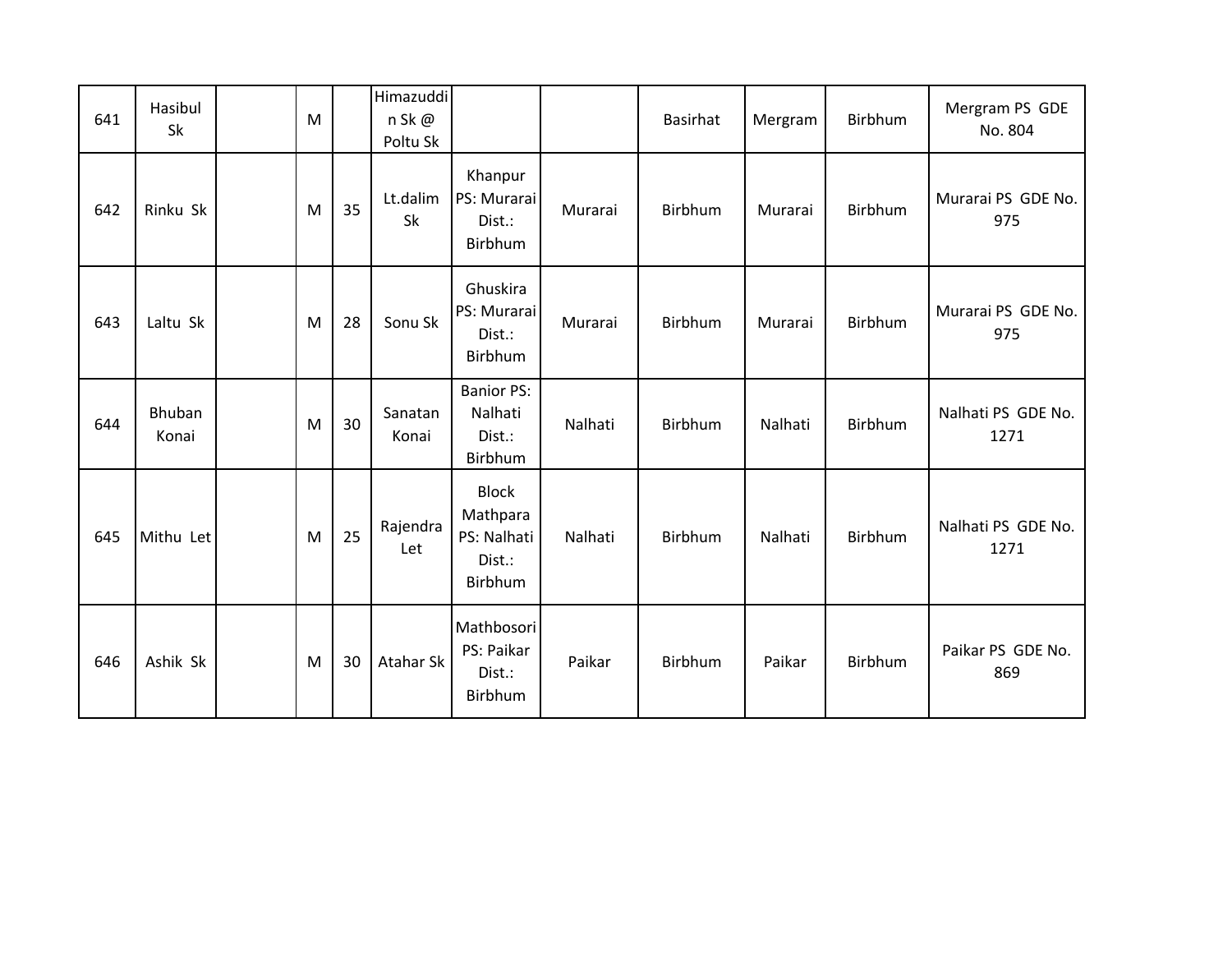| 647 | Dipu<br><b>Bhuimali</b> | M | 40 | Lt.<br>Narayan<br>Bhuimali | Barala PS:<br>Raghunathg<br>anj Dist.:<br>Jangipur<br>Police<br><b>District</b> | Raghunathga<br>nj | Jangipur<br><b>Police District</b> | Paikar   | Birbhum        | Paikar PS GDE No.<br>869    |
|-----|-------------------------|---|----|----------------------------|---------------------------------------------------------------------------------|-------------------|------------------------------------|----------|----------------|-----------------------------|
| 648 | Durga<br>Das            | M | 34 | <b>Adhir Das</b>           | Simpur,<br>Pakur,<br>Jharkhand                                                  |                   | <b>Basirhat</b>                    | Paikar   | Birbhum        | Paikar PS GDE No.<br>869    |
| 649 | <b>Bishal</b><br>Hazra  | M | 32 | Shasthi<br>Hazra           | Anantapur<br>PS: Suri<br>Dist.:<br>Birbhum                                      | Suri              | Birbhum                            | Panrui   | Birbhum        | Panrui PS GDE No.<br>761    |
| 650 | Banti<br>Hazra          | M | 26 | Suresh<br>Hazra            | Lalkuthipar<br>a, Word<br>No.- 10 PS:<br>Suri Dist.:<br>Birbhum                 | Suri              | Birbhum                            | Panrui   | <b>Birbhum</b> | Panrui PS GDE No.<br>761    |
| 651 | Sumon<br>Bagdi          | M | 19 | Nilkanta<br>Bagdi          | Deriapur<br>PS: Sainthia<br>Dist.:<br>Birbhum                                   | Sainthia          | Birbhum                            | Sainthia | Birbhum        | Sainthia PS GDE No.<br>1044 |
| 652 | Sk Sahin                | M | 19 | Sk Ansar<br>Ali            | Dakshin Sija<br>PS: Sainthia<br>Dist.:<br>Birbhum                               | Sainthia          | Birbhum                            | Sainthia | <b>Birbhum</b> | Sainthia PS GDE No.<br>1044 |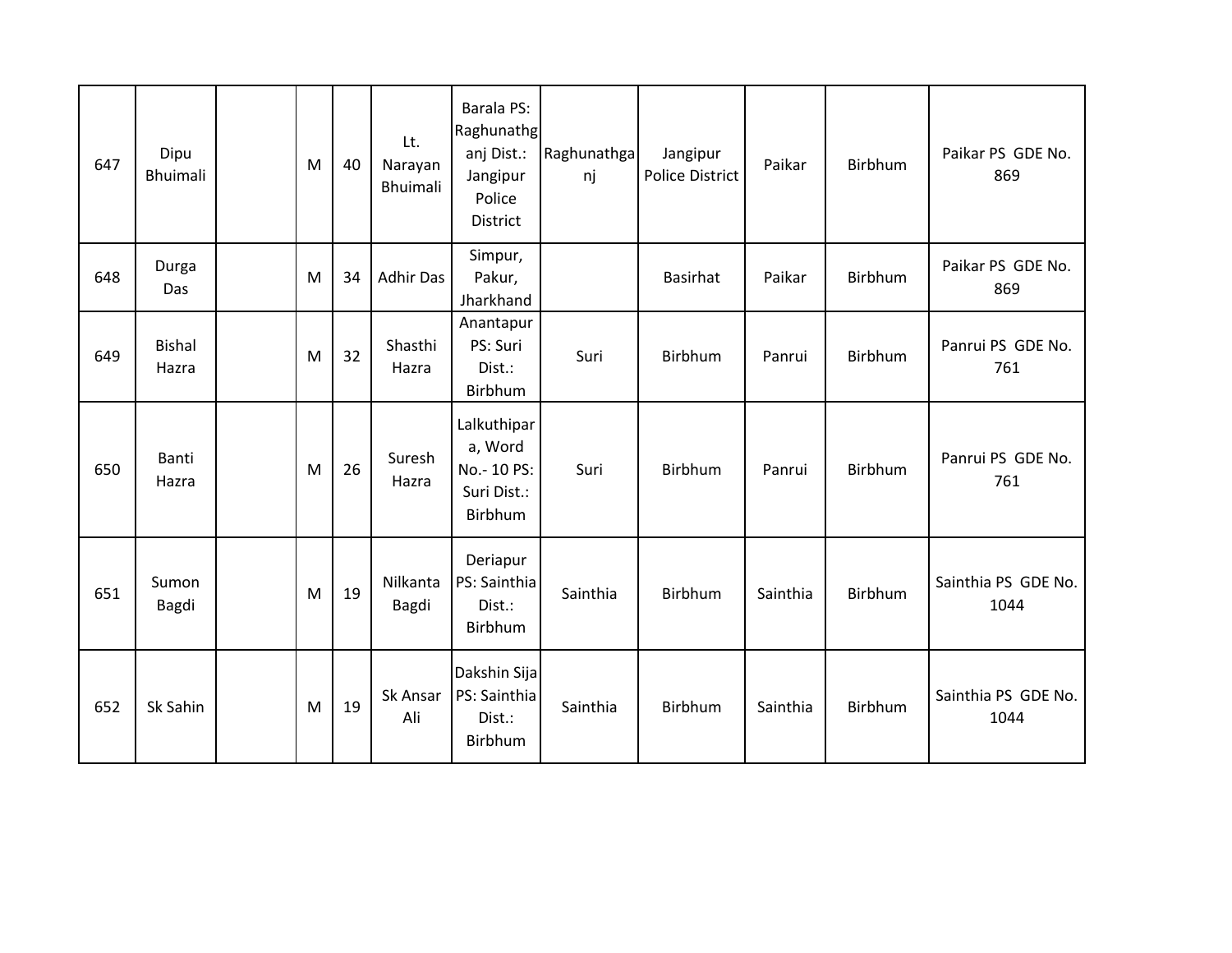| 653 | Abu<br><b>Bakkar</b><br>Siddik | M | Md. Jamal<br>Hossain | Rulia PS:<br><b>Burwan</b><br>Dist.:<br>Murshidab<br>ad | Burwan | Murshidabad | Suri | Birbhum | Suri PS GDE No.<br>1486 |
|-----|--------------------------------|---|----------------------|---------------------------------------------------------|--------|-------------|------|---------|-------------------------|
| 654 | Farid<br>Rahaman               | M | Sanif<br>Rahaman     | Rulia PS:<br>Burwan<br>Dist.:<br>Murshidab<br>ad        | Burwan | Murshidabad | Suri | Birbhum | Suri PS GDE No.<br>1486 |
| 655 | Rentu<br>Mallick               | M | Minu<br>Mallick      | Rulia PS:<br>Burwan<br>Dist.:<br>Murshidab<br>ad        | Burwan | Murshidabad | Suri | Birbhum | Suri PS GDE No.<br>1486 |
| 656 | Asha<br>Shaikh                 | M | Mursalim<br>Sk       | Rulia PS:<br>Burwan<br>Dist.:<br>Murshidab<br>ad        | Burwan | Murshidabad | Suri | Birbhum | Suri PS GDE No.<br>1486 |
| 657 | Khairul Sk                     | M | Chand Sk             | Rulia PS:<br><b>Burwan</b><br>Dist.:<br>Murshidab<br>ad | Burwan | Murshidabad | Suri | Birbhum | Suri PS GDE No.<br>1486 |
| 658 | Ripon Sk                       | M | Iliash Sk            | Rulia PS:<br><b>Burwan</b><br>Dist.:<br>Murshidab<br>ad | Burwan | Murshidabad | Suri | Birbhum | Suri PS GDE No.<br>1486 |
| 659 | Samir<br>Hansda                | M | Seikanta<br>Hansda   | Hatikra PS:<br>Panrui<br>Dist.:<br>Birbhum              | Panrui | Birbhum     | Suri | Birbhum | Suri PS GDE No.<br>1487 |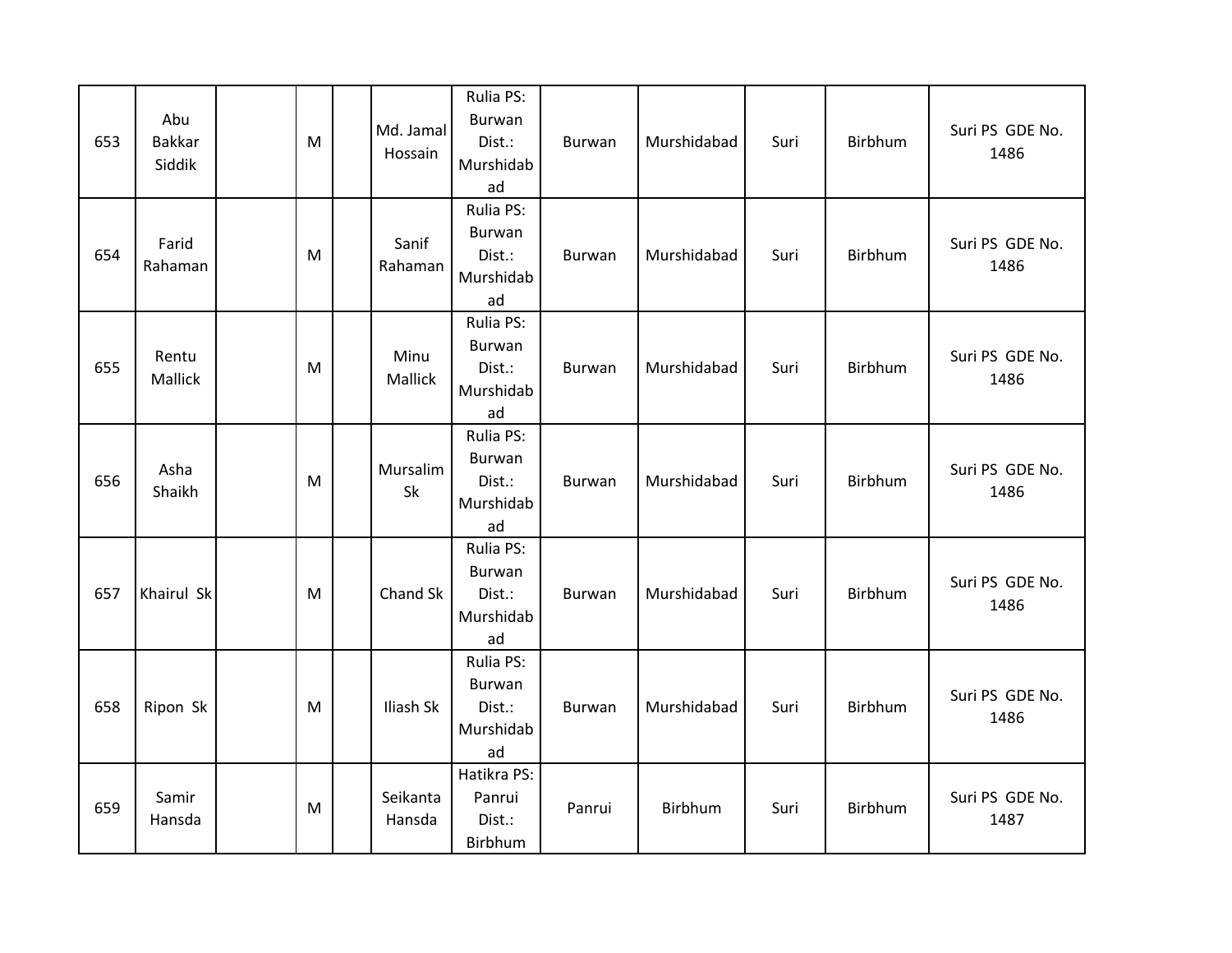| 660 | Sk. Rahan           | M | Sk. Ser Ali       | Kanaipur<br>PS: Suri<br>Dist.:<br>Birbhum                 | Suri | Birbhum        | Suri | Birbhum        | Suri PS GDE No.<br>1487 |
|-----|---------------------|---|-------------------|-----------------------------------------------------------|------|----------------|------|----------------|-------------------------|
| 661 | Ashok<br>Mal        | M | Ashis Mal         | Changuria<br>PS: Suri<br>Dist.:<br>Birbhum                | Suri | Birbhum        | Suri | Birbhum        | Suri PS GDE No.<br>1487 |
| 662 | Prosenjit<br>Mondal | M | Pronab<br>Mondal  | Kendua<br>Sonatore<br>PS: Suri<br>Dist.:<br>Birbhum       | Suri | Birbhum        | Suri | <b>Birbhum</b> | Suri PS GDE No.<br>1487 |
| 663 | Bivash<br>Das       | M | <b>Sudhir Das</b> | Hatzanbaza<br>r PS: Suri<br>Dist.:<br>Birbhum             | Suri | Birbhum        | Suri | Birbhum        | Suri PS GDE No.<br>1487 |
| 664 | Surajit<br>Das      | M | Subhas<br>Das     | Suri<br>Ramkrishna<br>pally PS:<br>Suri Dist.:<br>Birbhum | Suri | Birbhum        | Suri | <b>Birbhum</b> | Suri PS GDE No.<br>1487 |
| 665 | Swapan<br>Saha      | M | Gopal<br>Saha     | Hatzanbaza<br>r PS: Suri<br>Dist.:<br>Birbhum             | Suri | <b>Birbhum</b> | Suri | <b>Birbhum</b> | Suri PS GDE No.<br>1487 |
| 666 | Saheb Sk            | M | Sapu Sk           | Kanaipur<br>PS: Suri<br>Dist.:<br>Birbhum                 | Suri | Birbhum        | Suri | Birbhum        | Suri PS GDE No.<br>1487 |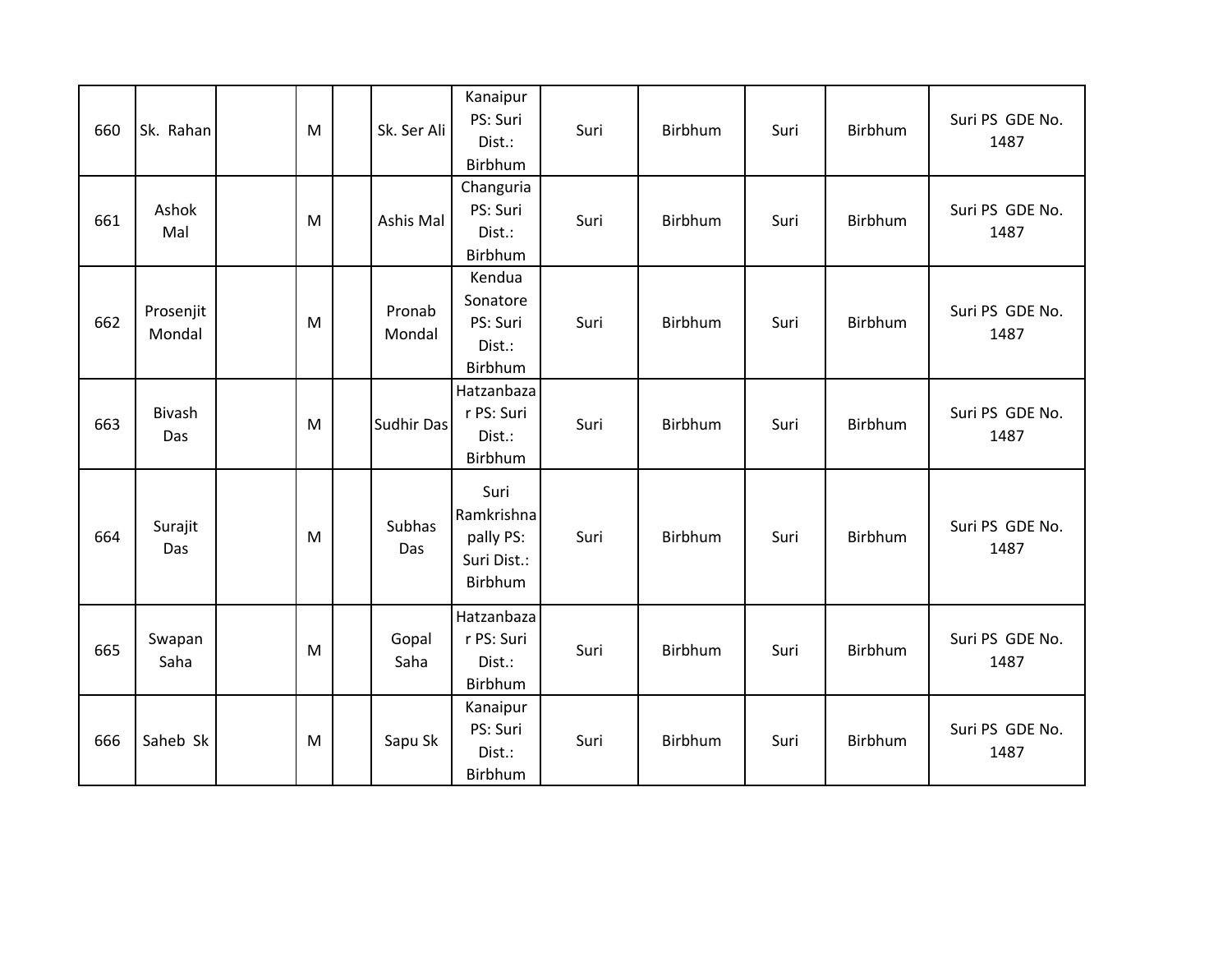| 667 | Munna<br>Khan         | M |    | Year<br>Mahamm<br>ad Khan | Kanaipur<br>PS: Suri<br>Dist.:<br>Birbhum             | Suri       | Birbhum         | Suri                  | Birbhum                                        | Suri PS GDE No.<br>1487              |
|-----|-----------------------|---|----|---------------------------|-------------------------------------------------------|------------|-----------------|-----------------------|------------------------------------------------|--------------------------------------|
| 668 | Santu Jha             | M | 33 | Rabindran<br>ath Jha      | Shyamlalpa<br>ra PS:<br>Manickchak<br>Dist.:<br>Malda | Manickchak | Malda           | Tarapith              | Birbhum                                        | Tarapith PS GDE No.<br>734           |
| 669 | Raja<br>Kumar         | M | 32 | Dargesh<br>Prasad         | PS:<br>Manickchak<br>Dist.:<br>Malda                  | Manickchak | Malda           | Tarapith              | Birbhum                                        | Tarapith PS GDE No.<br>734           |
| 670 | Laltu Das             | M | 32 | <b>Bapi Das</b>           |                                                       |            | <b>Basirhat</b> | Bhadresw<br>ar        | Chandannaga<br>r Police<br>Commissione<br>rate | <b>Bhadreswar PS GDE</b><br>No. 1393 |
| 671 | Abhisek<br>Chatterjee | M | 19 | Tapan<br>Chatterjee       |                                                       |            | <b>Basirhat</b> | Bhadresw<br>ar        | Chandannaga<br>r Police<br>Commissione<br>rate | <b>Bhadreswar PS GDE</b><br>No. 1421 |
| 672 | Tarak Das             | M | 28 | Sundari<br>Das            |                                                       |            | <b>Basirhat</b> | Bhadresw<br>ar        | Chandannaga<br>r Police<br>Commissione<br>rate | <b>Bhadreswar PS GDE</b><br>No. 1421 |
| 673 | Mahateb<br>Ansari     | M | 33 | Hamid<br>Ansari           |                                                       |            | <b>Basirhat</b> | <b>Bhadresw</b><br>ar | Chandannaga<br>r Police<br>Commissione<br>rate | <b>Bhadreswar PS GDE</b><br>No. 410  |
| 674 | Gulam<br>Hussain      | M | 19 | Md Hanif                  |                                                       |            | <b>Basirhat</b> | Bhadresw<br>ar        | Chandannaga<br>r Police<br>Commissione<br>rate | <b>Bhadreswar PS GDE</b><br>No. 410  |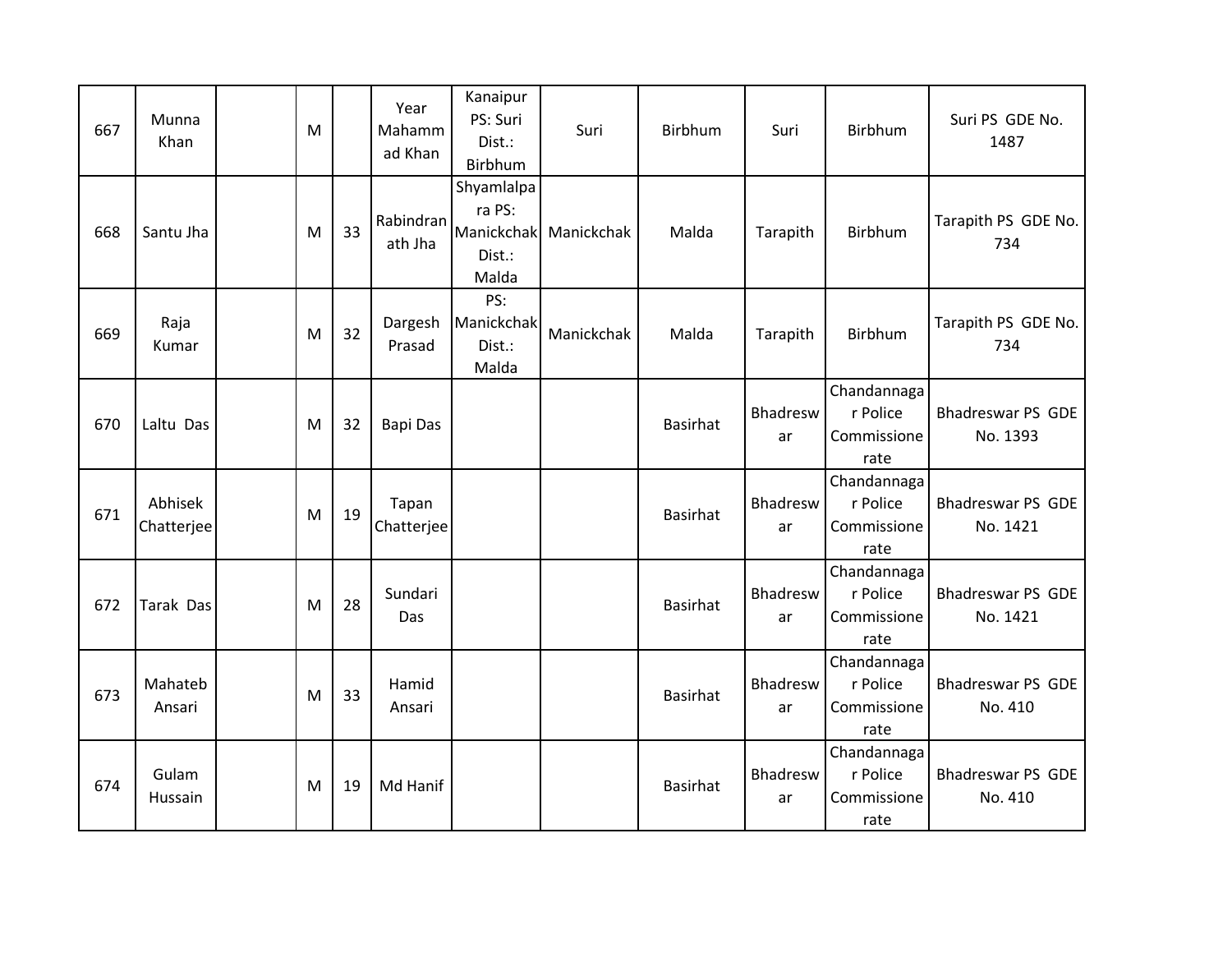| 675 | Manoj<br>Singh     |       | M | 38 | Shib<br>Prasad<br>Singh  |                                                   | <b>Basirhat</b> | Bhadresw<br>ar   | Chandannaga<br>r Police<br>Commissione<br>rate | Bhadreswar PS GDE<br>No. 410           |
|-----|--------------------|-------|---|----|--------------------------|---------------------------------------------------|-----------------|------------------|------------------------------------------------|----------------------------------------|
| 676 | Md Noor            |       | M | 38 | Md<br>Khalique           |                                                   | <b>Basirhat</b> | Bhadresw<br>ar   | Chandannaga<br>r Police<br>Commissione<br>rate | <b>Bhadreswar PS GDE</b><br>No. 410    |
| 677 | Md<br>Kurban       | Pikua | M | 26 | Md Islam                 |                                                   | <b>Basirhat</b> | Bhadresw<br>ar   | Chandannaga<br>r Police<br>Commissione<br>rate | <b>Bhadreswar PS GDE</b><br>No. 342    |
| 678 | Md Sahid           |       | M | 29 | Md Islam                 |                                                   | <b>Basirhat</b> | Bhadresw<br>ar   | Chandannaga<br>r Police<br>Commissione<br>rate | <b>Bhadreswar PS GDE</b><br>No. 342    |
| 679 | Md Saif<br>Hussain |       | M | 20 | Janbir<br>Hasan          |                                                   | <b>Basirhat</b> | Bhadresw<br>ar   | Chandannaga<br>r Police<br>Commissione<br>rate | <b>Bhadreswar PS GDE</b><br>No. 342    |
| 680 | Nausad<br>Ali      |       | M | 21 | Lt<br>Mahabul<br>Rahaman |                                                   | <b>Basirhat</b> | Bhadresw<br>ar   | Chandannaga<br>r Police<br>Commissione<br>rate | <b>Bhadreswar PS GDE</b><br>No. 342    |
| 681 | Sabir<br>Hussain   |       | M | 22 | Jakir<br>Hussain         |                                                   | <b>Basirhat</b> | Bhadresw<br>ar   | Chandannaga<br>r Police<br>Commissione<br>rate | <b>Bhadreswar PS GDE</b><br>No. 342    |
| 682 | Raj Sarkar         |       | M |    | Panchu<br>Sarkar         | Ghosh<br>Bagan, PS-<br>Kashipur,<br><b>Kol-02</b> | <b>Basirhat</b> | Chandann<br>agar | Chandannaga<br>r Police<br>Commissione<br>rate | Chandannagar PS<br><b>GDE No. 1012</b> |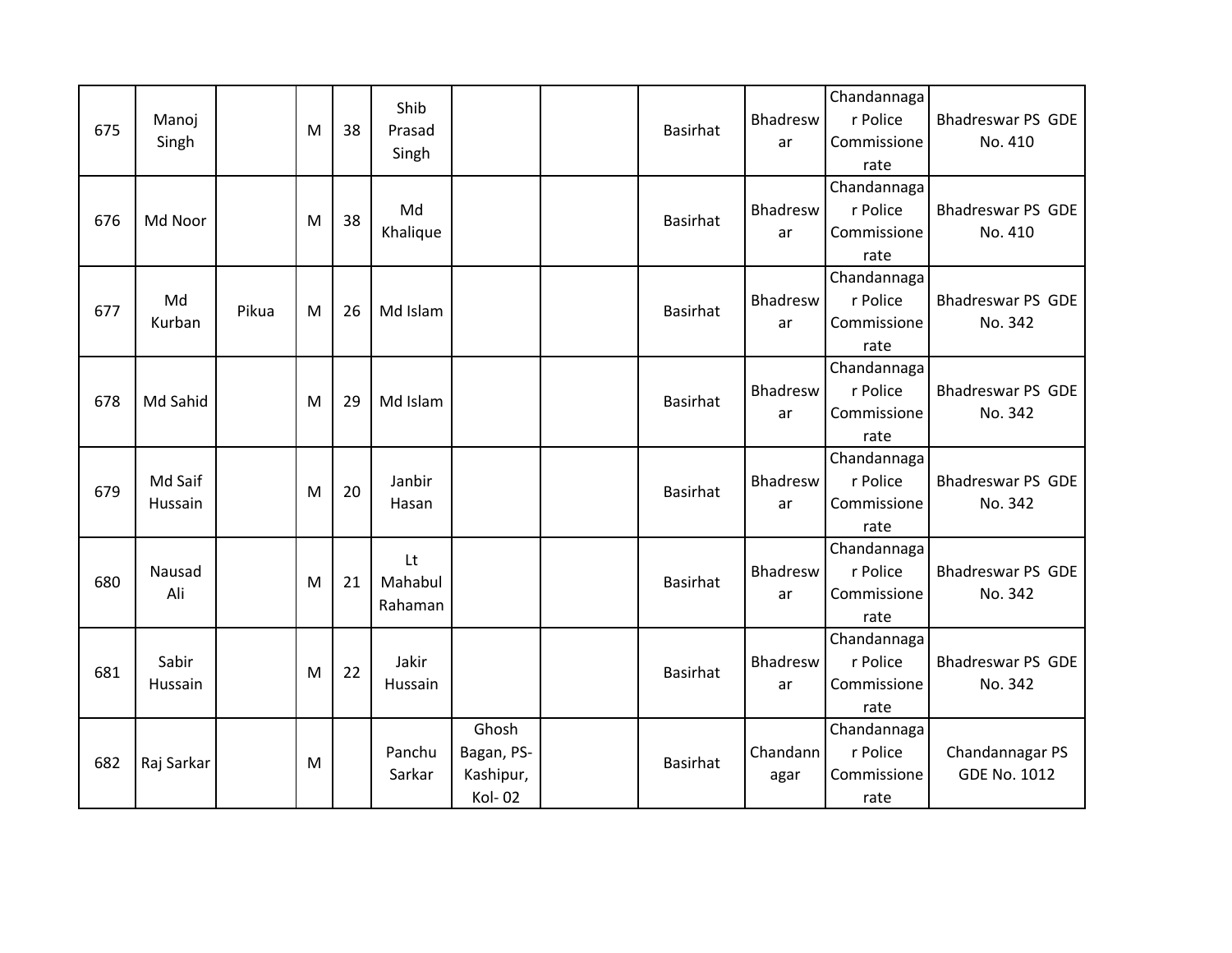| 683 | Jotish<br>Singh        | M |    | Kanai<br>Singh     | Ghosh<br>Bagan, PS-<br>Kashipur,<br><b>Kol-02</b>                | <b>Basirhat</b> | Chandann<br>agar | Chandannaga<br>r Police<br>Commissione<br>rate | Chandannagar PS<br><b>GDE No. 1012</b> |
|-----|------------------------|---|----|--------------------|------------------------------------------------------------------|-----------------|------------------|------------------------------------------------|----------------------------------------|
| 684 | Akash<br>Sarkar        | M |    | Nagina<br>Sarkar   | Ghosh<br>Bagan, PS-<br>Kashipur,<br>Kol-03                       | <b>Basirhat</b> | Chandann<br>agar | Chandannaga<br>r Police<br>Commissione<br>rate | Chandannagar PS<br><b>GDE No. 1012</b> |
| 685 | Sonu<br>Mallick        | M |    | Dilip<br>Mallick   | Ghosh<br>Bagan, PS-<br>Kashipur,<br>Kol-03                       | Basirhat        | Chandann<br>agar | Chandannaga<br>r Police<br>Commissione<br>rate | Chandannagar PS<br><b>GDE No. 1012</b> |
| 686 | Sumbo<br>Ghosh         | M | 29 | Somnath<br>Ghosh   | 77 Netaji<br>Subash,<br>Kanchra<br>Para, PS<br>Bizpur, 24<br>PGS | <b>Basirhat</b> | Chinsurah        | Chandannaga<br>r Police<br>Commissione<br>rate | Chinsurah PS GDE<br>No. 1364           |
| 687 | Bappa Bag              | м | 42 | Sambhu<br>Bag      | Motijhil,<br>Bus stand,<br>PS CHN (H)                            | <b>Basirhat</b> | Chinsurah        | Chandannaga<br>r Police<br>Commissione<br>rate | Chinsurah PS GDE<br>No. 1364           |
| 688 | <b>Rick</b><br>Mallick | м | 19 | Mrinmoy<br>Mallick | Thakur goli,<br>PS CHN (H)                                       | <b>Basirhat</b> | Chinsurah        | Chandannaga<br>r Police<br>Commissione<br>rate | Chinsurah PS GDE<br>No. 1364           |
| 689 | Dipu<br>Paswan         | M | 28 | Rabi<br>Paswan     | Sairamore,<br>PS CHN (H)                                         | <b>Basirhat</b> | Chinsurah        | Chandannaga<br>r Police<br>Commissione<br>rate | Chinsurah PS GDE<br>No. 1391           |
| 690 | Biru<br>Paswan         | M | 27 | Nagendra<br>Paswan | Mallick<br>Kashem<br>Hat, PS<br>CHN(H)                           | Basirhat        | Chinsurah        | Chandannaga<br>r Police<br>Commissione<br>rate | Chinsurah PS GDE<br>No. 1391           |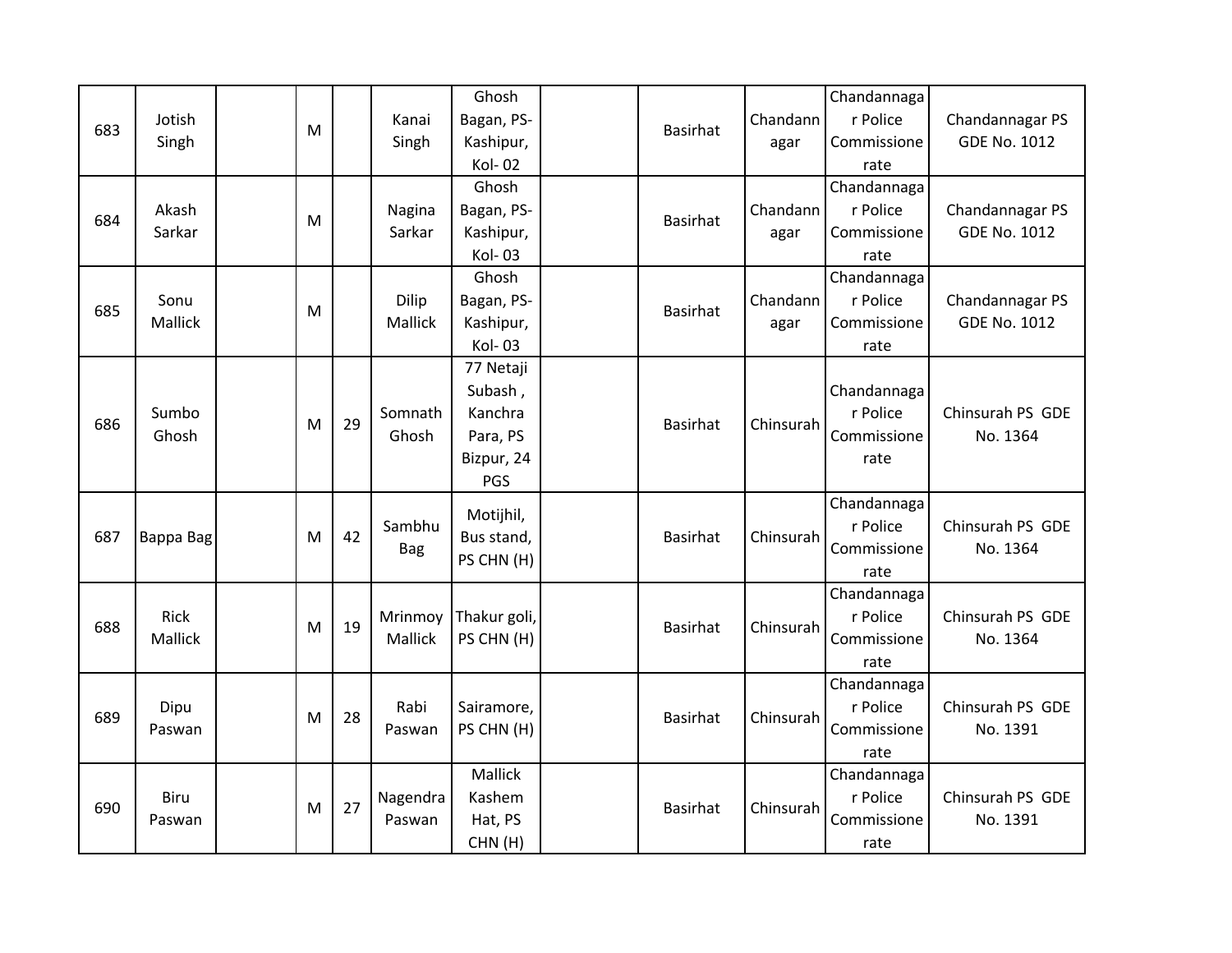| 691 | Subhankar<br>Das          | M | 34 | Tarakeswa<br>r Das        | Keota,<br>Mirpur, PS<br>CHN(H)            | Basirhat        | Chinsurah | Chandannaga<br>r Police<br>Commissione<br>rate | Chinsurah PS GDE<br>No. 1391 |
|-----|---------------------------|---|----|---------------------------|-------------------------------------------|-----------------|-----------|------------------------------------------------|------------------------------|
| 692 | Kushal<br>Chakrabor<br>ty | M | 18 | Sanjoy<br>Chakrabor<br>ty | Karbala<br>more,<br>Jhilpar, PS<br>CHN(H) | Basirhat        | Chinsurah | Chandannaga<br>r Police<br>Commissione<br>rate | Chinsurah PS GDE<br>No. 1391 |
| 693 | Susanta<br>Das            | M | 35 | Sunil Das                 | Satyapir<br>tala, PS<br>CHN(H)            | Basirhat        | Chinsurah | Chandannaga<br>r Police<br>Commissione<br>rate | Chinsurah PS GDE<br>No. 1422 |
| 694 | Basudeb<br>Roy            | M | 37 | Sital Ch<br>Roy           | Dewanji<br>bagan, PS<br>CHN(H)            | <b>Basirhat</b> | Chinsurah | Chandannaga<br>r Police<br>Commissione<br>rate | Chinsurah PS GDE<br>No. 1422 |
| 695 | Panch Das                 | M | 40 | Swapan<br>Das             | Satyapir<br>tala, PS<br>CHN(H)            | <b>Basirhat</b> | Chinsurah | Chandannaga<br>r Police<br>Commissione<br>rate | Chinsurah PS GDE<br>No. 1422 |
| 696 | Sanat<br>Halder           | M | 55 | Lt Haran<br>Halder        | Satyapir<br>tala, PS<br>CHN(H)            | <b>Basirhat</b> | Chinsurah | Chandannaga<br>r Police<br>Commissione<br>rate | Chinsurah PS GDE<br>No. 1422 |
| 697 | Sakti<br>Mahato           | м | 35 | Madhu<br>Mahato           | Satyapir<br>tala, PS<br>CHN(H)            | Basirhat        | Chinsurah | Chandannaga<br>r Police<br>Commissione<br>rate | Chinsurah PS GDE<br>No. 1422 |
| 698 | Gopal<br>Mahato           | M | 38 | Kalipada<br>Mahato        | Satyapir<br>tala, PS<br>CHN(H)            | <b>Basirhat</b> | Chinsurah | Chandannaga<br>r Police<br>Commissione<br>rate | Chinsurah PS GDE<br>No. 1422 |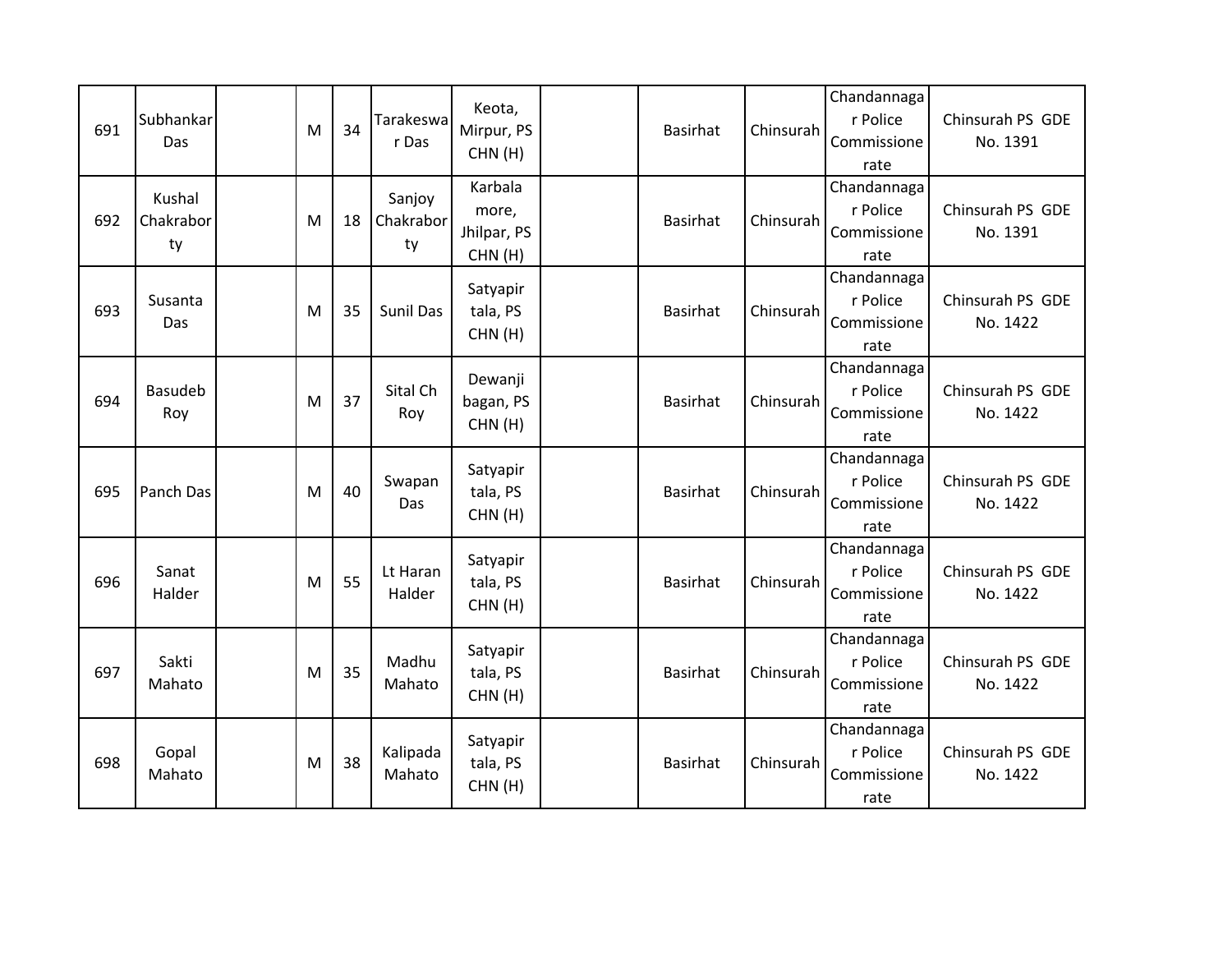| 699 | Sanju<br>Mondal        | M | 22 | Prabir<br>Mondal         | Rabindrana<br>gar,<br>Kaliatala,<br>PS CHN (H)           | <b>Basirhat</b> | Chinsurah | Chandannaga<br>r Police<br>Commissione<br>rate | Chinsurah PS GDE<br>No. 712 |
|-----|------------------------|---|----|--------------------------|----------------------------------------------------------|-----------------|-----------|------------------------------------------------|-----------------------------|
| 700 | Animesh<br>Mistri      | M | 25 | Srikanta<br>Mistri       | Rabindrana<br>gar,<br>Kaliatala,<br>PS CHN (H)           | <b>Basirhat</b> | Chinsurah | Chandannaga<br>r Police<br>Commissione<br>rate | Chinsurah PS GDE<br>No. 712 |
| 701 | Rajib<br>Majhi         | M | 30 | Golab<br>Chand<br>Majhi  | Dunlop<br>Mollapota,<br>Laxmipur<br>Khatal, PS<br>CHN(H) | <b>Basirhat</b> | Chinsurah | Chandannaga<br>r Police<br>Commissione<br>rate | Chinsurah PS GDE<br>No. 712 |
| 702 | Goutam<br>Maitri       | M | 26 | Lt. Madan<br>Maity       | Pardankuni<br>PS Dankuni<br>Hooghly                      | <b>Basirhat</b> | Dankuni   | Chandannaga<br>r Police<br>Commissione<br>rate | Dankuni PS GDE No.<br>1477  |
| 703 | Shibu<br><b>Biswas</b> | M | 28 | Balaram<br><b>Biswas</b> | Pardankuni<br>PS Dankuni<br>Hooghly                      | <b>Basirhat</b> | Dankuni   | Chandannaga<br>r Police<br>Commissione<br>rate | Dankuni PS GDE No.<br>1477  |
| 704 | Kanistha<br>Mondal     | M | 22 | Laxman<br>Ch.<br>Mondal  | Pardankuni<br>PS Dankuni<br>Hooghly                      | <b>Basirhat</b> | Dankuni   | Chandannaga<br>r Police<br>Commissione<br>rate | Dankuni PS GDE No.<br>1477  |
| 705 | Abdul<br>Gafar         | M | 32 | Kana<br>Mollick          | Pardankuni<br>PS Dankuni<br>Hooghly                      | <b>Basirhat</b> | Dankuni   | Chandannaga<br>r Police<br>Commissione<br>rate | Dankuni PS GDE No.<br>1477  |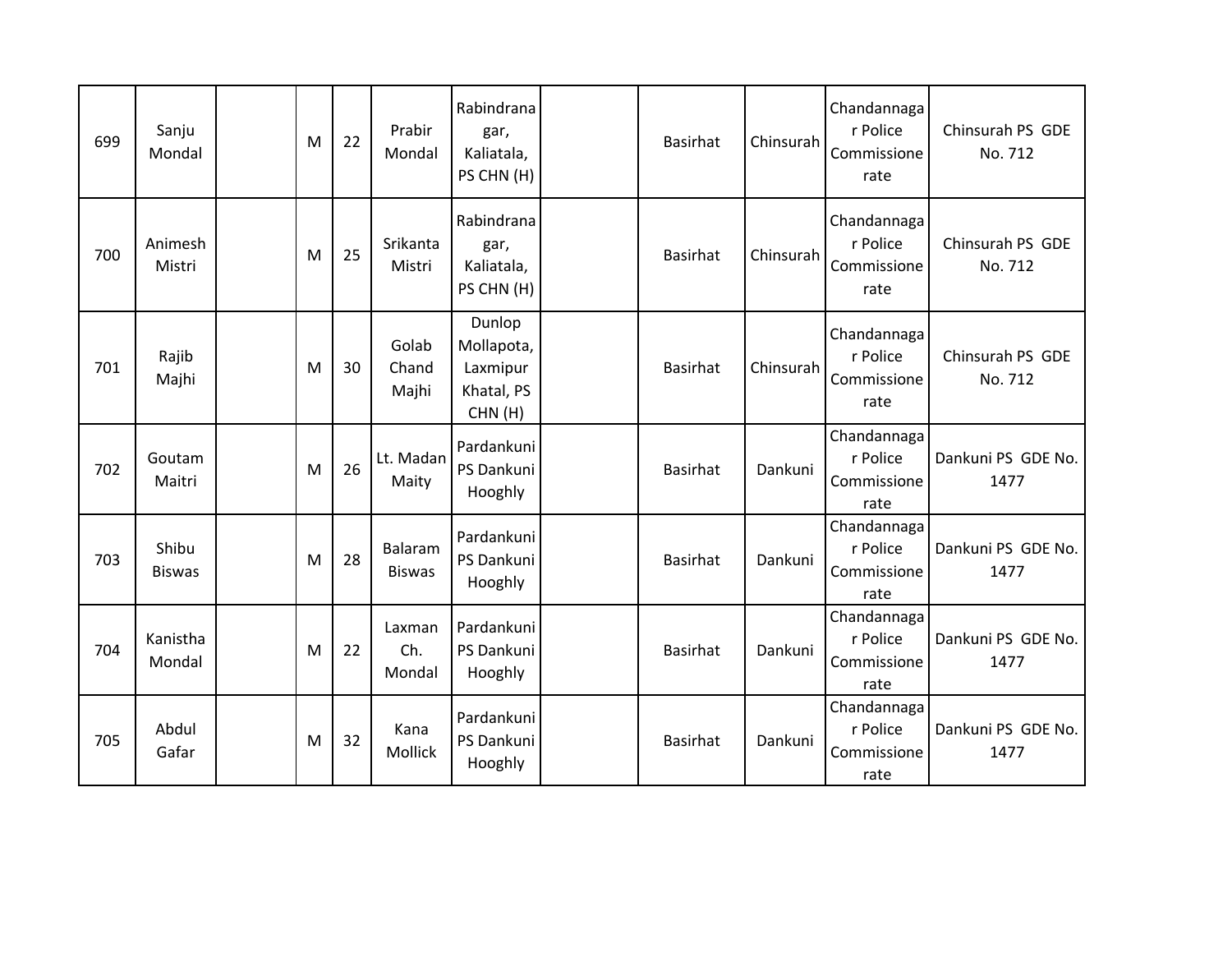| 706 | Haru<br>Chowdhur<br>y | M | 52 | Dhruba<br>Ch.<br>y  | South<br>Subhaspally<br>Choudhur   PS Dankuni<br>Hooghly           | Basirhat        | Dankuni | Chandannaga<br>r Police<br>Commissione<br>rate | Dankuni PS GDE No.<br>1491 |
|-----|-----------------------|---|----|---------------------|--------------------------------------------------------------------|-----------------|---------|------------------------------------------------|----------------------------|
| 707 | Rajib Kar             | M | 45 | Lt.<br>Kar          | North<br>Subhaspally<br>Biswanath   PS Dankuni<br>Dist.<br>Hooghly | <b>Basirhat</b> | Dankuni | Chandannaga<br>r Police<br>Commissione<br>rate | Dankuni PS GDE No.<br>1491 |
| 708 | Astu<br>Santra        | M | 37 | Lt. Shibu<br>Santra | Gumodang<br>a PS<br>Dankuni<br>Dist.<br>Hooghly                    | Basirhat        | Dankuni | Chandannaga<br>r Police<br>Commissione<br>rate | Dankuni PS GDE No.<br>1491 |
| 709 | Mangal<br>Santra      | M | 21 | Lt. Shibu<br>Santra | Gumodang<br>a PS<br>Dankuni<br>Dist.<br>Hooghly                    | Basirhat        | Dankuni | Chandannaga<br>r Police<br>Commissione<br>rate | Dankuni PS GDE No.<br>1491 |
| 710 | Tapash<br>Santra      | M | 28 | Lt. Shibu<br>Santra | Gumodang<br>a PS<br>Dankuni<br>Dist.<br>Hooghly                    | Basirhat        | Dankuni | Chandannaga<br>r Police<br>Commissione<br>rate | Dankuni PS GDE No.<br>1491 |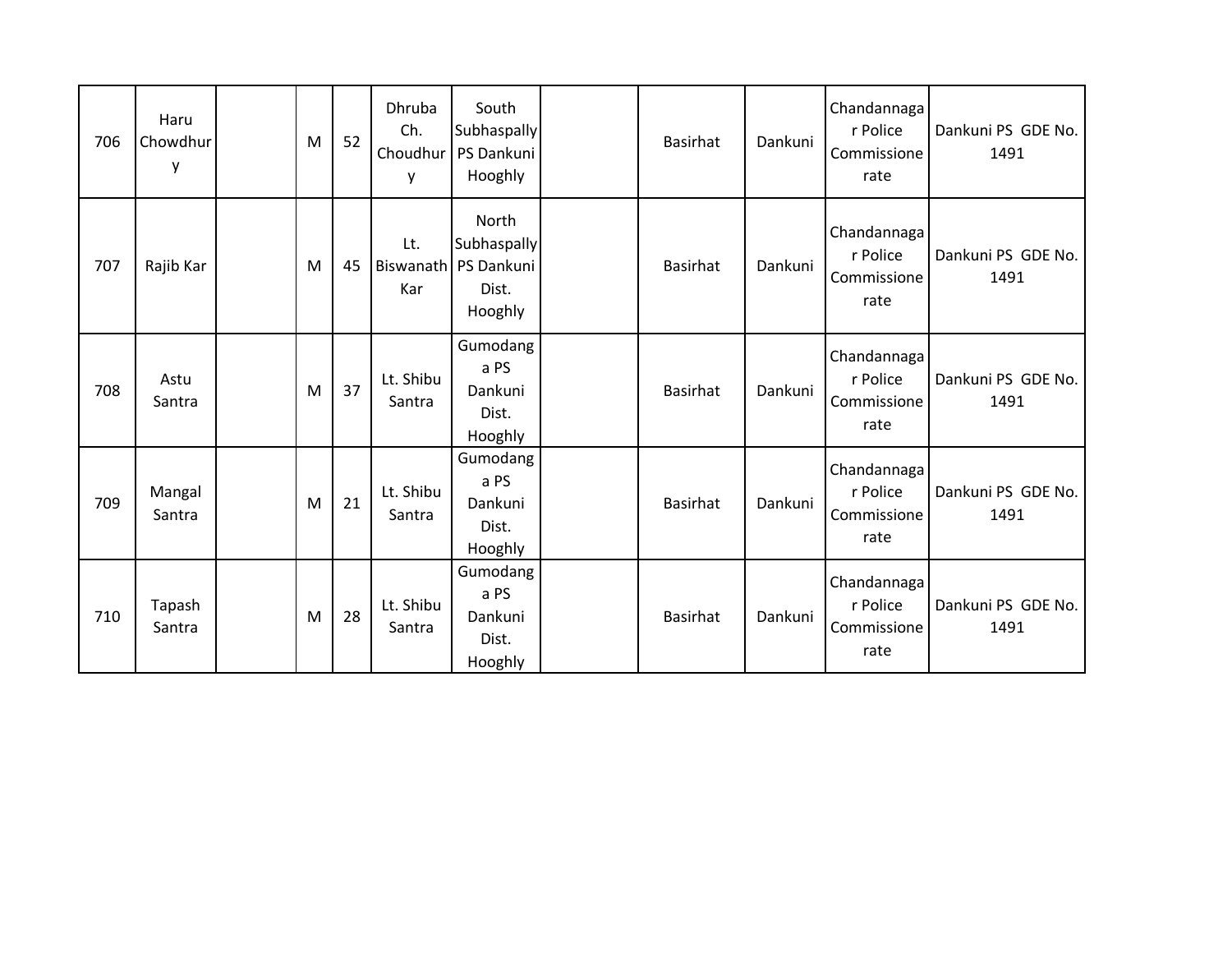| 711 | Anand Kr<br>Gupta      | M | 42 | Rambacha<br>n Gupta        | 13/141 Dr<br>Nonilal<br>Chatterjee<br>Lane, P.S-<br>Rishra, Dis<br>PS: Rishra<br>Dist.:<br>Chandanna<br>gar Police<br>Commissio<br>nerate | Rishra | Chandannagar<br>Police<br>Commissioner<br>ate | Rishra | Chandannaga<br>r Police<br>Commissione<br>rate | Rishra PS GDE No.<br>999  |
|-----|------------------------|---|----|----------------------------|-------------------------------------------------------------------------------------------------------------------------------------------|--------|-----------------------------------------------|--------|------------------------------------------------|---------------------------|
| 712 | Shiv<br>Munia<br>Singh | M | 50 | Lt Gorakh<br>Nath<br>Singh | 11/11 R.B.C<br>Road, P.S-<br>Rishra, Dist-<br>Hooghly.<br>PS: Rishra<br>Dist.:<br>Chandanna<br>gar Police<br>Commissio<br>nerate          | Rishra | Chandannagar<br>Police<br>Commissioner<br>ate | Rishra | Chandannaga<br>r Police<br>Commissione<br>rate | Rishra PS GDE No.<br>1017 |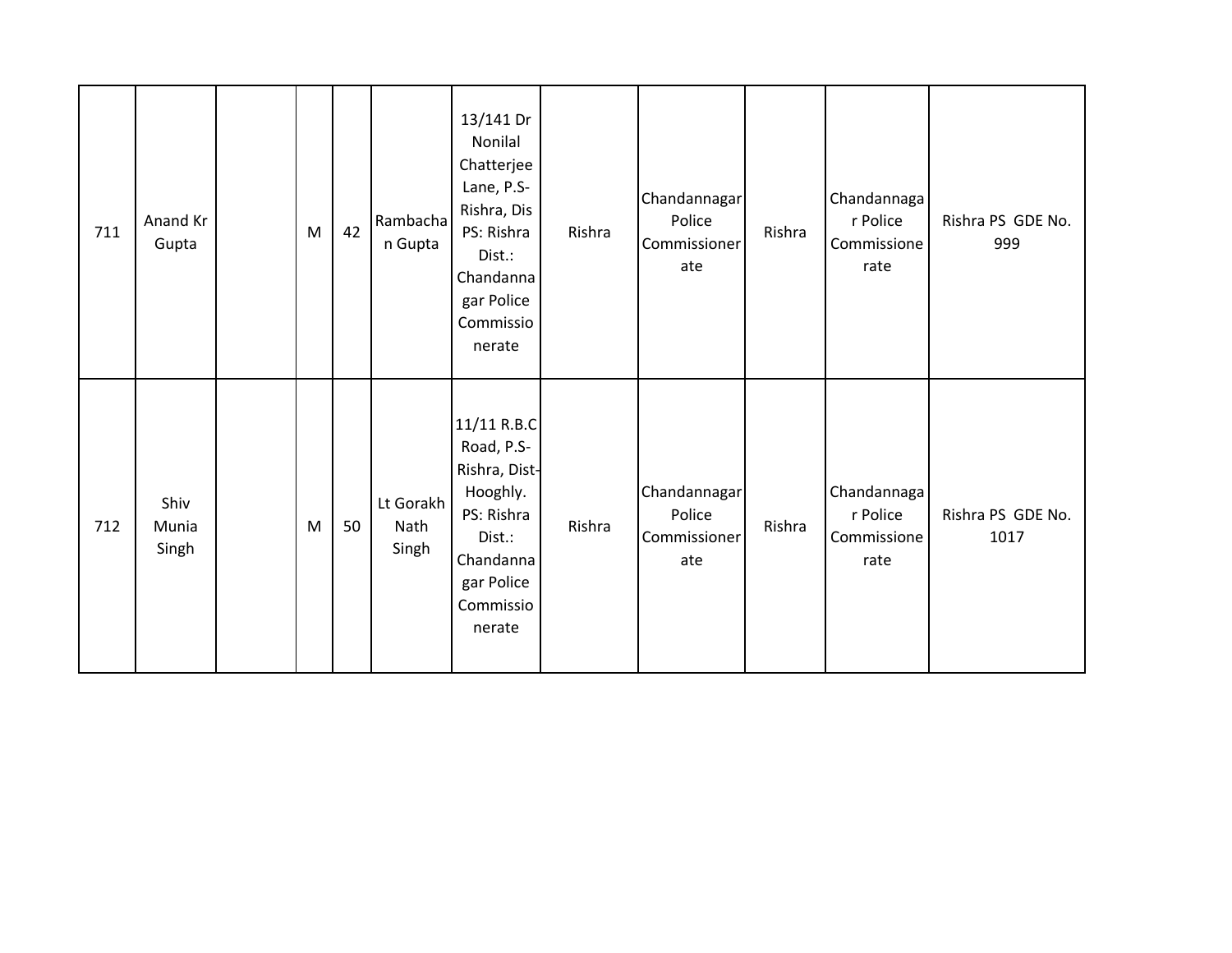| 713 | Suraj<br>Sharma | M | 31 | Suresh<br>Sharma | 7/G Bama<br>Charan<br>Mukherjee<br>Lane, P.S-<br>Rishra, Dist-<br>H PS: Rishra<br>Dist.:<br>Chandanna<br>gar Police<br>Commissio<br>nerate | Rishra | Chandannagar<br>Police<br>Commissioner<br>ate | Rishra | Chandannaga<br>r Police<br>Commissione<br>rate | Rishra PS GDE No.<br>1017 |
|-----|-----------------|---|----|------------------|--------------------------------------------------------------------------------------------------------------------------------------------|--------|-----------------------------------------------|--------|------------------------------------------------|---------------------------|
| 714 | Avishek<br>Ram  | M | 26 | Pratap Ch<br>Ram | 3 No Old<br>G.T Road,<br>Bagkhal,<br>P.S-Rishra,<br>Dist-Hoogh<br>PS: Rishra<br>Dist.:<br>Chandanna<br>gar Police<br>Commissio<br>nerate   | Rishra | Chandannagar<br>Police<br>Commissioner<br>ate | Rishra | Chandannaga<br>r Police<br>Commissione<br>rate | Rishra PS GDE No.<br>1018 |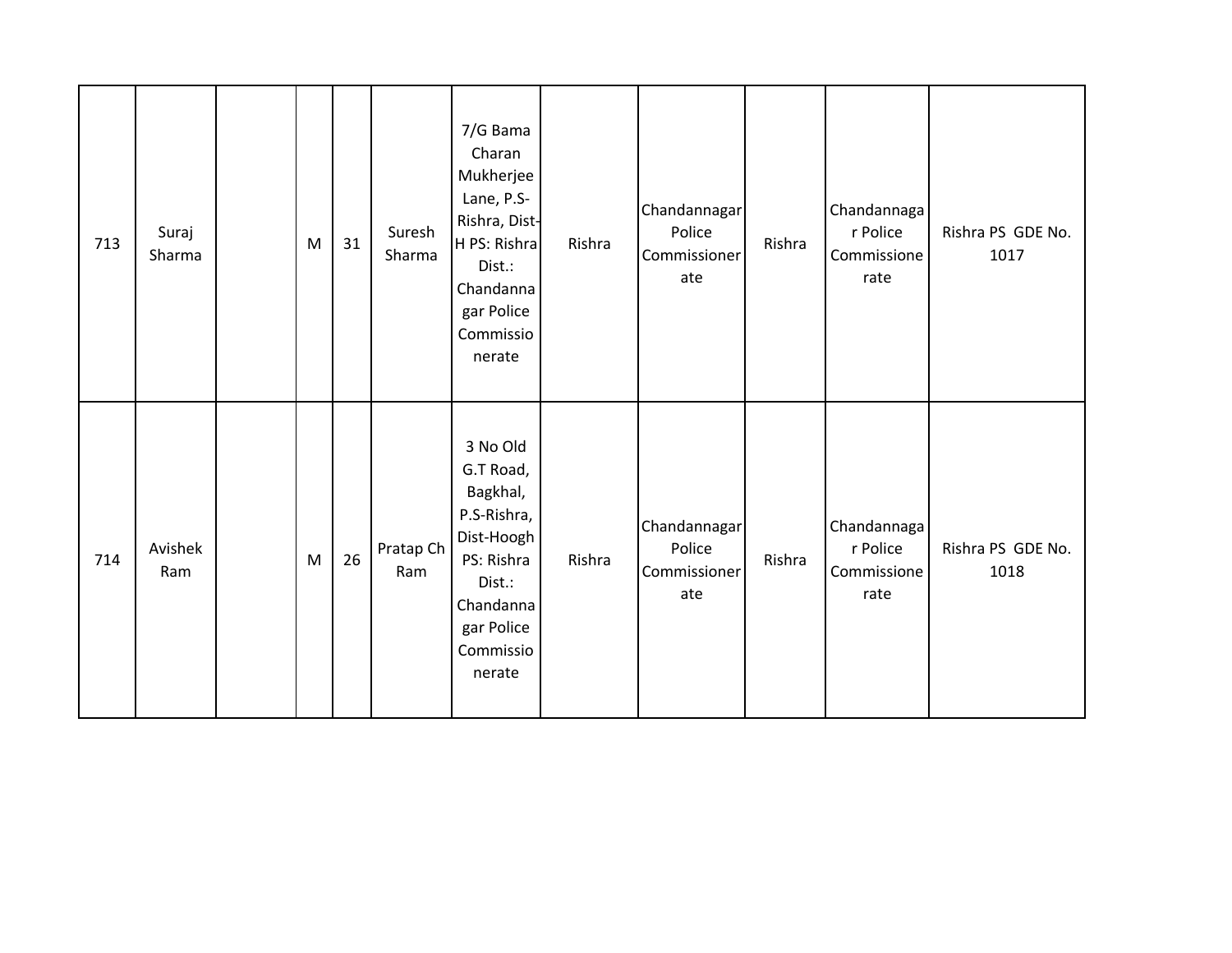| 715 | Md Nafiz        | M | 22 | Md Naim         | 3 No Old<br>G.T Road,<br>Bagkhal,<br>P.S-Rishra,<br>Dist-Hoogh<br>PS: Rishra<br>Dist.:<br>Chandanna<br>gar Police<br>Commissio<br>nerate | Rishra | Chandannagar<br>Police<br>Commissioner<br>ate | Rishra | Chandannaga<br>r Police<br>Commissione<br>rate | Rishra PS GDE No.<br>1018 |
|-----|-----------------|---|----|-----------------|------------------------------------------------------------------------------------------------------------------------------------------|--------|-----------------------------------------------|--------|------------------------------------------------|---------------------------|
| 716 | Indrajit<br>Roy | M | 24 | Biswajit<br>Roy | 3 No<br>Ambagan,<br>P.S-Rishra,<br>Dist-<br>Hooghly.<br>PS: Rishra<br>Dist.:<br>Chandanna<br>gar Police<br>Commissio<br>nerate           | Rishra | Chandannagar<br>Police<br>Commissioner<br>ate | Rishra | Chandannaga<br>r Police<br>Commissione<br>rate | Rishra PS GDE No.<br>1030 |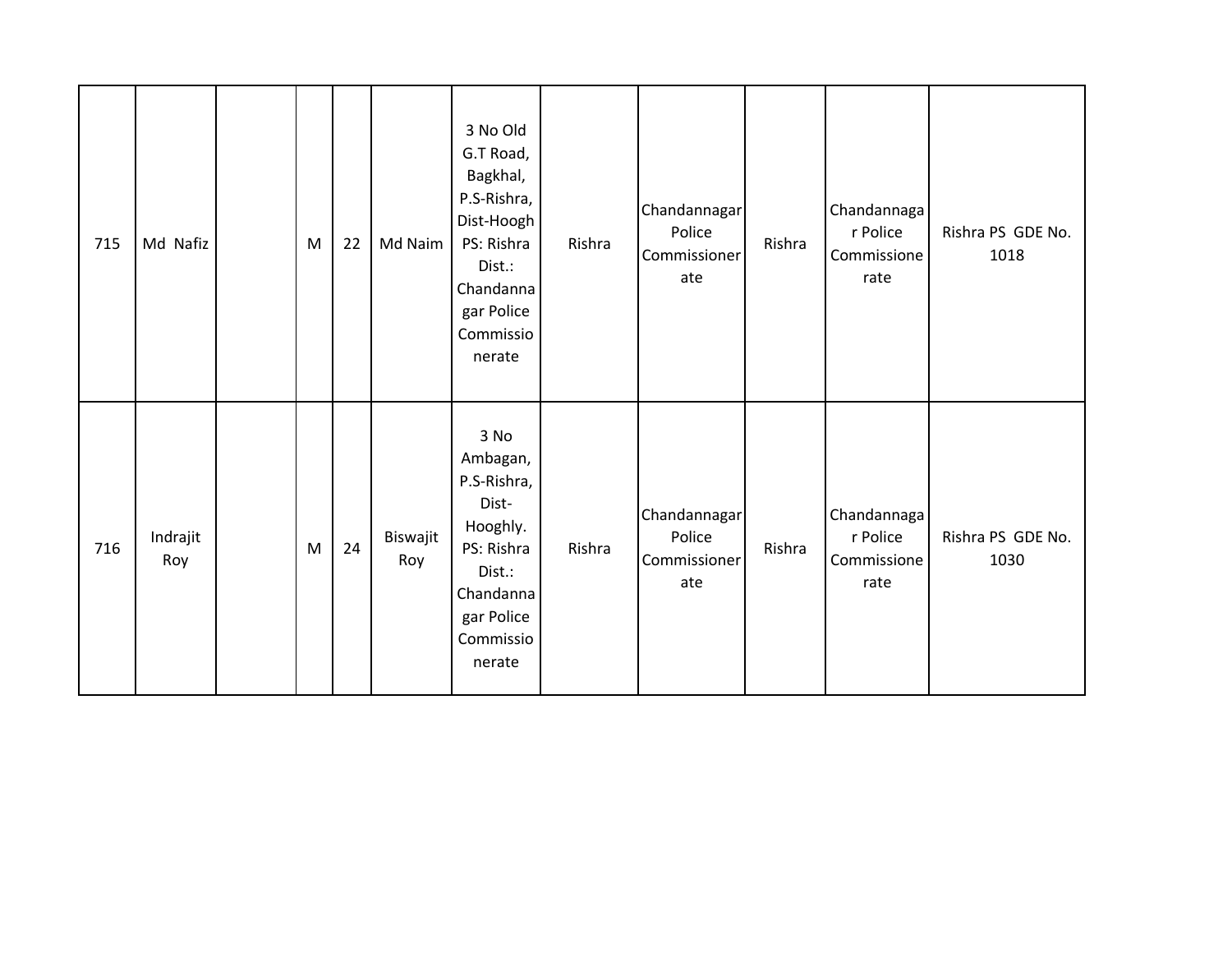| 717 | Kamal<br>Sarkar | M | 50 | Lt Fotik<br>Sarkar | Subhash<br>Nagar, P.S-<br>Rishra, Dist-<br>Hooghly.<br>PS: Rishra<br>Dist.:<br>Chandanna<br>gar Police<br>Commissio<br>nerate | Rishra | Chandannagar<br>Police<br>Commissioner<br>ate | Rishra | Chandannaga<br>r Police<br>Commissione<br>rate | Rishra PS GDE No.<br>1030 |
|-----|-----------------|---|----|--------------------|-------------------------------------------------------------------------------------------------------------------------------|--------|-----------------------------------------------|--------|------------------------------------------------|---------------------------|
| 718 | Nitai Paul      | M | 41 | Lt Samir<br>Paul   | Subhash<br>Nagar, P.S-<br>Rishra, Dist-<br>Hooghly.<br>PS: Rishra<br>Dist.:<br>Chandanna<br>gar Police<br>Commissio<br>nerate | Rishra | Chandannagar<br>Police<br>Commissioner<br>ate | Rishra | Chandannaga<br>r Police<br>Commissione<br>rate | Rishra PS GDE No.<br>1030 |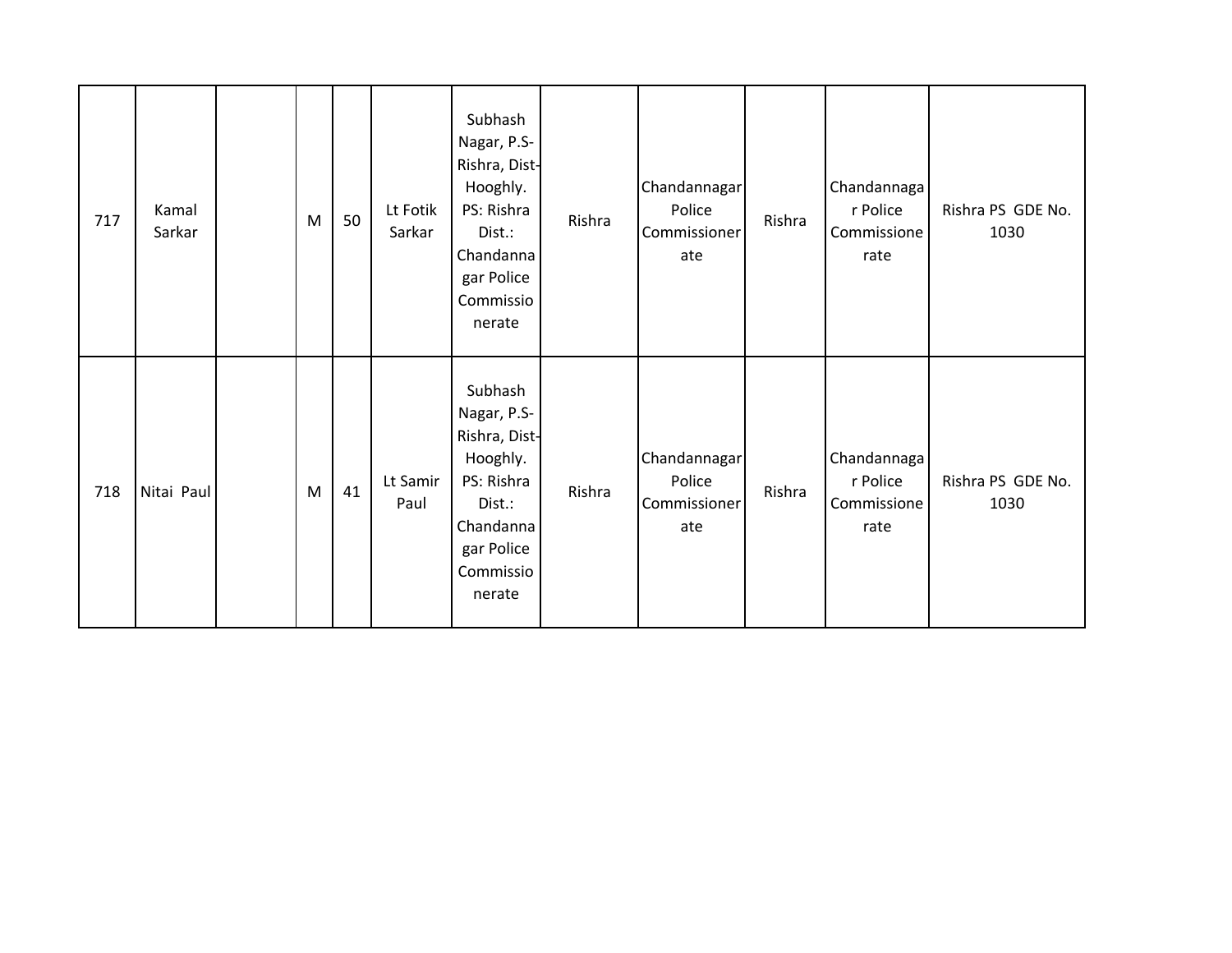| 719 | Ratan<br>Ghosh | M | 41 | Binoy<br>Ghosh          | Subhash<br>Nagar,<br>Talpukur,<br>P.S-Rishra,<br>Dist-<br>Hooghly.<br>PS: Rishra<br>Dist.:<br>Chandanna<br>gar Police<br>Commissio<br>nerate | Rishra     | Chandannagar<br>Police<br>Commissioner<br>ate | Rishra         | Chandannaga<br>r Police<br>Commissione<br>rate | Rishra PS GDE No.<br>1030     |
|-----|----------------|---|----|-------------------------|----------------------------------------------------------------------------------------------------------------------------------------------|------------|-----------------------------------------------|----------------|------------------------------------------------|-------------------------------|
| 720 | Sagar<br>Singh | M | 22 | Lt.<br>Banwari<br>Singh | D.V.C. Para,<br>PS-<br>Pandabesw<br>ar, Paschim<br>Burdwan<br>PS:<br>Srirampore<br>Dist.:<br>Chandanna<br>gar Police<br>Commissio<br>nerate  | Srirampore | Chandannagar<br>Police<br>Commissioner<br>ate | Srirampor<br>e | Chandannaga<br>r Police<br>Commissione<br>rate | Srirampore PS GDE<br>No. 1448 |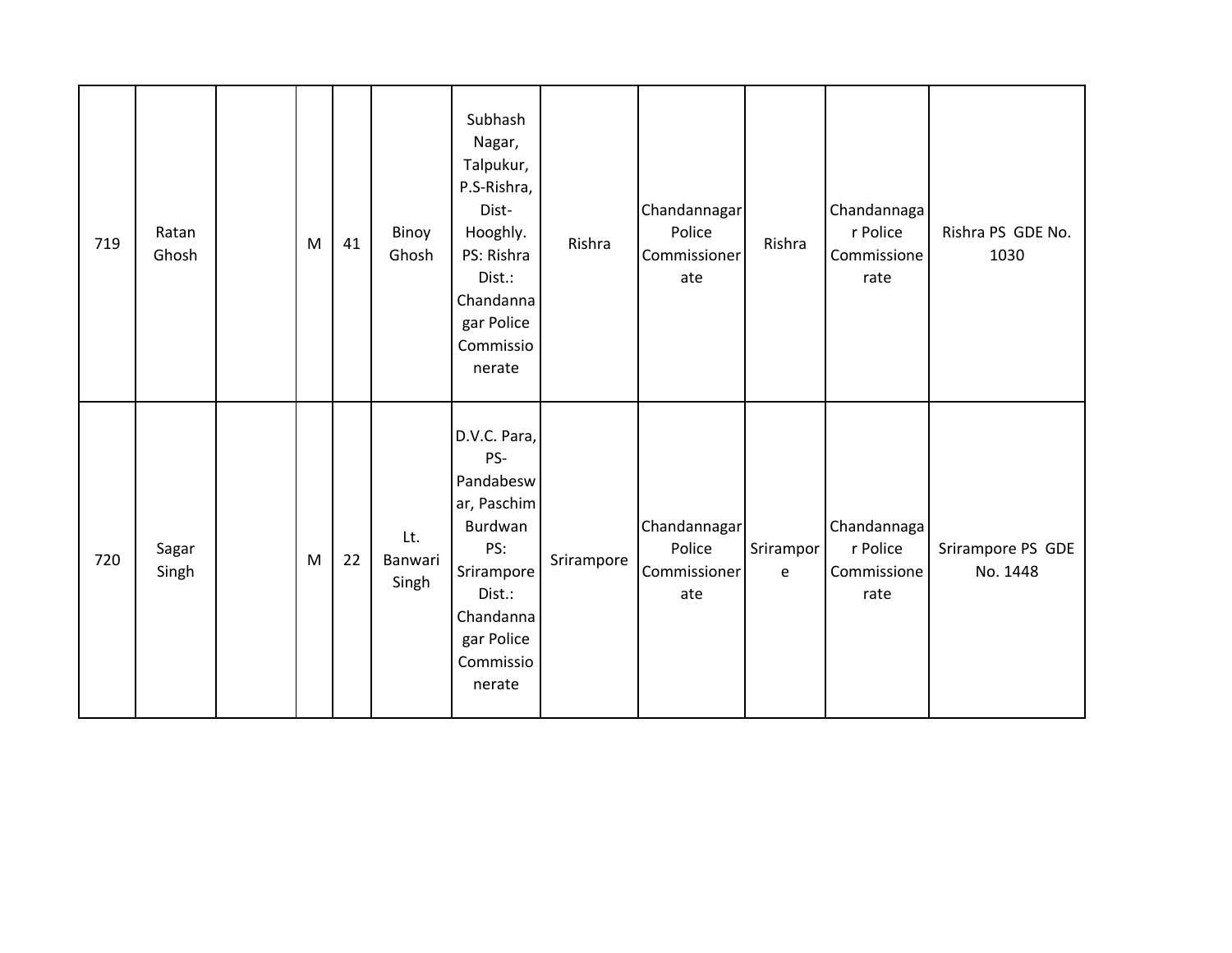| 721 | Dipak<br>Singh | M | 26 | <b>Bhim</b><br>Singh | D.V.C. Para,<br>PS-<br>Pandabesw<br>ar, Paschim<br>Burdwan<br>PS:<br>Srirampore<br>Dist.:<br>Chandanna<br>gar Police<br>Commissio<br>nerate | Srirampore | Chandannagar<br>Police<br>Commissioner<br>ate | Srirampor<br>e | Chandannaga<br>r Police<br>Commissione<br>rate | Srirampore PS GDE<br>No. 1448 |
|-----|----------------|---|----|----------------------|---------------------------------------------------------------------------------------------------------------------------------------------|------------|-----------------------------------------------|----------------|------------------------------------------------|-------------------------------|
| 722 | Chotka<br>Shaw | M | 26 | Makhanjil<br>al Shaw | Mela Bari,<br>PS-<br>Serampore,<br>Hooghly PS:<br>Srirampore<br>Dist.:<br>Chandanna<br>gar Police<br>Commissio<br>nerate                    | Srirampore | Chandannagar<br>Police<br>Commissioner<br>ate | Srirampor<br>e | Chandannaga<br>r Police<br>Commissione<br>rate | Srirampore PS GDE<br>No. 1448 |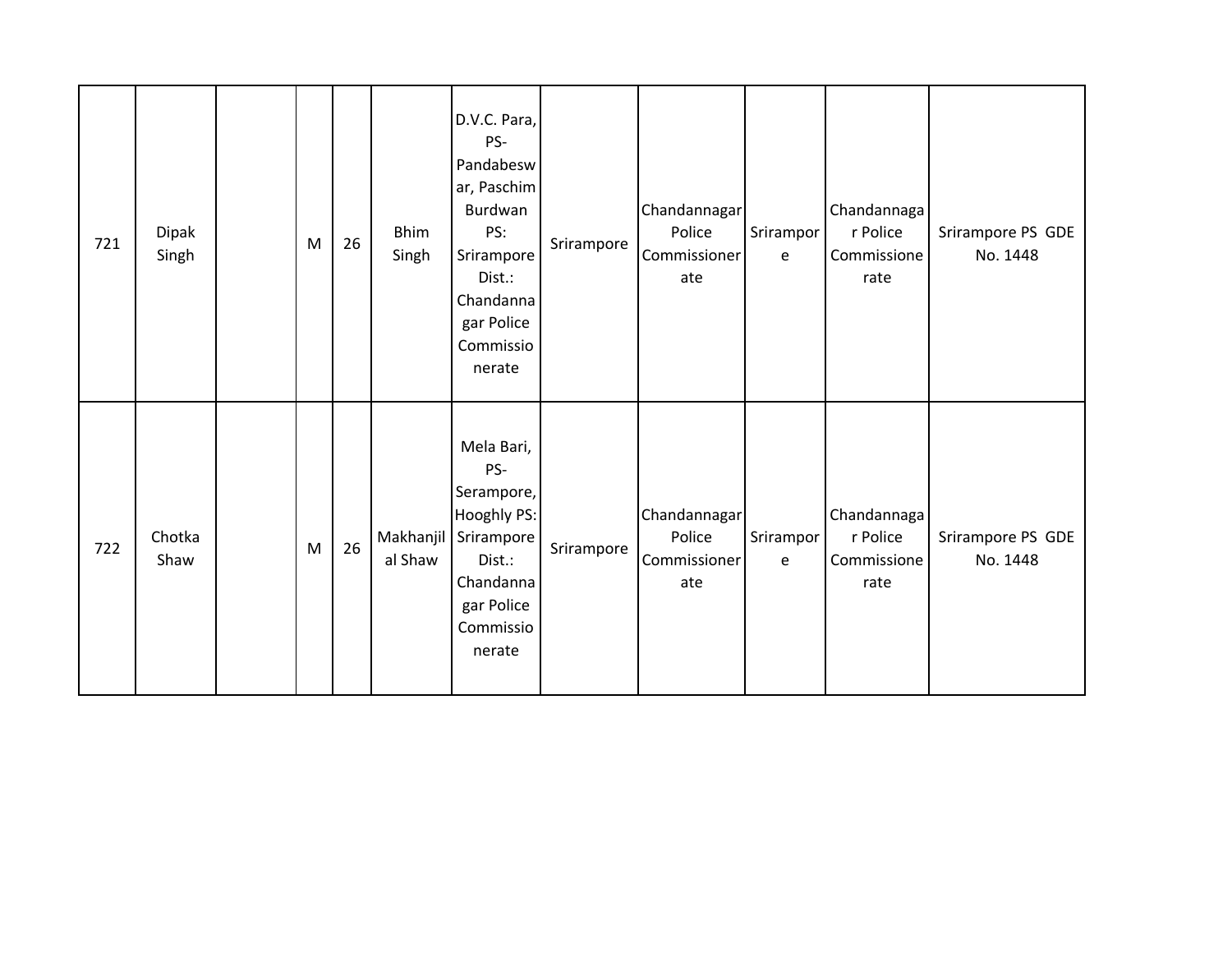| 723 | Subha<br>Sarkar         | M | 20 | Babu<br>Sarkar            | 12, Kalitala<br>Lane, PS-<br>Serampore,<br>Hooghly PS:<br>Srirampore<br>Dist.:<br>Chandanna<br>gar Police<br>Commissio<br>nerate | Srirampore | Chandannagar<br>Police<br>Commissioner<br>ate | Srirampor<br>e | Chandannaga<br>r Police<br>Commissione<br>rate | Srirampore PS GDE<br>No. 1448 |
|-----|-------------------------|---|----|---------------------------|----------------------------------------------------------------------------------------------------------------------------------|------------|-----------------------------------------------|----------------|------------------------------------------------|-------------------------------|
| 724 | Arijit<br>Mukherje<br>e | M | 21 | Lt. Arup<br>Mukherje<br>e | 12, Kalitala<br>Lane, PS-<br>Serampore,<br>Hooghly PS:<br>Srirampore<br>Dist.:<br>Chandanna<br>gar Police<br>Commissio<br>nerate | Srirampore | Chandannagar<br>Police<br>Commissioner<br>ate | Srirampor<br>e | Chandannaga<br>r Police<br>Commissione<br>rate | Srirampore PS GDE<br>No. 1448 |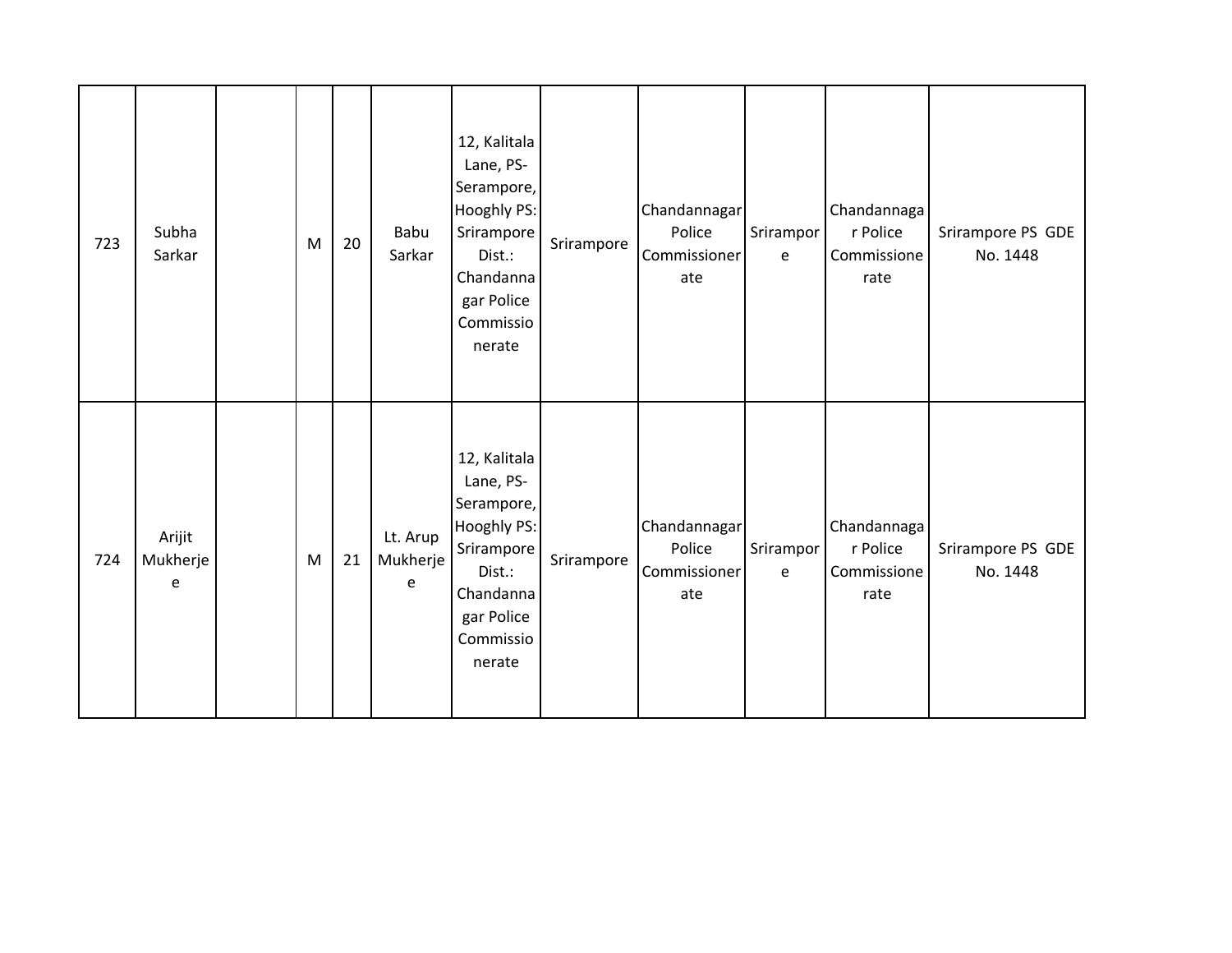| 725 | Jaiprakash<br>Thakur | M | 56 | Lt. Nayan<br>Chand<br>Thakur     | R.K. Road,<br>PS-<br>Serampore,<br>Hooghly PS:<br>Srirampore<br>Dist.:<br>Chandanna<br>gar Police<br>Commissio<br>nerate             | Srirampore | Chandannagar<br>Police<br>Commissioner<br>ate | Srirampor<br>e | Chandannaga<br>r Police<br>Commissione<br>rate | Srirampore PS GDE<br>No. 1448 |
|-----|----------------------|---|----|----------------------------------|--------------------------------------------------------------------------------------------------------------------------------------|------------|-----------------------------------------------|----------------|------------------------------------------------|-------------------------------|
| 726 | Sk<br>Latehar        | M | 22 | Golam<br>Mustafa                 | 29/4,<br>Gandhi<br>Sarak, PS-<br>Serampore,<br>Hooghly PS:<br>Srirampore<br>Dist.:<br>Chandanna<br>gar Police<br>Commissio<br>nerate | Srirampore | Chandannagar<br>Police<br>Commissioner<br>ate | Srirampor<br>e | Chandannaga<br>r Police<br>Commissione<br>rate | Srirampore PS GDE<br>No. 1448 |
| 727 | Akash<br>Kahar       |   |    | S/O<br>Sraban<br>Prasad<br>Kahar | $6/17$ J.L.N<br>Sarani,<br>Konnagar,<br>PS-<br>Uttarpara,<br>Dist-                                                                   |            | Basirhat                                      | Uttarpara      | Chandannaga<br>r Police<br>Commissione<br>rate | Uttarpara PS GDE<br>No. 402   |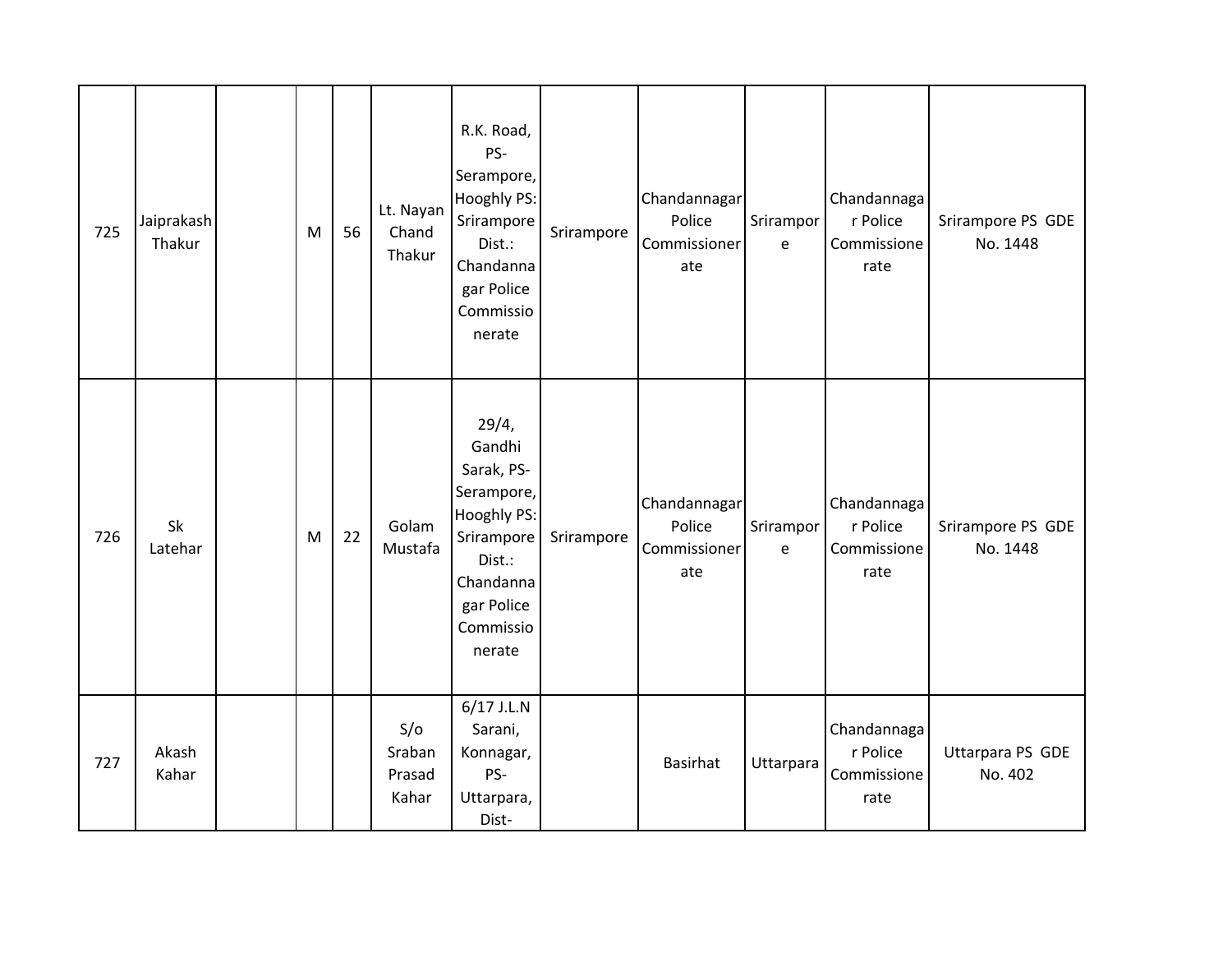| 728 | Abhishek<br>Kahar      |   | S/O<br>Rambabu<br>Kahar        | 6/17 J.L.N<br>Sarani,<br>Konnagar,<br>PS-<br>Uttarpara,<br>Dist-        |         | Basirhat        | Uttarpara | Chandannaga<br>r Police<br>Commissione<br>rate | Uttarpara PS GDE<br>No. 402 |
|-----|------------------------|---|--------------------------------|-------------------------------------------------------------------------|---------|-----------------|-----------|------------------------------------------------|-----------------------------|
| 729 | Gourav<br>Poddar       |   | S/O<br>Ashoke<br>Poddar        | Sastrinagar<br>near<br>Testing<br>Road, PO-<br>Barabahera<br>, PS-      |         | Basirhat        | Uttarpara | Chandannaga<br>r Police<br>Commissione<br>rate | Uttarpara PS GDE<br>No. 41  |
| 730 | Ashoke<br>Poddar       |   | $S/O$ Lt.<br>Lakshmi<br>Poddar | Sastrinagar<br>near<br>Testing<br>Road, PO-<br>Barabahera<br>, PS-      |         | <b>Basirhat</b> | Uttarpara | Chandannaga<br>r Police<br>Commissione<br>rate | Uttarpara PS GDE<br>No. 41  |
| 731 | Mintu<br>Miah          | M | Lt. Budhu<br>Miah              | <b>PUTIMARI-I</b><br>PS: Dinhata<br>Dist.:<br>Coochbeha<br>$\mathsf{r}$ | Dinhata | Coochbehar      | Dinhata   | Coochbehar                                     | Dinhata PS GDE No.<br>1293  |
| 732 | Kanak<br><b>Barman</b> | M | Hemanta<br>Barman              | PUTIMARI<br>PS: Dinhata<br>Dist.:<br>Coochbeha<br>r                     | Dinhata | Coochbehar      | Dinhata   | Coochbehar                                     | Dinhata PS GDE No.<br>1293  |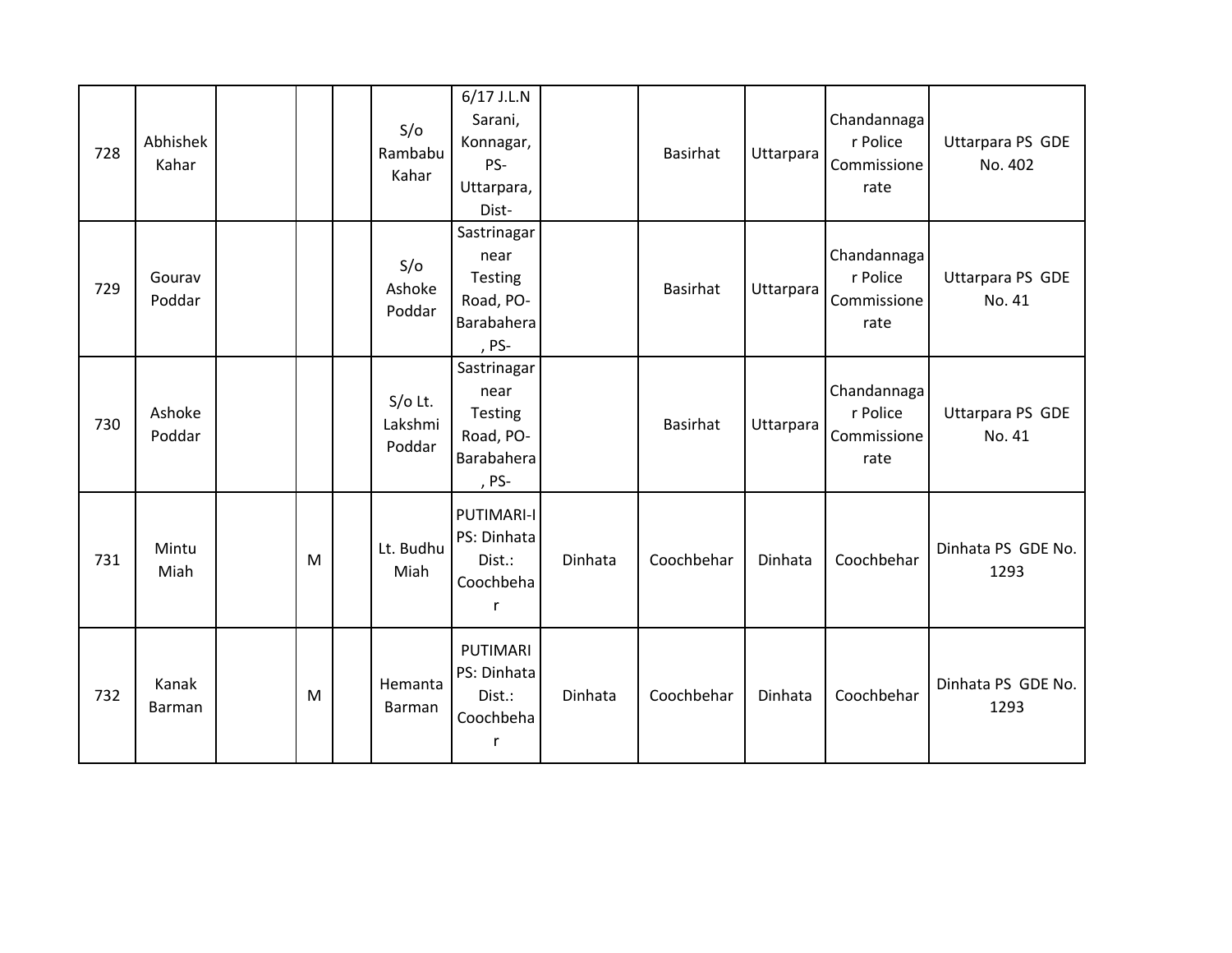| 733 | Goutam<br>Barman | M | 45 | Bijay<br>Barman              | Nagar<br>Lalbazar<br>PS:<br>Sithalkuchi<br>Dist.:<br>Coochbeha<br>$\mathsf{r}$ | Sithalkuchi | Coochbehar          | Sithalkuch<br>i | Coochbehar          | Sithalkuchi PS GDE<br>No. 877       |
|-----|------------------|---|----|------------------------------|--------------------------------------------------------------------------------|-------------|---------------------|-----------------|---------------------|-------------------------------------|
| 734 | Ratan<br>Barman  | M | 40 | Biddya<br>Barman             | Nagar<br>Lalbazar PS:<br>Sithalkuchi<br>Dist.:<br>Coochbeha<br>r               | Sithalkuchi | Coochbehar          | Sithalkuch<br>İ | Coochbehar          | Sithalkuchi PS GDE<br>No. 877       |
| 735 | Bijoy<br>Barman  | M | 65 | Suren<br>Barman              | Nagar<br>Lalbazar<br>PS:<br>Sithalkuchi<br>Dist.:<br>Coochbeha<br>r            | Sithalkuchi | Coochbehar          | Sithalkuch      | Coochbehar          | Sithalkuchi PS GDE<br>No. 877       |
| 736 | Deb Dilip<br>Roy | M | 45 | Lt.<br>Dhirendra<br>Nath Roy | Jothghatak<br>PS: Hilli<br>Dist.:<br>Dakshin<br>Dinajpur                       | Hilli       | Dakshin<br>Dinajpur | Balurghat       | Dakshin<br>Dinajpur | <b>Balurghat PS GDE</b><br>No. 1477 |
| 737 | Baiju<br>Rabidas | M | 28 | Lt. Nimai<br>Rabidas         | Bamongra<br>m PS:<br>Bansihari<br>Dist.:<br>Dakshin<br>Dinajpur                | Bansihari   | Dakshin<br>Dinajpur | Bansihari       | Dakshin<br>Dinajpur | Bansihari PS GDE<br>No. 862         |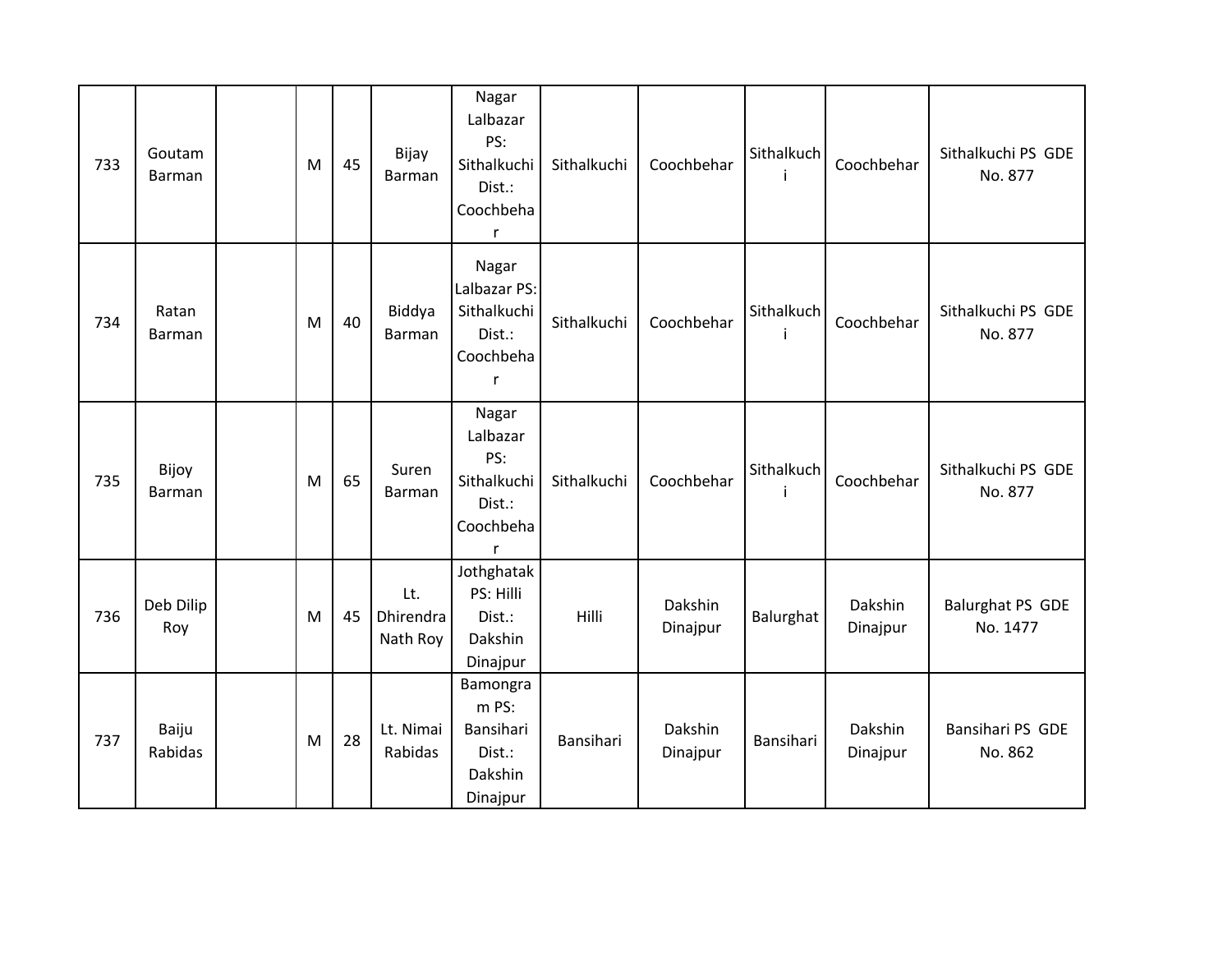| 738 | Sagir Alam<br>Mandal | M | 29 | Saleman<br>Mandal      | Duttamati<br>PS:<br>Kumarganj<br>Dist.:<br>Dakshin<br>Dinajpur             | Kumarganj | Dakshin<br>Dinajpur                          | Kumargan<br>$\mathbf{I}$ | Dakshin<br>Dinajpur                          | Kumarganj PS GDE<br>No. 871         |
|-----|----------------------|---|----|------------------------|----------------------------------------------------------------------------|-----------|----------------------------------------------|--------------------------|----------------------------------------------|-------------------------------------|
| 739 | Rahul<br>Mandal      | M | 23 | Mandal                 | Duttamati<br>PS:<br>Abu Salam   Kumarganj<br>Dist.:<br>Dakshin<br>Dinajpur | Kumarganj | Dakshin<br>Dinajpur                          | Kumargan<br>J            | Dakshin<br>Dinajpur                          | Kumarganj PS GDE<br>No. 871         |
| 740 | Gangesh<br>Barman    | M | 32 | Gopal<br>Barman        | Sundartala<br>PS:<br>Kumarganj<br>Dist.:<br>Dakshin<br>Dinajpur            | Kumarganj | Dakshin<br>Dinajpur                          | Kumargan<br>j            | Dakshin<br>Dinajpur                          | Kumarganj PS GDE<br>No. 871         |
| 741 | Ankit<br>Singh       | M | 18 | Madanlal<br>Singh      | Fajilpur PS:<br>Kumarganj                                                  | Kumarganj | <b>Basirhat</b>                              | Kumargan<br>j            | Dakshin<br>Dinajpur                          | Kumarganj PS GDE<br>No. 871         |
| 742 | Mangal<br>Das        | M | 21 | Biswanath<br>Das       | Fajilpur                                                                   |           | <b>Basirhat</b>                              | Kumargan                 | Dakshin<br>Dinajpur                          | Kumarganj PS GDE<br>No. 871         |
| 743 | Rajat<br>Makhal      | M | 22 | <b>Bablu</b><br>Makhal | PS:<br>Bishnupur<br>Dist.:<br>Diamond<br>Harbour<br>Police<br>District     | Bishnupur | Diamond<br>Harbour<br><b>Police District</b> | Bishnupur                | Diamond<br>Harbour<br><b>Police District</b> | <b>Bishnupur PS GDE</b><br>No. 1558 |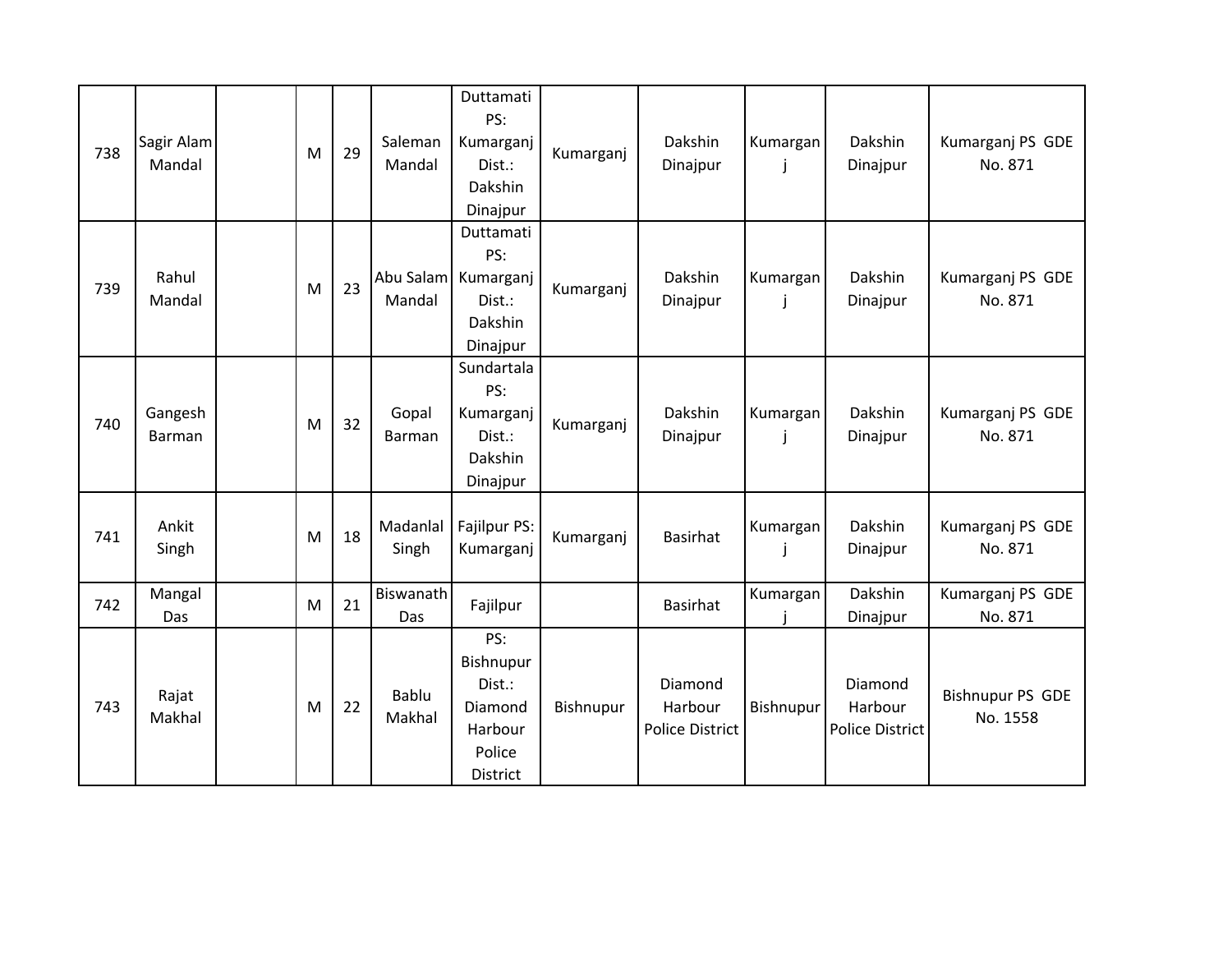| 744 | Sanjit Bag           | M | 26 | Milan Bag       | PS:<br>Bishnupur<br>Dist.:<br>Diamond<br>Harbour<br>Police<br>District        | Bishnupur | Diamond<br>Harbour<br><b>Police District</b> | Bishnupur | Diamond<br>Harbour<br>Police District        | <b>Bishnupur PS GDE</b><br>No. 1558 |
|-----|----------------------|---|----|-----------------|-------------------------------------------------------------------------------|-----------|----------------------------------------------|-----------|----------------------------------------------|-------------------------------------|
| 745 | Muktar<br>Sk         | M | 32 | Anowar Sk       | PS:<br>Bishnupur<br>Dist.:<br>Diamond<br>Harbour<br>Police<br><b>District</b> | Bishnupur | Diamond<br>Harbour<br><b>Police District</b> | Bishnupur | Diamond<br>Harbour<br><b>Police District</b> | <b>Bishnupur PS GDE</b><br>No. 1563 |
| 746 | Chottu<br>Majhi      | M | 26 | Pradip<br>Majhi | PS:<br>Bishnupur<br>Dist.:<br>Diamond<br>Harbour<br>Police<br><b>District</b> | Bishnupur | Diamond<br>Harbour<br><b>Police District</b> | Bishnupur | Diamond<br>Harbour<br>Police District        | <b>Bishnupur PS GDE</b><br>No. 1563 |
| 747 | Irshad Ali<br>Mistry | M | 24 | Ishak<br>Mistry | PS:<br>Bishnupur<br>Dist.:<br>Diamond<br>Harbour<br>Police<br><b>District</b> | Bishnupur | Diamond<br>Harbour<br><b>Police District</b> | Bishnupur | Diamond<br>Harbour<br>Police District        | <b>Bishnupur PS GDE</b><br>No. 1576 |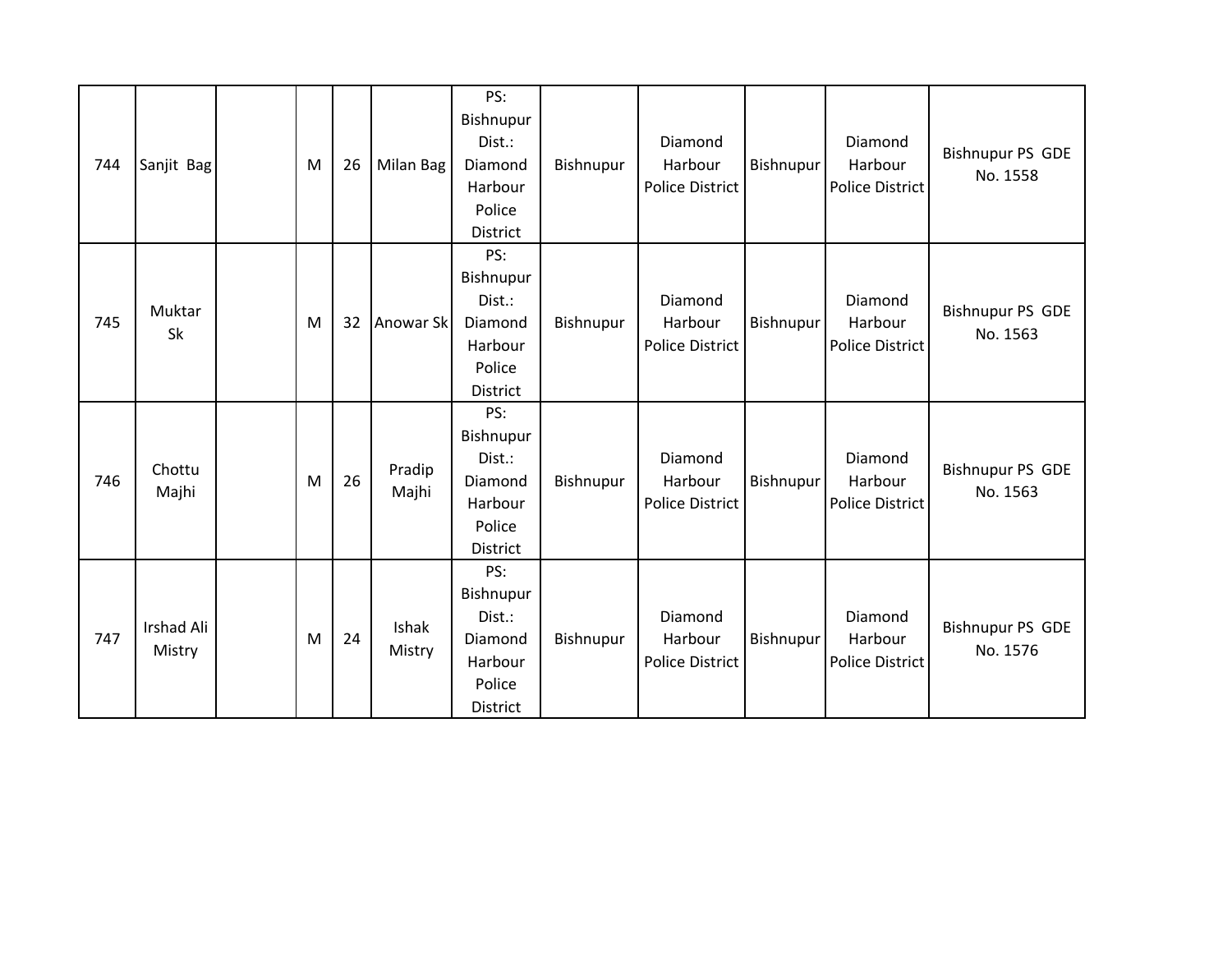| 748 | Rajat Nag             | M | 53 | Lt.<br>Nittanand<br>a Nag | PS:<br>Bishnupur<br>Dist.:<br>Diamond<br>Harbour<br>Police<br>District | Bishnupur | Diamond<br>Harbour<br><b>Police District</b> | Bishnupur | Diamond<br>Harbour<br><b>Police District</b> | <b>Bishnupur PS GDE</b><br>No. 1576 |
|-----|-----------------------|---|----|---------------------------|------------------------------------------------------------------------|-----------|----------------------------------------------|-----------|----------------------------------------------|-------------------------------------|
| 749 | Bapi Gazi             | M | 30 | Islam Gazi                | PS:<br>Bishnupur<br>Dist.:<br>Diamond<br>Harbour<br>Police<br>District | Bishnupur | Diamond<br>Harbour<br><b>Police District</b> | Bishnupur | Diamond<br>Harbour<br><b>Police District</b> | <b>Bishnupur PS GDE</b><br>No. 1576 |
| 750 | Shibsanka<br>r Rajfar | M | 40 | Lt. Joynam<br>Rajfar      | PS:<br>Bishnupur<br>Dist.:<br>Diamond<br>Harbour<br>Police<br>District | Bishnupur | Diamond<br>Harbour<br><b>Police District</b> | Bishnupur | Diamond<br>Harbour<br><b>Police District</b> | <b>Bishnupur PS GDE</b><br>No. 1576 |
| 751 | Chattar<br>Pailan     | M | 30 | Lt. Chad<br>Ali Pailan    | PS:<br>Bishnupur<br>Dist.:<br>Diamond<br>Harbour<br>Police<br>District | Bishnupur | Diamond<br>Harbour<br><b>Police District</b> | Bishnupur | Diamond<br>Harbour<br><b>Police District</b> | <b>Bishnupur PS GDE</b><br>No. 1576 |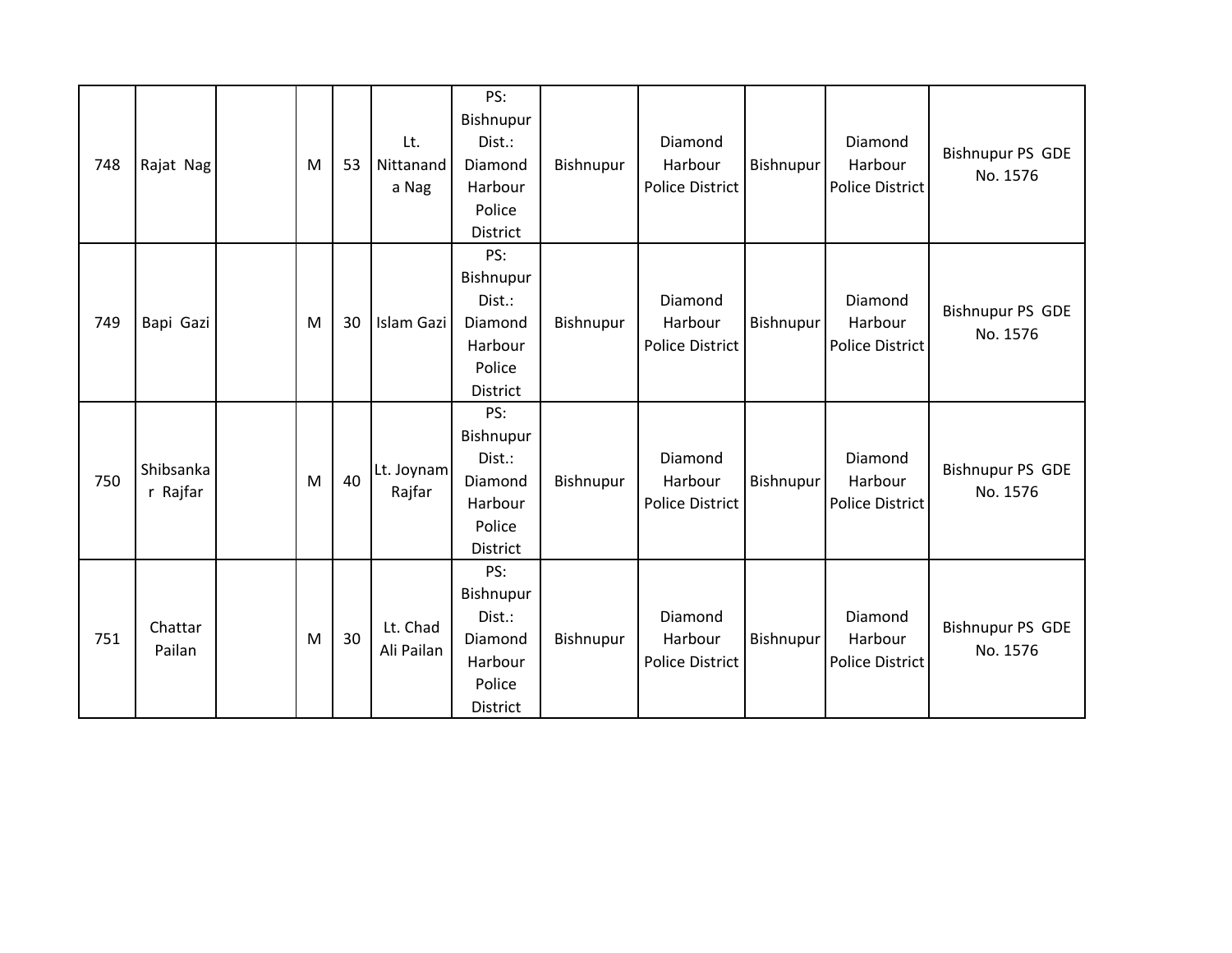| 752 | <b>Dipak</b><br>Mondal | M | 28 | Sanjoy<br>Mondal      | PS:<br>Bishnupur<br>Dist.:<br>Diamond<br>Harbour<br>Police<br>District | Bishnupur | Diamond<br>Harbour<br><b>Police District</b> | Bishnupur | Diamond<br>Harbour<br><b>Police District</b> | <b>Bishnupur PS GDE</b><br>No. 1576 |
|-----|------------------------|---|----|-----------------------|------------------------------------------------------------------------|-----------|----------------------------------------------|-----------|----------------------------------------------|-------------------------------------|
| 753 | <b>Biplab</b><br>Patra | M | 50 | Kanai<br>Patra        | PS:<br>Bishnupur<br>Dist.:<br>Diamond<br>Harbour<br>Police<br>District | Bishnupur | Diamond<br>Harbour<br><b>Police District</b> | Bishnupur | Diamond<br>Harbour<br><b>Police District</b> | <b>Bishnupur PS GDE</b><br>No. 1576 |
| 754 | Ananda<br>Malik        | M | 32 | Ramesh<br>Malik       | PS:<br>Bishnupur<br>Dist.:<br>Diamond<br>Harbour<br>Police<br>District | Bishnupur | Diamond<br>Harbour<br><b>Police District</b> | Bishnupur | Diamond<br>Harbour<br>Police District        | <b>Bishnupur PS GDE</b><br>No. 1576 |
| 755 | Ruhul<br>Amin<br>Molla | M | 25 | Lt. Noor<br>Md. Molla | PS:<br>Bishnupur<br>Dist.:<br>Diamond<br>Harbour<br>Police<br>District | Bishnupur | Diamond<br>Harbour<br><b>Police District</b> | Bishnupur | Diamond<br>Harbour<br><b>Police District</b> | <b>Bishnupur PS GDE</b><br>No. 418  |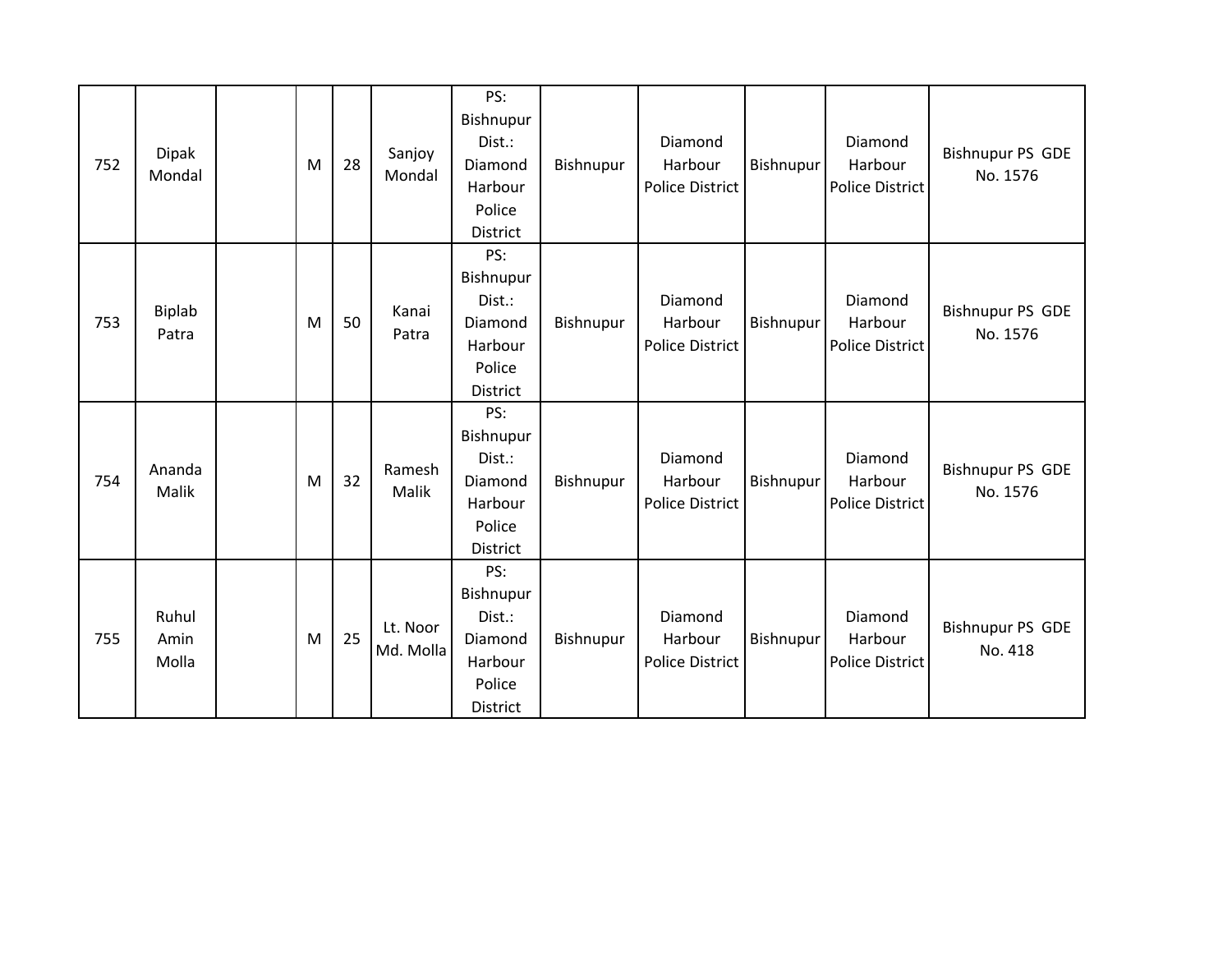| 756 | Ajay Das                   | M | 35 | Lt Nalin<br>Ch Das   | PS:<br>Diamond<br>harbour<br>Dist.:<br>Diamond<br>Harbour<br>Police<br>District | Diamond<br>harbour | Diamond<br>Harbour<br><b>Police District</b> | Diamond<br>harbour | Diamond<br>Harbour<br>Police District        | Diamond harbour PS<br><b>GDE No. 1925</b> |
|-----|----------------------------|---|----|----------------------|---------------------------------------------------------------------------------|--------------------|----------------------------------------------|--------------------|----------------------------------------------|-------------------------------------------|
| 757 | Sanat<br>Mondal            | M | 21 | Sanjib<br>Mondal     | PS:<br>Diamond<br>harbour<br>Dist.:<br>Diamond<br>Harbour<br>Police<br>District | Diamond<br>harbour | Diamond<br>Harbour<br><b>Police District</b> | Diamond<br>harbour | Diamond<br>Harbour<br>Police District        | Diamond harbour PS<br><b>GDE No. 1925</b> |
| 758 | Dipankar<br>Das            | M | 37 | Nemai<br>Das         | PS:<br>Diamond<br>harbour<br>Dist.:<br>Diamond<br>Harbour<br>Police<br>District | Diamond<br>harbour | Diamond<br>Harbour<br><b>Police District</b> | Diamond<br>harbour | Diamond<br>Harbour<br><b>Police District</b> | Diamond harbour PS<br><b>GDE No. 1929</b> |
| 759 | Moniruja<br>mal<br>Purkait | M | 35 | Sayad Ali<br>Purkait | PS:<br>Diamond<br>harbour<br>Dist.:<br>Diamond<br>Harbour<br>Police<br>District | Diamond<br>harbour | Diamond<br>Harbour<br><b>Police District</b> | Diamond<br>harbour | Diamond<br>Harbour<br>Police District        | Diamond harbour PS<br><b>GDE No. 1929</b> |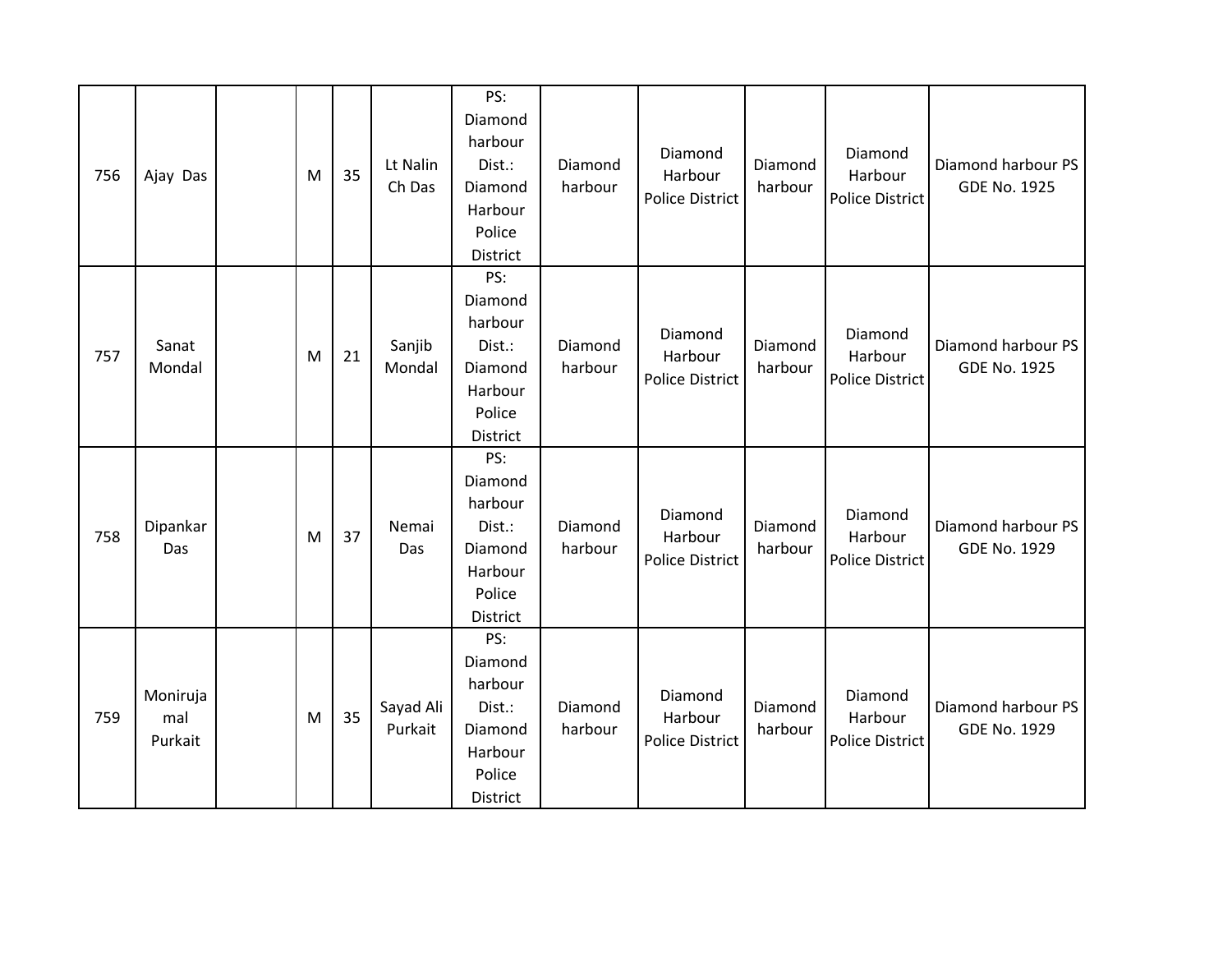| 760 | Mofijul<br>Gazi    | M | 29 | Roich Ali<br>Gazi        | PS:<br>Diamond<br>harbour<br>Dist.:<br>Diamond<br>Harbour<br>Police<br>District | Diamond<br>harbour | Diamond<br>Harbour<br><b>Police District</b> | Diamond<br>harbour | Diamond<br>Harbour<br>Police District        | Diamond harbour PS<br><b>GDE No. 1967</b> |
|-----|--------------------|---|----|--------------------------|---------------------------------------------------------------------------------|--------------------|----------------------------------------------|--------------------|----------------------------------------------|-------------------------------------------|
| 761 | Chranji<br>Pradhan | M | 30 | <b>Bablue</b><br>Pradhan | Kashirampu<br>r PS: Falta<br>Dist.:<br>Diamond<br>Harbour<br>Police<br>District | Falta              | Diamond<br>Harbour<br>Police District        | Falta              | Diamond<br>Harbour<br><b>Police District</b> | Falta PS GDE No.<br>885                   |
| 762 | Duranta<br>Hazra   | M | 32 | Sukumar<br>Hazra         | Jafarpur PS:<br>Falta Dist.:<br>Diamond<br>Harbour<br>Police<br>District        | Falta              | Diamond<br>Harbour<br>Police District        | Falta              | Diamond<br>Harbour<br>Police District        | Falta PS GDE No.<br>885                   |
| 763 | Moidul Sk          | M | 37 | Nijam Sk                 | Sirakol PS:<br>Usthi Dist.:<br>Diamond<br>Harbour<br>Police<br><b>District</b>  | Usthi              | Diamond<br>Harbour<br>Police District        | Falta              | Diamond<br>Harbour<br><b>Police District</b> | Falta PS GDE No.<br>885                   |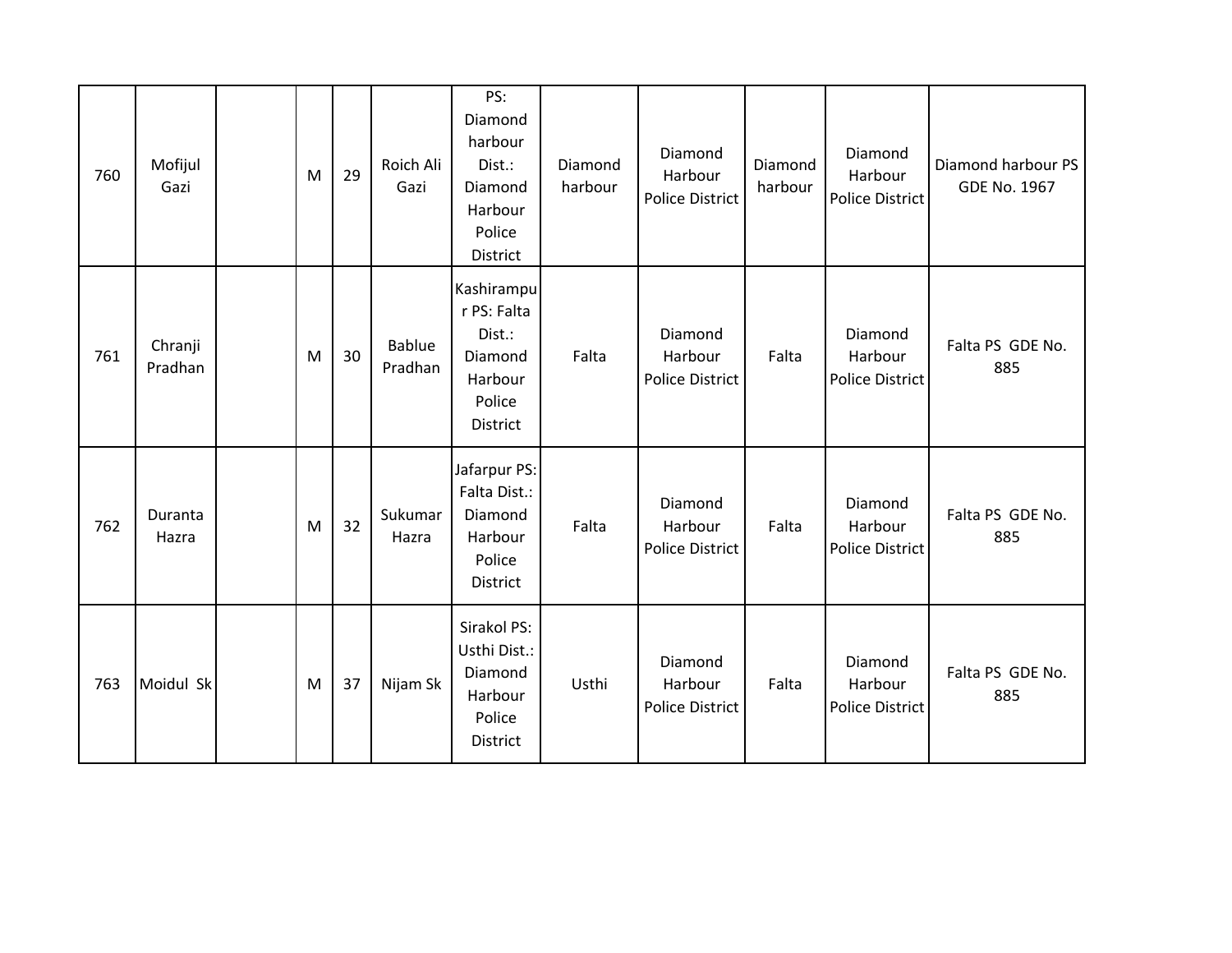| 764 | Surajit<br>Mondal<br>Mondal | M | 30 | Gandhi<br>Mondal                   | Deulisultam<br>pur PS:<br>Bishnupur<br>Dist.:<br>Diamond<br>Harbour<br>Police<br>District         | Bishnupur | Diamond<br>Harbour<br><b>Police District</b> | Falta | Diamond<br>Harbour<br>Police District        | Falta PS GDE No.<br>885 |
|-----|-----------------------------|---|----|------------------------------------|---------------------------------------------------------------------------------------------------|-----------|----------------------------------------------|-------|----------------------------------------------|-------------------------|
| 765 | <b>Tapas</b><br>Dhang       | M | 46 | Mohon<br>Dhang                     | Jafarpur PS:<br>Falta Dist.:<br>Diamond<br>Harbour<br>Police<br>District                          | Falta     | Diamond<br>Harbour<br><b>Police District</b> | Falta | Diamond<br>Harbour<br><b>Police District</b> | Falta PS GDE No.<br>885 |
| 766 | Mnabaku<br>mar<br>Mohish    | M | 42 | Lt.<br>Sailendran<br>ath<br>Mohidh | Jafarpur PS:<br>Falta Dist.:<br>Diamond<br>Harbour<br>Police<br>District                          | Falta     | Diamond<br>Harbour<br>Police District        | Falta | Diamond<br>Harbour<br><b>Police District</b> | Falta PS GDE No.<br>885 |
| 767 | Malay<br>Das                | M | 40 | Lt.<br>Swapan<br>Das               | Dakshin<br><b>Basullat PS:</b><br>Falta Dist.:<br>Diamond<br>Harbour<br>Police<br><b>District</b> | Falta     | Diamond<br>Harbour<br><b>Police District</b> | Falta | Diamond<br>Harbour<br><b>Police District</b> | Falta PS GDE No.<br>885 |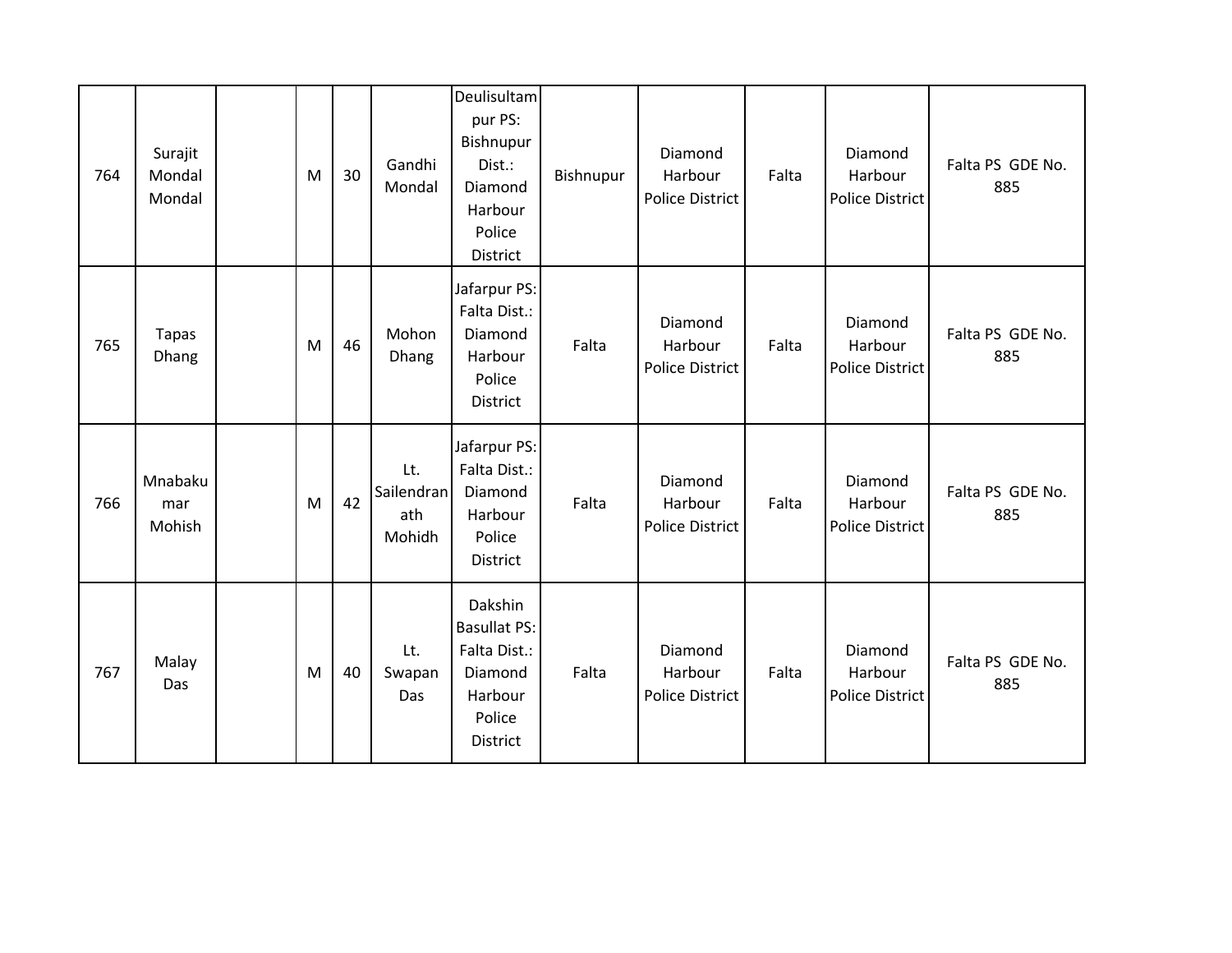| 768 | Hemanta<br>Mohish | M | 27 | Subho<br>Mohish   | Jafarpur PS:<br>Falta Dist.:<br>Diamond<br>Harbour<br>Police<br>District                                                                     | Falta              | Diamond<br>Harbour<br>Police District | Falta              | Diamond<br>Harbour<br>Police District | Falta PS GDE No.<br>885                  |
|-----|-------------------|---|----|-------------------|----------------------------------------------------------------------------------------------------------------------------------------------|--------------------|---------------------------------------|--------------------|---------------------------------------|------------------------------------------|
| 769 | Subrata<br>Das    | M | 21 | Lt. Sankar<br>Das | Ashuti<br>Kalitala,<br>P.S Kalitala<br>Ashuti,<br>South 24 P<br>PS: Kalitala<br>Ashuti<br>Dist.:<br>Diamond<br>Harbour<br>Police<br>District | Kalitala<br>Ashuti | Diamond<br>Harbour<br>Police District | Kalitala<br>Ashuti | Diamond<br>Harbour<br>Police District | Kalitala Ashuti PS<br><b>GDE No. 960</b> |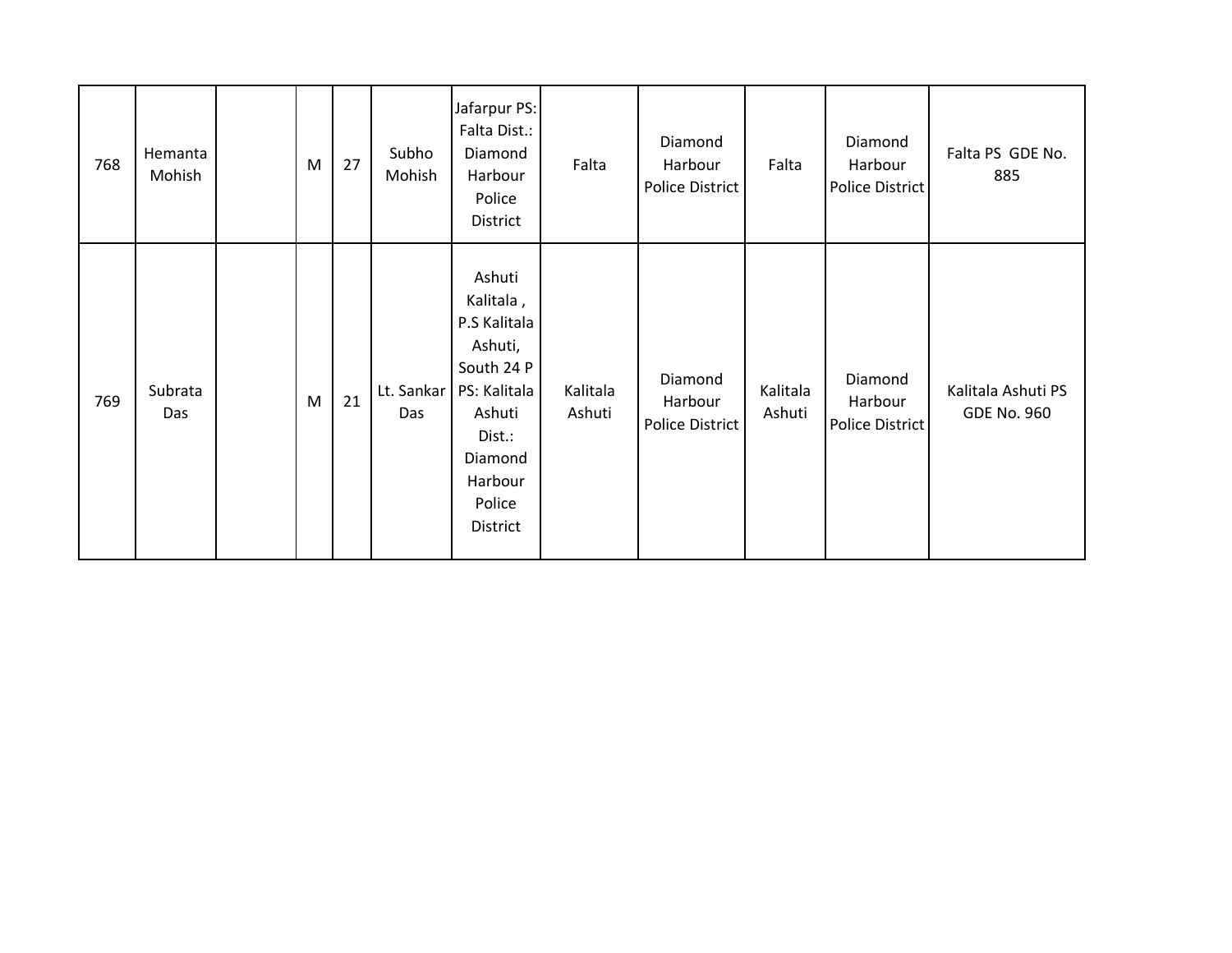| 770 | Sk Rabiel        | M | 38 | Lt. Sk Ali<br>Hossain | Ashuti<br>Kalitala,<br>P.S Kalitala<br>Ashuti,<br>South 24 P<br>PS: Kalitala<br>Ashuti<br>Dist.:<br>Diamond<br>Harbour<br>Police<br>District | Kalitala<br>Ashuti | Diamond<br>Harbour<br>Police District | Kalitala<br>Ashuti | Diamond<br>Harbour<br><b>Police District</b> | Kalitala Ashuti PS<br><b>GDE No. 960</b> |
|-----|------------------|---|----|-----------------------|----------------------------------------------------------------------------------------------------------------------------------------------|--------------------|---------------------------------------|--------------------|----------------------------------------------|------------------------------------------|
| 771 | Saiful<br>Pailan | M | 26 | Sorab<br>Pailan       | Kalagachia,<br>P.S Kalitala<br>Ashuti,<br>South 24<br>Pgs PS:<br>Kalitala<br>Ashuti<br>Dist.:<br>Diamond<br>Harbour<br>Police<br>District    | Kalitala<br>Ashuti | Diamond<br>Harbour<br>Police District | Kalitala<br>Ashuti | Diamond<br>Harbour<br>Police District        | Kalitala Ashuti PS<br>GDE No. 1001       |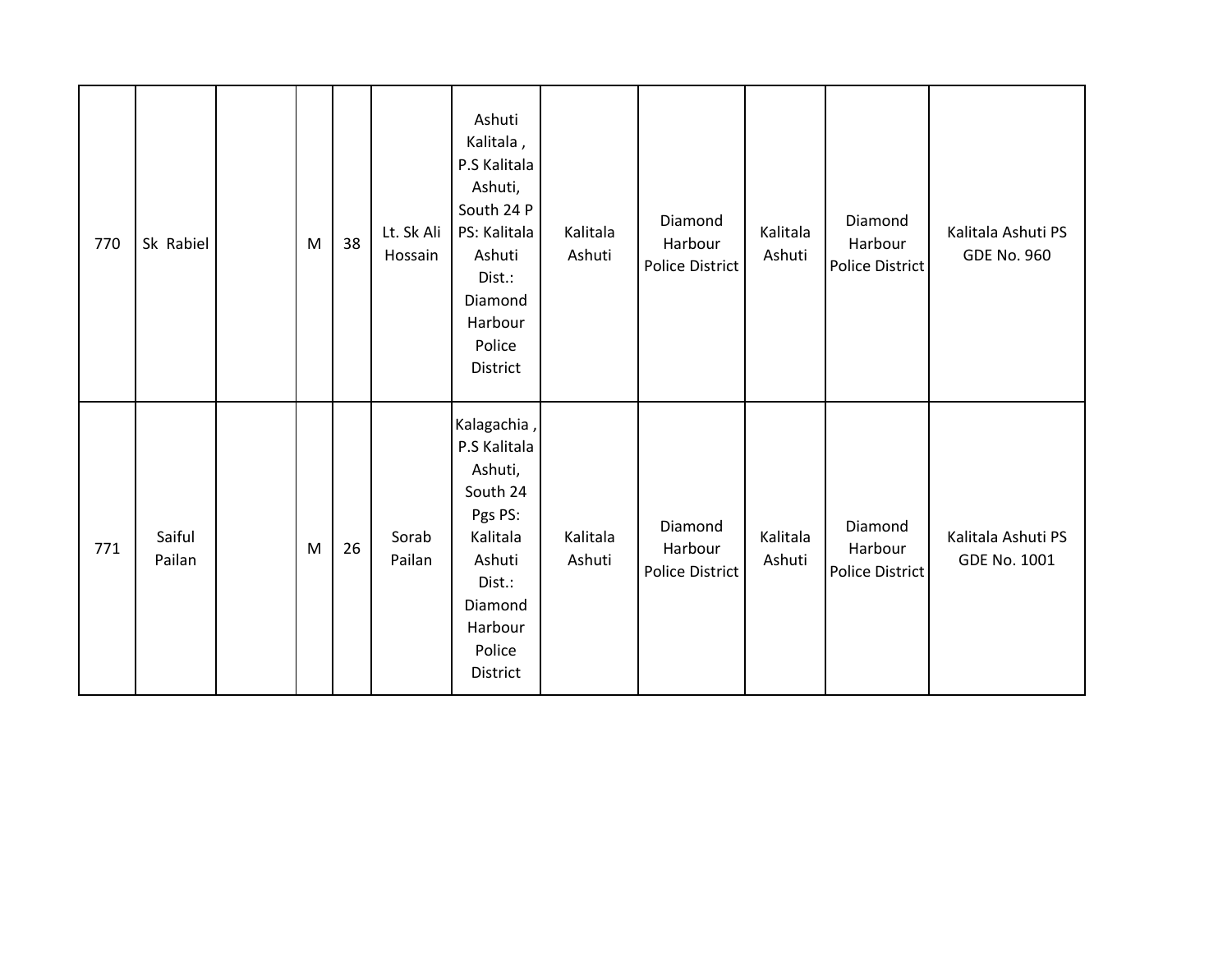| 772 | Khokan<br>Mondal   | M | 44 | Lt. Aynur<br>Mondal          | KALAGACHI<br>A PS:<br>Kalitala<br>Ashuti<br>Dist.:<br>Diamond<br>Harbour<br>Police<br><b>District</b> | Kalitala<br>Ashuti | Diamond<br>Harbour<br><b>Police District</b> | Kalitala<br>Ashuti | Diamond<br>Harbour<br><b>Police District</b> | Kalitala Ashuti PS<br><b>GDE No. 1001</b> |
|-----|--------------------|---|----|------------------------------|-------------------------------------------------------------------------------------------------------|--------------------|----------------------------------------------|--------------------|----------------------------------------------|-------------------------------------------|
| 773 | Santosh<br>Dey     | M | 48 | Lt<br><b>Biseswar</b><br>Dey | Rampur,<br>Arabinda<br>pally                                                                          |                    | <b>Basirhat</b>                              | Maheshtal<br>a     | Diamond<br>Harbour<br><b>Police District</b> | Maheshtala PS GDE<br>No. 683              |
| 774 | Su-ujjal<br>Basu   | M | 34 | Lt Kumod<br>Shankar<br>Basu  | Chowhati B<br>Block,<br>Nathpara                                                                      |                    | <b>Basirhat</b>                              | Maheshtal<br>a     | Diamond<br>Harbour<br>Police District        | Maheshtala PS GDE<br>No. 1367             |
| 775 | Rahamatu<br>lla Sk | M | 43 | Abdur<br>Rahim Sk            | Bilandapur<br>PS:<br>Mograhat<br>Dist.:<br>Diamond<br>Harbour<br>Police<br>District                   | Mograhat           | Diamond<br>Harbour<br><b>Police District</b> | Mograhat           | Diamond<br>Harbour<br>Police District        | Mograhat PS GDE<br>No. 1580               |
| 776 | Safiuddin<br>Sk    | M | 33 | Abdur<br>Rahim Sk            | Bilandapur<br>PS:<br>Mograhat<br>Dist.:<br>Diamond<br>Harbour<br>Police<br>District                   | Mograhat           | Diamond<br>Harbour<br><b>Police District</b> | Mograhat           | Diamond<br>Harbour<br><b>Police District</b> | Mograhat PS GDE<br>No. 1580               |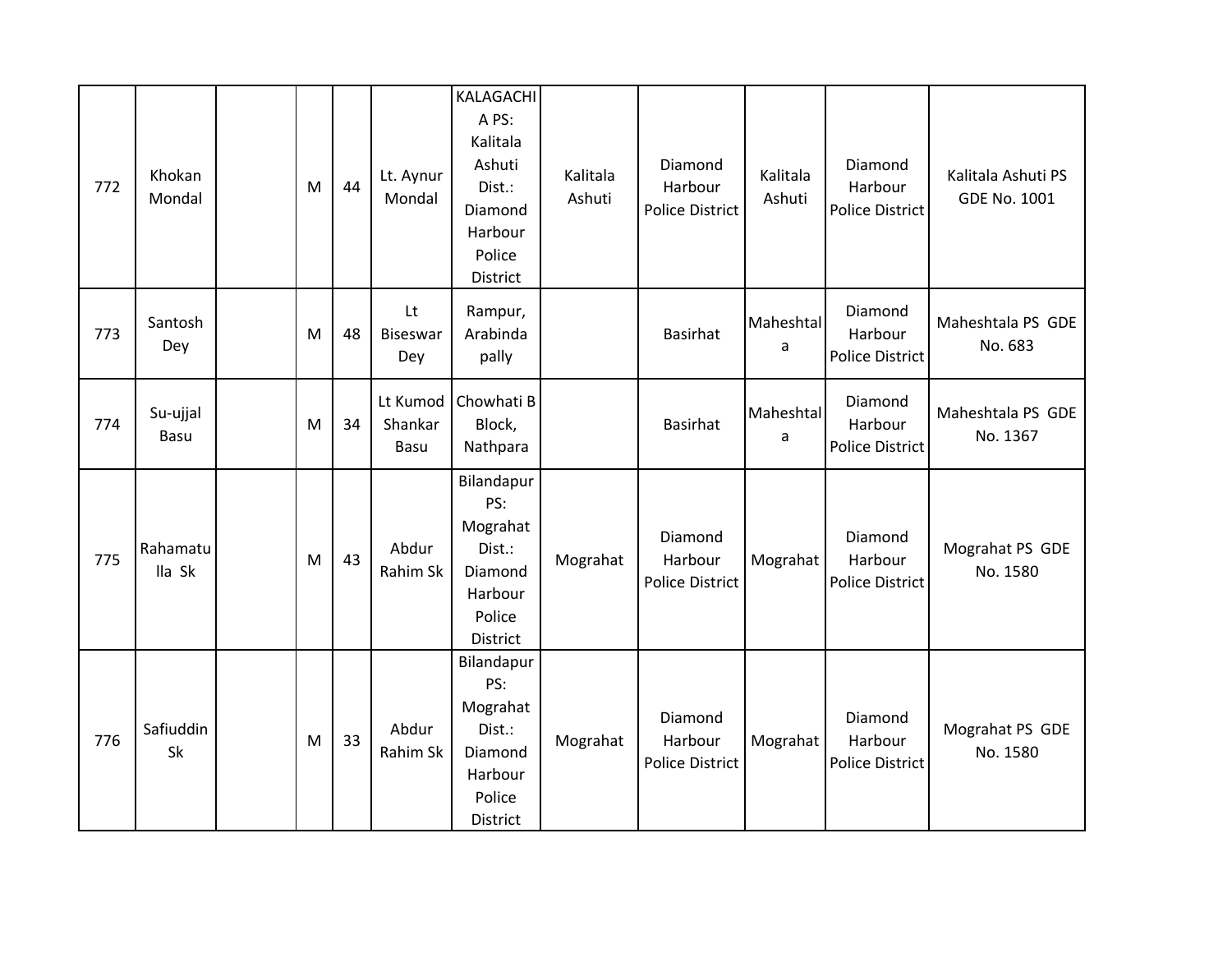| 777 | <b>Buddadeb</b><br>Gayen | M | 43 | Montajul<br>Gayen  | Harisankar<br>pur PS:<br>Mograhat<br>Dist.:<br>Diamond<br>Harbour<br>Police<br>District | Mograhat  | Diamond<br>Harbour<br><b>Police District</b> | Mograhat  | Diamond<br>Harbour<br>Police District        | Mograhat PS GDE<br>No. 1516 |
|-----|--------------------------|---|----|--------------------|-----------------------------------------------------------------------------------------|-----------|----------------------------------------------|-----------|----------------------------------------------|-----------------------------|
| 778 | Dipak Mal                | M | 40 | Lt. Gopal<br>Mal   | Telari PS:<br>Nodakhali<br>Dist.:<br>Diamond<br>Harbour<br>Police<br>District           | Nodakhali | Diamond<br>Harbour<br><b>Police District</b> | Nodakhali | Diamond<br>Harbour<br><b>Police District</b> | Nodakhali PS GDE<br>No. 356 |
| 779 | Tanmoy<br>Samanta        | M | 25 | Sukumar<br>Samanta | Bahirkunja<br>PS:<br>Nodakhali<br>Dist.:<br>Diamond<br>Harbour<br>Police<br>District    | Nodakhali | Diamond<br>Harbour<br><b>Police District</b> | Nodakhali | Diamond<br>Harbour<br>Police District        | Nodakhali PS GDE<br>No. 356 |
| 780 | Robin<br>Mal             | M | 38 | Lt. Gopal<br>Mal   | Telari PS:<br>Nodakhali<br>Dist.:<br>Diamond<br>Harbour<br>Police<br>District           | Nodakhali | Diamond<br>Harbour<br><b>Police District</b> | Nodakhali | Diamond<br>Harbour<br><b>Police District</b> | Nodakhali PS GDE<br>No. 366 |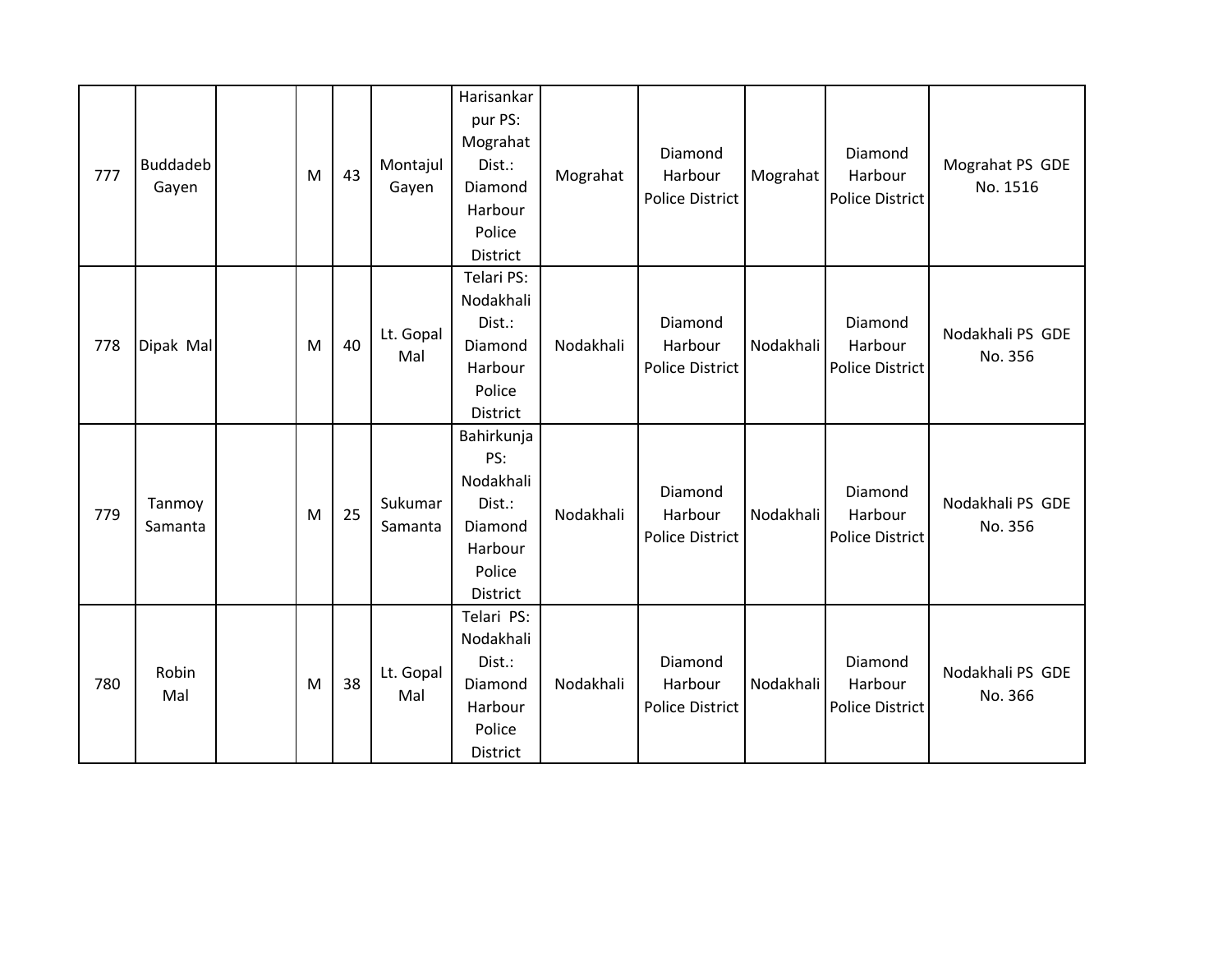| 781 | Soumodip<br>Sen     | M | 26 | Lt.<br>Madhusud<br>an Sen | Telari PS:<br>Nodakhali<br>Dist.:<br>Diamond<br>Harbour<br>Police<br>District          | Nodakhali | Diamond<br>Harbour<br><b>Police District</b> | Nodakhali | Diamond<br>Harbour<br><b>Police District</b> | Nodakhali PS GDE<br>No. 366  |
|-----|---------------------|---|----|---------------------------|----------------------------------------------------------------------------------------|-----------|----------------------------------------------|-----------|----------------------------------------------|------------------------------|
| 782 | Meghdut<br>Khanra   | M | 25 | Jitendra<br>Khana         | Poali PS:<br>Nodakhali<br>Dist.:<br>Diamond<br>Harbour<br>Police<br>District           | Nodakhali | Diamond<br>Harbour<br><b>Police District</b> | Nodakhali | Diamond<br>Harbour<br><b>Police District</b> | Nodakhali PS GDE<br>No. 378  |
| 783 | Indrajai<br>Samanta | M | 23 | Sujay<br>Samanta          | Gopalpur<br>PS: Falta<br>Dist.:<br>Diamond<br>Harbour<br>Police<br>District            | Falta     | Diamond<br>Harbour<br><b>Police District</b> | Nodakhali | Diamond<br>Harbour<br><b>Police District</b> | Nodakhali PS GDE<br>No. 378  |
| 784 | Sanjoy<br>Pal       | M | 36 | Gopal Ch<br>Pal           | Uttar<br>Raipur PS:<br>Nodakhali<br>Dist.:<br>Diamond<br>Harbour<br>Police<br>District | Nodakhali | Diamond<br>Harbour<br><b>Police District</b> | Nodakhali | Diamond<br>Harbour<br>Police District        | Nodakhali PS GDE<br>No. 1258 |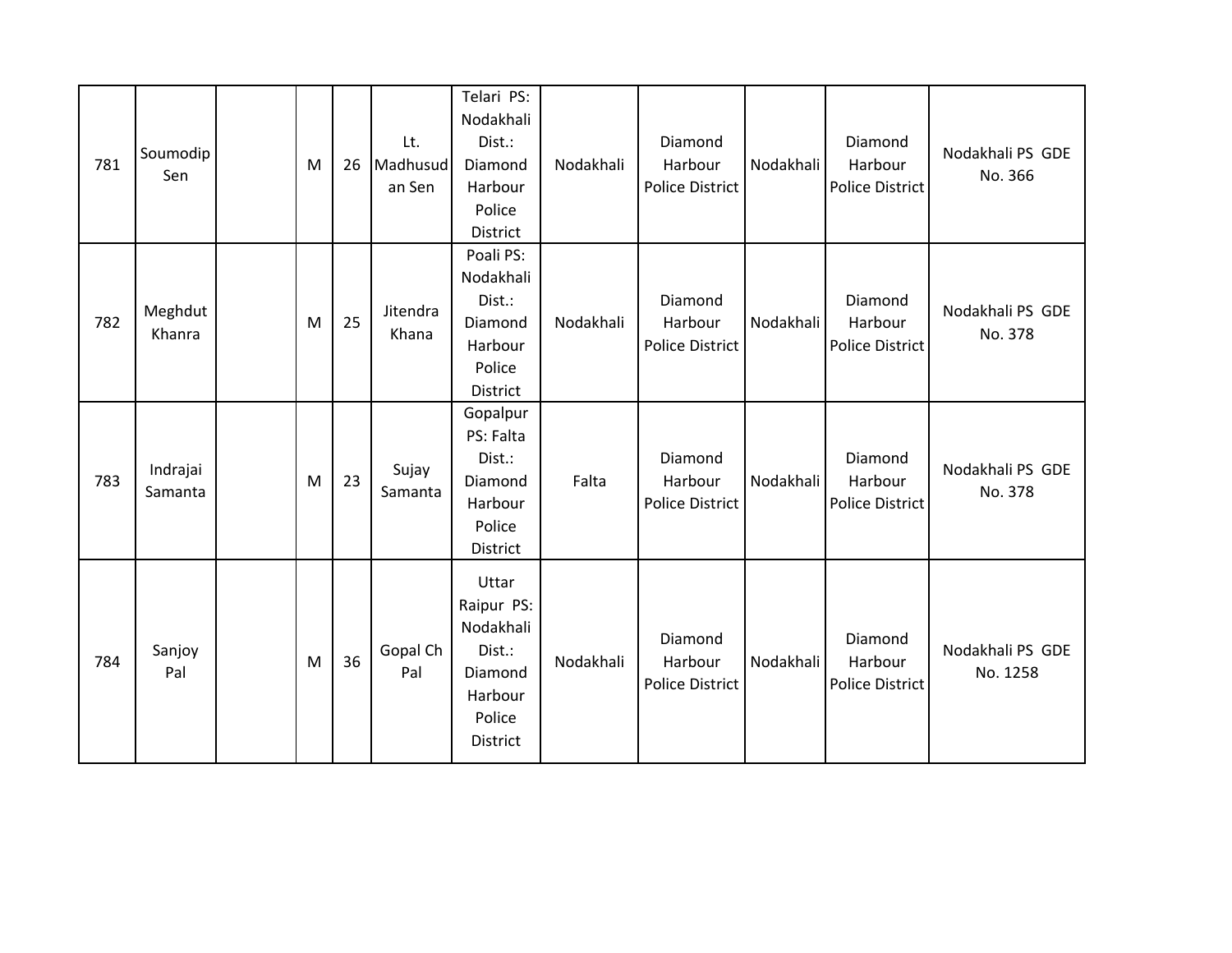| 785 | Pappu<br>Mallick | M | 39 | Lt.<br>Alimuddin<br>Mallick | Paschim<br>Umedpur<br>PS:<br>Nodakhali<br>Dist.:<br>Diamond<br>Harbour<br>Police<br>District               | Nodakhali          | Diamond<br>Harbour<br><b>Police District</b> | Nodakhali          | Diamond<br>Harbour<br><b>Police District</b> | Nodakhali PS GDE<br>No. 1277             |
|-----|------------------|---|----|-----------------------------|------------------------------------------------------------------------------------------------------------|--------------------|----------------------------------------------|--------------------|----------------------------------------------|------------------------------------------|
| 786 | Raja<br>Maliick  | M | 34 | Kasem<br>Mallick            | Paschim<br>Umedpur<br>PS:<br>Nodakhali<br>Dist.:<br>Diamond<br>Harbour<br>Police<br>District               | Nodakhali          | Diamond<br>Harbour<br><b>Police District</b> | Nodakhali          | Diamond<br>Harbour<br><b>Police District</b> | Nodakhali PS GDE<br>No. 1277             |
| 787 | Pitam<br>Mondal  | M | 21 | Netai<br>Mondal             | Parulia,<br>Majher<br>Para PS:<br>Parulia<br>coastal<br>Dist.:<br>Diamond<br>Harbour<br>Police<br>District | Parulia<br>coastal | Diamond<br>Harbour<br>Police District        | Parulia<br>coastal | Diamond<br>Harbour<br><b>Police District</b> | Parulia coastal PS<br><b>GDE No. 539</b> |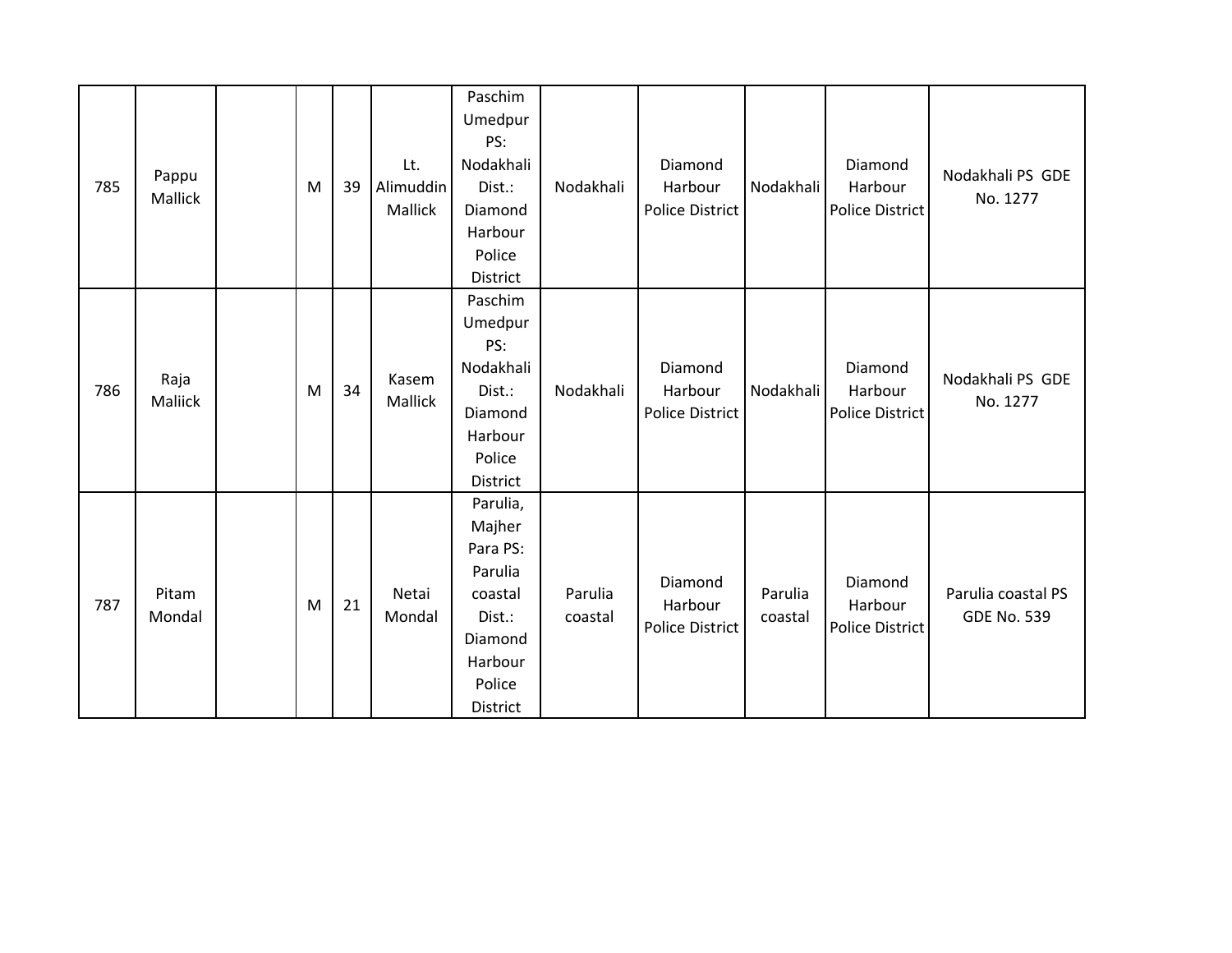| 788 | Motiar<br>Rahaman   | M | 40 | Abu<br>Samad<br>Mallick | Rajibpur,<br>Ward<br>No.14 PS:<br>Pujali Dist.:<br>Diamond<br>Harbour<br>Police<br>District                        | Pujali            | Diamond<br>Harbour<br><b>Police District</b> | Pujali            | Diamond<br>Harbour<br><b>Police District</b> | Pujali PS GDE No.<br>655                |
|-----|---------------------|---|----|-------------------------|--------------------------------------------------------------------------------------------------------------------|-------------------|----------------------------------------------|-------------------|----------------------------------------------|-----------------------------------------|
| 789 | Sk Altab<br>Hossain | M | 28 | Lt. Sk<br>Amjed Ali     | Chotobattal<br>al, Ward<br>No.06 PS:<br>Pujali Dist.:<br>Diamond<br>Harbour<br>Police<br>District                  | Pujali            | Diamond<br>Harbour<br><b>Police District</b> | Pujali            | Diamond<br>Harbour<br><b>Police District</b> | Pujali PS GDE No.<br>665                |
| 790 | Morsalim<br>Molla   | M | 22 | Lt Saiful<br>Molla      | <b>New</b><br>Panchur<br>Molla Para<br>PS:<br>Rabindrana<br>gar Dist.:<br>Diamond<br>Harbour<br>Police<br>District | Rabindranag<br>ar | Diamond<br>Harbour<br><b>Police District</b> | Rabindran<br>agar | Diamond<br>Harbour<br>Police District        | Rabindranagar PS<br><b>GDE No. 1058</b> |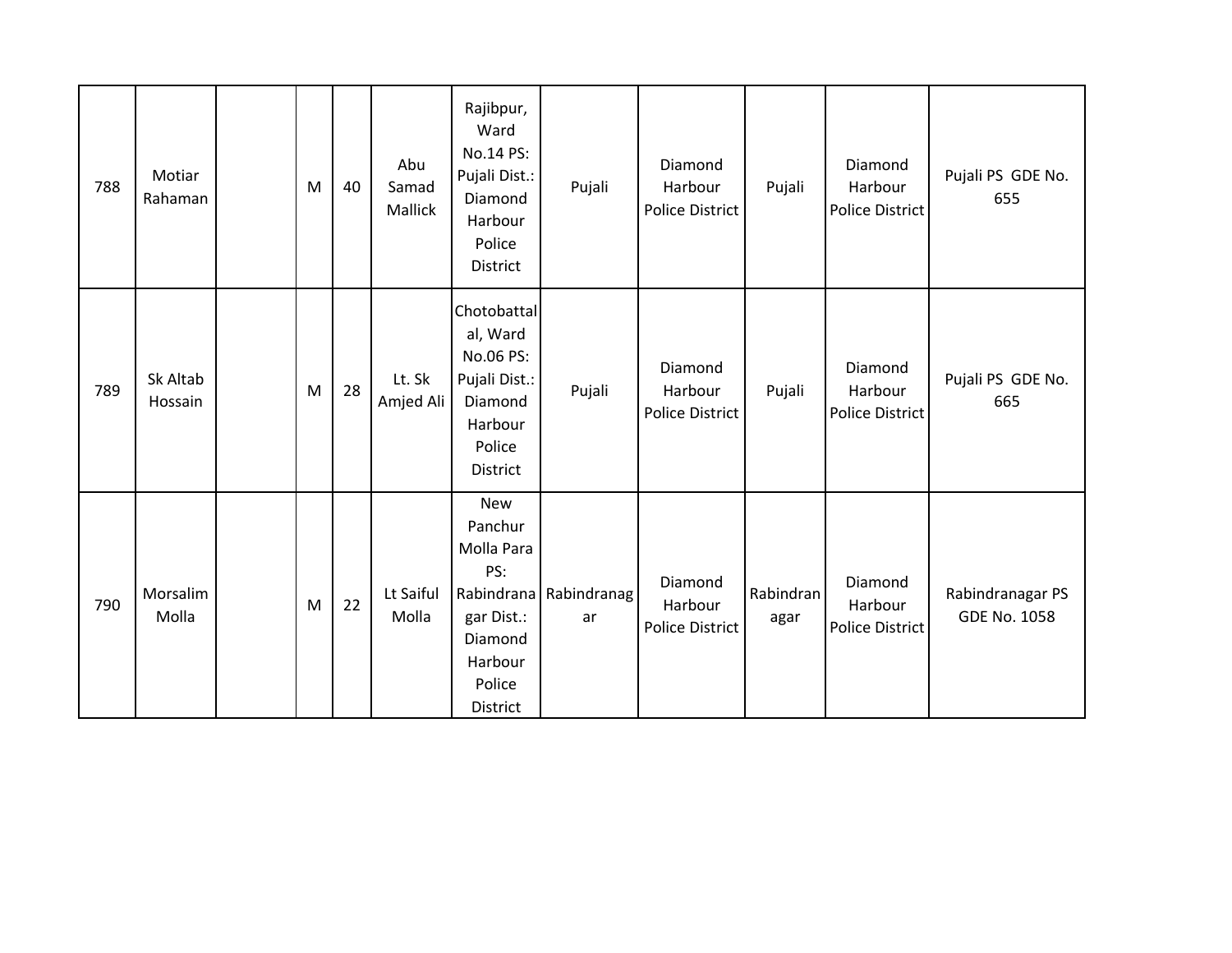| 791 | Sk Warish<br>Ali    |       | M | 30 | Sk<br>Mirajuddi<br>n | C/315,<br>Ramdashati<br>Kazirdanga,<br>PO-Garden<br>Reach PS:<br>Rabindrana<br>gar Dist.:<br>Diamond<br>Harbour<br>Police<br>District | Rabindranag<br>ar  | Diamond<br>Harbour<br>Police District | Rabindran<br>agar | Diamond<br>Harbour<br><b>Police District</b> | Rabindranagar PS<br><b>GDE No. 1058</b> |
|-----|---------------------|-------|---|----|----------------------|---------------------------------------------------------------------------------------------------------------------------------------|--------------------|---------------------------------------|-------------------|----------------------------------------------|-----------------------------------------|
| 792 | Nausad<br>Alam      | Chand | M | 32 | Lt Jahangir<br>Khan  | 1/213,<br>Paharpur<br>Road PS:<br>Garden<br>reach Dist.:<br>Kolkata                                                                   | Garden<br>reach    | Kolkata                               | Rabindran<br>agar | Diamond<br>Harbour<br><b>Police District</b> | Rabindranagar PS<br><b>GDE No. 1058</b> |
| 793 | Mritunjoy<br>Halder |       | M | 20 | Chana<br>Halder      | Sathra Pole<br>PS:<br>Diamond<br>harbour<br>Dist.:<br>Diamond<br>Harbour<br>Police<br>District                                        | Diamond<br>harbour | Diamond<br>Harbour<br>Police District | Ramnagar          | Diamond<br>Harbour<br><b>Police District</b> | Ramnagar PS GDE<br>No. 864              |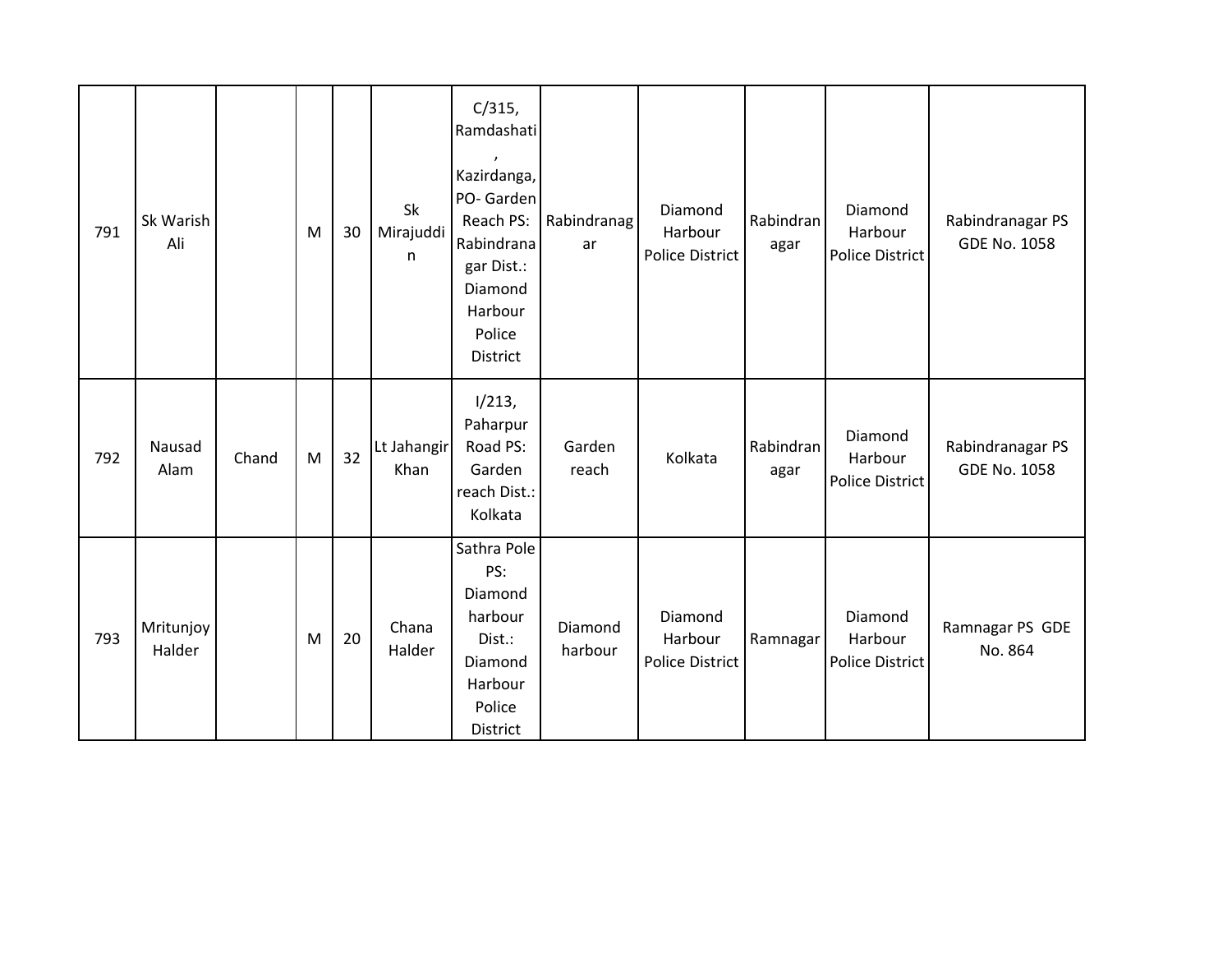| 794 | Subir<br>Dhara       | M | 20 | Bhajohori<br>Dhara   | Sathra Pole<br>PS:<br>Diamond<br>harbour<br>Dist.:<br>Diamond<br>Harbour<br>Police<br>District | Diamond<br>harbour | Diamond<br>Harbour<br><b>Police District</b> | Ramnagar | Diamond<br>Harbour<br><b>Police District</b> | Ramnagar PS GDE<br>No. 864 |
|-----|----------------------|---|----|----------------------|------------------------------------------------------------------------------------------------|--------------------|----------------------------------------------|----------|----------------------------------------------|----------------------------|
| 795 | Srinatha<br>Pramanik | M | 20 | Channdan<br>Pramanik | Sathra Pole<br>PS:<br>Diamond<br>harbour<br>Dist.:<br>Diamond<br>Harbour<br>Police<br>District | Diamond<br>harbour | Diamond<br>Harbour<br><b>Police District</b> | Ramnagar | Diamond<br>Harbour<br>Police District        | Ramnagar PS GDE<br>No. 864 |
| 796 | Ranajit<br>Halder    | M | 21 | Dilip<br>Halder      | Sathra Pole<br>PS:<br>Diamond<br>harbour<br>Dist.:<br>Diamond<br>Harbour<br>Police<br>District | Diamond<br>harbour | Diamond<br>Harbour<br><b>Police District</b> | Ramnagar | Diamond<br>Harbour<br><b>Police District</b> | Ramnagar PS GDE<br>No. 864 |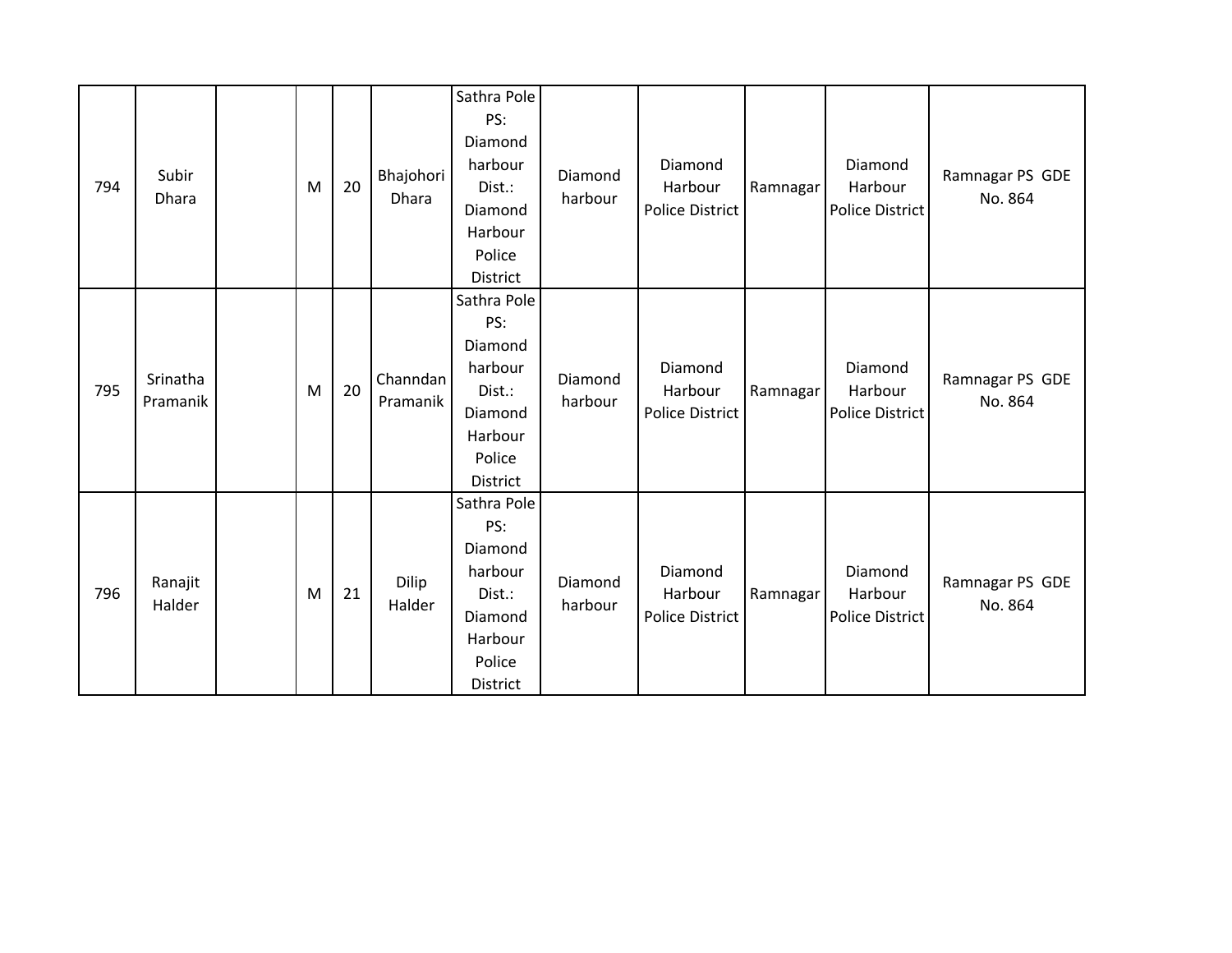| 797 | Baneswar<br>Jana          | M |    | Lt Dilip<br>Jana                   | Parerghat<br>$W/N - 03$<br>PS-<br>Arambagh<br>Dist-Ho PS:<br>Arambagh<br>Dist.:<br>Hooghly<br>Rural | Arambagh |                 |          | Hooghly Rural Arambagh Hooghly Rural | Arambagh PS GDE<br>No. 1417   |
|-----|---------------------------|---|----|------------------------------------|-----------------------------------------------------------------------------------------------------|----------|-----------------|----------|--------------------------------------|-------------------------------|
| 798 | Sanjoy<br>Singh           | M | 52 | Lt<br>Lalmohon                     | Srikanta                                                                                            |          | <b>Basirhat</b> | Balagarh | <b>Hooghly Rural</b>                 | Balagarh PS GDE No.<br>1122   |
| 799 | Rajesh<br>Rajbhar         | M | 38 | Sambhu                             | Srikanta                                                                                            |          | <b>Basirhat</b> | Balagarh | <b>Hooghly Rural</b>                 | Balagarh PS GDE No.<br>1122   |
| 800 | Sanjoy<br>Roy             | M | 30 | Lt.<br>Laxman                      | NAricha                                                                                             |          | <b>Basirhat</b> | Balagarh | <b>Hooghly Rural</b>                 | Balagarh PS GDE No.<br>1123   |
| 801 | Rakesh<br>Das             | M | 24 | Sonatan                            | Kobura                                                                                              |          | <b>Basirhat</b> |          | Balagarh Hooghly Rural               | Balagarh PS GDE No.<br>1123   |
| 802 | Basudeb<br>Halder         | M | 59 | Lt.<br>Narayan                     | Sukuria                                                                                             |          | <b>Basirhat</b> | Balagarh | <b>Hooghly Rural</b>                 | Balagarh PS GDE No.<br>1123   |
| 803 | Tanmoy<br>Chakrobor<br>ty | M | 34 | Naba Kr.                           | Sukuria                                                                                             |          | <b>Basirhat</b> | Balagarh | <b>Hooghly Rural</b>                 | Balagarh PS GDE No.<br>1123   |
| 804 | Satyajit<br><b>Biswas</b> | M | 19 | Lt. Surojit                        | Jirat                                                                                               |          | <b>Basirhat</b> | Balagarh | <b>Hooghly Rural</b>                 | Balagarh PS GDE No.<br>1123   |
| 805 | Sagar<br>Sarkar           | M | 20 | Ramesh                             | Jirat                                                                                               |          | <b>Basirhat</b> | Balagarh | <b>Hooghly Rural</b>                 | Balagarh PS GDE No.<br>1123   |
| 806 | Krishna<br><b>Bhuia</b>   | M | 20 | Krishna<br>Chandra<br><b>Bhuia</b> | Of<br>Khanpur,<br>Shibtala,<br>PS:<br>Chanditala<br>Hooghly                                         |          | <b>Basirhat</b> |          | Chanditala Hooghly Rural             | Chanditala PS GDE<br>No. 1339 |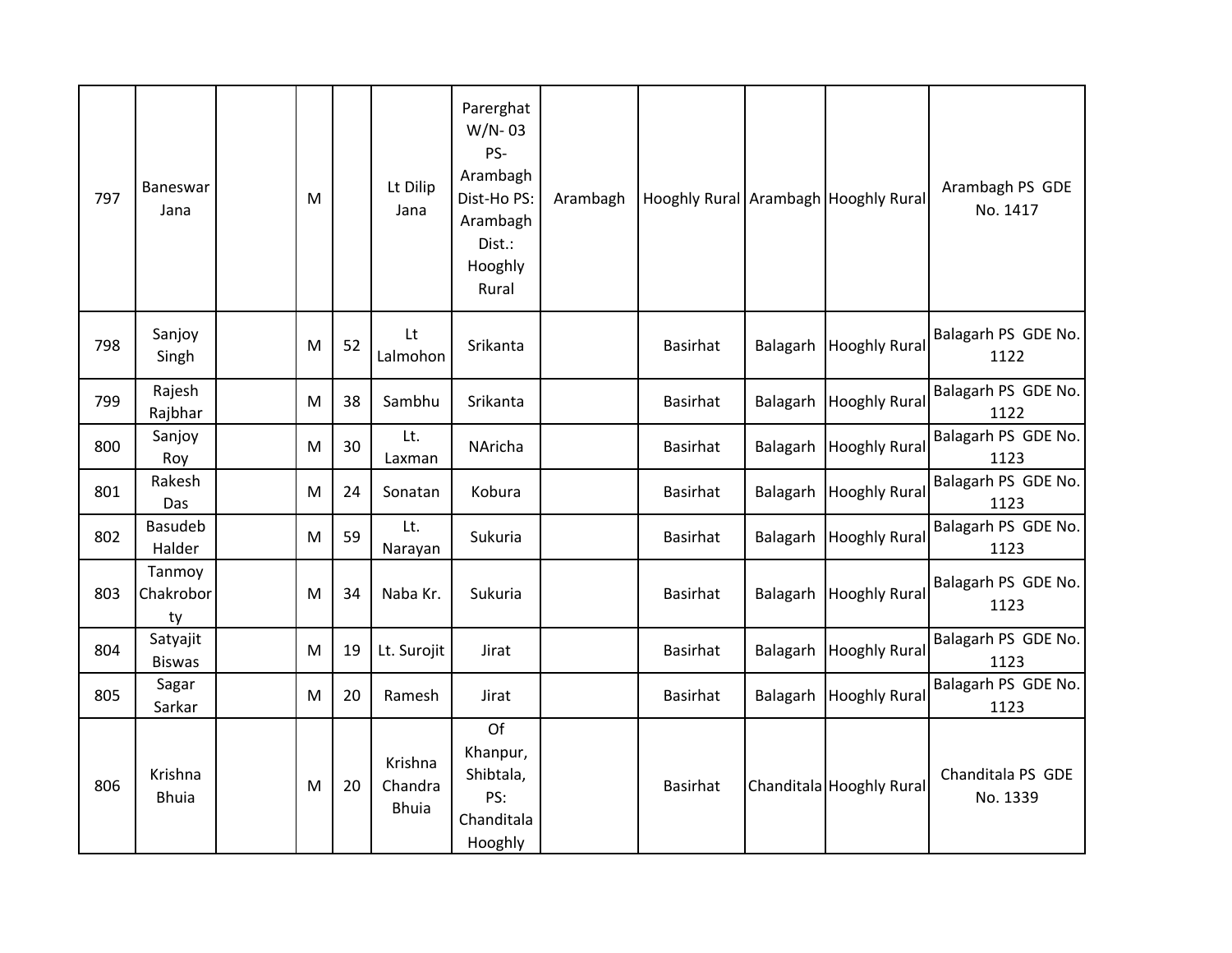| 807 | Kushal<br>Koley       | M | 20 | Tapan<br>Kumar<br>Koley | Of Vill:<br>Garalgacha,<br>Malpara,<br>PS:<br>Chanditala,<br>Hoog                                                   |        | Basirhat        |        | Chanditala Hooghly Rural | Chanditala PS GDE<br>No. 1339 |
|-----|-----------------------|---|----|-------------------------|---------------------------------------------------------------------------------------------------------------------|--------|-----------------|--------|--------------------------|-------------------------------|
| 808 | Arpan<br>Kumar<br>Roy | M | 20 | Anup<br>Kumar<br>Roy    | Of<br>Kotolpur,<br>PS:<br>Kotolpur,<br>Dist:<br>Bankura                                                             |        | Basirhat        |        | Chanditala Hooghly Rural | Chanditala PS GDE<br>No. 1339 |
| 809 | Soumodip<br>Porel     | M | 19 | Netai<br>Porel          | OF Narna,<br>Moslempar<br>a, PS:<br>Domjur,<br>Howrah                                                               |        | <b>Basirhat</b> |        | Chanditala Hooghly Rural | Chanditala PS GDE<br>No. 1339 |
| 810 | Biswanath<br>Roy      | M | 38 | Tapan Roy               | Vill-<br>Goswami<br>Malipara,<br>$P.S -$<br>Dadpur,<br>Dist-<br>Hooghly PS:<br>Dadpur<br>Dist.:<br>Hooghly<br>Rural | Dadpur | Hooghly Rural   | Dadpur | <b>Hooghly Rural</b>     | Dadpur PS GDE No.<br>1137     |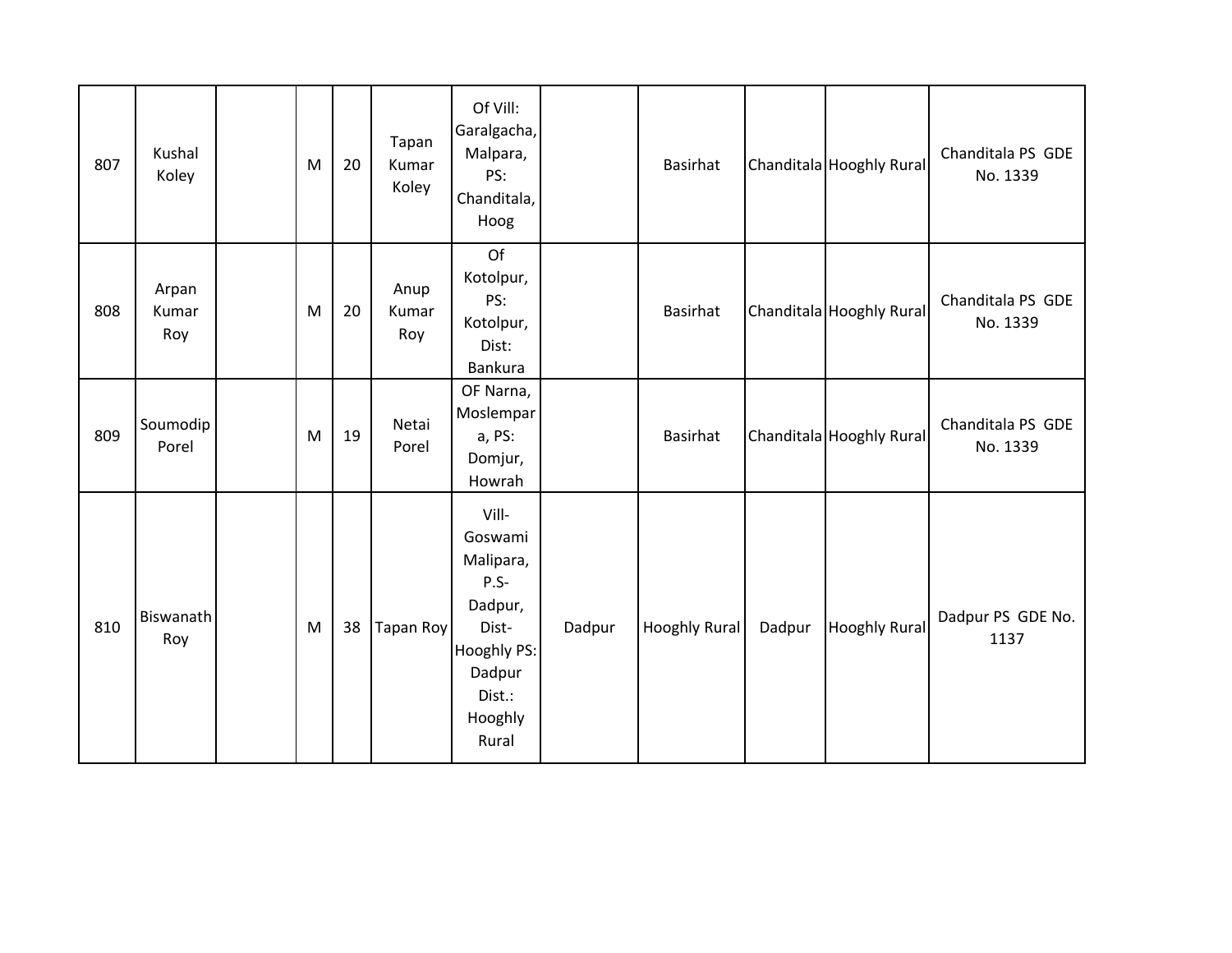| 811 | Sambhu<br><b>Bauldas</b> | M | 25 | Tapan<br><b>Bauldas</b>     | Vill-Haur,<br>$P.S-$<br>Dadpur,<br>Dist-<br>Hooghly PS:<br>Dadpur<br>Dist.:<br>Hooghly<br>Rural              | Dadpur | Hooghly Rural        | Dadpur | <b>Hooghly Rural</b> | Dadpur PS GDE No.<br>1137 |
|-----|--------------------------|---|----|-----------------------------|--------------------------------------------------------------------------------------------------------------|--------|----------------------|--------|----------------------|---------------------------|
| 812 | Surajit<br>Roy           | M | 28 | Lt<br><b>Basudeb</b><br>Roy | Vill- Goai,<br>$P.S-$<br>Dadpur,<br>Dist-<br>Hooghly PS:<br>Dadpur<br>Dist.:<br>Hooghly<br>Rural             | Dadpur | Hooghly Rural        | Dadpur | <b>Hooghly Rural</b> | Dadpur PS GDE No.<br>1137 |
| 813 | Amit<br>Mondal           | M | 32 | Lt Adhar<br>Mondal          | Vill-<br>Nerodighi,<br>Burdwan-I,<br>Purba<br>Burdwan<br>A/P-Nis PS:<br>Dadpur<br>Dist.:<br>Hooghly<br>Rural | Dadpur | <b>Hooghly Rural</b> | Dadpur | <b>Hooghly Rural</b> | Dadpur PS GDE No.<br>1125 |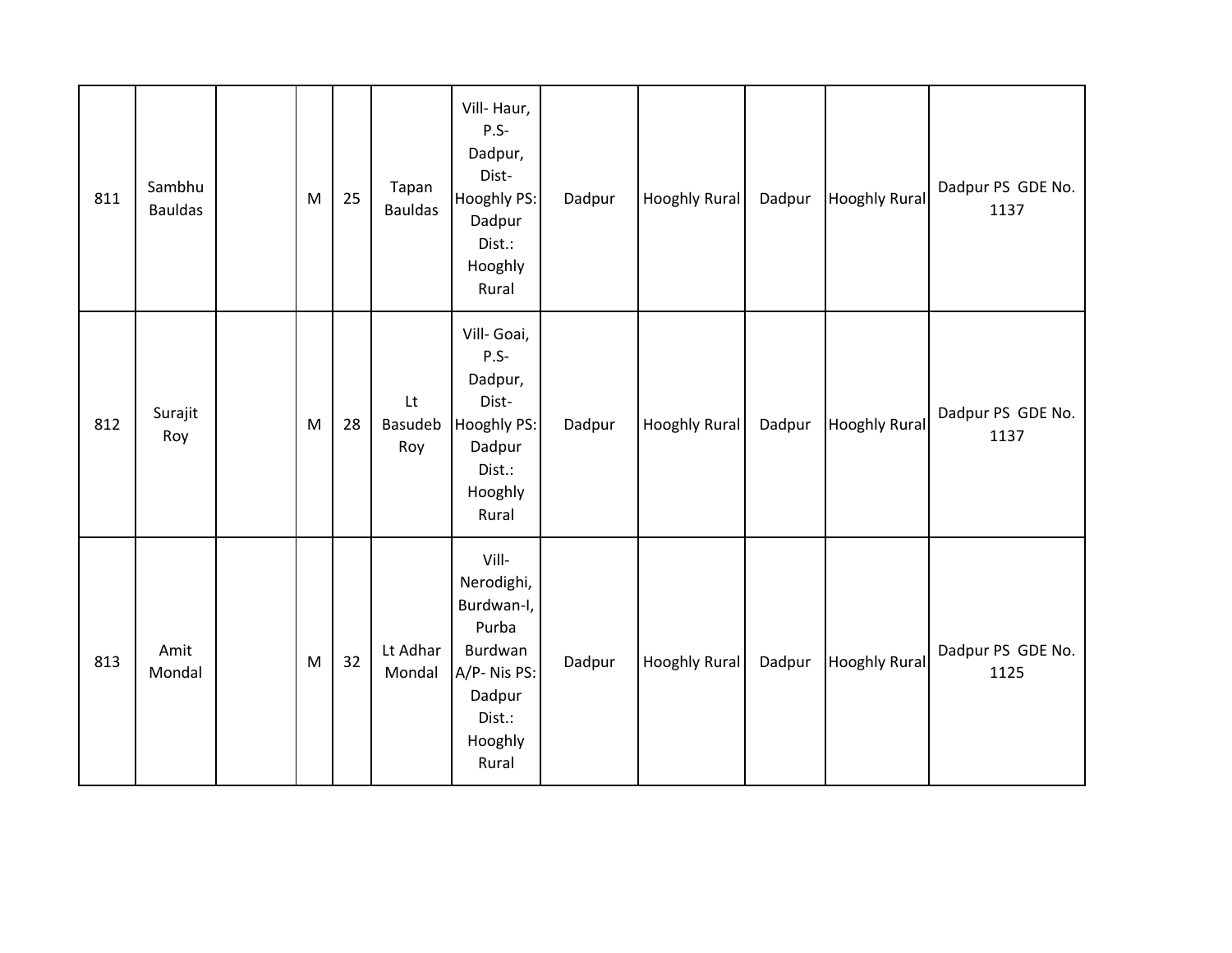| 814 | Santanu<br>Roy     | M | 48 | Late<br>Mriganga<br>Roy   | Vill-<br>Mukundap<br>ur, PS –<br>Goghat,<br>Dist –<br>Hooghly PS:<br>Goghat<br>Dist.:<br>Hooghly<br>Rural | Goghat | Hooghly Rural        | Goghat | <b>Hooghly Rural</b> | Goghat PS GDE No.<br>1352 |
|-----|--------------------|---|----|---------------------------|-----------------------------------------------------------------------------------------------------------|--------|----------------------|--------|----------------------|---------------------------|
| 815 | Kinkar<br>Malik    | M | 62 | Late<br>Debendra<br>Malik | Vill-<br>Bhabadighi,<br>PS –<br>Goghat,<br>Dist –<br>Hooghly PS:<br>Goghat<br>Dist.:<br>Hooghly<br>Rural  | Goghat | Hooghly Rural        | Goghat | <b>Hooghly Rural</b> | Goghat PS GDE No.<br>1352 |
| 816 | Animesh<br>Goswami | M | 28 | Basudeb<br>Goswami        | Vill + PS –<br>Goghat,<br>Dist-<br>Hooghly<br>PS: Goghat<br>Dist.:<br>Hooghly<br>Rural                    | Goghat | <b>Hooghly Rural</b> | Goghat | <b>Hooghly Rural</b> | Goghat PS GDE No.<br>1352 |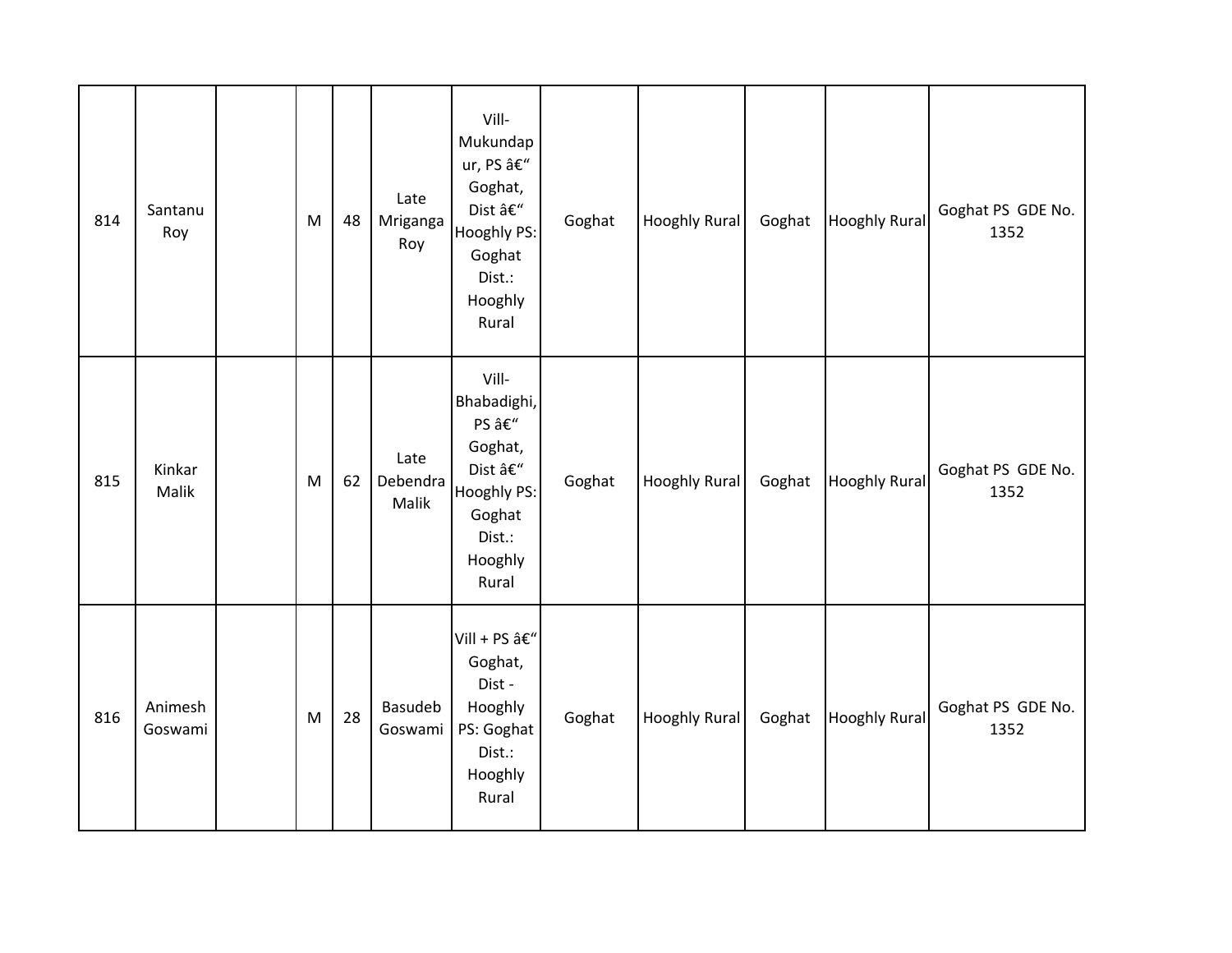| 817 | Swrup<br>Rana          | M | 28 | Digambar<br>Rana | Vill + PS –<br>Goghat,<br>Dist-<br>Hooghly<br>PS: Goghat<br>Dist.:<br>Hooghly<br>Rural                      | Goghat | Hooghly Rural        | Goghat | <b>Hooghly Rural</b> | Goghat PS GDE No.<br>1352 |
|-----|------------------------|---|----|------------------|-------------------------------------------------------------------------------------------------------------|--------|----------------------|--------|----------------------|---------------------------|
| 818 | Aloke<br>Mukherje<br>e | M | 34 | Asit<br>e        | Vill-<br>Bahagal, PS<br>– Goghat,<br>Dist –<br>Mukherje Hooghly PS:<br>Goghat<br>Dist.:<br>Hooghly<br>Rural | Goghat | Hooghly Rural        | Goghat | <b>Hooghly Rural</b> | Goghat PS GDE No.<br>1381 |
| 819 | Samiran<br>Pan         | M | 40 | Gopal Pan        | Vill-<br>Tenhuria,<br>PS –<br>Goghat,<br>Dist –<br>Hooghly PS:<br>Goghat<br>Dist.:<br>Hooghly<br>Rural      | Goghat | <b>Hooghly Rural</b> | Goghat | <b>Hooghly Rural</b> | Goghat PS GDE No.<br>1381 |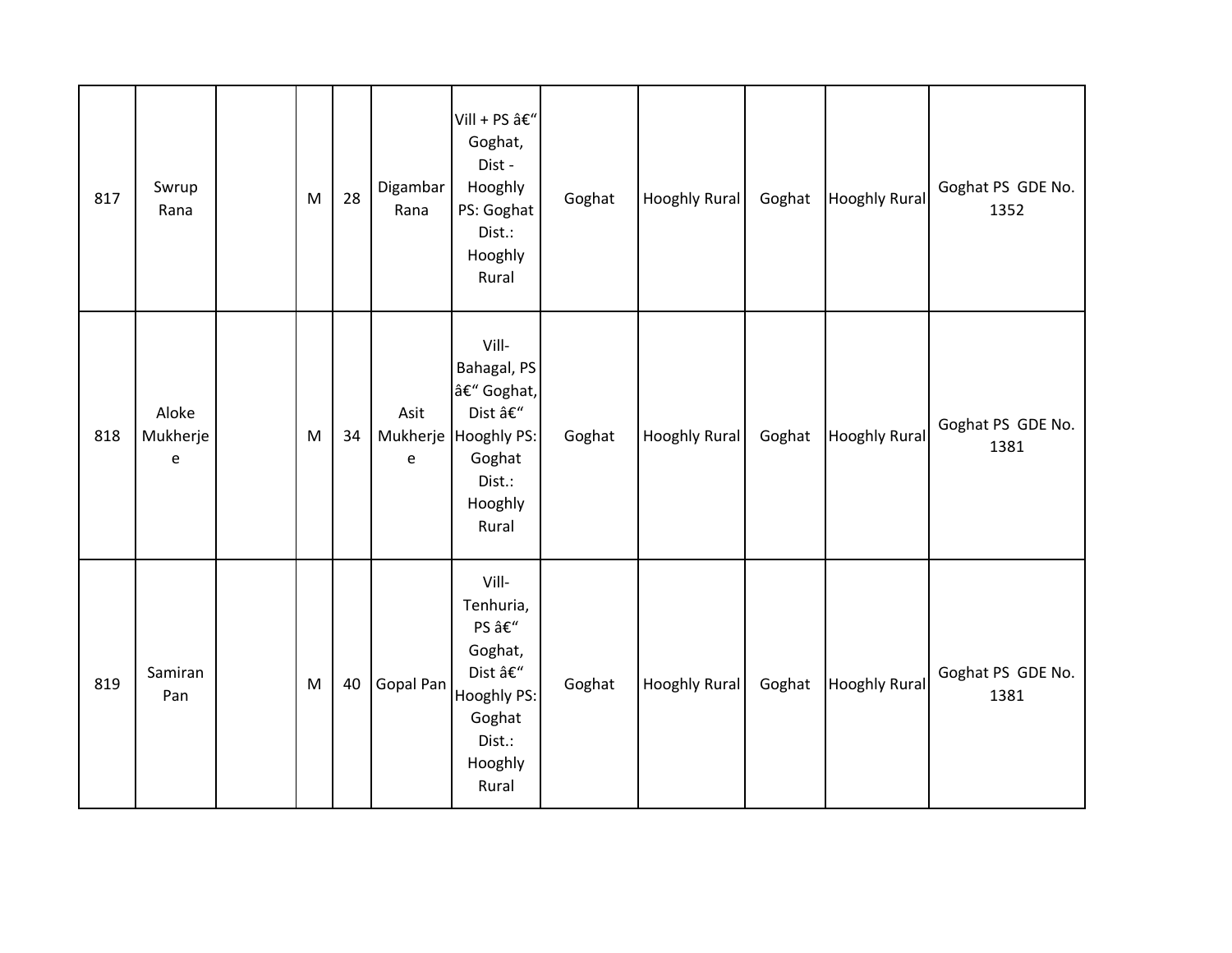| 820 | Kashinath<br>Santra | M | 61 | Lt. Jiban<br>Krishna<br>Santra | Vill-<br>Kotalpur(Ci<br>nematala)<br>P.S- Gurap,<br>Dist-Hoogh<br>PS: Gurap<br>Dist.:<br>Hooghly<br>Rural | Gurap | Hooghly Rural        | Gurap | <b>Hooghly Rural</b> | Gurap PS GDE No.<br>1061 |
|-----|---------------------|---|----|--------------------------------|-----------------------------------------------------------------------------------------------------------|-------|----------------------|-------|----------------------|--------------------------|
| 821 | Jiten Tudu          | M |    | Uttam<br>Tudu                  | Vill- Chopa,<br>PS.- Gurap,<br>Dist-<br>Hooghly PS:<br>Gurap Dist.:<br>Hooghly<br>Rural                   | Gurap | Hooghly Rural        | Gurap | <b>Hooghly Rural</b> | Gurap PS GDE No.<br>1061 |
| 822 | Ranjit<br>Mandi     | M |    | Shambhu<br>Mandi               | Vill- Chopa,<br>PS.- Gurap,<br>Dist-<br>Hooghly PS:<br><b>Gurap Dist.:</b><br>Hooghly<br>Rural            | Gurap | <b>Hooghly Rural</b> | Gurap | <b>Hooghly Rural</b> | Gurap PS GDE No.<br>1061 |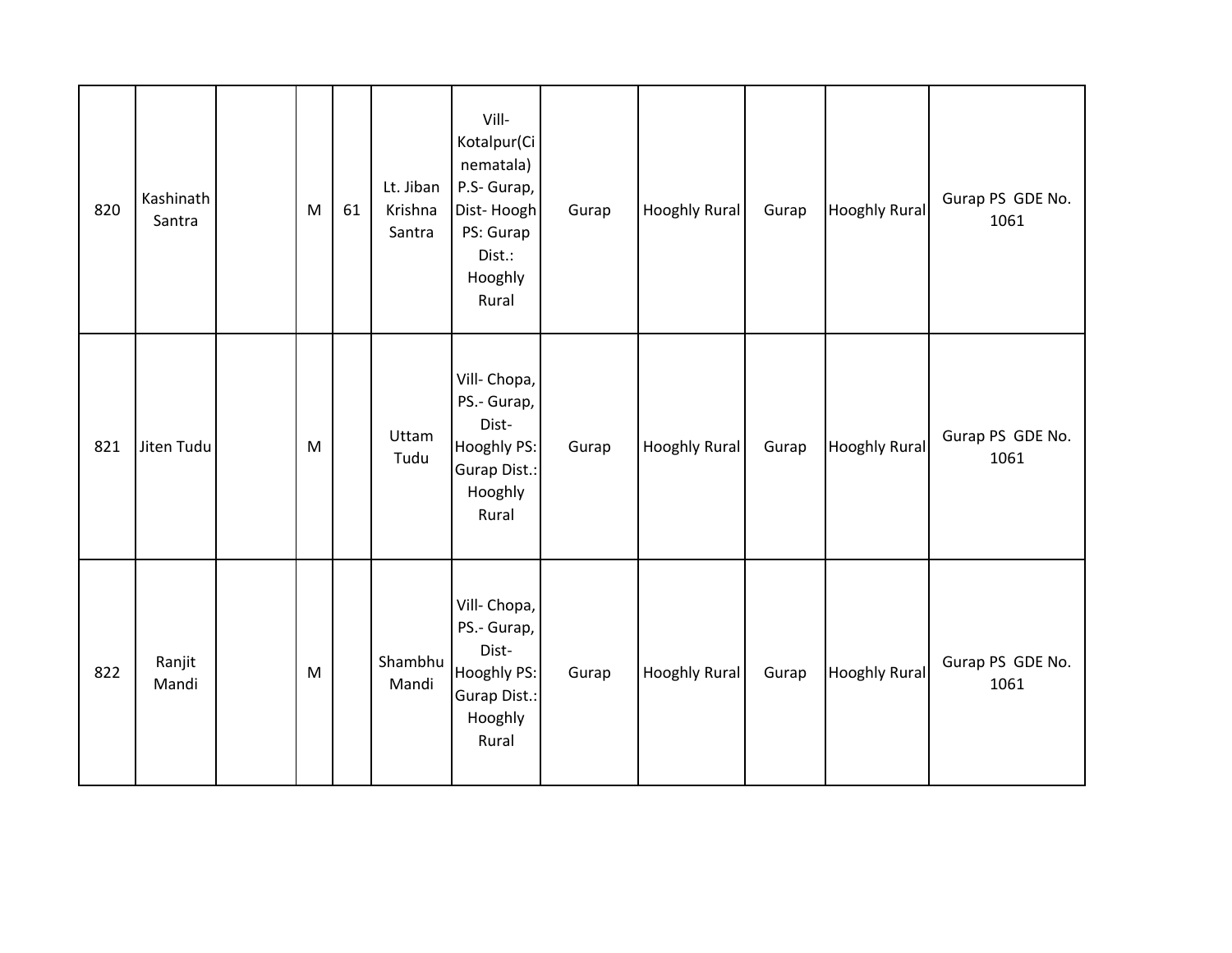| 823 | Tapan<br>Pakhira | M |    | Lt. Krishna<br>Ch.<br>Pakhira | PS: Haripal<br>Dist.:<br>Hooghly<br>Rural             | Haripal  | <b>Hooghly Rural</b>   | Haripal | <b>Hooghly Rural</b> | Haripal PS GDE No.<br>1032  |
|-----|------------------|---|----|-------------------------------|-------------------------------------------------------|----------|------------------------|---------|----------------------|-----------------------------|
| 824 | Paran Pal        | M |    | <b>Biswanath</b><br>Pal       | PS: Haripal<br>Dist.:<br>Hooghly<br>Rural             | Haripal  | <b>Hooghly Rural</b>   | Haripal | <b>Hooghly Rural</b> | Haripal PS GDE No.<br>1032  |
| 825 | Srikanta<br>Pal  | M |    | Lt. Ajit Pal                  | PS: Haripal<br>Dist.:<br>Hooghly<br>Rural             | Haripal  | <b>Hooghly Rural</b>   | Haripal | <b>Hooghly Rural</b> | Haripal PS GDE No.<br>1032  |
| 826 | Bablu<br>Barui   | M |    | Lt. Naren<br>Barui            | PS: Haripal<br>Dist.:<br>Hooghly<br>Rural             | Haripal  | <b>Hooghly Rural</b>   | Haripal | <b>Hooghly Rural</b> | Haripal PS GDE No.<br>1032  |
| 827 | Binoy<br>Malik   | M | 28 | Dheren<br>Malik               | Pole PS:<br>Khanakul<br>Dist.:<br>Hooghly<br>Rural    | Khanakul | Hooghly Rural Khanakul |         | <b>Hooghly Rural</b> | Khanakul PS GDE<br>No. 1251 |
| 828 | Ahik<br>Husen    | M | 20 | Ajij<br>Raheman               | Gamdhapu<br>kur, P.S-<br>Naihati,<br>Dist-<br>Hooghly |          | <b>Basirhat</b>        | Mogra   | <b>Hooghly Rural</b> | Mogra PS GDE No.<br>1009    |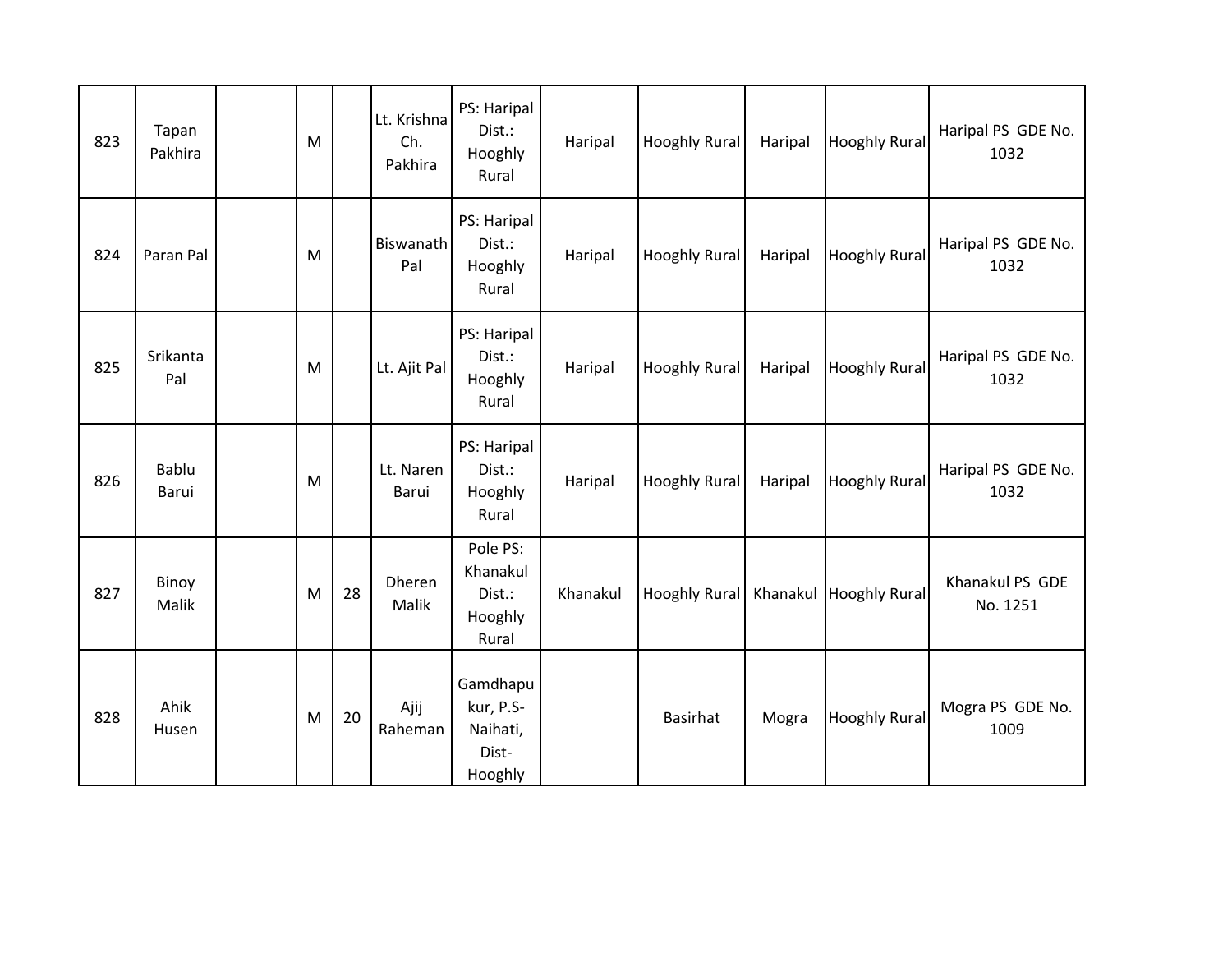| 829 | Syed Babi      | M |    | Syed<br>Basirullah      | Vill Babnan<br>, P.O –<br>Mulgram,<br>PS Dadpur,<br>Dist Hoo<br>PS: Dadpur<br>Dist.:<br>Hooghly<br>Rural | Dadpur | Hooghly Rural | Pandua | <b>Hooghly Rural</b> | Pandua PS GDE No.<br>1301 |
|-----|----------------|---|----|-------------------------|----------------------------------------------------------------------------------------------------------|--------|---------------|--------|----------------------|---------------------------|
| 830 | Sudip<br>Majhi | M | 31 | Kartick<br>Majhi        | Vill -<br>Chowtara,<br>P.O –<br>Rajhat, P.S<br>– Polba,<br>Dist PS:<br>Polba Dist.:<br>Hooghly<br>Rural  | Polba  | Hooghly Rural | Polba  | <b>Hooghly Rural</b> | Polba PS GDE No.<br>929   |
| 831 | Naran<br>Malik | M | 36 | Lt.<br>Sonatan<br>Malik | Vill -<br>Chowtara,<br>P.O –<br>Rajhat, P.S<br>– Polba,<br>Dist PS:<br>Polba Dist.:<br>Hooghly<br>Rural  | Polba  | Hooghly Rural | Polba  | <b>Hooghly Rural</b> | Polba PS GDE No.<br>929   |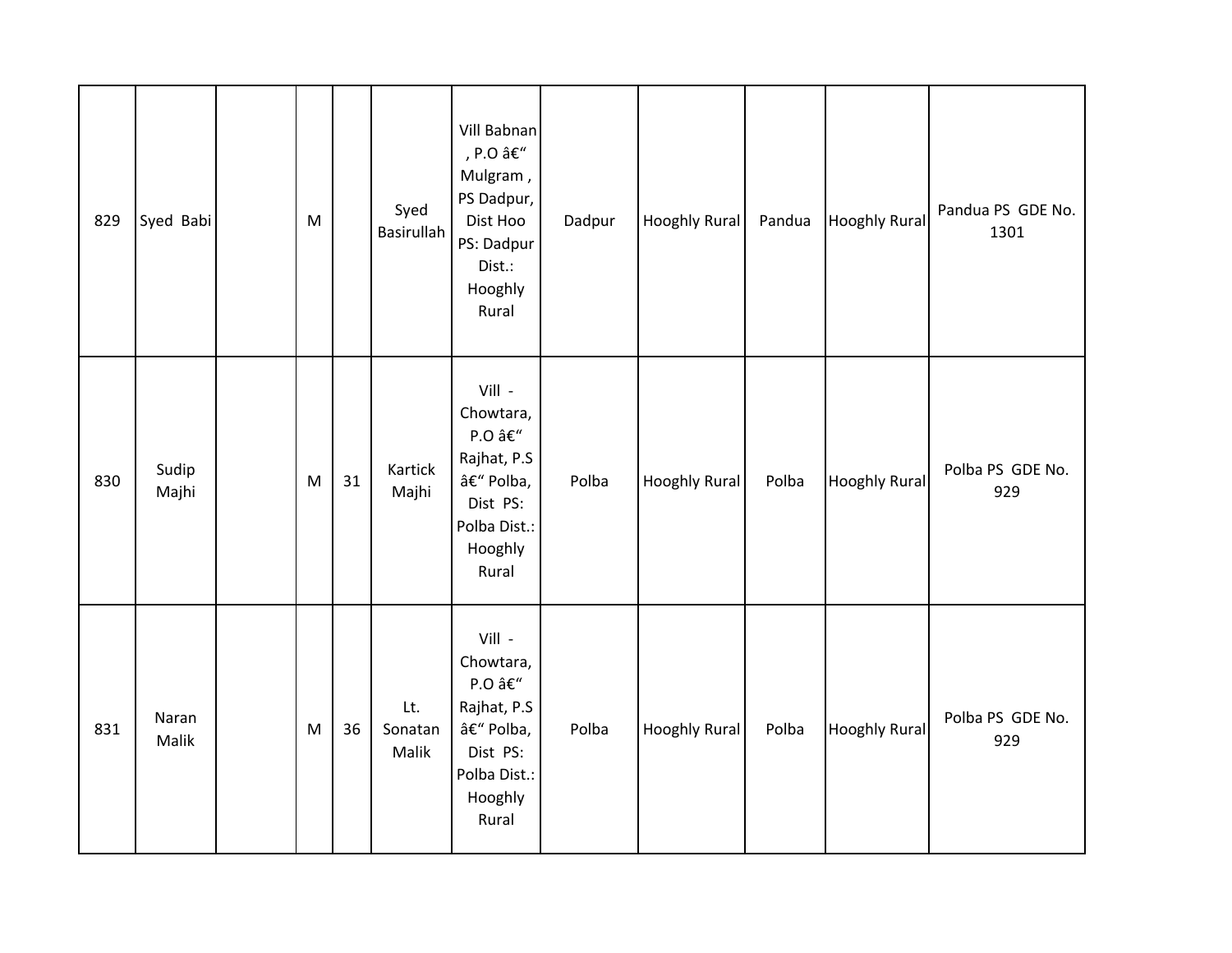| 832 | Md.<br>Samin               | M | 26 | Lt.<br>Habibur<br>Rahaman    | <b>BPR</b> Gate<br>PS:<br>Tarakeswar<br>Dist.:<br>Hooghly<br>Rural | Tarakeswar | Hooghly Rural   | Tarakeswa<br>$\mathsf{r}$ | <b>Hooghly Rural</b> | Tarakeswar PS GDE<br>No. 1406              |
|-----|----------------------------|---|----|------------------------------|--------------------------------------------------------------------|------------|-----------------|---------------------------|----------------------|--------------------------------------------|
| 833 | Taraknath<br>Acharya       | M | 43 | Fanibhusa<br>n Acharya       | Krishnapur<br>Khoirasole<br>Birbhum                                |            | <b>Basirhat</b> | Andal<br>g.r.p.s.         | Howrah<br>G.R.P.     | Andal g.r.p.s. PS GDE<br>No. 644           |
| 834 | Avishek<br>Chakrabor<br>ty | M | 22 | Pintu<br>Chakrabor<br>ty     | Paisa Parui<br>Birbhum                                             |            | <b>Basirhat</b> | Andal<br>g.r.p.s.         | Howrah<br>G.R.P.     | Andal g.r.p.s. PS GDE<br>No. 644           |
| 835 | Hiran<br>Bagdi             | M | 26 | Shamapda<br>Bagdi            | Raniganj<br>Kumar<br>Bazar<br>Raniganj<br>Paschim<br>Bardhaman     |            | <b>Basirhat</b> | Andal<br>g.r.p.s.         | Howrah<br>G.R.P.     | Andal g.r.p.s. PS GDE<br>No. 644           |
| 836 | Akeul<br>Khan              | M | 40 | Lt. Jamal<br>Khan            | Ghunsa<br>Cibiganj<br>Baralli U.P                                  |            | <b>Basirhat</b> | Asansole<br>g.r.p.s.      | Howrah<br>G.R.P.     | Asansole g.r.p.s. PS<br><b>GDE No. 842</b> |
| 837 | Navin<br>Kumar             | M | 43 | Sri<br>Prasad<br>Singh       | Ranehi<br>Ratneswar Saket Bihar<br>Argara<br>Ranchi JHK            |            | <b>Basirhat</b> | Asansole<br>g.r.p.s.      | Howrah<br>G.R.P.     | Asansole g.r.p.s. PS<br><b>GDE No. 842</b> |
| 838 | Raj Kumar<br>Keshri        | M | 37 | Jageswar<br>Prasad<br>Kesori | Upjul<br>Mandh<br>Ramghar<br><b>JHK</b>                            |            | <b>Basirhat</b> | Asansole<br>g.r.p.s.      | Howrah<br>G.R.P.     | Asansole g.r.p.s. PS<br><b>GDE No. 842</b> |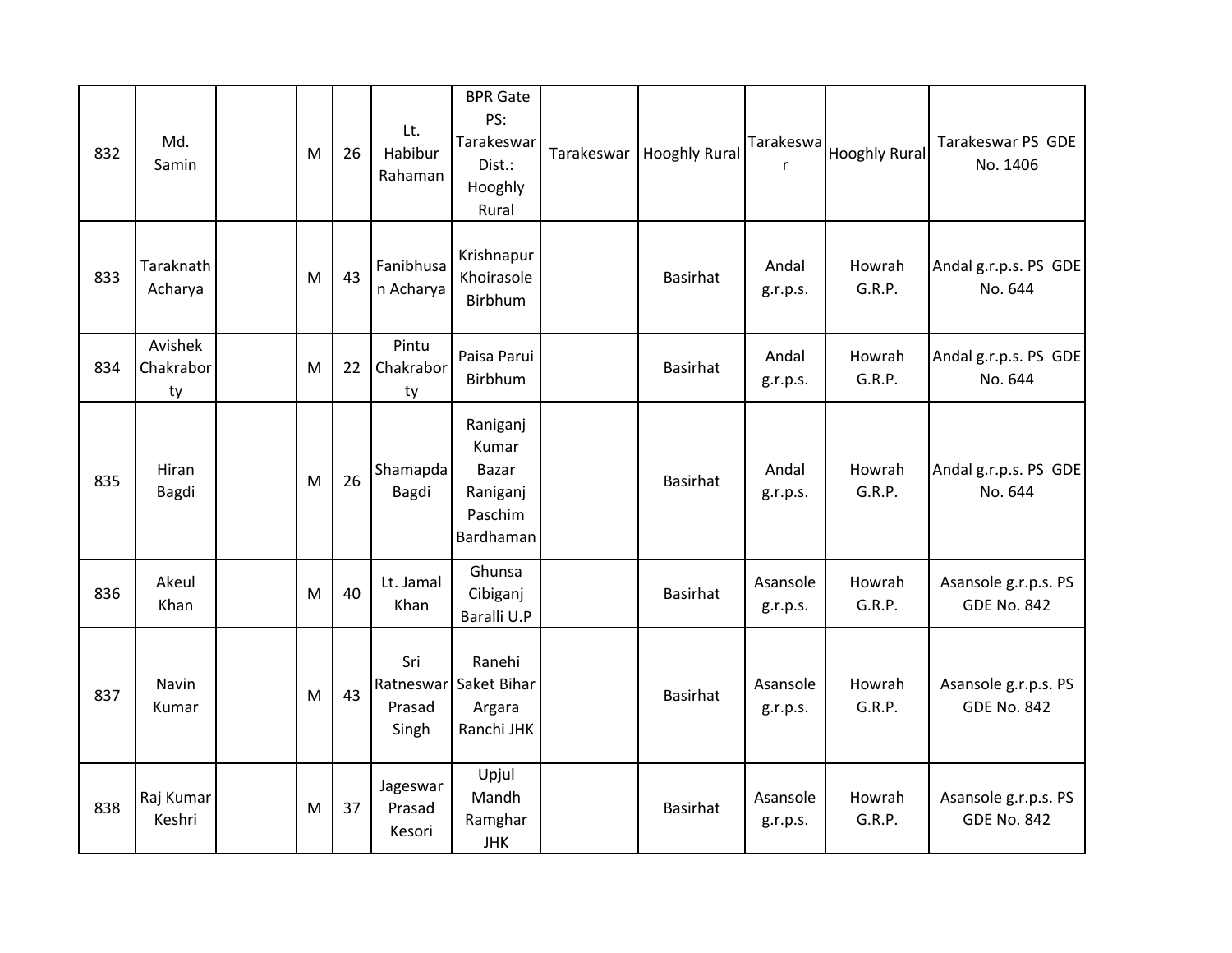| 839 | Md Parvej                | M | 36 | Tabarsul                       | 13/1<br>Marrpas<br>Streeet<br>Kolkata 16<br><b>Park Street</b><br>Kolka | <b>Basirhat</b> | Asansole<br>g.r.p.s. | Howrah<br>G.R.P. | Asansole g.r.p.s. PS<br><b>GDE No. 842</b> |
|-----|--------------------------|---|----|--------------------------------|-------------------------------------------------------------------------|-----------------|----------------------|------------------|--------------------------------------------|
| 840 | Rakesh<br>Bharati        | M | 32 | Lt.ganesh<br>Barnawal          | Deoghar<br>Belabngar<br>Deoghar<br>Deoghar<br><b>JHK</b>                | <b>Basirhat</b> | Asansole<br>g.r.p.s. | Howrah<br>G.R.P. | Asansole g.r.p.s. PS<br><b>GDE No. 842</b> |
| 841 | Chandaan<br>Kumar        | M | 21 | Manoj<br>Show                  | Jharia<br>Jharia<br>Dhanbad,<br><b>JHK</b>                              | <b>Basirhat</b> | Asansole<br>g.r.p.s. | Howrah<br>G.R.P. | Asansole g.r.p.s. PS<br><b>GDE No. 842</b> |
| 842 | Juldan<br>Miya           | M | 52 | Lt. Havu<br>Miya               | Baramo<br>Bengabaad<br>Giridih JHK                                      | <b>Basirhat</b> | Asansole<br>g.r.p.s. | Howrah<br>G.R.P. | Asansole g.r.p.s. PS<br><b>GDE No. 842</b> |
| 843 | Ram<br>Kumar Kol         | M | 24 | Komal Kol                      | Amdih<br>Devipur<br>Deoghar<br><b>JHK</b>                               | <b>Basirhat</b> | Asansole<br>g.r.p.s. | Howrah<br>G.R.P. | Asansole g.r.p.s. PS<br><b>GDE No. 842</b> |
| 844 | Rupun<br>Miya            | M | 50 | Lt.<br><b>Biraspat</b><br>Miya | Baramo<br>Bengabaad<br>Giridih JHK                                      | <b>Basirhat</b> | Asansole<br>g.r.p.s. | Howrah<br>G.R.P. | Asansole g.r.p.s. PS<br><b>GDE No. 842</b> |
| 845 | Ram<br>Khelawar<br>Majhi | M | 35 | Lt.<br>Mahadeo<br>Majhi        | Magroha<br>Chandradip<br>Jamui,<br><b>Bihar</b>                         | <b>Basirhat</b> | Asansole<br>g.r.p.s. | Howrah<br>G.R.P. | Asansole g.r.p.s. PS<br><b>GDE No. 842</b> |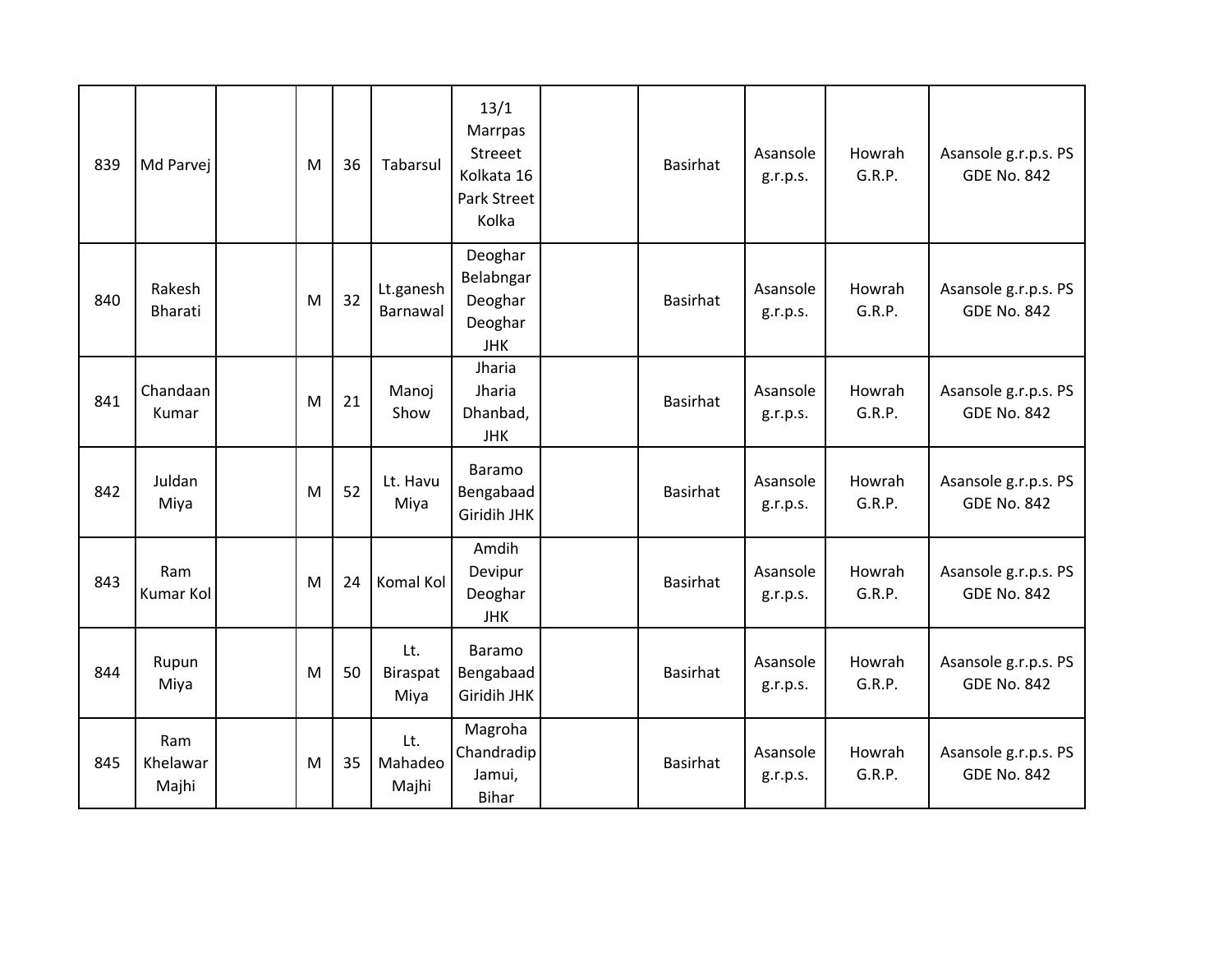| 846 | Sandip<br>Singh               | M | 24 | Kamal<br>Singh            | Madedullah<br>Dohrighat<br>Mau U.P                                           | <b>Basirhat</b> | Asansole<br>g.r.p.s. | Howrah<br>G.R.P. | Asansole g.r.p.s. PS<br><b>GDE No. 848</b> |
|-----|-------------------------------|---|----|---------------------------|------------------------------------------------------------------------------|-----------------|----------------------|------------------|--------------------------------------------|
| 847 | Rajendra<br>Pandit            | M | 38 | Dharma<br>Pandit          | Chhotki<br>Sariya<br>Sariya<br>Giridih JHK                                   | <b>Basirhat</b> | Asansole<br>g.r.p.s. | Howrah<br>G.R.P. | Asansole g.r.p.s. PS<br><b>GDE No. 848</b> |
| 848 | <b>Binod</b><br>Gope          | M | 35 | Sri<br>Dhaneswa<br>r Gope | Basta Kola<br>Jharia<br>Jharia<br>Dhanbad,<br><b>JHK</b>                     | <b>Basirhat</b> | Asansole<br>g.r.p.s. | Howrah<br>G.R.P. | Asansole g.r.p.s. PS<br><b>GDE No. 848</b> |
| 849 | Subhajit<br>Bhowmick          | M | 24 | Sekher<br><b>Bhowmick</b> | <b>Baridih</b><br>Birsanagar<br>Jamsedpur<br>Bivsanagar<br><b>East Singb</b> | <b>Basirhat</b> | Asansole<br>g.r.p.s. | Howrah<br>G.R.P. | Asansole g.r.p.s. PS<br><b>GDE No. 848</b> |
| 850 | Partha<br>Sarathi<br>Mansingh | M | 34 | Sundar<br>Mansingh        | Bhartpur<br>Lt. Pathani Bhuneswar<br>Bharatpur<br>Khurda<br>Orrisha          | <b>Basirhat</b> | Asansole<br>g.r.p.s. | Howrah<br>G.R.P. | Asansole g.r.p.s. PS<br><b>GDE No. 848</b> |
| 851 | Srikanta<br>Kumar             | M | 40 | Haldhar<br>Prasad         | Ratnadih<br>Sariya<br>Giridih JHK                                            | <b>Basirhat</b> | Asansole<br>g.r.p.s. | Howrah<br>G.R.P. | Asansole g.r.p.s. PS<br><b>GDE No. 848</b> |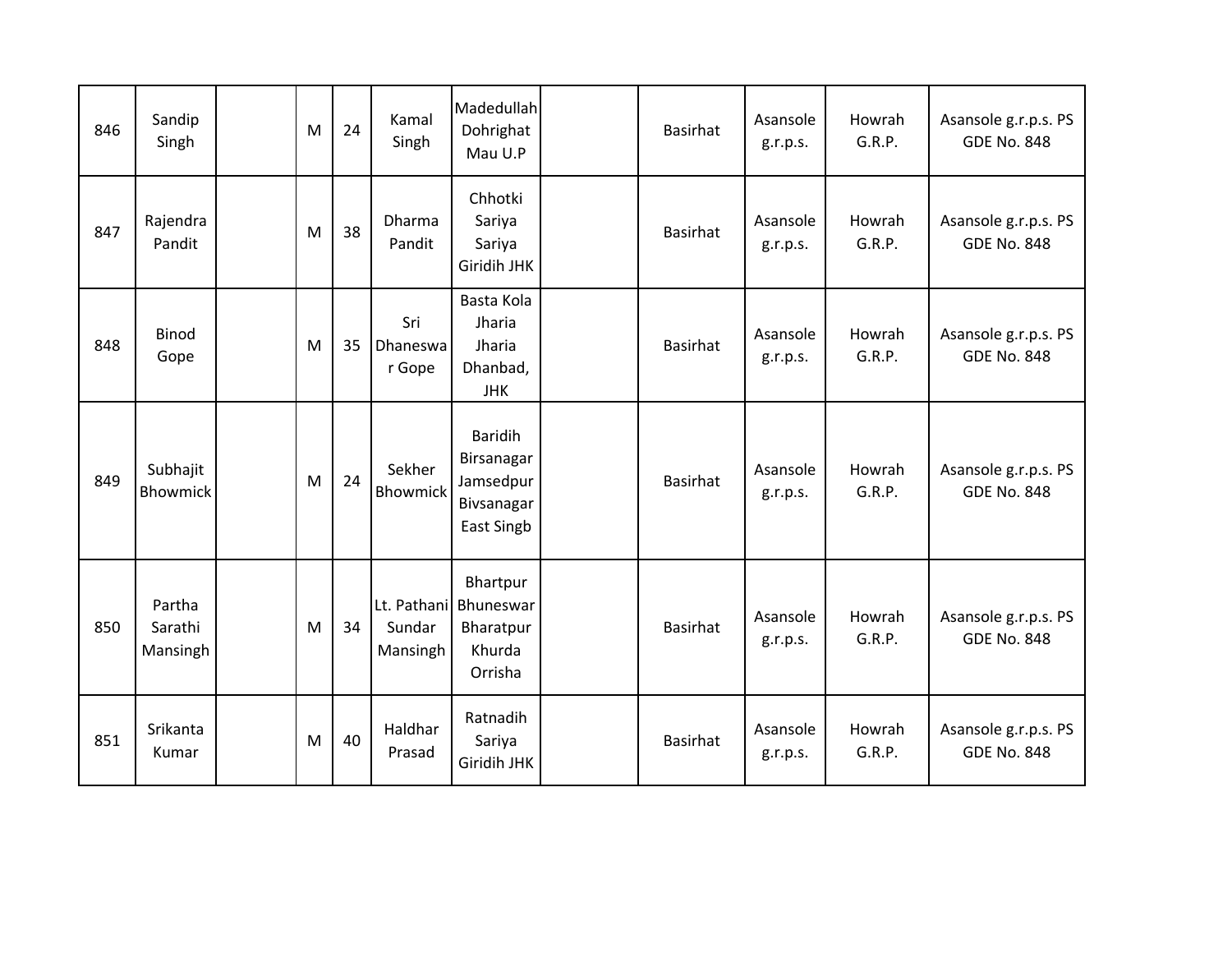| 852 | <b>Dipak</b><br>Kumar     | M | 36 | Upendra<br>Prasad    | Gobindapur<br>Gobindapur<br>Dhanbad,<br><b>JHK</b>                      | <b>Basirhat</b> | Asansole<br>g.r.p.s. | Howrah<br>G.R.P. | Asansole g.r.p.s. PS<br><b>GDE No. 848</b> |
|-----|---------------------------|---|----|----------------------|-------------------------------------------------------------------------|-----------------|----------------------|------------------|--------------------------------------------|
| 853 | Chintu<br>Sen             | M | 34 | Ramesh<br>Sen        | Domani<br><b>Bazar</b><br>Barabani<br>Paschim<br>Bardhaman<br><b>WB</b> | <b>Basirhat</b> | Asansole<br>g.r.p.s. | Howrah<br>G.R.P. | Asansole g.r.p.s. PS<br><b>GDE No. 848</b> |
| 854 | Lachhman<br>Mahali        | M | 27 | Dinu<br>Mahali       | Baleswar<br>Basta Basta<br>Baleswar<br>Orrisha                          | <b>Basirhat</b> | Asansole<br>g.r.p.s. | Howrah<br>G.R.P. | Asansole g.r.p.s. PS<br><b>GDE No. 848</b> |
| 855 | Md.<br>Saddam<br>Hussain  | M | 24 | Md. Jamal<br>Andsari | Saleni<br>Chalkussa<br>Hazaribagh<br><b>JHK</b>                         | Basirhat        | Asansole<br>g.r.p.s. | Howrah<br>G.R.P. | Asansole g.r.p.s. PS<br><b>GDE No. 848</b> |
| 856 | Mangal<br>Kumar<br>Rawani | M | 26 | Lt. Raghu<br>Rawani  | Kundhanpu<br>r Mahada<br>Dhanbad,<br><b>JHK</b>                         | <b>Basirhat</b> | Asansole<br>g.r.p.s. | Howrah<br>G.R.P. | Asansole g.r.p.s. PS<br><b>GDE No. 848</b> |
| 857 | Manish<br>Paswan          | M | 20 | Mukesh<br>Paswan     | Nirsha<br>Nirsha<br>Dhanbad,<br><b>JHK</b>                              | <b>Basirhat</b> | Asansole<br>g.r.p.s. | Howrah<br>G.R.P. | Asansole g.r.p.s. PS<br><b>GDE No. 848</b> |
| 858 | Ramesh<br>Bagdi           | M | 23 | Jharulal<br>Bagdi    | Parabon<br>Lovepur<br>Birbhum<br><b>WB</b>                              | <b>Basirhat</b> | Asansole<br>g.r.p.s. | Howrah<br>G.R.P. | Asansole g.r.p.s. PS<br><b>GDE No. 848</b> |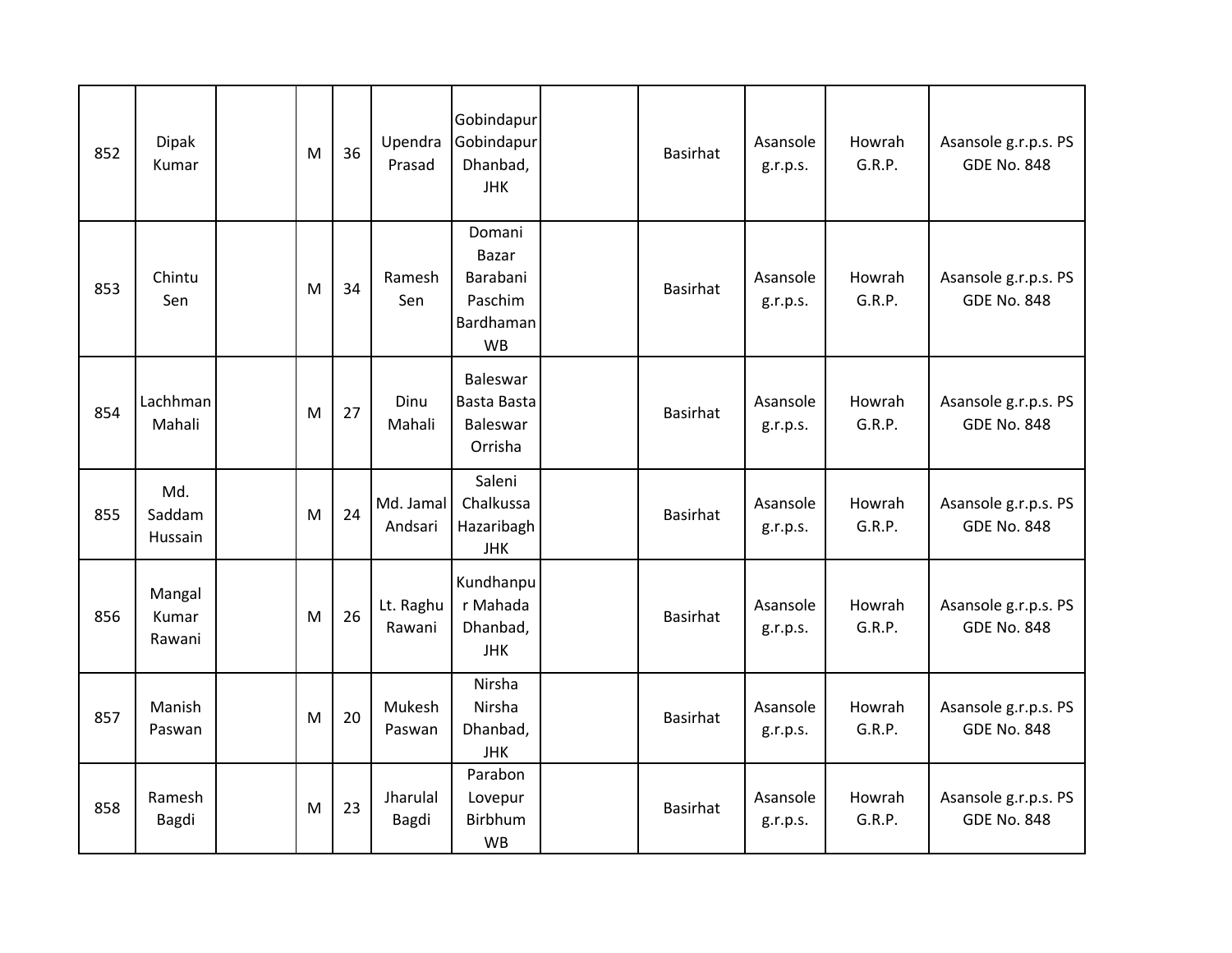| 859 | Bappi<br>Kumar           | M | 18 | Brijnanda<br>n Gupta | Kali Manda<br>Kumardubi<br>Chirkunda<br>Dhanbad,<br><b>JHK</b>         | <b>Basirhat</b> | Asansole<br>g.r.p.s. | Howrah<br>G.R.P. | Asansole g.r.p.s. PS<br><b>GDE No. 848</b> |
|-----|--------------------------|---|----|----------------------|------------------------------------------------------------------------|-----------------|----------------------|------------------|--------------------------------------------|
| 860 | Arush<br>Kumar           | M | 18 | Mahes<br>Yadav       | Niche<br>Dangal<br>Kumardubi<br>Chirkunda<br>Dhanbad,<br><b>JHK</b>    | <b>Basirhat</b> | Asansole<br>g.r.p.s. | Howrah<br>G.R.P. | Asansole g.r.p.s. PS<br><b>GDE No. 848</b> |
| 861 | Rajesh<br>Kumar<br>Nonia | M | 22 | Chhotelal<br>Nonia   | Pachgacchi<br>ya Asansol<br>North<br>Paschim<br>Bardhaman<br><b>WB</b> | <b>Basirhat</b> | Asansole<br>g.r.p.s. | Howrah<br>G.R.P. | Asansole g.r.p.s. PS<br><b>GDE No. 848</b> |
| 862 | Mohabul<br>Sk            | M | 24 | Saruar Sk            |                                                                        | <b>Basirhat</b> | Azimganj<br>g.r.p.s. | Howrah<br>G.R.P. | Azimganj g.r.p.s. PS<br><b>GDE No. 866</b> |
| 863 | Anoar Ali                | M | 48 | Rajak Ali            |                                                                        | <b>Basirhat</b> | Azimganj             | Howrah<br>G.R.P. | Azimganj g.r.p.s. PS<br><b>GDE No. 866</b> |
| 864 | Janarul Sk               | M | 32 | Lt. Sadim            |                                                                        | <b>Basirhat</b> | g.r.p.s.<br>Azimganj | Howrah           | Azimganj g.r.p.s. PS                       |
|     |                          |   |    | Sk                   |                                                                        |                 | g.r.p.s.             | G.R.P.           | <b>GDE No. 866</b>                         |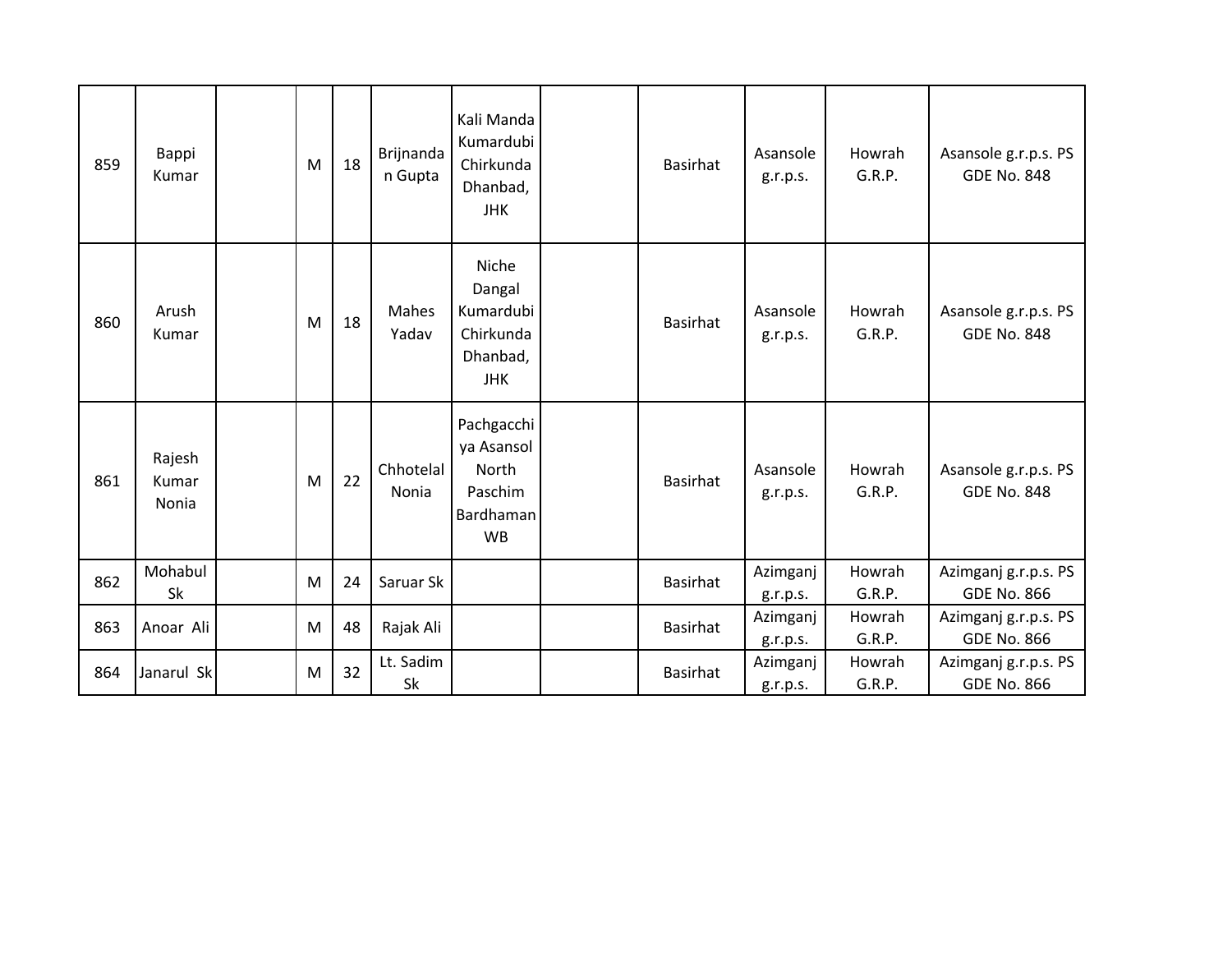| 865 | Bijay<br><b>Biswas</b> | M | 27 | Sijay<br><b>Biswas</b> | KanagarhSu<br>bhaspolly<br>PS:<br>Chinsurah<br>Dist.:<br>Chandanna<br>gar Police<br>Commissio<br>nerate | Chinsurah | Chandannagar<br>Police<br>Commissioner<br>ate | Bandel<br>g.r.p.s. | Howrah<br>G.R.P. | Bandel g.r.p.s. PS<br><b>GDE No. 880</b> |
|-----|------------------------|---|----|------------------------|---------------------------------------------------------------------------------------------------------|-----------|-----------------------------------------------|--------------------|------------------|------------------------------------------|
| 866 | Rana<br>Singh          | M | 28 | Bijay<br>Singh         | KanagarhSu<br>bhaspolly<br>PS:<br>Chinsurah<br>Dist.:<br>Chandanna<br>gar Police<br>Commissio<br>nerate | Chinsurah | Chandannagar<br>Police<br>Commissioner<br>ate | Bandel<br>g.r.p.s. | Howrah<br>G.R.P. | Bandel g.r.p.s. PS<br><b>GDE No. 880</b> |
| 867 | Raju Singh             | M | 25 | Bijay<br>Singh         | KanagarhSu<br>bhaspolly<br>PS:<br>Chinsurah<br>Dist.:<br>Chandanna<br>gar Police<br>Commissio<br>nerate | Chinsurah | Chandannagar<br>Police<br>Commissioner<br>ate | Bandel<br>g.r.p.s. | Howrah<br>G.R.P. | Bandel g.r.p.s. PS<br><b>GDE No. 880</b> |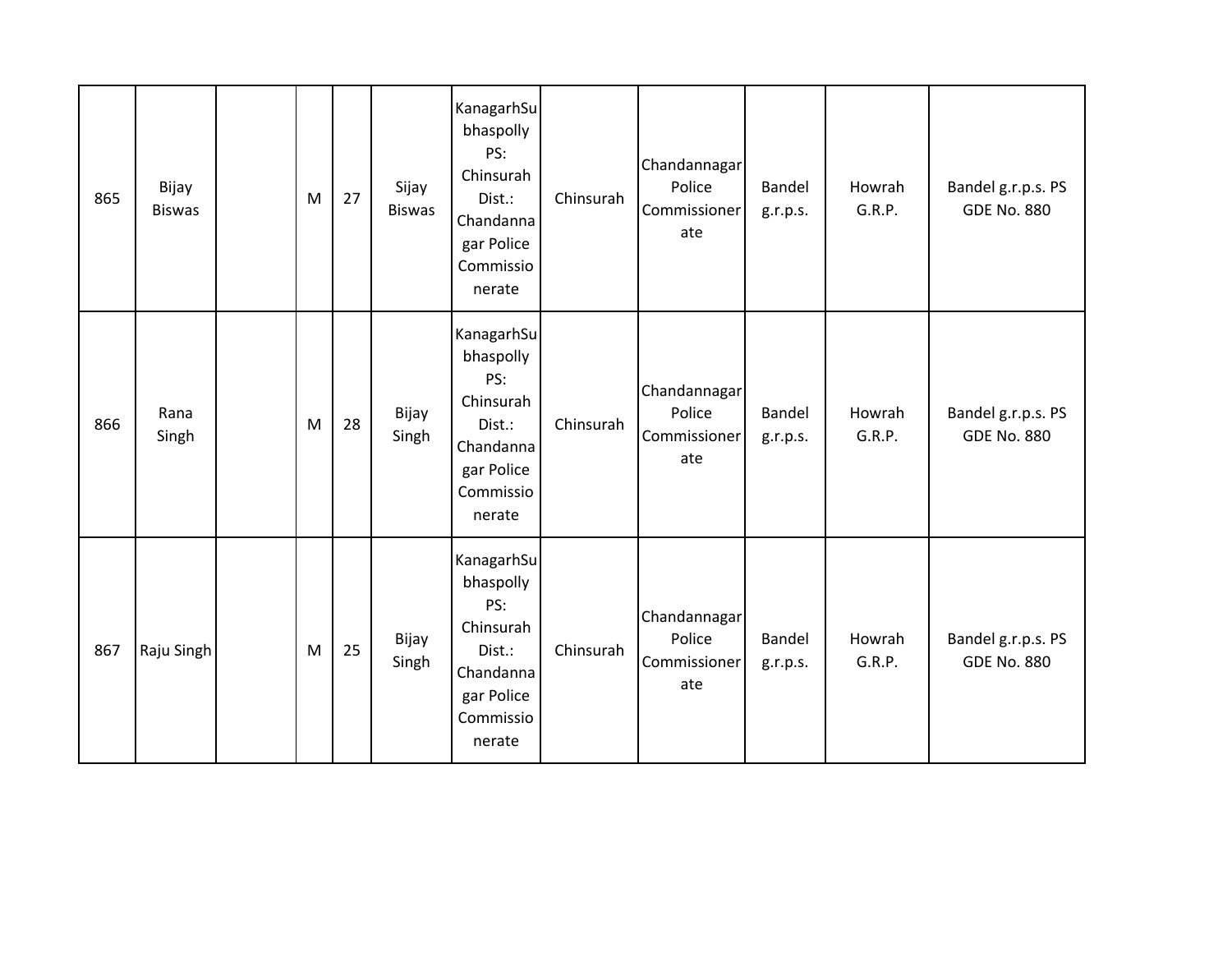| 868 | Biswajit<br>Paswan | M | 31 | Amarjit<br>Paswan  | Xhandanna<br>gar PS:<br>Chandanna<br>gar Dist.:<br>Chandanna<br>gar Police<br>Commissio<br>nerate | Chandannag<br>ar | Chandannagar<br>Police<br>Commissioner<br>ate | Bandel<br>g.r.p.s. | Howrah<br>G.R.P. | Bandel g.r.p.s. PS<br><b>GDE No. 880</b> |
|-----|--------------------|---|----|--------------------|---------------------------------------------------------------------------------------------------|------------------|-----------------------------------------------|--------------------|------------------|------------------------------------------|
| 869 | Banti<br>Show      | M | 27 | Umesh<br>Show      | Xhandanna<br>gar PS:<br>Chandanna<br>gar Dist.:<br>Chandanna<br>gar Police<br>Commissio<br>nerate | Chandannag<br>ar | Chandannagar<br>Police<br>Commissioner<br>ate | Bandel<br>g.r.p.s. | Howrah<br>G.R.P. | Bandel g.r.p.s. PS<br><b>GDE No. 880</b> |
| 870 | Sasanka<br>Paul    | M | 35 | Lt. Karali<br>Paul | Bonogram<br>PS: Bankura<br>Dist.:<br><b>Bankura</b>                                               | Bankura          | <b>Bankura</b>                                | Bandel<br>g.r.p.s. | Howrah<br>G.R.P. | Bandel g.r.p.s. PS<br><b>GDE No. 880</b> |
| 871 | Md. Aftab          | M | 24 | Abdul<br>Goni      | Uralla PS:<br>Amdanga<br>Dist.:<br><b>Barasat</b>                                                 | Amdanga          | <b>Barasat</b>                                | Bandel<br>g.r.p.s. | Howrah<br>G.R.P. | Bandel g.r.p.s. PS<br><b>GDE No. 880</b> |
| 872 | Nijamuddi<br>n     | M | 28 | Safar Ali          | Uralla PS:<br>Amdanga<br>Dist.:<br><b>Barasat</b>                                                 | Amdanga          | Barasat                                       | Bandel<br>g.r.p.s. | Howrah<br>G.R.P. | Bandel g.r.p.s. PS<br><b>GDE No. 894</b> |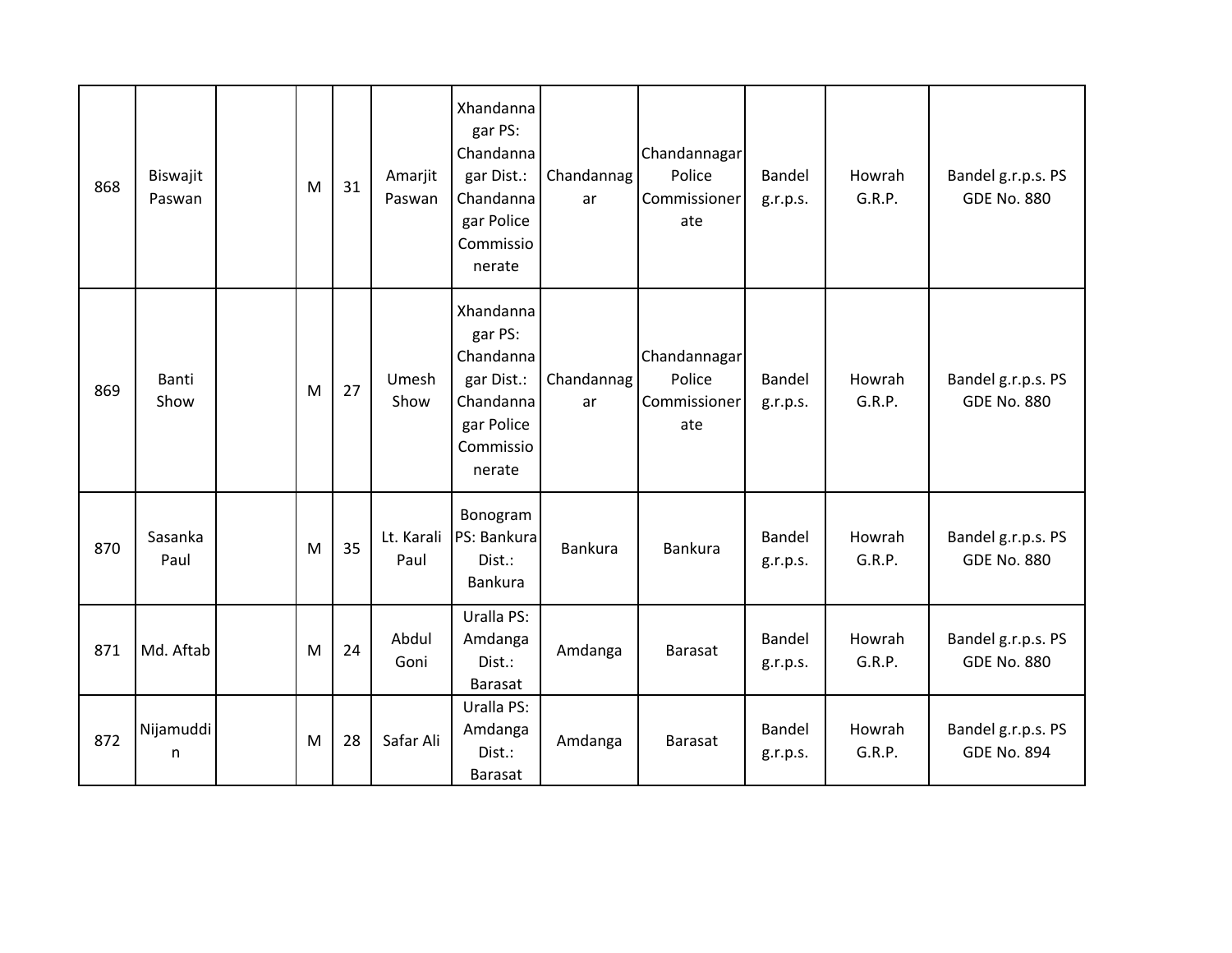| 873 | Asish<br>Mondal      | M | 22 | Noor<br>Islam       | Uralla PS:<br>Amdanga<br>Dist.:<br>Barasat                                   | Amdanga    | <b>Barasat</b>                         | Bandel<br>g.r.p.s. | Howrah<br>G.R.P. | Bandel g.r.p.s. PS<br><b>GDE No. 894</b> |
|-----|----------------------|---|----|---------------------|------------------------------------------------------------------------------|------------|----------------------------------------|--------------------|------------------|------------------------------------------|
| 874 | Md. Hafiz            | M | 36 | Abdul<br>Goni       | Uralla PS:<br>Amdanga<br>Dist.:<br><b>Barasat</b>                            | Amdanga    | Barasat                                | Bandel<br>g.r.p.s. | Howrah<br>G.R.P. | Bandel g.r.p.s. PS<br><b>GDE No. 894</b> |
| 875 | Hasan<br>Mondal      | M | 29 | Rafik<br>Mondal     | Uralla PS:<br>Amdanga<br>Dist.:<br>Barasat                                   | Amdanga    | <b>Barasat</b>                         | Bandel<br>g.r.p.s. | Howrah<br>G.R.P. | Bandel g.r.p.s. PS<br><b>GDE No. 894</b> |
| 876 | Goutam<br>Das        | M | 31 | Gunadhar<br>Das     | Nabadwip<br>PS:<br>Nabadwip<br>Dist.:<br>Krishnanag<br>ar Police<br>District | Nabadwip   | Krishnanagar<br><b>Police District</b> | Bandel<br>g.r.p.s. | Howrah<br>G.R.P. | Bandel g.r.p.s. PS<br><b>GDE No. 894</b> |
| 877 | Samdeep<br>Chowrasia | M | 20 | Rakesh<br>Chowrasia | Chandmari<br>Nischinda<br>Howrah PS:<br>Alipurduar<br>Dist.:<br>Alipurduar   | Alipurduar | Alipurduar                             | Belur<br>g.r.p.s.  | Howrah<br>G.R.P. | Belur g.r.p.s. PS GDE<br>No. 758         |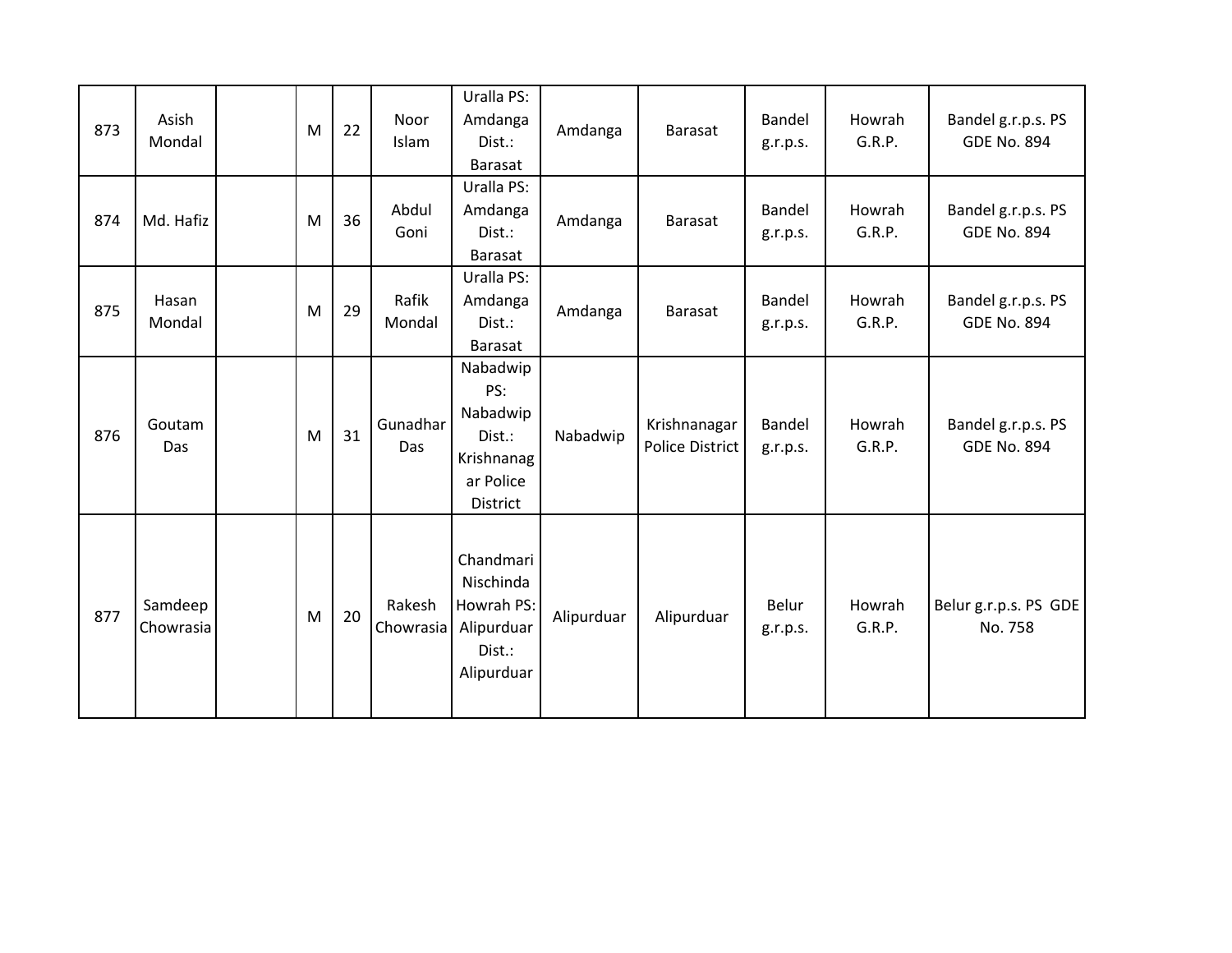| 878 | Samrat<br>Pramanik       | M | 19 | Samar<br>Pramanik | Badamtala<br><b>Bally</b><br>Howrah PS:<br><b>Baduria</b><br>Dist.:<br>Alipurduar       | Baduria        | Alipurduar | Belur<br>g.r.p.s. | Howrah<br>G.R.P. | Belur g.r.p.s. PS GDE<br>No. 758 |
|-----|--------------------------|---|----|-------------------|-----------------------------------------------------------------------------------------|----------------|------------|-------------------|------------------|----------------------------------|
| 879 | Lalan<br>Routh           | M | 40 | Binod<br>Routh    | Belur<br>Khatal<br>Nischinda<br>Howrah PS:<br><b>Baduria</b><br>Dist.:<br>Alipurduar    | <b>Baduria</b> | Alipurduar | Belur<br>g.r.p.s. | Howrah<br>G.R.P. | Belur g.r.p.s. PS GDE<br>No. 758 |
| 880 | Sudhir<br>Srebastav<br>a | M | 44 | tava              | Palpara<br>Nischinda<br>B.b.srebas Howrah PS:<br><b>Baduria</b><br>Dist.:<br>Alipurduar | <b>Baduria</b> | Alipurduar | Belur<br>g.r.p.s. | Howrah<br>G.R.P. | Belur g.r.p.s. PS GDE<br>No. 758 |
| 881 | Raja Shaw                | M | 24 | Mohinder<br>Shaw  | Jadavpur<br>Jadavpur<br>Kol-32 PS:<br><b>Baduria</b><br>Dist.:<br>Alipurduar            | Baduria        | Alipurduar | Belur<br>g.r.p.s. | Howrah<br>G.R.P. | Belur g.r.p.s. PS GDE<br>No. 758 |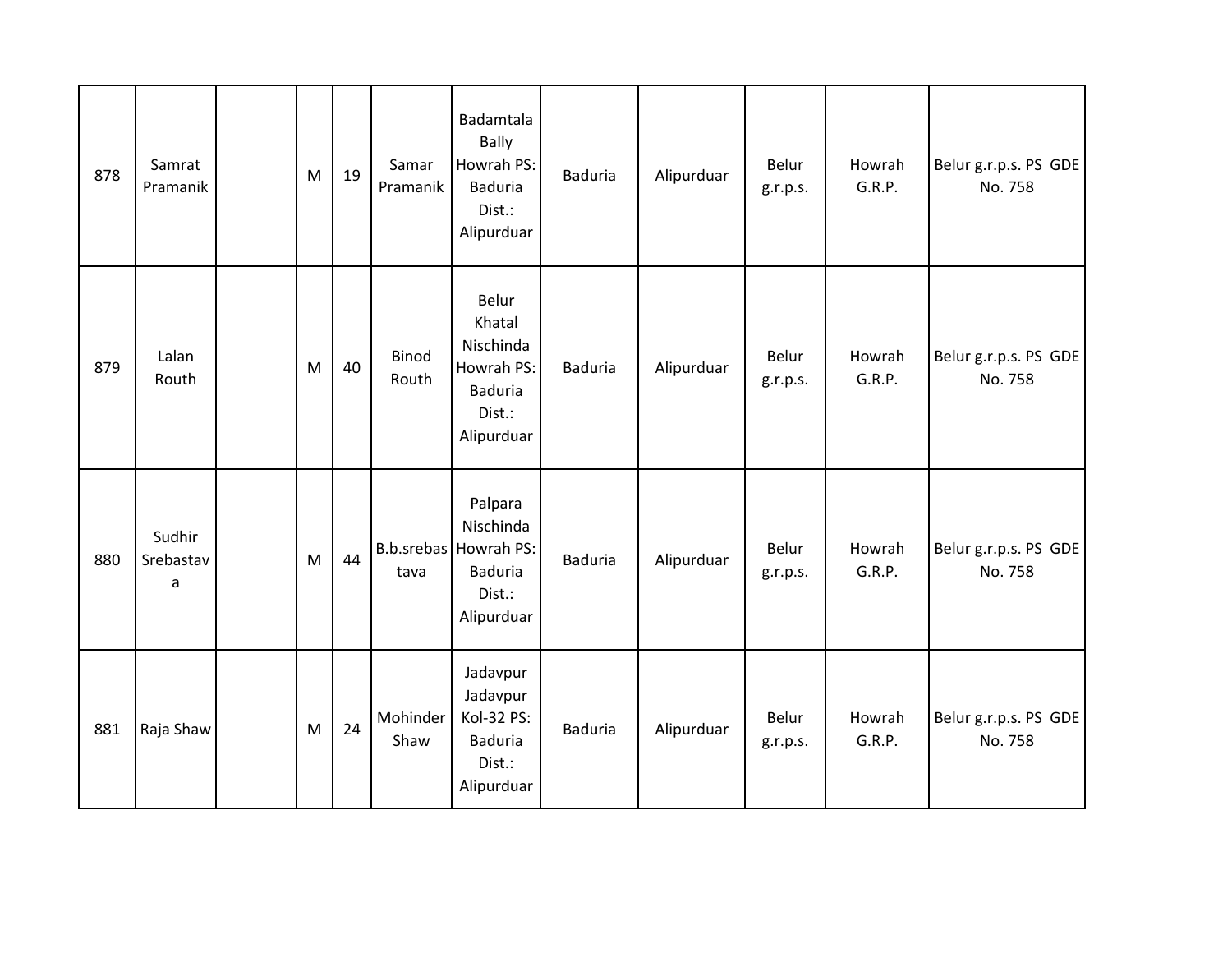| 882 | Jagannath<br>Sha          | M | 42 | Lt. Suraj<br>Sha                  | 22<br>Rabindra<br>Sarani<br>Boubazar<br>Kpol-12 | <b>Basirhat</b> | Belur<br>g.r.p.s. | Howrah<br>G.R.P. | Belur g.r.p.s. PS GDE<br>No. 758 |
|-----|---------------------------|---|----|-----------------------------------|-------------------------------------------------|-----------------|-------------------|------------------|----------------------------------|
| 883 | Suraj Ali<br>Mollick      | M | 36 | Gora<br>Mollick                   | Panchla<br>Panchla<br>Howrah                    | <b>Basirhat</b> | Belur<br>g.r.p.s. | Howrah<br>G.R.P. | Belur g.r.p.s. PS GDE<br>No. 758 |
| 884 | Suraj<br>Prasad           | M | 23 | Anil<br>Prasad                    | East<br>Sapuipara<br>Nischinda<br>Howrah        | <b>Basirhat</b> | Belur<br>g.r.p.s. | Howrah<br>G.R.P. | Belur g.r.p.s. PS GDE<br>No. 759 |
| 885 | Manu<br>Gupta             | M | 24 | Sandeep<br>Gupta                  | Chandmari<br>Nischinda<br>Howrah                | <b>Basirhat</b> | Belur<br>g.r.p.s. | Howrah<br>G.R.P. | Belur g.r.p.s. PS GDE<br>No. 759 |
| 886 | Sumit<br>Tewari           | M | 48 | S.g.tewari                        | Uttarpara<br>Uttarpara<br>Hooghly               | <b>Basirhat</b> | Belur<br>g.r.p.s. | Howrah<br>G.R.P. | Belur g.r.p.s. PS GDE<br>No. 759 |
| 887 | Md. Hasi<br>Chau          | M | 52 | Lt. Sabbir<br>Ahammed             | Gardenrich<br>Gardenrich<br>Kol-17              | <b>Basirhat</b> | Belur<br>g.r.p.s. | Howrah<br>G.R.P. | Belur g.r.p.s. PS GDE<br>No. 759 |
| 888 | Subhasish<br>Ghosh        | M | 26 | K.c. Ghosh                        | Porabazar<br>Dadpur<br>Hooghly                  | <b>Basirhat</b> | Belur<br>g.r.p.s. | Howrah<br>G.R.P. | Belur g.r.p.s. PS GDE<br>No. 759 |
| 889 | Chandan<br>Biswakar<br>ma | M | 46 | Lt. R.s.<br><b>Biswakar</b><br>ma | Rishra<br>Rishra<br>Hooghly                     | <b>Basirhat</b> | Belur<br>g.r.p.s. | Howrah<br>G.R.P. | Belur g.r.p.s. PS GDE<br>No. 759 |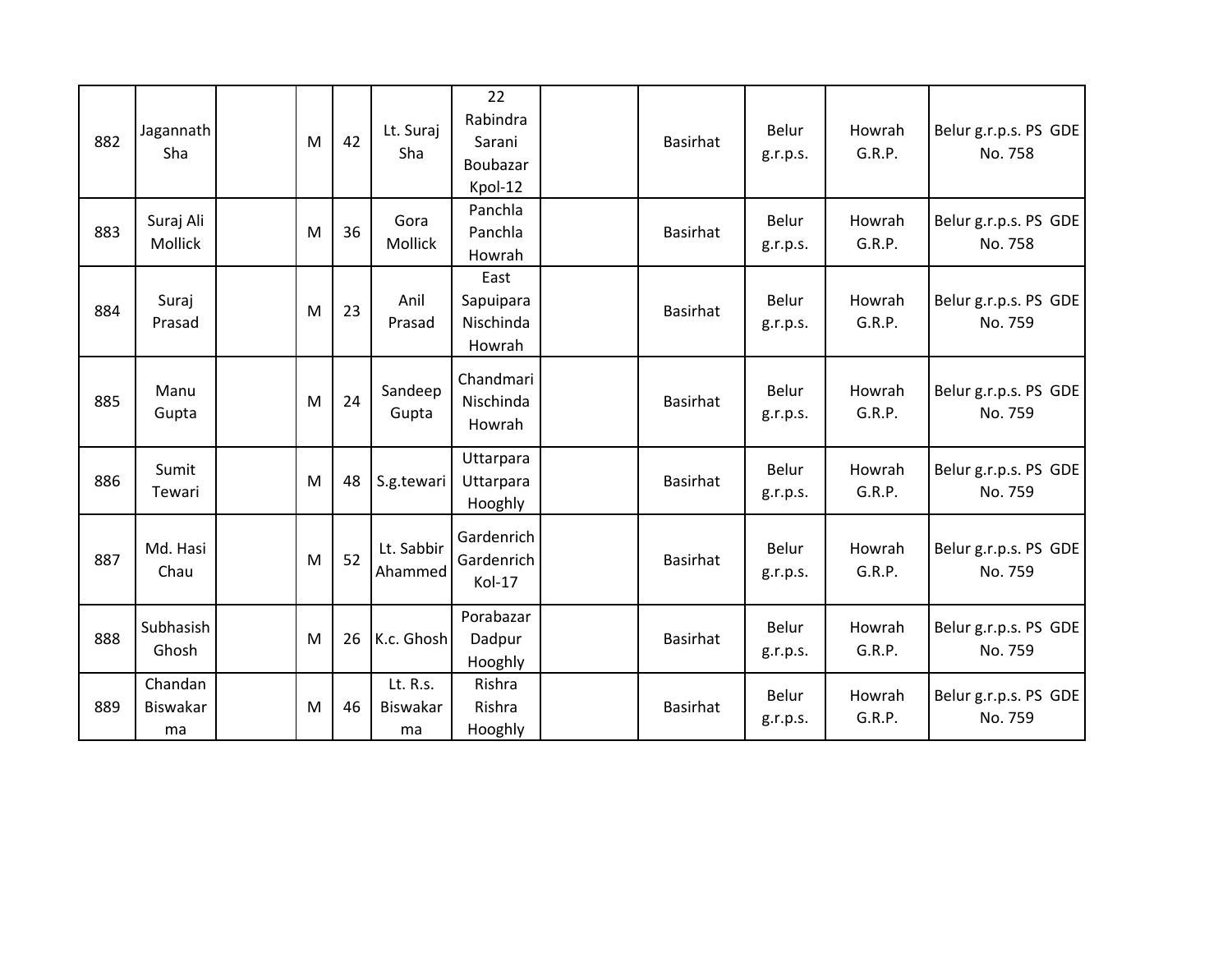| 890 | Anupam<br>Chatterjee        | M | 45 | Dilip<br>Chatterjee            | Sreerampur<br>Sreerampur<br>Hooghly PS:<br><b>Baduria</b><br>Dist.:<br>Alipurduar | <b>Baduria</b> | Alipurduar      | Belur<br>g.r.p.s. | Howrah<br>G.R.P. | Belur g.r.p.s. PS GDE<br>No. 768 |
|-----|-----------------------------|---|----|--------------------------------|-----------------------------------------------------------------------------------|----------------|-----------------|-------------------|------------------|----------------------------------|
| 891 | Dara Arun<br>Kumar          | M | 23 | Dara<br>Kankar<br>Raja         | Sreerampur<br>Sreerampur<br>Hooghly                                               |                | <b>Basirhat</b> | Belur<br>g.r.p.s. | Howrah<br>G.R.P. | Belur g.r.p.s. PS GDE<br>No. 768 |
| 892 | Sahin<br>Patel              | M | 29 | Sankar<br>Patel                | 114/A<br>Sailendar<br>Rd. Liluah<br>Howrah                                        |                | <b>Basirhat</b> | Belur<br>g.r.p.s. | Howrah<br>G.R.P. | Belur g.r.p.s. PS GDE<br>No. 768 |
| 893 | Bittu Kr.<br>Mondal         | M | 25 | Paramasw<br>ar Mondal          | Chandmari<br>Nischinda<br>Howrah                                                  |                | <b>Basirhat</b> | Belur<br>g.r.p.s. | Howrah<br>G.R.P. | Belur g.r.p.s. PS GDE<br>No. 768 |
| 894 | Rohit<br><b>Bhowmick</b>    | M | 19 | Lt. Abhijit<br><b>Bhowmick</b> | Ghosh Para<br>Nischinda<br>Howrah                                                 |                | <b>Basirhat</b> | Belur<br>g.r.p.s. | Howrah<br>G.R.P. | Belur g.r.p.s. PS GDE<br>No. 768 |
| 895 | Somendar<br><b>Bhowmick</b> | M | 47 | Lt. S.k.<br>Bhowmick           | Chandanna<br>gar<br>Chandanna<br>gar<br>Hooghly                                   |                | <b>Basirhat</b> | Belur<br>g.r.p.s. | Howrah<br>G.R.P. | Belur g.r.p.s. PS GDE<br>No. 768 |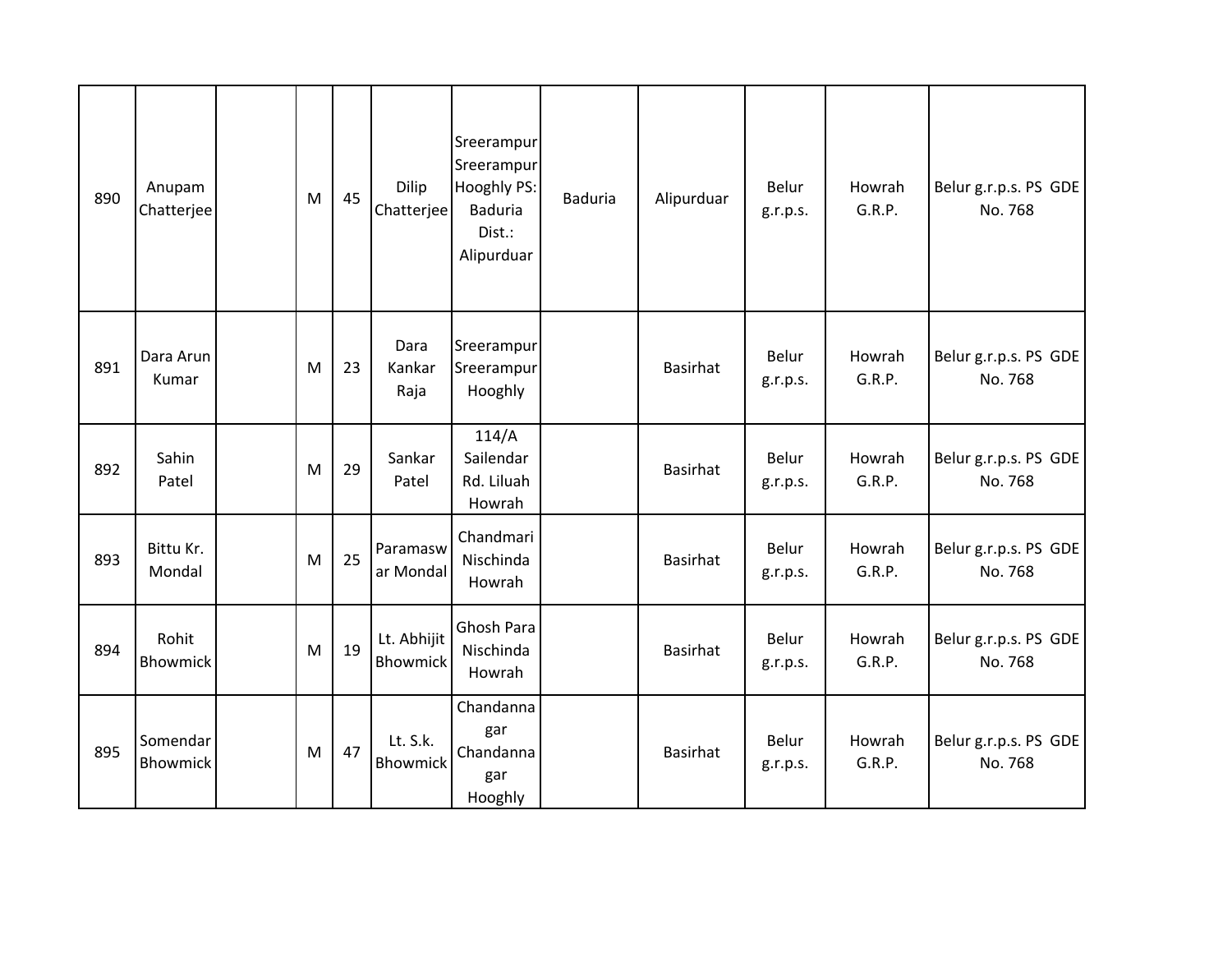| 896 | Firaj Khan               | M | 37 | Liyakat<br>Khan           | Danlop<br>Baranagar<br>Kol-35                  | <b>Basirhat</b> | Belur<br>g.r.p.s. | Howrah<br>G.R.P. | Belur g.r.p.s. PS GDE<br>No. 768 |
|-----|--------------------------|---|----|---------------------------|------------------------------------------------|-----------------|-------------------|------------------|----------------------------------|
| 897 | Saifuddin<br>Mondal      | M | 45 | Lt.<br>Mustakin<br>Mondal | Karmarkun<br>du Singur<br>Hooghly              | <b>Basirhat</b> | Belur<br>g.r.p.s. | Howrah<br>G.R.P. | Belur g.r.p.s. PS GDE<br>No. 770 |
| 898 | Rupam<br>Majhi           | M | 21 | Dilip<br>Majhi            | Asansol<br>Jamurai<br>Paschim<br><b>BWN</b>    | <b>Basirhat</b> | Belur<br>g.r.p.s. | Howrah<br>G.R.P. | Belur g.r.p.s. PS GDE<br>No. 770 |
| 899 | Rana Bhat                | M | 35 | Jaladhar<br><b>Bhat</b>   | Haripal<br>Haripal<br>Hooghly                  | <b>Basirhat</b> | Belur<br>g.r.p.s. | Howrah<br>G.R.P. | Belur g.r.p.s. PS GDE<br>No. 770 |
| 900 | Sandeep<br>Kr. Soni      | M | 28 | Ashok<br>Prasad           | Gorakpur<br>Gorakpur<br>U.P.                   | <b>Basirhat</b> | Belur<br>g.r.p.s. | Howrah<br>G.R.P. | Belur g.r.p.s. PS GDE<br>No. 770 |
| 901 | Badsha<br>Answari        | M | 27 | Gaffar<br>Ansari          | Ilambazar<br>Ilambazar<br>Birbhum              | <b>Basirhat</b> | Belur<br>g.r.p.s. | Howrah<br>G.R.P. | Belur g.r.p.s. PS GDE<br>No. 770 |
| 902 | Biplab<br><b>Biswas</b>  | M | 28 | Ranjan<br><b>Biswas</b>   | Janai Rd.<br>Chanditala<br>Hooghly             | <b>Basirhat</b> | Belur<br>g.r.p.s. | Howrah<br>G.R.P. | Belur g.r.p.s. PS GDE<br>No. 770 |
| 903 | Surender<br>Prasad       | M | 24 |                           | Bhadreswar<br>S.s.prasad Bhadreswar<br>Hooghly | <b>Basirhat</b> | Belur<br>g.r.p.s. | Howrah<br>G.R.P. | Belur g.r.p.s. PS GDE<br>No. 770 |
| 904 | Viswanath<br>Sankar      | M | 32 | Ranjit<br>Ram<br>Sankar   | Pathak Para<br><b>Bally</b><br>Howrah          | <b>Basirhat</b> | Belur<br>g.r.p.s. | Howrah<br>G.R.P. | Belur g.r.p.s. PS GDE<br>No. 770 |
| 905 | Satya<br>Kinkar<br>Garai | M | 53 | Lt. P.c.<br>Garai         | Kamarpuku<br>r Gohat<br>Hooghly                | <b>Basirhat</b> | Belur<br>g.r.p.s. | Howrah<br>G.R.P. | Belur g.r.p.s. PS GDE<br>No. 770 |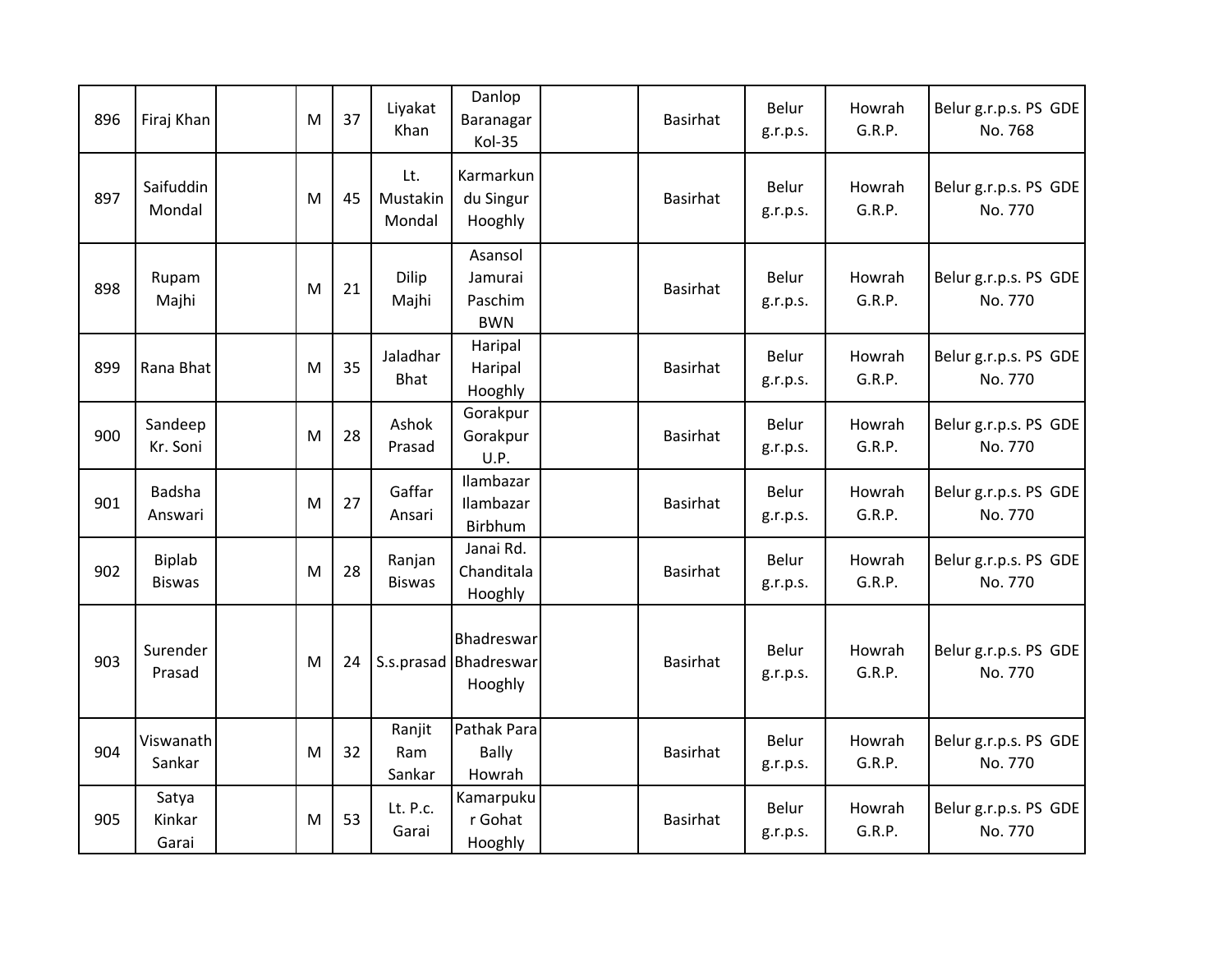| 906 | Anik Mitra        | M | 24 | Manik<br>Mitra      | Sheoraphull<br>у<br>Sreerampur<br>Hooghly    | <b>Basirhat</b> | Belur<br>g.r.p.s. | Howrah<br>G.R.P. | Belur g.r.p.s. PS GDE<br>No. 770                              |
|-----|-------------------|---|----|---------------------|----------------------------------------------|-----------------|-------------------|------------------|---------------------------------------------------------------|
| 907 | Ajoy<br>Machaya   | M | 27 | Kishor<br>Machaya   | Chandmari<br>Nischinda<br>Howrah             | <b>Basirhat</b> | Belur<br>g.r.p.s. | Howrah<br>G.R.P. | Belur g.r.p.s. PS GDE<br>No. 770                              |
| 908 | Jitendar<br>Kumar | M | 28 | Umesh<br>Prasad     | Lalbaba<br>Colony<br>Belur<br>Howrah         | <b>Basirhat</b> | Belur<br>g.r.p.s. | Howrah<br>G.R.P. | Belur g.r.p.s. PS GDE<br>No. 770                              |
| 909 | Saheb<br>Midah    | M | 34 | Lal<br>Mahamm<br>ad | Baradoha<br>Balijor<br>Deoghar,<br>J.K       | <b>Basirhat</b> | Belur<br>g.r.p.s. | Howrah<br>G.R.P. | Belur g.r.p.s. PS<br>Outpost Liluha GRP<br><b>GDE No. 290</b> |
| 910 | Kousik<br>Paul    | M | 21 | Gurupada<br>Paul    | Hariharpur<br>Debra<br>Paschim<br><b>MDP</b> | <b>Basirhat</b> | Belur<br>g.r.p.s. | Howrah<br>G.R.P. | Belur g.r.p.s. PS<br>Outpost Liluha GRP<br><b>GDE No. 290</b> |
| 911 | Debraj<br>Kundu   | M | 36 | Bishnu<br>Kundu     | Lalbaba Rd.<br>Dankuni<br>Hooghly            | <b>Basirhat</b> | Belur<br>g.r.p.s. | Howrah<br>G.R.P. | Belur g.r.p.s. PS<br>Outpost Liluha GRP<br><b>GDE No. 290</b> |
| 912 | Subhankar<br>Mudi | M | 35 | Moha<br>Mudi        | Hodla<br>Dadpur<br>Hooghly                   | <b>Basirhat</b> | Belur<br>g.r.p.s. | Howrah<br>G.R.P. | Belur g.r.p.s. PS<br>Outpost Liluha GRP<br><b>GDE No. 290</b> |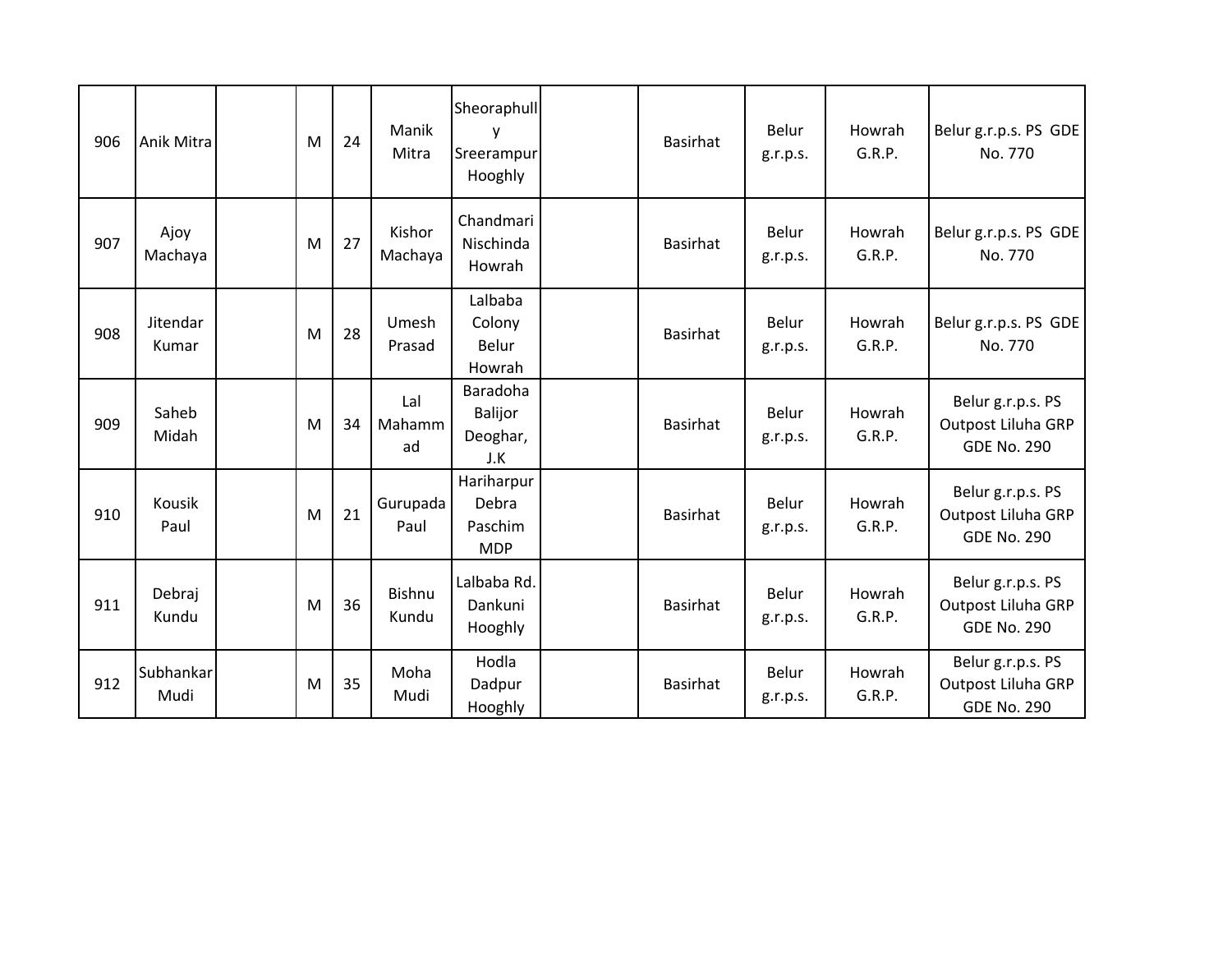| 913 | Subhasch.<br><b>Nath</b> | M | 40 | Kashinath<br><b>Nath</b>         | Chandrabaz<br>ar,<br>Sheraphully<br>Sreerampur<br>Hooghly   |           | <b>Basirhat</b>  | Belur<br>g.r.p.s. | Howrah<br>G.R.P. | Belur g.r.p.s. PS<br>Outpost Liluha GRP<br><b>GDE No. 290</b> |
|-----|--------------------------|---|----|----------------------------------|-------------------------------------------------------------|-----------|------------------|-------------------|------------------|---------------------------------------------------------------|
| 914 | Thanru<br>Mia            | M | 35 | S/o Tabai<br>Ali                 | Kolgachi<br>Kolgachi<br>Barpeta,<br>Assam                   |           | <b>Basirhat</b>  | Kalna<br>g.r.p.s. | Howrah<br>G.R.P. | Kalna g.r.p.s. PS GDE<br>No. 712                              |
| 915 | Chanchal<br>Kol          | M | 22 | S/o Gaju<br>Kol                  | Jashpur PS:<br>Nadanghat<br>Dist.: Purba<br>Burdwan         | Nadanghat | Purba<br>Burdwan | Kalna<br>g.r.p.s. | Howrah<br>G.R.P. | Kalna g.r.p.s. PS GDE<br>No. 712                              |
| 916 | Tufan<br>Mondal          | M | 28 | S/O<br>Tushar<br>Kanta<br>Mondal | Dainhat PS:<br>Katwa Dist.:<br>Purba<br>Burdwan             | Katwa     | Purba<br>Burdwan | Kalna<br>g.r.p.s. | Howrah<br>G.R.P. | Kalna g.r.p.s. PS GDE<br>No. 712                              |
| 917 | Choton<br>Halder         | M | 35 | S/O<br>Dhanapati<br>Halder       | Agradwip<br>PS: Katwa<br>Dist.: Purba<br>Burdwan            | Katwa     | Purba<br>Burdwan | Kalna<br>g.r.p.s. | Howrah<br>G.R.P. | Kalna g.r.p.s. PS GDE<br>No. 712                              |
| 918 | Jagabandh<br>u Ghosh     | M | 56 | $S/O$ Lt.<br>Nikunja<br>Ghosh    | Samudraga<br>rh PS:<br>Nadanghat<br>Dist.: Purba<br>Burdwan | Nadanghat | Purba<br>Burdwan | Kalna<br>g.r.p.s. | Howrah<br>G.R.P. | Kalna g.r.p.s. PS GDE<br>No. 717                              |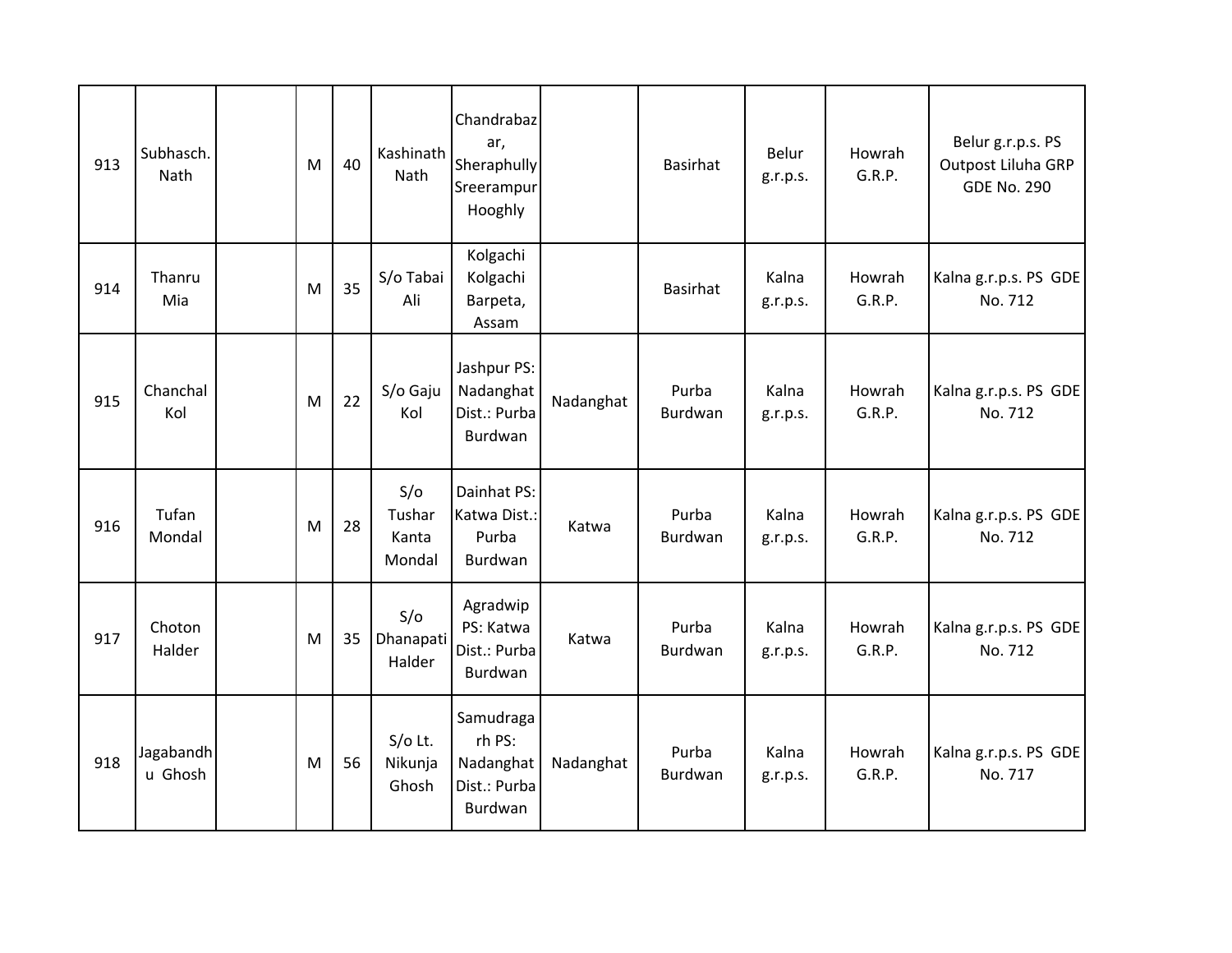| 919 | Krishna<br><b>Baul Das</b> | M | 20 | S/O<br>Madan<br><b>Baul Das</b> | Itagarh PS:<br>Balagarh<br>Dist.:<br>Hooghly<br>Rural                        | Balagarh    | <b>Hooghly Rural</b>                   | Kalna<br>g.r.p.s. | Howrah<br>G.R.P. | Kalna g.r.p.s. PS GDE<br>No. 717 |
|-----|----------------------------|---|----|---------------------------------|------------------------------------------------------------------------------|-------------|----------------------------------------|-------------------|------------------|----------------------------------|
| 920 | Suman<br>Mondal            | M | 34 | S/O<br>Niranjan<br>Mondal       | Chapandu<br>PS: Mogra<br>Dist.:<br>Hooghly<br>Rural                          | Mogra       | Hooghly Rural                          | Kalna<br>g.r.p.s. | Howrah<br>G.R.P. | Kalna g.r.p.s. PS GDE<br>No. 717 |
| 921 | Debashis<br>Adhikary       | M | 21 | S/O<br>Sukumar<br>Adhikary      | Nabadwip<br>PS:<br>Nabadwip<br>Dist.:<br>Krishnanag<br>ar Police<br>District | Nabadwip    | Krishnanagar<br><b>Police District</b> | Kalna<br>g.r.p.s. | Howrah<br>G.R.P. | Kalna g.r.p.s. PS GDE<br>No. 725 |
| 922 | Kamaluddi<br>n Sk          | M | 21 | S/o Jafar<br>Sk                 | Patuli PS:<br>Purbasthali<br>Dist.: Purba<br>Burdwan                         | Purbasthali | Purba<br>Burdwan                       | Kalna<br>g.r.p.s. | Howrah<br>G.R.P. | Kalna g.r.p.s. PS GDE<br>No. 725 |
| 923 | Kartick<br>Mondal          | M | 40 | S/O<br>Kalipada<br>Mondal       | Shyamganj<br>para PS:<br>Kalna Dist.:<br>Purba<br>Burdwan                    | Kalna       | Purba<br>Burdwan                       | Kalna<br>g.r.p.s. | Howrah<br>G.R.P. | Kalna g.r.p.s. PS GDE<br>No. 725 |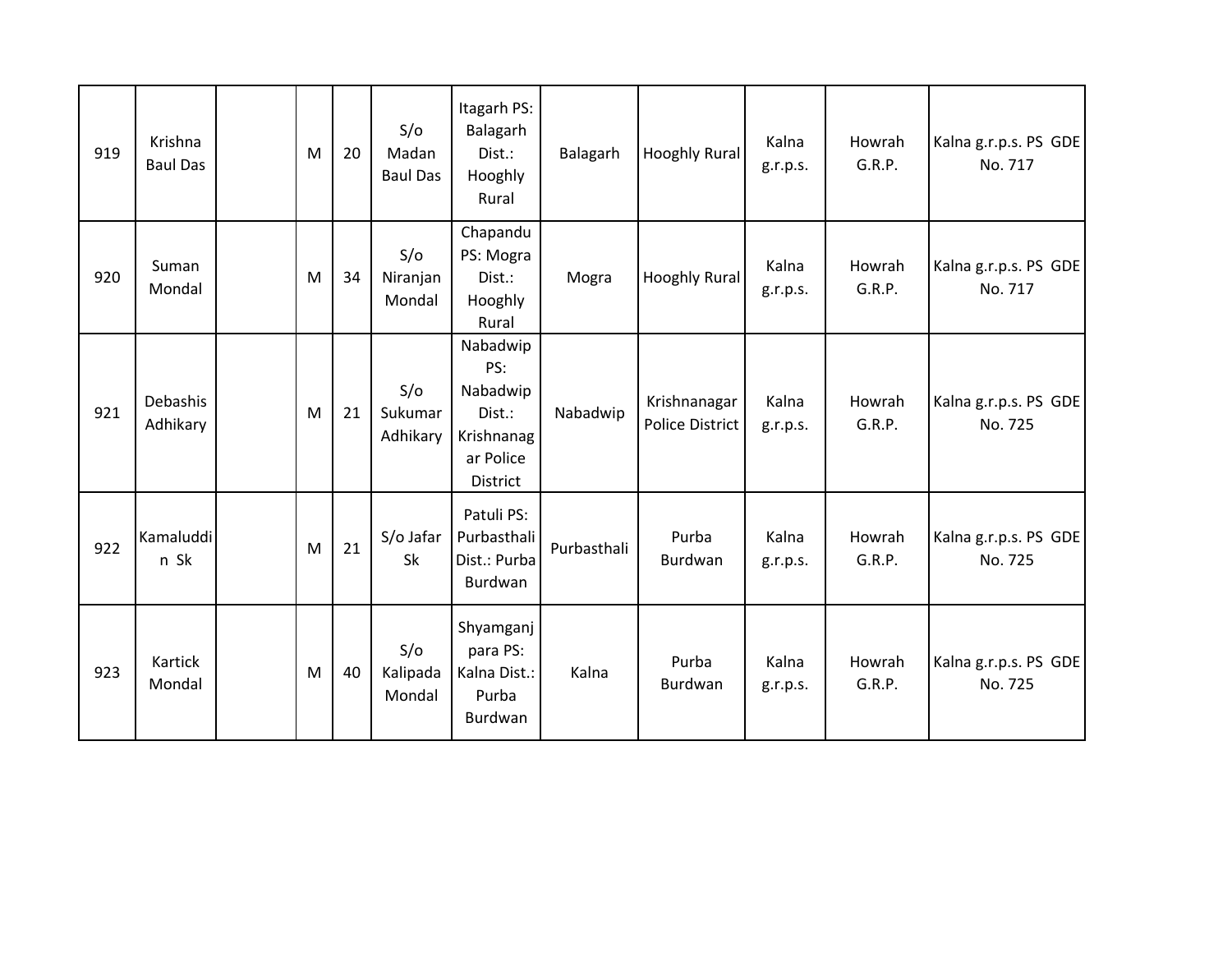| 924 | Rana<br>Khamaru          | M | 24 | S/o Tapas<br>Khamaru | Bainchi PS:<br>Pandua<br>Dist.:<br>Hooghly<br>Rural           | Pandua      | Hooghly Rural        | Kalna<br>g.r.p.s.          | Howrah<br>G.R.P. | Kalna g.r.p.s. PS GDE<br>No. 725       |
|-----|--------------------------|---|----|----------------------|---------------------------------------------------------------|-------------|----------------------|----------------------------|------------------|----------------------------------------|
| 925 | Dildar Sk                | M | 39 | S/o Najrul<br>Sk     | Ghumuriya<br>PS: Katwa<br>Dist.: Purba<br>Burdwan             | Katwa       | Purba<br>Burdwan     | Kalna<br>g.r.p.s.          | Howrah<br>G.R.P. | Kalna g.r.p.s. PS GDE<br>No. 725       |
| 926 | Sk Motiur<br>Rahaman     | M | 44 | Sk Najrul<br>Islam   | Palsa PS:<br>Panrui<br>Dist.:<br>Birbhum                      | Panrui      | <b>Birbhum</b>       | Kamar<br>kundu<br>g.r.p.s. | Howrah<br>G.R.P. | Kamar kundu g.r.p.s.<br>PS GDE No. 736 |
| 927 | <b>Basudeb</b><br>Beshra | M | 42 | Naram<br>Beshra      | Cheragram<br>PS: Gurap<br>Dist.:<br>Hooghly<br>Rural          | Gurap       | <b>Hooghly Rural</b> | Kamar<br>kundu<br>g.r.p.s. | Howrah<br>G.R.P. | Kamar kundu g.r.p.s.<br>PS GDE No. 736 |
| 928 | Prasanta<br>Sarkar       | M | 42 | Lt Sujit<br>Sarakar  | Gopinagar<br>PS:<br>Dhaniakhali<br>Dist.:<br>Hooghly<br>Rural | Dhaniakhali | <b>Hooghly Rural</b> | Kamar<br>kundu<br>g.r.p.s. | Howrah<br>G.R.P. | Kamar kundu g.r.p.s.<br>PS GDE No. 736 |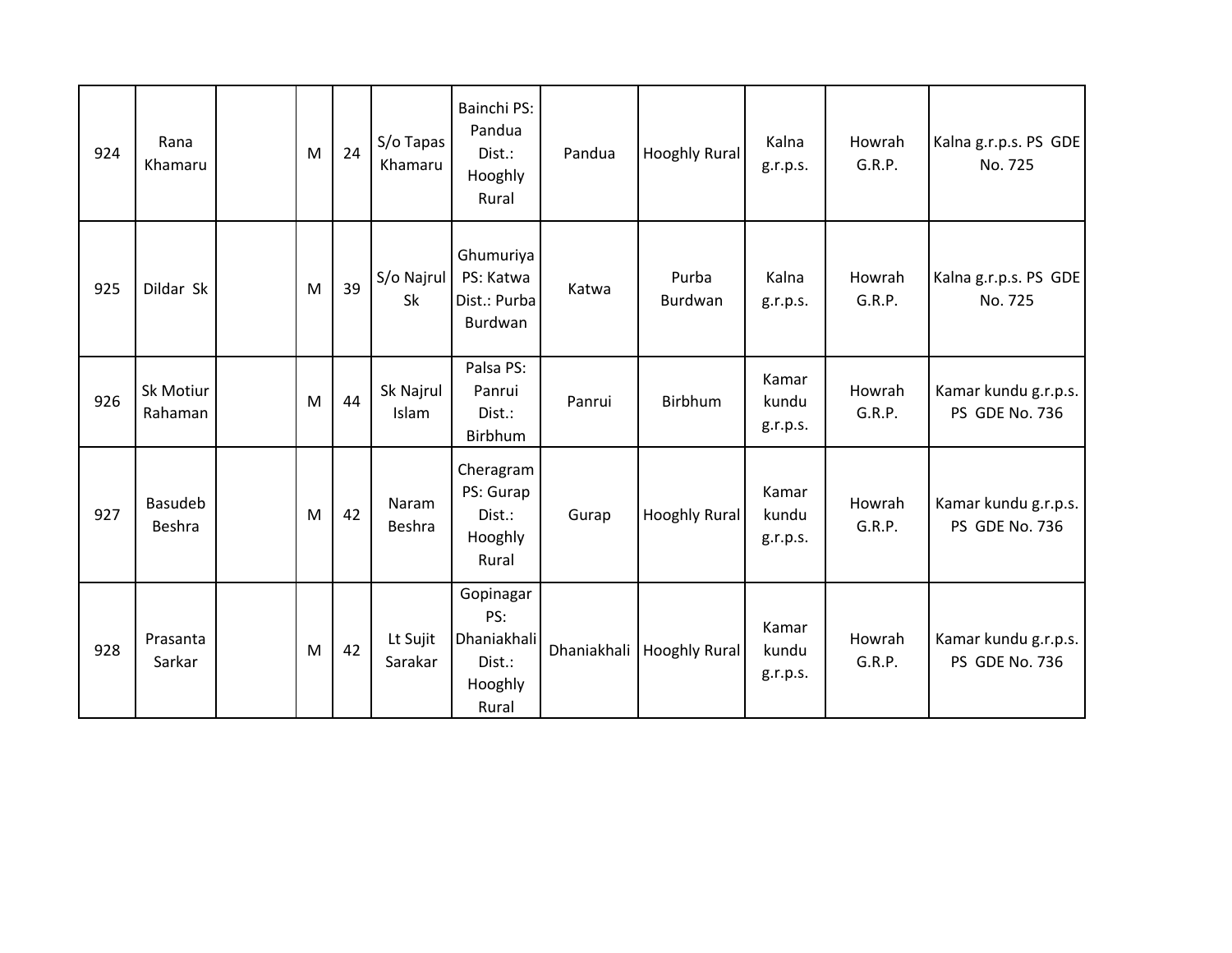| 929 | Sk Selim            | M | 24 | Sk Hanif                         | Uttar<br>Moghalpur<br>PS:<br>Dhaniakhali<br>Dist.:<br>Hooghly<br>Rural |            | Dhaniakhali   Hooghly Rural | Kamar<br>kundu<br>g.r.p.s. | Howrah<br>G.R.P. | Kamar kundu g.r.p.s.<br>PS GDE No. 736 |
|-----|---------------------|---|----|----------------------------------|------------------------------------------------------------------------|------------|-----------------------------|----------------------------|------------------|----------------------------------------|
| 930 | Debabrata<br>Pal    | M | 39 | Haripada<br>Pal                  | Sahapur PS:<br>Tarakeswar<br>Dist.:<br>Hooghly<br>Rural                | Tarakeswar | <b>Hooghly Rural</b>        | Kamar<br>kundu<br>g.r.p.s. | Howrah<br>G.R.P. | Kamar kundu g.r.p.s.<br>PS GDE No. 736 |
| 931 | Prasanta<br>Pal     | M | 52 | Lt<br>Bokkeswa<br>r Pal          | Bijoynagar<br>PS: Katwa<br>Dist.: Purba<br>Burdwan                     | Katwa      | Purba<br>Burdwan            | Kamar<br>kundu<br>g.r.p.s. | Howrah<br>G.R.P. | Kamar kundu g.r.p.s.<br>PS GDE No. 736 |
| 932 | Paresh<br>Utthasini | M | 42 | Lt Sasanka<br>Sekher<br>Uttasini | Barkulia PS:<br>Sabang<br>Dist.:<br>Paschim<br>Mednipore               | Sabang     | Paschim<br>Mednipore        | Kamar<br>kundu<br>g.r.p.s. | Howrah<br>G.R.P. | Kamar kundu g.r.p.s.<br>PS GDE No. 736 |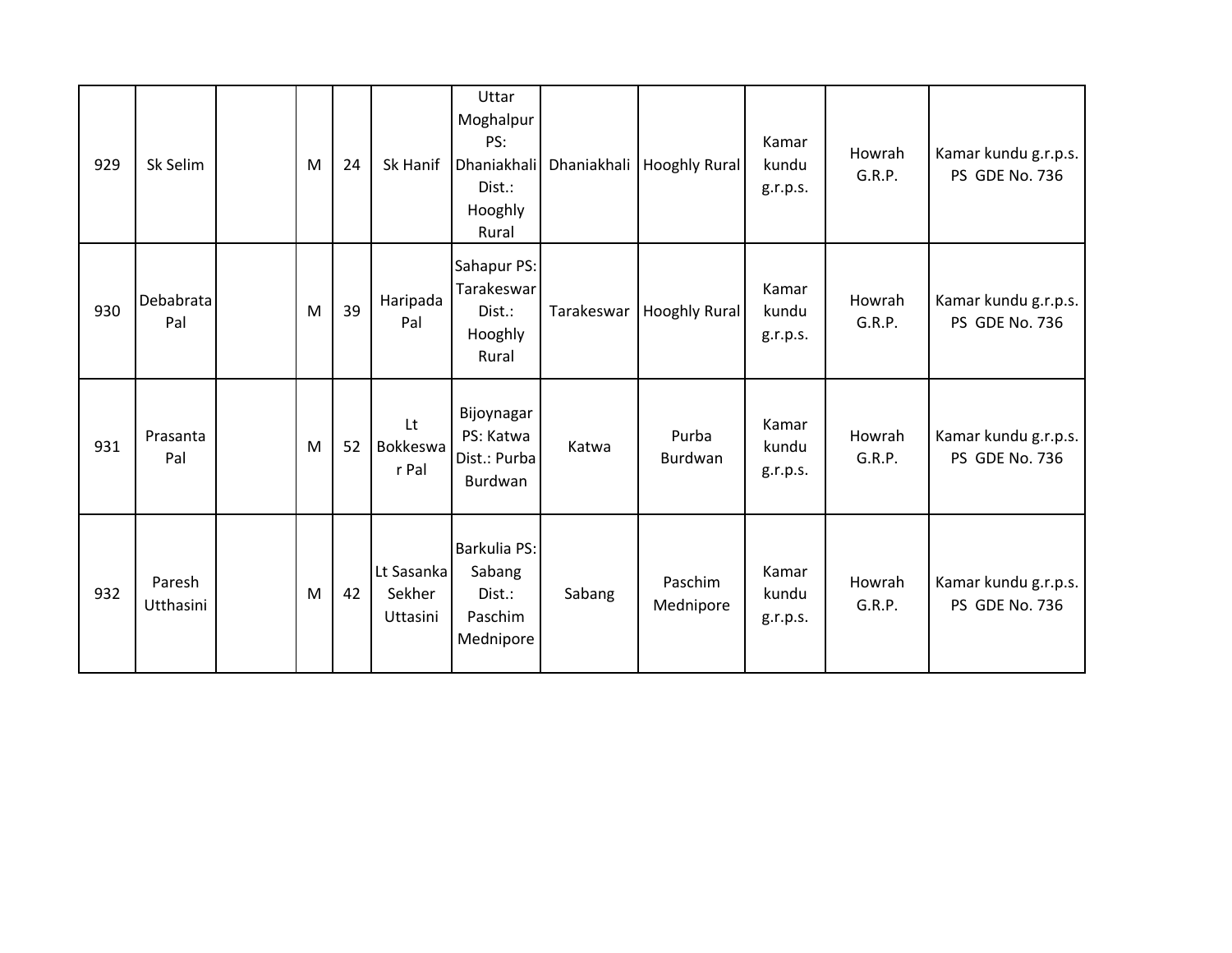| 933 | <b>Bablu</b><br>Yadeb | M | 28 | Radheshy<br>am Yadeb     | Maheshpur<br>PS:<br>Srirampore<br>Dist.:<br>Chandanna<br>gar Police<br>Commissio<br>nerate | Srirampore | Chandannagar<br>Police<br>Commissioner<br>ate | Kamar<br>kundu<br>g.r.p.s. | Howrah<br>G.R.P. | Kamar kundu g.r.p.s.<br>PS GDE No. 736   |
|-----|-----------------------|---|----|--------------------------|--------------------------------------------------------------------------------------------|------------|-----------------------------------------------|----------------------------|------------------|------------------------------------------|
| 934 | Mojlish<br>Sk         | M | 44 | <b>Nurul</b><br>Hooda Sk | PS: Salar<br>Dist.:<br>Murshidab<br>ad                                                     | Salar      | Murshidabad                                   | Katwa<br>g.r.p.s.          | Howrah<br>G.R.P. | Katwa g.r.p.s. PS<br><b>GDE No. 1017</b> |
| 935 | Sentu Sk              | M | 28 | Year Md.<br>Sk           | PS: Ranitala<br>Dist.:<br>Murshidab<br>ad                                                  | Ranitala   | Murshidabad                                   | Katwa<br>g.r.p.s.          | Howrah<br>G.R.P. | Katwa g.r.p.s. PS<br><b>GDE No. 1017</b> |
| 936 | Suman<br>Das          | M | 26 | <b>Kamal Das</b>         | PS:<br>Karimpore<br>Dist.:<br>Krishnanag<br>ar Police<br>District                          | Karimpore  | Krishnanagar<br><b>Police District</b>        | Katwa<br>g.r.p.s.          | Howrah<br>G.R.P. | Katwa g.r.p.s. PS<br><b>GDE No. 1017</b> |
| 937 | Sabir Sk              | M | 30 | <b>Bodra</b><br>Alam Sk  | PS: Salar<br>Dist.:<br>Murshidab<br>ad                                                     | Salar      | Murshidabad                                   | Katwa<br>g.r.p.s.          | Howrah<br>G.R.P. | Katwa g.r.p.s. PS<br><b>GDE No. 1017</b> |
| 938 | Sadhan<br>Ray         | M | 40 | Nitya<br>Gopal Ray       | PS: Katwa<br>Dist.: Purba<br>Burdwan                                                       | Katwa      | Purba<br>Burdwan                              | Katwa<br>g.r.p.s.          | Howrah<br>G.R.P. | Katwa g.r.p.s. PS<br><b>GDE No. 1017</b> |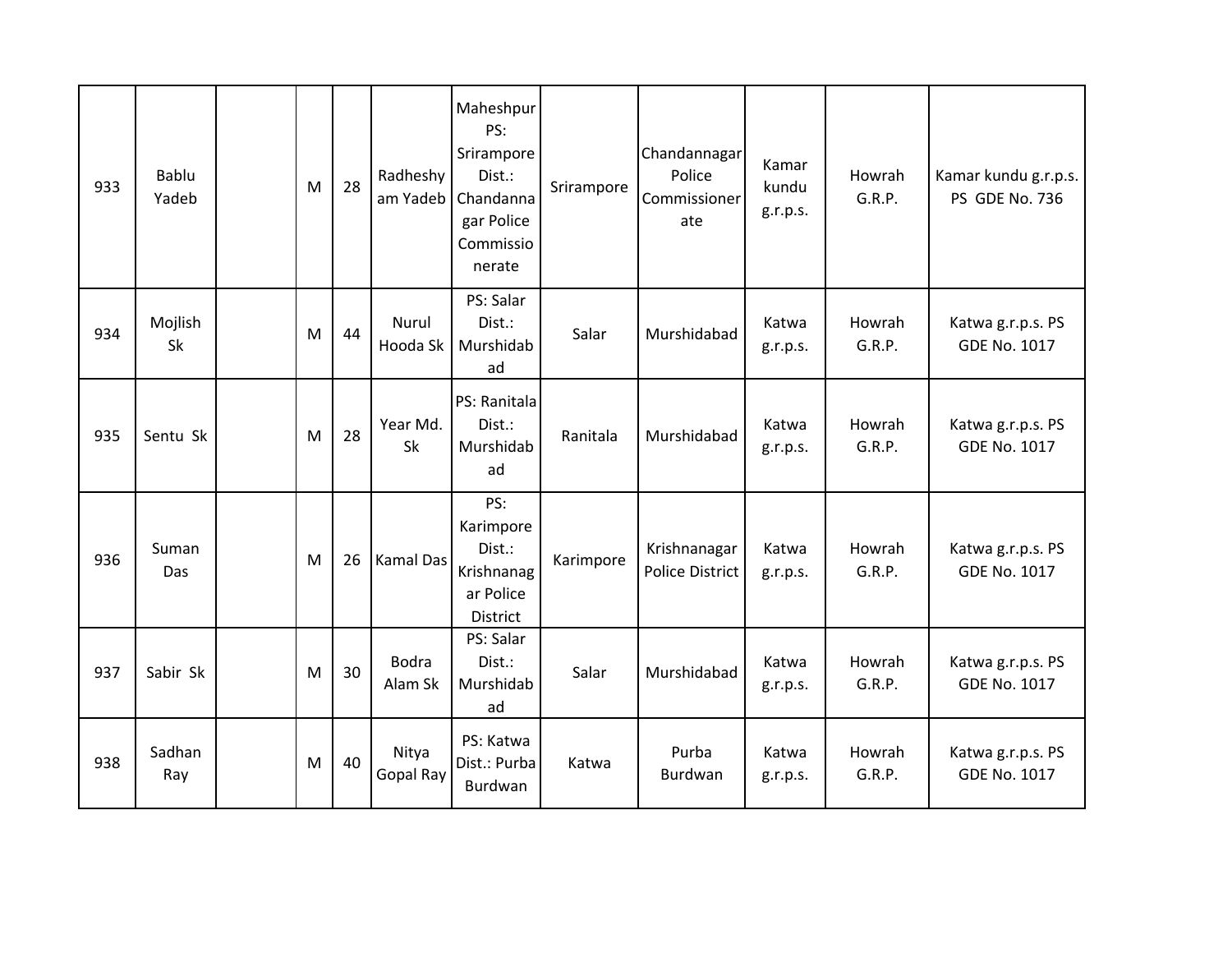| 939 | Safikul Sk               | M | 29 | Sangad Sk                 | PS: Salar<br>Dist.:<br>Murshidab<br>ad                                       | Salar       | Murshidabad                                   | Katwa<br>g.r.p.s. | Howrah<br>G.R.P. | Katwa g.r.p.s. PS<br>GDE No. 1017        |
|-----|--------------------------|---|----|---------------------------|------------------------------------------------------------------------------|-------------|-----------------------------------------------|-------------------|------------------|------------------------------------------|
| 940 | Sanjoy<br>Das            | M | 50 | Jagabandh<br>u Das        | PS:<br>Ketugram<br>Dist.: Purba<br>Burdwan                                   | Ketugram    | Purba<br>Burdwan                              | Katwa<br>g.r.p.s. | Howrah<br>G.R.P. | Katwa g.r.p.s. PS<br><b>GDE No. 1017</b> |
| 941 | Sanjay<br>Das            | M | 34 | Lt.<br>Narayan<br>Ch. Das | PS:<br>Chinsurah<br>Dist.:<br>Chandanna<br>gar Police<br>Commissio<br>nerate | Chinsurah   | Chandannagar<br>Police<br>Commissioner<br>ate | Katwa<br>g.r.p.s. | Howrah<br>G.R.P. | Katwa g.r.p.s. PS<br><b>GDE No. 1017</b> |
| 942 | Sanatan<br><b>Biswas</b> | M | 28 | Banshi<br><b>Biswas</b>   | PS:<br>Purbasthali<br>Dist.: Purba<br>Burdwan                                | Purbasthali | Purba<br>Burdwan                              | Katwa<br>g.r.p.s. | Howrah<br>G.R.P. | Katwa g.r.p.s. PS<br><b>GDE No. 1017</b> |
| 943 | Sahin Sk                 | M | 22 | Baytulla<br>Sk            | PS:<br>Ketugram<br>Dist.: Purba<br>Burdwan                                   | Ketugram    | Purba<br>Burdwan                              | Katwa<br>g.r.p.s. | Howrah<br>G.R.P. | Katwa g.r.p.s. PS<br><b>GDE No. 1017</b> |
| 944 | Sajamal<br>Sk            | M | 19 | Baytulla<br>Sk            | PS:<br>Ketugram<br>Dist.: Purba<br>Burdwan                                   | Ketugram    | Purba<br>Burdwan                              | Katwa<br>g.r.p.s. | Howrah<br>G.R.P. | Katwa g.r.p.s. PS<br>GDE No. 1017        |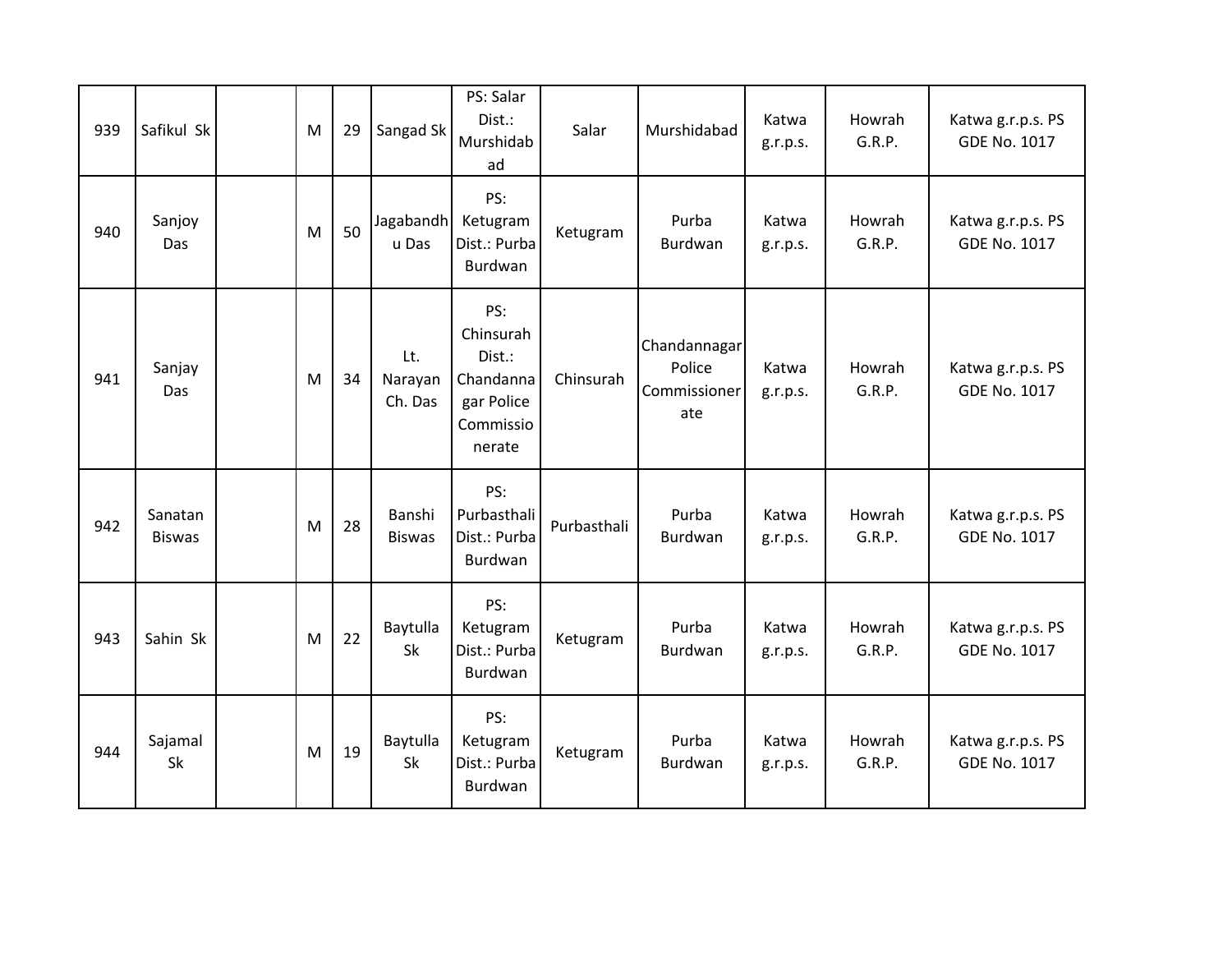| 945 | Rajib Dey                 | M | 39 | Lt.<br>Rabindran<br>ath Dey | PS:<br>Purbasthali<br>Dist.: Purba<br>Burdwan | Purbasthali | Purba<br>Burdwan | Katwa<br>g.r.p.s.    | Howrah<br>G.R.P. | Katwa g.r.p.s. PS<br><b>GDE No. 1017</b>                                 |
|-----|---------------------------|---|----|-----------------------------|-----------------------------------------------|-------------|------------------|----------------------|------------------|--------------------------------------------------------------------------|
| 946 | Rahul<br>Ghosh            | M | 28 | Biswajit<br>Ghosh           | PS: Katwa<br>Dist.: Purba<br>Burdwan          | Katwa       | Purba<br>Burdwan | Katwa<br>g.r.p.s.    | Howrah<br>G.R.P. | Katwa g.r.p.s. PS<br><b>GDE No. 1017</b>                                 |
| 947 | Amit Das                  | M | 23 | <b>Dibakar</b><br>Das       | PS: Kandi<br>Dist.:<br>Murshidab<br>ad        | Kandi       | Murshidabad      | Katwa<br>g.r.p.s.    | Howrah<br>G.R.P. | Katwa g.r.p.s. PS<br><b>Outpost Salar GRPP</b><br><b>GDE No. 551</b>     |
| 948 | Ranjit Das                | M | 23 | Anil Das                    | PS: Kandi<br>Dist.:<br>Murshidab<br>ad        | Kandi       | Murshidabad      | Katwa<br>g.r.p.s.    | Howrah<br>G.R.P. | Katwa g.r.p.s. PS<br><b>Outpost Salar GRPP</b><br><b>GDE No. 551</b>     |
| 949 | Ujjwal<br><b>Biswas</b>   | M | 45 | Subodh<br><b>Biswas</b>     |                                               |             | Basirhat         | Sainthia<br>g.r.p.s. | Howrah<br>G.R.P. | Sainthia g.r.p.s. PS<br><b>Outpost Bolpur GRPP</b><br><b>GDE No. 553</b> |
| 950 | Subhendu<br><b>Biswas</b> | M | 34 | Lt-anil<br><b>Biswas</b>    |                                               |             | <b>Basirhat</b>  | Sainthia<br>g.r.p.s. | Howrah<br>G.R.P. | Sainthia g.r.p.s. PS<br><b>Outpost Bolpur GRPP</b><br><b>GDE No. 553</b> |
| 951 | Tapas<br>Mondal           | M | 45 | Lt-lakhan<br>Mondal         |                                               |             | <b>Basirhat</b>  | Sainthia<br>g.r.p.s. | Howrah<br>G.R.P. | Sainthia g.r.p.s. PS<br><b>Outpost Bolpur GRPP</b><br><b>GDE No. 553</b> |
| 952 | <b>Bikash</b><br>Gghosh   | M | 56 | Kalika<br>Ranjan<br>Ghosh   |                                               |             | <b>Basirhat</b>  | Sainthia<br>g.r.p.s. | Howrah<br>G.R.P. | Sainthia g.r.p.s. PS<br><b>GDE No. 699</b>                               |
| 953 | Debasish<br>Ghosh         | M | 56 | Sachindra<br>Nath<br>Ghosh  |                                               |             | <b>Basirhat</b>  | Sainthia<br>g.r.p.s. | Howrah<br>G.R.P. | Sainthia g.r.p.s. PS<br><b>GDE No. 699</b>                               |
| 954 | Sabdul Sk                 | M | 30 | Giyasuddi<br>n Sk           |                                               |             | <b>Basirhat</b>  | Sainthia<br>g.r.p.s. | Howrah<br>G.R.P. | Sainthia g.r.p.s. PS<br><b>GDE No. 699</b>                               |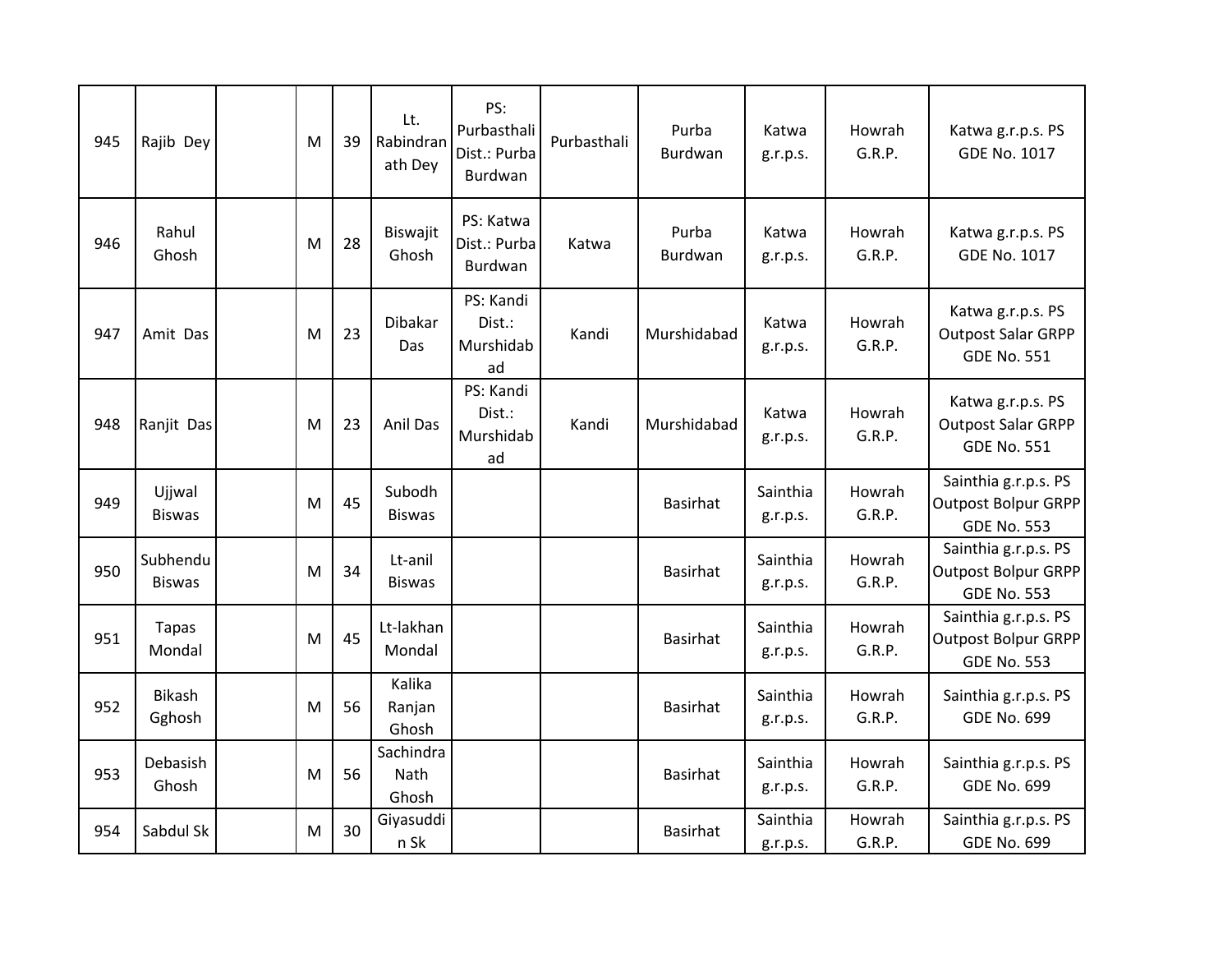| 955 | Bikash Kr<br>Saha         | M | 46 | Sripati<br>Saha             |  | <b>Basirhat</b> | Sainthia<br>g.r.p.s. | Howrah<br>G.R.P. | Sainthia g.r.p.s. PS<br><b>GDE No. 699</b>                           |
|-----|---------------------------|---|----|-----------------------------|--|-----------------|----------------------|------------------|----------------------------------------------------------------------|
| 956 | <b>Bikash</b><br>Sarkar   | M | 48 | Sairam<br>Sarkar            |  | <b>Basirhat</b> | Sainthia<br>g.r.p.s. | Howrah<br>G.R.P. | Sainthia g.r.p.s. PS<br><b>GDE No. 699</b>                           |
| 957 | Arun<br>Mondal            | M | 50 | Chttaranja<br>n Mondal      |  | <b>Basirhat</b> | Sainthia<br>g.r.p.s. | Howrah<br>G.R.P. | Sainthia g.r.p.s. PS<br><b>GDE No. 699</b>                           |
| 958 | Lal Mohan<br>Das          | M | 52 | Durjhodha<br>n Das          |  | <b>Basirhat</b> | Sainthia<br>g.r.p.s. | Howrah<br>G.R.P. | Sainthia g.r.p.s. PS<br><b>GDE No. 702</b>                           |
| 959 | Ranjan<br>Chattaraj       | M | 23 | Pani<br>Krishna<br>Chattraj |  | <b>Basirhat</b> | Sainthia<br>g.r.p.s. | Howrah<br>G.R.P. | Sainthia g.r.p.s. PS<br><b>GDE No. 702</b>                           |
| 960 | Ankan<br>Bairagya         | M | 22 | Amit<br>Bairagya            |  | <b>Basirhat</b> | Sainthia<br>g.r.p.s. | Howrah<br>G.R.P. | Sainthia g.r.p.s. PS<br><b>GDE No. 702</b>                           |
| 961 | <b>Bimal</b><br>Mondal    | M | 26 | Bikash<br>Mondal            |  | <b>Basirhat</b> | Sainthia<br>g.r.p.s. | Howrah<br>G.R.P. | Sainthia g.r.p.s. PS<br><b>GDE No. 702</b>                           |
| 962 | Asis Mal                  | M | 25 | Rabi Mal                    |  | <b>Basirhat</b> | Sainthia<br>g.r.p.s. | Howrah<br>G.R.P. | Sainthia g.r.p.s. PS<br><b>GDE No. 702</b>                           |
| 963 | Sukumar<br>Hazra          | M | 46 | Nepal<br>Hazra              |  | <b>Basirhat</b> | Sainthia<br>g.r.p.s. | Howrah<br>G.R.P. | Sainthia g.r.p.s. PS<br><b>GDE No. 702</b>                           |
| 964 | Inul Kadir                | M | 27 | Joynal<br>Kadir             |  | <b>Basirhat</b> | Sainthia<br>g.r.p.s. | Howrah<br>G.R.P. | Sainthia g.r.p.s. PS<br><b>GDE No. 702</b>                           |
| 965 | Asish Kr<br><b>Bhakat</b> | M | 31 | Umesh Kr<br><b>Bhakat</b>   |  | <b>Basirhat</b> | Sainthia<br>g.r.p.s. | Howrah<br>G.R.P. | Sainthia g.r.p.s. PS<br><b>Outpost Rampurhat</b><br>GRPP GDE No. 641 |
| 966 | Aatish<br>Kumar           | M | 21 | Rajesh Kr<br><b>Bhakat</b>  |  | <b>Basirhat</b> | Sainthia<br>g.r.p.s. | Howrah<br>G.R.P. | Sainthia g.r.p.s. PS<br><b>Outpost Rampurhat</b><br>GRPP GDE No. 641 |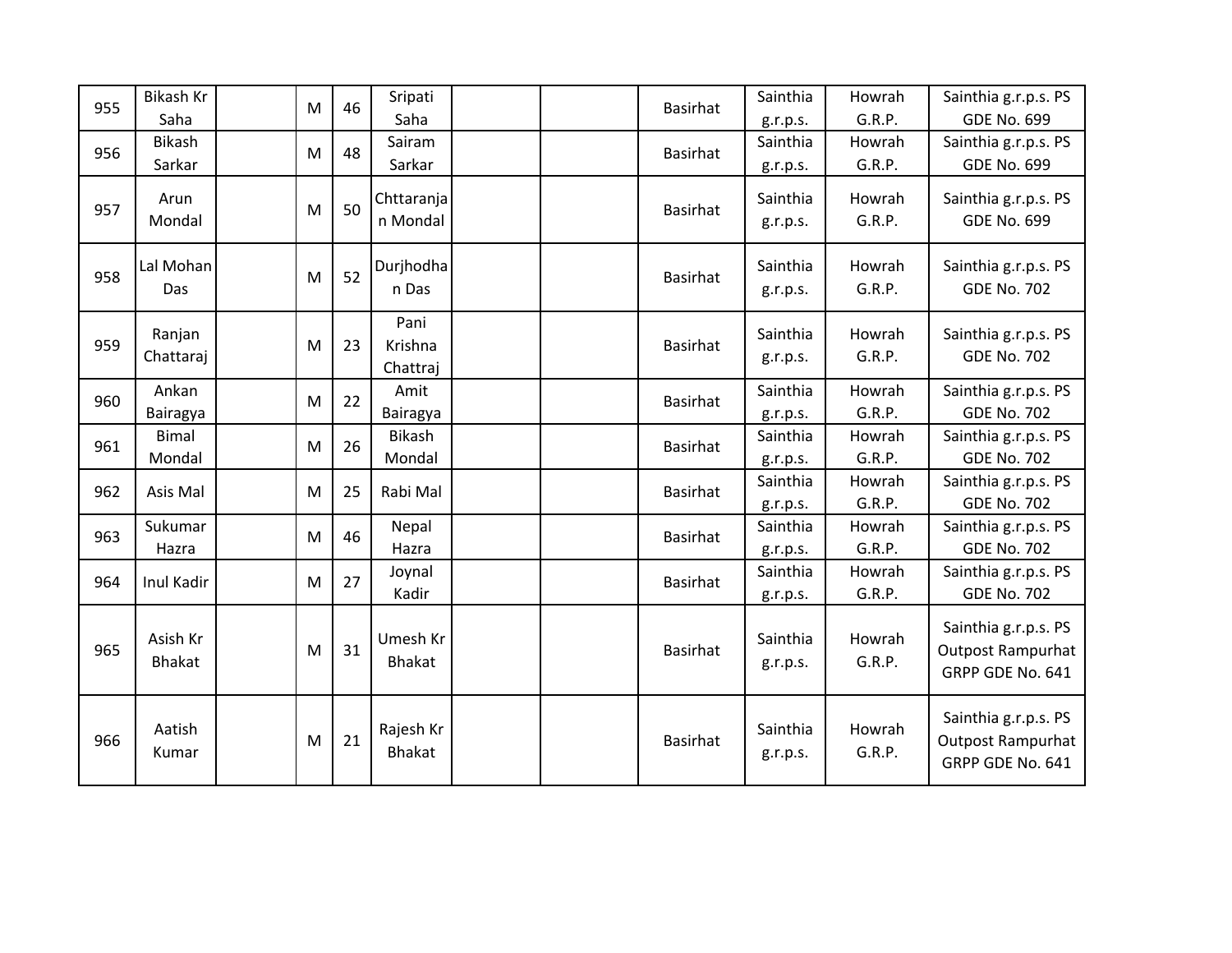| 967 | Sagar Kr<br>Mishra      | M | 24 | Lalon Kr<br>Mishra        |                                                       | <b>Basirhat</b> | Sainthia<br>g.r.p.s.     | Howrah<br>G.R.P. | Sainthia g.r.p.s. PS<br><b>Outpost Rampurhat</b><br>GRPP GDE No. 648 |
|-----|-------------------------|---|----|---------------------------|-------------------------------------------------------|-----------------|--------------------------|------------------|----------------------------------------------------------------------|
| 968 | Asish Kr<br>Mishra      | M | 23 | Bhabesh<br>Mishra         |                                                       | <b>Basirhat</b> | Sainthia<br>g.r.p.s.     | Howrah<br>G.R.P. | Sainthia g.r.p.s. PS<br>Outpost Rampurhat<br>GRPP GDE No. 648        |
| 969 | Gopal<br>Mishra         | M | 25 | Sunil<br>Mishra           |                                                       | <b>Basirhat</b> | Sainthia<br>g.r.p.s.     | Howrah<br>G.R.P. | Sainthia g.r.p.s. PS<br><b>Outpost Rampurhat</b><br>GRPP GDE No. 648 |
| 970 | Dipu Das                | M | 26 | <b>Dilip Das</b>          | Sukantanag<br>ar<br>Chinsurah<br>Hooghly              | <b>Basirhat</b> | Sheoraph<br>uli g.r.p.s. | Howrah<br>G.R.P. | Sheoraphuli g.r.p.s.<br>PS GDE No. 694                               |
| 971 | Palash<br><b>Biswas</b> | M | 23 | Paritosh<br><b>Biswas</b> | Sukantanag<br>ar<br>Chinsurah<br>Hooghly              | <b>Basirhat</b> | Sheoraph<br>uli g.r.p.s. | Howrah<br>G.R.P. | Sheoraphuli g.r.p.s.<br>PS GDE No. 694                               |
| 972 | <b>Ujjal Dey</b>        | M | 22 | Haradhan<br>Dey           | Kokandha<br>Badanganj<br>Goghat<br>Hooghly            | <b>Basirhat</b> | Sheoraph<br>uli g.r.p.s. | Howrah<br>G.R.P. | Sheoraphuli g.r.p.s.<br>PS GDE No. 694                               |
| 973 | Shyan<br>Mukherje<br>e  | M | 24 | Sankar<br>Mukherje<br>e   | <b>Baulia</b><br>Purbasthali<br>Purba<br>Burdwan      | <b>Basirhat</b> | Sheoraph<br>uli g.r.p.s. | Howrah<br>G.R.P. | Sheoraphuli g.r.p.s.<br>PS GDE No. 694                               |
| 974 | Manish<br>Gupta         | M | 32 | Uttam<br>Gupta            | Chapadani<br><b>B.M Road</b><br>Bhadreswar<br>Hooghly | <b>Basirhat</b> | Sheoraph<br>uli g.r.p.s. | Howrah<br>G.R.P. | Sheoraphuli g.r.p.s.<br>PS GDE No. 694                               |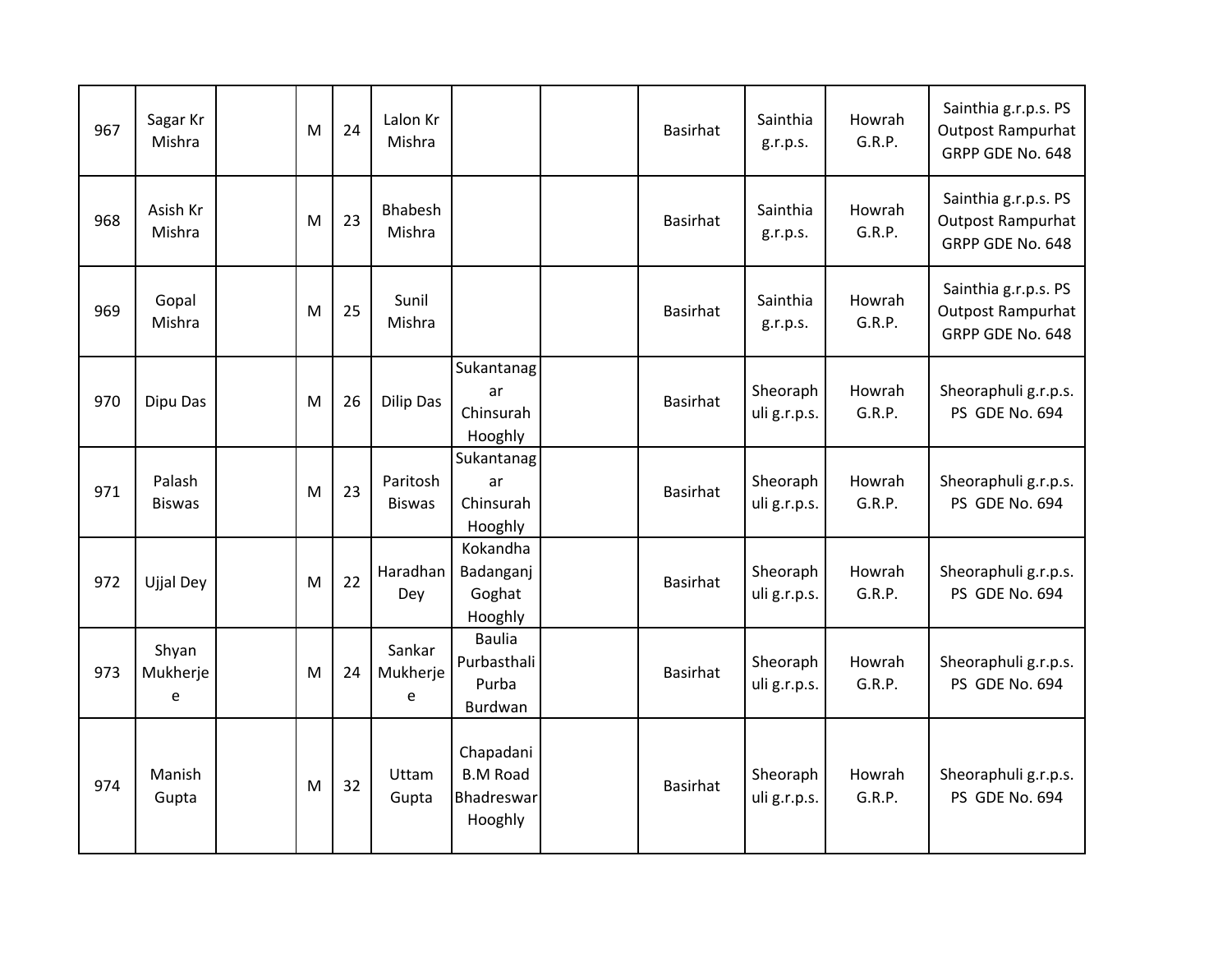| 975 | <b>Manas</b><br>Sarkar              | M | 29 | Mahanan<br>da Sarkar       | Donarpara<br>Polba<br>Hooghly                      | <b>Basirhat</b> | Sheoraph<br>uli g.r.p.s. | Howrah<br>G.R.P. | Sheoraphuli g.r.p.s.<br>PS GDE No. 694 |
|-----|-------------------------------------|---|----|----------------------------|----------------------------------------------------|-----------------|--------------------------|------------------|----------------------------------------|
| 976 | Shubhra<br>Bera                     | M | 19 | Sandip<br>Bera             | Ghaldhipur<br>Pursurah<br>Hooghly                  | <b>Basirhat</b> | Sheoraph<br>uli g.r.p.s. | Howrah<br>G.R.P. | Sheoraphuli g.r.p.s.<br>PS GDE No. 694 |
| 977 | Abhinand<br>an<br>Chattopad<br>hyay | M | 21 | Atin<br>Chattopad<br>hyayy | Shyampur<br>Pursurah<br>Hooghly                    | <b>Basirhat</b> | Sheoraph<br>uli g.r.p.s. | Howrah<br>G.R.P. | Sheoraphuli g.r.p.s.<br>PS GDE No. 694 |
| 978 | Sudip<br>Maity                      | M | 21 | Haradhan<br>Maity          | Shyampur<br>Pursurah<br>Hooghly                    | <b>Basirhat</b> | Sheoraph<br>uli g.r.p.s. | Howrah<br>G.R.P. | Sheoraphuli g.r.p.s.<br>PS GDE No. 694 |
| 979 | <b>Ankur Das</b>                    | M | 26 | Kiran<br>Sankardas         | Nbaidikpar<br>a<br>Purbasthali<br>Purba<br>Burdwan | <b>Basirhat</b> | Sheoraph<br>uli g.r.p.s. | Howrah<br>G.R.P. | Sheoraphuli g.r.p.s.<br>PS GDE No. 694 |
| 980 | Sanjay Das                          | M | 30 | Lt. Asim<br>Das            | Serampore<br>Palakpara<br>Serampore<br>Hooghly     | <b>Basirhat</b> | Sheoraph<br>uli g.r.p.s. | Howrah<br>G.R.P. | Sheoraphuli g.r.p.s.<br>PS GDE No. 694 |
| 981 | Meghnath<br>Pal                     | M | 43 | Madhusud<br>an Pal         | Tenia<br>Ghosh Para<br>Salar<br>Murshidab<br>ad    | <b>Basirhat</b> | Sheoraph<br>uli g.r.p.s. | Howrah<br>G.R.P. | Sheoraphuli g.r.p.s.<br>PS GDE No. 694 |
| 982 | Sujan Ray                           | M | 22 | Haradhan<br>Ray            | Pratapnaga<br>r Arambag<br>Hooghly                 | <b>Basirhat</b> | Sheoraph<br>uli g.r.p.s. | Howrah<br>G.R.P. | Sheoraphuli g.r.p.s.<br>PS GDE No. 694 |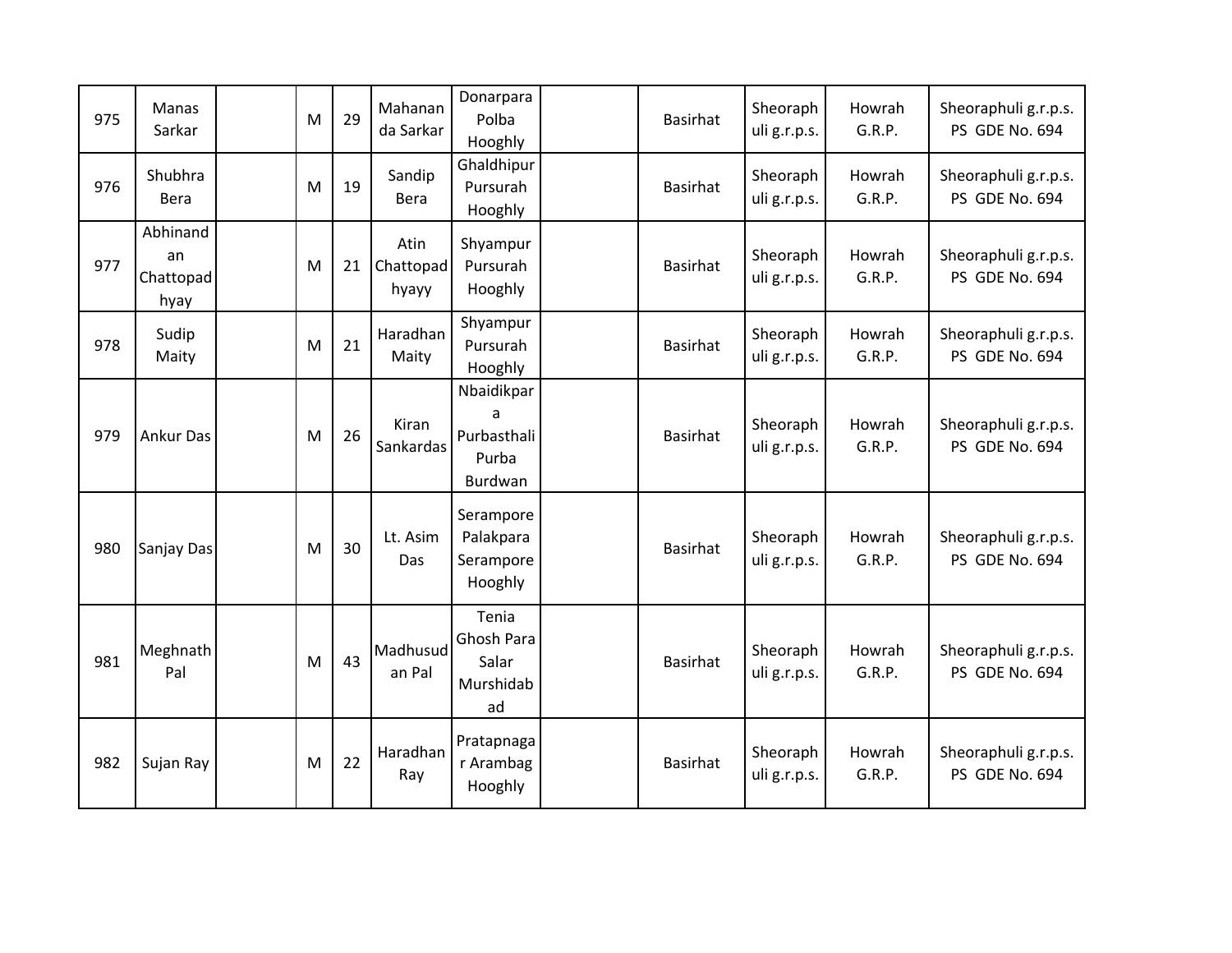| 983 | Sk. Najrul                | M | 51 | Lt. Sk.<br>Nadzujja       | Chalk<br>Bansberia<br>Mogra<br>Hooghly               | <b>Basirhat</b> | Sheoraph<br>uli g.r.p.s. | Howrah<br>G.R.P. | Sheoraphuli g.r.p.s.<br>PS GDE No. 694 |
|-----|---------------------------|---|----|---------------------------|------------------------------------------------------|-----------------|--------------------------|------------------|----------------------------------------|
| 984 | Tanmoy<br>Debnath         | M | 24 | Gour<br>Debnath           | Bonojagali<br>Haringhata<br>Nadia                    | <b>Basirhat</b> | Sheoraph<br>uli g.r.p.s. | Howrah<br>G.R.P. | Sheoraphuli g.r.p.s.<br>PS GDE No. 694 |
| 985 | Soutan<br>Banerjee        | M | 22 | Akshat<br>Banerjee        | Krishnanag<br>ar<br>Jangipara<br>Hooghly             | <b>Basirhat</b> | Sheoraph<br>uli g.r.p.s. | Howrah<br>G.R.P. | Sheoraphuli g.r.p.s.<br>PS GDE No. 694 |
| 986 | Mohruddi<br>n Mallick     | M | 41 | n Mallick                 | Ram<br>Fajrahama Narayanpur<br>Tarakeswar<br>Hooghly | <b>Basirhat</b> | Sheoraph<br>uli g.r.p.s. | Howrah<br>G.R.P. | Sheoraphuli g.r.p.s.<br>PS GDE No. 694 |
| 987 | Rabin<br>Dhara            | M | 53 | Lt. Tarak<br>Dhra         | Hauli<br>Tarakeswar<br>Hooghly                       | <b>Basirhat</b> | Sheoraph<br>uli g.r.p.s. | Howrah<br>G.R.P. | Sheoraphuli g.r.p.s.<br>PS GDE No. 694 |
| 988 | Subir<br><b>Baran Pal</b> | M | 43 | Lt.<br>Gobinda<br>Ch. Pal | Karaia<br>Tarakeswar<br>Hooghly                      | <b>Basirhat</b> | Sheoraph<br>uli g.r.p.s. | Howrah<br>G.R.P. | Sheoraphuli g.r.p.s.<br>PS GDE No. 694 |
| 989 | Jhantu<br>Ghorui          | M | 31 | Lakhi<br>Kanta<br>Ghorui  | Karaia<br>Tarakeswar<br>Hooghly                      | <b>Basirhat</b> | Sheoraph<br>uli g.r.p.s. | Howrah<br>G.R.P. | Sheoraphuli g.r.p.s.<br>PS GDE No. 694 |
| 990 | Sankar<br>Porel           | M | 32 | <b>Bapi Porel</b>         | Helan<br>Khanakul<br>Hooghly                         | <b>Basirhat</b> | Sheoraph<br>uli g.r.p.s. | Howrah<br>G.R.P. | Sheoraphuli g.r.p.s.<br>PS GDE No. 694 |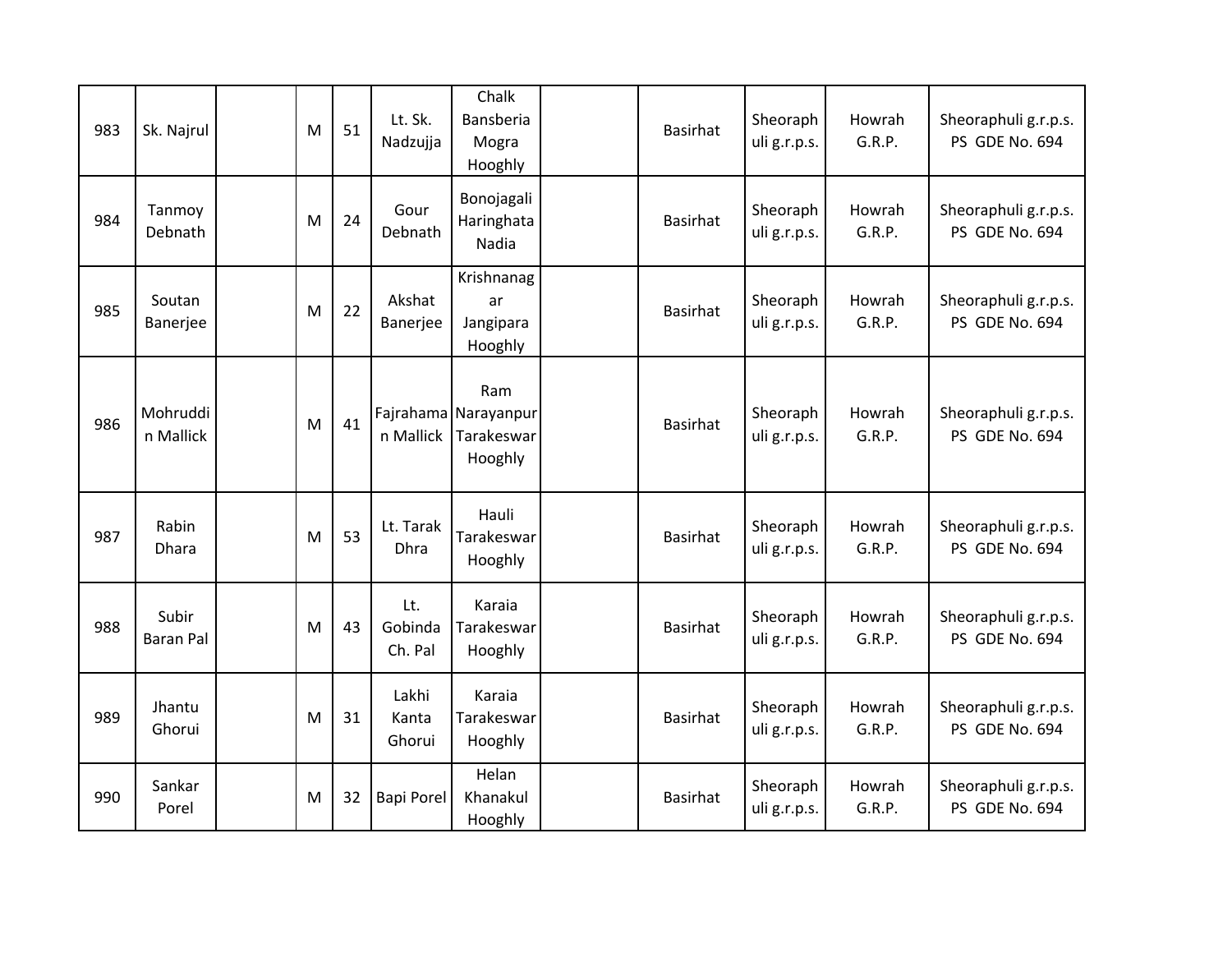| 991 | Sudanand<br>an Palui | M | 25 | Biswajit<br>Palui | Tetulmari<br>Goghat<br>Hooghly      | <b>Basirhat</b> | Sheoraph<br>uli g.r.p.s. | Howrah<br>G.R.P. | Sheoraphuli g.r.p.s.<br>PS GDE No. 694 |
|-----|----------------------|---|----|-------------------|-------------------------------------|-----------------|--------------------------|------------------|----------------------------------------|
| 992 | <b>Uttam Das</b>     | M | 32 | Mahadev<br>Das    | Hindmotor<br>Uttarpara<br>Hooghly   | <b>Basirhat</b> | Sheoraph<br>uli g.r.p.s. | Howrah<br>G.R.P. | Sheoraphuli g.r.p.s.<br>PS GDE No. 694 |
| 993 | Manik<br>Mishra      | M | 29 | Mantu<br>Mishra   | Hindmotor<br>Uttarpara<br>Hooghly   | <b>Basirhat</b> | Sheoraph<br>uli g.r.p.s. | Howrah<br>G.R.P. | Sheoraphuli g.r.p.s.<br>PS GDE No. 694 |
| 994 | Soumen<br>Pakray     | M | 30 | Somnath<br>Pakray | Konnagar<br>Uttarpara<br>Hooghly    | <b>Basirhat</b> | Sheoraph<br>uli g.r.p.s. | Howrah<br>G.R.P. | Sheoraphuli g.r.p.s.<br>PS GDE No. 694 |
| 995 | Randir<br>Kumar      | M | 33 | Azad<br>Singh     | Rishra<br>Rishrra<br>Hooghly        | <b>Basirhat</b> | Sheoraph<br>uli g.r.p.s. | Howrah<br>G.R.P. | Sheoraphuli g.r.p.s.<br>PS GDE No. 694 |
| 996 | Subham<br>Saini      | M | 20 | Birjesh<br>Saini  | Rishra<br>Rishrra<br>Hooghly        | <b>Basirhat</b> | Sheoraph<br>uli g.r.p.s. | Howrah<br>G.R.P. | Sheoraphuli g.r.p.s.<br>PS GDE No. 694 |
| 997 | <b>Rashiul Sk</b>    | M | 19 | <b>Kiswat Sk</b>  | Jangipur<br>Suti<br>Murshidab<br>ad | <b>Basirhat</b> | Sheoraph<br>uli g.r.p.s. | Howrah<br>G.R.P. | Sheoraphuli g.r.p.s.<br>PS GDE No. 694 |
| 998 | Muslim Sk            | M | 25 | <b>Kiswat Sk</b>  | Jangipur<br>Suti<br>Murshidab<br>ad | <b>Basirhat</b> | Sheoraph<br>uli g.r.p.s. | Howrah<br>G.R.P. | Sheoraphuli g.r.p.s.<br>PS GDE No. 694 |
| 999 | Tushikul<br>Sk       | M | 23 | Abdul Sk          | Jangipur<br>Suti<br>Murshidab<br>ad | <b>Basirhat</b> | Sheoraph<br>uli g.r.p.s. | Howrah<br>G.R.P. | Sheoraphuli g.r.p.s.<br>PS GDE No. 694 |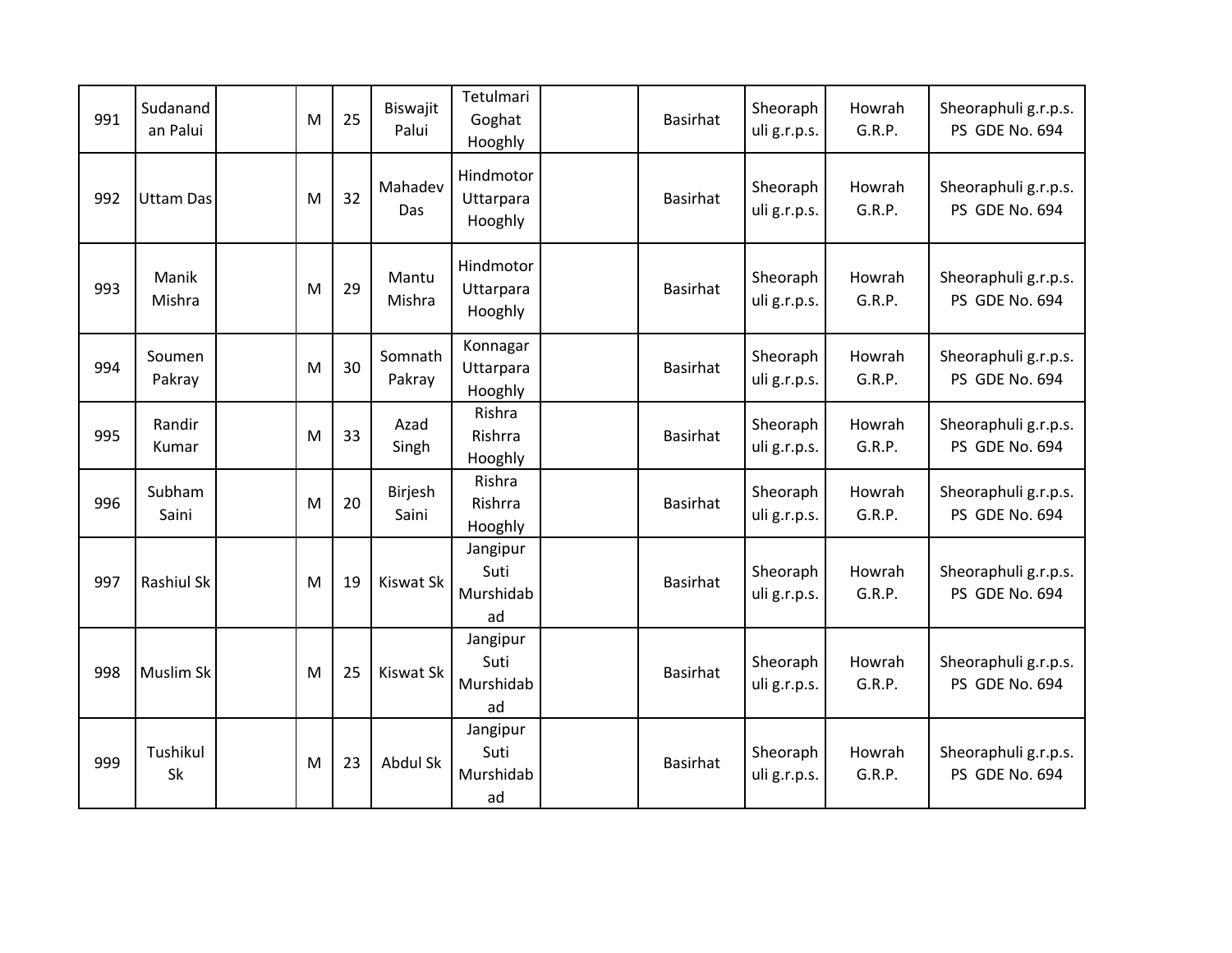| 1000 | Sultan Sk            | M | 19 | Duksad Sk                | Jangipur<br>Suti<br>Murshidab<br>ad                            | <b>Basirhat</b> | Sheoraph<br>uli g.r.p.s. | Howrah<br>G.R.P. | Sheoraphuli g.r.p.s.<br>PS GDE No. 694                                        |
|------|----------------------|---|----|--------------------------|----------------------------------------------------------------|-----------------|--------------------------|------------------|-------------------------------------------------------------------------------|
| 1001 | Kartick<br>Gayen     | M | 22 | Gopinath<br>Gayen        | Tarakeswar<br>Tarakeswar<br>Hooghly                            | <b>Basirhat</b> | Sheoraph<br>uli g.r.p.s. | Howrah<br>G.R.P. | Sheoraphuli g.r.p.s.<br>PS GDE No. 694                                        |
| 1002 | <b>Gopal Bag</b>     | M | 18 | Swapan<br><b>Bag</b>     | Tarakeswar<br>Tarakeswar<br>Hooghly                            | <b>Basirhat</b> | Sheoraph<br>uli g.r.p.s. | Howrah<br>G.R.P. | Sheoraphuli g.r.p.s.<br>PS GDE No. 694                                        |
| 1003 | Afsar Sk             | M | 25 | Rustom                   | Dankuni<br>Dankuni<br>Hooghly                                  | <b>Basirhat</b> | Sheoraph<br>uli g.r.p.s. | Howrah<br>G.R.P. | Sheoraphuli g.r.p.s.<br>PS GDE No. 694                                        |
| 1004 | Sanjay<br>Mahato     | M | 37 | Debnaray<br>an<br>Mahato | Dankuni<br>Dankuni<br>Hooghly                                  | <b>Basirhat</b> | Sheoraph<br>uli g.r.p.s. | Howrah<br>G.R.P. | Sheoraphuli g.r.p.s.<br>PS GDE No. 694                                        |
| 1005 | Anup<br>Shaw         | M | 37 | Lt. Nemai<br>Ch. Shaw    | 7/9 Surjya<br>Sekhar<br><b>Bose Road</b><br>Kalighat Kol<br>25 | <b>Basirhat</b> | Sheoraph<br>uli g.r.p.s. | Howrah<br>G.R.P. | Sheoraphuli g.r.p.s.<br>PS Outpost<br>Chandannagar GRPP<br><b>GDE No. 398</b> |
| 1006 | <b>Bhala</b><br>Shaw | M | 18 | Sanjay<br>Shaw           | Liluah<br>Liluah<br>Howrah                                     | <b>Basirhat</b> | Sheoraph<br>uli g.r.p.s. | Howrah<br>G.R.P. | Sheoraphuli g.r.p.s.<br>PS Outpost<br>Chandannagar GRPP<br><b>GDE No. 398</b> |
| 1007 | Santosh<br>Shaw      | M | 35 | Ram<br>Chandra<br>Shaw   | Liluah<br>Liluah<br>Howrah                                     | <b>Basirhat</b> | Sheoraph<br>uli g.r.p.s. | Howrah<br>G.R.P. | Sheoraphuli g.r.p.s.<br>PS Outpost<br>Chandannagar GRPP<br><b>GDE No. 398</b> |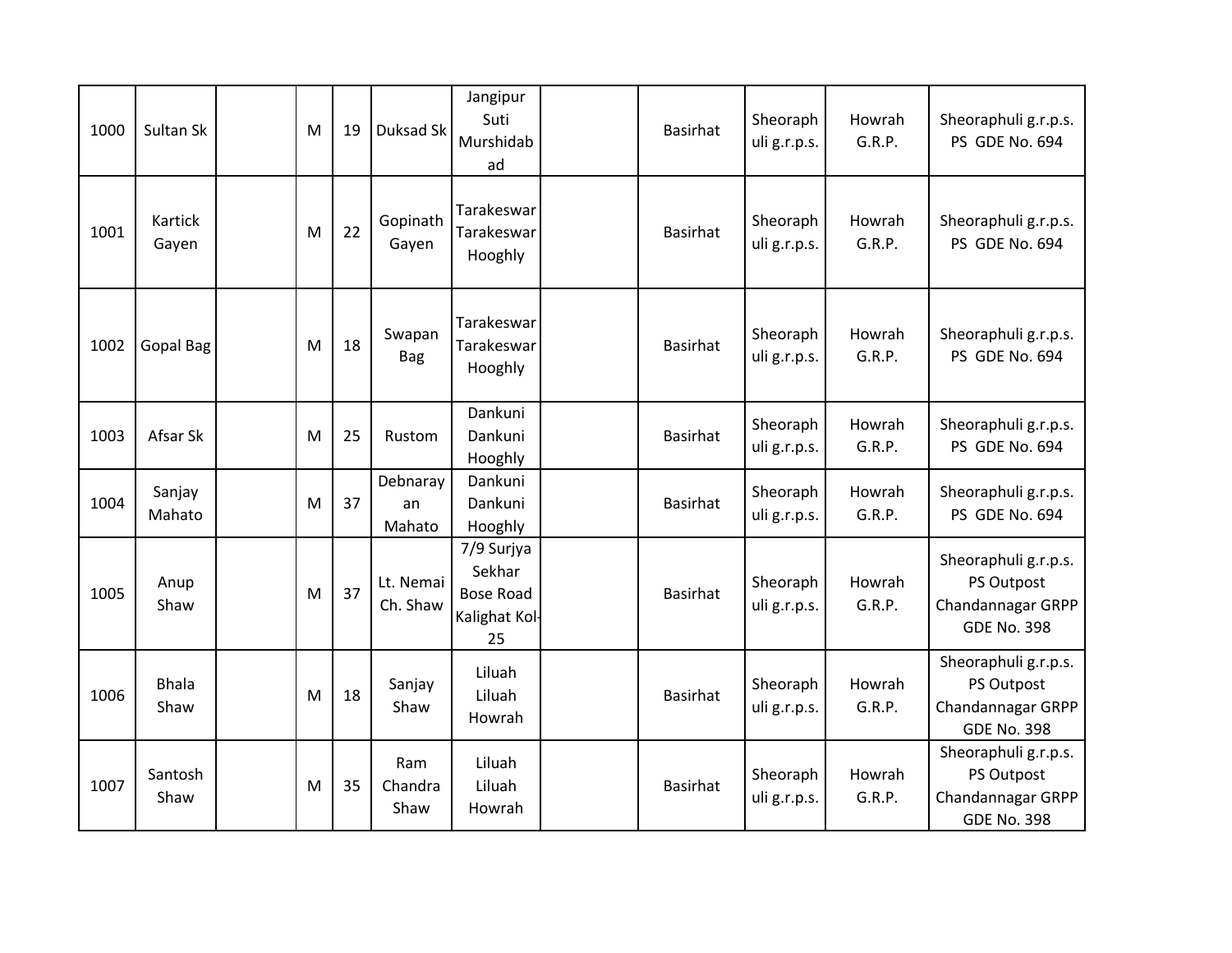| 1008 | Dharmend<br>ra Prosad     | M | 32 | Sadhu<br>Ghosh            | Bara Bagan<br>Chinsurah<br>Hooghly          | <b>Basirhat</b> | Sheoraph<br>uli g.r.p.s. | Howrah<br>G.R.P. | Sheoraphuli g.r.p.s.<br>PS Outpost<br>Chandannagar GRPP<br><b>GDE No. 398</b> |
|------|---------------------------|---|----|---------------------------|---------------------------------------------|-----------------|--------------------------|------------------|-------------------------------------------------------------------------------|
| 1009 | Apurba<br>Maity           | M | 32 | Arobinda<br>Maity         | Daspur<br>Daspur<br>Medinipore<br>Paschim   | <b>Basirhat</b> | Sheoraph<br>uli g.r.p.s. | Howrah<br>G.R.P. | Sheoraphuli g.r.p.s.<br>PS Outpost<br>Chandannagar GRPP<br><b>GDE No. 398</b> |
| 1010 | Gopal<br>Khan             | M | 34 | Tarapada<br>Khan          | Turia<br>Anandapur<br>Medinipore<br>Paschim | <b>Basirhat</b> | Sheoraph<br>uli g.r.p.s. | Howrah<br>G.R.P. | Sheoraphuli g.r.p.s.<br>PS Outpost<br>Chandannagar GRPP<br><b>GDE No. 398</b> |
| 1011 | Swarup<br>Mondal          | M | 27 | Biswanath<br>Mondal       | Singher<br><b>Very Singur</b><br>Hooghly    | <b>Basirhat</b> | Sheoraph<br>uli g.r.p.s. | Howrah<br>G.R.P. | Sheoraphuli g.r.p.s.<br>PS Outpost<br>Chandannagar GRPP<br><b>GDE No. 398</b> |
| 1012 | <b>Naba</b><br>Chatterjee | M | 52 | Lt. Swarup<br>Chatterjee  | <b>Bally Bally</b><br>Howrah                | <b>Basirhat</b> | Sheoraph<br>uli g.r.p.s. | Howrah<br>G.R.P. | Sheoraphuli g.r.p.s.<br>PS Outpost<br>Chandannagar GRPP<br><b>GDE No. 398</b> |
| 1013 | Sukanta<br>Soren          | M | 38 | Lakhi<br>Narayan<br>Soren | Debipur<br>Chandanna<br>gar<br>Hooghly      | <b>Basirhat</b> | Sheoraph<br>uli g.r.p.s. | Howrah<br>G.R.P. | Sheoraphuli g.r.p.s.<br>PS Outpost<br>Chandannagar GRPP<br><b>GDE No. 398</b> |
| 1014 | Anil Yadav                | M | 58 | Lt. Ukil<br>Yadav         | Bhagalpur<br>Tetabpur<br>Bolpur<br>Bihar    | <b>Basirhat</b> | Sheoraph<br>uli g.r.p.s. | Howrah<br>G.R.P. | Sheoraphuli g.r.p.s.<br>PS Outpost<br>Chandannagar GRPP<br><b>GDE No. 398</b> |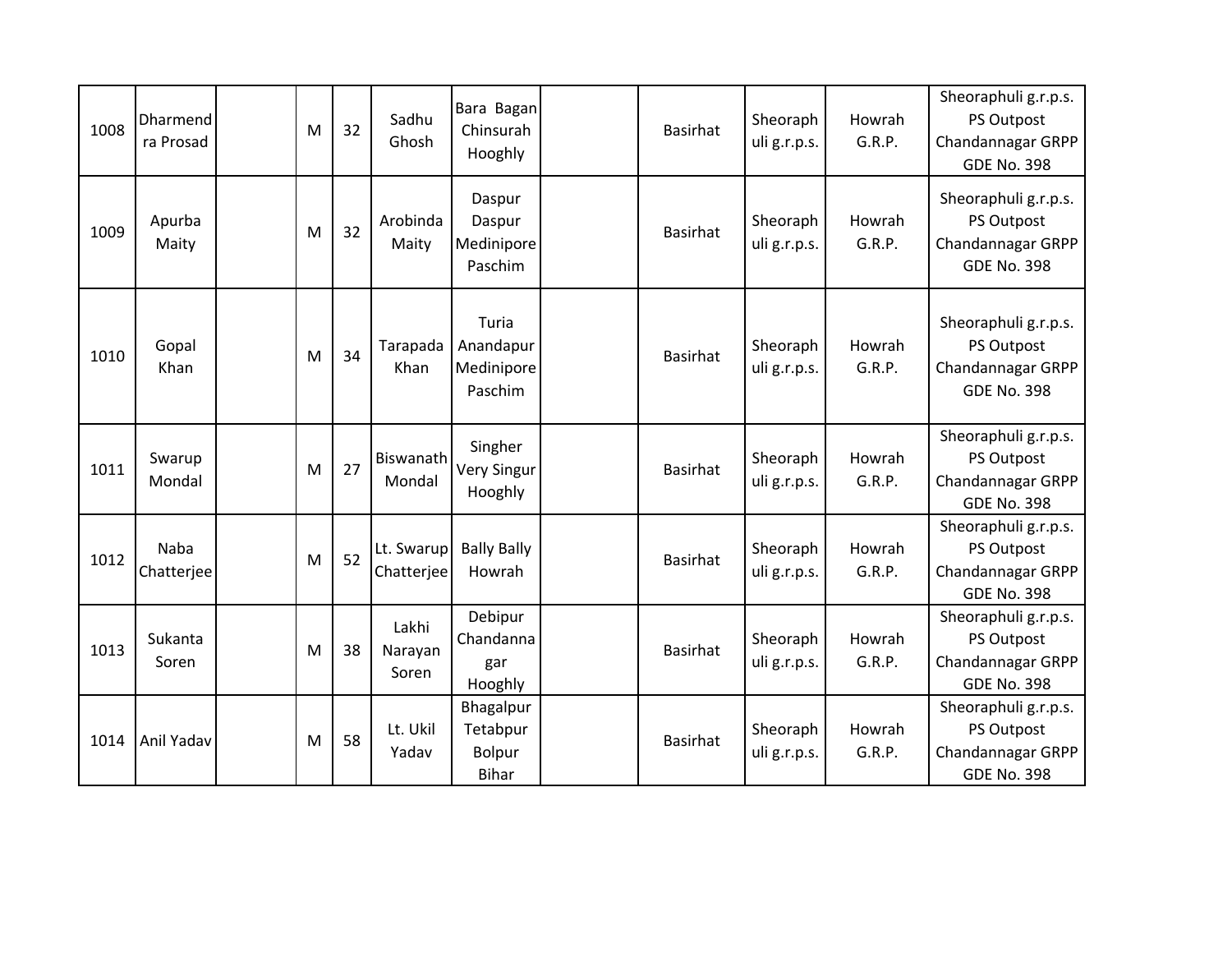|      |                  |   |    |           |                    |                 |              |        | Sheoraphuli g.r.p.s.                    |
|------|------------------|---|----|-----------|--------------------|-----------------|--------------|--------|-----------------------------------------|
| 1015 | Satyasev         | M | 52 | Profullya | <b>Bally Bally</b> | <b>Basirhat</b> | Sheoraph     | Howrah | PS Outpost                              |
|      | Dey              |   |    | Dey       | Howrah             |                 | uli g.r.p.s. | G.R.P. | Chandannagar GRPP                       |
|      |                  |   |    |           |                    |                 |              |        | <b>GDE No. 398</b>                      |
|      |                  |   |    |           | <b>Baro Bazar</b>  |                 |              |        | Sheoraphuli g.r.p.s.                    |
| 1016 | Surojit          | M | 40 | Anil      | Haripal            | <b>Basirhat</b> | Sheoraph     | Howrah | PS Outpost                              |
|      | Banerjee         |   |    | Banerjee  | Haripal            |                 | uli g.r.p.s. | G.R.P. | Chandannagar GRPP                       |
|      |                  |   |    |           | Hooghly            |                 |              |        | <b>GDE No. 398</b>                      |
|      |                  |   |    |           | Haripal            |                 |              |        | Sheoraphuli g.r.p.s.                    |
| 1017 | Abhijit          | M | 41 | Amiya     | Haripal            | <b>Basirhat</b> | Sheoraph     | Howrah | PS Outpost                              |
|      | Banerjee         |   |    | Banerjee  | Hooghly            |                 | uli g.r.p.s. | G.R.P. | Chandannagar GRPP                       |
|      |                  |   |    |           |                    |                 |              |        | <b>GDE No. 398</b>                      |
|      |                  |   |    |           | Gurap              |                 |              |        | Sheoraphuli g.r.p.s.                    |
| 1018 | Debraj           | M | 31 | Krishna   | Gurap              | <b>Basirhat</b> | Sheoraph     | Howrah | PS Outpost                              |
|      | Das              |   |    | Ch. Das   | Hooghly            |                 | uli g.r.p.s. | G.R.P. | Chandannagar GRPP                       |
|      |                  |   |    |           |                    |                 |              |        | <b>GDE No. 398</b>                      |
|      |                  |   |    |           | Dhaniyakha         |                 |              |        | Sheoraphuli g.r.p.s.                    |
|      | Puaskar          |   |    | Swapan    | li Halt            |                 | Sheoraph     | Howrah | PS Outpost                              |
| 1019 | Ray              | M | 18 | Ray       | Dhaniyakha         | <b>Basirhat</b> | uli g.r.p.s. | G.R.P. | Chandannagar GRPP                       |
|      |                  |   |    |           | li Hooghly         |                 |              |        | <b>GDE No. 401</b>                      |
|      |                  |   |    |           |                    |                 |              |        | Sheoraphuli g.r.p.s.                    |
|      | Utpal            |   |    | Raj Kumar | Banghihati         |                 | Sheoraph     | Howrah |                                         |
| 1020 |                  | M | 24 | Santra    | Serampore          | <b>Basirhat</b> |              | G.R.P. | PS Outpost                              |
|      | Santra           |   |    |           | Hooghly            |                 | uli g.r.p.s. |        | Chandannagar GRPP<br><b>GDE No. 401</b> |
|      |                  |   |    |           | Palpara            |                 |              |        | Sheoraphuli g.r.p.s.                    |
|      | Rajgir           |   |    | Rameswar  | Chandanna          |                 | Sheoraph     | Howrah | PS Outpost                              |
| 1021 | Paswan           | M | 35 | Paswan    | gar                | <b>Basirhat</b> | uli g.r.p.s. | G.R.P. | Chandannagar GRPP                       |
|      |                  |   |    |           | Hooghly            |                 |              |        | <b>GDE No. 401</b>                      |
|      |                  |   |    |           |                    |                 |              |        | Sheoraphuli g.r.p.s.                    |
|      |                  |   |    |           |                    |                 | Sheoraph     | Howrah | PS Outpost                              |
| 1022 | <b>Bikki Das</b> | M | 24 | Ratan Das | <b>Ratan Das</b>   | <b>Basirhat</b> | uli g.r.p.s. | G.R.P. | Chandannagar GRPP                       |
|      |                  |   |    |           |                    |                 |              |        | <b>GDE No. 401</b>                      |
|      |                  |   |    |           |                    |                 |              |        |                                         |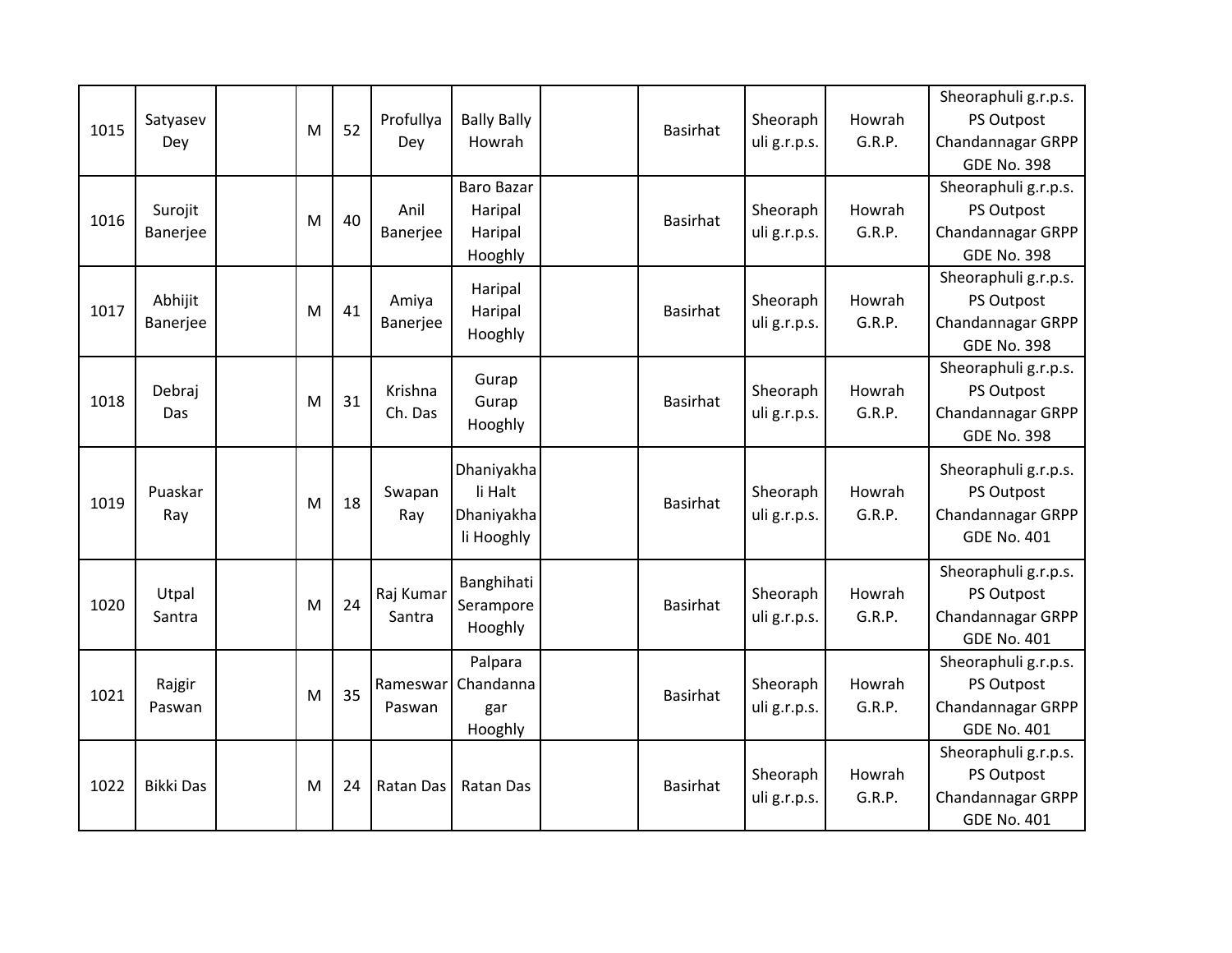| 1023 | Kamalaka<br>nta Das | M | 48 | Lt. Satya<br>Charan<br>Das | Debipur<br>Chandanna<br>gar<br>Hooghly | <b>Basirhat</b> | Sheoraph<br>uli g.r.p.s. | Howrah<br>G.R.P. | Sheoraphuli g.r.p.s.<br>PS Outpost<br>Chandannagar GRPP<br><b>GDE No. 401</b>        |
|------|---------------------|---|----|----------------------------|----------------------------------------|-----------------|--------------------------|------------------|--------------------------------------------------------------------------------------|
| 1024 | Md.<br>Masum        | M | 22 | Md.<br>Kurshid             | Kakinara<br>Jagaddal 24<br>Pgs (N)     | Basirhat        | Sheoraph<br>uli g.r.p.s. | Howrah<br>G.R.P. | Sheoraphuli g.r.p.s.<br>PS Outpost<br>Chandannagar GRPP<br><b>GDE No. 401</b>        |
| 1025 | Md. Samir           | M | 18 | Md.<br>Amjad Ali           | Kakinara<br>Jagaddal 24<br>Pgs (N)     | Basirhat        | Sheoraph<br>uli g.r.p.s. | Howrah<br>G.R.P. | Sheoraphuli g.r.p.s.<br>PS Outpost<br><b>Chandannagar GRPP</b><br><b>GDE No. 401</b> |
| 1026 | <b>Samal Das</b>    | M | 47 | Swapan<br>Kr. Das          | Simurali<br>Chakda<br>Nadia            | <b>Basirhat</b> | Sheoraph<br>uli g.r.p.s. | Howrah<br>G.R.P. | Sheoraphuli g.r.p.s.<br>PS Outpost<br>Chandannagar GRPP<br><b>GDE No. 401</b>        |
| 1027 | Ashim<br>Mondal     | M | 21 | Ashok<br>Mondal            | Loknath<br>Tarakeswar<br>Hooghly       | Basirhat        | Sheoraph<br>uli g.r.p.s. | Howrah<br>G.R.P. | Sheoraphuli g.r.p.s.<br>PS Outpost<br>Chandannagar GRPP<br><b>GDE No. 401</b>        |
| 1028 | Sudip<br>Barman     | M | 18 | Jayanta<br><b>Barman</b>   | <b>Bandel</b><br>Chinsurah<br>Hooghly  | <b>Basirhat</b> | Sheoraph<br>uli g.r.p.s. | Howrah<br>G.R.P. | Sheoraphuli g.r.p.s.<br>PS Outpost<br>Chandannagar GRPP<br><b>GDE No. 401</b>        |
| 1029 | Aman<br>Paswan      | M | 22 | Becharam<br>Paswan         | Champdani<br>Bhadreswar<br>Hooghly     | Basirhat        | Sheoraph<br>uli g.r.p.s. | Howrah<br>G.R.P. | Sheoraphuli g.r.p.s.<br>PS Outpost<br>Chandannagar GRPP<br><b>GDE No. 401</b>        |
| 1030 | Debasish<br>Additya | M | 19 | Lt. Ashis<br>Additya       | Sheoraphuli<br>Serampore<br>Hooghly    | <b>Basirhat</b> | Sheoraph<br>uli g.r.p.s. | Howrah<br>G.R.P. | Sheoraphuli g.r.p.s.<br>PS Outpost<br>Chandannagar GRPP<br><b>GDE No. 401</b>        |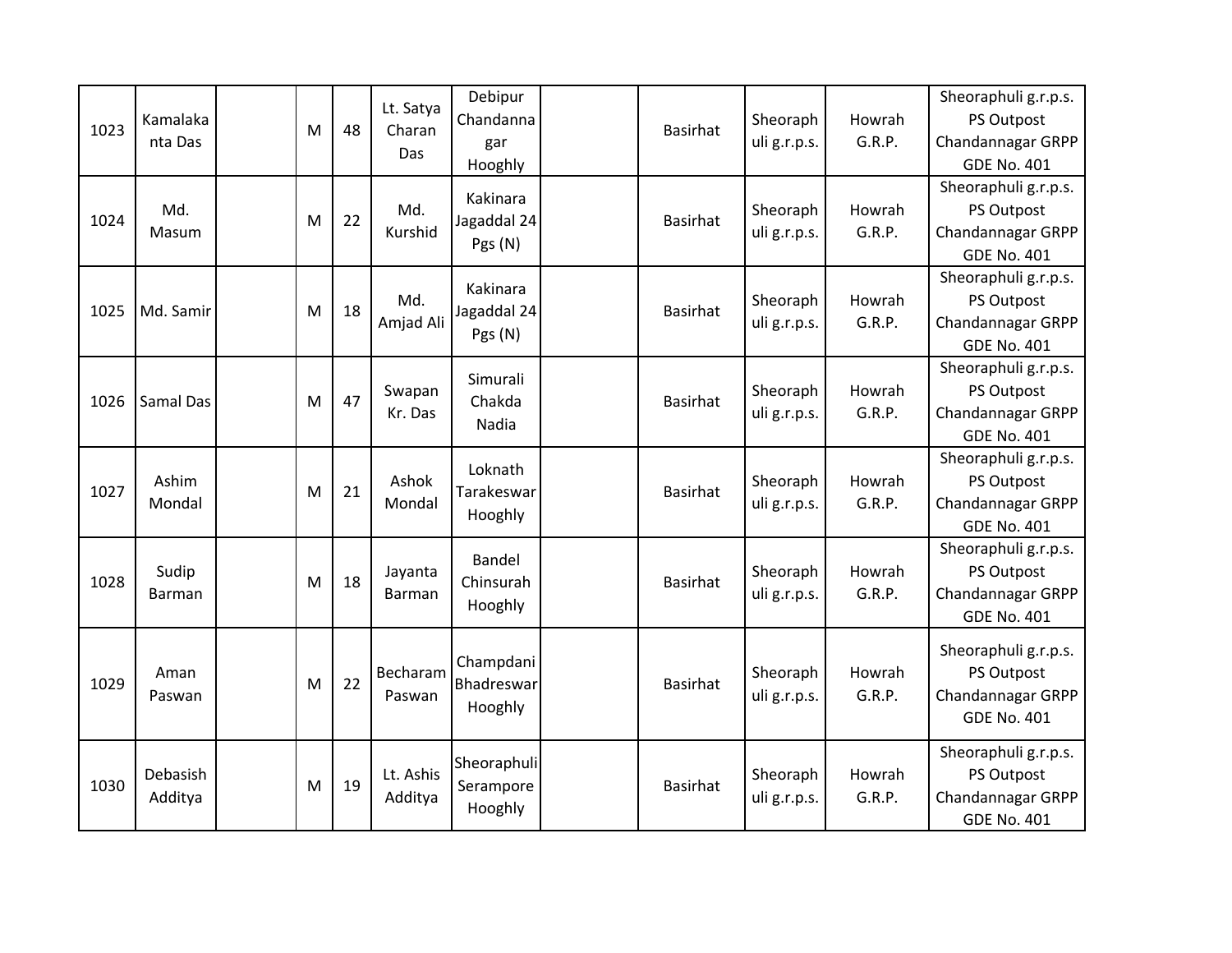| 1031 | Subhajit<br>Chakrabor<br>ty | M | 25 | Ashok<br>Chakrabor<br>ty  | Raipur<br>Raipaur<br>Chatrishgar<br>h(MP)            |                   | <b>Basirhat</b> | Sheoraph<br>uli g.r.p.s. | Howrah<br>G.R.P. | Sheoraphuli g.r.p.s.<br>PS Outpost<br>Chandannagar GRPP<br><b>GDE No. 401</b> |
|------|-----------------------------|---|----|---------------------------|------------------------------------------------------|-------------------|-----------------|--------------------------|------------------|-------------------------------------------------------------------------------|
| 1032 | Sourav Kr.<br>Ghosh         | M | 34 | Shyamal<br>Ghosh          | Baruipara<br>Singur<br>Hooghly                       |                   | <b>Basirhat</b> | Sheoraph<br>uli g.r.p.s. | Howrah<br>G.R.P. | Sheoraphuli g.r.p.s.<br>PS Outpost<br>Chandannagar GRPP<br><b>GDE No. 401</b> |
| 1033 | Rajesh<br>Kumar             | M | 18 | Sudipta<br>Ray            | Rishra<br>Rishrra<br>Hooghly                         |                   | <b>Basirhat</b> | Sheoraph<br>uli g.r.p.s. | Howrah<br>G.R.P. | Sheoraphuli g.r.p.s.<br>PS Outpost<br>Chandannagar GRPP<br><b>GDE No. 401</b> |
| 1034 | Binod Kr.<br>Paswan         | M | 39 | Lt.<br>Jogeswar<br>Paswan | Kakinara<br>Jagaddal 24<br>Pgs (N)                   |                   | <b>Basirhat</b> | Sheoraph<br>uli g.r.p.s. | Howrah<br>G.R.P. | Sheoraphuli g.r.p.s.<br>PS Outpost<br>Chandannagar GRPP<br><b>GDE No. 401</b> |
| 1035 | Sajan<br>Bagdi              | M | 22 | Bipan<br>Bagdi            | Kulia PS:<br>Mahamma<br>d bazar<br>Dist.:<br>Birbhum | Mahammad<br>bazar | Birbhum         | Suri<br>g.r.p.s.         | Howrah<br>G.R.P. | Suri g.r.p.s. PS GDE<br>No. 670                                               |
| 1036 | Ratan<br>Bagdi              | M | 19 | Sujit Bagdi               | Kulia PS:<br>Mahamma<br>d bazar<br>Dist.:<br>Birbhum | Mahammad<br>bazar | Birbhum         | Suri<br>g.r.p.s.         | Howrah<br>G.R.P. | Suri g.r.p.s. PS GDE<br>No. 670                                               |
| 1037 | Ram<br>Ratan                | M | 33 | Gobind<br>Ram             | Of Mathura<br>PS-Koushik<br>Dist-<br>Mathura         |                   | <b>Basirhat</b> | Suri<br>g.r.p.s.         | Howrah<br>G.R.P. | Suri g.r.p.s. PS GDE<br>No. 670                                               |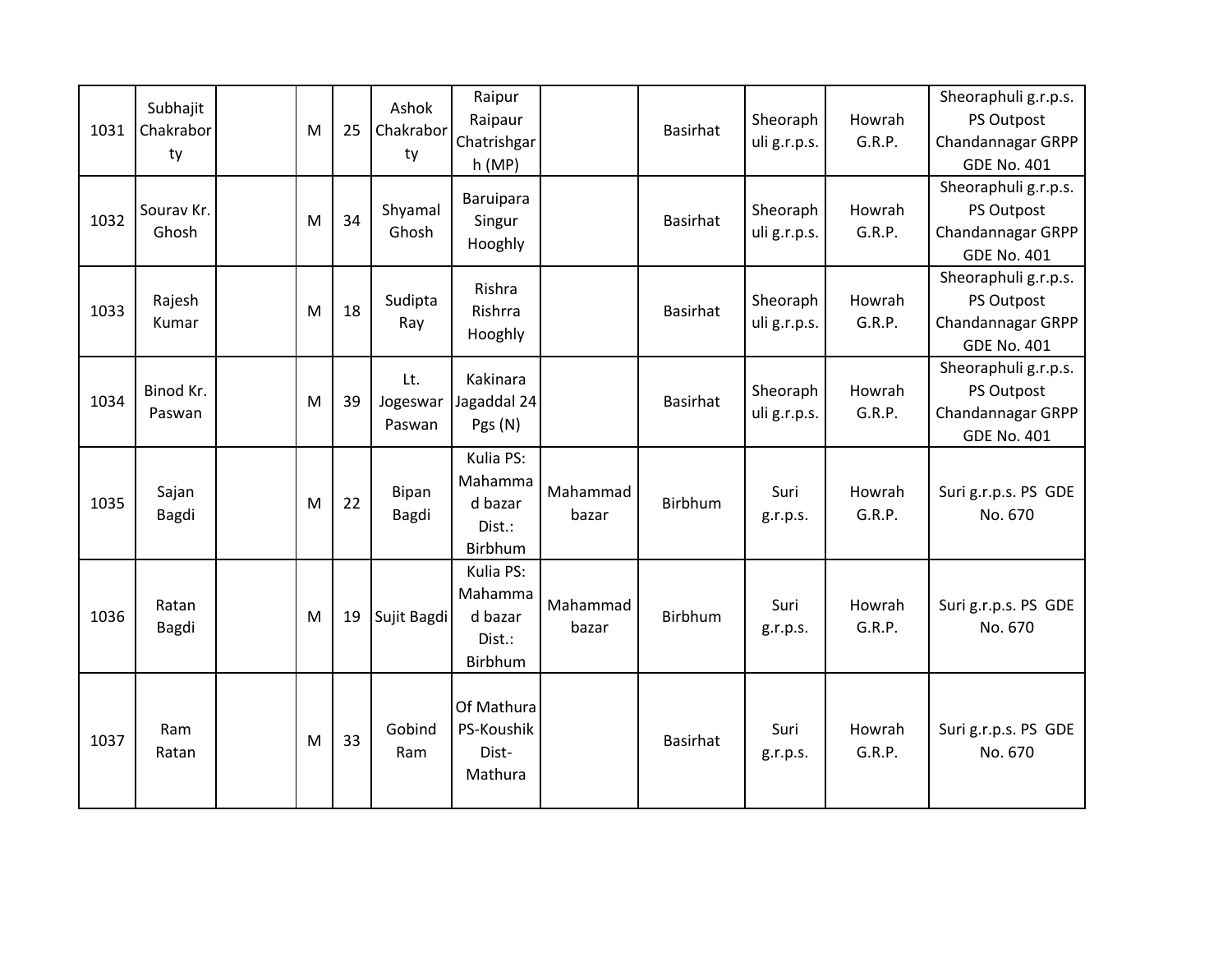| 1038 | Vikash<br>Kumar   | M | 19 | Gopal<br>Mudi         | Of Mathura<br>PS-Koushik<br>Dist-<br>Mathura      |          | Basirhat       | Suri<br>g.r.p.s. | Howrah<br>G.R.P. | Suri g.r.p.s. PS GDE<br>No. 670 |
|------|-------------------|---|----|-----------------------|---------------------------------------------------|----------|----------------|------------------|------------------|---------------------------------|
| 1039 | Ramesh<br>Bagdi   | M | 21 | <b>Binod</b><br>Bagdi | Of Sadipur<br>PS-<br>Raniswar<br>Dist-Dumka       |          | Basirhat       | Suri<br>g.r.p.s. | Howrah<br>G.R.P. | Suri g.r.p.s. PS GDE<br>No. 670 |
| 1040 | Hasikul<br>Mirza  | M | 21 | Rafikul<br>Mirza      | Sandhajal<br>PS:<br>Tarapith<br>Dist.:<br>Birbhum | Tarapith | Birbhum        | Suri<br>g.r.p.s. | Howrah<br>G.R.P. | Suri g.r.p.s. PS GDE<br>No. 677 |
| 1041 | <b>Rahul Sk</b>   | M | 22 | Hiran Sk              | Sandhajal<br>PS:<br>Tarapith<br>Dist.:<br>Birbhum | Tarapith | <b>Birbhum</b> | Suri<br>g.r.p.s. | Howrah<br>G.R.P. | Suri g.r.p.s. PS GDE<br>No. 677 |
| 1042 | Sanowar<br>Sk     | M | 29 | Maina Sk              | Labhpur PS:<br>Labhpur<br>Dist.:<br>Birbhum       | Labhpur  | Birbhum        | Suri<br>g.r.p.s. | Howrah<br>G.R.P. | Suri g.r.p.s. PS GDE<br>No. 677 |
| 1043 | <b>Motalib Sk</b> | M | 20 | Rousan Sk             | Labhpur PS:<br>Labhpur<br>Dist.:<br>Birbhum       | Labhpur  | Birbhum        | Suri<br>g.r.p.s. | Howrah<br>G.R.P. | Suri g.r.p.s. PS GDE<br>No. 677 |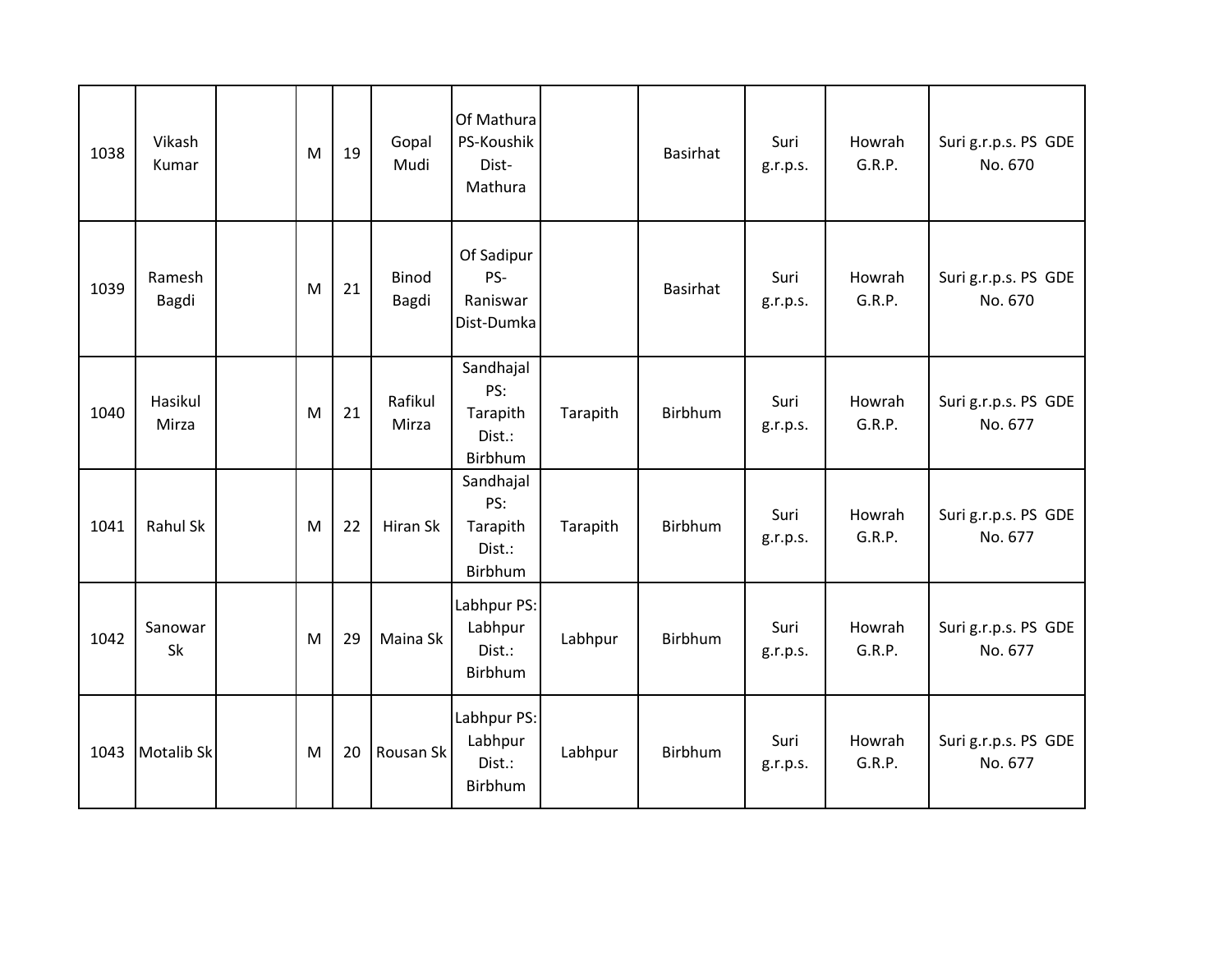| 1044 | Sanjeeb<br>Singh       | M | 29 | Sri Gopal<br>Singh         | Of Barma<br>PS-<br>Kutumba<br>Dist-<br>Aurangbad | <b>Basirhat</b> | Suri<br>g.r.p.s.              | Howrah<br>G.R.P.                        | Suri g.r.p.s. PS GDE<br>No. 677              |
|------|------------------------|---|----|----------------------------|--------------------------------------------------|-----------------|-------------------------------|-----------------------------------------|----------------------------------------------|
| 1045 | <b>Bablu Das</b>       |   |    | Lt.lakman<br>Das           |                                                  | <b>Basirhat</b> | Ajc bose<br>botanic<br>garden | Howrah<br>Police<br>Commissione<br>rate | Ajc bose botanic<br>garden PS GDE No.<br>933 |
| 1046 | Dilip<br>Ghosh         |   |    | Lt.pachu<br>Ghosh          |                                                  | <b>Basirhat</b> | Ajc bose<br>botanic<br>garden | Howrah<br>Police<br>Commissione<br>rate | Ajc bose botanic<br>garden PS GDE No.<br>933 |
| 1047 | Sambhu<br>Das          |   | 40 | <b>Bijoy Das</b>           | Chaitalpara<br><b>Bally</b><br>Howrah            | <b>Basirhat</b> | <b>Bally</b>                  | Howrah<br>Police<br>Commissione<br>rate | Bally PS GDE No.<br>1133                     |
| 1048 | Shiba<br>Pathak        |   | 30 | Chhotu<br>Pathak           | 32/4, Tarka<br>Siddhanta<br>Lane Bally<br>Howrah | <b>Basirhat</b> | <b>Bally</b>                  | Howrah<br>Police<br>Commissione<br>rate | Bally PS GDE No.<br>1137                     |
| 1049 | Gonesh<br>Singh        |   | 60 | Lt. Inchaj<br>Singh        | 7/3, Kali<br>Tala Lane<br><b>Bally</b><br>Howrah | <b>Basirhat</b> | <b>Bally</b>                  | Howrah<br>Police<br>Commissione<br>rate | Bally PS GDE No.<br>1061                     |
| 1050 | Arjun<br><b>Bhunia</b> |   | 28 | Lt. Babul<br><b>Bhunia</b> | 01 No.<br>Pathak<br><b>Ghat Bally</b><br>Howrah  | <b>Basirhat</b> | <b>Bally</b>                  | Howrah<br>Police<br>Commissione<br>rate | Bally PS GDE No.<br>1061                     |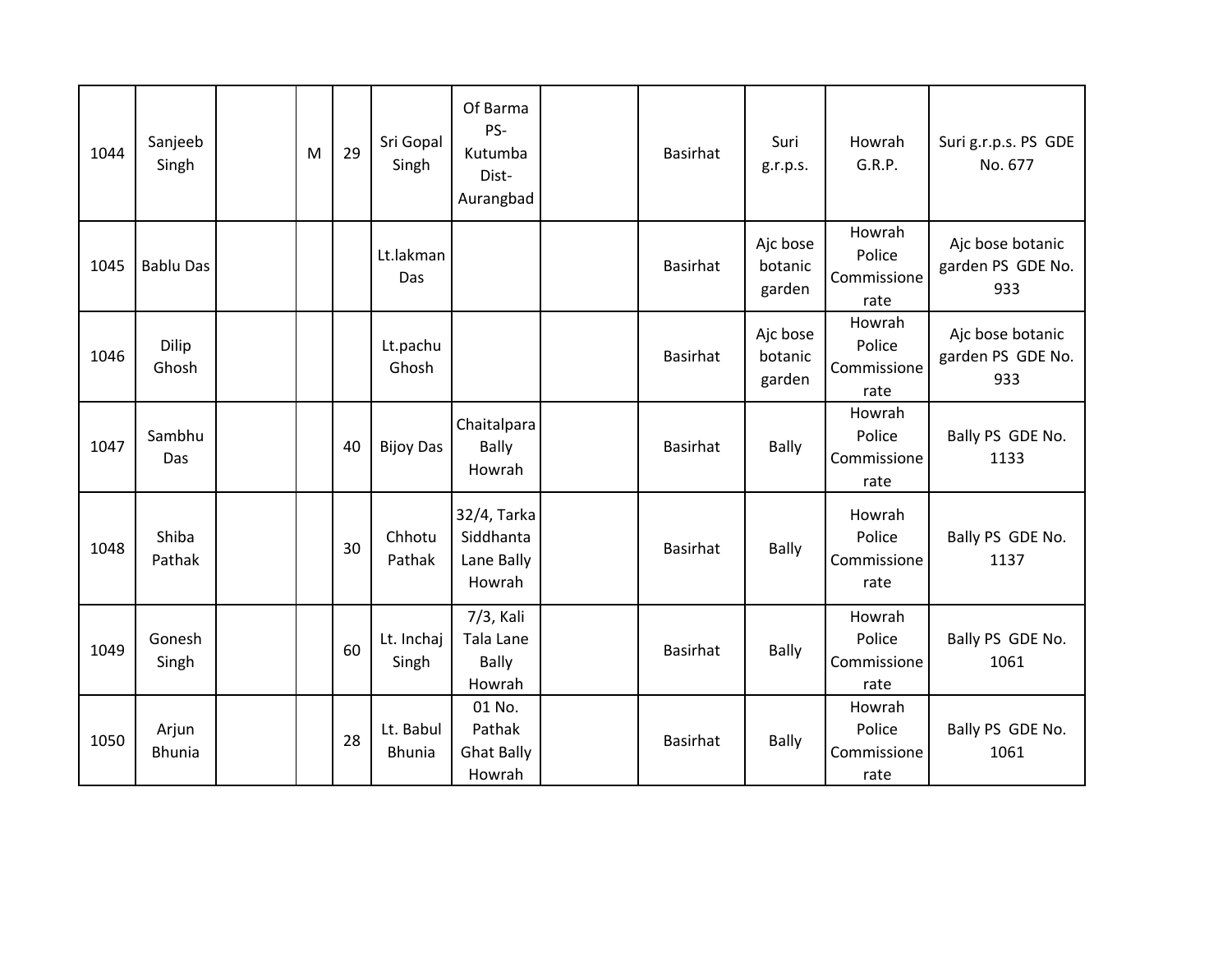| 1051 | Sanjay<br>Balmiki       |   | 41 | S. Balmiki              | 3/7,<br>Kalitala<br>Lane Bally<br>Howrah                                                                                 |        | Basirhat                                    | <b>Bally</b>  | Howrah<br>Police<br>Commissione<br>rate | Bally PS GDE No.<br>1061  |
|------|-------------------------|---|----|-------------------------|--------------------------------------------------------------------------------------------------------------------------|--------|---------------------------------------------|---------------|-----------------------------------------|---------------------------|
| 1052 | Surojit<br>Das          |   | 30 | Lt.<br>Srikanta<br>Das  | Agunsi<br>Bagnan<br>Howrah                                                                                               |        | Basirhat                                    | <b>Bally</b>  | Howrah<br>Police<br>Commissione<br>rate | Bally PS GDE No.<br>1061  |
| 1053 | Sali Nath<br>Chatterjee |   | 40 | Lt. Samar<br>Chatterjee | Santi Nagar<br>Nischinda<br>Howrah                                                                                       |        | Basirhat                                    | <b>Bally</b>  | Howrah<br>Police<br>Commissione<br>rate | Bally PS GDE No.<br>1187  |
| 1054 | Rohan<br>Ram            |   | 19 | Suresh<br>Ram           | Ghosh Para<br><b>State Bank</b><br>Nischinda<br>Howrah                                                                   |        | <b>Basirhat</b>                             | <b>Bally</b>  | Howrah<br>Police<br>Commissione<br>rate | Bally PS GDE No.<br>1193  |
| 1055 | Md Nasim                | M | 46 | Md<br>Suleman           | 49,<br><b>Belilious</b><br>Road<br>PS+Dist.<br>Howrah PS:<br>Howrah<br>Dist.:<br>Howrah<br>Police<br>Commissio<br>nerate | Howrah | <b>Howrah Police</b><br>Commissioner<br>ate | <b>Bantra</b> | Howrah<br>Police<br>Commissione<br>rate | Bantra PS GDE No.<br>1000 |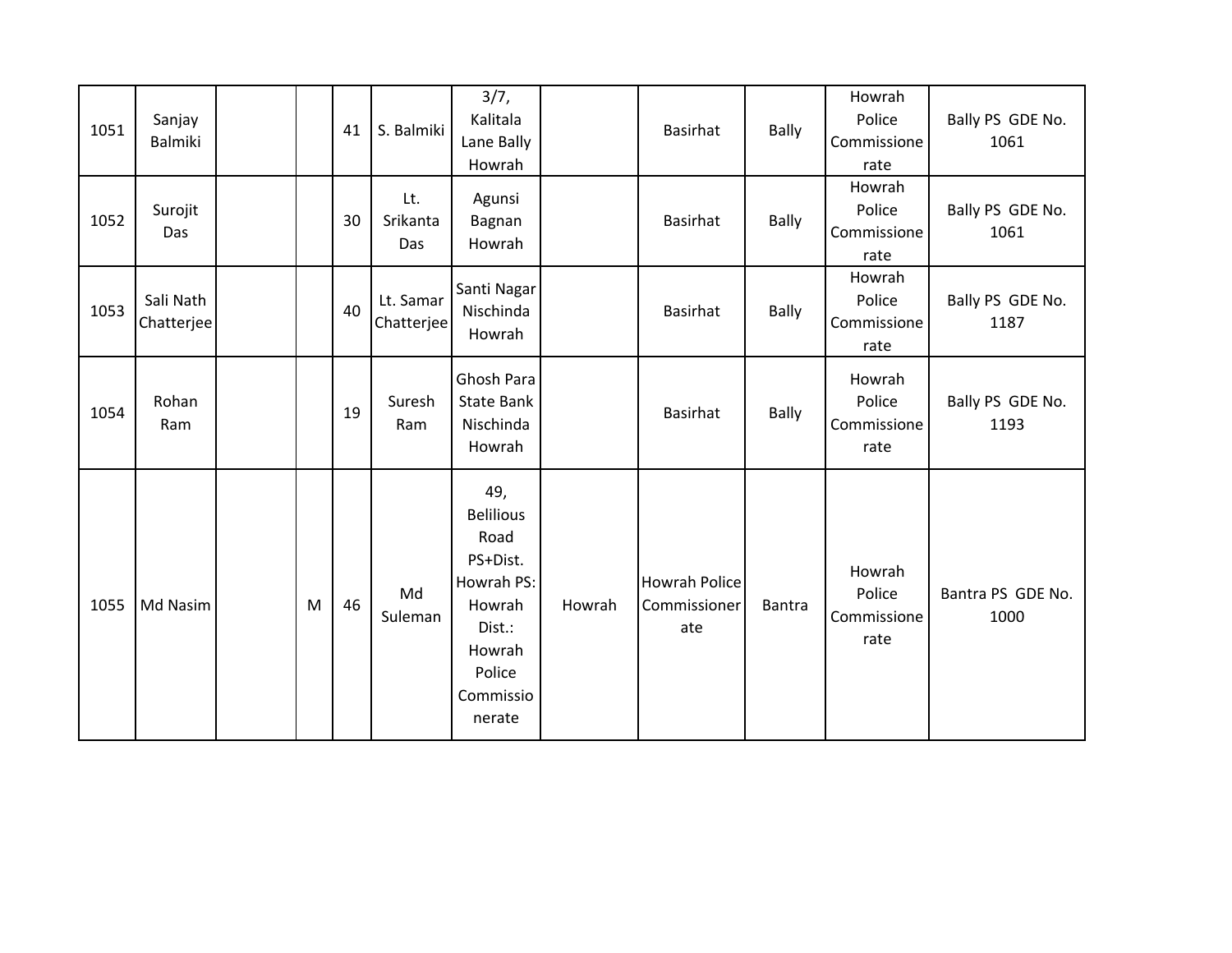| 1056 | Javed<br>Alam      | M | 40 | Md<br>Suleman | 49,<br><b>Belilious</b><br>Road<br>PS+Dist.<br>Howrah PS:<br>Howrah<br>Dist.:<br>Howrah<br>Police<br>Commissio<br>nerate    | Howrah | Howrah Police<br>Commissioner<br>ate | Bantra        | Howrah<br>Police<br>Commissione<br>rate | Bantra PS GDE No.<br>1000 |
|------|--------------------|---|----|---------------|-----------------------------------------------------------------------------------------------------------------------------|--------|--------------------------------------|---------------|-----------------------------------------|---------------------------|
| 1057 | Sk Sabir<br>Ahamed | M | 33 | Sk Kausar     | 300/4,<br><b>Belilious</b><br>Road<br>PS+Dist.<br>Howrah PS:<br>Howrah<br>Dist.:<br>Howrah<br>Police<br>Commissio<br>nerate | Howrah | Howrah Police<br>Commissioner<br>ate | <b>Bantra</b> | Howrah<br>Police<br>Commissione<br>rate | Bantra PS GDE No.<br>1000 |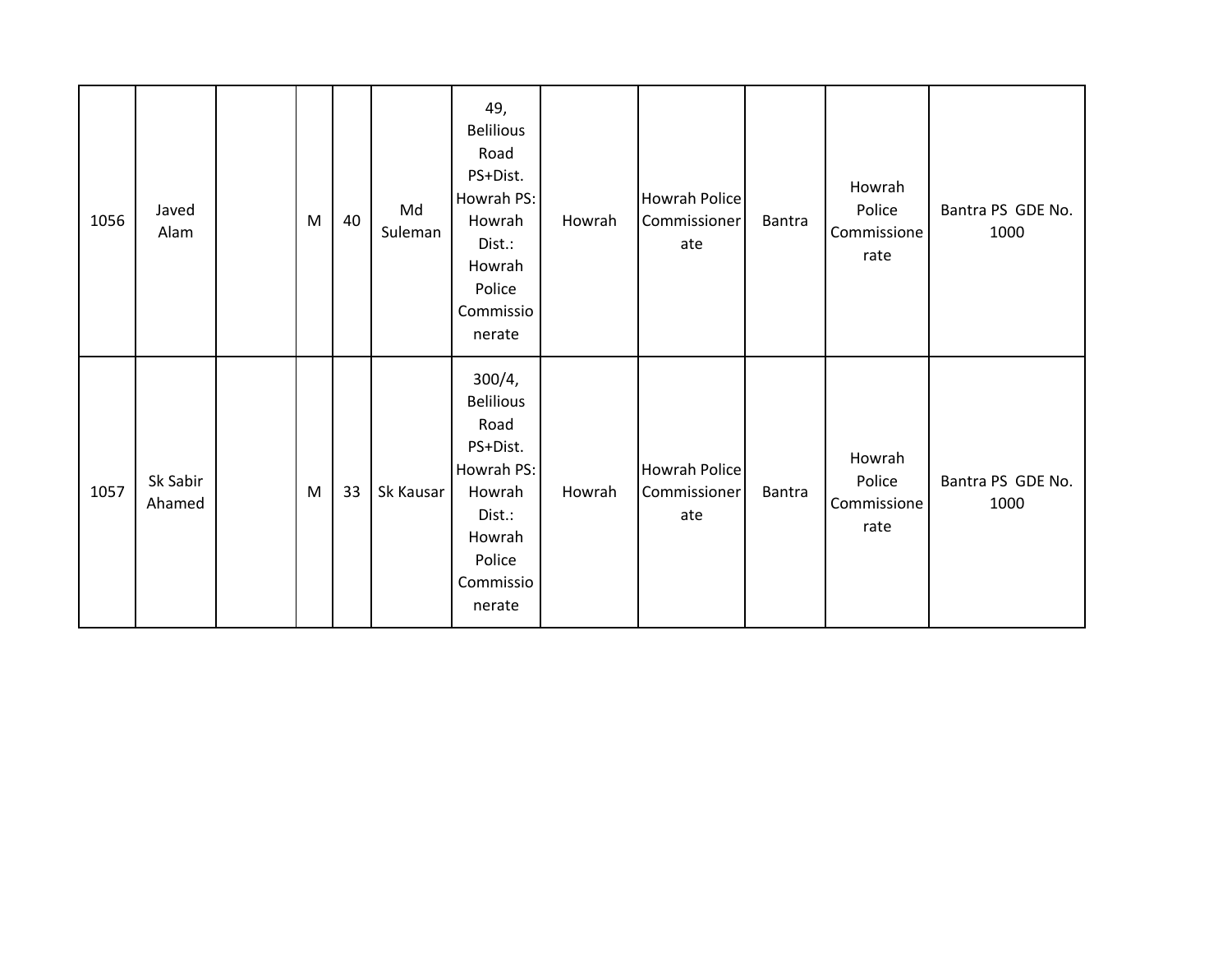| 1058 | Subhash<br>Rauth | M | 25 | Ramakant<br>Rauth | Vill. Koridi,<br>PO<br>Deoghar,<br>PS Jashidih,<br>Dist. Kotor<br>PS: Howrah<br>Dist.:<br>Howrah<br>Police<br>Commissio<br>nerate    | Howrah | <b>Howrah Police</b><br>Commissioner<br>ate | <b>Bantra</b> | Howrah<br>Police<br>Commissione<br>rate | Bantra PS GDE No.<br>1000 |
|------|------------------|---|----|-------------------|--------------------------------------------------------------------------------------------------------------------------------------|--------|---------------------------------------------|---------------|-----------------------------------------|---------------------------|
| 1059 | Biplab<br>Murmu  | M | 27 | Lt. Basu<br>Murmu | Vill.-<br>Amodhpur<br>Purbapara,<br>P.O<br>Debipur, PS<br>Memari,<br>PS: Bantra<br>Dist.:<br>Howrah<br>Police<br>Commissio<br>nerate | Bantra | <b>Howrah Police</b><br>Commissioner<br>ate | <b>Bantra</b> | Howrah<br>Police<br>Commissione<br>rate | Bantra PS GDE No.<br>1000 |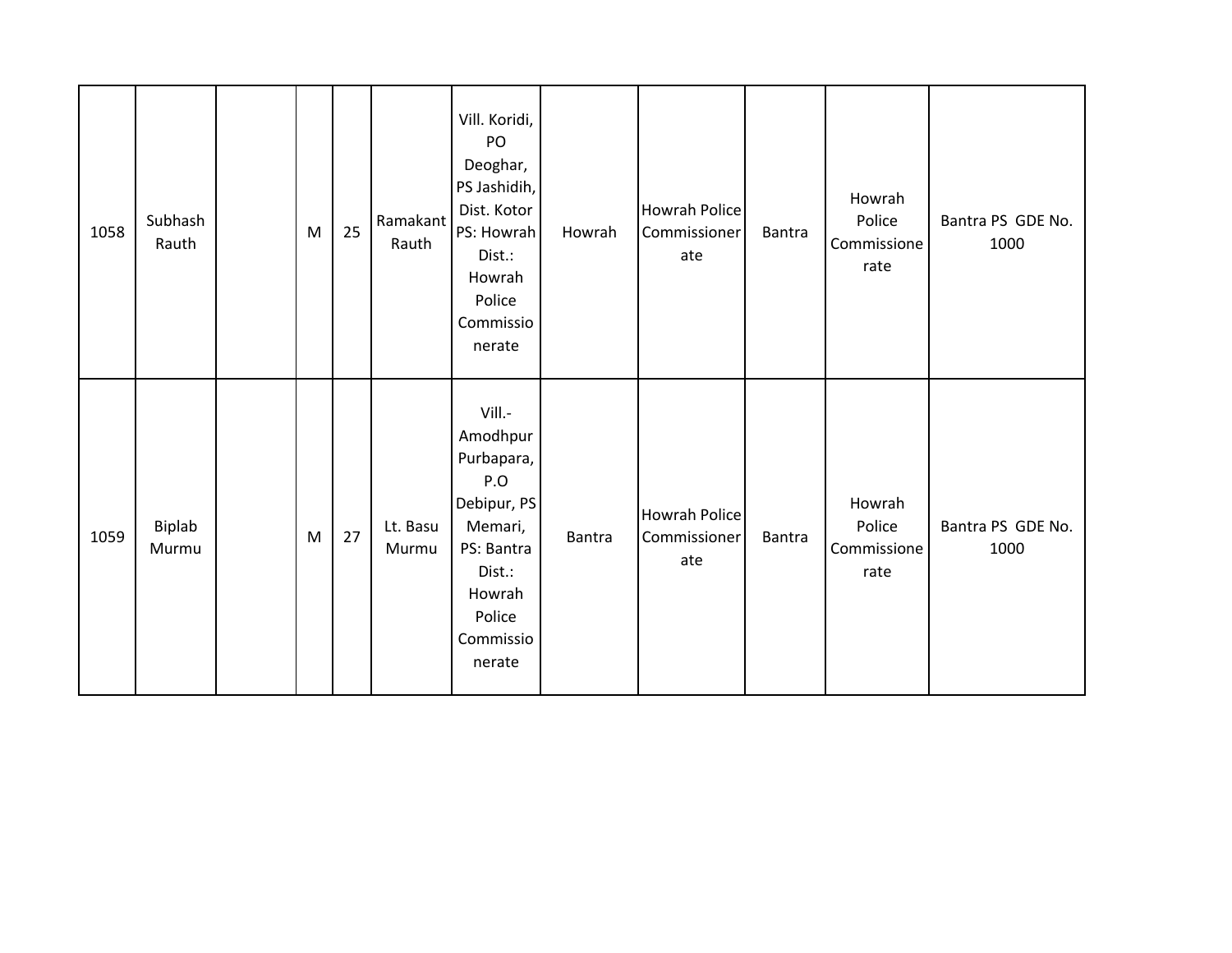| 1060 | Pabitra<br>Mondal | M | 38 | Chandra<br>Mondal   | Vill. Goara,<br>P.O<br>Simlaghar,<br>PS Pandua,<br>Samaresh   Dist. Hoogh<br>PS: Bantra<br>Dist.:<br>Howrah<br>Police<br>Commissio<br>nerate | <b>Bantra</b> | <b>Howrah Police</b><br>Commissioner<br>ate | <b>Bantra</b> | Howrah<br>Police<br>Commissione<br>rate | Bantra PS GDE No.<br>1000 |
|------|-------------------|---|----|---------------------|----------------------------------------------------------------------------------------------------------------------------------------------|---------------|---------------------------------------------|---------------|-----------------------------------------|---------------------------|
| 1061 | Arun<br>Acharya   | M | 32 | Banomali<br>Acharya | Biradingi<br>Purba Para,<br>near<br>Saudamini<br>School, PS<br>Li PS: Liluah<br>Dist.:<br>Howrah<br>Police<br>Commissio<br>nerate            | Liluah        | <b>Howrah Police</b><br>Commissioner<br>ate | <b>Bantra</b> | Howrah<br>Police<br>Commissione<br>rate | Bantra PS GDE No.<br>1046 |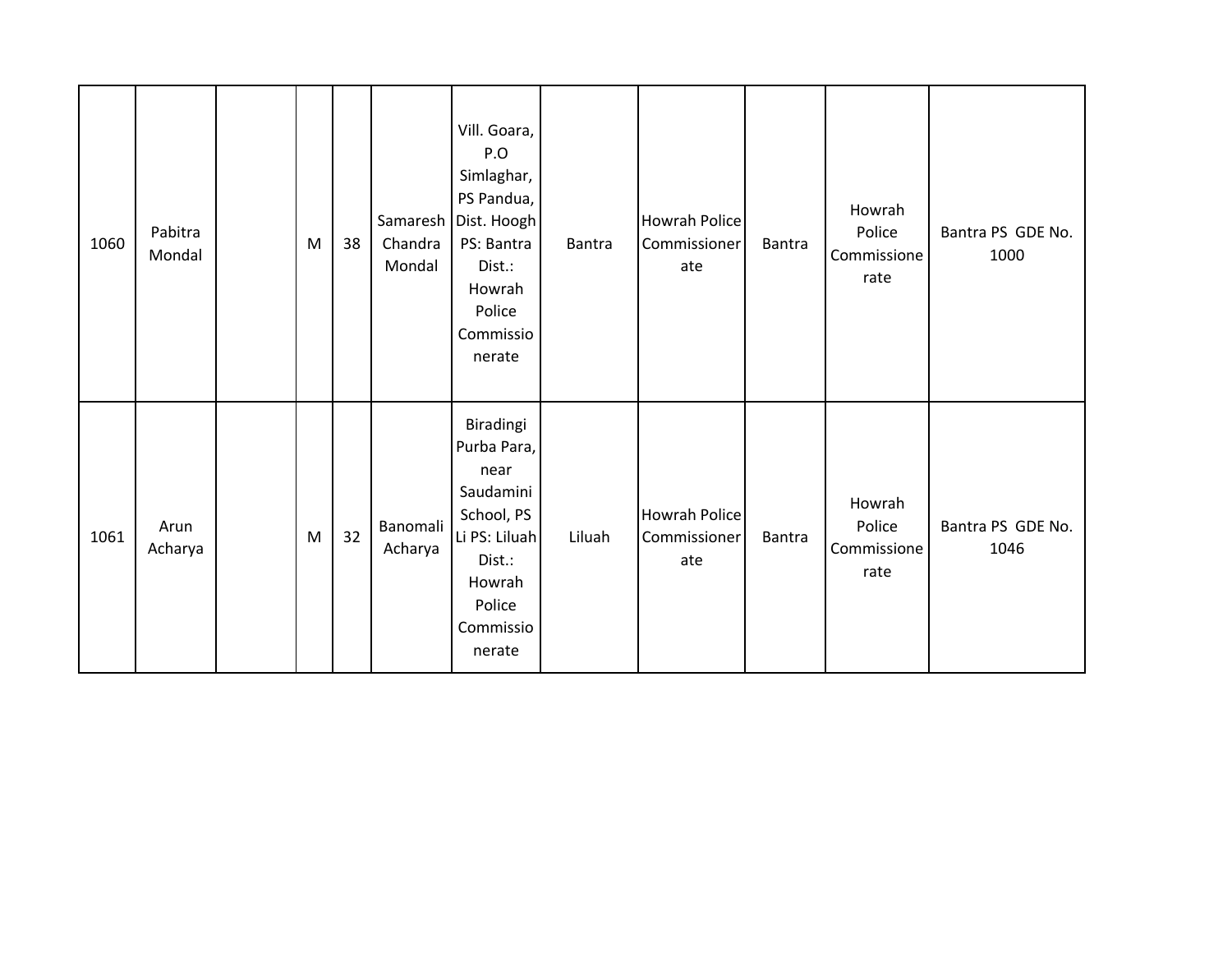| 1062 | Amod<br>Kumar<br>Roy | M | 32 | Rambahad<br>ur Roy  | 24/4,<br>Musalmanp<br>ara Lane,<br>PS Bantra,<br>Howrah PS:<br>Bantra<br>Dist.:<br>Howrah<br>Police<br>Commissio<br>nerate         | <b>Bantra</b> | <b>Howrah Police</b><br>Commissioner<br>ate | <b>Bantra</b> | Howrah<br>Police<br>Commissione<br>rate | Bantra PS GDE No.<br>1046 |
|------|----------------------|---|----|---------------------|------------------------------------------------------------------------------------------------------------------------------------|---------------|---------------------------------------------|---------------|-----------------------------------------|---------------------------|
| 1063 | Hemlal<br>Yadav      | M | 36 | Bahdur<br>Yadav     | Tikiapar K6<br>Bus Stand,<br>PS Bantra,<br>Howrah PS:<br><b>Bantra</b><br>Dist.:<br>Howrah<br>Police<br>Commissio<br>nerate        | Bantra        | <b>Howrah Police</b><br>Commissioner<br>ate | Bantra        | Howrah<br>Police<br>Commissione<br>rate | Bantra PS GDE No.<br>1046 |
| 1064 | Rahul<br>Prasad      | M | 21 | Giridhari<br>Prasad | 55/1, Sri<br>Krishna<br>Bhagat<br>Lane, PS<br>Bantra,<br>Howrah PS:<br>Bantra<br>Dist.:<br>Howrah<br>Police<br>Commissio<br>nerate | Bantra        | <b>Howrah Police</b><br>Commissioner<br>ate | Bantra        | Howrah<br>Police<br>Commissione<br>rate | Bantra PS GDE No.<br>1048 |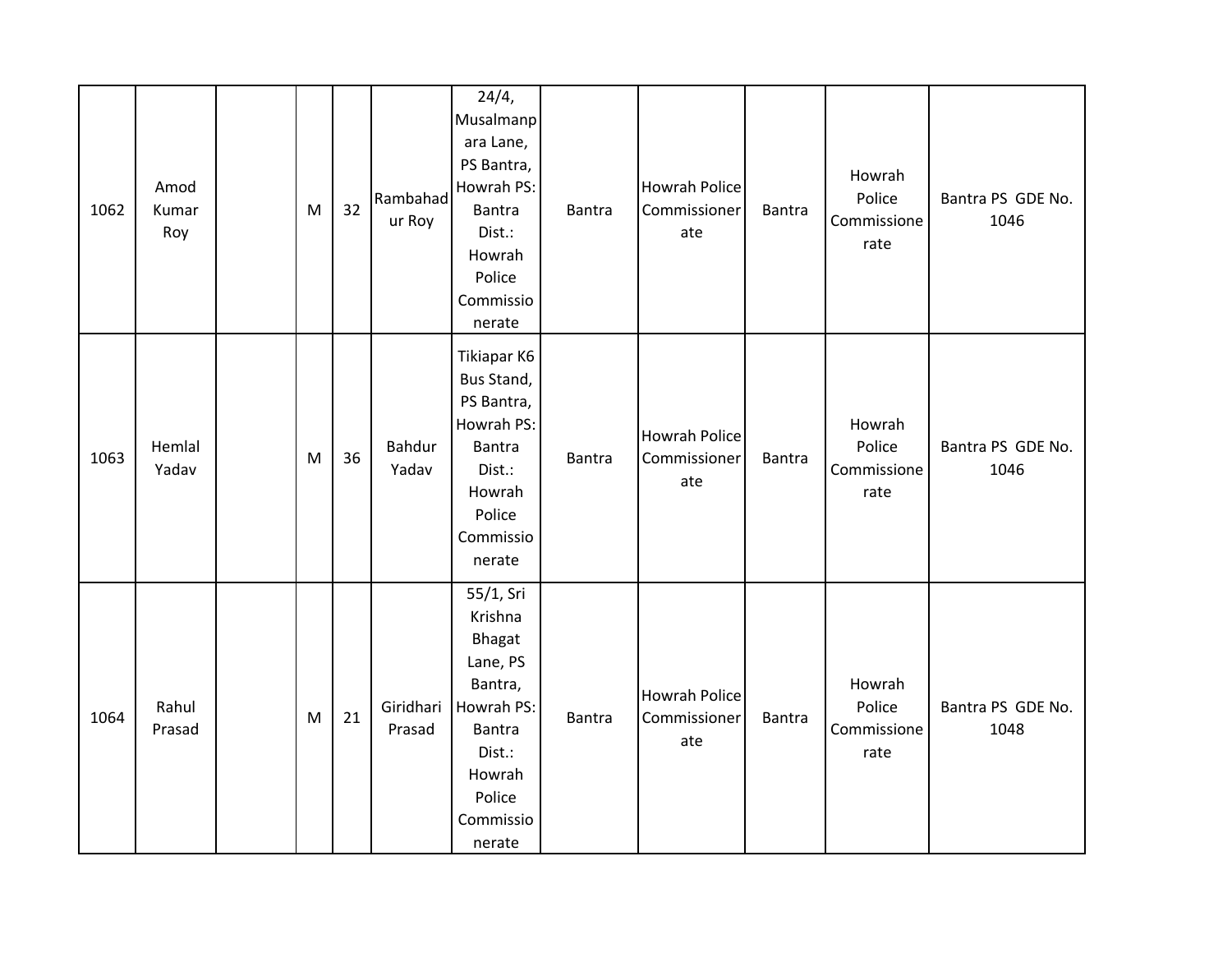| 1065 | Ritesh<br>Kharwar | M | 25 | Lt. Ajit<br>Kharwar | 87/1, , Sri<br>Krishna<br>Bhagat<br>Lane, PS<br>Bantra,<br>Howrah PS:<br>Bantra<br>Dist.:<br>Howrah<br>Police<br>Commissio<br>nerate | Bantra | <b>Howrah Police</b><br>Commissioner<br>ate | <b>Bantra</b> | Howrah<br>Police<br>Commissione<br>rate | Bantra PS GDE No.<br>1048 |
|------|-------------------|---|----|---------------------|--------------------------------------------------------------------------------------------------------------------------------------|--------|---------------------------------------------|---------------|-----------------------------------------|---------------------------|
| 1066 | Tuhin Das         | M | 23 | Jayram<br>Das       | 55/1, Sri<br>Krishna<br>Bhagat<br>Lane, PS<br>Bantra,<br>Howrah PS:<br>Bantra<br>Dist.:<br>Howrah<br>Police<br>Commissio<br>nerate   | Bantra | <b>Howrah Police</b><br>Commissioner<br>ate | <b>Bantra</b> | Howrah<br>Police<br>Commissione<br>rate | Bantra PS GDE No.<br>1048 |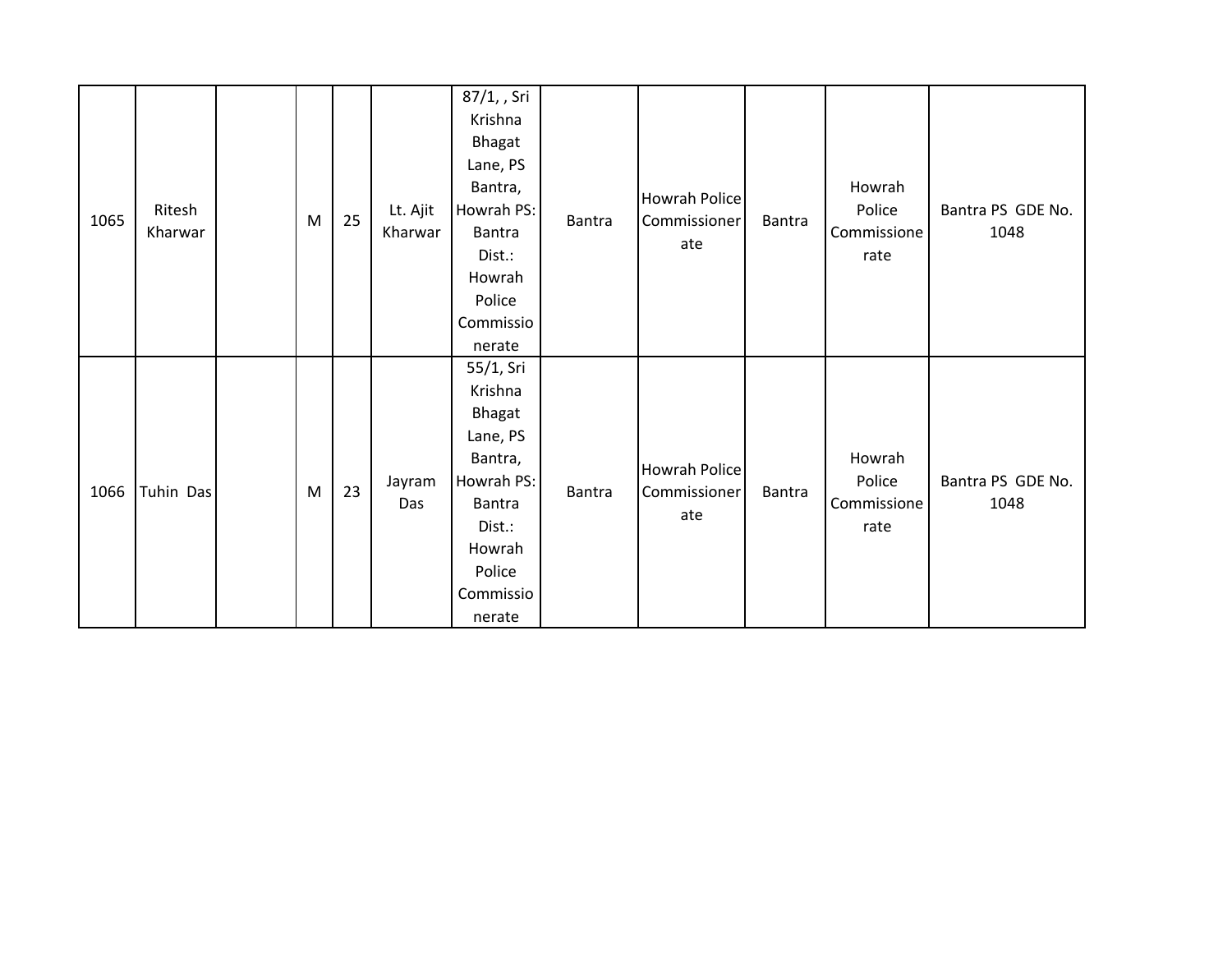| 1067 | Koushik<br>Pakhira       | M | 23 | Pakhira             | 55, Ananda<br>Prasad<br>Banerjee<br>Lane, PS<br>Bantra,<br>Lt. Chandu Howrah PS:<br><b>Bantra</b><br>Dist.:<br>Howrah<br>Police<br>Commissio<br>nerate | <b>Bantra</b> | <b>Howrah Police</b><br>Commissioner<br>ate | Bantra | Howrah<br>Police<br>Commissione<br>rate | Bantra PS GDE No.<br>1048 |
|------|--------------------------|---|----|---------------------|--------------------------------------------------------------------------------------------------------------------------------------------------------|---------------|---------------------------------------------|--------|-----------------------------------------|---------------------------|
| 1068 | Avishek<br>Gupa          | M | 23 | Mishri Lal<br>Gupta | PS:<br>Nishchinda<br>Dist.:<br>Howrah<br>Police<br>Commissio<br>nerate                                                                                 | Nishchinda    | <b>Howrah Police</b><br>Commissioner<br>ate | Belur  | Howrah<br>Police<br>Commissione<br>rate | Belur PS GDE No.<br>1031  |
| 1069 | Aditya<br>Kumar<br>Singh | M | 21 | Arun<br>Singh       | PS:<br>Nishchinda<br>Dist.:<br>Howrah<br>Police<br>Commissio<br>nerate                                                                                 | Nishchinda    | <b>Howrah Police</b><br>Commissioner<br>ate | Belur  | Howrah<br>Police<br>Commissione<br>rate | Belur PS GDE No.<br>1031  |
| 1070 | Rajesh<br>Kumar<br>Shaw  | M | 19 | Samiran<br>Shaw     | PS:<br>Nishchinda<br>Dist.:<br>Howrah<br>Police<br>Commissio<br>nerate                                                                                 | Nishchinda    | <b>Howrah Police</b><br>Commissioner<br>ate | Belur  | Howrah<br>Police<br>Commissione<br>rate | Belur PS GDE No.<br>1031  |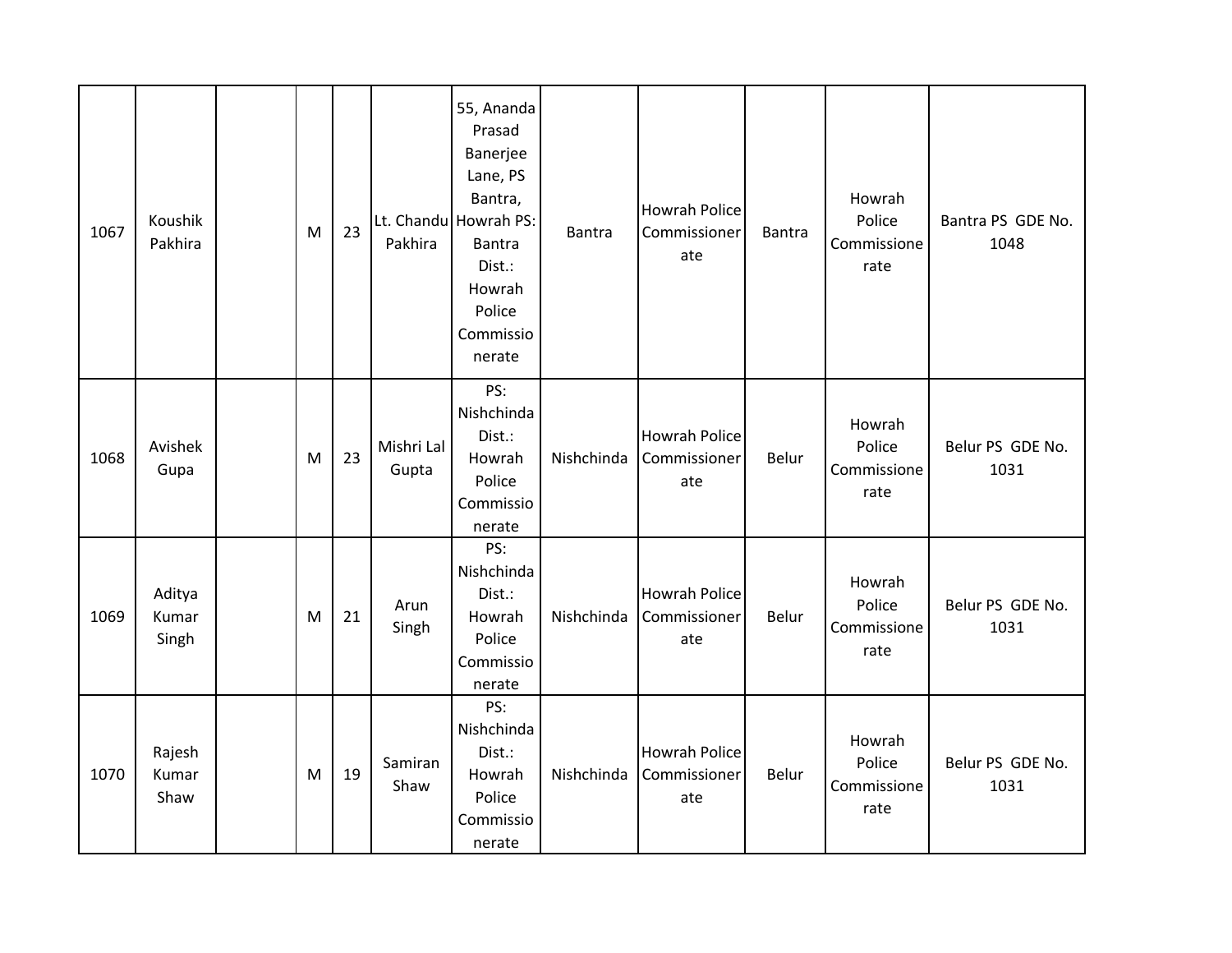| 1071 | Sanny<br>Ojha        | M | 21 | Subash<br>Kumar<br>Ojha  | PS:<br>Nishchinda<br>Dist.:<br>Howrah<br>Police<br>Commissio<br>nerate | Nishchinda | <b>Howrah Police</b><br>Commissioner<br>ate | Belur | Howrah<br>Police<br>Commissione<br>rate | Belur PS GDE No.<br>1031 |
|------|----------------------|---|----|--------------------------|------------------------------------------------------------------------|------------|---------------------------------------------|-------|-----------------------------------------|--------------------------|
| 1072 | Raj<br>Nandan<br>Jha | M | 21 | Mithlesh<br>Jha          | PS:<br>Nishchinda<br>Dist.:<br>Howrah<br>Police<br>Commissio<br>nerate | Nishchinda | <b>Howrah Police</b><br>Commissioner<br>ate | Belur | Howrah<br>Police<br>Commissione<br>rate | Belur PS GDE No.<br>1031 |
| 1073 | Dipak Jha            | M | 21 | Harsha<br>Narayan<br>Jha | PS:<br>Nishchinda<br>Dist.:<br>Howrah<br>Police<br>Commissio<br>nerate | Nishchinda | <b>Howrah Police</b><br>Commissioner<br>ate | Belur | Howrah<br>Police<br>Commissione<br>rate | Belur PS GDE No.<br>1031 |
| 1074 | Sandip<br>Kumar Jha  | M | 20 | Ram Prem<br>Jha          | PS:<br>Nishchinda<br>Dist.:<br>Howrah<br>Police<br>Commissio<br>nerate | Nishchinda | <b>Howrah Police</b><br>Commissioner<br>ate | Belur | Howrah<br>Police<br>Commissione<br>rate | Belur PS GDE No.<br>1031 |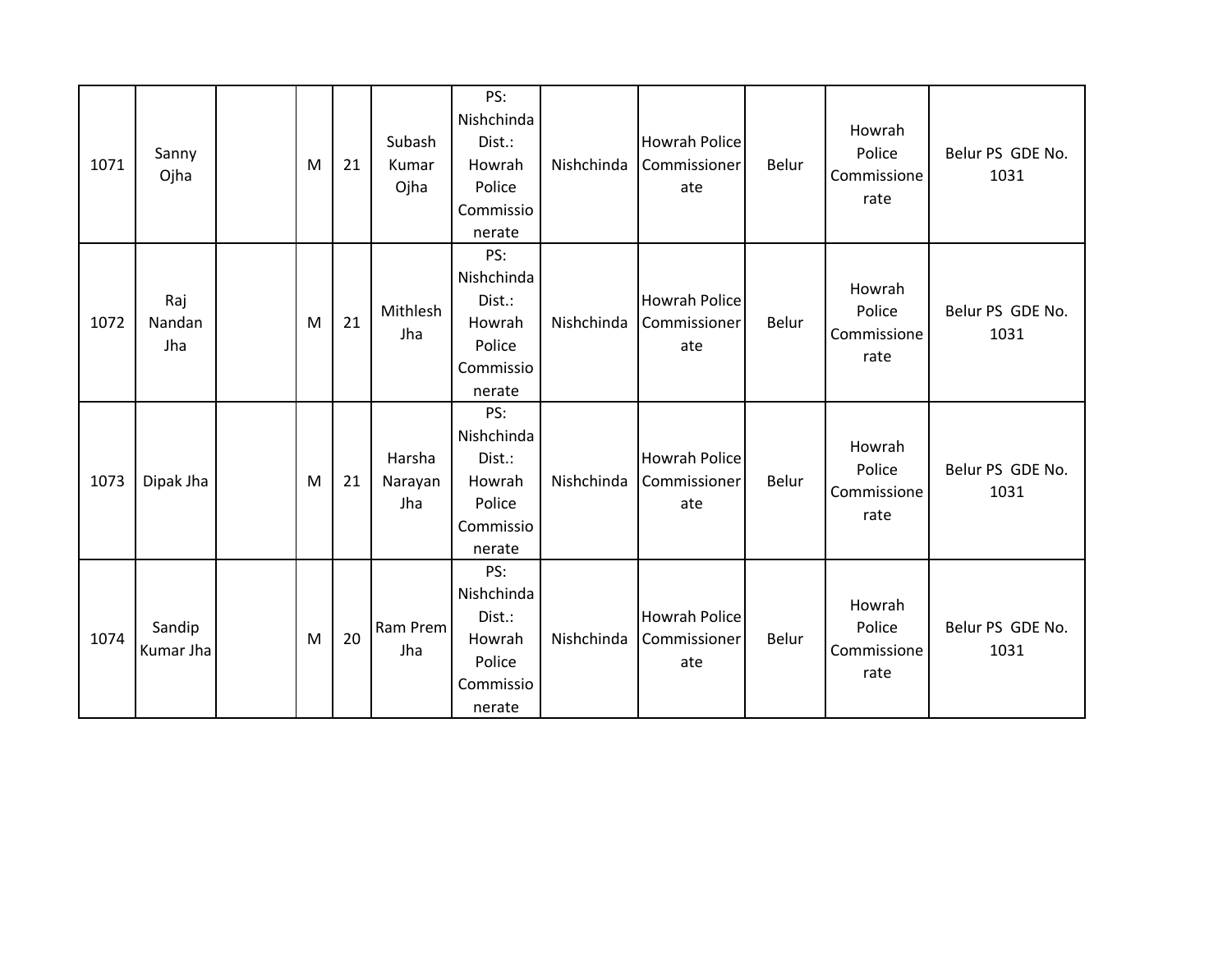| 1075 | Roshan<br>Singh    | M | 19 | Pradip<br>Singh          | PS:<br>Nishchinda<br>Dist.:<br>Howrah<br>Police<br>Commissio<br>nerate                 | Nishchinda | <b>Howrah Police</b><br>Commissioner<br>ate | Belur  | Howrah<br>Police<br>Commissione<br>rate | Belur PS GDE No.<br>1031  |
|------|--------------------|---|----|--------------------------|----------------------------------------------------------------------------------------|------------|---------------------------------------------|--------|-----------------------------------------|---------------------------|
| 1076 | Akash<br>Kumar Jha | M | 19 | Ranjay<br>Kumar Jha      | PS:<br>Nishchinda<br>Dist.:<br>Howrah<br>Police<br>Commissio<br>nerate                 | Nishchinda | <b>Howrah Police</b><br>Commissioner<br>ate | Belur  | Howrah<br>Police<br>Commissione<br>rate | Belur PS GDE No.<br>1031  |
| 1077 | Bapi<br>Sardar     | M | 22 | Lt. Bablu<br>Sardar      | Domjur<br>Mollapara<br>PS: Domjur<br>Dist.:<br>Howrah<br>Police<br>Commissio<br>nerate | Domjur     | <b>Howrah Police</b><br>Commissioner<br>ate | Domjur | Howrah<br>Police<br>Commissione<br>rate | Domjur PS GDE No.<br>1260 |
| 1078 | Raju<br>Laskar     | M | 38 | Abdul<br>Rahim<br>Laskar | Kolorah<br>Raipur PS:<br>Domjur<br>Dist.:<br>Howrah<br>Police<br>Commissio<br>nerate   | Domjur     | <b>Howrah Police</b><br>Commissioner<br>ate | Domjur | Howrah<br>Police<br>Commissione<br>rate | Domjur PS GDE No.<br>1260 |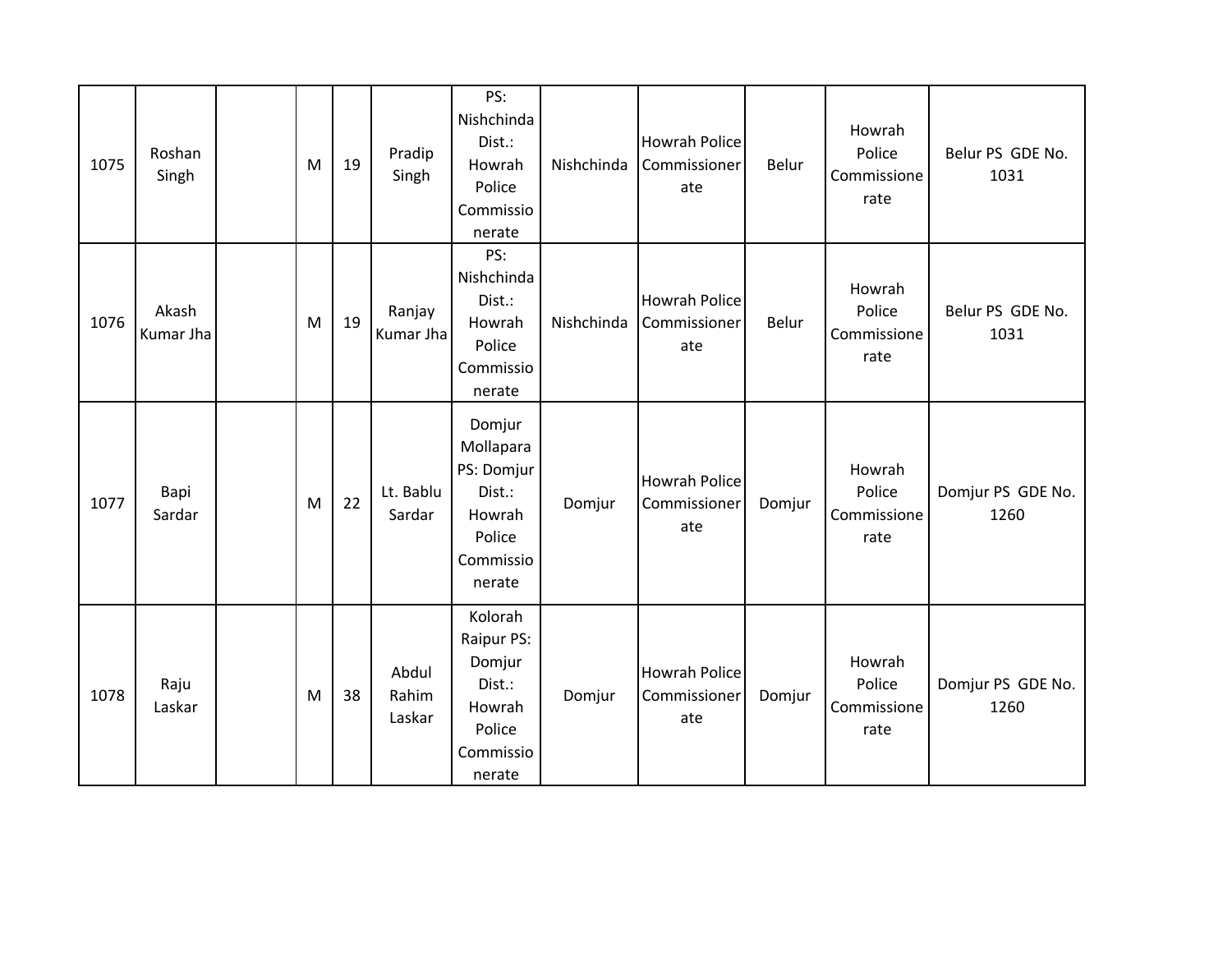| 1079 | Raj Kumar<br>Singh |  |    | Shankar<br>Singh       | Gulalsarai<br><b>Birnu</b><br>Gazipur, UP               | <b>Basirhat</b> | Golabari | Howrah<br>Police<br>Commissione<br>rate | Golabari PS GDE No.<br>1595 |
|------|--------------------|--|----|------------------------|---------------------------------------------------------|-----------------|----------|-----------------------------------------|-----------------------------|
| 1080 | Dinesh<br>Kumar    |  | 46 | Chhotelal<br>Ram       | Gulalsarai<br>Birnu<br>Gazipur, UP                      | <b>Basirhat</b> | Golabari | Howrah<br>Police<br>Commissione<br>rate | Golabari PS GDE No.<br>1595 |
| 1081 | Harsh<br>Thakur    |  |    | Sunil<br>Thakur        | Prabhasnag<br>ar<br>Srirampur<br>Hooghly                | <b>Basirhat</b> | Golabari | Howrah<br>Police<br>Commissione<br>rate | Golabari PS GDE No.<br>1595 |
| 1082 | Gigal<br>Sahani    |  |    | Tilakdhari<br>Sahani   | Sukumarpu<br>Malchalam<br>e Baishali,<br><b>BR</b>      | <b>Basirhat</b> | Golabari | Howrah<br>Police<br>Commissione<br>rate | Golabari PS GDE No.<br>1595 |
| 1083 | Anish<br>Michel    |  |    | George<br><b>Bihan</b> | Ranchi<br>Lalpur,<br>Peace road<br>Lalpur<br>Ranchi, JH | <b>Basirhat</b> | Golabari | Howrah<br>Police<br>Commissione<br>rate | Golabari PS GDE No.<br>1595 |
| 1084 | Ankit<br>Ekka      |  |    | Vijay Ekka             | Ranchi<br>Lalpur,<br>Peace road<br>Lalpur<br>Ranchi, JH | <b>Basirhat</b> | Golabari | Howrah<br>Police<br>Commissione<br>rate | Golabari PS GDE No.<br>1595 |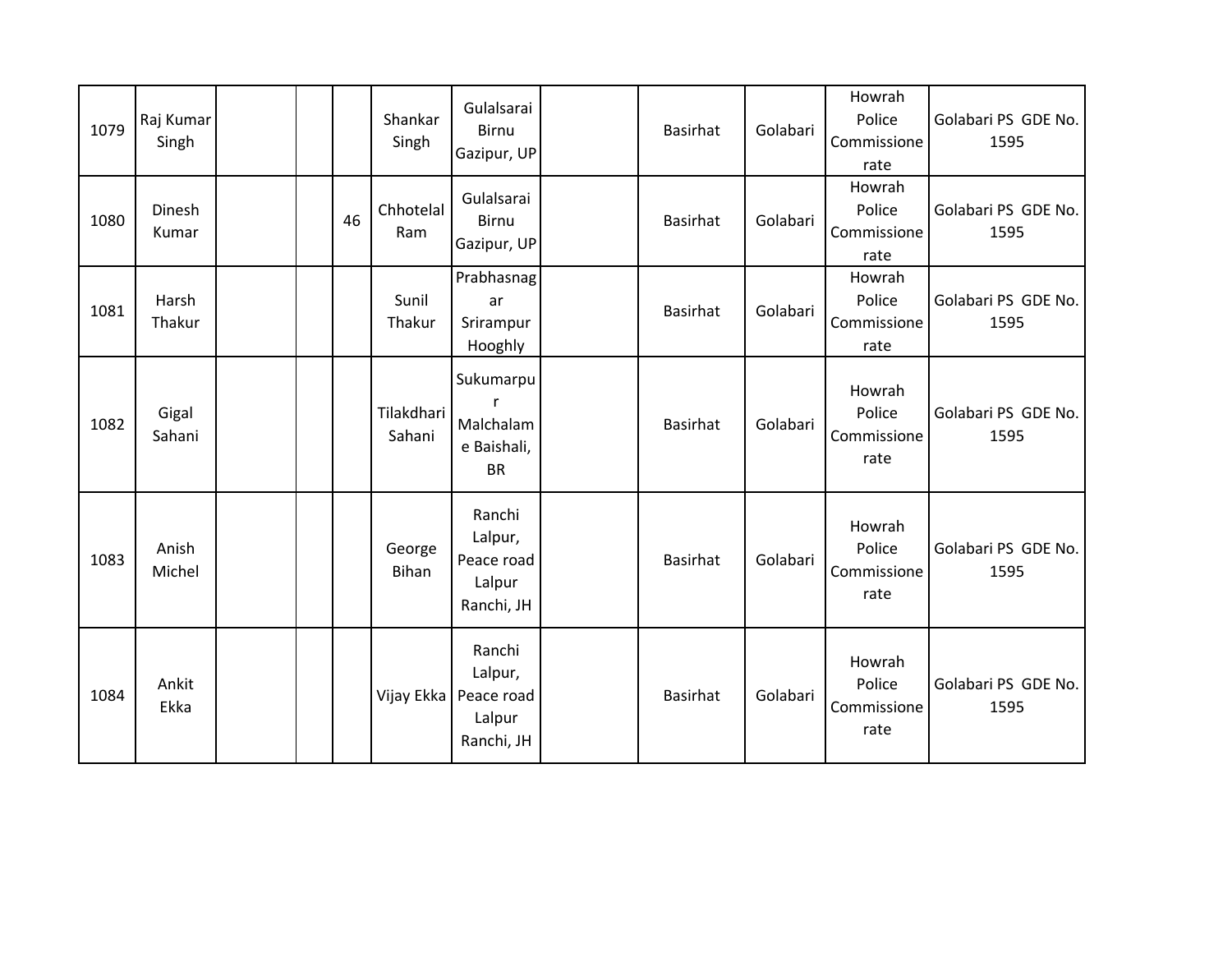| 1085 | Kishore<br>Sharma   |  | Gaydi<br>Sharma             | 133/1, S N<br>Banerjee<br>road New<br>Market<br>Kolkata | <b>Basirhat</b> | Golabari | Howrah<br>Police<br>Commissione<br>rate | Golabari PS GDE No.<br>1595 |
|------|---------------------|--|-----------------------------|---------------------------------------------------------|-----------------|----------|-----------------------------------------|-----------------------------|
| 1086 | Uday Kant<br>Sharma |  | Lt<br>Nageswar<br>Sharma    | 133/1, S N<br>Banerjee<br>road New<br>Market<br>Kolkata | Basirhat        | Golabari | Howrah<br>Police<br>Commissione<br>rate | Golabari PS GDE No.<br>1595 |
| 1087 | Amar<br>Verma       |  | Murali<br>Verma             | Siyari<br>Rudauli<br>Bastee, UP                         | <b>Basirhat</b> | Golabari | Howrah<br>Police<br>Commissione<br>rate | Golabari PS GDE No.<br>1595 |
| 1088 | Azam<br>Khan        |  | Lt Rajali<br>Khan           | Siyari<br>Rudauli<br>Bastee, UP                         | <b>Basirhat</b> | Golabari | Howrah<br>Police<br>Commissione<br>rate | Golabari PS GDE No.<br>1595 |
| 1089 | Kajal Das           |  | Lt Subodh<br>Chandra<br>Das | Omraghori<br>Chanditala<br>Hooghly                      | <b>Basirhat</b> | Golabari | Howrah<br>Police<br>Commissione<br>rate | Golabari PS GDE No.<br>1595 |
| 1090 | Prabhas<br>Paul     |  | Lt Tinkori<br>Paul          | Omraghori<br>Chanditala<br>Hooghly                      | Basirhat        | Golabari | Howrah<br>Police<br>Commissione<br>rate | Golabari PS GDE No.<br>1595 |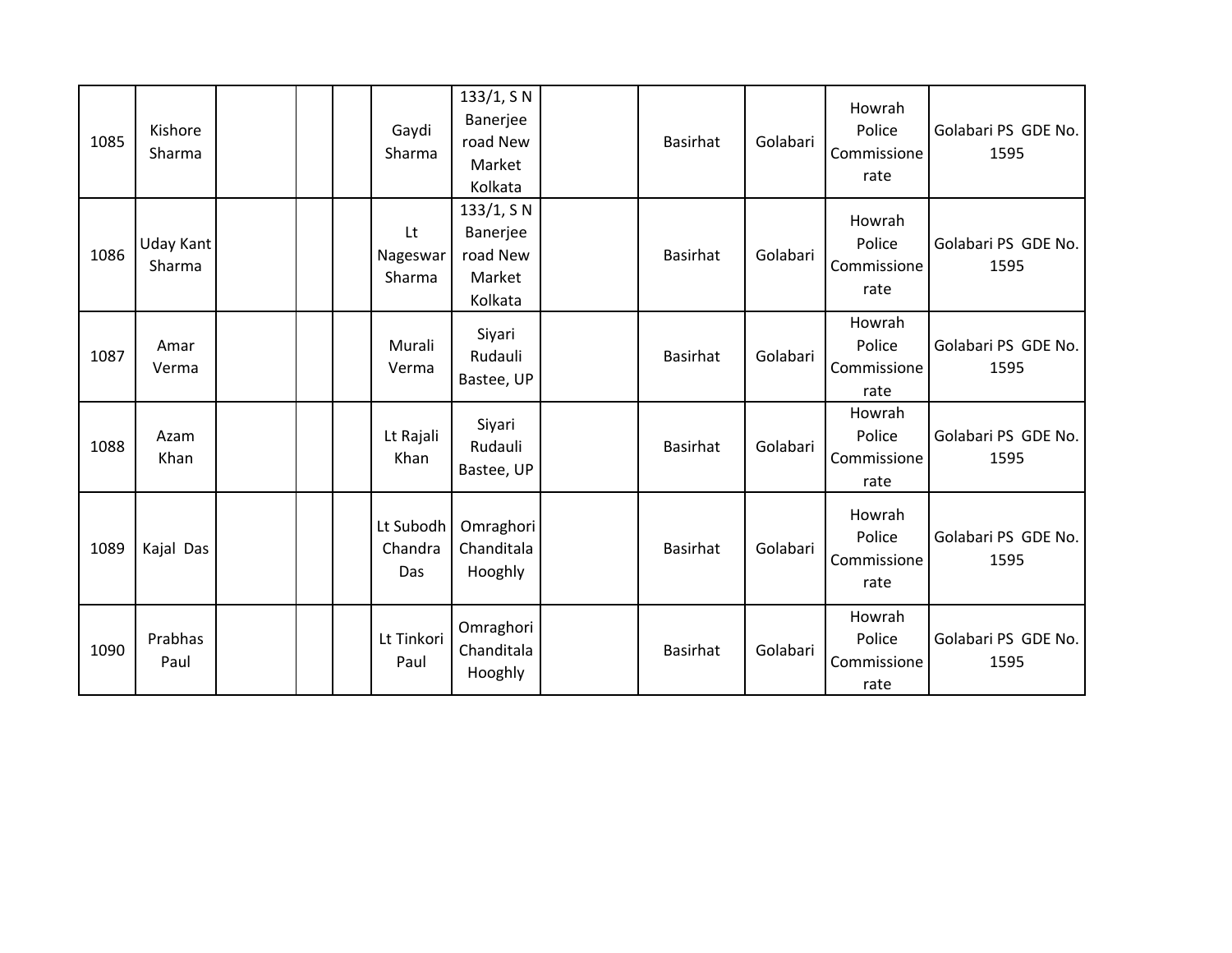| 1091 | Sahil<br>Sonkar   | M | 21 | Lt. Madhu<br>Sonkar | 7, Dobson<br>Lane PS:<br>Golabari<br>Dist.:<br>Howrah<br>Police<br>Commissio<br>nerate                 | Golabari | <b>Howrah Police</b><br>Commissioner<br>ate | Howrah | Howrah<br>Police<br>Commissione<br>rate | Howrah PS GDE No.<br>1546 |
|------|-------------------|---|----|---------------------|--------------------------------------------------------------------------------------------------------|----------|---------------------------------------------|--------|-----------------------------------------|---------------------------|
| 1092 | Shivam<br>Agarwal | M | 22 | Rawan<br>Agarwal    | 12,<br>Jeliapara<br>1st bye<br>lane PS:<br>Howrah<br>Dist.:<br>Howrah<br>Police<br>Commissio<br>nerate | Howrah   | <b>Howrah Police</b><br>Commissioner<br>ate | Howrah | Howrah<br>Police<br>Commissione<br>rate | Howrah PS GDE No.<br>1546 |
| 1093 | Rohit<br>Goswami  | M | 18 | Dasrat<br>Goswami   | 25, Dayal<br>Banerjee<br>Lane PS:<br>Shibpur<br>Dist.:<br>Howrah<br>Police<br>Commissio<br>nerate      | Shibpur  | <b>Howrah Police</b><br>Commissioner<br>ate | Howrah | Howrah<br>Police<br>Commissione<br>rate | Howrah PS GDE No.<br>1546 |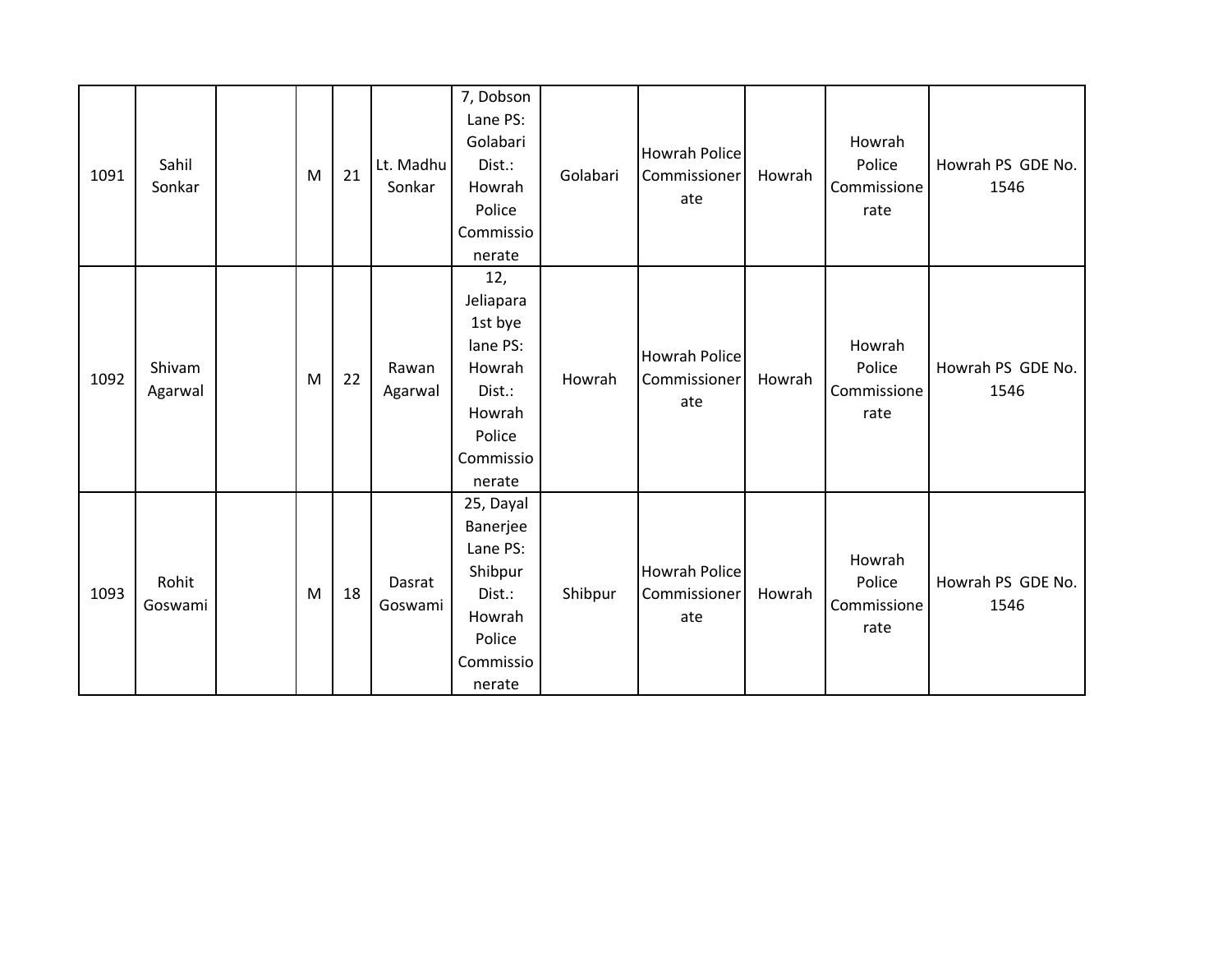| 1094 | Souvik<br>Saha         | M | 18 | Kola<br>Chandra<br>Saha | 8, Kailash<br><b>Bose Lane</b><br>PS: Shibpur<br>Dist.:<br>Howrah<br>Police<br>Commissio<br>nerate                  | Shibpur | <b>Howrah Police</b><br>Commissioner<br>ate | Howrah | Howrah<br>Police<br>Commissione<br>rate | Howrah PS GDE No.<br>1546 |
|------|------------------------|---|----|-------------------------|---------------------------------------------------------------------------------------------------------------------|---------|---------------------------------------------|--------|-----------------------------------------|---------------------------|
| 1095 | Priyosh<br>Bej         | M | 18 | Probir Bej              | 20/3,<br>Baishnab<br>Para 1st<br><b>Bye Lane</b><br>PS: Howrah<br>Dist.:<br>Howrah<br>Police<br>Commissio<br>nerate | Howrah  | <b>Howrah Police</b><br>Commissioner<br>ate | Howrah | Howrah<br>Police<br>Commissione<br>rate | Howrah PS GDE No.<br>1546 |
| 1096 | <b>Dipak</b><br>Pandey | M | 39 | Amod<br>Pandey          | Sai Baba<br>Madir,<br>Fanshitala<br>PS: Howrah<br>Dist.:<br>Howrah<br>Police<br>Commissio<br>nerate                 | Howrah  | <b>Howrah Police</b><br>Commissioner<br>ate | Howrah | Howrah<br>Police<br>Commissione<br>rate | Howrah PS GDE No.<br>1546 |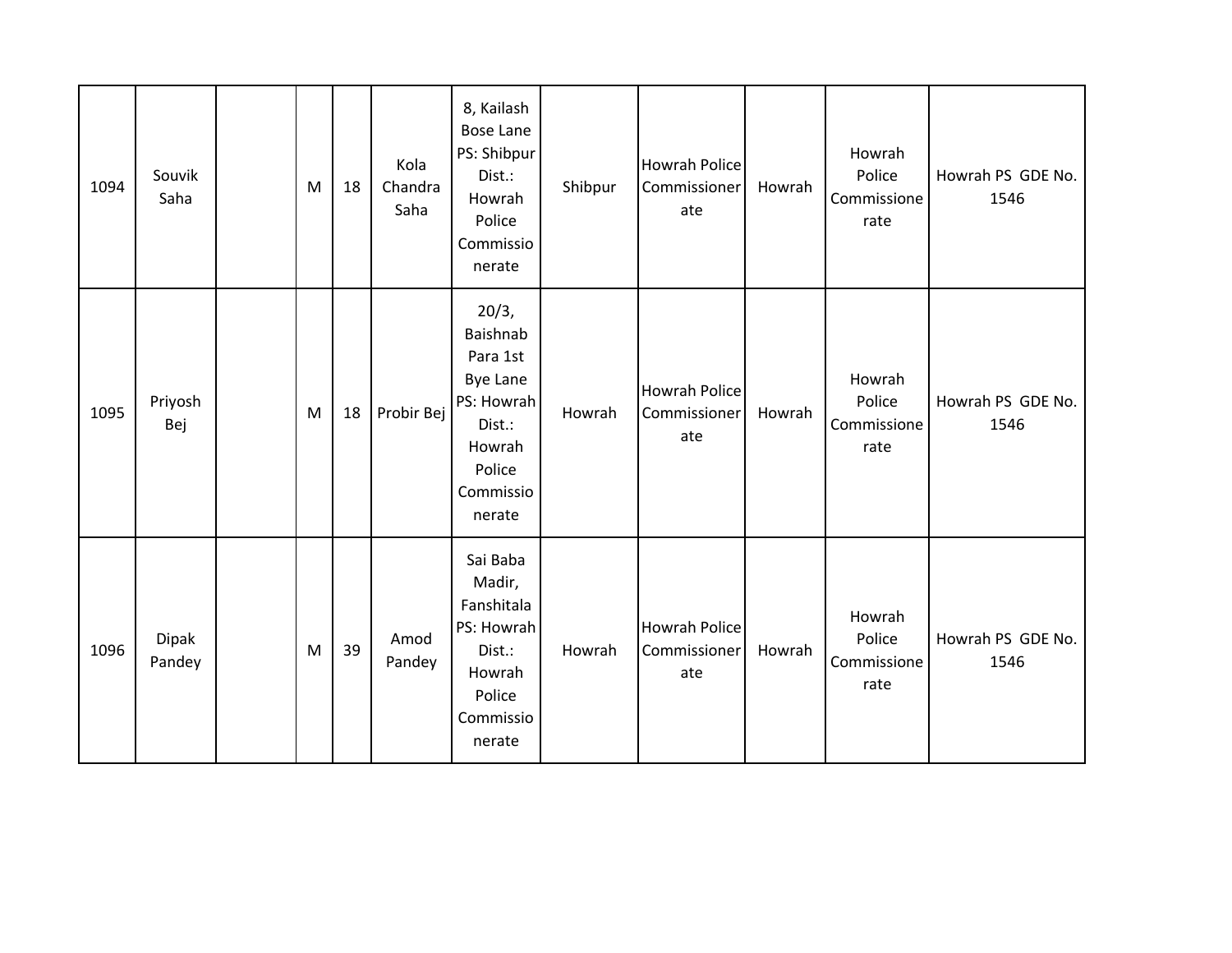| 1097 | Md. Alish               | M | 25 | Ali<br>Ahemed<br>Ansari  | 23, Satkori<br>Chatterjee<br>Lane PS:<br>Howrah<br>Dist.:<br>Howrah<br>Police<br>Commissio<br>nerate | Howrah | <b>Howrah Police</b><br>Commissioner<br>ate | Howrah | Howrah<br>Police<br>Commissione<br>rate | Howrah PS GDE No.<br>1546 |
|------|-------------------------|---|----|--------------------------|------------------------------------------------------------------------------------------------------|--------|---------------------------------------------|--------|-----------------------------------------|---------------------------|
| 1098 | Sk<br>Abdulkari<br>m    | M | 36 | Lt. Sk<br>Abdul<br>Coril | 5, Roshan<br><b>Gulzar Lane</b><br>PS: Howrah<br>Dist.:<br>Howrah<br>Police<br>Commissio<br>nerate   | Howrah | <b>Howrah Police</b><br>Commissioner<br>ate | Howrah | Howrah<br>Police<br>Commissione<br>rate | Howrah PS GDE No.<br>1546 |
| 1099 | Sany<br>Singh           | M | 24 | Suresh<br>Singh          | 66 No "C"<br>Road,<br>Bamungach<br>i, PS-<br>Liluah,<br>Howrah                                       |        | <b>Basirhat</b>                             | Liluah | Howrah<br>Police<br>Commissione<br>rate | Liluah PS GDE No.<br>1712 |
| 1100 | <b>Bishal</b><br>Prasad | M | 26 | <b>Bikram</b><br>Prasad  | 66 No "C"<br>Road,<br>Bamungach<br>i, PS-<br>Liluah,<br>Howrah                                       |        | <b>Basirhat</b>                             | Liluah | Howrah<br>Police<br>Commissione<br>rate | Liluah PS GDE No.<br>1712 |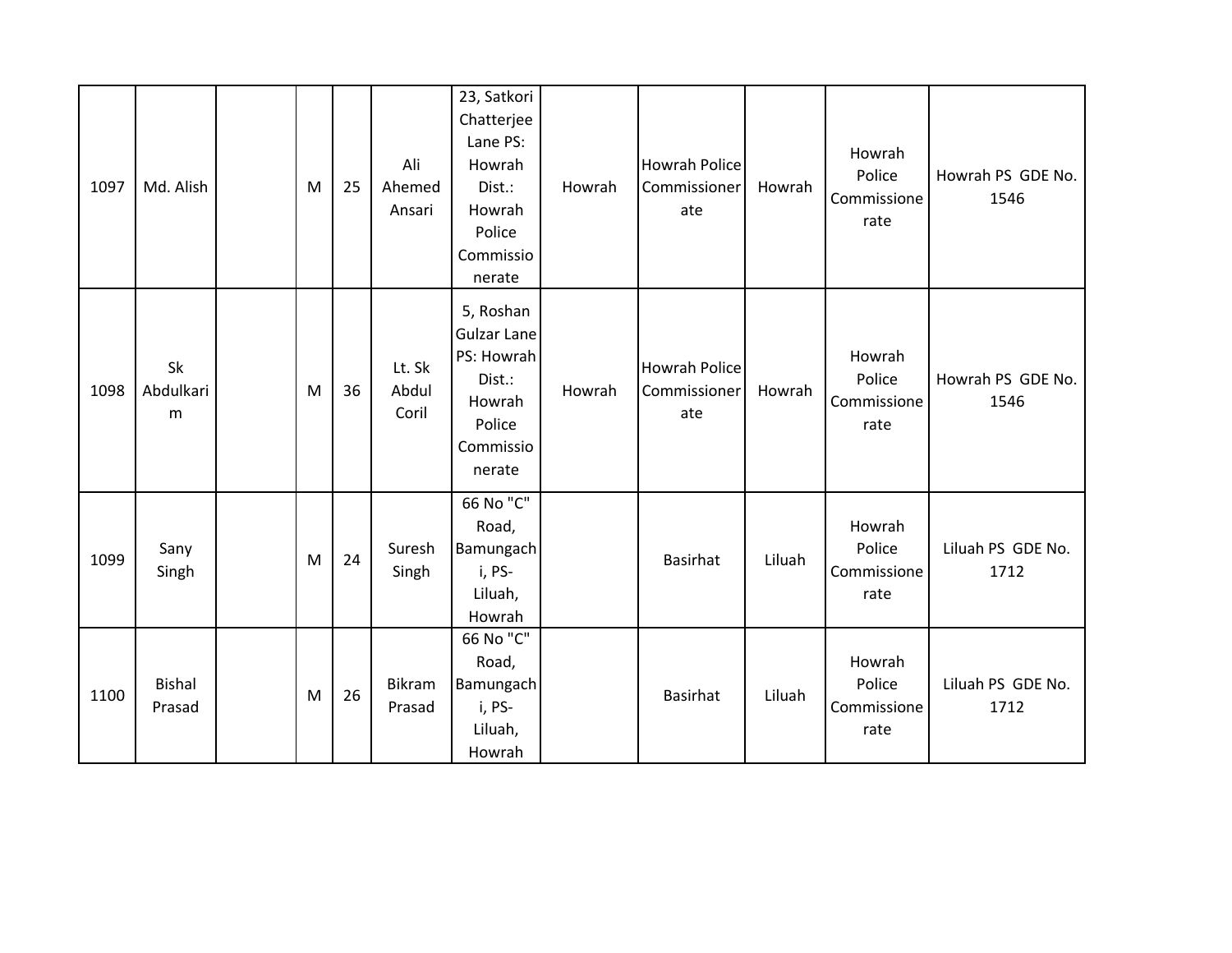| 1101 | Milan<br>Kahar  | M | 24 | Kailash<br>Kahar        | $4/4$ "A"<br>Road,<br>Bamungach<br>i, PS-<br>Liluah,<br>Howrah            | <b>Basirhat</b> | Liluah | Howrah<br>Police<br>Commissione<br>rate | Liluah PS GDE No.<br>1712 |
|------|-----------------|---|----|-------------------------|---------------------------------------------------------------------------|-----------------|--------|-----------------------------------------|---------------------------|
| 1102 | Santu<br>Seth   | M | 24 | Bapi Seth               | 29/J Jhill<br>Road, PS-<br>Liluah,<br>Howrah                              | <b>Basirhat</b> | Liluah | Howrah<br>Police<br>Commissione<br>rate | Liluah PS GDE No.<br>1712 |
| 1103 | Pappu<br>Kumar  | M | 31 | Ganga<br>Kumar          | 67/4 "B"<br>Road, PS-<br>Liluah,<br>Howrah                                | <b>Basirhat</b> | Liluah | Howrah<br>Police<br>Commissione<br>rate | Liluah PS GDE No.<br>1712 |
| 1104 | Sudhakar<br>Jha | M | 31 | Krishnaka<br>nt Jha     | Kona<br>Purbapara,<br>PS-Liluah,<br>Howrah                                | <b>Basirhat</b> | Liluah | Howrah<br>Police<br>Commissione<br>rate | Liluah PS GDE No.<br>1712 |
| 1105 | Ganesh<br>Singh | M | 45 | Lt<br>Rajendra<br>Singh | Anandanag<br>ar,<br>Sukantapall<br>y, PS-<br>Liluah,<br>Howrah            | <b>Basirhat</b> | Liluah | Howrah<br>Police<br>Commissione<br>rate | Liluah PS GDE No.<br>1721 |
| 1106 | Babu<br>Mondal  | M | 55 | Mondal                  | Anandanag<br>ar,<br>Lt Dibakar Sukantapall<br>y, PS-<br>Liluah,<br>Howrah | <b>Basirhat</b> | Liluah | Howrah<br>Police<br>Commissione<br>rate | Liluah PS GDE No.<br>1712 |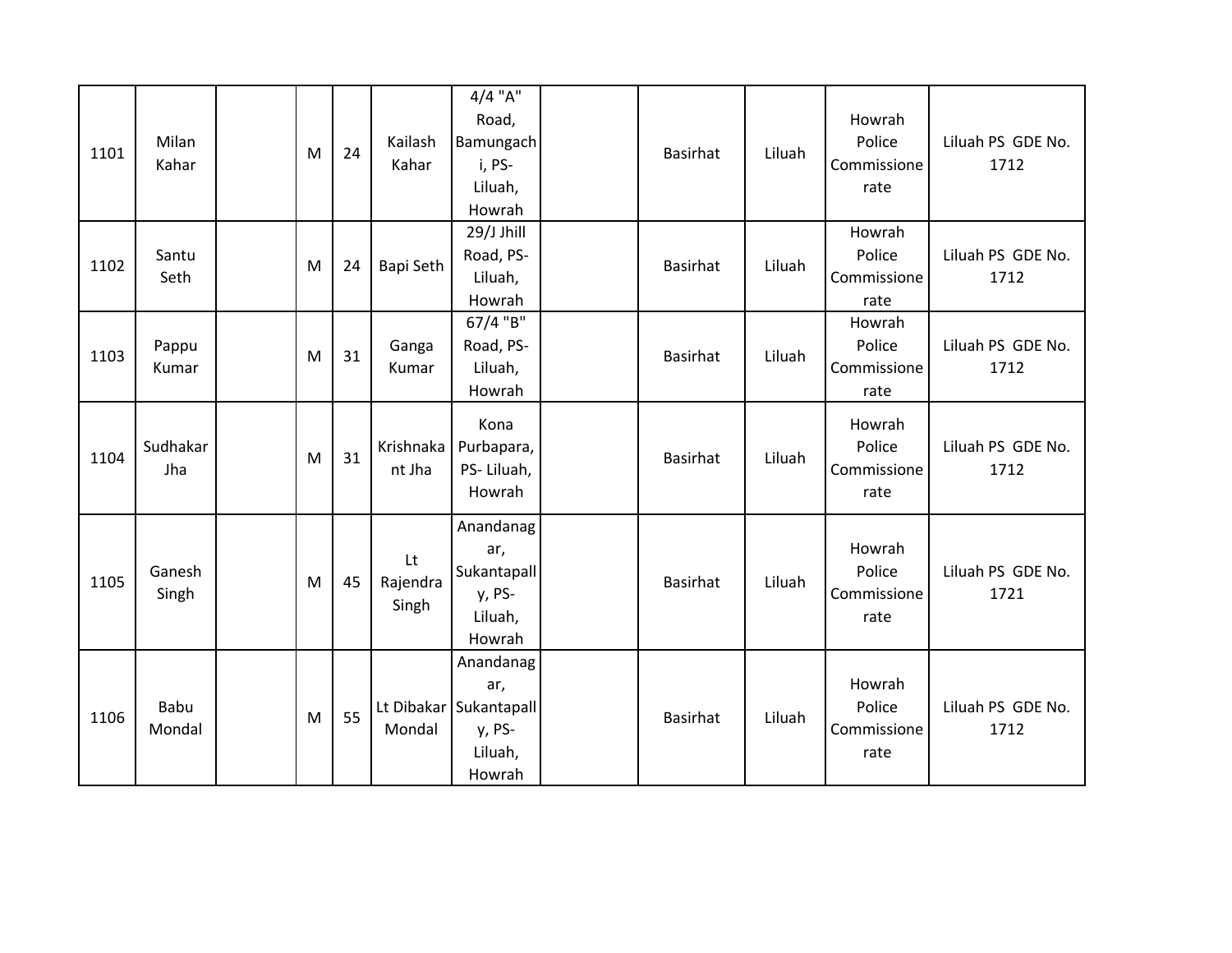| 1107 | Souman<br>Mondal       | M | 28 | Biswajit<br>Mondal | Masat, PS-<br>Diamond<br>Harbour,<br>Dist-South<br>24 Pgs     |       | <b>Basirhat</b> | Liluah             | Howrah<br>Police<br>Commissione<br>rate | Liluah PS GDE No.<br>384                 |
|------|------------------------|---|----|--------------------|---------------------------------------------------------------|-------|-----------------|--------------------|-----------------------------------------|------------------------------------------|
| 1108 | <b>Tapas</b><br>Paul   | M | 24 | Barun<br>Paul      | Patadubi,<br>PS-<br>Taldangra,<br>Dist-<br><b>Bankura</b>     |       | Basirhat        | Liluah             | Howrah<br>Police<br>Commissione<br>rate | Liluah PS GDE No.<br>384                 |
| 1109 | Bappa<br>Ghosh         | M | 28 | Arup<br>Ghosh      | Sararhat,<br>PS-Falta,<br>Dist-South<br>24 Pgs                |       | Basirhat        | Liluah             | Howrah<br>Police<br>Commissione<br>rate | Liluah PS GDE No.<br>384                 |
| 1110 | Appu<br>Naiya          | M | 26 | Arun<br>Naiya      | Parui, PO-<br>Parui, PS-<br>Daimond<br>Harbour,<br>Dist-South |       | <b>Basirhat</b> | Liluah             | Howrah<br>Police<br>Commissione<br>rate | Liluah PS GDE No.<br>384                 |
| 1111 | <b>Bharat</b><br>Bagdi | M | 34 | Narayan<br>Bagdi   | Kundahar,<br>PS-Lovpur,<br>Dist-<br>Birbhum                   |       | Basirhat        | Liluah             | Howrah<br>Police<br>Commissione<br>rate | Liluah PS GDE No.<br>384                 |
| 1112 | Bijay<br>Mondal        | M | 38 | Mahendar<br>Mondal | PS: Kasba<br>Dist.:<br>Kolkata                                | Kasba | Kolkata         | Malipanch<br>ghara | Howrah<br>Police<br>Commissione<br>rate | Malipanchghara PS<br><b>GDE No. 1093</b> |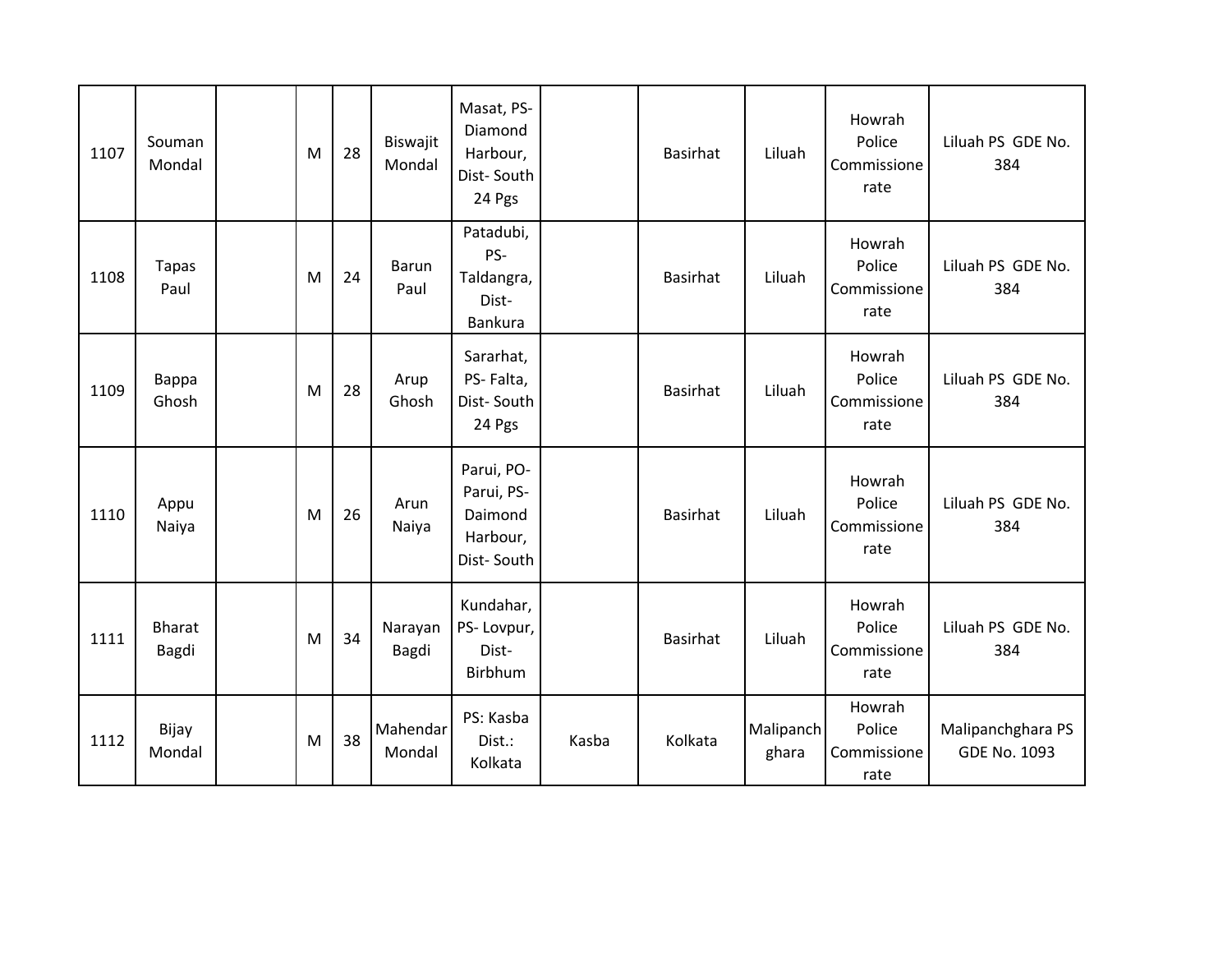| 1113 | Arijit<br>Majhi                 | M | 25 | Asish<br>Majhi                    | Dhulagarh                              | <b>Basirhat</b> | Sankrail | Howrah<br>Police<br>Commissione<br>rate | Sankrail PS GDE No.<br>1155 |
|------|---------------------------------|---|----|-----------------------------------|----------------------------------------|-----------------|----------|-----------------------------------------|-----------------------------|
| 1114 | Santu<br>Kumar<br>Hazra         | M | 29 | Sowdhi<br>Hazra                   |                                        | <b>Basirhat</b> | Sankrail | Howrah<br>Police<br>Commissione<br>rate | Sankrail PS GDE No.<br>1155 |
| 1115 | Shibnath<br>Roy                 | M | 37 | Souvik<br>Roy                     |                                        | <b>Basirhat</b> | Sankrail | Howrah<br>Police<br>Commissione<br>rate | Sankrail PS GDE No.<br>1155 |
| 1116 | Loknath<br>Roy                  | M | 28 | Lal Babu<br>Ram                   |                                        | <b>Basirhat</b> | Sankrail | Howrah<br>Police<br>Commissione<br>rate | Sankrail PS GDE No.<br>1155 |
| 1117 | Rajan<br>Kumar<br>Chowdhur<br>у | M | 25 | <b>Joy Kumar</b><br>Chowdhur<br>y |                                        | <b>Basirhat</b> | Sankrail | Howrah<br>Police<br>Commissione<br>rate | Sankrail PS GDE No.<br>756  |
| 1118 | <b>Sk Giyarul</b>               | M | 41 | Sk Goni                           | Bauriya<br>Burikhali,<br><b>Bauria</b> | <b>Basirhat</b> | Sankrail | Howrah<br>Police<br>Commissione<br>rate | Sankrail PS GDE No.<br>756  |
| 1119 | Haru<br>Halder                  | M | 25 | Kamal<br>Halder                   |                                        | <b>Basirhat</b> | Sankrail | Howrah<br>Police<br>Commissione<br>rate | Sankrail PS GDE No.<br>756  |
| 1120 | Denash                          | M | 45 | Jagonnath<br>Projapati            |                                        | <b>Basirhat</b> | Sankrail | Howrah<br>Police                        | Sankrail PS GDE No.         |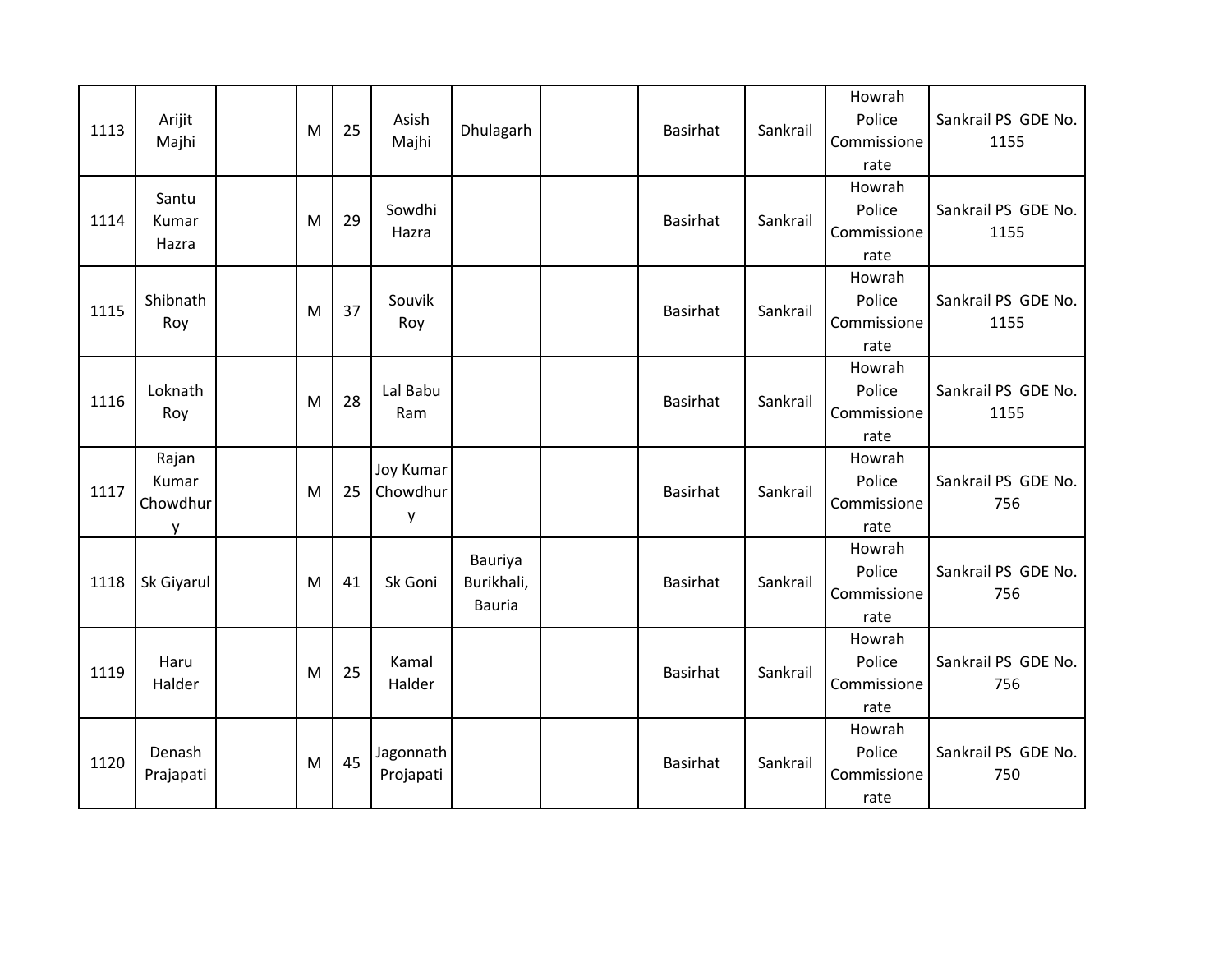| 1121 | Md. Babu              | M | 35 | Md. Nijam              |                                                                  |         | <b>Basirhat</b>                             | Sankrail | Howrah<br>Police<br>Commissione<br>rate | Sankrail PS GDE No.<br>750 |
|------|-----------------------|---|----|------------------------|------------------------------------------------------------------|---------|---------------------------------------------|----------|-----------------------------------------|----------------------------|
| 1122 | Akhar<br>Khan         | M | 40 | Lt. Anih<br>Khan       | Neemtala,<br>Panchpara                                           |         | <b>Basirhat</b>                             | Sankrail | Howrah<br>Police<br>Commissione<br>rate | Sankrail PS GDE No.<br>750 |
| 1123 | Parboth<br>Sardar     | M | 21 | Rabindra<br>Sardar     | Chatrakhili                                                      |         | <b>Basirhat</b>                             | Sankrail | Howrah<br>Police<br>Commissione<br>rate | Sankrail PS GDE No.<br>750 |
| 1124 | Anitash<br>Singh      | M | 29 | Monoranj<br>an Singh   | Boyarmari,<br>Sandeshkha<br>li, N.24.<br>Pargana                 |         | <b>Basirhat</b>                             | Sankrail | Howrah<br>Police<br>Commissione<br>rate | Sankrail PS GDE No.<br>750 |
| 1125 | Nasim<br>Akhtar       |   | 30 | <b>Babulal</b><br>Khan | PS: Shibpur<br>Dist.:<br>Howrah<br>Police<br>Commissio<br>nerate | Shibpur | <b>Howrah Police</b><br>Commissioner<br>ate | Shibpur  | Howrah<br>Police<br>Commissione<br>rate | Shibpur PS GDE No.<br>1459 |
| 1126 | <b>Bishal</b><br>Seth |   | 19 | Gopal<br>Seth          | PS: Shibpur<br>Dist.:<br>Howrah<br>Police<br>Commissio<br>nerate | Shibpur | <b>Howrah Police</b><br>Commissioner<br>ate | Shibpur  | Howrah<br>Police<br>Commissione<br>rate | Shibpur PS GDE No.<br>1459 |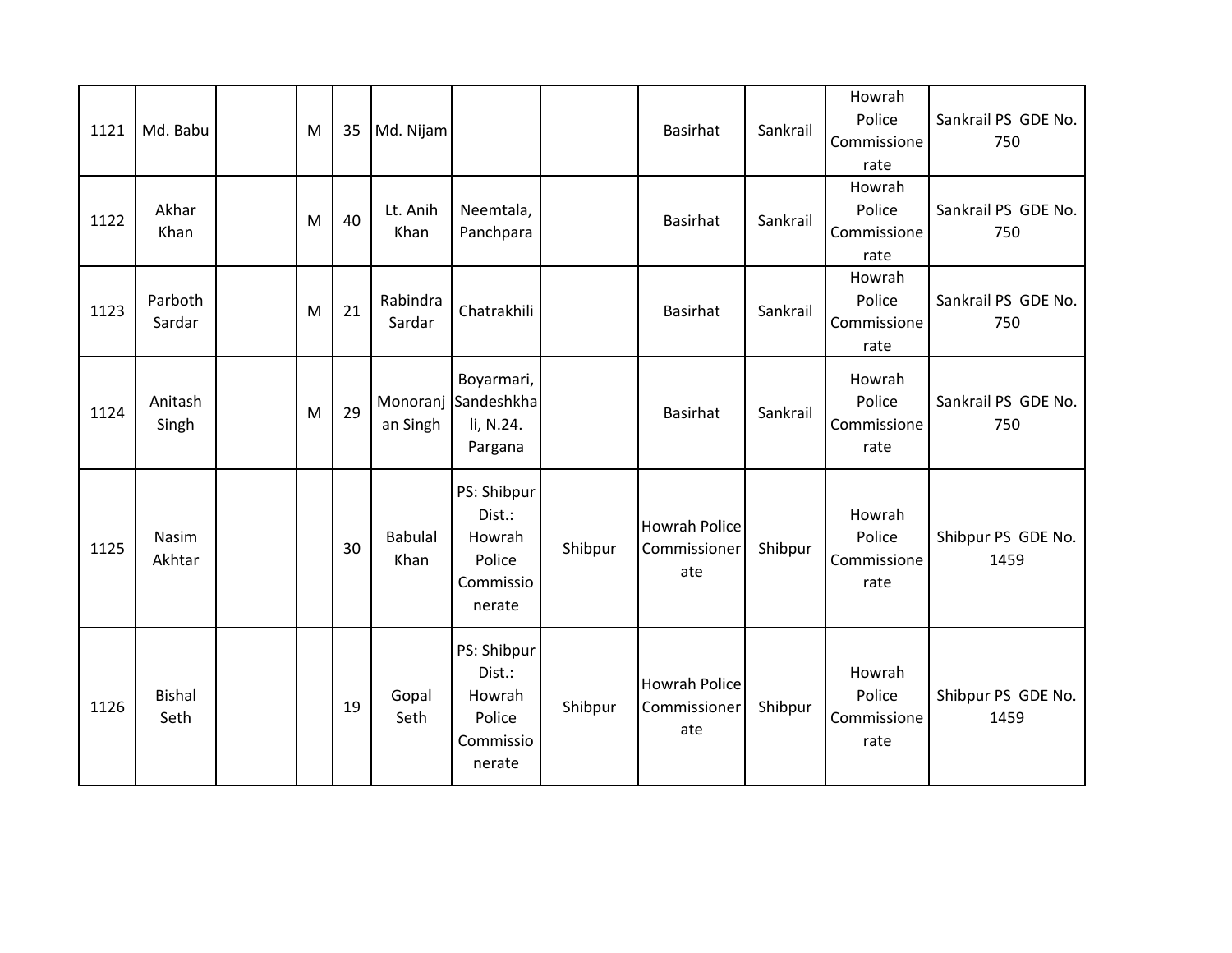| 1127 | Raj<br>Mahato         |  | 26 | Nabab<br>Mahato        | PS: Shibpur<br>Dist.:<br>Howrah<br>Police<br>Commissio<br>nerate | Shibpur | <b>Howrah Police</b><br>Commissioner<br>ate | Shibpur | Howrah<br>Police<br>Commissione<br>rate | Shibpur PS GDE No.<br>1459 |
|------|-----------------------|--|----|------------------------|------------------------------------------------------------------|---------|---------------------------------------------|---------|-----------------------------------------|----------------------------|
| 1128 | Rahul Roy             |  | 29 | <b>Debanand</b><br>Roy | PS: Shibpur<br>Dist.:<br>Howrah<br>Police<br>Commissio<br>nerate | Shibpur | <b>Howrah Police</b><br>Commissioner<br>ate | Shibpur | Howrah<br>Police<br>Commissione<br>rate | Shibpur PS GDE No.<br>1459 |
| 1129 | Kamalesh<br>Kr. Yadav |  | 40 | Mahendra<br>Yadav      | PS: Shibpur<br>Dist.:<br>Howrah<br>Police<br>Commissio<br>nerate | Shibpur | <b>Howrah Police</b><br>Commissioner<br>ate | Shibpur | Howrah<br>Police<br>Commissione<br>rate | Shibpur PS GDE No.<br>1459 |
| 1130 | Akbar Ali             |  | 35 | <b>Abdul Aziz</b>      | PS: Shibpur<br>Dist.:<br>Howrah<br>Police<br>Commissio<br>nerate | Shibpur | <b>Howrah Police</b><br>Commissioner<br>ate | Shibpur | Howrah<br>Police<br>Commissione<br>rate | Shibpur PS GDE No.<br>1459 |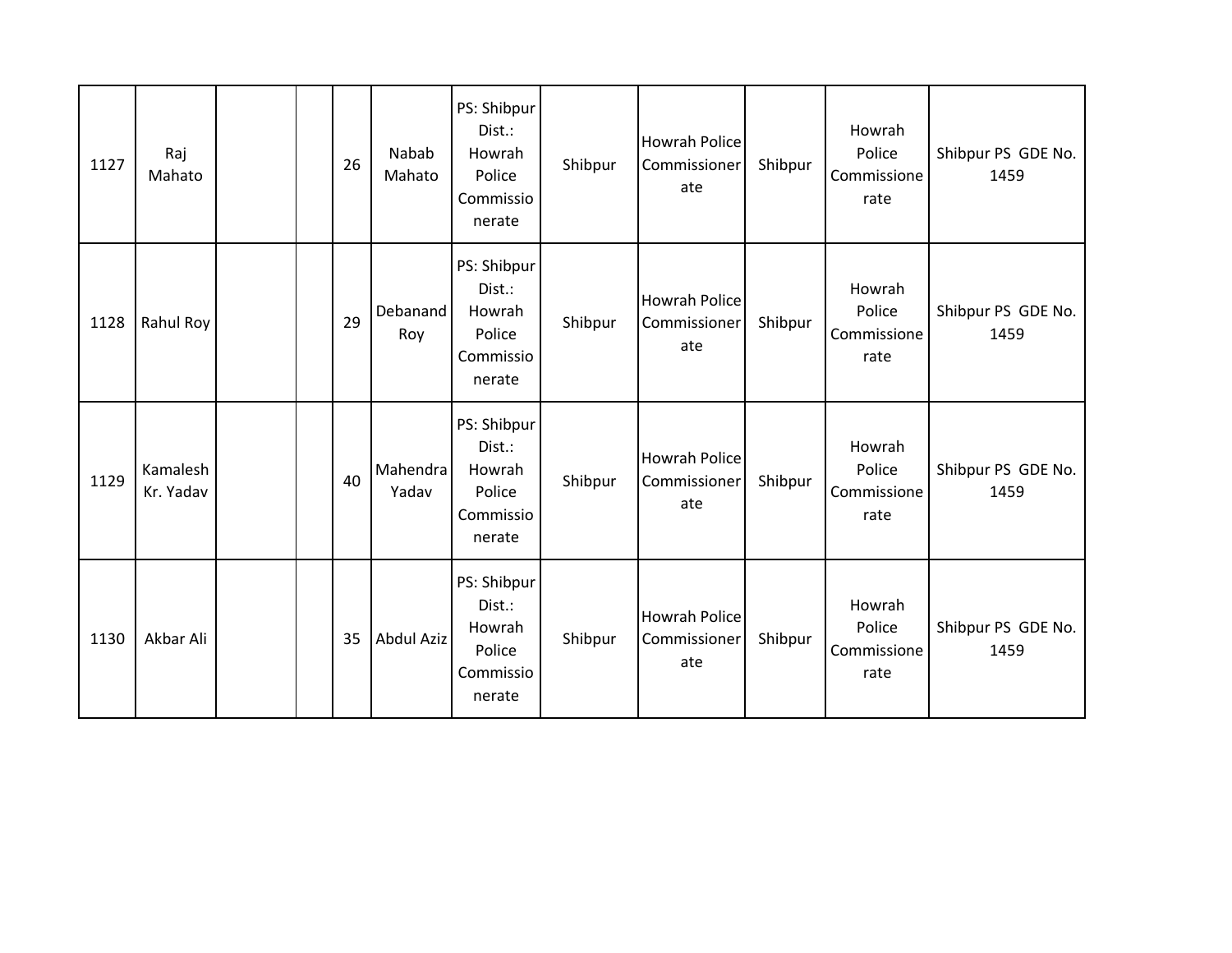| 1131 | Sk<br>Ashadul    | M | 35 | Sk Aktar          | Khajutty,<br>Bagnan,<br>Howrah PS:<br>Bagnan<br>Dist.:<br>Howrah<br>Rural          | Bagnan | Howrah Rural | Bagnan | <b>Howrah Rural</b> | Bagnan PS GDE No.<br>1258 |
|------|------------------|---|----|-------------------|------------------------------------------------------------------------------------|--------|--------------|--------|---------------------|---------------------------|
| 1132 | Sabir<br>Molla   | M | 20 | Mamtajul<br>Molla | Ramchandr<br>apur,<br>Bagnan,<br>Howrah PS:<br>Bagnan<br>Dist.:<br>Howrah<br>Rural | Bagnan | Howrah Rural | Bagnan | <b>Howrah Rural</b> | Bagnan PS GDE No.<br>1258 |
| 1133 | Sk Nur<br>Hassen | M | 28 | Sk Bachu          | Dewra, PS-<br>Amta, Dist-<br>Howrah PS:<br>Amta Dist.:<br>Howrah<br>Rural          | Amta   | Howrah Rural | Bagnan | <b>Howrah Rural</b> | Bagnan PS GDE No.<br>1258 |
| 1134 | Md<br>Roushan    | M | 32 | Md Riya<br>Uddin  | Bainan,<br>Bagnan,<br>Howrah PS:<br>Bagnan<br>Dist.:<br>Howrah<br>Rural            | Bagnan | Howrah Rural | Bagnan | <b>Howrah Rural</b> | Bagnan PS GDE No.<br>1258 |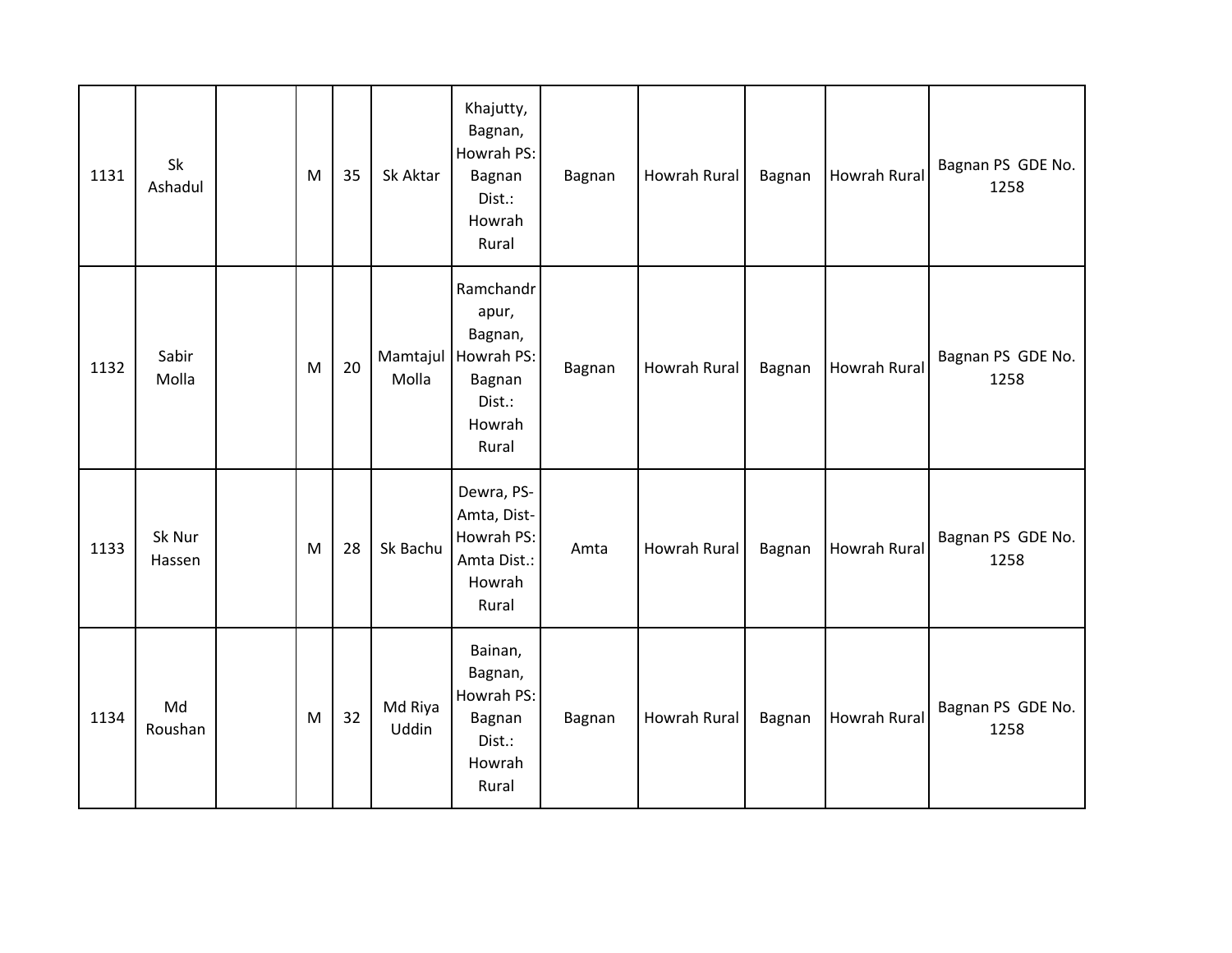| 1135 | Kashinath<br>Ruidas     | M | 28 | <b>Bablu</b><br>Ruidas   | Muralibar,<br>Bagnan,<br>Howrah PS:<br>Bagnan<br>Dist.:<br>Howrah<br>Rural | Bagnan | Howrah Rural | Bagnan | Howrah Rural | Bagnan PS GDE No.<br>1258 |
|------|-------------------------|---|----|--------------------------|----------------------------------------------------------------------------|--------|--------------|--------|--------------|---------------------------|
| 1136 | Bhutnath<br>Mahato      | M | 25 | Banamali<br>Mahato       | <b>Bartard</b><br>More PS:<br>Joypur<br>Dist.:<br>Purulia                  | Joypur | Purulia      | Joypur | Purulia      | Joypur PS GDE No.<br>1018 |
| 1137 | Aklu<br>Gorain          | M | 51 | Lt.<br>Rampada<br>Gorain | Joypur<br><b>Bazar PS:</b><br>Joypur<br>Dist.:<br>Purulia                  | Joypur | Purulia      | Joypur | Purulia      | Joypur PS GDE No.<br>1015 |
| 1138 | Pitam<br>Majhi          | M | 22 | Lt. Sahdev<br>Majhi      | Pundag<br>Bazar PS:<br>Joypur<br>Dist.:<br>Purulia                         | Joypur | Purulia      | Joypur | Purulia      | Joypur PS GDE No.<br>592  |
| 1139 | Laltu<br>Bagti          | M | 26 | Chhutu<br><b>Bagti</b>   | Forest<br>More PS:<br>Joypur<br>Dist.:<br>Purulia                          | Joypur | Purulia      | Joypur | Purulia      | Joypur PS GDE No.<br>1008 |
| 1140 | Asim<br>Ranjan<br>Dubey | M | 32 | Pasupati<br>Dubey        | Forest<br>More PS:<br>Joypur<br>Dist.:<br>Purulia                          | Joypur | Purulia      | Joypur | Purulia      | Joypur PS GDE No.<br>1008 |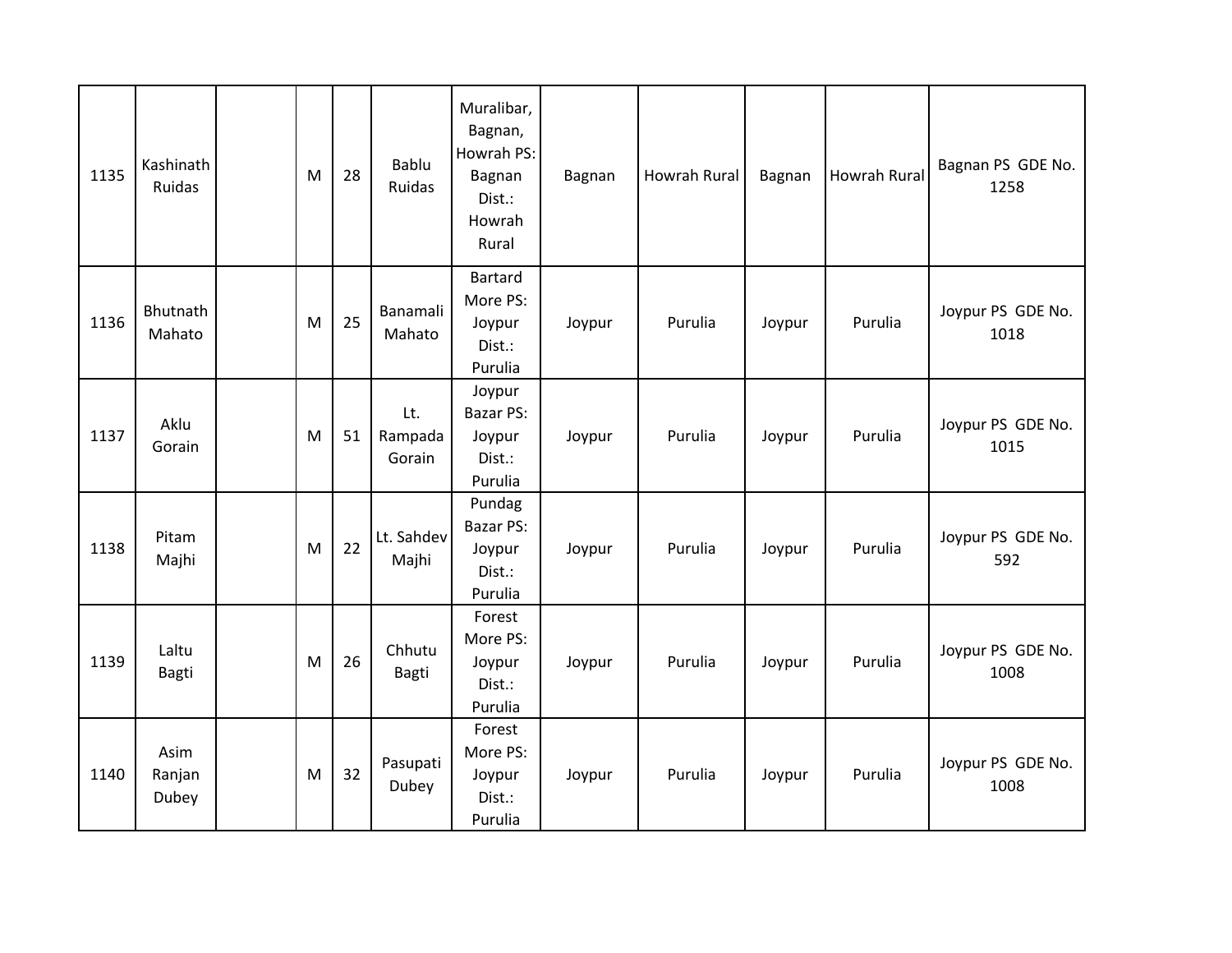| 1141 | Sushil<br>Kanji            | Mejo | M |    | Paresh<br>Kanji                   | PS: Rajapur<br>Dist.:<br>Howrah<br>Rural                       | Rajapur  | Howrah Rural        | Rajapur  | <b>Howrah Rural</b> | Rajapur PS GDE No.<br>865   |
|------|----------------------------|------|---|----|-----------------------------------|----------------------------------------------------------------|----------|---------------------|----------|---------------------|-----------------------------|
| 1142 | Papai<br>Mondal            |      | M |    | Ananda<br>Mondal                  | PS: Rajapur<br>Dist.:<br>Howrah<br>Rural                       | Rajapur  | Howrah Rural        | Rajapur  | <b>Howrah Rural</b> | Rajapur PS GDE No.<br>865   |
| 1143 | Kalyan<br>Deshmukh         |      | M |    | <b>Baidyanat</b><br>h<br>Deshmukh | PS: Rajapur<br>Dist.:<br>Howrah<br>Rural                       | Rajapur  | Howrah Rural        | Rajapur  | <b>Howrah Rural</b> | Rajapur PS GDE No.<br>865   |
| 1144 | Sk Samir                   |      | M | 23 | Sk Afsar                          | Moubesia<br>Sumda PS:<br>Uluberia<br>Dist.:<br>Howrah<br>Rural | Uluberia | <b>Howrah Rural</b> | Uluberia | <b>Howrah Rural</b> | Uluberia PS GDE No.<br>3353 |
| 1145 | Lalchand<br><b>Mallick</b> |      | M | 30 | Yeasin<br>Mallick                 | Moubesia<br>Sumda PS:<br>Uluberia<br>Dist.:<br>Howrah<br>Rural | Uluberia | <b>Howrah Rural</b> | Uluberia | <b>Howrah Rural</b> | Uluberia PS GDE No.<br>3353 |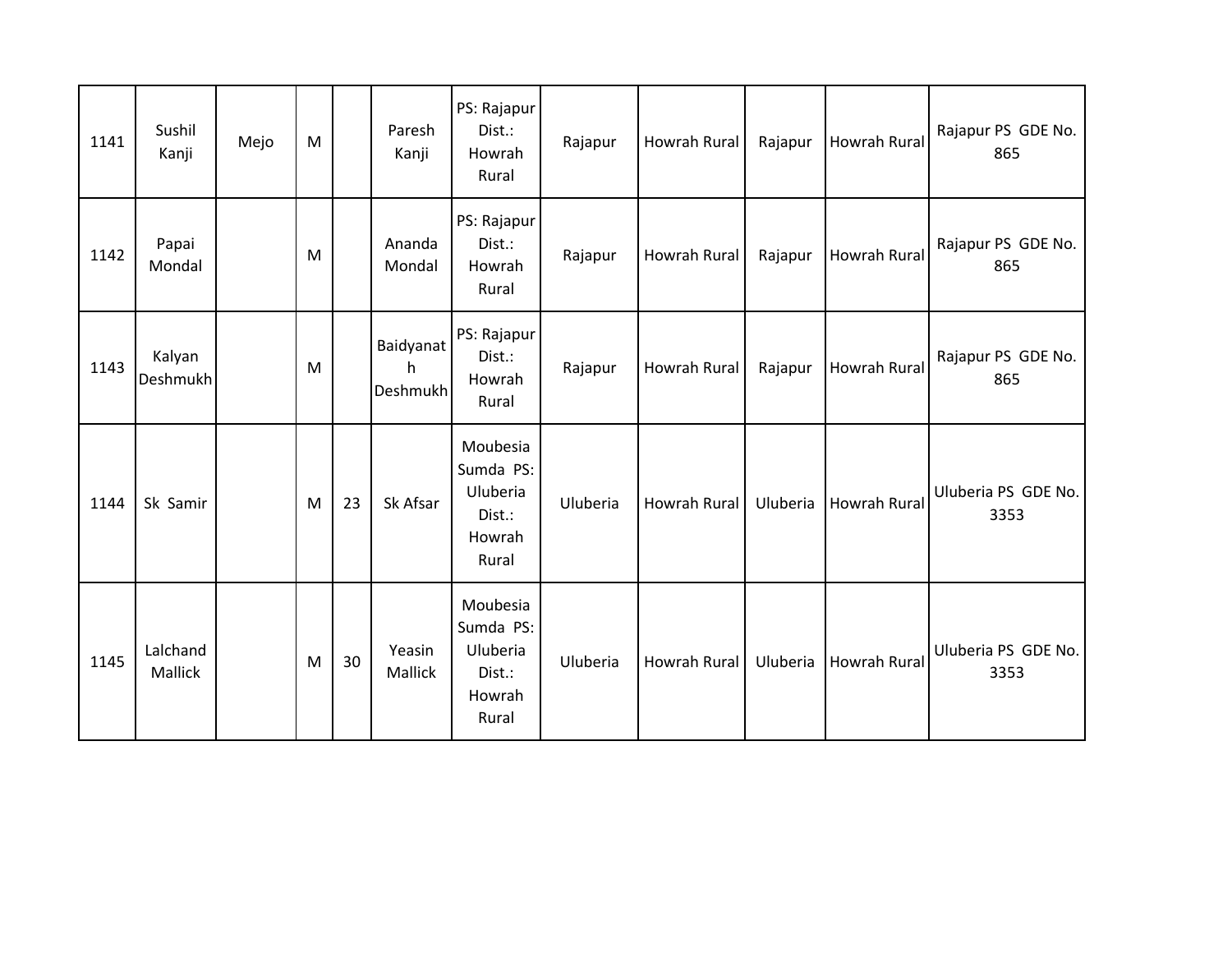| 1146 | Iswar<br>Maity  | M | 48 | Lt.<br>Jatindrana<br>th Maity | Jaynagar<br>Purbapara<br>PO Pirpur<br>PS:<br>Uluberia<br>Dist.:<br>Howrah<br>Rural | Uluberia | Howrah Rural    | Uluberia | <b>Howrah Rural</b>                | Uluberia PS GDE No.<br>3353 |
|------|-----------------|---|----|-------------------------------|------------------------------------------------------------------------------------|----------|-----------------|----------|------------------------------------|-----------------------------|
| 1147 | Enamul<br>Hoque | M |    | Lt.<br>Mahabul<br>Haque       | Vill-Samda,<br>PS+Dist-<br>Kishanganj                                              |          | <b>Basirhat</b> | Chakulia | Islampur<br><b>Police District</b> | Chakulia PS GDE No.<br>632  |
| 1148 | Asgar Ali       | M |    | Jahur Ali                     | Vill-Samda,<br>PS+Dist-<br>Kishanganj                                              |          | <b>Basirhat</b> | Chakulia | Islampur<br>Police District        | Chakulia PS GDE No.<br>632  |
| 1149 | Mortuza<br>Alam | M |    | Nurul<br>Hoque                | Vill-Samda,<br>PS+Dist-<br>Kishanganj                                              |          | <b>Basirhat</b> | Chakulia | Islampur<br>Police District        | Chakulia PS GDE No.<br>632  |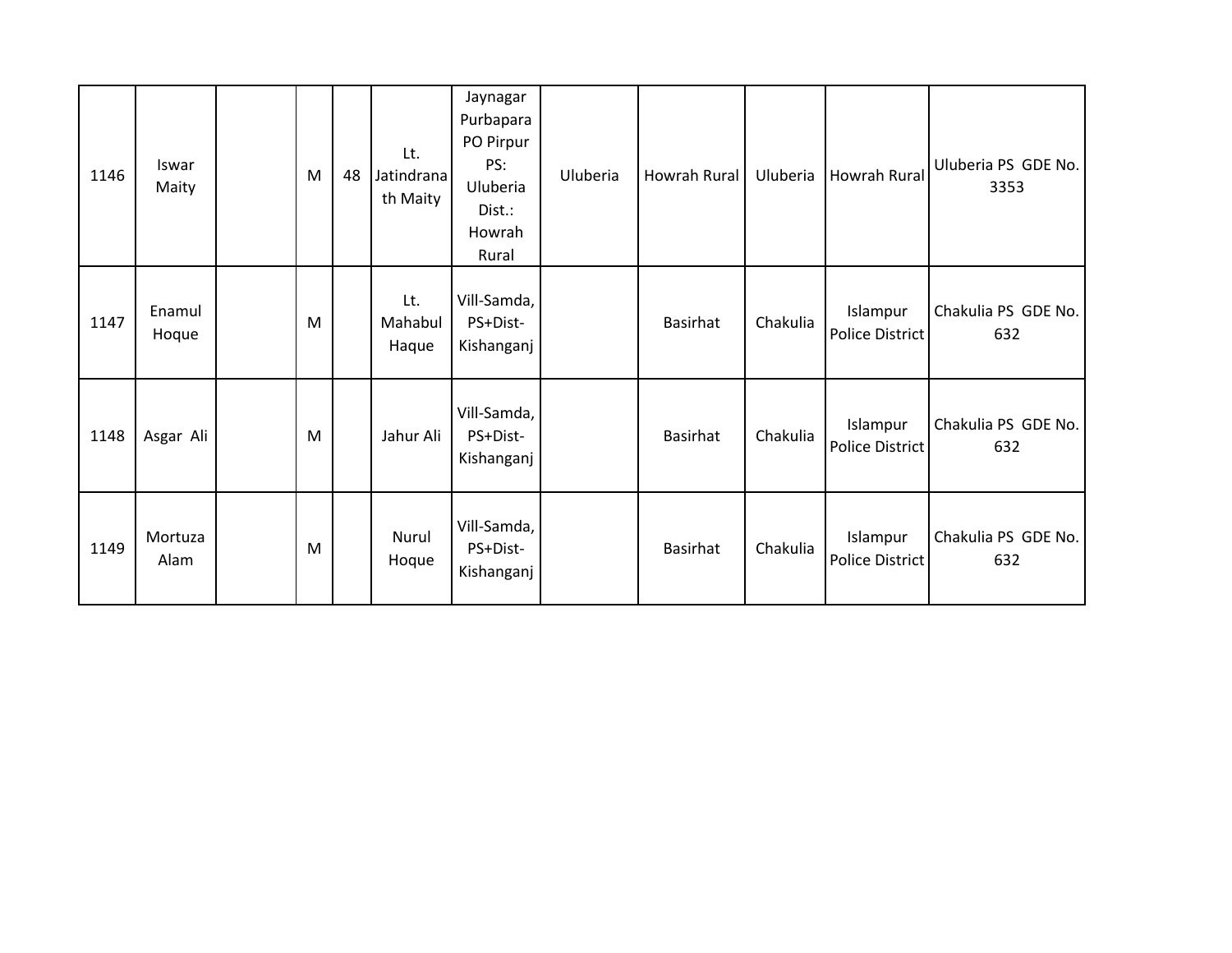| 1150 | Swapan<br>Mandal | M | Pradip<br>Mandal    | Bhusamoni<br>Dalkhola<br>Dalkhola<br>Uttar<br>Dinajpur<br>PS:<br>Dalkhola<br>Dist.:<br>Islampur<br>Police<br><b>District</b> | Dalkhola  | Islampur<br><b>Police District</b> | Dalkhola | Islampur<br>Police District           | Dalkhola PS GDE No.<br>688   |
|------|------------------|---|---------------------|------------------------------------------------------------------------------------------------------------------------------|-----------|------------------------------------|----------|---------------------------------------|------------------------------|
| 1151 | Santu<br>Debnath | M | Tarapada<br>Debnath | <b>CHAK</b><br><b>BAGANPAR</b><br>A PS:<br>Islampore<br>Dist.:<br>Murshidab<br>ad                                            | Islampore |                                    |          | Murshidabad   Islampore   Murshidabad | Islampore PS GDE<br>No. 1110 |
| 1152 | Khaidar<br>Ali   | M | Abbas Ali           | <b>PAKUDIA</b><br>PS: Jalangi<br>Dist.:<br>Murshidab<br>ad                                                                   | Jalangi   | Murshidabad                        |          | Islampore   Murshidabad               | Islampore PS GDE<br>No. 1110 |
| 1153 | Mafikul<br>Islam | M | Abu<br>Bakkar       | <b>ESERPARA</b><br>PS:<br>Islampore<br>Dist.:<br>Murshidab<br>ad                                                             | Islampore |                                    |          | Murshidabad   Islampore   Murshidabad | Islampore PS GDE<br>No. 1110 |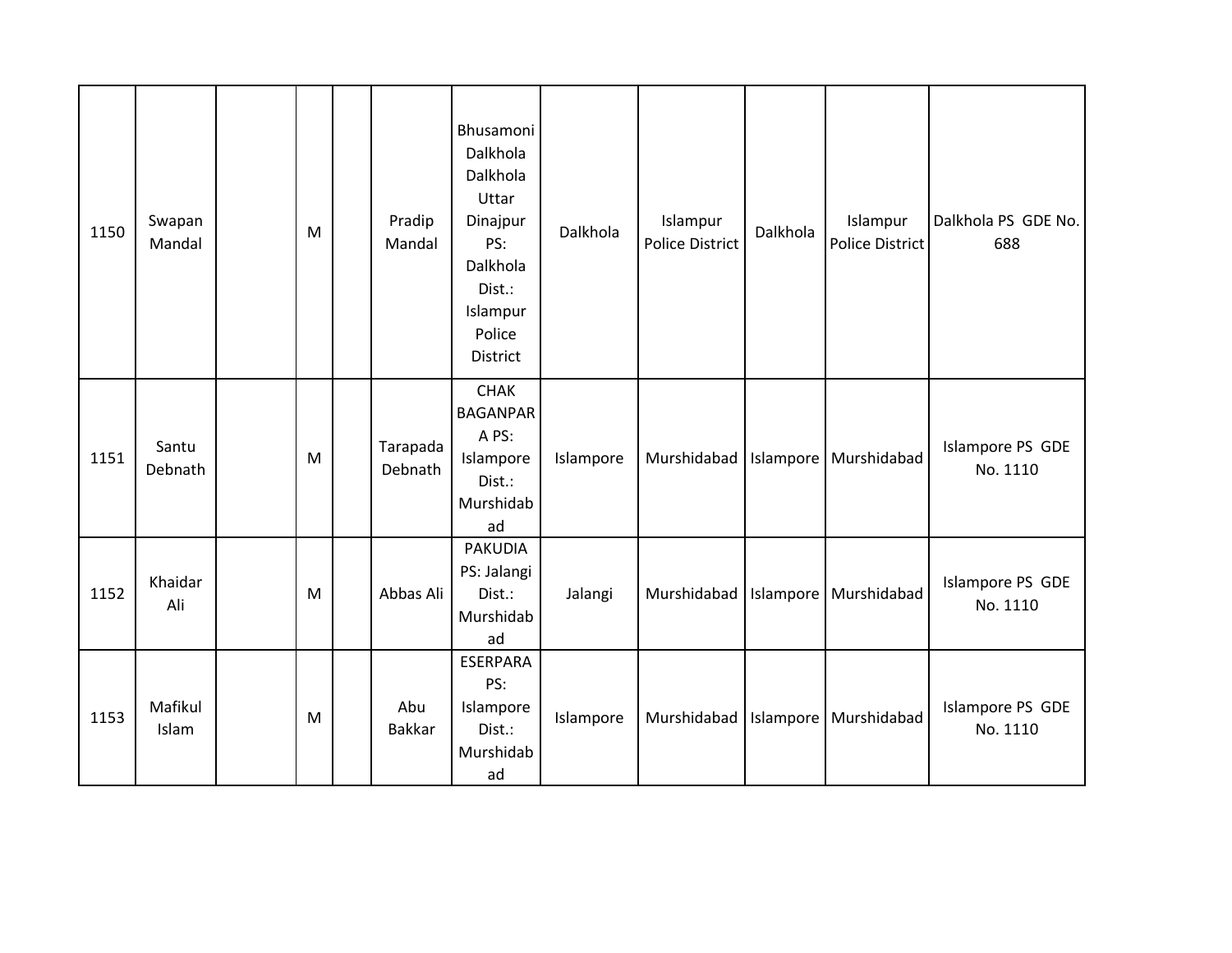| 1154 | Masidul<br>Islam        | M | Sukurulla<br>Mondal | <b>ESERPARA</b><br>PS:<br>Islampore<br>Dist.:<br>Murshidab<br>ad                 | Islampore |  | Murshidabad   Islampore   Murshidabad | Islampore PS GDE<br>No. 1110 |
|------|-------------------------|---|---------------------|----------------------------------------------------------------------------------|-----------|--|---------------------------------------|------------------------------|
| 1155 | Akbor Ali               | M | Babor Ali           | RAMAKANT<br><b>APUR PS:</b><br>Sagarpara<br>Dist.:<br>Murshidab<br>ad            | Sagarpara |  | Murshidabad   Islampore   Murshidabad | Islampore PS GDE<br>No. 1110 |
| 1156 | Samim<br>Aktar          | M | Sohidul<br>Islam    | <b>JITPUR</b><br><b>NATUNPAR</b><br>A PS:<br>Domkal<br>Dist.:<br>Murshidab<br>ad | Domkal    |  | Murshidabad   Islampore   Murshidabad | Islampore PS GDE<br>No. 1110 |
| 1157 | <b>Boltu</b><br>Mallick | M | Ahed Ali            | <b>RAMAKANT</b><br><b>APUR PS:</b><br>Sagarpara<br>Dist.:<br>Murshidab<br>ad     | Sagarpara |  | Murshidabad   Islampore   Murshidabad | Islampore PS GDE<br>No. 1110 |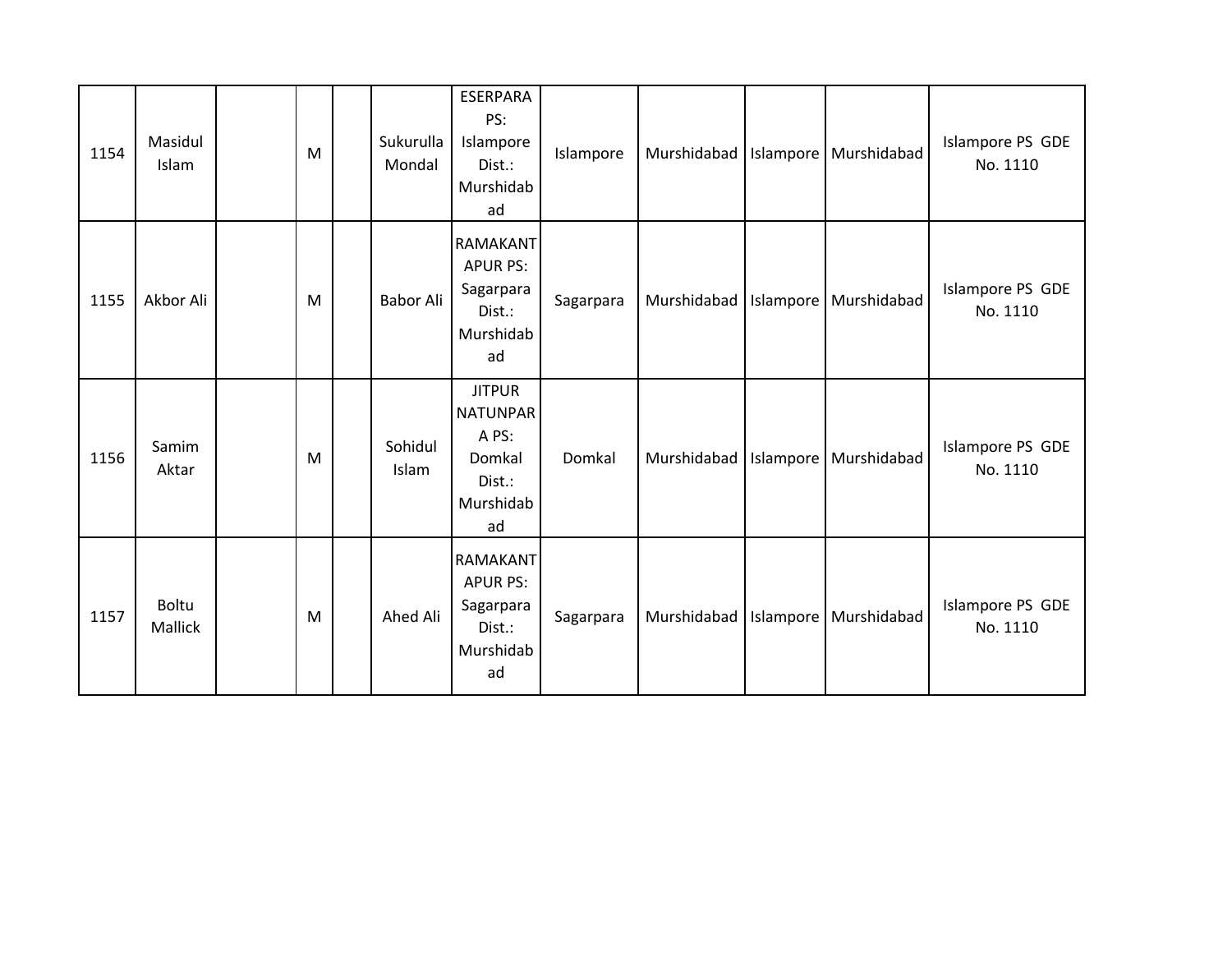| 1158 | Kamini<br><b>Barman</b> |   |    | Dilip<br>Barman    | Of Kheti PS<br>GhoksaDan<br>ga Dist. CBR<br>PS:<br>Ghogsadan<br>ga Dist.:<br>Coochbeha             | Ghogsadang<br>a | Coochbehar      | Dhubguri            | Jalpaiguri | Dhubguri PS GDE<br>No. 1208               |
|------|-------------------------|---|----|--------------------|----------------------------------------------------------------------------------------------------|-----------------|-----------------|---------------------|------------|-------------------------------------------|
| 1159 | Opikul<br>Alam          |   |    | Mafijuddi<br>n Mia | Of Fulbari<br><b>PS</b><br>GhoksaDan<br>ga Dist. CBR<br>PS:<br>Ghogsadan<br>ga Dist.:<br>Coochbeha | Ghogsadang<br>a | Coochbehar      | Dhubguri            | Jalpaiguri | Dhubguri PS GDE<br>No. 1208               |
| 1160 | Surojit<br>Sarkar       | M | 19 | Bisu<br>Sarkar     | Raninagar,<br>Sarkar<br>para. PS-<br>Kotwali Dist<br>Jalpaiguri                                    |                 | <b>Basirhat</b> | Jalpaiguri<br>women | Jalpaiguri | Jalpaiguri women PS<br><b>GDE No. 749</b> |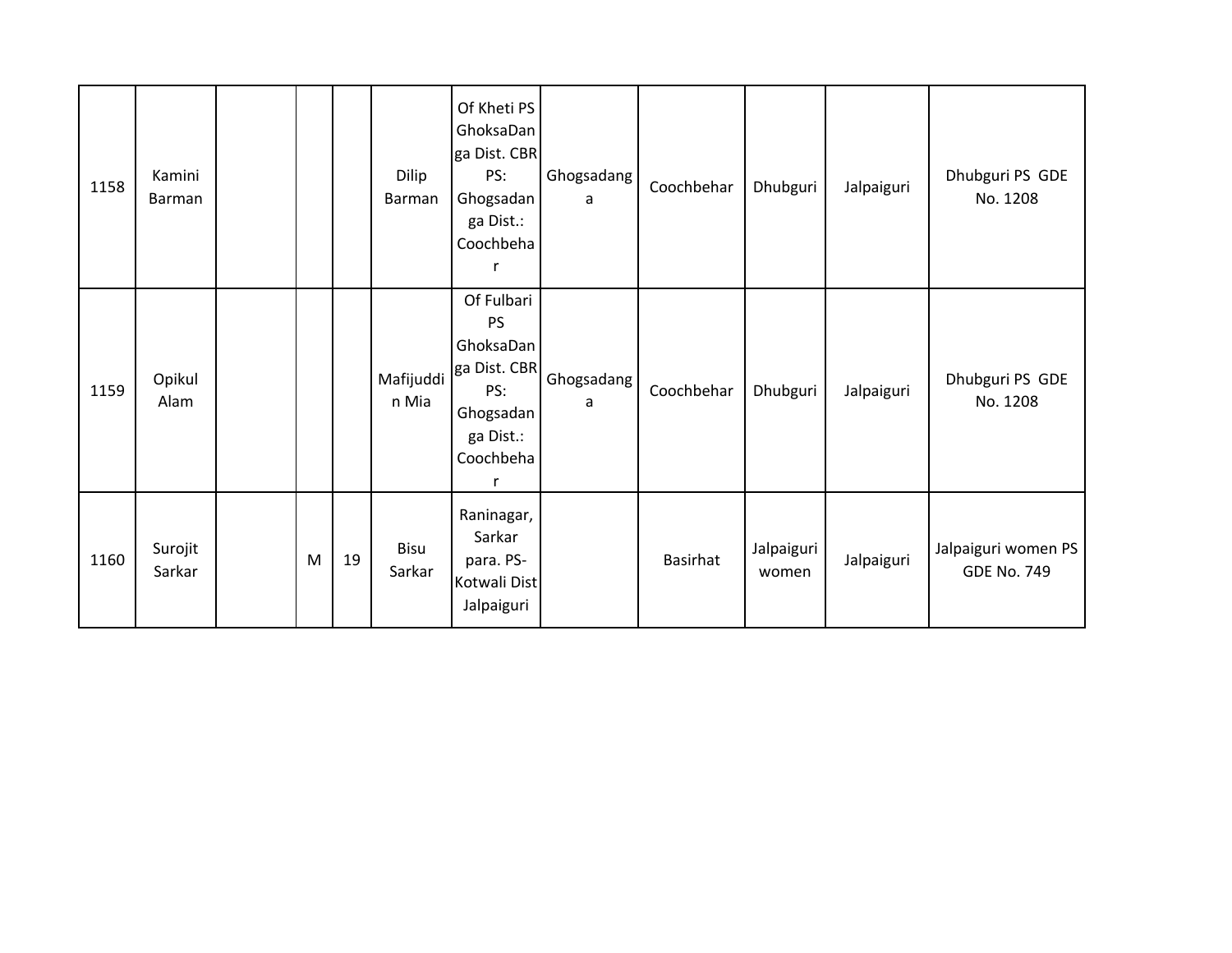| 1161 | Subhajit<br>Debnath      | M |    | Narayan<br>Debnath        | Mohitnagar<br>, Daspara,<br>PS Kotwali<br>Dist<br>Jalpaiguri<br>PS:<br>Jalpaiguri<br>Dist.:<br>Jalpaiguri | Jalpaiguri | Jalpaiguri | Jalpaiguri<br>women | Jalpaiguri | Jalpaiguri women PS<br><b>GDE No. 749</b> |
|------|--------------------------|---|----|---------------------------|-----------------------------------------------------------------------------------------------------------|------------|------------|---------------------|------------|-------------------------------------------|
| 1162 | Nirmal<br>Sarkar         |   | 25 | <b>Babulal</b><br>Sarkar  | Duramari,<br>PS:<br>Falakata<br>Dist.:<br>Alipurduar                                                      | Falakata   | Alipurduar | Malbazar            | Jalpaiguri | Malbazar PS GDE<br>No. 1360               |
| 1163 | Akash<br>Chhetri         |   | 25 | Sanch Bdr.<br>Chhetri     | Mils Town<br>, PS:<br>Malbazar<br>Dist.:<br>Jalpaiguri                                                    | Malbazar   | Jalpaiguri | Malbazar            | Jalpaiguri | Malbazar PS GDE<br>No. 1360               |
| 1164 | <b>Bimal</b><br>Chhetri  |   | 35 | <b>Bikram</b><br>Chhetri  | PS:<br>Malbazar<br>Dist.:<br>Jalpaiguri                                                                   | Malbazar   | Jalpaiguri | Malbazar            | Jalpaiguri | Malbazar PS GDE<br>No. 1360               |
| 1165 | Pradom<br>Bdr.<br>Gurung |   | 41 | Lt. Dal<br>Bdr.<br>Gurung | Martown,<br>PS:<br>Malbazar<br>Dist.:<br>Jalpaiguri                                                       | Malbazar   | Jalpaiguri | Malbazar            | Jalpaiguri | Malbazar PS GDE<br>No. 1360               |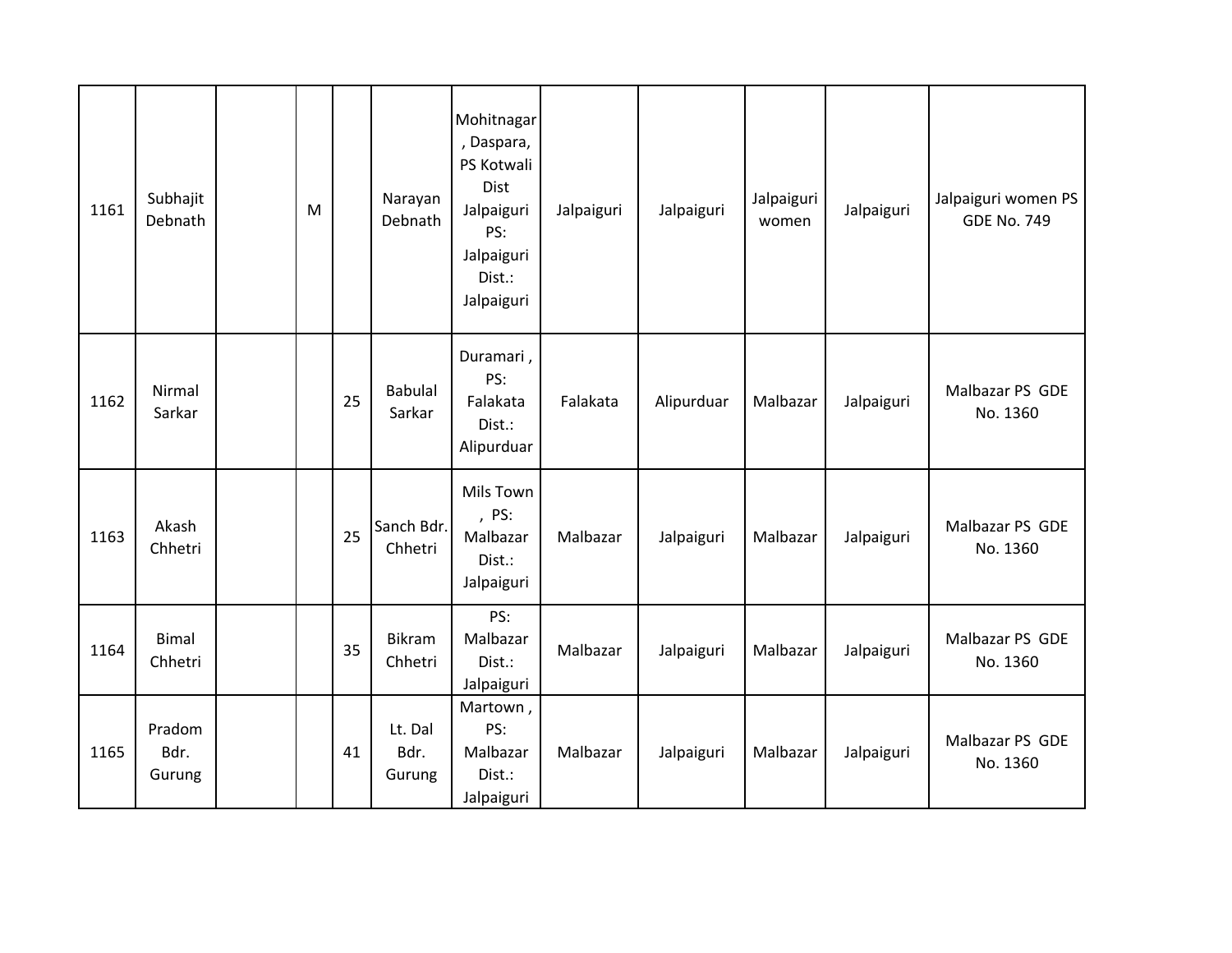| 1166 | Jang Bdr<br>Chhetri |   | 42 | Kailash<br>Chhetri | Samsim,<br>PS:<br>Malbazar<br>Dist.:<br>Jalpaiguri                                                   | Malbazar  | Jalpaiguri | Malbazar      | Jalpaiguri | Malbazar PS GDE<br>No. 1360  |
|------|---------------------|---|----|--------------------|------------------------------------------------------------------------------------------------------|-----------|------------|---------------|------------|------------------------------|
| 1167 | Prashanjit<br>Oraon |   | 32 | Sanu<br>Oraon      | Samsim<br>PS:<br>Malbazar<br>Dist.:<br>Jalpaiguri                                                    | Malbazar  | Jalpaiguri | Malbazar      | Jalpaiguri | Malbazar PS GDE<br>No. 1360  |
| 1168 | Dilip Roy           |   | 40 | Lt. Nabin<br>Roy   | Hadayet<br>Nagar, PS:<br>Malbazar<br>Dist.:<br>Jalpaiguri                                            | Malbazar  | Jalpaiguri | Malbazar      | Jalpaiguri | Malbazar PS GDE<br>No. 1360  |
| 1169 | Biplab<br>Barman    |   | 37 | Deben<br>Barman    | PS:<br>Malbazar<br>Dist.:<br>Jalpaiguri                                                              | Malbazar  | Jalpaiguri | Malbazar      | Jalpaiguri | Malbazar PS GDE<br>No. 1360  |
| 1170 | Mithun              |   | 32 | Dhanjit<br>Barman  | Barman<br>PS:<br>Malbazar<br>Dist.:<br>Jalpaiguri                                                    | Malbazar  | Jalpaiguri | Malbazar      | Jalpaiguri | Malbazar PS GDE<br>No. 1360  |
| 1171 | Prodip<br>Roy       | M | 30 | Santosh<br>Roy     | Basilardang<br>a, PS<br>Maynaguri,<br>Dist<br>Jalpaiguri<br>PS:<br>Moynaguri<br>Dist.:<br>Jalpaiguri | Moynaguri | Jalpaiguri | Moynagur<br>Ť | Jalpaiguri | Moynaguri PS GDE<br>No. 1131 |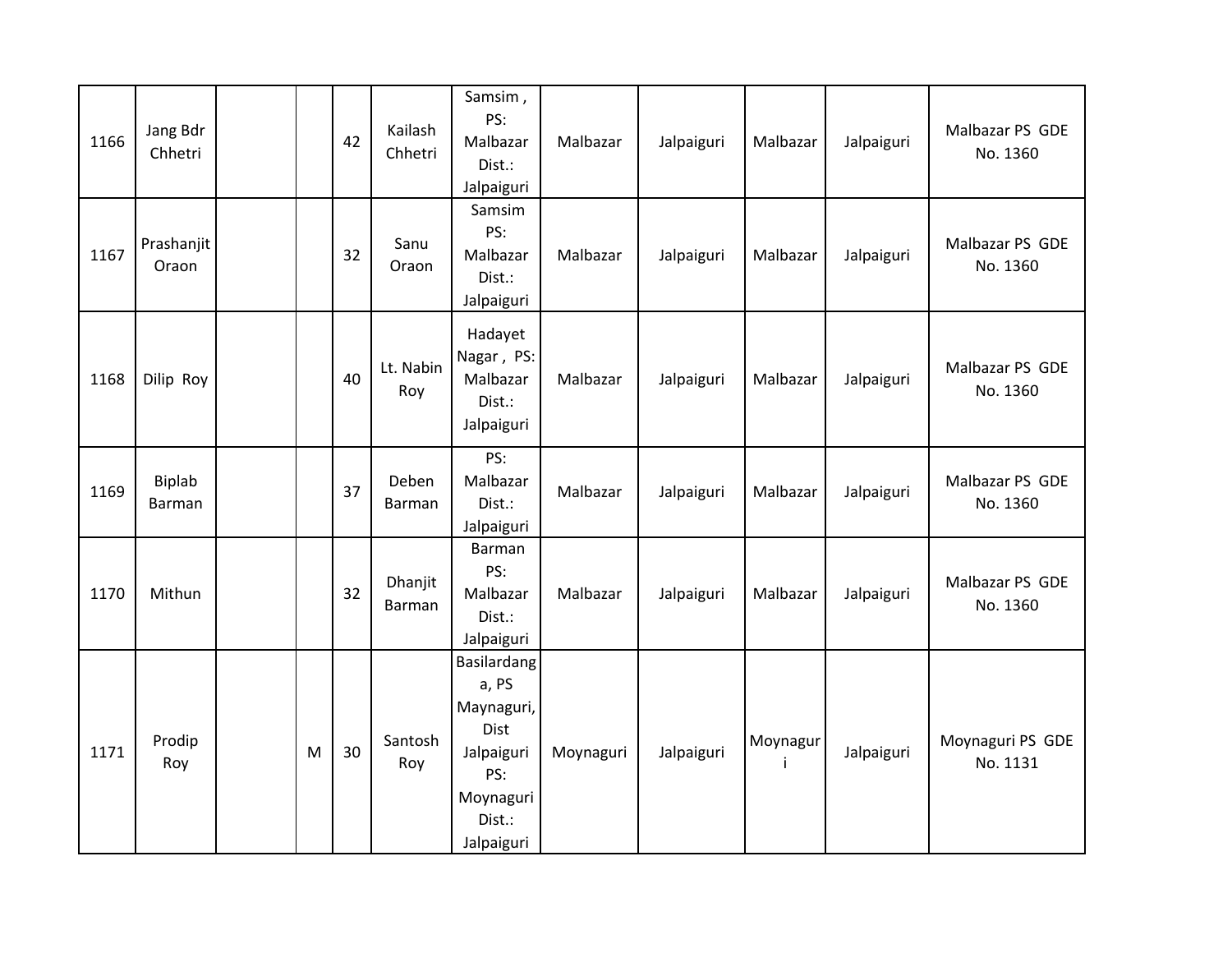| 1172 | Bapi<br>Barman | M | 37 | Binoy<br>Barman | Ananda<br>Nagar, PS<br>Maynaguri,<br>Dist.<br>Jalpaiguri<br>PS:<br>Moynaguri<br>Dist.:<br>Jalpaiguri                | Moynaguri | Jalpaiguri | Moynagur<br>Ť | Jalpaiguri | Moynaguri PS GDE<br>No. 1131 |
|------|----------------|---|----|-----------------|---------------------------------------------------------------------------------------------------------------------|-----------|------------|---------------|------------|------------------------------|
| 1173 | Sibu<br>Ghosh  | M | 30 | Anil<br>Ghosh   | Sangimari, P<br>S<br>Maynaguri,<br>Dist<br>Jalpaiguri<br>PS:<br>Moynaguri<br>Dist.:<br>Jalpaiguri                   | Moynaguri | Jalpaiguri | Moynagur<br>Ť | Jalpaiguri | Moynaguri PS GDE<br>No. 1131 |
| 1174 | Bighu Das      | M | 37 | Sagen Das       | Dakshin<br>Khagrabari,<br><b>PS</b><br>Maynaguri,<br>Dist<br>Jalpaiguri<br>PS:<br>Moynaguri<br>Dist.:<br>Jalpaiguri | Moynaguri | Jalpaiguri | Moynagur      | Jalpaiguri | Moynaguri PS GDE<br>No. 1131 |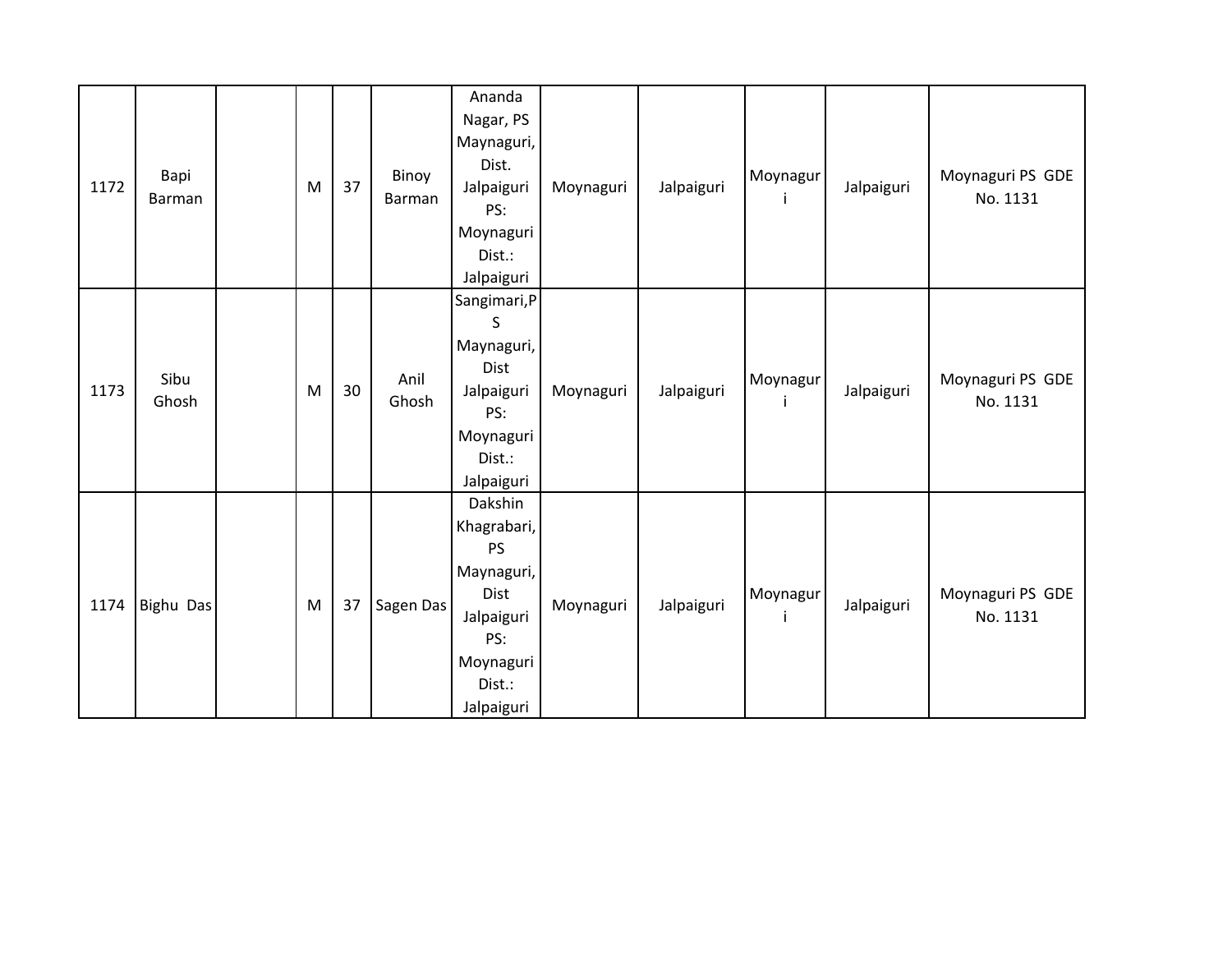| 1175 | Mantosh<br>Bhowmik | M | 29 | Haradhan<br>Bhowmik | Singimari,<br><b>PS</b><br>Maynaguri,<br>Dist.<br>Jalpaiguri<br>PS:<br>Moynaguri<br>Dist.:<br>Jalpaiguri | Moynaguri | Jalpaiguri                         | Moynagur | Jalpaiguri                         | Moynaguri PS GDE<br>No. 1131 |
|------|--------------------|---|----|---------------------|----------------------------------------------------------------------------------------------------------|-----------|------------------------------------|----------|------------------------------------|------------------------------|
| 1176 | Rahul;<br>Mandal   |   | 18 | Sukberesh<br>Mandal | Dhuliyan,<br>Samserganj<br>PS: Farakka<br>Dist.:<br>Jangipur<br>Police<br>District                       | Farakka   | Jangipur<br><b>Police District</b> | Farakka  | Jangipur<br><b>Police District</b> | Farakka PS GDE No.<br>1391   |
| 1177 | Suman<br>Saha      |   |    | Lt Krishna<br>Saha  | Dhuliyan,<br>Samserganj<br>PS: Farakka<br>Dist.:<br>Jangipur<br>Police<br>District                       | Farakka   | Jangipur<br><b>Police District</b> | Farakka  | Jangipur<br><b>Police District</b> | Farakka PS GDE No.<br>1391   |
| 1178 | Suraj Rai          |   |    | Anup Rai            | Dhuliyan,<br>Samserganj<br>PS: Farakka<br>Dist.:<br>Jangipur<br>Police<br>District                       | Farakka   | Jangipur<br><b>Police District</b> | Farakka  | Jangipur<br>Police District        | Farakka PS GDE No.<br>1391   |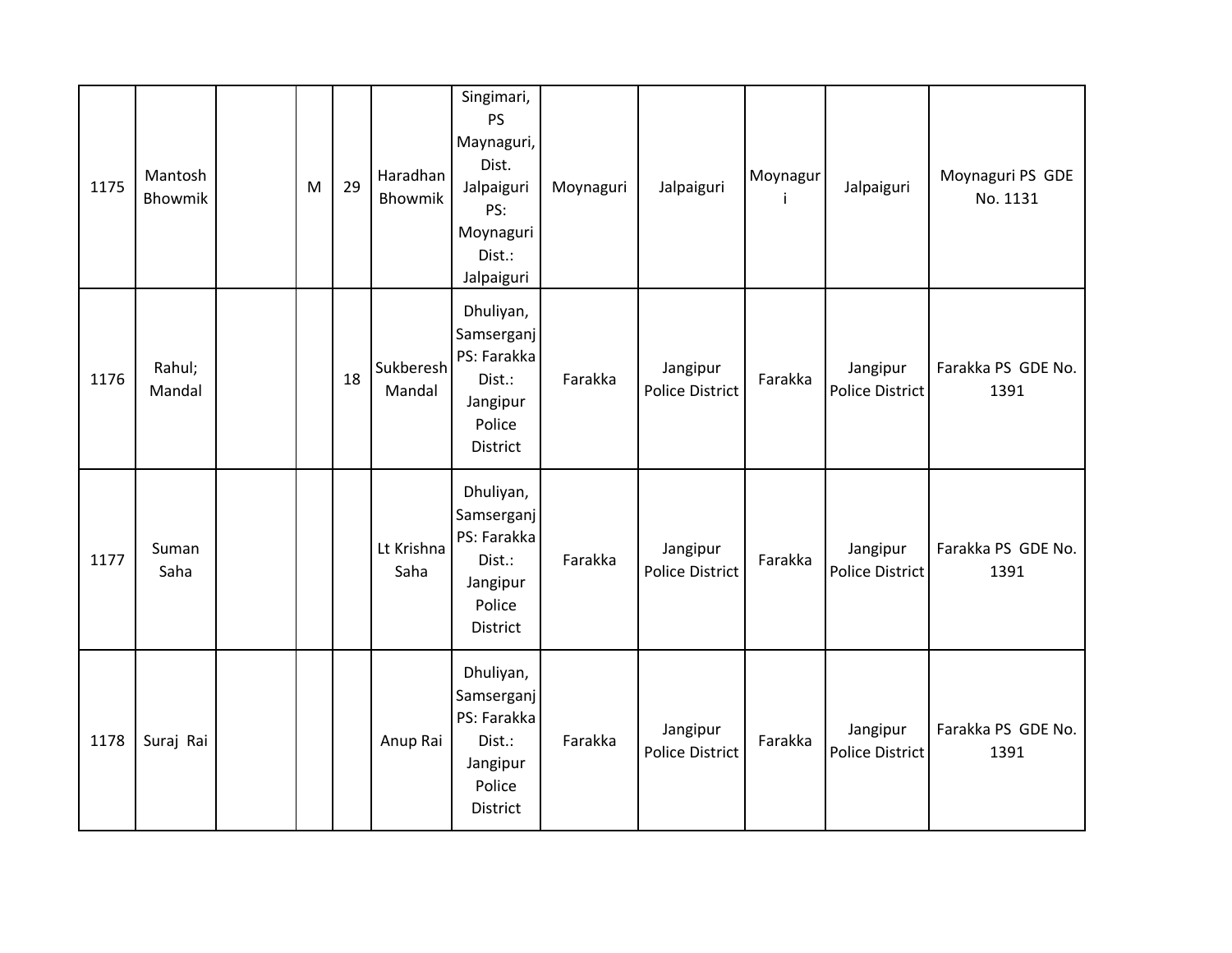| 1179 | Mithu<br>Chowdhur<br>y |  |    | Arjun<br>Chowdhur<br>y | Dhuliyan,<br>Samserganj<br>PS: Farakka<br>Dist.:<br>Jangipur<br>Police<br>District      | Farakka | Jangipur<br><b>Police District</b> | Farakka | Jangipur<br>Police District | Farakka PS GDE No.<br>1391 |
|------|------------------------|--|----|------------------------|-----------------------------------------------------------------------------------------|---------|------------------------------------|---------|-----------------------------|----------------------------|
| 1180 | Lalu<br>Ghosh          |  | 25 | Tapan<br>Ghosh         | Ranigram,<br>PS-<br>Barharwa<br>PS: Farakka<br>Dist.:<br>Jangipur<br>Police<br>District | Farakka | Jangipur<br><b>Police District</b> | Farakka | Jangipur<br>Police District | Farakka PS GDE No.<br>1394 |
| 1181 | Paresh<br>Ghosh        |  |    | Anup<br>Ghosh          | Ranigram,<br>PS-<br>Barharwa<br>PS: Farakka<br>Dist.:<br>Jangipur<br>Police<br>District | Farakka | Jangipur<br><b>Police District</b> | Farakka | Jangipur<br>Police District | Farakka PS GDE No.<br>1394 |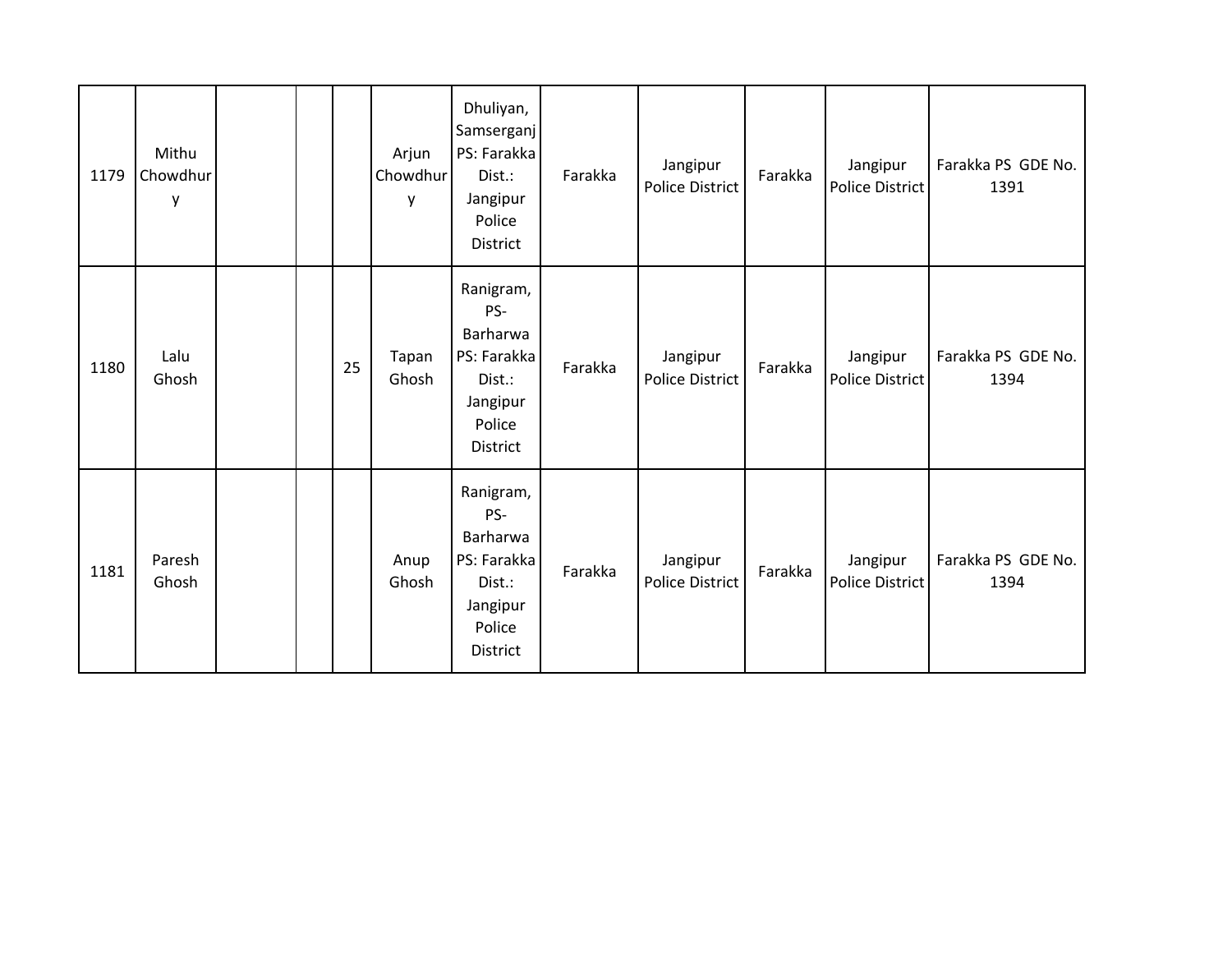| 1182 | Manoj<br>Ghosh     |   |    | <b>Dilip</b><br>Ghosh       | Ranigram,<br>PS-<br>Barharwa<br>PS: Farakka<br>Dist.:<br>Jangipur<br>Police<br>District | Farakka           | Jangipur<br><b>Police District</b> | Farakka           | Jangipur<br>Police District        | Farakka PS GDE No.<br>1394             |
|------|--------------------|---|----|-----------------------------|-----------------------------------------------------------------------------------------|-------------------|------------------------------------|-------------------|------------------------------------|----------------------------------------|
| 1183 | Mijanur<br>Rahaman | M | 23 | Lt.<br>Mojibur<br><b>Sk</b> | PS:<br>Raghunathg<br>anj Dist.:<br>Jangipur<br>Police<br>District                       | Raghunathga<br>nj | Jangipur<br>Police District        | Raghunat<br>hganj | Jangipur<br>Police District        | Raghunathganj PS<br><b>GDE No. 947</b> |
| 1184 | Abul<br>Hasnath    | M | 23 | Sish<br>Mahamm<br>ad        | PS:<br>Raghunathg<br>anj Dist.:<br>Jangipur<br>Police<br>District                       | Raghunathga<br>nj | Jangipur<br><b>Police District</b> | Raghunat<br>hganj | Jangipur<br>Police District        | Raghunathganj PS<br><b>GDE No. 908</b> |
| 1185 | Asadur<br>Rahaman  | M | 33 | Motiur<br>Rahaman           | Gangadda<br>PS:<br>Sagardighi<br>Dist.:<br>Jangipur<br>Police<br>District               | Sagardighi        | Jangipur<br><b>Police District</b> | Sagardighi        | Jangipur<br><b>Police District</b> | Sagardighi PS GDE<br>No. 1406          |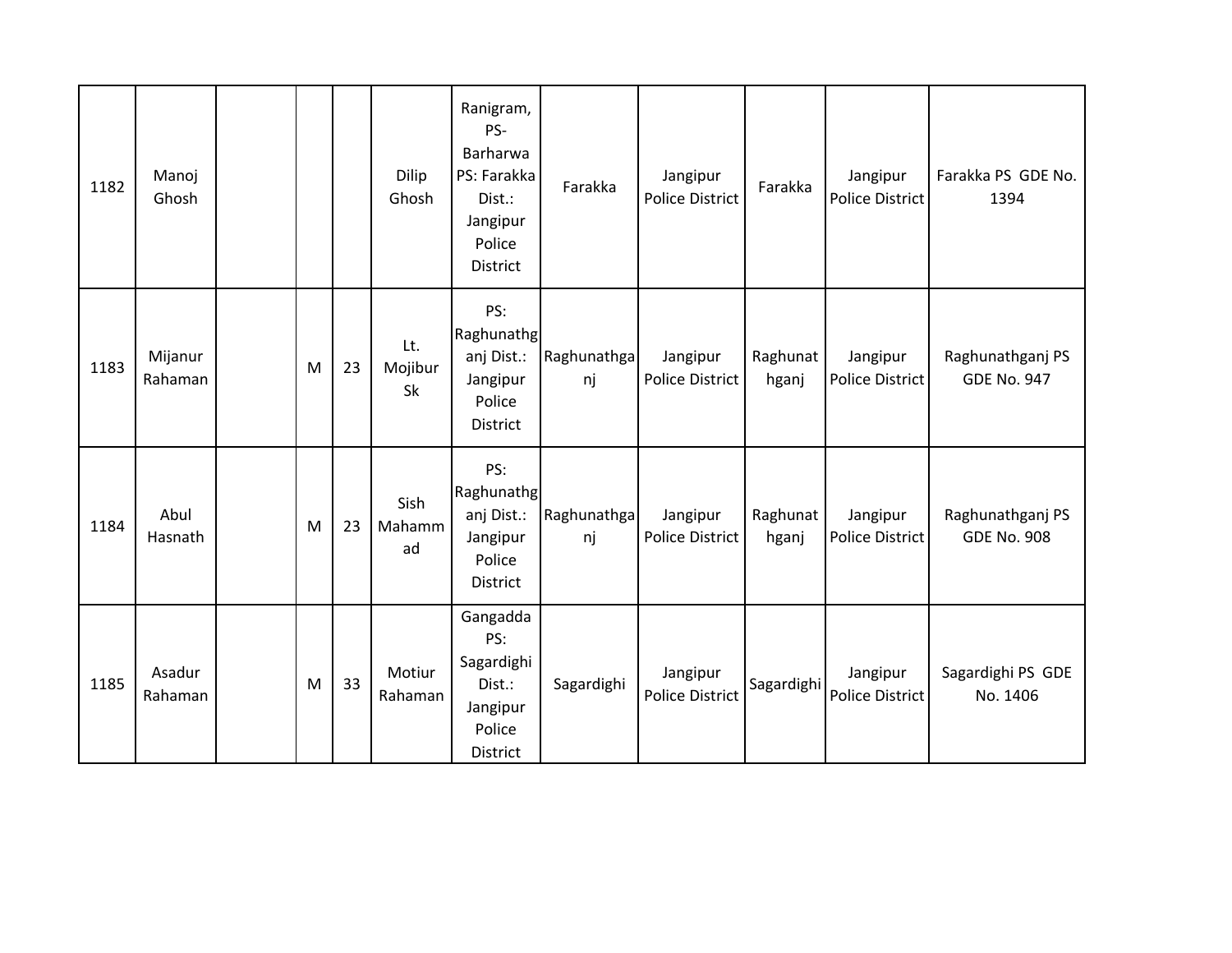| 1186 | Johor Sk      | M | 28 | Saju Sk         | Diar<br>Balagachhi<br>PS:<br>Sagardighi<br>Dist.:<br>Jangipur<br>Police<br><b>District</b> | Sagardighi | Jangipur<br><b>Police District</b> | Sagardighi | Jangipur<br>Police District        | Sagardighi PS GDE<br>No. 1411 |
|------|---------------|---|----|-----------------|--------------------------------------------------------------------------------------------|------------|------------------------------------|------------|------------------------------------|-------------------------------|
| 1187 | Sohel<br>Rana | M | 20 | Abul<br>Kasem   | Diar<br>Balagachhi<br>PS:<br>Sagardighi<br>Dist.:<br>Jangipur<br>Police<br><b>District</b> | Sagardighi | Jangipur<br><b>Police District</b> | Sagardighi | Jangipur<br><b>Police District</b> | Sagardighi PS GDE<br>No. 1411 |
| 1188 | Yousuf Ali    | M | 25 | Najrul<br>Hoque | Chaltabari<br>PS:<br>Sagardighi<br>Dist.:<br>Jangipur<br>Police<br>District                | Sagardighi | Jangipur<br><b>Police District</b> | Sagardighi | Jangipur<br><b>Police District</b> | Sagardighi PS GDE<br>No. 1407 |
| 1189 | Alom Sk       | M | 24 | Kamarul<br>Sk   | Chaltabari<br>PS:<br>Sagardighi<br>Dist.:<br>Jangipur<br>Police<br>District                | Sagardighi | Jangipur<br><b>Police District</b> | Sagardighi | Jangipur<br><b>Police District</b> | Sagardighi PS GDE<br>No. 1407 |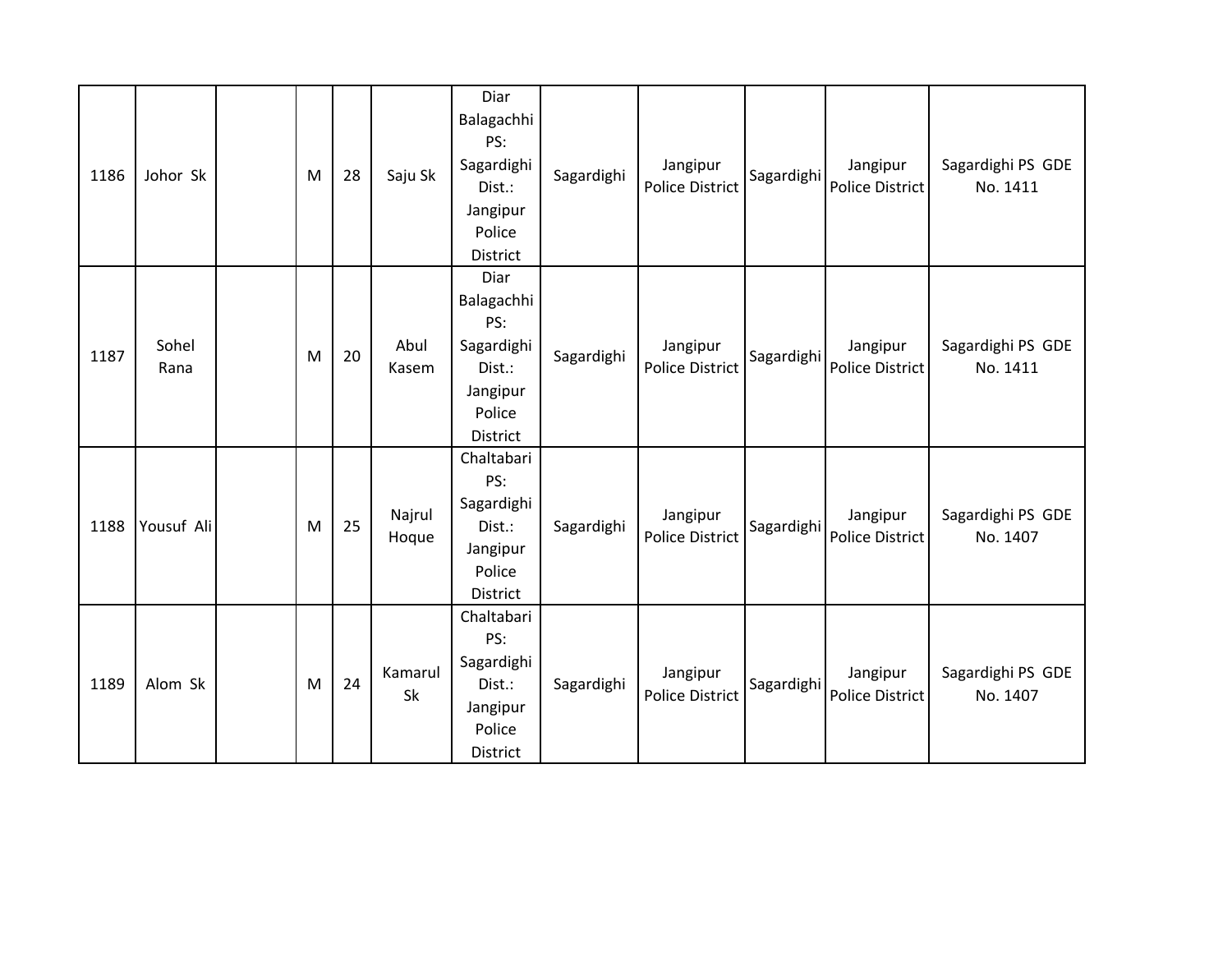| 1190 | Amirul Sk             | M | 24 | Jalim Sk      | Chaltabari<br>PS:<br>Sagardighi<br>Dist.:<br>Jangipur<br>Police<br>District | Sagardighi | Jangipur<br><b>Police District</b> | Sagardighi | Jangipur<br>Police District        | Sagardighi PS GDE<br>No. 1407 |
|------|-----------------------|---|----|---------------|-----------------------------------------------------------------------------|------------|------------------------------------|------------|------------------------------------|-------------------------------|
| 1191 | Jiya<br><b>Biswas</b> | M | 21 | Abul<br>Kalam | Hukarhat<br>PS:<br>Sagardighi<br>Dist.:<br>Jangipur<br>Police<br>District   | Sagardighi | Jangipur<br><b>Police District</b> | Sagardighi | Jangipur<br>Police District        | Sagardighi PS GDE<br>No. 1408 |
| 1192 | Imam<br>Hossain       | M | 28 | Nabu Sk       | Bhatapara<br>PS:<br>Sagardighi<br>Dist.:<br>Jangipur<br>Police<br>District  | Sagardighi | Jangipur<br><b>Police District</b> | Sagardighi | Jangipur<br><b>Police District</b> | Sagardighi PS GDE<br>No. 1408 |
| 1193 | Monirul<br>Sk         | M | 23 | Kurban Sk     | Bhatapara<br>PS:<br>Sagardighi<br>Dist.:<br>Jangipur<br>Police<br>District  | Sagardighi | Jangipur<br><b>Police District</b> | Sagardighi | Jangipur<br>Police District        | Sagardighi PS GDE<br>No. 1408 |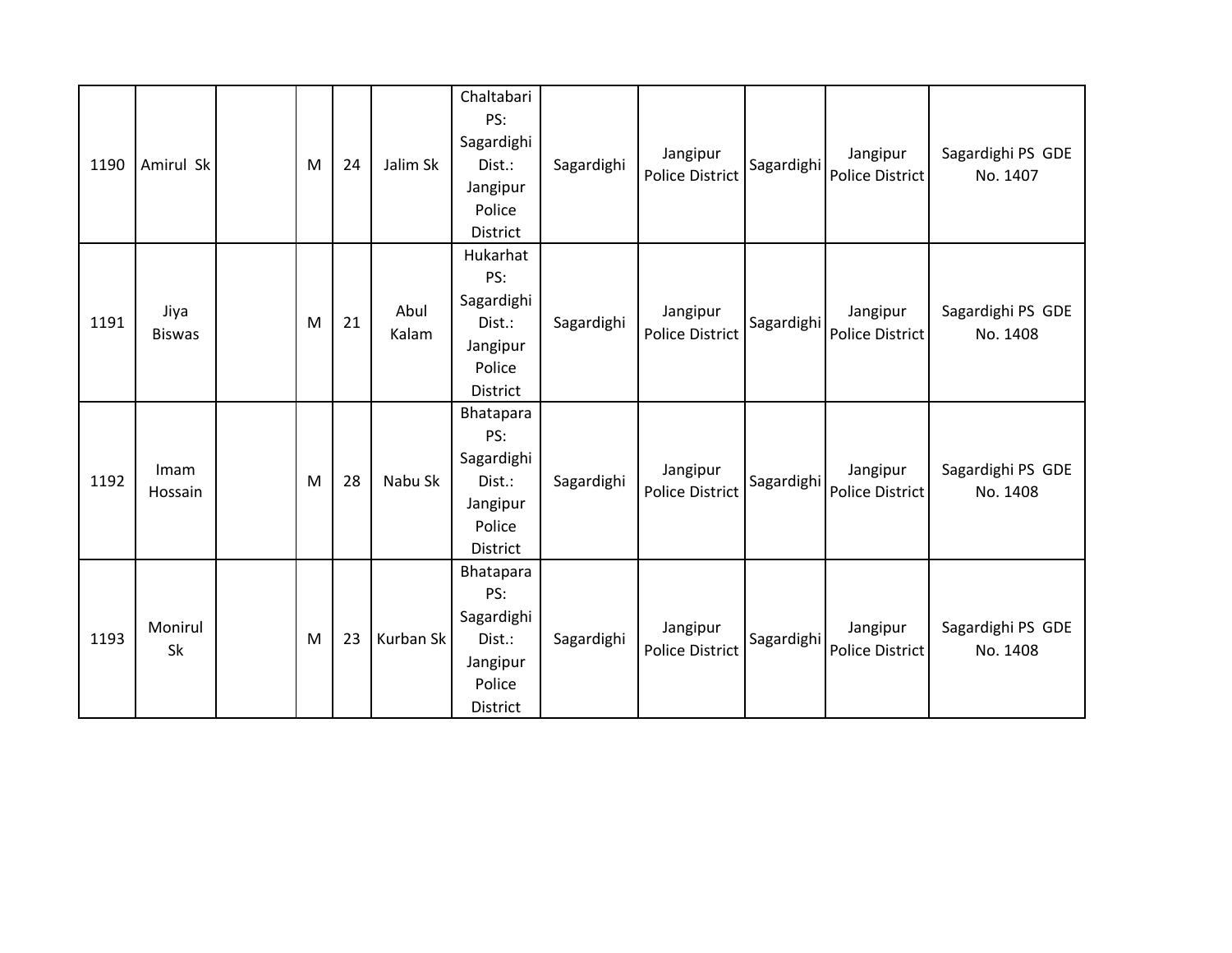| 1194 | Ayub Sk          | M | 52 | Late<br>Dilsad Sk | Vill.<br>Bhavanipur<br>, PS. Pakur<br>Mofassail,<br>Dist. Pakur           |            | <b>Basirhat</b>                    | Samsherg<br>anj | Jangipur<br>Police District        | Samsherganj PS GDE<br>No. 1220 |
|------|------------------|---|----|-------------------|---------------------------------------------------------------------------|------------|------------------------------------|-----------------|------------------------------------|--------------------------------|
| 1195 | Sakim Sk         | M | 18 | Ayub Sk           | Vill.<br>Bhavanipur<br>, PS. Pakur<br>Mofassail,<br>Dist. Pakur           |            | <b>Basirhat</b>                    | Samsherg<br>anj | Jangipur<br><b>Police District</b> | Samsherganj PS GDE<br>No. 1220 |
| 1196 | <b>Fariad Sk</b> | M | 20 | Rakibul Sk        | Dohidpur<br>PS: Farakka<br>Dist.:<br>Jangipur<br>Police<br>District       | Farakka    | Jangipur<br><b>Police District</b> | Samsherg<br>anj | Jangipur<br><b>Police District</b> | Samsherganj PS GDE<br>No. 1220 |
| 1197 | Debasish<br>Saha | M | 31 | Subhash<br>Saha   | Ratanpur<br>PS:<br>Sagardighi<br>Dist.:<br>Jangipur<br>Police<br>District | Sagardighi | Jangipur<br><b>Police District</b> | Samsherg<br>anj | Jangipur<br>Police District        | Samsherganj PS GDE<br>No. 1220 |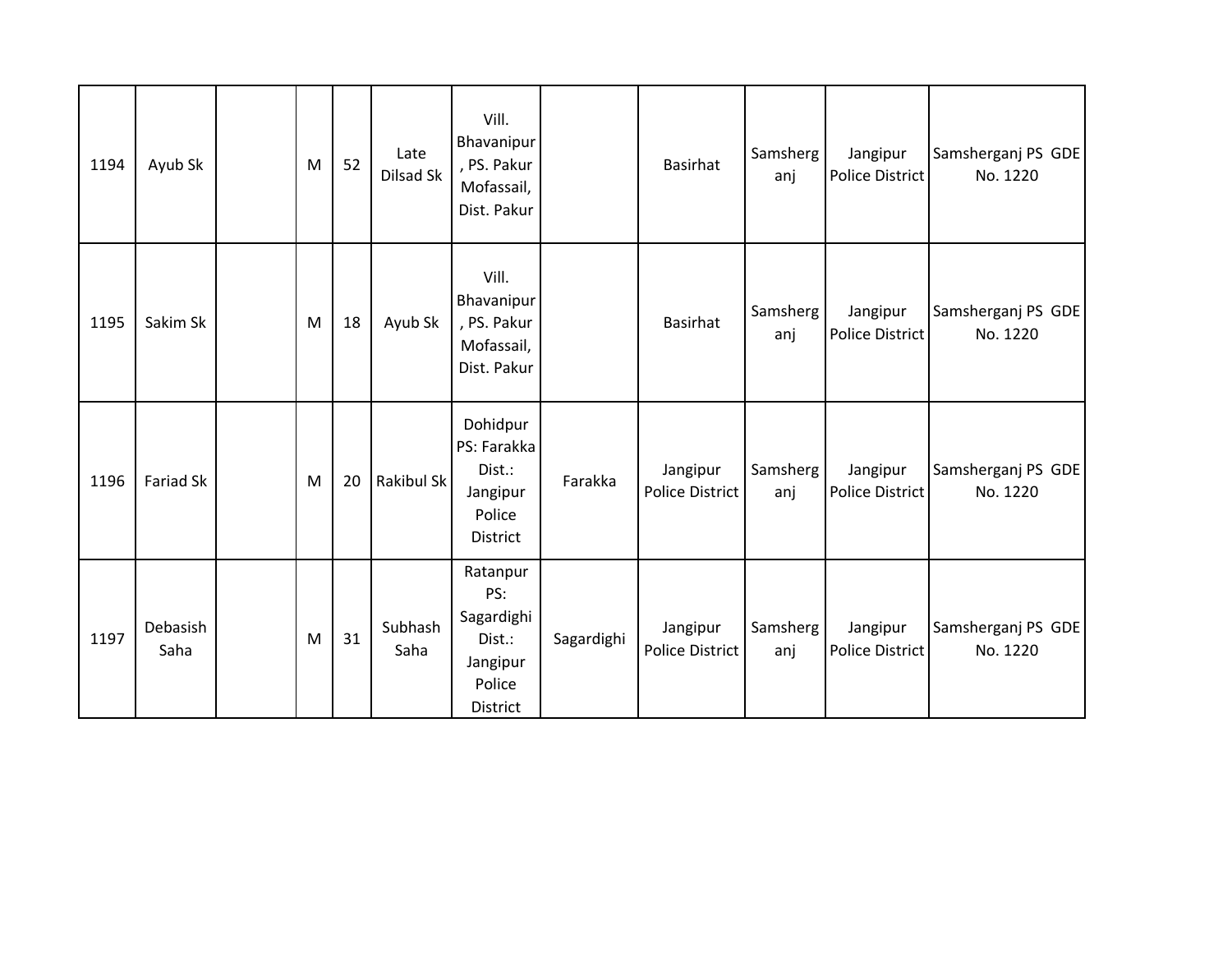| 1198 | Kartick<br>Saha  | M | 34 | Subhash<br>Saha         | Ratanpur<br>PS:<br>Sagardighi<br>Dist.:<br>Jangipur<br>Police<br>District | Sagardighi | Jangipur<br><b>Police District</b> | Samsherg<br>anj | Jangipur<br><b>Police District</b> | Samsherganj PS GDE<br>No. 1220 |
|------|------------------|---|----|-------------------------|---------------------------------------------------------------------------|------------|------------------------------------|-----------------|------------------------------------|--------------------------------|
| 1199 | Sandip<br>Sarkar | M |    | Mukti<br>Sarkar J       | PS: Suti<br>Dist.:<br>Jangipur<br>Police<br><b>District</b>               | Suti       | Jangipur<br><b>Police District</b> | Suti            | Jangipur<br><b>Police District</b> | Suti PS GDE No. 715            |
| 1200 | Sarat<br>Sarkar  | M |    | Lt Ranjit<br>Sarkar     | PS: Suti<br>Dist.:<br>Jangipur<br>Police<br>District                      | Suti       | Jangipur<br><b>Police District</b> | Suti            | Jangipur<br><b>Police District</b> | Suti PS GDE No. 715            |
| 1201 | Amit<br>Majhi    | M |    | Mukul<br>Majhi          | PS: Suti<br>Dist.:<br>Jangipur<br>Police<br>District                      | Suti       | Jangipur<br><b>Police District</b> | Suti            | Jangipur<br>Police District        | Suti PS GDE No. 715            |
| 1202 | Sudipto<br>Das   | M |    | Achinta<br>Das          | PS: Suti<br>Dist.:<br>Jangipur<br>Police<br>District                      | Suti       | Jangipur<br><b>Police District</b> | Suti            | Jangipur<br>Police District        | Suti PS GDE No. 715            |
| 1203 | Amit<br>Mondal   | M |    | Anup<br>Kumar<br>Mondal | PS: Suti<br>Dist.:<br>Jangipur<br>Police<br>District                      | Suti       | Jangipur<br><b>Police District</b> | Suti            | Jangipur<br><b>Police District</b> | Suti PS GDE No. 696            |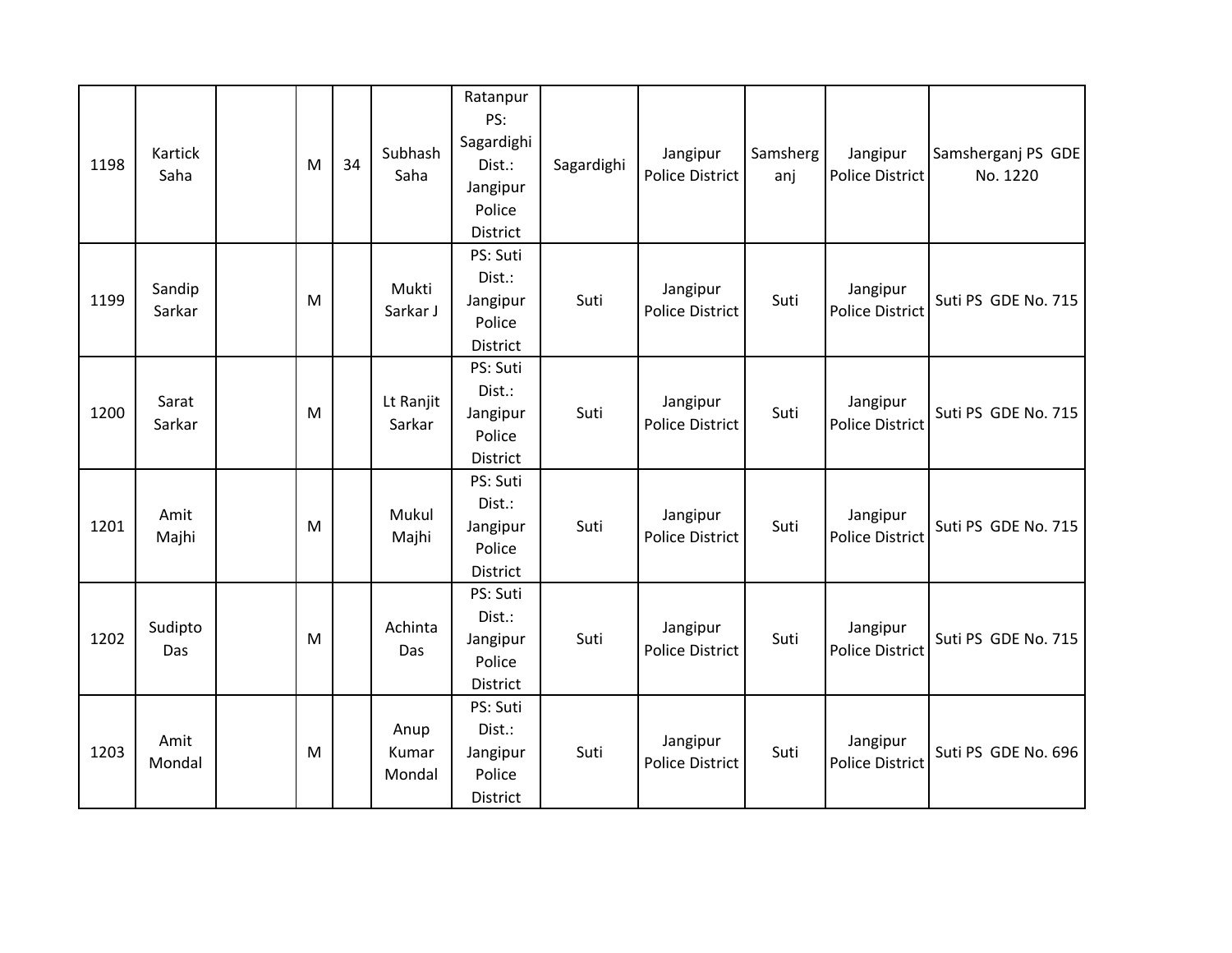| 1204 | Saidul Sk        | M | Lt Sajjad<br>Sk          | PS: Suti<br>Dist.:<br>Jangipur<br>Police<br>District        | Suti | Jangipur<br><b>Police District</b> | Suti | Jangipur<br>Police District        | Suti PS GDE No.<br>1369 |
|------|------------------|---|--------------------------|-------------------------------------------------------------|------|------------------------------------|------|------------------------------------|-------------------------|
| 1205 | Mahidul<br>Islam | M | Saidul Sk                | PS: Suti<br>Dist.:<br>Jangipur<br>Police<br>District        | Suti | Jangipur<br><b>Police District</b> | Suti | Jangipur<br><b>Police District</b> | Suti PS GDE No.<br>1369 |
| 1206 | Sofik Sk         | M | Lt Monjur<br>Sk          | PS: Suti<br>Dist.:<br>Jangipur<br>Police<br>District        | Suti | Jangipur<br><b>Police District</b> | Suti | Jangipur<br><b>Police District</b> | Suti PS GDE No.<br>1369 |
| 1207 | Sahid Sk         | M | Jamaluddi<br>n Sk        | PS: Suti<br>Dist.:<br>Jangipur<br>Police<br><b>District</b> | Suti | Jangipur<br><b>Police District</b> | Suti | Jangipur<br><b>Police District</b> | Suti PS GDE No.<br>1369 |
| 1208 | Manoj<br>Mandal  | M | Lt<br>Rajendra<br>Mandal | PS: Suti<br>Dist.:<br>Jangipur<br>Police<br>District        | Suti | Jangipur<br><b>Police District</b> | Suti | Jangipur<br><b>Police District</b> | Suti PS GDE No. 349     |
| 1209 | Anuj Saha        | M | Lt<br>Lakhindar<br>Saha  | Dhuria PS:<br>Suti Dist.:<br>Jangipur<br>Police<br>District | Suti | Jangipur<br><b>Police District</b> | Suti | Jangipur<br><b>Police District</b> | Suti PS GDE No. 349     |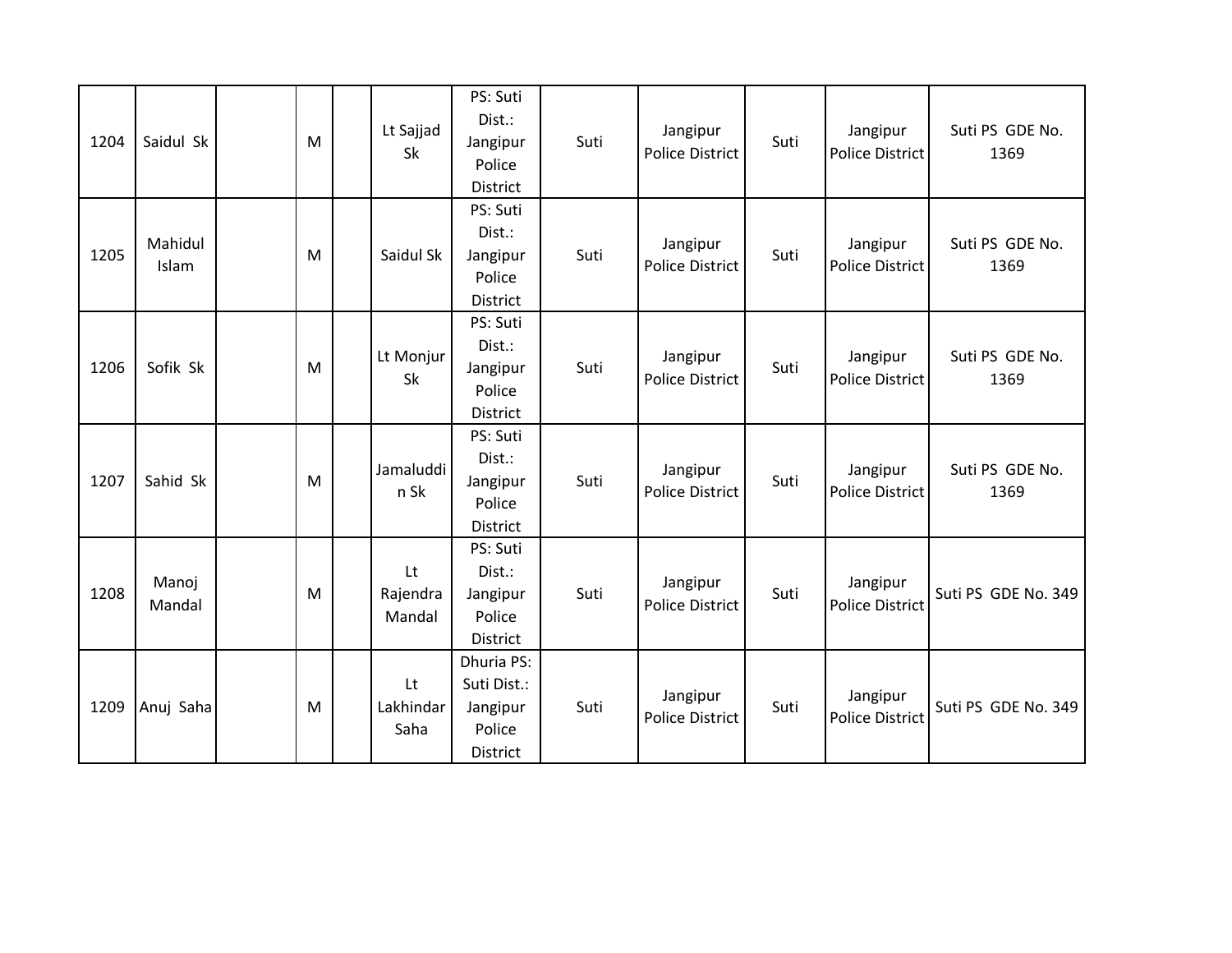| 1210 | Sundar<br>Mohan<br>Murmu | M | Lt. Hapan<br>Murmu    | Vill-Bira,<br>PO-Chandri<br>PS:<br>Jhargram<br>Dist.:<br>Jhargram          | Jhargram  | Jhargram        | Beliabera | Jhargram | Beliabera PS GDE<br>No. 920 |
|------|--------------------------|---|-----------------------|----------------------------------------------------------------------------|-----------|-----------------|-----------|----------|-----------------------------|
| 1211 | Raju Rana                | M | Gobinda<br>Rana       | Vill-<br>Nayagram,<br>PO-Rantua<br>PS:<br>Beliabera<br>Dist.:<br>Jhargram  | Beliabera | Jhargram        | Beliabera | Jhargram | Beliabera PS GDE<br>No. 934 |
| 1212 | Bishnupad<br>a Mandi     | M | <b>Tilak</b><br>Mandi | Vill-<br>Patajania,<br>PO-Tapsia<br>PS:<br>Beliabera<br>Dist.:<br>Jhargram | Beliabera | Jhargram        | Beliabera | Jhargram | Beliabera PS GDE<br>No. 934 |
| 1213 | Raiken                   |   | Lt. Anil<br>Mandi     |                                                                            |           | Basirhat        | Jhargram  | Jhargram | Jhargram PS GDE<br>No. 1040 |
| 1214 | Biswajit                 |   | Nilmani<br>Senapati   |                                                                            |           | <b>Basirhat</b> | Jhargram  | Jhargram | Jhargram PS GDE<br>No. 1074 |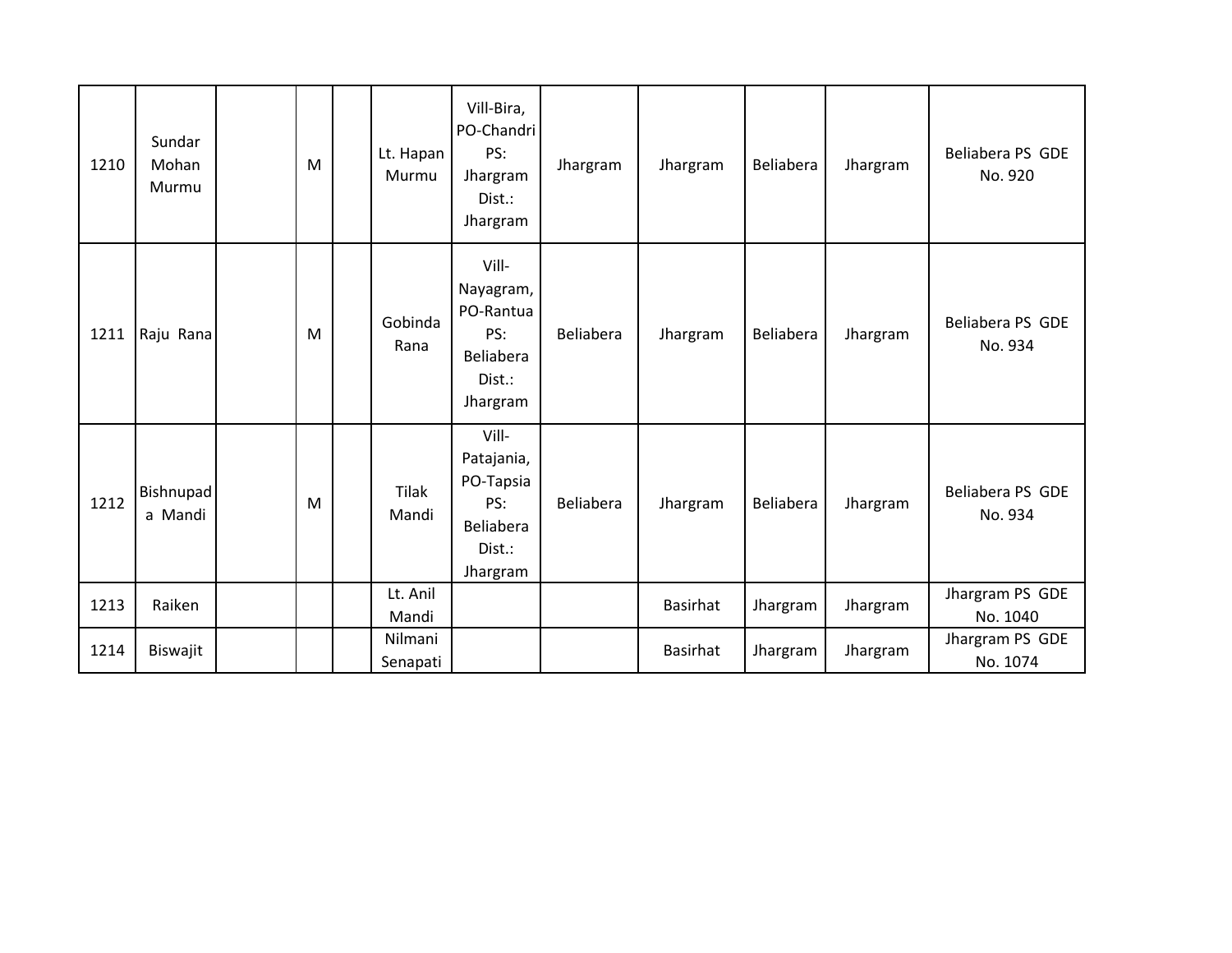| 1215 | Chittranja<br>n Chalak          | M | 27 | Kalak<br>Chalak                   | Of Vill-<br>Chunpara,<br>PS-Lalgarh,<br>Dist-<br>Jhargram<br>PS: Lalgarh<br>Dist.:<br>Jhargram | Lalgarh | Jhargram        | Lalgarh  | Jhargram                                | Lalgarh PS GDE No.<br>860   |
|------|---------------------------------|---|----|-----------------------------------|------------------------------------------------------------------------------------------------|---------|-----------------|----------|-----------------------------------------|-----------------------------|
| 1216 | Arijit<br>Majhi                 | M | 25 | Asish<br>Majhi                    | Dhulagarh                                                                                      |         | <b>Basirhat</b> | Sankrail | Howrah<br>Police<br>Commissione<br>rate | Sankrail PS GDE No.<br>1155 |
| 1217 | Santu<br>Kumar<br>Hazra         | M | 29 | Sowdhi<br>Hazra                   |                                                                                                |         | <b>Basirhat</b> | Sankrail | Howrah<br>Police<br>Commissione<br>rate | Sankrail PS GDE No.<br>1155 |
| 1218 | Shibnath<br>Roy                 | M | 37 | Souvik<br>Roy                     |                                                                                                |         | <b>Basirhat</b> | Sankrail | Howrah<br>Police<br>Commissione<br>rate | Sankrail PS GDE No.<br>1155 |
| 1219 | Loknath<br>Roy                  | M | 28 | Lal Babu<br>Ram                   |                                                                                                |         | <b>Basirhat</b> | Sankrail | Howrah<br>Police<br>Commissione<br>rate | Sankrail PS GDE No.<br>1155 |
| 1220 | Rajan<br>Kumar<br>Chowdhur<br>у | M | 25 | <b>Joy Kumar</b><br>Chowdhur<br>y |                                                                                                |         | <b>Basirhat</b> | Sankrail | Howrah<br>Police<br>Commissione<br>rate | Sankrail PS GDE No.<br>756  |
| 1221 | Sk Giyarul                      | M | 41 | Sk Goni                           | Bauriya<br>Burikhali,<br><b>Bauria</b>                                                         |         | <b>Basirhat</b> | Sankrail | Howrah<br>Police<br>Commissione<br>rate | Sankrail PS GDE No.<br>756  |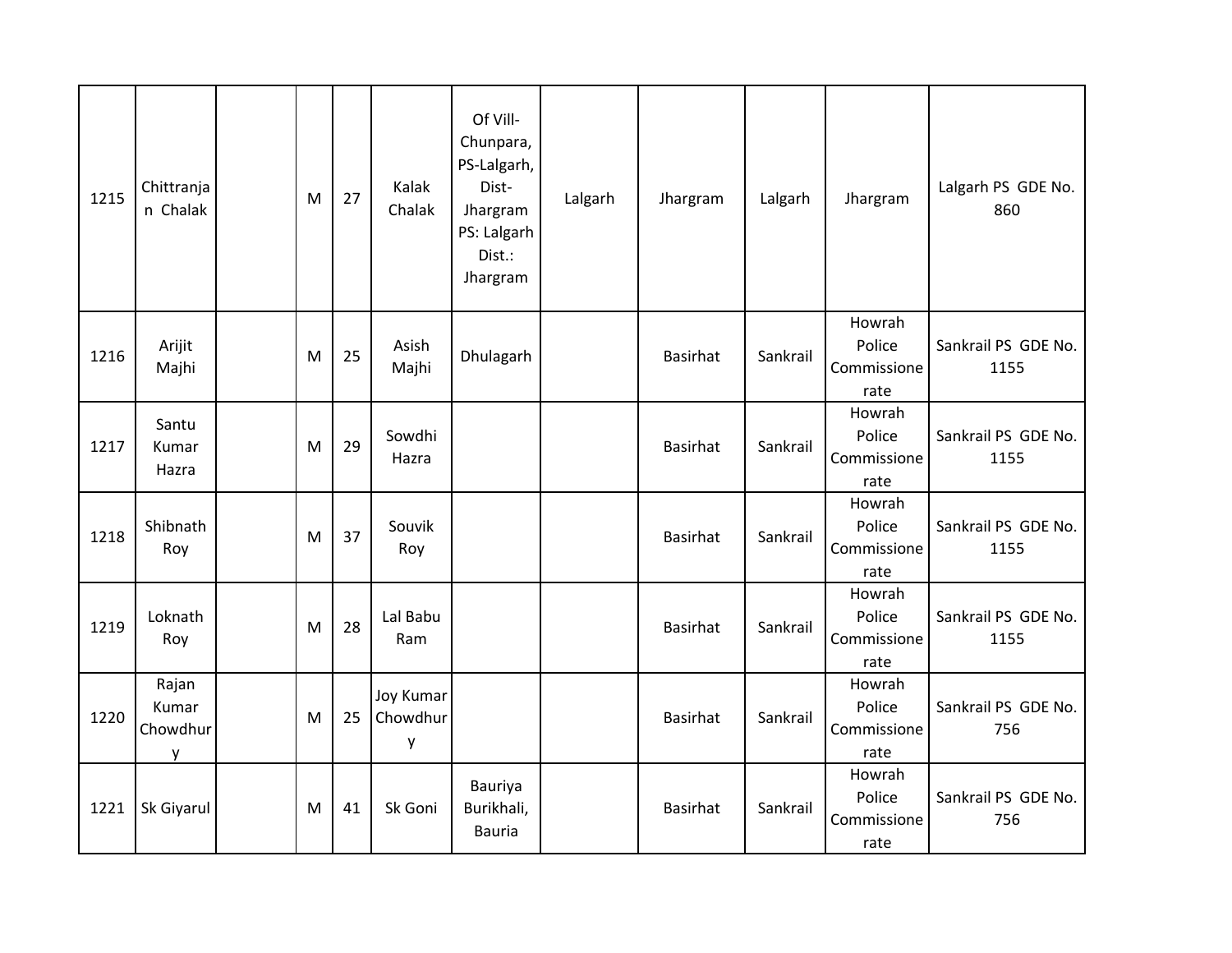| 1222 | Haru<br>Halder      | M | 25 | Kamal<br>Halder                  |                                                  | Basirhat        | Sankrail             | Howrah<br>Police<br>Commissione<br>rate | Sankrail PS GDE No.<br>756                 |
|------|---------------------|---|----|----------------------------------|--------------------------------------------------|-----------------|----------------------|-----------------------------------------|--------------------------------------------|
| 1223 | Denash<br>Prajapati | M | 45 | Jagonnath<br>Projapati           |                                                  | Basirhat        | Sankrail             | Howrah<br>Police<br>Commissione<br>rate | Sankrail PS GDE No.<br>750                 |
| 1224 | Md. Babu            | M | 35 | Md. Nijam                        |                                                  | <b>Basirhat</b> | Sankrail             | Howrah<br>Police<br>Commissione<br>rate | Sankrail PS GDE No.<br>750                 |
| 1225 | Akhar<br>Khan       | M | 40 | Lt. Anih<br>Khan                 | Neemtala,<br>Panchpara                           | <b>Basirhat</b> | Sankrail             | Howrah<br>Police<br>Commissione<br>rate | Sankrail PS GDE No.<br>750                 |
| 1226 | Parboth<br>Sardar   | M | 21 | Rabindra<br>Sardar               | Chatrakhili                                      | Basirhat        | Sankrail             | Howrah<br>Police<br>Commissione<br>rate | Sankrail PS GDE No.<br>750                 |
| 1227 | Anitash<br>Singh    | M | 29 | Monoranj<br>an Singh             | Boyarmari,<br>Sandeshkha<br>li, N.24.<br>Pargana | <b>Basirhat</b> | Sankrail             | Howrah<br>Police<br>Commissione<br>rate | Sankrail PS GDE No.<br>750                 |
| 1228 | Srimal<br>Sardar    | M | 19 | $S/O$ Lt-<br>Jaharilal<br>Sardar |                                                  | Basirhat        | Panskura<br>g.r.p.s. | Kharagpur<br>G.R.P.                     | Panskura g.r.p.s. PS<br><b>GDE No. 651</b> |
| 1229 | Mantu<br>Sardar     | M | 18 | S/O<br>Nibaran<br>Sardar         |                                                  | <b>Basirhat</b> | Panskura<br>g.r.p.s. | Kharagpur<br>G.R.P.                     | Panskura g.r.p.s. PS<br><b>GDE No. 651</b> |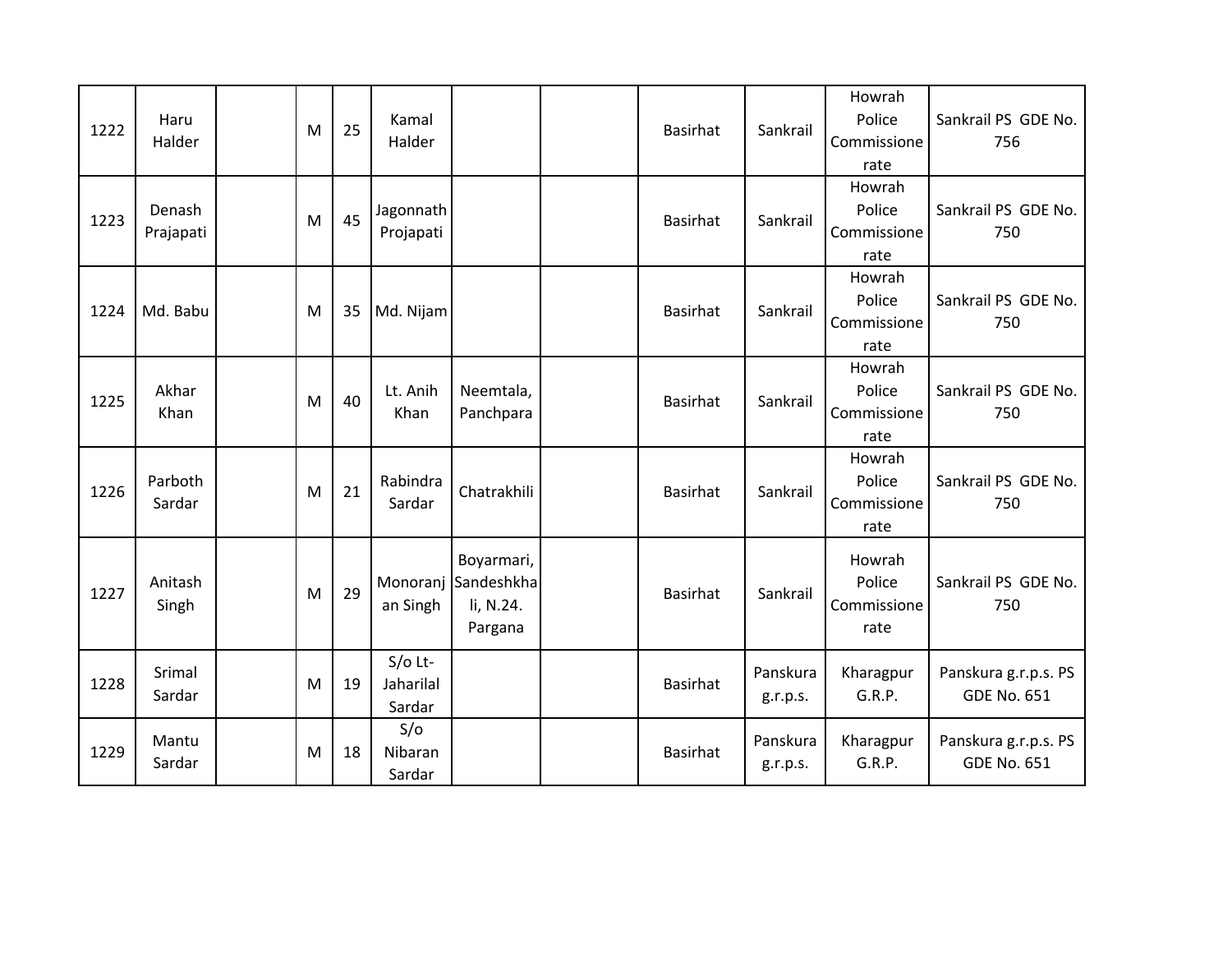| 1230 | Islam Kha             | M | 55 | $S/O$ Lt-<br>Ashin Kha     | PS:<br>Kolaghat<br>Dist.: Purba<br>Mednipore                              | Kolaghat        | Purba<br>Mednipore  | Panskura<br>g.r.p.s. | Kharagpur<br>G.R.P. | Panskura g.r.p.s. PS<br><b>GDE No. 651</b> |
|------|-----------------------|---|----|----------------------------|---------------------------------------------------------------------------|-----------------|---------------------|----------------------|---------------------|--------------------------------------------|
| 1231 | <b>Tapas</b><br>Maity | M | 51 | Lt.deb<br>Narayan<br>Maity | Of<br>Bhagabanp<br>ur PS:<br>Bhagawanp<br>ur Dist.:<br>Purba<br>Mednipore | Bhagawanpu<br>r | Purba<br>Mednipore  | Uluberia<br>g.r.p.s. | Kharagpur<br>G.R.P. | Uluberia g.r.p.s. PS<br><b>GDE No. 546</b> |
| 1232 | Biswajit<br>Gayen     | M | 25 | Tapan<br>Gayan             | Of Bhatora<br>PS: Joypur<br>Dist.:<br>Howrah<br>Rural                     | Joypur          | <b>Howrah Rural</b> | Uluberia<br>g.r.p.s. | Kharagpur<br>G.R.P. | Uluberia g.r.p.s. PS<br><b>GDE No. 546</b> |
| 1233 | Amit Mal              | M | 22 | Raj Kumar<br>Mal           | Of Hizlok<br>PS: Bagnan<br>Dist.:<br>Howrah<br>Rural                      | Bagnan          | Howrah Rural        | Uluberia<br>g.r.p.s. | Kharagpur<br>G.R.P. | Uluberia g.r.p.s. PS<br><b>GDE No. 546</b> |
| 1234 | Parvej Sk             | M | 18 | Nur Ali Sk                 | Of<br>Dhondanga<br>, PS.-<br>Dhubulia,<br>Dist.- Nadia                    |                 | <b>Basirhat</b>     | Uluberia<br>g.r.p.s. | Kharagpur<br>G.R.P. | Uluberia g.r.p.s. PS<br><b>GDE No. 546</b> |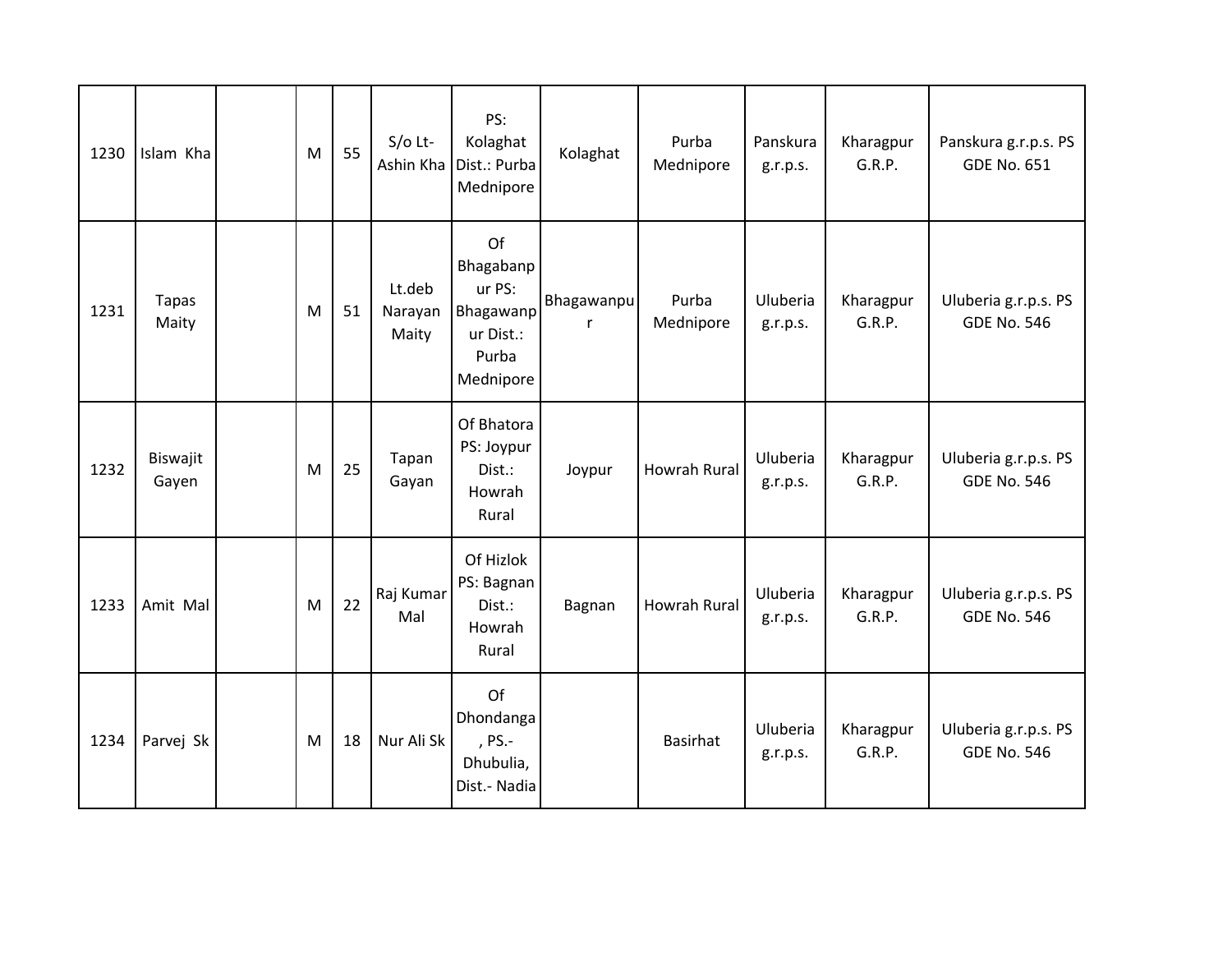| 1235 | Sunnay Sk                   | M | 18 | Sehamali<br>Sk                 | Of<br>Shondagu,<br>PS.-<br>Dhubulia,<br>Dist.- Nadia                             |          | <b>Basirhat</b>                        | Uluberia<br>g.r.p.s. | Kharagpur<br>G.R.P.                    | Uluberia g.r.p.s. PS<br><b>GDE No. 546</b>                                           |
|------|-----------------------------|---|----|--------------------------------|----------------------------------------------------------------------------------|----------|----------------------------------------|----------------------|----------------------------------------|--------------------------------------------------------------------------------------|
| 1236 | Sanjoy<br>Bhattacha<br>ryya | M | 54 | Lt.bankim<br>Bhattacha<br>ryya | Of 12/1B<br>Brindaban<br>Mallick<br>Lane, PS.-<br>Taratola, Di                   |          | <b>Basirhat</b>                        | Uluberia<br>g.r.p.s. | Kharagpur<br>G.R.P.                    | Uluberia g.r.p.s. PS<br><b>GDE No. 546</b>                                           |
| 1237 | Subrata<br>Mondal           | M | 52 | Lt.<br>Narayan<br>Ch<br>Mondal | Chutipur<br>PS: Kaligunj<br>Dist.:<br>Krishnanag<br>ar Police<br>District        | Kaligunj | Krishnanagar<br><b>Police District</b> | Kaligunj             | Krishnanagar<br>Police District        | Kaligunj PS Outpost<br>Juranpur<br><b>Investigation Center</b><br><b>GDE No. 688</b> |
| 1238 | Subrata<br>Mondal           | M | 37 | Sahadeb<br>Mondal              | Chutipur<br>PS: Kaligunj<br>Dist.:<br>Krishnanag<br>ar Police<br><b>District</b> | Kaligunj | Krishnanagar<br><b>Police District</b> | Kaligunj             | Krishnanagar<br>Police District        | Kaligunj PS Outpost<br>Juranpur<br><b>Investigation Center</b><br><b>GDE No. 688</b> |
| 1239 | Abhijit<br><b>Basu</b>      | M |    | Basudeb<br>Basu                | Kargil<br>Colony, PS<br>Nabadwip,<br>Nadia                                       |          | <b>Basirhat</b>                        | Nabadwip             | Krishnanagar<br><b>Police District</b> | Nabadwip PS GDE<br>No. 1645                                                          |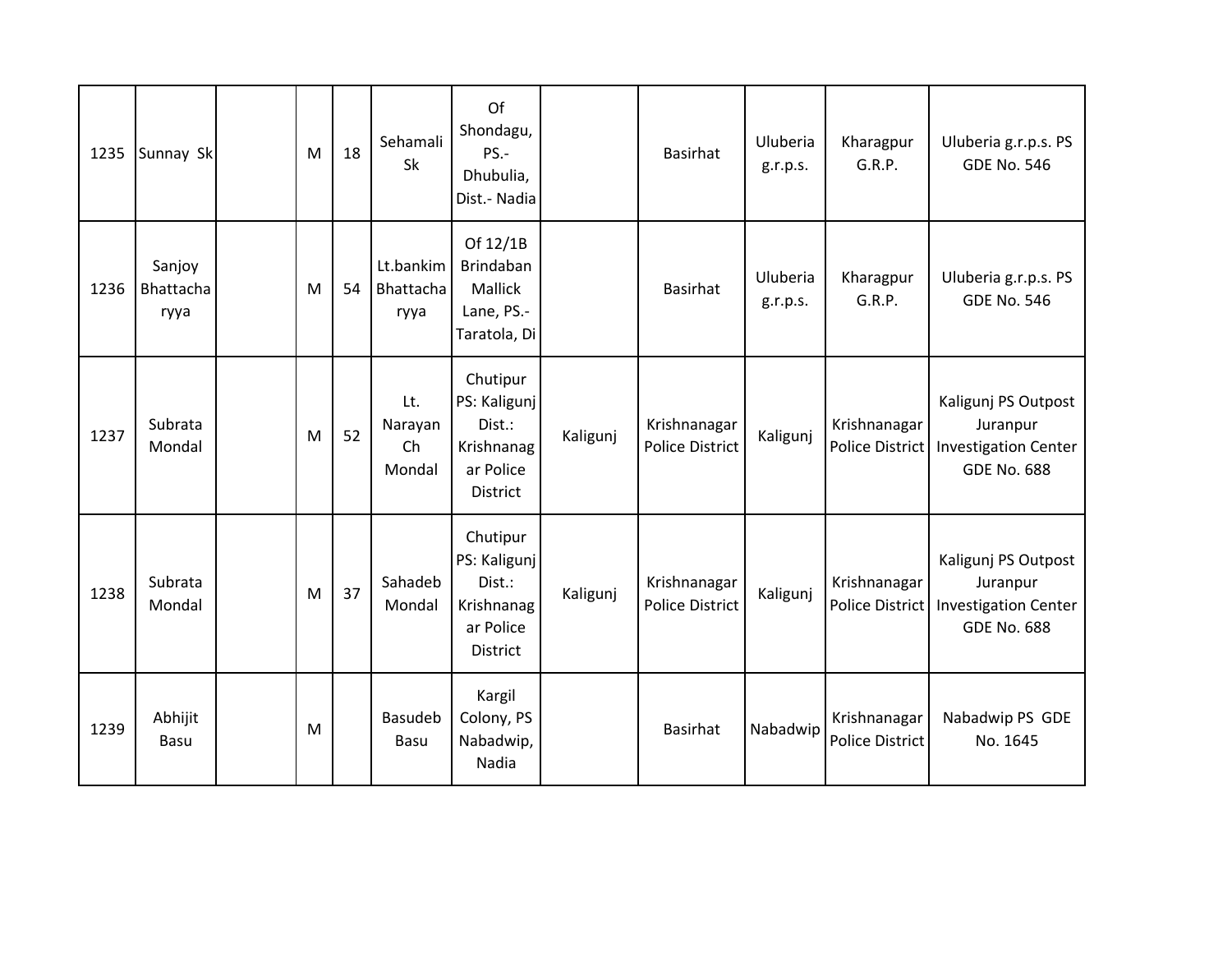| 1240 | Raju<br>Mondal             | M |    | Upendra<br>Mondal     | Mitrapara<br>Ghat Road,<br>PS<br>Nabadwip,<br>Nadia                                                                                       |             | <b>Basirhat</b>                        | Nabadwip                   | Krishnanagar<br>Police District            | Nabadwip PS GDE<br>No. 1645    |
|------|----------------------------|---|----|-----------------------|-------------------------------------------------------------------------------------------------------------------------------------------|-------------|----------------------------------------|----------------------------|--------------------------------------------|--------------------------------|
| 1241 | Victore<br>Ghosh           | M |    | Sirshtidha<br>r Ghosh | Idrakpur,<br><b>PS</b><br>Nabadwip,<br>Nadia                                                                                              |             | <b>Basirhat</b>                        | Nabadwip                   | Krishnanagar<br><b>Police District</b>     | Nabadwip PS GDE<br>No. 1645    |
| 1242 | Sajid<br>Mandal            | M | 24 | Alkazuddi<br>n Mandal | Amtala PS<br>Nowda<br>MSD PS:<br>Nawda<br>Dist.:<br>Murshidab<br>ad                                                                       | Nawda       | Murshidabad                            | a                          | Palashipar Krishnanagar<br>Police District | Palashipara PS GDE<br>No. 1078 |
| 1243 | Arka<br>Prabha<br>Roy (24) | M | 24 | Alip Roy              | Krishnagar<br><b>Haldar Para</b><br><b>PS</b><br>Palashipara<br>Nadia PS:<br>Palashipara<br>Dist.:<br>Krishnanag<br>ar Police<br>District | Palashipara | Krishnanagar<br><b>Police District</b> | Palashipar<br>$\mathsf{a}$ | Krishnanagar<br><b>Police District</b>     | Palashipara PS GDE<br>No. 1078 |
| 1244 | Sukbash<br>Sk              | M |    | Lt-jabrud<br>Sk       | PS: Murutia<br>Dist.:<br>Krishnanag<br>ar Police<br>District                                                                              | Murutia     | Krishnanagar<br><b>Police District</b> | Thanapara                  | Krishnanagar<br><b>Police District</b>     | Thanapara PS GDE<br>No. 681    |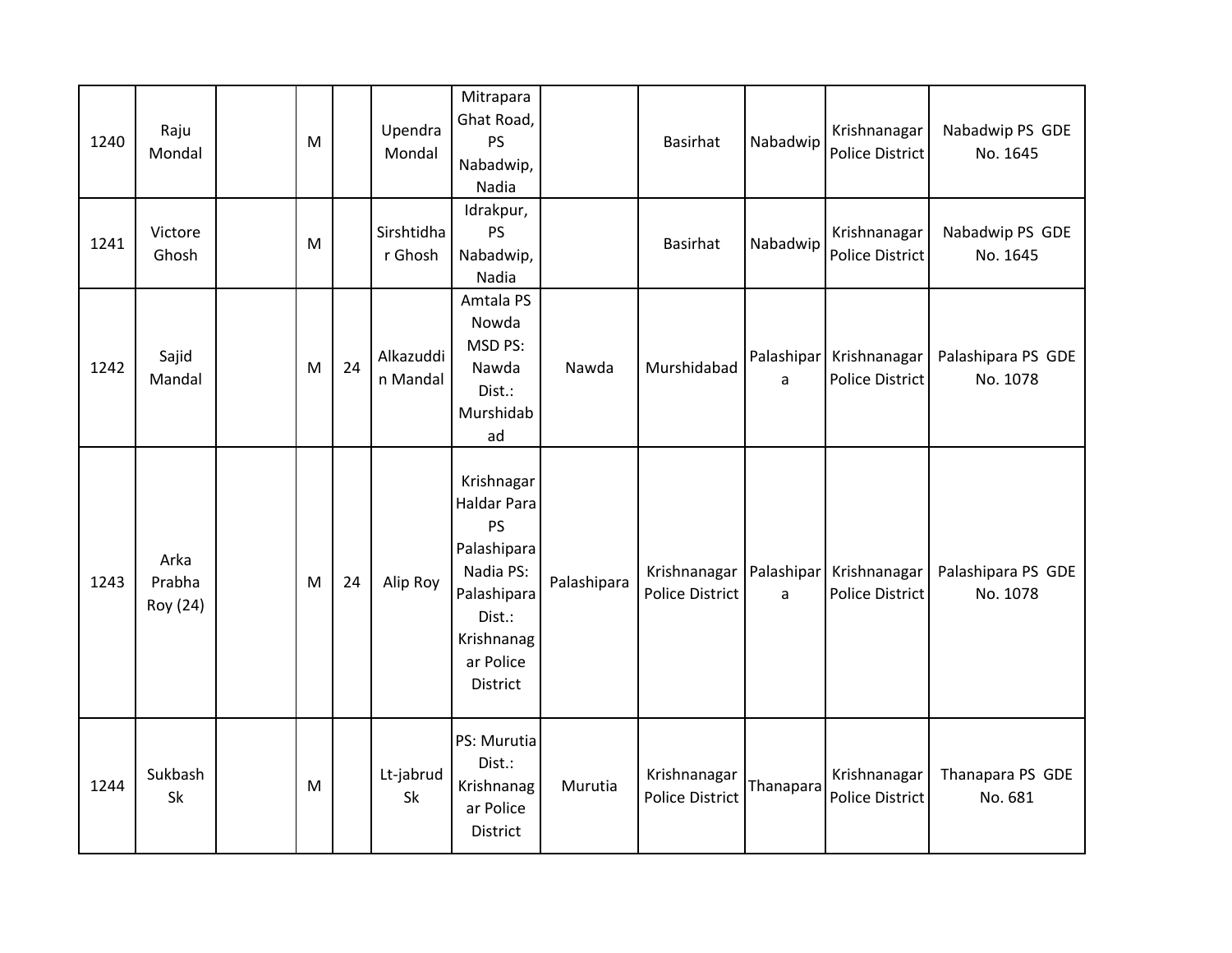| 1245 | Anarul<br>Hoque  | M | 38 | Abdul<br>Rakim Ali | Sukdebpur<br>PS: Tapan<br>Dist.:<br>Dakshin<br>Dinajpur   | Tapan    | Dakshin<br>Dinajpur | <b>Bamangol</b><br>a | Malda | Bamangola PS GDE<br>No. 427 |
|------|------------------|---|----|--------------------|-----------------------------------------------------------|----------|---------------------|----------------------|-------|-----------------------------|
| 1246 | Prosad<br>Barman | M | 22 | Kalipada<br>Barman | Baturlya<br>PS: Tapan<br>Dist.:<br>Dakshin<br>Dinajpur    | Tapan    | Dakshin<br>Dinajpur | Bamangol<br>a        | Malda | Bamangola PS GDE<br>No. 427 |
| 1247 | Rejaul<br>Hoque  | M | 42 | Yeasin Ali         | <b>Bheba PS:</b><br>Chanchal<br>Dist.:<br>Malda           | Chanchal | Malda               | Chanchal             | Malda | Chanchal PS GDE<br>No. 265  |
| 1248 | Selim<br>Humayun | M | 21 | Taub Ali           | Digha<br>bashatapur<br>PS:<br>Chanchal<br>Dist.:<br>Malda | Chanchal | Malda               | Chanchal             | Malda | Chanchal PS GDE<br>No. 265  |
| 1249 | Manbarul         | M | 23 | Najrul<br>Islam    | Galimpur<br>PS:<br>Chanchal<br>Dist.:<br>Malda            | Chanchal | Malda               | Chanchal             | Malda | Chanchal PS GDE<br>No. 265  |
| 1250 | Sanaul<br>Hoque  | M | 33 | Yeusin Ali         | Bheba PS:<br>Chanchal<br>Dist.:<br>Malda                  | Chanchal | Malda               | Chanchal             | Malda | Chanchal PS GDE<br>No. 265  |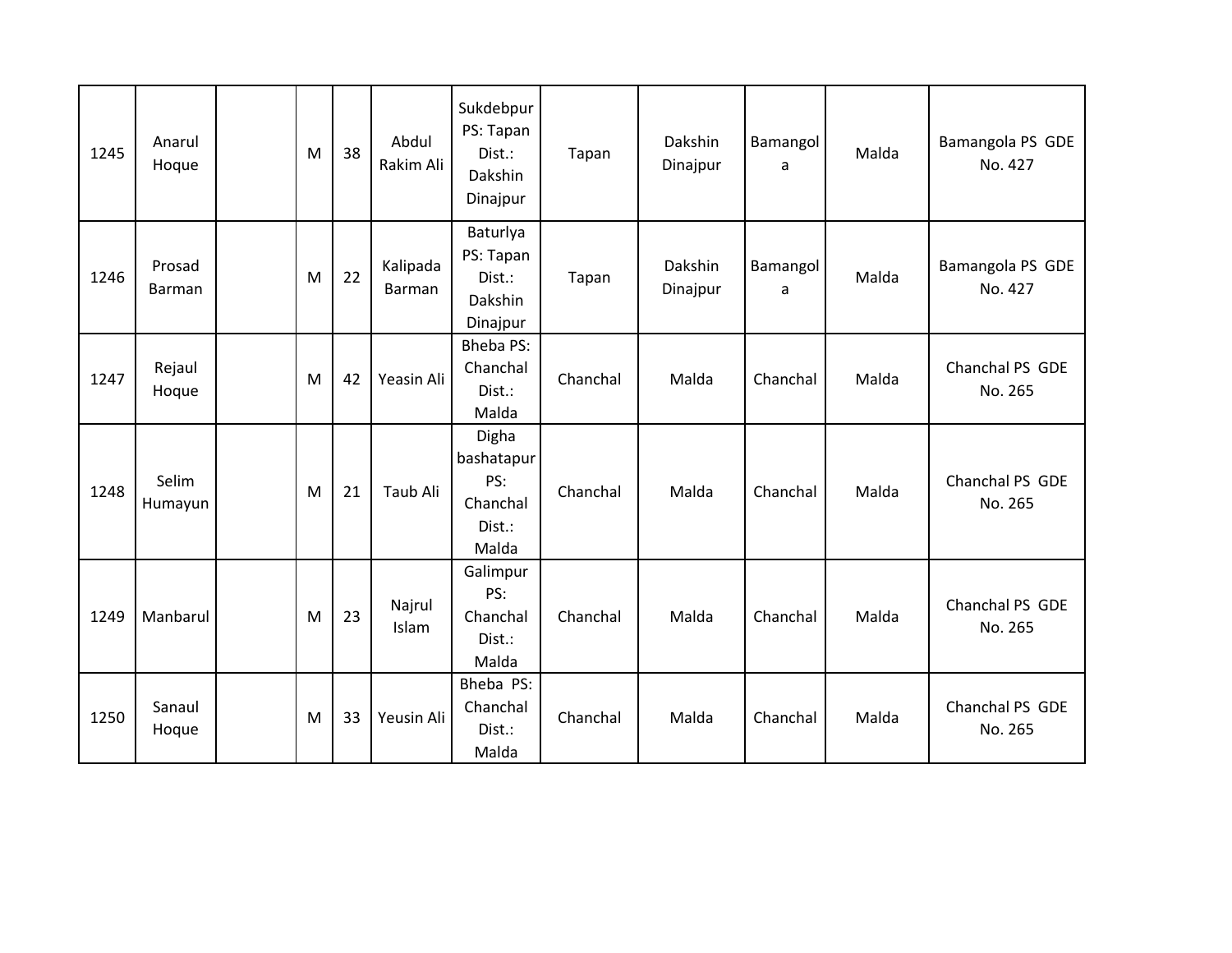| 1251 | Sadek Ali                | M | 65 | Lt. Tafajjal<br>Mandal     | Dagachh<br>PS:<br>Chanchal<br>Dist.:<br>Malda                           | Chanchal      | Malda | Chanchal         | Malda | Chanchal PS GDE<br>No. 256       |
|------|--------------------------|---|----|----------------------------|-------------------------------------------------------------------------|---------------|-------|------------------|-------|----------------------------------|
| 1252 | <b>Mrinal</b><br>Debnath | M | 34 | Dilip<br>Debnath           | <b>Bimaldas</b><br>Pally PS:<br>English<br>bazar Dist.:<br>Malda        | English bazar | Malda | English<br>bazar | Malda | English bazar PS GDE<br>No. 1542 |
| 1253 | Sudam<br>Das             | M | 37 | Late Anil<br>Das           | Krishnapall<br>y PS:<br>English<br>bazar Dist.:<br>Malda                | English bazar | Malda | English<br>bazar | Malda | English bazar PS GDE<br>No. 1542 |
| 1254 | Ajay<br>Kumar            | M | 40 | Sagar<br>Mohan<br>Bhandari | Mahananda<br>pally PS:<br>English<br>bazar Dist.:<br>Malda              | English bazar | Malda | English<br>bazar | Malda | English bazar PS GDE<br>No. 1542 |
| 1255 | Sankar<br>Das            | M | 50 | Late Bijay<br>Das          | Jhaljhalia<br>Type 01<br>Colony PS:<br>English<br>bazar Dist.:<br>Malda | English bazar | Malda | English<br>bazar | Malda | English bazar PS GDE<br>No. 1542 |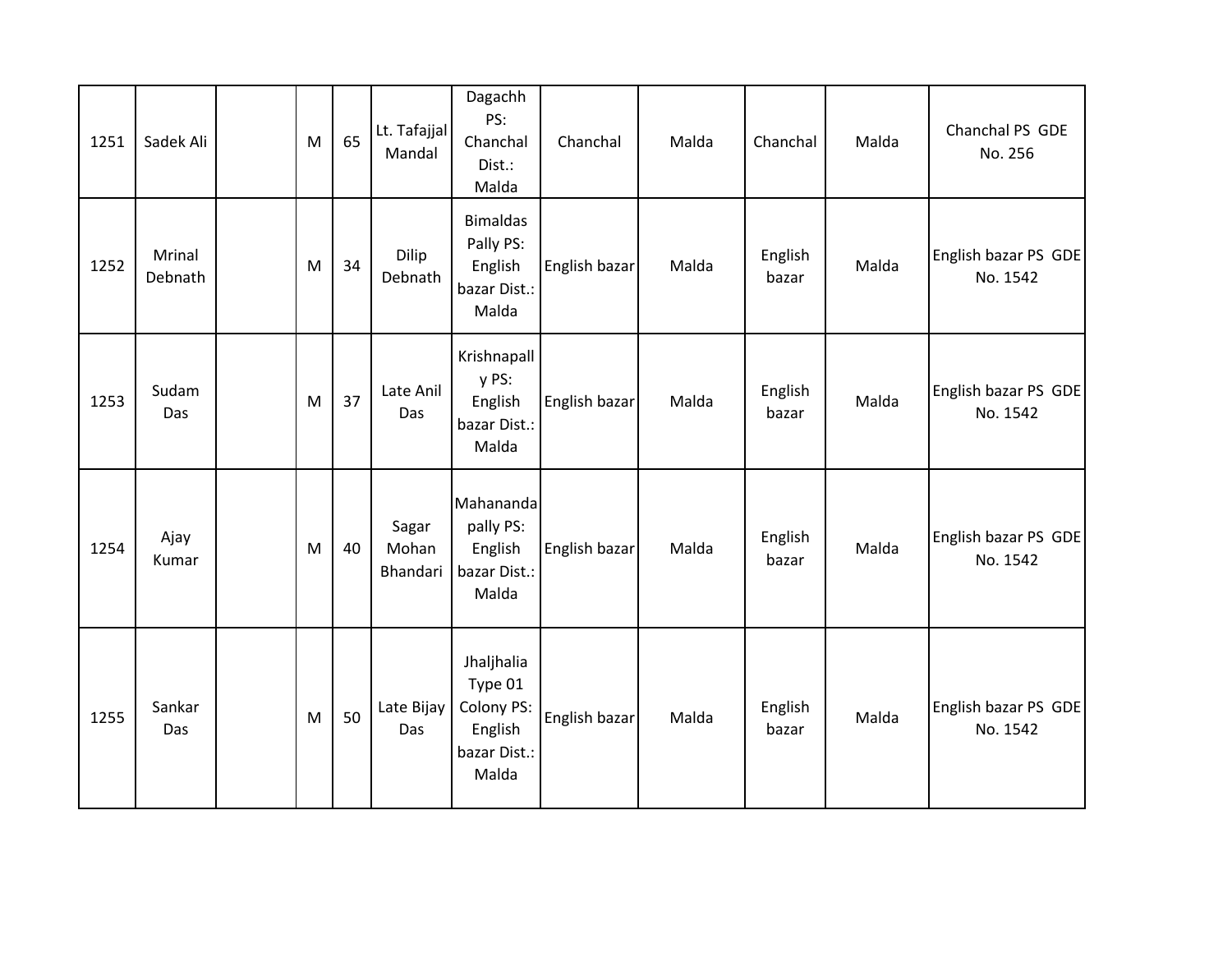| 1256 | Mohit<br>Dey       | M | 47 | Late<br><b>Hiralal</b><br>Dey | Jhaljhalia<br>PS: English<br>bazar Dist.:<br>Malda   | English bazar | Malda           | English<br>bazar          | Malda | English bazar PS GDE<br>No. 1542      |
|------|--------------------|---|----|-------------------------------|------------------------------------------------------|---------------|-----------------|---------------------------|-------|---------------------------------------|
| 1257 | Sunil<br>Poddar    | M | 46 | Sukdeb<br>Poddar              | Jhaljhalia<br>PS: English<br>bazar Dist.:<br>Malda   | English bazar | Malda           | English<br>bazar          | Malda | English bazar PS GDE<br>No. 1542      |
| 1258 | Rupendra<br>Sarkar | M | 27 | <b>Binay Kr</b><br>Sarkar     | Jhaljhalia<br>PS: English<br>bazar Dist.:<br>Malda   | English bazar | Malda           | English<br>bazar          | Malda | English bazar PS GDE<br>No. 1542      |
| 1259 | Shital<br>Sarkar   | M |    | Lt. Habu<br>Sarkar            | PS: English<br>bazar Dist.:<br>Malda                 | English bazar | Malda           | English<br>bazar<br>women | Malda | English bazar women<br>PS GDE No. 673 |
| 1260 | Kartik<br>Bala     | M | 32 | Naran Ch<br>Bala              | Jogonath<br>Colony PS<br>Gazole<br>District<br>Malda |               | Basirhat        | Gajole                    | Malda | Gajole PS GDE No.<br>1294             |
| 1261 | Santos<br>Mridha   | M | 48 | Sukya<br>Mridha               | Kadubari PS<br>Gazole<br><b>District</b><br>Malda    |               | <b>Basirhat</b> | Gajole                    | Malda | Gajole PS GDE No.<br>1294             |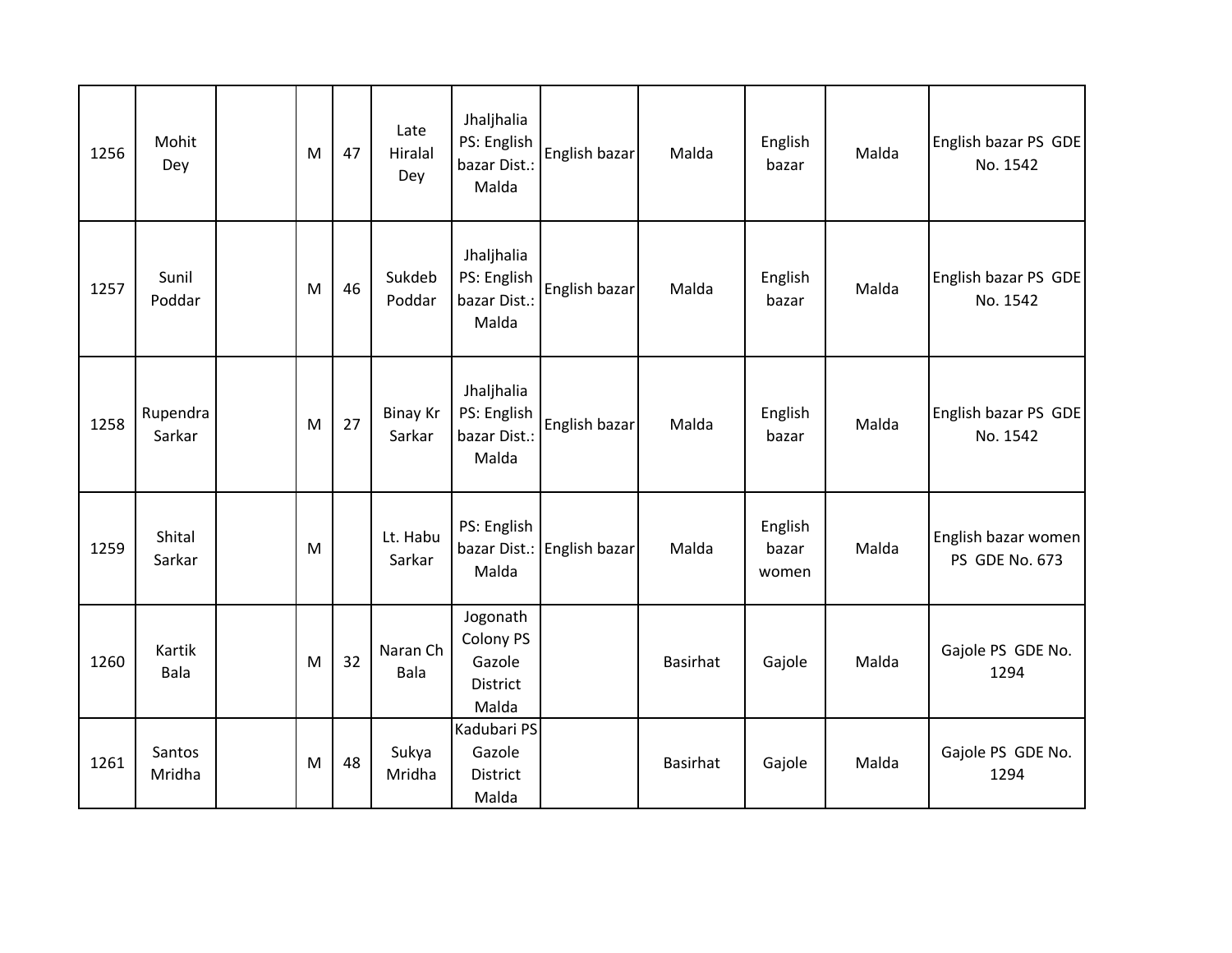| 1262 | Philip<br>Soren      | M | 26 | Lt Jarman<br>Soren           | PS:<br>Habibpur<br>Dist.:<br>Malda                         | Habibpur             | Malda | Habibpur             | Malda | Habibpur PS GDE<br>No. 716                 |
|------|----------------------|---|----|------------------------------|------------------------------------------------------------|----------------------|-------|----------------------|-------|--------------------------------------------|
| 1263 | Ram Das              | M | 46 | Lt Dhiren<br>Das             | PS:<br>Habibpur<br>Dist.:<br>Malda                         | Habibpur             | Malda | Habibpur             | Malda | Habibpur PS GDE<br>No. 716                 |
| 1264 | Krishna<br>Singha    | M | 32 | Sachin<br>Singha             | PS:<br>Habibpur<br>Dist.:<br>Malda                         | Habibpur             | Malda | Habibpur             | Malda | Habibpur PS GDE<br>No. 716                 |
| 1265 | Sanjoy<br>Jha        | M |    | Lt<br>Dasharath<br>Jha       | PS:<br>Habibpur<br>Dist.:<br>Malda                         | Habibpur             | Malda | Habibpur             | Malda | Habibpur PS GDE<br>No. 716                 |
| 1266 | Goutam<br>Mandal     | M | 41 | Lt<br>Sahadeb<br>Mandal      | PS:<br>Habibpur<br>Dist.:<br>Malda                         | Habibpur             | Malda | Habibpur             | Malda | Habibpur PS GDE<br>No. 716                 |
| 1267 | Dipu Roy             | M | 38 | Gopal Roy                    | PS:<br>Habibpur<br>Dist.:<br>Malda                         | Habibpur             | Malda | Habibpur             | Malda | Habibpur PS GDE<br>No. 716                 |
| 1268 | Chandan<br>Mandal    | M | 43 | Lt Haren<br>Mandal           | PS:<br>Habibpur<br>Dist.:<br>Malda                         | Habibpur             | Malda | Habibpur             | Malda | Habibpur PS GDE<br>No. 716                 |
| 1269 | Amar<br><b>Baidh</b> | M |    | <b>Birua</b><br><b>Baidh</b> | Ramnagar<br>PS:<br>Harishchan<br>drapur<br>Dist.:<br>Malda | Harishchand<br>rapur | Malda | Harishcha<br>ndrapur | Malda | Harishchandrapur PS<br><b>GDE No. 1104</b> |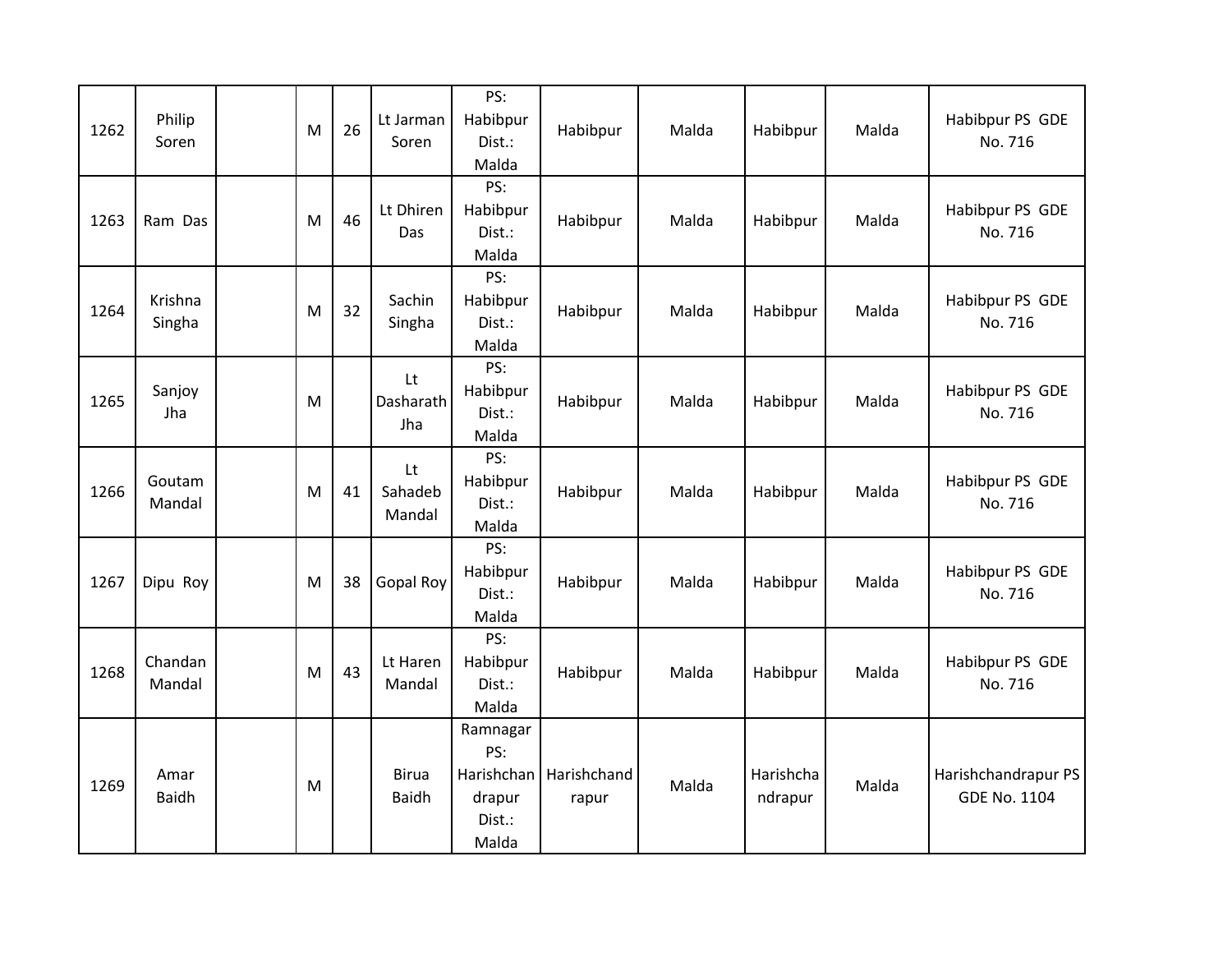| 1270 | Askar Ali         | M |    | Afsar Ali             | Kawamari<br>PS:<br>Harishchan<br>drapur<br>Dist.:<br>Malda | Harishchand<br>rapur | Malda | Harishcha<br>ndrapur | Malda | Harishchandrapur PS<br><b>GDE No. 1104</b> |
|------|-------------------|---|----|-----------------------|------------------------------------------------------------|----------------------|-------|----------------------|-------|--------------------------------------------|
| 1271 | Faruk<br>Abdulla  | M |    | Md<br>Sajeman         | Kawamari<br>PS:<br>Harishchan<br>drapur<br>Dist.:<br>Malda | Harishchand<br>rapur | Malda | Harishcha<br>ndrapur | Malda | Harishchandrapur PS<br><b>GDE No. 1104</b> |
| 1272 | Suman<br>Manjhi   | M | 24 | Ram<br>Manjhi         | Bangalgram<br>PS:<br>Manickchak<br>Dist.:<br>Malda         | Manickchak           | Malda | Manickch<br>ak       | Malda | Manickchak PS GDE<br>No. 1013              |
| 1273 | Bachchu<br>Manjhi | M | 25 | Lt-nitai<br>Manjhi    | Bangalgram<br>PS:<br>Manickchak<br>Dist.:<br>Malda         | Manickchak           | Malda | Manickch<br>ak       | Malda | Manickchak PS GDE<br>No. 1013              |
| 1274 | Asish<br>Ghosh    | M | 23 | <b>Bibek</b><br>Ghosh | Nawada PS:<br>Manickchak<br>Dist.:<br>Malda                | Manickchak           | Malda | Manickch<br>ak       | Malda | Manickchak PS GDE<br>No. 1013              |
| 1275 | Krishna<br>Roy    | M | 18 | Shampal<br>Roy        | Hazaripara<br>PS:<br>Manickchak<br>Dist.:<br>Malda         | Manickchak           | Malda | Manickch<br>ak       | Malda | Manickchak PS GDE<br>No. 1013              |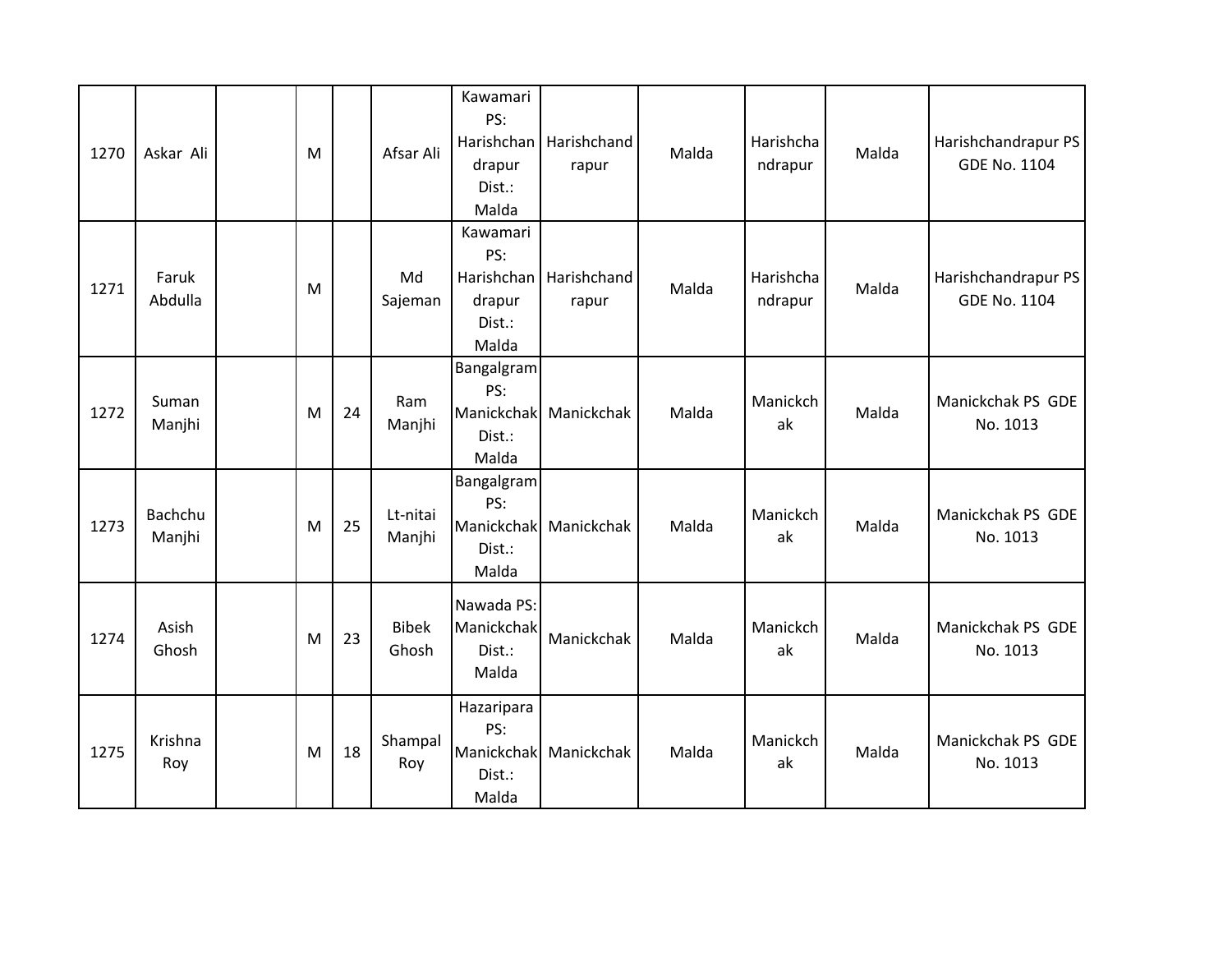| 1276 | Jalim<br>Chowdhur<br>у | M | 40 | Lt-Ram<br><b>Balack</b><br>Chowdhur<br>y | Shibantola<br>Bandh PS:<br>Manickchak<br>Dist.:<br>Malda                                                   | Manickchak | Malda | Manickch<br>ak | Malda | Manickchak PS GDE<br>No. 1013 |
|------|------------------------|---|----|------------------------------------------|------------------------------------------------------------------------------------------------------------|------------|-------|----------------|-------|-------------------------------|
| 1277 | Parimal<br>Mandal      | M | 28 | Chhedu<br>Mandal                         | Sahapur,<br>Chhatianm<br>ore,<br>Mandalpar<br>a PS:<br>Oldmalda<br>Dist.:<br>Malda                         | Oldmalda   | Malda | Oldmalda       | Malda | Oldmalda PS GDE<br>No. 882    |
| 1278 | Sanchit<br>Mandal      | M | 47 | Lt Nibaran<br>Mandal                     | Bhabanipur<br>, PS -<br>Farakka,<br>$A/P -$<br>Sahapur,<br>Chhatianm<br>PS:<br>Oldmalda<br>Dist.:<br>Malda | Oldmalda   | Malda | Oldmalda       | Malda | Oldmalda PS GDE<br>No. 882    |
| 1279 | Rana Das               | M | 33 | Ranjan<br>Kumar<br>Das                   | Mangalbari<br>Mirjapurgh<br>at, Nchu<br>Angsha PS:<br>Oldmalda<br>Dist.:<br>Malda                          | Oldmalda   | Malda | Oldmalda       | Malda | Oldmalda PS GDE<br>No. 882    |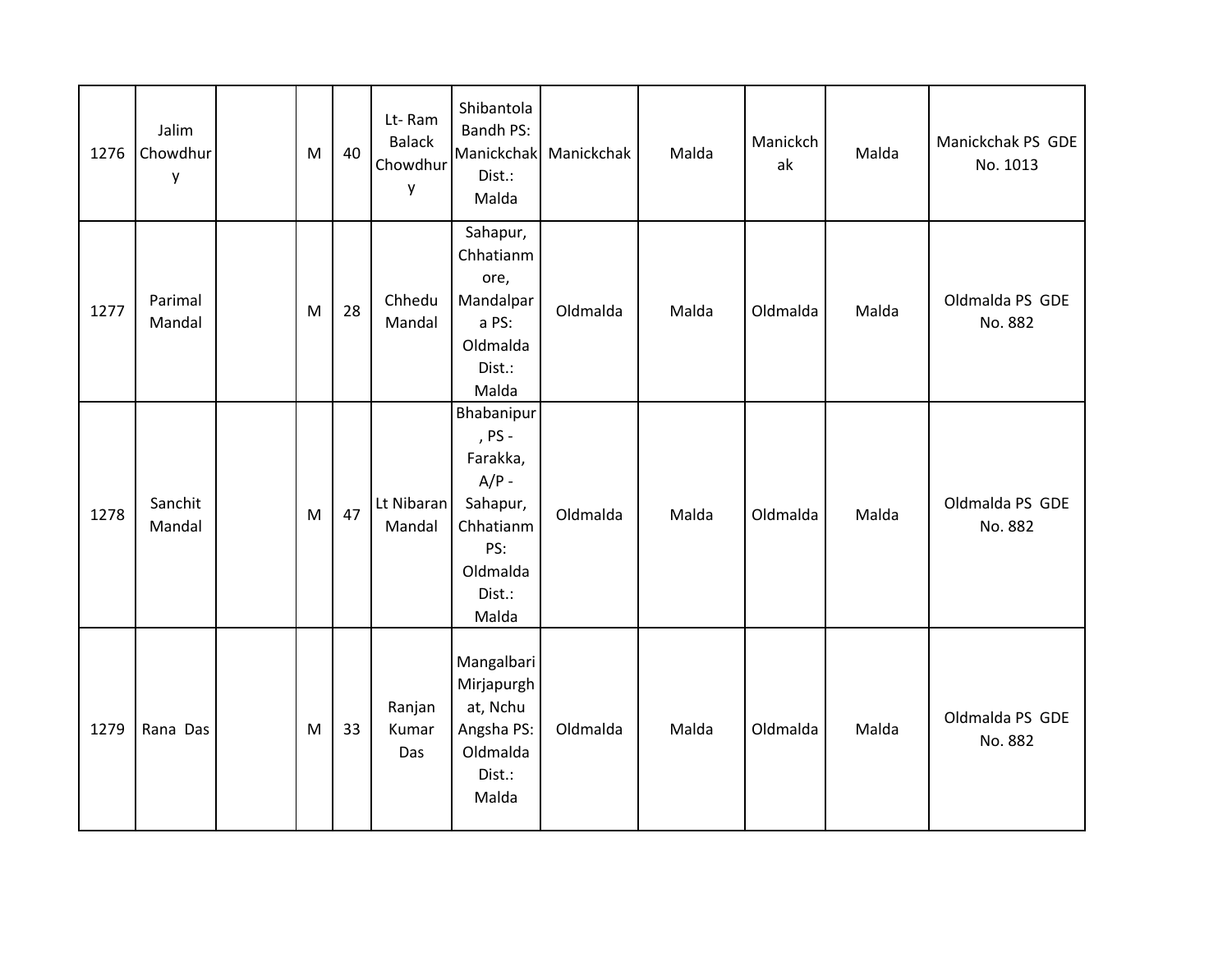| 1280 | Animesh<br>Chakrabor<br>ty | M | 52 | Lt<br>Manindra<br>Nath<br>Chakrabor<br>ty | Bachamari<br>Govt.<br>Colony PS:<br>Oldmalda<br>Dist.:<br>Malda                                   | Oldmalda | Malda       | Oldmalda | Malda       | Oldmalda PS GDE<br>No. 883  |
|------|----------------------------|---|----|-------------------------------------------|---------------------------------------------------------------------------------------------------|----------|-------------|----------|-------------|-----------------------------|
| 1281 | Samsu Sk                   | M | 65 | Lt Hamid<br>Sk                            | Mangalbari<br>Khairatipar<br>a PS:<br>Oldmalda<br>Dist.:<br>Malda                                 | Oldmalda | Malda       | Oldmalda | Malda       | Oldmalda PS GDE<br>No. 883  |
| 1282 | Majharul<br>Islam          | M | 24 | Lt Taiyab<br>Ali                          | Islampur<br>PS:<br>Pukhuria<br>Dist.:<br>Malda                                                    | Pukhuria | Malda       | Pukhuria | Malda       | Pukhuria PS GDE No.<br>868  |
| 1283 | Ansarul<br>Hoque           | M | 27 | Abdul<br>Touf                             | Islampur<br>PS:<br>Pukhuria<br>Dist.:<br>Malda                                                    | Pukhuria | Malda       | Pukhuria | Malda       | Pukhuria PS GDE No.<br>868  |
| 1284 | Md Ilam<br>Sk              | M | 44 | S/O<br>Mkched<br>Sk                       | Jhunka, PS.<br>Beldanga,<br>Dist.<br>Mirshidaba<br>d PS:<br>Beldanga<br>Dist.:<br>Murshidab<br>ad | Beldanga | Murshidabad | Beldanga | Murshidabad | Beldanga PS GDE<br>No. 1141 |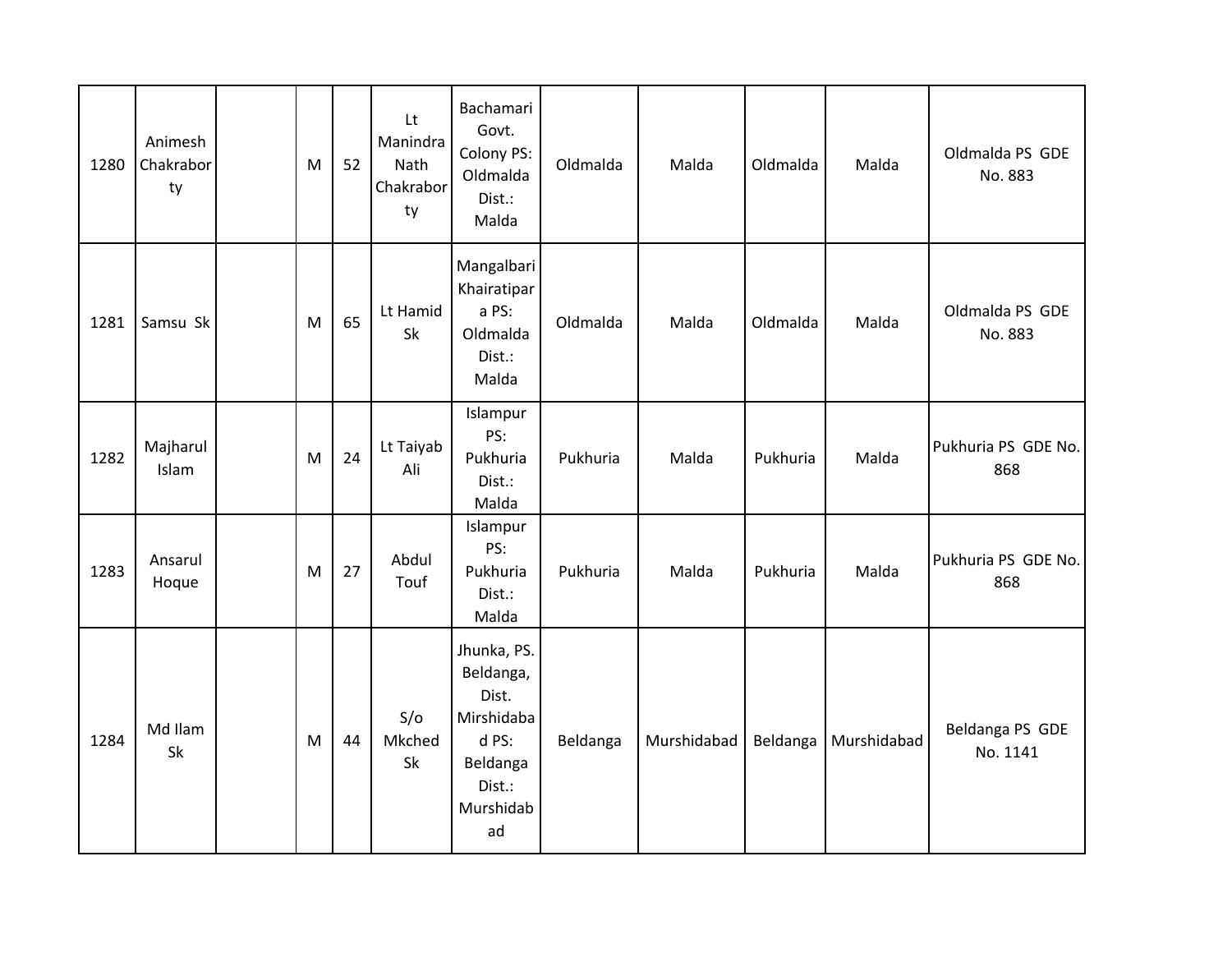| 1285 | Sultan<br>Islam | M | 18 | S/O<br>Machidul<br>Islam | Najrulpally<br>Ward<br>No.01, PS.<br>Beldanga,<br>Dist. Mirshi<br>PS:<br>Beldanga<br>Dist.:<br>Murshidab<br>ad     | Beldanga          | Murshidabad | Beldanga       | Murshidabad            | Beldanga PS GDE<br>No. 1141   |
|------|-----------------|---|----|--------------------------|--------------------------------------------------------------------------------------------------------------------|-------------------|-------------|----------------|------------------------|-------------------------------|
| 1286 | Matibur<br>Sk   | M | 44 | $S/O$ Lt.<br>Jaber Sk    | Beldanga<br>Ashrampar<br>a, PS.<br>Beldanga,<br>Dist.<br>Mirshidab<br>PS:<br>Beldanga<br>Dist.:<br>Murshidab<br>ad | Beldanga          | Murshidabad |                | Beldanga   Murshidabad | Beldanga PS GDE<br>No. 1141   |
| 1287 | Mithun<br>Ray   | M |    | Meghu<br>Roy             | PS:<br>Berhampor<br>e Dist.:<br>Murshidab<br>ad                                                                    | Berhampore        | Murshidabad | Berhampo<br>re | Murshidabad            | Berhampore PS GDE<br>No. 1679 |
| 1288 | Sanat Pal       | M |    | Kalipada<br>Pal          | PS:<br>Berhampor<br>e Dist.:<br>Murshidab<br>ad                                                                    | <b>Berhampore</b> | Murshidabad | Berhampo<br>re | Murshidabad            | Berhampore PS GDE<br>No. 1679 |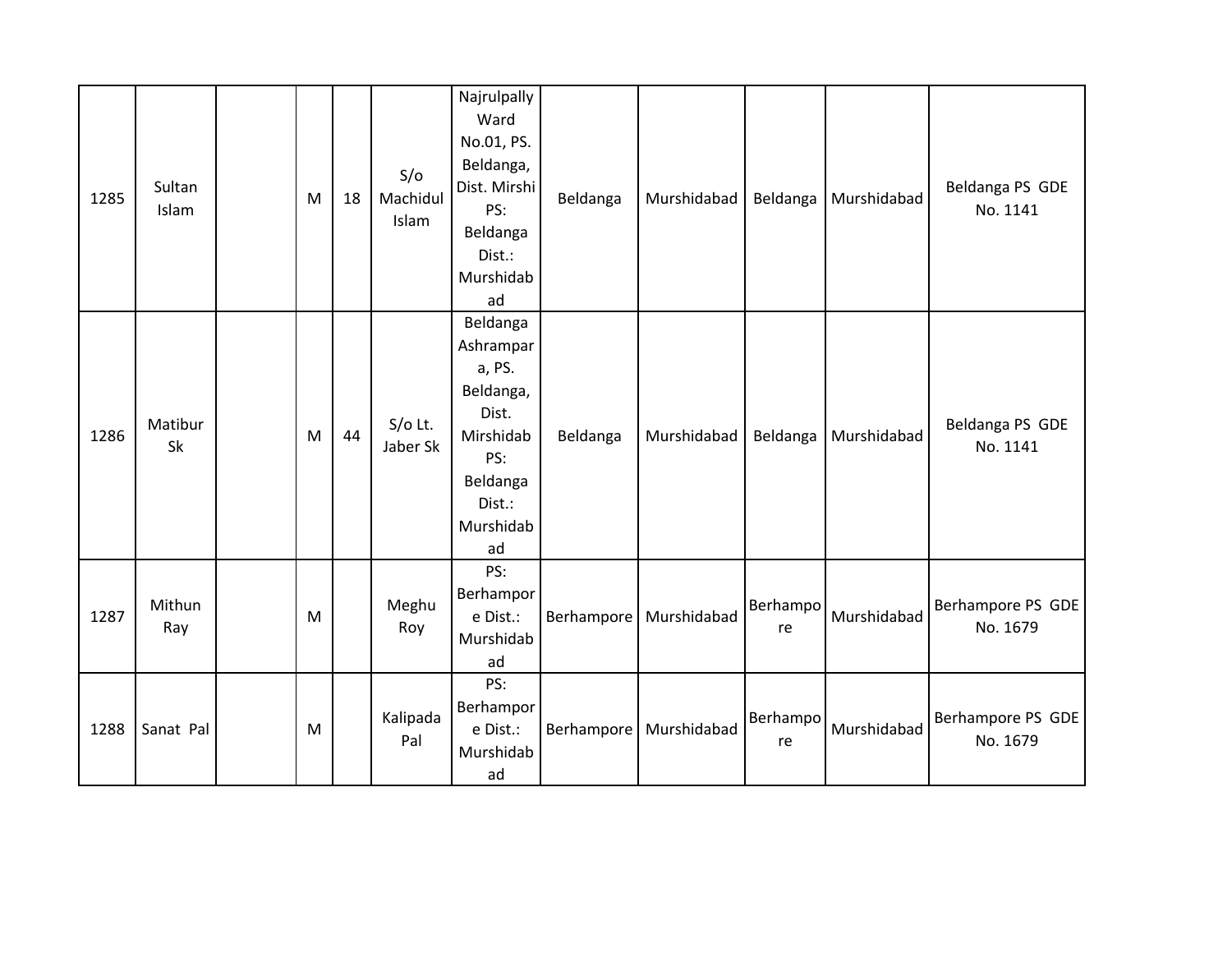| 1289 | Nayan<br>Hazra     | M | Vorot<br>Hazra    | PS:<br>Berhampor<br>e Dist.:<br>Murshidab<br>ad |                   | Berhampore   Murshidabad | Berhampo<br>re | Murshidabad | Berhampore PS GDE<br>No. 1679 |
|------|--------------------|---|-------------------|-------------------------------------------------|-------------------|--------------------------|----------------|-------------|-------------------------------|
| 1290 | Arpon<br>Mondal    | M | Sushil<br>Mondal  | PS:<br>Berhampor<br>e Dist.:<br>Murshidab<br>ad |                   | Berhampore   Murshidabad | Berhampo<br>re | Murshidabad | Berhampore PS GDE<br>No. 1679 |
| 1291 | Shibnath<br>Mondal | M | Mannu<br>Mondal   | PS:<br>Berhampor<br>e Dist.:<br>Murshidab<br>ad | <b>Berhampore</b> | Murshidabad              | Berhampo<br>re | Murshidabad | Berhampore PS GDE<br>No. 1679 |
| 1292 | Sosthi<br>Mondal   | M | Saranon<br>Mondal | PS:<br>Berhampor<br>e Dist.:<br>Murshidab<br>ad |                   | Berhampore   Murshidabad | Berhampo<br>re | Murshidabad | Berhampore PS GDE<br>No. 1679 |
| 1293 | Nidhan<br>Hazra    | M | Ananda<br>Hazra   | PS:<br>Berhampor<br>e Dist.:<br>Murshidab<br>ad | Berhampore        | Murshidabad              | Berhampo<br>re | Murshidabad | Berhampore PS GDE<br>No. 1679 |
| 1294 | Ratan Roy          | M | Rampda<br>Roy     | PS:<br>Berhampor<br>e Dist.:<br>Murshidab<br>ad |                   | Berhampore   Murshidabad | Berhampo<br>re | Murshidabad | Berhampore PS GDE<br>No. 1679 |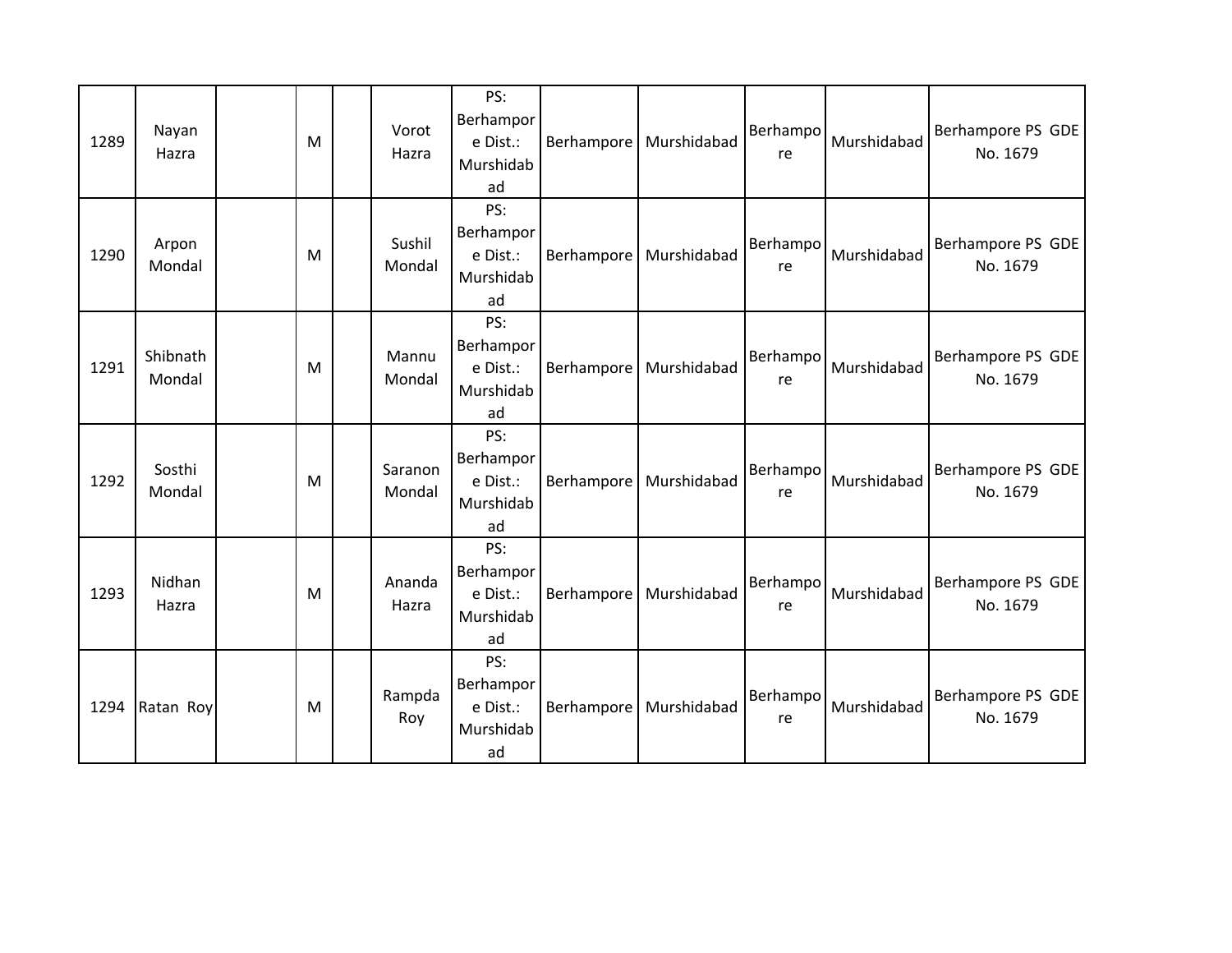| 1295 | Utpal<br>Mondal       | M | Nishapati<br>Mondal | PS:<br>Berhampor<br>e Dist.:<br>Murshidab<br>ad |                   | Berhampore   Murshidabad | Berhampo<br>re | Murshidabad | Berhampore PS GDE<br>No. 1679 |
|------|-----------------------|---|---------------------|-------------------------------------------------|-------------------|--------------------------|----------------|-------------|-------------------------------|
| 1296 | Mrithunjo<br>y Saha   | M | Prasanta<br>Saha    | PS:<br>Berhampor<br>e Dist.:<br>Murshidab<br>ad |                   | Berhampore   Murshidabad | Berhampo<br>re | Murshidabad | Berhampore PS GDE<br>No. 1679 |
| 1297 | Buddhyad<br>eb Halder | M | Kalipada<br>Halder  | PS:<br>Berhampor<br>e Dist.:<br>Murshidab<br>ad | <b>Berhampore</b> | Murshidabad              | Berhampo<br>re | Murshidabad | Berhampore PS GDE<br>No. 1679 |
| 1298 | Sidhyeswa<br>r Roy    | M | Biswanath<br>Roy    | PS:<br>Berhampor<br>e Dist.:<br>Murshidab<br>ad |                   | Berhampore   Murshidabad | Berhampo<br>re | Murshidabad | Berhampore PS GDE<br>No. 1679 |
| 1299 | Rajesh Sk             | M | Safi Sk             | PS:<br>Berhampor<br>e Dist.:<br>Murshidab<br>ad | Berhampore        | Murshidabad              | Berhampo<br>re | Murshidabad | Berhampore PS GDE<br>No. 1679 |
| 1300 | Rahul Sk              | M | Khalek Sk           | PS:<br>Berhampor<br>e Dist.:<br>Murshidab<br>ad |                   | Berhampore   Murshidabad | Berhampo<br>re | Murshidabad | Berhampore PS GDE<br>No. 1679 |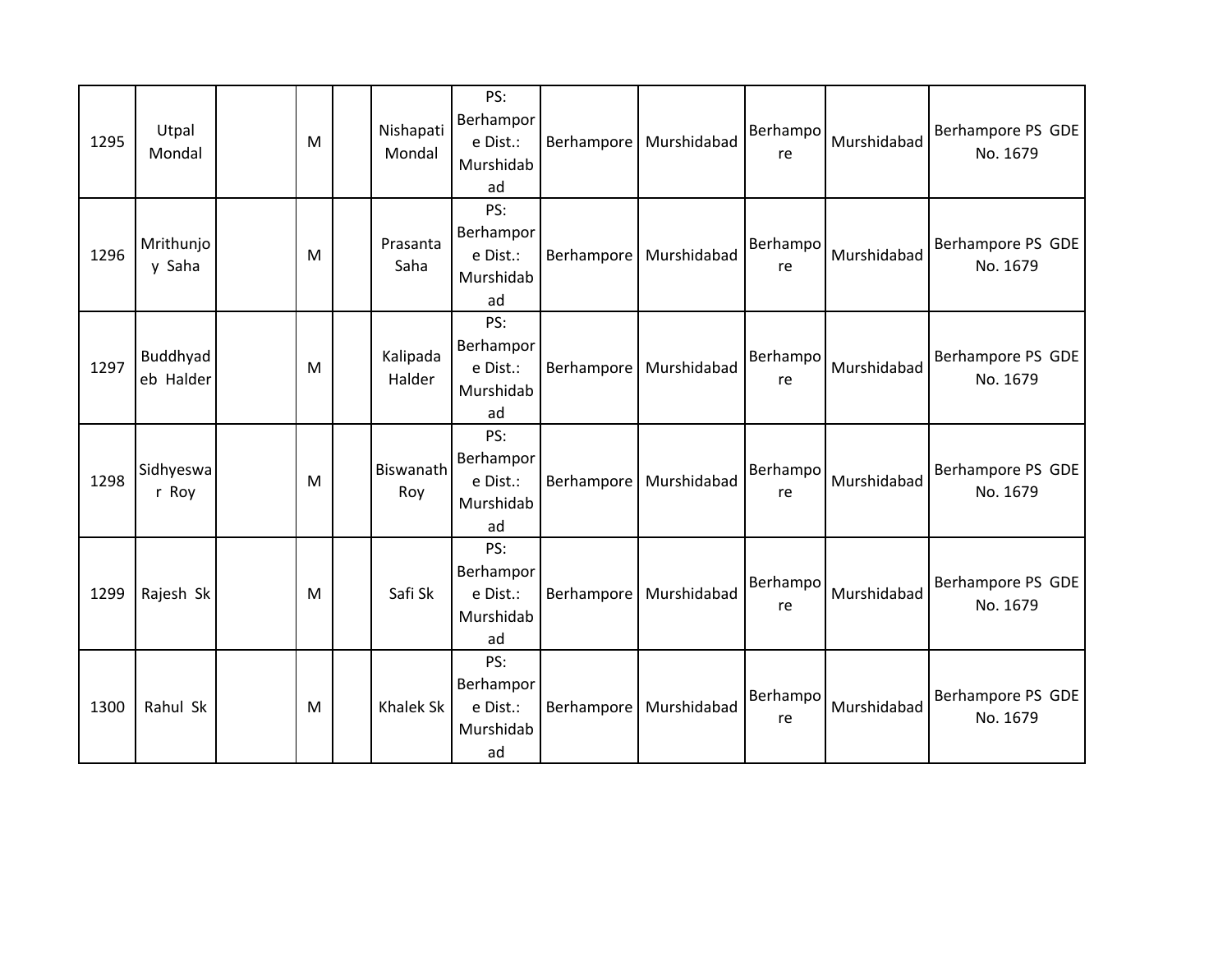| 1301 | Chhotu<br>Hazra    | M |    | Kishor<br>Hazra      | PS:<br>Berhampor<br>e Dist.:<br>Murshidab<br>ad          | Berhampore                   | Murshidabad | Berhampo<br>re   | Murshidabad | Berhampore PS GDE<br>No. 1679          |
|------|--------------------|---|----|----------------------|----------------------------------------------------------|------------------------------|-------------|------------------|-------------|----------------------------------------|
| 1302 | Abdul<br>Rajjak    | M | 50 | Ekramul<br><b>Sk</b> | Orahar PS:<br>Bhagawang<br>ola Dist.:<br>Murshidab<br>ad | Bhagawango<br>la             | Murshidabad | Bhagawan<br>gola | Murshidabad | Bhagawangola PS<br><b>GDE No. 1144</b> |
| 1303 | Mijanur<br>Rahaman | M | 40 | Jakimuddi<br>n Sk    | Orahar PS:<br>Bhagawang<br>ola Dist.:<br>Murshidab<br>ad | Bhagawango<br>la             | Murshidabad | Bhagawan<br>gola | Murshidabad | Bhagawangola PS<br><b>GDE No. 1144</b> |
| 1304 | Milon<br>Islam     | M | 31 | Majrul<br>Shah       | Rambagh<br>PS:<br>ola Dist.:<br>Murshidab<br>ad          | Bhagawang Bhagawango<br>la   | Murshidabad | Bhagawan<br>gola | Murshidabad | Bhagawangola PS<br><b>GDE No. 1140</b> |
| 1305 | Laltu<br>Mahalder  | M | 25 | Mojibur<br>Mahalder  | Rambagh<br>PS:<br>ola Dist.:<br>Murshidab<br>ad          | Bhagawang Bhagawango<br>la   | Murshidabad | Bhagawan<br>gola | Murshidabad | Bhagawangola PS<br>GDE No. 1140        |
| 1306 | Rinku<br>Mahalder  | M | 20 | Naj<br>Mahmma<br>d   | Rambagh<br>PS:<br>ola Dist.:<br>Murshidab<br>ad          | Bhagawang   Bhagawango<br>la | Murshidabad | Bhagawan<br>gola | Murshidabad | Bhagawangola PS<br><b>GDE No. 1140</b> |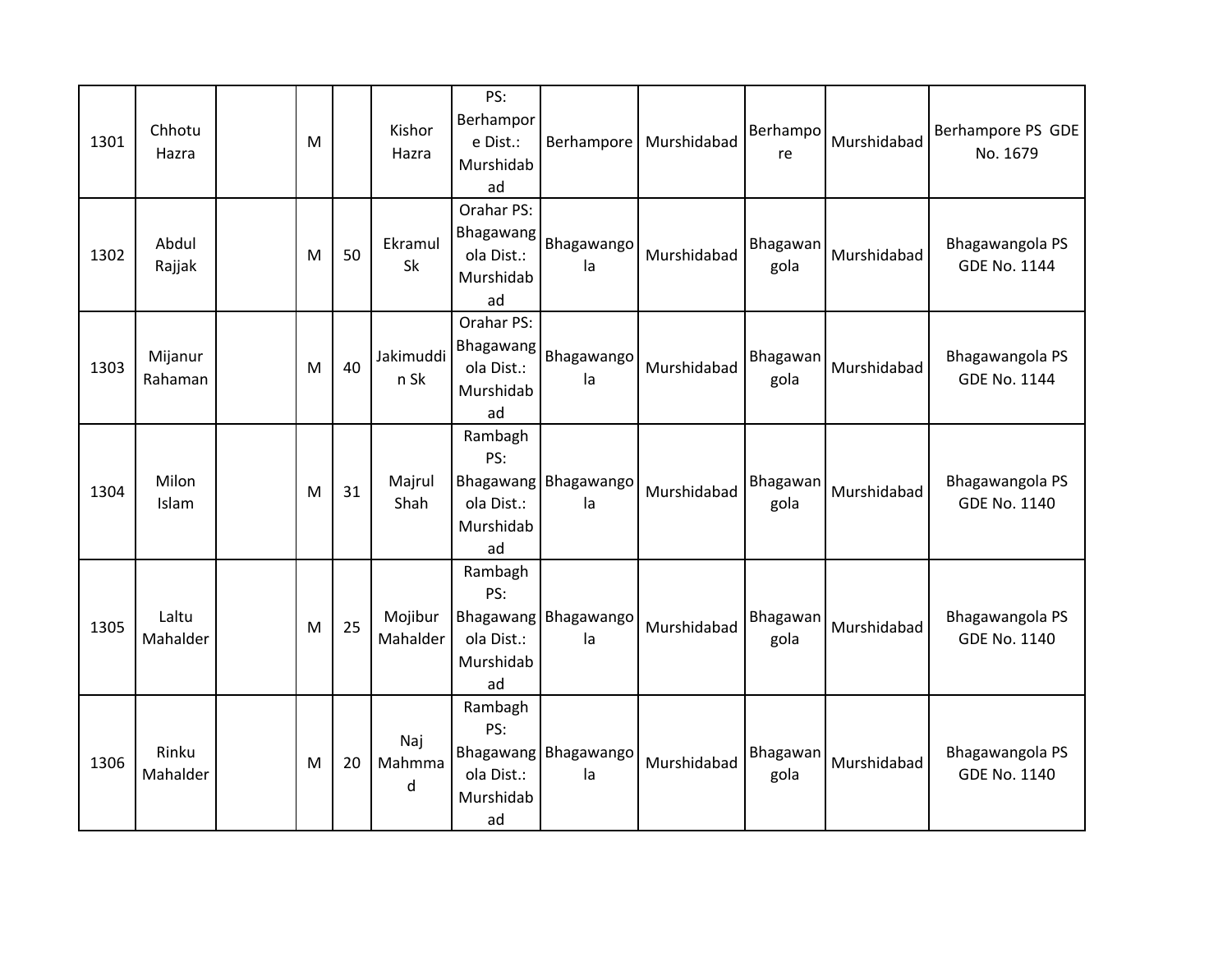| 1307 | Rafikul Sk            | M | Lalu Sk        | Angarpur<br>PS:<br>Bharatpur<br>Dist.:<br>Murshidab<br>ad | Bharatpur | Murshidabad   Bharatpur | Murshidabad | <b>Bharatpur PS GDE</b><br>No. 990 |
|------|-----------------------|---|----------------|-----------------------------------------------------------|-----------|-------------------------|-------------|------------------------------------|
| 1308 | Dhiru Sk              | M | Rahim Sk       | Angarpur<br>PS:<br>Bharatpur<br>Dist.:<br>Murshidab<br>ad | Bharatpur | Murshidabad   Bharatpur | Murshidabad | <b>Bharatpur PS GDE</b><br>No. 990 |
| 1309 | Ajijul Sk             | M | Firoj Sk       | ANGARPUR<br>PS:<br>Bharatpur<br>Dist.:<br>Murshidab<br>ad | Bharatpur | Murshidabad   Bharatpur | Murshidabad | <b>Bharatpur PS GDE</b><br>No. 990 |
| 1310 | Id<br>Mohamm<br>ad Sk | M | Joinoddi<br>Sk | Angarpur<br>PS:<br>Bharatpur<br>Dist.:<br>Murshidab<br>ad | Bharatpur | Murshidabad Bharatpur   | Murshidabad | <b>Bharatpur PS GDE</b><br>No. 990 |
| 1311 | Bapi `Sk              | M | Idrish Sk      | Talgram PS:<br>Bharatpur<br>Dist.:<br>Murshidab<br>ad     | Bharatpur | Murshidabad   Bharatpur | Murshidabad | <b>Bharatpur PS GDE</b><br>No. 990 |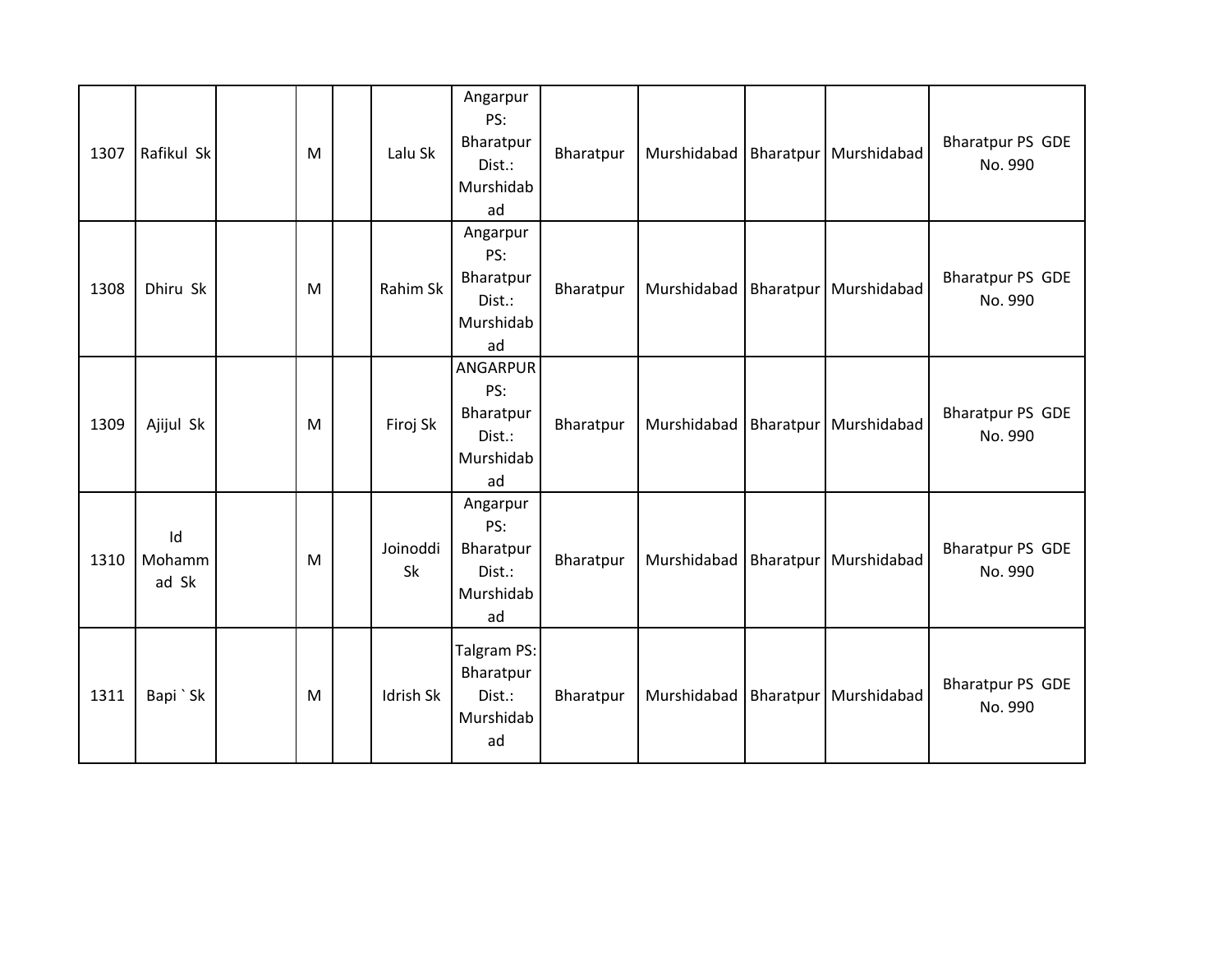| 1312 | Angur Sk            | M | Lt Maju Sk                | Sijgram<br>Chowdhori<br>para PS:<br>Bharatpur<br>Dist.:<br>Murshidab<br>ad | Bharatpur | Murshidabad   Bharatpur |               | Murshidabad | <b>Bharatpur PS GDE</b><br>No. 971 |
|------|---------------------|---|---------------------------|----------------------------------------------------------------------------|-----------|-------------------------|---------------|-------------|------------------------------------|
| 1313 | Md<br>Sahanewa<br>z |   | Lt.<br>Mohamm<br>ed<br>as | Kuli PS:<br><b>Burwan</b><br>Dist.:<br>Khodanew Murshidab<br>ad            | Burwan    | Murshidabad             | Burwan        | Murshidabad | Burwan PS GDE No.<br>1020          |
| 1314 | Prosenjit<br>Ghosh  |   | Ajoy<br>Ghosh             | Fatepur PS:<br>Burwan<br>Dist.:<br>Murshidab<br>ad                         | Burwan    | Murshidabad             | Burwan        | Murshidabad | Burwan PS GDE No.<br>1020          |
| 1315 | Mithun<br>Das       |   | Samar Das                 | Fatepur PS:<br><b>Burwan</b><br>Dist.:<br>Murshidab<br>ad                  | Burwan    | Murshidabad             | <b>Burwan</b> | Murshidabad | Burwan PS GDE No.<br>1032          |
| 1316 | Dhiraj Das          |   | Makhan<br>Das             | Fatepur PS:<br>Burwan<br>Dist.:<br>Murshidab<br>ad                         | Burwan    | Murshidabad             | Burwan        | Murshidabad | Burwan PS GDE No.<br>1032          |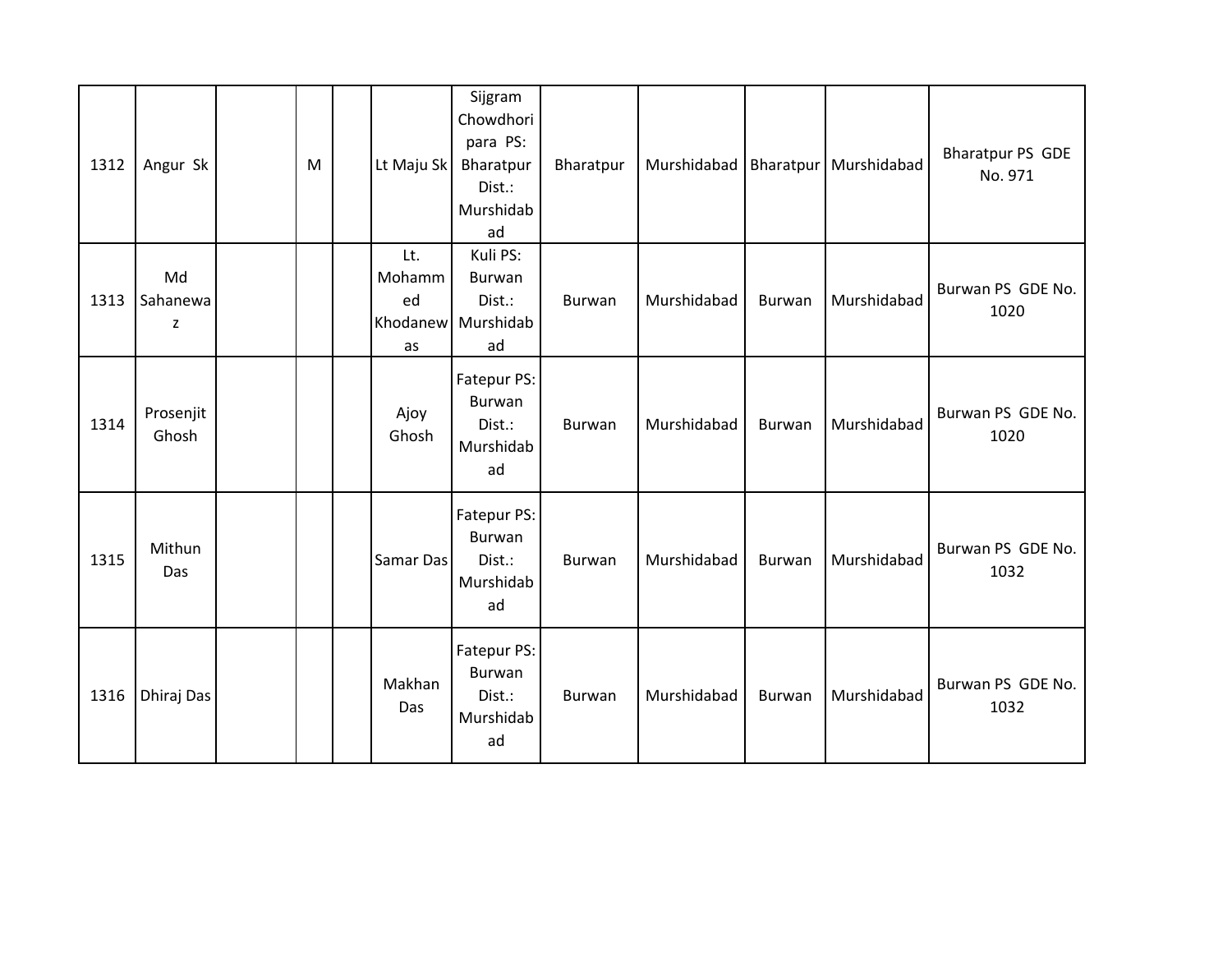| 1317 | Saddam<br>Sardar   | M | 28 | Ismail<br>Sardar     | Girinagar<br>PS:<br>Daulatabad<br>Dist.:<br>Murshidab<br>ad     | Daulatabad      | Murshidabad | Daulataba<br>d | Murshidabad | Daulatabad PS GDE<br>No. 838 |
|------|--------------------|---|----|----------------------|-----------------------------------------------------------------|-----------------|-------------|----------------|-------------|------------------------------|
| 1318 | Debu<br>Paharia    | M | 56 | Lt. Sonai<br>Paharia | Khamarpar<br>a PS:<br>Murshidab<br>ad Dist.:<br>Murshidab<br>ad | Murshidaba<br>d | Murshidabad | Daulataba<br>d | Murshidabad | Daulatabad PS GDE<br>No. 838 |
| 1319 | Minarul<br>Malitha |   | 35 | Khajmat<br>Malitha   | PS: Domkal<br>Dist.:<br>Murshidab<br>ad                         | Domkal          | Murshidabad | Domkal         | Murshidabad | Domkal PS GDE No.<br>1289    |
| 1320 | Sofikul<br>Malitha |   | 25 | Asan<br>Malitha      | PS: Domkal<br>Dist.:<br>Murshidab<br>ad                         | Domkal          | Murshidabad | Domkal         | Murshidabad | Domkal PS GDE No.<br>1289    |
| 1321 | Jahangir<br>Mondal |   | 40 | Adut<br>Mondal       | PS: Domkal<br>Dist.:<br>Murshidab<br>ad                         | Domkal          | Murshidabad | Domkal         | Murshidabad | Domkal PS GDE No.<br>1289    |
| 1322 | Nasir<br>Mondal    |   | 45 | Faratulla<br>Mondal  | PS: Domkal<br>Dist.:<br>Murshidab<br>ad                         | Domkal          | Murshidabad | Domkal         | Murshidabad | Domkal PS GDE No.<br>1289    |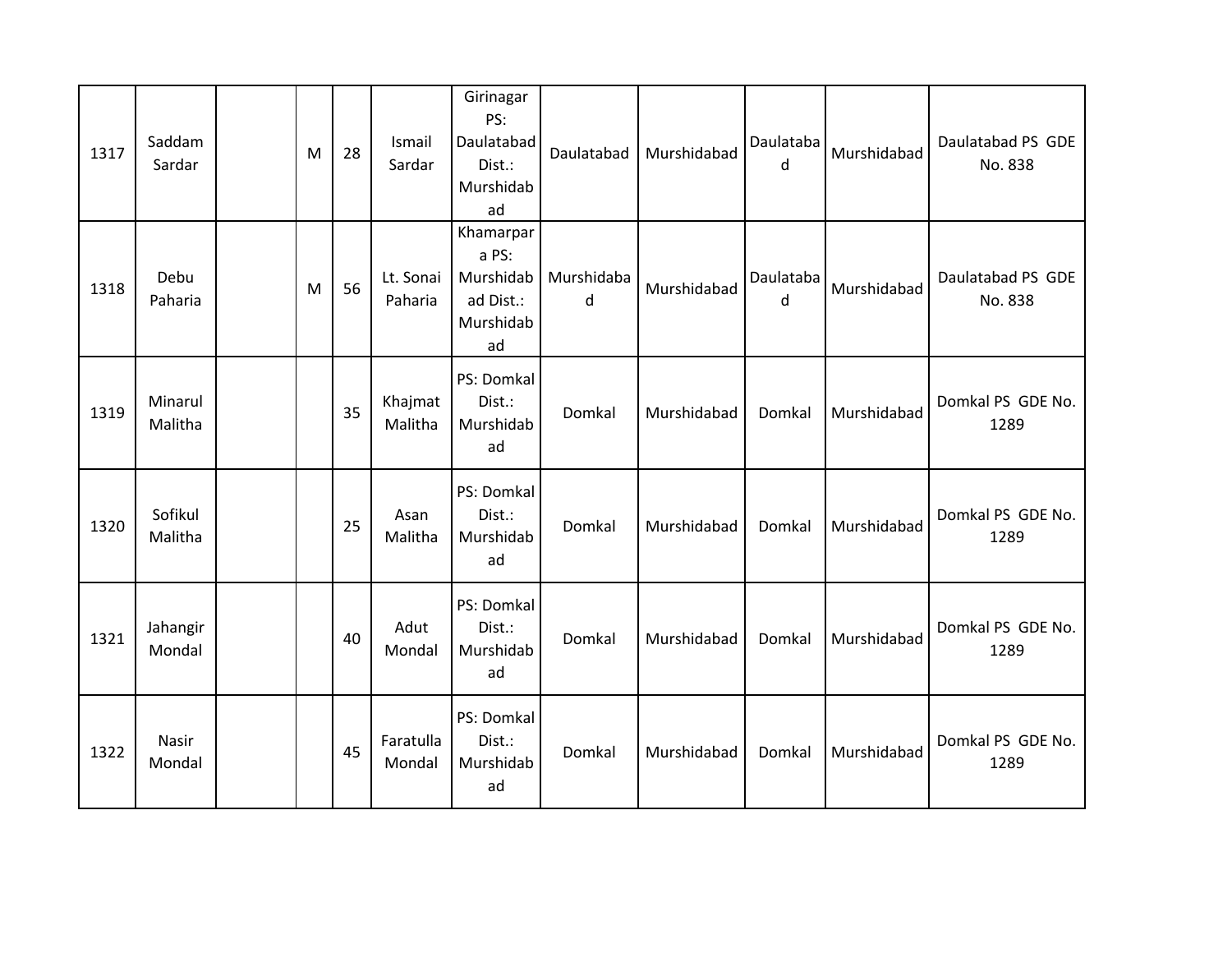| 1323 | Piyar<br>Mondal           | 32 | Lt. Fakir<br>Mondal         | PS: Domkal<br>Dist.:<br>Murshidab<br>ad                                         | Domkal      | Murshidabad | Domkal          | Murshidabad | Domkal PS GDE No.<br>1289      |
|------|---------------------------|----|-----------------------------|---------------------------------------------------------------------------------|-------------|-------------|-----------------|-------------|--------------------------------|
| 1324 | Setab Sk                  | 27 | Nur Islam                   | PS: Domkal<br>Dist.:<br>Murshidab<br>ad                                         | Domkal      | Murshidabad | Domkal          | Murshidabad | Domkal PS GDE No.<br>1291      |
| 1325 | Abdus<br>Salam<br>Shah    | 27 | Abdus<br>Salam<br>Shah      | PS: Domkal<br>Dist.:<br>Murshidab<br>ad                                         | Domkal      | Murshidabad | Domkal          | Murshidabad | Domkal PS GDE No.<br>1291      |
| 1326 | Monirul<br>Islam<br>Shah  | 36 | Abdul Jalil<br>Shah         | PS: Domkal<br>Dist.:<br>Murshidab<br>ad                                         | Domkal      | Murshidabad | Domkal          | Murshidabad | Domkal PS GDE No.<br>1291      |
| 1327 | Abdul<br>Mannan<br>Mondal |    | $S/O$ Lt.<br>Nurul<br>Islam | Natun<br>Swaruppur<br>PS:<br>Hariharpara<br>Dist.:<br>Murshidab<br>ad           | Hariharpara | Murshidabad | Hariharpa<br>ra | Murshidabad | Hariharpara PS GDE<br>No. 1005 |
| 1328 | Rajib Sk                  |    |                             | Natun<br>Swaruppur<br>PS:<br>Jarman Sk Hariharpara<br>Dist.:<br>Murshidab<br>ad | Hariharpara | Murshidabad | Hariharpa<br>ra | Murshidabad | Hariharpara PS GDE<br>No. 1005 |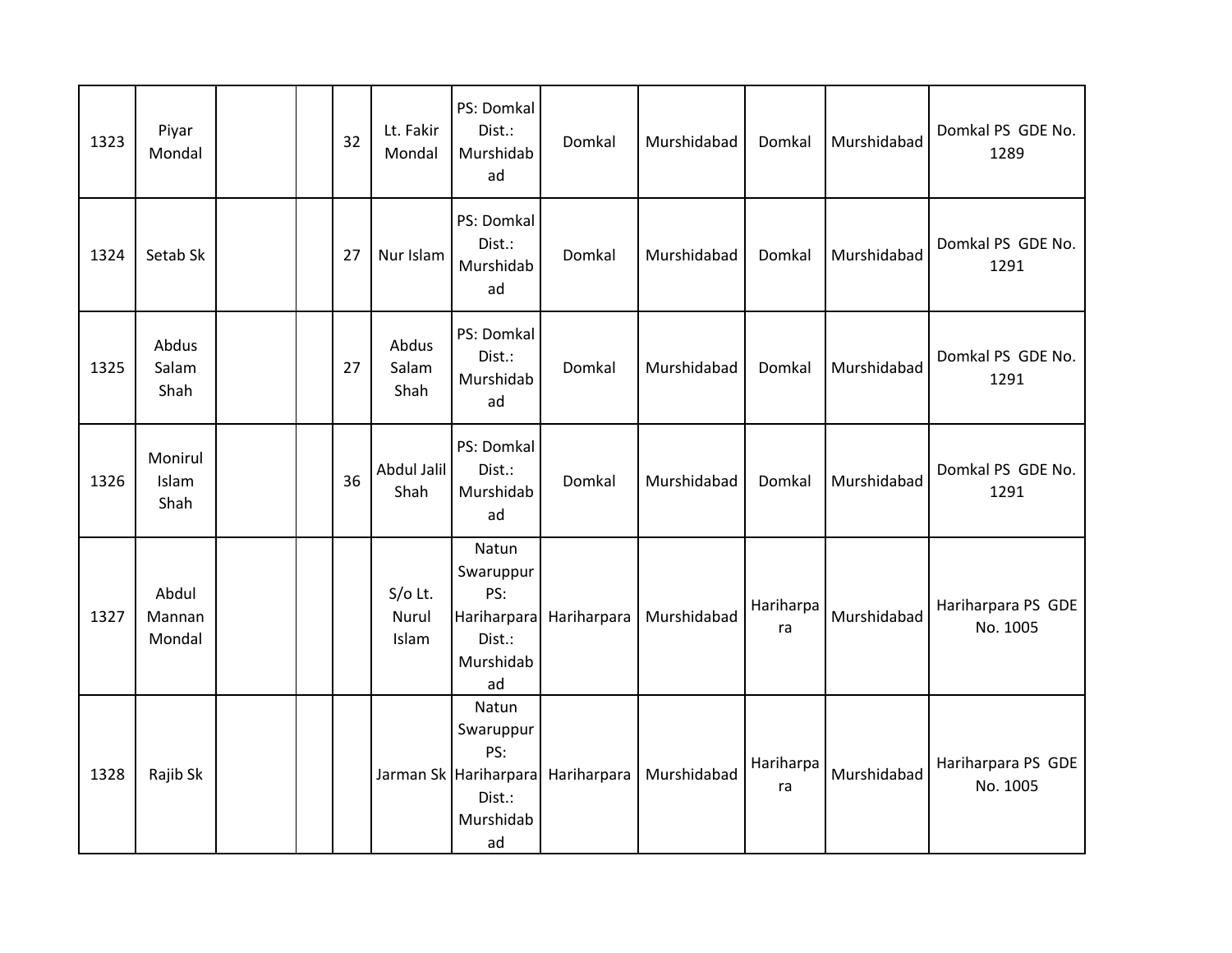| 1329 | Mojibar<br>Rahaman        |  | Lt. Abdul<br>Mataleb      | Natun<br>Swaruppur<br>PS:<br>Hariharpara<br>Dist.:<br>Murshidab<br>ad | Hariharpara | Murshidabad | Hariharpa<br>ra | Murshidabad | Hariharpara PS GDE<br>No. 1005 |
|------|---------------------------|--|---------------------------|-----------------------------------------------------------------------|-------------|-------------|-----------------|-------------|--------------------------------|
| 1330 | Najrul<br>Islam<br>Mondal |  | Abdul<br>Mannan<br>Mondal | Natun<br>Swaruppur<br>PS:<br>Hariharpara<br>Dist.:<br>Murshidab<br>ad | Hariharpara | Murshidabad | Hariharpa<br>ra | Murshidabad | Hariharpara PS GDE<br>No. 1005 |
| 1331 | Mosaraf<br><b>Biswas</b>  |  | Sirajul<br><b>Biswas</b>  | Khidirpur<br>PS:<br>Hariharpara<br>Dist.:<br>Murshidab<br>ad          | Hariharpara | Murshidabad | Hariharpa<br>ra | Murshidabad | Hariharpara PS GDE<br>No. 1036 |
| 1332 | Sohidul Sk                |  | <b>Haider Sk</b>          | <b>Balur Ghat</b><br>PS:<br>Daulatabad<br>Dist.:<br>Murshidab<br>ad   | Daulatabad  | Murshidabad | Hariharpa<br>ra | Murshidabad | Hariharpara PS GDE<br>No. 1036 |
| 1333 | Muksadul<br>Sk            |  | Asikul Sk                 | Solua PS:<br>Hariharpara<br>Dist.:<br>Murshidab<br>ad                 | Hariharpara | Murshidabad | Hariharpa<br>ra | Murshidabad | Hariharpara PS GDE<br>No. 1036 |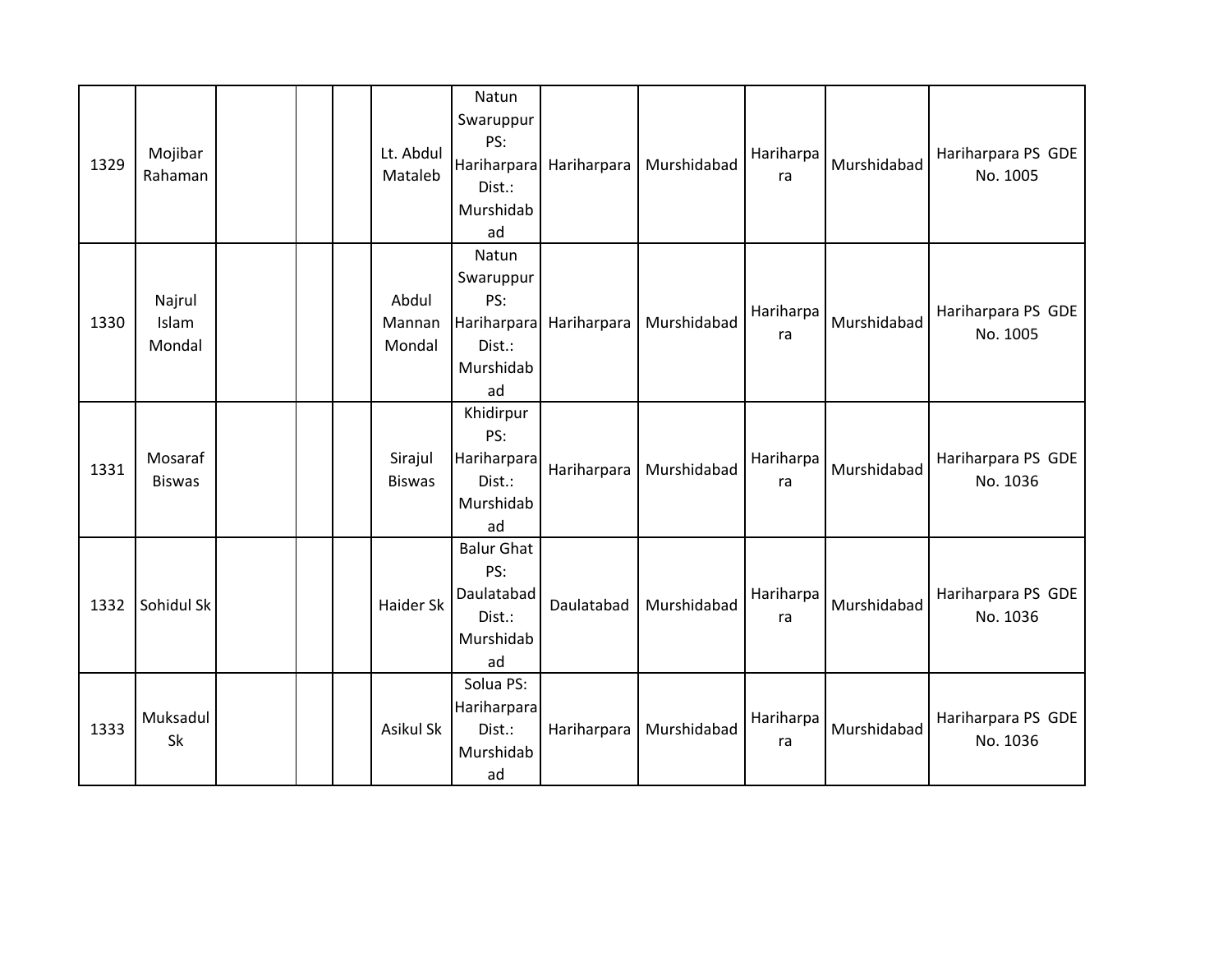| 1334 | Susanta<br>Ghosh  |   | Lt. Amulla<br>Ratan<br>Ghosh | Swaruppur<br>PS:<br>Hariharpara<br>Dist.:<br>Murshidab<br>ad                      | Hariharpara | Murshidabad | Hariharpa<br>ra | Murshidabad                           | Hariharpara PS GDE<br>No. 1045 |
|------|-------------------|---|------------------------------|-----------------------------------------------------------------------------------|-------------|-------------|-----------------|---------------------------------------|--------------------------------|
| 1335 | <b>Rakibul Sk</b> |   | Lekbar Sk                    | Kumarpur<br>PS: Domkal<br>Dist.:<br>Murshidab<br>ad                               | Domkal      | Murshidabad | Hariharpa<br>ra | Murshidabad                           | Hariharpara PS GDE<br>No. 1045 |
| 1336 | Santu<br>Debnath  | M | Tarapada<br>Debnath          | <b>CHAK</b><br><b>BAGANPAR</b><br>A PS:<br>Islampore<br>Dist.:<br>Murshidab<br>ad | Islampore   |             |                 | Murshidabad   Islampore   Murshidabad | Islampore PS GDE<br>No. 1110   |
| 1337 | Khaidar<br>Ali    | M | Abbas Ali                    | <b>PAKUDIA</b><br>PS: Jalangi<br>Dist.:<br>Murshidab<br>ad                        | Jalangi     | Murshidabad |                 | Islampore   Murshidabad               | Islampore PS GDE<br>No. 1110   |
| 1338 | Mafikul<br>Islam  | M | Abu<br>Bakkar                | <b>ESERPARA</b><br>PS:<br>Islampore<br>Dist.:<br>Murshidab<br>ad                  | Islampore   | Murshidabad |                 | Islampore   Murshidabad               | Islampore PS GDE<br>No. 1110   |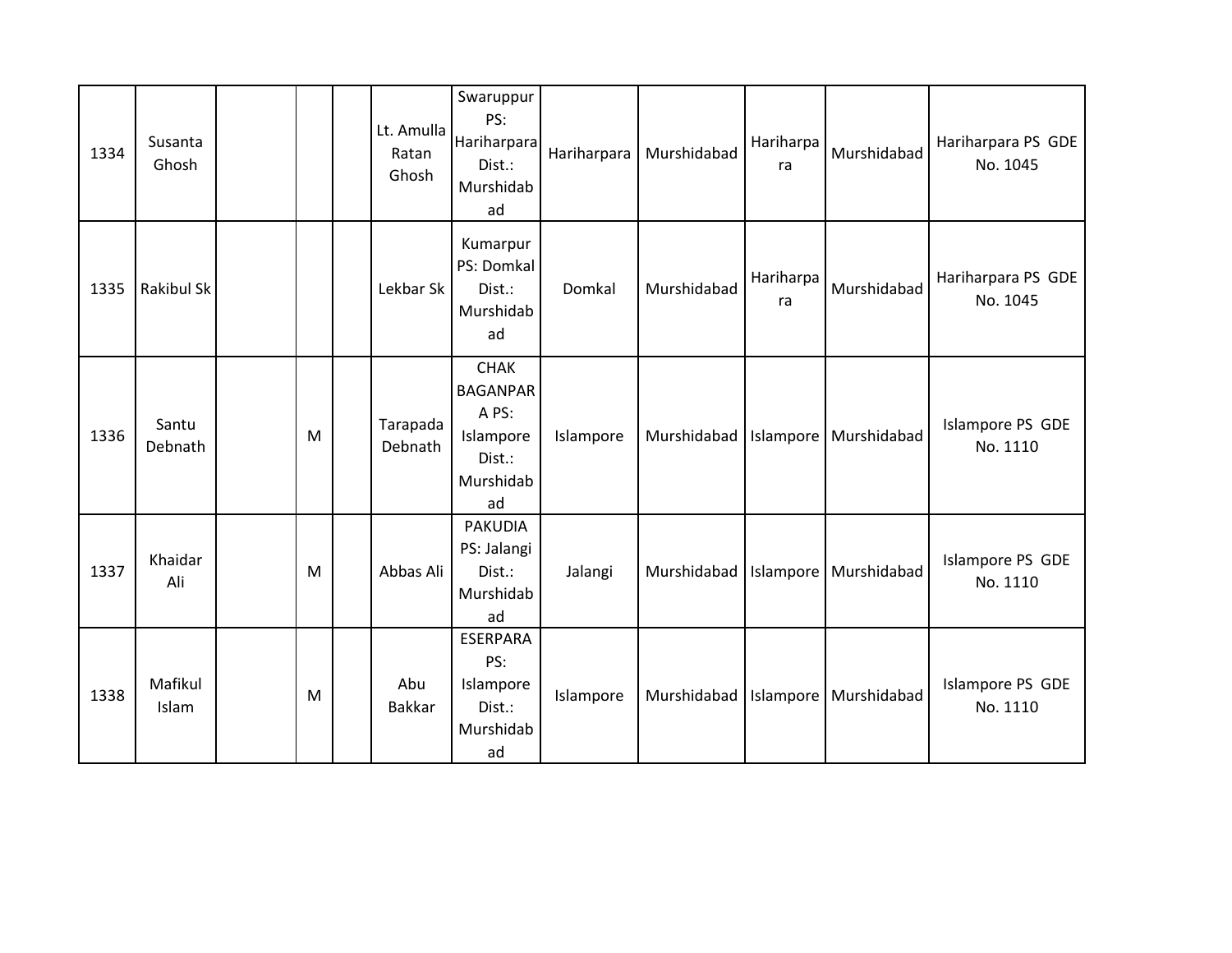| 1339 | Masidul<br>Islam        |        | M |    | Sukurulla<br>Mondal | <b>ESERPARA</b><br>PS:<br>Islampore<br>Dist.:<br>Murshidab<br>ad                 | Islampore | Murshidabad   Islampore   Murshidabad |           |             | Islampore PS GDE<br>No. 1110 |
|------|-------------------------|--------|---|----|---------------------|----------------------------------------------------------------------------------|-----------|---------------------------------------|-----------|-------------|------------------------------|
| 1340 | Akbor Ali               |        | M |    | <b>Babor Ali</b>    | <b>RAMAKANT</b><br><b>APUR PS:</b><br>Sagarpara<br>Dist.:<br>Murshidab<br>ad     | Sagarpara | Murshidabad                           | Islampore | Murshidabad | Islampore PS GDE<br>No. 1110 |
| 1341 | Samim<br>Aktar          |        | M |    | Sohidul<br>Islam    | <b>JITPUR</b><br><b>NATUNPAR</b><br>A PS:<br>Domkal<br>Dist.:<br>Murshidab<br>ad | Domkal    | Murshidabad   Islampore   Murshidabad |           |             | Islampore PS GDE<br>No. 1110 |
| 1342 | <b>Boltu</b><br>Mallick |        | M |    | Ahed Ali            | <b>RAMAKANT</b><br><b>APUR PS:</b><br>Sagarpara<br>Dist.:<br>Murshidab<br>ad     | Sagarpara | Murshidabad   Islampore               |           | Murshidabad | Islampore PS GDE<br>No. 1110 |
| 1343 | Fakrul<br>Miya          | Ahamed | M | 20 | <b>Babu Miya</b>    | Kupila PS:<br>Domkal<br>Dist.:<br>Murshidab<br>ad                                | Domkal    | Murshidabad                           | Jalangi   | Murshidabad | Jalangi PS GDE No.<br>782    |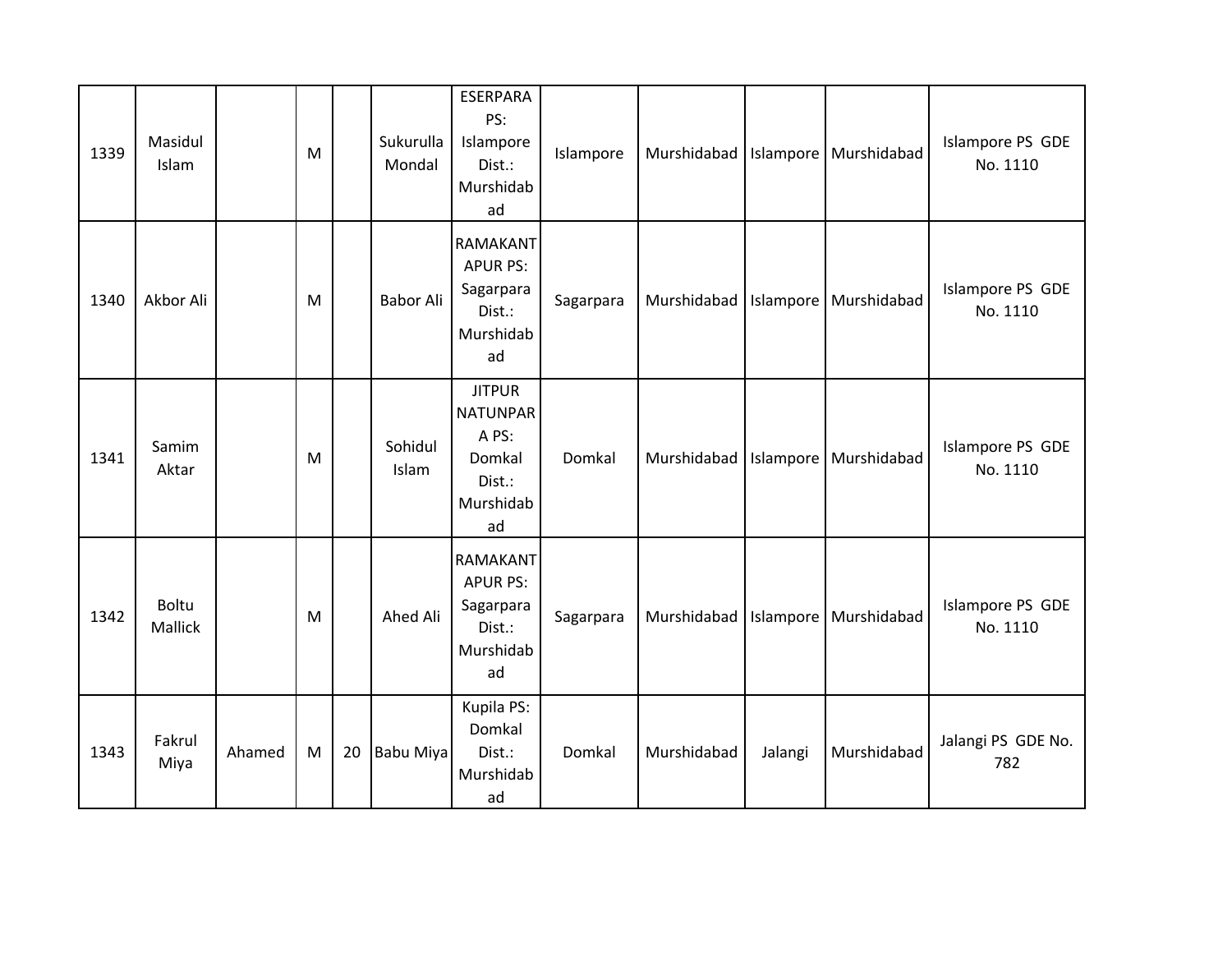| 1344 | Safikul<br>Miya   | M | 23 | Lt.<br>Lojimuddi<br>n Miya       | Kupila PS:<br>Domkal<br>Dist.:<br>Murshidab<br>ad           | Domkal           | Murshidabad | Jalangi | Murshidabad | Jalangi PS GDE No.<br>782 |
|------|-------------------|---|----|----------------------------------|-------------------------------------------------------------|------------------|-------------|---------|-------------|---------------------------|
| 1345 | Jiarul<br>Miya    | M | 23 | Asadul<br>Miya                   | Kupila PS:<br>Domkal<br>Dist.:<br>Murshidab<br>ad           | Domkal           | Murshidabad | Jalangi | Murshidabad | Jalangi PS GDE No.<br>782 |
| 1346 | Sahabuddi<br>n Sk | M | 27 | Madon Sk                         | Sahebramp<br>ur PS:<br>Jalangi<br>Dist.:<br>Murshidab<br>ad | Jalangi          | Murshidabad | Jalangi | Murshidabad | Jalangi PS GDE No.<br>782 |
| 1347 | Sentu Sk          | M | 31 | Madon Sk                         | Sahebramp<br>ur PS:<br>Jalangi<br>Dist.:<br>Murshidab<br>ad | Jalangi          | Murshidabad | Jalangi | Murshidabad | Jalangi PS GDE No.<br>782 |
| 1348 | Bhabesh<br>Mandal |   | 33 | $S/O-$ Lt.<br>Fulchand<br>Mandal | Chandipur<br>PS: Jiaganj<br>Dist.:<br>Murshidab<br>ad       | Jiaganj          | Murshidabad | Jiaganj | Murshidabad | Jiaganj PS GDE No.<br>733 |
| 1349 | Insan Ali         |   | 28 | $S/O-$<br><b>Bakkar Sk</b>       | Orahar PS:<br>Bhagawang<br>ola Dist.:<br>Murshidab<br>ad    | Bhagawango<br>la | Murshidabad | Jiaganj | Murshidabad | Jiaganj PS GDE No.<br>727 |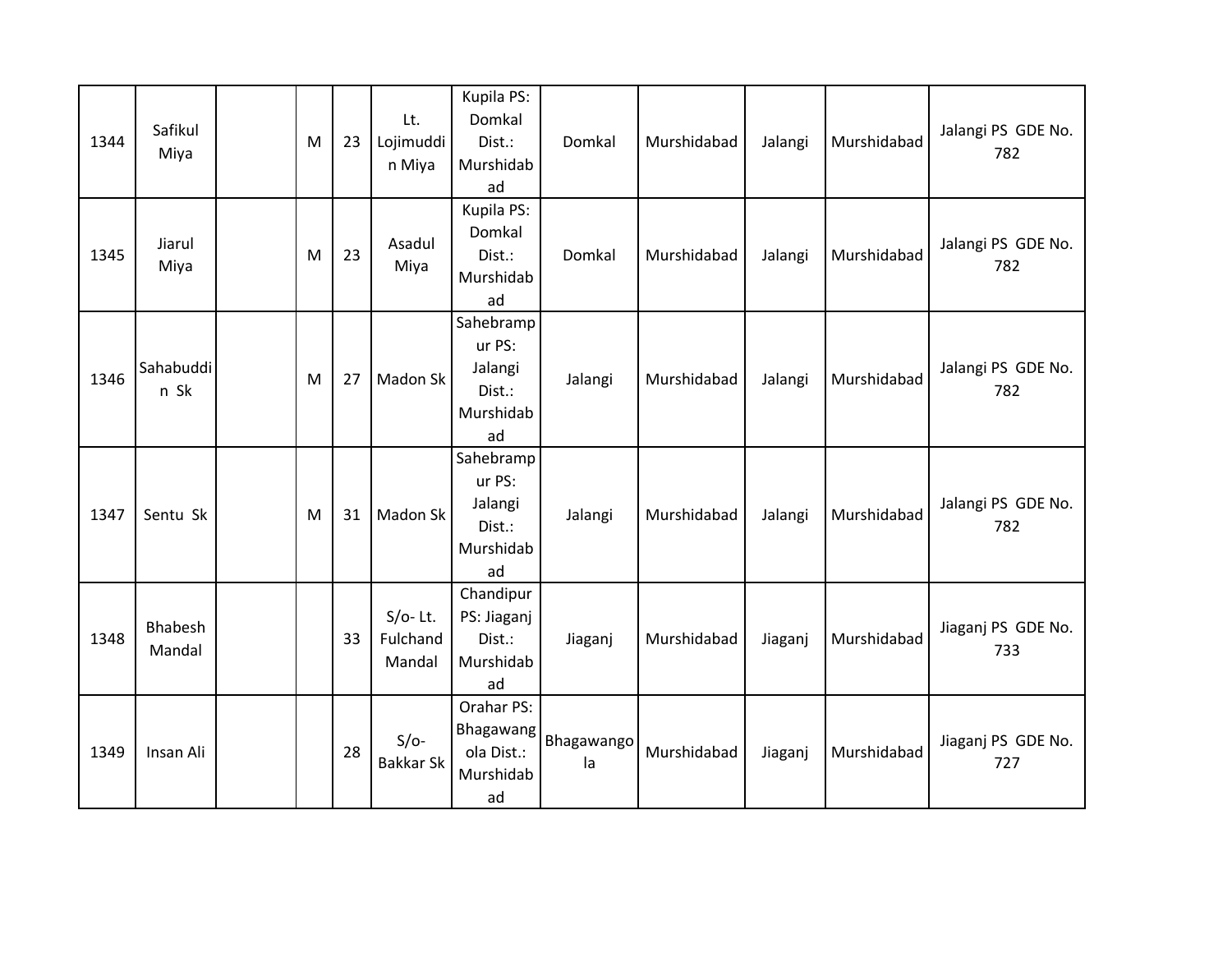| 1350 | Milan Sk                  |   | 27 | $S/O-$<br>Charman<br>Sk | Bhagawang<br>ola PS:<br>ola Dist.:<br>Murshidab<br>ad | Bhagawang Bhagawango<br>la | Murshidabad | Jiaganj | Murshidabad | Jiaganj PS GDE No.<br>727 |
|------|---------------------------|---|----|-------------------------|-------------------------------------------------------|----------------------------|-------------|---------|-------------|---------------------------|
| 1351 | Rabiul Sk                 | M | 49 | <b>Hedaul Sk</b>        | Dohalia PS:<br>Kandi Dist.:<br>Murshidab<br>ad        | Kandi                      | Murshidabad | Kandi   | Murshidabad | Kandi PS GDE No.<br>1351  |
| 1352 | Yusub Sk                  | M | 24 | Rabiul Sk               | Dohalia PS:<br>Kandi Dist.:<br>Murshidab<br>ad        | Kandi                      | Murshidabad | Kandi   | Murshidabad | Kandi PS GDE No.<br>1351  |
| 1353 | Murjafor<br>Sk            | M | 18 | Lt Kalu Sk              | Bagdanga<br>PS: Kandi<br>Dist.:<br>Murshidab<br>ad    | Kandi                      | Murshidabad | Kandi   | Murshidabad | Kandi PS GDE No.<br>1218  |
| 1354 | Sata<br><b>Hossain Sk</b> | M | 19 | Lt Hasan<br>Sk          | Andulia PS:<br>Kandi Dist.:<br>Murshidab<br>ad        | Kandi                      | Murshidabad | Kandi   | Murshidabad | Kandi PS GDE No.<br>1351  |
| 1355 | Chandan<br>Doui           | M | 24 | Lt Dhiren<br>Dolui      | Andulia PS:<br>Kandi Dist.:<br>Murshidab<br>ad        | Kandi                      | Murshidabad | Kandi   | Murshidabad | Kandi PS GDE No.<br>1351  |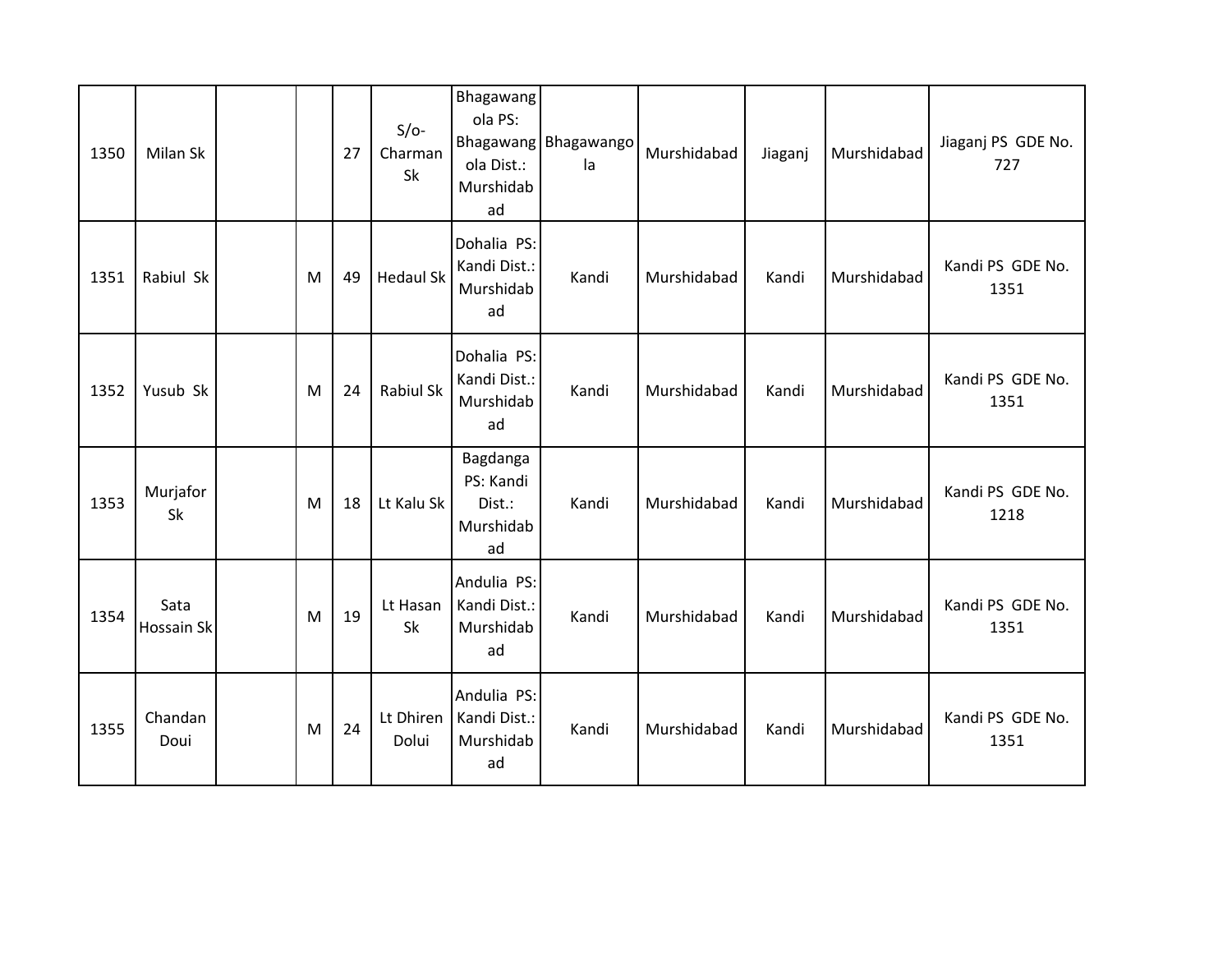| 1356 | Sumit<br>Mondal | M | 23 | Ashim<br>Mondal         | Nagar PS:<br>Khargram<br>Dist.:<br>Murshidab<br>ad       | Khargram | Murshidabad |         | Khargram   Murshidabad | Khargram PS GDE<br>No. 1385 |
|------|-----------------|---|----|-------------------------|----------------------------------------------------------|----------|-------------|---------|------------------------|-----------------------------|
| 1357 | Souki Sk        | M | 21 | Naimuddi<br>n Sk        | Khargram<br>PS:<br>Khargram<br>Dist.:<br>Murshidab<br>ad | Khargram | Murshidabad |         | Khargram   Murshidabad | Khargram PS GDE<br>No. 1385 |
| 1358 | Md Firoj<br>Ali | M | 27 | Alam<br>Kabir           | Natungram<br>PS: Lalgola<br>Dist.:<br>Murshidab<br>ad    | Lalgola  | Murshidabad | Lalgola | Murshidabad            | Lalgola PS GDE No.<br>1453  |
| 1359 | Azad Ali        | M | 22 | Kabirul<br><b>Islam</b> | Natungram<br>PS: Lalgola<br>Dist.:<br>Murshidab<br>ad    | Lalgola  | Murshidabad | Lalgola | Murshidabad            | Lalgola PS GDE No.<br>1453  |
| 1360 | Najrul<br>Islam | M | 60 | Lt Seraj Sk             | Balarampur<br>PS: Lalgola<br>Dist.:<br>Murshidab<br>ad   | Lalgola  | Murshidabad | Lalgola | Murshidabad            | Lalgola PS GDE No.<br>1453  |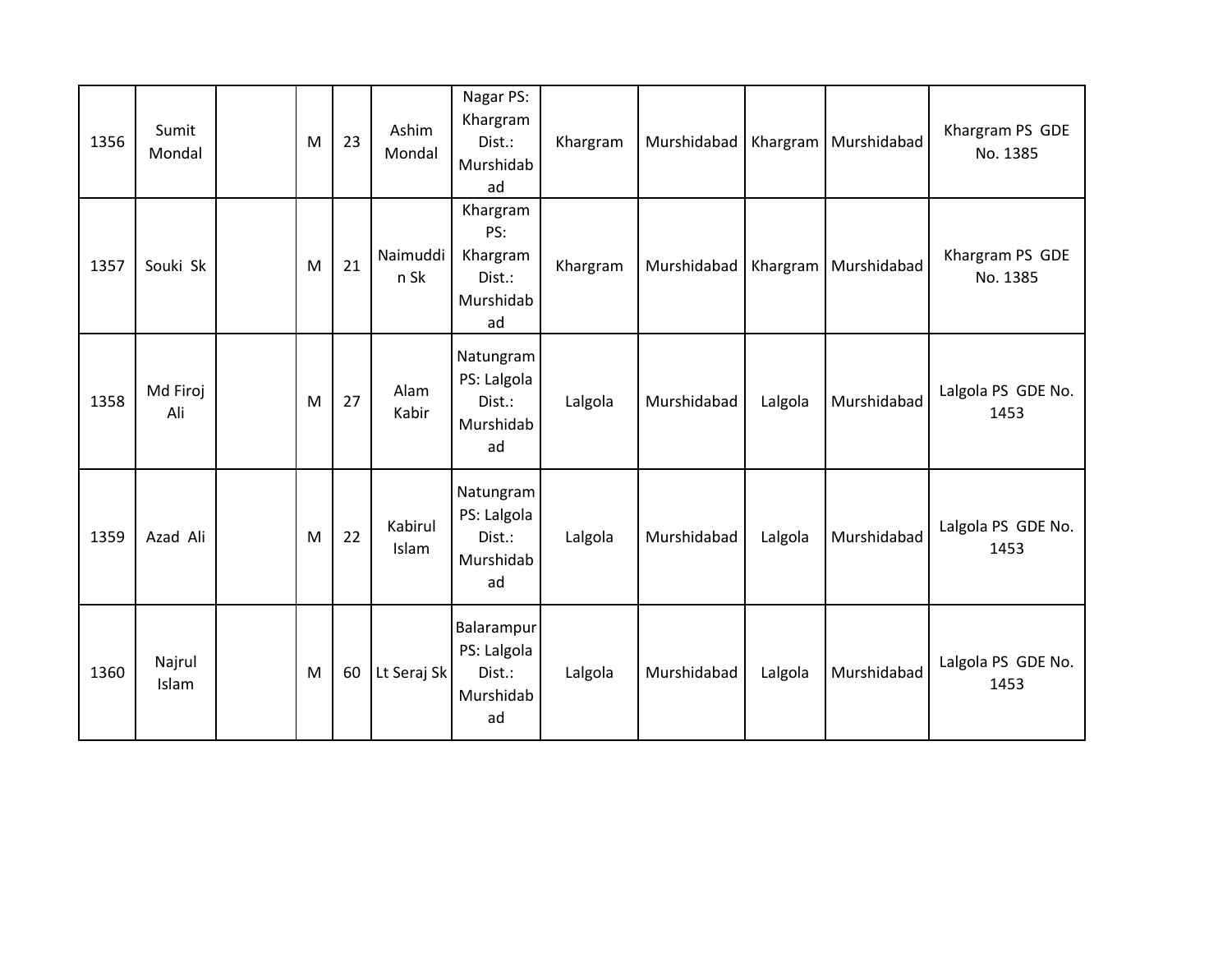| 1361 | Md<br>Samirul<br>Sk     | M | 26 | Md<br>Muklesh<br>Sk    | Lalgola<br>Guripara<br>PS: Lalgola<br>Dist.:<br>Murshidab<br>ad        | Lalgola    | Murshidabad | Lalgola         | Murshidabad | Lalgola PS GDE No.<br>1453            |
|------|-------------------------|---|----|------------------------|------------------------------------------------------------------------|------------|-------------|-----------------|-------------|---------------------------------------|
| 1362 | Md<br>Mehedi<br>Hasan   | M | 24 | <b>Nurul</b><br>Islam  | Natungram<br>PS: Lalgola<br>Dist.:<br>Murshidab<br>ad                  | Lalgola    | Murshidabad | Lalgola         | Murshidabad | Lalgola PS GDE No.<br>1453            |
| 1363 | Kartik<br>Ahir          | M | 42 | Ram<br>Prasad<br>Ahir  | Uttar<br>Sudarshang<br>anj PS:<br>Lalgola<br>Dist.:<br>Murshidab<br>ad | Lalgola    | Murshidabad | Lalgola         | Murshidabad | Lalgola PS GDE No.<br>1453            |
| 1364 | Hira Kha                | M | 66 | Faijuddin<br>Kha       | Paharpur<br>PS: Lalgola<br>Dist.:<br>Murshidab<br>ad                   | Lalgola    | Murshidabad | Lalgola         | Murshidabad | Lalgola PS GDE No.<br>1453            |
| 1365 | Milton<br>Chowdhur<br>у | M | 28 | Manik<br>Chowdhur<br>y | Indraposta<br>PS:<br>Berhampor<br>e Dist.:<br>Murshidab<br>ad          | Berhampore | Murshidabad | Murshida<br>bad | Murshidabad | Murshidabad PS<br><b>GDE No. 1432</b> |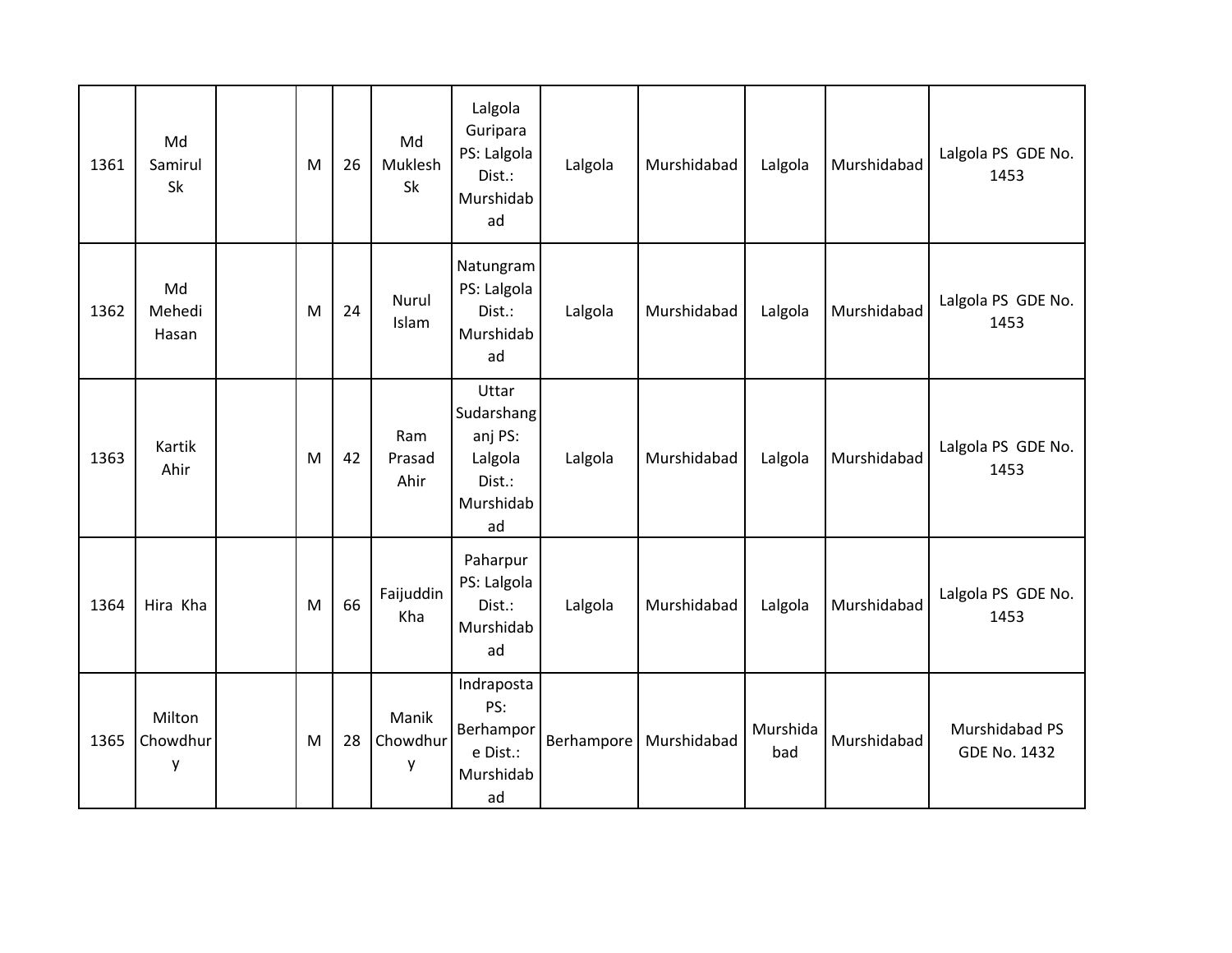| 1366 | Sujit<br>Mandal             |       | M | 30 | Lab<br>Mandal             | Dharampur<br>PS:<br>Murshidab<br>ad Dist.:<br>Murshidab<br>ad | Murshidaba<br>d | Murshidabad | Murshida<br>bad | Murshidabad | Murshidabad PS<br><b>GDE No. 1432</b> |
|------|-----------------------------|-------|---|----|---------------------------|---------------------------------------------------------------|-----------------|-------------|-----------------|-------------|---------------------------------------|
| 1367 | Debnath<br>Hazra            |       | M | 19 | Lt Adhir<br>Hazra         | Etor PS:<br>Nabagram<br>Dist.:<br>Murshidab<br>ad             | Nabagram        | Murshidabad | Murshida<br>bad | Murshidabad | Murshidabad PS<br><b>GDE No. 1432</b> |
| 1368 | Bibekanan<br>da Ghosh       |       | M | 27 | Somnath<br>Ghosh          | Jikra PS:<br>Rejinagar<br>Dist.:<br>Murshidab<br>ad           | Rejinagar       | Murshidabad | Murshida<br>bad | Murshidabad | Murshidabad PS<br><b>GDE No. 1432</b> |
| 1369 | Nisar Sk                    | Arman | M | 20 | Jhatu Sk<br>@ Ismat<br>Sk | Elahiganj<br>PS:<br>Murshidab<br>ad Dist.:<br>Murshidab<br>ad | Murshidaba<br>d | Murshidabad | Murshida<br>bad | Murshidabad | Murshidabad PS<br><b>GDE No. 1432</b> |
| 1370 | <b>Syed Tahir</b><br>Ahamed |       | M | 20 | Syed<br>Semar<br>Abbas    | Jublitank<br>PS:<br>Murshidab<br>ad Dist.:<br>Murshidab<br>ad | Murshidaba<br>d | Murshidabad | Murshida<br>bad | Murshidabad | Murshidabad PS<br><b>GDE No. 1432</b> |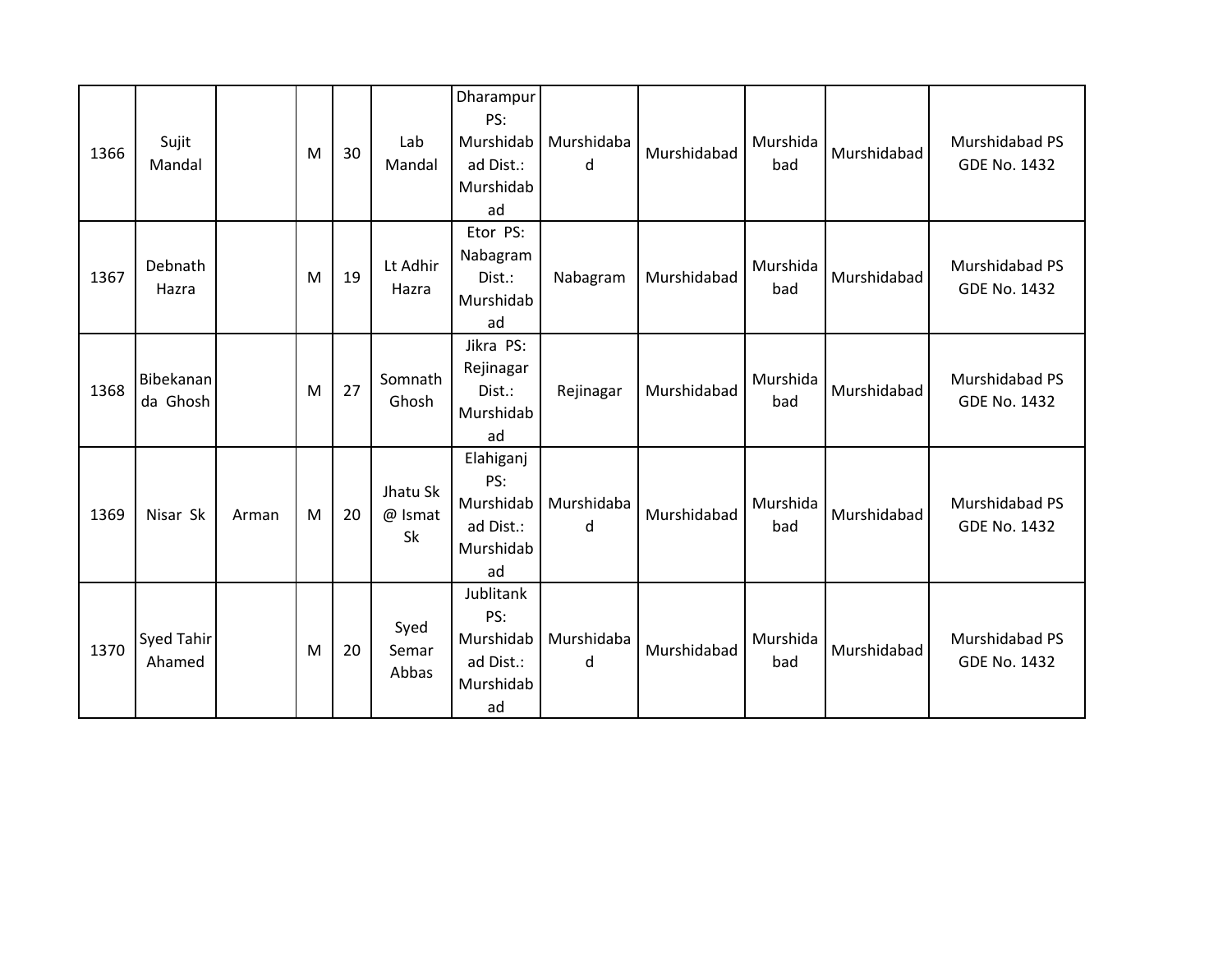| 1371 | Aftar Sk               | M | 27 | Sherful Sk      | Ayeshbagh<br>Tiktikipara<br>PS:<br>Murshidab<br>ad Dist.:<br>Murshidab<br>ad                              | Murshidaba<br>d | Murshidabad                            | Murshida<br>bad | Murshidabad | Murshidabad PS<br><b>GDE No. 1432</b> |
|------|------------------------|---|----|-----------------|-----------------------------------------------------------------------------------------------------------|-----------------|----------------------------------------|-----------------|-------------|---------------------------------------|
| 1372 | <b>Brojej</b><br>Hazra | M | 24 | Patol<br>Hazra  | Etor<br>PS:<br>Nabagram<br>Dist.:<br>Murshidab<br>ad                                                      | Nabagram        | Murshidabad                            | Murshida<br>bad | Murshidabad | Murshidabad PS<br><b>GDE No. 1432</b> |
| 1373 | Kalpana<br>Bibi        | F | 25 | Nasir Sk        | Harupara<br>PS: Domkal<br>Dist.:<br>Murshidab<br>ad                                                       | Domkal          | Murshidabad                            | Murshida<br>bad | Murshidabad | Murshidabad PS<br><b>GDE No. 1432</b> |
| 1374 | Morimon<br>Khatun      | F | 20 | Dhulu Sk        | Mathurana<br>gar PS-<br>Bethuadah<br>ari, Dist-<br>Nadia<br>Dist.:<br>Krishnanag<br>ar Police<br>District |                 | Krishnanagar<br><b>Police District</b> | Murshida<br>bad | Murshidabad | Murshidabad PS<br><b>GDE No. 1432</b> |
| 1375 | Jyotsna<br>Khatun      | F | 25 | <b>Badar Sk</b> | Sagarpara<br>PS: Jalangi<br>Dist.:<br>Murshidab<br>ad                                                     | Jalangi         | Murshidabad                            | Murshida<br>bad | Murshidabad | Murshidabad PS<br><b>GDE No. 1432</b> |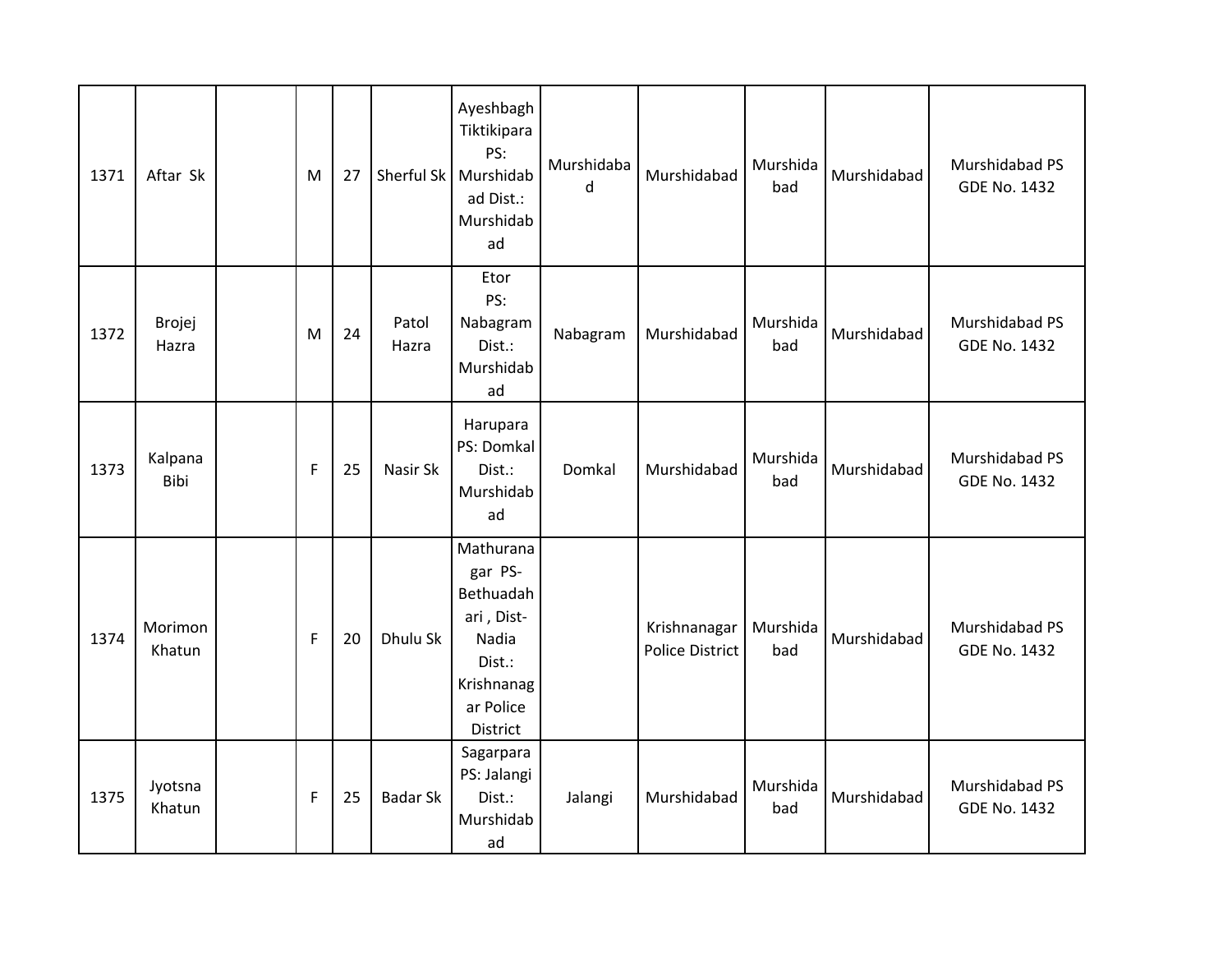| 1376 | Jesmina<br>Khatun        | F | 24 | Israfil Sk           | Sarangpur<br>PS: Domkal<br>Dist.:<br>Murshidab<br>ad            | Domkal          | Murshidabad | Murshida<br>bad | Murshidabad | Murshidabad PS<br><b>GDE No. 1432</b> |
|------|--------------------------|---|----|----------------------|-----------------------------------------------------------------|-----------------|-------------|-----------------|-------------|---------------------------------------|
| 1377 | Chand<br>Mahamm<br>ad Sk | M | 30 | Lt Manik<br>Chand Sk | Tiktikipara<br>PS:<br>Murshidab<br>ad Dist.:<br>Murshidab<br>ad | Murshidaba<br>d | Murshidabad | Murshida<br>bad | Murshidabad | Murshidabad PS<br><b>GDE No. 1432</b> |
| 1378 | Hasibul<br>Sk            | M | 26 | Lt Rejaul<br>Sk      | Tiktikipara<br>PS:<br>Murshidab<br>ad Dist.:<br>Murshidab<br>ad | Murshidaba<br>d | Murshidabad | Murshida<br>bad | Murshidabad | Murshidabad PS<br><b>GDE No. 1432</b> |
| 1379 | Rofikul<br>Islam         | M | 40 | Lt Majbur<br>Sk      | Baulibagh<br>PS:<br>Murshidab<br>ad Dist.:<br>Murshidab<br>ad   | Murshidaba<br>d | Murshidabad | Murshida<br>bad | Murshidabad | Murshidabad PS<br><b>GDE No. 1432</b> |
| 1380 | Monoj<br>Mal             | M | 21 | Rajesh<br>Mal        | Ransagar<br>PS:<br>Murshidab<br>ad Dist.:<br>Murshidab<br>ad    | Murshidaba<br>d | Murshidabad | Murshida<br>bad | Murshidabad | Murshidabad PS<br><b>GDE No. 1432</b> |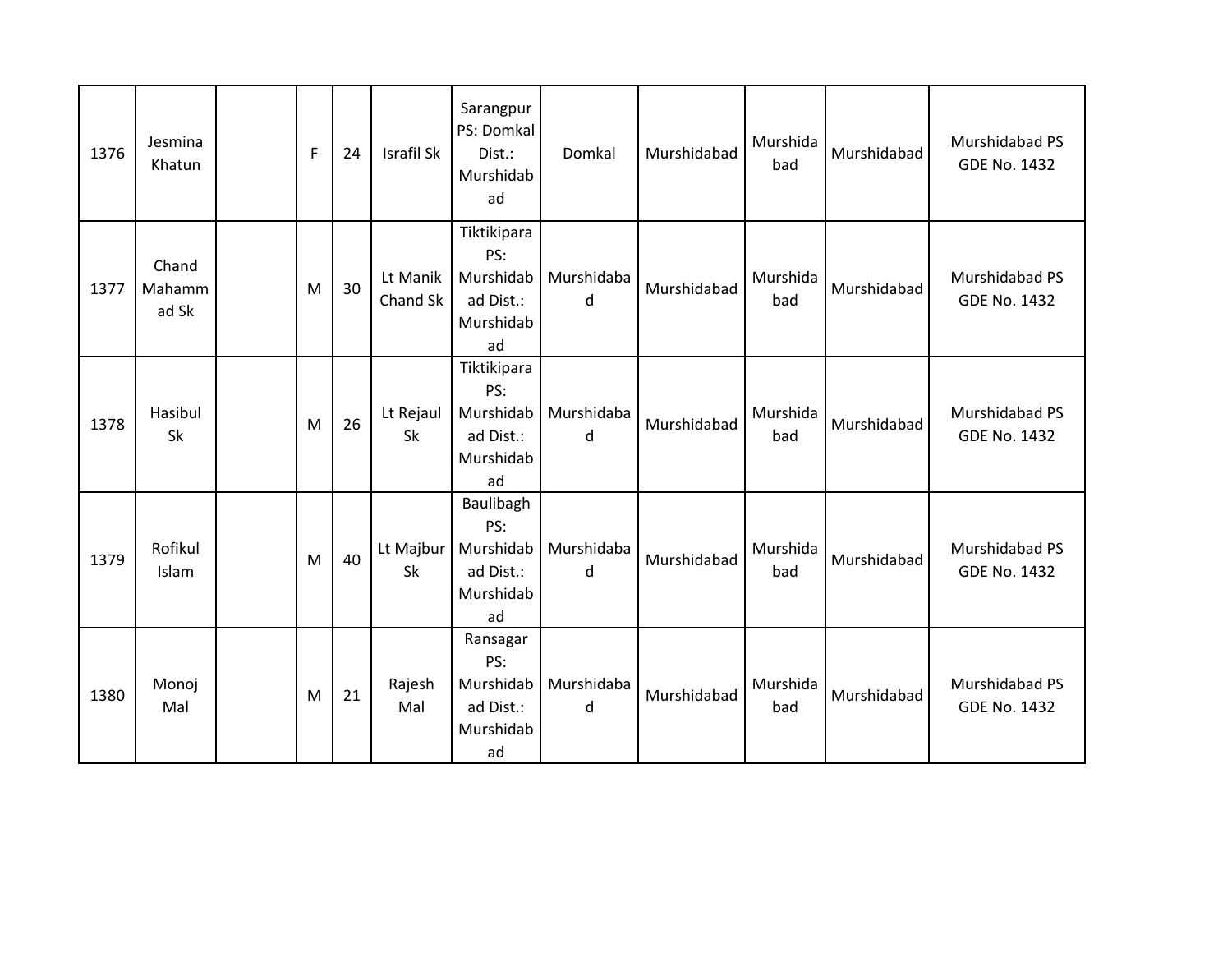| 1381 | Arjun Mal           | M | 32 | Bishnu<br>Mal           | Ransagar<br>PS:<br>Murshidab<br>ad Dist.:<br>Murshidab<br>ad                 | Murshidaba<br>d | Murshidabad                        | Murshida<br>bad | Murshidabad                          | Murshidabad PS<br><b>GDE No. 1432</b> |
|------|---------------------|---|----|-------------------------|------------------------------------------------------------------------------|-----------------|------------------------------------|-----------------|--------------------------------------|---------------------------------------|
| 1382 | Tipu Sk             | M | 36 | Jumman<br>Sk            | Panchraha<br>More PS:<br>Murshidab<br>ad Dist.:<br>Murshidab<br>ad           | Murshidaba<br>d | Murshidabad                        | Murshida<br>bad | Murshidabad                          | Murshidabad PS<br><b>GDE No. 1432</b> |
| 1383 | Ebadul Sk           | M | 44 | Niamat Sk               | Milki PS:<br>Nabagram<br>Dist.:<br>Murshidab<br>ad                           | Nabagram        |                                    |                 | Murshidabad   Nabagram   Murshidabad | Nabagram PS GDE<br>No. 951            |
| 1384 | Habel Ali<br>Mondal | M | 42 | Hosim Ali<br>Mondal     | Amtala<br>Patikabari<br>PS: Nawda<br>Dist.:<br>Murshidab<br>ad               | Nawda           |                                    |                 | Murshidabad   Nabagram   Murshidabad | Nabagram PS GDE<br>No. 968            |
| 1385 | Sujit Kha           | M | 34 | <b>Dhananjay</b><br>Kha | Khejuri PS:<br>Sagardighi<br>Dist.:<br>Jangipur<br>Police<br><b>District</b> | Sagardighi      | Jangipur<br><b>Police District</b> |                 | Nabagram   Murshidabad               | Nabagram PS GDE<br>No. 968            |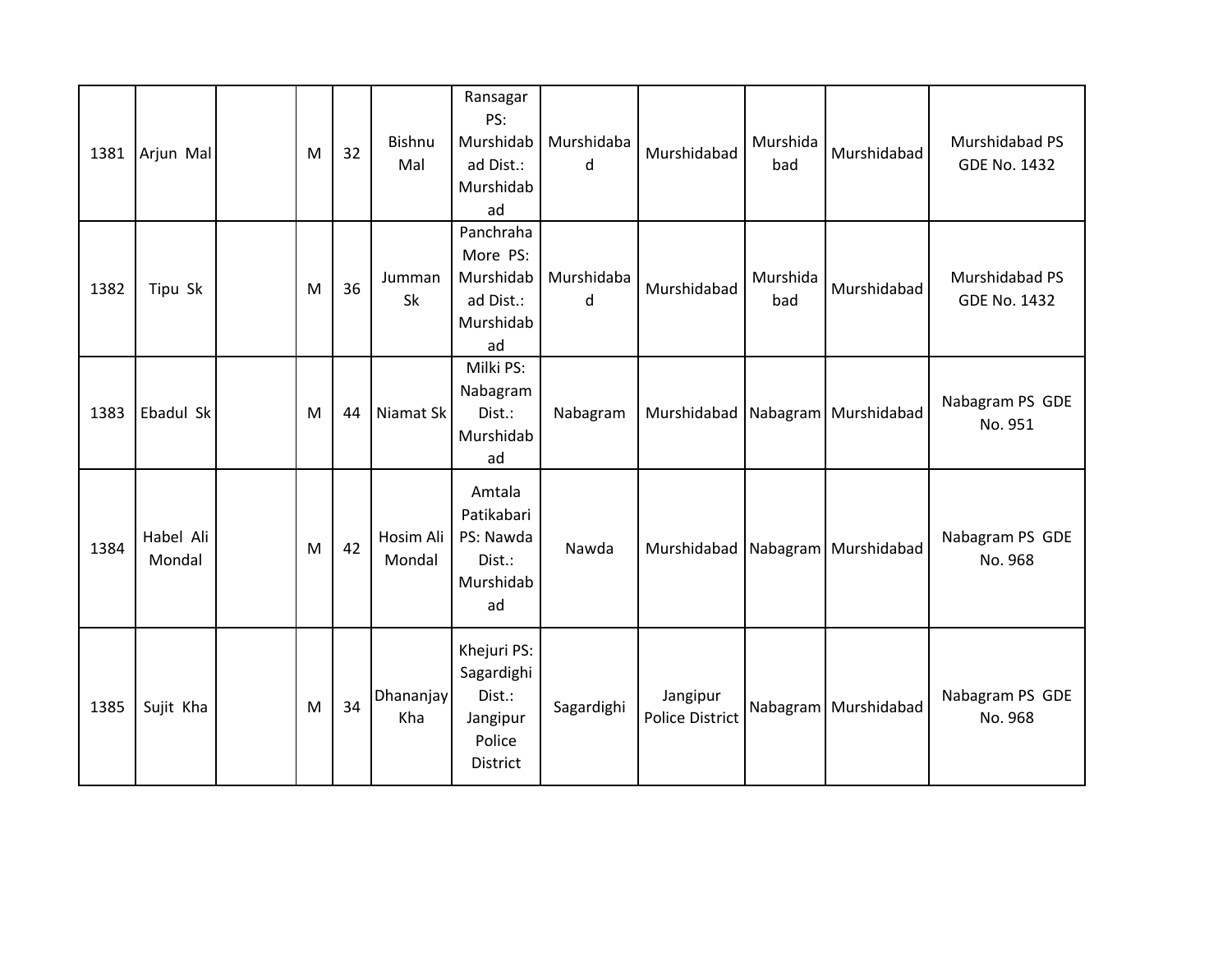| 1386 | Mrityunja<br>y Mondal | M | 42 | Poreshnat<br>h Mondal | Sukbad PS:<br>Mejhia<br>Dist.:<br>Bankura                  | Mejhia   | Bankura                              | Nabagram   Murshidabad               | Nabagram PS GDE<br>No. 968 |
|------|-----------------------|---|----|-----------------------|------------------------------------------------------------|----------|--------------------------------------|--------------------------------------|----------------------------|
| 1387 | Akash Sk              | M | 18 | Suroj Sk              | Kushmore<br>PS:<br>Nabagram<br>Dist.:<br>Murshidab<br>ad   | Nabagram |                                      | Murshidabad   Nabagram   Murshidabad | Nabagram PS GDE<br>No. 963 |
| 1388 | Rafikul Sk            | M | 22 | Sadekul Sk            | Kushmore<br>PS:<br>Nabagram<br>Dist.:<br>Murshidab<br>ad   | Nabagram |                                      | Murshidabad   Nabagram   Murshidabad | Nabagram PS GDE<br>No. 963 |
| 1389 | Asraful<br>Slk        | M | 55 | Lt. Sader<br>Sk       | Jhulanpur<br>PS:<br>Nabagram<br>Dist.:<br>Murshidab<br>ad  | Nabagram |                                      | Murshidabad   Nabagram   Murshidabad | Nabagram PS GDE<br>No. 956 |
| 1390 | Jalim Sk              | M | 42 | Jenaul Sk             | Sarbanagar<br>PS:<br>Nabagram<br>Dist.:<br>Murshidab<br>ad | Nabagram | Murshidabad Nabagram Murshidabad     |                                      | Nabagram PS GDE<br>No. 956 |
| 1391 | Dilwar<br>Hossain     | M | 26 | Ansar Sk              | Acchra PS:<br>Nabagram<br>Dist.:<br>Murshidab<br>ad        | Nabagram | Murshidabad   Nabagram   Murshidabad |                                      | Nabagram PS GDE<br>No. 959 |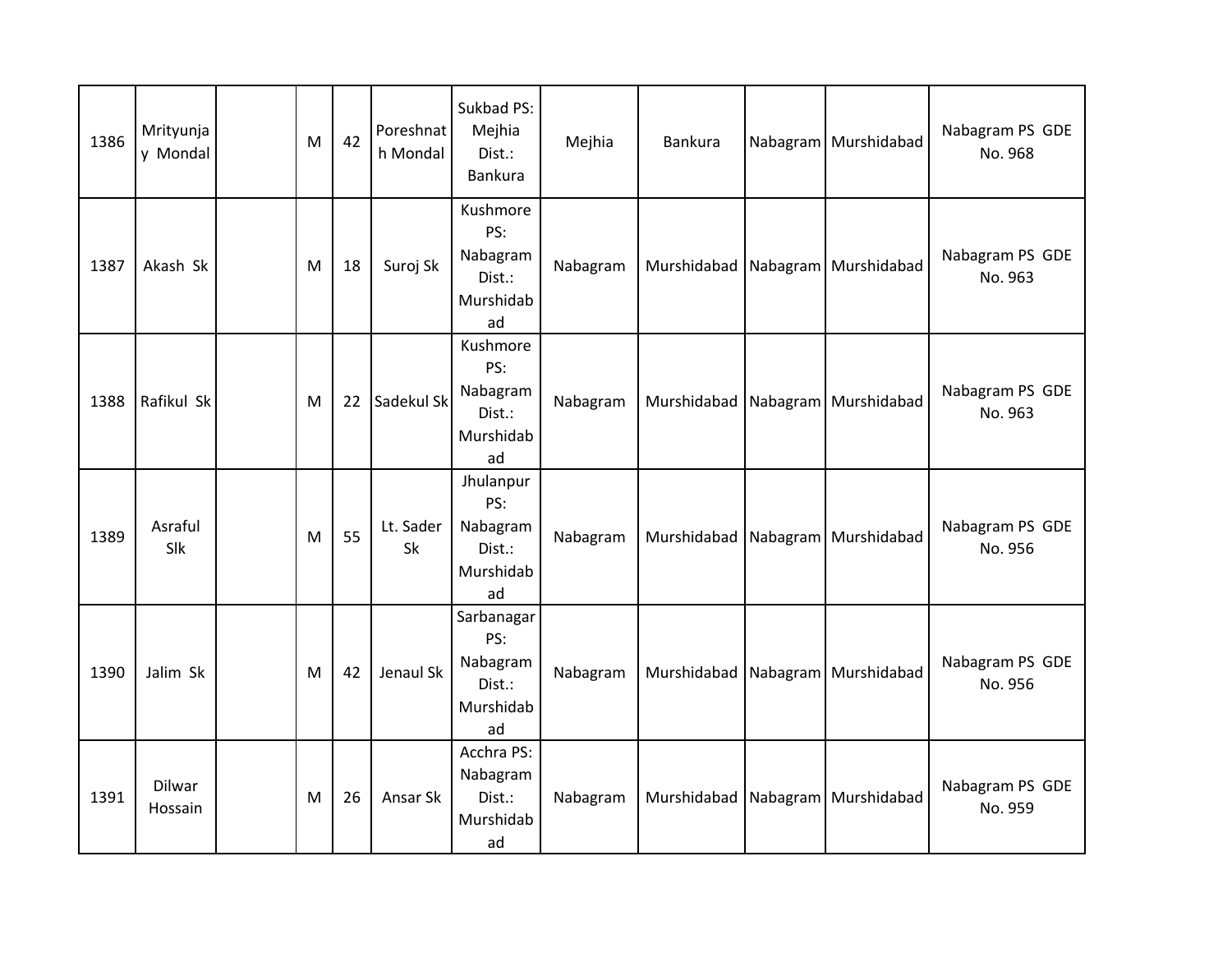| 1392 | Jamirul<br>Islam         | M | 26 | Motiur<br>Rahaman                    | Acchra PS:<br>Nabagram<br>Dist.:<br>Murshidab<br>ad                               | Nabagram |             |       | Murshidabad Nabagram Murshidabad | Nabagram PS GDE<br>No. 959 |
|------|--------------------------|---|----|--------------------------------------|-----------------------------------------------------------------------------------|----------|-------------|-------|----------------------------------|----------------------------|
| 1393 | Rob Ali<br><b>Biswas</b> | M | 18 | Tajrul<br><b>Biswas</b>              | Kapashdan<br>ga<br>Purbamath<br>para PS:<br>Nawda<br>Dist.:<br>Murshidab<br>ad    | Nawda    | Murshidabad | Nawda | Murshidabad                      | Nawda PS GDE No.<br>871    |
| 1394 | Arobinda<br>Pramanik     | M | 58 | Lt.<br>Sattendra<br>nath<br>Pramanik | Amtala<br>Puratan<br>Post<br>officepara<br>PS: Nawda<br>Dist.:<br>Murshidab<br>ad | Nawda    | Murshidabad | Nawda | Murshidabad                      | Nawda PS GDE No.<br>895    |
| 1395 | Esadul Sk                | M | 27 | Keshmat<br>Sk                        | Chandipur<br>Malithyapa<br>ra PS:<br>Nawda<br>Dist.:<br>Murshidab<br>ad           | Nawda    | Murshidabad | Nawda | Murshidabad                      | Nawda PS GDE No.<br>895    |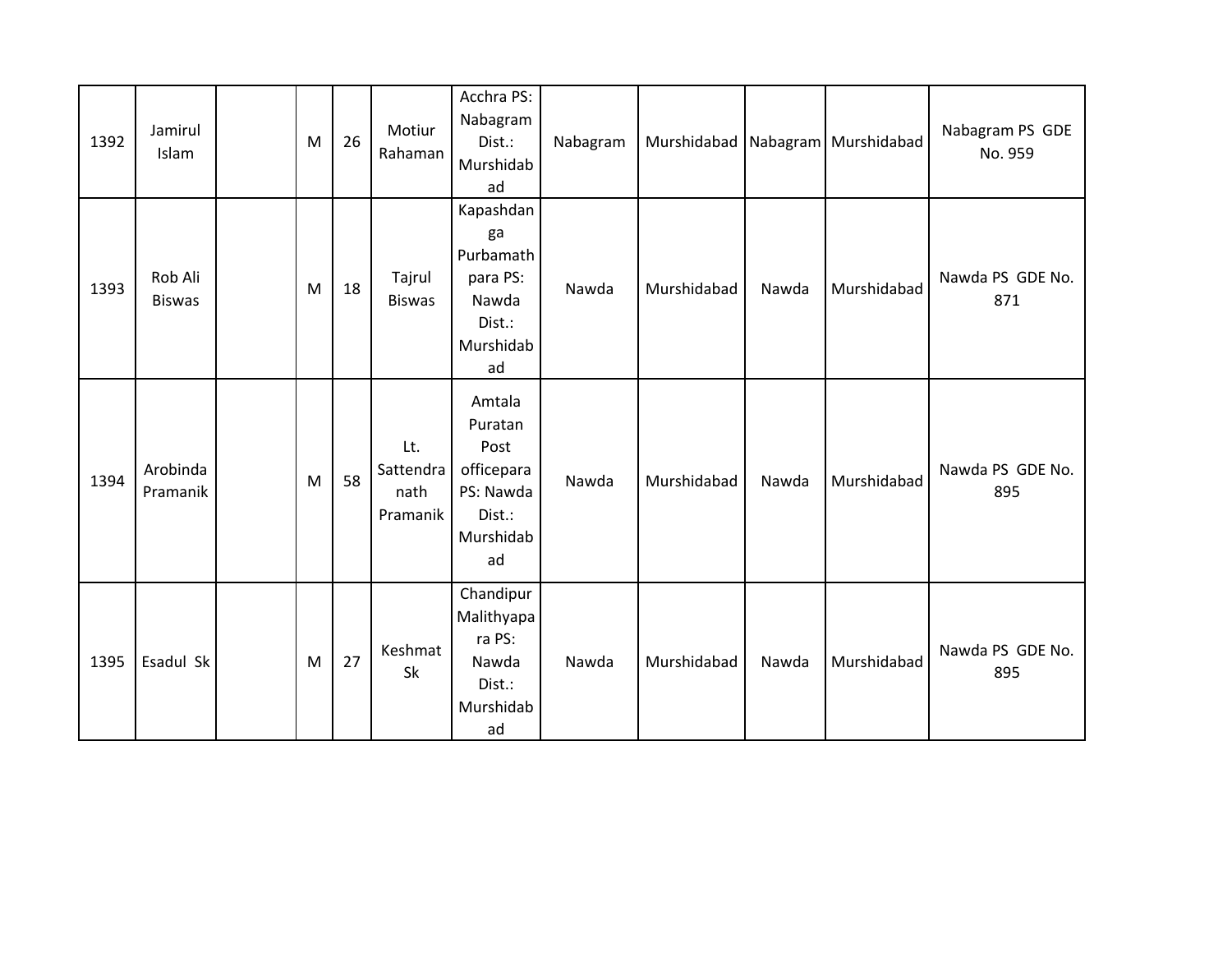| 1396 | Monirul<br>Sk    | M | 35 | Lt.<br>Minarul Sk      | <b>Bhola Boro</b><br>Masjitpara<br>PS: Nawda<br>Dist.:<br>Murshidab<br>ad | Nawda     | Murshidabad | Nawda | Murshidabad                           | Nawda PS GDE No.<br>895     |
|------|------------------|---|----|------------------------|---------------------------------------------------------------------------|-----------|-------------|-------|---------------------------------------|-----------------------------|
| 1397 | Tanmoy<br>Saha   | M | 34 | Sushanto<br>Saha       | Nowda PS:<br>Nawda<br>Dist.:<br>Murshidab<br>ad                           | Nawda     | Murshidabad | Nawda | Murshidabad                           | Nawda PS GDE No.<br>895     |
| 1398 | Mithun<br>Ghosh  | M | 30 | Sunil<br>Ghosh         | Jamalpur<br>PS: Nawda<br>Dist.:<br>Murshidab<br>ad                        | Nawda     | Murshidabad | Nawda | Murshidabad                           | Nawda PS GDE No.<br>895     |
| 1399 | Chhotu<br>Laha   | M | 31 | Lt.<br>Dukhira<br>Laha | Jamalpur<br>PS: Nawda<br>Dist.:<br>Murshidab<br>ad                        | Nawda     | Murshidabad | Nawda | Murshidabad                           | Nawda PS GDE No.<br>895     |
| 1400 | Sirajul<br>Haque | M | 48 | Nurul<br>Haque         | Nobipur<br>PS:<br>Raninagar<br>Dist.:<br>Murshidab<br>ad                  | Raninagar |             |       | Murshidabad   Raninagar   Murshidabad | Raninagar PS GDE<br>No. 829 |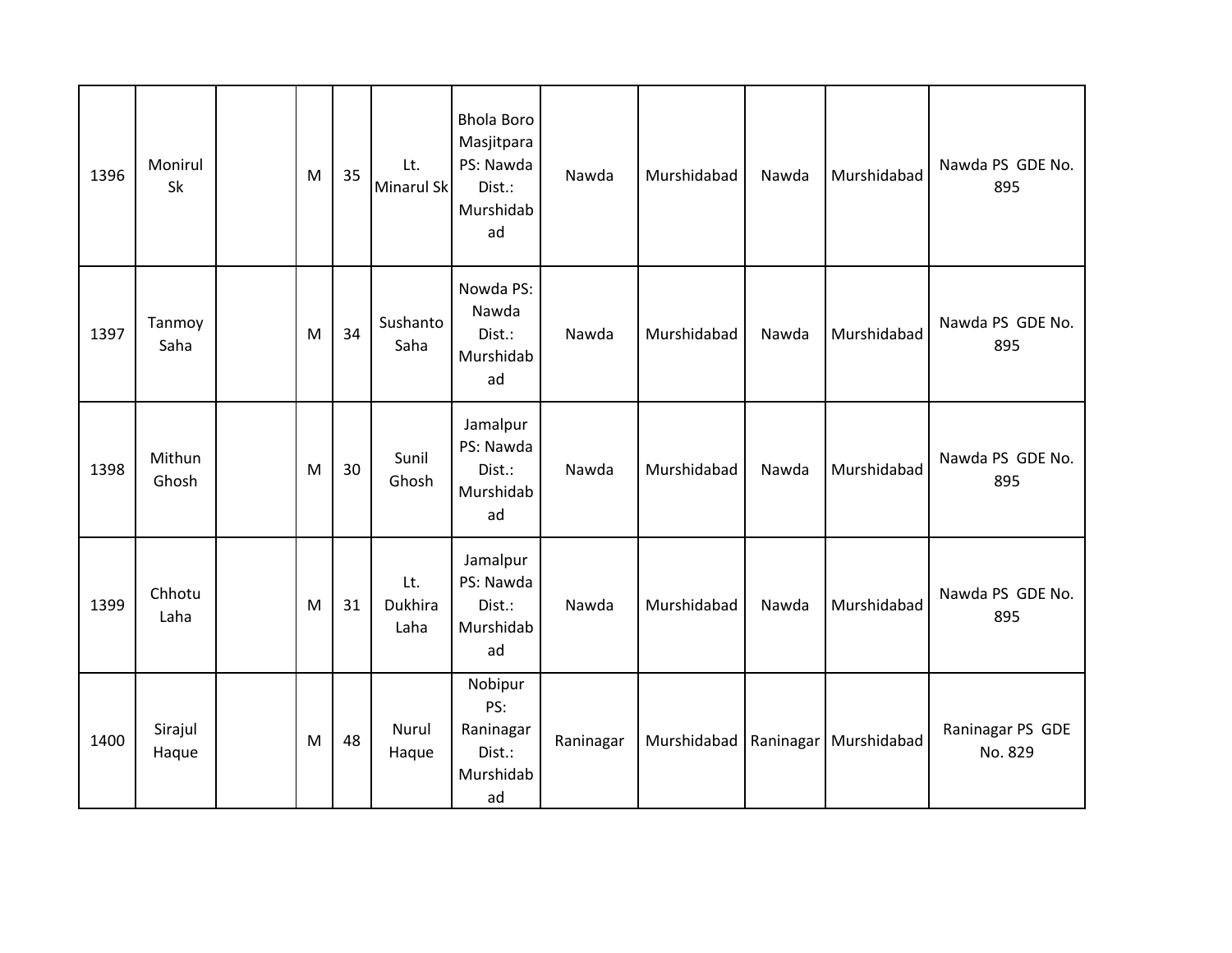| 1401 | Foridul Sk       | M | 34 | Mujahar<br>Sk      | Baharpara<br>PS:<br>Raninagar<br>Dist.:<br>Murshidab<br>ad      | Raninagar | Murshidabad   Raninagar |          | Murshidabad | Raninagar PS GDE<br>No. 823 |
|------|------------------|---|----|--------------------|-----------------------------------------------------------------|-----------|-------------------------|----------|-------------|-----------------------------|
| 1402 | Pronob<br>Ghosh  | M | 30 | Probir<br>Ghosh    | Mohanganj<br>PS:<br>Raninagar<br>Dist.:<br>Murshidab<br>ad      | Raninagar | Murshidabad Raninagar   |          | Murshidabad | Raninagar PS GDE<br>No. 829 |
| 1403 | Jahidul<br>Islam | M | 18 | Piarul<br>Islam    | Shyamdasdi<br>yar PS:<br>Raninagar<br>Dist.:<br>Murshidab<br>ad | Raninagar | Murshidabad   Raninagar |          | Murshidabad | Raninagar PS GDE<br>No. 828 |
| 1404 | Rahul Sk         |   | 18 | Saheb Sk           | <b>Benipur PS:</b><br>Ranitala<br>Dist.:<br>Murshidab<br>ad     | Ranitala  | Murshidabad             | Ranitala | Murshidabad | Ranitala PS GDE No.<br>730  |
| 1405 | Dalim Sk         | M | 25 | Mourjem<br>Hossain | Shibnagar<br>PS: Ranitala<br>Dist.:<br>Murshidab<br>ad          | Ranitala  | Murshidabad             | Ranitala | Murshidabad | Ranitala PS GDE No.<br>732  |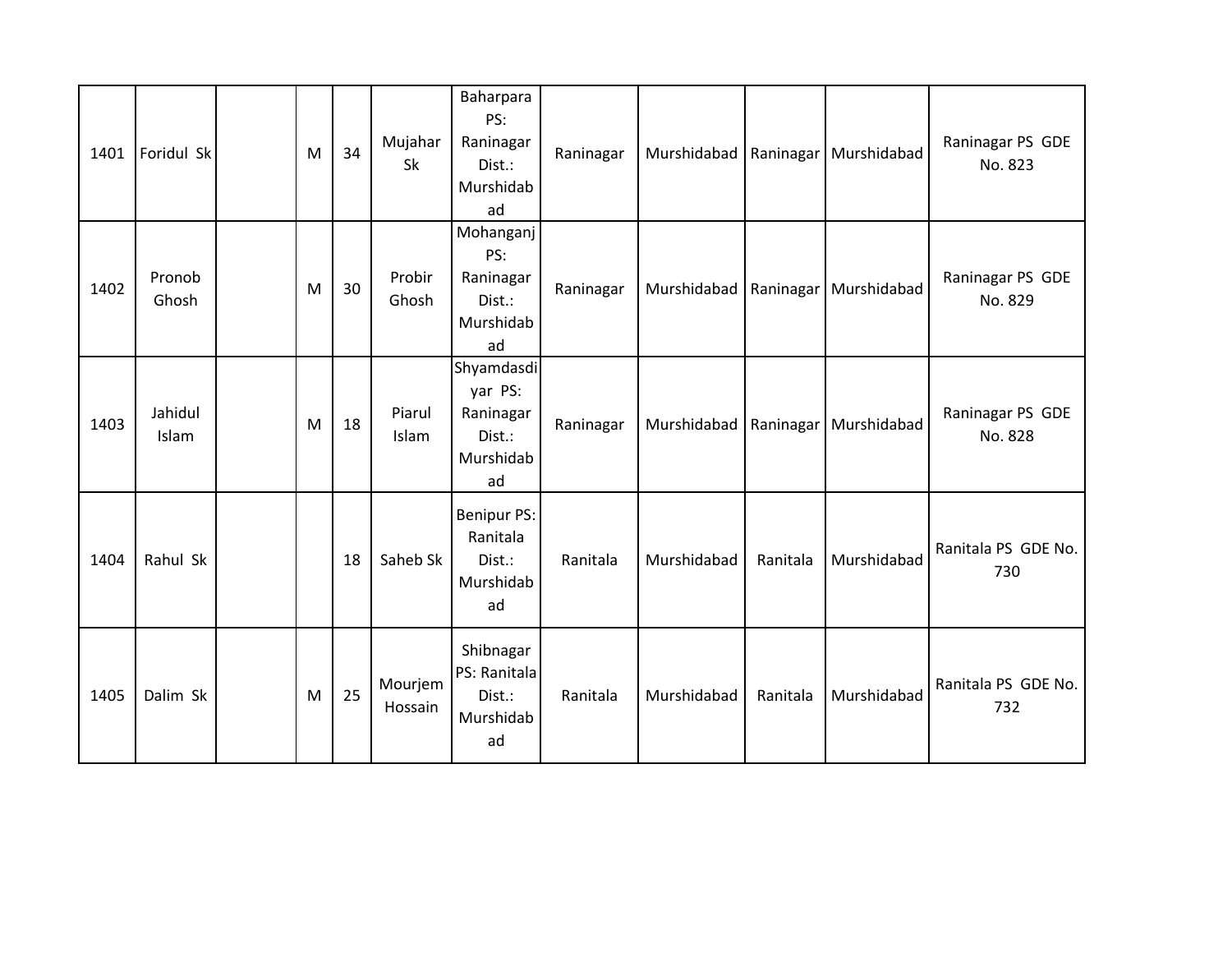| 1406 | Abdul Ali           | M | 28 | Mourjem<br>Hossain     | Shibnagar<br>PS: Ranitala<br>Dist.:<br>Murshidab<br>ad    | Ranitala  | Murshidabad | Ranitala  | Murshidabad | Ranitala PS GDE No.<br>732  |
|------|---------------------|---|----|------------------------|-----------------------------------------------------------|-----------|-------------|-----------|-------------|-----------------------------|
| 1407 | Habibur<br>Sk       | M | 22 | Md<br>Anowar<br>Ali    | Kashipur<br>PS:<br>Rejinagar<br>Dist.:<br>Murshidab<br>ad | Rejinagar | Murshidabad | Rejinagar | Murshidabad | Rejinagar PS GDE<br>No. 918 |
| 1408 | Najibur Sk          | M | 18 | Md<br>Anowar<br>Ali    | Kashipur<br>PS:<br>Rejinagar<br>Dist.:<br>Murshidab<br>ad | Rejinagar | Murshidabad | Rejinagar | Murshidabad | Rejinagar PS GDE<br>No. 918 |
| 1409 | Prasanta<br>Ghosh   | M |    | <b>Bharat</b><br>Ghosh | Shibpur PS:<br>Saktipur<br>Dist.:<br>Murshidab<br>ad      | Saktipur  | Murshidabad | Saktipur  | Murshidabad | Saktipur PS GDE No.<br>789  |
| 1410 | Prasanta<br>Rajowar | M |    | Lt Hirulal<br>Rajowar  | Ismalipur<br>PS: Saktipur<br>Dist.:<br>Murshidab<br>ad    | Saktipur  | Murshidabad | Saktipur  | Murshidabad | Saktipur PS GDE No.<br>789  |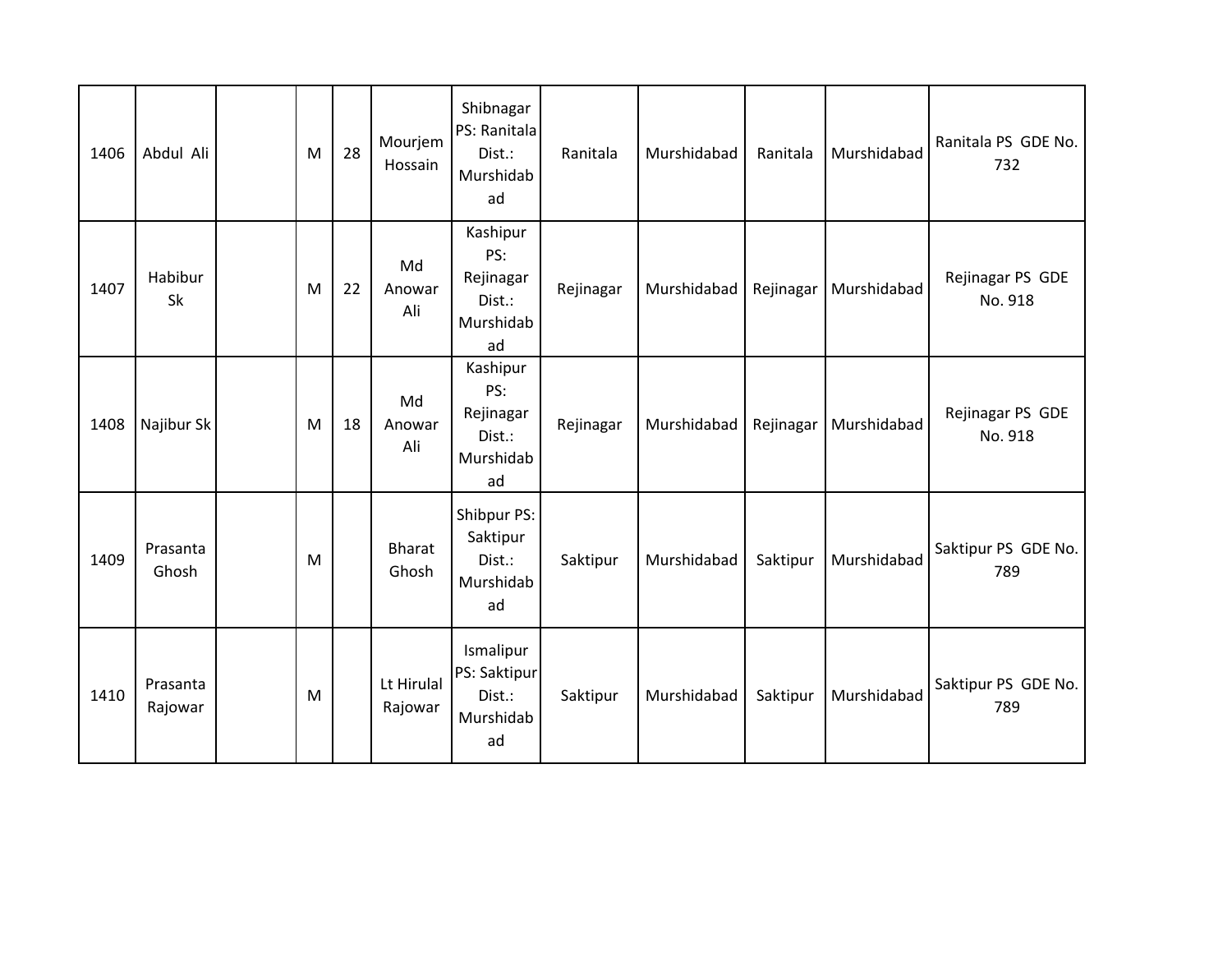| 1411 | Ramesh<br>Mondal  | M |    | Rakkhakar<br>Mondal | Sekenderpu<br>r PS:<br>Saktipur<br>Dist.:<br>Murshidab<br>ad | Saktipur | Murshidabad | Saktipur | Murshidabad | Saktipur PS GDE No.<br>789 |
|------|-------------------|---|----|---------------------|--------------------------------------------------------------|----------|-------------|----------|-------------|----------------------------|
| 1412 | Ferdosi<br>Ansari | M | 19 | Kobir<br>Ansari     | Salar<br>Kayempara<br>PS: Salar<br>Dist.:<br>Murshidab<br>ad | Salar    | Murshidabad | Salar    | Murshidabad | Salar PS GDE No.<br>964    |
| 1413 | Sonu Sk           | M | 19 | Jamu Sk             | Salar<br>Hazampara<br>PS: Salar<br>Dist.:<br>Murshidab<br>ad | Salar    | Murshidabad | Salar    | Murshidabad | Salar PS GDE No.<br>964    |
| 1414 | Sohel<br>Ansari   | M | 19 | Hasnat<br>Ansari    | Salar<br>Kayempara<br>PS: Salar<br>Dist.:<br>Murshidab<br>ad | Salar    | Murshidabad | Salar    | Murshidabad | Salar PS GDE No.<br>964    |
| 1415 | Abu Taher<br>Sk   | M | 62 | Lt Hakim<br>Sk      | Sarmastapu<br>r PS: Salar<br>Dist.:<br>Murshidab<br>ad       | Salar    | Murshidabad | Salar    | Murshidabad | Salar PS GDE No.<br>964    |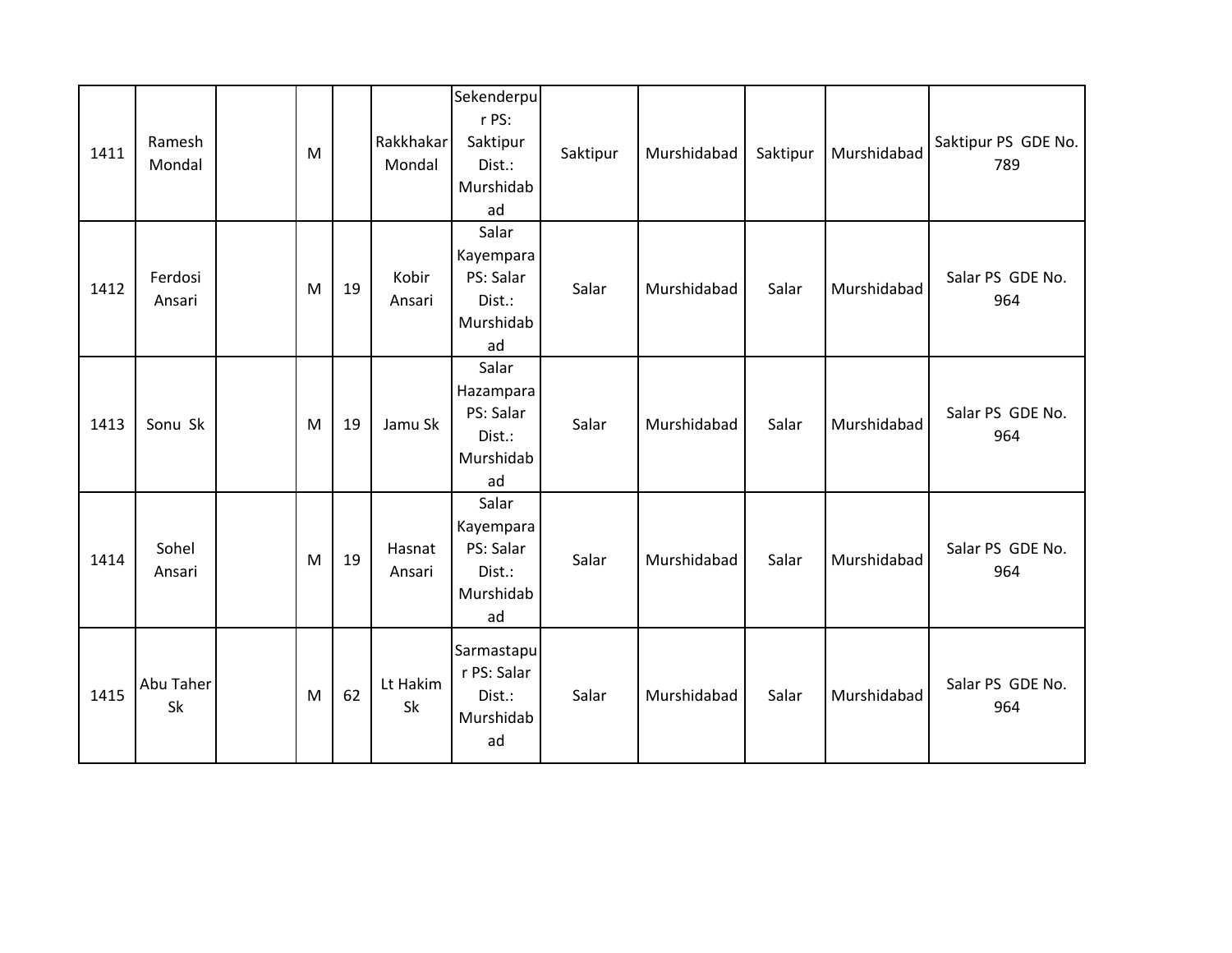| 1416 | Gopal<br>Lohar   | M | 59 | Lt Subal | Ramberia<br>PS:<br>Chandrako<br>na Dist.:<br>Paschim<br>Mednipore | Chandrakon<br>a | Paschim<br>Mednipore | Chandrak<br>ona | Paschim<br>Mednipore | Chandrakona PS<br><b>GDE No. 1105</b> |
|------|------------------|---|----|----------|-------------------------------------------------------------------|-----------------|----------------------|-----------------|----------------------|---------------------------------------|
| 1417 | Mansa<br>Lohar   | M | 26 | Tulu     | Ramberia<br>PS:<br>Chandrako<br>na Dist.:<br>Paschim<br>Mednipore | Chandrakon<br>a | Paschim<br>Mednipore | Chandrak<br>ona | Paschim<br>Mednipore | Chandrakona PS<br>GDE No. 1105        |
| 1418 | Prsanta<br>Das   | M | 39 | Satya    | Metala PS:<br>Chandrako<br>na Dist.:<br>Paschim<br>Mednipore      | Chandrakon<br>a | Paschim<br>Mednipore | Chandrak<br>ona | Paschim<br>Mednipore | Chandrakona PS<br><b>GDE No. 1105</b> |
| 1419 | Sibu Lohar       | M | 35 | Satya    | Murakata<br>PS:<br>Chandrako<br>na Dist.:<br>Paschim<br>Mednipore | Chandrakon<br>a | Paschim<br>Mednipore | Chandrak<br>ona | Paschim<br>Mednipore | Chandrakona PS<br><b>GDE No. 1105</b> |
| 1420 | <b>Tarun Das</b> | M | 42 | Nemai    | Khirati PS:<br>Chandrako<br>na Dist.:<br>Paschim<br>Mednipore     | Chandrakon<br>a | Paschim<br>Mednipore | Chandrak<br>ona | Paschim<br>Mednipore | Chandrakona PS<br><b>GDE No. 1105</b> |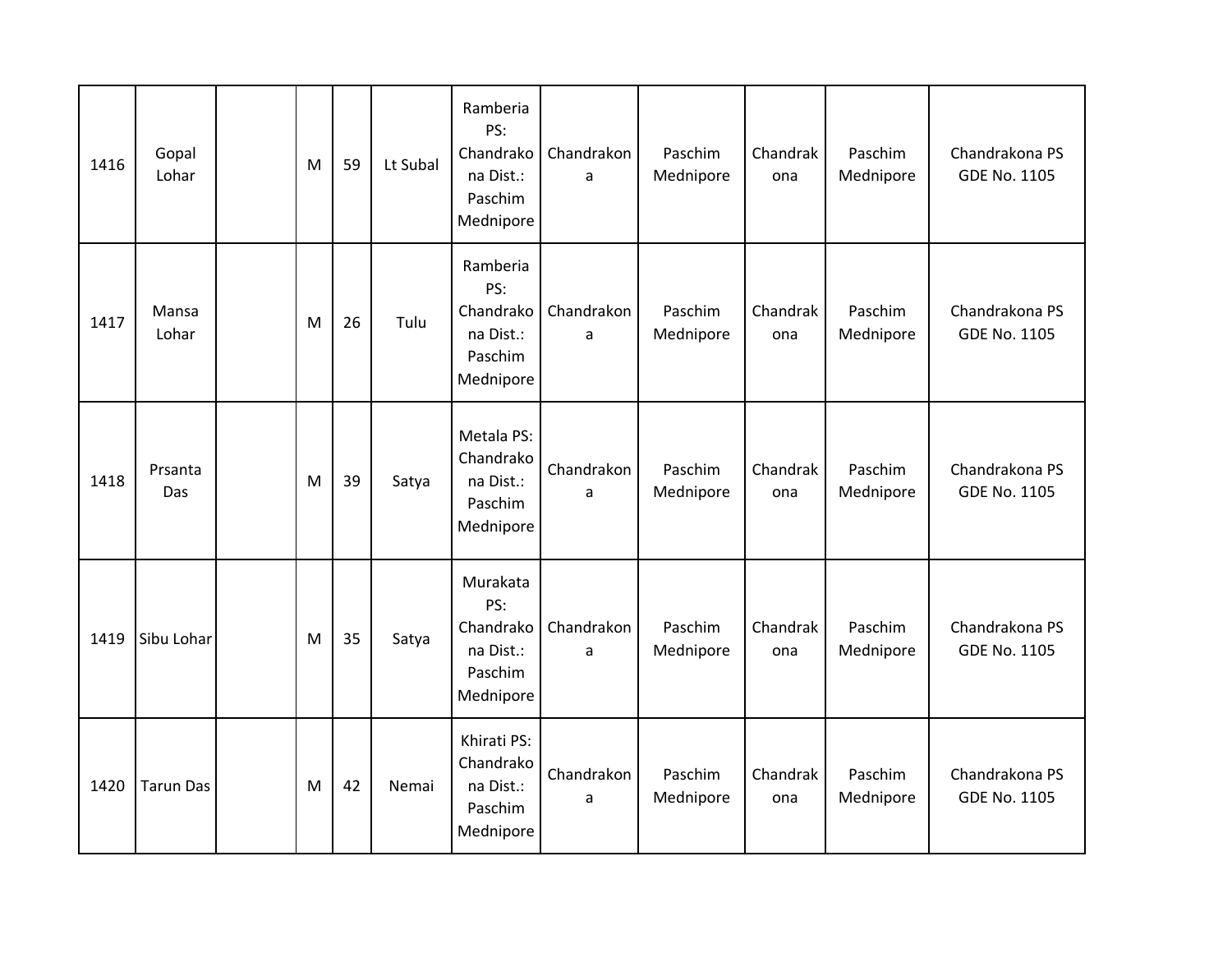| 1421 | Amarendr<br>a Khamrui | M | 41 | Lt<br>Sukhamoy           | Karasia PS:<br>Chandrako<br>na Dist.:<br>Paschim<br>Mednipore                              | Chandrakon<br>a | Paschim<br>Mednipore | Chandrak<br>ona | Paschim<br>Mednipore | Chandrakona PS<br><b>GDE No. 1105</b>                              |
|------|-----------------------|---|----|--------------------------|--------------------------------------------------------------------------------------------|-----------------|----------------------|-----------------|----------------------|--------------------------------------------------------------------|
| 1422 | Ram Jana              | M | 30 | Madhu<br>Jana            | <b>Srinagar PS:</b><br>Chandrako<br>na Dist.:<br>Paschim<br>Mednipore                      | Chandrakon<br>a | Paschim<br>Mednipore | Chandrak<br>ona | Paschim<br>Mednipore | Chandrakona PS<br>Outpost<br>Ramjibanpur TOP<br><b>GDE No. 685</b> |
| 1423 | Arun Jana<br>(27)     |   |    | S/o Pradip<br>Jana       | OF<br>SEKENDARI,<br>PS –<br>DASPUR,<br>DIST. –<br><b>PASCHIM</b><br><b>MEDINIP</b>         |                 | <b>Basirhat</b>      | Daspur          | Paschim<br>Mednipore | Daspur PS GDE No.<br>1156                                          |
| 1424 | Tapan<br>Dolai (30)   |   |    | $S/O$ Lt.<br>Susil Dolai | <b>OF</b><br>KALMIJORE<br>, PS –<br>DASPUR,<br>DIST. –<br><b>PASCHIM</b><br><b>MEDINIP</b> |                 | <b>Basirhat</b>      | Daspur          | Paschim<br>Mednipore | Daspur PS GDE No.<br>1156                                          |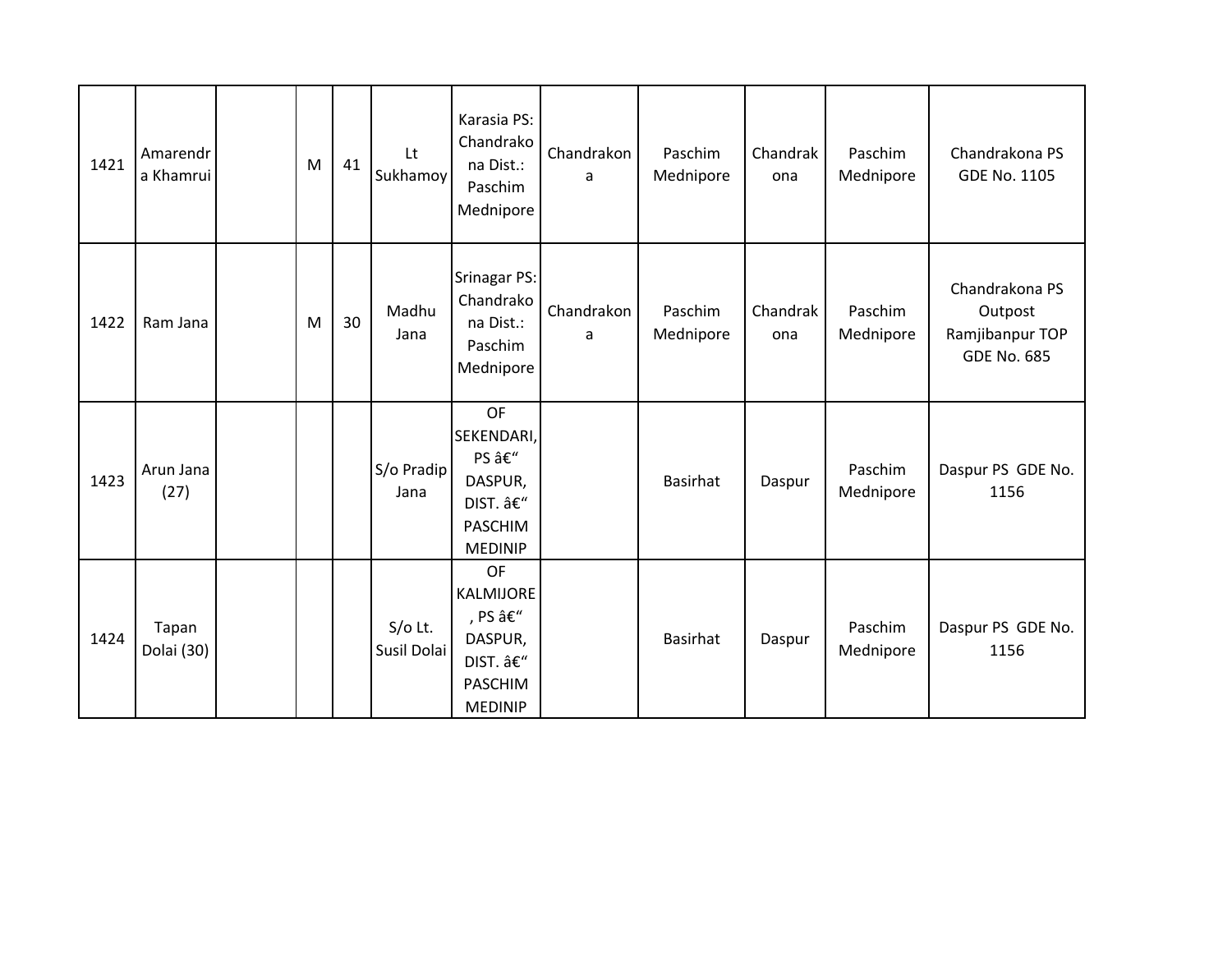| 1425 | <b>Rohit Das</b><br>(30) |   | S/o Rabin<br>Das                | OF<br>SEKENDARI,<br>PS –<br>DASPUR,<br>DIST. –<br><b>PASCHIM</b><br><b>MEDINIP</b>   |         | Basirhat             | Daspur  | Paschim<br>Mednipore | Daspur PS GDE No.<br>1156  |
|------|--------------------------|---|---------------------------------|--------------------------------------------------------------------------------------|---------|----------------------|---------|----------------------|----------------------------|
| 1426 | Nisith Dari<br>(62)      |   | $S/O$ Lt.<br>Kishore<br>Dari    | OF<br><b>UTTARGOBI</b><br><b>NDANAGAR</b><br>, PS –<br>DASPUR,<br>DIST. –<br>PASCHIM |         | Basirhat             | Daspur  | Paschim<br>Mednipore | Daspur PS GDE No.<br>1156  |
| 1427 | Mukunda<br>Kisku         | M | Lt.pirul<br>Kisku               | PS: Debra<br>Dist.:<br>Paschim<br>Mednipore                                          | Debra   | Paschim<br>Mednipore | Debra   | Paschim<br>Mednipore | Debra PS GDE No.<br>1040   |
| 1428 | Kala Baran<br>Roy        |   | S/o Lt.<br><b>Bankim</b><br>Roy | of Narahari<br>Pur, PS GBT<br>PS: Garbeta<br>Dist.:<br>Paschim<br>Mednipore          | Garbeta | Paschim<br>Mednipore | Garbeta | Paschim<br>Mednipore | Garbeta PS GDE No.<br>1027 |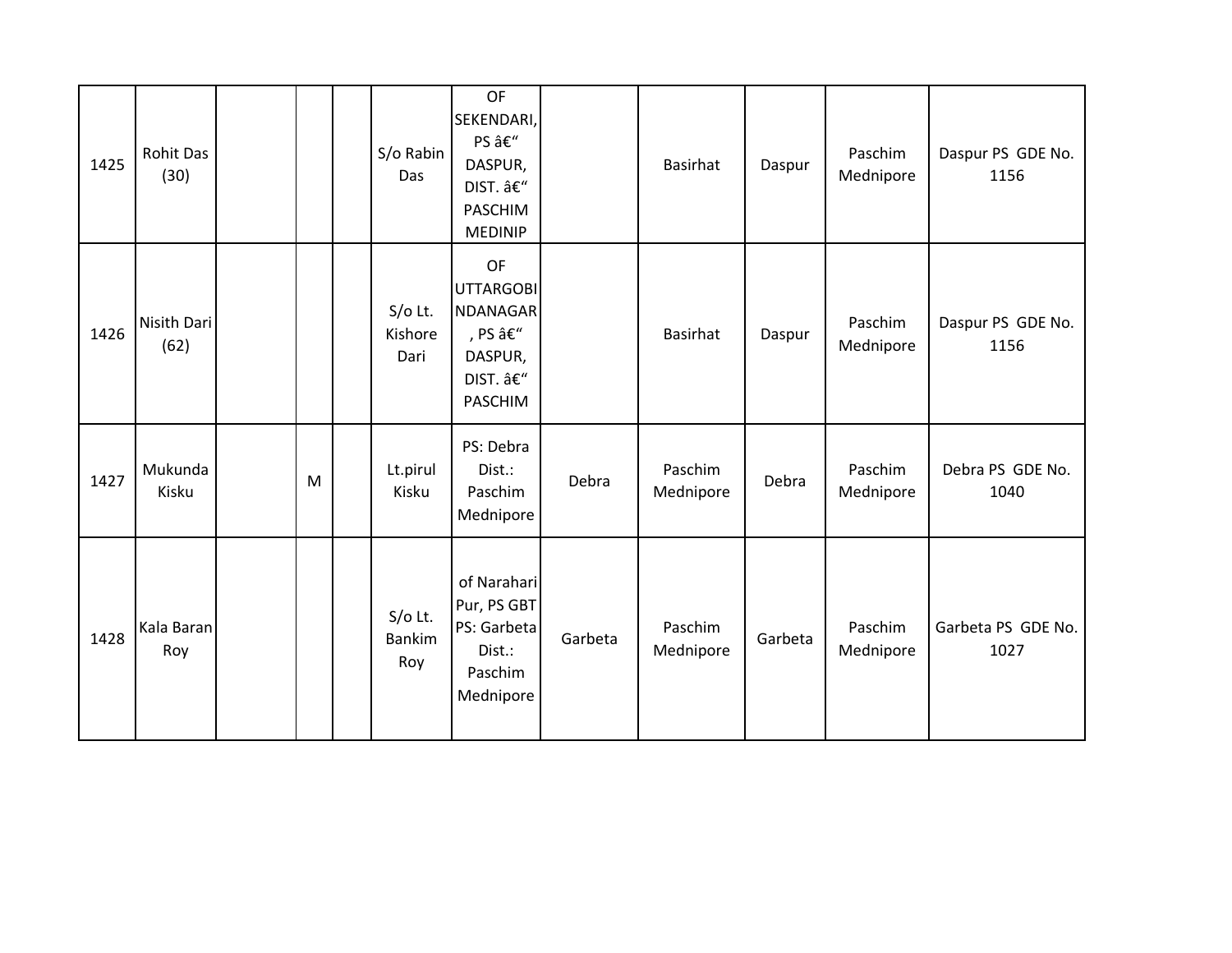| 1429 | Sankar<br>Jana           | M | 40 | Mohan<br>Jana    | Sukchandra<br>pur PS:<br>Ghatal<br>Dist.:<br>Paschim<br>Mednipore            | Ghatal | Paschim<br>Mednipore | Ghatal | Paschim<br>Mednipore | Ghatal PS GDE No.<br>1112 |
|------|--------------------------|---|----|------------------|------------------------------------------------------------------------------|--------|----------------------|--------|----------------------|---------------------------|
| 1430 | Krishana<br>Kotal        | M | 26 | Sri<br>Dukhiram  | Kharar<br>Shyamsund<br>arpur PS:<br>Ghatal<br>Dist.:<br>Paschim<br>Mednipore | Ghatal | Paschim<br>Mednipore | Ghatal | Paschim<br>Mednipore | Ghatal PS GDE No.<br>1113 |
| 1431 | Raju<br>Chongre          | M | 23 | Sri<br>Biswanath | Kharar<br>Shyamsund<br>arpur PS:<br>Ghatal<br>Dist.:<br>Paschim<br>Mednipore | Ghatal | Paschim<br>Mednipore | Ghatal | Paschim<br>Mednipore | Ghatal PS GDE No.<br>1113 |
| 1432 | Dilip<br>Kumar<br>Mondal | M | 38 | Kani             | Durgapur,<br>PS.<br>Arabidanag<br>ar, Dist.<br>Paschim<br>Burdwan            |        | <b>Basirhat</b>      | Ghatal | Paschim<br>Mednipore | Ghatal PS GDE No.<br>1165 |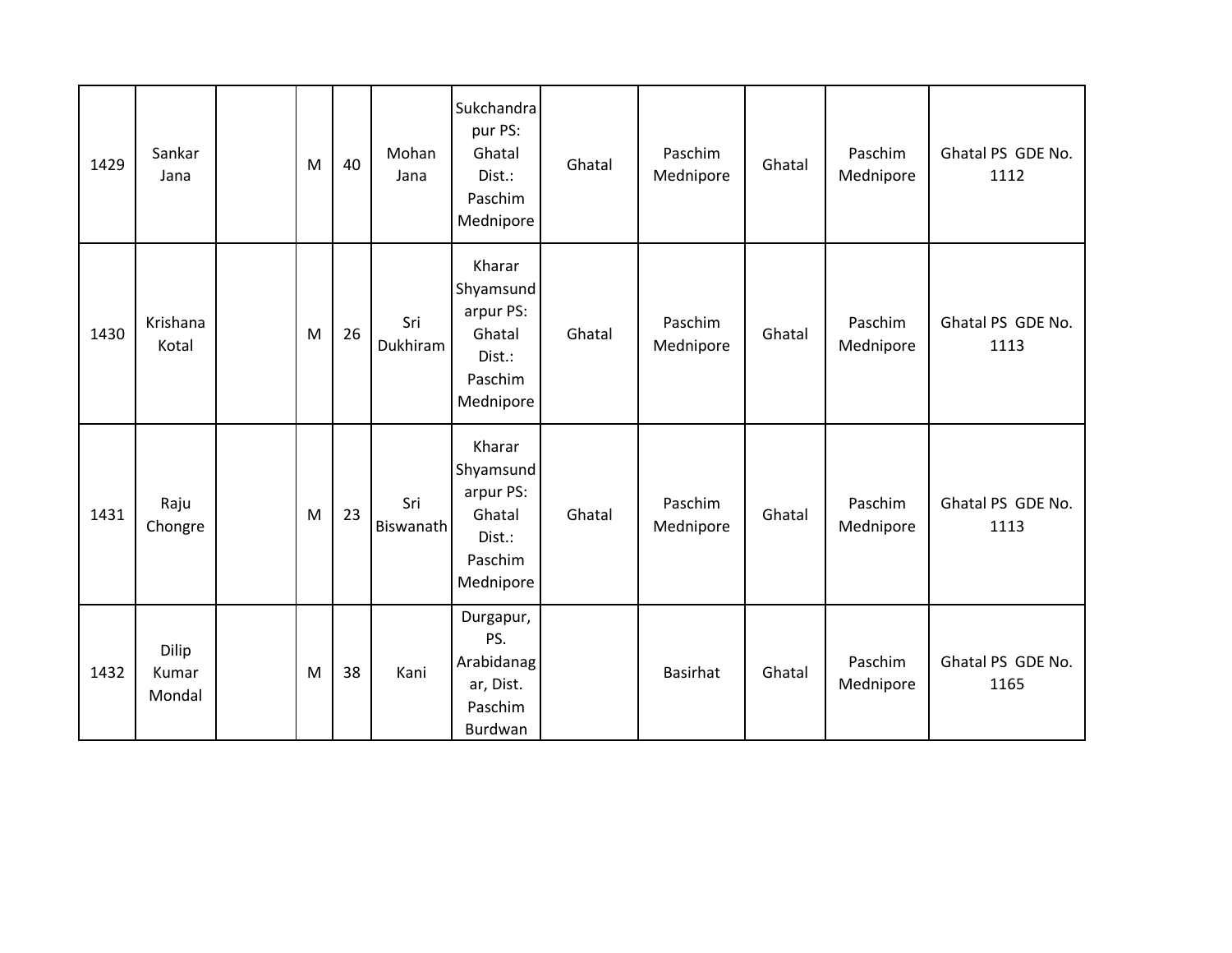| 1433 | Bapi<br>Dolui    | M | 42 | Gopal                  | Konnagar<br>PS: Ghatal<br>Dist.:<br>Paschim<br>Mednipore  | Ghatal     | Paschim<br>Mednipore | Ghatal     | Paschim<br>Mednipore | Ghatal PS GDE No.<br>1165           |
|------|------------------|---|----|------------------------|-----------------------------------------------------------|------------|----------------------|------------|----------------------|-------------------------------------|
| 1434 | Manoj<br>Samanta | M | 37 | Lt. Ranjit             | Rathipur<br>PS: Ghatal<br>Dist.:<br>Paschim<br>Mednipore  | Ghatal     | Paschim<br>Mednipore | Ghatal     | Paschim<br>Mednipore | Ghatal PS GDE No.<br>1182           |
| 1435 | Samiran<br>Show  | M | 31 | Ranjit                 | Konnagar<br>PS: Ghatal<br>Dist.:<br>Paschim<br>Mednipore  | Ghatal     | Paschim<br>Mednipore | Ghatal     | Paschim<br>Mednipore | Ghatal PS GDE No.<br>1182           |
| 1436 | Bapan<br>Sing    | M | 39 | Lt.<br>Rammkris<br>hna | Konnagar<br>PS: Ghatal<br>Dist.:<br>Paschim<br>Mednipore  | Ghatal     | Paschim<br>Mednipore | Ghatal     | Paschim<br>Mednipore | Ghatal PS GDE No.<br>1182           |
| 1437 | Madan<br>Gope    | M | 55 | Lt. Subal<br>Gope      | Moura PS:<br>Gurguripal<br>Dist.:<br>Paschim<br>Mednipore | Gurguripal | Paschim<br>Mednipore | Gurguripal | Paschim<br>Mednipore | <b>Gurguripal PS GDE</b><br>No. 862 |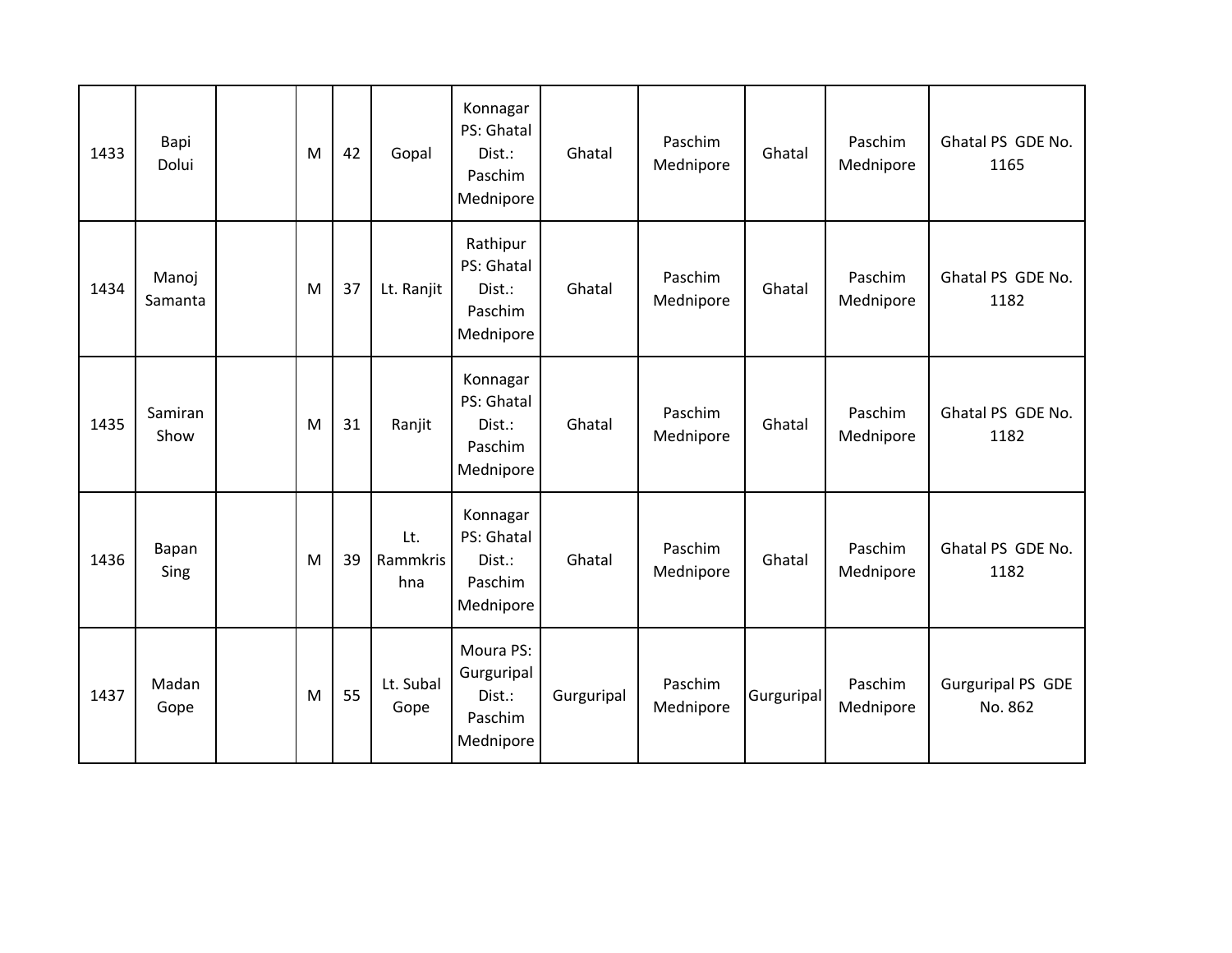| 1438 | Ranjit<br>Routh          | M | 19 | <b>Bimal</b><br>Routh  | Vill –<br>Talbandh,<br>P.O. –<br>Amda, P.S<br>–<br>Keshiary,<br>Dist PS:<br>Keshiary<br>Dist.:<br>Paschim<br>Mednipore | Keshiary  | Paschim<br>Mednipore | Keshiary | Paschim<br>Mednipore | Keshiary PS GDE No.<br>1311 |
|------|--------------------------|---|----|------------------------|------------------------------------------------------------------------------------------------------------------------|-----------|----------------------|----------|----------------------|-----------------------------|
| 1439 | Arup<br>Dolai            | M | 28 | Dhananjo<br>y Dolai    | Jagannathp<br>ur PS:<br>Anandapur<br>Dist.:<br>Paschim<br>Mednipore                                                    | Anandapur | Paschim<br>Mednipore | Keshpur  | Paschim<br>Mednipore | Keshpur PS GDE No.<br>1111  |
| 1440 | Subrata<br><b>Mallik</b> | M | 25 | <b>Dipak</b><br>Mallik | Vasadaha<br>PS:<br>Anandapur<br>Dist.:<br>Paschim<br>Mednipore                                                         | Anandapur | Paschim<br>Mednipore | Keshpur  | Paschim<br>Mednipore | Keshpur PS GDE No.<br>1111  |
| 1441 | Ashis<br>Mallik          | M | 42 | Lt Rattan<br>Mallik    | Vasadaha<br>PS:<br>Anandapur<br>Dist.:<br>Paschim<br>Mednipore                                                         | Anandapur | Paschim<br>Mednipore | Keshpur  | Paschim<br>Mednipore | Keshpur PS GDE No.<br>1111  |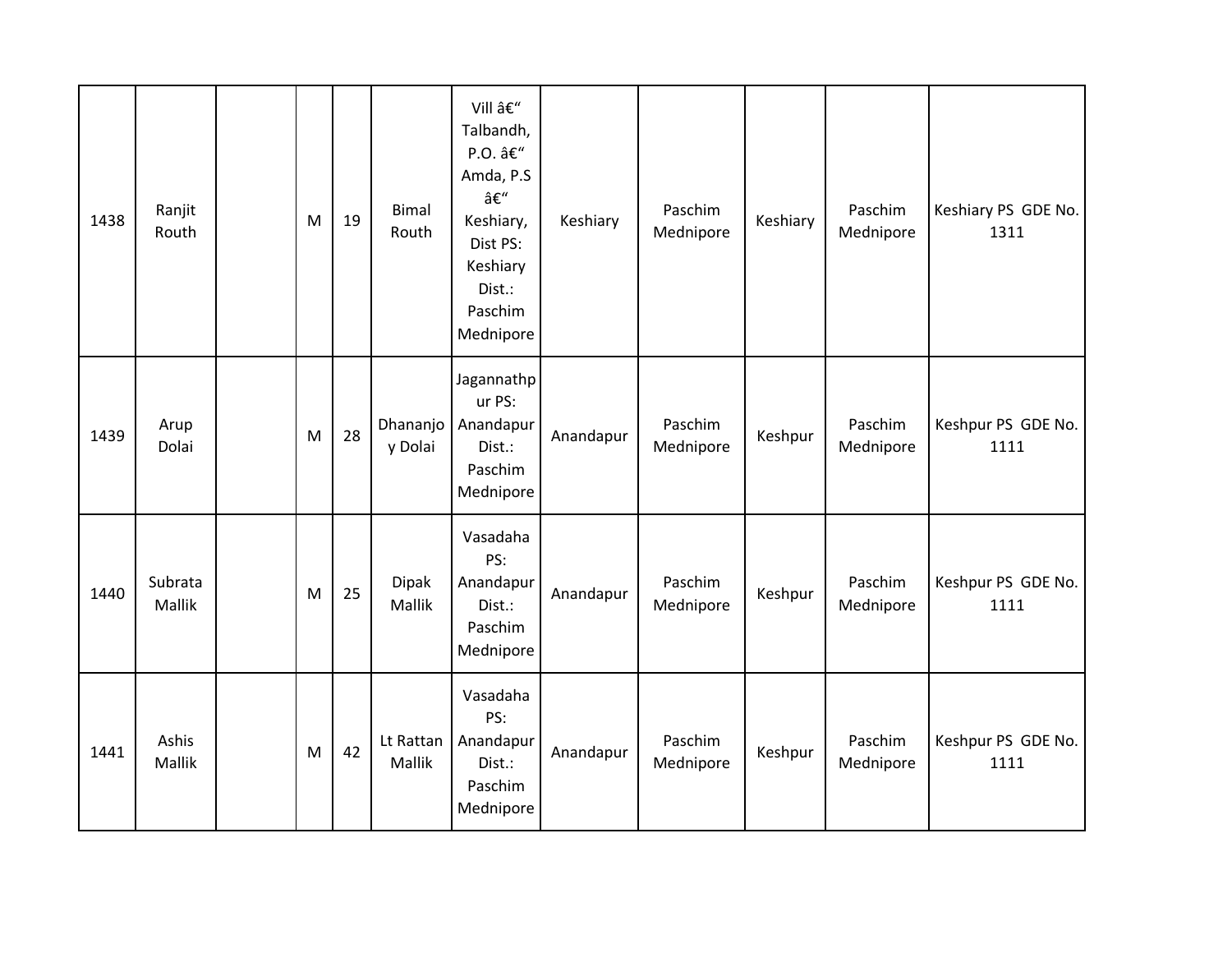| 1442 | <b>Barun</b><br>Bera | M | 43 | an Bera           | Karanjapot<br>a PS:<br>Chittarang Anandapur<br>Dist.:<br>Paschim<br>Mednipore | Anandapur | Paschim<br>Mednipore | Keshpur | Paschim<br>Mednipore | Keshpur PS GDE No.<br>1111 |
|------|----------------------|---|----|-------------------|-------------------------------------------------------------------------------|-----------|----------------------|---------|----------------------|----------------------------|
| 1443 | Jahangir<br>Alam     | M | 35 | Sadek Ali         | Biralchoki<br>PS: Nalhati<br>Dist.:<br>Birbhum                                | Nalhati   | <b>Birbhum</b>       | Keshpur | Paschim<br>Mednipore | Keshpur PS GDE No.<br>1116 |
| 1444 | Sk Intaj<br>Ali      | M | 38 | Sk Abdul<br>Latif | Anandapur<br>PS: Keshpur<br>Dist.:<br>Paschim<br>Mednipore                    | Keshpur   | Paschim<br>Mednipore | Keshpur | Paschim<br>Mednipore | Keshpur PS GDE No.<br>1116 |
| 1445 | Aijuddin<br>Khan     | M | 45 | Lt Isha<br>Khan   | Chenchura<br>PS: Keshpur<br>Dist.:<br>Paschim<br>Mednipore                    | Keshpur   | Paschim<br>Mednipore | Keshpur | Paschim<br>Mednipore | Keshpur PS GDE No.<br>1098 |
| 1446 | Sk Ahad<br>Ali       | M | 30 | Sk Saukat<br>Ali  | Damodarch<br>ak PS:<br>Keshpur<br>Dist.:<br>Paschim<br>Mednipore              | Keshpur   | Paschim<br>Mednipore | Keshpur | Paschim<br>Mednipore | Keshpur PS GDE No.<br>1098 |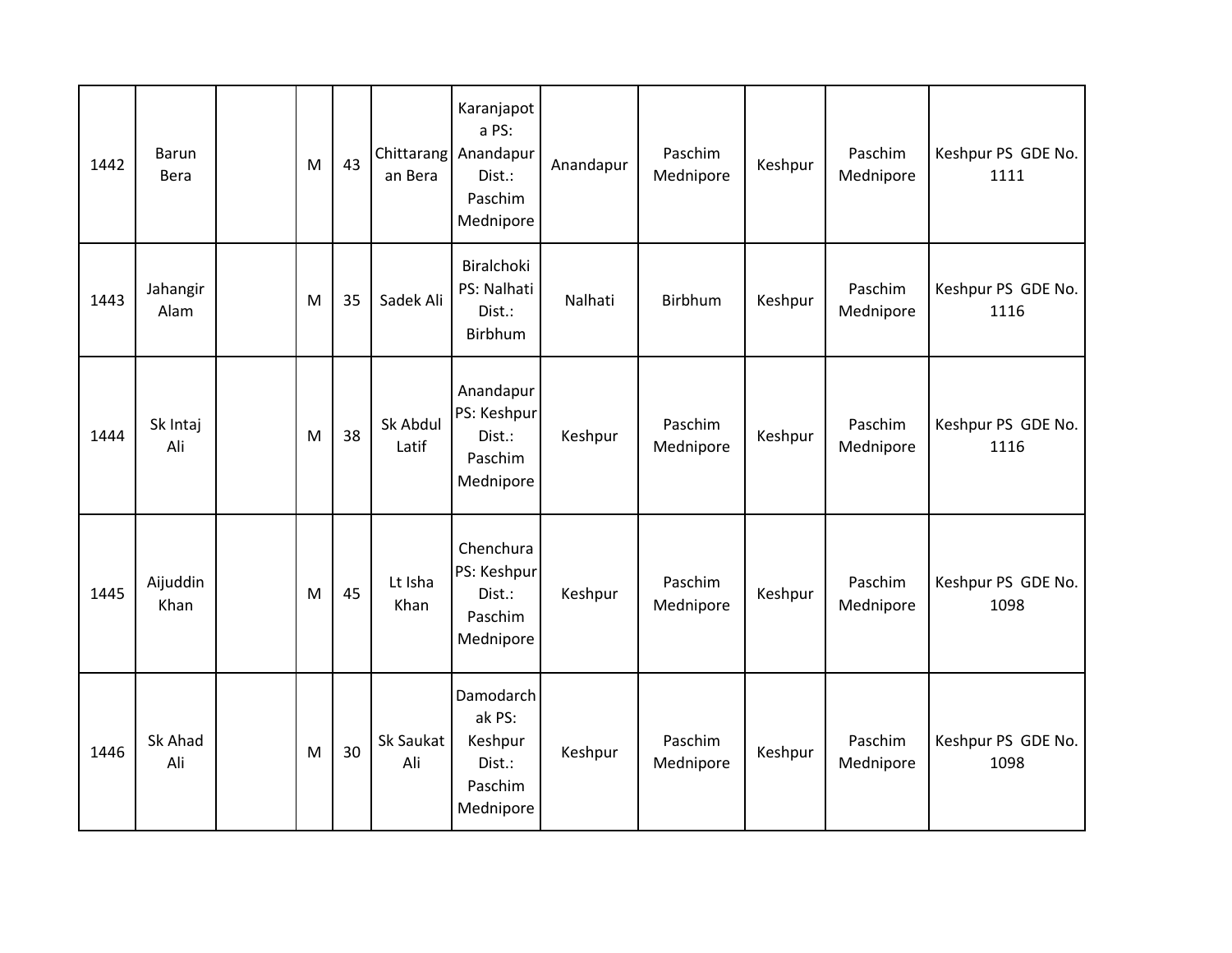| 1447 | Sk Mafijul<br>Ali | M | 45 | Lt Sk<br>Harraj Ali  | <b>Bikalchak</b><br>PS: Keshpur<br>Dist.:<br>Paschim<br>Mednipore | Keshpur | Paschim<br>Mednipore | Keshpur | Paschim<br>Mednipore | Keshpur PS GDE No.<br>1098 |
|------|-------------------|---|----|----------------------|-------------------------------------------------------------------|---------|----------------------|---------|----------------------|----------------------------|
| 1448 | Sk Haidur<br>Ali  | M | 35 | Sk<br>Hekarat<br>Ali | Khejurbani<br>PS: Keshpur<br>Dist.:<br>Paschim<br>Mednipore       | Keshpur | Paschim<br>Mednipore | Keshpur | Paschim<br>Mednipore | Keshpur PS GDE No.<br>1098 |
| 1449 | Sk Sabir<br>Ali   | M | 31 | Sk Samser<br>Ali     | <b>Bikalchak</b><br>PS: Keshpur<br>Dist.:<br>Paschim<br>Mednipore | Keshpur | Paschim<br>Mednipore | Keshpur | Paschim<br>Mednipore | Keshpur PS GDE No.<br>1098 |
| 1450 | Sk Safikul<br>Ali | M |    | Sk Madijul<br>Ali    | <b>Bikalchak</b><br>PS: Keshpur<br>Dist.:<br>Paschim<br>Mednipore | Keshpur | Paschim<br>Mednipore | Keshpur | Paschim<br>Mednipore | Keshpur PS GDE No.<br>1098 |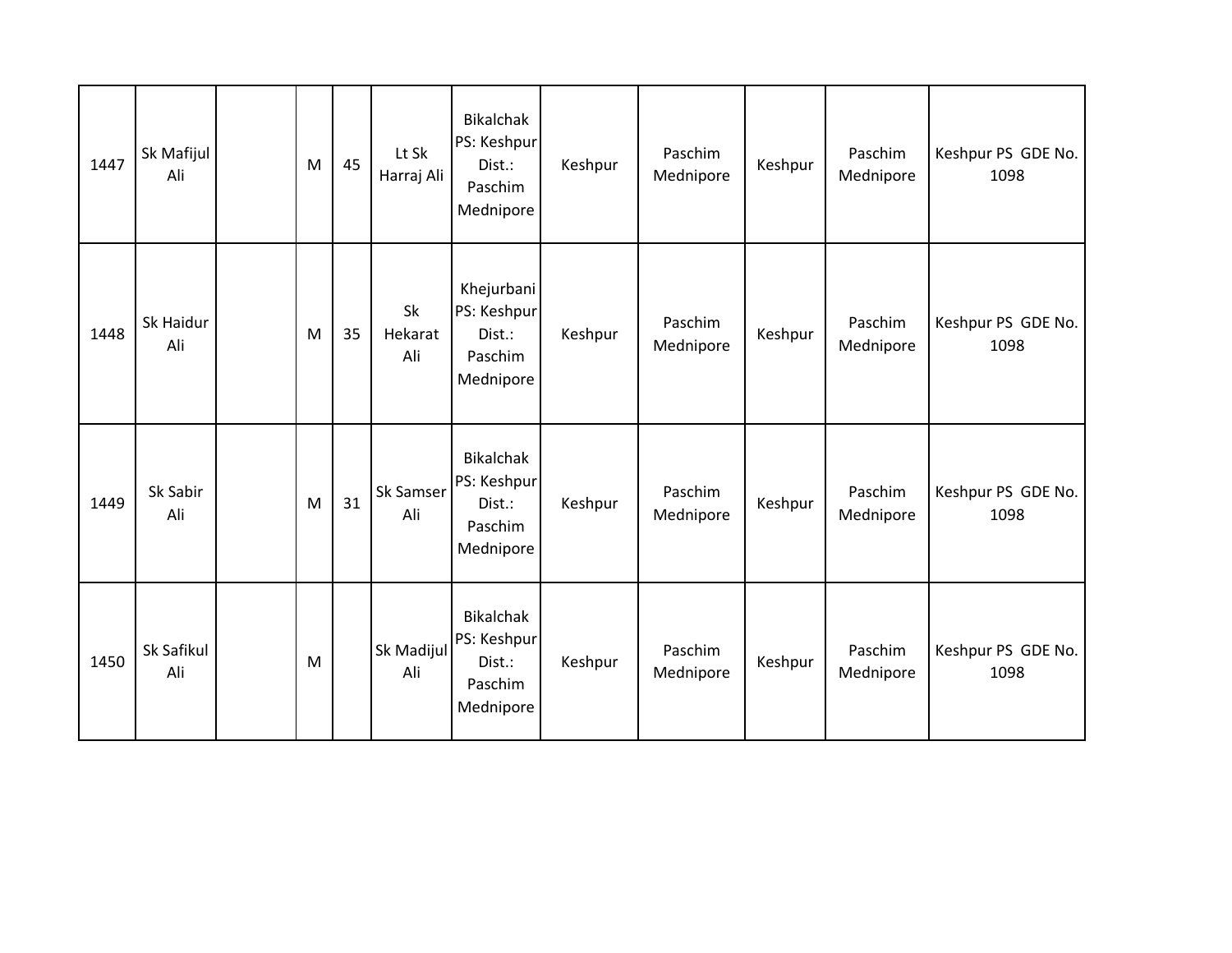| 1451 | Saddam<br>Mallick | M | 30 | Kurban<br>Mallick   | Majuria PS:<br>Keshpur<br>Dist.:<br>Paschim<br>Mednipore               | Keshpur            | Paschim<br>Mednipore | Keshpur             | Paschim<br>Mednipore | Keshpur PS GDE No.<br>1098                |
|------|-------------------|---|----|---------------------|------------------------------------------------------------------------|--------------------|----------------------|---------------------|----------------------|-------------------------------------------|
| 1452 | Sk Raja<br>Ali    | M | 18 | Sk Mafijul<br>Ali   | <b>Bikalchak</b><br>PS: Keshpur<br>Dist.:<br>Paschim<br>Mednipore      | Keshpur            | Paschim<br>Mednipore | Keshpur             | Paschim<br>Mednipore | Keshpur PS GDE No.<br>1098                |
| 1453 | Sk Ajijul         | M | 27 | Sk Asrab<br>Of, Ps- | Ballabpur<br>PS:<br>Midnapore<br>Dist.:<br>Paschim<br>Mednipore        | Midnapore          | Paschim<br>Mednipore | Keshpur             | Paschim<br>Mednipore | Keshpur PS GDE No.<br>1098                |
| 1454 | Md. Arif          |   | 33 | Md.<br>Ansari       | Bhabanipur<br>PS:<br>Kharagpore<br>town Dist.:<br>Paschim<br>Mednipore | Kharagpore<br>town | Paschim<br>Mednipore | Kharagpor<br>e town | Paschim<br>Mednipore | Kharagpore town PS<br><b>GDE No. 1334</b> |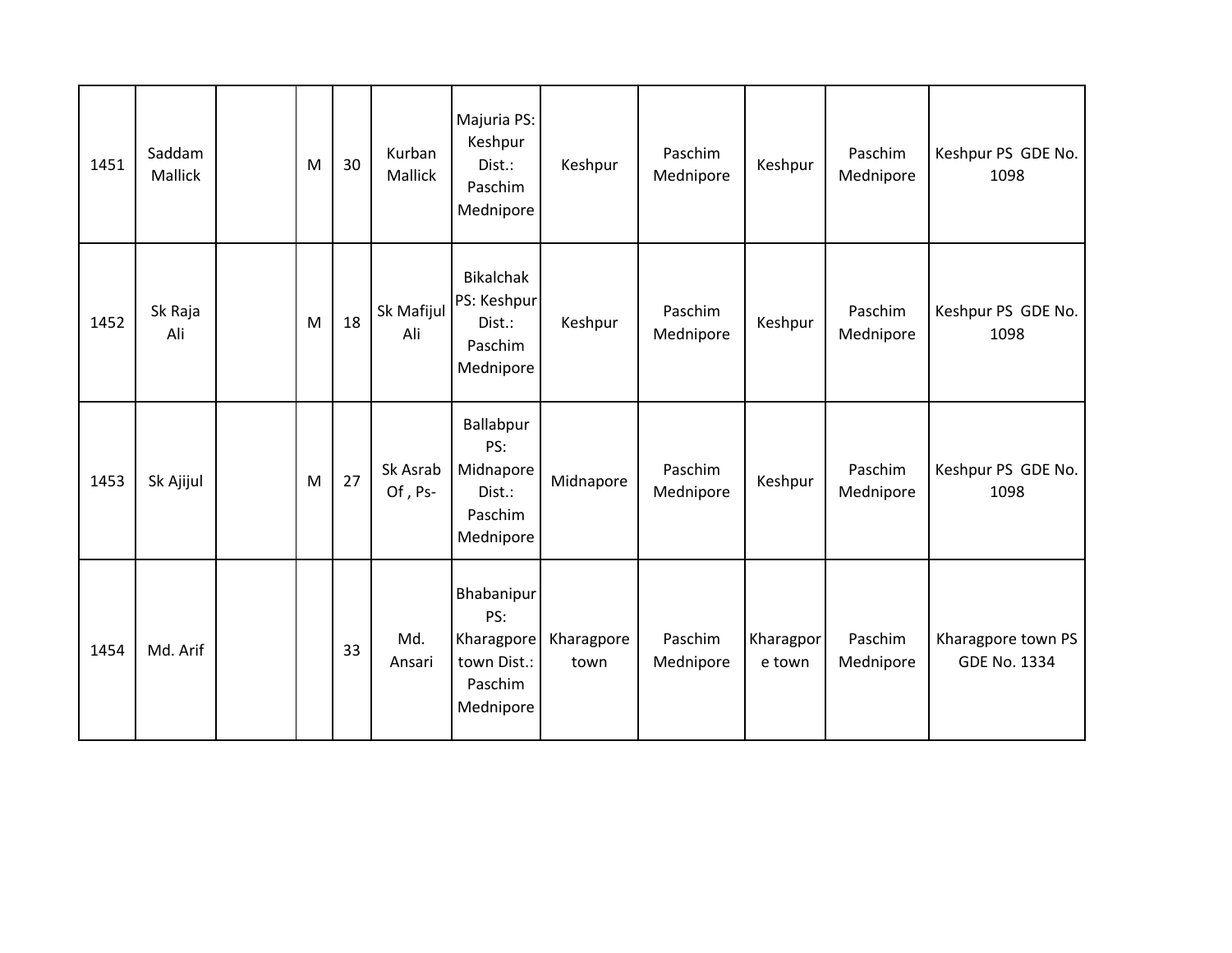| 1455 | Nanu Jana      |   | 24 | Sibu Jana               | PS:<br>Kharagpore<br>town Dist.:<br>Paschim<br>Mednipore                  | Kharagpore<br>town | Paschim<br>Mednipore | Kharagpor<br>e town | Paschim<br>Mednipore | Kharagpore town PS<br><b>GDE No. 1334</b> |
|------|----------------|---|----|-------------------------|---------------------------------------------------------------------------|--------------------|----------------------|---------------------|----------------------|-------------------------------------------|
| 1456 | Deba<br>Prasad |   | 25 | Shib<br>Kumar<br>Prasad | Inda PS:<br>Kharagpore<br>town Dist.:<br>Paschim<br>Mednipore             | Kharagpore<br>town | Paschim<br>Mednipore | Kharagpor<br>e town | Paschim<br>Mednipore | Kharagpore town PS<br><b>GDE No. 1334</b> |
| 1457 | Sujit Dey      | M | 37 | Swapan<br>Dey           | Subhashpal<br>ly PS:<br>Kharagpore<br>town Dist.:<br>Paschim<br>Mednipore | Kharagpore<br>town | Paschim<br>Mednipore | Kharagpor<br>e town | Paschim<br>Mednipore | Kharagpore town PS<br><b>GDE No. 1334</b> |
| 1458 | G Sanakar      | M | 48 | Jagat Rao               | Gate Bazar<br>PS:<br>Kharagpore<br>town Dist.:<br>Paschim<br>Mednipore    | Kharagpore<br>town | Paschim<br>Mednipore | Kharagpor<br>e town | Paschim<br>Mednipore | Kharagpore town PS<br><b>GDE No. 1334</b> |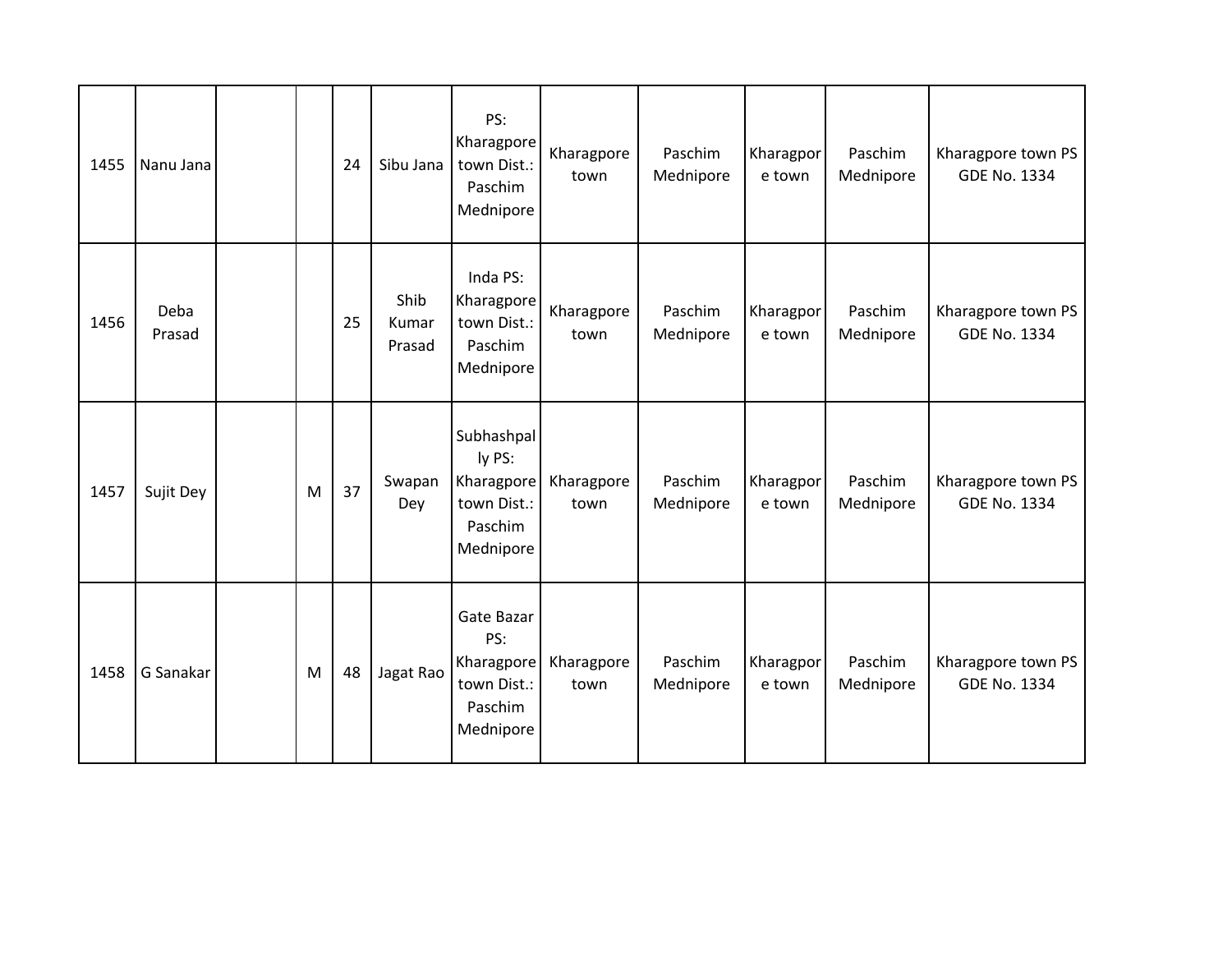| 1459 | Yusuf<br>Khan   | M | 20 | Keramat<br>Khan | Debalpur<br>PS:<br>Kharagpore<br>town Dist.:<br>Paschim<br>Mednipore                           | Kharagpore<br>town | Paschim<br>Mednipore | Kharagpor<br>e town | Paschim<br>Mednipore | Kharagpore town PS<br>GDE No. 1319        |
|------|-----------------|---|----|-----------------|------------------------------------------------------------------------------------------------|--------------------|----------------------|---------------------|----------------------|-------------------------------------------|
| 1460 | Sk. Koyaf       | M | 18 | Sk. Kalim       | Bhabanipur<br>near SBI<br><b>Bank PS:</b><br>Kharagpore<br>town Dist.:<br>Paschim<br>Mednipore | Kharagpore<br>town | Paschim<br>Mednipore | Kharagpor<br>e town | Paschim<br>Mednipore | Kharagpore town PS<br><b>GDE No. 1319</b> |
| 1461 | Kiran<br>Khalko | M | 48 | Piten<br>Khalko | Kharida PS:<br>Kharagpore<br>town Dist.:<br>Paschim<br>Mednipore                               | Kharagpore<br>town | Paschim<br>Mednipore | Kharagpor<br>e town | Paschim<br>Mednipore | Kharagpore town PS<br><b>GDE No. 1319</b> |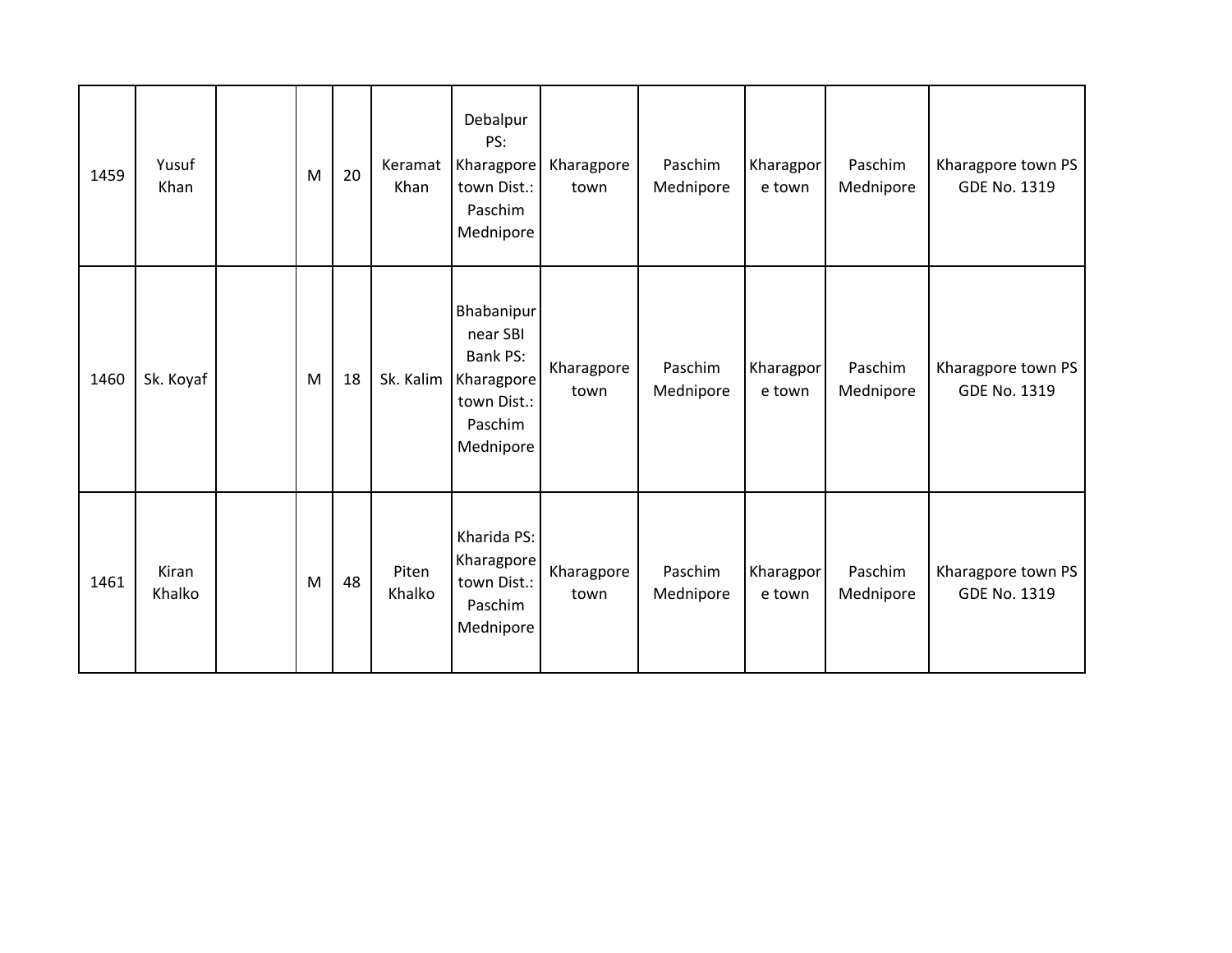| 1462 | Sk.<br>Mojammi   | M | 27 | Sk. Sajid         | Inda, near<br>Pir Baba PS:<br>Kharagpore<br>town Dist.:<br>Paschim<br>Mednipore              | Kharagpore<br>town | Paschim<br>Mednipore | Kharagpor<br>e town | Paschim<br>Mednipore | Kharagpore town PS<br>GDE No. 1319        |
|------|------------------|---|----|-------------------|----------------------------------------------------------------------------------------------|--------------------|----------------------|---------------------|----------------------|-------------------------------------------|
| 1463 | Sadhan<br>Mallik | M | 25 | Maqshud<br>Mallik | Panchberia,<br><b>Balu Basti</b><br>PS:<br>Kharagpore<br>town Dist.:<br>Paschim<br>Mednipore | Kharagpore<br>town | Paschim<br>Mednipore | Kharagpor<br>e town | Paschim<br>Mednipore | Kharagpore town PS<br>GDE No. 1319        |
| 1464 | Babu<br>Mudliar  | M | 35 | Gopal<br>Mudliar  | Subhashpal<br>ly PS:<br>Kharagpore<br>town Dist.:<br>Paschim<br>Mednipore                    | Kharagpore<br>town | Paschim<br>Mednipore | Kharagpor<br>e town | Paschim<br>Mednipore | Kharagpore town PS<br><b>GDE No. 1319</b> |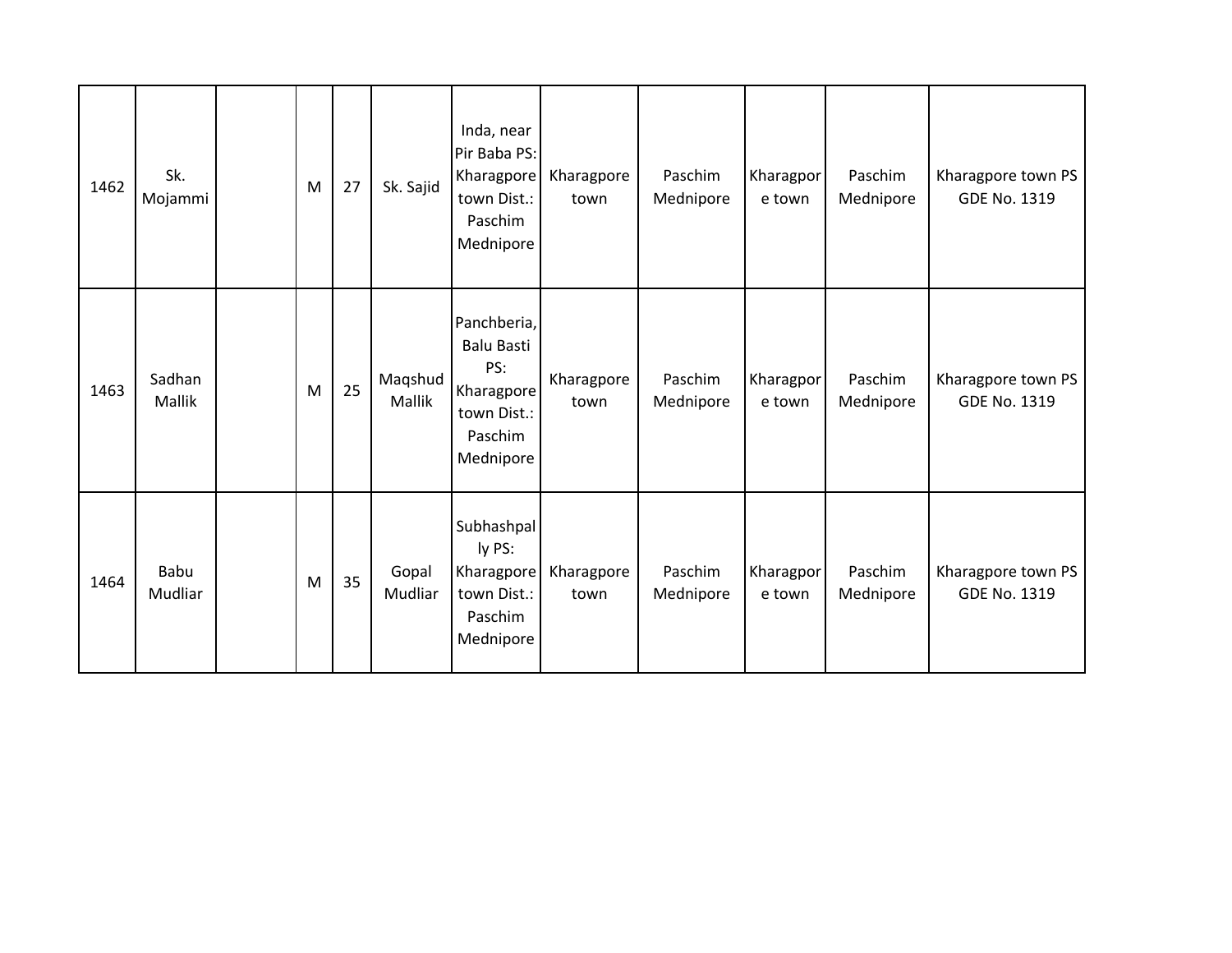| 1465 | Saiful<br>Khan          | M | 18 |                          | Balu Basti,<br>Ward No-<br>04 PS:<br>Israil Khan Kharagpore<br>town Dist.:<br>Paschim<br>Mednipore | Kharagpore<br>town | Paschim<br>Mednipore                         | Kharagpor<br>e town | Paschim<br>Mednipore | Kharagpore town PS<br><b>GDE No. 1319</b> |
|------|-------------------------|---|----|--------------------------|----------------------------------------------------------------------------------------------------|--------------------|----------------------------------------------|---------------------|----------------------|-------------------------------------------|
| 1466 | Shymal<br><b>Bhunia</b> | M |    | Basanti<br><b>Bhunia</b> | Chakganes<br>h PS:<br>Kharagpur<br>local Dist.:<br>Paschim<br>Mednipore                            | Kharagpur<br>local | Paschim<br>Mednipore                         | Kharagpur<br>local  | Paschim<br>Mednipore | Kharagpur local PS<br><b>GDE No. 727</b>  |
| 1467 | Munshud<br>Gaji         | M |    | Lt. Ambar<br>Gaji        | Khakurda<br>PS:<br>Barrackpor<br>e Dist.:<br>Barrackpor<br>e Police<br>Commissio<br>nerate         | Barrackpore        | Barrackpore<br>Police<br>Commissioner<br>ate | Kharagpur<br>local  | Paschim<br>Mednipore | Kharagpur local PS<br><b>GDE No. 727</b>  |
| 1468 | Debasish<br>Pakhira     | M | 20 | Sanjoy<br>Pakhira        | Fuleswar,<br>PS-<br>Uluberia,<br>Dist-<br>Howrah PS:<br>Uluberia<br>Dist.:<br>Howrah<br>Rural      | Uluberia           | <b>Howrah Rural</b>                          | Midnapor<br>e       | Paschim<br>Mednipore | Midnapore PS GDE<br>No. 1421              |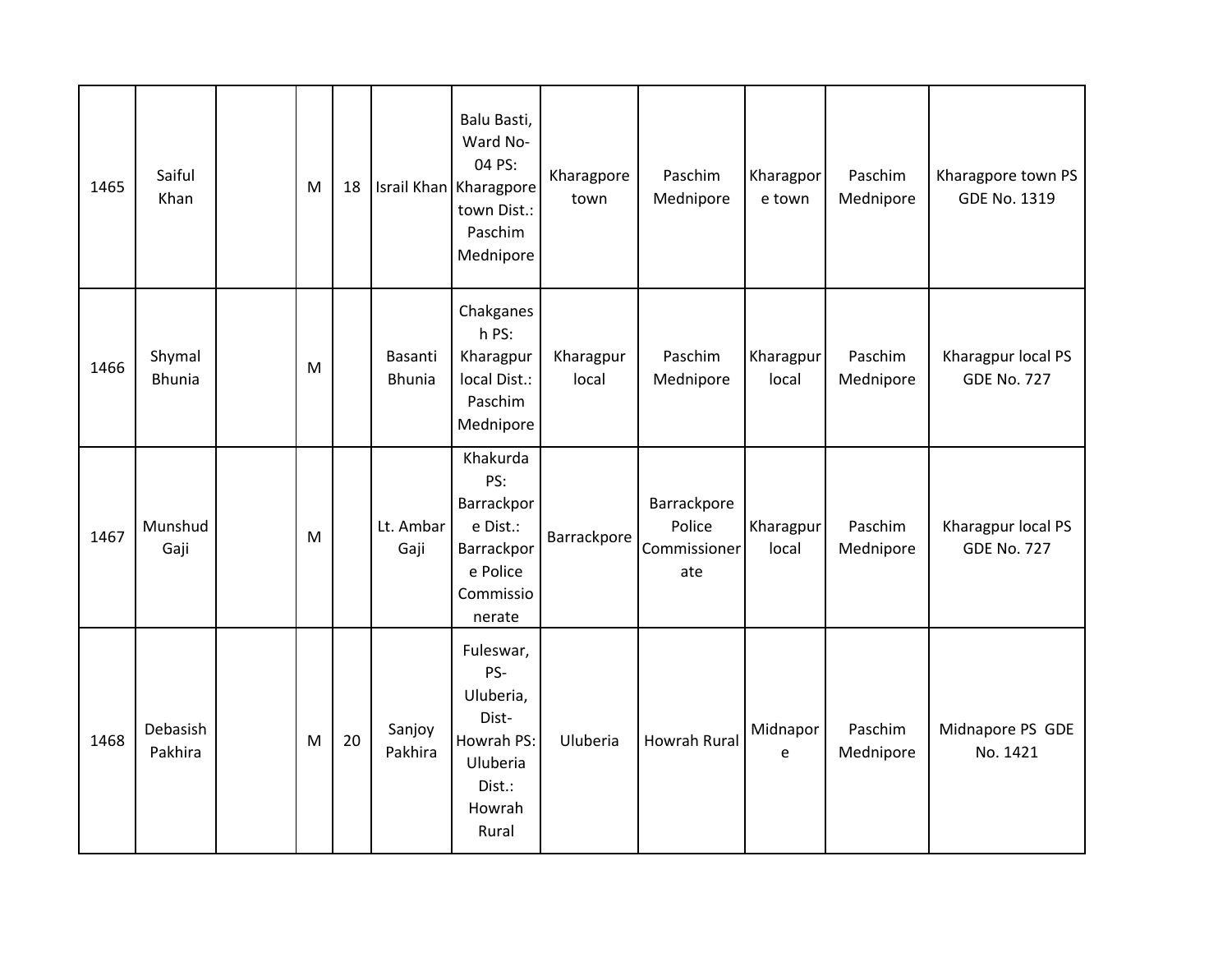| 1469 | Kamal<br>Gope   |         | M | 30 | Lt Rabi<br>Gope  | Sepoybazar<br>, Churibala<br>Masjid, PS-<br>Kotwali PS:<br>Midnapore<br>Dist.:<br>Paschim<br>Mednipore | Midnapore | Paschim<br>Mednipore | Midnapor<br>e | Paschim<br>Mednipore | Midnapore PS GDE<br>No. 1421 |
|------|-----------------|---------|---|----|------------------|--------------------------------------------------------------------------------------------------------|-----------|----------------------|---------------|----------------------|------------------------------|
| 1470 | Sk Sahid        | Sk Gora | M | 38 |                  | Sepoybazar<br>, PS-<br>Kotwali PS:<br>Sk Sajahan Midnapore<br>Dist.:<br>Paschim<br>Mednipore           | Midnapore | Paschim<br>Mednipore | Midnapor<br>e | Paschim<br>Mednipore | Midnapore PS GDE<br>No. 1421 |
| 1471 | Swapan<br>Patra |         | M | 42 | Srihari<br>Patra | Baita PS:<br>Mohanpur<br>Dist.:<br>Paschim<br>Mednipore                                                | Mohanpur  | Paschim<br>Mednipore | Mohanpur      | Paschim<br>Mednipore | Mohanpur PS GDE<br>No. 823   |
| 1472 | Manik<br>Das    |         | M | 35 | Sanju Das        | Srirampur<br>PS:<br>Mohanpur<br>Dist.:<br>Paschim<br>Mednipore                                         | Mohanpur  | Paschim<br>Mednipore | Mohanpur      | Paschim<br>Mednipore | Mohanpur PS GDE<br>No. 823   |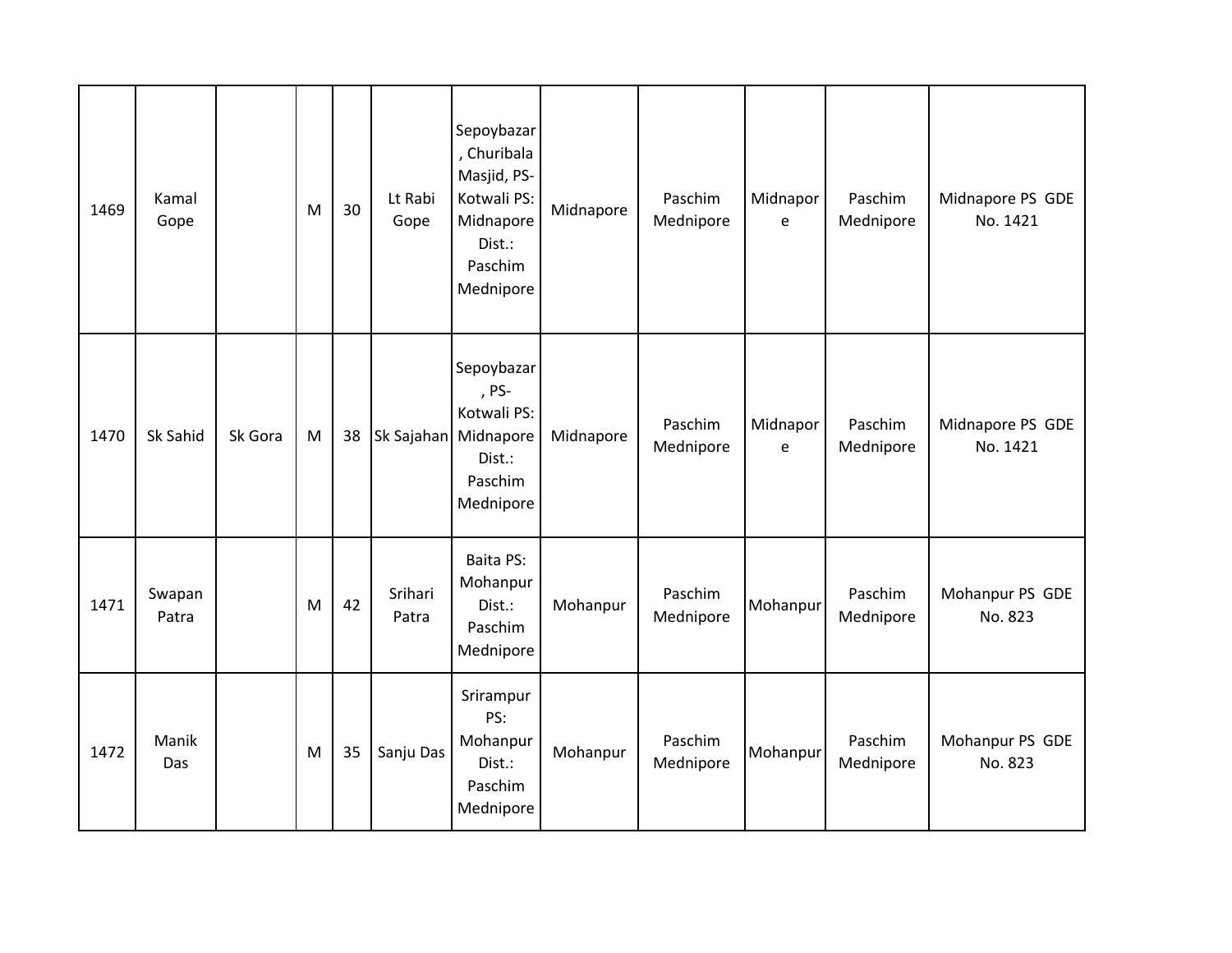| 1473 | Ajay Rai                  | $\mathsf O$ | <b>Bitas Rai</b>  | Vill-Digha<br>Ghat PO+PS<br>Digha Dist<br>Patna State-<br>Bih                                        |          | <b>Basirhat</b> | Narayanga<br>rh | Paschim<br>Mednipore | Narayangarh PS GDE<br>No. 1059 |
|------|---------------------------|-------------|-------------------|------------------------------------------------------------------------------------------------------|----------|-----------------|-----------------|----------------------|--------------------------------|
| 1474 | Suman<br>Makur            | M           | Somnath<br>Makur  | Vill-PO<br>Helebonth<br>PS-Dist-<br>Boudh<br>State-<br>Odisha                                        |          | <b>Basirhat</b> | Narayanga<br>rh | Paschim<br>Mednipore | Narayangarh PS GDE<br>No. 1059 |
| 1475 | Surja<br>Narayan<br>Karna | M           | Tasil<br>Karna    | Vill-Sigari<br>PO-<br>Bargachia<br>PS-<br>Monada<br>Dist-Boudh<br>S                                  |          | <b>Basirhat</b> | Narayanga<br>rh | Paschim<br>Mednipore | Narayangarh PS GDE<br>No. 1059 |
| 1476 | Abani<br>Chalak           | M           | Sanatan<br>Chalak | Vill-<br>Balishira PO-<br>Jashpur PS-<br>Calgarh Dist-<br>Jhar PS:<br>Jhargram<br>Dist.:<br>Jhargram | Jhargram | Jhargram        | Narayanga<br>rh | Paschim<br>Mednipore | Narayangarh PS GDE<br>No. 1060 |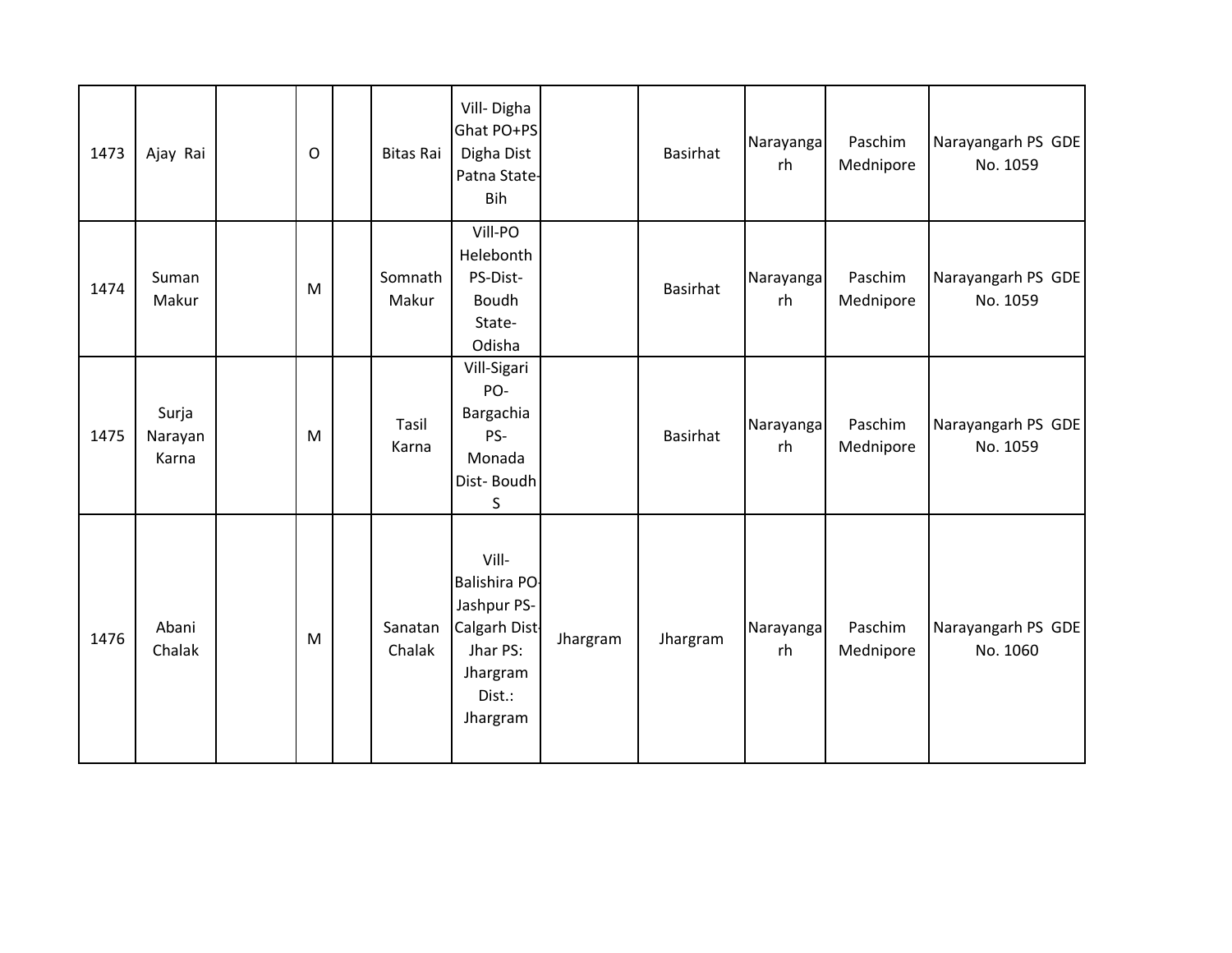| 1477 | <b>Budheswa</b><br>r Chalak | M |    | Sanatan<br>Chalak | Vill-<br>Shyamkisho<br>rpur Po-<br>Chingurkas<br>a, Ps-<br>Manikpar<br>PS:<br>Jhargram<br>Dist.:<br>Jhargram | Jhargram | Jhargram             | Narayanga<br>rh | Paschim<br>Mednipore | Narayangarh PS GDE<br>No. 1060 |
|------|-----------------------------|---|----|-------------------|--------------------------------------------------------------------------------------------------------------|----------|----------------------|-----------------|----------------------|--------------------------------|
| 1478 | Sk Raju                     | M | 21 | Sk Hansur         | Moglanicha<br>k, PS Pingla,<br>Dist<br>Paschim<br>Medinipur<br>PS: Pingla<br>Dist.:<br>Paschim<br>Mednipore  | Pingla   | Paschim<br>Mednipore | Pingla          | Paschim<br>Mednipore | Pingla PS GDE No.<br>1080      |
| 1479 | Sk<br>Saddam                | M | 20 | Sk Hansur         | Moglanicha<br>k, PS Pingla,<br>Dist<br>Paschim<br>Medinipur<br>PS: Pingla<br>Dist.:<br>Paschim<br>Mednipore  | Pingla   | Paschim<br>Mednipore | Pingla          | Paschim<br>Mednipore | Pingla PS GDE No.<br>1080      |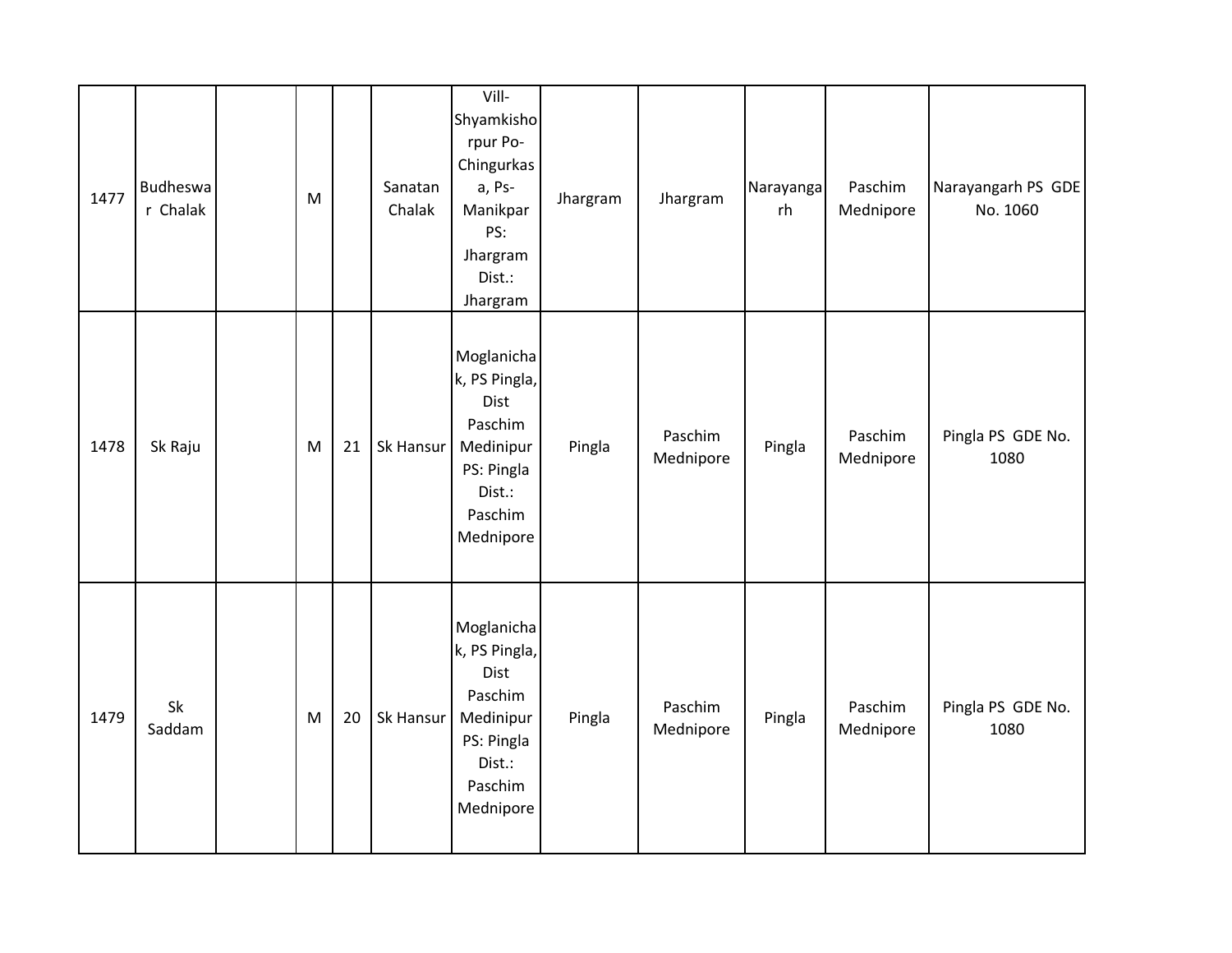| 1480 | Rabi Rang           | M | 27 | Lt Gopal<br>Rang   | Tungur, PS<br>Pingla PS:<br>Pingla Dist.:<br>Paschim<br>Mednipore      | Pingla  | Paschim<br>Mednipore | Pingla  | Paschim<br>Mednipore | Pingla PS GDE No.<br>1083 |
|------|---------------------|---|----|--------------------|------------------------------------------------------------------------|---------|----------------------|---------|----------------------|---------------------------|
| 1481 | Subhankar<br>Das    | M | 19 | Ganesha<br>Das     | Hariharpur,<br>PS Debra<br>PS: Debra<br>Dist.:<br>Paschim<br>Mednipore | Debra   | Paschim<br>Mednipore | Pingla  | Paschim<br>Mednipore | Pingla PS GDE No.<br>1083 |
| 1482 | Rajkumar<br>Biswash | M | 19 | Santosh<br>Biswash | Hariharpur,<br>PS Debra<br>PS: Debra<br>Dist.:<br>Paschim<br>Mednipore | Debra   | Paschim<br>Mednipore | Pingla  | Paschim<br>Mednipore | Pingla PS GDE No.<br>1083 |
| 1483 | Eman Ali<br>Mandal  | M | 48 | Abdul Afej         | Adharnaya<br>n PS:<br>Garbeta<br>Dist.:<br>Paschim<br>Mednipore        | Garbeta | Paschim<br>Mednipore | Salbani | Paschim<br>Mednipore | Salbani PS GDE No.<br>986 |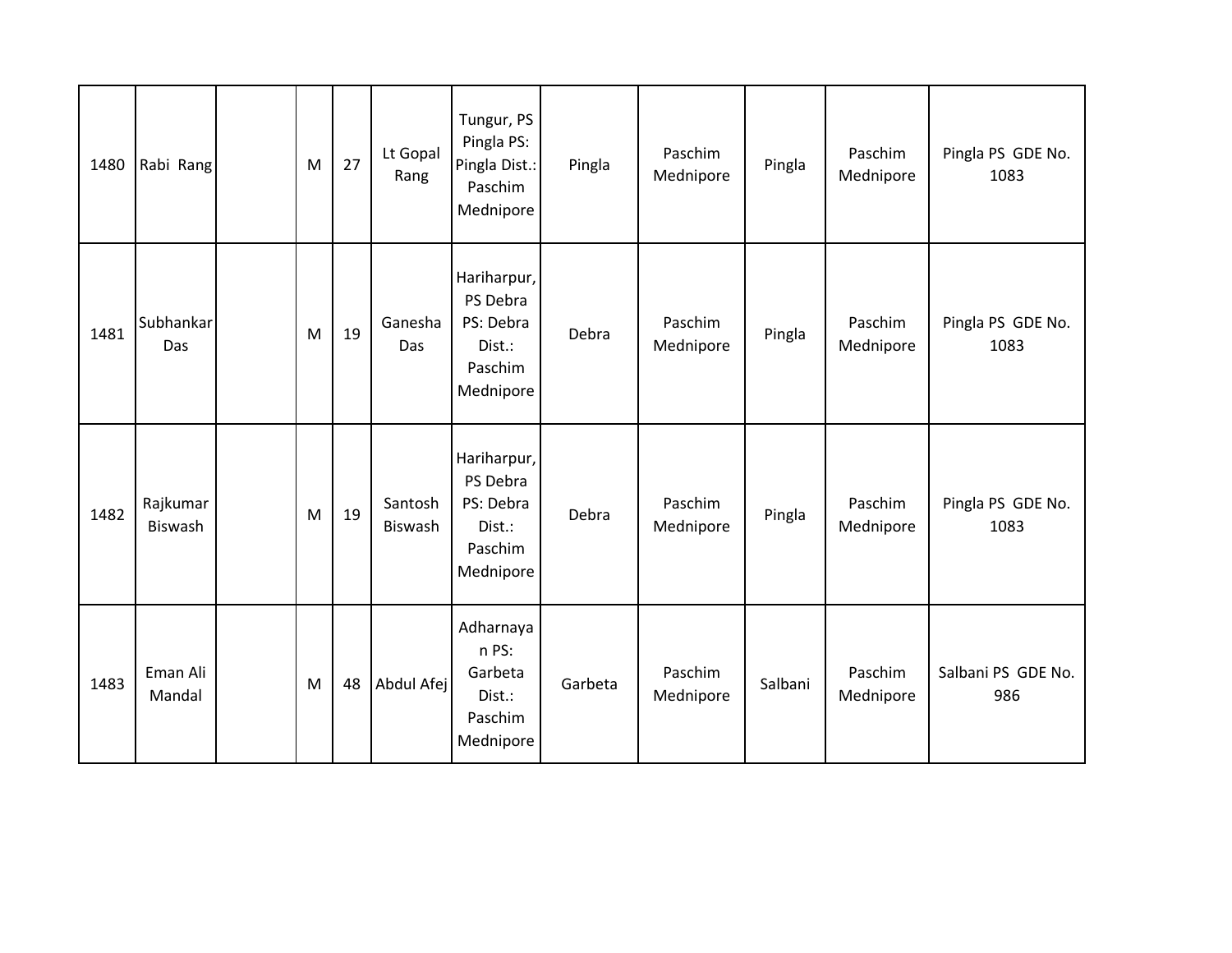| 1484 | Biswajit<br>Rout           | M | 27 | Mohan<br>Rout              | Dangarpara<br>PS: Salbani<br>Dist.:<br>Paschim<br>Mednipore      | Salbani         | Paschim<br>Mednipore | Salbani                          | Paschim<br>Mednipore | Salbani PS GDE No.<br>986                        |
|------|----------------------------|---|----|----------------------------|------------------------------------------------------------------|-----------------|----------------------|----------------------------------|----------------------|--------------------------------------------------|
| 1485 | Jotindrana<br>th<br>Mahata | M | 45 | Lt. Mohan<br>Mahata        | Joypur PS:<br>Salbani<br>Dist.:<br>Paschim<br>Mednipore          | Salbani         | Paschim<br>Mednipore | Salbani                          | Paschim<br>Mednipore | Salbani PS Outpost<br>Birakata PP GDE No.<br>630 |
| 1486 | Amal<br>Mahata             | M | 32 | Rabindran<br>ath<br>Mahata | Bagpichla<br>PS: Salbani<br>Dist.:<br>Paschim<br>Mednipore       | Salbani         | Paschim<br>Mednipore | Salbani                          | Paschim<br>Mednipore | Salbani PS Outpost<br>Birakata PP GDE No.<br>630 |
| 1487 | Samiran<br>Maity           | M | 34 | Lt. Bhupal                 | Nibedita<br>Nagar PS:<br>Bhabanipur<br>Dist.: Purba<br>Mednipore | Bhabanipur      | Purba<br>Mednipore   | <b>Bhabanipu</b><br>$\mathsf{r}$ | Purba<br>Mednipore   | <b>Bhabanipur PS GDE</b><br>No. 1154             |
| 1488 | Khokan<br>Bera             | M |    | Shasanka                   | PS:<br>Bhagawanp<br>ur Dist.:<br>Purba<br>Mednipore              | Bhagawanpu<br>r | Purba<br>Mednipore   | Bhagawan<br>pur                  | Purba<br>Mednipore   | <b>Bhagawanpur PS</b><br><b>GDE No. 576</b>      |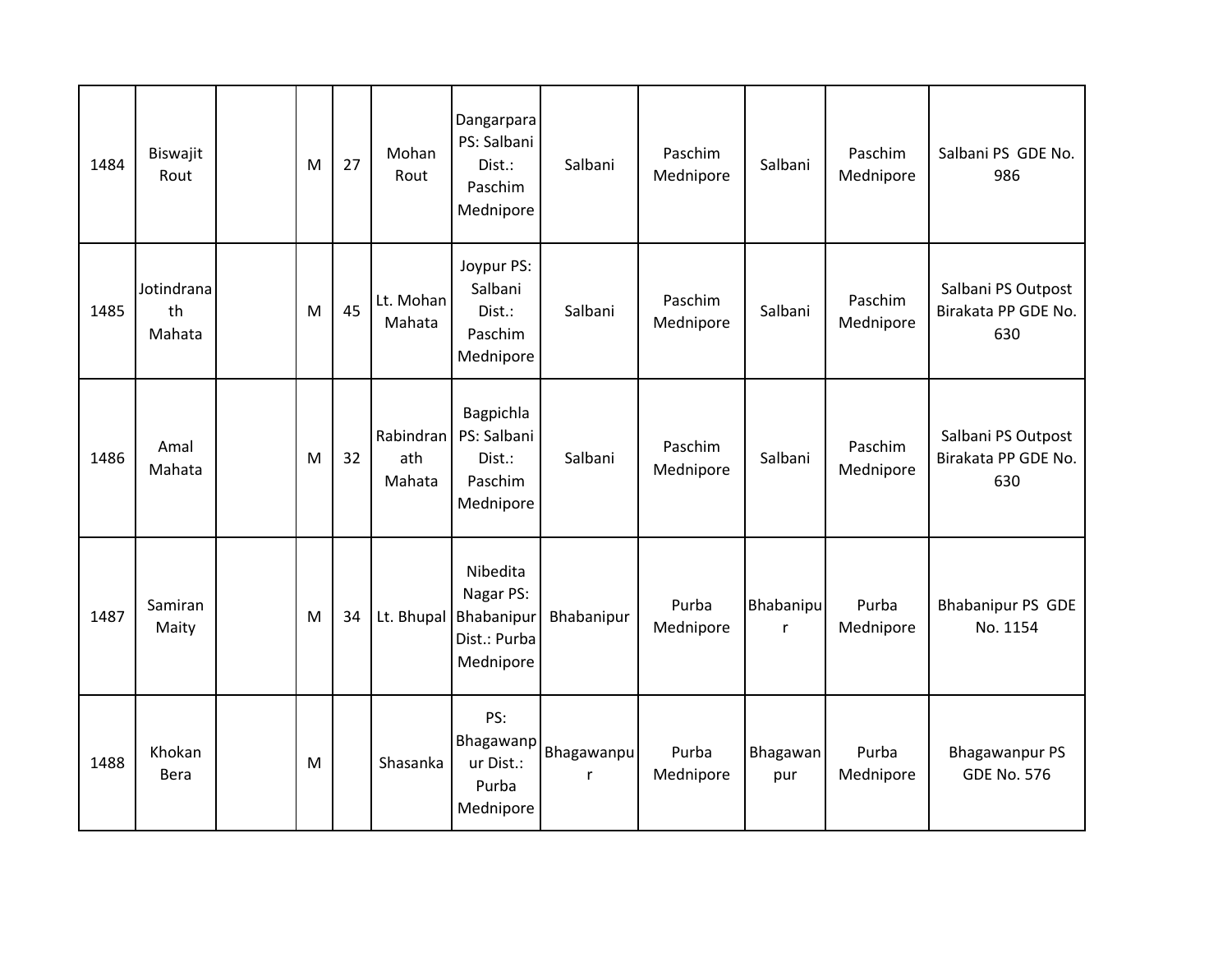| 1489 | Rampada<br>Bhowmik | M |    | Jibankrish<br>na         | PS:<br>Bhagawanp<br>ur Dist.:<br>Purba<br>Mednipore         | Bhagawanpu<br>r | Purba<br>Mednipore | Bhagawan<br>pur | Purba<br>Mednipore | <b>Bhagawanpur PS</b><br><b>GDE No. 856</b> |
|------|--------------------|---|----|--------------------------|-------------------------------------------------------------|-----------------|--------------------|-----------------|--------------------|---------------------------------------------|
| 1490 | Bhagirath<br>Maity | M | 40 | Satyaranja<br>n Maity    | Serpur, PS-<br>Contai,<br>Dist.- Purba<br>Medinipur         |                 | <b>Basirhat</b>    | Contai          | Purba<br>Mednipore | Contai PS GDE No.<br>1425                   |
| 1491 | Bapan<br>Bera      | M | 30 | Baren<br><b>Bera</b>     | Kasbagola,<br>PS-Egra,<br>Dist.- Purba<br>Medinipur         |                 | Basirhat           | Contai          | Purba<br>Mednipore | Contai PS GDE No.<br>1425                   |
| 1492 | <b>Dilip Das</b>   | M | 43 | Lt.<br>Panchana<br>n Das | Uttar<br>Darua, PS-<br>Contai,<br>Dist.- Purba<br>Medinipur |                 | <b>Basirhat</b>    | Contai          | Purba<br>Mednipore | Contai PS GDE No.<br>1425                   |
| 1493 | Amal Jana          | M | 42 | Subimal<br>Jana          | Nachinda,<br>PS- Contai,<br>Dist.- Purba<br>Medinipur       |                 | Basirhat           | Contai          | Purba<br>Mednipore | Contai PS GDE No.<br>1425                   |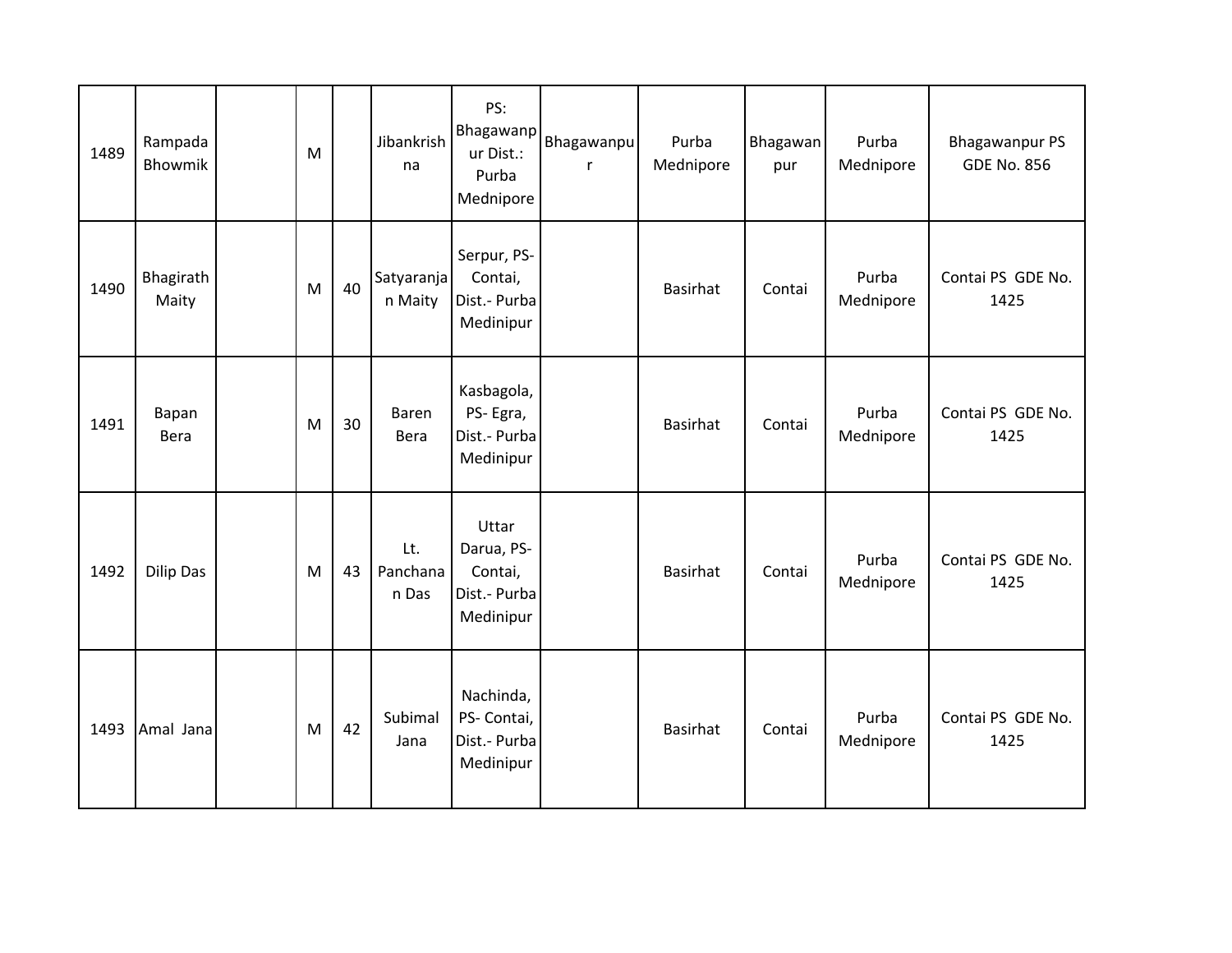| 1494 | Amitava<br>Jana     | M | 30 | Sitaram<br>Jana               | Darua, PS-<br>Contai,<br>Dist.- Purba<br>Medinipur                 |                  | <b>Basirhat</b> | Contai                     | Purba<br>Mednipore | Contai PS GDE No.<br>1425                 |
|------|---------------------|---|----|-------------------------------|--------------------------------------------------------------------|------------------|-----------------|----------------------------|--------------------|-------------------------------------------|
| 1495 | Supravat<br>Dhannya | M | 32 | Late<br>Lakxikanta<br>Dhannya | PS:<br><b>Beliatore</b><br>Dist.:<br>Bankura                       | <b>Beliatore</b> | Bankura         | Contai<br>women            | Purba<br>Mednipore | Contai women PS<br><b>GDE No. 397</b>     |
| 1496 | Akash<br>Jana Jana  | M | 39 | Arup Jana                     | Vill-<br>Khadalgobr<br>a, PS-Digha<br>Mohana<br>Coastal,<br>Dist-P |                  | <b>Basirhat</b> | Digha<br>mohana<br>coastal | Purba<br>Mednipore | Digha mohana<br>coastal PS GDE No.<br>636 |
| 1497 | Sujit Kar           | M | 42 | Sadhan<br>Kar                 | Vill-<br>Fatapur, P.S-<br>Ramnagar,<br>Dist-Purba<br>Medinipur     |                  | <b>Basirhat</b> | Digha<br>mohana<br>coastal | Purba<br>Mednipore | Digha mohana<br>coastal PS GDE No.<br>636 |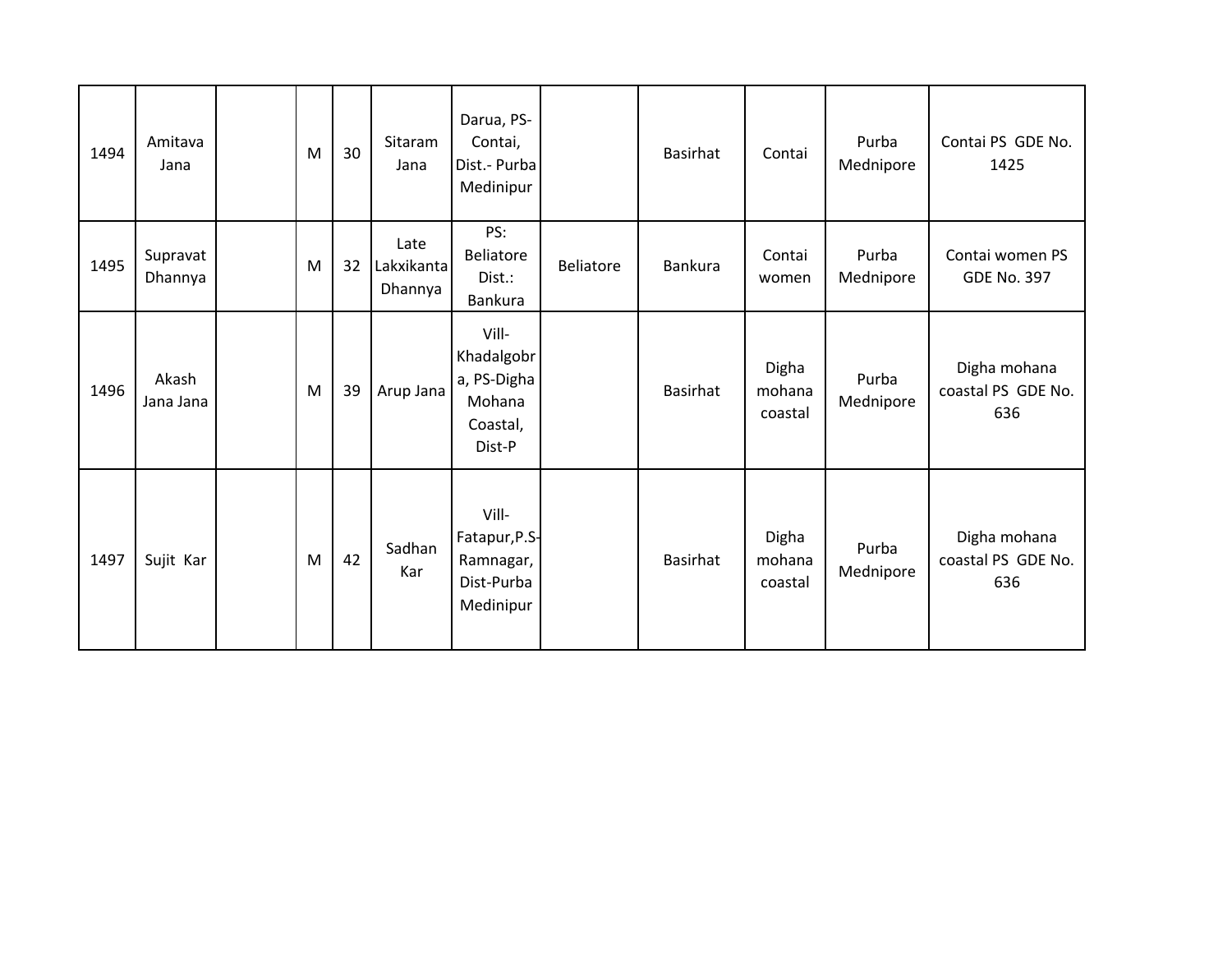| 1498 | Ranjit Giri      | M | 42 | Pratap Giri | vill-<br>Maitrapur,<br>PS-Digha<br>Mohana<br>Coastal,<br>Dist-Purb<br>PS: Baduria<br>Dist.:<br>Alipurduar | <b>Baduria</b> | Alipurduar         | Digha<br>mohana<br>coastal | Purba<br>Mednipore | Digha mohana<br>coastal PS GDE No.<br>636 |
|------|------------------|---|----|-------------|-----------------------------------------------------------------------------------------------------------|----------------|--------------------|----------------------------|--------------------|-------------------------------------------|
| 1499 | Sk. Sabir<br>Ali | M | 28 | Kabir Ali   | Jhikurkhali<br>PS:<br>Durgachak<br>Dist.: Purba<br>Mednipore                                              | Durgachak      | Purba<br>Mednipore | Durgachak                  | Purba<br>Mednipore | Durgachak PS GDE<br>No. 725               |
| 1500 | Mukter Ali       | M | 30 | Siraj Ali   | Patharberia<br>PS:<br>Durgachak<br>Dist.: Purba<br>Mednipore                                              | Durgachak      | Purba<br>Mednipore | Durgachak                  | Purba<br>Mednipore | Durgachak PS GDE<br>No. 725               |
| 1501 | Ajit<br>Khatua   | M |    | Achinta     | Chirilia PS:<br>Egra Dist.:<br>Purba<br>Mednipore                                                         | Egra           | Purba<br>Mednipore | Egra                       | Purba<br>Mednipore | Egra PS GDE No. 995                       |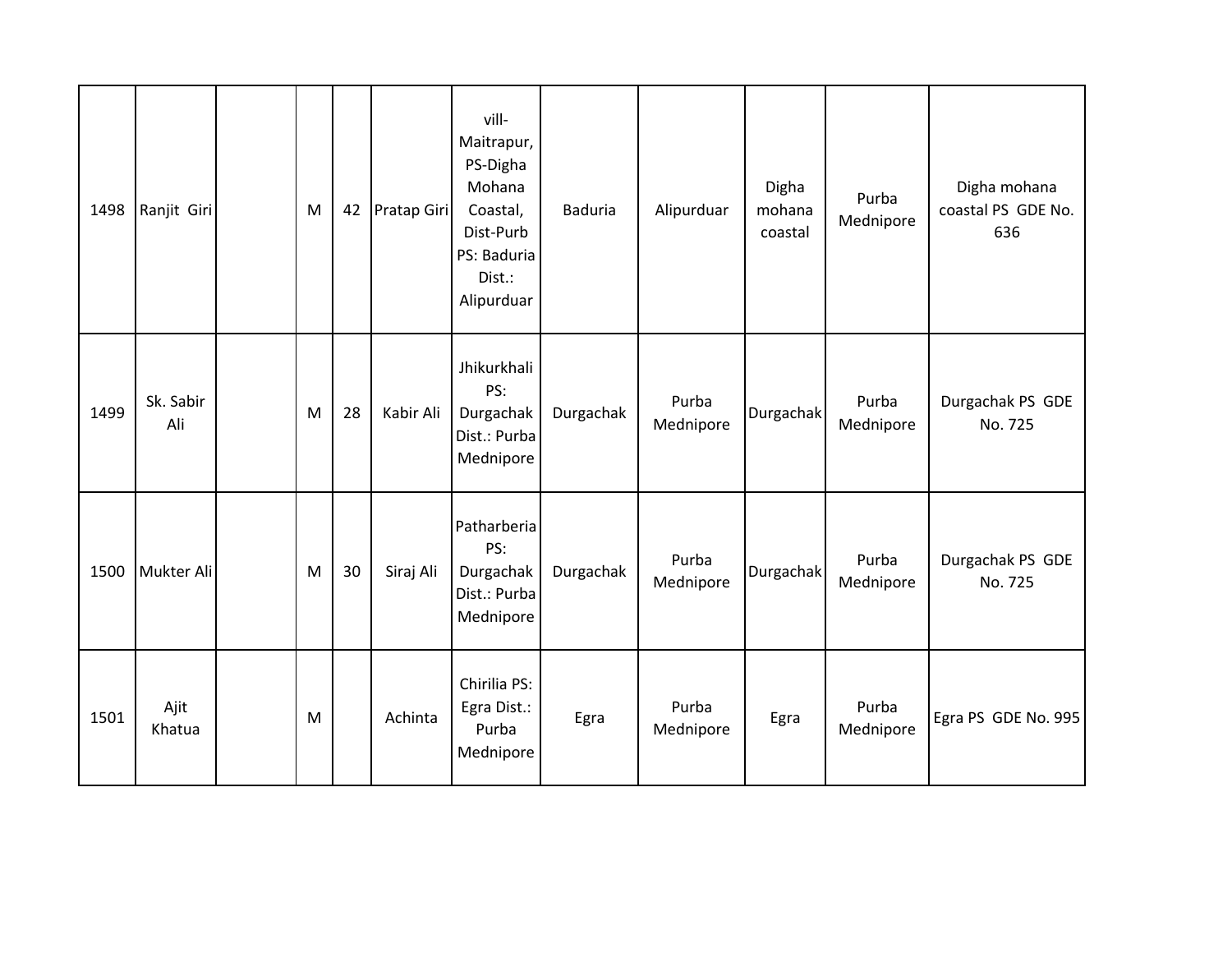| 1502 | Gopal<br>Jana       | M |    | Harekrish<br>na        | Shanbheri<br>PS: Egra<br>Dist.: Purba<br>Mednipore            | Egra      | Purba<br>Mednipore  | Egra           | Purba<br>Mednipore | Egra PS GDE No. 995          |
|------|---------------------|---|----|------------------------|---------------------------------------------------------------|-----------|---------------------|----------------|--------------------|------------------------------|
| 1503 | Sourav<br>Das       | M | 26 | Nitai Das              | Durgachak<br>PS:<br>Durgachak<br>Dist.: Purba<br>Mednipore    | Durgachak | Purba<br>Mednipore  | Mahishad<br>al | Purba<br>Mednipore | Mahishadal PS GDE<br>No. 925 |
| 1504 | Soumen<br>Das       | M | 30 | Swadesh<br>Das         | Durgachak<br>PS:<br>Durgachak<br>Dist.: Purba<br>Mednipore    | Durgachak | Purba<br>Mednipore  | Mahishad<br>al | Purba<br>Mednipore | Mahishadal PS GDE<br>No. 925 |
| 1505 | Niladri<br>Maity    | M | 27 | Rabindran<br>ath Maity | Khanganch<br>ak PS:<br>Durgachak<br>Dist.: Purba<br>Mednipore | Durgachak | Purba<br>Mednipore  | Mahishad<br>al | Purba<br>Mednipore | Mahishadal PS GDE<br>No. 925 |
| 1506 | Laksmikan<br>ta Das | M |    | Chandan<br>Das         | Shyampur<br>PS:<br>Shyampur<br>Dist.:<br>Howrah<br>Rural      | Shyampur  | <b>Howrah Rural</b> | Mahishad<br>al | Purba<br>Mednipore | Mahishadal PS GDE<br>No. 938 |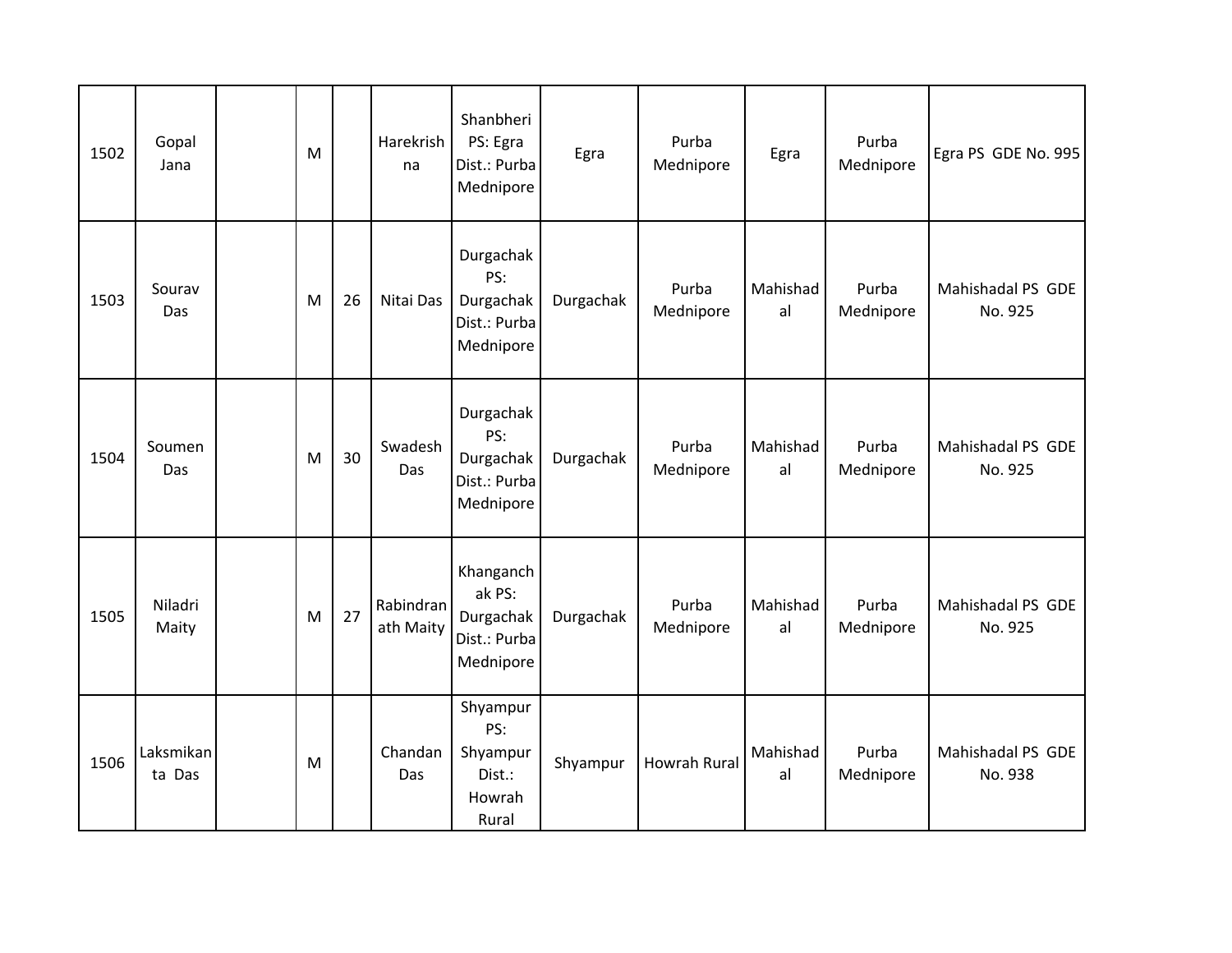| 1507 | Sanjoy<br><b>Diasi</b>   | M | 30 | Jadab<br><b>Diasi</b> | Gurgram<br>PS:<br>ur Dist.:<br>Purba<br>Mednipore                         | Bhagawanp Bhagawanpu<br>r            | Purba<br>Mednipore | Mahishad<br>al | Purba<br>Mednipore | Mahishadal PS GDE<br>No. 938 |
|------|--------------------------|---|----|-----------------------|---------------------------------------------------------------------------|--------------------------------------|--------------------|----------------|--------------------|------------------------------|
| 1508 | Nirmal<br>Mondal         | M | 20 | Kamal<br>Mondal       | Gurgram<br>PS:<br>ur Dist.:<br>Purba<br>Mednipore                         | Bhagawanp Bhagawanpu<br>$\mathsf{r}$ | Purba<br>Mednipore | Mahishad<br>al | Purba<br>Mednipore | Mahishadal PS GDE<br>No. 938 |
| 1509 | Parsun<br>Kumar<br>Maity | M | 28 | Pulak<br>Maity        | Mahamma<br>dpur PS:<br>Nandigram<br>Dist.: Purba<br>Mednipore             | Nandigram                            | Purba<br>Mednipore | Mahishad<br>al | Purba<br>Mednipore | Mahishadal PS GDE<br>No. 938 |
| 1510 | Megnath<br>Guniya        | M | 24 | Goutam<br>Gauniya     | Natshal<br>Balaramcha<br>k PS:<br>Mahishadal<br>Dist.: Purba<br>Mednipore | Mahishadal                           | Purba<br>Mednipore | Mahishad<br>al | Purba<br>Mednipore | Mahishadal PS GDE<br>No. 495 |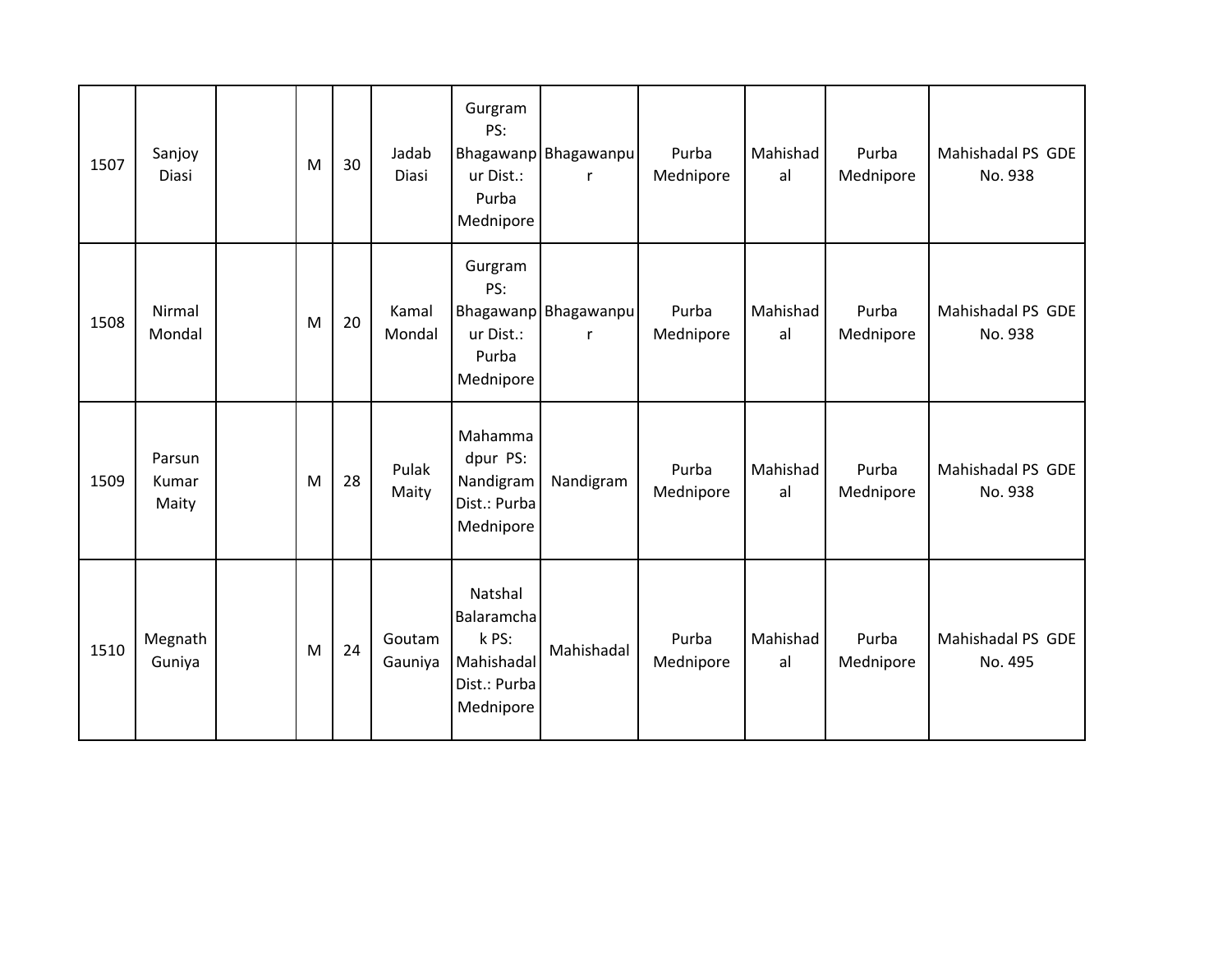| 1511 | Sanjib<br>Maity       | M | 30 | Madhusud<br>an Maity            | Gourangac<br>hak PS:<br>Moyna<br>Dist.: Purba<br>Mednipore | Moyna | Purba<br>Mednipore | Moyna | Purba<br>Mednipore | Moyna PS GDE No.<br>829 |
|------|-----------------------|---|----|---------------------------------|------------------------------------------------------------|-------|--------------------|-------|--------------------|-------------------------|
| 1512 | Rajib<br>Maity        | M | 35 | Madhusud<br>an Maity            | Gourangac<br>hak PS:<br>Moyna<br>Dist.: Purba<br>Mednipore | Moyna | Purba<br>Mednipore | Moyna | Purba<br>Mednipore | Moyna PS GDE No.<br>829 |
| 1513 | Niladri<br>Maiti      | M | 35 | Lt.<br><b>Biswasar</b><br>Maiti | Anandapur<br>PS: Moyna<br>Dist.: Purba<br>Mednipore        | Moyna | Purba<br>Mednipore | Moyna | Purba<br>Mednipore | Moyna PS GDE No.<br>833 |
| 1514 | Pratap<br><b>Bera</b> | M | 42 | Lt.<br>Nityanand<br>a Bera      | Anandapur<br>PS: Moyna<br>Dist.: Purba<br>Mednipore        | Moyna | Purba<br>Mednipore | Moyna | Purba<br>Mednipore | Moyna PS GDE No.<br>833 |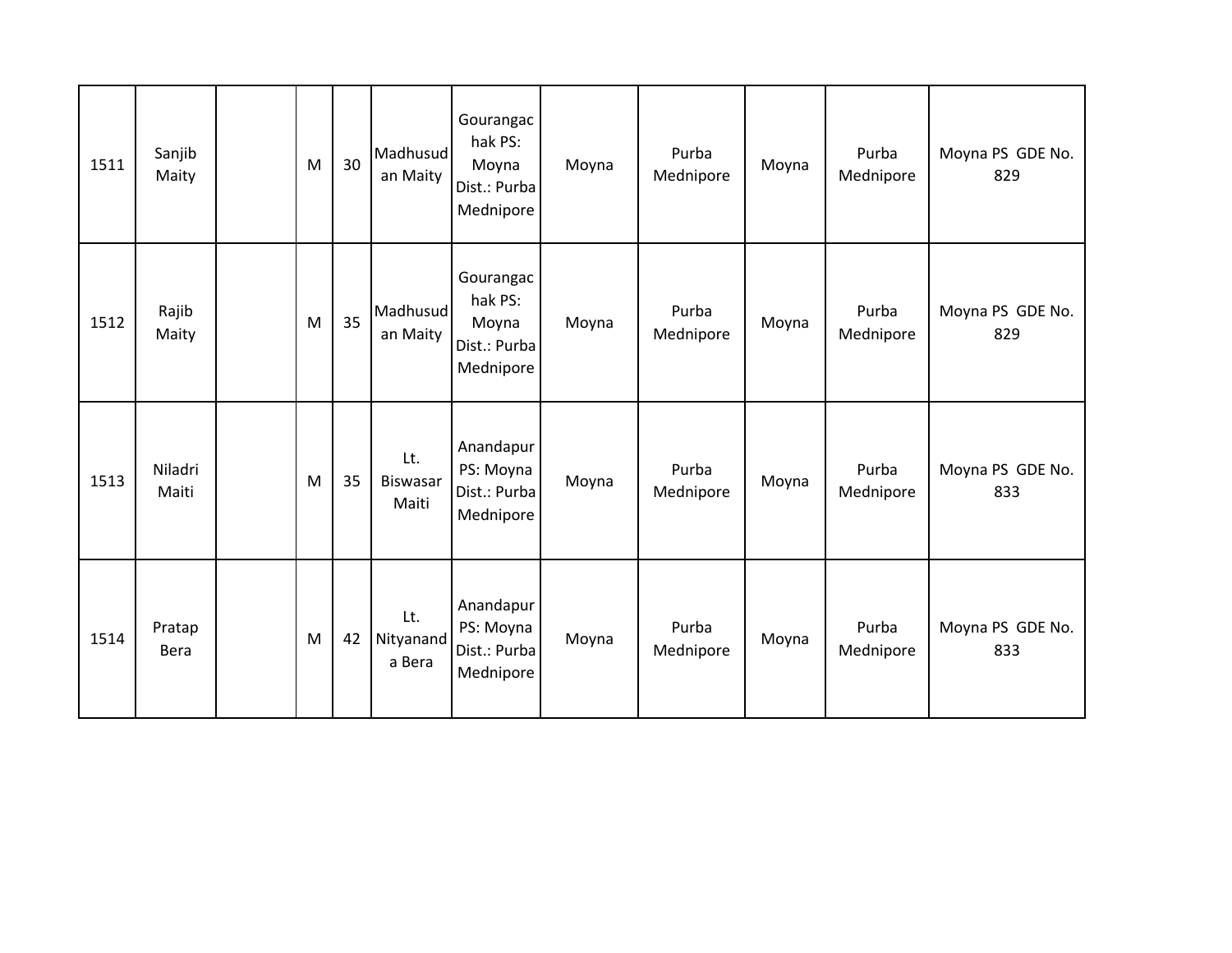| 1515 | Snehasish<br>Jana         | M | 31 | Gouranga<br>Jana                | Dakshin<br>Anukha PS:<br>Moyna<br>Dist.: Purba<br>Mednipore  | Moyna | Purba<br>Mednipore | Moyna          | Purba<br>Mednipore | Moyna PS GDE No.<br>833       |
|------|---------------------------|---|----|---------------------------------|--------------------------------------------------------------|-------|--------------------|----------------|--------------------|-------------------------------|
| 1516 | Ramkrishn<br>a<br>Bhowmik | M | 30 | Lt. Gopal<br>Chandra<br>Bhowmik | Paramanan<br>dapur PS:<br>Moyna<br>Dist.: Purba<br>Mednipore | Moyna | Purba<br>Mednipore | Moyna          | Purba<br>Mednipore | Moyna PS GDE No.<br>833       |
| 1517 | Sudarshan<br>Bhowmik      | M | 38 | Gostha<br><b>Bhowmik</b>        | Paramanan<br>dapur PS:<br>Moyna<br>Dist.: Purba<br>Mednipore | Moyna | Purba<br>Mednipore | Moyna          | Purba<br>Mednipore | Moyna PS GDE No.<br>833       |
| 1518 | Kartik<br>Sandhaki        |   | 28 | Nabakum<br>ar                   | Kumarara<br>Nandakum<br>ar                                   |       | <b>Basirhat</b>    | Nandaku<br>mar | Purba<br>Mednipore | Nandakumar PS GDE<br>No. 2071 |
| 1519 | Sk Noor<br>Alam           |   | 19 | Sk Samad                        | Purba<br>Srikrishnap<br>ur Sutahata                          |       | <b>Basirhat</b>    | Nandaku<br>mar | Purba<br>Mednipore | Nandakumar PS GDE<br>No. 2062 |
| 1520 | Sk. Ali<br>Azam           |   | 32 | Sk<br>Mainuddi<br>n             | Purba<br>Srikrishnap<br>ur Sutahata                          |       | <b>Basirhat</b>    | Nandaku<br>mar | Purba<br>Mednipore | Nandakumar PS GDE<br>No. 2062 |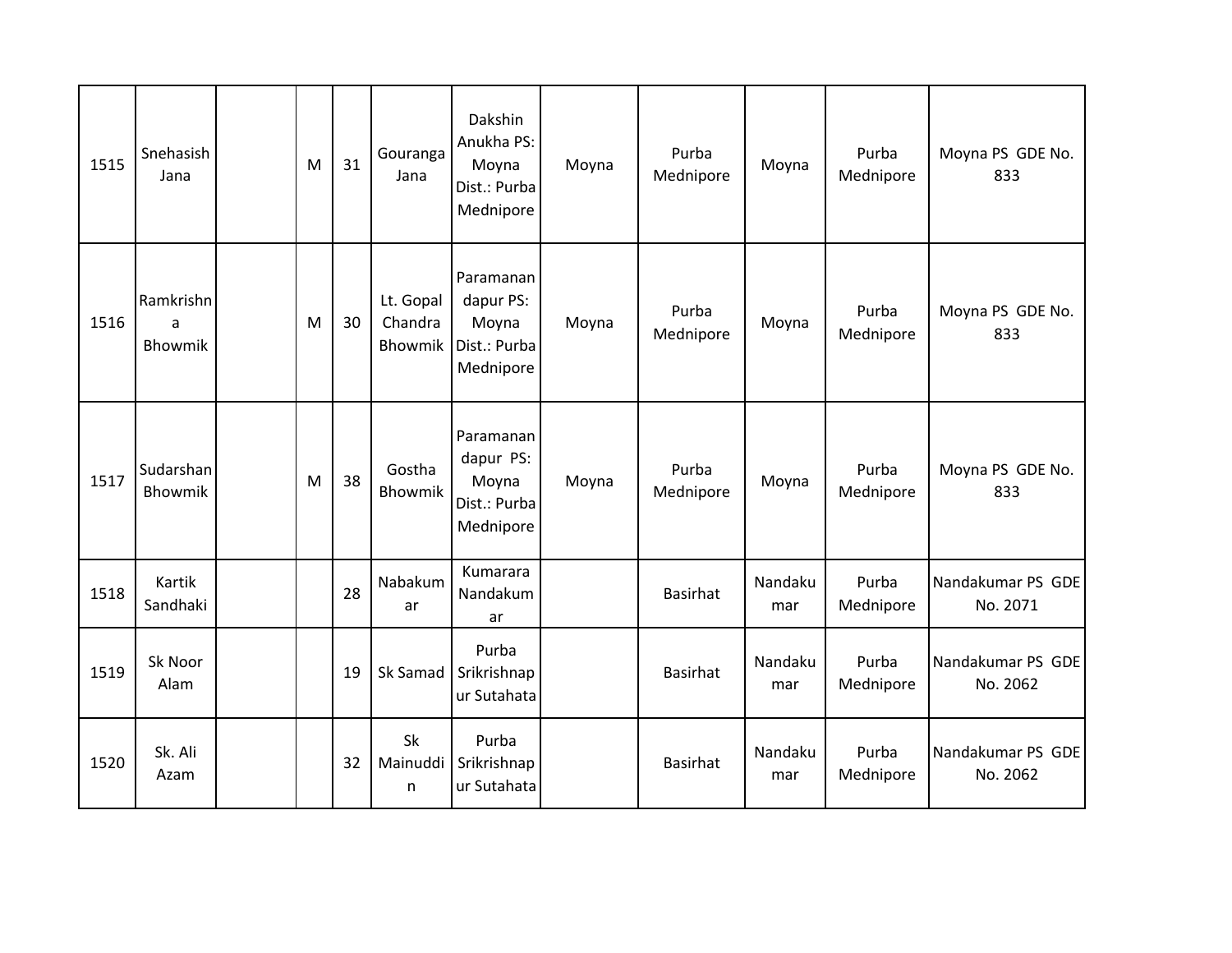| 1521 | Raja<br><b>Bhunia</b> | 25 | Kamal<br>Hossain<br><b>Bhunia</b> | Sarasatya<br>Panskura                    | Basirhat        | Nandaku<br>mar | Purba<br>Mednipore | Nandakumar PS GDE<br>No. 2081 |
|------|-----------------------|----|-----------------------------------|------------------------------------------|-----------------|----------------|--------------------|-------------------------------|
| 1522 | Sk.<br>Tabarak        | 45 | Sk. Abdul<br>Kader                | Purba<br>Sukitiya<br>Panskura            | <b>Basirhat</b> | Nandaku<br>mar | Purba<br>Mednipore | Nandakumar PS GDE<br>No. 2081 |
| 1523 | Sk. Samir             | 29 | Sk.<br>Mubarak                    | Sundar<br>Nagar<br>Panskura              | Basirhat        | Nandaku<br>mar | Purba<br>Mednipore | Nandakumar PS GDE<br>No. 2081 |
| 1524 | Keshab<br>Jali        | 40 | Krishna                           | Balipatna<br><b>Kanas Puri</b><br>Odisha | <b>Basirhat</b> | Nandaku<br>mar | Purba<br>Mednipore | Nandakumar PS GDE<br>No. 2044 |
| 1525 | Sk. Samim             | 32 | Sk.<br>Muslem                     | Mahamma<br>dpur<br>Nandakum<br>ar        | <b>Basirhat</b> | Nandaku<br>mar | Purba<br>Mednipore | Nandakumar PS GDE<br>No. 2076 |
| 1526 | Sk. Abdul<br>Ajiz     | 32 | Sk.<br>Mahasin                    | Sridharpur<br>Nandakum<br>ar             | <b>Basirhat</b> | Nandaku<br>mar | Purba<br>Mednipore | Nandakumar PS GDE<br>No. 2076 |
| 1527 | Soumen<br>Dinda       | 19 | Nanda                             | Bidyadharp<br>ur<br>Nandakum<br>ar       | <b>Basirhat</b> | Nandaku<br>mar | Purba<br>Mednipore | Nandakumar PS GDE<br>No. 2076 |
| 1528 | Nandan<br>Maity       | 21 | Mohan                             | Bidyadharp<br>ur<br>Nandakum<br>ar       | <b>Basirhat</b> | Nandaku<br>mar | Purba<br>Mednipore | Nandakumar PS GDE<br>No. 2076 |
| 1529 | Ranajit<br>Maiti      | 39 | Lt.<br>Haripada                   | Tarageria<br>Nandakum<br>ar              | <b>Basirhat</b> | Nandaku<br>mar | Purba<br>Mednipore | Nandakumar PS GDE<br>No. 2076 |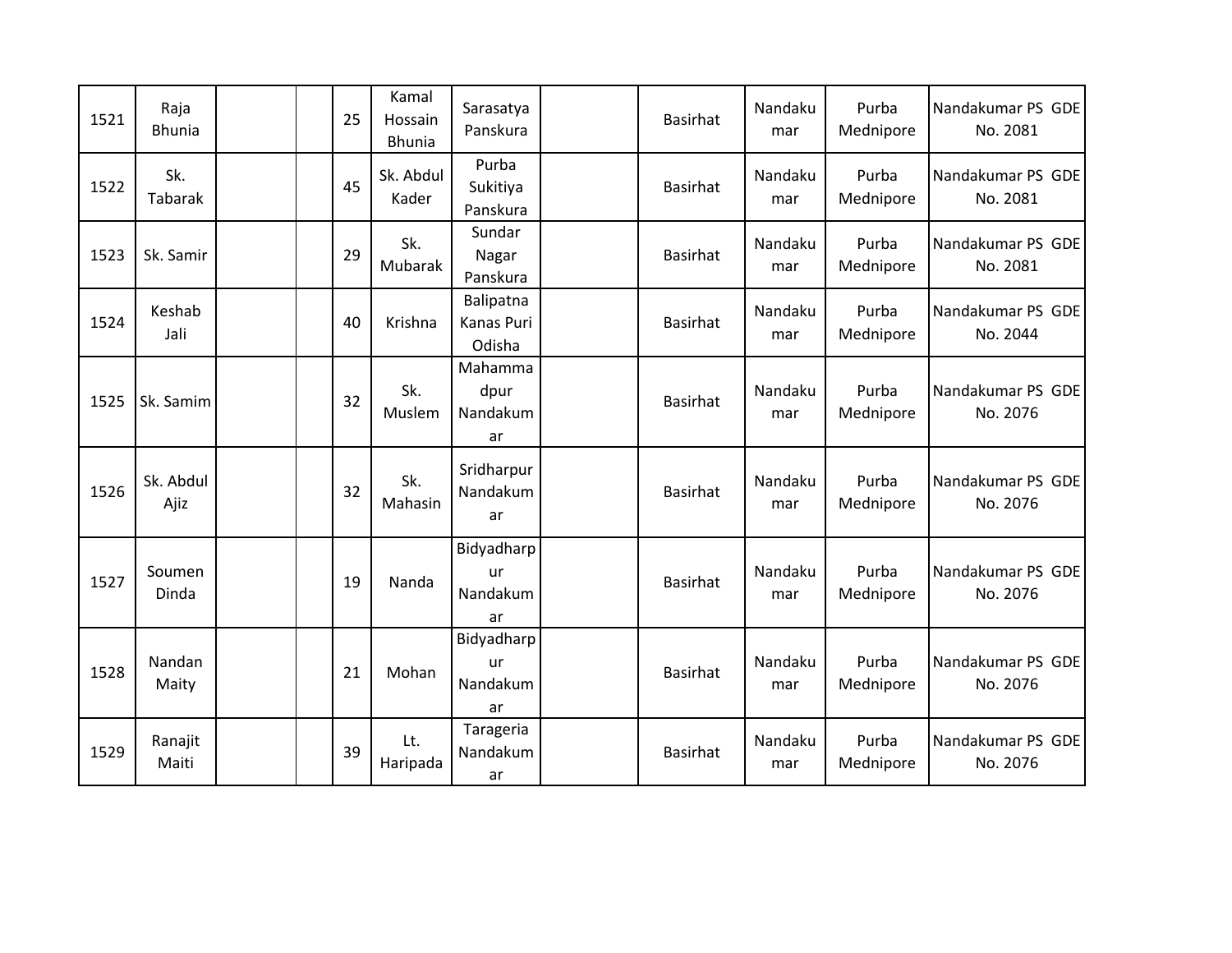| 1530 | Mritunjoy<br>Halder  | M | 20 | Chana<br>Halder      | Sathra Pole<br>PS:<br>Diamond<br>harbour<br>Dist.:<br>Diamond<br>Harbour<br>Police<br>District | Diamond<br>harbour | Diamond<br>Harbour<br><b>Police District</b> | Ramnagar | Diamond<br>Harbour<br><b>Police District</b> | Ramnagar PS GDE<br>No. 864 |
|------|----------------------|---|----|----------------------|------------------------------------------------------------------------------------------------|--------------------|----------------------------------------------|----------|----------------------------------------------|----------------------------|
| 1531 | Subir<br>Dhara       | M | 20 | Bhajohori<br>Dhara   | Sathra Pole<br>PS:<br>Diamond<br>harbour<br>Dist.:<br>Diamond<br>Harbour<br>Police<br>District | Diamond<br>harbour | Diamond<br>Harbour<br><b>Police District</b> | Ramnagar | Diamond<br>Harbour<br>Police District        | Ramnagar PS GDE<br>No. 864 |
| 1532 | Srinatha<br>Pramanik | M | 20 | Channdan<br>Pramanik | Sathra Pole<br>PS:<br>Diamond<br>harbour<br>Dist.:<br>Diamond<br>Harbour<br>Police<br>District | Diamond<br>harbour | Diamond<br>Harbour<br><b>Police District</b> | Ramnagar | Diamond<br>Harbour<br><b>Police District</b> | Ramnagar PS GDE<br>No. 864 |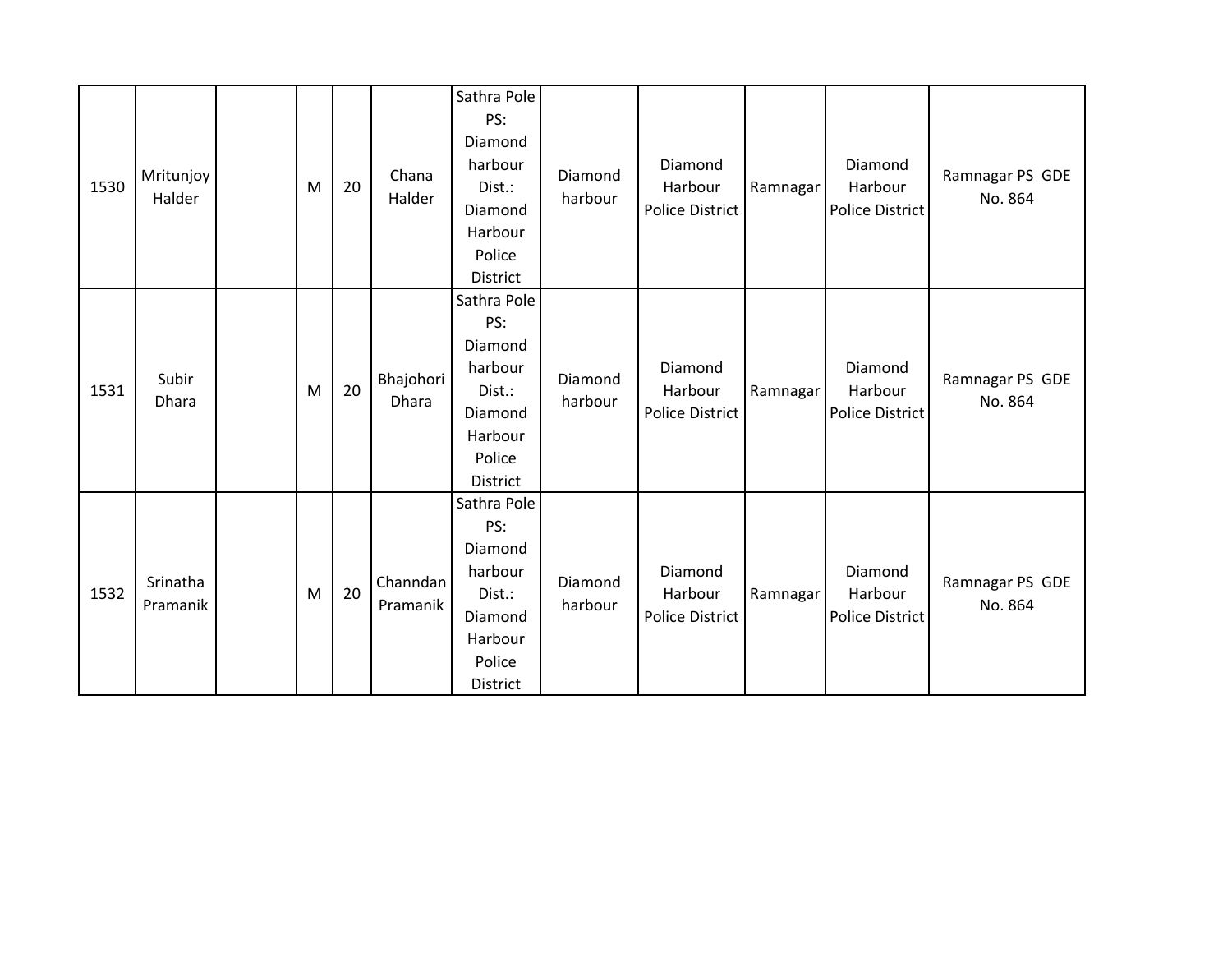| 1533 | Ranajit<br>Halder            | M | 21 | Dilip<br>Halder              | Sathra Pole<br>PS:<br>Diamond<br>harbour<br>Dist.:<br>Diamond<br>Harbour<br>Police<br>District | Diamond<br>harbour | Diamond<br>Harbour<br><b>Police District</b> | Ramnagar | Diamond<br>Harbour<br><b>Police District</b> | Ramnagar PS GDE<br>No. 864 |
|------|------------------------------|---|----|------------------------------|------------------------------------------------------------------------------------------------|--------------------|----------------------------------------------|----------|----------------------------------------------|----------------------------|
| 1534 | Debdhar<br>Monadl            | M |    | Lt.yogesw<br>ar Mondal       | Ranguni PS:<br>Adra Dist.:<br>Purulia                                                          | Adra               | Purulia                                      | Adra     | Purulia                                      | Adra PS GDE No.<br>801     |
| 1535 | Lalu Bouri                   | M |    | Malu<br>Bouri                | Ranguni PS:<br>Adra Dist.:<br>Purulia                                                          | Adra               | Purulia                                      | Adra     | Purulia                                      | Adra PS GDE No.<br>801     |
| 1536 | Paran<br>Bouri               | M |    | Lt.robi<br>Bouri             | <b>Bahar PS:</b><br>Adra Dist.:<br>Purulia                                                     | Adra               | Purulia                                      | Adra     | Purulia                                      | Adra PS GDE No.<br>801     |
| 1537 | Janalal<br>Bouri             | M |    | Suhir<br>Bouri               | <b>Bahar PS:</b><br>Adra Dist.:<br>Purulia                                                     | Adra               | Purulia                                      | Adra     | Purulia                                      | Adra PS GDE No.<br>801     |
| 1538 | Krishnapa<br>da<br>Paramanik | M | 46 | Lt.<br>Gurupada<br>Paramanik | Ghatuhans<br>a PS: Arsha<br>Dist.:<br>Purulia                                                  | Arsha              | Purulia                                      | Arsha    | Purulia                                      | Arsha PS GDE No.<br>767    |
| 1539 | Debasish<br>Sing<br>Sardar   | M | 40 | Janardan<br>Sing<br>Sardar   | Hensla PS:<br>Arsha Dist.:<br>Purulia                                                          | Arsha              | Purulia                                      | Arsha    | Purulia                                      | Arsha PS GDE No.<br>767    |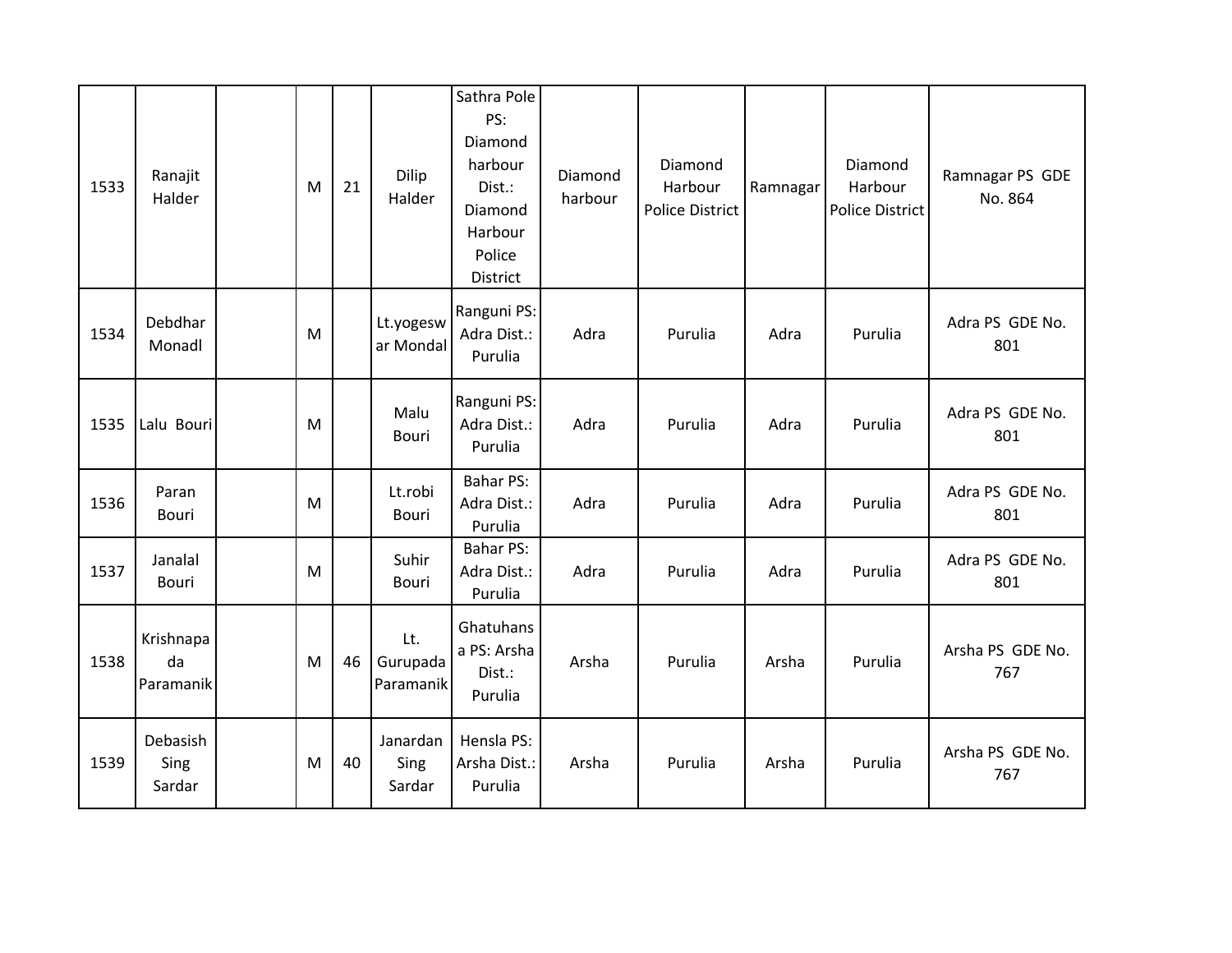| 1540 | Ajit<br>Kumar               | M | 38 | Rahul<br>Kumar           | Kudagara<br>PS: Arsha<br>Dist.:<br>Purulia                      | Arsha    | Purulia         | Arsha           | Purulia | Arsha PS GDE No.<br>767                               |
|------|-----------------------------|---|----|--------------------------|-----------------------------------------------------------------|----------|-----------------|-----------------|---------|-------------------------------------------------------|
| 1541 | Ashok<br>Kumar              | M | 35 | <b>Badal</b><br>Kumar    | Kudagara<br>PS: Arsha<br>Dist.:<br>Purulia                      | Arsha    | Purulia         | Arsha           | Purulia | Arsha PS GDE No.<br>767                               |
| 1542 | Mangal<br>Mahato            | M | 26 | <b>Bhairab</b><br>Mahato | Ghoraband<br>ha PS:<br>Bagmundi<br>Dist.:<br>Purulia            | Bagmundi | Purulia         | <b>Bagmundi</b> | Purulia | Bagmundi PS GDE<br>No. 1242                           |
| 1543 | <b>Bimal</b><br>Kumar       | M | 34 | Shyamal<br>Kumar         | Karru PS:<br>Bagmundi<br>Dist.:<br>Purulia                      | Bagmundi | Purulia         | Bagmundi        | Purulia | Bagmundi PS GDE<br>No. 1242                           |
| 1544 | Krishna<br><b>Sing Mura</b> | M | 32 | Karna Sing<br>Mura       | Suisa PS:<br>Bagmundi<br>Dist.:<br>Purulia                      | Bagmundi | Purulia         | Bagmundi        | Purulia | Bagmundi PS<br>Outpost Suisa OP<br><b>GDE No. 488</b> |
| 1545 | Mangal<br><b>Sing Mura</b>  | M | 31 | Lt-budhu<br>Sing Mura    | Suisa PS:<br>Bagmundi<br>Dist.:<br>Purulia                      | Bagmundi | Purulia         | Bagmundi        | Purulia | Bagmundi PS<br>Outpost Suisa OP<br><b>GDE No. 488</b> |
| 1546 | Lalmohon<br>Mahato          | M | 22 | Banamali<br>Mahato       | Vill-Bandih,<br>PS-<br>Patamda,<br>Dist-East<br>Singbhum,<br>JH |          | <b>Basirhat</b> | Bandowan        | Purulia | Bandowan PS GDE<br>No. 988                            |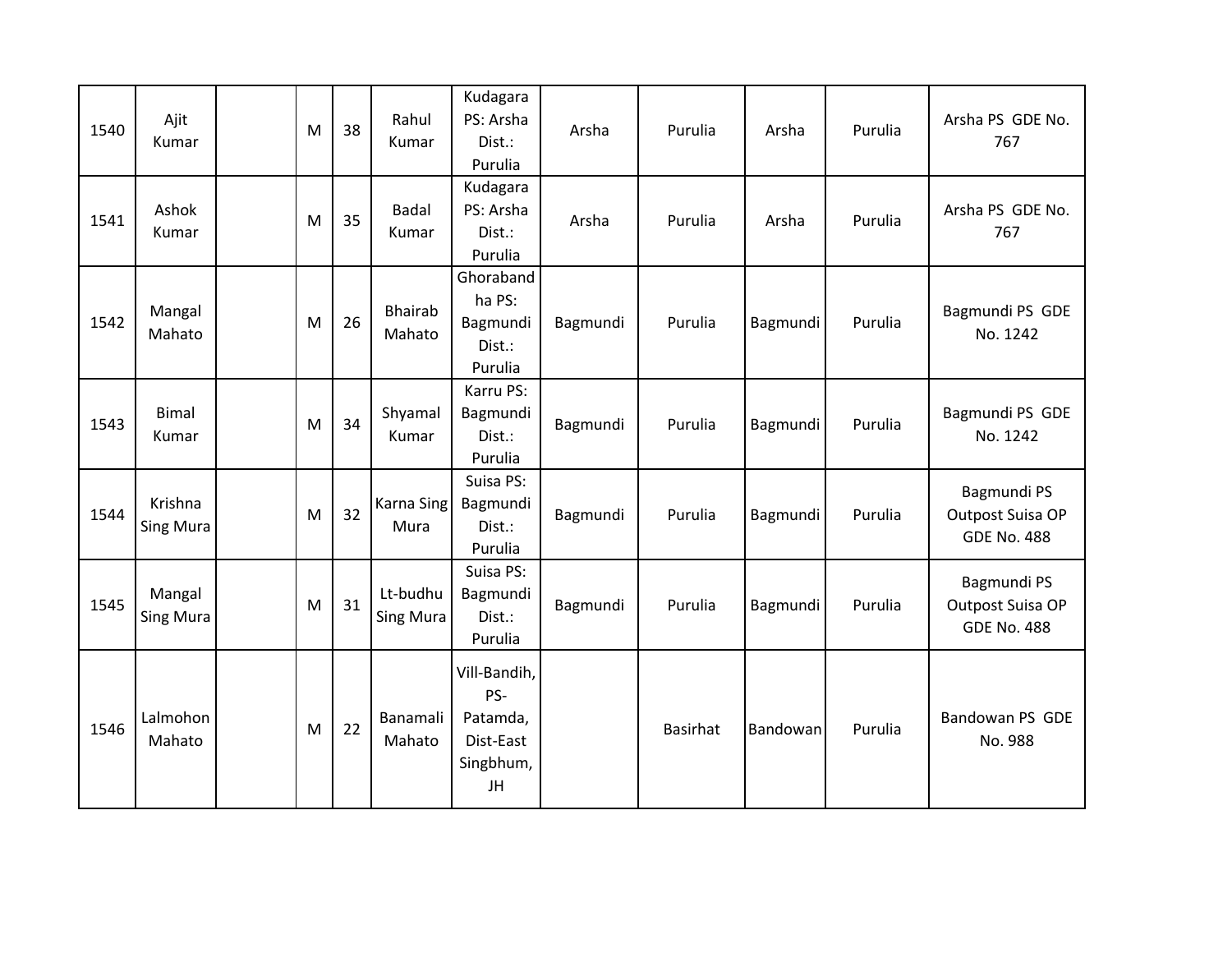| 1547 | Kusadhaj<br>Karmakar | M | 25 | Aswini<br>Karmakar     | Vill-<br>Chowra, PS-<br>Patamda,<br>Dist-East<br>Singbhum,<br>JH |          | Basirhat             | Bandowan    | Purulia | Bandowan PS GDE<br>No. 994 |
|------|----------------------|---|----|------------------------|------------------------------------------------------------------|----------|----------------------|-------------|---------|----------------------------|
| 1548 | Asarath<br>Mallick   | M | 27 | Marjun<br>Mallick      | Majhyaram<br>pur PS:<br>Beldanga<br>Dist.:<br>Murshidab<br>ad    | Beldanga | Murshidabad Bandowan |             | Purulia | Bandowan PS GDE<br>No. 994 |
| 1549 | Nirodh<br>Mahato     | M |    | Chayan<br>Mhaato       |                                                                  |          | <b>Basirhat</b>      | <b>Bora</b> | Purulia | Bora PS GDE No. 756        |
| 1550 | Birinchi<br>Mahato   | M |    | Kinkar<br>Mahato       |                                                                  |          | <b>Basirhat</b>      | <b>Bora</b> | Purulia | Bora PS GDE No. 756        |
| 1551 | <b>Gopal Sing</b>    | M |    | Ganapati<br>Sing       |                                                                  |          | <b>Basirhat</b>      | <b>Bora</b> | Purulia | Bora PS GDE No. 756        |
| 1552 | Sadhan<br>Mondal     | M |    | Arun<br>Mondal         |                                                                  |          | <b>Basirhat</b>      | <b>Bora</b> | Purulia | Bora PS GDE No. 758        |
| 1553 | Akash<br>Mahato      | M |    | <b>Bimal</b><br>Mahato |                                                                  |          | <b>Basirhat</b>      | <b>Bora</b> | Purulia | Bora PS GDE No. 758        |
| 1554 | Rudra<br>Kalindi     | M |    | Banka<br>Kalindi       |                                                                  |          | <b>Basirhat</b>      | <b>Bora</b> | Purulia | Bora PS GDE No. 758        |
| 1555 | Aswini<br>Gope       | M | 29 | Ratan<br>Gope          | Kulgora PS:<br>Hura Dist.:<br>Purulia                            | Hura     | Purulia              | Hura        | Purulia | Hura PS GDE No.<br>870     |
| 1556 | Ramesh<br>Gope       | M | 31 | <b>Biltu Gope</b>      | Kulgora PS:<br>Hura Dist.:<br>Purulia                            | Hura     | Purulia              | Hura        | Purulia | Hura PS GDE No.<br>870     |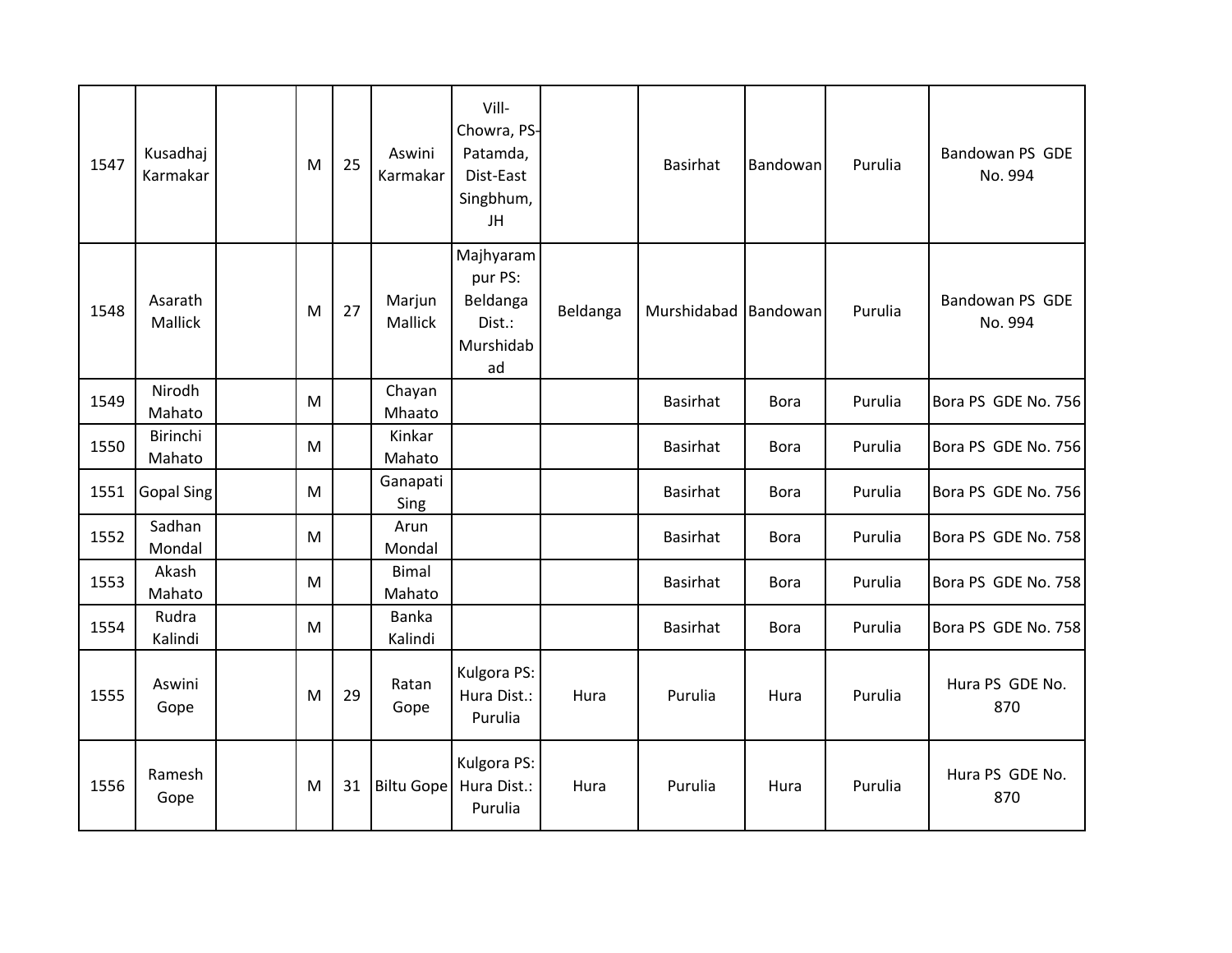| 1557 | Madhu<br><b>Dhibar</b> | M | 32 | Kista<br><b>Dhibar</b> | Kaliabasa<br>PS: Hura<br>Dist.:<br>Purulia     | Hura   | Purulia | Hura   | Purulia | Hura PS GDE No.<br>872   |
|------|------------------------|---|----|------------------------|------------------------------------------------|--------|---------|--------|---------|--------------------------|
| 1558 | Anirban<br>Mahato      | M | 34 | Madan<br>Mahato        | Kaliabasa<br>PS: Hura<br>Dist.:<br>Purulia     | Hura   | Purulia | Hura   | Purulia | Hura PS GDE No.<br>872   |
| 1559 | Gunadhar<br>Mahato     | M |    | Banmali<br>Mahato      | Vill-Dulla<br>PS: Jhalda<br>Dist.:<br>Purulia  | Jhalda | Purulia | Jhalda | Purulia | Jhalda PS GDE No.<br>907 |
| 1560 | Chandu<br>Mahato       | M |    | Falguni<br>Mahato      | Vill-Khamar<br>PS: Jhalda<br>Dist.:<br>Purulia | Jhalda | Purulia | Jhalda | Purulia | Jhalda PS GDE No.<br>907 |
| 1561 | Prafullya<br>Mahato    | M |    | Sudarshan<br>Mahato    | Vill-Bengo<br>PS: Jhalda<br>Dist.:<br>Purulia  | Jhalda | Purulia | Jhalda | Purulia | Jhalda PS GDE No.<br>907 |
| 1562 | Golak<br>Mahato        | M |    | Dinu<br>Mahato         | Vill-Kalma<br>PS: Jhalda<br>Dist.:<br>Purulia  | Jhalda | Purulia | Jhalda | Purulia | Jhalda PS GDE No.<br>907 |
| 1563 | Rakhahari<br>Mahato    | M |    | Dhamku<br>Mahato       | Vill-Kalma<br>PS: Jhalda<br>Dist.:<br>Purulia  | Jhalda | Purulia | Jhalda | Purulia | Jhalda PS GDE No.<br>907 |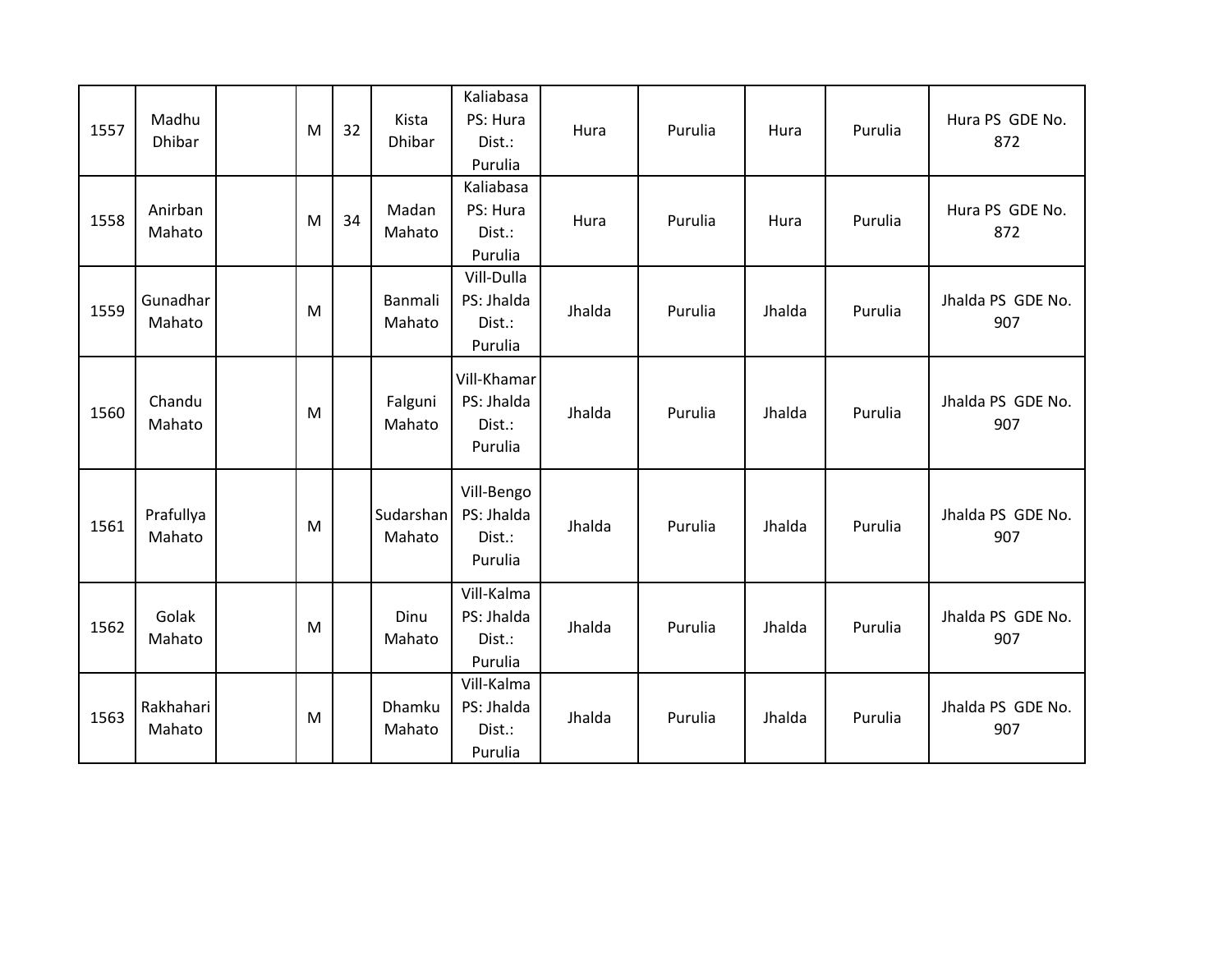| 1564 | Sridhar<br>Mahato              | M |    | Sukdeb<br>Mahato                  | Vill-Bondih<br>PS: Jhalda<br>Dist.:<br>Purulia            | Jhalda | Purulia | Jhalda | Purulia | Jhalda PS GDE No.<br>924                     |
|------|--------------------------------|---|----|-----------------------------------|-----------------------------------------------------------|--------|---------|--------|---------|----------------------------------------------|
| 1565 | Brindaban<br>Mahato            | M |    | Lt. Dinesh<br>Mahato              | Vill-Betod<br>PS: Jhalda<br>Dist.:<br>Purulia             | Jhalda | Purulia | Jhalda | Purulia | Jhalda PS GDE No.<br>924                     |
| 1566 | <b>Bidhan</b><br>Singh<br>Mura | M |    | Sidhu<br>Singh<br>Mura            | Vill-Pusti<br>PS: Jhalda<br>Dist.:<br>Purulia             | Jhalda | Purulia | Jhalda | Purulia | Jhalda PS GDE No.<br>924                     |
| 1567 | <b>Sanku Sing</b><br>Mura      | M |    | Lt.<br>Judhistir<br>Singh<br>Mura | Vill-Pusti<br>PS: Jhalda<br>Dist.:<br>Purulia             | Jhalda | Purulia | Jhalda | Purulia | Jhalda PS GDE No.<br>924                     |
| 1568 | Pandab<br>Mahato               | M |    | Ramdhan<br>Mahato                 | Vill-Ona PS:<br>Jhalda<br>Dist.:<br>Purulia               | Jhalda | Purulia | Jhalda | Purulia | Jhalda PS GDE No.<br>924                     |
| 1569 | Sushil<br>Mahato               | M |    | <b>Bimal</b><br>Mahato            | Jhalda PS:<br>Jhalda<br>Dist.:<br>Purulia                 | Jhalda | Purulia | Jhalda | Purulia | Jhalda PS Outpost<br>Tulin OP GDE No.<br>601 |
| 1570 | Suresh<br>Mahato               | M |    | Lal<br>Mahato                     | Jhalda PS:<br>Jhalda<br>Dist.:<br>Purulia                 | Jhalda | Purulia | Jhalda | Purulia | Jhalda PS Outpost<br>Tulin OP GDE No.<br>601 |
| 1571 | Bhutnath<br>Mahato             | M | 25 | Banamali<br>Mahato                | <b>Bartard</b><br>More PS:<br>Joypur<br>Dist.:<br>Purulia | Joypur | Purulia | Joypur | Purulia | Joypur PS GDE No.<br>1018                    |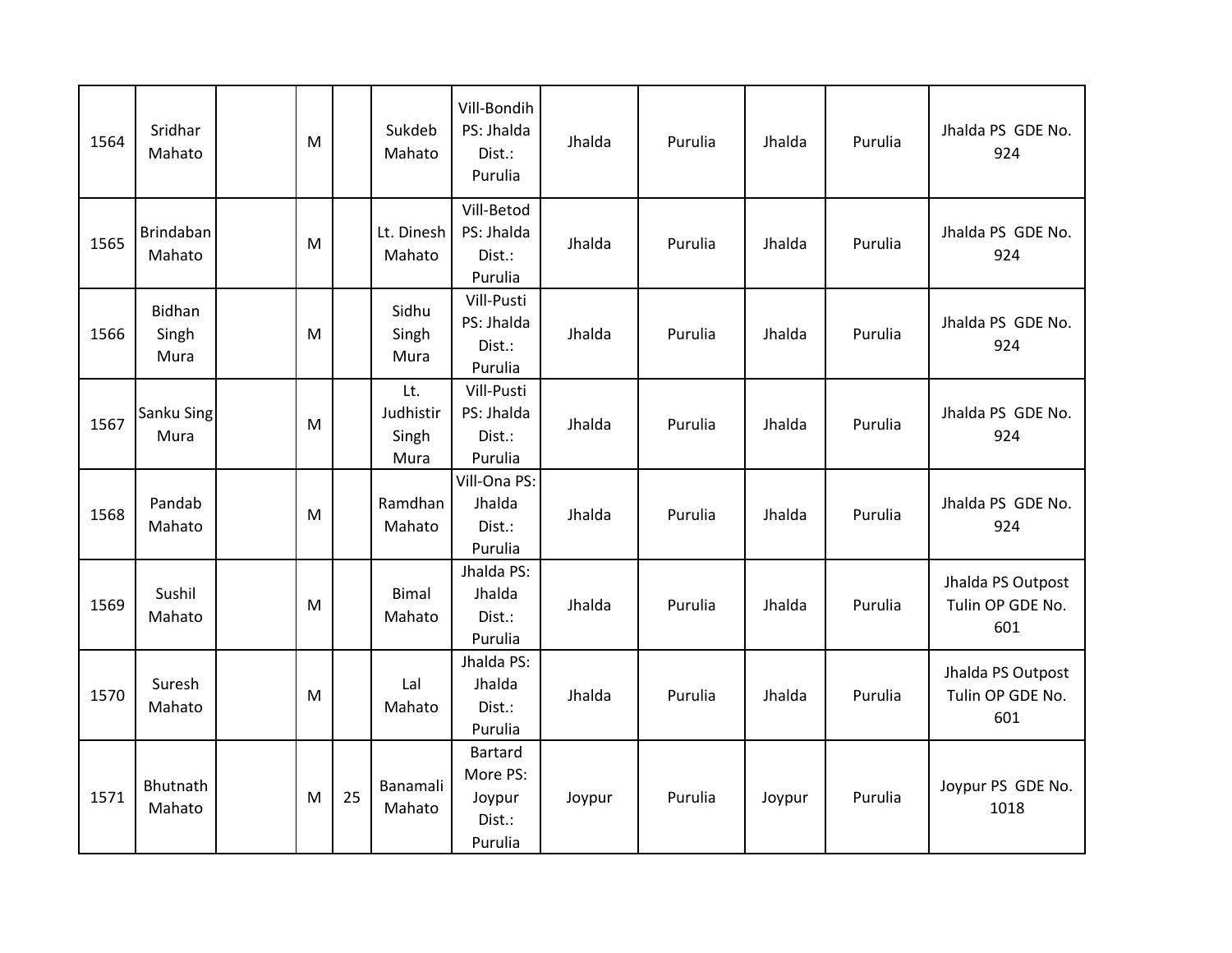| 1572 | Aklu<br>Gorain            | M | 51 | Lt.<br>Rampada<br>Gorain | Joypur<br><b>Bazar PS:</b><br>Joypur<br>Dist.:<br>Purulia | Joypur   | Purulia | Joypur   | Purulia | Joypur PS GDE No.<br>1015  |
|------|---------------------------|---|----|--------------------------|-----------------------------------------------------------|----------|---------|----------|---------|----------------------------|
| 1573 | Pitam<br>Majhi            | M | 22 | Lt. Sahdev<br>Majhi      | Pundag<br><b>Bazar PS:</b><br>Joypur<br>Dist.:<br>Purulia | Joypur   | Purulia | Joypur   | Purulia | Joypur PS GDE No.<br>592   |
| 1574 | Laltu<br><b>Bagti</b>     | M | 26 | Chhutu<br><b>Bagti</b>   | Forest<br>More PS:<br>Joypur<br>Dist.:<br>Purulia         | Joypur   | Purulia | Joypur   | Purulia | Joypur PS GDE No.<br>1008  |
| 1575 | Asim<br>Ranjan<br>Dubey   | M | 32 | Pasupati<br>Dubey        | Forest<br>More PS:<br>Joypur<br>Dist.:<br>Purulia         | Joypur   | Purulia | Joypur   | Purulia | Joypur PS GDE No.<br>1008  |
| 1576 | Susil Kr<br>Hembram       | M | 32 | Haripada<br>Hembram      | Khaplori PS:<br>Kashipur<br>Dist.:<br>Purulia             | Kashipur | Purulia | Kashipur | Purulia | Kashipur PS GDE No.<br>893 |
| 1577 | Digam<br>Chandra<br>Kisku | M | 36 | Jagu Kisku               | Kelahi PS:<br>Kashipur<br>Dist.:<br>Purulia               | Kashipur | Purulia | Kashipur | Purulia | Kashipur PS GDE No.<br>893 |
| 1578 | Krishnapa<br>da<br>Mondal | M | 19 | Kalipada<br>Mondal       | Chaka PS:<br>Kashipur<br>Dist.:<br>Purulia                | Kashipur | Purulia | Kashipur | Purulia | Kashipur PS GDE No.<br>893 |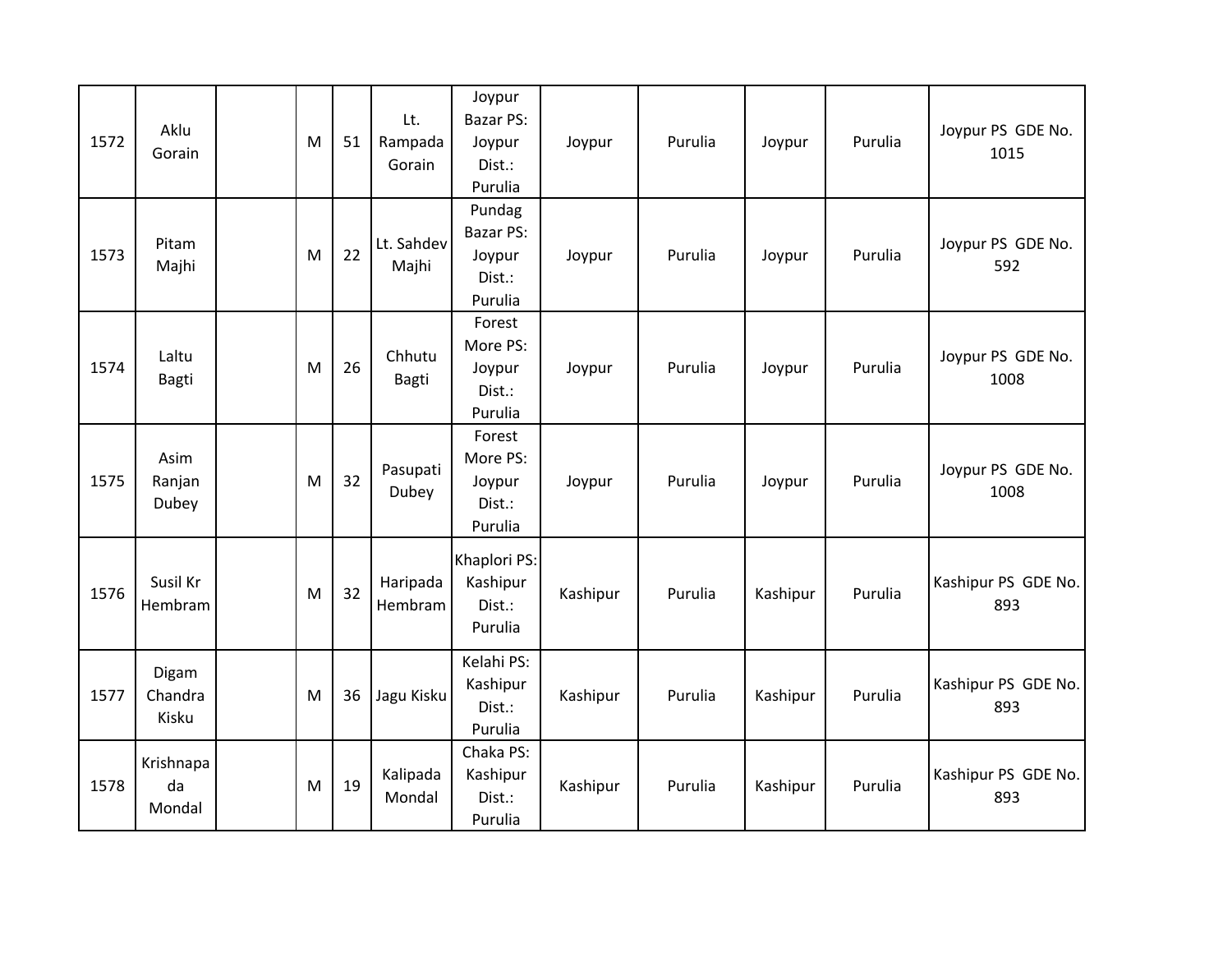| 1579 | Manoj<br>Bouri           | M | 40 | Lt Purna<br>Ch Bouri      | Jorapukur<br>PS:<br>Kashipur<br>Dist.:<br>Purulia     | Kashipur         | Purulia | Kashipur | Purulia | Kashipur PS GDE No.<br>902 |
|------|--------------------------|---|----|---------------------------|-------------------------------------------------------|------------------|---------|----------|---------|----------------------------|
| 1580 | Kartik<br><b>Mallick</b> | M | 26 | Bijoy<br><b>Mallick</b>   | Kumartar<br>PS:<br>Raghunath<br>pur Dist.:<br>Purulia | Raghunathp<br>ur | Purulia | Kashipur | Purulia | Kashipur PS GDE No.<br>902 |
| 1581 | <b>Dipak</b><br>Kumar    | M | 30 | Lt. Jagu<br>Kumar         | PS: Kotshila<br>Dist.:<br>Purulia                     | Kotshila         | Purulia | Kotshila | Purulia | Kotshila PS GDE No.<br>825 |
| 1582 | Kalipada<br>Mahato       | M | 55 | Lt. Hablu<br>Mahato       | PS: Kotshila<br>Dist.:<br>Purulia                     | Kotshila         | Purulia | Kotshila | Purulia | Kotshila PS GDE No.<br>825 |
| 1583 | Bhaktipad<br>a Mahato    | M |    | Lt.<br>Haripada<br>Mahato | PS: Kotshila<br>Dist.:<br>Purulia                     | Kotshila         | Purulia | Kotshila | Purulia | Kotshila PS GDE No.<br>825 |
| 1584 | Amar<br>Mahato           | M |    | da<br>Mahato              | Shyamapa PS: Kotshila<br>Dist.:<br>Purulia            | Kotshila         | Purulia | Kotshila | Purulia | Kotshila PS GDE No.<br>817 |
| 1585 | <b>Bhisma</b><br>Mahato  | M |    | Sonaram<br>Mahato         | PS: Kotshila<br>Dist.:<br>Purulia                     | Kotshila         | Purulia | Kotshila | Purulia | Kotshila PS GDE No.<br>817 |
| 1586 | Aswni<br>Rajwar          | M |    | Nandalal<br>Rajwar        | PS: Kotshila<br>Dist.:<br>Purulia                     | Kotshila         | Purulia | Kotshila | Purulia | Kotshila PS GDE No.<br>817 |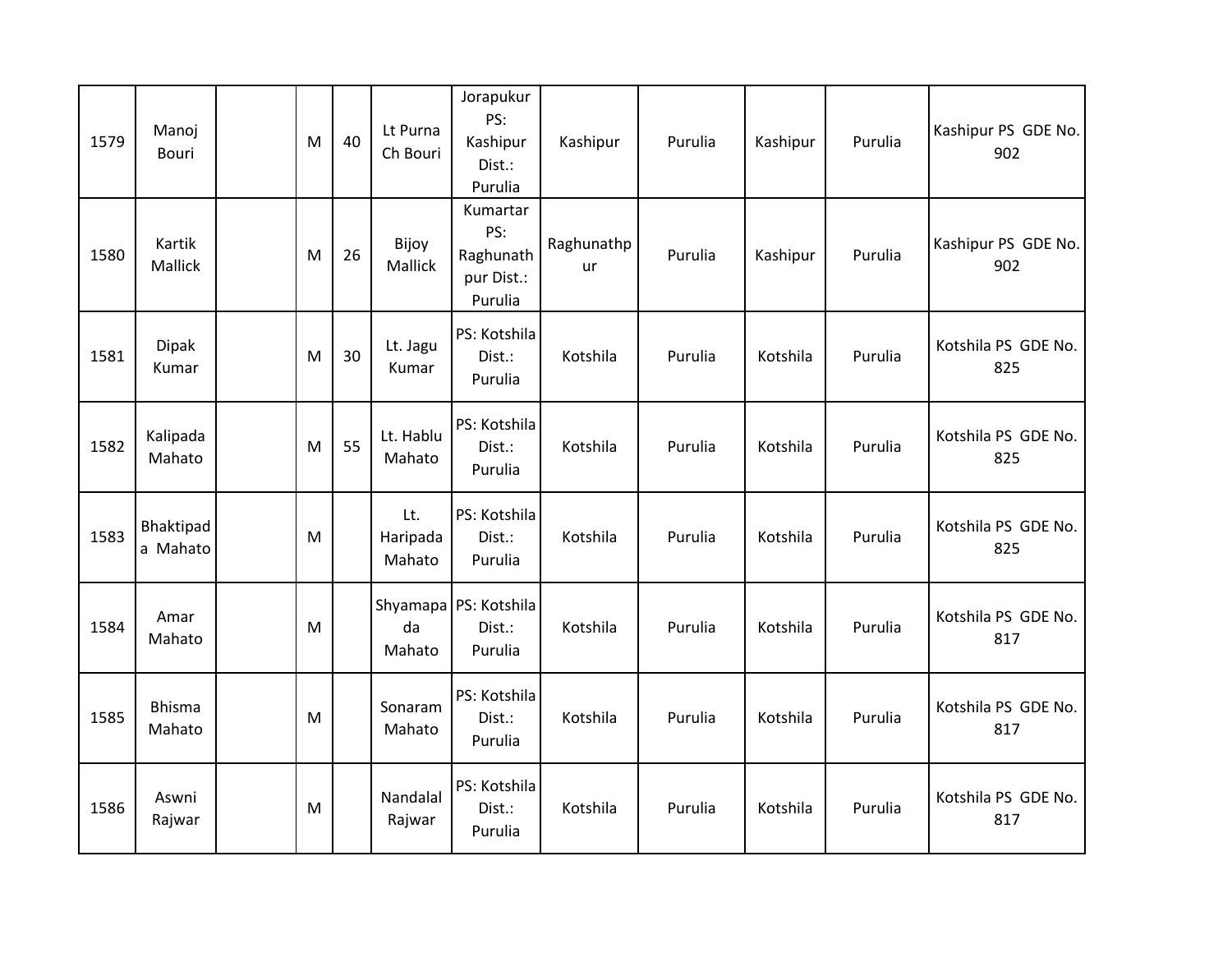| 1587 | Santosh<br>Bouri | M | 36 | Subash<br>Bouri   | Bhsko PS:<br>Neturia<br>Dist.:<br>Purulia     | Neturia | Purulia | Neturia | Purulia | Neturia PS GDE No.<br>927 |
|------|------------------|---|----|-------------------|-----------------------------------------------|---------|---------|---------|---------|---------------------------|
| 1588 | Sintu Maji       | M | 35 | Dhadi<br>Maji     | Bhsko PS:<br>Neturia<br>Dist.:<br>Purulia     | Neturia | Purulia | Neturia | Purulia | Neturia PS GDE No.<br>927 |
| 1589 | Milan<br>Bouri   | M | 34 | Tarapada<br>Bouri | Baruipara<br>PS: Neturia<br>Dist.:<br>Purulia | Neturia | Purulia | Neturia | Purulia | Neturia PS GDE No.<br>936 |
| 1590 | Nilu Gorai       | M | 38 | Mahesh<br>Gorai   | Baruipara<br>PS: Neturia<br>Dist.:<br>Purulia | Neturia | Purulia | Neturia | Purulia | Neturia PS GDE No.<br>936 |
| 1591 | Kundan<br>Rajwar |   | 25 | Arup<br>Rajwar    | Raherdih<br>PS: Para<br>Dist.:<br>Purulia     | Para    | Purulia | Para    | Purulia | Para PS GDE No. 863       |
| 1592 | Mohan<br>Bagdi   | M | 31 | Pranab<br>Bagdi   | Raherdih<br>PS: Para<br>Dist.:<br>Purulia     | Para    | Purulia | Para    | Purulia | Para PS GDE No. 863       |
| 1593 | Tushar<br>Bauri  | M | 28 | Nayan<br>Bauri    | Fusrabaid<br>PS: Para<br>Dist.:<br>Purulia    | Para    | Purulia | Para    | Purulia | Para PS GDE No. 247       |
| 1594 | Manohar<br>Bouri | M | 30 | Radhu<br>Bouri    | Fusrabaid<br>PS: Para<br>Dist.:<br>Purulia    | Para    | Purulia | Para    | Purulia | Para PS GDE No. 247       |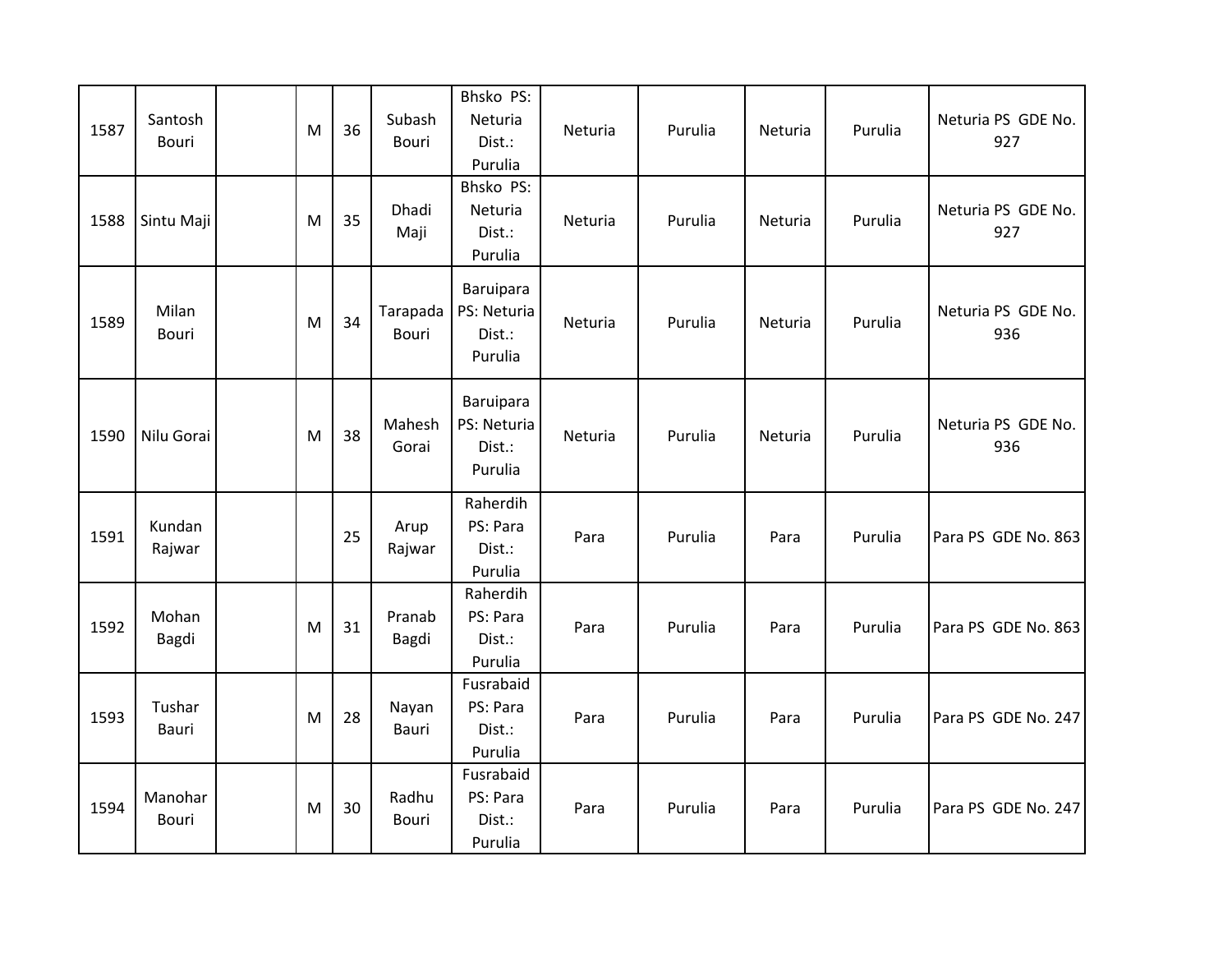| 1595 | Santanu<br><b>Bid</b> |   |    | Kailash<br><b>Bid</b> |                                                                                   |              | Basirhat        | Puncha          | Purulia | Puncha PS GDE No.<br>805        |
|------|-----------------------|---|----|-----------------------|-----------------------------------------------------------------------------------|--------------|-----------------|-----------------|---------|---------------------------------|
| 1596 | Somanath<br>Dutta     |   |    | Haradhan<br>Dutta     |                                                                                   |              | <b>Basirhat</b> | Puncha          | Purulia | Puncha PS GDE No.<br>805        |
| 1597 | Monoj<br>Mahato       |   |    | Binod<br>Mahato       |                                                                                   |              | <b>Basirhat</b> | Puncha          | Purulia | Puncha PS GDE No.<br>805        |
| 1598 | Tapas<br><b>Bagdi</b> | M | 17 | Mahabir<br>Bagdi      | Munsefdag<br>na<br>Kartikdih,<br>W-02 PS:<br>Purulia<br>town Dist.:<br>Purulia    | Purulia town | Purulia         | Purulia<br>town | Purulia | Purulia town PS GDE<br>No. 1164 |
| 1599 | Md Raju               | M | 25 | Sk.<br>Salauddin      | Digudih<br>Para Near<br>Masjid, W-<br>08 PS:<br>Purulia<br>town Dist.:<br>Purulia | Purulia town | Purulia         | Purulia<br>town | Purulia | Purulia town PS GDE<br>No. 1164 |
| 1600 | Niranjan<br>Hazra     | M | 44 | Lt. Panru<br>Hazra    | Hattola, W-<br>13 PS:<br>Purulia<br>town Dist.:<br>Purulia                        | Purulia town | Purulia         | Purulia<br>town | Purulia | Purulia town PS GDE<br>No. 1164 |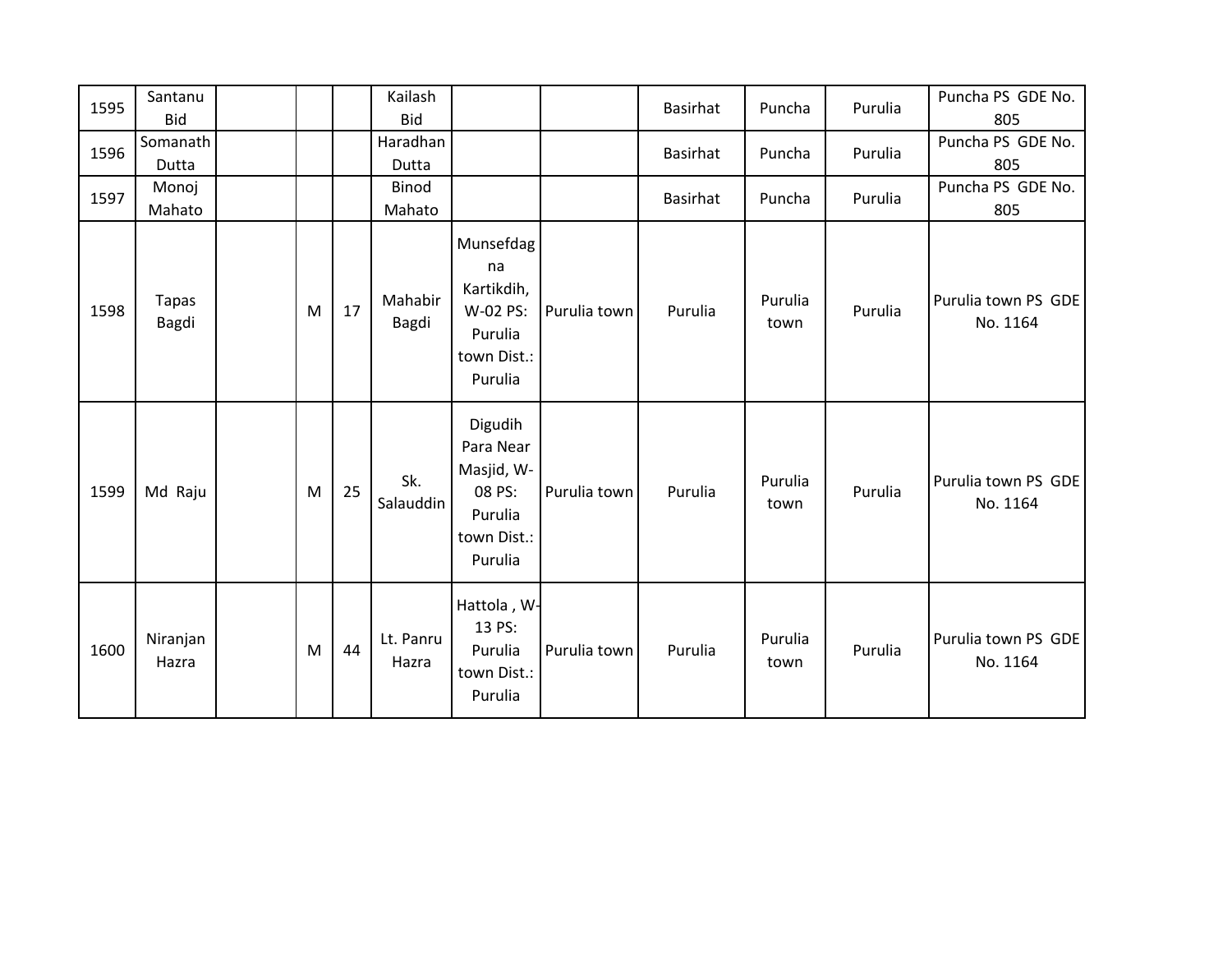| 1601 | Sk Abbas<br>Khan        | M | 51 | Sk. Nasim                | Doctordang<br>a Near<br>Imambara,<br>W-15 PS:<br>Purulia<br>town Dist.:<br>Purulia                 | Purulia town        | Purulia | Purulia<br>town | Purulia | Purulia town PS GDE<br>No. 1164 |
|------|-------------------------|---|----|--------------------------|----------------------------------------------------------------------------------------------------|---------------------|---------|-----------------|---------|---------------------------------|
| 1602 | Shiv<br>Sankar<br>Nandi | M | 35 | Nilkantha<br>Nandi       | Amdiha<br>Near Kali<br>Mandir, W-<br>06 PS:<br>Purulia<br>town Dist.:<br>Purulia                   | Purulia town        | Purulia | Purulia<br>town | Purulia | Purulia town PS GDE<br>No. 1164 |
| 1603 | Ajit Sao                | M | 42 | Lt. Manik<br>Sao         | Old Police<br>line Shiv<br>Durga Gali,<br>W-10 PS:<br>Purulia<br>town Dist.:<br>Purulia            | Purulia town        | Purulia | Purulia<br>town | Purulia | Purulia town PS GDE<br>No. 1169 |
| 1604 | Manbhula<br>Sahis       | M | 36 | Lt.<br>Klaipada<br>Sahis | Vill+Po-<br>Raghabpur<br><b>Near Rail</b><br>Fatak PS:<br>Purulia<br>mufassil<br>Dist.:<br>Purulia | Purulia<br>mufassil | Purulia | Purulia<br>town | Purulia | Purulia town PS GDE<br>No. 1169 |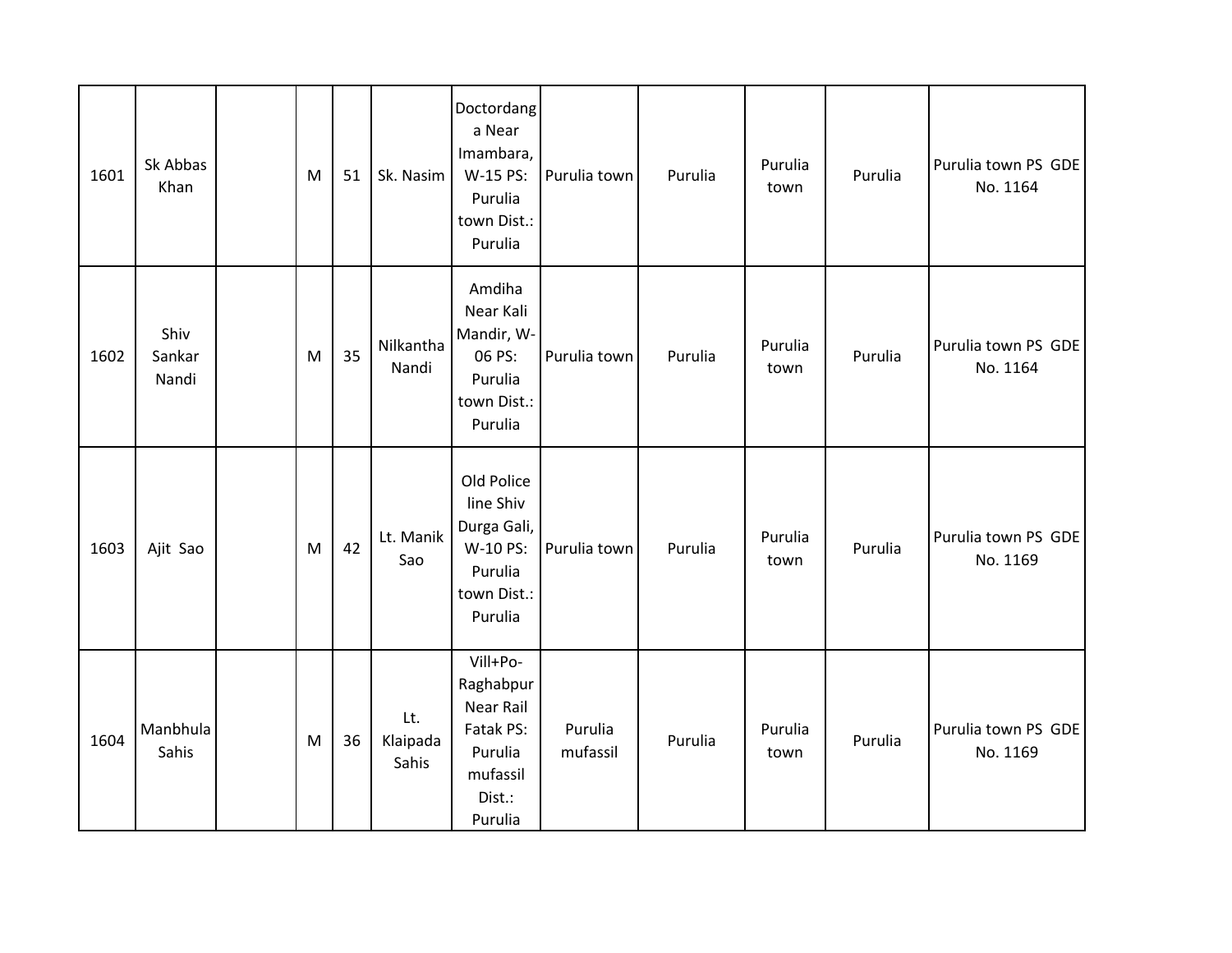| 1605 | Rahul<br>Rajak        | M | 18 | <b>Basant</b><br>Rajak           | Vill-Ruchap,<br>PO-Kurni<br>PS:<br>Balarampur<br>Dist.:<br>Purulia          | Balarampur          | Purulia         | Purulia<br>town | Purulia | Purulia town PS GDE<br>No. 1169 |
|------|-----------------------|---|----|----------------------------------|-----------------------------------------------------------------------------|---------------------|-----------------|-----------------|---------|---------------------------------|
| 1606 | Anil Barat            | M | 43 | Lt.<br>Bhalanath<br><b>Barat</b> | Belguma<br>Sukantapall<br>y PS:<br>Purulia<br>mufassil<br>Dist.:<br>Purulia | Purulia<br>mufassil | Purulia         | Purulia<br>town | Purulia | Purulia town PS GDE<br>No. 1169 |
| 1607 | Kajal<br>Bauri        | M | 55 | Lt. Sudhir<br><b>Bauri</b>       | Garikhana<br>Chatanipar<br>a, W-18 PS:<br>Purulia<br>town Dist.:<br>Purulia | Purulia town        | Purulia         | Purulia<br>town | Purulia | Purulia town PS GDE<br>No. 1169 |
| 1608 | <b>Badal</b><br>Rajak | M |    | Lt.<br>Brindaban<br>Rajak        | Vill-<br>Majardubi,<br>Po-Amdiha,<br>PS-<br>Chandanpu<br>r, Dist-B          |                     | <b>Basirhat</b> | Purulia<br>town | Purulia | Purulia town PS GDE<br>No. 1170 |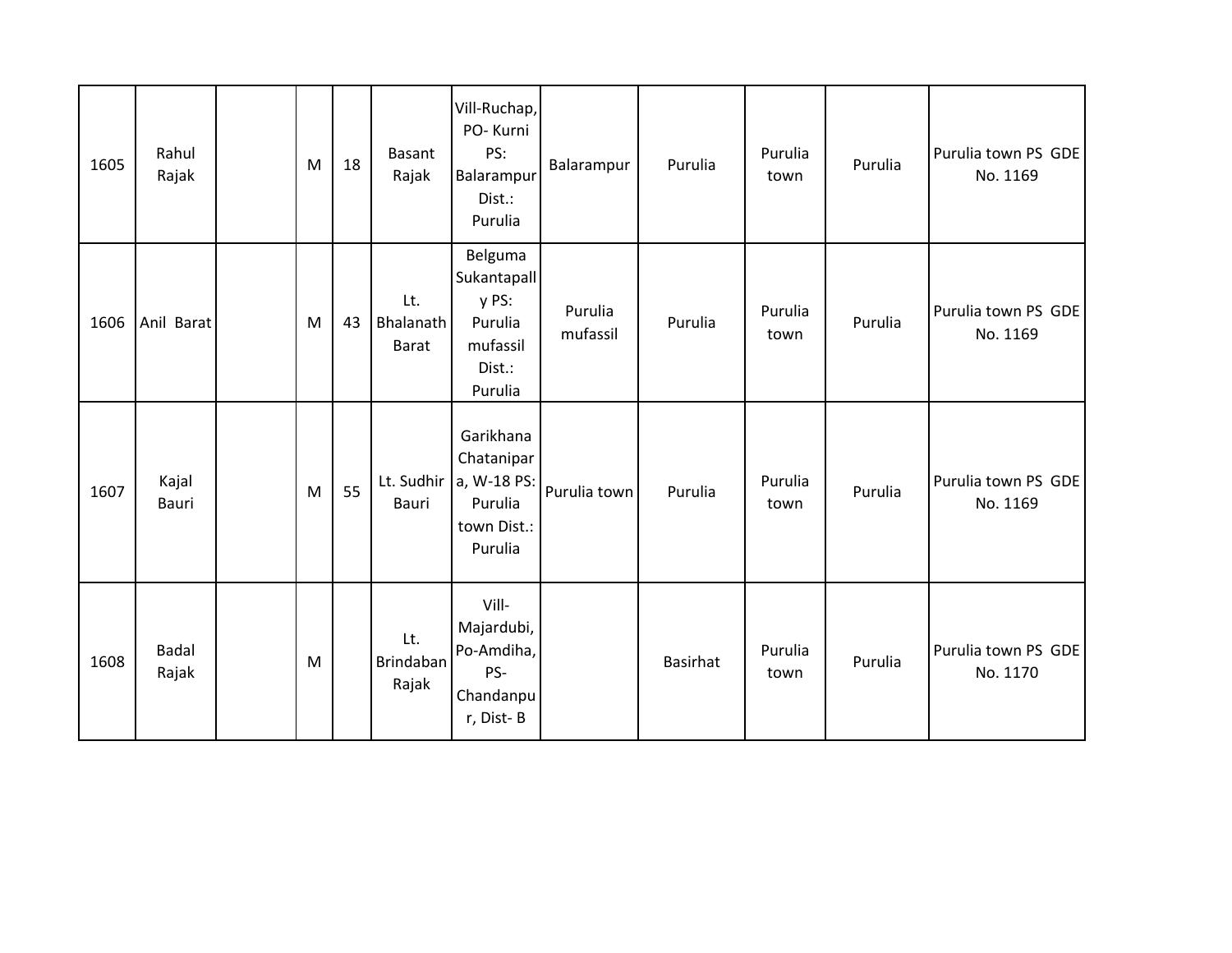| 1609 | <b>Bishal</b><br>Bauri | M | 18 | Khakan<br>Bauri            | Munsefdan<br>ga,<br>Kartikdih,<br>W-02 PS:<br>Purulia<br>town Dist.:<br>Purulia               | Purulia town        | Purulia         | Purulia<br>town  | Purulia | Purulia town PS GDE<br>No. 1170        |
|------|------------------------|---|----|----------------------------|-----------------------------------------------------------------------------------------------|---------------------|-----------------|------------------|---------|----------------------------------------|
| 1610 | Majhi<br>Bauri         | M | 42 | Lt.<br>Kalipada<br>Bauri   | Raghabpur,<br>Rajak Para,<br>Po-<br>Raghabpur<br>PS: Purulia<br>mufassil<br>Dist.:<br>Purulia | Purulia<br>mufassil | Purulia         | Purulia<br>town  | Purulia | Purulia town PS GDE<br>No. 1170        |
| 1611 | Dipak<br>Daripa        | M | 49 | Lt. Nimai<br>Daripa        | Rahim dad<br>Khan lane,<br>W-08 PS:<br>Purulia<br>town Dist.:<br>Purulia                      | Purulia town        | Purulia         | Purulia<br>town  | Purulia | Purulia town PS GDE<br>No. 1170        |
| 1612 | Mohan<br>Goswami       | M | 53 | Lt.<br>Shibaram<br>Goswami | Vill-<br>Kourang,<br>Po-Puara<br>PS: Arsha<br>Dist.:<br>Purulia                               | Arsha               | Purulia         | Purulia<br>town  | Purulia | Purulia town PS GDE<br>No. 1170        |
| 1613 | Ashok<br>Gorain        | M | 25 | Dulal<br>Gorain            | <b>Binda</b><br>Pathar                                                                        |                     | <b>Basirhat</b> | Raghunat<br>hpur | Purulia | Raghunathpur PS<br><b>GDE No. 1017</b> |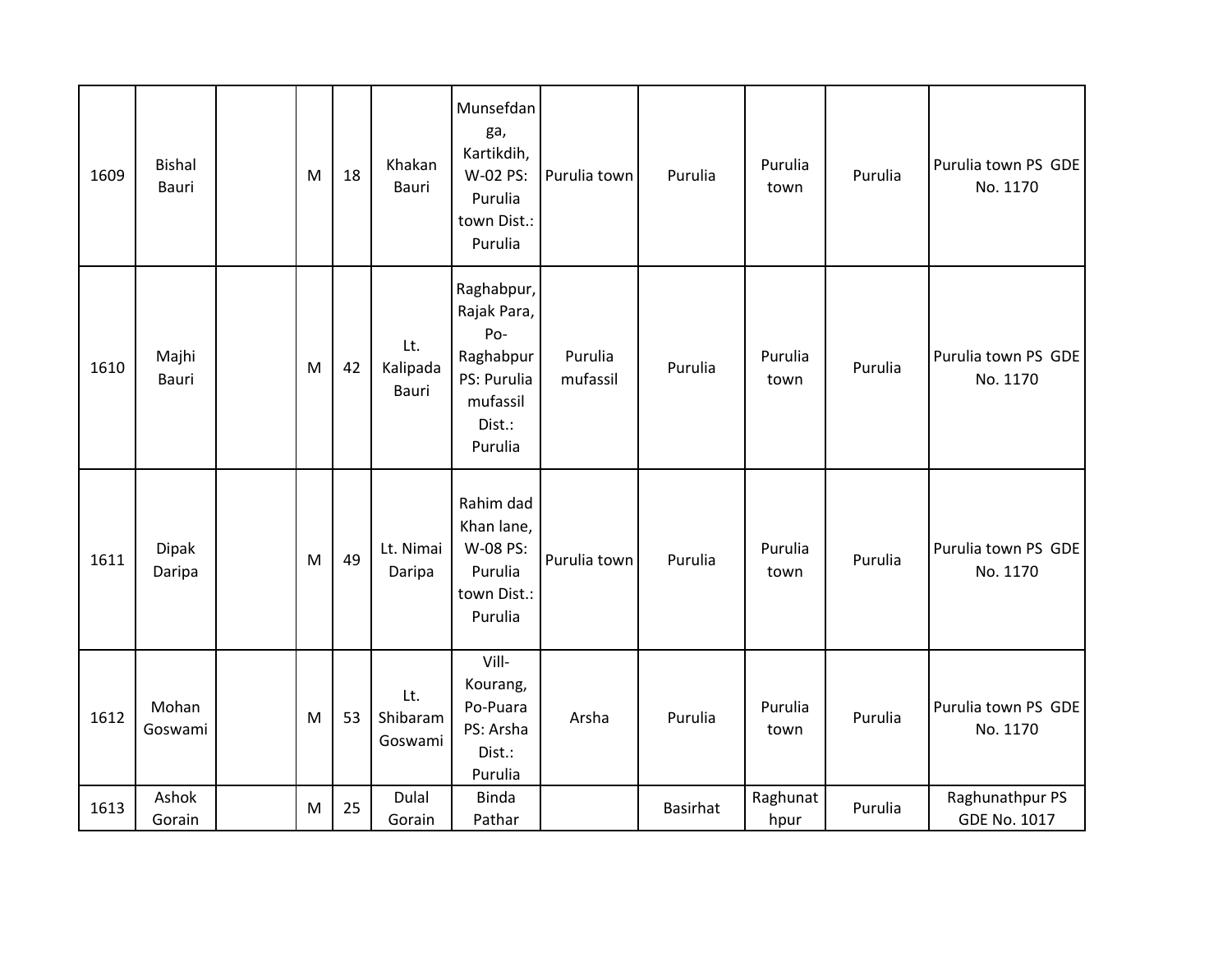| 1614 | Dhananjo<br>y Gorain | M | 27 | Prabhakar<br>Gorain | Muradih<br>PS: Santari<br>Dist.:<br>Purulia           | Santari          | Purulia | Raghunat<br>hpur | Purulia | Raghunathpur PS<br><b>GDE No. 1017</b> |
|------|----------------------|---|----|---------------------|-------------------------------------------------------|------------------|---------|------------------|---------|----------------------------------------|
| 1615 | Bijay<br>Mondal      | M | 25 | Tapan<br>Mondal     | Lalgore PS:<br>Santari<br>Dist.:<br>Purulia           | Santari          | Purulia | Raghunat<br>hpur | Purulia | Raghunathpur PS<br><b>GDE No. 1017</b> |
| 1616 | Lal Mohan<br>Mudi    | M | 30 | Kartik<br>Mudi      | Layekdih<br>PS:<br>Raghunath<br>pur Dist.:<br>Purulia | Raghunathp<br>ur | Purulia | Raghunat<br>hpur | Purulia | Raghunathpur PS<br><b>GDE No. 1017</b> |
| 1617 | Suresh<br>Yadav      | M | 26 | Ganesh<br>Yadav     | Beniasole<br>PS: Adra<br>Dist.:<br>Purulia            | Adra             | Purulia | Raghunat<br>hpur | Purulia | Raghunathpur PS<br><b>GDE No. 1017</b> |
| 1618 | Sk<br>Aamruddi<br>n  | M | 21 | Sk Fatik            | Nimdanga<br>PS: Neturia<br>Dist.:<br>Purulia          | Neturia          | Purulia | Raghunat<br>hpur | Purulia | Raghunathpur PS<br><b>GDE No. 1029</b> |
| 1619 | Anup<br>Mondal       | M | 33 | Kishan<br>Mondal    | Nildi PS:<br>Raghunath<br>pur Dist.:<br>Purulia       | Raghunathp<br>ur | Purulia | Raghunat<br>hpur | Purulia | Raghunathpur PS<br><b>GDE No. 1029</b> |
| 1620 | Makar<br>Bauri       | M | 32 | Mangal<br>Bauri     | Adra PS:<br>Adra Dist.:<br>Purulia                    | Adra             | Purulia | Raghunat<br>hpur | Purulia | Raghunathpur PS<br><b>GDE No. 1029</b> |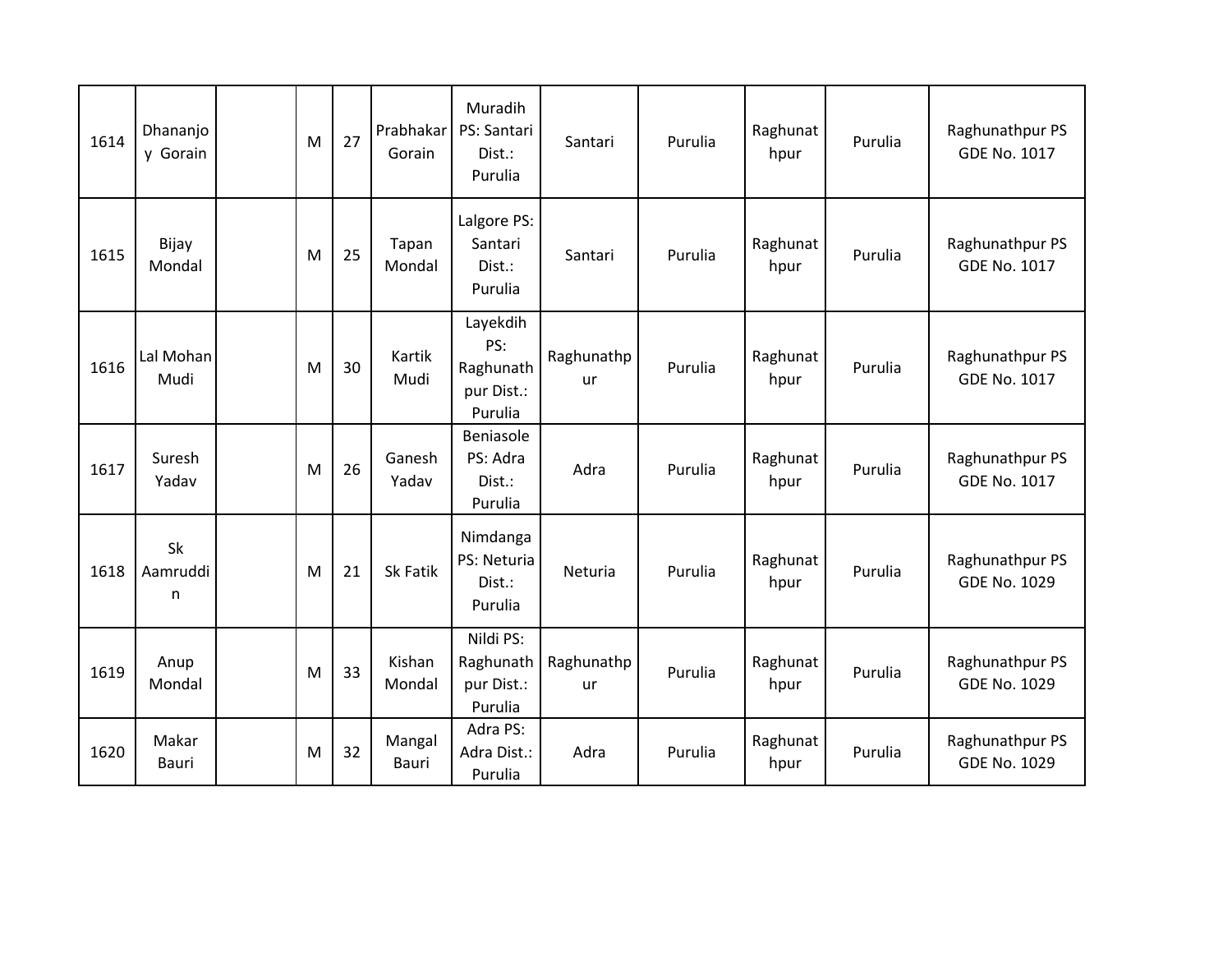| 1621 | Sahel<br>Ansary       | M | 38 | Sayeb<br>Ansary             | Dhatara PS:<br>Raghunath<br>pur Dist.:<br>Purulia     | Raghunathp<br>ur        | Purulia | Raghunat<br>hpur | Purulia | Raghunathpur PS<br>GDE No. 1029        |
|------|-----------------------|---|----|-----------------------------|-------------------------------------------------------|-------------------------|---------|------------------|---------|----------------------------------------|
| 1622 | Bikash<br>Kaibartya   | M | 23 | Shaktipad<br>a<br>Kaibartya | Natundih<br>PS:<br>Raghunath<br>pur Dist.:<br>Purulia | Raghunathp<br><b>ur</b> | Purulia | Raghunat<br>hpur | Purulia | Raghunathpur PS<br><b>GDE No. 1029</b> |
| 1623 | Niranjan<br>Sing      | M | 54 | Lt.<br>Balaram<br>Sing      | Deoli PS:<br>Santaldih<br>Dist.:<br>Purulia           | Santaldih               | Purulia | Santaldih        | Purulia | Santaldih PS GDE<br>No. 828            |
| 1624 | Tarapada<br>Sing      | M | 62 | Lt.sripari<br>Sing          | Deoli PS:<br>Santaldih<br>Dist.:<br>Purulia           | Santaldih               | Purulia | Santaldih        | Purulia | Santaldih PS GDE<br>No. 828            |
| 1625 | Laxmikant<br>a Dhibar | M | 38 | Lt. Bijoy<br><b>Dhibar</b>  | Muradih<br>PS: Santari<br>Dist.:<br>Purulia           | Santari                 | Purulia | Santari          | Purulia | Santari PS GDE No.<br>728              |
| 1626 | Prasanta<br>Dhibar    | M | 25 | Toton<br><b>Dhibar</b>      | Manpur PS:<br>Santari<br>Dist.:<br>Purulia            | Santari                 | Purulia | Santari          | Purulia | Santari PS GDE No.<br>728              |
| 1627 | Raju Mal              | M | 30 | Gagan<br>Mal                | Manpur PS:<br>Santari<br>Dist.:<br>Purulia            | Santari                 | Purulia | Santari          | Purulia | Santari PS GDE No.<br>728              |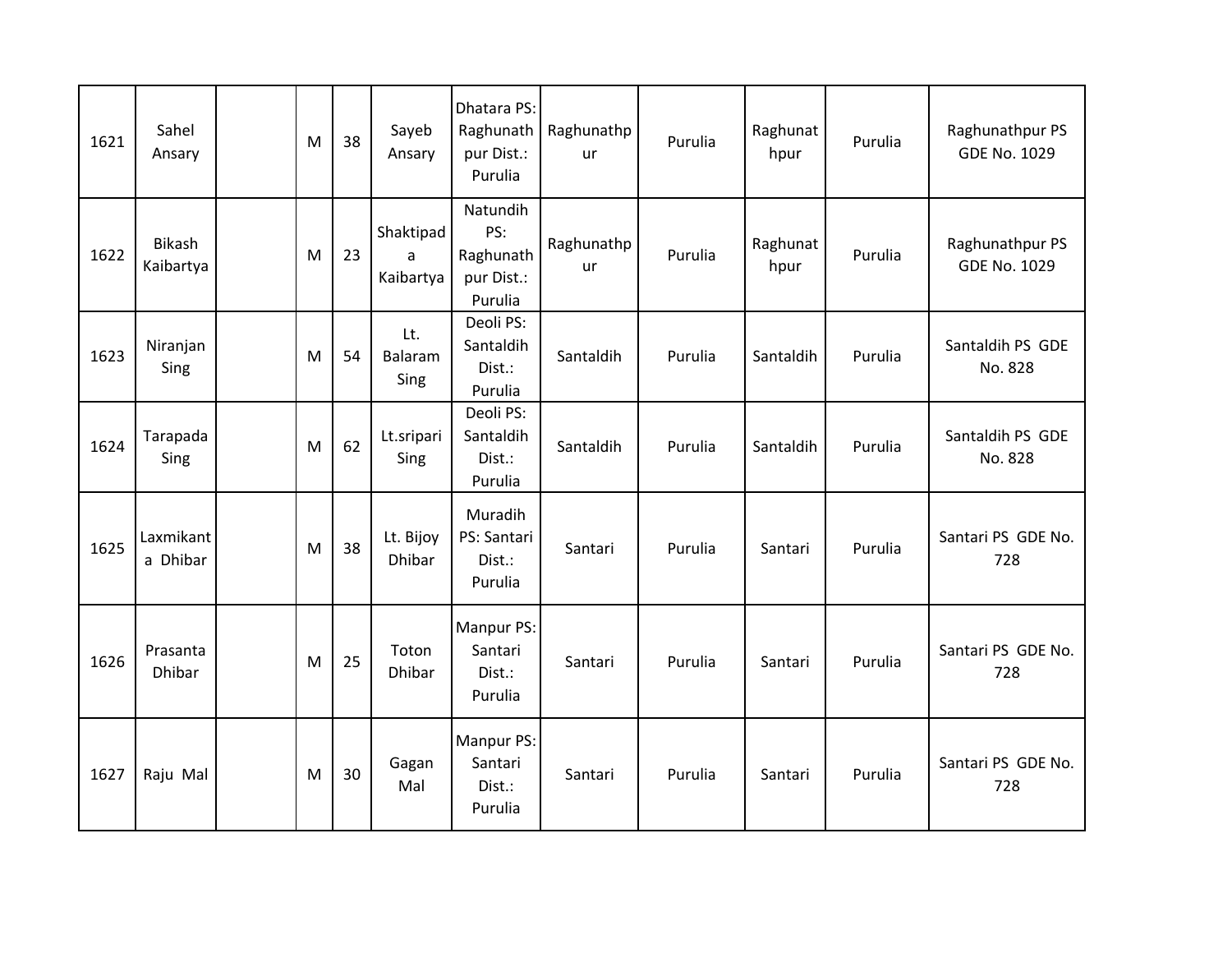| 1628 | Ananta<br>Bauri         | M | 27 | Falguni<br>Bauri       | Manpur PS:<br>Santari<br>Dist.:<br>Purulia  | Santari | Purulia | Santari | Purulia | Santari PS GDE No.<br>728 |
|------|-------------------------|---|----|------------------------|---------------------------------------------|---------|---------|---------|---------|---------------------------|
| 1629 | Abinash<br>Kalindi      | M | 26 | <b>Baku</b><br>Kalindi | Manpur PS:<br>Santari<br>Dist.:<br>Purulia  | Santari | Purulia | Santari | Purulia | Santari PS GDE No.<br>728 |
| 1630 | Md.<br>Mridul           | M | 33 | Kader Sk.              | Murulia PS:<br>Santari<br>Dist.:<br>Purulia | Santari | Purulia | Santari | Purulia | Santari PS GDE No.<br>728 |
| 1631 | Sk.<br>Nawajuddi<br>n   | M | 25 | Kalaid Ali             | Murulia PS:<br>Santari<br>Dist.:<br>Purulia | Santari | Purulia | Santari | Purulia | Santari PS GDE No.<br>728 |
| 1632 | Kallol<br>Mahato        | M | 23 | Kiriti<br>Mahato       | Manguria<br>PS: Tamna<br>Dist.:<br>Purulia  | Tamna   | Purulia | Tamna   | Purulia | Tamna PS GDE No.<br>930   |
| 1633 | <b>Bishnu</b><br>Mahato | M | 43 | Rajaram<br>Mahato      | Manguria<br>PS: Tamna<br>Dist.:<br>Purulia  | Tamna   | Purulia | Tamna   | Purulia | Tamna PS GDE No.<br>930   |
| 1634 | Hagru<br>Mahato         | M | 31 | Sanatan<br>Mahato      | Manguria<br>PS: Tamna<br>Dist.:<br>Purulia  | Tamna   | Purulia | Tamna   | Purulia | Tamna PS GDE No.<br>930   |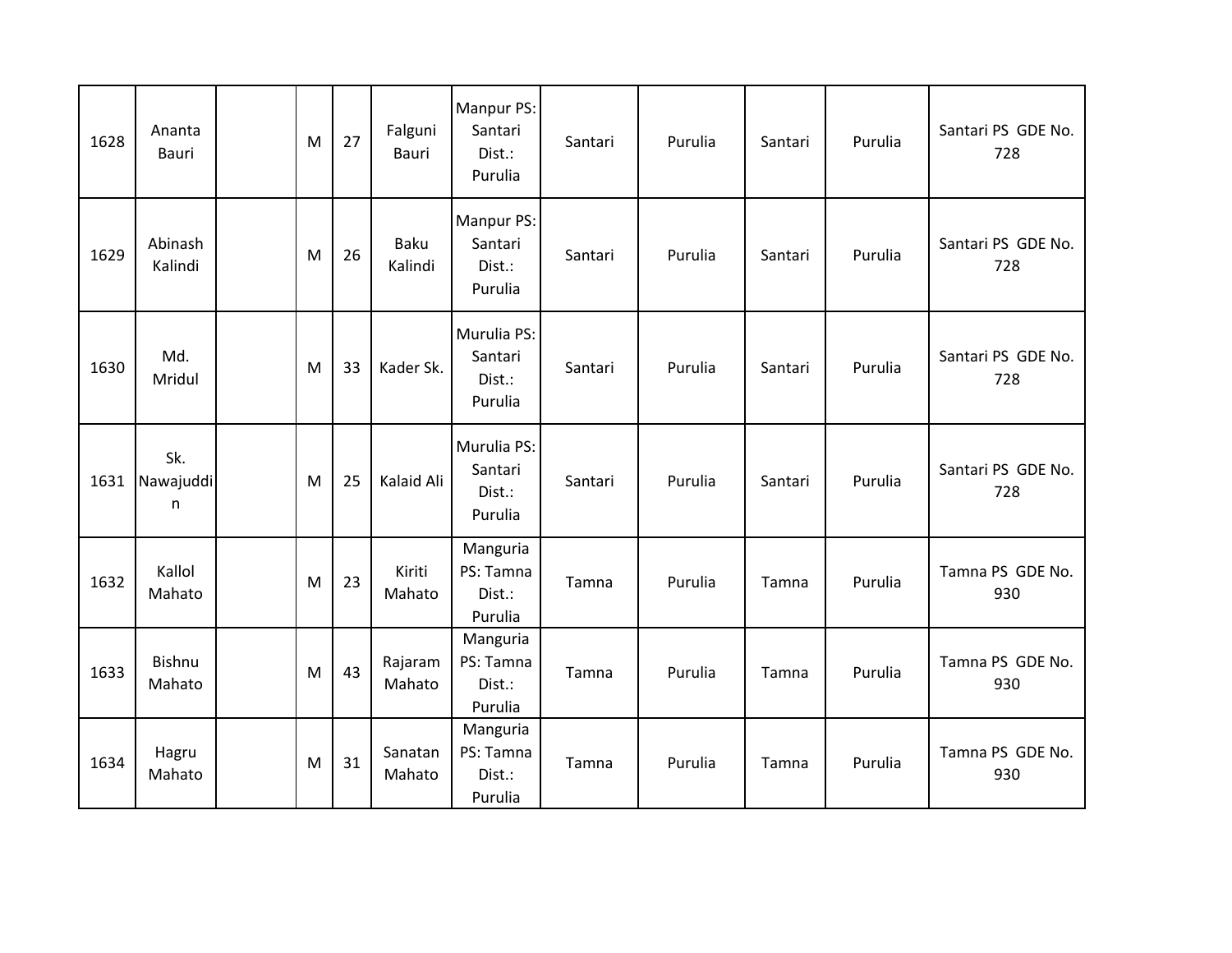| 1635 | Pradip<br>Kalindi   | M | 29 | Samar<br>Kalindi         | Belguma<br>PS: Tamna<br>Dist.:<br>Purulia                   | Tamna     | Purulia                           | Tamna     | Purulia                    | Tamna PS GDE No.<br>930                    |
|------|---------------------|---|----|--------------------------|-------------------------------------------------------------|-----------|-----------------------------------|-----------|----------------------------|--------------------------------------------|
| 1636 | Jiten<br>Kalindi    | M | 31 | Volanath<br>Kalindi      | Belguma<br>PS: Tamna<br>Dist.:<br>Purulia                   | Tamna     | Purulia                           | Tamna     | Purulia                    | Tamna PS GDE No.<br>930                    |
| 1637 | Prasanta<br>Kalindi | M | 22 | Sriman<br>Kalindi        | Belguma<br>PS: Tamna<br>Dist.:<br>Purulia                   | Tamna     | Purulia                           | Tamna     | Purulia                    | Tamna PS GDE No.<br>930                    |
| 1638 | Ratan<br>Layek      | M | 39 | Jiban<br>Layek           | Chipida PS:<br>Tamna<br>Dist.:<br>Purulia                   | Tamna     | Purulia                           | Tamna     | Purulia                    | Tamna PS GDE No.<br>930                    |
| 1639 | Biplab<br>Layek     | M | 28 | Upen<br>Layek            | Chipida PS:<br>Tamna<br>Dist.:<br>Purulia                   | Tamna     | Purulia                           | Tamna     | Purulia                    | Tamna PS GDE No.<br>930                    |
| 1640 | Ganga<br>Mandi      | M | 38 | Sitaram<br>Mandi         | Chipida PS:<br>Tamna<br>Dist.:<br>Purulia                   | Tamna     | Purulia                           | Tamna     | Purulia                    | Tamna PS GDE No.<br>930                    |
| 1641 | <b>Tapan Roy</b>    |   |    | Komal Roy                |                                                             |           | <b>Basirhat</b>                   | Hemtabad  | Raiganj Police<br>District | Hemtabad PS GDE<br>No. 845                 |
| 1642 | Dipu<br>Sarkar      |   |    | Lt<br>Samaresh<br>Sarkar | PS:<br>Kaliaganj<br>Dist.:<br>Raiganj<br>Police<br>District | Kaliaganj | Raiganj Police<br><b>District</b> | Kaliaganj | <b>District</b>            | Raiganj Police Kaliaganj PS GDE No.<br>823 |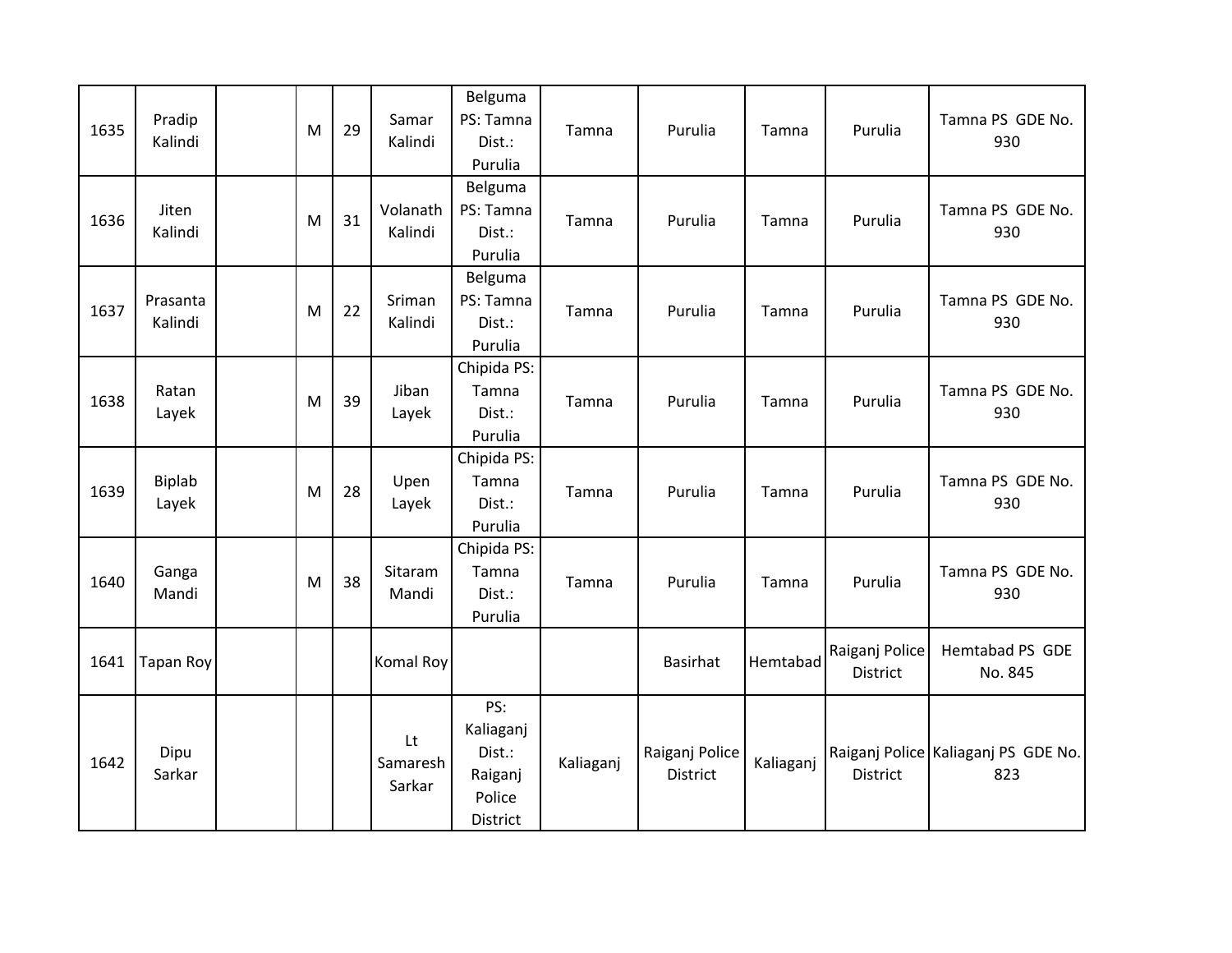| 1643 | Sujit Roy               |   |    | Lt Sunil<br>Roy            | PS:<br>Kaliaganj<br>Dist.:<br>Raiganj<br>Police<br><b>District</b>          | Kaliaganj  | Raiganj Police<br><b>District</b> | Kaliaganj  | <b>District</b>                   | Raiganj Police Kaliaganj PS GDE No.<br>823 |
|------|-------------------------|---|----|----------------------------|-----------------------------------------------------------------------------|------------|-----------------------------------|------------|-----------------------------------|--------------------------------------------|
| 1644 | Rabi<br>Mahalder        | M | 26 | <b>Babulal</b><br>Mahaldar | Panchpir<br>PS:<br>Karandighi<br>Dist.:<br>Raiganj<br>Police<br>District    | Karandighi | Raiganj Police<br><b>District</b> | Karandighi | Raiganj Police<br><b>District</b> | Karandighi PS GDE<br>No. 901               |
| 1645 | Biswanath<br>Singha     | M | 35 | Lalit<br>Singha            | Durmadang<br>i PS:<br>Karandighi<br>Dist.:<br>Raiganj<br>Police<br>District | Karandighi | Raiganj Police<br><b>District</b> | Karandighi | Raiganj Police<br><b>District</b> | Karandighi PS GDE<br>No. 901               |
| 1646 | Sanjit<br><b>Barman</b> | M | 27 | Sushil<br><b>Barman</b>    | Maraikura                                                                   |            | Basirhat                          | Raigunje   | <b>District</b>                   | Raiganj Police Raigunje PS GDE No.<br>1295 |
| 1647 | Bablu Das               | M | 45 | Lt.<br>Sahadeb<br>Das      | Kasba PS:<br>Raigunje<br>Dist.:<br>Raiganj<br>Police<br>District            | Raigunje   | Raiganj Police<br><b>District</b> | Raigunje   | <b>District</b>                   | Raiganj Police Raigunje PS GDE No.<br>1295 |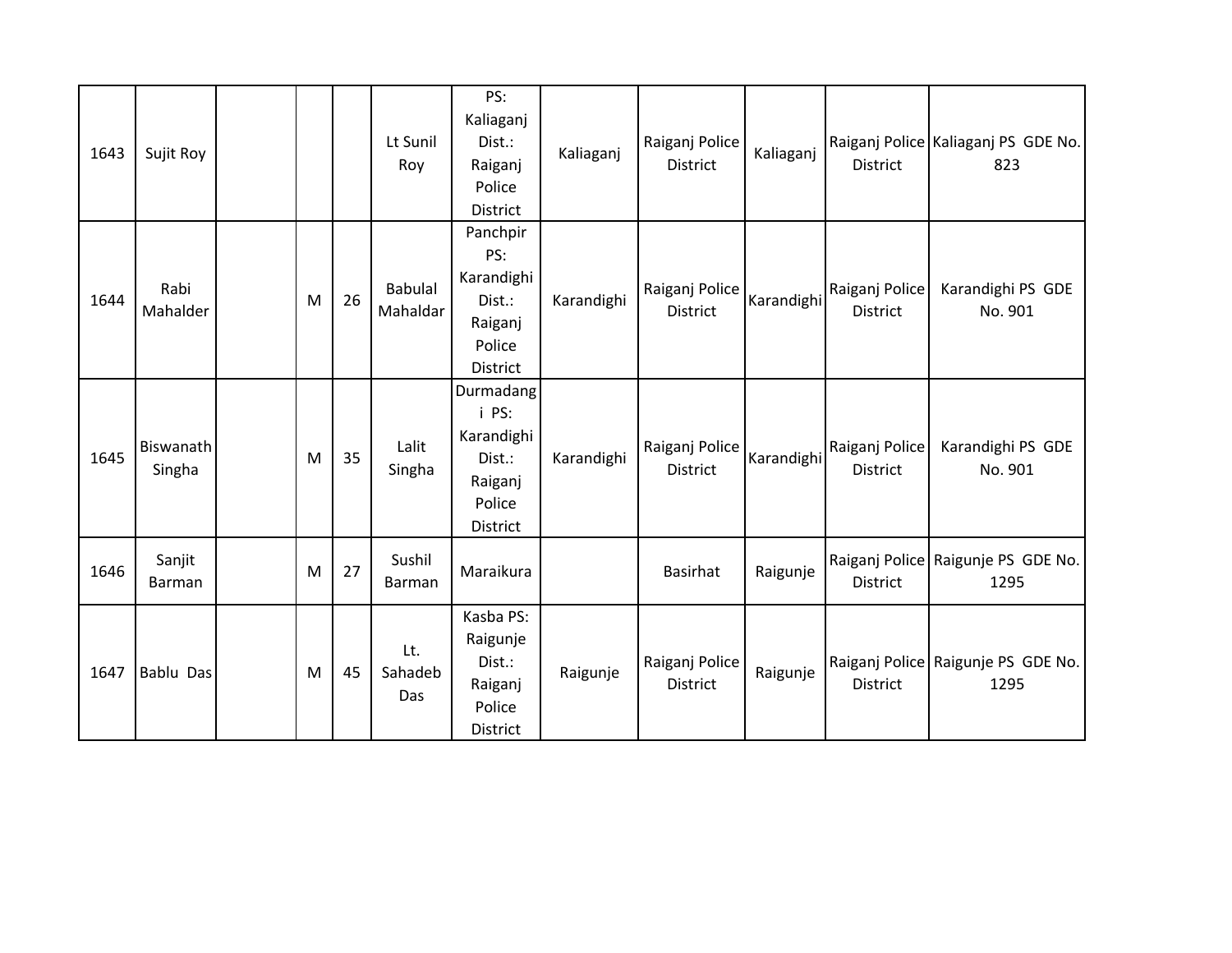| 1648 | Lambu<br>Barman               | M | 25 | Mahanta<br>Barman        | Maraikura<br>PS:<br>Raigunje<br>Dist.:<br>Raiganj<br>Police<br>District                                   | Raigunje | Raiganj Police<br><b>District</b>  | Raigunje | <b>District</b>                    | Raiganj Police Raigunje PS GDE No.<br>1295 |
|------|-------------------------------|---|----|--------------------------|-----------------------------------------------------------------------------------------------------------|----------|------------------------------------|----------|------------------------------------|--------------------------------------------|
| 1649 | Ram<br>Krishna<br>Barman      | M | 29 | Uttam<br>Nath<br>Barman  | Maraikura<br>PS:<br>Raigunje<br>Dist.:<br>Raiganj<br>Police<br>District                                   | Raigunje | Raiganj Police<br>District         | Raigunje | District                           | Raiganj Police Raigunje PS GDE No.<br>1295 |
| 1650 | Dipankar<br>Durlav            | M | 33 | Annason<br>Durlav        | Sankarpur,<br><b>PS</b><br>Dhantala,<br>nadia PS:<br>Dhantala<br>Dist.:<br>Ranaghat<br>Police<br>District | Dhantala | Ranaghat<br><b>Police District</b> | Dhantala | Ranaghat<br><b>Police District</b> | Dhantala PS GDE No.<br>1067                |
| 1651 | <b>Tapas</b><br><b>Biswas</b> | M | 38 | Lt Amar<br><b>Biswas</b> | Sankarpur,<br><b>PS</b><br>Dhantala,<br>nadia PS:<br>Dhantala<br>Dist.:<br>Ranaghat<br>Police<br>District | Dhantala | Ranaghat<br><b>Police District</b> | Dhantala | Ranaghat<br><b>Police District</b> | Dhantala PS GDE No.<br>1067                |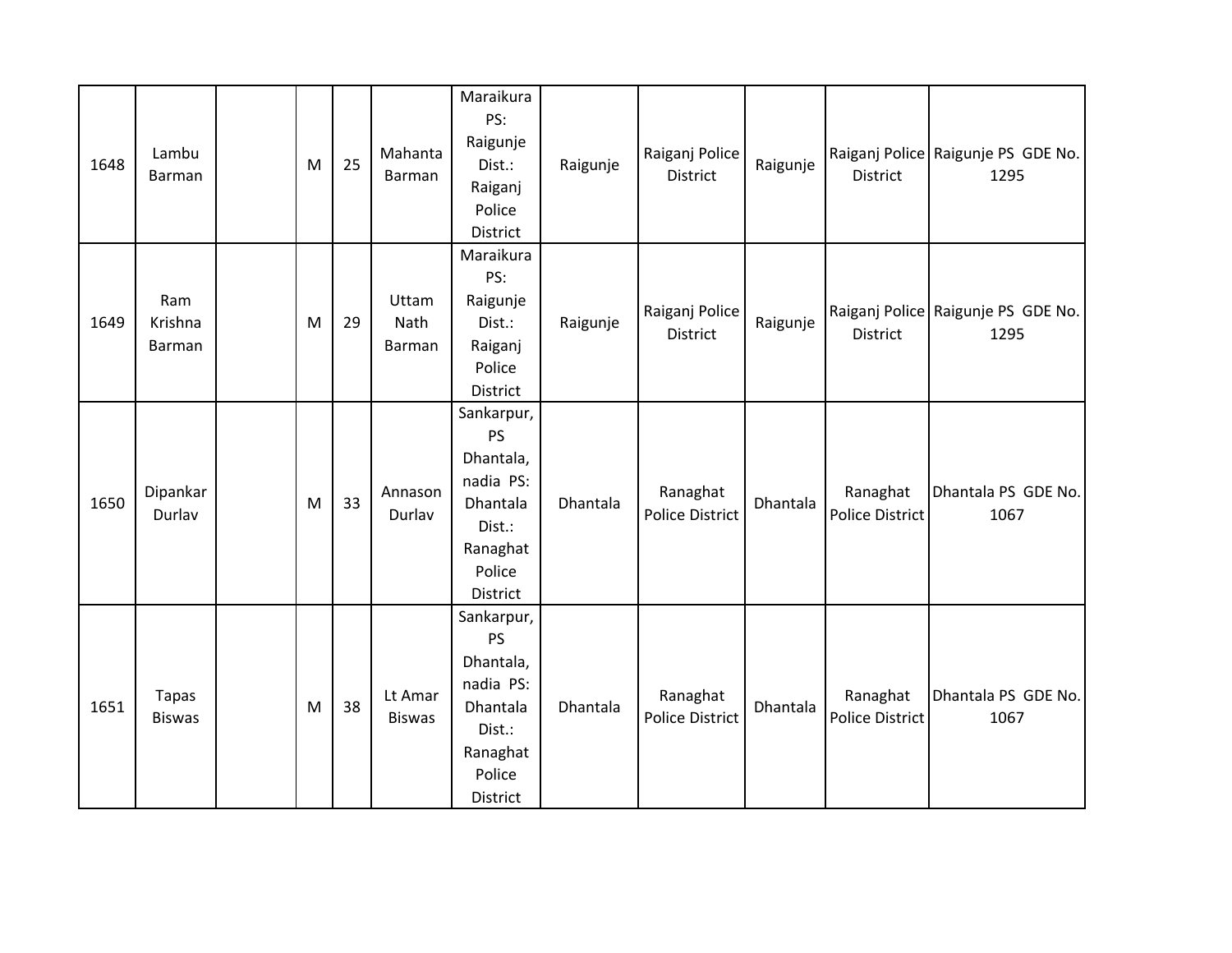| 1652 | Sanjiban<br>Sadder       | M | 28 | Madhab<br>Sadder                | Chutipur PS<br>Hanskhali<br>Nadia PS:<br>Hanskhli<br>Dist.:<br>Ranaghat<br>Police<br>District           | Hanskhli | Ranaghat<br><b>Police District</b> | Hanskhli | Ranaghat<br><b>Police District</b> | Hanskhli PS GDE No.<br>1335 |
|------|--------------------------|---|----|---------------------------------|---------------------------------------------------------------------------------------------------------|----------|------------------------------------|----------|------------------------------------|-----------------------------|
| 1653 | Swapan<br><b>Bhadra</b>  | M | 45 | Lt<br>Ashutosh<br><b>Bhadra</b> | Garapota<br><b>PS</b><br>Hanskhali<br>Nadia PS:<br>Hanskhli<br>Dist.:<br>Ranaghat<br>Police<br>District | Hanskhli | Ranaghat<br><b>Police District</b> | Hanskhli | Ranaghat<br>Police District        | Hanskhli PS GDE No.<br>1335 |
| 1654 | Sukriti<br><b>Biswas</b> | M | 30 | Sunil<br><b>Biswas</b>          | Garapota<br><b>PS</b><br>Hanskhali<br>Nadia PS:<br>Hanskhli<br>Dist.:<br>Ranaghat<br>Police<br>District | Hanskhli | Ranaghat<br><b>Police District</b> | Hanskhli | Ranaghat<br>Police District        | Hanskhli PS GDE No.<br>1335 |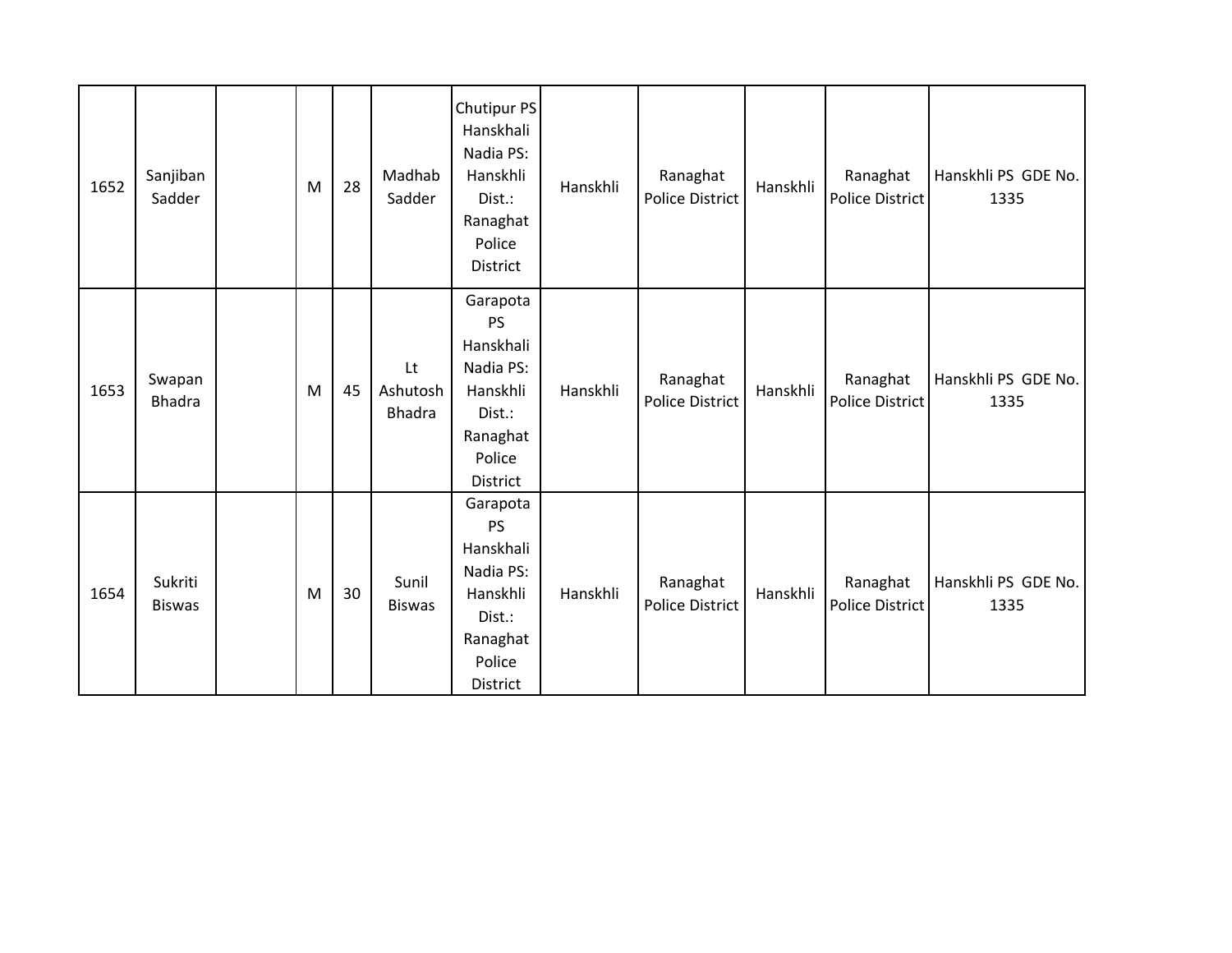| 1655 | Sujoy<br><b>Biswas</b> | M | 22 | Samir<br><b>Biswas</b> | Garapota<br><b>PS</b><br>Hanskhali<br>Nadia PS:<br>Hanskhli<br>Dist.:<br>Ranaghat<br>Police<br>District  | Hanskhli   | Ranaghat<br><b>Police District</b> | Hanskhli            | Ranaghat<br><b>Police District</b> | Hanskhli PS GDE No.<br>1335               |
|------|------------------------|---|----|------------------------|----------------------------------------------------------------------------------------------------------|------------|------------------------------------|---------------------|------------------------------------|-------------------------------------------|
| 1656 | Somnath<br>Shil        | M | 26 | Tapan Kr.<br>Shil      | Taherpur<br>B/25, PS<br>Taherpur,<br>Nadia PS:<br>Taherpur<br>Dist.:<br>Ranaghat<br>Police<br>District   | Taherpur   | Ranaghat<br><b>Police District</b> | Taherpur            | Ranaghat<br>Police District        | Taherpur PS GDE<br>No. 844                |
| 1657 | Sukdeb<br>Mondal       | M | 40 | Bholanath<br>Mondal    | Shimurali,<br><b>PS</b><br>Chakdah,<br>Nadia PS:<br>Taherpur<br>Dist.:<br>Ranaghat<br>Police<br>District | Taherpur   | Ranaghat<br><b>Police District</b> | Taherpur            | Ranaghat<br>Police District        | Taherpur PS GDE<br>No. 844                |
| 1658 | Dhiman<br>Mondal       | M | 23 | Goutam<br>Mondal       | Dulduli PS:<br>Hingalganj<br>Dist.:<br><b>Basirhat</b>                                                   | Hingalganj | <b>Basirhat</b>                    | Barasat<br>g.r.p.s. | Sealdah<br>G.R.P.                  | Barasat g.r.p.s. PS<br><b>GDE No. 707</b> |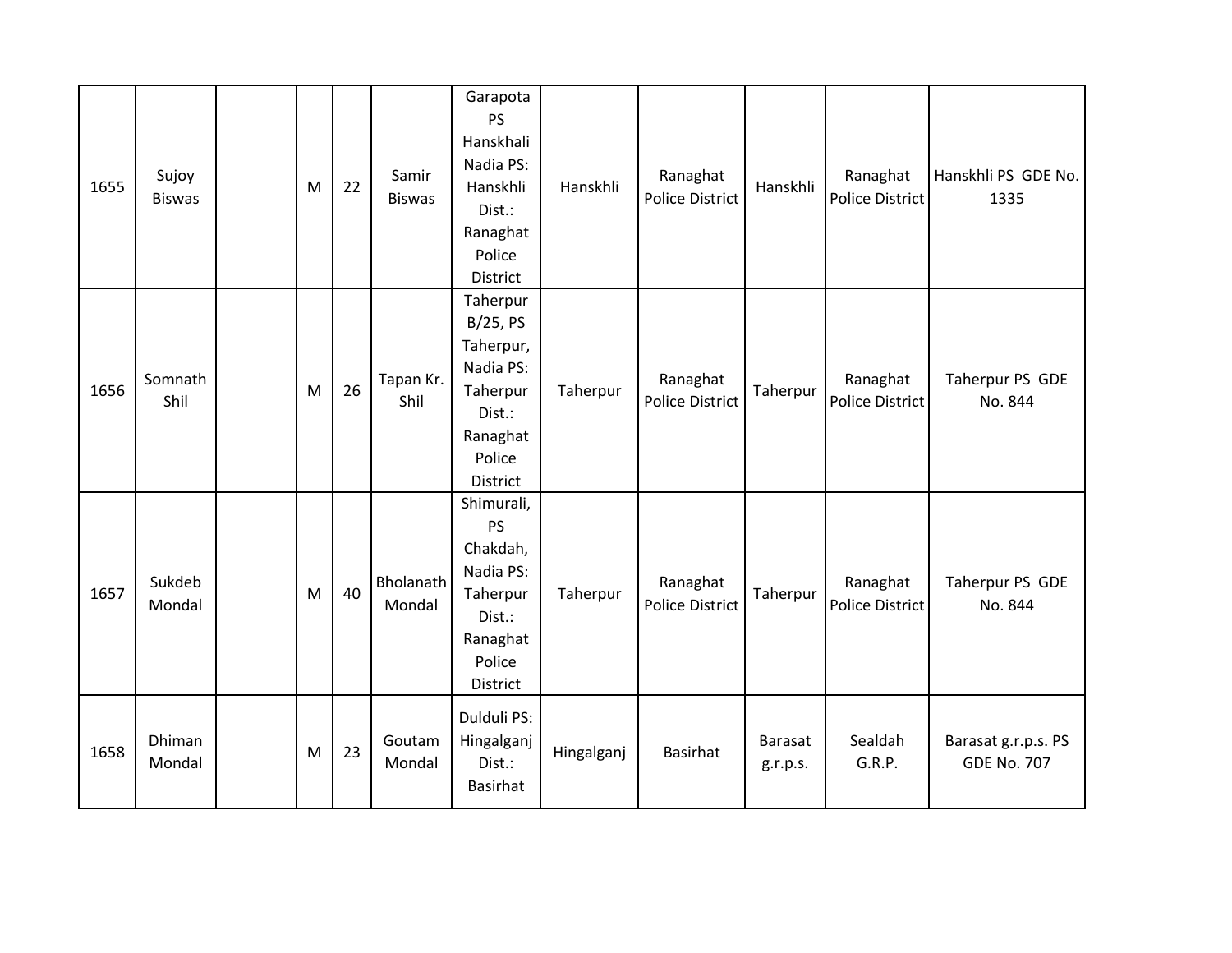| 1659 | Baban<br>Dey            | M | 34 | Sukranjan<br>Dey                  | Habra<br>Kallangarh<br>PS: Habra<br>Dist.:<br><b>Barasat</b>                                              | Habra           | <b>Barasat</b>                    | <b>Barasat</b><br>g.r.p.s. | Sealdah<br>G.R.P. | Barasat g.r.p.s. PS<br><b>GDE No. 707</b> |
|------|-------------------------|---|----|-----------------------------------|-----------------------------------------------------------------------------------------------------------|-----------------|-----------------------------------|----------------------------|-------------------|-------------------------------------------|
| 1660 | Sk Miraj<br>Ali         | M | 21 | <b>Sk Kawser</b><br>Ali           | Vill- Patuli.<br>PO-<br>Abdalpur<br>PS:<br>Madhyamg<br>ram Dist.:<br>Barasat                              | Madhyamgr<br>am | <b>Barasat</b>                    | Bongaon<br>g.r.p.s.        | Sealdah<br>G.R.P. | Bongaon g.r.p.s. PS<br><b>GDE No. 813</b> |
| 1661 | Amin<br>Hossain         | M | 19 | Motiyar<br>Rahoman                | Vill- Patuli.<br>PO-<br>Abdalpur<br>PS:<br>Madhyamg<br>ram Dist.:<br>Barasat                              | Madhyamgr<br>am | <b>Barasat</b>                    | Bongaon<br>g.r.p.s.        | Sealdah<br>G.R.P. | Bongaon g.r.p.s. PS<br><b>GDE No. 813</b> |
| 1662 | Ranjit<br><b>Biswas</b> | M | 51 | Manindra<br>Nath<br><b>Biswas</b> | Vill-<br>Chuturapat<br>a, PO-<br>Sanekpur<br>PS:<br>Gopalnagar<br>Dist.:<br>Bongaon<br>Police<br>District | Gopalnagar      | Bongaon<br><b>Police District</b> | Bongaon<br>g.r.p.s.        | Sealdah<br>G.R.P. | Bongaon g.r.p.s. PS<br><b>GDE No. 813</b> |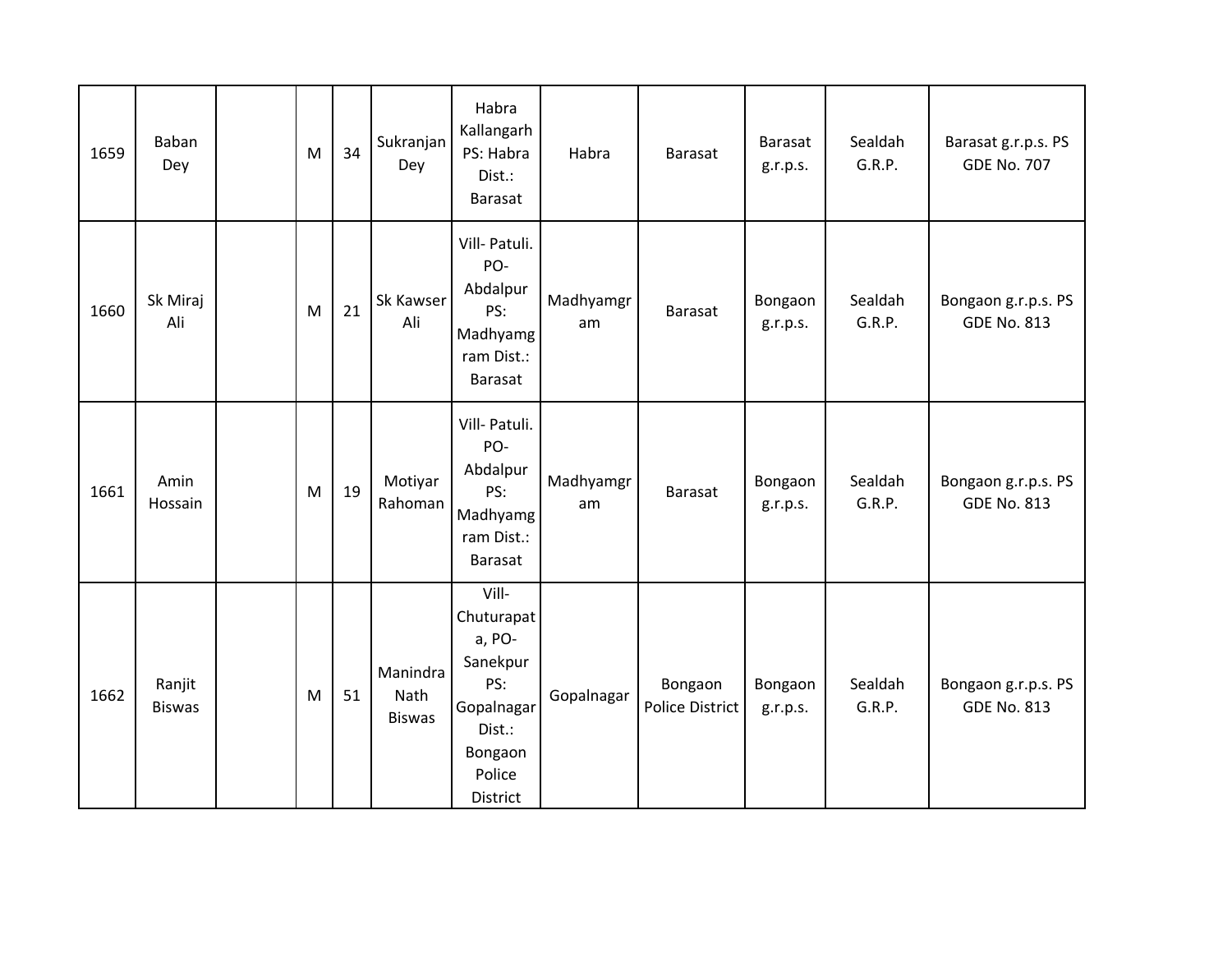| 1663 | Rohit<br><b>Mallick</b> | M | 22 | Lt.<br>Laxmilal<br>Mallick | A/P-Kalai<br>Road PS:<br>Hastings<br>Dist.:<br>Kolkata                             | <b>Hastings</b> | Kolkata                                      | Chitpur<br>g.r.p.s.   | Sealdah<br>G.R.P. | Chitpur g.r.p.s. PS<br><b>GDE No. 787</b>   |
|------|-------------------------|---|----|----------------------------|------------------------------------------------------------------------------------|-----------------|----------------------------------------------|-----------------------|-------------------|---------------------------------------------|
| 1664 | Samual<br>Halder        | M | 20 | Lt Khitish<br>Halder       | Bangra<br>Wada Pally<br>PS:<br>Duttapukur<br>Dist.:<br><b>Barasat</b>              | Duttapukur      | <b>Barasat</b>                               | Dumdum<br>g.r.p.s.    | Sealdah<br>G.R.P. | Dumdum g.r.p.s. PS<br><b>GDE No. 746</b>    |
| 1665 | Amjad                   | M | 22 | Tahidulla                  | Sidarpur,<br>Barsui,<br><b>Bihar</b>                                               |                 | <b>Basirhat</b>                              | Dumdum<br>g.r.p.s.    | Sealdah<br>G.R.P. | Dumdum g.r.p.s. PS<br><b>GDE No. 746</b>    |
| 1666 | Sachin<br>Ch.mali       | M | 22 | Madan<br>Mali              | Hotor PS:<br>Mograhat<br>Dist.:<br>Diamond<br>Harbour<br>Police<br><b>District</b> | Mograhat        | Diamond<br>Harbour<br><b>Police District</b> | Jadavpore<br>g.r.p.s. | Sealdah<br>G.R.P. | Jadavpore g.r.p.s. PS<br><b>GDE No. 701</b> |
| 1667 | Mahendra<br>Poti        | M | 29 | Susanta<br>Poti            | Mograhat<br>PS:<br>Mograhat<br>Dist.:<br>Diamond<br>Harbour<br>Police<br>District  | Mograhat        | Diamond<br>Harbour<br><b>Police District</b> | Jadavpore<br>g.r.p.s. | Sealdah<br>G.R.P. | Jadavpore g.r.p.s. PS<br><b>GDE No. 701</b> |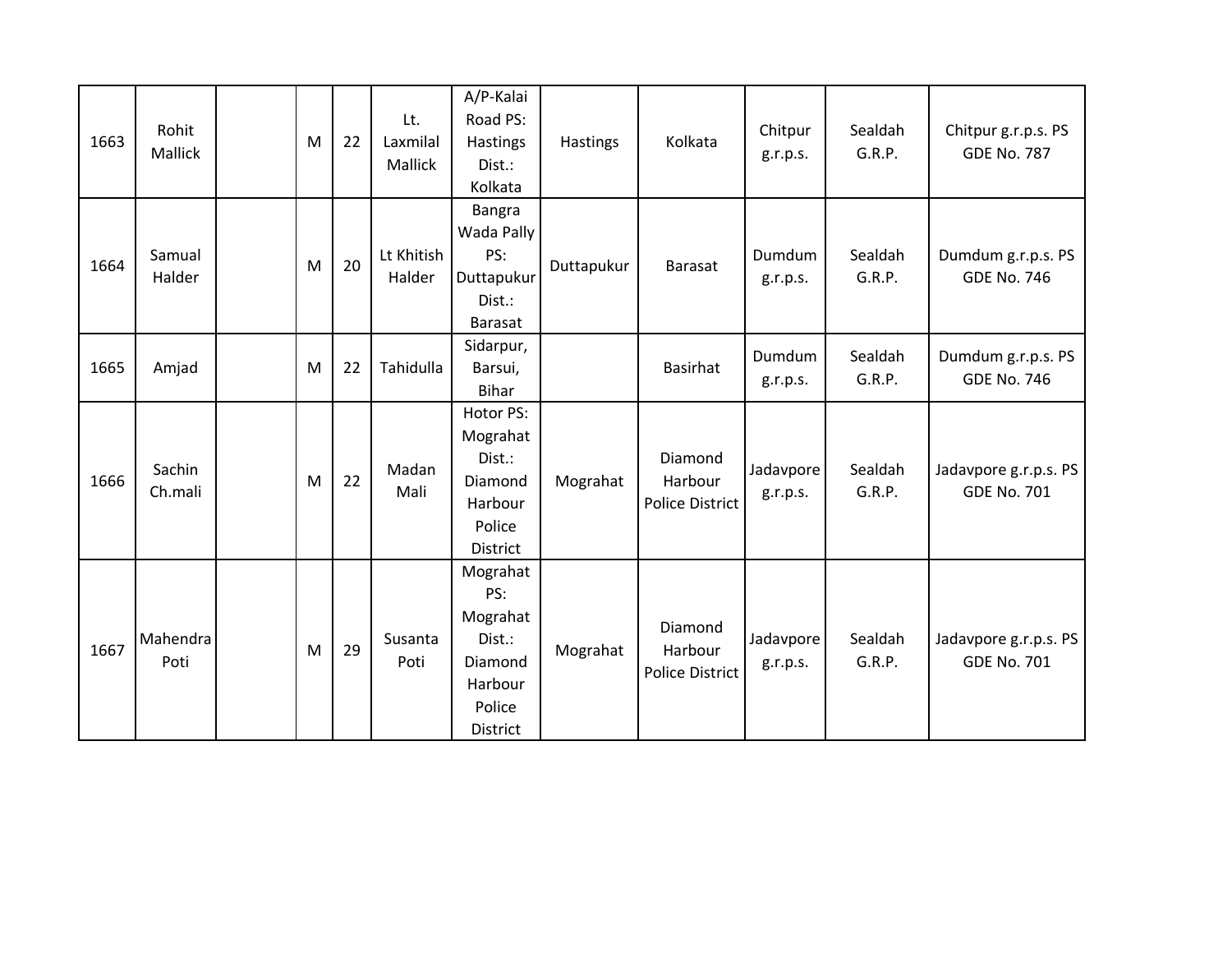| 1668 | Abhijit<br>Mondal       | M | 28 | Shiba<br>Mondal        | Rabindrana<br>gar PS:<br>Mograhat<br>Dist.:<br>Diamond<br>Harbour<br>Police<br>District     | Mograhat          | Diamond<br>Harbour<br><b>Police District</b> | Jadavpore<br>g.r.p.s. | Sealdah<br>G.R.P. | Jadavpore g.r.p.s. PS<br><b>GDE No. 701</b> |
|------|-------------------------|---|----|------------------------|---------------------------------------------------------------------------------------------|-------------------|----------------------------------------------|-----------------------|-------------------|---------------------------------------------|
| 1669 | Pritam<br>Mahapatr<br>a | M | 28 | Lotan<br>Mahapatr<br>a | Garia<br>Katipota<br>PS:<br>Narendrap<br>ur Dist.:<br>Baruipur<br>Police<br><b>District</b> | Narendrapur       | Baruipur<br><b>Police District</b>           | Jadavpore<br>g.r.p.s. | Sealdah<br>G.R.P. | Jadavpore g.r.p.s. PS<br><b>GDE No. 701</b> |
| 1670 | Bachhu<br>Karmakar      | M | 25 | Rishikesh<br>Karmakar  | Dhopa<br>Matpukur<br>PS: Pragati<br>maidan<br>Dist.:<br>Kolkata                             | Pragati<br>maidan | Kolkata                                      | Jadavpore<br>g.r.p.s. | Sealdah<br>G.R.P. | Jadavpore g.r.p.s. PS<br><b>GDE No. 701</b> |
| 1671 | Kamal<br>Debnath        | M | 35 | S/o Manik<br>Debnath   | Chandra,<br>PO-<br>Chandra<br>PS:<br>Shantipur<br>Dist.:<br>Ranaghat<br>Police<br>District  | Shantipur         | Ranaghat<br><b>Police District</b>           | Naihati<br>g.r.p.s.   | Sealdah<br>G.R.P. | Naihati g.r.p.s. PS<br><b>GDE No. 744</b>   |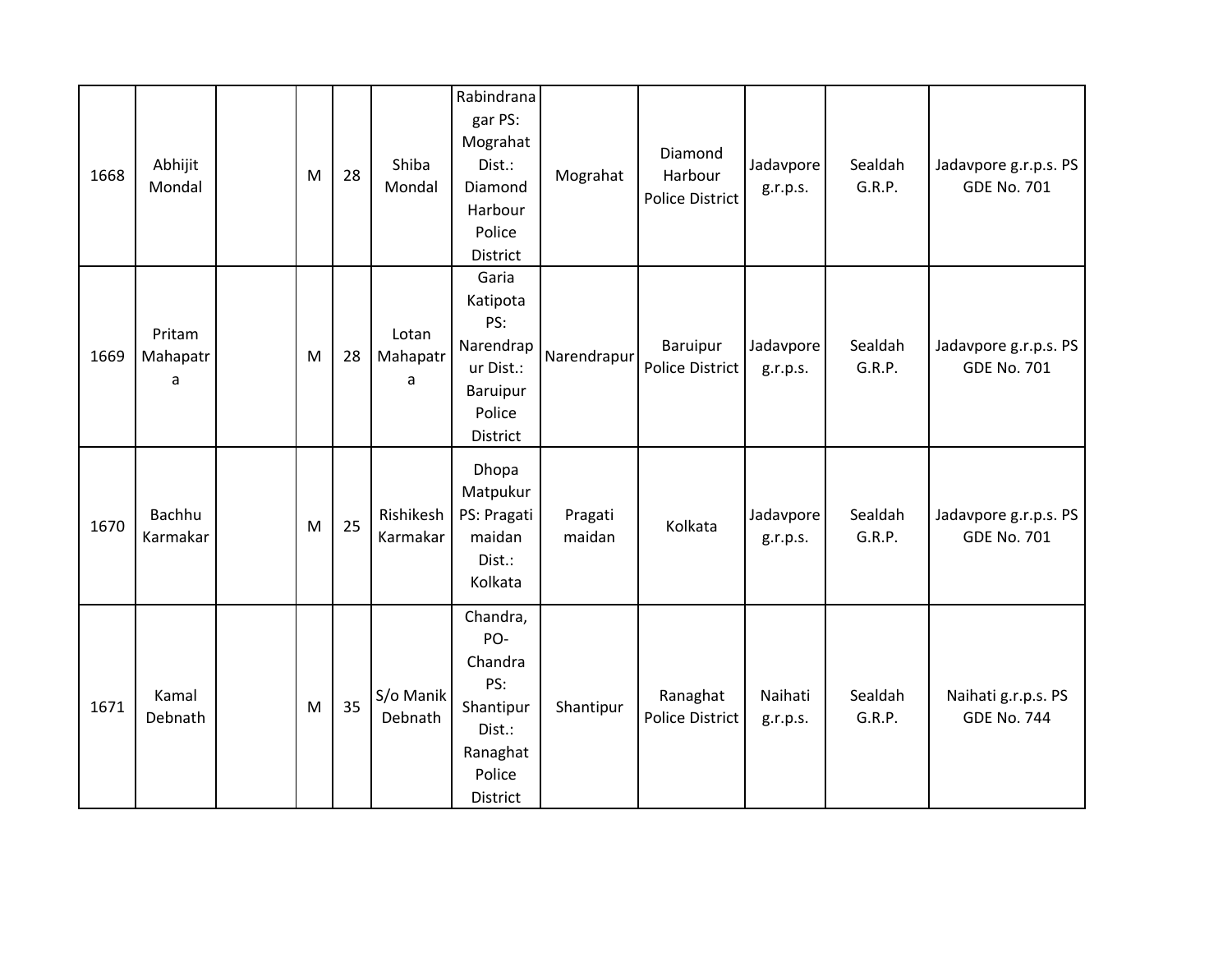| 1672 | Ujjal Paul              | M | 20 | S/o Kaltu<br>Paul          | Payradanga<br>Pritinagar<br>PS:<br>Ranaghat<br>Dist.:<br>Ranaghat<br>Police<br>District      | Ranaghat  | Ranaghat<br><b>Police District</b>           | Naihati<br>g.r.p.s.  | Sealdah<br>G.R.P. | Naihati g.r.p.s. PS<br><b>GDE No. 744</b>  |
|------|-------------------------|---|----|----------------------------|----------------------------------------------------------------------------------------------|-----------|----------------------------------------------|----------------------|-------------------|--------------------------------------------|
| 1673 | Dharbindr<br>a Shaw     | M | 42 | S/o Kashi<br>Shaw          | Kankinara<br>Line PS:<br>Bhatpara<br>Dist.:<br>Barrackpor<br>e Police<br>Commissio<br>nerate | Bhatpara  | Barrackpore<br>Police<br>Commissioner<br>ate | Naihati<br>g.r.p.s.  | Sealdah<br>G.R.P. | Naihati g.r.p.s. PS<br><b>GDE No. 744</b>  |
| 1674 | Abhijit<br>Ghosh        | M | 24 | Gopal<br>Ghosh             | Muragacha<br>PS:<br>Hanskhli<br>Dist.:<br>Ranaghat<br>Police<br>District                     | Hanskhli  | Ranaghat<br><b>Police District</b>           | Ranaghat<br>g.r.p.s. | Sealdah<br>G.R.P. | Ranaghat g.r.p.s. PS<br><b>GDE No. 787</b> |
| 1675 | <b>Bikesh</b><br>Sikder | M | 48 | Nagendra<br>nath<br>Sikder | Debgram<br>PS:<br>Gangnapur<br>Dist.:<br>Ranaghat<br>Police<br>District                      | Gangnapur | Ranaghat<br>Police District                  | Ranaghat<br>g.r.p.s. | Sealdah<br>G.R.P. | Ranaghat g.r.p.s. PS<br><b>GDE No. 787</b> |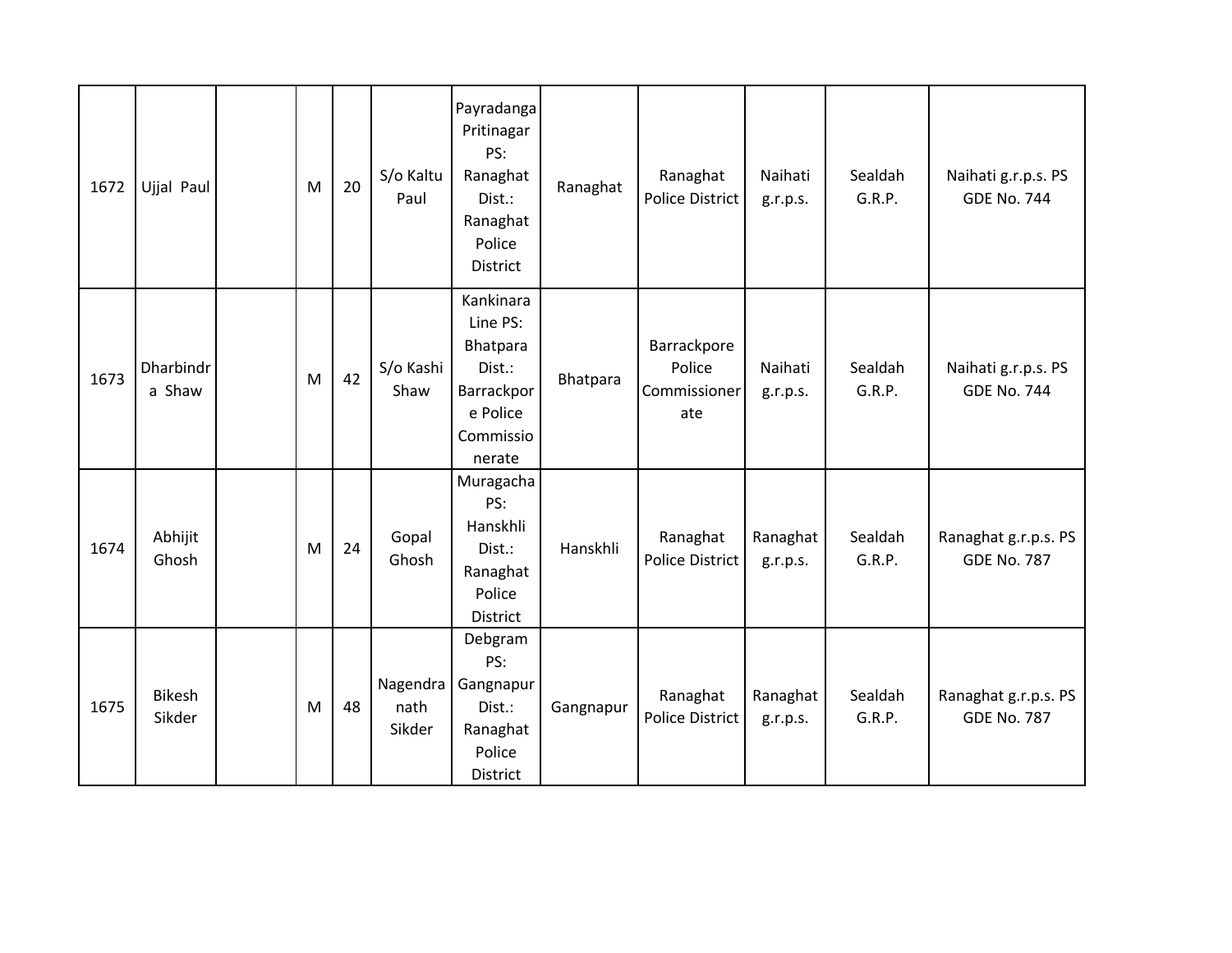| 1676 | Prasenjit<br>Majumder | M | 30 | Parimal<br>Majumder | Kalyani PS:<br>Kalyani<br>Dist.:<br>Ranaghat<br>Police<br>District        | Kalyani   | Ranaghat<br><b>Police District</b> | Ranaghat<br>g.r.p.s. | Sealdah<br>G.R.P. | Ranaghat g.r.p.s. PS<br><b>GDE No. 787</b> |
|------|-----------------------|---|----|---------------------|---------------------------------------------------------------------------|-----------|------------------------------------|----------------------|-------------------|--------------------------------------------|
| 1677 | Samiran<br>Rajbanshi  | M |    | Sambhu<br>Rajbanshi | Shibpur,<br>Tribani PS:<br>Mogra<br>Dist.:<br>Hooghly<br>Rural            | Mogra     | <b>Hooghly Rural</b>               | Ranaghat<br>g.r.p.s. | Sealdah<br>G.R.P. | Ranaghat g.r.p.s. PS<br><b>GDE No. 787</b> |
| 1678 | Sourav<br>Rajbanshi   | M | 31 | Sambhu<br>Rajbanshi | Shibpur,<br>Tribani PS:<br>Mogra<br>Dist.:<br>Hooghly<br>Rural            | Mogra     | <b>Hooghly Rural</b>               | Ranaghat<br>g.r.p.s. | Sealdah<br>G.R.P. | Ranaghat g.r.p.s. PS<br><b>GDE No. 787</b> |
| 1679 | Amaresh<br>Joarder    | M | 31 | Sapdhar<br>Joarder  | Habibpur<br>PS:<br>Shantipur<br>Dist.:<br>Ranaghat<br>Police<br>District  | Shantipur | Ranaghat<br><b>Police District</b> | Ranaghat<br>g.r.p.s. | Sealdah<br>G.R.P. | Ranaghat g.r.p.s. PS<br><b>GDE No. 787</b> |
| 1680 | Krishendu<br>Roy      | M | 26 | Sridam<br>Roy       | Shantipur<br>PS:<br>Shantipur<br>Dist.:<br>Ranaghat<br>Police<br>District | Shantipur | Ranaghat<br><b>Police District</b> | Ranaghat<br>g.r.p.s. | Sealdah<br>G.R.P. | Ranaghat g.r.p.s. PS<br><b>GDE No. 787</b> |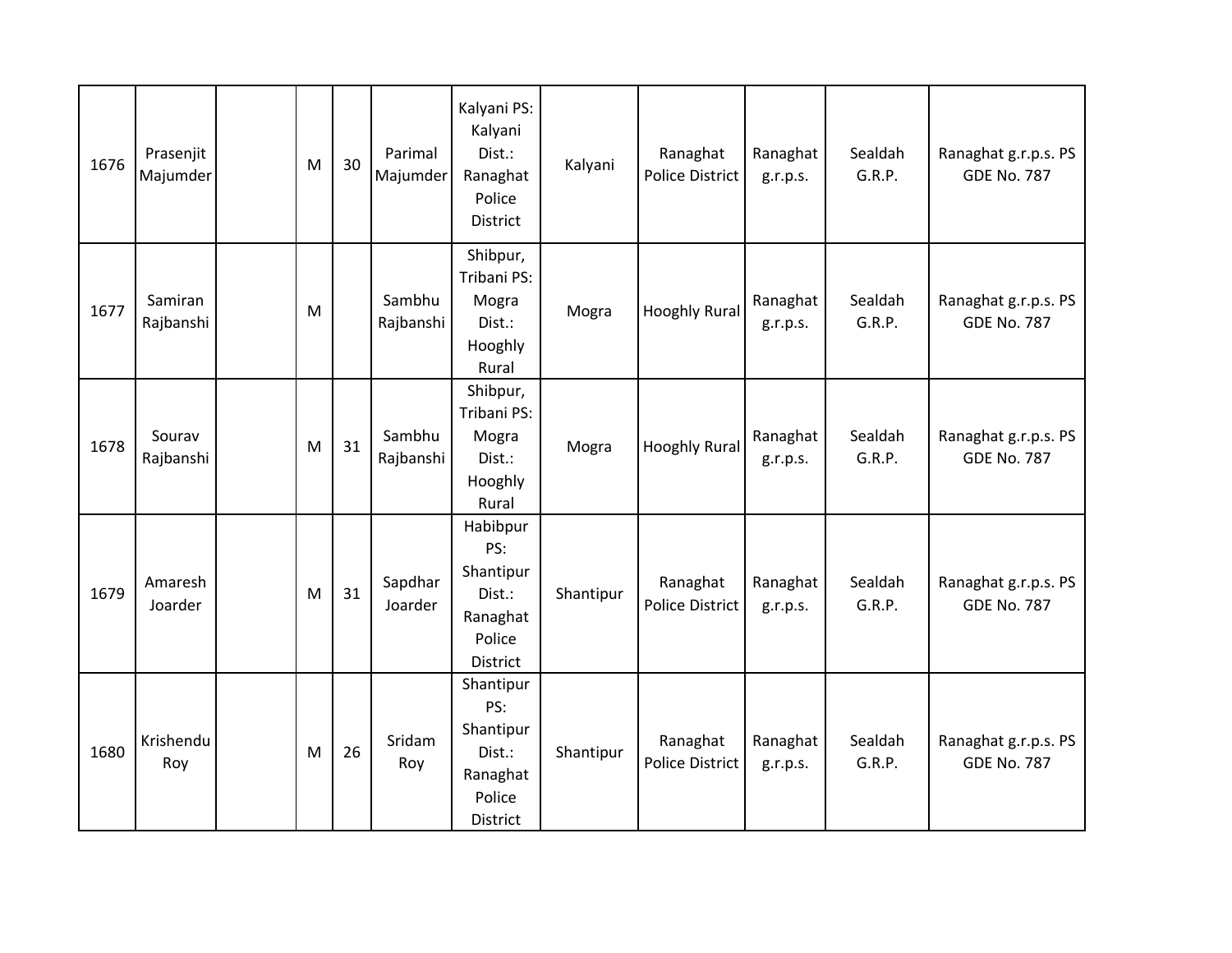| 1681 | Biswajit<br>Ghosh                      | M | 33 | Lt.<br>Rabindran<br>ath Ghosh     | Golghar PS:<br>Jagaddal<br>Dist.:<br>Barrackpor<br>e Police<br>Commissio<br>nerate | Jagaddal | Barrackpore<br>Police<br>Commissioner<br>ate | Ranaghat<br>g.r.p.s. | Sealdah<br>G.R.P. | Ranaghat g.r.p.s. PS<br><b>GDE No. 787</b>                   |
|------|----------------------------------------|---|----|-----------------------------------|------------------------------------------------------------------------------------|----------|----------------------------------------------|----------------------|-------------------|--------------------------------------------------------------|
| 1682 | Sukendu<br>Bar                         | M | 30 | <b>Dibakar</b><br>Bar             | Subhasgra<br>m Sonarpur<br>24 pgs (S)                                              |          | <b>Basirhat</b>                              | Sealdah<br>g.r.p.s.  | Sealdah<br>G.R.P. | Sealdah g.r.p.s. PS<br><b>GDE No. 911</b>                    |
| 1683 | <b>Dipak</b><br>Kumar<br><b>Biswas</b> | M | 46 | Bijan<br>Chandra<br><b>Biswas</b> | Nagrakhura<br>Haringhata<br>Nadia                                                  |          | <b>Basirhat</b>                              | Sealdah<br>g.r.p.s.  | Sealdah<br>G.R.P. | Sealdah g.r.p.s. PS<br><b>GDE No. 911</b>                    |
| 1684 | Jeet Bala                              | M | 18 | Tapan<br><b>Bala</b>              | Mosranaga<br>r Pally<br>Chakdah<br>Nadia                                           |          | <b>Basirhat</b>                              | Sealdah<br>g.r.p.s.  | Sealdah<br>G.R.P. | Sealdah g.r.p.s. PS<br>Outpost Bidhannagar<br>OP GDE No. 406 |
| 1685 | Pradip Kr<br>Mondal                    | M | 51 | Lt<br>Hazrandra<br>Nath<br>Mondal | Nuhutala<br>Daspur<br>Paschim<br>Medinipur                                         |          | <b>Basirhat</b>                              | Sealdah<br>g.r.p.s.  | Sealdah<br>G.R.P. | Sealdah g.r.p.s. PS<br>Outpost Bidhannagar<br>OP GDE No. 406 |
| 1686 | Pintu Das                              | M | 22 | Lt Rabi<br>Das                    | Fulia<br>Santipur<br>Nadia                                                         |          | <b>Basirhat</b>                              | Sealdah<br>g.r.p.s.  | Sealdah<br>G.R.P. | Sealdah g.r.p.s. PS<br>Outpost Bidhannagar<br>OP GDE No. 406 |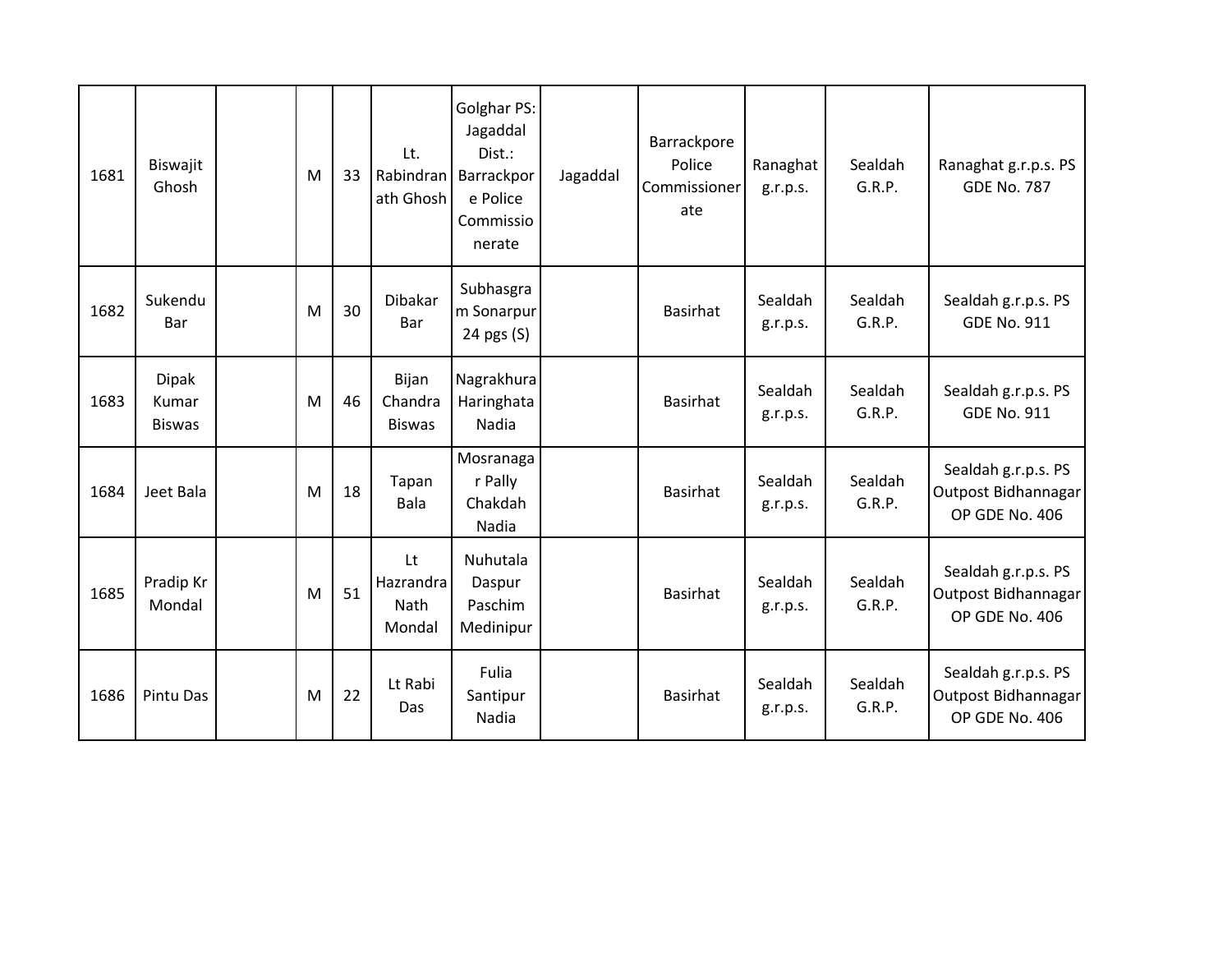| 1687 | Subhas<br>Mondal   |            | M | 20 | Ananta<br>Mondal            | <b>Barasat</b><br>Jangalia PS:<br>Joynagar<br>Dist.:<br><b>Baruipur</b><br>Police<br>District    | Joynagar | Baruipur<br><b>Police District</b>           | Sonarpur<br>g.r.p.s. | Sealdah<br>G.R.P.         | Sonarpur g.r.p.s. PS<br><b>GDE No. 836</b> |
|------|--------------------|------------|---|----|-----------------------------|--------------------------------------------------------------------------------------------------|----------|----------------------------------------------|----------------------|---------------------------|--------------------------------------------|
| 1688 | Rahul Das          |            | M | 22 | Palash Das                  | New Town<br>Rajar hat<br>PS: New<br>town Dist.:<br>Bidhannaga<br>r Police<br>Commissio<br>nerate | New town | Bidhannagar<br>Police<br>Commissioner<br>ate | Sonarpur<br>g.r.p.s. | Sealdah<br>G.R.P.         | Sonarpur g.r.p.s. PS<br><b>GDE No. 836</b> |
| 1689 | Debargho<br>Bhanja |            | M | 19 | Dilip<br>Bhanja             | PS: New<br>town Dist.:<br>Bidhannaga<br>r Police<br>Commissio<br>nerate                          | New town | Bidhannagar<br>Police<br>Commissioner<br>ate | Sonarpur<br>g.r.p.s. | Sealdah<br>G.R.P.         | Sonarpur g.r.p.s. PS<br><b>GDE No. 836</b> |
| 1690 | Subrata<br>Hembram | <b>NIL</b> | M | 26 | <b>Biswanath</b><br>Hembram | <b>BALURGHA</b><br><b>T RAIL</b><br><b>STATION</b><br>PS: Tapan<br>Dist.:<br>Dakshin<br>Dinajpur | Tapan    | Dakshin<br>Dinajpur                          | Balurghat<br>g.r.p.s | <b>SILIGURI</b><br>G.R.P. | Balurghat g.r.p.s PS<br><b>GDE No. 540</b> |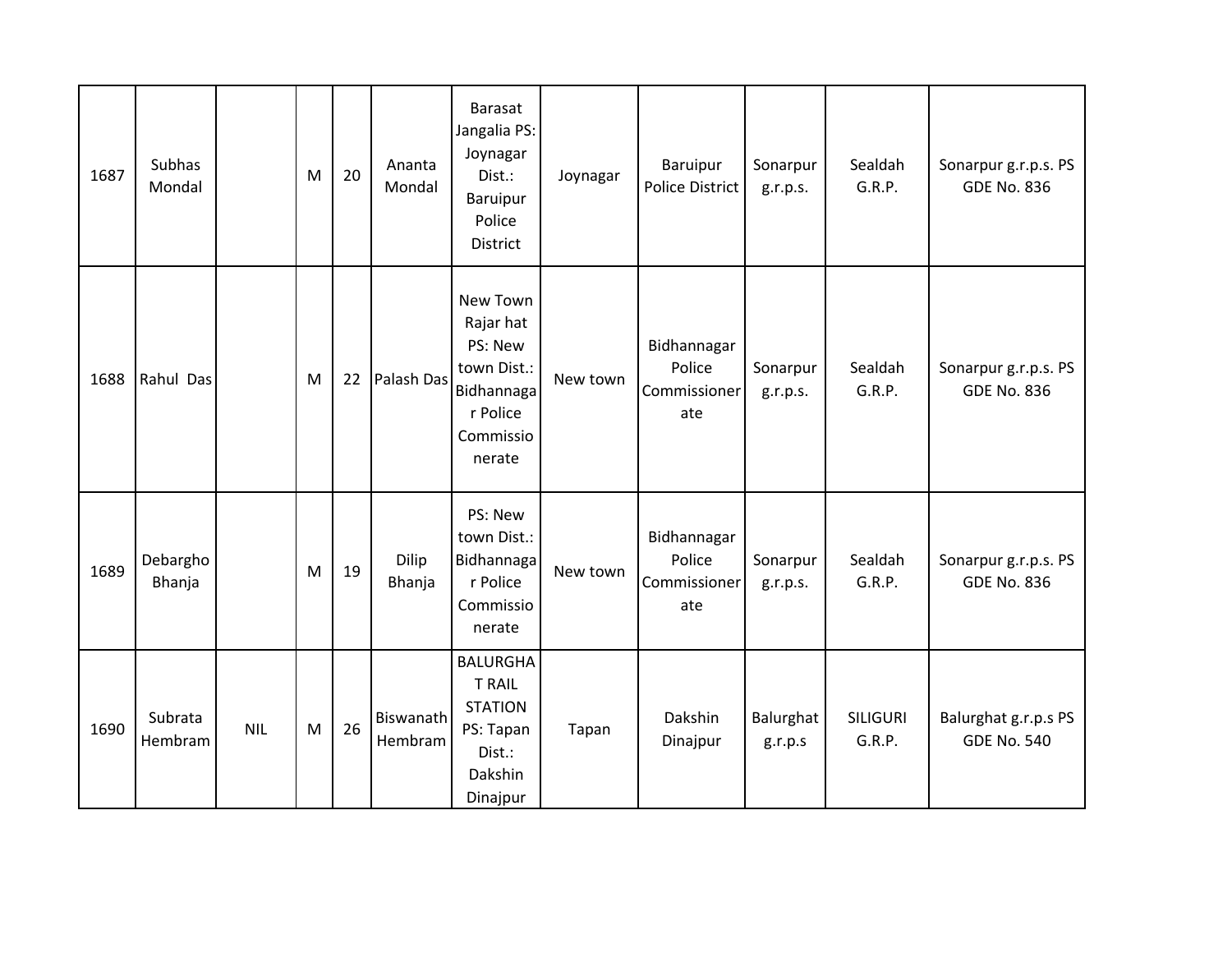| 1691 | Parimal<br>Murmu |            | M | 30 | Lakshiram<br>Murmu       | <b>BALURGHA</b><br><b>T RAIL</b><br><b>STATION</b><br>PS:<br>Kumarganj<br>Dist.:<br>Dakshin<br>Dinajpur | Kumarganj | Dakshin<br>Dinajpur               | Balurghat<br>g.r.p.s | <b>SILIGURI</b><br>G.R.P. | Balurghat g.r.p.s PS<br><b>GDE No. 540</b> |
|------|------------------|------------|---|----|--------------------------|---------------------------------------------------------------------------------------------------------|-----------|-----------------------------------|----------------------|---------------------------|--------------------------------------------|
| 1692 | Gobinda<br>Murmu | <b>NIL</b> | M | 22 | Nalaya<br>Murmu          | <b>BALURGHA</b><br><b>T RAIL</b><br><b>STATION</b><br>PS: Tapan<br>Dist.:<br>Dakshin<br>Dinajpur        | Tapan     | Dakshin<br>Dinajpur               | Balurghat<br>g.r.p.s | <b>SILIGURI</b><br>G.R.P. | Balurghat g.r.p.s PS<br><b>GDE No. 540</b> |
| 1693 | Manoj<br>Roy     |            | M | 21 | $S/O-$<br>Mantosh<br>Roy | Maharaja<br>PS:<br>Raigunje<br>Dist.:<br>Raiganj<br>Police<br>District                                  | Raigunje  | Raiganj Police<br><b>District</b> | Dalkhola<br>g.r.p.s. | <b>SILIGURI</b><br>G.R.P. | Dalkhola g.r.p.s. PS<br><b>GDE No. 454</b> |
| 1694 | Akash<br>Ghosh   |            | M | 23 | S/o- Mukti<br>Ghosh      | Maharaja<br>PS:<br>Raigunje<br>Dist.:<br>Raiganj<br>Police<br>District                                  | Raigunje  | Raiganj Police<br><b>District</b> | Dalkhola<br>g.r.p.s. | <b>SILIGURI</b><br>G.R.P. | Dalkhola g.r.p.s. PS<br><b>GDE No. 454</b> |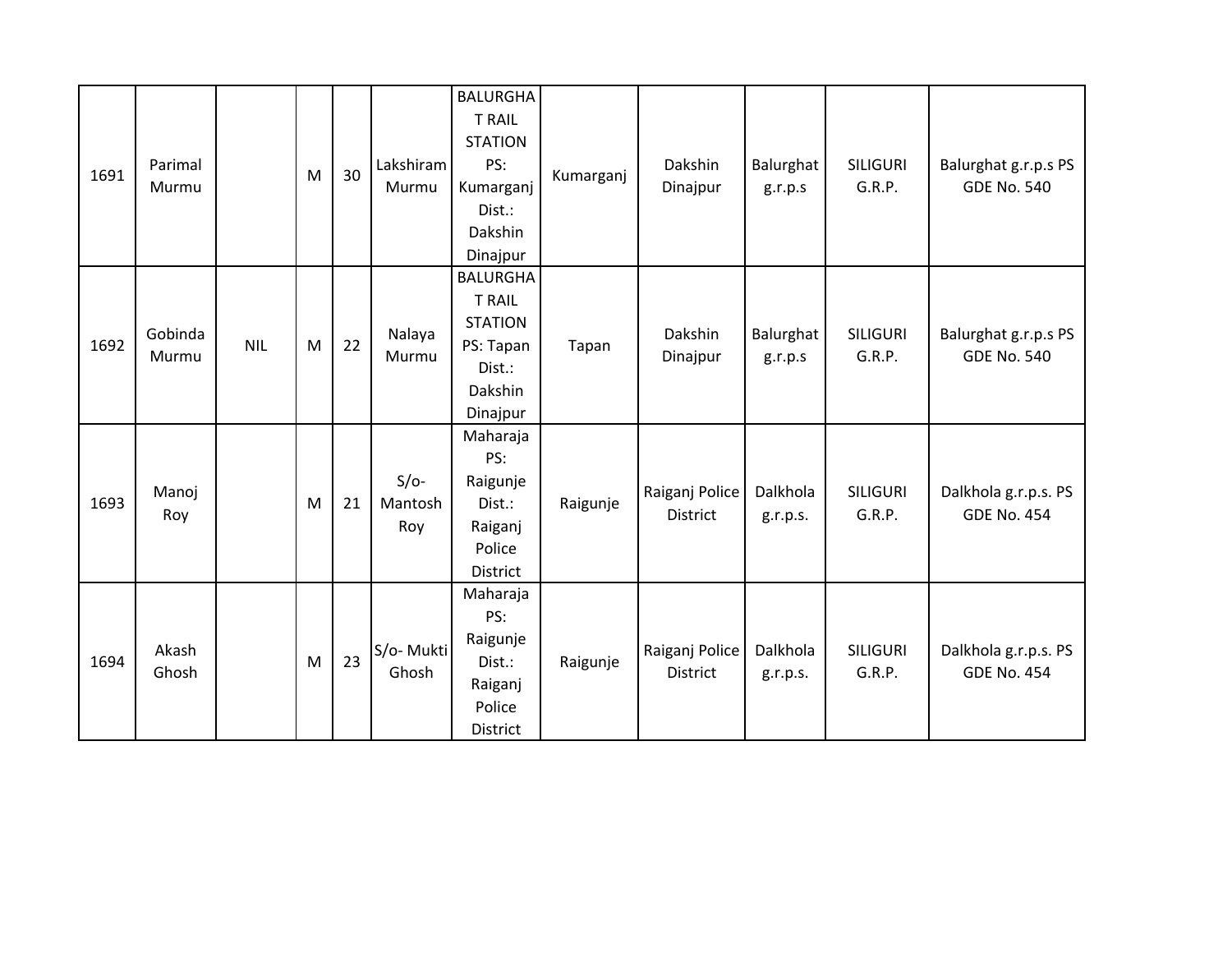| 1695 | Joydeb<br>Ghosh   | M | 35 | $S/O-$<br>Sadhin<br>Ghosh          | Sovanagar<br>PS: English<br>bazar Dist.:<br>Malda                                                   | English bazar            | Malda                                  | Malda<br>g.r.p.s.        | <b>SILIGURI</b><br>G.R.P.              | Malda g.r.p.s. PS<br><b>GDE No. 1171</b> |
|------|-------------------|---|----|------------------------------------|-----------------------------------------------------------------------------------------------------|--------------------------|----------------------------------------|--------------------------|----------------------------------------|------------------------------------------|
| 1696 | Sahil<br>Anwar    | M | 25 | $S/O-$<br>Rafikul<br>Alam          | Jaladi tala,<br>PO: Khijuria<br>ghat PS:<br>Baishnabna<br>gar Dist.:<br>Malda                       | Baishnabnag<br>ar        | Malda                                  | Malda<br>g.r.p.s.        | <b>SILIGURI</b><br>G.R.P.              | Malda g.r.p.s. PS<br><b>GDE No. 510</b>  |
| 1697 | Sanjoy<br>Chouhan | M | 30 | $C/O-$<br>Ramnares<br>h<br>Chouhan | 2 No.<br>Bagari<br>Ghat,<br>Jankha,<br>Kheroni,<br>Diphu Karbi<br>An                                |                          | <b>Basirhat</b>                        | Malda<br>g.r.p.s.        | <b>SILIGURI</b><br>G.R.P.              | Malda g.r.p.s. PS<br><b>GDE No. 1186</b> |
| 1698 | Papai<br>Saha     | M | 32 | Lt Sunil<br>Saha                   | Haripur<br>nichpara<br>PS: New<br>jalpaiguri<br>Dist.:<br>Siliguri<br>Police<br>Commissio<br>nerate | <b>New</b><br>jalpaiguri | Siliguri Police<br>Commissioner<br>ate | <b>New</b><br>jalpaiguri | Siliguri Police<br>Commissione<br>rate | New jalpaiguri PS<br><b>GDE No. 1008</b> |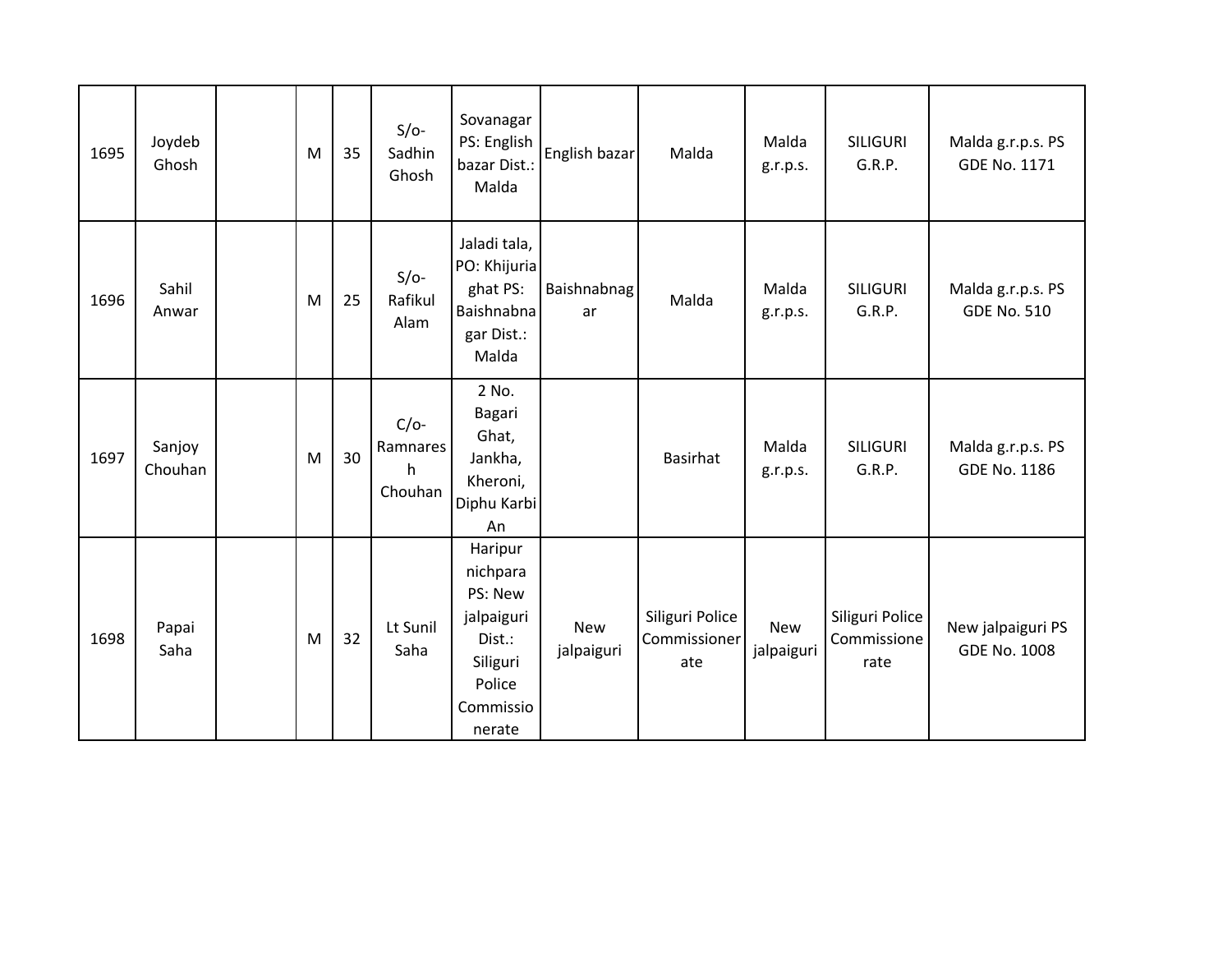| 1699 | Amit Roy         | M | 19 | Dodhimoo<br>han Roy | Sipaipara<br>PS: New<br>jalpaiguri<br>Dist.:<br>Siliguri<br>Police<br>Commissio<br>nerate  | <b>New</b><br>jalpaiguri | Siliguri Police<br>Commissioner<br>ate | <b>New</b><br>jalpaiguri | Siliguri Police<br>Commissione<br>rate | New jalpaiguri PS<br><b>GDE No. 1008</b> |
|------|------------------|---|----|---------------------|--------------------------------------------------------------------------------------------|--------------------------|----------------------------------------|--------------------------|----------------------------------------|------------------------------------------|
| 1700 | Samir<br>Sarkar  | M | 19 | Santi<br>Sarkar     | Sipaipara<br>PS: New<br>jalpaiguri<br>Dist.:<br>Siliguri<br>Police<br>Commissio<br>nerate  | <b>New</b><br>jalpaiguri | Siliguri Police<br>Commissioner<br>ate | <b>New</b><br>jalpaiguri | Siliguri Police<br>Commissione<br>rate | New jalpaiguri PS<br><b>GDE No. 1008</b> |
| 1701 | Sankar<br>Bepari | M | 19 | Swapan<br>Bepari    | Sipaipara<br>PS: New<br>jalpaiguri<br>Dist.:<br>Siliguri<br>Police<br>Commissio<br>nerate  | <b>New</b><br>jalpaiguri | Siliguri Police<br>Commissioner<br>ate | <b>New</b><br>jalpaiguri | Siliguri Police<br>Commissione<br>rate | New jalpaiguri PS<br><b>GDE No. 1008</b> |
| 1702 | Surya Roy        | M | 18 | Rajesh<br>Roy       | Shantipara<br>PS: New<br>jalpaiguri<br>Dist.:<br>Siliguri<br>Police<br>Commissio<br>nerate | <b>New</b><br>jalpaiguri | Siliguri Police<br>Commissioner<br>ate | New<br>jalpaiguri        | Siliguri Police<br>Commissione<br>rate | New jalpaiguri PS<br><b>GDE No. 1008</b> |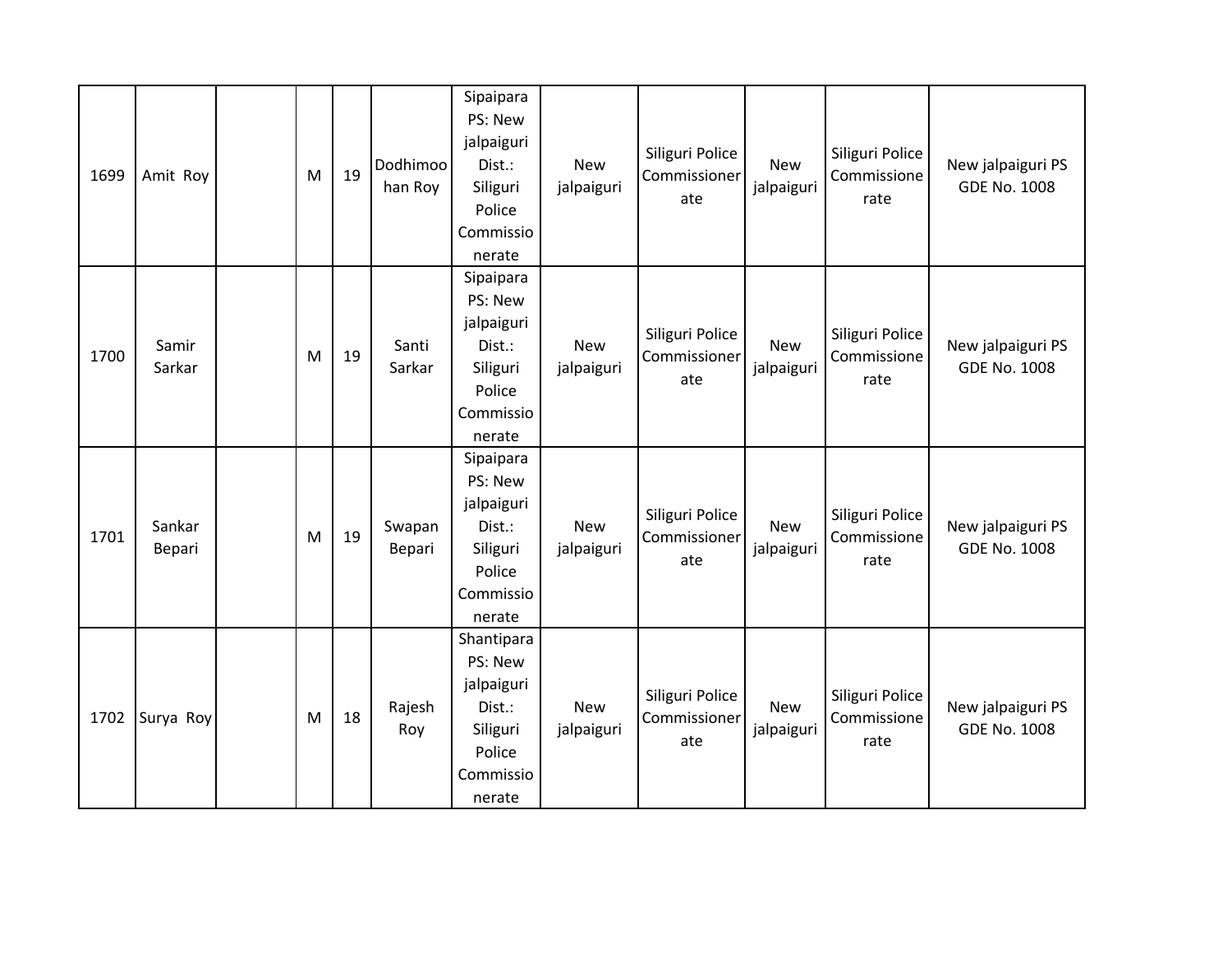| 1703 | Rajendra<br>Sharma     | M | 34 | Rajkumar<br>Sharma        | Haripur PS:<br><b>New</b><br>jalpaiguri<br>Dist.:<br>Siliguri<br>Police<br>Commissio<br>nerate            | <b>New</b><br>jalpaiguri | Siliguri Police<br>Commissioner<br>ate | <b>New</b><br>jalpaiguri | Siliguri Police<br>Commissione<br>rate | New jalpaiguri PS<br><b>GDE No. 1008</b> |
|------|------------------------|---|----|---------------------------|-----------------------------------------------------------------------------------------------------------|--------------------------|----------------------------------------|--------------------------|----------------------------------------|------------------------------------------|
| 1704 | Brajendra<br>Barman    | M | 43 | Lt Holadar<br>Barman      | Shaktigarh<br>ward No-<br>31 PS: New<br>jalpaiguri<br>Dist.:<br>Siliguri<br>Police<br>Commissio<br>nerate | <b>New</b><br>jalpaiguri | Siliguri Police<br>Commissioner<br>ate | <b>New</b><br>jalpaiguri | Siliguri Police<br>Commissione<br>rate | New jalpaiguri PS<br><b>GDE No. 1008</b> |
| 1705 | Ratan<br><b>Bhadra</b> | M | 28 | Lt Sunil<br><b>Bhadra</b> | Sipaipara<br>PS: New<br>jalpaiguri<br>Dist.:<br>Siliguri<br>Police<br>Commissio<br>nerate                 | <b>New</b><br>jalpaiguri | Siliguri Police<br>Commissioner<br>ate | New<br>jalpaiguri        | Siliguri Police<br>Commissione<br>rate | New jalpaiguri PS<br><b>GDE No. 1008</b> |
| 1706 | Ranabir<br>Ray         | M | 27 | S/O<br>Gabindra<br>Ray    | Vill.-<br>Gotberia<br>PS:<br>Dholahat<br>Dist.:<br>Sundarban<br>Police<br>District                        | Dholahat                 | Sundarban<br><b>Police District</b>    | Dholahat                 | Sundarban<br>Police District           | Dholahat PS GDE<br>No. 1103              |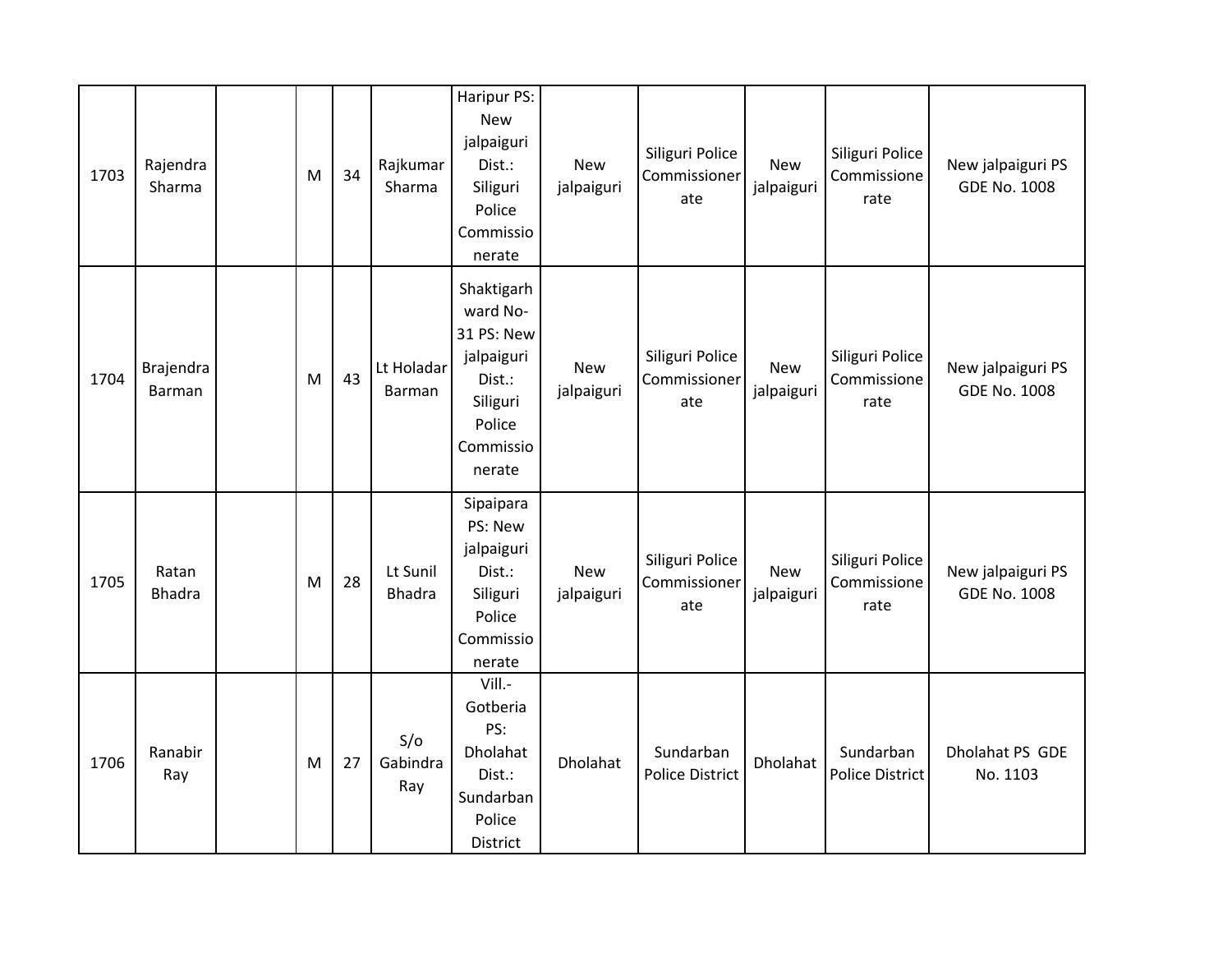| 1707 | Bapi<br>Halder    | M | 22 | S/O<br>Swapan<br>Halder   | Vill.-<br>Durgachak<br>PS:<br>Dholahat<br>Dist.:<br>Sundarban<br>Police<br>District          | Dholahat | Sundarban<br><b>Police District</b> | Dholahat | Sundarban<br><b>Police District</b> | Dholahat PS GDE<br>No. 1103 |
|------|-------------------|---|----|---------------------------|----------------------------------------------------------------------------------------------|----------|-------------------------------------|----------|-------------------------------------|-----------------------------|
| 1708 | Kailash<br>Halder | M | 36 | S/O<br>Jagadish<br>Halder | Vill.-<br>Kansharir<br>Chak PS:<br>Dholahat<br>Dist.:<br>Sundarban<br>Police<br>District     | Dholahat | Sundarban<br><b>Police District</b> | Dholahat | Sundarban<br><b>Police District</b> | Dholahat PS GDE<br>No. 1103 |
| 1709 | Sambhu<br>Mondal  | M |    | S/o Kisori<br>Mondal      | Vill.-<br><b>Mandir Tala</b><br>PS:<br>Dholahat<br>Dist.:<br>Sundarban<br>Police<br>District | Dholahat | Sundarban<br><b>Police District</b> | Dholahat | Sundarban<br><b>Police District</b> | Dholahat PS GDE<br>No. 1103 |
| 1710 | Bhuban<br>Mondal  | M | 35 | S/O<br>Purnendu<br>Mondal | Vill.-<br><b>Mandir Tala</b><br>PS:<br>Dholahat<br>Dist.:<br>Sundarban<br>Police<br>District | Dholahat | Sundarban<br><b>Police District</b> | Dholahat | Sundarban<br><b>Police District</b> | Dholahat PS GDE<br>No. 1103 |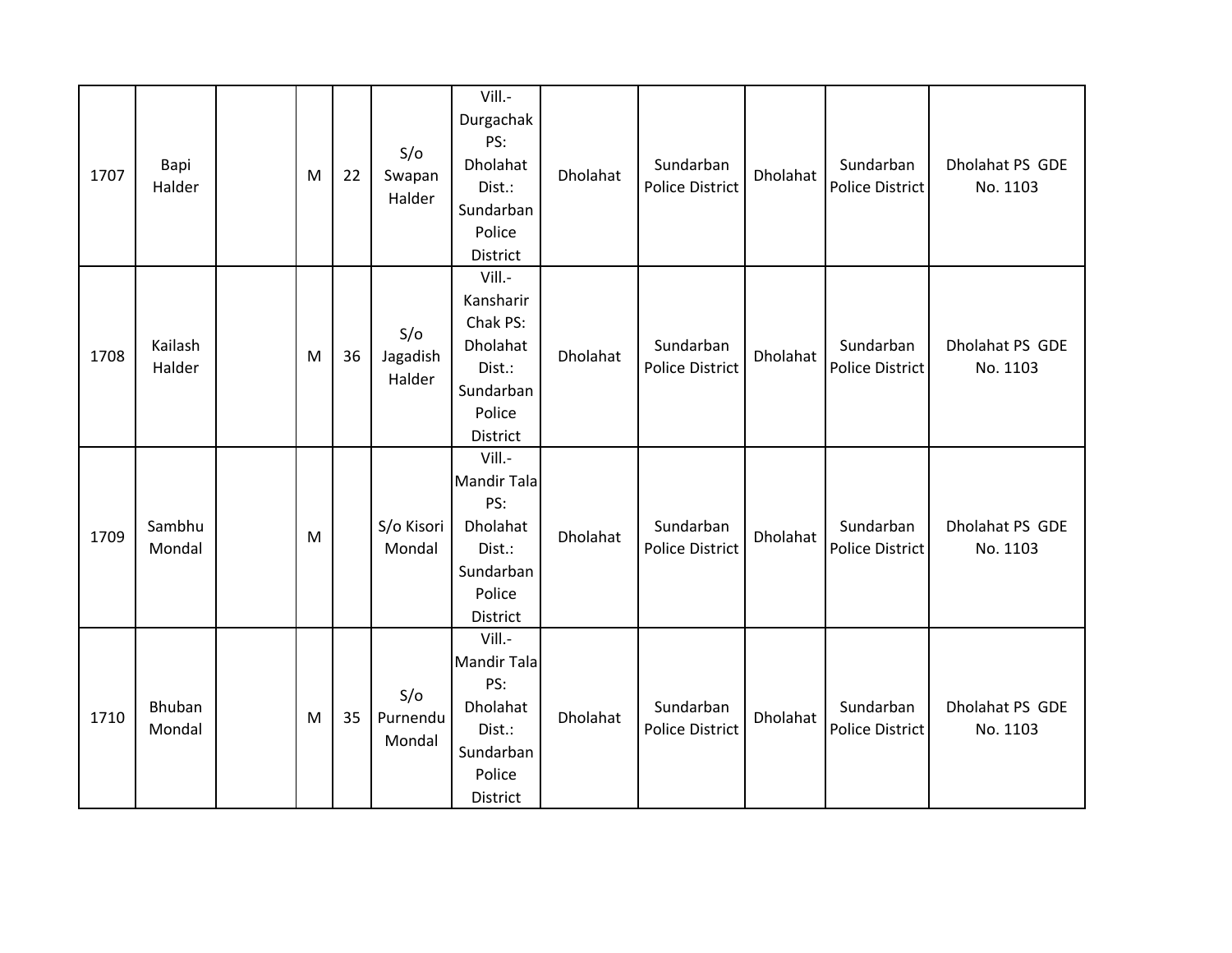| 1711 | Pradyut<br>Ray | M | 27 | S/O<br>Dibakar<br>Ray | Vill .- Bhajna<br>Benepara<br>PS:<br>Dholahat<br>Dist.:<br>Sundarban<br>Police<br>District      | Dholahat | Sundarban<br><b>Police District</b>          | Dholahat                    | Sundarban<br><b>Police District</b> | Dholahat PS GDE<br>No. 1103                |
|------|----------------|---|----|-----------------------|-------------------------------------------------------------------------------------------------|----------|----------------------------------------------|-----------------------------|-------------------------------------|--------------------------------------------|
| 1712 | Ratan Das      | M | 24 | Parimal<br>Das        | Maitirchak<br>PS:<br>Harwood<br>point<br>coastal<br>Dist.:<br>Sundarban<br>Police<br>District   | Harwood  | Sundarban<br>point coastal   Police District | Harwood<br>point<br>coastal | Sundarban<br><b>Police District</b> | Harwood point<br>coastal PS GDE No.<br>963 |
| 1713 | Sanjay<br>Das  | M | 42 | Asutosh<br>Das        | Ganeshnag<br>ar PS:<br>Kakdwip<br>Dist.:<br>Sundarban<br>Police<br>District                     | Kakdwip  | Sundarban<br><b>Police District</b>          | Kakdwip                     | Sundarban<br><b>Police District</b> | Kakdwip PS GDE No.<br>1136                 |
| 1714 | Anup<br>Jana   | M | 40 | Chittaranj<br>an Jana | Nandabhan<br>ga,<br>Ganeshnag<br>ar PS:<br>Kakdwip<br>Dist.:<br>Sundarban<br>Police<br>District | Kakdwip  | Sundarban<br><b>Police District</b>          | Kakdwip                     | Sundarban<br><b>Police District</b> | Kakdwip PS GDE No.<br>1136                 |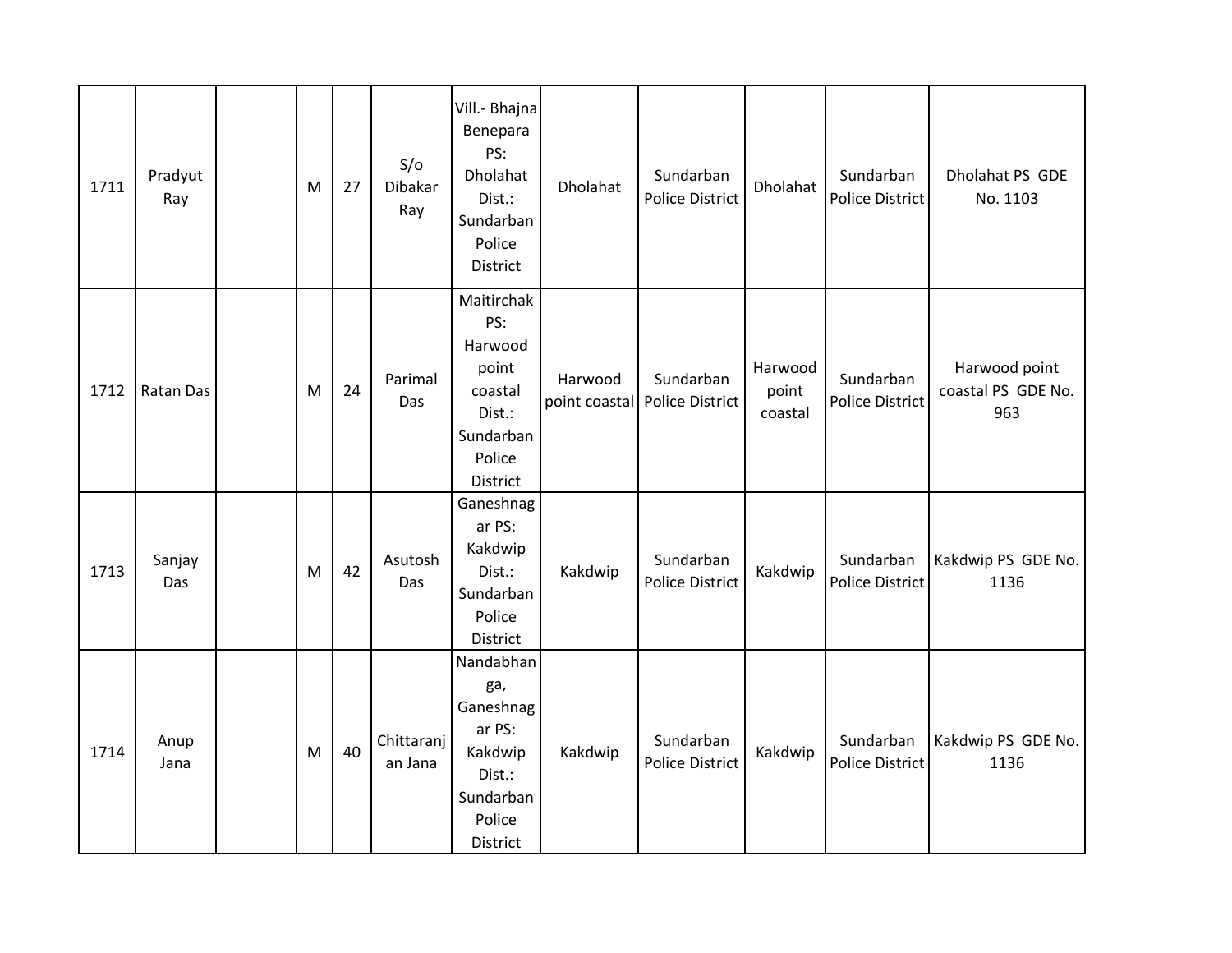| 1715 | Manoj<br>Sardar        | M | 34 | Lt.ruhit                | Kalinga PS:<br>Kulpi Dist.:<br>Sundarban<br>Police<br>District                    | Kulpi       | Sundarban<br><b>Police District</b> | Kulpi | Sundarban<br><b>Police District</b> | Kulpi PS GDE No.<br>977 |
|------|------------------------|---|----|-------------------------|-----------------------------------------------------------------------------------|-------------|-------------------------------------|-------|-------------------------------------|-------------------------|
| 1716 | Naren<br>Bairagi       | M | 30 | Kanai                   | Achna PS:<br>Mandirbaza<br>r Dist.:<br>Sundarban<br>Police<br>District            | Mandirbazar | Sundarban<br><b>Police District</b> | Kulpi | Sundarban<br><b>Police District</b> | Kulpi PS GDE No.<br>977 |
| 1717 | Bhupen<br>Bairagi      | M | 34 | Rama                    | Achna PS:<br>Mandirbaza<br>r Dist.:<br>Sundarban<br>Police<br><b>District</b>     | Mandirbazar | Sundarban<br><b>Police District</b> | Kulpi | Sundarban<br><b>Police District</b> | Kulpi PS GDE No.<br>977 |
| 1718 | <b>Tapas</b><br>Charui | M | 25 | <b>Haris</b><br>Chandra | Bidyadharp<br>ur PS:<br>Mandirbaza<br>r Dist.:<br>Sundarban<br>Police<br>District | Mandirbazar | Sundarban<br><b>Police District</b> | Kulpi | Sundarban<br><b>Police District</b> | Kulpi PS GDE No.<br>977 |
| 1719 | Hariprasa<br>d Charui  | M | 37 | Lt<br>Bhiguram          | Tatiberia<br>PS:<br>Mandirbaza<br>r Dist.:<br>Sundarban<br>Police<br>District     | Mandirbazar | Sundarban<br>Police District        | Kulpi | Sundarban<br><b>Police District</b> | Kulpi PS GDE No.<br>977 |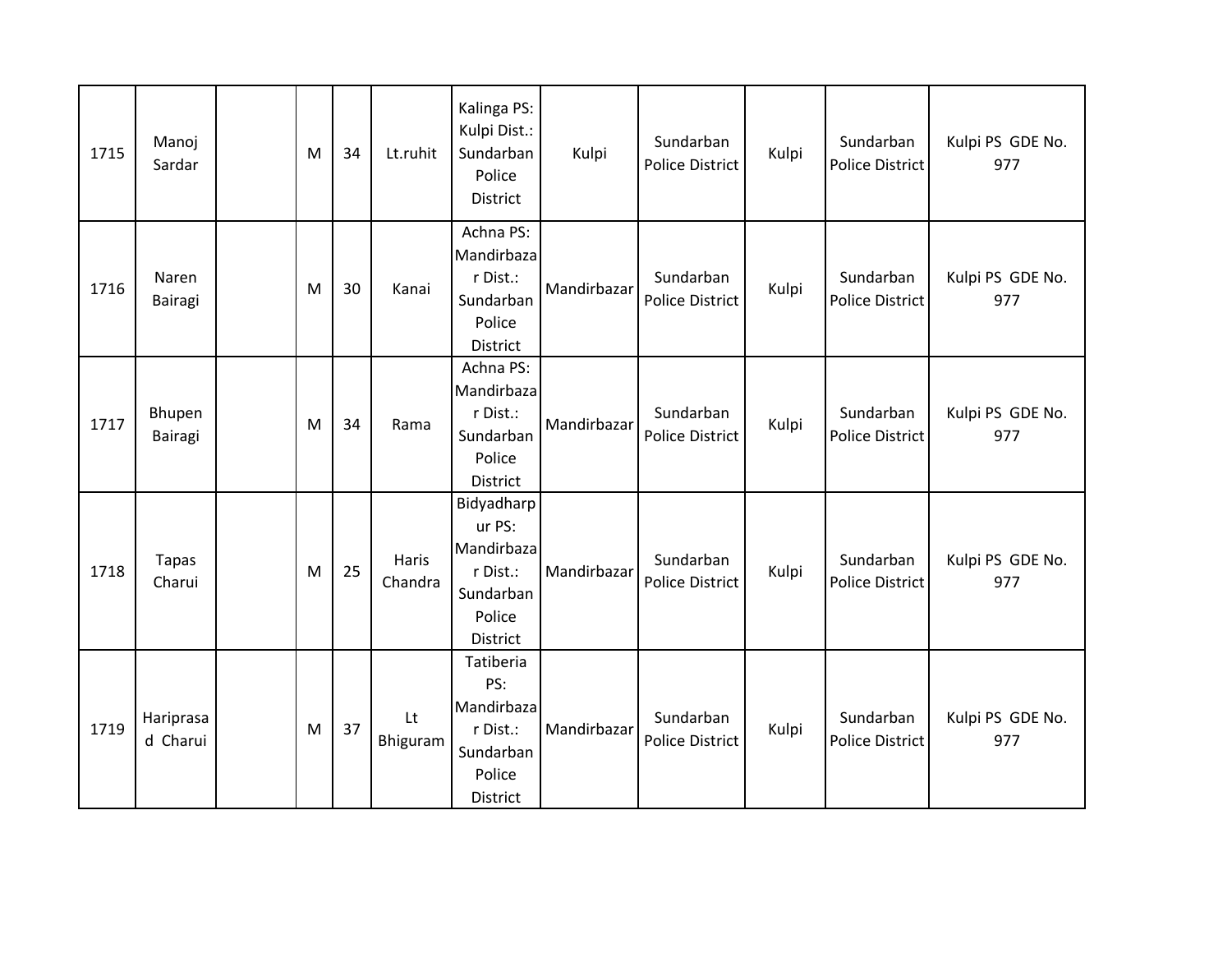| 1720 | Santanu<br>Saha | M | 20 | Sanjoy            | Kulpi PS:<br>Kulpi Dist.:<br>Sundarban<br>Police<br>District                                | Kulpi    | Sundarban<br><b>Police District</b> | Kulpi | Sundarban<br><b>Police District</b> | Kulpi PS GDE No.<br>977 |
|------|-----------------|---|----|-------------------|---------------------------------------------------------------------------------------------|----------|-------------------------------------|-------|-------------------------------------|-------------------------|
| 1721 | Chattar<br>Paik | M |    | Lt. Maolad<br>Ali | Matilala<br>paikpara<br>PS:<br>Dholahat<br>Dist.:<br>Sundarban<br>Police<br><b>District</b> | Dholahat | Sundarban<br><b>Police District</b> | Kulpi | Sundarban<br><b>Police District</b> | Kulpi PS GDE No.<br>977 |
| 1722 | Nurul<br>Molla  | M | 36 | Ruhulami<br>n     | Khanpur<br>PS: Kulpi<br>Dist.:<br>Sundarban<br>Police<br>District                           | Kulpi    | Sundarban<br><b>Police District</b> | Kulpi | Sundarban<br><b>Police District</b> | Kulpi PS GDE No.<br>977 |
| 1723 | Dipu<br>Addy    | M | 19 | Sibnath           | Shyambasu<br>rchak PS:<br>Kulpi Dist.:<br>Sundarban<br>Police<br>District                   | Kulpi    | Sundarban<br><b>Police District</b> | Kulpi | Sundarban<br><b>Police District</b> | Kulpi PS GDE No.<br>977 |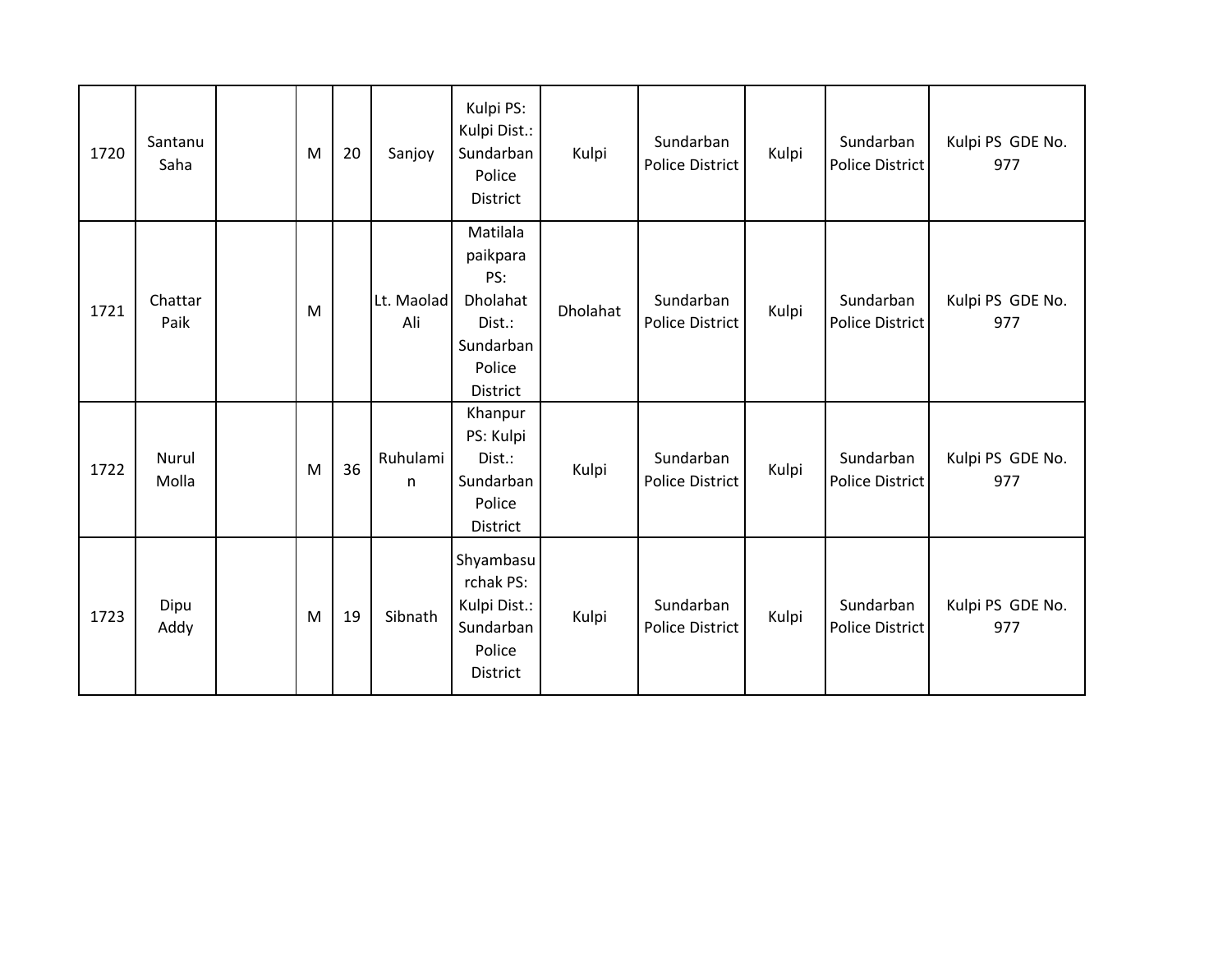| 1724 | Monjur<br>Alam<br>Molla | M |    | Samsuddi<br>$\mathsf{n}$ | Patra PS:<br>Diamond<br>harbour<br>Dist.:<br>Diamond<br>Harbour<br>Police<br>District | Diamond<br>harbour | Diamond<br>Harbour<br><b>Police District</b> | Kulpi          | Sundarban<br><b>Police District</b> | Kulpi PS GDE No.<br>977      |
|------|-------------------------|---|----|--------------------------|---------------------------------------------------------------------------------------|--------------------|----------------------------------------------|----------------|-------------------------------------|------------------------------|
| 1725 | Safialam<br>Molla       | M |    | Samsuddi<br>n            | Patra PS:<br>Diamond<br>harbour<br>Dist.:<br>Diamond<br>Harbour<br>Police<br>District | Diamond<br>harbour | Diamond<br>Harbour<br><b>Police District</b> | Kulpi          | Sundarban<br>Police District        | Kulpi PS GDE No.<br>977      |
| 1726 | Ansar<br>Paik           | M | 38 | Mahatab<br>Paik          | Katandighi<br>PS:<br>Mathurapu<br>r Dist.:<br>Sundarban<br>Police<br>District         | Mathurapur         | Sundarban<br><b>Police District</b>          | Mathurap<br>ur | Sundarban<br><b>Police District</b> | Mathurapur PS GDE<br>No. 932 |
| 1727 | Ganesh<br>Halder        | M | 43 | Unknown                  | Boro<br>Koipukur<br>PS:<br>Mathurapu<br>r Dist.:<br>Sundarban<br>Police<br>District   | Mathurapur         | Sundarban<br><b>Police District</b>          | Mathurap<br>ur | Sundarban<br><b>Police District</b> | Mathurapur PS GDE<br>No. 932 |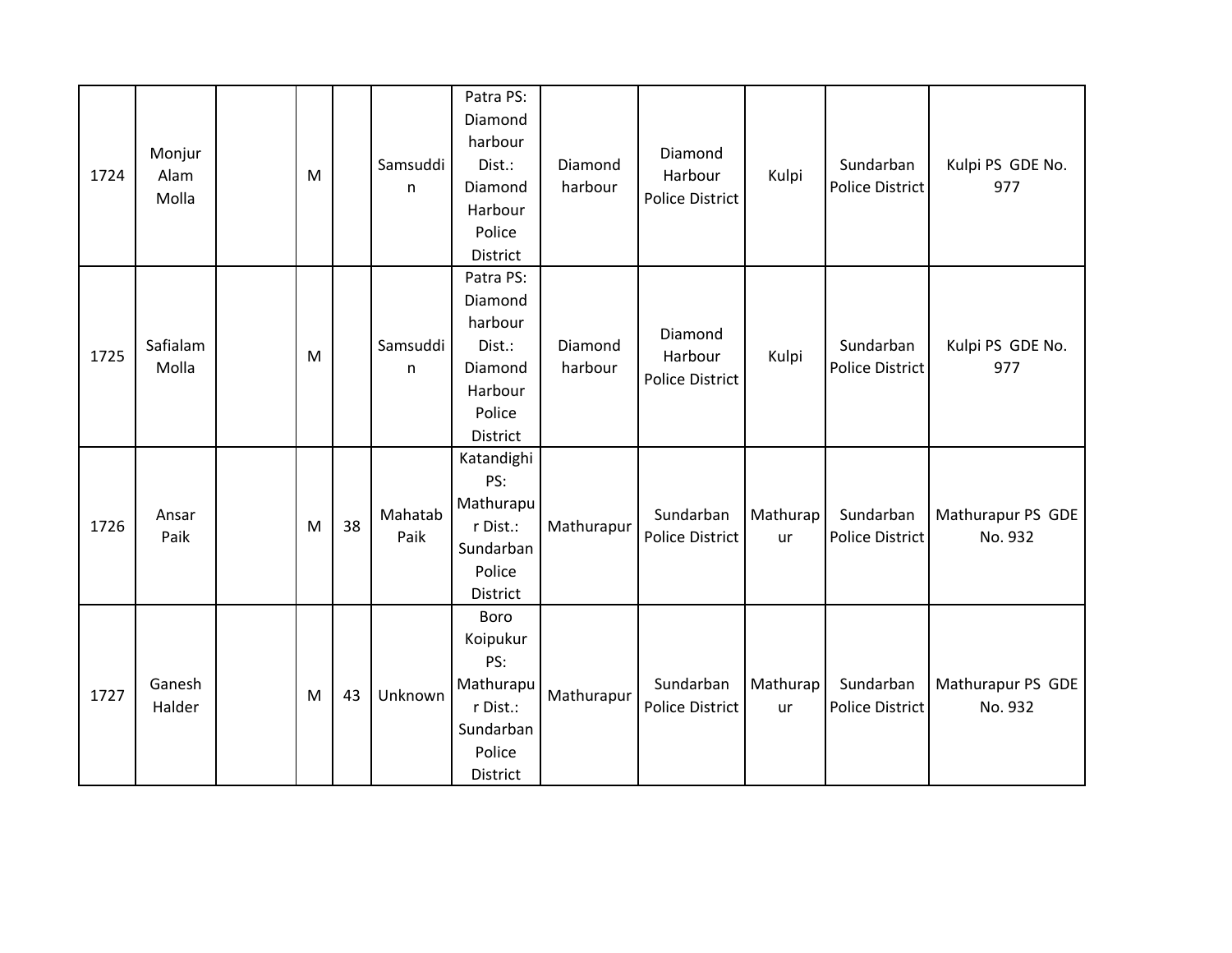| 1728 | Pradip<br>Das      | M |    | Lt<br>Krishnapa<br>da Das     | PS:<br>Baruipur<br>Dist.:<br>Baruipur<br>Police<br>District                                      | Baruipur          | Baruipur<br><b>Police District</b>  | Patharpra<br>tima | Sundarban<br><b>Police District</b> | Patharpratima PS<br><b>GDE No. 901</b> |
|------|--------------------|---|----|-------------------------------|--------------------------------------------------------------------------------------------------|-------------------|-------------------------------------|-------------------|-------------------------------------|----------------------------------------|
| 1729 | Suryakant<br>a Ari | M |    | Purbachan<br>dra Ari          | PS:<br>Patharprati<br>ma Dist.:<br>Sundarban<br>Police<br>District                               | Patharprati<br>ma | Sundarban<br><b>Police District</b> | Patharpra<br>tima | Sundarban<br><b>Police District</b> | Patharpratima PS<br><b>GDE No. 901</b> |
| 1730 | Bhaskar<br>Ghorui  |   |    | $S/O-$<br>Rajbihary<br>Ghorui | Vill-<br>Madhusuda<br>n Chak PS:<br>Raidighi<br>Dist.:<br>Sundarban<br>Police<br>District        | Raidighi          | Sundarban<br><b>Police District</b> | Raidighi          | Sundarban<br><b>Police District</b> | Raidighi PS GDE No.<br>1193            |
| 1731 | Laltu Jana         | M | 38 | $S/O-$<br>Kishary<br>Jana     | Vill-<br>Madhusuda<br>n Chak PS:<br>Raidighi<br>Dist.:<br>Sundarban<br>Police<br><b>District</b> | Raidighi          | Sundarban<br><b>Police District</b> | Raidighi          | Sundarban<br><b>Police District</b> | Raidighi PS GDE No.<br>1193            |